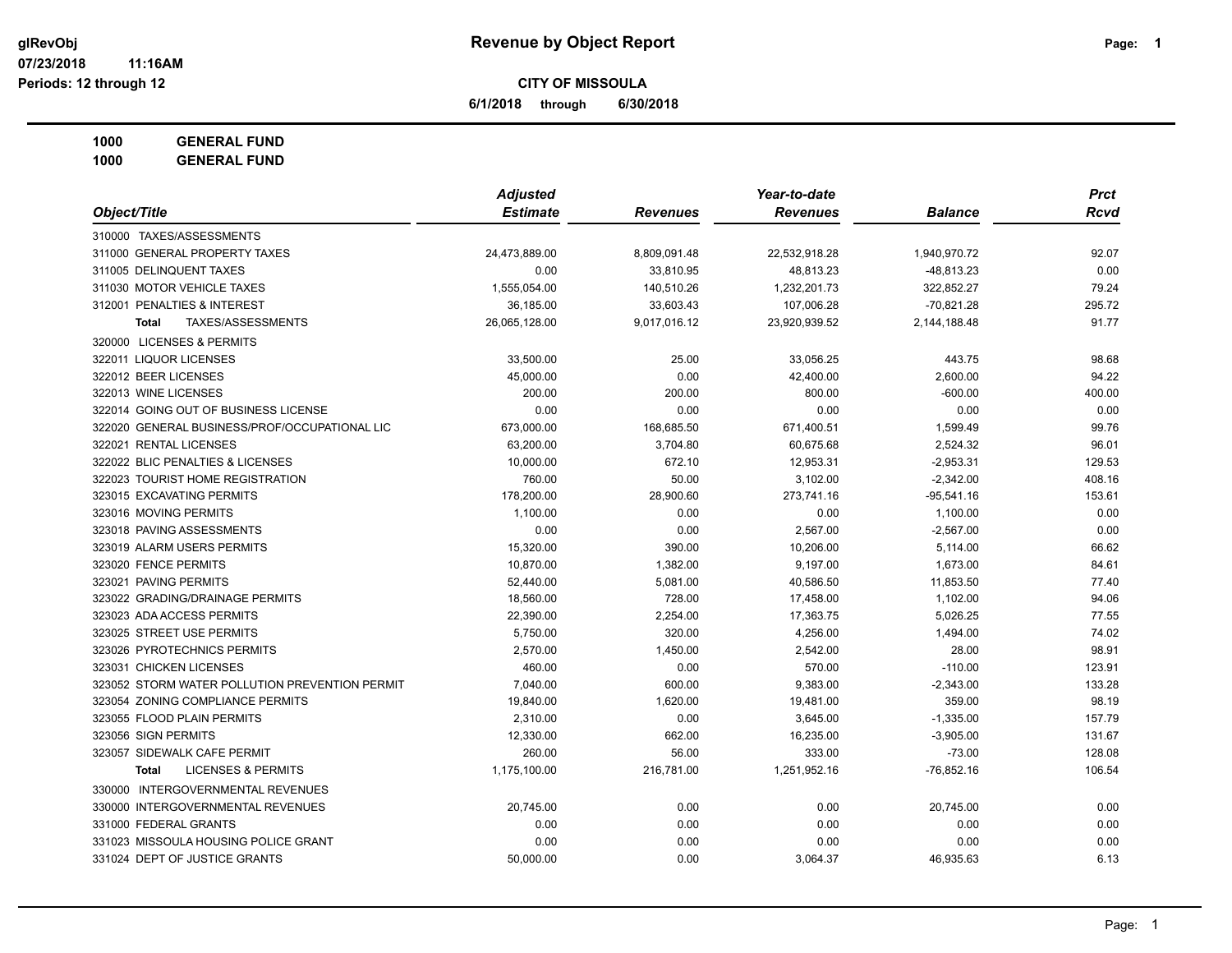**6/1/2018 through 6/30/2018**

**1000 GENERAL FUND**

| Object/Title                                      | <b>Adjusted</b> |                 | Year-to-date    |                |        |
|---------------------------------------------------|-----------------|-----------------|-----------------|----------------|--------|
|                                                   | <b>Estimate</b> | <b>Revenues</b> | <b>Revenues</b> | <b>Balance</b> | Rcvd   |
| 331025 DV ACCOUNTABILITY PROJECT                  | 44,664.00       | 0.00            | 19,220.23       | 25,443.77      | 43.03  |
| 331091 HMEP [HAZ MATERIAL & EMER PREP] GRANT      | 0.00            | 0.00            | 9,364.09        | $-9,364.09$    | 0.00   |
| 331113 FEMA GRANT                                 | 0.00            | 0.00            | 0.00            | 0.00           | 0.00   |
| 334014 *** Title Not Found ***                    | 0.00            | 0.00            | 0.00            | 0.00           | 0.00   |
| 334017 SCHOOL RESOURCE OFFICER                    | 240,000.00      | 233,399.00      | 310,914.00      | $-70,914.00$   | 129.55 |
| 334121 DNRC GRANT                                 | 6,000.00        | 0.00            | 6,000.00        | 0.00           | 100.00 |
| 334122 RENEWABLE RESOURCE GRANTS                  | 0.00            | 0.00            | 0.00            | 0.00           | 0.00   |
| 335075 STATE GAMBLING/VIDEO/KENO/BINGO FEES       | 115,000.00      | 0.00            | 121,082.80      | $-6,082.80$    | 105.29 |
| 335210 PERSONAL PROPERTY TAX REIMBURSEMENT        | 435,116.00      | 0.00            | 0.00            | 435,116.00     | 0.00   |
| 335230 HB 124 REVENUE                             | 8,117,602.00    | 2,138,179.46    | 8,552,717.84    | $-435, 115.84$ | 105.36 |
| 336001 MDT REIMBURSEMENTS                         | 0.00            | 0.00            | 0.00            | 0.00           | 0.00   |
| 336021 STATE CONTRIB - POLICE RETIREMENT          | 2,567,433.00    | 0.00            | 2,233,972.53    | 333,460.47     | 87.01  |
| 336022 STATE CONTRIB. - FIRE RETIREMENT           | 2,535,872.00    | 500.89          | 2,220,663.10    | 315,208.90     | 87.57  |
| 336023 STATE CONTRIB. - PERS                      | 10,835.00       | 0.00            | 12,411.46       | $-1,576.46$    | 114.55 |
| 336027 ON JOB TRAINING - REIMBURSEMENT            | 0.00            | 0.00            | 1,926.00        | $-1,926.00$    | 0.00   |
| 337000 LOCAL GRANTS                               | 35,000.00       | 0.00            | 0.00            | 35,000.00      | 0.00   |
| 337009 *** Title Not Found ***                    | 0.00            | 0.00            | 0.00            | 0.00           | 0.00   |
| 337012 LEGAL SERVICES-CONTRACTED/REIMB.           | 6,000.00        | 0.00            | 7,200.00        | $-1,200.00$    | 120.00 |
| 337013 MUTD SIGN MAINTENANCE AGREEMENT            | 3,000.00        | 0.00            | 3,000.00        | 0.00           | 100.00 |
| 338100 PLANNING MILLS PASSED THRU COUNTY          | 0.00            | 0.00            | 0.00            | 0.00           | 0.00   |
| 339000 PAYMENT IN LIEU OF TAXES                   | 306.585.00      | 15,226.00       | 15,226.00       | 291,359.00     | 4.97   |
| <b>INTERGOVERNMENTAL REVENUES</b><br><b>Total</b> | 14,493,852.00   | 2,387,305.35    | 13,516,762.42   | 977,089.58     | 93.26  |
| 340000 CHARGES FOR SERVICES                       |                 |                 |                 |                |        |
| 341009 BLDG ADMIN FEES                            | 366,035.00      | 217,920.50      | 400,938.00      | $-34,903.00$   | 109.54 |
| 341010 MISCELLANEOUS COLLECTIONS                  | 850.00          | 0.00            | 5,355.50        | $-4,505.50$    | 630.06 |
| 341011 TRANSPORTATION ADMIN FEES                  | 28,947.00       | 19,526.50       | 34,000.00       | $-5,053.00$    | 117.46 |
| 341012 MAYORS PROCLAMATION FEES                   | 0.00            | 0.00            | 0.00            | 0.00           | 0.00   |
| 341013 AIR FUND FEES                              | 95.00           | 0.00            | 10.00           | 85.00          | 10.53  |
| 341015 SEWER ADMINISTRATION FEES                  | 1,355,940.00    | 677,970.00      | 1,355,940.00    | 0.00           | 100.00 |
| 341016 MRA ADMINISTRATION FEES                    | 148,857.00      | 74,428.50       | 148.857.00      | 0.00           | 100.00 |
| 341017 LIGHTING ADMINISTRATION FEES               | 15,250.00       | 7,625.00        | 15,250.00       | 0.00           | 100.00 |
| 341018 PARKING COMM ADMIN FEES                    | 199,699.00      | 99,849.50       | 199,699.00      | 0.00           | 100.00 |
| 341019 *** Title Not Found ***                    | 4,647.00        | 2,323.50        | 4,647.00        | 0.00           | 100.00 |
| 341021 SID ADMINISTRATION FEES                    | 0.00            | 0.00            | 0.00            | 0.00           | 0.00   |
| 341023 PLANNING ADMIN FEES                        | 25,000.00       | 12,500.00       | 25,000.00       | 0.00           | 100.00 |
| 341024 HOUSING GRANT ADMIN FEES                   | 104,000.00      | 62,590.40       | 62,590.40       | 41,409.60      | 60.18  |
| 341026 WATER ADMINISTRATION FEES                  | 0.00            | 28,733.00       | 28,733.00       | $-28,733.00$   | 0.00   |
| 341027 STORMWATER ADMINISTRATION FEES             | 26,988.00       | 0.00            | 13,494.00       | 13,494.00      | 50.00  |
| 341033 TIME PAY COLLECTIONS - MUNI COURT          | 64,482.00       | 65.073.12       | 65,073.12       | $-591.12$      | 100.92 |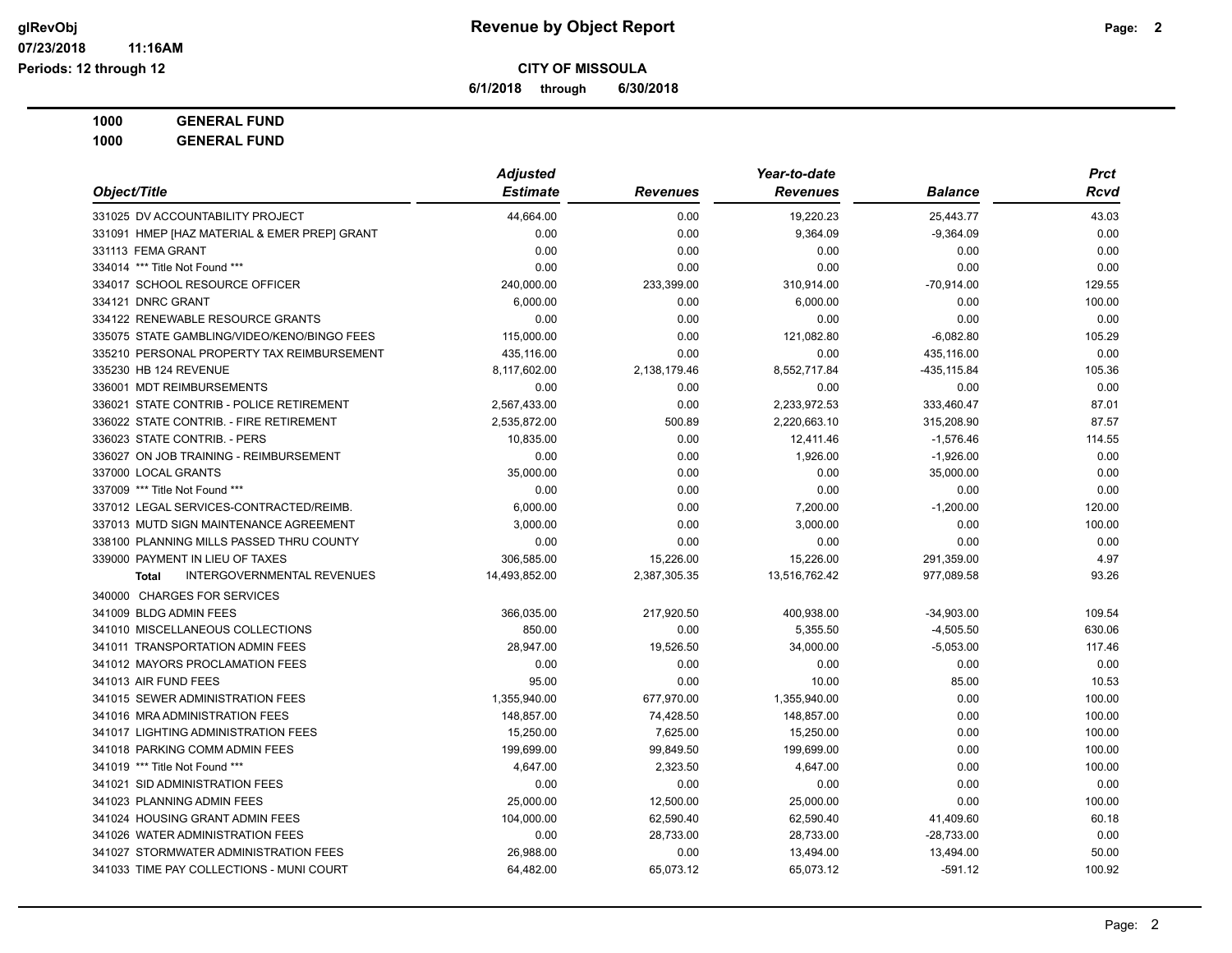**6/1/2018 through 6/30/2018**

#### **1000 GENERAL FUND**

| Object/Title                              | <b>Adjusted</b> |                 | Year-to-date    |                | <b>Prct</b> |
|-------------------------------------------|-----------------|-----------------|-----------------|----------------|-------------|
|                                           | <b>Estimate</b> | <b>Revenues</b> | <b>Revenues</b> | <b>Balance</b> | Rcvd        |
| 341041 SEWER EXTENSION RECORDING FEES     | 3,500.00        | 652.00          | 7,512.00        | $-4,012.00$    | 214.63      |
| 341052 MUNICIPAL COURT FILING FEES        | 330,000.00      | 0.00            | 217,261.14      | 112,738.86     | 65.84       |
| 341055 CRIME VICTIM SURCHARGE             | 1,500.00        | 0.00            | 1,158.00        | 342.00         | 77.20       |
| 341067 SUBDIVISION EXEMPTION AFFIDAVITS   | 5,140.00        | 400.00          | 6,200.00        | $-1,060.00$    | 120.62      |
| 341068 SUBDIVISON FEES                    | 10,280.00       | 3,927.00        | 8,437.00        | 1,843.00       | 82.07       |
| 341069 REZONING FEES                      | 10,280.00       | 0.00            | 16,596.00       | $-6,316.00$    | 161.44      |
| 341070 DESIGN REVIEW BOARD                | 33,910.00       | 2,801.33        | 27,956.97       | 5,953.03       | 82.44       |
| 341072 FLOOD PLAIN-0THER FEES             | 0.00            | 0.00            | 0.00            | 0.00           | 0.00        |
| 341073 FIRE PLAN CHECK FEES               | 30,830.00       | 2,800.00        | 42,848.00       | $-12,018.00$   | 138.98      |
| 341074 FIRE INSPECTION FEES               | 55,000.00       | 4,590.00        | 71,144.00       | $-16, 144.00$  | 129.35      |
| 341076 ENGINEERING PLAN CHECK FEES        | 44,700.00       | 6,041.00        | 57,669.00       | $-12,969.00$   | 129.01      |
| 341078 ENGINEERING MAP FEES               | 210.00          | 20.00           | 95.00           | 115.00         | 45.24       |
| 341079 GREASE INTERCEPTOR APPEAL FEES     | 1,130.00        | 0.00            | 484.50          | 645.50         | 42.88       |
| 341090 STREET VACATION PETITION FEES      | 0.00            | 0.00            | 0.00            | 0.00           | 0.00        |
| 342010 POLICE/BID AGREEMENT               | 45,000.00       | 0.00            | 25,294.25       | 19,705.75      | 56.21       |
| 342012 PD REIMBURSABLE SERVICES           | 0.00            | 0.00            | 0.00            | 0.00           | 0.00        |
| 342013 BLIC BACKGROUND CHECK FEE          | 11,500.00       | 1,645.00        | 12,313.06       | $-813.06$      | 107.07      |
| 342014 POLICE DEPARTMENT SERVICE FEES     | 27,568.00       | 2,130.00        | 24,326.00       | 3,242.00       | 88.24       |
| 342015 POLICE OVERTIME FEES               | 100,000.00      | 2,597.22        | 117,845.18      | $-17,845.18$   | 117.85      |
| 342016 POLICE TRAINING FEES               | 36,000.00       | 238.00          | 15,973.72       | 20,026.28      | 44.37       |
| 342017 CATERING FEES                      | 5,000.00        | 875.00          | 6,611.00        | $-1,611.00$    | 132.22      |
| 342018 DESK REPORTS                       | 37,012.00       | 2,345.00        | 34,312.50       | 2,699.50       | 92.71       |
| 342019 ABANDONED VEHICLE REVENUE FEES     | 12,000.00       | 570.00          | 30,135.00       | $-18,135.00$   | 251.13      |
| 342020 FIRE DEPARTMENT FEES               | 550.00          | 0.00            | 418.50          | 131.50         | 76.09       |
| 342021 CPR EDUCATION PROGRAM              | 10,000.00       | 625.00          | 8,255.00        | 1,745.00       | 82.55       |
| 342022 OUTSIDE HIRES                      | 651,341.00      | 4,384.76        | 1,183,252.32    | -531,911.32    | 181.66      |
| 342060 BIKE PROGRAM SALES & FEES          | 0.00            | 634.36          | 2,318.03        | $-2,318.03$    | 0.00        |
| 343000 PW REIMBURSABLE SERVICES           | 35,000.00       | 117.39          | 12,413.81       | 22,586.19      | 35.47       |
| 343001 SIGN FABRICATION & CONTRACTS       | 0.00            | 0.00            | 0.00            | 0.00           | 0.00        |
| 343002 OTHER AGENCIES - VEH MAINT         | 55,000.00       | 127.03          | 83,994.16       | $-28,994.16$   | 152.72      |
| 343004 SPECIAL STATE CONTRACTS            | 175,000.00      | 0.00            | 55,164.50       | 119,835.50     | 31.52       |
| 343006 OTHER GOVT AGENCY-STREET PROJECTS  | 0.00            | 0.00            | 10,000.00       | $-10,000.00$   | 0.00        |
| 343010 STREET DEPT SALES & SERVICES       | 0.00            | 0.00            | 0.00            | 0.00           | 0.00        |
| 343013 SNOW REMOVAL FEES                  | 1,633.00        | 0.00            | 920.00          | 713.00         | 56.34       |
| 343025 *** Title Not Found ***            | 114,100.00      | 16,527.00       | 170,090.00      | $-55,990.00$   | 149.07      |
| 343033 *** Title Not Found ***            | 255,800.00      | 27,571.00       | 308,555.00      | $-52,755.00$   | 120.62      |
| 343080 STATE MAINTENANCE CONTRACT         | 550,000.00      | 1,787.17        | 528,431.47      | 21,568.53      | 96.08       |
| 343084 STREET MAINTENANCE MATERIALS REIMB | 50,000.00       | 0.00            | 0.00            | 50,000.00      | 0.00        |
| 343097 SIDEWALK AND CURB FEES             | 300,000.00      | 20,312.71       | 375,732.17      | $-75,732.17$   | 125.24      |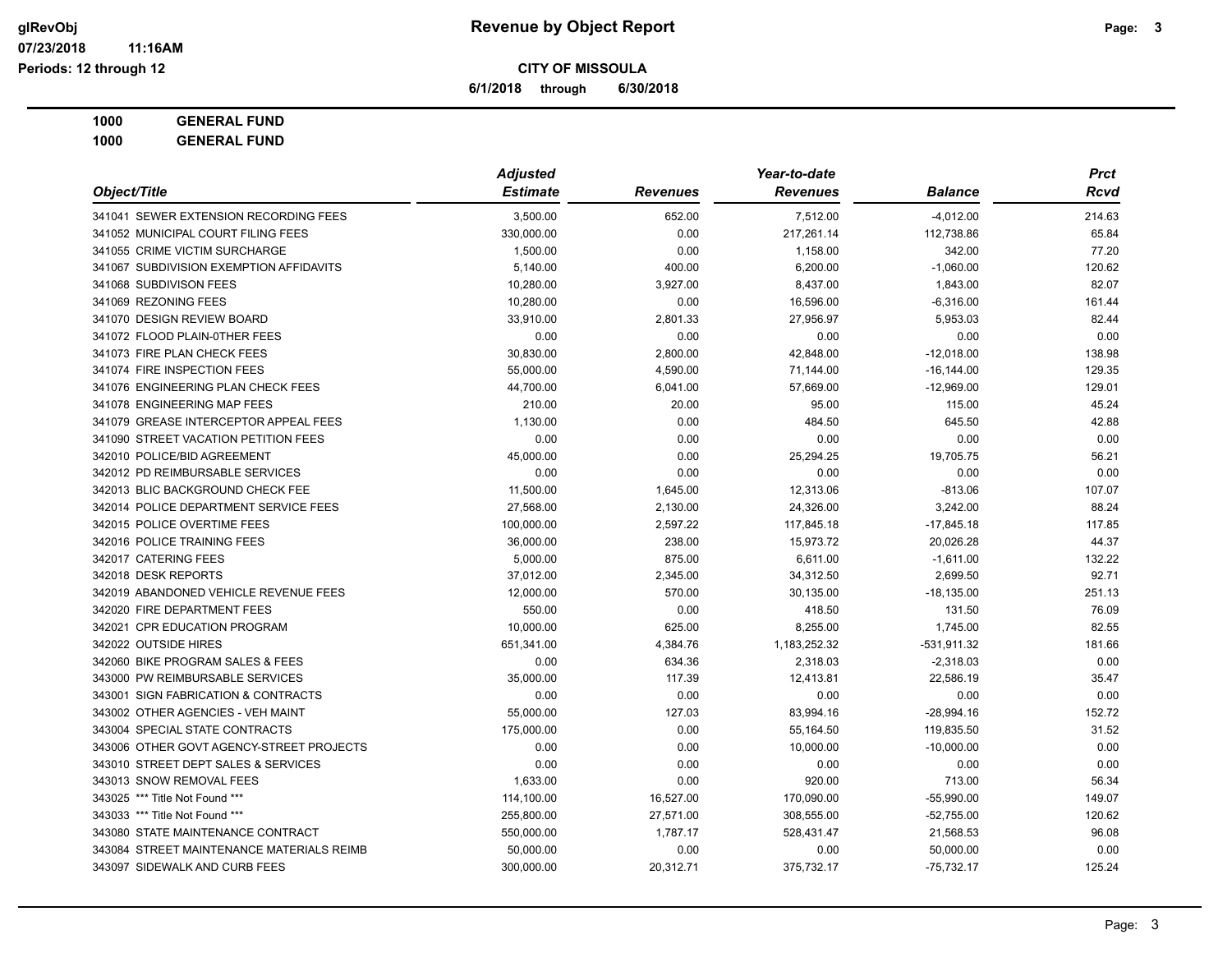**6/1/2018 through 6/30/2018**

## **1000 GENERAL FUND**

| Object/Title                                   | <b>Adjusted</b> |                 | Year-to-date    |                | <b>Prct</b> |
|------------------------------------------------|-----------------|-----------------|-----------------|----------------|-------------|
|                                                | <b>Estimate</b> | <b>Revenues</b> | <b>Revenues</b> | <b>Balance</b> | <b>Rcvd</b> |
| 343311 SALE OF NICHES                          | 0.00            | 0.00            | 0.00            | 0.00           | 0.00        |
| 343320 SALE OF GRAVES                          | 12,870.00       | 1,200.00        | 10,250.00       | 2,620.00       | 79.64       |
| 343321 FOUNDATIONS                             | 3,500.00        | 530.50          | 5,463.50        | $-1,963.50$    | 156.10      |
| 343322 FLOWER CARE                             | 4,500.00        | 0.00            | 4,055.00        | 445.00         | 90.11       |
| 343323 LINER/ POLYVAULTS/ ACCESS FEES          | 12,000.00       | 600.00          | 6,650.00        | 5,350.00       | 55.42       |
| 343324 OTHER CEMETERY FEES                     | 1,800.00        | 150.00          | 1,800.00        | 0.00           | 100.00      |
| 343325 2ND INTERMENT RIGHT                     | 2,000.00        | 200.00          | 2,200.00        | $-200.00$      | 110.00      |
| 343327 MONUMENT MAINTENANCE                    | 0.00            | 22.50           | 305.00          | $-305.00$      | 0.00        |
| 343340 OPENINGS/ CLOSINGS/ DISINTERMENTS       | 13,000.00       | 775.00          | 9,462.50        | 3,537.50       | 72.79       |
| 343341 CEMETERY MONUMENT PERMIT FEE            | 0.00            | 150.00          | 900.00          | $-900.00$      | 0.00        |
| 343343 CEMETERY OVERTIME SERVICES FEE          | 0.00            | 0.00            | 457.50          | $-457.50$      | 0.00        |
| 343350 MISCELLANEOUS FEES                      | 29,000.00       | 0.00            | 42.50           | 28,957.50      | 0.15        |
| 343360 WEED CONTROL                            | 2,250.00        | 0.00            | 810.00          | 1,440.00       | 36.00       |
| 346031 OUTDOOR RECREATION - ADULTS             | 317,307.00      | 8,950.36        | 432,577.52      | $-115,270.52$  | 136.33      |
| 346033 OUTDOOR RECREATION - YOUTH              | 102,950.00      | 13,252.09       | 71,721.23       | 31,228.77      | 69.67       |
| 346034 GROUNDS MAINTENANCE CONTRACT            | 105,000.00      | 0.00            | 48,368.00       | 56,632.00      | 46.06       |
| 346036 VENDOR CONCESSION FEES                  | 1,350.00        | 912.67          | 2,267.17        | $-917.17$      | 167.94      |
| 346051 MONTANA PARKS/REC CONFERENCE 2012       | 2,500.00        | 0.00            | 1,170.45        | 1,329.55       | 46.82       |
| 346054 PARKS MISC OVERTIME FEES                | 0.00            | 0.00            | 2,056.14        | $-2,056.14$    | 0.00        |
| <b>CHARGES FOR SERVICES</b><br><b>Total</b>    | 5,949,801.00    | 1,399,001.11    | 6,423,860.81    | -474,059.81    | 107.97      |
| 350000 FINES & FORFEITURES                     |                 |                 |                 |                |             |
| 351022 LAW ENFORCEMENT ACADEMY SURCHARGE #5    | 0.00            | $-14,320.54$    | 4,557.58        | $-4,557.58$    | 0.00        |
| 351031 TRAFFIC FINES                           | 1,205,000.00    | 0.00            | 865,900.25      | 339,099.75     | 71.86       |
| 351032 SURCHARGE ON FINES                      | 102,500.00      | 0.00            | 70,195.12       | 32,304.88      | 68.48       |
| 351033 PUBLIC DEFENDER FEES                    | 55,000.00       | 0.00            | 55,914.48       | $-914.48$      | 101.66      |
| 351034 CELLULAR PHONE FINES                    | 80,000.00       | 0.00            | 61,463.50       | 18,536.50      | 76.83       |
| 351035 CELL PHONE FINES: EDUCATION             | 80,000.00       | 0.00            | 61,463.50       | 18,536.50      | 76.83       |
| 353601 CANCELLATION FEE                        | 0.00            | 225.70          | 273.54          | $-273.54$      | 0.00        |
| 355000 FALSE ALARM PENALTY                     | 10,000.00       | 2,912.00        | 14,612.00       | $-4,612.00$    | 146.12      |
| <b>FINES &amp; FORFEITURES</b><br><b>Total</b> | 1,532,500.00    | $-11,182.84$    | 1,134,379.97    | 398,120.03     | 74.02       |
| 360000 MISCELLANEOUS REVENUES                  |                 |                 |                 |                |             |
| 360001 COPIES                                  | 2,000.00        | 32.75           | 1,888.20        | 111.80         | 94.41       |
| 360003 MMIA REIMBURSEMENT-ATTORNEY             | 0.00            | 0.00            | 0.00            | 0.00           | 0.00        |
| 360010 MISCELLANEOUS                           | 23,000.00       | 682.81          | 5,998.99        | 17,001.01      | 26.08       |
| 360050 OVER/SHORT                              | 0.00            | 0.00            | 12.00           | $-12.00$       | 0.00        |
| 360100 REFUNDS                                 | 0.00            | 0.00            | 0.00            | 0.00           | 0.00        |
| 362000 OTHER MISCELLANEOUS REVENUE             | 8,000.00        | 10,321.98       | 10,321.98       | $-2,321.98$    | 129.02      |
| 362002 BAD CHECK CHARGES                       | 250.00          | 0.00            | 180.00          | 70.00          | 72.00       |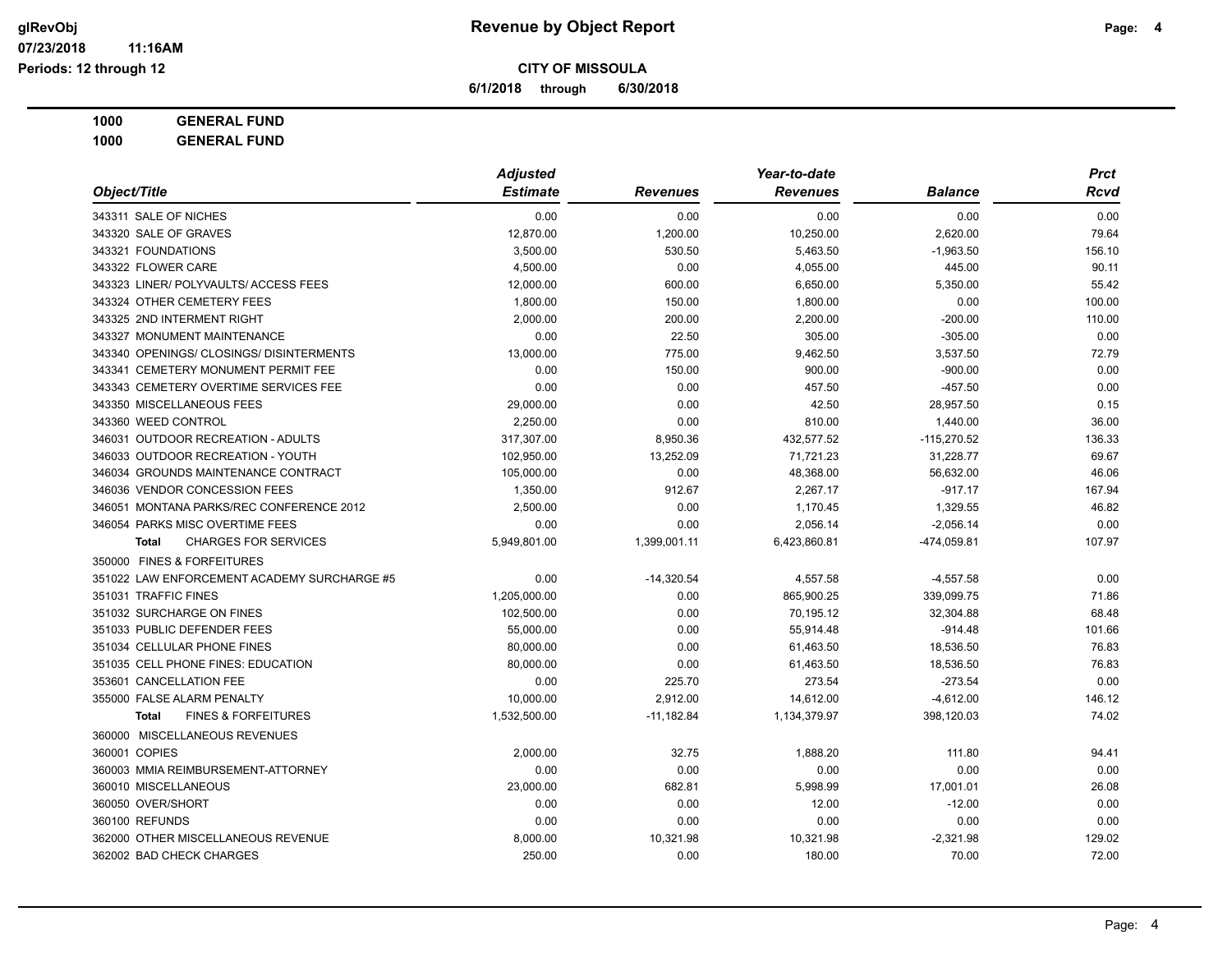**6/1/2018 through 6/30/2018**

### **1000 GENERAL FUND**

|                                                    | <b>Adjusted</b> |                 | Year-to-date    |                | <b>Prct</b> |
|----------------------------------------------------|-----------------|-----------------|-----------------|----------------|-------------|
| Object/Title                                       | <b>Estimate</b> | <b>Revenues</b> | <b>Revenues</b> | <b>Balance</b> | <b>Rcvd</b> |
| 362004 URD III FACADE IMPROVEMENT LOAN REC         | 0.00            | 0.00            | 0.00            | 0.00           | 0.00        |
| 362011 SALE OF UNCLAIMED PROPERTY                  | 0.00            | 0.00            | 5,611.86        | $-5,611.86$    | 0.00        |
| 362012 REC/GREEN TAG PROGRAM                       | 0.00            | 0.00            | 0.00            | 0.00           | 0.00        |
| 364012 SALE OF SURPLUS PROPERTY                    | 25,000.00       | 0.00            | 116,753.25      | $-91,753.25$   | 467.01      |
| 364040 INSURANCE AND DAMAGE RECOVERY               | 25,000.00       | 1,846.24        | 33,715.63       | $-8,715.63$    | 134.86      |
| 364041 WORKERS COMPENSATION REIMBURSEMENT          | 0.00            | 0.00            | 0.00            | 0.00           | 0.00        |
| 364042 EXPENDITURE REIMBURSEMENTS                  | 0.00            | 0.00            | 0.00            | 0.00           | 0.00        |
| 364043 RATTLESNAKE SUNLIGHT REIMBURSEMENT          | 8,250.00        | 0.00            | 7,436.00        | 814.00         | 90.13       |
| 364044 EMERGENCY RESPONSE REIMBURSEMENT            | 0.00            | 0.00            | 0.00            | 0.00           | 0.00        |
| 365000 DONATIONS                                   | 0.00            | 0.00            | 318.00          | $-318.00$      | 0.00        |
| 365001 *** Title Not Found ***                     | 0.00            | 6.02            | 5,458.66        | $-5,458.66$    | 0.00        |
| 365005 CONTRIBUTIONS - PLANNING                    | 0.00            | 0.00            | 64,560.00       | $-64,560.00$   | 0.00        |
| 365021 PARKS AND RECS GRANTS & CONTRIBUTIONS       | 0.00            | 0.00            | 0.00            | 0.00           | 0.00        |
| 365027 MISCELLANOUS PRIVATE GRANTS                 | 0.00            | 0.00            | 1,000.00        | $-1,000.00$    | 0.00        |
| MISCELLANEOUS REVENUES<br><b>Total</b>             | 91,500.00       | 12,889.80       | 253,254.57      | $-161,754.57$  | 276.78      |
| 370000 INVESTMENTS & ROYALTY EARNINGS              |                 |                 |                 |                |             |
| 371010 INTEREST ON INVESTMENTS                     | 3,000.00        | 0.00            | 550.01          | 2,449.99       | 18.33       |
| 371012 MUNICIPAL COURT BANK INTEREST               | 16,793.00       | 16,792.63       | 16,792.63       | 0.37           | 100.00      |
| 371020 GAIN/LOSS IN MARKET VALUE OF INVESTMENTS    | 0.00            | 0.00            | 0.00            | 0.00           | 0.00        |
| <b>INVESTMENTS &amp; ROYALTY EARNINGS</b><br>Total | 19,793.00       | 16,792.63       | 17,342.64       | 2,450.36       | 87.62       |
| 380000 OTHER FINANCING SOURCES                     |                 |                 |                 |                |             |
| 381090 PROCEEDS FROM CAPITAL LEASE                 | 316,129.00      | 0.00            | 0.00            | 316,129.00     | 0.00        |
| 382010 SALE OF FIXED ASSETS                        | 0.00            | 0.00            | 0.00            | 0.00           | 0.00        |
| 383000 OPERATING TRANSFERS                         | 328,053.00      | 127,026.50      | 327,817.73      | 235.27         | 99.93       |
| 383001 TRANS FR FLUSHING DISTRICT                  | 41,000.00       | 23,000.00       | 43,500.00       | $-2,500.00$    | 106.10      |
| 383002 TRANS FR GAS TAX                            | 564,000.00      | 282,000.00      | 564,000.00      | 0.00           | 100.00      |
| 383004 TRANS FR EMPLOYEE HEALTH INSURANCE LEVY     | 5,101,004.00    | 2,550,502.03    | 5,101,004.06    | $-0.06$        | 100.00      |
| 383007 TRANS FR CABLE FRANCHISE                    | 301,433.00      | 150,716.50      | 301,433.00      | 0.00           | 100.00      |
| 383011 TRANS FR SID REVOLVING                      | 100,000.00      | 0.00            | 0.00            | 100,000.00     | 0.00        |
| 383065 TRANSFER FROM WWTF                          | 50,213.00       | 0.00            | 0.00            | 50,213.00      | 0.00        |
| 383066 TRANSFER FROM WATER UTILITY                 | 28,733.00       | 0.00            | 0.00            | 28,733.00      | 0.00        |
| OTHER FINANCING SOURCES<br><b>Total</b>            | 6,830,565.00    | 3,133,245.03    | 6,337,754.79    | 492,810.21     | 92.79       |
| 390000 INTERNAL SERVICES                           |                 |                 |                 |                |             |
| 399999 NEW REQUESTS FUNDING                        | 0.00            | 0.00            | 0.00            | 0.00           | 0.00        |
| <b>INTERNAL SERVICES</b><br><b>Total</b>           | 0.00            | 0.00            | 0.00            | 0.00           | 0.00        |
| <b>GENERAL FUND</b><br>Total                       | 56,158,239.00   | 16,171,848.20   | 52,856,246.88   | 3,301,992.12   | 94.12       |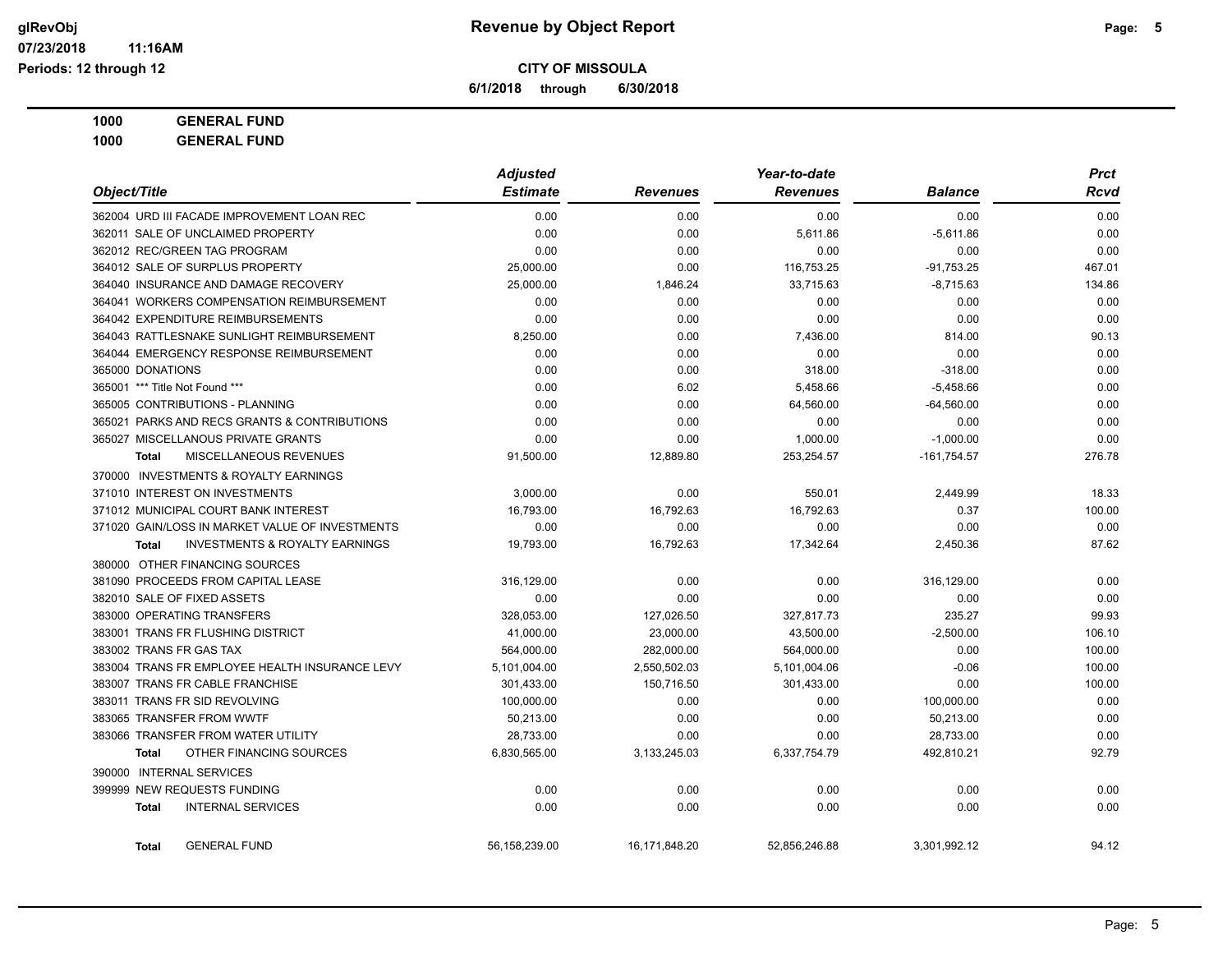**CITY OF MISSOULA 6/1/2018 through 6/30/2018**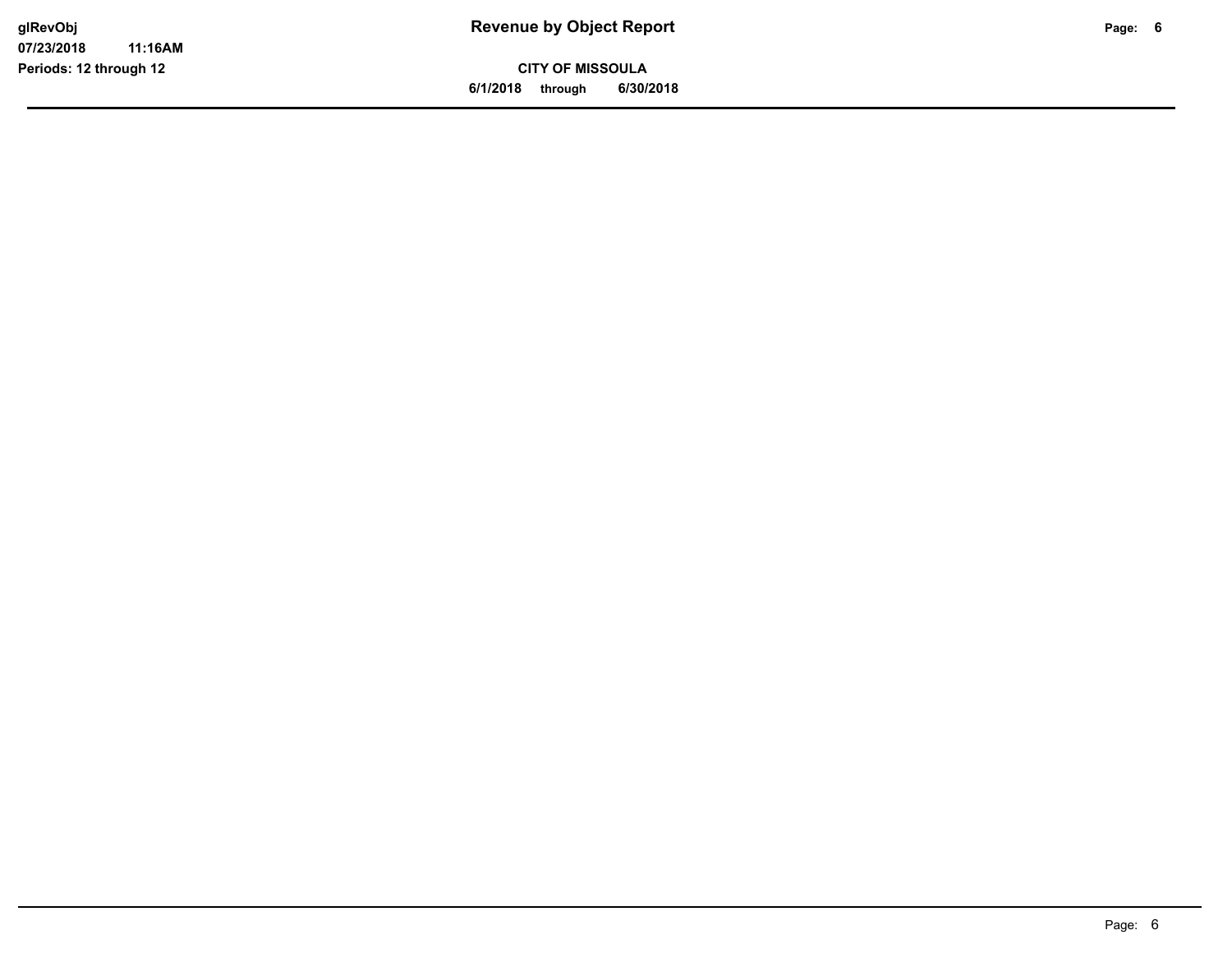**6/1/2018 through 6/30/2018**

|                                               | <b>Adjusted</b> |                 | Year-to-date    | <b>Prct</b>    |             |
|-----------------------------------------------|-----------------|-----------------|-----------------|----------------|-------------|
| Object/Title                                  | <b>Estimate</b> | <b>Revenues</b> | <b>Revenues</b> | <b>Balance</b> | <b>Rcvd</b> |
| 310000 TAXES/ASSESSMENTS                      |                 |                 |                 |                |             |
| 311000 GENERAL PROPERTY TAXES                 | 24,473,889.00   | 8,809,091.48    | 22,532,918.28   | 1,940,970.72   | 92.07       |
| 311005 DELINQUENT TAXES                       | 0.00            | 33,810.95       | 48,813.23       | $-48,813.23$   | 0.00        |
| 311030 MOTOR VEHICLE TAXES                    | 1,555,054.00    | 140,510.26      | 1,232,201.73    | 322,852.27     | 79.24       |
| 312001 PENALTIES & INTEREST                   | 36,185.00       | 33,603.43       | 107,006.28      | $-70,821.28$   | 295.72      |
| TAXES/ASSESSMENTS<br><b>Total</b>             | 26,065,128.00   | 9,017,016.12    | 23,920,939.52   | 2,144,188.48   | 91.77       |
| 320000 LICENSES & PERMITS                     |                 |                 |                 |                |             |
| 322011 LIQUOR LICENSES                        | 33,500.00       | 25.00           | 33,056.25       | 443.75         | 98.68       |
| 322012 BEER LICENSES                          | 45,000.00       | 0.00            | 42,400.00       | 2,600.00       | 94.22       |
| 322013 WINE LICENSES                          | 200.00          | 200.00          | 800.00          | $-600.00$      | 400.00      |
| 322014 GOING OUT OF BUSINESS LICENSE          | 0.00            | 0.00            | 0.00            | 0.00           | 0.00        |
| 322020 GENERAL BUSINESS/PROF/OCCUPATIONAL LIC | 673,000.00      | 168,685.50      | 671,400.51      | 1,599.49       | 99.76       |
| 322021 RENTAL LICENSES                        | 63,200.00       | 3,704.80        | 60,675.68       | 2,524.32       | 96.01       |
| 322022 BLIC PENALTIES & LICENSES              | 10,000.00       | 672.10          | 12,953.31       | $-2,953.31$    | 129.53      |
| 322023 TOURIST HOME REGISTRATION              | 760.00          | 50.00           | 3,102.00        | $-2,342.00$    | 408.16      |
| 323015 EXCAVATING PERMITS                     | 178,200.00      | 28,900.60       | 273,741.16      | $-95,541.16$   | 153.61      |
| 323016 MOVING PERMITS                         | 1,100.00        | 0.00            | 0.00            | 1,100.00       | 0.00        |
| 323018 PAVING ASSESSMENTS                     | 0.00            | 0.00            | 2,567.00        | $-2,567.00$    | 0.00        |
| 323019 ALARM USERS PERMITS                    | 15,320.00       | 390.00          | 10,206.00       | 5,114.00       | 66.62       |
| 323020 FENCE PERMITS                          | 10,870.00       | 1,382.00        | 9,197.00        | 1,673.00       | 84.61       |
| 323021 PAVING PERMITS                         | 52,440.00       | 5,081.00        | 40,586.50       | 11,853.50      | 77.40       |
| 323022 GRADING/DRAINAGE PERMITS               | 18,560.00       | 728.00          | 17,458.00       | 1,102.00       | 94.06       |
| 323023 ADA ACCESS PERMITS                     | 22,390.00       | 2,254.00        | 17,363.75       | 5,026.25       | 77.55       |
| 323025 STREET USE PERMITS                     | 5,750.00        | 320.00          | 4,256.00        | 1,494.00       | 74.02       |
| 323026 PYROTECHNICS PERMITS                   | 2,570.00        | 1,450.00        | 2,542.00        | 28.00          | 98.91       |
| 323031 CHICKEN LICENSES                       | 460.00          | 0.00            | 570.00          | $-110.00$      | 123.91      |
| 323052 STORM WATER POLLUTION PREVENTION PERM  | 7,040.00        | 600.00          | 9,383.00        | $-2,343.00$    | 133.28      |
| 323054 ZONING COMPLIANCE PERMITS              | 19,840.00       | 1,620.00        | 19,481.00       | 359.00         | 98.19       |
| 323055 FLOOD PLAIN PERMITS                    | 2,310.00        | 0.00            | 3,645.00        | $-1,335.00$    | 157.79      |
| 323056 SIGN PERMITS                           | 12,330.00       | 662.00          | 16,235.00       | $-3,905.00$    | 131.67      |
| 323057 SIDEWALK CAFE PERMIT                   | 260.00          | 56.00           | 333.00          | $-73.00$       | 128.08      |
| <b>LICENSES &amp; PERMITS</b><br><b>Total</b> | 1,175,100.00    | 216,781.00      | 1,251,952.16    | $-76,852.16$   | 106.54      |
| 330000 INTERGOVERNMENTAL REVENUES             |                 |                 |                 |                |             |
| 330000 INTERGOVERNMENTAL REVENUES             | 20,745.00       | 0.00            | 0.00            | 20,745.00      | 0.00        |
| 331000 FEDERAL GRANTS                         | 0.00            | 0.00            | 0.00            | 0.00           | 0.00        |
| 331023 MISSOULA HOUSING POLICE GRANT          | 0.00            | 0.00            | 0.00            | 0.00           | 0.00        |
| 331024 DEPT OF JUSTICE GRANTS                 | 50,000.00       | 0.00            | 3,064.37        | 46,935.63      | 6.13        |
| 331025 DV ACCOUNTABILITY GRANT(ATTY)          | 44,664.00       | 0.00            | 19,220.23       | 25,443.77      | 43.03       |
| 331091 HMEP [HAZ MATERIAL & EMER PREP] GRANT  | 0.00            | 0.00            | 9,364.09        | $-9,364.09$    | 0.00        |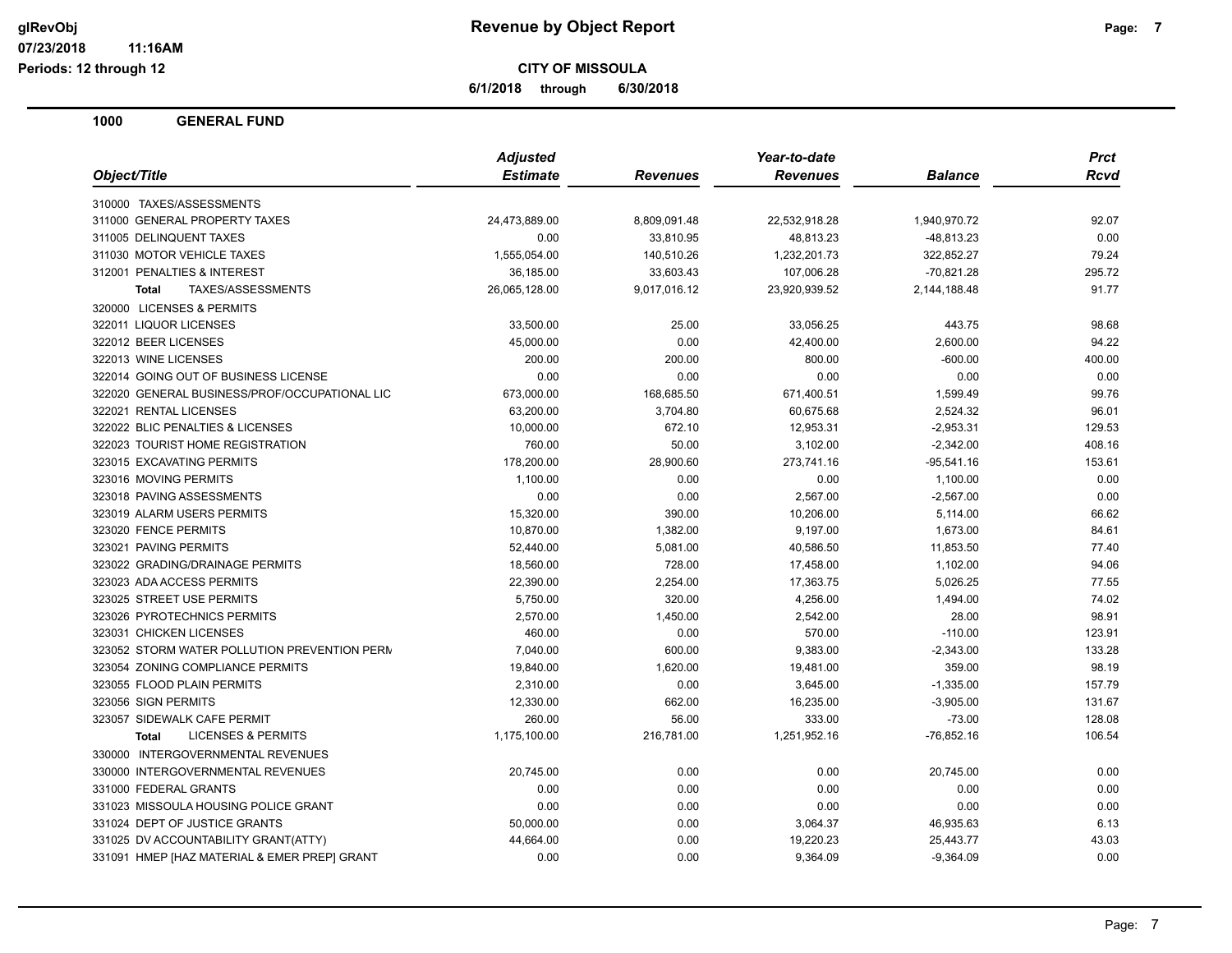**Periods: 12 through 12**

**CITY OF MISSOULA**

**6/1/2018 through 6/30/2018**

|                                             | <b>Adjusted</b> |              | Year-to-date    | <b>Prct</b>    |        |  |
|---------------------------------------------|-----------------|--------------|-----------------|----------------|--------|--|
| Object/Title                                | <b>Estimate</b> | Revenues     | <b>Revenues</b> | <b>Balance</b> | Rcvd   |  |
| 331113 FEMA GRANT                           | 0.00            | 0.00         | 0.00            | 0.00           | 0.00   |  |
| 334014 *** Title Not Found ***              | 0.00            | 0.00         | 0.00            | 0.00           | 0.00   |  |
| 334017 SCHOOL RESOURCE OFFICER              | 240,000.00      | 233,399.00   | 310,914.00      | $-70,914.00$   | 129.55 |  |
| 334121 DNRC GRANT                           | 6,000.00        | 0.00         | 6,000.00        | 0.00           | 100.00 |  |
| 334122 RENEWABLE RESOURCE GRANTS            | 0.00            | 0.00         | 0.00            | 0.00           | 0.00   |  |
| 335075 STATE GAMBLING/VIDEO/KENO/BINGO FEES | 115,000.00      | 0.00         | 121,082.80      | $-6,082.80$    | 105.29 |  |
| 335210 PERSONAL PROPERTY TAX REIMBURSEMENT  | 435,116.00      | 0.00         | 0.00            | 435,116.00     | 0.00   |  |
| 335230 HB 124 REVENUE                       | 8,117,602.00    | 2,138,179.46 | 8,552,717.84    | -435,115.84    | 105.36 |  |
| 336001 MDT REIMBURSEMENTS                   | 0.00            | 0.00         | 0.00            | 0.00           | 0.00   |  |
| 336021 STATE CONTRIB - POLICE RETIREMENT    | 2,567,433.00    | 0.00         | 2,233,972.53    | 333,460.47     | 87.01  |  |
| 336022 STATE CONTRIB. - FIRE RETIREMENT     | 2,535,872.00    | 500.89       | 2,220,663.10    | 315,208.90     | 87.57  |  |
| 336023 STATE CONTRIB. - PERS                | 10,835.00       | 0.00         | 12,411.46       | $-1,576.46$    | 114.55 |  |
| 336027 ON JOB TRAINING - REIMBURSEMENT      | 0.00            | 0.00         | 1,926.00        | $-1,926.00$    | 0.00   |  |
| 337000 LOCAL GRANTS                         | 35,000.00       | 0.00         | 0.00            | 35,000.00      | 0.00   |  |
| 337009 *** Title Not Found ***              | 0.00            | 0.00         | 0.00            | 0.00           | 0.00   |  |
| 337012 LEGAL SERVICES-CONTRACTED/REIMB.     | 6,000.00        | 0.00         | 7,200.00        | $-1,200.00$    | 120.00 |  |
| 337013 MUTD SIGN MAINTENANCE AGREEMENT      | 3,000.00        | 0.00         | 3,000.00        | 0.00           | 100.00 |  |
| 338100 PLANNING MILLS PASSED THRU COUNTY    | 0.00            | 0.00         | 0.00            | 0.00           | 0.00   |  |
| 339000 PAYMENT IN LIEU OF TAXES             | 306,585.00      | 15,226.00    | 15,226.00       | 291,359.00     | 4.97   |  |
| INTERGOVERNMENTAL REVENUES<br><b>Total</b>  | 14,493,852.00   | 2,387,305.35 | 13,516,762.42   | 977,089.58     | 93.26  |  |
| 340000 CHARGES FOR SERVICES                 |                 |              |                 |                |        |  |
| 341009 BLDG ADMIN FEES                      | 366,035.00      | 217,920.50   | 400,938.00      | $-34,903.00$   | 109.54 |  |
| 341010 MISCELLANEOUS COLLECTIONS            | 850.00          | 0.00         | 5,355.50        | $-4,505.50$    | 630.06 |  |
| 341011 TRANSPORTATION ADMIN FEES            | 28,947.00       | 19,526.50    | 34,000.00       | $-5,053.00$    | 117.46 |  |
| 341012 MAYORS PROCLAMATION FEES             | 0.00            | 0.00         | 0.00            | 0.00           | 0.00   |  |
| 341013 AIR FUND FEES                        | 95.00           | 0.00         | 10.00           | 85.00          | 10.53  |  |
| 341015 SEWER ADMINISTRATION FEES            | 1,355,940.00    | 677,970.00   | 1,355,940.00    | 0.00           | 100.00 |  |
| 341016 MRA ADMINISTRATION FEES              | 148,857.00      | 74,428.50    | 148,857.00      | 0.00           | 100.00 |  |
| 341017 LIGHTING ADMINISTRATION FEES         | 15,250.00       | 7,625.00     | 15,250.00       | 0.00           | 100.00 |  |
| 341018 PARKING COMM ADMIN FEES              | 199,699.00      | 99,849.50    | 199,699.00      | 0.00           | 100.00 |  |
| 341019 *** Title Not Found ***              | 4,647.00        | 2,323.50     | 4,647.00        | 0.00           | 100.00 |  |
| 341021 SID ADMINISTRATION FEES              | 0.00            | 0.00         | 0.00            | 0.00           | 0.00   |  |
| 341023 PLANNING ADMIN FEES                  | 25,000.00       | 12,500.00    | 25,000.00       | 0.00           | 100.00 |  |
| 341024 HOUSING GRANT ADMIN FEES             | 104,000.00      | 62,590.40    | 62,590.40       | 41,409.60      | 60.18  |  |
| 341026 WATER ADMINISTRATION FEES            | 0.00            | 28,733.00    | 28,733.00       | $-28,733.00$   | 0.00   |  |
| 341027 STORMWATER ADMINISTRATION FEES       | 26,988.00       | 0.00         | 13,494.00       | 13,494.00      | 50.00  |  |
| 341033 TIME PAY COLLECTIONS - MUNI COURT    | 64,482.00       | 65,073.12    | 65,073.12       | $-591.12$      | 100.92 |  |
| 341041 SEWER EXTENSION RECORDING FEES       | 3,500.00        | 652.00       | 7,512.00        | $-4,012.00$    | 214.63 |  |
| 341052 MUNICIPAL COURT FILING FEES          | 330,000.00      | 0.00         | 217,261.14      | 112,738.86     | 65.84  |  |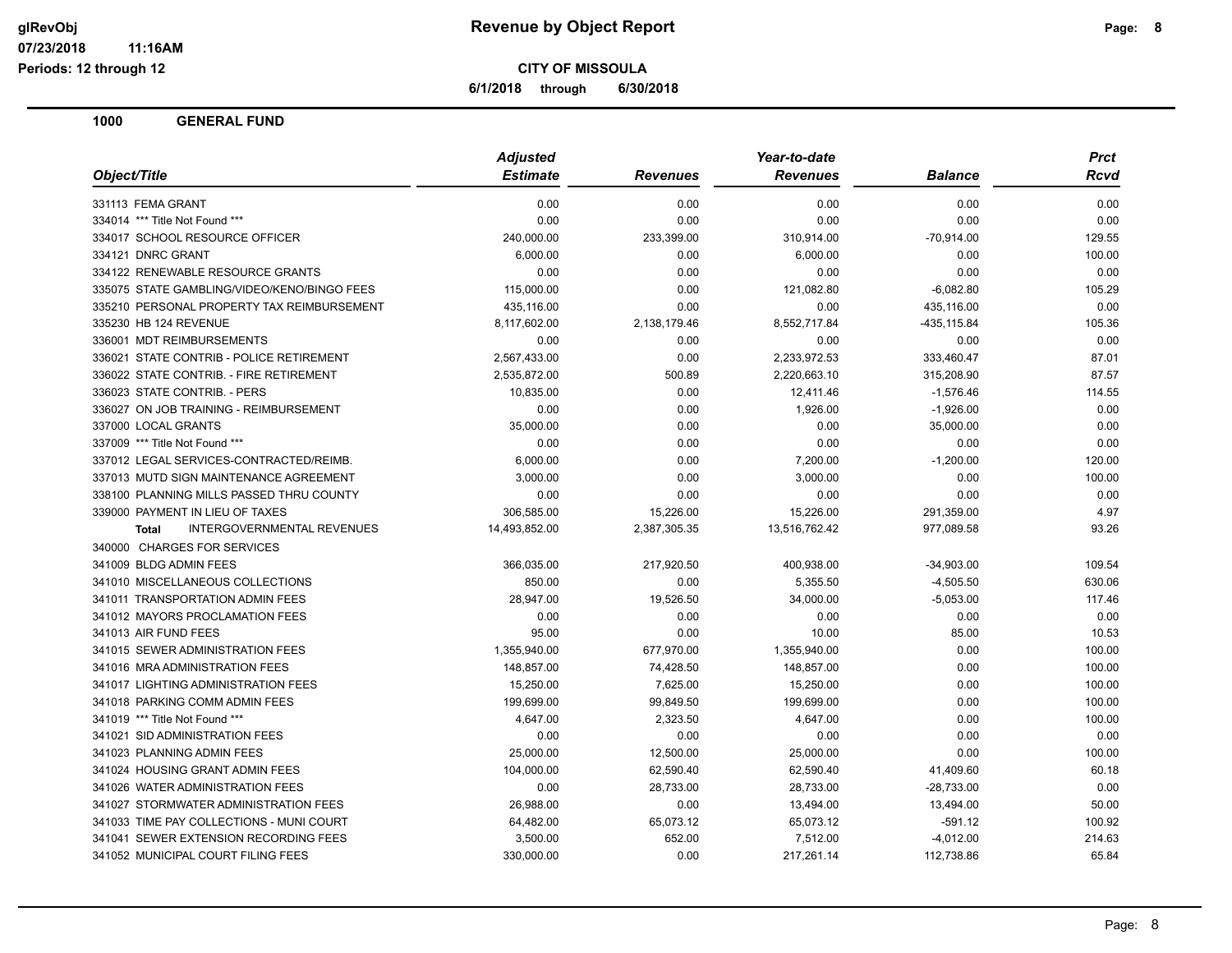**Periods: 12 through 12**

**CITY OF MISSOULA**

**6/1/2018 through 6/30/2018**

| Object/Title                              | <b>Adjusted</b> |                 | Year-to-date    | <b>Prct</b>    |        |
|-------------------------------------------|-----------------|-----------------|-----------------|----------------|--------|
|                                           | <b>Estimate</b> | <b>Revenues</b> | <b>Revenues</b> | <b>Balance</b> | Rcvd   |
| 341055 CRIME VICTIM SURCHARGE             | 1,500.00        | 0.00            | 1,158.00        | 342.00         | 77.20  |
| 341067 SUBDIVISION EXEMPTION AFFIDAVITS   | 5,140.00        | 400.00          | 6,200.00        | $-1,060.00$    | 120.62 |
| 341068 SUBDIVISON FEES                    | 10,280.00       | 3,927.00        | 8,437.00        | 1,843.00       | 82.07  |
| 341069 REZONING FEES                      | 10,280.00       | 0.00            | 16,596.00       | $-6,316.00$    | 161.44 |
| 341070 DESIGN REVIEW BOARD                | 33,910.00       | 2,801.33        | 27,956.97       | 5,953.03       | 82.44  |
| 341072 FLOOD PLAIN-0THER FEES             | 0.00            | 0.00            | 0.00            | 0.00           | 0.00   |
| 341073 FIRE PLAN CHECK FEES               | 30,830.00       | 2,800.00        | 42,848.00       | $-12,018.00$   | 138.98 |
| 341074 FIRE INSPECTION FEES               | 55,000.00       | 4,590.00        | 71,144.00       | $-16, 144.00$  | 129.35 |
| 341076 ENGINEERING PLAN CHECK FEES        | 44,700.00       | 6,041.00        | 57,669.00       | $-12,969.00$   | 129.01 |
| 341078 ENGINEERING MAP FEES               | 210.00          | 20.00           | 95.00           | 115.00         | 45.24  |
| 341079 GREASE INTERCEPTOR APPEAL FEES     | 1,130.00        | 0.00            | 484.50          | 645.50         | 42.88  |
| 341090 STREET VACATION PETITION FEES      | 0.00            | 0.00            | 0.00            | 0.00           | 0.00   |
| 342010 POLICE/BID AGREEMENT               | 45,000.00       | 0.00            | 25,294.25       | 19,705.75      | 56.21  |
| 342012 PD REIMBURSABLE SERVICES           | 0.00            | 0.00            | 0.00            | 0.00           | 0.00   |
| 342013 BLIC BACKGROUND CHECK FEE          | 11,500.00       | 1,645.00        | 12,313.06       | $-813.06$      | 107.07 |
| 342014 POLICE DEPARTMENT SERVICE FEES     | 27,568.00       | 2,130.00        | 24,326.00       | 3,242.00       | 88.24  |
| 342015 POLICE OVERTIME FEES               | 100,000.00      | 2,597.22        | 117,845.18      | $-17,845.18$   | 117.85 |
| 342016 POLICE TRAINING FEES               | 36,000.00       | 238.00          | 15,973.72       | 20,026.28      | 44.37  |
| 342017 CATERING FEES                      | 5,000.00        | 875.00          | 6,611.00        | $-1,611.00$    | 132.22 |
| 342018 DESK REPORTS                       | 37,012.00       | 2,345.00        | 34,312.50       | 2,699.50       | 92.71  |
| 342019 ABANDONED VEHICLE REVENUE FEES     | 12,000.00       | 570.00          | 30,135.00       | $-18,135.00$   | 251.13 |
| 342020 FIRE DEPARTMENT FEES               | 550.00          | 0.00            | 418.50          | 131.50         | 76.09  |
| 342021 CPR EDUCATION PROGRAM              | 10,000.00       | 625.00          | 8,255.00        | 1,745.00       | 82.55  |
| 342022 OUTSIDE HIRES                      | 651,341.00      | 4,384.76        | 1,183,252.32    | $-531,911.32$  | 181.66 |
| 342060 BIKE PROGRAM SALES & FEES          | 0.00            | 634.36          | 2,318.03        | $-2,318.03$    | 0.00   |
| 343000 PW REIMBURSABLE SERVICES           | 35,000.00       | 117.39          | 12,413.81       | 22,586.19      | 35.47  |
| 343001 SIGN FABRICATION & CONTRACTS       | 0.00            | 0.00            | 0.00            | 0.00           | 0.00   |
| 343002 OTHER AGENCIES - VEH MAINT         | 55,000.00       | 127.03          | 83,994.16       | $-28,994.16$   | 152.72 |
| 343004 SPECIAL STATE CONTRACTS            | 175,000.00      | 0.00            | 55,164.50       | 119,835.50     | 31.52  |
| 343006 OTHER GOVT AGENCY-STREET PROJECTS  | 0.00            | 0.00            | 10,000.00       | $-10,000.00$   | 0.00   |
| 343010 STREET DEPT SALES & SERVICES       | 0.00            | 0.00            | 0.00            | 0.00           | 0.00   |
| 343013 SNOW REMOVAL FEES                  | 1,633.00        | 0.00            | 920.00          | 713.00         | 56.34  |
| 343025 *** Title Not Found ***            | 114,100.00      | 16,527.00       | 170,090.00      | $-55,990.00$   | 149.07 |
| 343033 *** Title Not Found ***            | 255,800.00      | 27,571.00       | 308,555.00      | $-52,755.00$   | 120.62 |
| 343080 STATE MAINTENANCE CONTRACT         | 550,000.00      | 1,787.17        | 528,431.47      | 21,568.53      | 96.08  |
| 343084 STREET MAINTENANCE MATERIALS REIMB | 50,000.00       | 0.00            | 0.00            | 50,000.00      | 0.00   |
| 343097 SIDEWALK AND CURB FEES             | 300,000.00      | 20,312.71       | 375,732.17      | $-75,732.17$   | 125.24 |
| 343311 SALE OF NICHES                     | 0.00            | 0.00            | 0.00            | 0.00           | 0.00   |
| 343320 SALE OF GRAVES                     | 12,870.00       | 1,200.00        | 10,250.00       | 2,620.00       | 79.64  |
| 343321 FOUNDATIONS                        | 3,500.00        | 530.50          | 5,463.50        | $-1,963.50$    | 156.10 |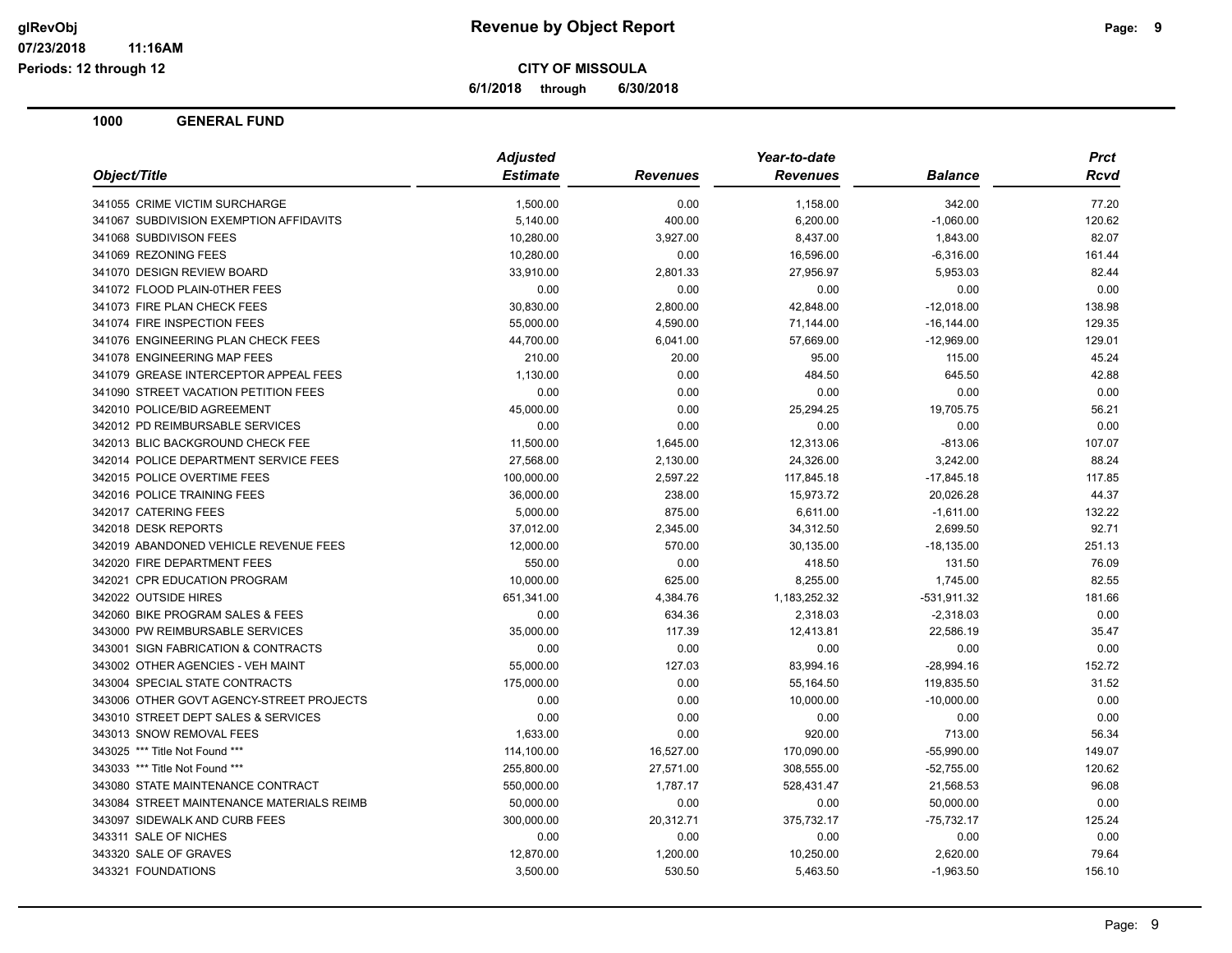**Periods: 12 through 12**

**CITY OF MISSOULA**

**6/1/2018 through 6/30/2018**

| Object/Title                                   | <b>Adjusted</b> |                 | Year-to-date    |                | <b>Prct</b> |
|------------------------------------------------|-----------------|-----------------|-----------------|----------------|-------------|
|                                                | <b>Estimate</b> | <b>Revenues</b> | <b>Revenues</b> | <b>Balance</b> | Rcvd        |
| 343322 FLOWER CARE                             | 4,500.00        | 0.00            | 4,055.00        | 445.00         | 90.11       |
| 343323 LINER/ POLYVAULTS/ ACCESS FEES          | 12,000.00       | 600.00          | 6,650.00        | 5,350.00       | 55.42       |
| 343324 OTHER CEMETERY FEES                     | 1,800.00        | 150.00          | 1,800.00        | 0.00           | 100.00      |
| 343325 2ND INTERMENT RIGHT                     | 2,000.00        | 200.00          | 2,200.00        | $-200.00$      | 110.00      |
| 343327 MONUMENT MAINTENANCE                    | 0.00            | 22.50           | 305.00          | $-305.00$      | 0.00        |
| 343340 OPENINGS/ CLOSINGS/ DISINTERMENTS       | 13,000.00       | 775.00          | 9,462.50        | 3,537.50       | 72.79       |
| 343341 CEMETERY MONUMENT PERMIT FEE            | 0.00            | 150.00          | 900.00          | $-900.00$      | 0.00        |
| 343343 CEMETERY OVERTIME SERVICES FEE          | 0.00            | 0.00            | 457.50          | $-457.50$      | 0.00        |
| 343350 MISCELLANEOUS FEES                      | 29,000.00       | 0.00            | 42.50           | 28,957.50      | 0.15        |
| 343360 WEED CONTROL                            | 2,250.00        | 0.00            | 810.00          | 1,440.00       | 36.00       |
| 346031 OUTDOOR RECREATION - ADULTS             | 317,307.00      | 8,950.36        | 432,577.52      | $-115,270.52$  | 136.33      |
| 346033 OUTDOOR RECREATION - YOUTH              | 102,950.00      | 13,252.09       | 71,721.23       | 31,228.77      | 69.67       |
| 346034 GROUNDS MAINTENANCE CONTRACT            | 105,000.00      | 0.00            | 48,368.00       | 56,632.00      | 46.06       |
| 346036 VENDOR CONCESSION FEES                  | 1,350.00        | 912.67          | 2,267.17        | $-917.17$      | 167.94      |
| 346051 MONTANA PARKS/REC CONFERENCE 2012       | 2,500.00        | 0.00            | 1,170.45        | 1,329.55       | 46.82       |
| 346054 PARKS MISC OVERTIME FEES                | 0.00            | 0.00            | 2,056.14        | $-2,056.14$    | 0.00        |
| <b>CHARGES FOR SERVICES</b><br><b>Total</b>    | 5,949,801.00    | 1,399,001.11    | 6,423,860.81    | -474,059.81    | 107.97      |
| 350000 FINES & FORFEITURES                     |                 |                 |                 |                |             |
| 351022 LAW ENFORCEMENT ACADEMY SURCHARGE #!    | 0.00            | $-14,320.54$    | 4,557.58        | $-4,557.58$    | 0.00        |
| 351031 TRAFFIC FINES                           | 1,205,000.00    | 0.00            | 865,900.25      | 339,099.75     | 71.86       |
| 351032 SURCHARGE ON FINES                      | 102,500.00      | 0.00            | 70,195.12       | 32,304.88      | 68.48       |
| 351033 PUBLIC DEFENDER FEES                    | 55,000.00       | 0.00            | 55,914.48       | $-914.48$      | 101.66      |
| 351034 CELLULAR PHONE FINES                    | 80,000.00       | 0.00            | 61,463.50       | 18,536.50      | 76.83       |
| 351035 CELL PHONE FINES: EDUCATION             | 80,000.00       | 0.00            | 61,463.50       | 18,536.50      | 76.83       |
| 353601 CANCELLATION FEE                        | 0.00            | 225.70          | 273.54          | $-273.54$      | 0.00        |
| 355000 FALSE ALARM PENALTY                     | 10,000.00       | 2,912.00        | 14,612.00       | $-4,612.00$    | 146.12      |
| <b>FINES &amp; FORFEITURES</b><br><b>Total</b> | 1,532,500.00    | $-11,182.84$    | 1,134,379.97    | 398,120.03     | 74.02       |
| 360000 MISCELLANEOUS REVENUES                  |                 |                 |                 |                |             |
| 360001 COPIES                                  | 2,000.00        | 32.75           | 1,888.20        | 111.80         | 94.41       |
| 360003 MMIA REIMBURSEMENT-ATTORNEY             | 0.00            | 0.00            | 0.00            | 0.00           | 0.00        |
| 360010 MISCELLANEOUS                           | 23,000.00       | 682.81          | 5,998.99        | 17,001.01      | 26.08       |
| 360050 OVER/SHORT                              | 0.00            | 0.00            | 12.00           | $-12.00$       | 0.00        |
| 360100 REFUNDS                                 | 0.00            | 0.00            | 0.00            | 0.00           | 0.00        |
| 362000 OTHER MISCELLANEOUS REVENUE             | 8,000.00        | 10,321.98       | 10,321.98       | $-2,321.98$    | 129.02      |
| 362002 BAD CHECK CHARGES                       | 250.00          | 0.00            | 180.00          | 70.00          | 72.00       |
| 362004 URD III FACADE IMPROVEMENT LOAN REC     | 0.00            | 0.00            | 0.00            | 0.00           | 0.00        |
| 362011 SALE OF UNCLAIMED PROPERTY              | 0.00            | 0.00            | 5,611.86        | $-5,611.86$    | 0.00        |
| 362012 REC/GREEN TAG PROGRAM                   | 0.00            | 0.00            | 0.00            | 0.00           | 0.00        |
| 364012 SALE OF SURPLUS PROPERTY                | 25.000.00       | 0.00            | 116,753.25      | $-91,753.25$   | 467.01      |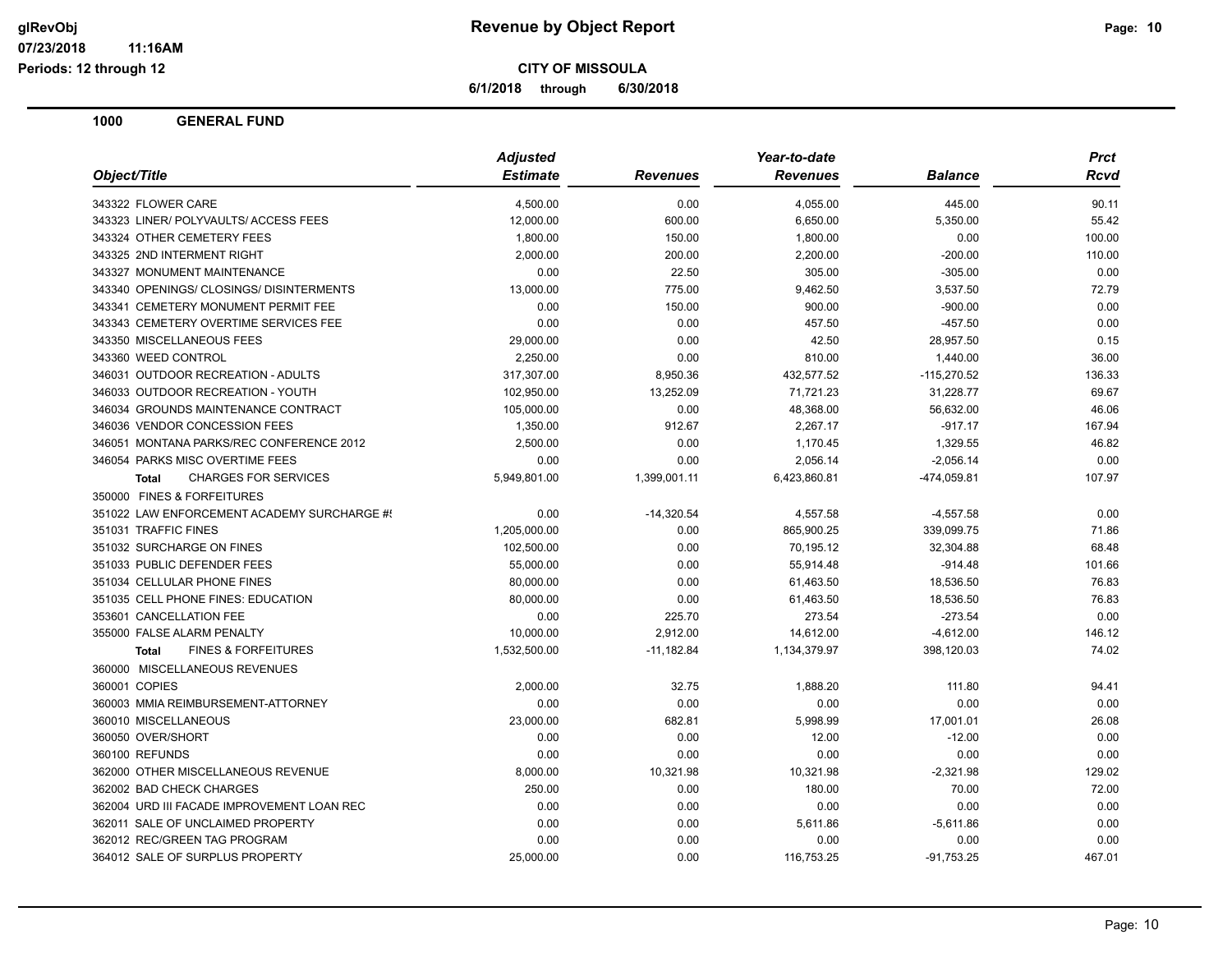**6/1/2018 through 6/30/2018**

|                                                    | <b>Adjusted</b> |                 | Year-to-date    |                | <b>Prct</b> |  |
|----------------------------------------------------|-----------------|-----------------|-----------------|----------------|-------------|--|
| Object/Title                                       | <b>Estimate</b> | <b>Revenues</b> | <b>Revenues</b> | <b>Balance</b> | <b>Rcvd</b> |  |
| 364040 INSURANCE AND DAMAGE RECOVERY               | 25,000.00       | 1,846.24        | 33,715.63       | $-8,715.63$    | 134.86      |  |
| 364041 WORKERS COMPENSATION REIMBURSEMENT          | 0.00            | 0.00            | 0.00            | 0.00           | 0.00        |  |
| 364042 EXPENDITURE REIMBURSEMENTS                  | 0.00            | 0.00            | 0.00            | 0.00           | 0.00        |  |
| 364043 RATTLESNAKE SUNLIGHT REIMBURSEMENT          | 8,250.00        | 0.00            | 7,436.00        | 814.00         | 90.13       |  |
| 364044 EMERGENCY RESPONSE REIMBURSEMENT            | 0.00            | 0.00            | 0.00            | 0.00           | 0.00        |  |
| 365000 DONATIONS                                   | 0.00            | 0.00            | 318.00          | $-318.00$      | 0.00        |  |
| 365001 *** Title Not Found ***                     | 0.00            | 6.02            | 5,458.66        | $-5,458.66$    | 0.00        |  |
| 365005 CONTRIBUTIONS - PLANNING                    | 0.00            | 0.00            | 64,560.00       | $-64,560.00$   | 0.00        |  |
| 365021 PARKS AND RECS GRANTS & CONTRIBUTIONS       | 0.00            | 0.00            | 0.00            | 0.00           | 0.00        |  |
| 365027 MISCELLANOUS PRIVATE GRANTS                 | 0.00            | 0.00            | 1,000.00        | $-1,000.00$    | 0.00        |  |
| <b>MISCELLANEOUS REVENUES</b><br><b>Total</b>      | 91,500.00       | 12,889.80       | 253,254.57      | $-161,754.57$  | 276.78      |  |
| 370000 INVESTMENTS & ROYALTY EARNINGS              |                 |                 |                 |                |             |  |
| 371010 INTEREST ON INVESTMENTS                     | 3.000.00        | 0.00            | 550.01          | 2,449.99       | 18.33       |  |
| 371012 MUNICIPAL COURT BANK INTEREST               | 16,793.00       | 16,792.63       | 16,792.63       | 0.37           | 100.00      |  |
| 371020 GAIN/LOSS IN MARKET VALUE OF INVESTMENT     | 0.00            | 0.00            | 0.00            | 0.00           | 0.00        |  |
| <b>INVESTMENTS &amp; ROYALTY EARNINGS</b><br>Total | 19,793.00       | 16,792.63       | 17,342.64       | 2,450.36       | 87.62       |  |
| 380000 OTHER FINANCING SOURCES                     |                 |                 |                 |                |             |  |
| 381090 PROCEEDS FROM CAPITAL LEASE                 | 316,129.00      | 0.00            | 0.00            | 316,129.00     | 0.00        |  |
| 382010 SALE OF FIXED ASSETS                        | 0.00            | 0.00            | 0.00            | 0.00           | 0.00        |  |
| 383000 OPERATING TRANSFERS                         | 328,053.00      | 127,026.50      | 327,817.73      | 235.27         | 99.93       |  |
| 383001 TRANS FR FLUSHING DISTRICT                  | 41,000.00       | 23,000.00       | 43,500.00       | $-2,500.00$    | 106.10      |  |
| 383002 TRANS FR GAS TAX                            | 564,000.00      | 282,000.00      | 564,000.00      | 0.00           | 100.00      |  |
| 383004 TRANS FR EMPLOYEE HEALTH INSURANCE LEV      | 5,101,004.00    | 2,550,502.03    | 5,101,004.06    | $-0.06$        | 100.00      |  |
| 383007 TRANS FR CABLE FRANCHISE                    | 301,433.00      | 150,716.50      | 301,433.00      | 0.00           | 100.00      |  |
| 383011 TRANS FR SID REVOLVING                      | 100,000.00      | 0.00            | 0.00            | 100,000.00     | 0.00        |  |
| 383065 TRANSFER FROM WWTF                          | 50,213.00       | 0.00            | 0.00            | 50,213.00      | 0.00        |  |
| 383066 TRANSFER FROM WATER UTILITY                 | 28,733.00       | 0.00            | 0.00            | 28,733.00      | 0.00        |  |
| OTHER FINANCING SOURCES<br><b>Total</b>            | 6,830,565.00    | 3,133,245.03    | 6,337,754.79    | 492,810.21     | 92.79       |  |
| 390000 INTERNAL SERVICES                           |                 |                 |                 |                |             |  |
| 399999 NEW REQUESTS FUNDING                        | 0.00            | 0.00            | 0.00            | 0.00           | 0.00        |  |
| <b>INTERNAL SERVICES</b><br><b>Total</b>           | 0.00            | 0.00            | 0.00            | 0.00           | 0.00        |  |
| <b>GENERAL FUND</b><br><b>Total</b>                | 56,158,239.00   | 16,171,848.20   | 52,856,246.88   | 3,301,992.12   | 94.12       |  |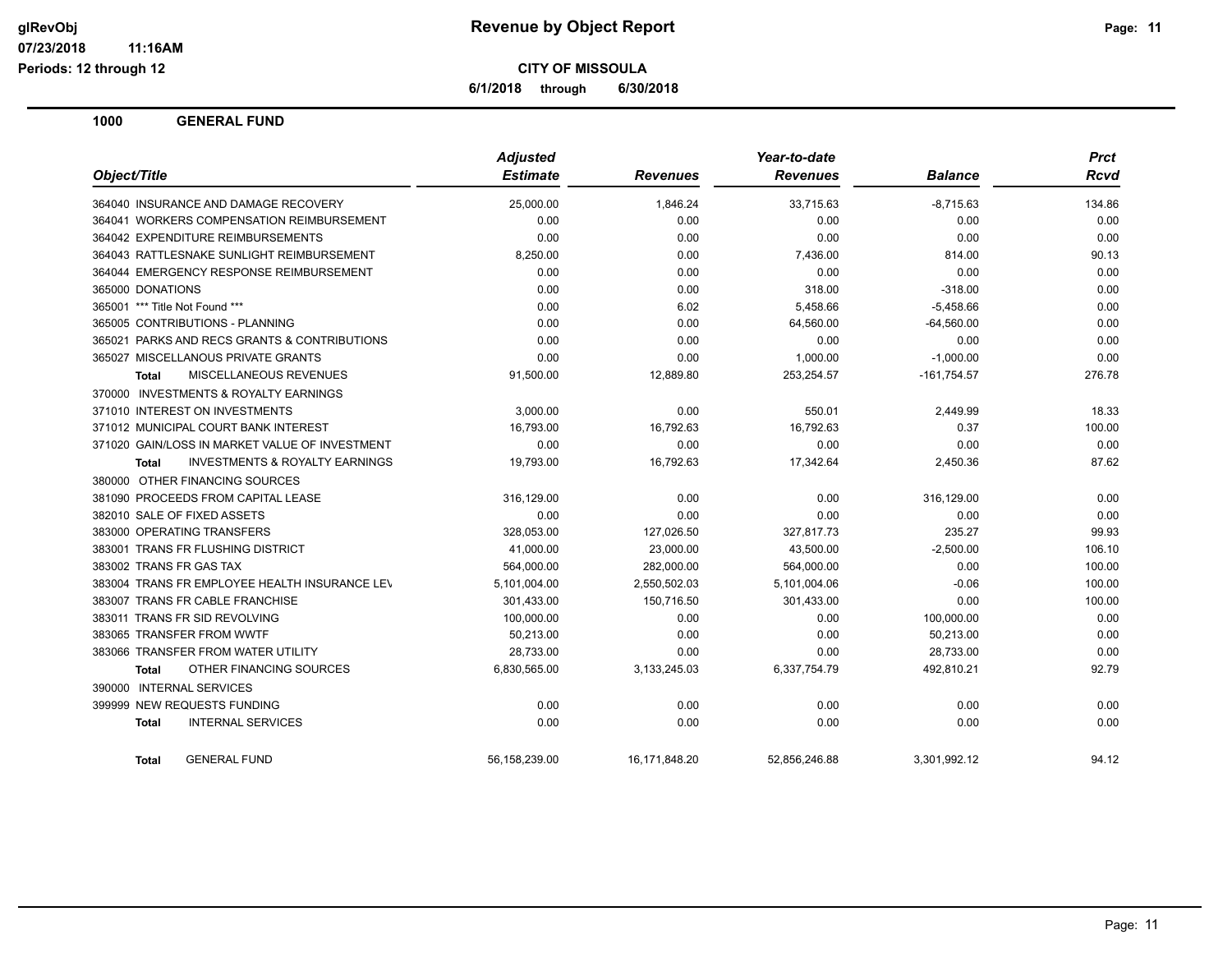**6/1/2018 through 6/30/2018**

## **1211 PARK ACQUISITION & DEVELOPMENT**

#### **1211 PARK ACQUISITION & DEVELOPMENT**

|                                                           | <b>Adjusted</b> |                 | Year-to-date    |                | <b>Prct</b> |
|-----------------------------------------------------------|-----------------|-----------------|-----------------|----------------|-------------|
| Object/Title                                              | <b>Estimate</b> | <b>Revenues</b> | <b>Revenues</b> | <b>Balance</b> | Rcvd        |
| 340000 CHARGES FOR SERVICES                               |                 |                 |                 |                |             |
| 346080 PAYMENT IN LIEU OF PARKS                           | 40,000.00       | 30,055.59       | 36,957.59       | 3,042.41       | 92.39       |
| 346082 HIGH PARK EASEMENT EXCHANGE                        | 0.00            | 0.00            | 0.00            | 0.00           | 0.00        |
| <b>CHARGES FOR SERVICES</b><br><b>Total</b>               | 40,000.00       | 30,055.59       | 36,957.59       | 3,042.41       | 92.39       |
| 360000 MISCELLANEOUS REVENUES                             |                 |                 |                 |                |             |
| 360010 MISCELLANEOUS                                      | 0.00            | 0.00            | 0.00            | 0.00           | 0.00        |
| 360016 LAFRAY PARK DONATIONS                              | 0.00            | 0.00            | 0.00            | 0.00           | 0.00        |
| 360017 PARK PLANS FORFEITURE                              | 0.00            | 0.00            | 0.00            | 0.00           | 0.00        |
| 360020 GREENOUGH PARK ENCROACHMENTS                       | 0.00            | 0.00            | 0.00            | 0.00           | 0.00        |
| 365102 RECREATION YOUTH & ADULT SPORTS                    | 0.00            | 0.00            | 0.00            | 0.00           | 0.00        |
| <b>MISCELLANEOUS REVENUES</b><br><b>Total</b>             | 0.00            | 0.00            | 0.00            | 0.00           | 0.00        |
| <b>INVESTMENTS &amp; ROYALTY EARNINGS</b><br>370000       |                 |                 |                 |                |             |
| 371010 INTEREST ON INVESTMENTS                            | 0.00            | 0.00            | 0.00            | 0.00           | 0.00        |
| 371020 GAIN/LOSS IN MARKET VALUE OF INVESTMENTS           | 0.00            | 0.00            | 0.00            | 0.00           | 0.00        |
| <b>INVESTMENTS &amp; ROYALTY EARNINGS</b><br><b>Total</b> | 0.00            | 0.00            | 0.00            | 0.00           | 0.00        |
| OTHER FINANCING SOURCES<br>380000                         |                 |                 |                 |                |             |
| 383000 OPERATING TRANSFERS                                | 0.00            | 0.00            | 0.00            | 0.00           | 0.00        |
| 383029 TRANS FR GENERAL                                   | 0.00            | 0.00            | 0.00            | 0.00           | 0.00        |
| OTHER FINANCING SOURCES<br><b>Total</b>                   | 0.00            | 0.00            | 0.00            | 0.00           | 0.00        |
| PARK ACQUISITION & DEVELOPMENT<br>Total                   | 40,000.00       | 30,055.59       | 36,957.59       | 3,042.41       | 92.39       |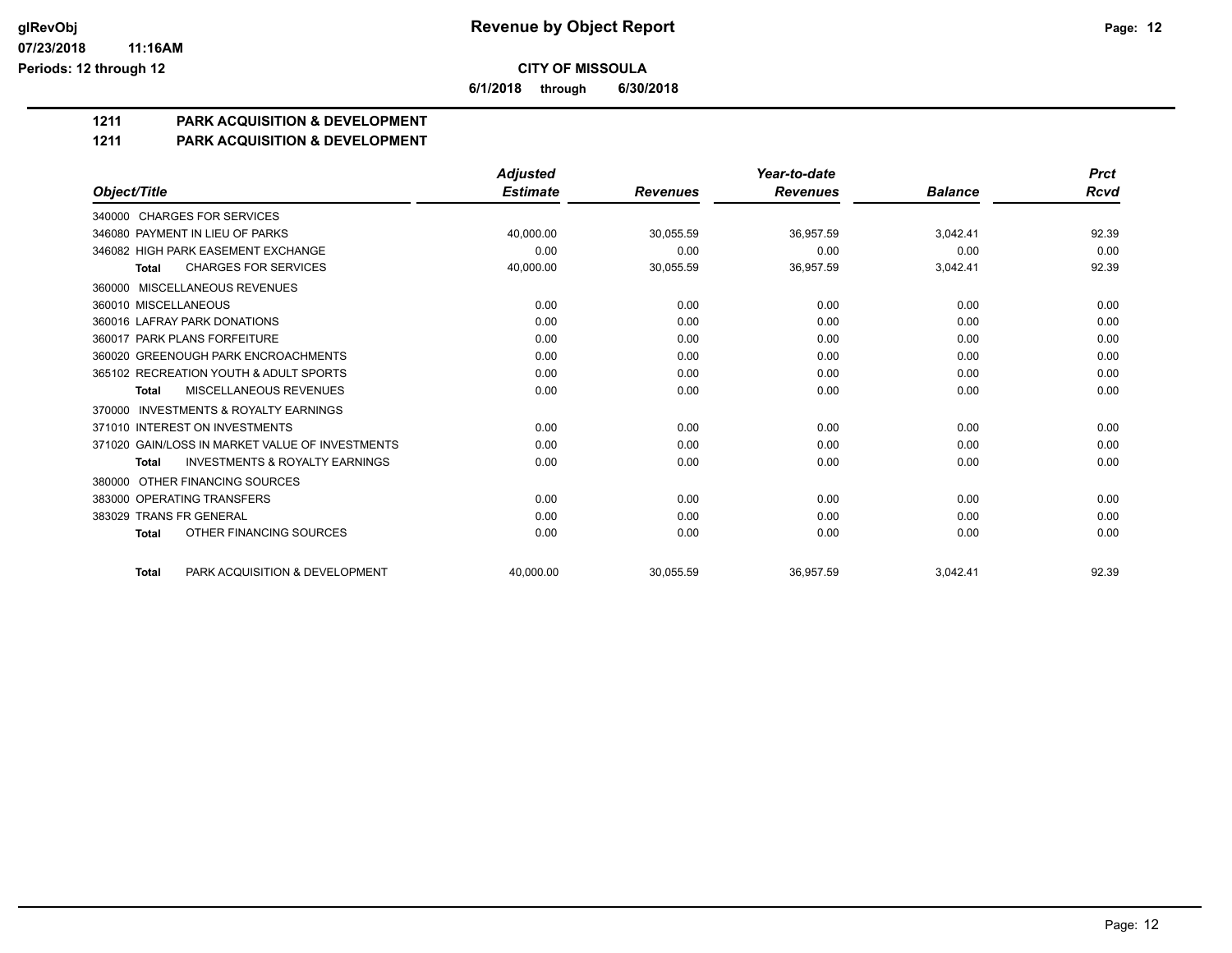**6/1/2018 through 6/30/2018**

#### **1211 PARK ACQUISITION & DEVELOPMENT**

|                                                           | <b>Adjusted</b> |                 | Year-to-date    |                | <b>Prct</b> |
|-----------------------------------------------------------|-----------------|-----------------|-----------------|----------------|-------------|
| Object/Title                                              | <b>Estimate</b> | <b>Revenues</b> | <b>Revenues</b> | <b>Balance</b> | Rcvd        |
| 340000 CHARGES FOR SERVICES                               |                 |                 |                 |                |             |
| 346080 PAYMENT IN LIEU OF PARKS                           | 40,000.00       | 30,055.59       | 36,957.59       | 3,042.41       | 92.39       |
| 346082 HIGH PARK EASEMENT EXCHANGE                        | 0.00            | 0.00            | 0.00            | 0.00           | 0.00        |
| <b>CHARGES FOR SERVICES</b><br><b>Total</b>               | 40,000.00       | 30,055.59       | 36,957.59       | 3,042.41       | 92.39       |
| 360000 MISCELLANEOUS REVENUES                             |                 |                 |                 |                |             |
| 360010 MISCELLANEOUS                                      | 0.00            | 0.00            | 0.00            | 0.00           | 0.00        |
| 360016 LAFRAY PARK DONATIONS                              | 0.00            | 0.00            | 0.00            | 0.00           | 0.00        |
| 360017 PARK PLANS FORFEITURE                              | 0.00            | 0.00            | 0.00            | 0.00           | 0.00        |
| 360020 GREENOUGH PARK ENCROACHMENTS                       | 0.00            | 0.00            | 0.00            | 0.00           | 0.00        |
| 365102 RECREATION YOUTH & ADULT SPORTS                    | 0.00            | 0.00            | 0.00            | 0.00           | 0.00        |
| <b>MISCELLANEOUS REVENUES</b><br><b>Total</b>             | 0.00            | 0.00            | 0.00            | 0.00           | 0.00        |
| <b>INVESTMENTS &amp; ROYALTY EARNINGS</b><br>370000       |                 |                 |                 |                |             |
| 371010 INTEREST ON INVESTMENTS                            | 0.00            | 0.00            | 0.00            | 0.00           | 0.00        |
| 371020 GAIN/LOSS IN MARKET VALUE OF INVESTMENT            | 0.00            | 0.00            | 0.00            | 0.00           | 0.00        |
| <b>INVESTMENTS &amp; ROYALTY EARNINGS</b><br><b>Total</b> | 0.00            | 0.00            | 0.00            | 0.00           | 0.00        |
| OTHER FINANCING SOURCES<br>380000                         |                 |                 |                 |                |             |
| 383000 OPERATING TRANSFERS                                | 0.00            | 0.00            | 0.00            | 0.00           | 0.00        |
| 383029 TRANS FR GENERAL                                   | 0.00            | 0.00            | 0.00            | 0.00           | 0.00        |
| OTHER FINANCING SOURCES<br><b>Total</b>                   | 0.00            | 0.00            | 0.00            | 0.00           | 0.00        |
| PARK ACQUISITION & DEVELOPMENT<br><b>Total</b>            | 40,000.00       | 30,055.59       | 36,957.59       | 3,042.41       | 92.39       |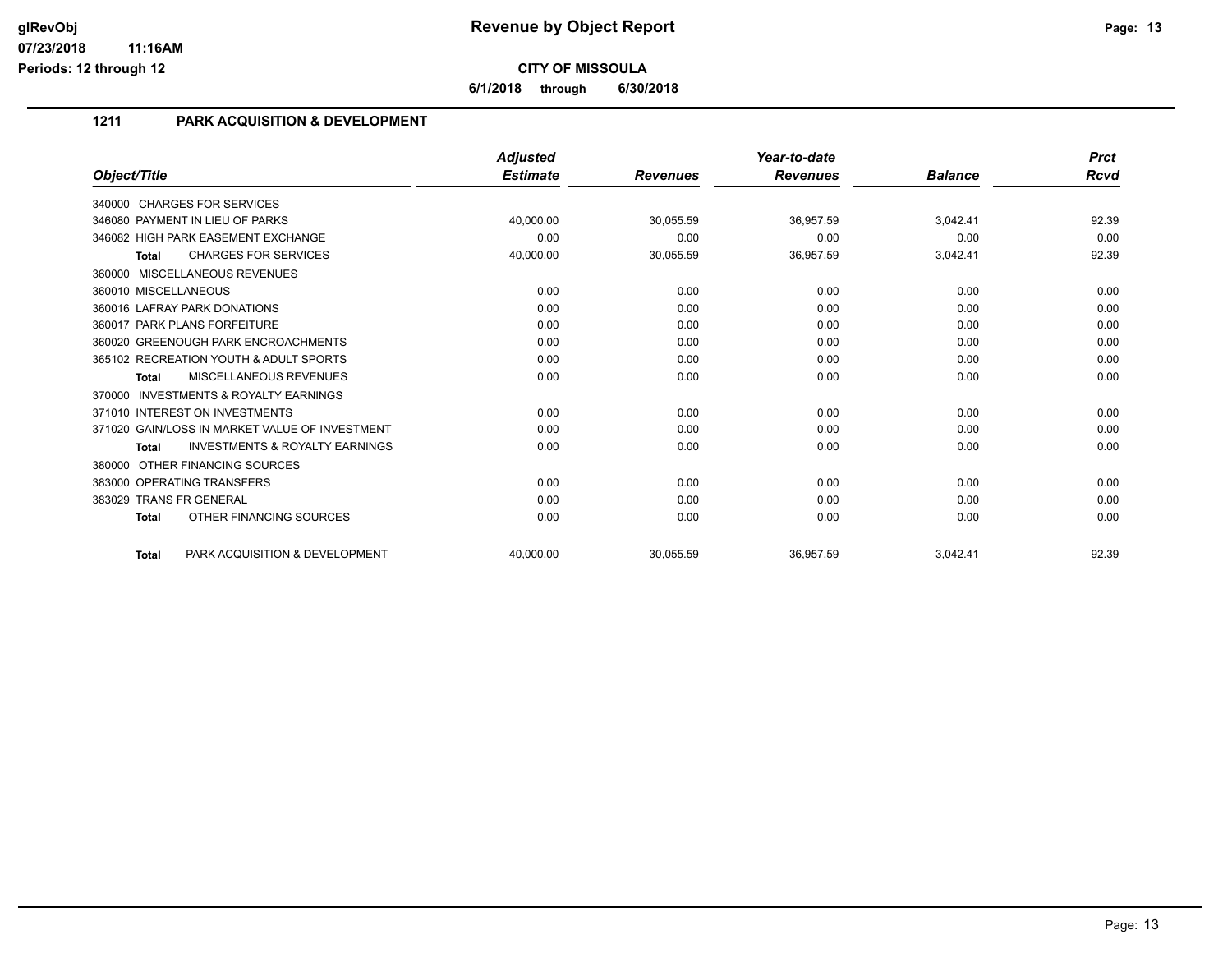**6/1/2018 through 6/30/2018**

**1212 PARK ENTERPRISE FUND**

**1212 PARK ENTERPRISE FUND**

|                                                           | <b>Adjusted</b> |                 | Year-to-date    |                | <b>Prct</b> |
|-----------------------------------------------------------|-----------------|-----------------|-----------------|----------------|-------------|
| Object/Title                                              | <b>Estimate</b> | <b>Revenues</b> | <b>Revenues</b> | <b>Balance</b> | Rcvd        |
| 340000 CHARGES FOR SERVICES                               |                 |                 |                 |                |             |
| 346000 FEES                                               | 68,200.00       | 16,883.81       | 67,014.11       | 1,185.89       | 98.26       |
| 346001 TENNIS FEE                                         | 0.00            | 0.00            | 990.00          | $-990.00$      | 0.00        |
| 346030 SWIMMING POOL FEES                                 | 0.00            | 0.00            | 0.00            | 0.00           | 0.00        |
| 346040 MCCORMICK SWIMMING POOL                            | 0.00            | 0.00            | 0.00            | 0.00           | 0.00        |
| 346056 PICNIC SITE FEES                                   | 0.00            | 32.00           | 96.00           | $-96.00$       | 0.00        |
| 346060 CURRENTS SWIMMING FACILITY                         | 0.00            | 0.00            | 0.00            | 0.00           | 0.00        |
| <b>CHARGES FOR SERVICES</b><br><b>Total</b>               | 68,200.00       | 16,915.81       | 68,100.11       | 99.89          | 99.85       |
| MISCELLANEOUS REVENUES<br>360000                          |                 |                 |                 |                |             |
| 360010 MISCELLANEOUS                                      | 0.00            | 0.00            | 0.00            | 0.00           | 0.00        |
| <b>MISCELLANEOUS REVENUES</b><br><b>Total</b>             | 0.00            | 0.00            | 0.00            | 0.00           | 0.00        |
| <b>INVESTMENTS &amp; ROYALTY EARNINGS</b><br>370000       |                 |                 |                 |                |             |
| 371010 INTEREST ON INVESTMENTS                            | 0.00            | 0.00            | 0.00            | 0.00           | 0.00        |
| 371020 GAIN/LOSS IN MARKET VALUE OF INVESTMENTS           | 0.00            | 0.00            | 0.00            | 0.00           | 0.00        |
| <b>INVESTMENTS &amp; ROYALTY EARNINGS</b><br><b>Total</b> | 0.00            | 0.00            | 0.00            | 0.00           | 0.00        |
| OTHER FINANCING SOURCES<br>380000                         |                 |                 |                 |                |             |
| 383042 TRANSFERS FROM OTHER FUNDS                         | 0.00            | 0.00            | 19,560.00       | $-19,560.00$   | 0.00        |
| OTHER FINANCING SOURCES<br><b>Total</b>                   | 0.00            | 0.00            | 19,560.00       | $-19,560.00$   | 0.00        |
| PARK ENTERPRISE FUND<br><b>Total</b>                      | 68,200.00       | 16,915.81       | 87,660.11       | $-19,460.11$   | 128.53      |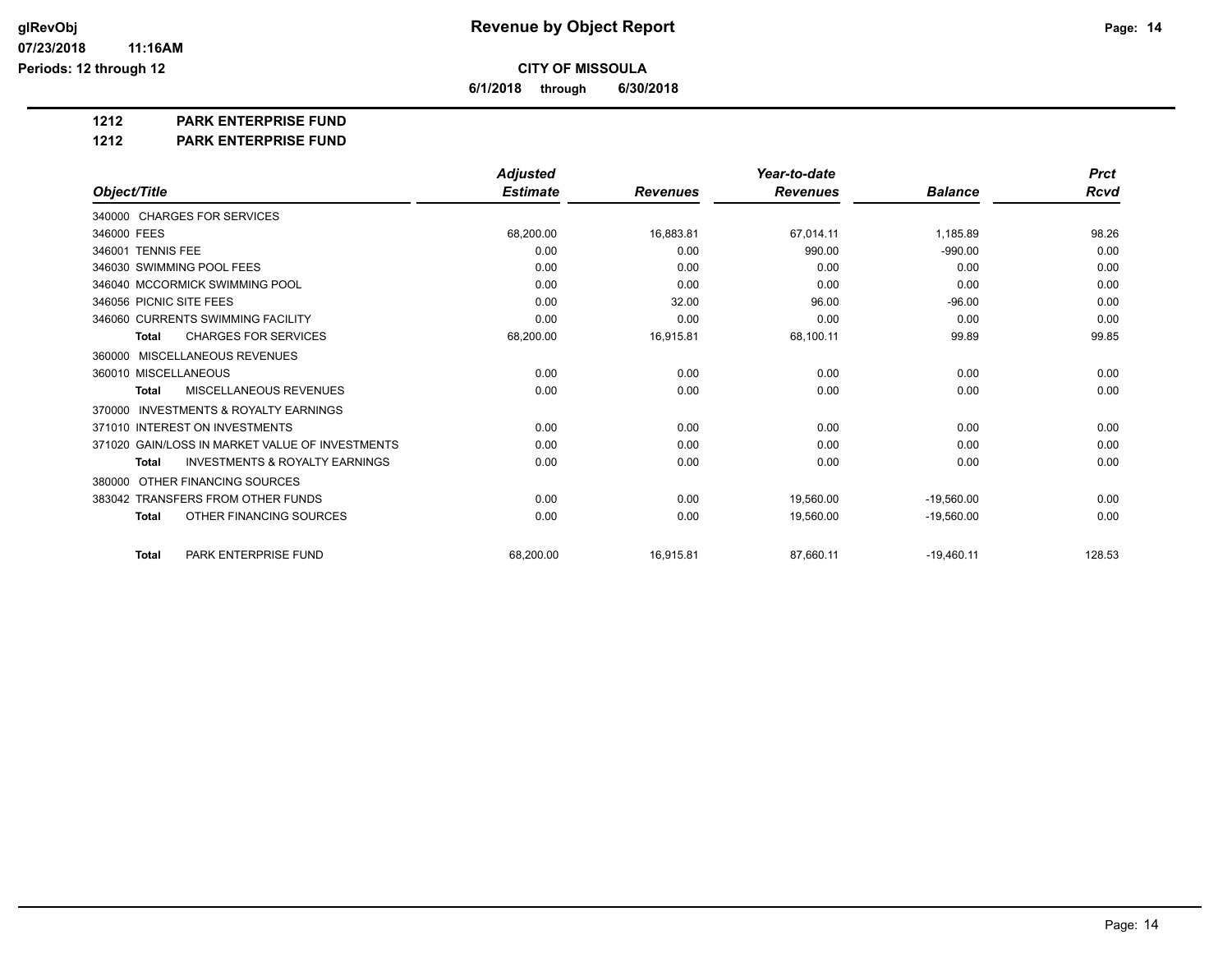**6/1/2018 through 6/30/2018**

#### **1212 PARK ENTERPRISE FUND**

|                                                           | <b>Adjusted</b> |                 | Year-to-date    |                | <b>Prct</b> |
|-----------------------------------------------------------|-----------------|-----------------|-----------------|----------------|-------------|
| Object/Title                                              | <b>Estimate</b> | <b>Revenues</b> | <b>Revenues</b> | <b>Balance</b> | Rcvd        |
| 340000 CHARGES FOR SERVICES                               |                 |                 |                 |                |             |
| 346000 FEES                                               | 68,200.00       | 16,883.81       | 67,014.11       | 1,185.89       | 98.26       |
| 346001 TENNIS FEE                                         | 0.00            | 0.00            | 990.00          | $-990.00$      | 0.00        |
| 346030 SWIMMING POOL FEES                                 | 0.00            | 0.00            | 0.00            | 0.00           | 0.00        |
| 346040 MCCORMICK SWIMMING POOL                            | 0.00            | 0.00            | 0.00            | 0.00           | 0.00        |
| 346056 PICNIC SITE FEES                                   | 0.00            | 32.00           | 96.00           | $-96.00$       | 0.00        |
| 346060 CURRENTS SWIMMING FACILITY                         | 0.00            | 0.00            | 0.00            | 0.00           | 0.00        |
| <b>CHARGES FOR SERVICES</b><br>Total                      | 68,200.00       | 16,915.81       | 68,100.11       | 99.89          | 99.85       |
| 360000 MISCELLANEOUS REVENUES                             |                 |                 |                 |                |             |
| 360010 MISCELLANEOUS                                      | 0.00            | 0.00            | 0.00            | 0.00           | 0.00        |
| MISCELLANEOUS REVENUES<br>Total                           | 0.00            | 0.00            | 0.00            | 0.00           | 0.00        |
| <b>INVESTMENTS &amp; ROYALTY EARNINGS</b><br>370000       |                 |                 |                 |                |             |
| 371010 INTEREST ON INVESTMENTS                            | 0.00            | 0.00            | 0.00            | 0.00           | 0.00        |
| 371020 GAIN/LOSS IN MARKET VALUE OF INVESTMENT            | 0.00            | 0.00            | 0.00            | 0.00           | 0.00        |
| <b>INVESTMENTS &amp; ROYALTY EARNINGS</b><br><b>Total</b> | 0.00            | 0.00            | 0.00            | 0.00           | 0.00        |
| OTHER FINANCING SOURCES<br>380000                         |                 |                 |                 |                |             |
| 383042 TRANSFERS FROM OTHER FUNDS                         | 0.00            | 0.00            | 19.560.00       | $-19,560.00$   | 0.00        |
| OTHER FINANCING SOURCES<br>Total                          | 0.00            | 0.00            | 19,560.00       | $-19,560.00$   | 0.00        |
| <b>PARK ENTERPRISE FUND</b><br>Total                      | 68,200.00       | 16,915.81       | 87,660.11       | $-19,460.11$   | 128.53      |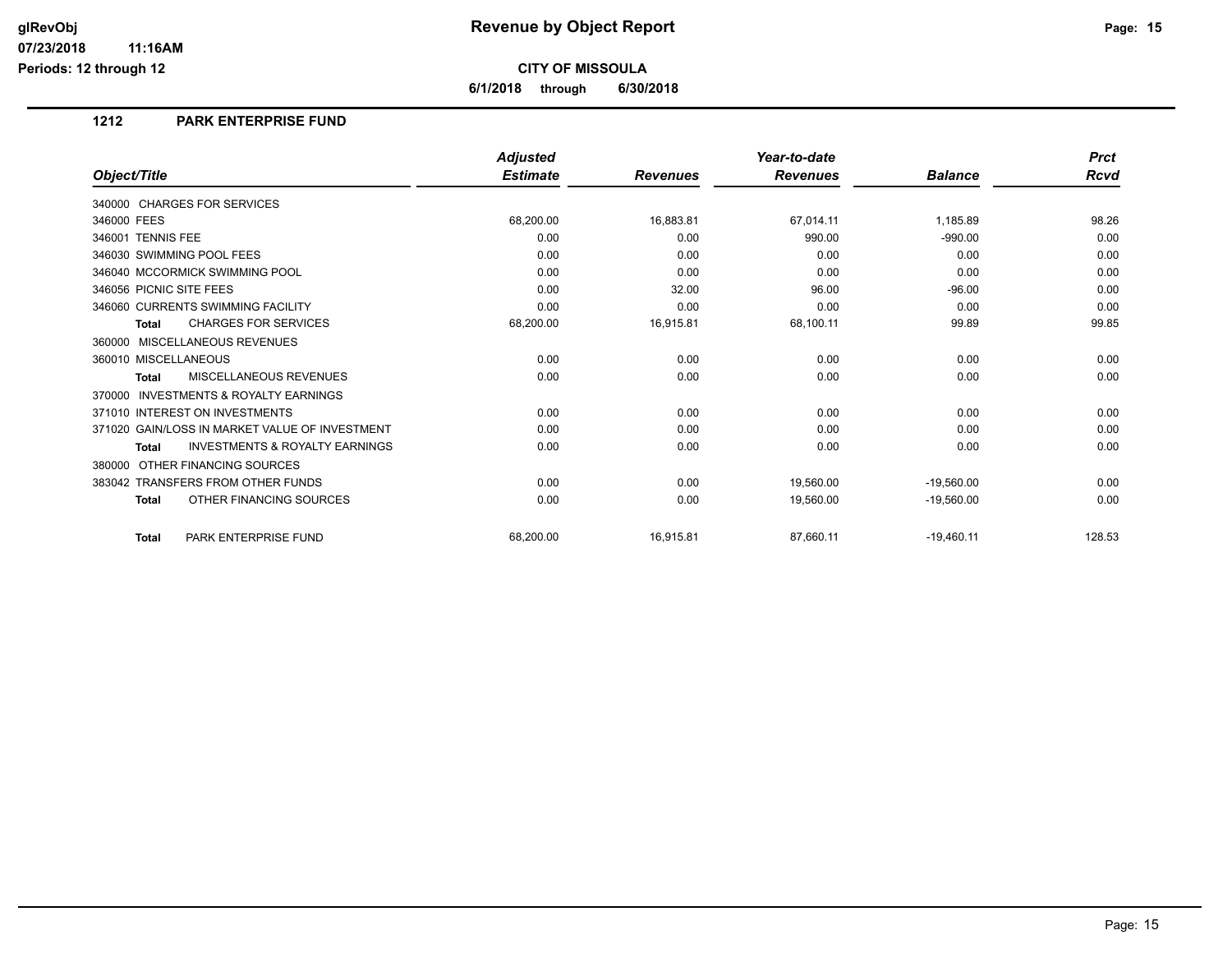**6/1/2018 through 6/30/2018**

**1216 PARKS & REC TRAILS, DEV**

|                                                   | <b>Adjusted</b> |                 | Year-to-date    |                | <b>Prct</b> |
|---------------------------------------------------|-----------------|-----------------|-----------------|----------------|-------------|
| Object/Title                                      | <b>Estimate</b> | <b>Revenues</b> | <b>Revenues</b> | <b>Balance</b> | <b>Rcvd</b> |
| 330000 INTERGOVERNMENTAL REVENUES                 |                 |                 |                 |                |             |
| 331013 NORTHSIDE PED BRIDGE ARRA GRANT            | 0.00            | 0.00            | 0.00            | 0.00           | 0.00        |
| 331014 WHITE PINE PLAYGROUND-CDBG GRANT           | 69,650.00       | 0.00            | 0.00            | 69,650.00      | 0.00        |
| 334025 COUNTY WEED                                | 15,000.00       | 0.00            | 15,525.00       | $-525.00$      | 103.50      |
| 334026 FOREST HEALTH GRANT                        | 0.00            | 0.00            | 0.00            | 0.00           | 0.00        |
| 334028 DEPT OF AG INTERN GRANT                    | 0.00            | 0.00            | 0.00            | 0.00           | 0.00        |
| 334121 DNRC GRANT                                 | 67,450.00       | 0.00            | 0.00            | 67,450.00      | 0.00        |
| 334122 RENEWABLE RESOURCE GRANTS                  | 0.00            | 0.00            | 0.00            | 0.00           | 0.00        |
| 334125 FWP GRANT                                  | 0.00            | 0.00            | 0.00            | 0.00           | 0.00        |
| 334251 RTP/TAP STATE GRANTS                       | 50,000.00       | 0.00            | 2,000.00        | 48,000.00      | 4.00        |
| 336023 STATE CONTRIB. - PERS                      | 0.00            | 0.00            | 0.85            | $-0.85$        | 0.00        |
| 337001 *** Title Not Found ***                    | 0.00            | 0.00            | 5,304.23        | $-5,304.23$    | 0.00        |
| <b>INTERGOVERNMENTAL REVENUES</b><br><b>Total</b> | 202,100.00      | 0.00            | 22,830.08       | 179,269.92     | 11.30       |
| 340000 CHARGES FOR SERVICES                       |                 |                 |                 |                |             |
| 343036 *** Title Not Found ***                    | 0.00            | 0.00            | 0.00            | 0.00           | 0.00        |
| 343302 PARKS SOIL PROJECT                         | 0.00            | 0.00            | 0.00            | 0.00           | 0.00        |
| 346034 GROUNDS MAINTENANCE CONTRACT               | 0.00            | 0.00            | 0.00            | 0.00           | 0.00        |
| 346051 MONTANA PARKS/REC CONFERENCE 2012          | 0.00            | 0.00            | 42.00           | $-42.00$       | 0.00        |
| 346052 PLAYGROUND SAFETY TRAINING                 | 0.00            | 0.00            | 4,080.00        | $-4,080.00$    | 0.00        |
| 346055 COUNTY PARK SUPPORT                        | 0.00            | 0.00            | 0.00            | 0.00           | 0.00        |
| <b>CHARGES FOR SERVICES</b><br><b>Total</b>       | 0.00            | 0.00            | 4,122.00        | $-4,122.00$    | 0.00        |
| 360000 MISCELLANEOUS REVENUES                     |                 |                 |                 |                |             |
| 360000 MISCELLANEOUS REVENUES                     | 0.00            | 0.00            | 0.00            | 0.00           | 0.00        |
| 360010 MISCELLANEOUS                              | 0.00            | 0.00            | 0.00            | 0.00           | 0.00        |
| 361000 RATTLESNAKE LAND LEASES                    | 0.00            | 0.00            | 100.00          | $-100.00$      | 0.00        |
| 361003 CARAS PARK CONCERT REVENUE                 | 0.00            | 0.00            | 0.00            | 0.00           | 0.00        |
| 364040 INSURANCE AND DAMAGE RECOVERY              | 0.00            | 0.00            | 946.78          | $-946.78$      | 0.00        |
| 365000 DONATIONS                                  | 260,100.00      | 0.00            | 0.00            | 260,100.00     | 0.00        |
| 365001 *** Title Not Found ***                    | 0.00            | 0.00            | 0.00            | 0.00           | 0.00        |
| 365002 OTHER RECREATION DONATIONS                 | 130,000.00      | 1,181.50        | 4,681.25        | 125,318.75     | 3.60        |
| 365003 DONATIONS - SMOKE ALARMS                   | 0.00            | 0.00            | 0.00            | 0.00           | 0.00        |
| 365004 GRANT CR TRAIL ASSN DONATION               | 0.00            | 0.00            | 0.00            | 0.00           | 0.00        |
| 365005 CONTRIBUTIONS - PLANNING                   | 0.00            | 0.00            | 0.00            | 0.00           | 0.00        |
| 365009 DONATIONS - BASKETBALL/TENNIS COURT        | 45,000.00       | 0.00            | 0.00            | 45,000.00      | 0.00        |
| 365010 FRIENDS OF MISSOULA PARKS DONATION         | 0.00            | 0.00            | 5,408.63        | $-5,408.63$    | 0.00        |
| 365011 *** Title Not Found ***                    | 0.00            | 0.00            | 133,845.00      | $-133,845.00$  | 0.00        |
| 365012 *** Title Not Found ***                    | 0.00            | 3,817.50        | 11,278.60       | $-11,278.60$   | 0.00        |
| 365013 *** Title Not Found ***                    | 0.00            | 11,107.85       | 23,959.51       | $-23,959.51$   | 0.00        |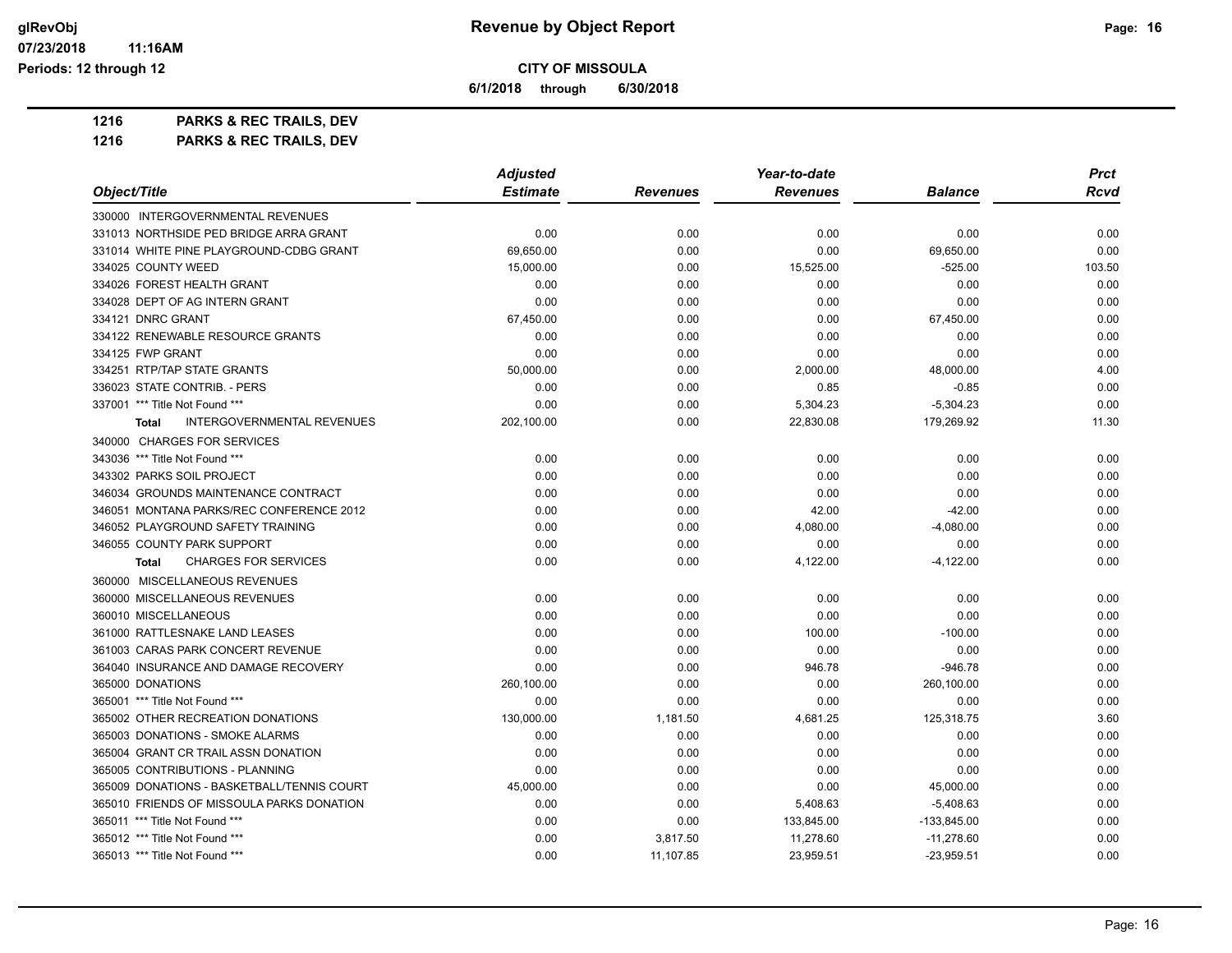**6/1/2018 through 6/30/2018**

**1216 PARKS & REC TRAILS, DEV**

|                                                           | <b>Adjusted</b> |                 | Year-to-date    |                | <b>Prct</b> |
|-----------------------------------------------------------|-----------------|-----------------|-----------------|----------------|-------------|
| Object/Title                                              | <b>Estimate</b> | <b>Revenues</b> | <b>Revenues</b> | <b>Balance</b> | <b>Rcvd</b> |
| 365014 *** Title Not Found ***                            | 0.00            | 36.00           | 17,047.00       | $-17,047.00$   | 0.00        |
| 365015 *** Title Not Found ***                            | 0.00            | 100.00          | 6,668.49        | $-6,668.49$    | 0.00        |
| 365016 *** Title Not Found ***                            | 0.00            | 289.98          | 1,434.92        | $-1,434.92$    | 0.00        |
| 365017 *** Title Not Found ***                            | 0.00            | 5,468.25        | 10,713.25       | $-10,713.25$   | 0.00        |
| 365018 *** Title Not Found ***                            | 0.00            | 1,010.00        | 14,788.00       | $-14,788.00$   | 0.00        |
| 365019 *** Title Not Found ***                            | 0.00            | 550.00          | 30,844.08       | $-30,844.08$   | 0.00        |
| 365020 OPEN SPACE DONATIONS                               | 0.00            | 0.00            | 0.00            | 0.00           | 0.00        |
| 365100 RECREATION OUTDOOR                                 | 0.00            | 0.00            | 1,975.00        | $-1,975.00$    | 0.00        |
| 365101 RECREATION SCHOLARSHIP                             | 0.00            | $-2,858.05$     | $-7.957.58$     | 7,957.58       | 0.00        |
| 365102 RECREATION YOUTH & ADULT SPORTS                    | 0.00            | 0.00            | 400.00          | $-400.00$      | 0.00        |
| 365103 URBAN FORESTRY PROGRAMS                            | 75,000.00       | 0.00            | 3,964.35        | 71,035.65      | 5.29        |
| 365109 CONSERVATION LANDS DONATIONS                       | 0.00            | 0.00            | 0.00            | 0.00           | 0.00        |
| MISCELLANEOUS REVENUES<br><b>Total</b>                    | 510,100.00      | 20,703.03       | 260,097.28      | 250,002.72     | 50.99       |
| 370000 INVESTMENTS & ROYALTY EARNINGS                     |                 |                 |                 |                |             |
| 371010 INTEREST ON INVESTMENTS                            | 0.00            | 0.00            | 0.00            | 0.00           | 0.00        |
| 371020 GAIN/LOSS IN MARKET VALUE OF INVESTMENTS           | 0.00            | 0.00            | 0.00            | 0.00           | 0.00        |
| <b>INVESTMENTS &amp; ROYALTY EARNINGS</b><br><b>Total</b> | 0.00            | 0.00            | 0.00            | 0.00           | 0.00        |
| 380000 OTHER FINANCING SOURCES                            |                 |                 |                 |                |             |
| 383000 OPERATING TRANSFERS                                | 10,000.00       | 0.00            | 0.00            | 10,000.00      | 0.00        |
| 383001 TRANS FR FLUSHING DISTRICT                         | 0.00            | 0.00            | 0.00            | 0.00           | 0.00        |
| 383026 TRANS FR CDBG                                      | 0.00            | 0.00            | 0.00            | 0.00           | 0.00        |
| 383043 TRANSFERS FROM IMPACT FEES                         | 0.00            | 0.00            | 0.00            | 0.00           | 0.00        |
| OTHER FINANCING SOURCES<br><b>Total</b>                   | 10,000.00       | 0.00            | 0.00            | 10,000.00      | 0.00        |
| PARKS & REC TRAILS, DEV<br>Total                          | 722,200.00      | 20,703.03       | 287,049.36      | 435,150.64     | 39.75       |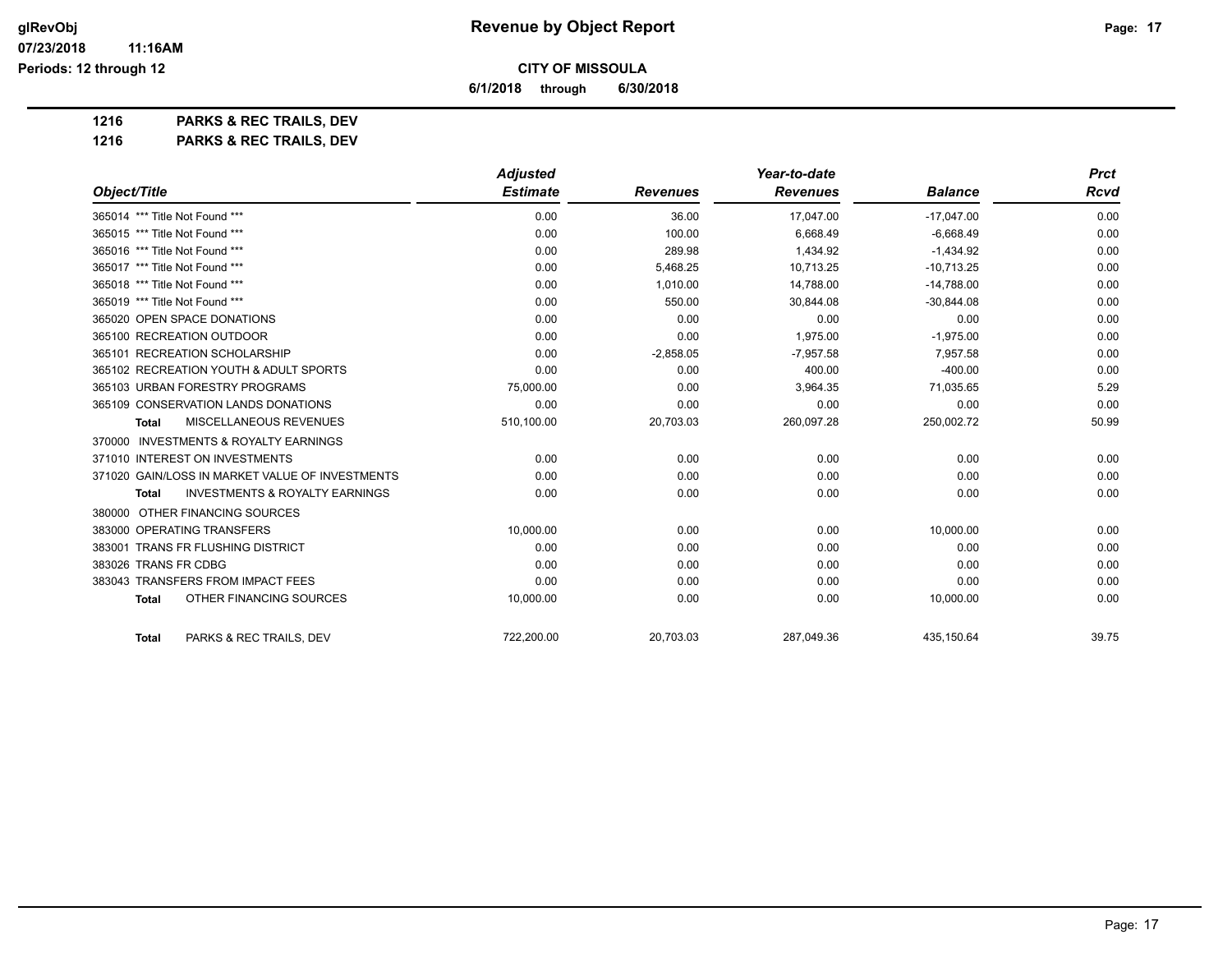**6/1/2018 through 6/30/2018**

|                                                   | <b>Adjusted</b> |           | Year-to-date    | <b>Prct</b>    |        |  |
|---------------------------------------------------|-----------------|-----------|-----------------|----------------|--------|--|
| Object/Title                                      | <b>Estimate</b> | Revenues  | <b>Revenues</b> | <b>Balance</b> | Rcvd   |  |
| 330000 INTERGOVERNMENTAL REVENUES                 |                 |           |                 |                |        |  |
| 331013 NORTHSIDE PED BRIDGE ARRA GRANT            | 0.00            | 0.00      | 0.00            | 0.00           | 0.00   |  |
| 331014 WHITE PINE PLAYGROUND-CDBG GRANT           | 69,650.00       | 0.00      | 0.00            | 69,650.00      | 0.00   |  |
| 334025 COUNTY WEED                                | 15,000.00       | 0.00      | 15,525.00       | $-525.00$      | 103.50 |  |
| 334026 FOREST HEALTH GRANT                        | 0.00            | 0.00      | 0.00            | 0.00           | 0.00   |  |
| 334028 DEPT OF AG INTERN GRANT                    | 0.00            | 0.00      | 0.00            | 0.00           | 0.00   |  |
| 334121 DNRC GRANT                                 | 67,450.00       | 0.00      | 0.00            | 67,450.00      | 0.00   |  |
| 334122 RENEWABLE RESOURCE GRANTS                  | 0.00            | 0.00      | 0.00            | 0.00           | 0.00   |  |
| 334125 FWP GRANT                                  | 0.00            | 0.00      | 0.00            | 0.00           | 0.00   |  |
| 334251 RTP/TAP STATE GRANTS                       | 50,000.00       | 0.00      | 2,000.00        | 48,000.00      | 4.00   |  |
| 336023 STATE CONTRIB. - PERS                      | 0.00            | 0.00      | 0.85            | $-0.85$        | 0.00   |  |
| 337001 *** Title Not Found ***                    | 0.00            | 0.00      | 5,304.23        | $-5,304.23$    | 0.00   |  |
| <b>INTERGOVERNMENTAL REVENUES</b><br><b>Total</b> | 202,100.00      | 0.00      | 22,830.08       | 179,269.92     | 11.30  |  |
| 340000 CHARGES FOR SERVICES                       |                 |           |                 |                |        |  |
| 343036 *** Title Not Found ***                    | 0.00            | 0.00      | 0.00            | 0.00           | 0.00   |  |
| 343302 PARKS SOIL PROJECT                         | 0.00            | 0.00      | 0.00            | 0.00           | 0.00   |  |
| 346034 GROUNDS MAINTENANCE CONTRACT               | 0.00            | 0.00      | 0.00            | 0.00           | 0.00   |  |
| 346051 MONTANA PARKS/REC CONFERENCE 2012          | 0.00            | 0.00      | 42.00           | $-42.00$       | 0.00   |  |
| 346052 PLAYGROUND SAFETY TRAINING                 | 0.00            | 0.00      | 4,080.00        | $-4,080.00$    | 0.00   |  |
| 346055 COUNTY PARK SUPPORT                        | 0.00            | 0.00      | 0.00            | 0.00           | 0.00   |  |
| <b>CHARGES FOR SERVICES</b><br><b>Total</b>       | 0.00            | 0.00      | 4,122.00        | $-4,122.00$    | 0.00   |  |
| 360000 MISCELLANEOUS REVENUES                     |                 |           |                 |                |        |  |
| 360000 MISCELLANEOUS REVENUES                     | 0.00            | 0.00      | 0.00            | 0.00           | 0.00   |  |
| 360010 MISCELLANEOUS                              | 0.00            | 0.00      | 0.00            | 0.00           | 0.00   |  |
| 361000 RATTLESNAKE LAND LEASES                    | 0.00            | 0.00      | 100.00          | $-100.00$      | 0.00   |  |
| 361003 CARAS PARK CONCERT REVENUE                 | 0.00            | 0.00      | 0.00            | 0.00           | 0.00   |  |
| 364040 INSURANCE AND DAMAGE RECOVERY              | 0.00            | 0.00      | 946.78          | $-946.78$      | 0.00   |  |
| 365000 DONATIONS                                  | 260,100.00      | 0.00      | 0.00            | 260,100.00     | 0.00   |  |
| 365001 *** Title Not Found ***                    | 0.00            | 0.00      | 0.00            | 0.00           | 0.00   |  |
| 365002 OTHER RECREATION DONATIONS                 | 130,000.00      | 1,181.50  | 4,681.25        | 125,318.75     | 3.60   |  |
| 365003 DONATIONS - SMOKE ALARMS                   | 0.00            | 0.00      | 0.00            | 0.00           | 0.00   |  |
| 365004 GRANT CR TRAIL ASSN DONATION               | 0.00            | 0.00      | 0.00            | 0.00           | 0.00   |  |
| 365005 CONTRIBUTIONS - PLANNING                   | 0.00            | 0.00      | 0.00            | 0.00           | 0.00   |  |
| 365009 DONATIONS - BASKETBALL/TENNIS COURT        | 45,000.00       | 0.00      | 0.00            | 45,000.00      | 0.00   |  |
| 365010 FRIENDS OF MISSOULA PARKS DONATION         | 0.00            | 0.00      | 5,408.63        | $-5,408.63$    | 0.00   |  |
| 365011 *** Title Not Found ***                    | 0.00            | 0.00      | 133,845.00      | $-133,845.00$  | 0.00   |  |
| 365012 *** Title Not Found ***                    | 0.00            | 3,817.50  | 11,278.60       | $-11,278.60$   | 0.00   |  |
| 365013 *** Title Not Found ***                    | 0.00            | 11,107.85 | 23,959.51       | $-23,959.51$   | 0.00   |  |
| 365014 *** Title Not Found ***                    | 0.00            | 36.00     | 17.047.00       | $-17.047.00$   | 0.00   |  |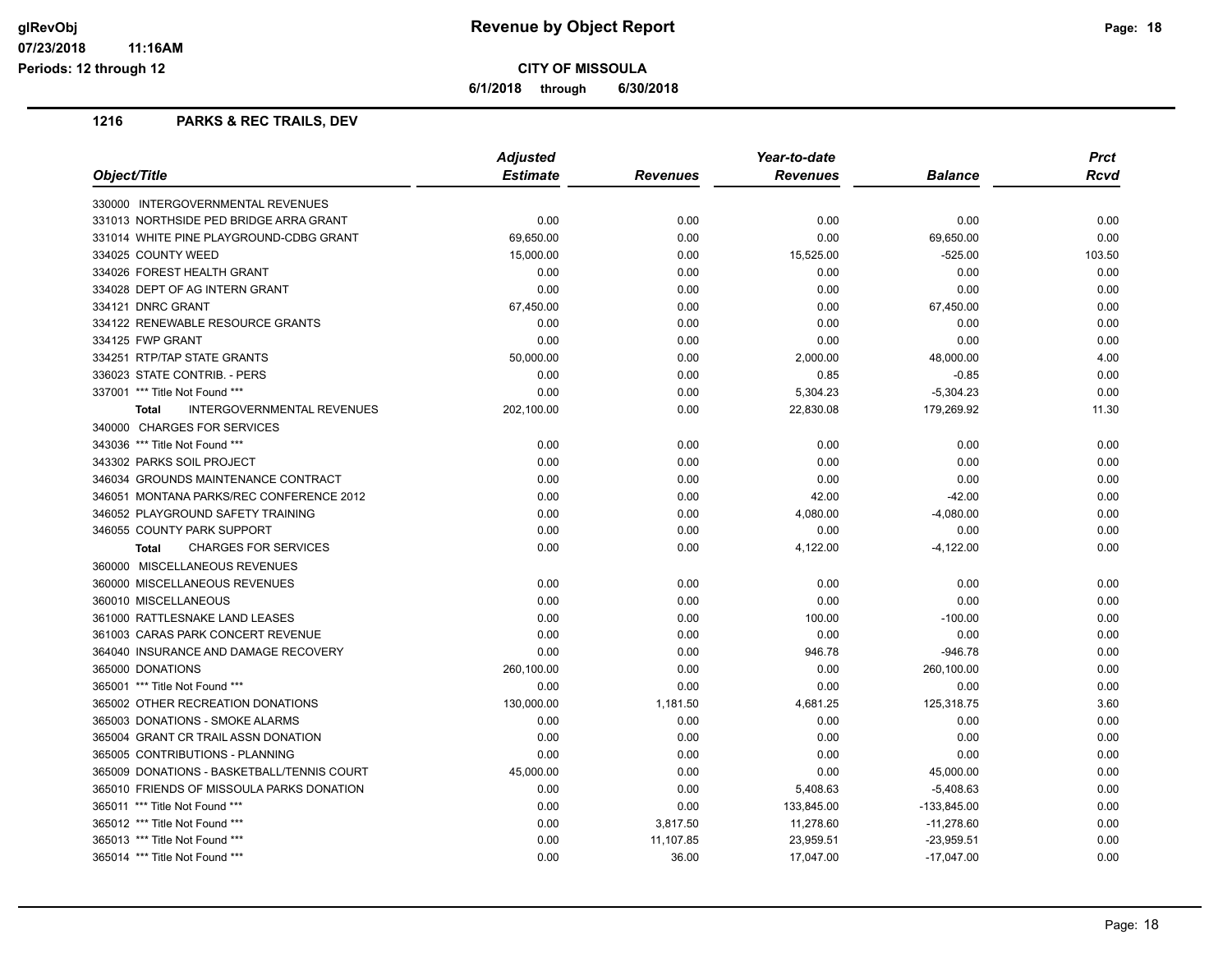**6/1/2018 through 6/30/2018**

|                                                           | <b>Adjusted</b> |                 | Year-to-date    |                | <b>Prct</b> |
|-----------------------------------------------------------|-----------------|-----------------|-----------------|----------------|-------------|
| Object/Title                                              | <b>Estimate</b> | <b>Revenues</b> | <b>Revenues</b> | <b>Balance</b> | <b>Rcvd</b> |
| 365015 *** Title Not Found ***                            | 0.00            | 100.00          | 6,668.49        | $-6,668.49$    | 0.00        |
| 365016 *** Title Not Found ***                            | 0.00            | 289.98          | 1,434.92        | $-1,434.92$    | 0.00        |
| 365017 *** Title Not Found ***                            | 0.00            | 5,468.25        | 10,713.25       | $-10,713.25$   | 0.00        |
| 365018 *** Title Not Found ***                            | 0.00            | 1,010.00        | 14,788.00       | $-14,788.00$   | 0.00        |
| 365019 *** Title Not Found ***                            | 0.00            | 550.00          | 30,844.08       | $-30,844.08$   | 0.00        |
| 365020 OPEN SPACE DONATIONS                               | 0.00            | 0.00            | 0.00            | 0.00           | 0.00        |
| 365100 RECREATION OUTDOOR                                 | 0.00            | 0.00            | 1.975.00        | $-1,975.00$    | 0.00        |
| 365101 RECREATION SCHOLARSHIP                             | 0.00            | $-2,858.05$     | $-7,957.58$     | 7,957.58       | 0.00        |
| 365102 RECREATION YOUTH & ADULT SPORTS                    | 0.00            | 0.00            | 400.00          | $-400.00$      | 0.00        |
| 365103 URBAN FORESTRY PROGRAMS                            | 75,000.00       | 0.00            | 3,964.35        | 71,035.65      | 5.29        |
| 365109 CONSERVATION LANDS DONATIONS                       | 0.00            | 0.00            | 0.00            | 0.00           | 0.00        |
| <b>MISCELLANEOUS REVENUES</b><br><b>Total</b>             | 510,100.00      | 20,703.03       | 260,097.28      | 250,002.72     | 50.99       |
| <b>INVESTMENTS &amp; ROYALTY EARNINGS</b><br>370000       |                 |                 |                 |                |             |
| 371010 INTEREST ON INVESTMENTS                            | 0.00            | 0.00            | 0.00            | 0.00           | 0.00        |
| 371020 GAIN/LOSS IN MARKET VALUE OF INVESTMENT            | 0.00            | 0.00            | 0.00            | 0.00           | 0.00        |
| <b>INVESTMENTS &amp; ROYALTY EARNINGS</b><br><b>Total</b> | 0.00            | 0.00            | 0.00            | 0.00           | 0.00        |
| OTHER FINANCING SOURCES<br>380000                         |                 |                 |                 |                |             |
| 383000 OPERATING TRANSFERS                                | 10,000.00       | 0.00            | 0.00            | 10,000.00      | 0.00        |
| 383001 TRANS FR FLUSHING DISTRICT                         | 0.00            | 0.00            | 0.00            | 0.00           | 0.00        |
| 383026 TRANS FR CDBG                                      | 0.00            | 0.00            | 0.00            | 0.00           | 0.00        |
| 383043 TRANSFERS FROM IMPACT FEES                         | 0.00            | 0.00            | 0.00            | 0.00           | 0.00        |
| OTHER FINANCING SOURCES<br><b>Total</b>                   | 10,000.00       | 0.00            | 0.00            | 10,000.00      | 0.00        |
| PARKS & REC TRAILS, DEV<br><b>Total</b>                   | 722,200.00      | 20,703.03       | 287,049.36      | 435,150.64     | 39.75       |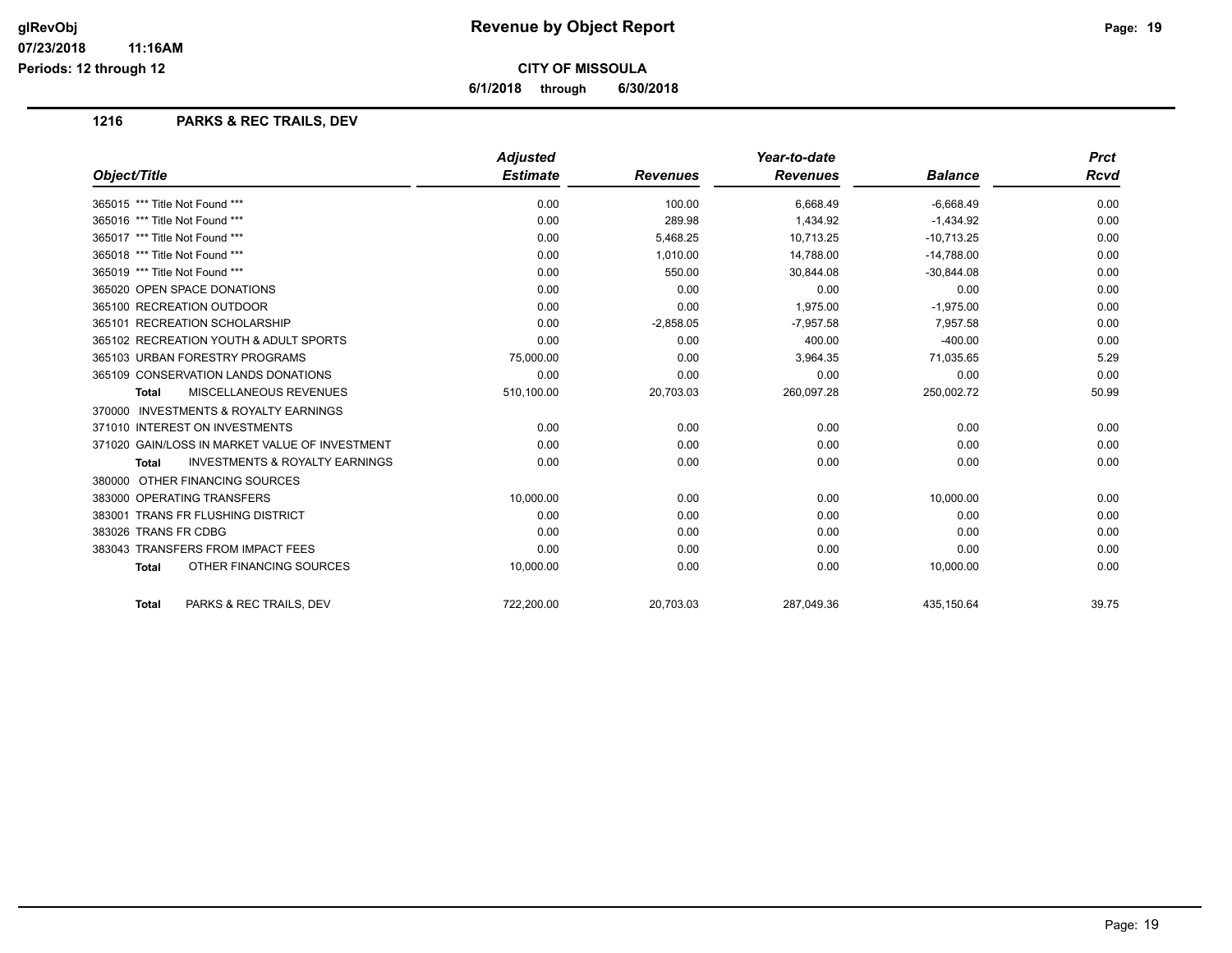**6/1/2018 through 6/30/2018**

#### **1217 PARKS CITY LIFE GYM LEASE**

**1217 PARKS CITY LIFE GYM LEASE**

|                                                   | <b>Adjusted</b> |                 | Year-to-date    |                | <b>Prct</b> |
|---------------------------------------------------|-----------------|-----------------|-----------------|----------------|-------------|
| Object/Title                                      | <b>Estimate</b> | <b>Revenues</b> | <b>Revenues</b> | <b>Balance</b> | <b>Rcvd</b> |
| 330000 INTERGOVERNMENTAL REVENUES                 |                 |                 |                 |                |             |
| 336023 STATE CONTRIB. - PERS                      | 0.00            | 0.00            | 7.03            | $-7.03$        | 0.00        |
| <b>INTERGOVERNMENTAL REVENUES</b><br><b>Total</b> | 0.00            | 0.00            | 7.03            | $-7.03$        | 0.00        |
| 340000 CHARGES FOR SERVICES                       |                 |                 |                 |                |             |
| 346031 OUTDOOR RECREATION - ADULTS                | 2,000.00        | 8,120.50        | 35,630.75       | $-33,630.75$   | 1,781.54    |
| 346032 *** Title Not Found ***                    | 22,000.00       | 1,454.00        | 2,114.00        | 19,886.00      | 9.61        |
| 346033 OUTDOOR RECREATION - YOUTH                 | 17,000.00       | 0.00            | 0.00            | 17,000.00      | 0.00        |
| 346038 RECREATION CENTER FEES                     | 500.00          | 0.00            | 0.00            | 500.00         | 0.00        |
| 346053 CITY LIFE PROGRAMS                         | 9,000.00        | 0.00            | 12,282.75       | $-3,282.75$    | 136.48      |
| <b>CHARGES FOR SERVICES</b><br>Total              | 50,500.00       | 9,574.50        | 50,027.50       | 472.50         | 99.06       |
| 360000 MISCELLANEOUS REVENUES                     |                 |                 |                 |                |             |
| 365019 *** Title Not Found ***                    | 0.00            | 0.00            | 0.00            | 0.00           | 0.00        |
| <b>MISCELLANEOUS REVENUES</b><br>Total            | 0.00            | 0.00            | 0.00            | 0.00           | 0.00        |
| PARKS CITY LIFE GYM LEASE<br><b>Total</b>         | 50,500.00       | 9.574.50        | 50,034.53       | 465.47         | 99.08       |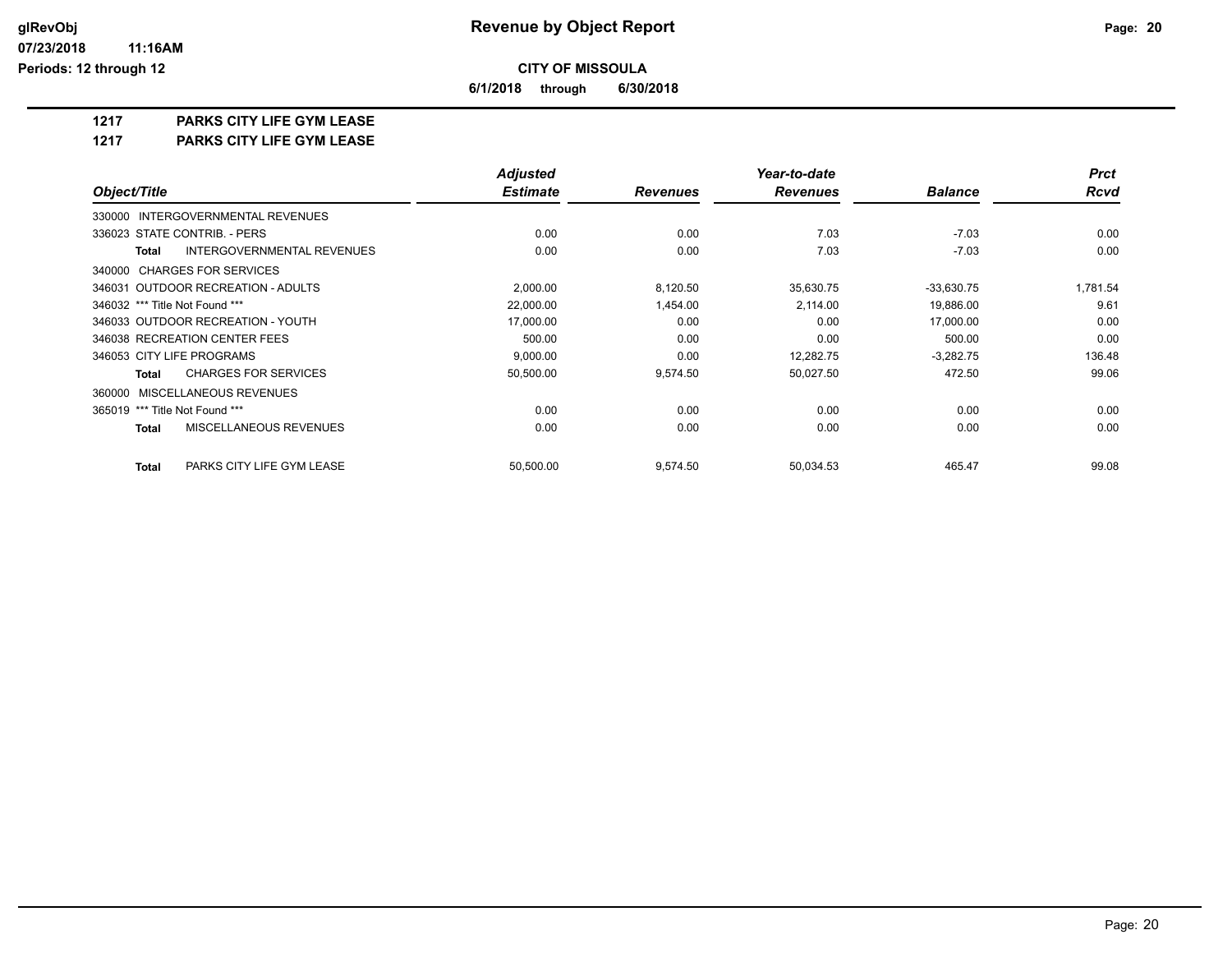**6/1/2018 through 6/30/2018**

#### **1217 PARKS CITY LIFE GYM LEASE**

| Object/Title                              | <b>Adjusted</b><br><b>Estimate</b> | <b>Revenues</b> | Year-to-date<br><b>Revenues</b> | <b>Balance</b> | <b>Prct</b><br><b>Rcvd</b> |
|-------------------------------------------|------------------------------------|-----------------|---------------------------------|----------------|----------------------------|
|                                           |                                    |                 |                                 |                |                            |
| INTERGOVERNMENTAL REVENUES<br>330000      |                                    |                 |                                 |                |                            |
| 336023 STATE CONTRIB. - PERS              | 0.00                               | 0.00            | 7.03                            | $-7.03$        | 0.00                       |
| INTERGOVERNMENTAL REVENUES<br>Total       | 0.00                               | 0.00            | 7.03                            | $-7.03$        | 0.00                       |
| 340000 CHARGES FOR SERVICES               |                                    |                 |                                 |                |                            |
| 346031 OUTDOOR RECREATION - ADULTS        | 2,000.00                           | 8,120.50        | 35,630.75                       | $-33,630.75$   | 1,781.54                   |
| 346032 *** Title Not Found ***            | 22,000.00                          | 1,454.00        | 2,114.00                        | 19,886.00      | 9.61                       |
| 346033 OUTDOOR RECREATION - YOUTH         | 17,000.00                          | 0.00            | 0.00                            | 17,000.00      | 0.00                       |
| 346038 RECREATION CENTER FEES             | 500.00                             | 0.00            | 0.00                            | 500.00         | 0.00                       |
| 346053 CITY LIFE PROGRAMS                 | 9,000.00                           | 0.00            | 12,282.75                       | $-3,282.75$    | 136.48                     |
| <b>CHARGES FOR SERVICES</b><br>Total      | 50,500.00                          | 9,574.50        | 50,027.50                       | 472.50         | 99.06                      |
| 360000 MISCELLANEOUS REVENUES             |                                    |                 |                                 |                |                            |
| 365019 *** Title Not Found ***            | 0.00                               | 0.00            | 0.00                            | 0.00           | 0.00                       |
| MISCELLANEOUS REVENUES<br>Total           | 0.00                               | 0.00            | 0.00                            | 0.00           | 0.00                       |
| PARKS CITY LIFE GYM LEASE<br><b>Total</b> | 50,500.00                          | 9,574.50        | 50,034.53                       | 465.47         | 99.08                      |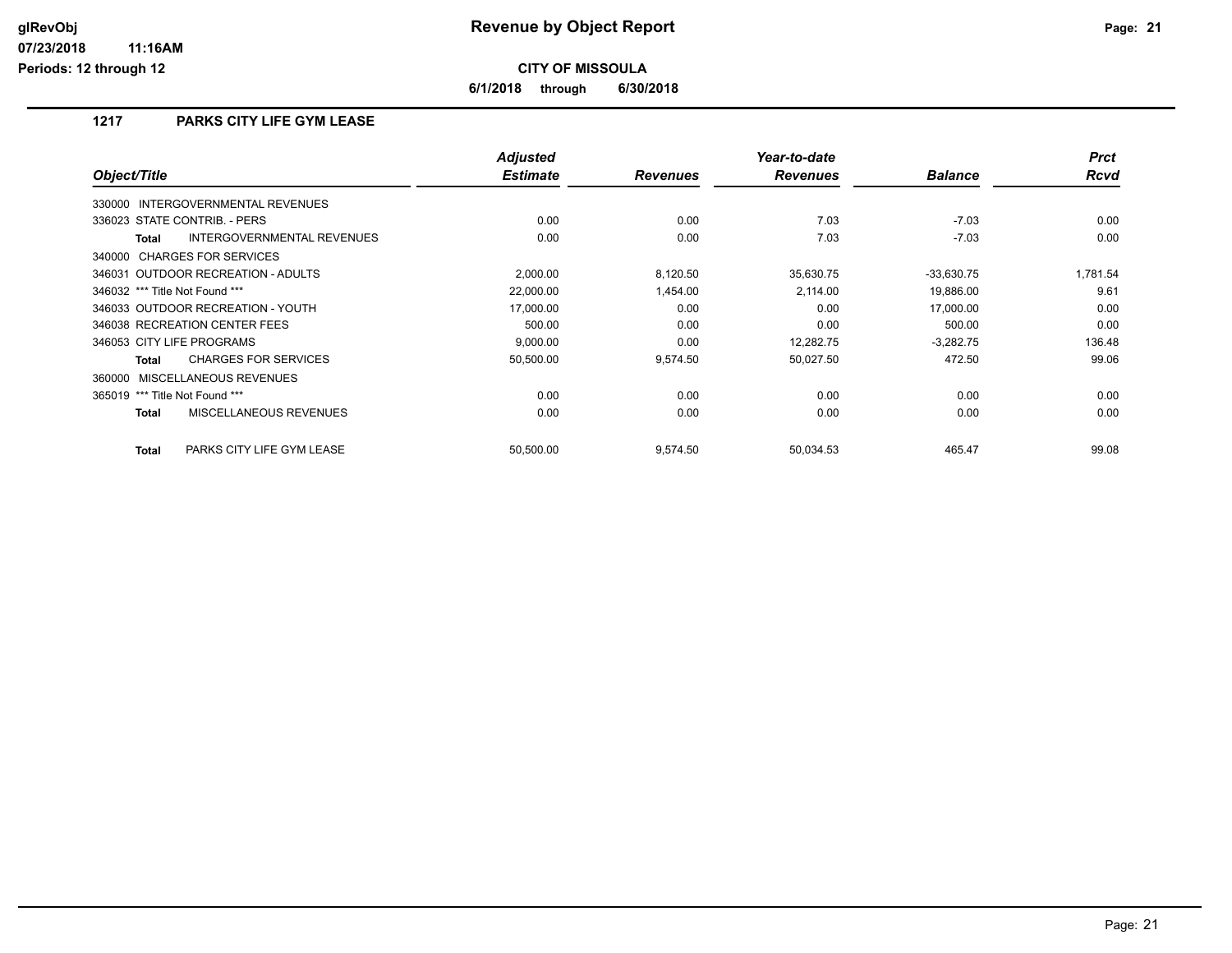**6/1/2018 through 6/30/2018**

#### **1218 ALL ABILITIES PLAYGROUND**

#### **1218 ALL ABILITIES PLAYGROUND**

|                                          | <b>Adjusted</b> |                 | Year-to-date |                | <b>Prct</b> |
|------------------------------------------|-----------------|-----------------|--------------|----------------|-------------|
| Object/Title                             | <b>Estimate</b> | <b>Revenues</b> | Revenues     | <b>Balance</b> | <b>Rcvd</b> |
| 360000 MISCELLANEOUS REVENUES            |                 |                 |              |                |             |
| 365019 *** Title Not Found ***           | 0.00            | 0.00            | 3,702.22     | $-3,702.22$    | 0.00        |
| MISCELLANEOUS REVENUES<br><b>Total</b>   | 0.00            | 0.00            | 3,702.22     | $-3,702.22$    | 0.00        |
| 380000 OTHER FINANCING SOURCES           |                 |                 |              |                |             |
| 383010 TRANS FR CIP                      | 0.00            | 0.00            | 0.00         | 0.00           | 0.00        |
| OTHER FINANCING SOURCES<br><b>Total</b>  | 0.00            | 0.00            | 0.00         | 0.00           | 0.00        |
| ALL ABILITIES PLAYGROUND<br><b>Total</b> | 0.00            | 0.00            | 3.702.22     | $-3.702.22$    | 0.00        |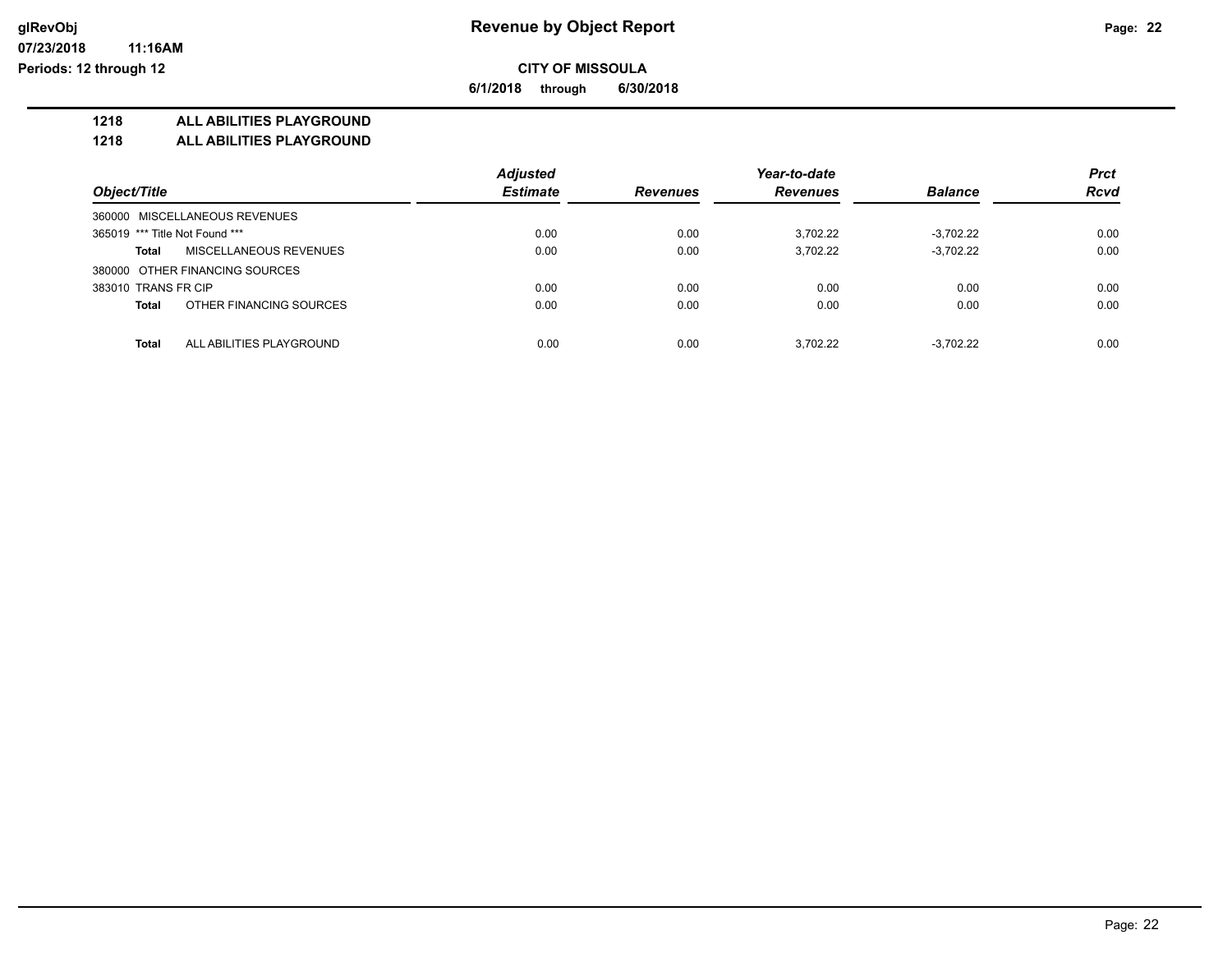**6/1/2018 through 6/30/2018**

#### **1218 ALL ABILITIES PLAYGROUND**

| Object/Title                   |                                | <b>Adjusted</b><br><b>Estimate</b> | Revenues | Year-to-date<br><b>Revenues</b> | <b>Balance</b> | <b>Prct</b><br><b>Rcvd</b> |
|--------------------------------|--------------------------------|------------------------------------|----------|---------------------------------|----------------|----------------------------|
|                                | 360000 MISCELLANEOUS REVENUES  |                                    |          |                                 |                |                            |
| 365019 *** Title Not Found *** |                                | 0.00                               | 0.00     | 3.702.22                        | $-3.702.22$    | 0.00                       |
| Total                          | MISCELLANEOUS REVENUES         | 0.00                               | 0.00     | 3,702.22                        | $-3,702.22$    | 0.00                       |
|                                | 380000 OTHER FINANCING SOURCES |                                    |          |                                 |                |                            |
| 383010 TRANS FR CIP            |                                | 0.00                               | 0.00     | 0.00                            | 0.00           | 0.00                       |
| <b>Total</b>                   | OTHER FINANCING SOURCES        | 0.00                               | 0.00     | 0.00                            | 0.00           | 0.00                       |
| <b>Total</b>                   | ALL ABILITIES PLAYGROUND       | 0.00                               | 0.00     | 3.702.22                        | $-3.702.22$    | 0.00                       |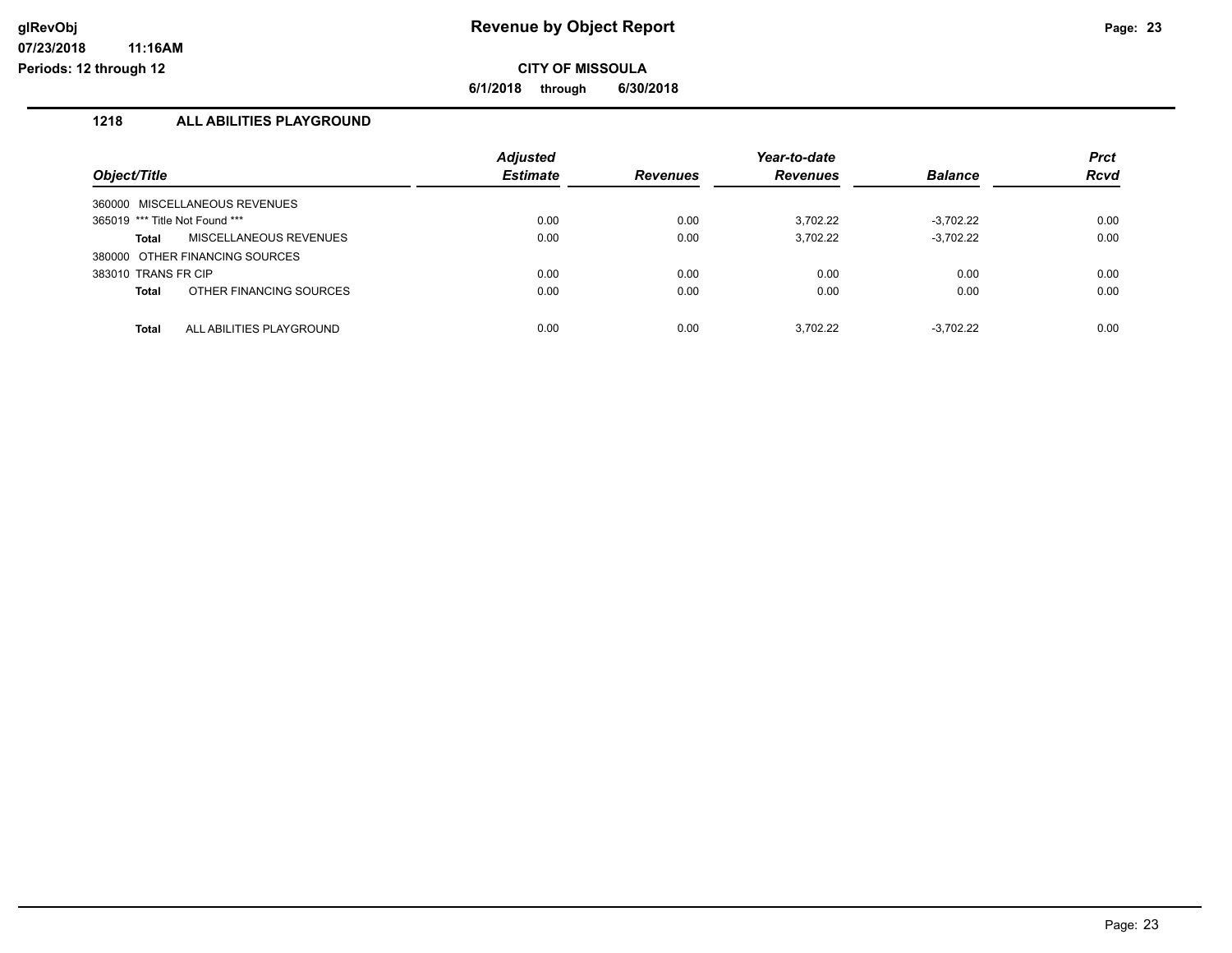**6/1/2018 through 6/30/2018**

#### **1219 FT MISSOULA REGIONAL PARK**

|                                                   | <b>Adjusted</b> |                 | Year-to-date    |                | <b>Prct</b> |
|---------------------------------------------------|-----------------|-----------------|-----------------|----------------|-------------|
| Object/Title                                      | <b>Estimate</b> | <b>Revenues</b> | <b>Revenues</b> | <b>Balance</b> | Rcvd        |
| 330000 INTERGOVERNMENTAL REVENUES                 |                 |                 |                 |                |             |
| 330000 INTERGOVERNMENTAL REVENUES                 | 162,883.00      | 61,666.01       | 61,666.01       | 101,216.99     | 37.86       |
| 336023 STATE CONTRIB. - PERS                      | 0.00            | 0.00            | 189.91          | $-189.91$      | 0.00        |
| 337041 FMRP COUNTY MAINTENANCE AGREEMENT          | 0.00            | 0.00            | 0.00            | 0.00           | 0.00        |
| <b>INTERGOVERNMENTAL REVENUES</b><br><b>Total</b> | 162,883.00      | 61,666.01       | 61,855.92       | 101,027.08     | 37.98       |
| 340000 CHARGES FOR SERVICES                       |                 |                 |                 |                |             |
| 346031 OUTDOOR RECREATION - ADULTS                | 101,000.00      | 12,702.57       | 86,779.17       | 14,220.83      | 85.92       |
| 346033 OUTDOOR RECREATION - YOUTH                 | 34,000.00       | 2,005.00        | 32,546.95       | 1,453.05       | 95.73       |
| 346034 GROUNDS MAINTENANCE CONTRACT               | 0.00            | 0.00            | 48,368.00       | $-48,368.00$   | 0.00        |
| 346035 SPECIAL USE PERMITS                        | 0.00            | 100.00          | 100.00          | $-100.00$      | 0.00        |
| 346036 VENDOR CONCESSION FEES                     | 93,770.00       | 3,539.75        | 12,066.50       | 81,703.50      | 12.87       |
| 346037 PARK MERCHANDISE                           | 0.00            | 0.00            | 0.00            | 0.00           | 0.00        |
| 346039 VENDOR CONCESSIONS                         | 0.00            | 459.75          | 763.75          | $-763.75$      | 0.00        |
| 346050 COUNTY PLAYGROUND CONTRACT                 | 0.00            | 0.00            | 0.00            | 0.00           | 0.00        |
| 346061 RENTAL - COURT SPORTS                      | 0.00            | 984.80          | 3,084.80        | $-3,084.80$    | 0.00        |
| 346063 RENTAL - SHELTERS/ PAVILIONS/ PLAZAS       | 0.00            | 3,128.25        | 4,961.24        | $-4,961.24$    | 0.00        |
| 346065 RENTAL - DIAMOND FIELDS                    | 0.00            | 2,188.49        | 5,938.49        | $-5,938.49$    | 0.00        |
| 346066 RENTAL - RUGBY                             | 0.00            | 0.00            | 0.00            | 0.00           | 0.00        |
| 346067 RENTAL - SYNTHETIC FIELDS                  | 0.00            | 0.00            | 0.00            | 0.00           | 0.00        |
| 346068 RENTAL - MULTI-USE                         | 0.00            | 15,517.87       | 17,570.97       | $-17,570.97$   | 0.00        |
| 346069 RENTAL - MISCELLANEOUS                     | 0.00            | 567.00          | 915.00          | $-915.00$      | 0.00        |
| 346431 ENT - RENTAL - COURT SPORTS                | 0.00            | 530.40          | 2,139.30        | $-2,139.30$    | 0.00        |
| 346433 ENT-RENTAL - SHELTERS/ PAVILIONS/ PLAZAS   | 0.00            | 1,042.75        | 1,653.76        | $-1,653.76$    | 0.00        |
| 346531 ENT-RENTAL - MISCELLANEOUS                 | 0.00            | 0.00            | 0.00            | 0.00           | 0.00        |
| 346533 ENT-RENTAL - SYNTHETIC FIELDS              | 0.00            | 133.50          | 526.00          | $-526.00$      | 0.00        |
| 346631 ENT-RENTAL - DIAMOND FIELDS                | 0.00            | 700.01          | 2,252.51        | $-2,252.51$    | 0.00        |
| 346633 ENT-RENTAL - RUGBY                         | 0.00            | 0.00            | 0.00            | 0.00           | 0.00        |
| 346635 ENT-RENTAL - MULTI-USE                     | 0.00            | 5,139.63        | 7,138.08        | $-7,138.08$    | 0.00        |
| <b>CHARGES FOR SERVICES</b><br><b>Total</b>       | 228,770.00      | 48,739.77       | 226,804.52      | 1,965.48       | 99.14       |
| 360000 MISCELLANEOUS REVENUES                     |                 |                 |                 |                |             |
| 360010 MISCELLANEOUS                              | 0.00            | 0.00            | 0.00            | 0.00           | 0.00        |
| 365000 DONATIONS                                  | 0.00            | 0.00            | 153.00          | $-153.00$      | 0.00        |
| 365011 SPONSORSHIP - SPECIAL EVENTS               | 0.00            | 3,000.00        | 5,854.75        | $-5,854.75$    | 0.00        |
| 365013 SPONSORSHIP - RECREATION PROGRAMS          | 0.00            | 0.00            | 0.00            | 0.00           | 0.00        |
| 365015 LEAF A LEGACY - DONATIONS                  | 0.00            | 0.00            | 9,000.00        | $-9,000.00$    | 0.00        |
| 365019 MISC FMRP DONATIONS                        | 0.00            | 0.00            | 2,169.91        | $-2,169.91$    | 0.00        |
| 365023 ENERGY REBATES                             | 0.00            | 22,972.00       | 22,972.00       | $-22,972.00$   | 0.00        |
| 368060 PARKS CAPITAL CONTRIBUTIONS                | 0.00            | 0.00            | 0.00            | 0.00           | 0.00        |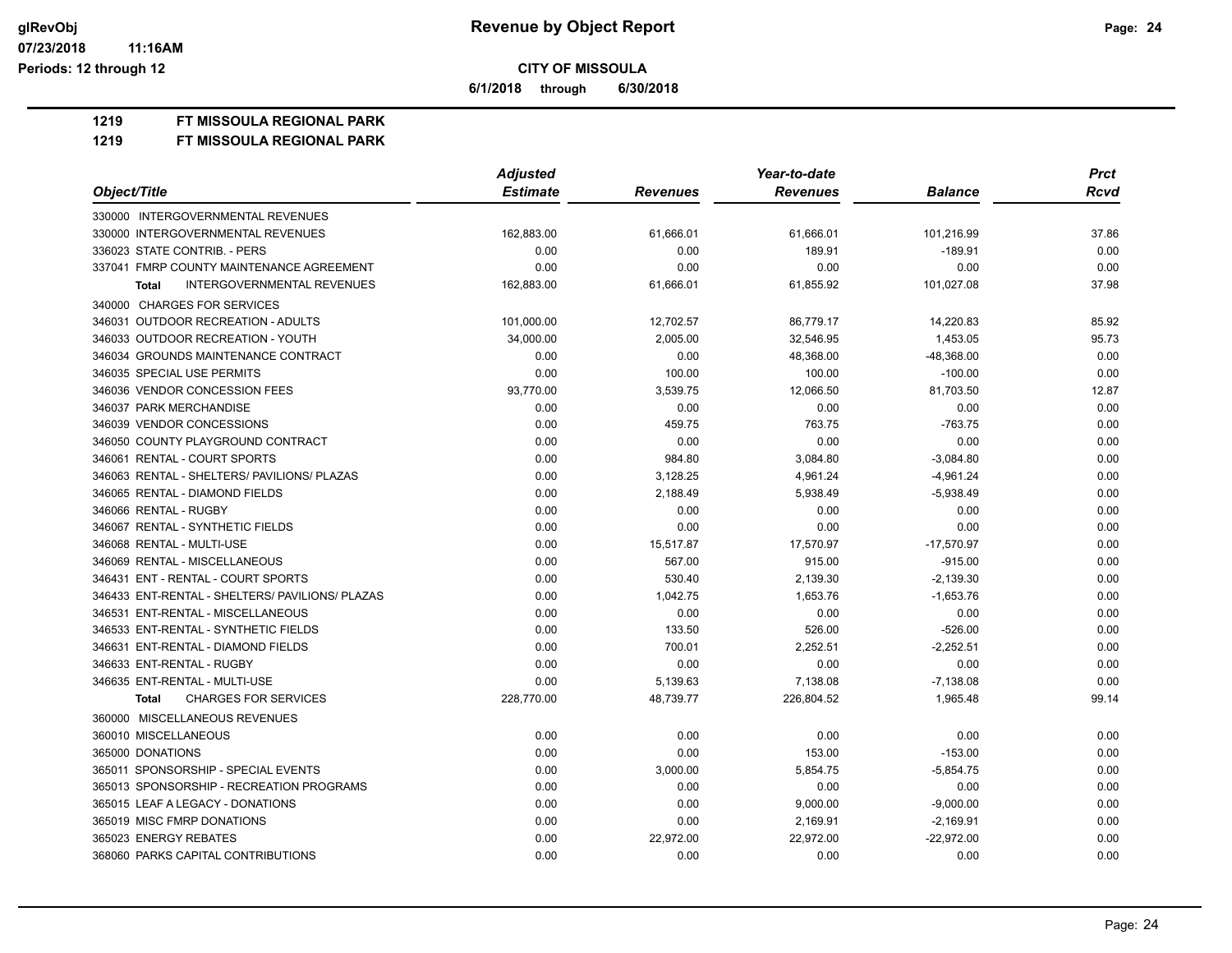**6/1/2018 through 6/30/2018**

#### **1219 FT MISSOULA REGIONAL PARK**

|                                           | <b>Adjusted</b> |            | Year-to-date    |                | <b>Prct</b> |
|-------------------------------------------|-----------------|------------|-----------------|----------------|-------------|
| Object/Title                              | <b>Estimate</b> | Revenues   | <b>Revenues</b> | <b>Balance</b> | Rcvd        |
| MISCELLANEOUS REVENUES<br><b>Total</b>    | 0.00            | 25.972.00  | 40.149.66       | $-40.149.66$   | 0.00        |
| 380000 OTHER FINANCING SOURCES            |                 |            |                 |                |             |
| 381010 BOND PROCEEDS                      | 53.064.00       | 0.00       | 0.00            | 53.064.00      | 0.00        |
| 383000 OPERATING TRANSFERS                | 320,695.00      | 166,947.00 | 339.113.00      | $-18.418.00$   | 105.74      |
| 383050 TRANSFER FROM IMPACT FEES          | 0.00            | 0.00       | 0.00            | 0.00           | 0.00        |
| OTHER FINANCING SOURCES<br><b>Total</b>   | 373.759.00      | 166.947.00 | 339.113.00      | 34.646.00      | 90.73       |
| FT MISSOULA REGIONAL PARK<br><b>Total</b> | 765.412.00      | 303.324.78 | 667.923.10      | 97.488.90      | 87.26       |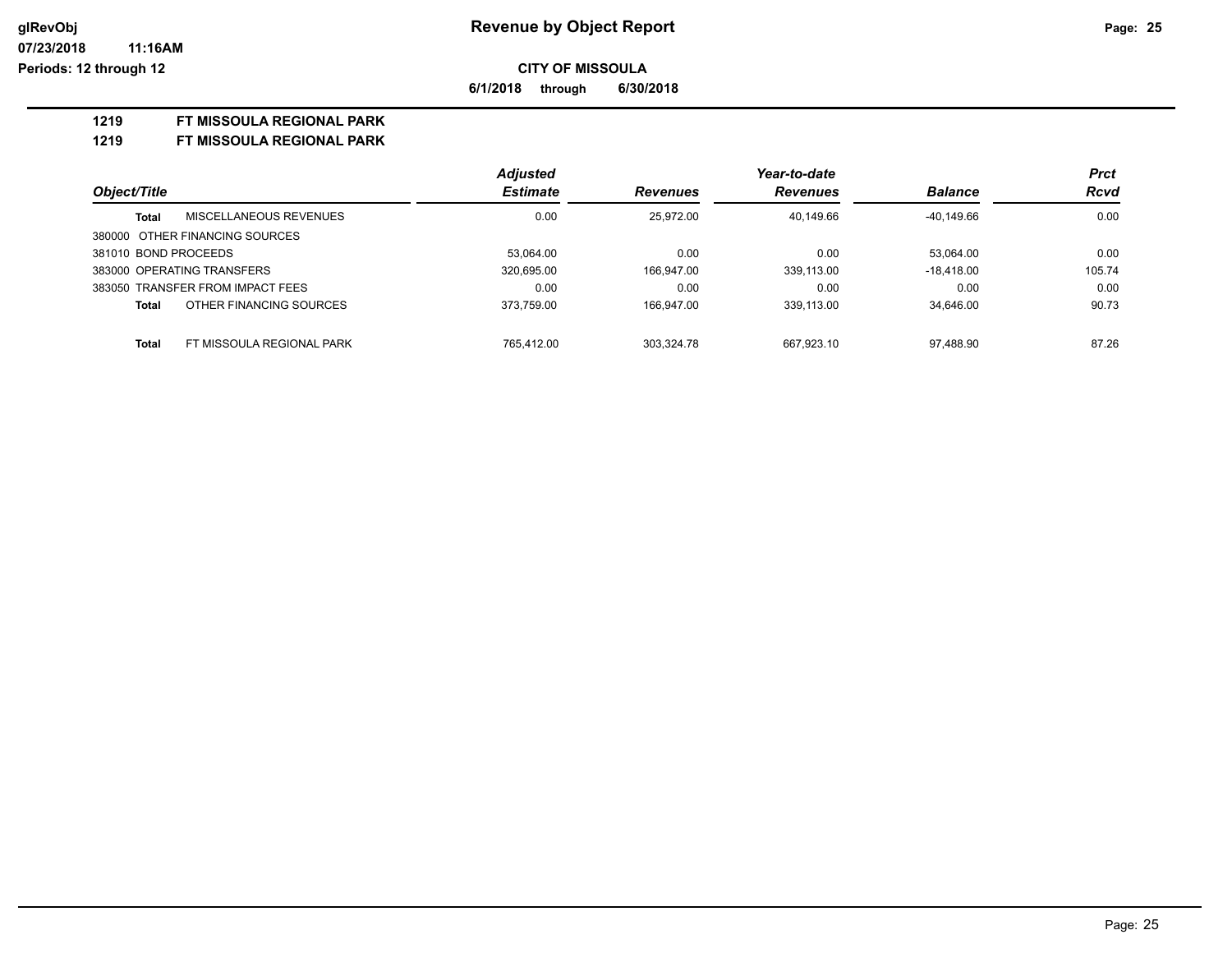**6/1/2018 through 6/30/2018**

|                                                 | <b>Adjusted</b> |                 | Year-to-date    |                | <b>Prct</b> |
|-------------------------------------------------|-----------------|-----------------|-----------------|----------------|-------------|
| Object/Title                                    | <b>Estimate</b> | <b>Revenues</b> | <b>Revenues</b> | <b>Balance</b> | Rcvd        |
| 330000 INTERGOVERNMENTAL REVENUES               |                 |                 |                 |                |             |
| 330000 INTERGOVERNMENTAL REVENUES               | 162,883.00      | 61,666.01       | 61,666.01       | 101,216.99     | 37.86       |
| 336023 STATE CONTRIB. - PERS                    | 0.00            | 0.00            | 189.91          | $-189.91$      | 0.00        |
| 337041 FMRP COUNTY MAINTENANCE AGREEMENT        | 0.00            | 0.00            | 0.00            | 0.00           | 0.00        |
| INTERGOVERNMENTAL REVENUES<br><b>Total</b>      | 162,883.00      | 61,666.01       | 61,855.92       | 101,027.08     | 37.98       |
| 340000 CHARGES FOR SERVICES                     |                 |                 |                 |                |             |
| 346031 OUTDOOR RECREATION - ADULTS              | 101,000.00      | 12,702.57       | 86,779.17       | 14,220.83      | 85.92       |
| 346033 OUTDOOR RECREATION - YOUTH               | 34,000.00       | 2,005.00        | 32,546.95       | 1,453.05       | 95.73       |
| 346034 GROUNDS MAINTENANCE CONTRACT             | 0.00            | 0.00            | 48,368.00       | $-48,368.00$   | 0.00        |
| 346035 SPECIAL USE PERMITS                      | 0.00            | 100.00          | 100.00          | $-100.00$      | 0.00        |
| 346036 VENDOR CONCESSION FEES                   | 93,770.00       | 3,539.75        | 12,066.50       | 81,703.50      | 12.87       |
| 346037 PARK MERCHANDISE                         | 0.00            | 0.00            | 0.00            | 0.00           | 0.00        |
| 346039 VENDOR CONCESSIONS                       | 0.00            | 459.75          | 763.75          | $-763.75$      | 0.00        |
| 346050 COUNTY PLAYGROUND CONTRACT               | 0.00            | 0.00            | 0.00            | 0.00           | 0.00        |
| 346061 RENTAL - COURT SPORTS                    | 0.00            | 984.80          | 3,084.80        | $-3,084.80$    | 0.00        |
| 346063 RENTAL - SHELTERS/ PAVILIONS/ PLAZAS     | 0.00            | 3,128.25        | 4,961.24        | $-4,961.24$    | 0.00        |
| 346065 RENTAL - DIAMOND FIELDS                  | 0.00            | 2,188.49        | 5,938.49        | $-5,938.49$    | 0.00        |
| 346066 RENTAL - RUGBY                           | 0.00            | 0.00            | 0.00            | 0.00           | 0.00        |
| 346067 RENTAL - SYNTHETIC FIELDS                | 0.00            | 0.00            | 0.00            | 0.00           | 0.00        |
| 346068 RENTAL - MULTI-USE                       | 0.00            | 15,517.87       | 17,570.97       | $-17,570.97$   | 0.00        |
| 346069 RENTAL - MISCELLANEOUS                   | 0.00            | 567.00          | 915.00          | $-915.00$      | 0.00        |
| 346431 ENT - RENTAL - COURT SPORTS              | 0.00            | 530.40          | 2,139.30        | $-2,139.30$    | 0.00        |
| 346433 ENT-RENTAL - SHELTERS/ PAVILIONS/ PLAZAS | 0.00            | 1,042.75        | 1,653.76        | $-1,653.76$    | 0.00        |
| 346531 ENT-RENTAL - MISCELLANEOUS               | 0.00            | 0.00            | 0.00            | 0.00           | 0.00        |
| 346533 ENT-RENTAL - SYNTHETIC FIELDS            | 0.00            | 133.50          | 526.00          | $-526.00$      | 0.00        |
| 346631 ENT-RENTAL - DIAMOND FIELDS              | 0.00            | 700.01          | 2,252.51        | $-2,252.51$    | 0.00        |
| 346633 ENT-RENTAL - RUGBY                       | 0.00            | 0.00            | 0.00            | 0.00           | 0.00        |
| 346635 ENT-RENTAL - MULTI-USE                   | 0.00            | 5,139.63        | 7,138.08        | $-7,138.08$    | 0.00        |
| <b>CHARGES FOR SERVICES</b><br><b>Total</b>     | 228,770.00      | 48,739.77       | 226,804.52      | 1,965.48       | 99.14       |
| 360000 MISCELLANEOUS REVENUES                   |                 |                 |                 |                |             |
| 360010 MISCELLANEOUS                            | 0.00            | 0.00            | 0.00            | 0.00           | 0.00        |
| 365000 DONATIONS                                | 0.00            | 0.00            | 153.00          | $-153.00$      | 0.00        |
| 365011 SPONSORSHIP - SPECIAL EVENTS             | 0.00            | 3,000.00        | 5,854.75        | $-5,854.75$    | 0.00        |
| 365013 SPONSORSHIP - RECREATION PROGRAMS        | 0.00            | 0.00            | 0.00            | 0.00           | 0.00        |
| 365015 LEAF A LEGACY - DONATIONS                | 0.00            | 0.00            | 9,000.00        | $-9,000.00$    | 0.00        |
| 365019 MISC FMRP DONATIONS                      | 0.00            | 0.00            | 2,169.91        | $-2,169.91$    | 0.00        |
| 365023 ENERGY REBATES                           | 0.00            | 22,972.00       | 22,972.00       | $-22,972.00$   | 0.00        |
| 368060 PARKS CAPITAL CONTRIBUTIONS              | 0.00            | 0.00            | 0.00            | 0.00           | 0.00        |
| MISCELLANEOUS REVENUES<br><b>Total</b>          | 0.00            | 25.972.00       | 40,149.66       | $-40,149.66$   | 0.00        |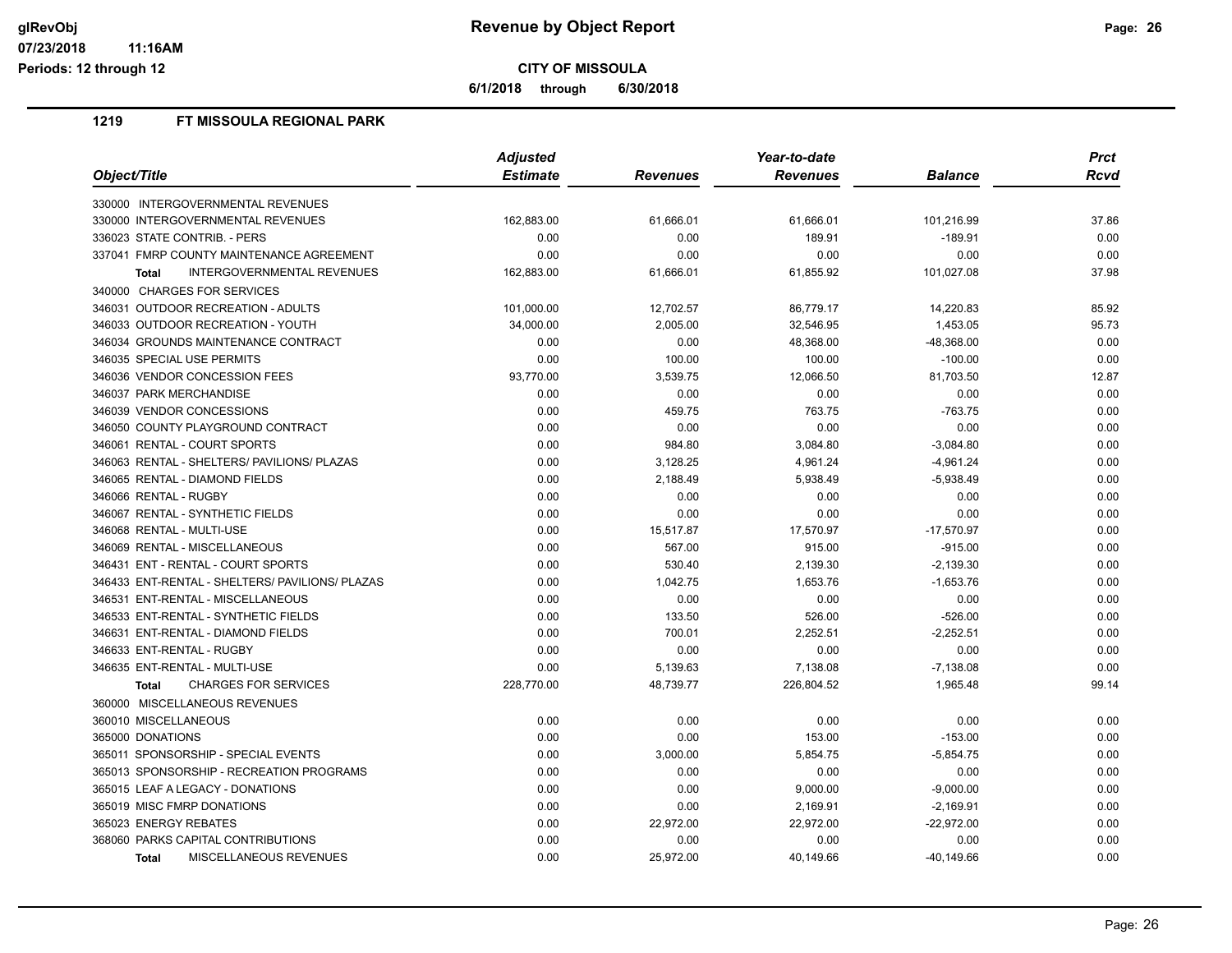**6/1/2018 through 6/30/2018**

| Object/Title                              | <b>Adjusted</b><br><b>Estimate</b> | <b>Revenues</b> | Year-to-date<br><b>Revenues</b> | <b>Balance</b> | <b>Prct</b><br><b>Rcvd</b> |
|-------------------------------------------|------------------------------------|-----------------|---------------------------------|----------------|----------------------------|
| 380000 OTHER FINANCING SOURCES            |                                    |                 |                                 |                |                            |
| 381010 BOND PROCEEDS                      | 53.064.00                          | 0.00            | 0.00                            | 53.064.00      | 0.00                       |
| 383000 OPERATING TRANSFERS                | 320.695.00                         | 166.947.00      | 339.113.00                      | $-18.418.00$   | 105.74                     |
| 383050 TRANSFER FROM IMPACT FEES          | 0.00                               | 0.00            | 0.00                            | 0.00           | 0.00                       |
| OTHER FINANCING SOURCES<br><b>Total</b>   | 373.759.00                         | 166.947.00      | 339.113.00                      | 34.646.00      | 90.73                      |
| FT MISSOULA REGIONAL PARK<br><b>Total</b> | 765.412.00                         | 303.324.78      | 667.923.10                      | 97.488.90      | 87.26                      |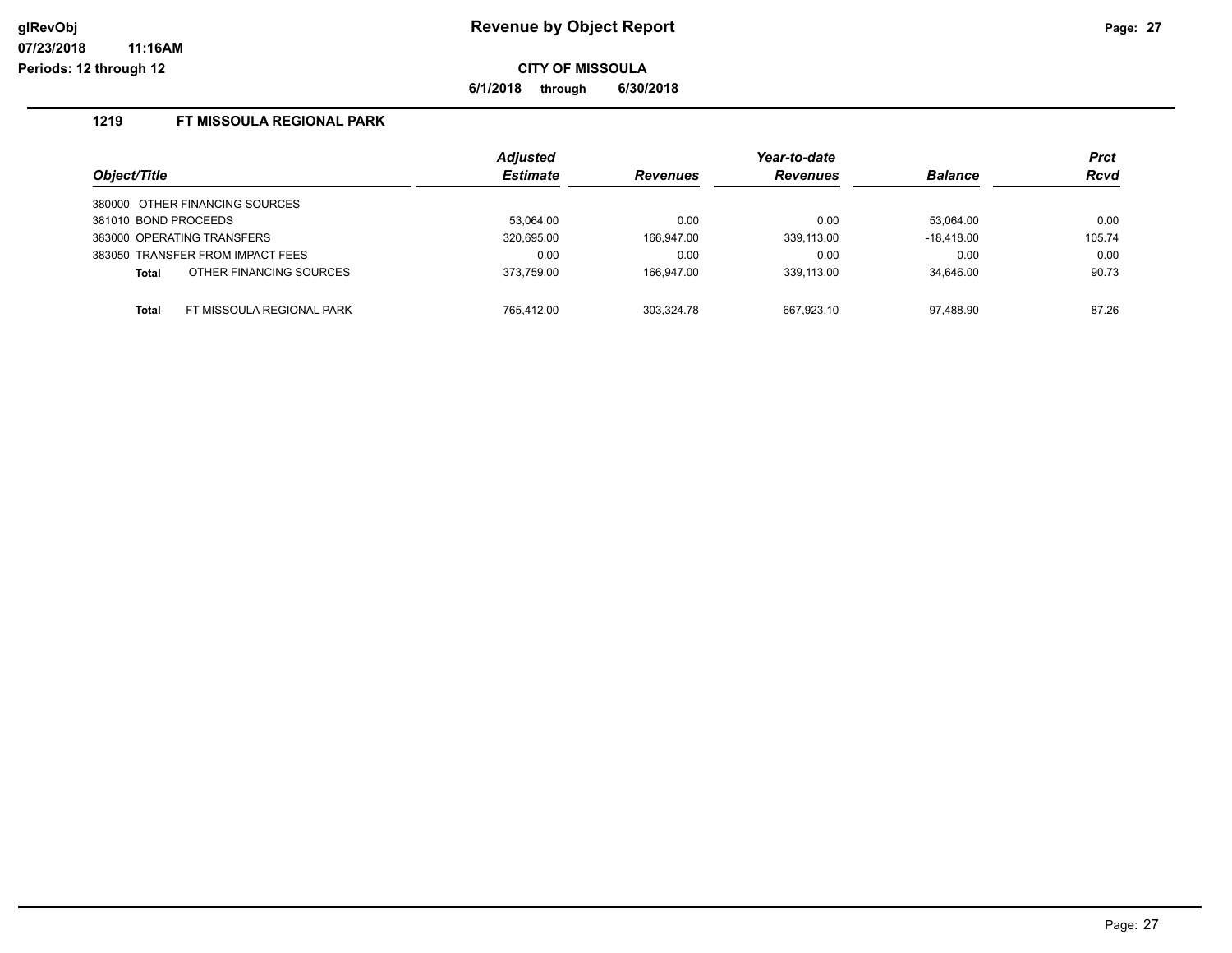**6/1/2018 through 6/30/2018**

**1221 FMRP - MAINTENANCE**

**1221 FMRP - MAINTENANCE**

|                                                   | <b>Adjusted</b> |                 | Year-to-date    |                | <b>Prct</b> |
|---------------------------------------------------|-----------------|-----------------|-----------------|----------------|-------------|
| Object/Title                                      | <b>Estimate</b> | <b>Revenues</b> | <b>Revenues</b> | <b>Balance</b> | <b>Rcvd</b> |
| 330000 INTERGOVERNMENTAL REVENUES                 |                 |                 |                 |                |             |
| 330000 INTERGOVERNMENTAL REVENUES                 | 0.00            | 0.00            | 0.00            | 0.00           | 0.00        |
| 336023 STATE CONTRIB. - PERS                      | 0.00            | 0.00            | 1.70            | $-1.70$        | 0.00        |
| 337041 *** Title Not Found ***                    | 0.00            | 0.00            | 162,883.00      | $-162,883.00$  | 0.00        |
| <b>INTERGOVERNMENTAL REVENUES</b><br><b>Total</b> | 0.00            | 0.00            | 162,884.70      | $-162,884.70$  | 0.00        |
| MISCELLANEOUS REVENUES<br>360000                  |                 |                 |                 |                |             |
| 360010 MISCELLANEOUS                              | 0.00            | 0.00            | 0.00            | 0.00           | 0.00        |
| 365000 DONATIONS                                  | 0.00            | 0.00            | 0.00            | 0.00           | 0.00        |
| 368060 PARKS CAPITAL CONTRIBUTIONS                | 0.00            | 0.00            | 0.00            | 0.00           | 0.00        |
| <b>MISCELLANEOUS REVENUES</b><br><b>Total</b>     | 0.00            | 0.00            | 0.00            | 0.00           | 0.00        |
| OTHER FINANCING SOURCES<br>380000                 |                 |                 |                 |                |             |
| 381010 BOND PROCEEDS                              | 0.00            | 0.00            | 0.00            | 0.00           | 0.00        |
| 383000 OPERATING TRANSFERS                        | 0.00            | 0.00            | 0.00            | 0.00           | 0.00        |
| 383050 TRANSFER FROM IMPACT FEES                  | 0.00            | 0.00            | 0.00            | 0.00           | 0.00        |
| OTHER FINANCING SOURCES<br><b>Total</b>           | 0.00            | 0.00            | 0.00            | 0.00           | 0.00        |
| <b>FMRP - MAINTENANCE</b><br><b>Total</b>         | 0.00            | 0.00            | 162,884.70      | $-162,884.70$  | 0.00        |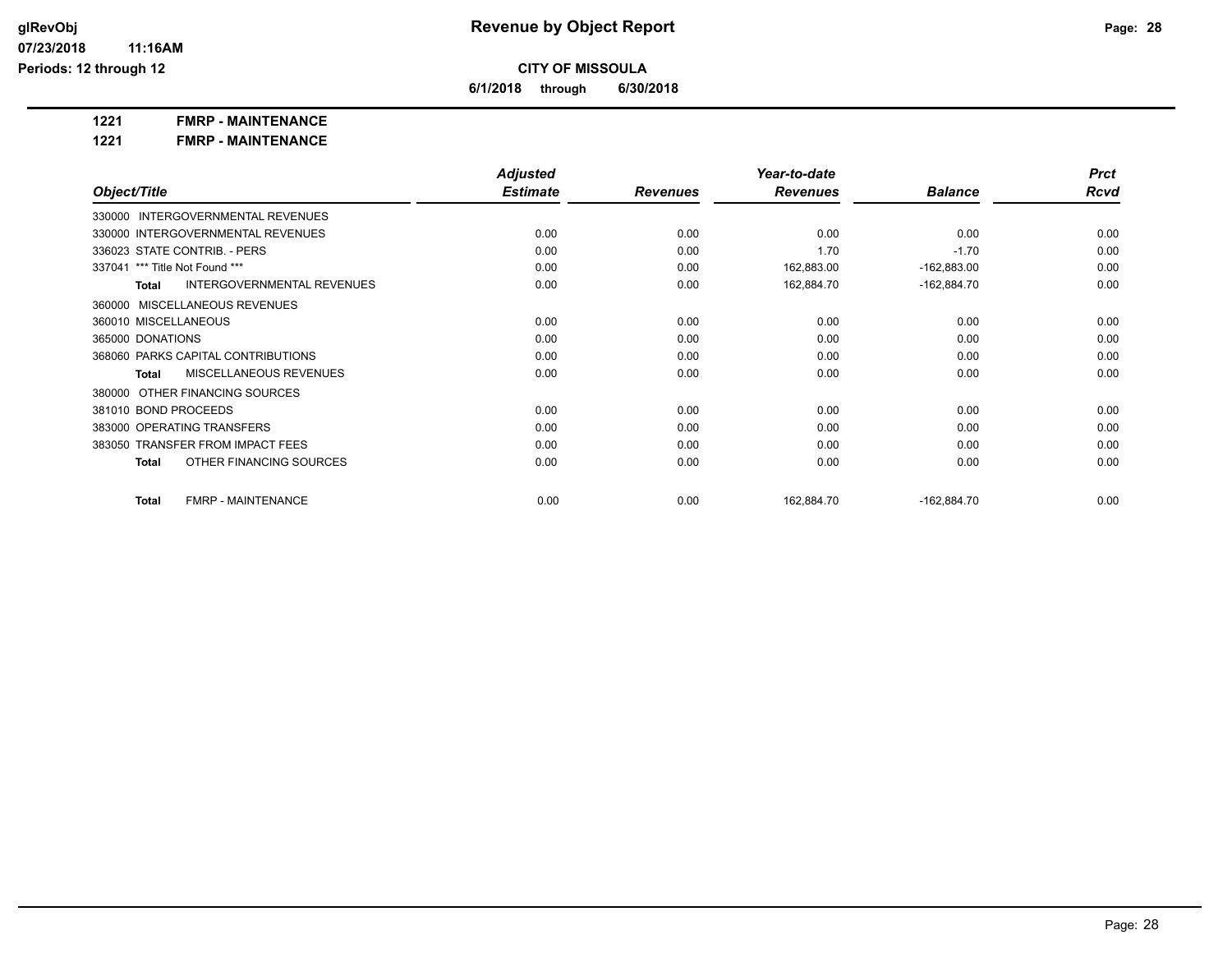**6/1/2018 through 6/30/2018**

#### **1221 FMRP - MAINTENANCE**

|                                        | <b>Adjusted</b> |                 | Year-to-date    |                | <b>Prct</b> |
|----------------------------------------|-----------------|-----------------|-----------------|----------------|-------------|
| Object/Title                           | <b>Estimate</b> | <b>Revenues</b> | <b>Revenues</b> | <b>Balance</b> | <b>Rcvd</b> |
| 330000 INTERGOVERNMENTAL REVENUES      |                 |                 |                 |                |             |
| 330000 INTERGOVERNMENTAL REVENUES      | 0.00            | 0.00            | 0.00            | 0.00           | 0.00        |
| 336023 STATE CONTRIB. - PERS           | 0.00            | 0.00            | 1.70            | $-1.70$        | 0.00        |
| 337041 *** Title Not Found ***         | 0.00            | 0.00            | 162,883.00      | $-162,883.00$  | 0.00        |
| INTERGOVERNMENTAL REVENUES<br>Total    | 0.00            | 0.00            | 162,884.70      | $-162,884.70$  | 0.00        |
| 360000 MISCELLANEOUS REVENUES          |                 |                 |                 |                |             |
| 360010 MISCELLANEOUS                   | 0.00            | 0.00            | 0.00            | 0.00           | 0.00        |
| 365000 DONATIONS                       | 0.00            | 0.00            | 0.00            | 0.00           | 0.00        |
| 368060 PARKS CAPITAL CONTRIBUTIONS     | 0.00            | 0.00            | 0.00            | 0.00           | 0.00        |
| MISCELLANEOUS REVENUES<br><b>Total</b> | 0.00            | 0.00            | 0.00            | 0.00           | 0.00        |
| 380000 OTHER FINANCING SOURCES         |                 |                 |                 |                |             |
| 381010 BOND PROCEEDS                   | 0.00            | 0.00            | 0.00            | 0.00           | 0.00        |
| 383000 OPERATING TRANSFERS             | 0.00            | 0.00            | 0.00            | 0.00           | 0.00        |
| 383050 TRANSFER FROM IMPACT FEES       | 0.00            | 0.00            | 0.00            | 0.00           | 0.00        |
| OTHER FINANCING SOURCES<br>Total       | 0.00            | 0.00            | 0.00            | 0.00           | 0.00        |
| <b>FMRP - MAINTENANCE</b><br>Total     | 0.00            | 0.00            | 162,884.70      | $-162,884.70$  | 0.00        |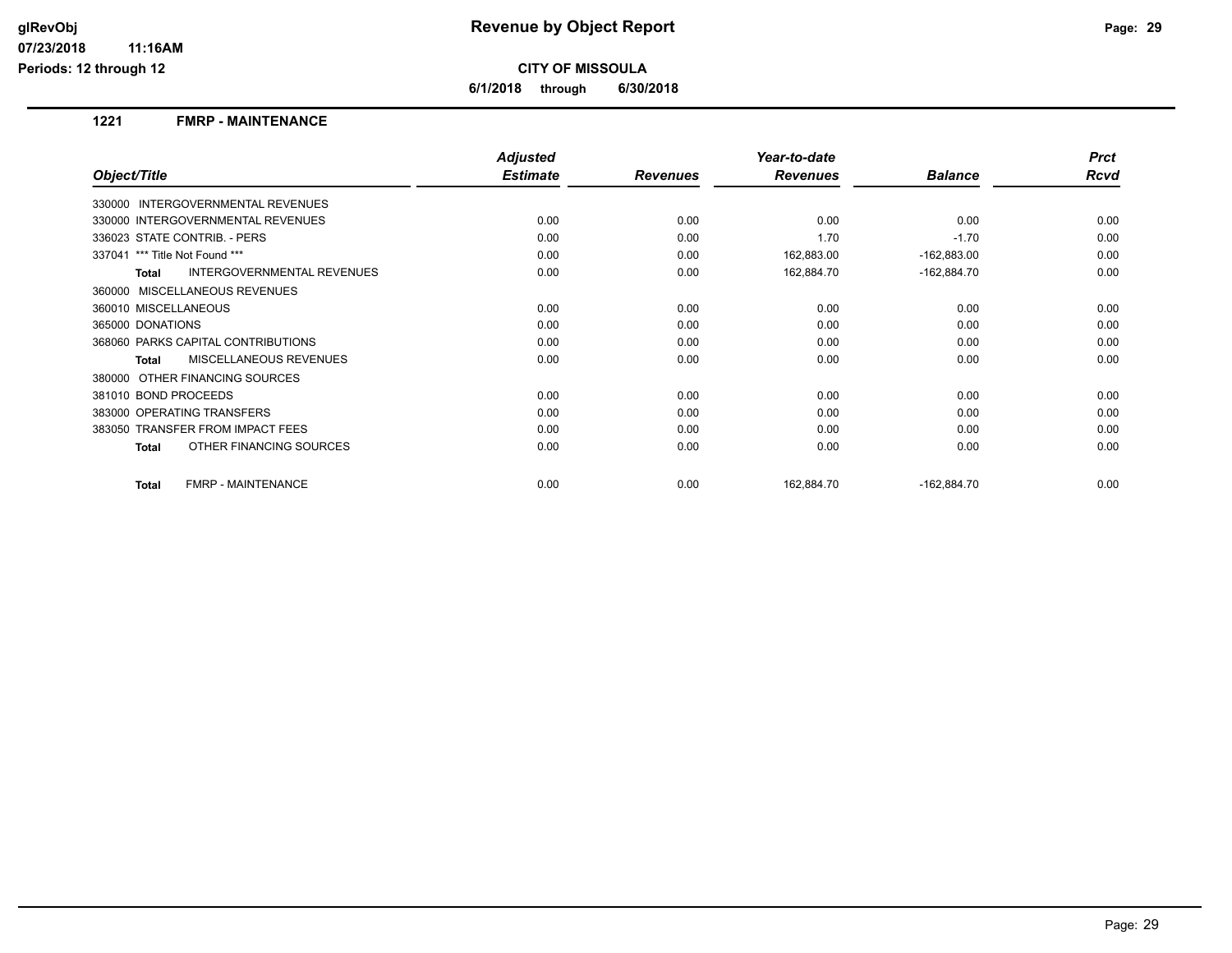**6/1/2018 through 6/30/2018**

## **1241 CEMETERY CREMAIN WALL FUND**

**1241 CEMETERY CREMAIN WALL FUND**

|                             |                                         | <b>Adjusted</b> |                 | Year-to-date    |                | Prct   |
|-----------------------------|-----------------------------------------|-----------------|-----------------|-----------------|----------------|--------|
| Object/Title                |                                         | <b>Estimate</b> | <b>Revenues</b> | <b>Revenues</b> | <b>Balance</b> | Rcvd   |
| 340000 CHARGES FOR SERVICES |                                         |                 |                 |                 |                |        |
|                             | 343310 SALE OF NICHE NAMEPLATES & VASES | 0.00            | 1.400.00        | 21.900.00       | $-21.900.00$   | 0.00   |
| 343322 FLOWER CARE          |                                         | 10.000.00       | 0.00            | 0.00            | 10.000.00      | 0.00   |
| <b>Total</b>                | <b>CHARGES FOR SERVICES</b>             | 10.000.00       | 1.400.00        | 21.900.00       | $-11.900.00$   | 219.00 |
| <b>Total</b>                | CEMETERY CREMAIN WALL FUND              | 10,000.00       | 1.400.00        | 21.900.00       | $-11.900.00$   | 219.00 |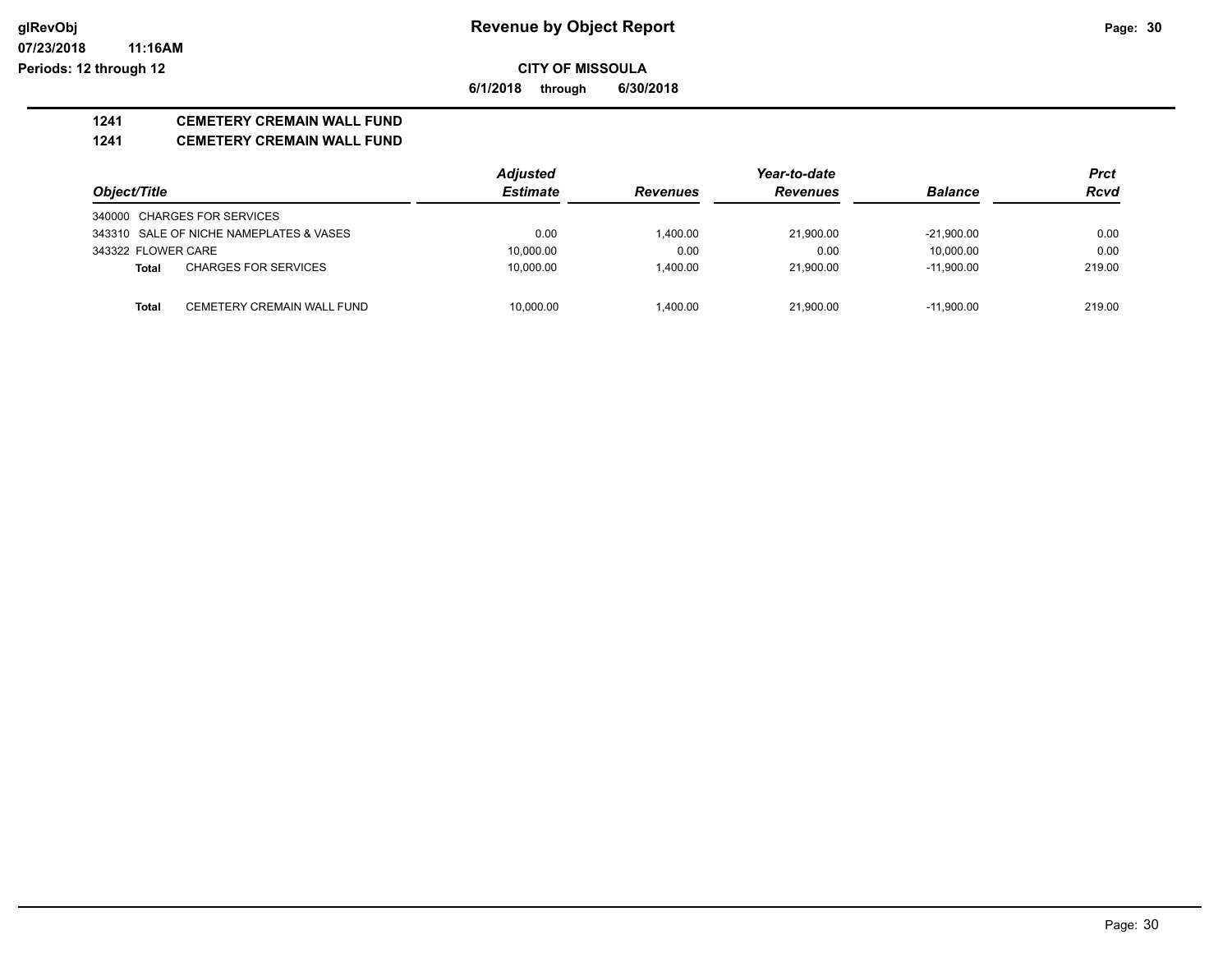**6/1/2018 through 6/30/2018**

#### **1241 CEMETERY CREMAIN WALL FUND**

| Object/Title       |                                         | <b>Adjusted</b><br><b>Estimate</b> | <b>Revenues</b> | Year-to-date<br><b>Revenues</b> | <b>Balance</b> | <b>Prct</b><br><b>Rcvd</b> |
|--------------------|-----------------------------------------|------------------------------------|-----------------|---------------------------------|----------------|----------------------------|
|                    | 340000 CHARGES FOR SERVICES             |                                    |                 |                                 |                |                            |
|                    | 343310 SALE OF NICHE NAMEPLATES & VASES | 0.00                               | 1.400.00        | 21.900.00                       | $-21.900.00$   | 0.00                       |
| 343322 FLOWER CARE |                                         | 10,000.00                          | 0.00            | 0.00                            | 10.000.00      | 0.00                       |
| Total              | <b>CHARGES FOR SERVICES</b>             | 10.000.00                          | 1.400.00        | 21.900.00                       | $-11.900.00$   | 219.00                     |
|                    |                                         |                                    |                 |                                 |                |                            |
| <b>Total</b>       | CEMETERY CREMAIN WALL FUND              | 10.000.00                          | 1.400.00        | 21.900.00                       | $-11.900.00$   | 219.00                     |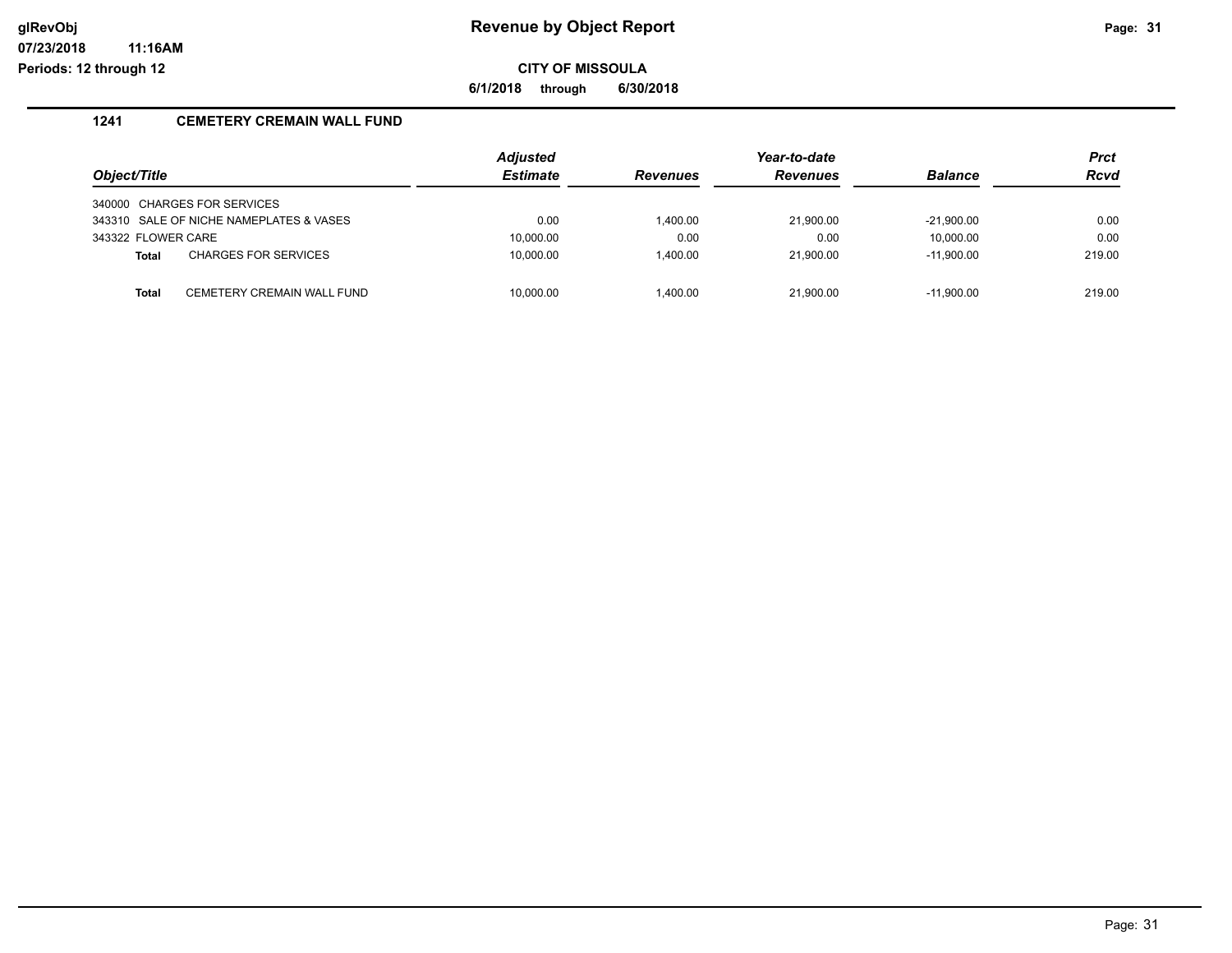**6/1/2018 through 6/30/2018**

## **1242 CEMETERY CAPITAL RESERVE FUND**

**1242 CEMETERY CAPITAL RESERVE FUND**

|                                                      | <b>Adjusted</b> |                 | Year-to-date    |                | <b>Prct</b> |
|------------------------------------------------------|-----------------|-----------------|-----------------|----------------|-------------|
| Object/Title                                         | <b>Estimate</b> | <b>Revenues</b> | <b>Revenues</b> | <b>Balance</b> | Rcvd        |
| 340000 CHARGES FOR SERVICES                          |                 |                 |                 |                |             |
| 343320 SALE OF GRAVES                                | 14,230.00       | 1,200.00        | 10,250.00       | 3,980.00       | 72.03       |
| 343321 FOUNDATIONS                                   | 3,560.00        | 319.50          | 4,491.50        | $-931.50$      | 126.17      |
| 343322 FLOWER CARE                                   | 4,150.00        | 0.00            | 4,055.00        | 95.00          | 97.71       |
| 343323 LINER/ POLYVAULTS/ ACCESS FEES                | 12,530.00       | 600.00          | 6,650.00        | 5,880.00       | 53.07       |
| 343324 OTHER CEMETERY FEES                           | 1,920.00        | 150.00          | 1,800.00        | 120.00         | 93.75       |
| 343325 2ND INTERMENT RIGHT                           | 3,840.00        | 200.00          | 2,200.00        | 1,640.00       | 57.29       |
| 343327 MONUMENT MAINTENANCE                          | 0.00            | 22.50           | 305.00          | $-305.00$      | 0.00        |
| 343340 OPENINGS/ CLOSINGS/ DISINTERMENTS             | 14.770.00       | 775.00          | 9,462.50        | 5,307.50       | 64.07       |
| 343341 CEMETERY MONUMENT PERMIT FEE                  | 0.00            | 150.00          | 900.00          | $-900.00$      | 0.00        |
| 343343 CEMETERY OVERTIME SERVICES FEE                | 0.00            | 0.00            | 457.50          | $-457.50$      | 0.00        |
| 343350 MISCELLANEOUS FEES                            | 0.00            | 0.00            | 42.50           | $-42.50$       | 0.00        |
| <b>CHARGES FOR SERVICES</b><br>Total                 | 55,000.00       | 3,417.00        | 40,614.00       | 14,386.00      | 73.84       |
| <b>CEMETERY CAPITAL RESERVE FUND</b><br><b>Total</b> | 55,000.00       | 3.417.00        | 40.614.00       | 14.386.00      | 73.84       |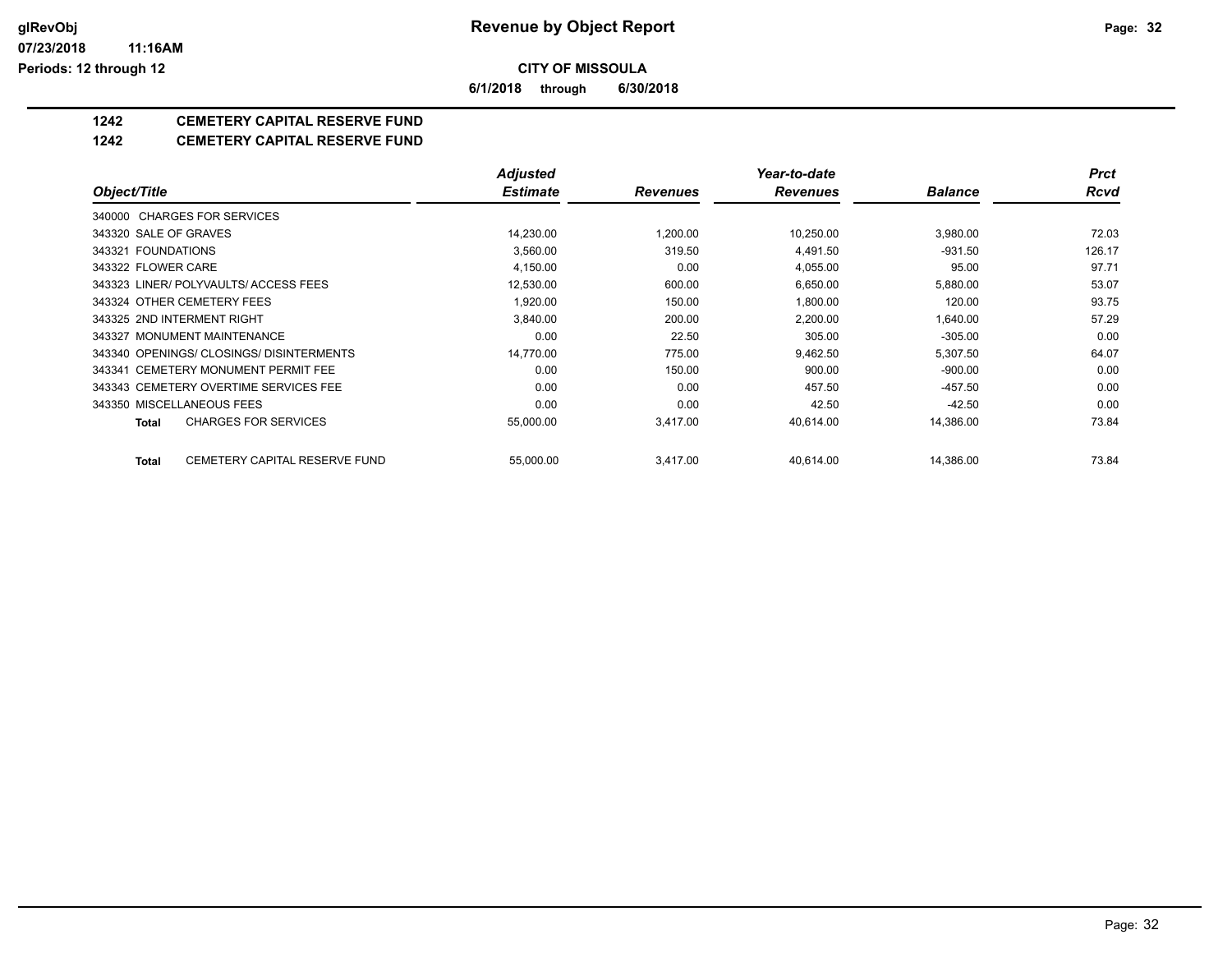**6/1/2018 through 6/30/2018**

#### **1242 CEMETERY CAPITAL RESERVE FUND**

|                                               | <b>Adjusted</b> |                 | Year-to-date    |                | <b>Prct</b> |
|-----------------------------------------------|-----------------|-----------------|-----------------|----------------|-------------|
| Object/Title                                  | <b>Estimate</b> | <b>Revenues</b> | <b>Revenues</b> | <b>Balance</b> | <b>Rcvd</b> |
| 340000 CHARGES FOR SERVICES                   |                 |                 |                 |                |             |
| 343320 SALE OF GRAVES                         | 14,230.00       | 1,200.00        | 10,250.00       | 3,980.00       | 72.03       |
| 343321 FOUNDATIONS                            | 3,560.00        | 319.50          | 4,491.50        | $-931.50$      | 126.17      |
| 343322 FLOWER CARE                            | 4,150.00        | 0.00            | 4,055.00        | 95.00          | 97.71       |
| 343323 LINER/POLYVAULTS/ACCESS FEES           | 12,530.00       | 600.00          | 6,650.00        | 5,880.00       | 53.07       |
| 343324 OTHER CEMETERY FEES                    | 1.920.00        | 150.00          | 1,800.00        | 120.00         | 93.75       |
| 343325 2ND INTERMENT RIGHT                    | 3,840.00        | 200.00          | 2,200.00        | 1,640.00       | 57.29       |
| 343327 MONUMENT MAINTENANCE                   | 0.00            | 22.50           | 305.00          | $-305.00$      | 0.00        |
| 343340 OPENINGS/ CLOSINGS/ DISINTERMENTS      | 14.770.00       | 775.00          | 9,462.50        | 5,307.50       | 64.07       |
| 343341 CEMETERY MONUMENT PERMIT FEE           | 0.00            | 150.00          | 900.00          | $-900.00$      | 0.00        |
| 343343 CEMETERY OVERTIME SERVICES FEE         | 0.00            | 0.00            | 457.50          | $-457.50$      | 0.00        |
| 343350 MISCELLANEOUS FEES                     | 0.00            | 0.00            | 42.50           | $-42.50$       | 0.00        |
| <b>CHARGES FOR SERVICES</b><br>Total          | 55,000.00       | 3,417.00        | 40,614.00       | 14,386.00      | 73.84       |
| CEMETERY CAPITAL RESERVE FUND<br><b>Total</b> | 55,000.00       | 3,417.00        | 40,614.00       | 14,386.00      | 73.84       |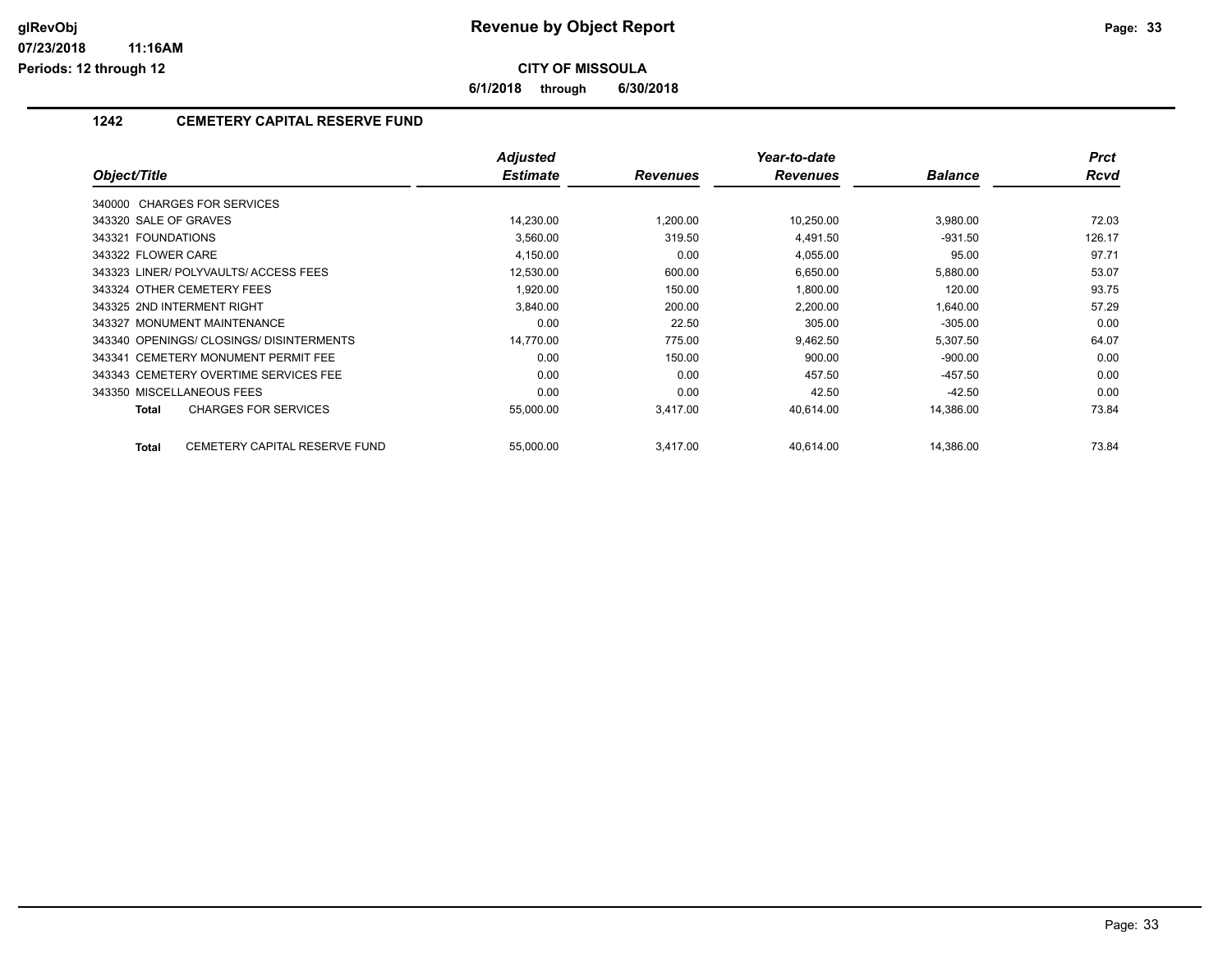**6/1/2018 through 6/30/2018**

#### **1243 CEMETERY MEMORIAL FUND**

**1243 CEMETERY MEMORIAL FUND**

|                      |                               | <b>Adjusted</b> | Year-to-date    |                 |                | Prct   |
|----------------------|-------------------------------|-----------------|-----------------|-----------------|----------------|--------|
| Object/Title         |                               | <b>Estimate</b> | <b>Revenues</b> | <b>Revenues</b> | <b>Balance</b> | Rcvd   |
|                      | 360000 MISCELLANEOUS REVENUES |                 |                 |                 |                |        |
| 360010 MISCELLANEOUS |                               | 0.00            | 0.00            | 0.00            | 0.00           | 0.00   |
| 365000 DONATIONS     |                               | 1.500.00        | 10.00           | 2,100.50        | $-600.50$      | 140.03 |
| Total                | MISCELLANEOUS REVENUES        | 1.500.00        | 10.00           | 2.100.50        | $-600.50$      | 140.03 |
| Total                | <b>CEMETERY MEMORIAL FUND</b> | 1.500.00        | 10.00           | 2.100.50        | $-600.50$      | 140.03 |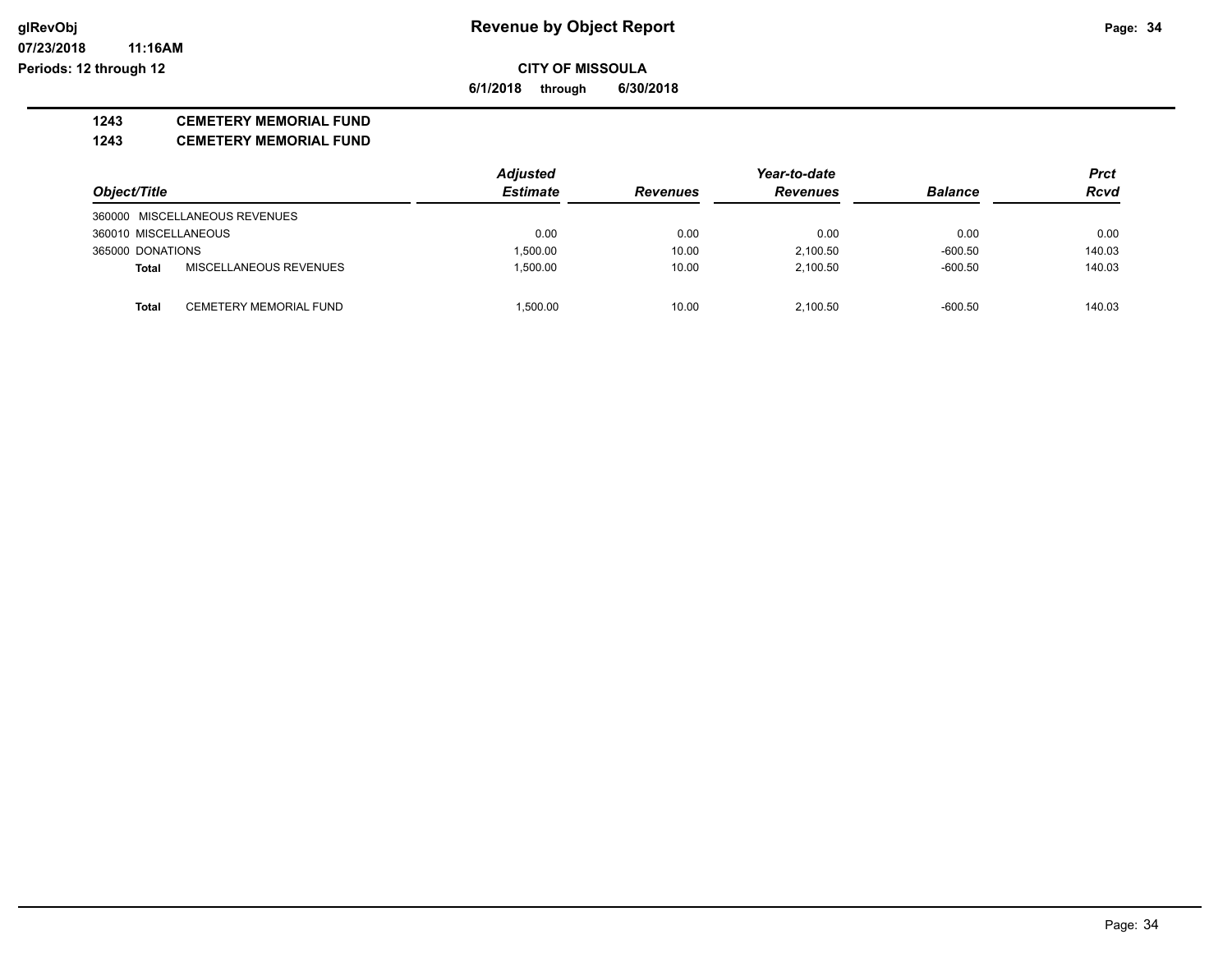**6/1/2018 through 6/30/2018**

#### **1243 CEMETERY MEMORIAL FUND**

| Object/Title         |                               | <b>Adjusted</b><br><b>Estimate</b> | <b>Revenues</b> | Year-to-date<br><b>Revenues</b> | <b>Balance</b> | <b>Prct</b><br><b>Rcvd</b> |
|----------------------|-------------------------------|------------------------------------|-----------------|---------------------------------|----------------|----------------------------|
|                      | 360000 MISCELLANEOUS REVENUES |                                    |                 |                                 |                |                            |
| 360010 MISCELLANEOUS |                               | 0.00                               | 0.00            | 0.00                            | 0.00           | 0.00                       |
| 365000 DONATIONS     |                               | 1,500.00                           | 10.00           | 2,100.50                        | $-600.50$      | 140.03                     |
| Total                | MISCELLANEOUS REVENUES        | 1.500.00                           | 10.00           | 2.100.50                        | $-600.50$      | 140.03                     |
| Total                | <b>CEMETERY MEMORIAL FUND</b> | 1.500.00                           | 10.00           | 2.100.50                        | $-600.50$      | 140.03                     |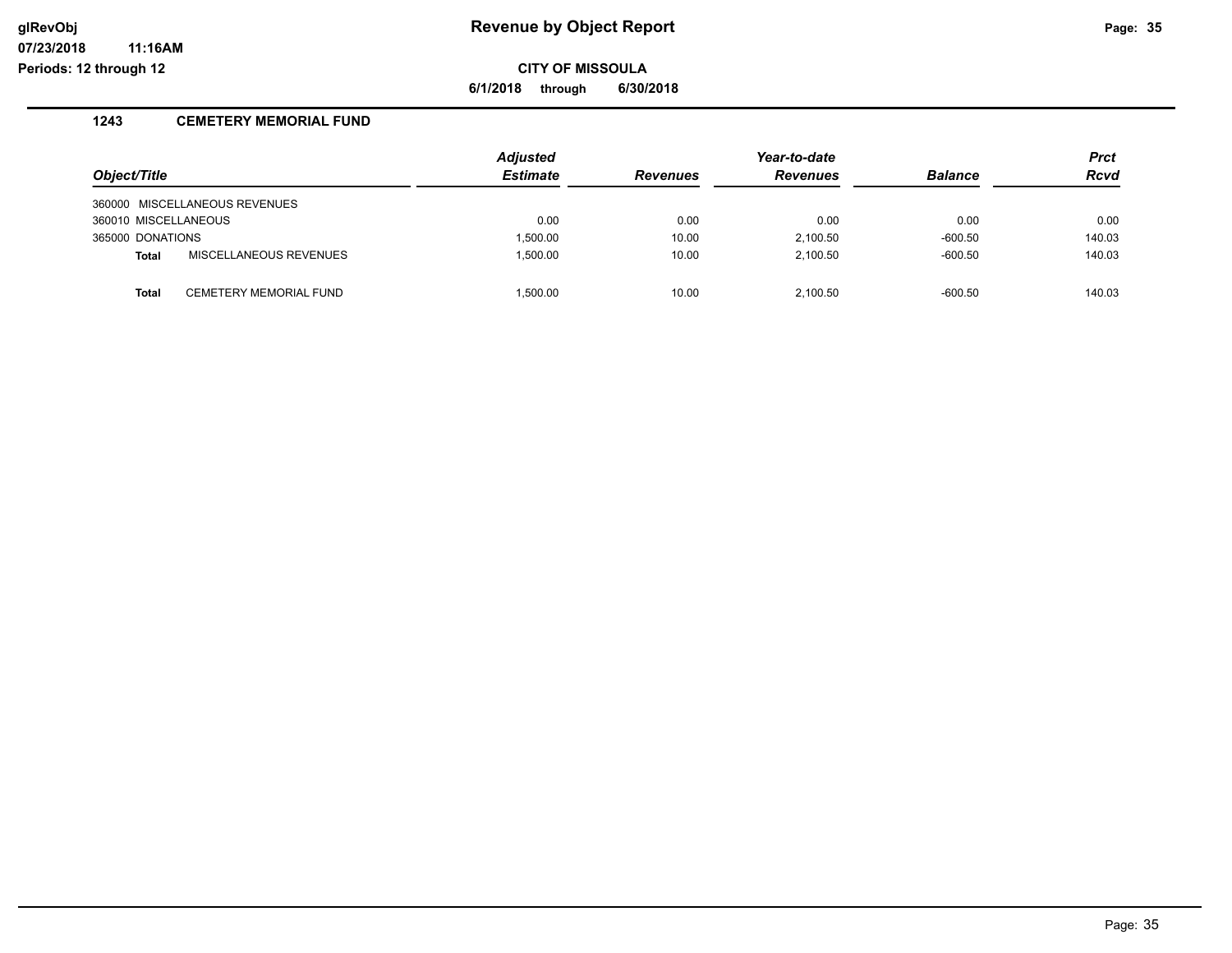**6/1/2018 through 6/30/2018**

### **1251 JOHNSON ST PROPERTY RENTAL**

**1251 JOHNSON ST PROPERTY RENTAL**

|                                                           | <b>Adjusted</b> |                 | Year-to-date    |                | <b>Prct</b> |
|-----------------------------------------------------------|-----------------|-----------------|-----------------|----------------|-------------|
| Object/Title                                              | <b>Estimate</b> | <b>Revenues</b> | <b>Revenues</b> | <b>Balance</b> | <b>Rcvd</b> |
| 360000 MISCELLANEOUS REVENUES                             |                 |                 |                 |                |             |
| 360010 MISCELLANEOUS                                      | 0.00            | 0.00            | 0.00            | 0.00           | 0.00        |
| 361005 JOHNSON ST RENTAL INCOME                           | 109,467.00      | 4.375.00        | 97,382.02       | 12,084.98      | 88.96       |
| MISCELLANEOUS REVENUES<br><b>Total</b>                    | 109,467.00      | 4,375.00        | 97,382.02       | 12,084.98      | 88.96       |
| 370000 INVESTMENTS & ROYALTY EARNINGS                     |                 |                 |                 |                |             |
| 371010 INTEREST ON INVESTMENTS                            | 0.00            | 0.00            | 0.00            | 0.00           | 0.00        |
| 371020 GAIN/LOSS IN MARKET VALUE OF INVESTMENTS           | 0.00            | 0.00            | 0.00            | 0.00           | 0.00        |
| <b>INVESTMENTS &amp; ROYALTY EARNINGS</b><br><b>Total</b> | 0.00            | 0.00            | 0.00            | 0.00           | 0.00        |
| 380000 OTHER FINANCING SOURCES                            |                 |                 |                 |                |             |
| 383000 OPERATING TRANSFERS                                | 0.00            | 0.00            | 0.00            | 0.00           | 0.00        |
| 383029 TRANS FR GENERAL                                   | 0.00            | 0.00            | 0.00            | 0.00           | 0.00        |
| OTHER FINANCING SOURCES<br><b>Total</b>                   | 0.00            | 0.00            | 0.00            | 0.00           | 0.00        |
| JOHNSON ST PROPERTY RENTAL<br><b>Total</b>                | 109.467.00      | 4,375.00        | 97,382.02       | 12,084.98      | 88.96       |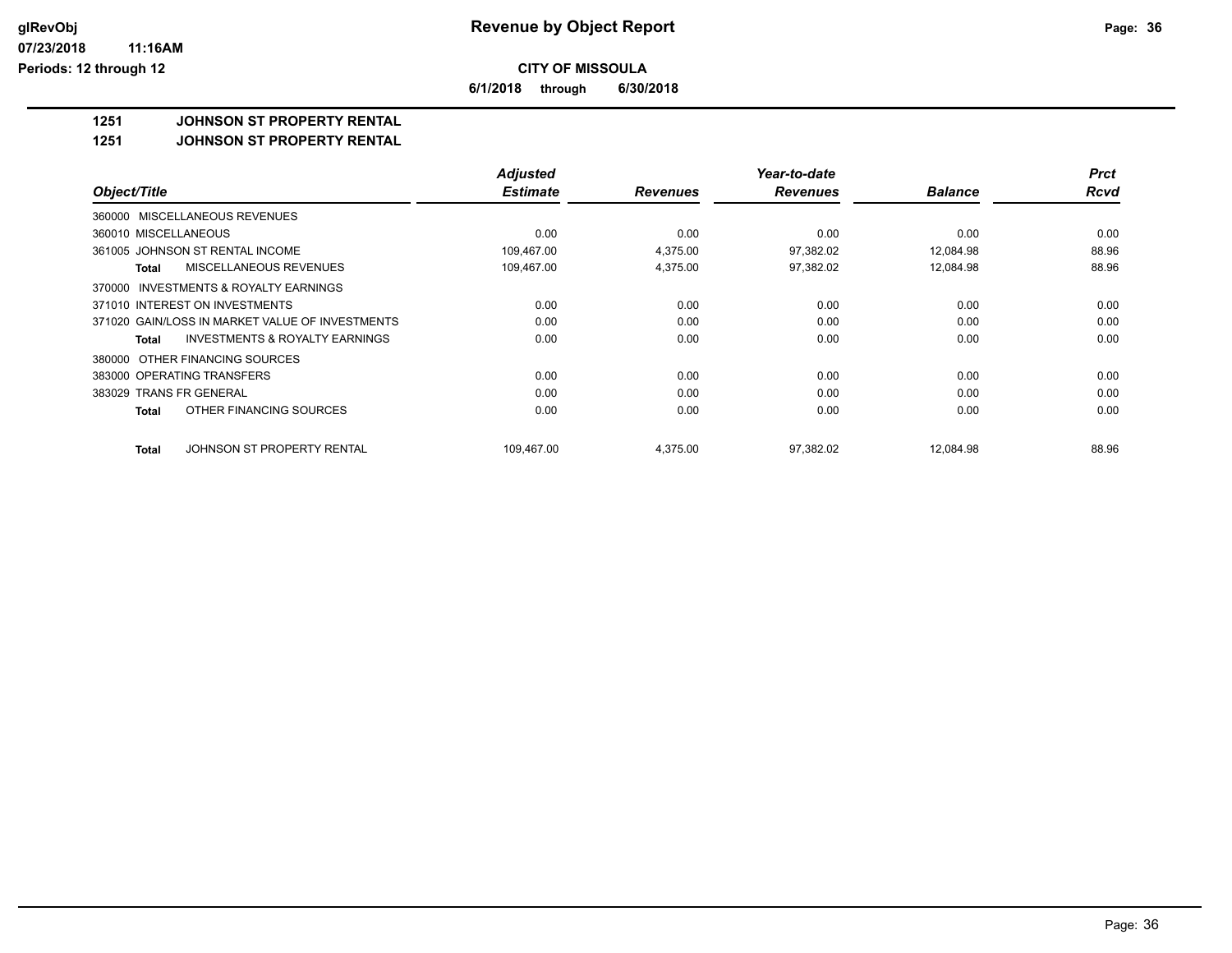**6/1/2018 through 6/30/2018**

#### **1251 JOHNSON ST PROPERTY RENTAL**

| Object/Title                                              | <b>Adjusted</b><br><b>Estimate</b> | <b>Revenues</b> | Year-to-date<br><b>Revenues</b> | <b>Balance</b> | <b>Prct</b><br><b>Rcvd</b> |
|-----------------------------------------------------------|------------------------------------|-----------------|---------------------------------|----------------|----------------------------|
|                                                           |                                    |                 |                                 |                |                            |
| 360000 MISCELLANEOUS REVENUES                             |                                    |                 |                                 |                |                            |
| 360010 MISCELLANEOUS                                      | 0.00                               | 0.00            | 0.00                            | 0.00           | 0.00                       |
| 361005 JOHNSON ST RENTAL INCOME                           | 109,467.00                         | 4,375.00        | 97,382.02                       | 12,084.98      | 88.96                      |
| MISCELLANEOUS REVENUES<br><b>Total</b>                    | 109,467.00                         | 4,375.00        | 97,382.02                       | 12,084.98      | 88.96                      |
| INVESTMENTS & ROYALTY EARNINGS<br>370000                  |                                    |                 |                                 |                |                            |
| 371010 INTEREST ON INVESTMENTS                            | 0.00                               | 0.00            | 0.00                            | 0.00           | 0.00                       |
| 371020 GAIN/LOSS IN MARKET VALUE OF INVESTMENT            | 0.00                               | 0.00            | 0.00                            | 0.00           | 0.00                       |
| <b>INVESTMENTS &amp; ROYALTY EARNINGS</b><br><b>Total</b> | 0.00                               | 0.00            | 0.00                            | 0.00           | 0.00                       |
| 380000 OTHER FINANCING SOURCES                            |                                    |                 |                                 |                |                            |
| 383000 OPERATING TRANSFERS                                | 0.00                               | 0.00            | 0.00                            | 0.00           | 0.00                       |
| 383029 TRANS FR GENERAL                                   | 0.00                               | 0.00            | 0.00                            | 0.00           | 0.00                       |
| OTHER FINANCING SOURCES<br><b>Total</b>                   | 0.00                               | 0.00            | 0.00                            | 0.00           | 0.00                       |
| JOHNSON ST PROPERTY RENTAL<br><b>Total</b>                | 109,467.00                         | 4,375.00        | 97,382.02                       | 12,084.98      | 88.96                      |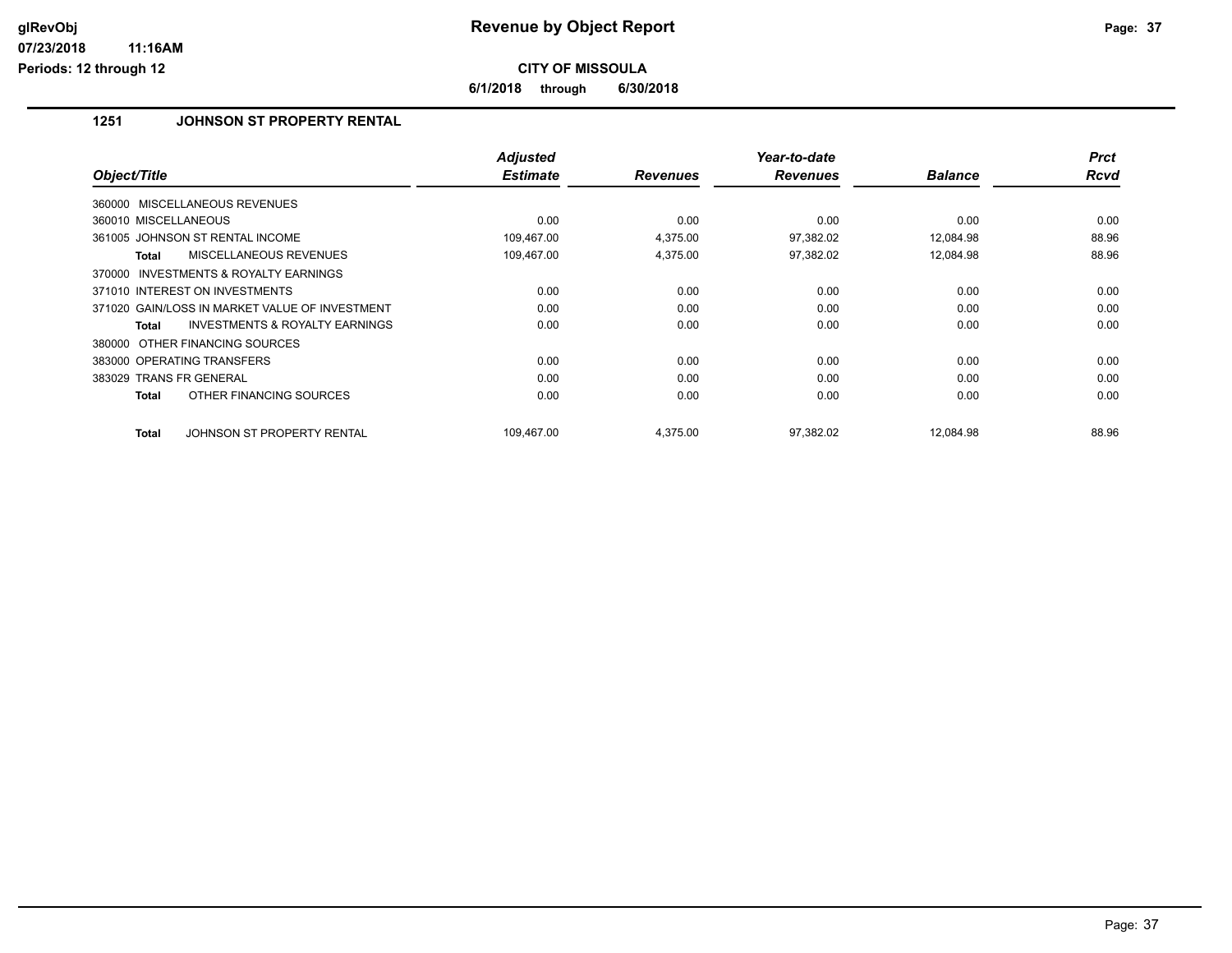**6/1/2018 through 6/30/2018**

**1265 TITLE 1 PROJECTS FUND**

**1265 TITLE 1 PROJECTS FUND**

|                                         | <b>Adjusted</b> |                 | Year-to-date    |                | <b>Prct</b> |
|-----------------------------------------|-----------------|-----------------|-----------------|----------------|-------------|
| Object/Title                            | <b>Estimate</b> | <b>Revenues</b> | <b>Revenues</b> | <b>Balance</b> | Rcvd        |
| 360000 MISCELLANEOUS REVENUES           |                 |                 |                 |                |             |
| 360010 MISCELLANEOUS                    | 0.00            | 0.00            | 0.00            | 0.00           | 0.00        |
| MISCELLANEOUS REVENUES<br>Total         | 0.00            | 0.00            | 0.00            | 0.00           | 0.00        |
| 370000 INVESTMENTS & ROYALTY EARNINGS   |                 |                 |                 |                |             |
| 371010 INTEREST ON INVESTMENTS          | 0.00            | 0.00            | 0.00            | 0.00           | 0.00        |
| 373002 LOAN REPAYMENT - FAMILY SERVICES | 146.924.00      | 0.00            | 0.00            | 146.924.00     | 0.00        |
| 373006 BURNS ST COMMONS                 | 0.00            | 0.00            | 0.00            | 0.00           | 0.00        |
| INVESTMENTS & ROYALTY EARNINGS<br>Total | 146.924.00      | 0.00            | 0.00            | 146.924.00     | 0.00        |
| TITLE 1 PROJECTS FUND<br>Total          | 146.924.00      | 0.00            | 0.00            | 146.924.00     | 0.00        |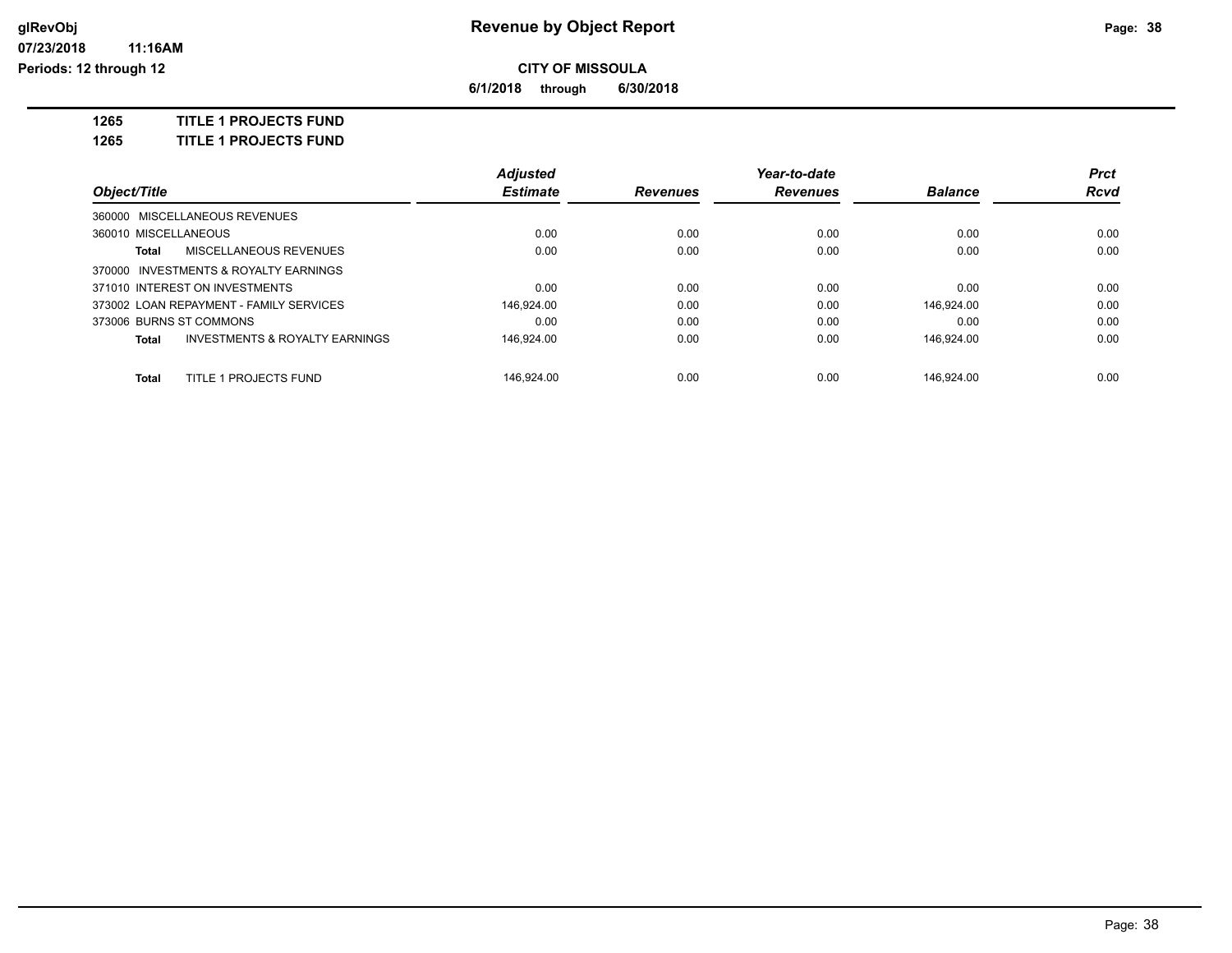**6/1/2018 through 6/30/2018**

#### **1265 TITLE 1 PROJECTS FUND**

|                                                    | <b>Adjusted</b> |                 | Year-to-date    |                | <b>Prct</b> |
|----------------------------------------------------|-----------------|-----------------|-----------------|----------------|-------------|
| Object/Title                                       | <b>Estimate</b> | <b>Revenues</b> | <b>Revenues</b> | <b>Balance</b> | <b>Rcvd</b> |
| 360000 MISCELLANEOUS REVENUES                      |                 |                 |                 |                |             |
| 360010 MISCELLANEOUS                               | 0.00            | 0.00            | 0.00            | 0.00           | 0.00        |
| MISCELLANEOUS REVENUES<br>Total                    | 0.00            | 0.00            | 0.00            | 0.00           | 0.00        |
| 370000 INVESTMENTS & ROYALTY EARNINGS              |                 |                 |                 |                |             |
| 371010 INTEREST ON INVESTMENTS                     | 0.00            | 0.00            | 0.00            | 0.00           | 0.00        |
| 373002 LOAN REPAYMENT - FAMILY SERVICES            | 146,924.00      | 0.00            | 0.00            | 146,924.00     | 0.00        |
| 373006 BURNS ST COMMONS                            | 0.00            | 0.00            | 0.00            | 0.00           | 0.00        |
| <b>INVESTMENTS &amp; ROYALTY EARNINGS</b><br>Total | 146,924.00      | 0.00            | 0.00            | 146.924.00     | 0.00        |
| TITLE 1 PROJECTS FUND<br><b>Total</b>              | 146.924.00      | 0.00            | 0.00            | 146.924.00     | 0.00        |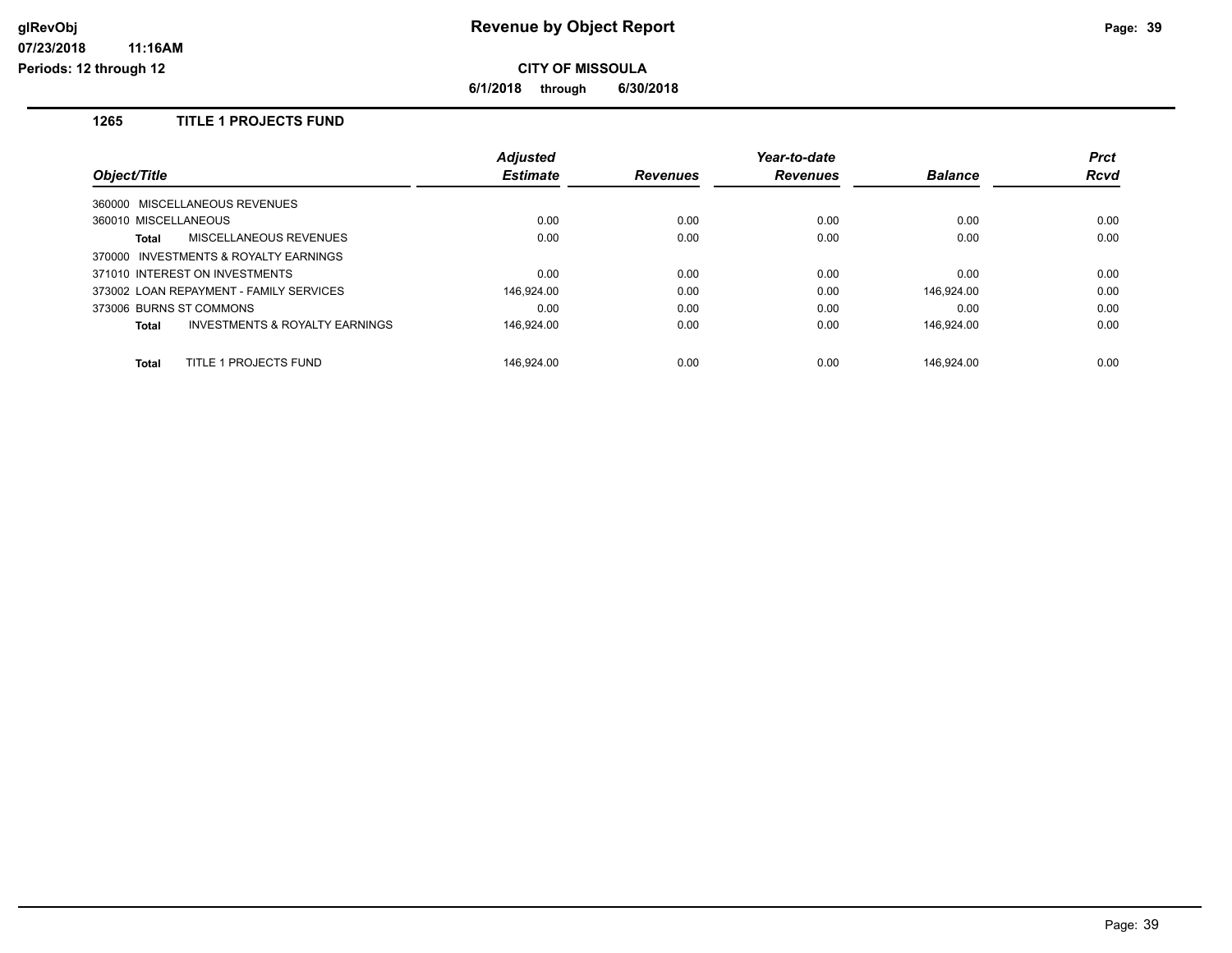**6/1/2018 through 6/30/2018**

# **1396 PROGRAM INCOME REVOLVING LOAN PROGRAM**

| 1396 | PROGRAM INCOME REVOLVING LOAN PROGRAM |
|------|---------------------------------------|
|------|---------------------------------------|

|                                                           | <b>Adjusted</b> |                 | Year-to-date    |                | <b>Prct</b> |
|-----------------------------------------------------------|-----------------|-----------------|-----------------|----------------|-------------|
| Object/Title                                              | <b>Estimate</b> | <b>Revenues</b> | <b>Revenues</b> | <b>Balance</b> | Rcvd        |
| 330000 INTERGOVERNMENTAL REVENUES                         |                 |                 |                 |                |             |
| 331010 GRANT - CDBG                                       | 0.00            | 0.00            | 0.00            | 0.00           | 0.00        |
| <b>INTERGOVERNMENTAL REVENUES</b><br><b>Total</b>         | 0.00            | 0.00            | 0.00            | 0.00           | 0.00        |
| 360000 MISCELLANEOUS REVENUES                             |                 |                 |                 |                |             |
| 360005 LOAN REPAYMENTS                                    | 0.00            | 0.00            | 0.00            | 0.00           | 0.00        |
| 360010 MISCELLANEOUS                                      | 0.00            | 0.00            | 0.00            | 0.00           | 0.00        |
| 360013 REPAYMENT OF SEWER GRANT                           | 7,000.00        | 0.00            | 2,815.00        | 4,185.00       | 40.21       |
| 360014 REPAYMENT OF LOAN/MHA                              | 0.00            | 0.00            | 0.00            | 0.00           | 0.00        |
| 361013 CLOSED GRANT REPAYMENTS                            | 55,439.00       | 0.00            | 0.00            | 55,439.00      | 0.00        |
| MISCELLANEOUS REVENUES<br><b>Total</b>                    | 62,439.00       | 0.00            | 2,815.00        | 59,624.00      | 4.51        |
| <b>INVESTMENTS &amp; ROYALTY EARNINGS</b><br>370000       |                 |                 |                 |                |             |
| 371010 INTEREST ON INVESTMENTS                            | 0.00            | 0.00            | 0.00            | 0.00           | 0.00        |
| 371020 GAIN/LOSS IN MARKET VALUE OF INVESTMENTS           | 0.00            | 0.00            | 0.00            | 0.00           | 0.00        |
| <b>INVESTMENTS &amp; ROYALTY EARNINGS</b><br><b>Total</b> | 0.00            | 0.00            | 0.00            | 0.00           | 0.00        |
| OTHER FINANCING SOURCES<br>380000                         |                 |                 |                 |                |             |
| 383026 TRANS FR CDBG                                      | 0.00            | 0.00            | 0.00            | 0.00           | 0.00        |
| OTHER FINANCING SOURCES<br>Total                          | 0.00            | 0.00            | 0.00            | 0.00           | 0.00        |
| PROGRAM INCOME REVOLVING LOAN PRO<br><b>Total</b>         | 62,439.00       | 0.00            | 2,815.00        | 59,624.00      | 4.51        |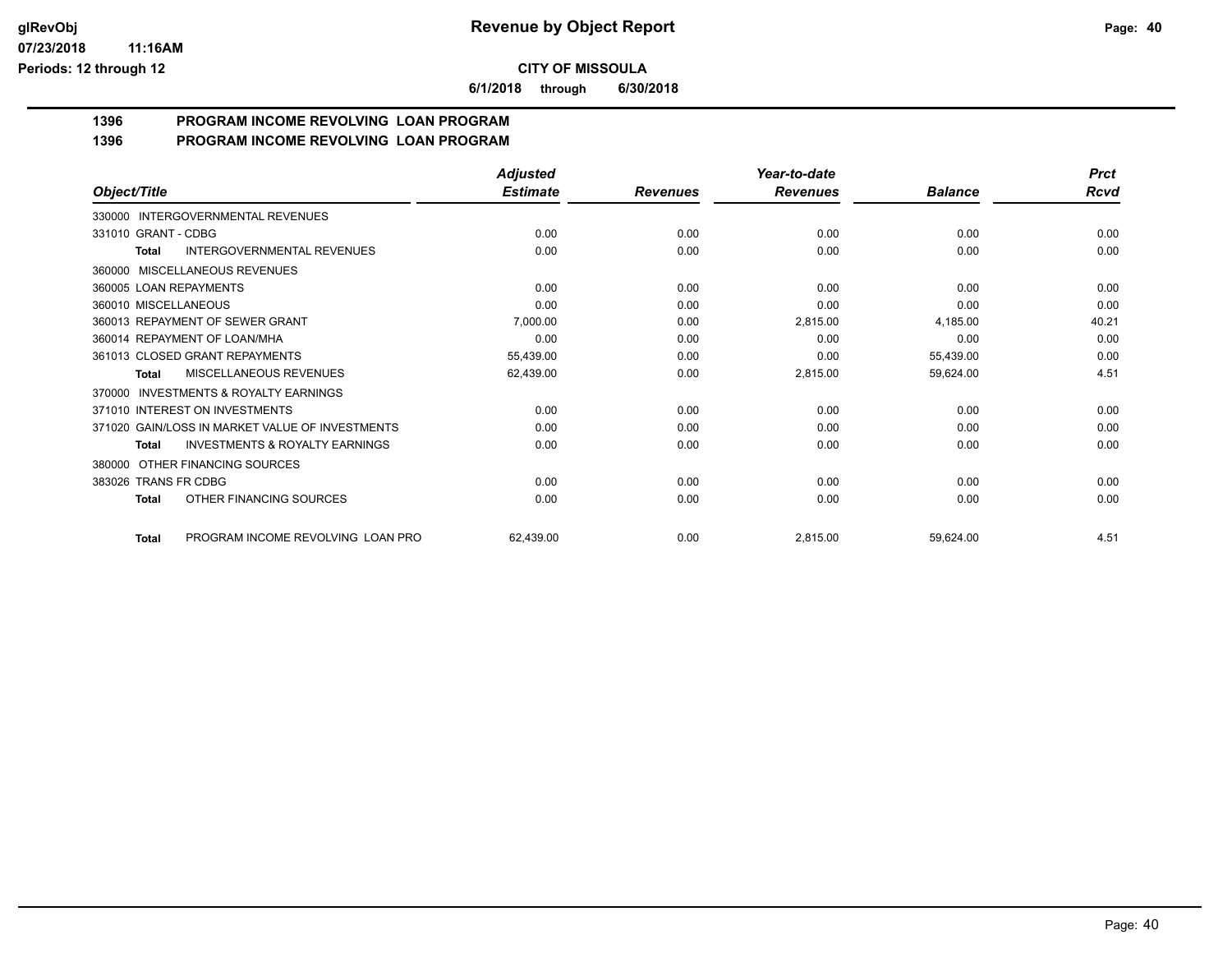**6/1/2018 through 6/30/2018**

#### **1396 PROGRAM INCOME REVOLVING LOAN PROGRAM**

|                                                           | <b>Adjusted</b> |                 | Year-to-date    |                | <b>Prct</b> |
|-----------------------------------------------------------|-----------------|-----------------|-----------------|----------------|-------------|
| Object/Title                                              | <b>Estimate</b> | <b>Revenues</b> | <b>Revenues</b> | <b>Balance</b> | <b>Rcvd</b> |
| 330000 INTERGOVERNMENTAL REVENUES                         |                 |                 |                 |                |             |
| 331010 GRANT - CDBG                                       | 0.00            | 0.00            | 0.00            | 0.00           | 0.00        |
| <b>INTERGOVERNMENTAL REVENUES</b><br><b>Total</b>         | 0.00            | 0.00            | 0.00            | 0.00           | 0.00        |
| 360000 MISCELLANEOUS REVENUES                             |                 |                 |                 |                |             |
| 360005 LOAN REPAYMENTS                                    | 0.00            | 0.00            | 0.00            | 0.00           | 0.00        |
| 360010 MISCELLANEOUS                                      | 0.00            | 0.00            | 0.00            | 0.00           | 0.00        |
| 360013 REPAYMENT OF SEWER GRANT                           | 7,000.00        | 0.00            | 2,815.00        | 4,185.00       | 40.21       |
| 360014 REPAYMENT OF LOAN/MHA                              | 0.00            | 0.00            | 0.00            | 0.00           | 0.00        |
| 361013 CLOSED GRANT REPAYMENTS                            | 55,439.00       | 0.00            | 0.00            | 55,439.00      | 0.00        |
| <b>MISCELLANEOUS REVENUES</b><br><b>Total</b>             | 62,439.00       | 0.00            | 2,815.00        | 59,624.00      | 4.51        |
| <b>INVESTMENTS &amp; ROYALTY EARNINGS</b><br>370000       |                 |                 |                 |                |             |
| 371010 INTEREST ON INVESTMENTS                            | 0.00            | 0.00            | 0.00            | 0.00           | 0.00        |
| 371020 GAIN/LOSS IN MARKET VALUE OF INVESTMENT            | 0.00            | 0.00            | 0.00            | 0.00           | 0.00        |
| <b>INVESTMENTS &amp; ROYALTY EARNINGS</b><br><b>Total</b> | 0.00            | 0.00            | 0.00            | 0.00           | 0.00        |
| 380000 OTHER FINANCING SOURCES                            |                 |                 |                 |                |             |
| 383026 TRANS FR CDBG                                      | 0.00            | 0.00            | 0.00            | 0.00           | 0.00        |
| OTHER FINANCING SOURCES<br><b>Total</b>                   | 0.00            | 0.00            | 0.00            | 0.00           | 0.00        |
| PROGRAM INCOME REVOLVING LOAN PRC<br><b>Total</b>         | 62,439.00       | 0.00            | 2,815.00        | 59,624.00      | 4.51        |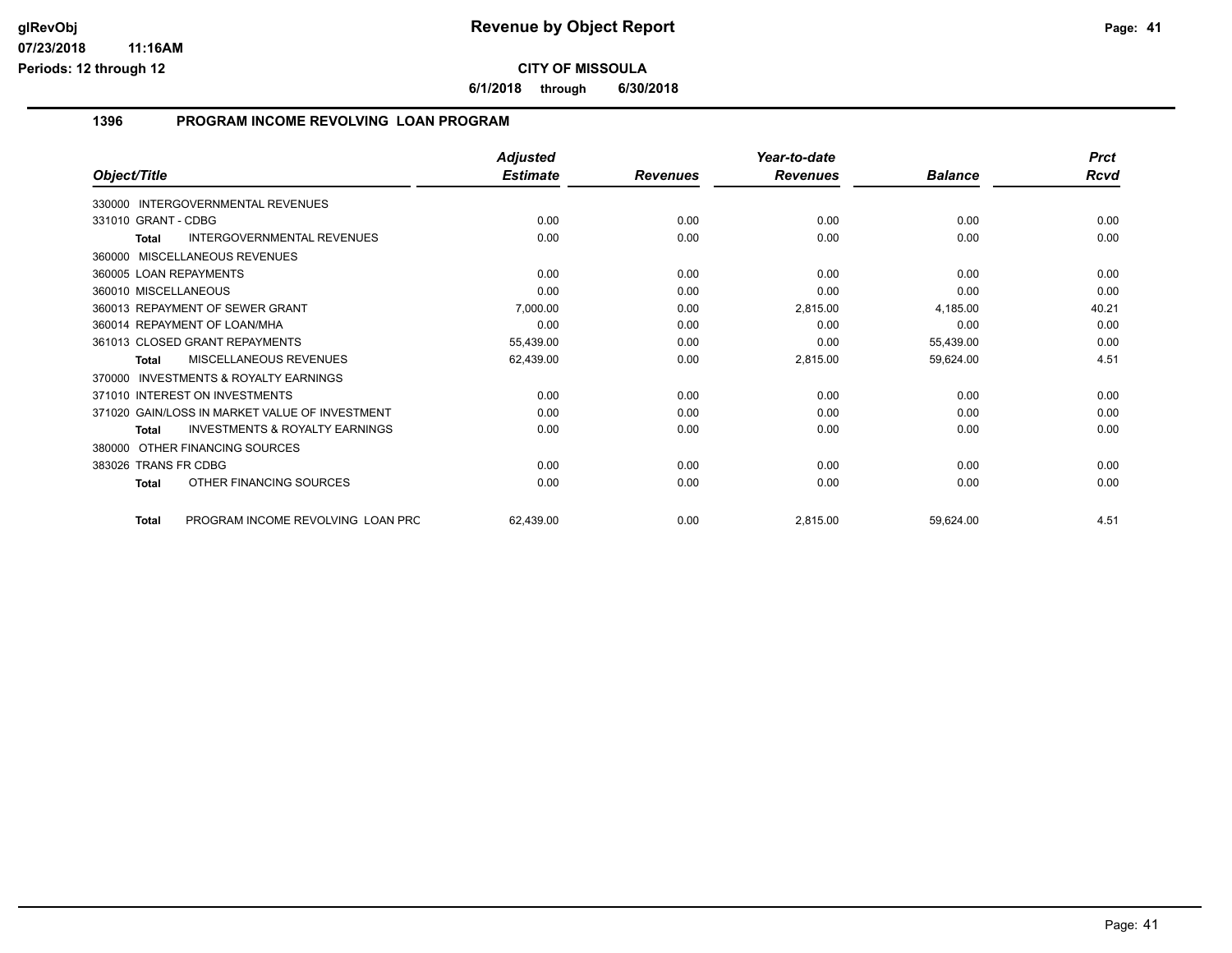**6/1/2018 through 6/30/2018**

#### **1397 STATE HOME PROGRAM INCOME**

**1397 STATE HOME PROGRAM INCOME**

|                                                           | <b>Adjusted</b> |                 | Year-to-date    |                | <b>Prct</b> |
|-----------------------------------------------------------|-----------------|-----------------|-----------------|----------------|-------------|
| Object/Title                                              | <b>Estimate</b> | <b>Revenues</b> | <b>Revenues</b> | <b>Balance</b> | <b>Rcvd</b> |
| 330000 INTERGOVERNMENTAL REVENUES                         |                 |                 |                 |                |             |
| 331003 STATE HOME PROGRAM INCOME                          | 0.00            | 0.00            | 0.00            | 0.00           | 0.00        |
| INTERGOVERNMENTAL REVENUES<br><b>Total</b>                | 0.00            | 0.00            | 0.00            | 0.00           | 0.00        |
| 360000 MISCELLANEOUS REVENUES                             |                 |                 |                 |                |             |
| 360005 LOAN REPAYMENTS                                    | 0.00            | 0.00            | 0.00            | 0.00           | 0.00        |
| MISCELLANEOUS REVENUES<br>Total                           | 0.00            | 0.00            | 0.00            | 0.00           | 0.00        |
| 370000 INVESTMENTS & ROYALTY EARNINGS                     |                 |                 |                 |                |             |
| 371010 INTEREST ON INVESTMENTS                            | 0.00            | 0.00            | 0.00            | 0.00           | 0.00        |
| <b>INVESTMENTS &amp; ROYALTY EARNINGS</b><br><b>Total</b> | 0.00            | 0.00            | 0.00            | 0.00           | 0.00        |
| STATE HOME PROGRAM INCOME<br><b>Total</b>                 | 0.00            | 0.00            | 0.00            | 0.00           | 0.00        |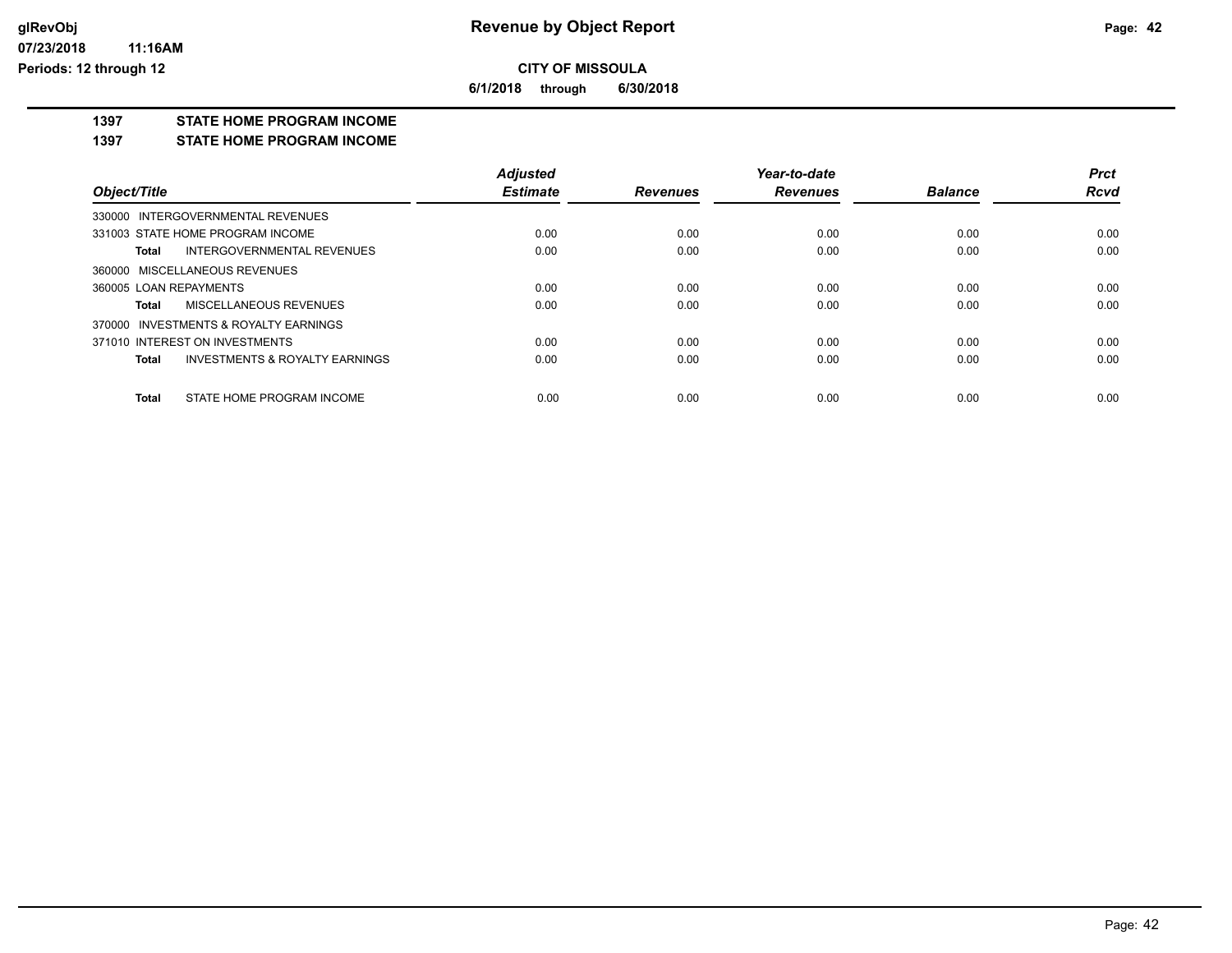**6/1/2018 through 6/30/2018**

#### **1397 STATE HOME PROGRAM INCOME**

| Object/Title                          |                                | <b>Adjusted</b><br><b>Estimate</b> | <b>Revenues</b> | Year-to-date<br><b>Revenues</b> | <b>Balance</b> | <b>Prct</b><br><b>Rcvd</b> |
|---------------------------------------|--------------------------------|------------------------------------|-----------------|---------------------------------|----------------|----------------------------|
| 330000 INTERGOVERNMENTAL REVENUES     |                                |                                    |                 |                                 |                |                            |
| 331003 STATE HOME PROGRAM INCOME      |                                | 0.00                               | 0.00            | 0.00                            | 0.00           | 0.00                       |
| <b>Total</b>                          | INTERGOVERNMENTAL REVENUES     | 0.00                               | 0.00            | 0.00                            | 0.00           | 0.00                       |
| 360000 MISCELLANEOUS REVENUES         |                                |                                    |                 |                                 |                |                            |
| 360005 LOAN REPAYMENTS                |                                | 0.00                               | 0.00            | 0.00                            | 0.00           | 0.00                       |
| <b>Total</b>                          | MISCELLANEOUS REVENUES         | 0.00                               | 0.00            | 0.00                            | 0.00           | 0.00                       |
| 370000 INVESTMENTS & ROYALTY EARNINGS |                                |                                    |                 |                                 |                |                            |
| 371010 INTEREST ON INVESTMENTS        |                                | 0.00                               | 0.00            | 0.00                            | 0.00           | 0.00                       |
| <b>Total</b>                          | INVESTMENTS & ROYALTY EARNINGS | 0.00                               | 0.00            | 0.00                            | 0.00           | 0.00                       |
| <b>Total</b>                          | STATE HOME PROGRAM INCOME      | 0.00                               | 0.00            | 0.00                            | 0.00           | 0.00                       |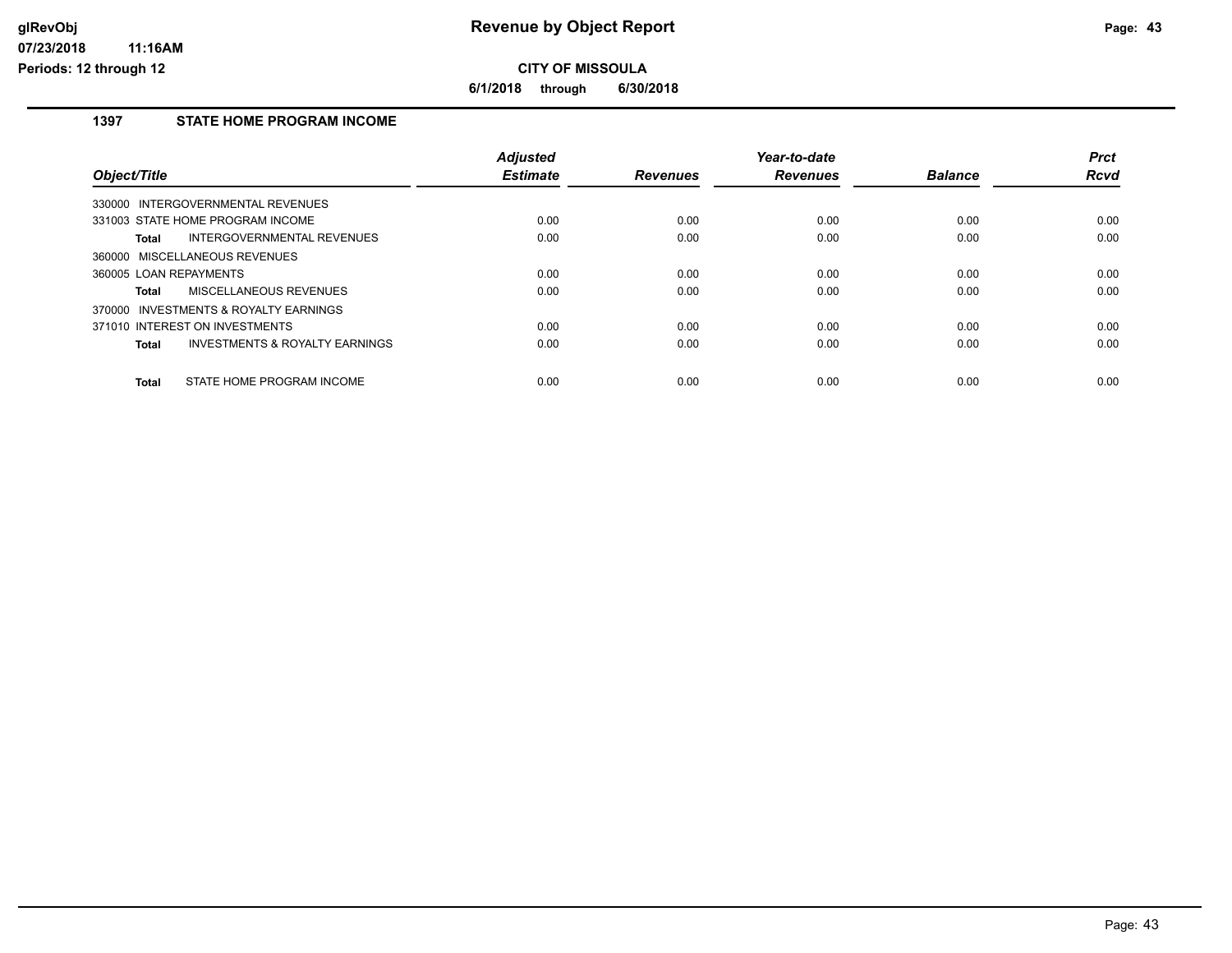**6/1/2018 through 6/30/2018**

#### **2250 PLANNING FUND**

**2250 PLANNING FUND**

|                                          |                                           | <b>Adjusted</b> |                 | Year-to-date    |                | <b>Prct</b> |
|------------------------------------------|-------------------------------------------|-----------------|-----------------|-----------------|----------------|-------------|
| Object/Title                             |                                           | <b>Estimate</b> | <b>Revenues</b> | <b>Revenues</b> | <b>Balance</b> | <b>Rcvd</b> |
| 330000 INTERGOVERNMENTAL REVENUES        |                                           |                 |                 |                 |                |             |
| 331055 FTA GRANT                         |                                           | 0.00            | 0.00            | 0.00            | 0.00           | 0.00        |
| 331056 MDT FEDERAL CMAQ                  |                                           | 0.00            | 0.00            | 0.00            | 0.00           | 0.00        |
| 331170 HISTORICAL PRESERVATION GRANT     |                                           | 5,500.00        | 0.00            | 5,500.00        | 0.00           | 100.00      |
| 336023 STATE CONTRIB. - PERS             |                                           | 0.00            | 0.00            | 296.14          | $-296.14$      | 0.00        |
| 338100 PLANNING MILLS PASSED THRU COUNTY |                                           | 324,069.00      | 0.00            | 300,000.00      | 24,069.00      | 92.57       |
| <b>Total</b>                             | <b>INTERGOVERNMENTAL REVENUES</b>         | 329,569.00      | 0.00            | 305,796.14      | 23,772.86      | 92.79       |
| 370000                                   | INVESTMENTS & ROYALTY EARNINGS            |                 |                 |                 |                |             |
| 371010 INTEREST ON INVESTMENTS           |                                           | 0.00            | 0.00            | 0.00            | 0.00           | 0.00        |
| Total                                    | <b>INVESTMENTS &amp; ROYALTY EARNINGS</b> | 0.00            | 0.00            | 0.00            | 0.00           | 0.00        |
| OTHER FINANCING SOURCES<br>380000        |                                           |                 |                 |                 |                |             |
| 383029 TRANS FR GENERAL                  |                                           | 121,989.00      | 60,994.50       | 121,989.00      | 0.00           | 100.00      |
| <b>Total</b>                             | OTHER FINANCING SOURCES                   | 121,989.00      | 60,994.50       | 121,989.00      | 0.00           | 100.00      |
| <b>PLANNING FUND</b><br><b>Total</b>     |                                           | 451,558.00      | 60.994.50       | 427.785.14      | 23.772.86      | 94.74       |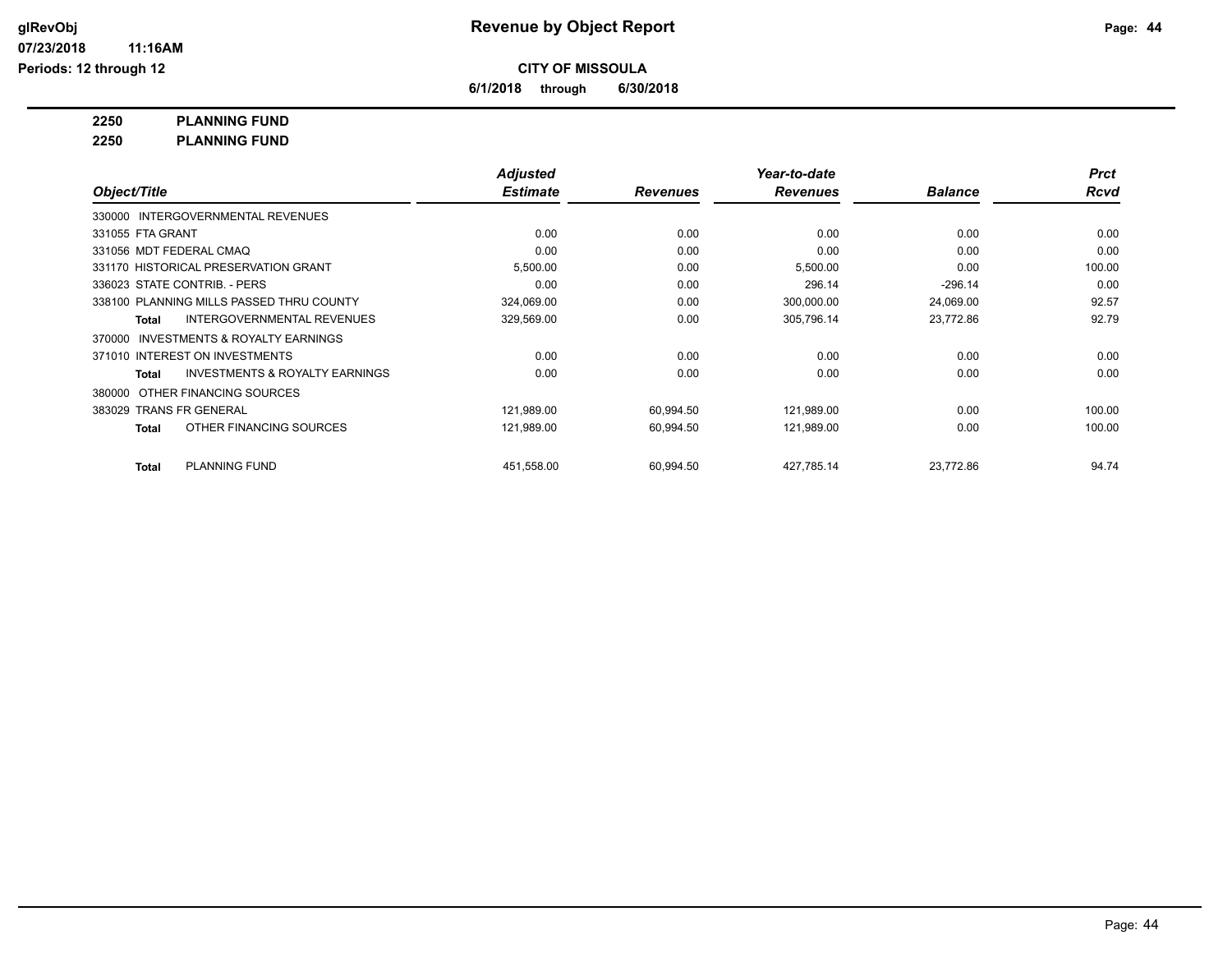**6/1/2018 through 6/30/2018**

#### **2250 PLANNING FUND**

| Object/Title                                        | <b>Adjusted</b><br><b>Estimate</b> | <b>Revenues</b> | Year-to-date<br><b>Revenues</b> | <b>Balance</b> | <b>Prct</b><br><b>Rcvd</b> |
|-----------------------------------------------------|------------------------------------|-----------------|---------------------------------|----------------|----------------------------|
| 330000 INTERGOVERNMENTAL REVENUES                   |                                    |                 |                                 |                |                            |
| 331055 FTA GRANT                                    | 0.00                               | 0.00            | 0.00                            | 0.00           | 0.00                       |
| 331056 MDT FEDERAL CMAQ                             | 0.00                               | 0.00            | 0.00                            | 0.00           | 0.00                       |
| 331170 HISTORICAL PRESERVATION GRANT                | 5,500.00                           | 0.00            | 5,500.00                        | 0.00           | 100.00                     |
| 336023 STATE CONTRIB. - PERS                        | 0.00                               | 0.00            | 296.14                          | $-296.14$      | 0.00                       |
| 338100 PLANNING MILLS PASSED THRU COUNTY            | 324,069.00                         | 0.00            | 300,000.00                      | 24,069.00      | 92.57                      |
| <b>INTERGOVERNMENTAL REVENUES</b><br>Total          | 329,569.00                         | 0.00            | 305,796.14                      | 23,772.86      | 92.79                      |
| <b>INVESTMENTS &amp; ROYALTY EARNINGS</b><br>370000 |                                    |                 |                                 |                |                            |
| 371010 INTEREST ON INVESTMENTS                      | 0.00                               | 0.00            | 0.00                            | 0.00           | 0.00                       |
| <b>INVESTMENTS &amp; ROYALTY EARNINGS</b><br>Total  | 0.00                               | 0.00            | 0.00                            | 0.00           | 0.00                       |
| 380000 OTHER FINANCING SOURCES                      |                                    |                 |                                 |                |                            |
| 383029 TRANS FR GENERAL                             | 121,989.00                         | 60,994.50       | 121.989.00                      | 0.00           | 100.00                     |
| OTHER FINANCING SOURCES<br>Total                    | 121,989.00                         | 60,994.50       | 121,989.00                      | 0.00           | 100.00                     |
| <b>PLANNING FUND</b><br>Total                       | 451,558.00                         | 60,994.50       | 427,785.14                      | 23,772.86      | 94.74                      |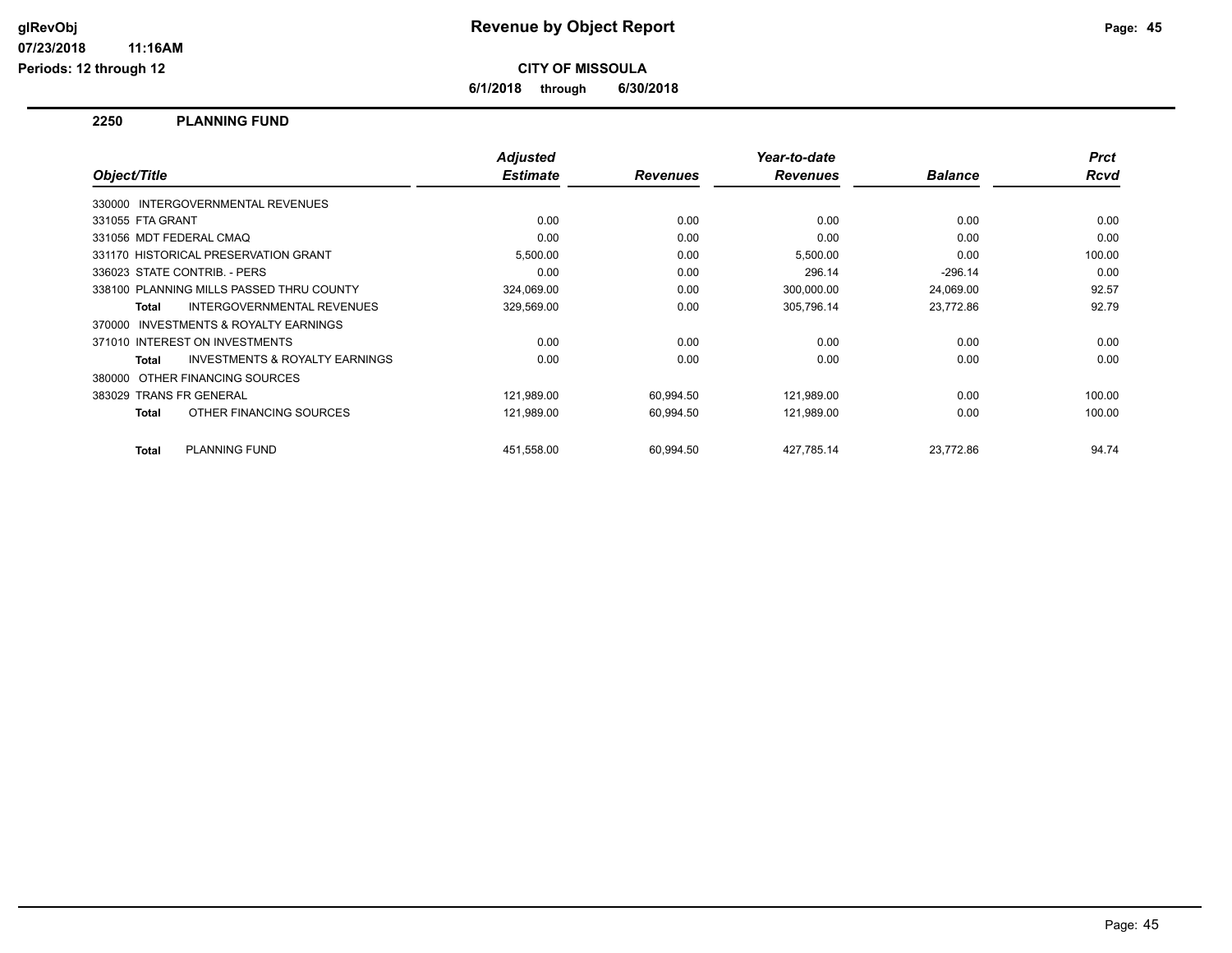**6/1/2018 through 6/30/2018**

#### **2310 PUBLIC SAFETY INFORMATION SYSTEMS 2310 PUBLIC SAFETY INFORMATION SYSTEMS**

|                                            | <b>Adjusted</b> |                 | Year-to-date    |                | <b>Prct</b> |
|--------------------------------------------|-----------------|-----------------|-----------------|----------------|-------------|
| Object/Title                               | <b>Estimate</b> | <b>Revenues</b> | <b>Revenues</b> | <b>Balance</b> | Rcvd        |
| 330000 INTERGOVERNMENTAL REVENUES          |                 |                 |                 |                |             |
| 330000 INTERGOVERNMENTAL REVENUES          | 18.000.00       | 0.00            | 18.000.00       | 0.00           | 100.00      |
| <b>INTERGOVERNMENTAL REVENUES</b><br>Total | 18.000.00       | 0.00            | 18.000.00       | 0.00           | 100.00      |
| 380000 OTHER FINANCING SOURCES             |                 |                 |                 |                |             |
| 383029 TRANS FR GENERAL                    | 6.000.00        | 0.00            | 6,000.00        | 0.00           | 100.00      |
| OTHER FINANCING SOURCES<br>Total           | 6.000.00        | 0.00            | 6.000.00        | 0.00           | 100.00      |
|                                            |                 |                 |                 |                |             |
| PUBLIC SAFETY INFORMATION SYSTEMS<br>Total | 24.000.00       | 0.00            | 24.000.00       | 0.00           | 100.00      |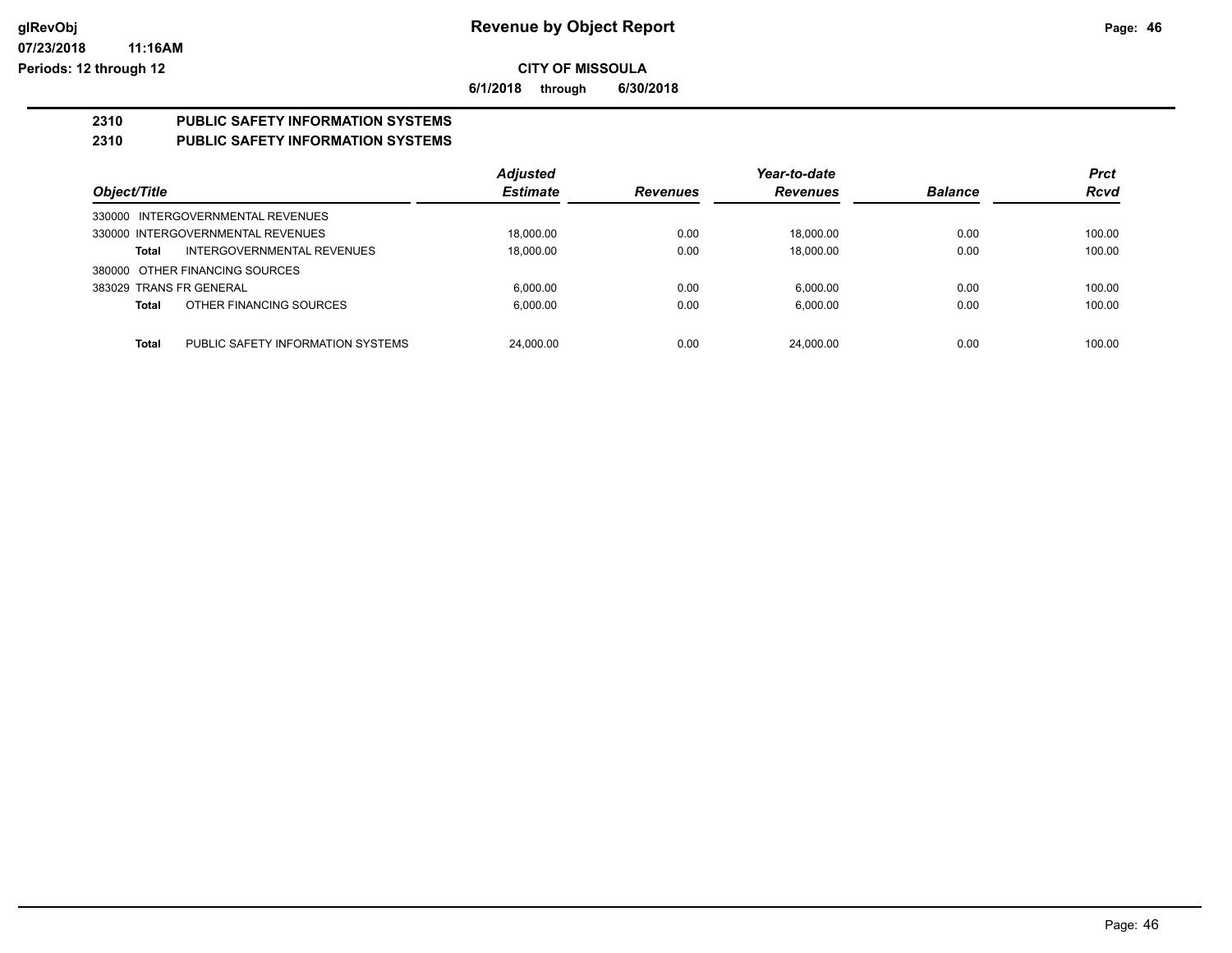**6/1/2018 through 6/30/2018**

#### **2310 PUBLIC SAFETY INFORMATION SYSTEMS**

| Object/Title                                      | <b>Adjusted</b><br><b>Estimate</b> | <b>Revenues</b> | Year-to-date<br><b>Revenues</b> | <b>Balance</b> | <b>Prct</b><br><b>Rcvd</b> |
|---------------------------------------------------|------------------------------------|-----------------|---------------------------------|----------------|----------------------------|
| 330000 INTERGOVERNMENTAL REVENUES                 |                                    |                 |                                 |                |                            |
| 330000 INTERGOVERNMENTAL REVENUES                 | 18.000.00                          | 0.00            | 18.000.00                       | 0.00           | 100.00                     |
| INTERGOVERNMENTAL REVENUES<br><b>Total</b>        | 18.000.00                          | 0.00            | 18.000.00                       | 0.00           | 100.00                     |
| 380000 OTHER FINANCING SOURCES                    |                                    |                 |                                 |                |                            |
| 383029 TRANS FR GENERAL                           | 6,000.00                           | 0.00            | 6,000.00                        | 0.00           | 100.00                     |
| OTHER FINANCING SOURCES<br>Total                  | 6,000.00                           | 0.00            | 6,000.00                        | 0.00           | 100.00                     |
|                                                   |                                    |                 |                                 |                |                            |
| PUBLIC SAFETY INFORMATION SYSTEMS<br><b>Total</b> | 24.000.00                          | 0.00            | 24.000.00                       | 0.00           | 100.00                     |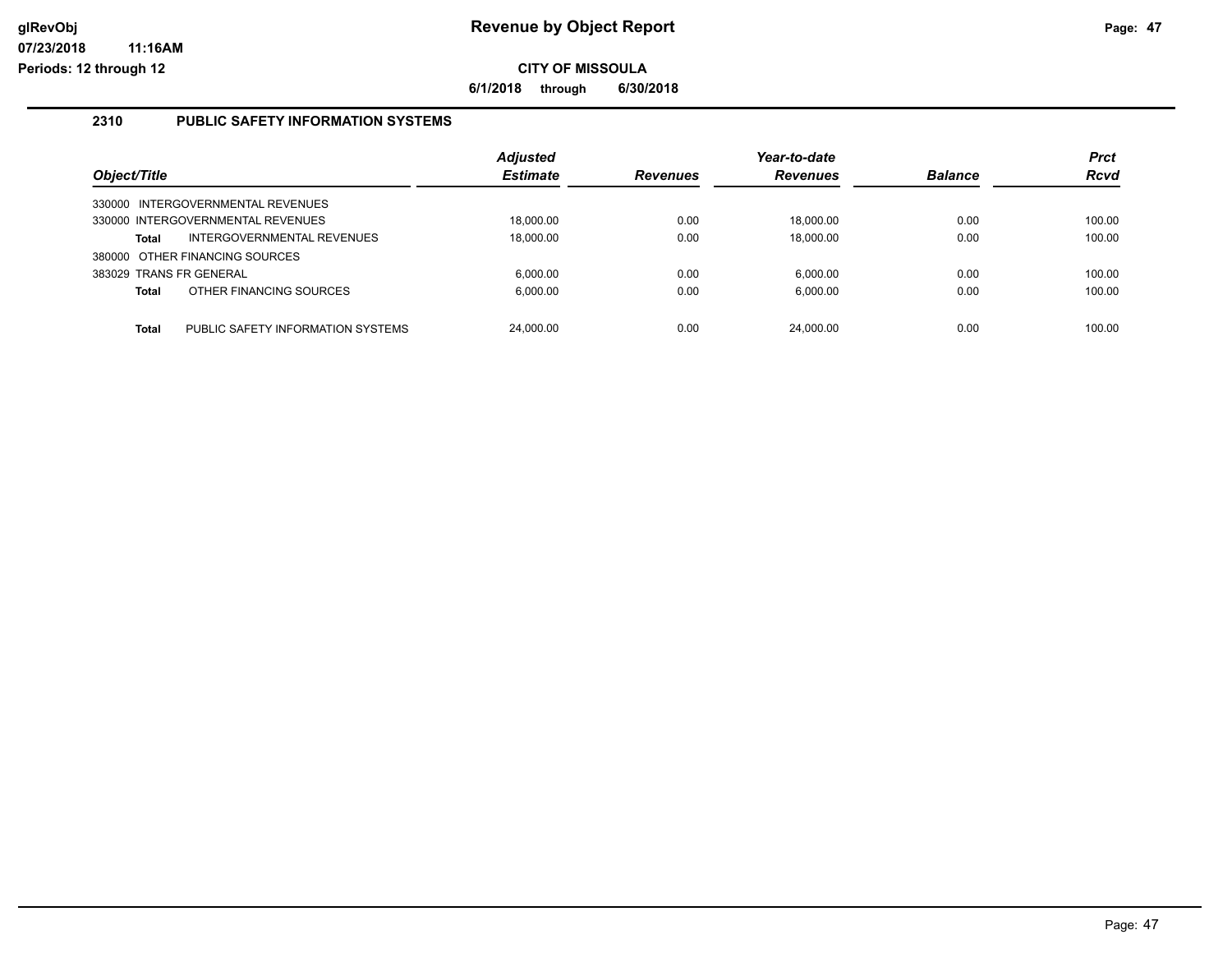**6/1/2018 through 6/30/2018**

**2321 IMPACT FEE FUND**

**2321 IMPACT FEE FUND**

|                                                           | <b>Adjusted</b> |                 | Year-to-date    |                 | <b>Prct</b> |
|-----------------------------------------------------------|-----------------|-----------------|-----------------|-----------------|-------------|
| Object/Title                                              | <b>Estimate</b> | <b>Revenues</b> | <b>Revenues</b> | <b>Balance</b>  | Rcvd        |
| 340000 CHARGES FOR SERVICES                               |                 |                 |                 |                 |             |
| 341032 IMPACT FEE CLEARING ACCOUNT                        | 0.00            | 83.615.33       | 1.640.411.36    | $-1,640,411.36$ | 0.00        |
| 341033 IMPACT FEES-PARKS SHARE                            | 299,000.00      | 0.00            | 0.00            | 299.000.00      | 0.00        |
| 341034 IMPACT FEES-FIRE SHARE                             | 110,000.00      | 0.00            | 0.00            | 110.000.00      | 0.00        |
| 341035 IMPACT FEES-POLICE SHARE                           | 19.000.00       | 0.00            | 0.00            | 19.000.00       | 0.00        |
| 341036 IMPACT FEES-COMMUNITY SERVICE SHARE                | 236,000.00      | 0.00            | 0.00            | 236,000.00      | 0.00        |
| 341037 IMPACT FEE-ROAD SHARE                              | 1,136,000.00    | 0.00            | 0.00            | 1,136,000.00    | 0.00        |
| <b>CHARGES FOR SERVICES</b><br>Total                      | 1,800,000.00    | 83,615.33       | 1,640,411.36    | 159,588.64      | 91.13       |
| 370000 INVESTMENTS & ROYALTY EARNINGS                     |                 |                 |                 |                 |             |
| 371010 INTEREST ON INVESTMENTS                            | 0.00            | 0.00            | 0.00            | 0.00            | 0.00        |
| <b>INVESTMENTS &amp; ROYALTY EARNINGS</b><br><b>Total</b> | 0.00            | 0.00            | 0.00            | 0.00            | 0.00        |
| <b>IMPACT FEE FUND</b><br><b>Total</b>                    | 1.800.000.00    | 83.615.33       | 1.640.411.36    | 159.588.64      | 91.13       |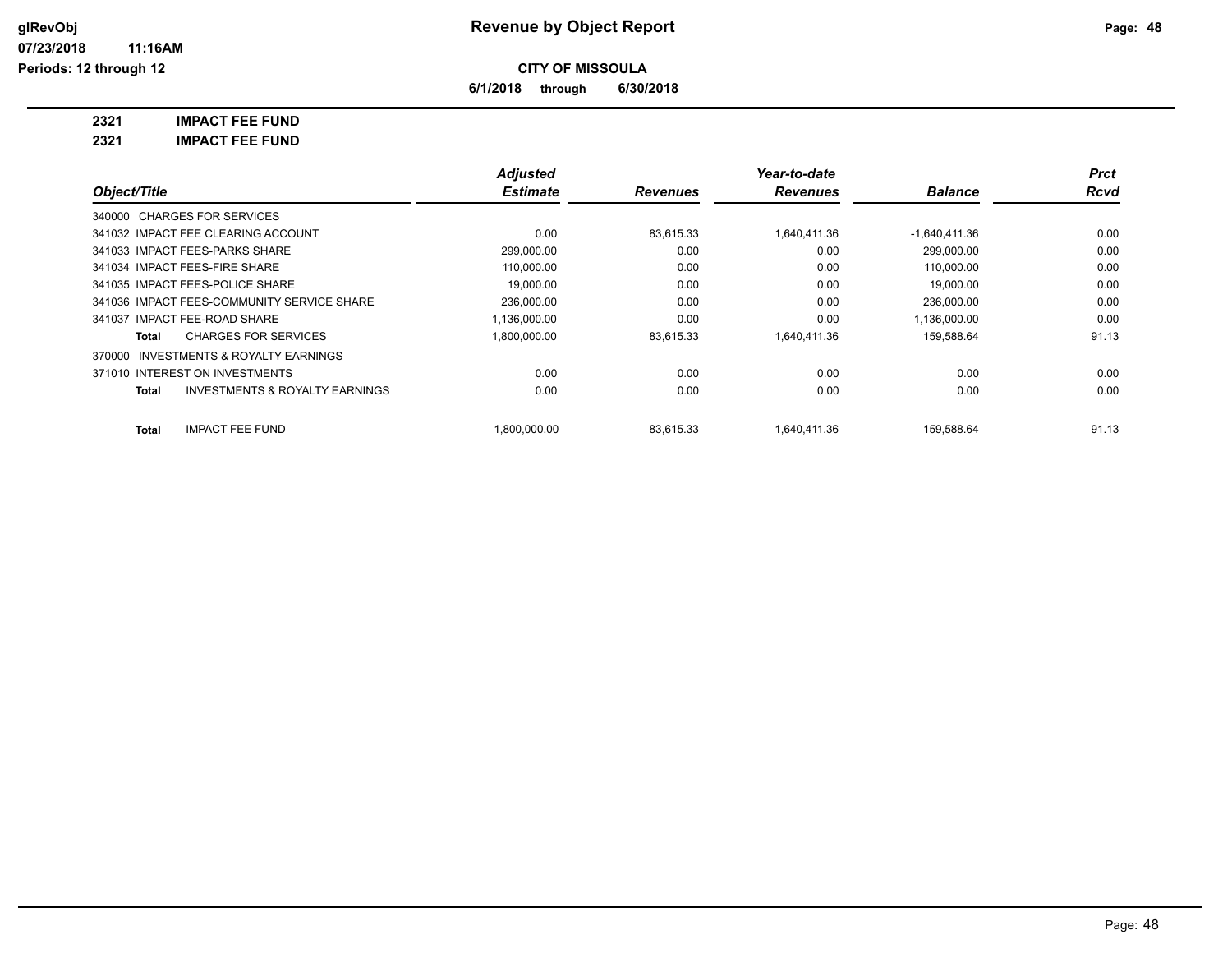**6/1/2018 through 6/30/2018**

#### **2321 IMPACT FEE FUND**

|                                                           | <b>Adjusted</b><br><b>Estimate</b> | <b>Revenues</b> | Year-to-date<br><b>Revenues</b> | <b>Balance</b> | <b>Prct</b><br><b>Rcvd</b> |
|-----------------------------------------------------------|------------------------------------|-----------------|---------------------------------|----------------|----------------------------|
| Object/Title                                              |                                    |                 |                                 |                |                            |
| 340000 CHARGES FOR SERVICES                               |                                    |                 |                                 |                |                            |
| 341032 IMPACT FEE CLEARING ACCOUNT                        | 0.00                               | 83.615.33       | 1.640.411.36                    | -1,640,411.36  | 0.00                       |
| 341033 IMPACT FEES-PARKS SHARE                            | 299,000.00                         | 0.00            | 0.00                            | 299,000.00     | 0.00                       |
| 341034 IMPACT FEES-FIRE SHARE                             | 110,000.00                         | 0.00            | 0.00                            | 110,000.00     | 0.00                       |
| 341035 IMPACT FEES-POLICE SHARE                           | 19.000.00                          | 0.00            | 0.00                            | 19.000.00      | 0.00                       |
| 341036 IMPACT FEES-COMMUNITY SERVICE SHARE                | 236,000.00                         | 0.00            | 0.00                            | 236,000.00     | 0.00                       |
| 341037 IMPACT FEE-ROAD SHARE                              | 1,136,000.00                       | 0.00            | 0.00                            | 1,136,000.00   | 0.00                       |
| <b>CHARGES FOR SERVICES</b><br>Total                      | 1.800.000.00                       | 83.615.33       | 1,640,411.36                    | 159.588.64     | 91.13                      |
| INVESTMENTS & ROYALTY EARNINGS<br>370000                  |                                    |                 |                                 |                |                            |
| 371010 INTEREST ON INVESTMENTS                            | 0.00                               | 0.00            | 0.00                            | 0.00           | 0.00                       |
| <b>INVESTMENTS &amp; ROYALTY EARNINGS</b><br><b>Total</b> | 0.00                               | 0.00            | 0.00                            | 0.00           | 0.00                       |
| <b>IMPACT FEE FUND</b><br><b>Total</b>                    | 1,800,000.00                       | 83,615.33       | 1,640,411.36                    | 159,588.64     | 91.13                      |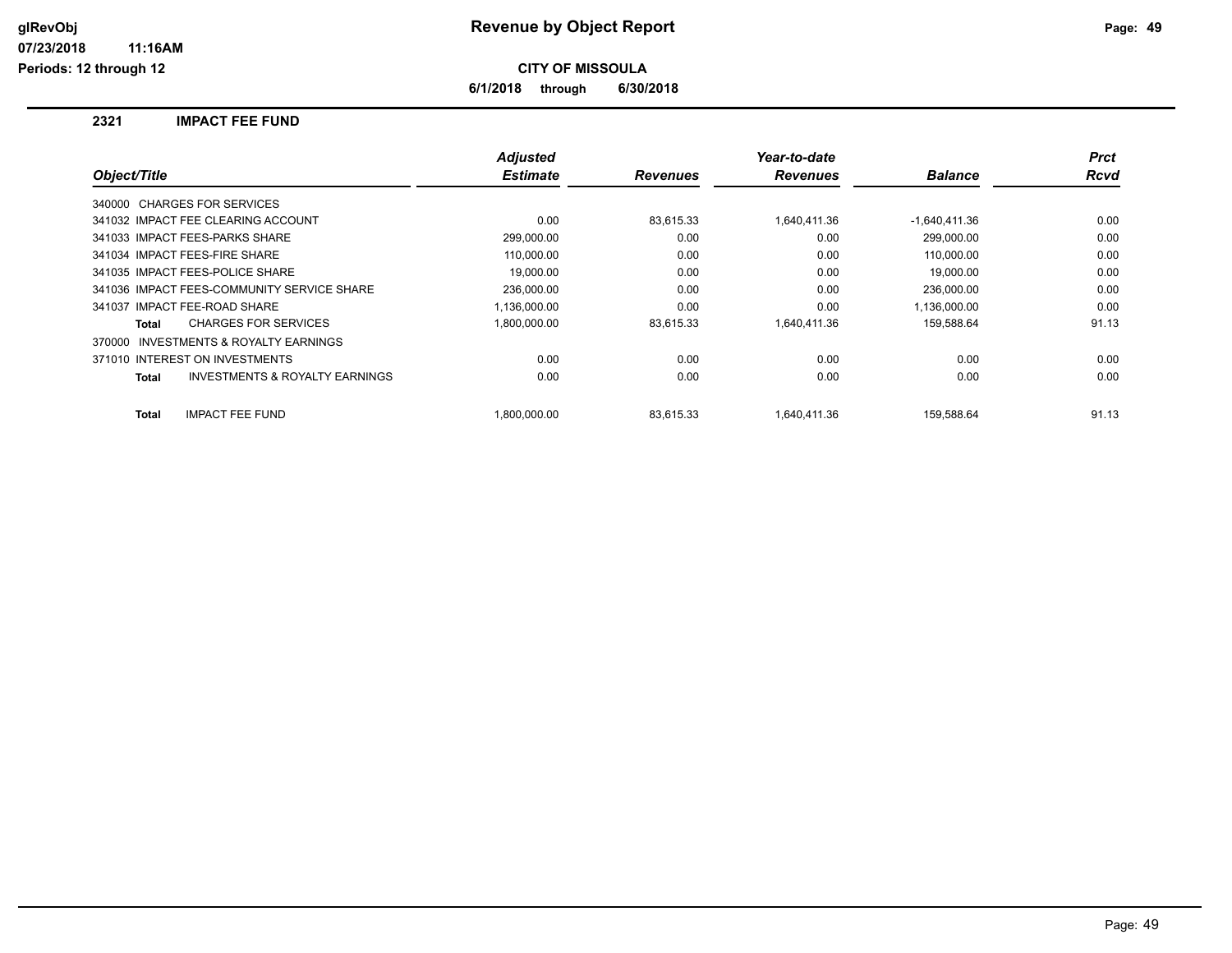**6/1/2018 through 6/30/2018**

#### **2322 GEORGE ELMER/CATTLE DR INTERSECTION 2322 GEORGE ELMER/CATTLE DR INTERSECTION**

|                                                            | <b>Adjusted</b> |                 | Year-to-date    |                | Prct |
|------------------------------------------------------------|-----------------|-----------------|-----------------|----------------|------|
| Object/Title                                               | <b>Estimate</b> | <b>Revenues</b> | <b>Revenues</b> | <b>Balance</b> | Rcvd |
| 360000 MISCELLANEOUS REVENUES                              |                 |                 |                 |                |      |
| 365000 DEVELOPER CONRIBUTIONS                              | 15,000.00       | 0.00            | 0.00            | 15,000.00      | 0.00 |
| MISCELLANEOUS REVENUES<br>Total                            | 15.000.00       | 0.00            | 0.00            | 15,000.00      | 0.00 |
| <b>GEORGE ELMER/CATTLE DR INTERSECTION</b><br><b>Total</b> | 15.000.00       | 0.00            | 0.00            | 15,000.00      | 0.00 |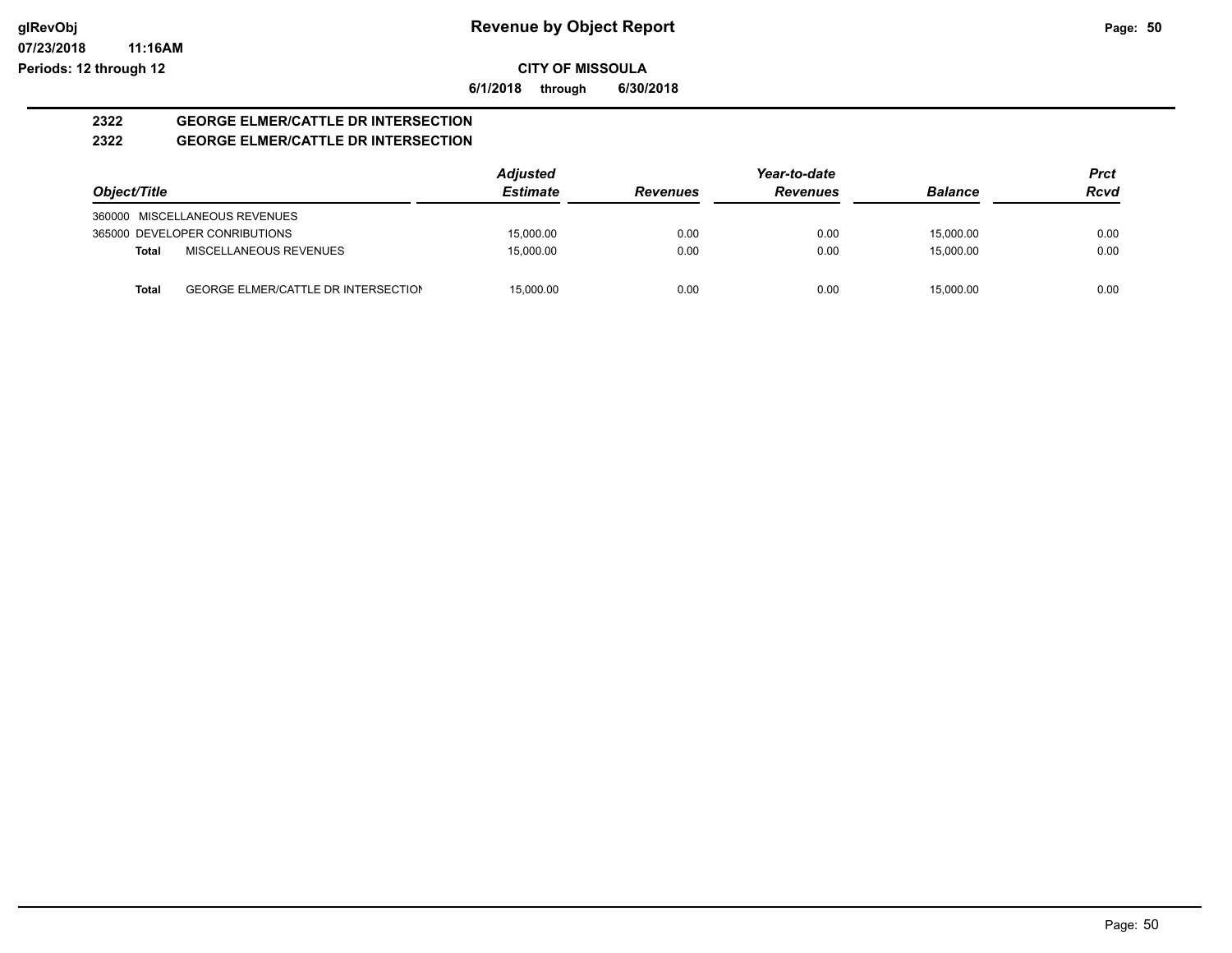**6/1/2018 through 6/30/2018**

#### **2322 GEORGE ELMER/CATTLE DR INTERSECTION**

| Object/Title |                                            | <b>Adjusted</b><br><b>Estimate</b> | <b>Revenues</b> | Year-to-date<br><b>Revenues</b> | <b>Balance</b> | <b>Prct</b><br><b>Rcvd</b> |
|--------------|--------------------------------------------|------------------------------------|-----------------|---------------------------------|----------------|----------------------------|
|              | 360000 MISCELLANEOUS REVENUES              |                                    |                 |                                 |                |                            |
|              | 365000 DEVELOPER CONRIBUTIONS              | 15.000.00                          | 0.00            | 0.00                            | 15.000.00      | 0.00                       |
| <b>Total</b> | MISCELLANEOUS REVENUES                     | 15.000.00                          | 0.00            | 0.00                            | 15.000.00      | 0.00                       |
| Total        | <b>GEORGE ELMER/CATTLE DR INTERSECTIOL</b> | 15.000.00                          | 0.00            | 0.00                            | 15.000.00      | 0.00                       |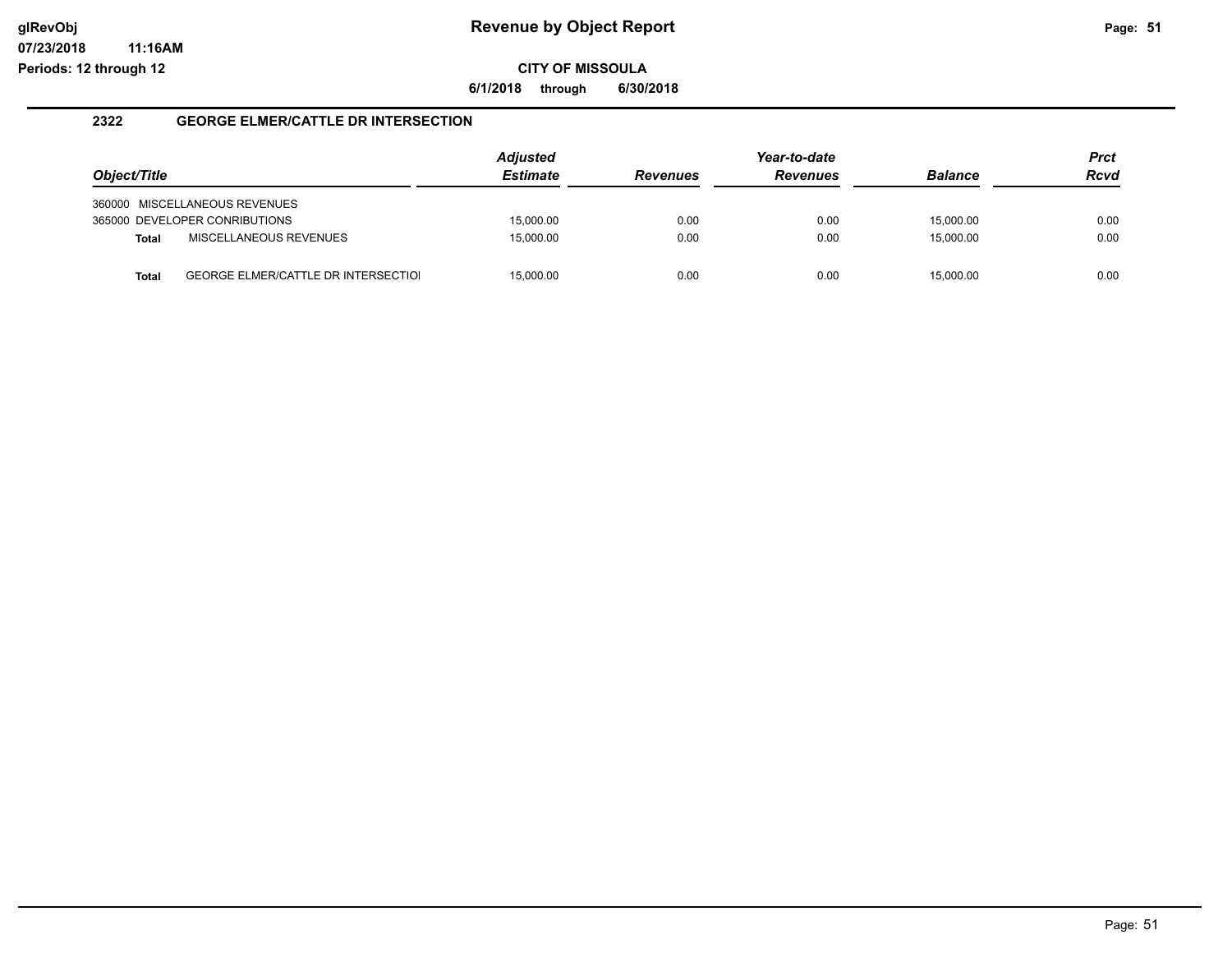**6/1/2018 through 6/30/2018**

**2365 PUBLIC ART FUND**

**2365 PUBLIC ART FUND**

|                                                   | <b>Adjusted</b> |                 | Year-to-date    |                | <b>Prct</b> |
|---------------------------------------------------|-----------------|-----------------|-----------------|----------------|-------------|
| Object/Title                                      | <b>Estimate</b> | <b>Revenues</b> | <b>Revenues</b> | <b>Balance</b> | <b>Rcvd</b> |
| 330000 INTERGOVERNMENTAL REVENUES                 |                 |                 |                 |                |             |
| 337000 LOCAL GRANTS                               | 7,500.00        | 0.00            | 0.00            | 7,500.00       | 0.00        |
| 337001 NEIGHBORHOOD COUNCIL GRANT/DONATION        | 0.00            | 0.00            | 7,500.00        | $-7,500.00$    | 0.00        |
| 337002 MRA GRANT                                  | 0.00            | 0.00            | 0.00            | 0.00           | 0.00        |
| <b>INTERGOVERNMENTAL REVENUES</b><br><b>Total</b> | 7,500.00        | 0.00            | 7,500.00        | 0.00           | 100.00      |
| 360000 MISCELLANEOUS REVENUES                     |                 |                 |                 |                |             |
| 360010 MISCELLANEOUS                              | 0.00            | 0.00            | 0.00            | 0.00           | 0.00        |
| 364040 INSURANCE AND DAMAGE RECOVERY              | 0.00            | 0.00            | 0.00            | 0.00           | 0.00        |
| 365000 DONATIONS                                  | 8,443.00        | 0.00            | 0.00            | 8,443.00       | 0.00        |
| MISCELLANEOUS REVENUES<br><b>Total</b>            | 8,443.00        | 0.00            | 0.00            | 8,443.00       | 0.00        |
| 380000 OTHER FINANCING SOURCES                    |                 |                 |                 |                |             |
| 383000 OPERATING TRANSFERS                        | 0.00            | 0.00            | 0.00            | 0.00           | 0.00        |
| OTHER FINANCING SOURCES<br><b>Total</b>           | 0.00            | 0.00            | 0.00            | 0.00           | 0.00        |
| PUBLIC ART FUND<br><b>Total</b>                   | 15.943.00       | 0.00            | 7,500.00        | 8,443.00       | 47.04       |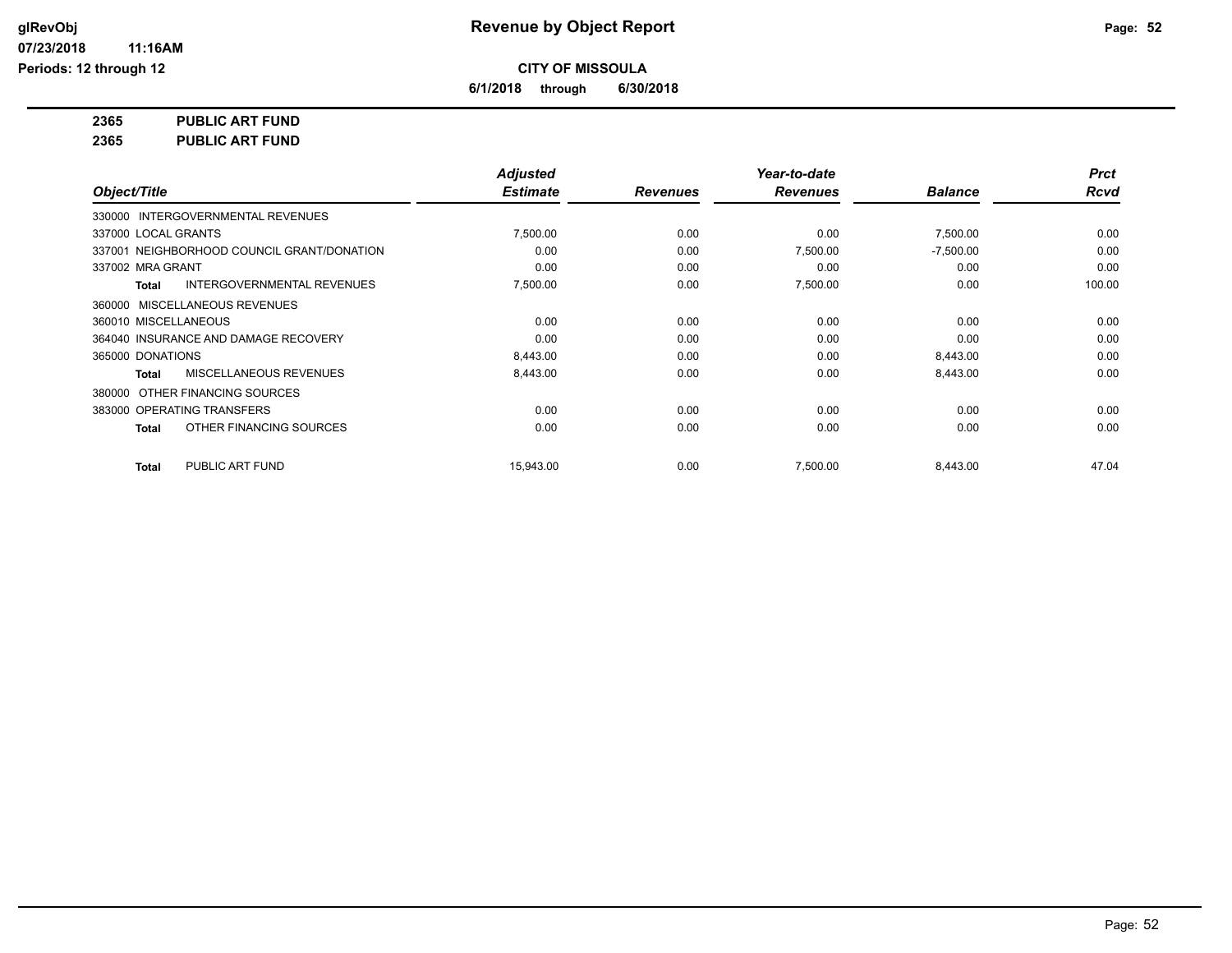**6/1/2018 through 6/30/2018**

#### **2365 PUBLIC ART FUND**

| Object/Title                               | <b>Adjusted</b><br><b>Estimate</b> | <b>Revenues</b> | Year-to-date<br><b>Revenues</b> | <b>Balance</b> | <b>Prct</b><br><b>Rcvd</b> |
|--------------------------------------------|------------------------------------|-----------------|---------------------------------|----------------|----------------------------|
| 330000 INTERGOVERNMENTAL REVENUES          |                                    |                 |                                 |                |                            |
| 337000 LOCAL GRANTS                        | 7,500.00                           | 0.00            | 0.00                            | 7,500.00       | 0.00                       |
| 337001 NEIGHBORHOOD COUNCIL GRANT/DONATION | 0.00                               | 0.00            | 7,500.00                        | $-7,500.00$    | 0.00                       |
| 337002 MRA GRANT                           | 0.00                               | 0.00            | 0.00                            | 0.00           | 0.00                       |
| INTERGOVERNMENTAL REVENUES<br><b>Total</b> | 7,500.00                           | 0.00            | 7,500.00                        | 0.00           | 100.00                     |
| 360000 MISCELLANEOUS REVENUES              |                                    |                 |                                 |                |                            |
| 360010 MISCELLANEOUS                       | 0.00                               | 0.00            | 0.00                            | 0.00           | 0.00                       |
| 364040 INSURANCE AND DAMAGE RECOVERY       | 0.00                               | 0.00            | 0.00                            | 0.00           | 0.00                       |
| 365000 DONATIONS                           | 8,443.00                           | 0.00            | 0.00                            | 8,443.00       | 0.00                       |
| MISCELLANEOUS REVENUES<br><b>Total</b>     | 8,443.00                           | 0.00            | 0.00                            | 8,443.00       | 0.00                       |
| 380000 OTHER FINANCING SOURCES             |                                    |                 |                                 |                |                            |
| 383000 OPERATING TRANSFERS                 | 0.00                               | 0.00            | 0.00                            | 0.00           | 0.00                       |
| OTHER FINANCING SOURCES<br><b>Total</b>    | 0.00                               | 0.00            | 0.00                            | 0.00           | 0.00                       |
| PUBLIC ART FUND<br><b>Total</b>            | 15.943.00                          | 0.00            | 7,500.00                        | 8,443.00       | 47.04                      |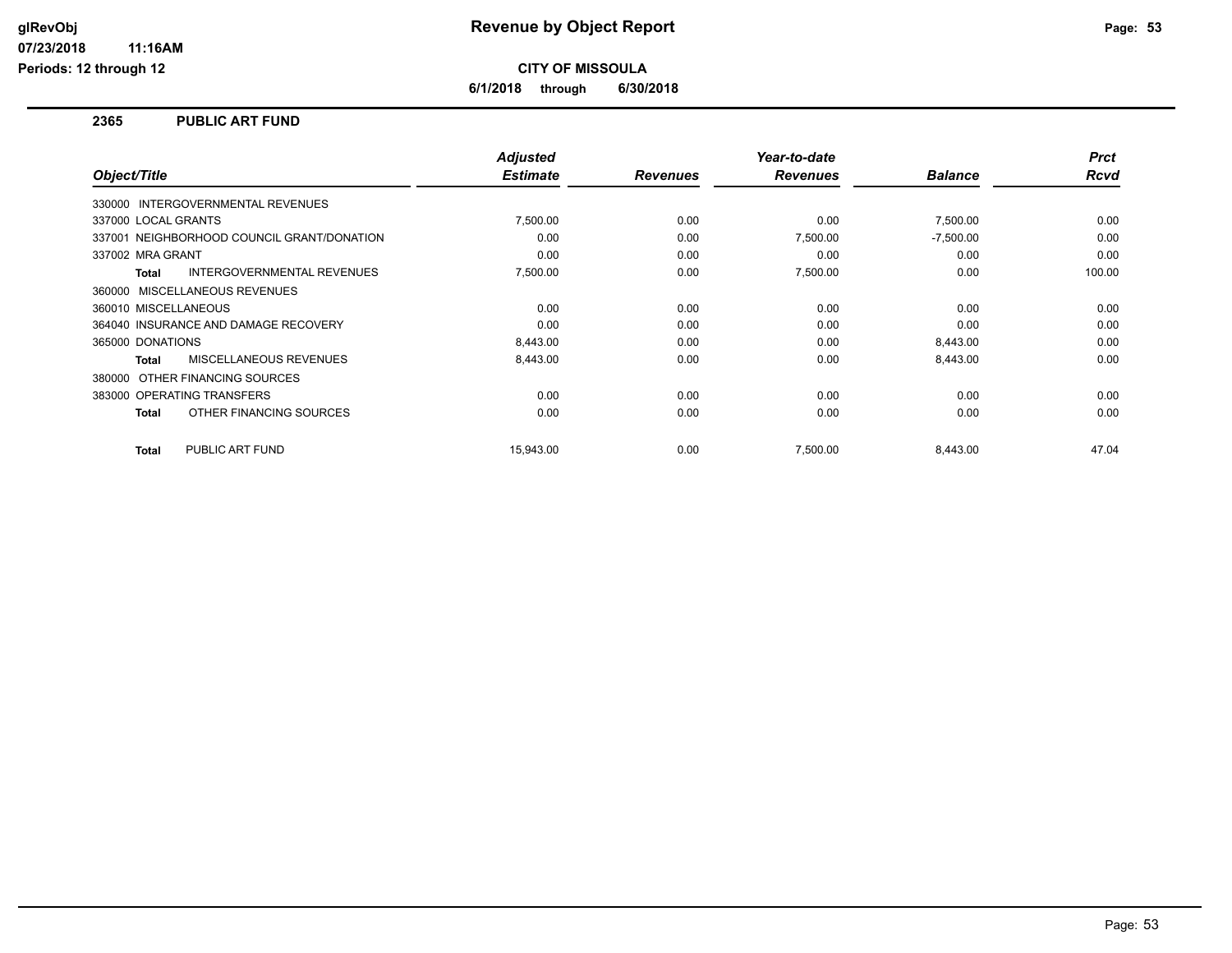**6/1/2018 through 6/30/2018**

# **2371 EMPLOYEE HEALTH INSURANCE LEVY FUND**

**2371 EMPLOYEE HEALTH INSURANCE LEVY FUND**

|                                              | <b>Adjusted</b> |                 | Year-to-date    |                | <b>Prct</b> |
|----------------------------------------------|-----------------|-----------------|-----------------|----------------|-------------|
| Object/Title                                 | <b>Estimate</b> | <b>Revenues</b> | <b>Revenues</b> | <b>Balance</b> | <b>Rcvd</b> |
| 310000 TAXES/ASSESSMENTS                     |                 |                 |                 |                |             |
| 311000 GENERAL PROPERTY TAXES                | 0.00            | $-1.268.31$     | 1.454.88        | $-1.454.88$    | 0.00        |
| 312001 PENALTIES & INTEREST                  | 0.00            | 770.41          | 839.65          | $-839.65$      | 0.00        |
| TAXES/ASSESSMENTS<br>Total                   | 0.00            | $-497.90$       | 2.294.53        | $-2.294.53$    | 0.00        |
| 370000 INVESTMENTS & ROYALTY EARNINGS        |                 |                 |                 |                |             |
| 371010 INTEREST ON INVESTMENTS               | 0.00            | 0.00            | 0.00            | 0.00           | 0.00        |
| INVESTMENTS & ROYALTY EARNINGS<br>Total      | 0.00            | 0.00            | 0.00            | 0.00           | 0.00        |
| EMPLOYEE HEALTH INSURANCE LEVY FUNI<br>Total | 0.00            | $-497.90$       | 2.294.53        | $-2.294.53$    | 0.00        |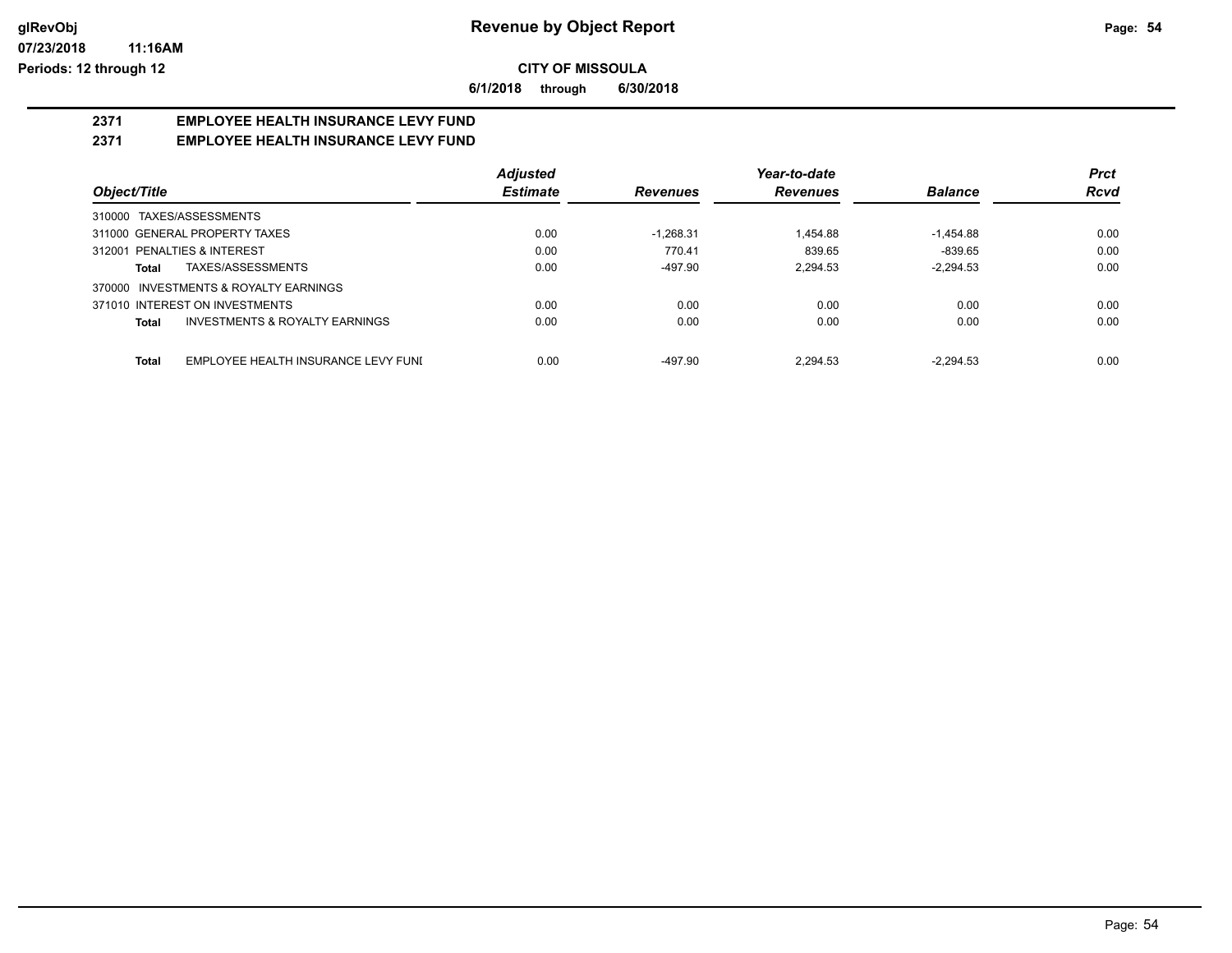**6/1/2018 through 6/30/2018**

#### **2371 EMPLOYEE HEALTH INSURANCE LEVY FUND**

|                                                    | <b>Adjusted</b> |                 | Year-to-date    |                | <b>Prct</b> |
|----------------------------------------------------|-----------------|-----------------|-----------------|----------------|-------------|
| Object/Title                                       | <b>Estimate</b> | <b>Revenues</b> | <b>Revenues</b> | <b>Balance</b> | <b>Rcvd</b> |
| 310000 TAXES/ASSESSMENTS                           |                 |                 |                 |                |             |
| 311000 GENERAL PROPERTY TAXES                      | 0.00            | $-1.268.31$     | 1.454.88        | $-1.454.88$    | 0.00        |
| 312001 PENALTIES & INTEREST                        | 0.00            | 770.41          | 839.65          | -839.65        | 0.00        |
| TAXES/ASSESSMENTS<br><b>Total</b>                  | 0.00            | $-497.90$       | 2.294.53        | $-2.294.53$    | 0.00        |
| 370000 INVESTMENTS & ROYALTY EARNINGS              |                 |                 |                 |                |             |
| 371010 INTEREST ON INVESTMENTS                     | 0.00            | 0.00            | 0.00            | 0.00           | 0.00        |
| INVESTMENTS & ROYALTY EARNINGS<br><b>Total</b>     | 0.00            | 0.00            | 0.00            | 0.00           | 0.00        |
|                                                    |                 |                 |                 |                |             |
| <b>Total</b><br>EMPLOYEE HEALTH INSURANCE LEVY FUN | 0.00            | -497.90         | 2.294.53        | $-2.294.53$    | 0.00        |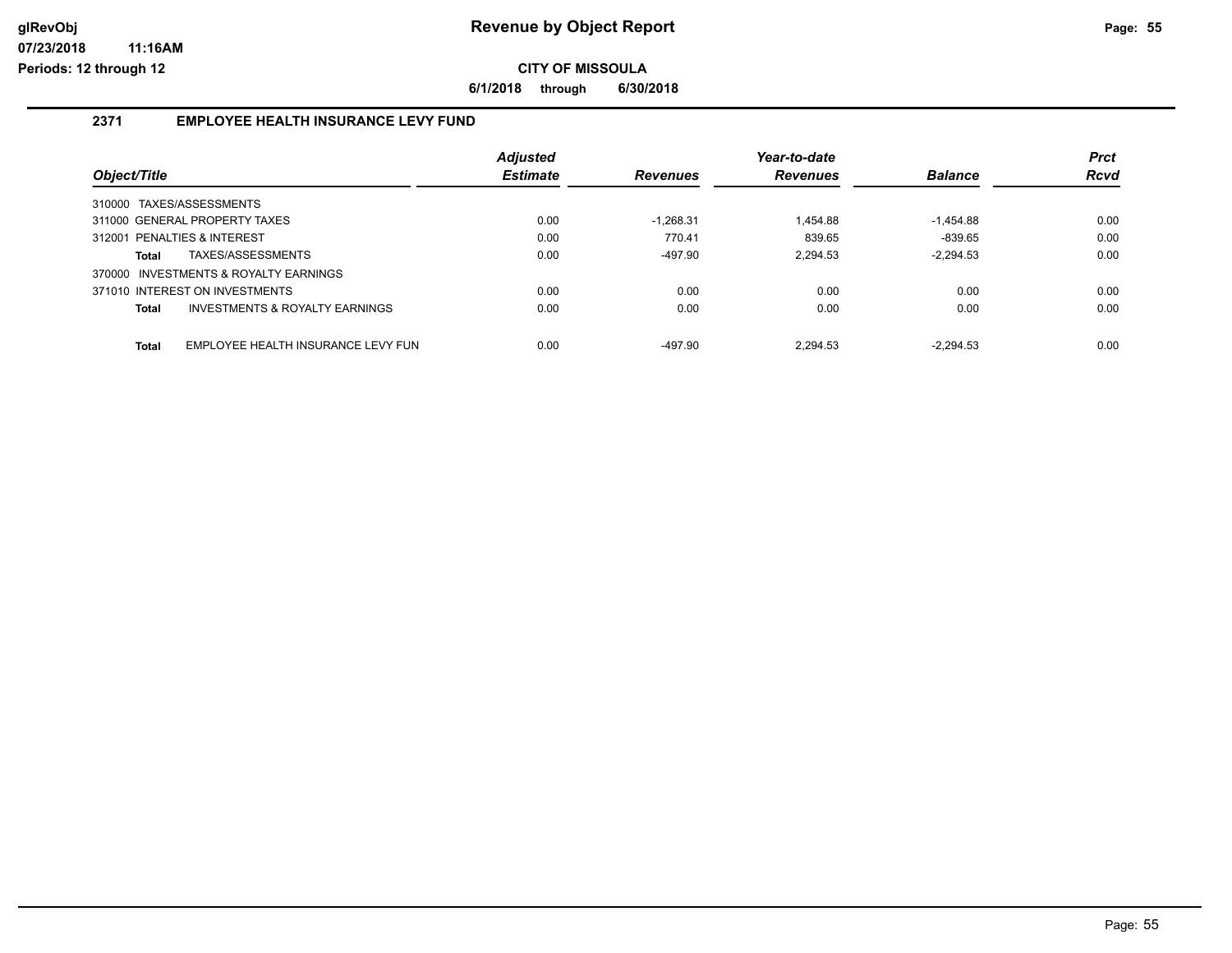**6/1/2018 through 6/30/2018**

**2372 PERMISSIVE MEDICAL LEVY**

**2372 PERMISSIVE MEDICAL LEVY**

|                                                    | <b>Adjusted</b> |                 | Year-to-date    |                | <b>Prct</b> |
|----------------------------------------------------|-----------------|-----------------|-----------------|----------------|-------------|
| Object/Title                                       | <b>Estimate</b> | <b>Revenues</b> | <b>Revenues</b> | <b>Balance</b> | Rcvd        |
| 310000 TAXES/ASSESSMENTS                           |                 |                 |                 |                |             |
| 311000 GENERAL PROPERTY TAXES                      | 5,101,004.00    | 1,899,935.55    | 4,705,345.80    | 395.658.20     | 92.24       |
| 312001 PENALTIES & INTEREST                        | 0.00            | 3.173.61        | 5.356.08        | $-5.356.08$    | 0.00        |
| TAXES/ASSESSMENTS<br>Total                         | 5.101.004.00    | 1.903.109.16    | 4.710.701.88    | 390.302.12     | 92.35       |
| 370000 INVESTMENTS & ROYALTY EARNINGS              |                 |                 |                 |                |             |
| 371010 INTEREST ON INVESTMENTS                     | 0.00            | 0.00            | 0.00            | 0.00           | 0.00        |
| <b>INVESTMENTS &amp; ROYALTY EARNINGS</b><br>Total | 0.00            | 0.00            | 0.00            | 0.00           | 0.00        |
| Total<br>PERMISSIVE MEDICAL LEVY                   | 5.101.004.00    | 1.903.109.16    | 4.710.701.88    | 390.302.12     | 92.35       |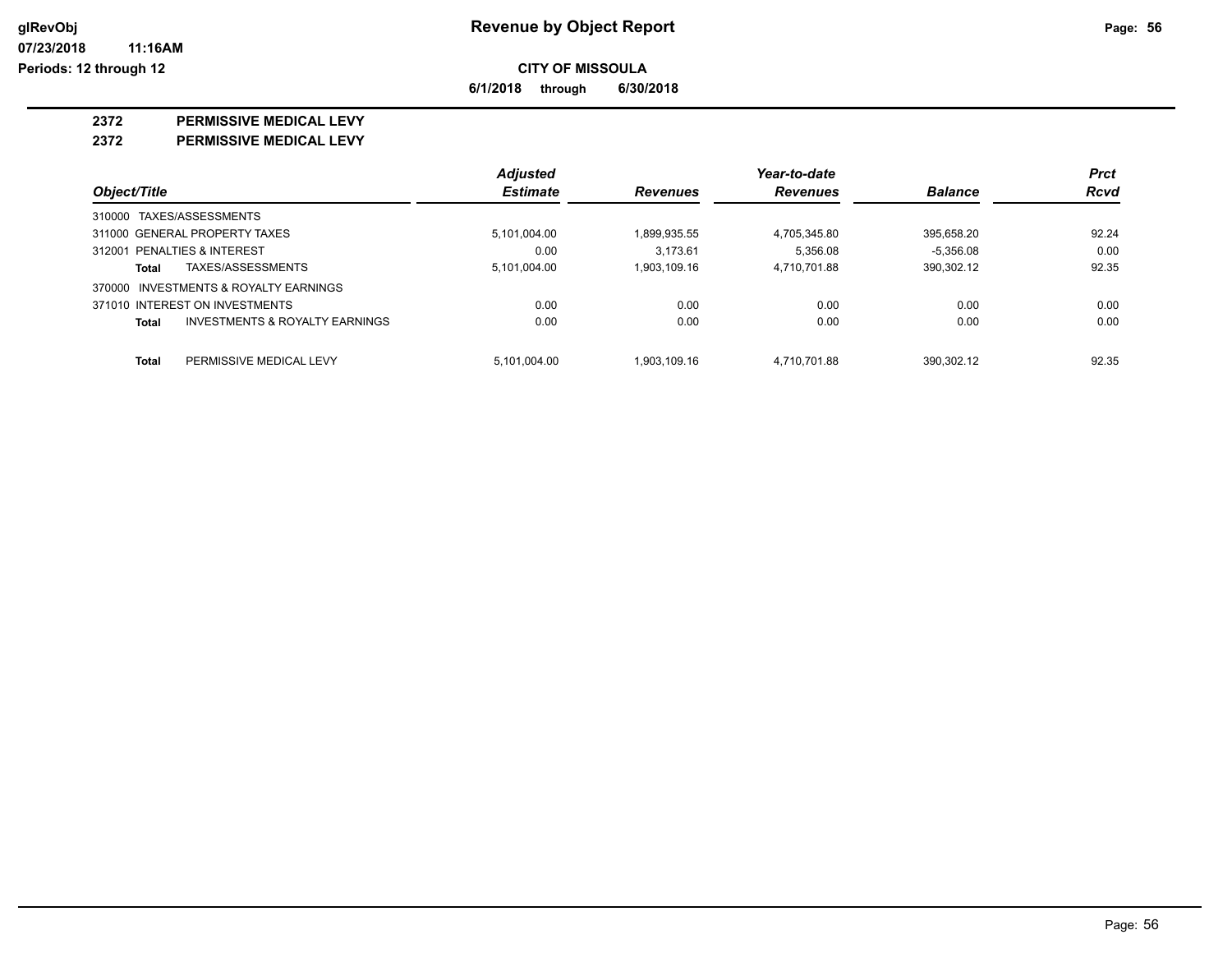**6/1/2018 through 6/30/2018**

#### **2372 PERMISSIVE MEDICAL LEVY**

|              |                                       | <b>Adjusted</b> |                 | Year-to-date    |                | <b>Prct</b> |
|--------------|---------------------------------------|-----------------|-----------------|-----------------|----------------|-------------|
| Object/Title |                                       | <b>Estimate</b> | <b>Revenues</b> | <b>Revenues</b> | <b>Balance</b> | <b>Rcvd</b> |
| 310000       | TAXES/ASSESSMENTS                     |                 |                 |                 |                |             |
|              | 311000 GENERAL PROPERTY TAXES         | 5.101.004.00    | 1.899.935.55    | 4,705,345.80    | 395.658.20     | 92.24       |
|              | 312001 PENALTIES & INTEREST           | 0.00            | 3.173.61        | 5.356.08        | $-5.356.08$    | 0.00        |
| <b>Total</b> | TAXES/ASSESSMENTS                     | 5.101.004.00    | 1.903.109.16    | 4.710.701.88    | 390.302.12     | 92.35       |
|              | 370000 INVESTMENTS & ROYALTY EARNINGS |                 |                 |                 |                |             |
|              | 371010 INTEREST ON INVESTMENTS        | 0.00            | 0.00            | 0.00            | 0.00           | 0.00        |
| <b>Total</b> | INVESTMENTS & ROYALTY EARNINGS        | 0.00            | 0.00            | 0.00            | 0.00           | 0.00        |
| <b>Total</b> | PERMISSIVE MEDICAL LEVY               | 5.101.004.00    | 1.903.109.16    | 4.710.701.88    | 390.302.12     | 92.35       |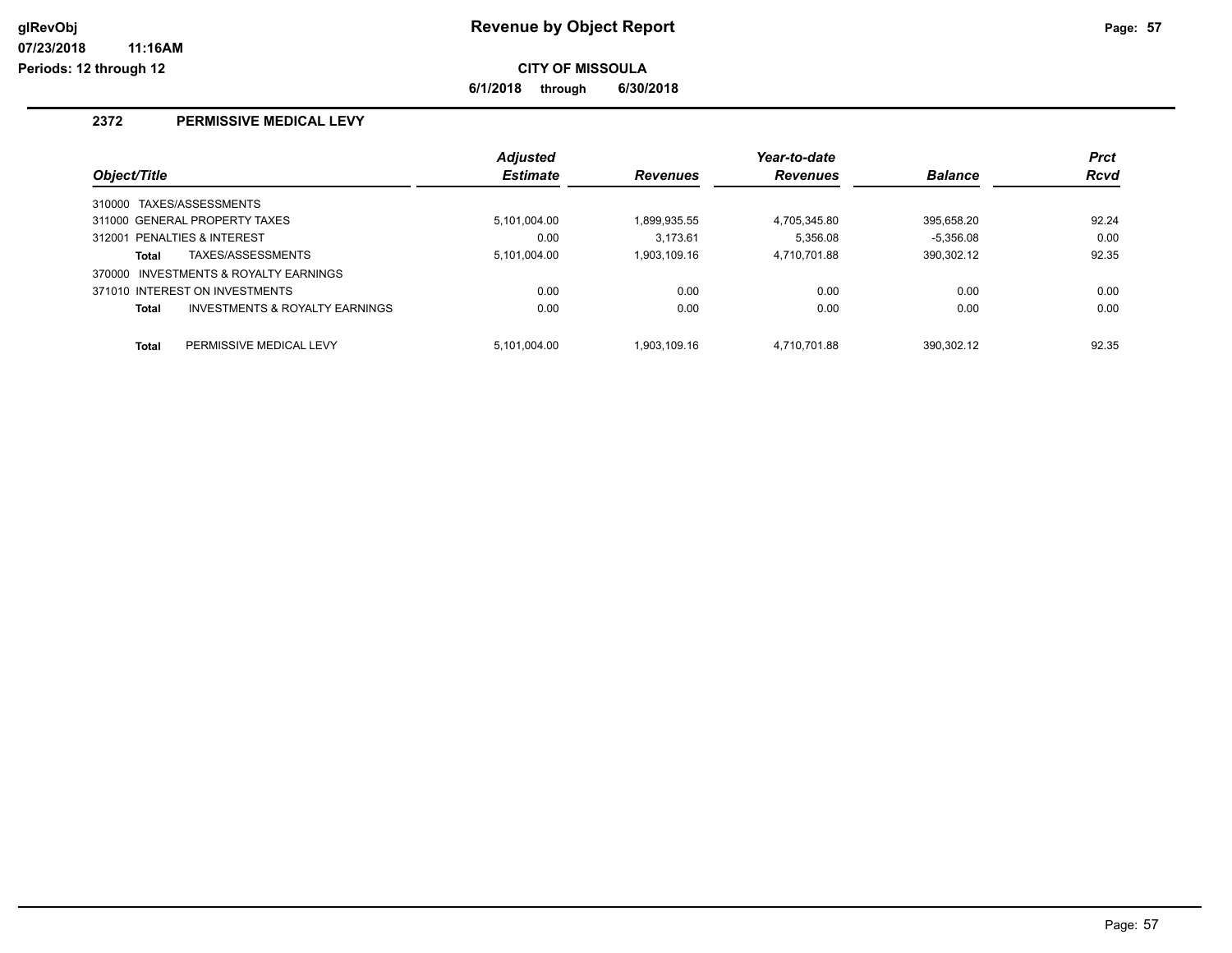**6/1/2018 through 6/30/2018**

# **2389 CABLE TELEVISION FRANCHISE FUND**

### **2389 CABLE TELEVISION FRANCHISE FUND**

|                                          | <b>Adjusted</b> |                 | Year-to-date    |                | <b>Prct</b> |
|------------------------------------------|-----------------|-----------------|-----------------|----------------|-------------|
| Object/Title                             | <b>Estimate</b> | <b>Revenues</b> | <b>Revenues</b> | <b>Balance</b> | <b>Rcvd</b> |
| 320000 LICENSES & PERMITS                |                 |                 |                 |                |             |
| 322031 FRANCHISE FEE - AT&T              | 685.000.00      | 0.00            | 496,398.33      | 188.601.67     | 72.47       |
| 322034 PEG ACCESS                        | 41,856.00       | 0.00            | 27.987.47       | 13.868.53      | 66.87       |
| <b>LICENSES &amp; PERMITS</b><br>Total   | 726.856.00      | 0.00            | 524.385.80      | 202.470.20     | 72.14       |
| 360000 MISCELLANEOUS REVENUES            |                 |                 |                 |                |             |
| 365000 DONATIONS                         | 0.00            | 0.00            | 0.00            | 0.00           | 0.00        |
| MISCELLANEOUS REVENUES<br>Total          | 0.00            | 0.00            | 0.00            | 0.00           | 0.00        |
|                                          |                 |                 |                 |                |             |
| CABLE TELEVISION FRANCHISE FUND<br>Total | 726.856.00      | 0.00            | 524.385.80      | 202.470.20     | 72.14       |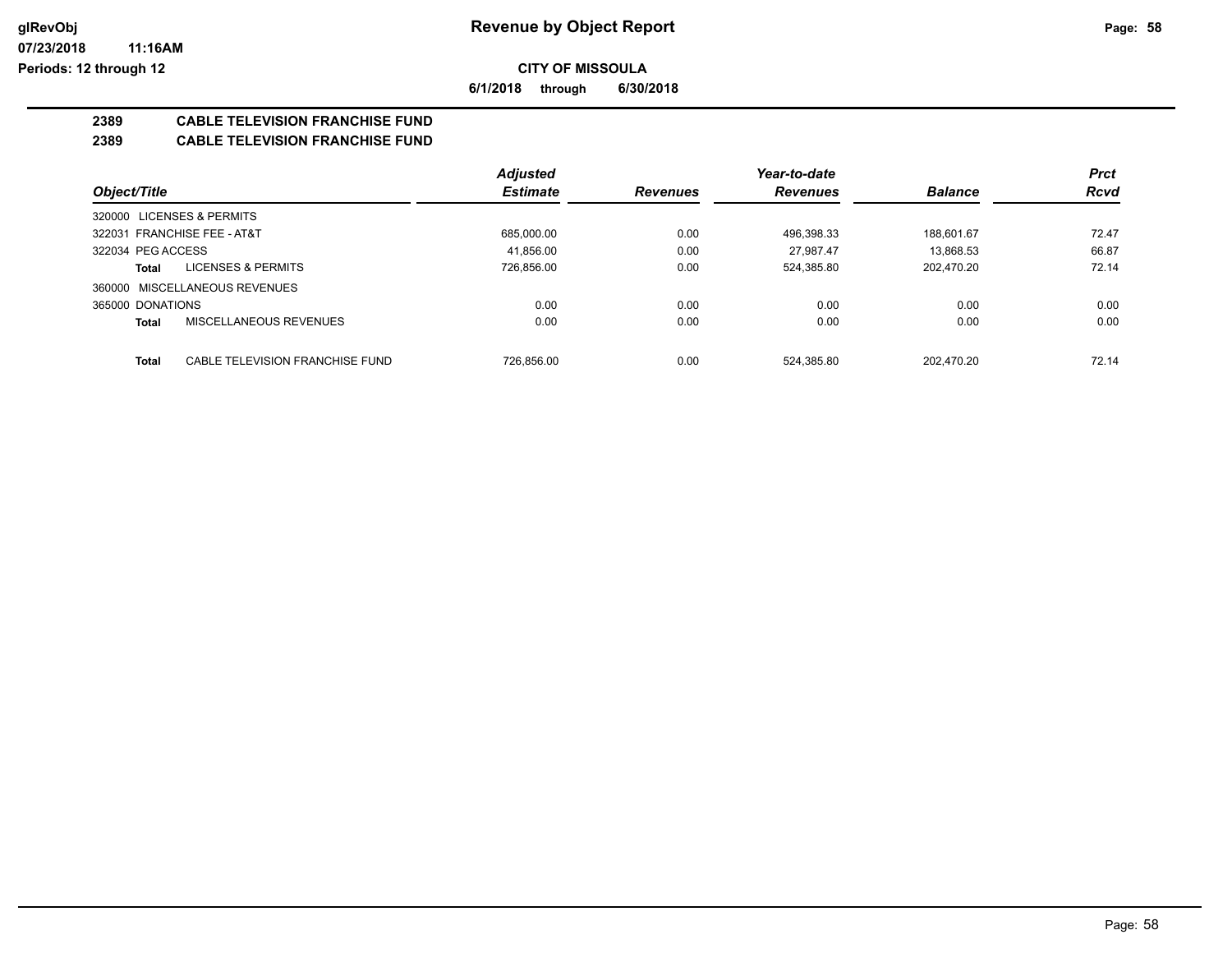**6/1/2018 through 6/30/2018**

#### **2389 CABLE TELEVISION FRANCHISE FUND**

|                           |                                 | <b>Adjusted</b> |                 | Year-to-date    |                | <b>Prct</b> |
|---------------------------|---------------------------------|-----------------|-----------------|-----------------|----------------|-------------|
| Object/Title              |                                 | <b>Estimate</b> | <b>Revenues</b> | <b>Revenues</b> | <b>Balance</b> | <b>Rcvd</b> |
| 320000 LICENSES & PERMITS |                                 |                 |                 |                 |                |             |
|                           | 322031 FRANCHISE FEE - AT&T     | 685,000.00      | 0.00            | 496,398.33      | 188,601.67     | 72.47       |
| 322034 PEG ACCESS         |                                 | 41.856.00       | 0.00            | 27.987.47       | 13.868.53      | 66.87       |
| Total                     | <b>LICENSES &amp; PERMITS</b>   | 726.856.00      | 0.00            | 524,385.80      | 202.470.20     | 72.14       |
|                           | 360000 MISCELLANEOUS REVENUES   |                 |                 |                 |                |             |
| 365000 DONATIONS          |                                 | 0.00            | 0.00            | 0.00            | 0.00           | 0.00        |
| Total                     | MISCELLANEOUS REVENUES          | 0.00            | 0.00            | 0.00            | 0.00           | 0.00        |
|                           |                                 |                 |                 |                 |                |             |
| Total                     | CABLE TELEVISION FRANCHISE FUND | 726,856.00      | 0.00            | 524.385.80      | 202.470.20     | 72.14       |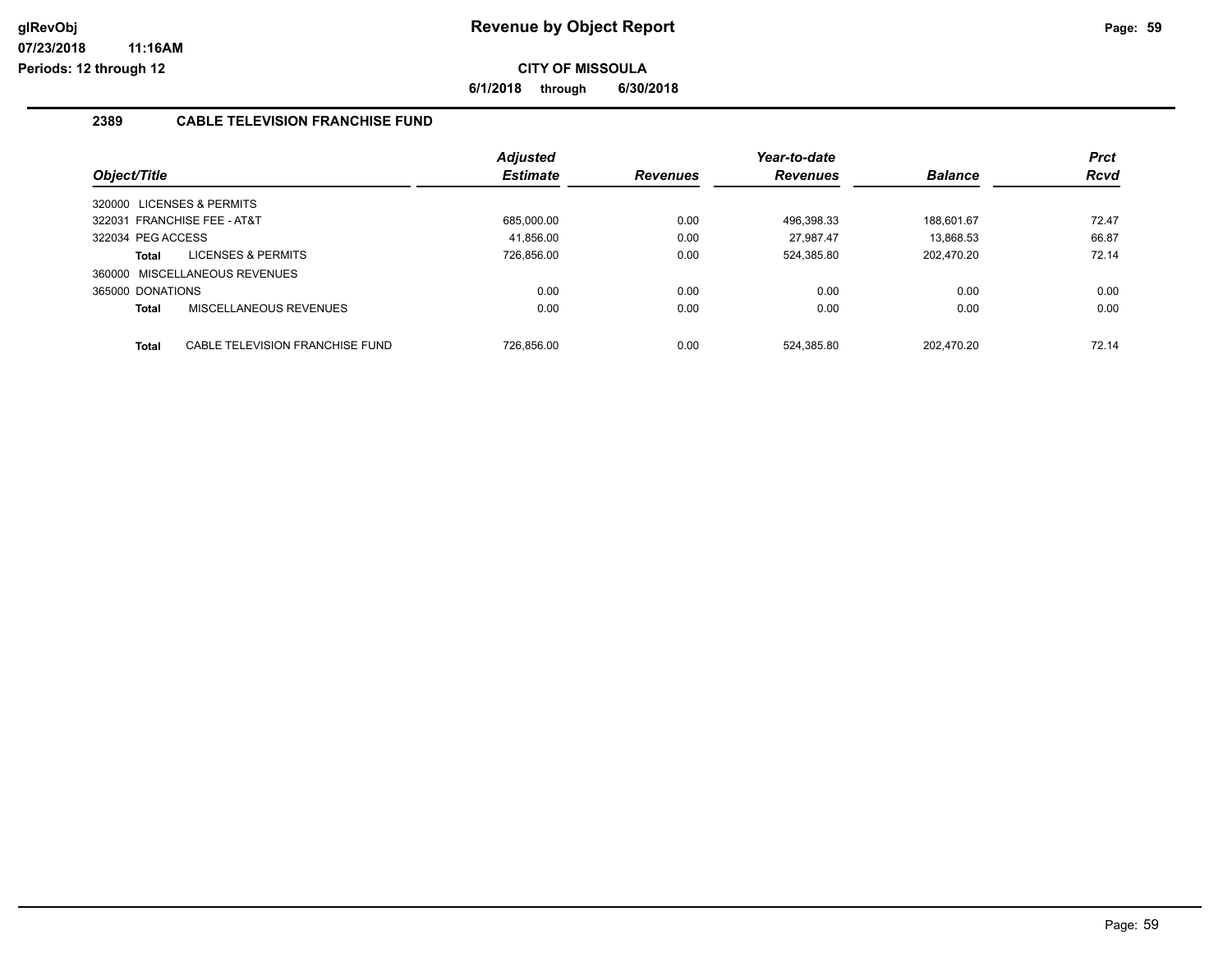**6/1/2018 through 6/30/2018**

#### **2390 DRUG FORFEITURE FUND**

**2390 DRUG FORFEITURE FUND**

|                                                    | <b>Adiusted</b> |                 | Year-to-date    |                | <b>Prct</b> |
|----------------------------------------------------|-----------------|-----------------|-----------------|----------------|-------------|
| Object/Title                                       | <b>Estimate</b> | <b>Revenues</b> | <b>Revenues</b> | <b>Balance</b> | <b>Rcvd</b> |
| 350000 FINES & FORFEITURES                         |                 |                 |                 |                |             |
| 351013 DRUG FORFEITURES                            | 15.000.00       | 1.96            | 10.289.84       | 4.710.16       | 68.60       |
| <b>FINES &amp; FORFEITURES</b><br><b>Total</b>     | 15.000.00       | 1.96            | 10,289.84       | 4,710.16       | 68.60       |
| 370000 INVESTMENTS & ROYALTY EARNINGS              |                 |                 |                 |                |             |
| 371010 INTEREST ON INVESTMENTS                     | 0.00            | 0.00            | 0.00            | 0.00           | 0.00        |
| <b>INVESTMENTS &amp; ROYALTY EARNINGS</b><br>Total | 0.00            | 0.00            | 0.00            | 0.00           | 0.00        |
| DRUG FORFEITURE FUND<br>Total                      | 15,000.00       | 1.96            | 10.289.84       | 4.710.16       | 68.60       |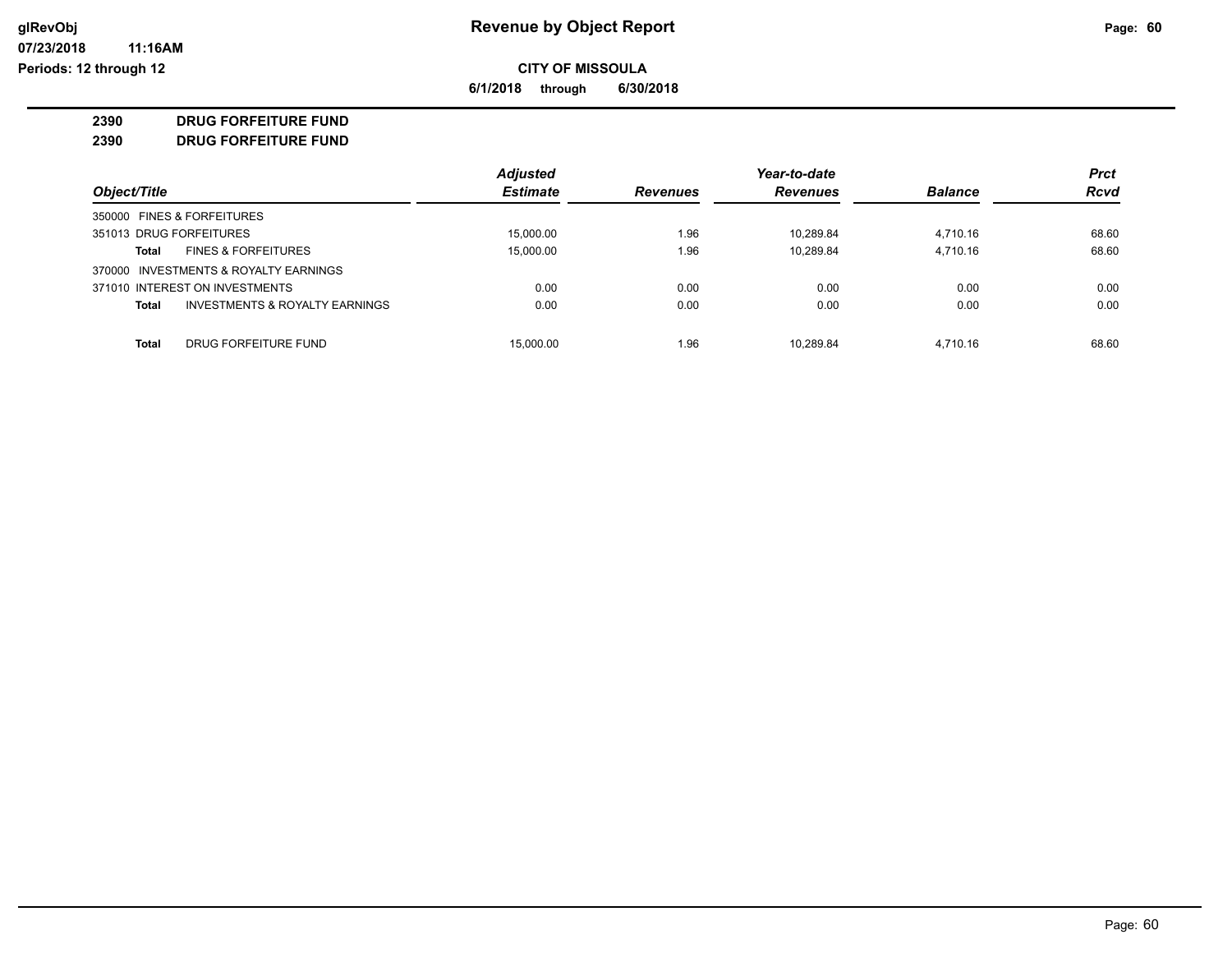**Periods: 12 through 12**

**CITY OF MISSOULA**

**6/1/2018 through 6/30/2018**

#### **2390 DRUG FORFEITURE FUND**

|              |                                           | <b>Adjusted</b> |                 | Year-to-date    |                | <b>Prct</b> |
|--------------|-------------------------------------------|-----------------|-----------------|-----------------|----------------|-------------|
| Object/Title |                                           | <b>Estimate</b> | <b>Revenues</b> | <b>Revenues</b> | <b>Balance</b> | <b>Rcvd</b> |
| 350000       | <b>FINES &amp; FORFEITURES</b>            |                 |                 |                 |                |             |
|              | 351013 DRUG FORFEITURES                   | 15.000.00       | 1.96            | 10.289.84       | 4.710.16       | 68.60       |
| Total        | <b>FINES &amp; FORFEITURES</b>            | 15,000.00       | 1.96            | 10.289.84       | 4,710.16       | 68.60       |
| 370000       | INVESTMENTS & ROYALTY EARNINGS            |                 |                 |                 |                |             |
|              | 371010 INTEREST ON INVESTMENTS            | 0.00            | 0.00            | 0.00            | 0.00           | 0.00        |
| <b>Total</b> | <b>INVESTMENTS &amp; ROYALTY EARNINGS</b> | 0.00            | 0.00            | 0.00            | 0.00           | 0.00        |
| Total        | DRUG FORFEITURE FUND                      | 15.000.00       | 1.96            | 10.289.84       | 4.710.16       | 68.60       |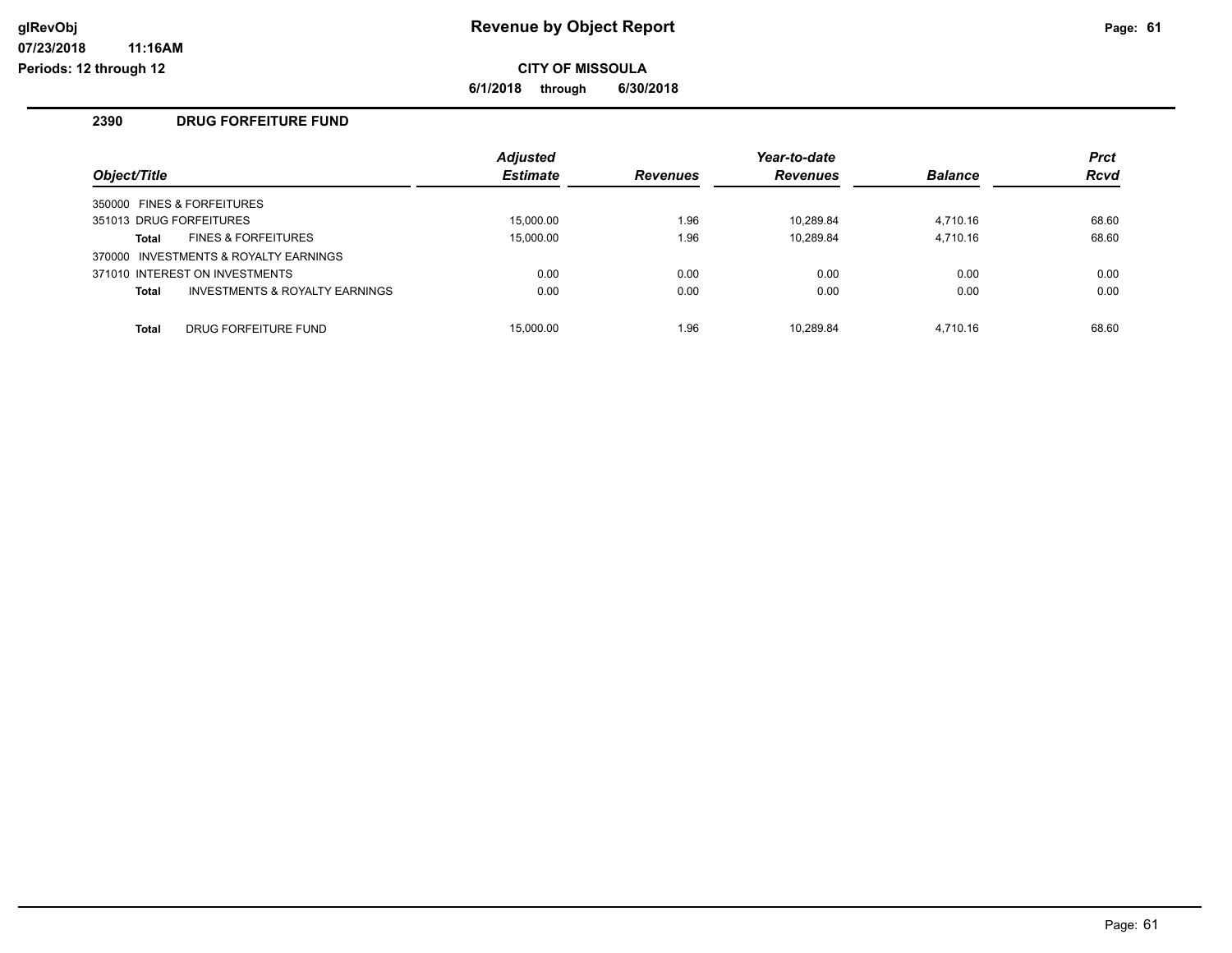**6/1/2018 through 6/30/2018**

#### **2394 BUILDING INSPECTION FUND**

#### **2394 BUILDING INSPECTION FUND**

|                         |                                                 | <b>Adjusted</b> |                 | Year-to-date    |                | <b>Prct</b> |
|-------------------------|-------------------------------------------------|-----------------|-----------------|-----------------|----------------|-------------|
| Object/Title            |                                                 | <b>Estimate</b> | <b>Revenues</b> | <b>Revenues</b> | <b>Balance</b> | <b>Rcvd</b> |
|                         | 320000 LICENSES & PERMITS                       |                 |                 |                 |                |             |
| 323011 BUILDING PERMITS |                                                 | 1,258,000.00    | 148,373.64      | 1,541,996.19    | $-283,996.19$  | 122.58      |
|                         | 323012 ELECTRICAL PERMITS                       | 271.000.00      | 25.412.78       | 299.762.70      | $-28.762.70$   | 110.61      |
| 323013 PLUMBING PERMITS |                                                 | 155,000.00      | 13,674.00       | 202,193.20      | $-47,193.20$   | 130.45      |
|                         | 323014 BLDG PERMIT REVIEW FEE                   | 0.00            | 0.00            | 0.00            | 0.00           | 0.00        |
|                         | 323017 MECHANICAL PERMITS                       | 114,000.00      | 11,862.20       | 144,662.10      | $-30,662.10$   | 126.90      |
| <b>Total</b>            | <b>LICENSES &amp; PERMITS</b>                   | 1,798,000.00    | 199,322.62      | 2,188,614.19    | $-390,614.19$  | 121.72      |
|                         | 330000 INTERGOVERNMENTAL REVENUES               |                 |                 |                 |                |             |
|                         | 336023 STATE CONTRIB. - PERS                    | 0.00            | 0.00            | 728.52          | $-728.52$      | 0.00        |
| <b>Total</b>            | <b>INTERGOVERNMENTAL REVENUES</b>               | 0.00            | 0.00            | 728.52          | $-728.52$      | 0.00        |
|                         | 340000 CHARGES FOR SERVICES                     |                 |                 |                 |                |             |
|                         | 341091 INSPECTION CODE BOOKS & COPIES           | 2,000.00        | 0.00            | 120.75          | 1.879.25       | 6.04        |
| <b>Total</b>            | <b>CHARGES FOR SERVICES</b>                     | 2,000.00        | 0.00            | 120.75          | 1,879.25       | 6.04        |
|                         | 360000 MISCELLANEOUS REVENUES                   |                 |                 |                 |                |             |
| 360010 MISCELLANEOUS    |                                                 | 0.00            | 0.00            | 0.00            | 0.00           | 0.00        |
|                         | 360015 CONFERENCE REVENUES - BUILDING           | 0.00            | 0.00            | 0.00            | 0.00           | 0.00        |
| <b>Total</b>            | <b>MISCELLANEOUS REVENUES</b>                   | 0.00            | 0.00            | 0.00            | 0.00           | 0.00        |
|                         | 370000 INVESTMENTS & ROYALTY EARNINGS           |                 |                 |                 |                |             |
|                         | 371010 INTEREST ON INVESTMENTS                  | 0.00            | 0.00            | 0.00            | 0.00           | 0.00        |
|                         | 371020 GAIN/LOSS IN MARKET VALUE OF INVESTMENTS | 0.00            | 0.00            | 0.00            | 0.00           | 0.00        |
| <b>Total</b>            | <b>INVESTMENTS &amp; ROYALTY EARNINGS</b>       | 0.00            | 0.00            | 0.00            | 0.00           | 0.00        |
|                         | 380000 OTHER FINANCING SOURCES                  |                 |                 |                 |                |             |
|                         | 381090 PROCEEDS FROM CAPITAL LEASE              | 0.00            | 0.00            | 0.00            | 0.00           | 0.00        |
|                         | 382010 SALE OF FIXED ASSETS                     | 0.00            | 0.00            | 0.00            | 0.00           | 0.00        |
|                         | 383000 OPERATING TRANSFERS                      | 0.00            | 0.00            | 0.00            | 0.00           | 0.00        |
| <b>Total</b>            | OTHER FINANCING SOURCES                         | 0.00            | 0.00            | 0.00            | 0.00           | 0.00        |
| <b>Total</b>            | <b>BUILDING INSPECTION FUND</b>                 | 1,800,000.00    | 199,322.62      | 2,189,463.46    | $-389,463.46$  | 121.64      |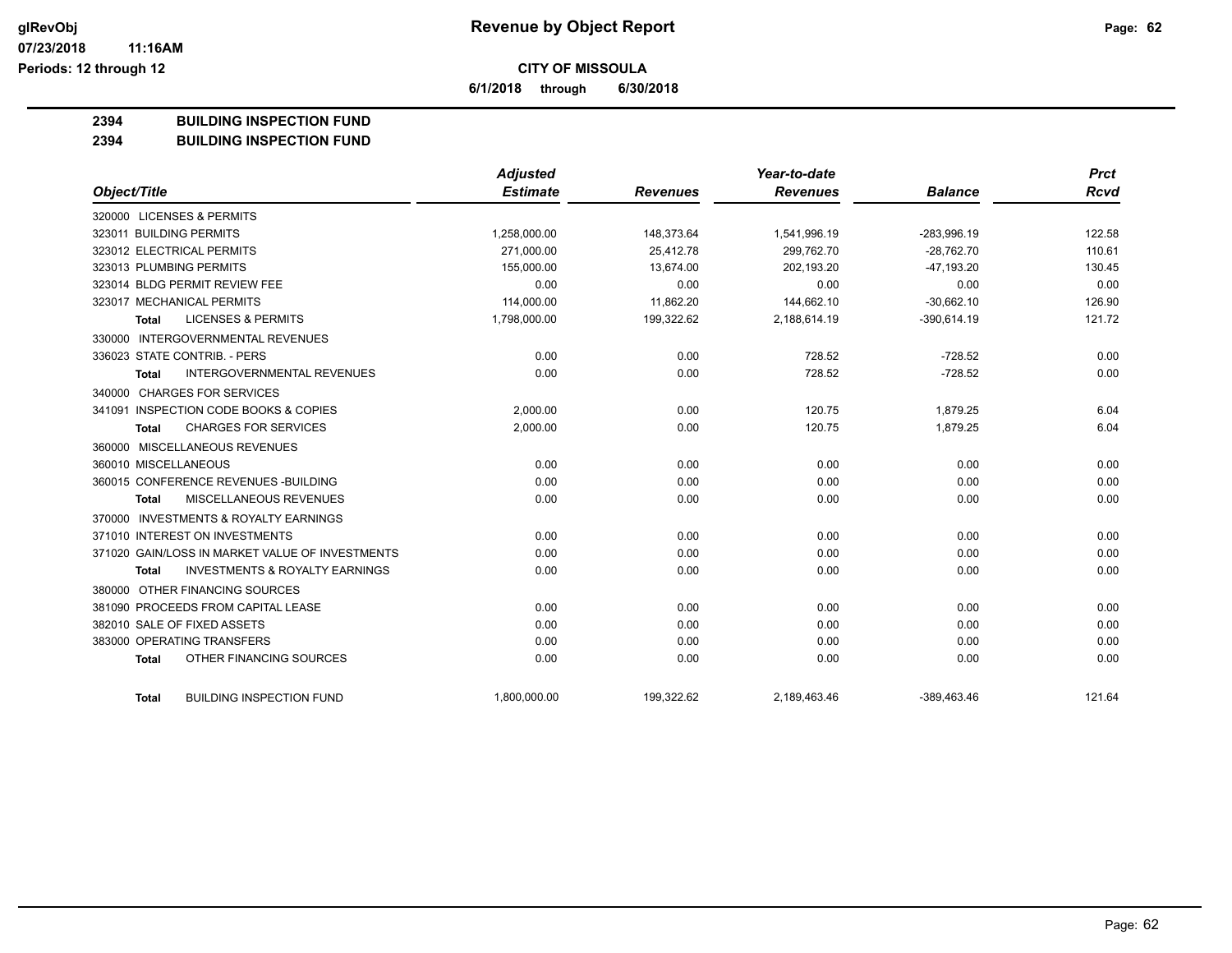**6/1/2018 through 6/30/2018**

#### **2394 BUILDING INSPECTION FUND**

|                                                           | <b>Adjusted</b> |                 | Year-to-date    |                | <b>Prct</b> |
|-----------------------------------------------------------|-----------------|-----------------|-----------------|----------------|-------------|
| Object/Title                                              | <b>Estimate</b> | <b>Revenues</b> | <b>Revenues</b> | <b>Balance</b> | <b>Rcvd</b> |
| 320000 LICENSES & PERMITS                                 |                 |                 |                 |                |             |
| 323011 BUILDING PERMITS                                   | 1,258,000.00    | 148,373.64      | 1,541,996.19    | $-283,996.19$  | 122.58      |
| 323012 ELECTRICAL PERMITS                                 | 271,000.00      | 25,412.78       | 299,762.70      | $-28,762.70$   | 110.61      |
| 323013 PLUMBING PERMITS                                   | 155,000.00      | 13,674.00       | 202,193.20      | $-47,193.20$   | 130.45      |
| 323014 BLDG PERMIT REVIEW FEE                             | 0.00            | 0.00            | 0.00            | 0.00           | 0.00        |
| 323017 MECHANICAL PERMITS                                 | 114,000.00      | 11,862.20       | 144,662.10      | $-30,662.10$   | 126.90      |
| <b>LICENSES &amp; PERMITS</b><br><b>Total</b>             | 1,798,000.00    | 199,322.62      | 2,188,614.19    | $-390,614.19$  | 121.72      |
| 330000 INTERGOVERNMENTAL REVENUES                         |                 |                 |                 |                |             |
| 336023 STATE CONTRIB. - PERS                              | 0.00            | 0.00            | 728.52          | $-728.52$      | 0.00        |
| <b>INTERGOVERNMENTAL REVENUES</b><br>Total                | 0.00            | 0.00            | 728.52          | $-728.52$      | 0.00        |
| 340000 CHARGES FOR SERVICES                               |                 |                 |                 |                |             |
| 341091 INSPECTION CODE BOOKS & COPIES                     | 2,000.00        | 0.00            | 120.75          | 1,879.25       | 6.04        |
| <b>CHARGES FOR SERVICES</b><br><b>Total</b>               | 2,000.00        | 0.00            | 120.75          | 1,879.25       | 6.04        |
| 360000 MISCELLANEOUS REVENUES                             |                 |                 |                 |                |             |
| 360010 MISCELLANEOUS                                      | 0.00            | 0.00            | 0.00            | 0.00           | 0.00        |
| 360015 CONFERENCE REVENUES - BUILDING                     | 0.00            | 0.00            | 0.00            | 0.00           | 0.00        |
| MISCELLANEOUS REVENUES<br><b>Total</b>                    | 0.00            | 0.00            | 0.00            | 0.00           | 0.00        |
| 370000 INVESTMENTS & ROYALTY EARNINGS                     |                 |                 |                 |                |             |
| 371010 INTEREST ON INVESTMENTS                            | 0.00            | 0.00            | 0.00            | 0.00           | 0.00        |
| 371020 GAIN/LOSS IN MARKET VALUE OF INVESTMENT            | 0.00            | 0.00            | 0.00            | 0.00           | 0.00        |
| <b>INVESTMENTS &amp; ROYALTY EARNINGS</b><br><b>Total</b> | 0.00            | 0.00            | 0.00            | 0.00           | 0.00        |
| 380000 OTHER FINANCING SOURCES                            |                 |                 |                 |                |             |
| 381090 PROCEEDS FROM CAPITAL LEASE                        | 0.00            | 0.00            | 0.00            | 0.00           | 0.00        |
| 382010 SALE OF FIXED ASSETS                               | 0.00            | 0.00            | 0.00            | 0.00           | 0.00        |
| 383000 OPERATING TRANSFERS                                | 0.00            | 0.00            | 0.00            | 0.00           | 0.00        |
| OTHER FINANCING SOURCES<br><b>Total</b>                   | 0.00            | 0.00            | 0.00            | 0.00           | 0.00        |
| <b>BUILDING INSPECTION FUND</b><br><b>Total</b>           | 1,800,000.00    | 199,322.62      | 2,189,463.46    | $-389,463.46$  | 121.64      |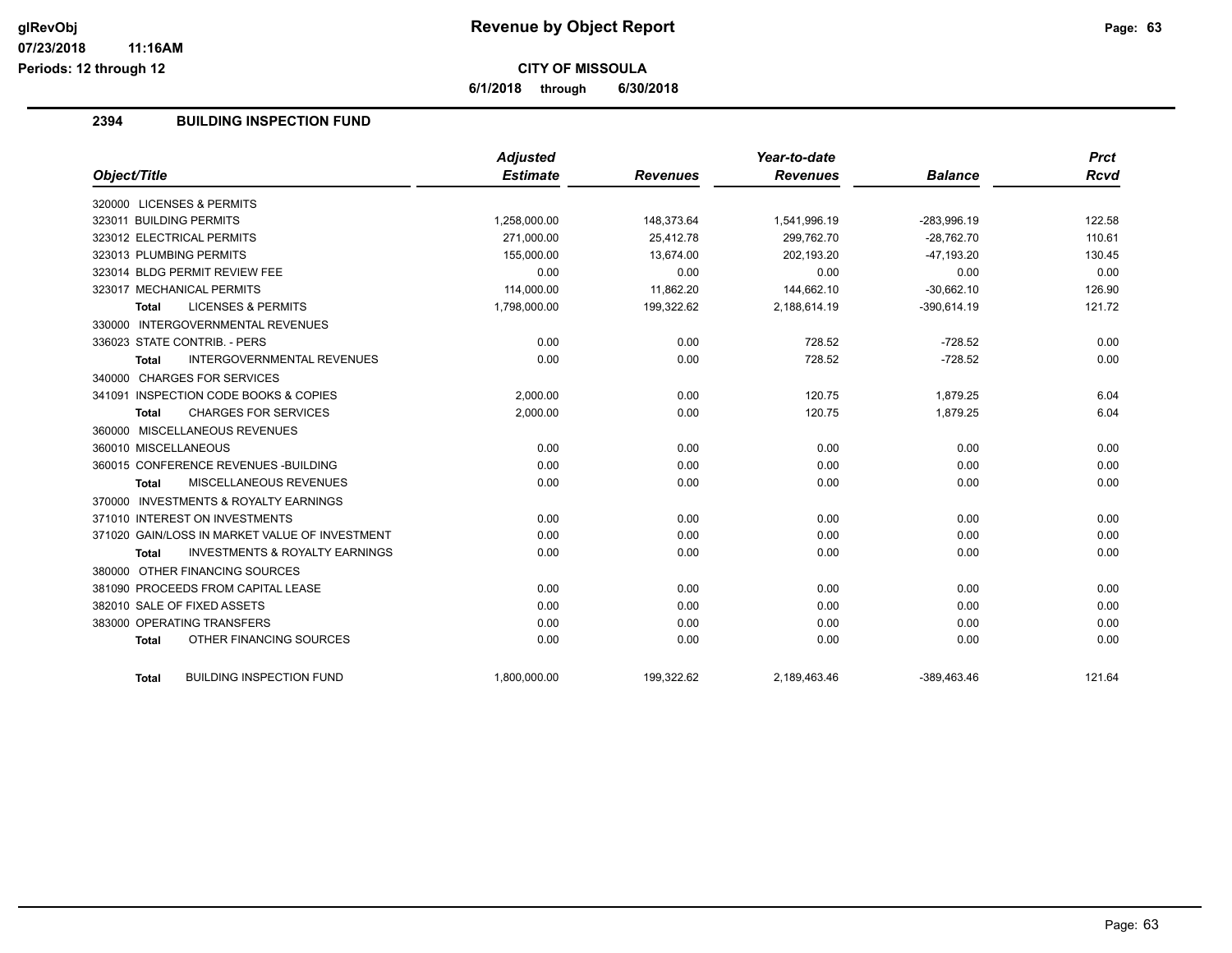**6/1/2018 through 6/30/2018**

## **2395 CITY GRANTS & PROGRAM INCOME FUND**

### **2395 CITY GRANTS & PROGRAM INCOME FUND**

|                                                           | <b>Adjusted</b> |                 | Year-to-date    |                | <b>Prct</b> |
|-----------------------------------------------------------|-----------------|-----------------|-----------------|----------------|-------------|
| Object/Title                                              | <b>Estimate</b> | <b>Revenues</b> | <b>Revenues</b> | <b>Balance</b> | Rcvd        |
| 330000 INTERGOVERNMENTAL REVENUES                         |                 |                 |                 |                |             |
| 331010 GRANT - CDBG                                       | 0.00            | 0.00            | 0.00            | 0.00           | 0.00        |
| <b>INTERGOVERNMENTAL REVENUES</b><br><b>Total</b>         | 0.00            | 0.00            | 0.00            | 0.00           | 0.00        |
| MISCELLANEOUS REVENUES<br>360000                          |                 |                 |                 |                |             |
| 360005 LOAN REPAYMENTS                                    | 0.00            | 0.00            | 0.00            | 0.00           | 0.00        |
| 360010 MISCELLANEOUS                                      | 0.00            | 0.00            | 0.00            | 0.00           | 0.00        |
| 360013 REPAYMENT OF SEWER GRANT                           | 0.00            | 0.00            | 0.00            | 0.00           | 0.00        |
| 360014 REPAYMENT OF LOAN/MHA                              | 0.00            | 0.00            | 0.00            | 0.00           | 0.00        |
| 362000 OTHER MISCELLANEOUS REVENUE                        | 0.00            | 224.43          | 224.43          | $-224.43$      | 0.00        |
| MISCELLANEOUS REVENUES<br><b>Total</b>                    | 0.00            | 224.43          | 224.43          | $-224.43$      | 0.00        |
| INVESTMENTS & ROYALTY EARNINGS<br>370000                  |                 |                 |                 |                |             |
| 371010 INTEREST ON INVESTMENTS                            | 0.00            | 0.00            | 0.00            | 0.00           | 0.00        |
| 371020 GAIN/LOSS IN MARKET VALUE OF INVESTMENTS           | 0.00            | 0.00            | 0.00            | 0.00           | 0.00        |
| <b>INVESTMENTS &amp; ROYALTY EARNINGS</b><br><b>Total</b> | 0.00            | 0.00            | 0.00            | 0.00           | 0.00        |
| OTHER FINANCING SOURCES<br>380000                         |                 |                 |                 |                |             |
| 383026 TRANS FR CDBG                                      | 0.00            | 0.00            | 0.00            | 0.00           | 0.00        |
| OTHER FINANCING SOURCES<br><b>Total</b>                   | 0.00            | 0.00            | 0.00            | 0.00           | 0.00        |
| CITY GRANTS & PROGRAM INCOME FUND<br><b>Total</b>         | 0.00            | 224.43          | 224.43          | $-224.43$      | 0.00        |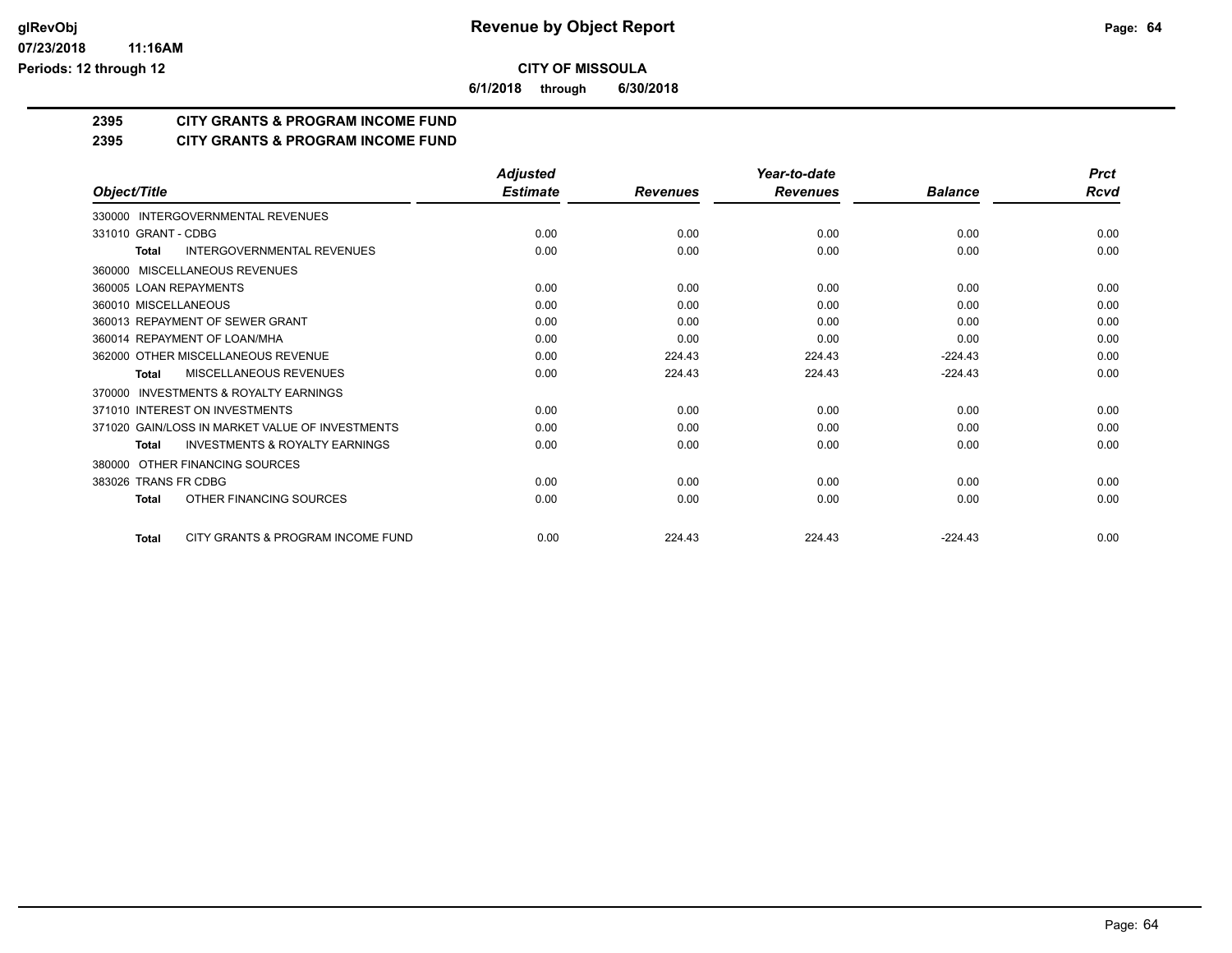**6/1/2018 through 6/30/2018**

#### **2395 CITY GRANTS & PROGRAM INCOME FUND**

|                                                    | <b>Adjusted</b> |                 | Year-to-date    |                | <b>Prct</b> |
|----------------------------------------------------|-----------------|-----------------|-----------------|----------------|-------------|
| Object/Title                                       | <b>Estimate</b> | <b>Revenues</b> | <b>Revenues</b> | <b>Balance</b> | Rcvd        |
| 330000 INTERGOVERNMENTAL REVENUES                  |                 |                 |                 |                |             |
| 331010 GRANT - CDBG                                | 0.00            | 0.00            | 0.00            | 0.00           | 0.00        |
| <b>INTERGOVERNMENTAL REVENUES</b><br><b>Total</b>  | 0.00            | 0.00            | 0.00            | 0.00           | 0.00        |
| 360000 MISCELLANEOUS REVENUES                      |                 |                 |                 |                |             |
| 360005 LOAN REPAYMENTS                             | 0.00            | 0.00            | 0.00            | 0.00           | 0.00        |
| 360010 MISCELLANEOUS                               | 0.00            | 0.00            | 0.00            | 0.00           | 0.00        |
| 360013 REPAYMENT OF SEWER GRANT                    | 0.00            | 0.00            | 0.00            | 0.00           | 0.00        |
| 360014 REPAYMENT OF LOAN/MHA                       | 0.00            | 0.00            | 0.00            | 0.00           | 0.00        |
| 362000 OTHER MISCELLANEOUS REVENUE                 | 0.00            | 224.43          | 224.43          | $-224.43$      | 0.00        |
| MISCELLANEOUS REVENUES<br><b>Total</b>             | 0.00            | 224.43          | 224.43          | $-224.43$      | 0.00        |
| 370000 INVESTMENTS & ROYALTY EARNINGS              |                 |                 |                 |                |             |
| 371010 INTEREST ON INVESTMENTS                     | 0.00            | 0.00            | 0.00            | 0.00           | 0.00        |
| 371020 GAIN/LOSS IN MARKET VALUE OF INVESTMENT     | 0.00            | 0.00            | 0.00            | 0.00           | 0.00        |
| <b>INVESTMENTS &amp; ROYALTY EARNINGS</b><br>Total | 0.00            | 0.00            | 0.00            | 0.00           | 0.00        |
| 380000 OTHER FINANCING SOURCES                     |                 |                 |                 |                |             |
| 383026 TRANS FR CDBG                               | 0.00            | 0.00            | 0.00            | 0.00           | 0.00        |
| OTHER FINANCING SOURCES<br>Total                   | 0.00            | 0.00            | 0.00            | 0.00           | 0.00        |
| CITY GRANTS & PROGRAM INCOME FUND<br><b>Total</b>  | 0.00            | 224.43          | 224.43          | $-224.43$      | 0.00        |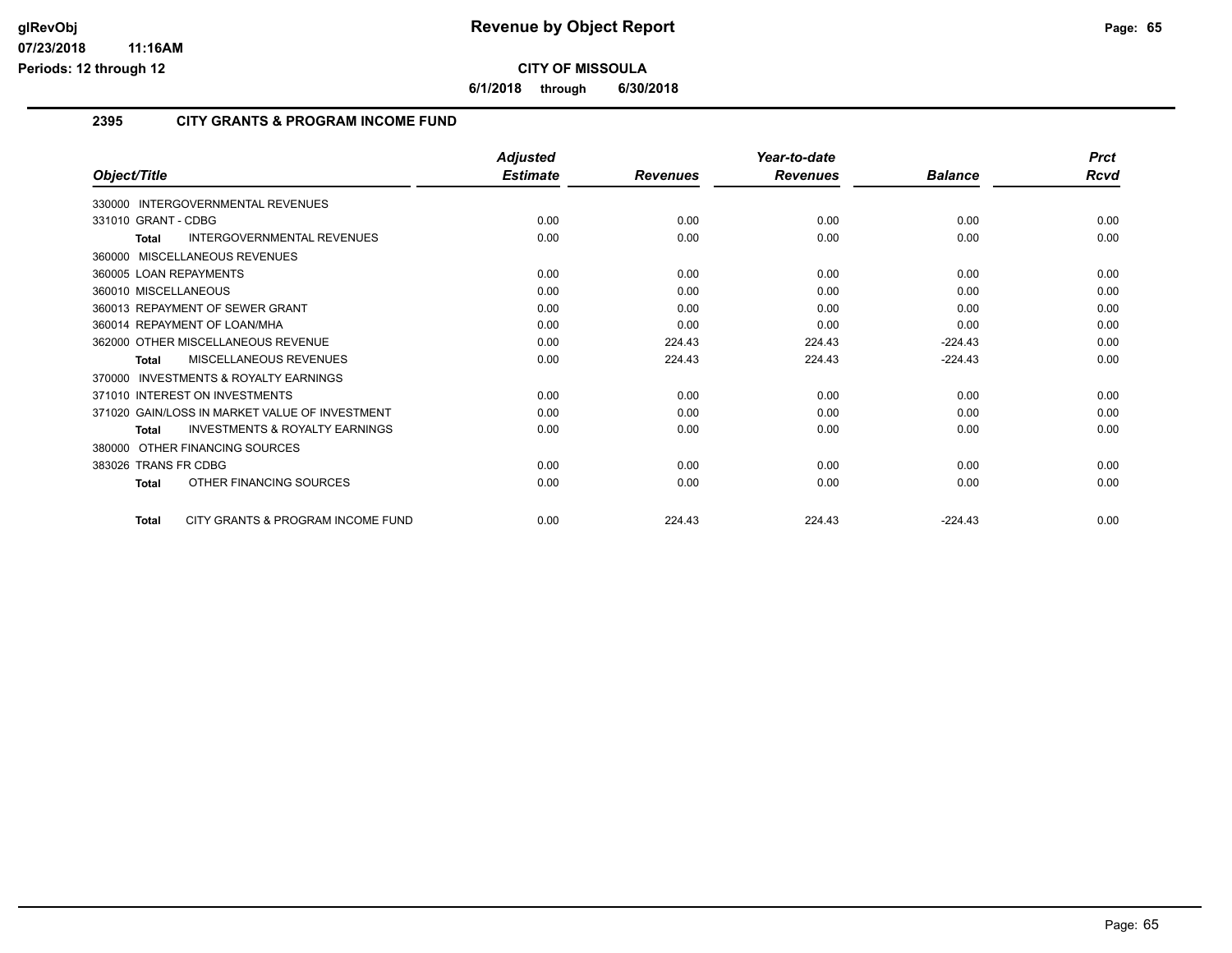**6/1/2018 through 6/30/2018**

#### **2399 DANGEROUS BUILDING DEMOLITION & REPAIR F 2399 DANGEROUS BUILDING DEMOLITION & REPAIR F**

|                         |                                      | <b>Adjusted</b> |                 | Year-to-date    |                | Prct |
|-------------------------|--------------------------------------|-----------------|-----------------|-----------------|----------------|------|
| Object/Title            |                                      | <b>Estimate</b> | <b>Revenues</b> | <b>Revenues</b> | <b>Balance</b> | Rcvd |
|                         | 360000 MISCELLANEOUS REVENUES        |                 |                 |                 |                |      |
| 363000 ASSESSMENTS PAID |                                      | 15.000.00       | 0.00            | 0.00            | 15.000.00      | 0.00 |
| Total                   | MISCELLANEOUS REVENUES               | 15.000.00       | 0.00            | 0.00            | 15.000.00      | 0.00 |
| <b>Total</b>            | DANGEROUS BUILDING DEMOLITION & REP. | 15.000.00       | 0.00            | 0.00            | 15.000.00      | 0.00 |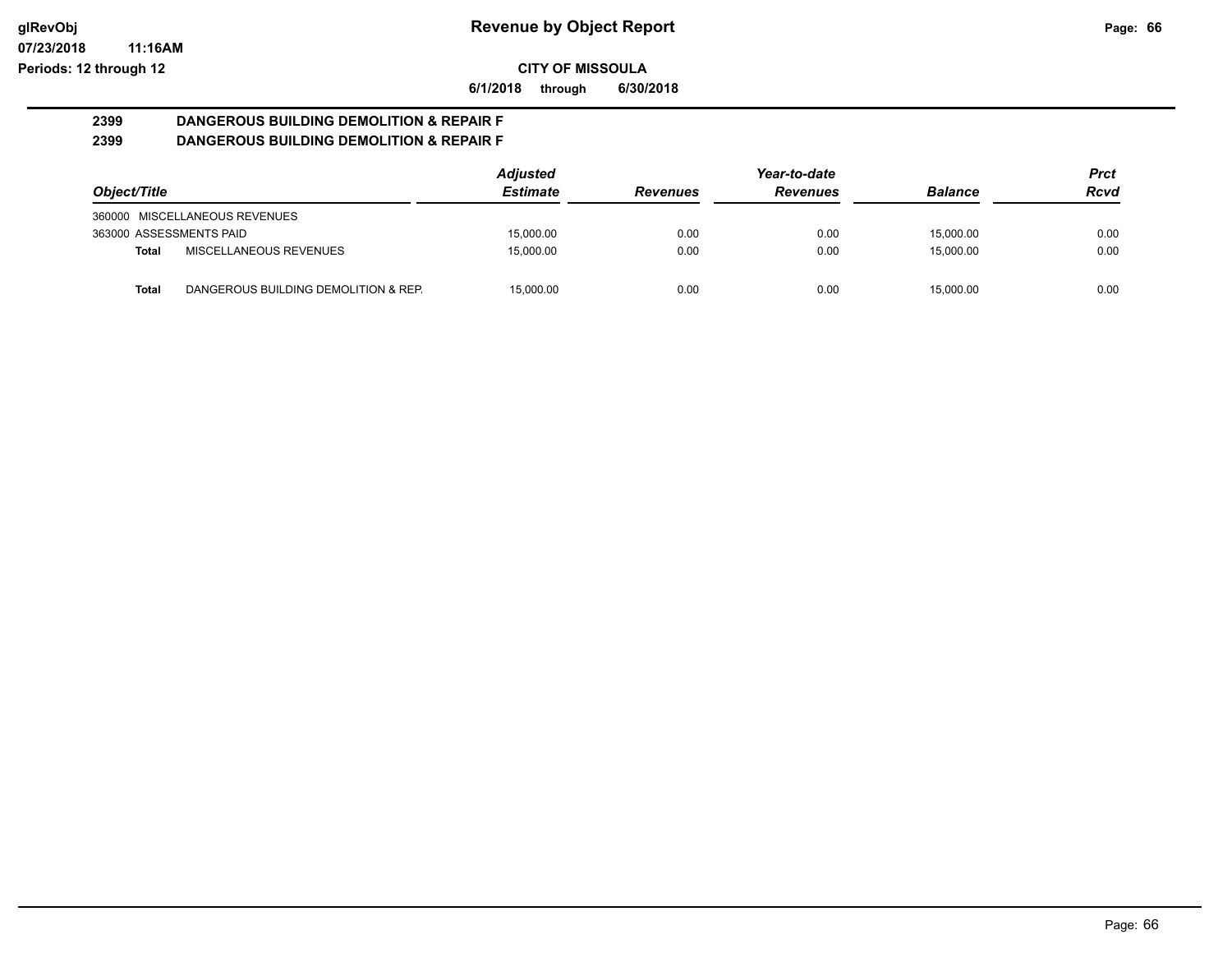**6/1/2018 through 6/30/2018**

#### **2399 DANGEROUS BUILDING DEMOLITION & REPAIR F**

|                         |                                     | <b>Adjusted</b> |                 | Year-to-date    |                | <b>Prct</b> |
|-------------------------|-------------------------------------|-----------------|-----------------|-----------------|----------------|-------------|
| Object/Title            |                                     | <b>Estimate</b> | <b>Revenues</b> | <b>Revenues</b> | <b>Balance</b> | <b>Rcvd</b> |
|                         | 360000 MISCELLANEOUS REVENUES       |                 |                 |                 |                |             |
| 363000 ASSESSMENTS PAID |                                     | 15,000.00       | 0.00            | 0.00            | 15.000.00      | 0.00        |
| <b>Total</b>            | MISCELLANEOUS REVENUES              | 15.000.00       | 0.00            | 0.00            | 15.000.00      | 0.00        |
| <b>Total</b>            | DANGEROUS BUILDING DEMOLITION & REF | 15,000.00       | 0.00            | 0.00            | 15,000.00      | 0.00        |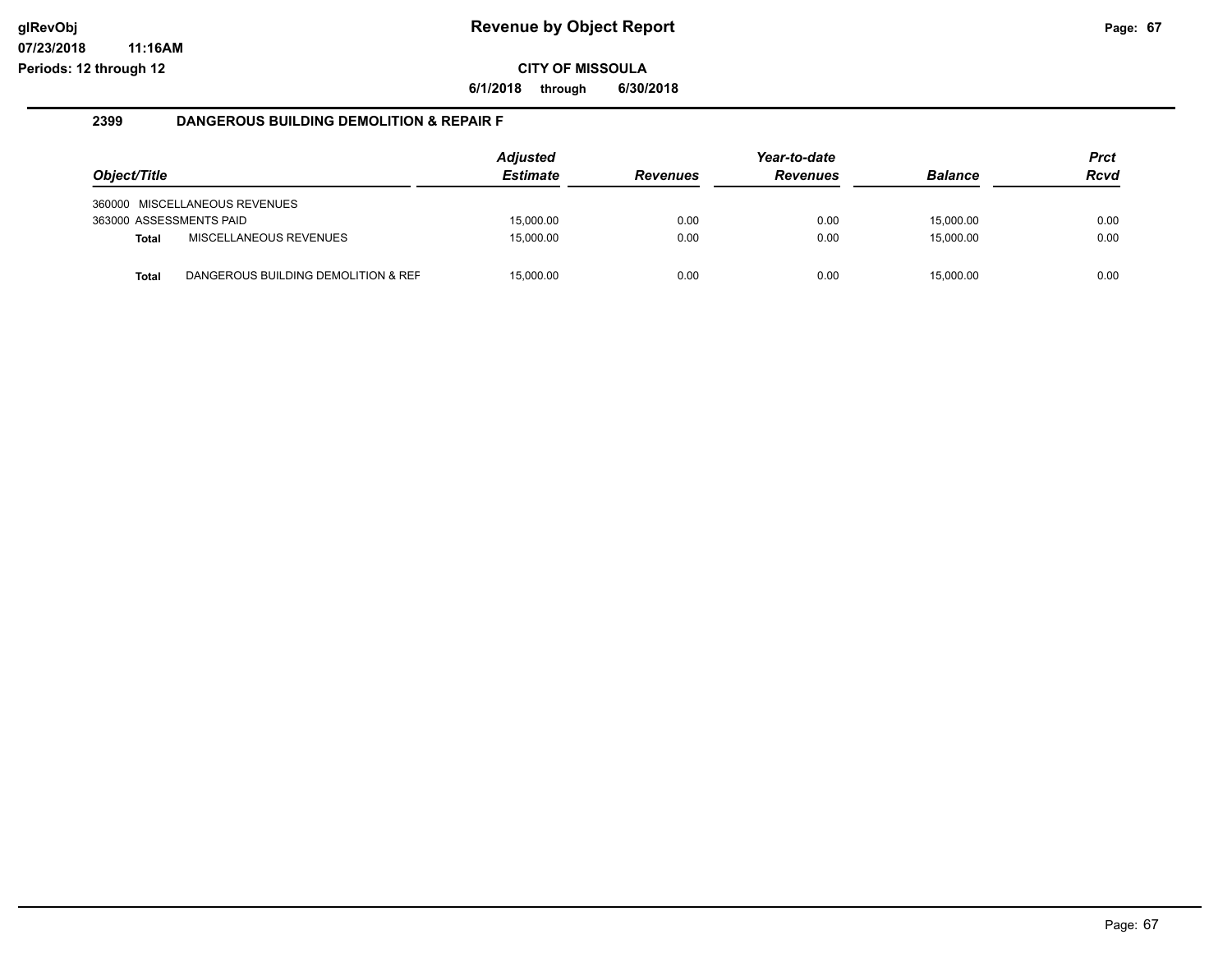**6/1/2018 through 6/30/2018**

# **2400 STREET LIGHTING ASSESSMENTS FUND**

### **2400 STREET LIGHTING ASSESSMENTS FUND**

|                                                    | <b>Adjusted</b> |                 | Year-to-date    |                | <b>Prct</b> |
|----------------------------------------------------|-----------------|-----------------|-----------------|----------------|-------------|
| Object/Title                                       | <b>Estimate</b> | <b>Revenues</b> | <b>Revenues</b> | <b>Balance</b> | <b>Rcvd</b> |
| 360000 MISCELLANEOUS REVENUES                      |                 |                 |                 |                |             |
| 360010 MISCELLANEOUS                               | 0.00            | 0.00            | 0.00            | 0.00           | 0.00        |
| 363010 LIGHTING ASSESSMENTS                        | 365,014.00      | 1.120.51        | 360,195.99      | 4,818.01       | 98.68       |
| 363040 PENALTY AND INTEREST                        | 0.00            | 74.56           | 426.44          | $-426.44$      | 0.00        |
| MISCELLANEOUS REVENUES<br>Total                    | 365.014.00      | 1.195.07        | 360,622.43      | 4.391.57       | 98.80       |
| 370000 INVESTMENTS & ROYALTY EARNINGS              |                 |                 |                 |                |             |
| 371010 INTEREST ON INVESTMENTS                     | 0.00            | 0.00            | 0.00            | 0.00           | 0.00        |
| 371020 GAIN/LOSS IN MARKET VALUE OF INVESTMENTS    | 0.00            | 0.00            | 0.00            | 0.00           | 0.00        |
| <b>INVESTMENTS &amp; ROYALTY EARNINGS</b><br>Total | 0.00            | 0.00            | 0.00            | 0.00           | 0.00        |
| STREET LIGHTING ASSESSMENTS FUND<br><b>Total</b>   | 365.014.00      | 1.195.07        | 360.622.43      | 4.391.57       | 98.80       |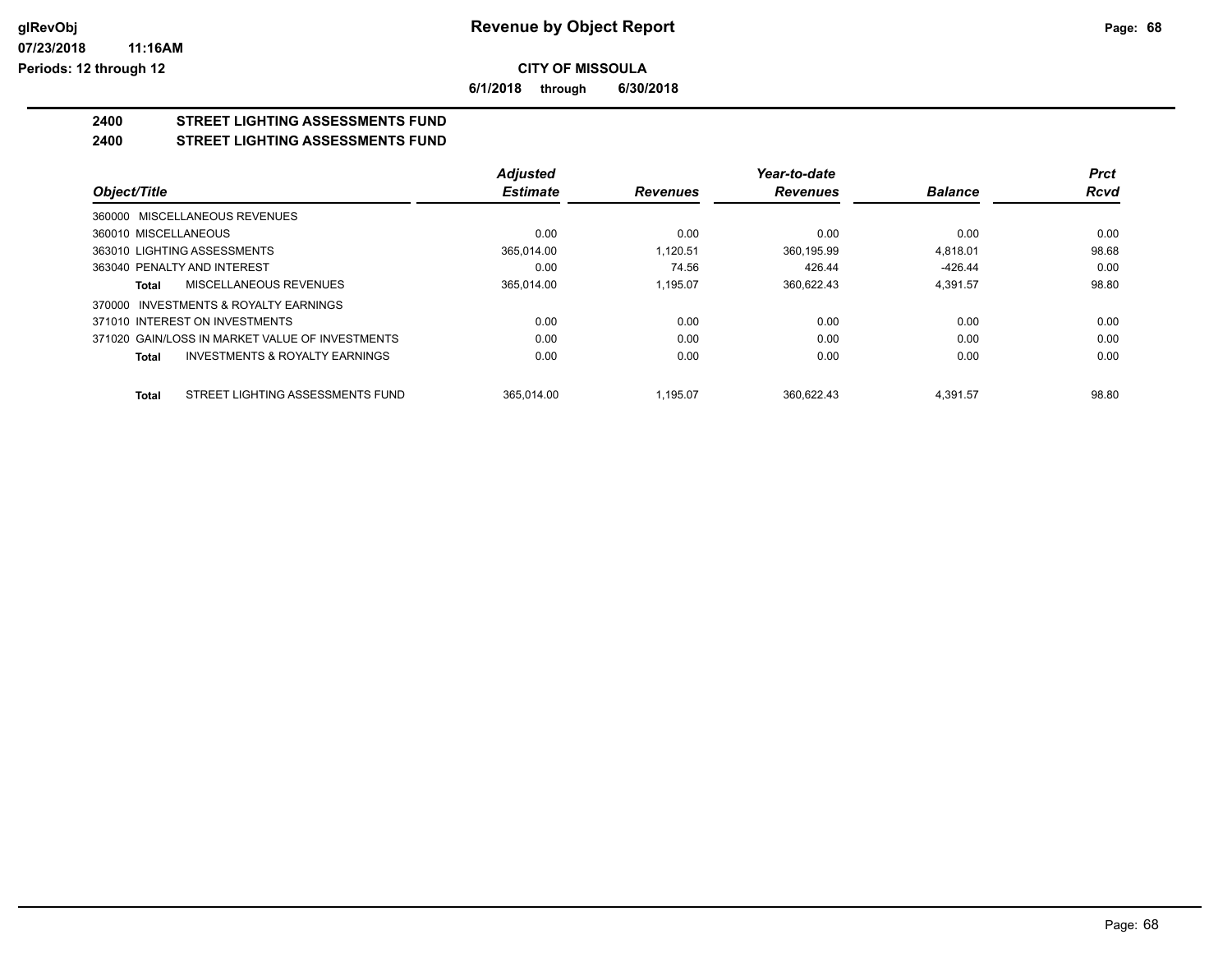**6/1/2018 through 6/30/2018**

#### **2400 STREET LIGHTING ASSESSMENTS FUND**

| Object/Title                                       | <b>Adjusted</b><br><b>Estimate</b> | <b>Revenues</b> | Year-to-date<br><b>Revenues</b> | <b>Balance</b> | <b>Prct</b><br><b>Rcvd</b> |
|----------------------------------------------------|------------------------------------|-----------------|---------------------------------|----------------|----------------------------|
| 360000 MISCELLANEOUS REVENUES                      |                                    |                 |                                 |                |                            |
| 360010 MISCELLANEOUS                               | 0.00                               | 0.00            | 0.00                            | 0.00           | 0.00                       |
| 363010 LIGHTING ASSESSMENTS                        | 365.014.00                         | 1.120.51        | 360.195.99                      | 4.818.01       | 98.68                      |
| 363040 PENALTY AND INTEREST                        | 0.00                               | 74.56           | 426.44                          | $-426.44$      | 0.00                       |
| MISCELLANEOUS REVENUES<br>Total                    | 365,014.00                         | 1.195.07        | 360,622.43                      | 4,391.57       | 98.80                      |
| 370000 INVESTMENTS & ROYALTY EARNINGS              |                                    |                 |                                 |                |                            |
| 371010 INTEREST ON INVESTMENTS                     | 0.00                               | 0.00            | 0.00                            | 0.00           | 0.00                       |
| 371020 GAIN/LOSS IN MARKET VALUE OF INVESTMENT     | 0.00                               | 0.00            | 0.00                            | 0.00           | 0.00                       |
| <b>INVESTMENTS &amp; ROYALTY EARNINGS</b><br>Total | 0.00                               | 0.00            | 0.00                            | 0.00           | 0.00                       |
| STREET LIGHTING ASSESSMENTS FUND<br>Total          | 365.014.00                         | 1.195.07        | 360.622.43                      | 4.391.57       | 98.80                      |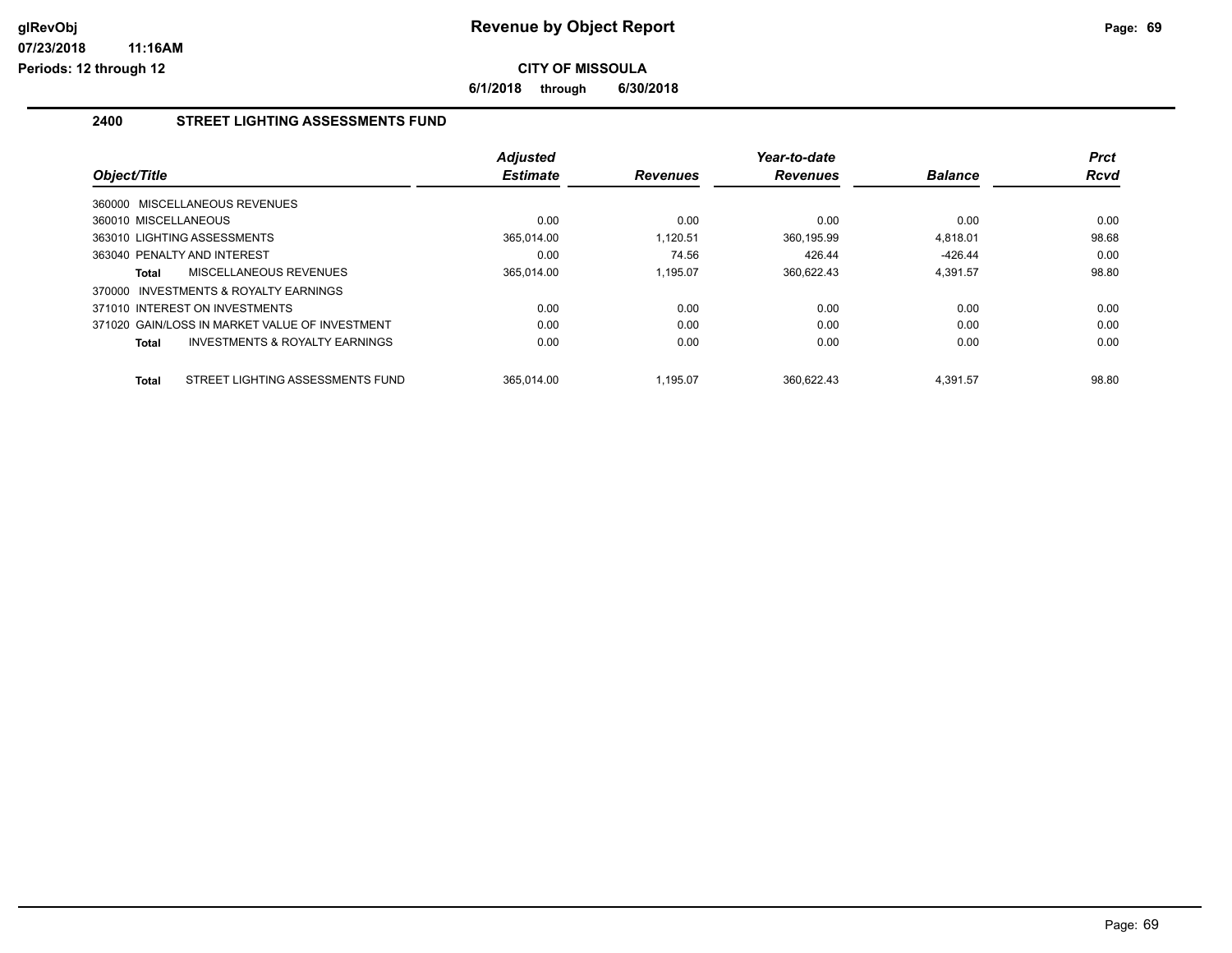**6/1/2018 through 6/30/2018**

# **2500 STREET MAINTENANCE ASSESSMENT FUND**

### **2500 STREET MAINTENANCE ASSESSMENT FUND**

|                                                    | <b>Adjusted</b> |                 | Year-to-date    |                | <b>Prct</b> |
|----------------------------------------------------|-----------------|-----------------|-----------------|----------------|-------------|
| Object/Title                                       | <b>Estimate</b> | <b>Revenues</b> | <b>Revenues</b> | <b>Balance</b> | <b>Rcvd</b> |
| 360000 MISCELLANEOUS REVENUES                      |                 |                 |                 |                |             |
| 363010 LIGHTING ASSESSMENTS                        | 102,854.00      | 33,548.22       | 94,176.26       | 8,677.74       | 91.56       |
| 363040 PENALTY AND INTEREST                        | 0.00            | 18.29           | 68.95           | $-68.95$       | 0.00        |
| <b>MISCELLANEOUS REVENUES</b><br>Total             | 102,854.00      | 33,566.51       | 94,245.21       | 8,608.79       | 91.63       |
| 370000 INVESTMENTS & ROYALTY EARNINGS              |                 |                 |                 |                |             |
| 371010 INTEREST ON INVESTMENTS                     | 0.00            | 0.00            | 0.00            | 0.00           | 0.00        |
| 371020 GAIN/LOSS IN MARKET VALUE OF INVESTMENTS    | 0.00            | 0.00            | 0.00            | 0.00           | 0.00        |
| <b>INVESTMENTS &amp; ROYALTY EARNINGS</b><br>Total | 0.00            | 0.00            | 0.00            | 0.00           | 0.00        |
| OTHER FINANCING SOURCES<br>380000                  |                 |                 |                 |                |             |
| 383000 OPERATING TRANSFERS                         | 0.00            | 0.00            | 0.00            | 0.00           | 0.00        |
| OTHER FINANCING SOURCES<br><b>Total</b>            | 0.00            | 0.00            | 0.00            | 0.00           | 0.00        |
| STREET MAINTENANCE ASSESSMENT FUND<br>Total        | 102.854.00      | 33.566.51       | 94.245.21       | 8.608.79       | 91.63       |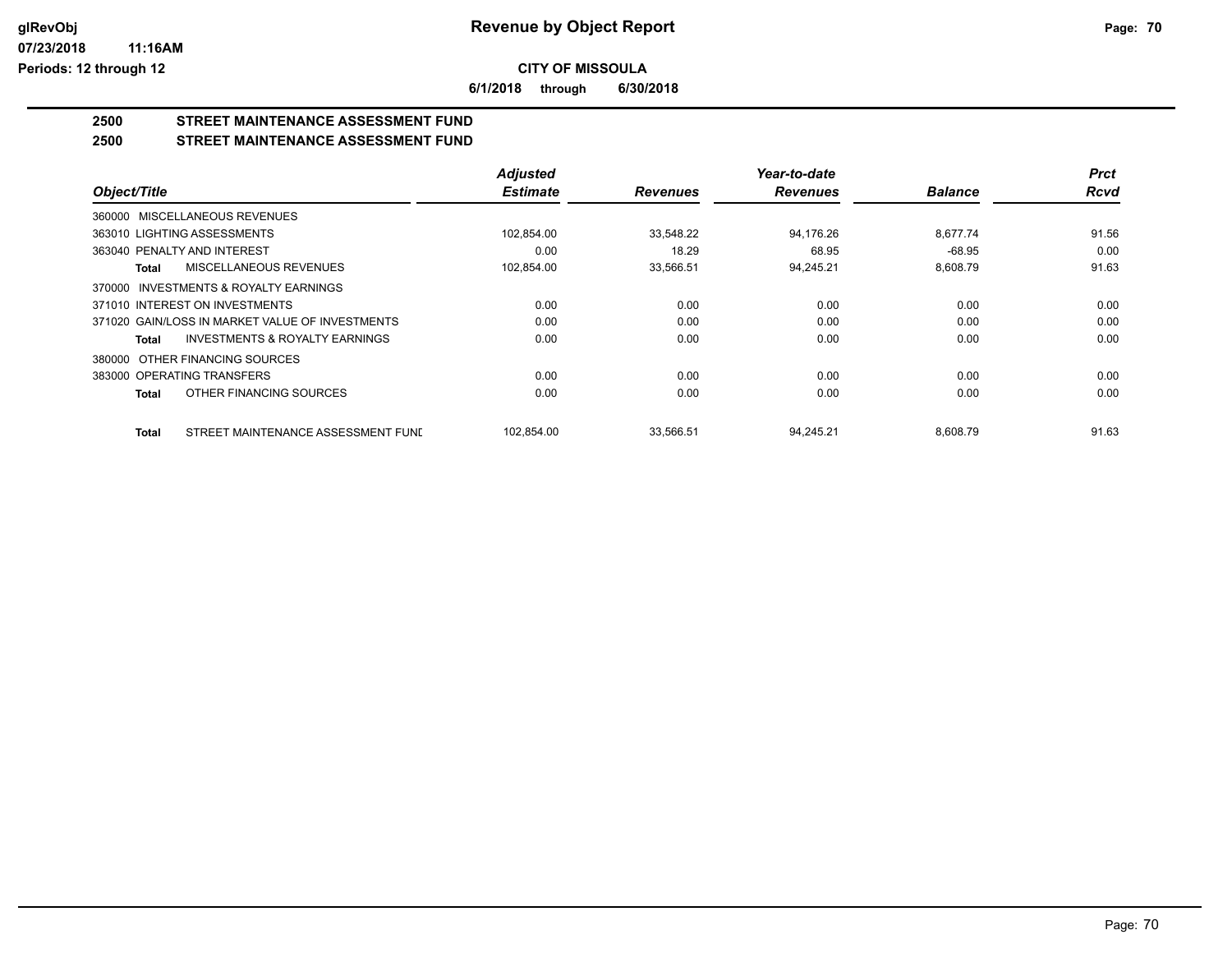**6/1/2018 through 6/30/2018**

#### **2500 STREET MAINTENANCE ASSESSMENT FUND**

| Object/Title                |                                                | <b>Adjusted</b><br><b>Estimate</b> | <b>Revenues</b> | Year-to-date<br><b>Revenues</b> | <b>Balance</b> | <b>Prct</b><br>Rcvd |
|-----------------------------|------------------------------------------------|------------------------------------|-----------------|---------------------------------|----------------|---------------------|
|                             | 360000 MISCELLANEOUS REVENUES                  |                                    |                 |                                 |                |                     |
|                             |                                                |                                    |                 |                                 |                |                     |
|                             | 363010 LIGHTING ASSESSMENTS                    | 102,854.00                         | 33,548.22       | 94.176.26                       | 8.677.74       | 91.56               |
| 363040 PENALTY AND INTEREST |                                                | 0.00                               | 18.29           | 68.95                           | $-68.95$       | 0.00                |
| Total                       | <b>MISCELLANEOUS REVENUES</b>                  | 102,854.00                         | 33,566.51       | 94,245.21                       | 8,608.79       | 91.63               |
| 370000                      | <b>INVESTMENTS &amp; ROYALTY EARNINGS</b>      |                                    |                 |                                 |                |                     |
|                             | 371010 INTEREST ON INVESTMENTS                 | 0.00                               | 0.00            | 0.00                            | 0.00           | 0.00                |
|                             | 371020 GAIN/LOSS IN MARKET VALUE OF INVESTMENT | 0.00                               | 0.00            | 0.00                            | 0.00           | 0.00                |
| Total                       | <b>INVESTMENTS &amp; ROYALTY EARNINGS</b>      | 0.00                               | 0.00            | 0.00                            | 0.00           | 0.00                |
|                             | 380000 OTHER FINANCING SOURCES                 |                                    |                 |                                 |                |                     |
|                             | 383000 OPERATING TRANSFERS                     | 0.00                               | 0.00            | 0.00                            | 0.00           | 0.00                |
| Total                       | OTHER FINANCING SOURCES                        | 0.00                               | 0.00            | 0.00                            | 0.00           | 0.00                |
| <b>Total</b>                | STREET MAINTENANCE ASSESSMENT FUNI             | 102.854.00                         | 33.566.51       | 94.245.21                       | 8.608.79       | 91.63               |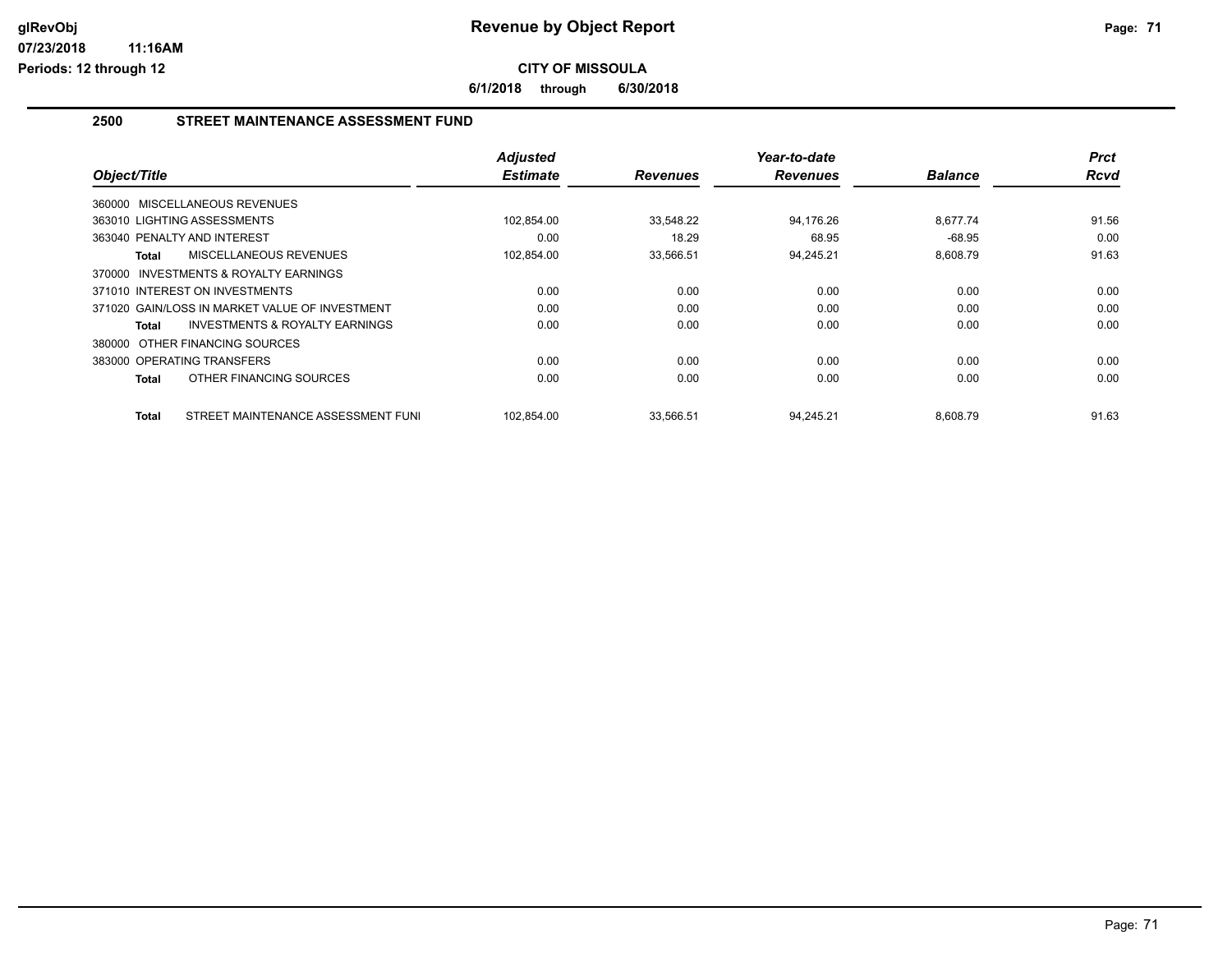**6/1/2018 through 6/30/2018**

**2512 ROAD DISTRICT #1**

**2512 ROAD DISTRICT #1**

| Object/Title                                              | <b>Adjusted</b> |                 | Year-to-date    |                | <b>Prct</b> |
|-----------------------------------------------------------|-----------------|-----------------|-----------------|----------------|-------------|
|                                                           | <b>Estimate</b> | <b>Revenues</b> | <b>Revenues</b> | <b>Balance</b> | <b>Rcvd</b> |
| INTERGOVERNMENTAL REVENUES<br>330000                      |                 |                 |                 |                |             |
| 336023 STATE CONTRIB. - PERS                              | 0.00            | 0.00            | 60.47           | $-60.47$       | 0.00        |
| INTERGOVERNMENTAL REVENUES<br>Total                       | 0.00            | 0.00            | 60.47           | $-60.47$       | 0.00        |
| MISCELLANEOUS REVENUES<br>360000                          |                 |                 |                 |                |             |
| 363020 PROPERTY ASSESSMENTS                               | 2,115,064.00    | 799,155.67      | 2,025,352.07    | 89,711.93      | 95.76       |
| 363040 PENALTY AND INTEREST                               | 0.00            | 895.18          | 2,755.07        | $-2,755.07$    | 0.00        |
| MISCELLANEOUS REVENUES<br><b>Total</b>                    | 2,115,064.00    | 800,050.85      | 2,028,107.14    | 86,956.86      | 95.89       |
| <b>INVESTMENTS &amp; ROYALTY EARNINGS</b><br>370000       |                 |                 |                 |                |             |
| 371010 INTEREST ON INVESTMENTS                            | 0.00            | 0.00            | 0.00            | 0.00           | 0.00        |
| <b>INVESTMENTS &amp; ROYALTY EARNINGS</b><br><b>Total</b> | 0.00            | 0.00            | 0.00            | 0.00           | 0.00        |
| OTHER FINANCING SOURCES<br>380000                         |                 |                 |                 |                |             |
| 381090 PROCEEDS FROM CAPITAL LEASE                        | 0.00            | 0.00            | 0.00            | 0.00           | 0.00        |
| OTHER FINANCING SOURCES<br>Total                          | 0.00            | 0.00            | 0.00            | 0.00           | 0.00        |
| ROAD DISTRICT #1<br>Total                                 | 2,115,064.00    | 800,050.85      | 2,028,167.61    | 86,896.39      | 95.89       |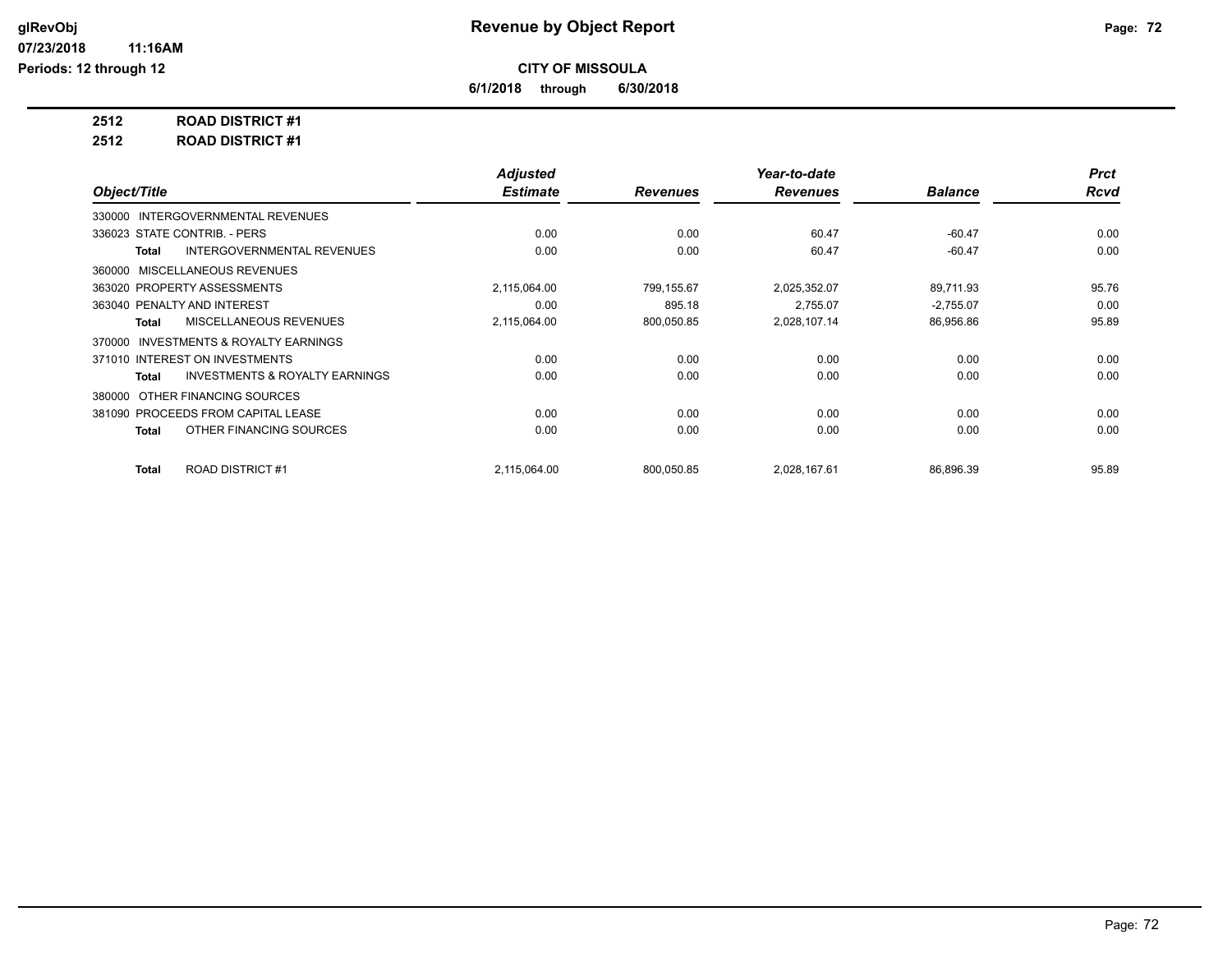**6/1/2018 through 6/30/2018**

### **2512 ROAD DISTRICT #1**

|                                                           | <b>Adjusted</b> |                 | Year-to-date    |                | <b>Prct</b> |
|-----------------------------------------------------------|-----------------|-----------------|-----------------|----------------|-------------|
| Object/Title                                              | <b>Estimate</b> | <b>Revenues</b> | <b>Revenues</b> | <b>Balance</b> | <b>Rcvd</b> |
| 330000 INTERGOVERNMENTAL REVENUES                         |                 |                 |                 |                |             |
| 336023 STATE CONTRIB. - PERS                              | 0.00            | 0.00            | 60.47           | $-60.47$       | 0.00        |
| <b>INTERGOVERNMENTAL REVENUES</b><br><b>Total</b>         | 0.00            | 0.00            | 60.47           | $-60.47$       | 0.00        |
| 360000 MISCELLANEOUS REVENUES                             |                 |                 |                 |                |             |
| 363020 PROPERTY ASSESSMENTS                               | 2,115,064.00    | 799,155.67      | 2,025,352.07    | 89,711.93      | 95.76       |
| 363040 PENALTY AND INTEREST                               | 0.00            | 895.18          | 2,755.07        | $-2,755.07$    | 0.00        |
| <b>MISCELLANEOUS REVENUES</b><br><b>Total</b>             | 2,115,064.00    | 800,050.85      | 2,028,107.14    | 86,956.86      | 95.89       |
| <b>INVESTMENTS &amp; ROYALTY EARNINGS</b><br>370000       |                 |                 |                 |                |             |
| 371010 INTEREST ON INVESTMENTS                            | 0.00            | 0.00            | 0.00            | 0.00           | 0.00        |
| <b>INVESTMENTS &amp; ROYALTY EARNINGS</b><br><b>Total</b> | 0.00            | 0.00            | 0.00            | 0.00           | 0.00        |
| 380000 OTHER FINANCING SOURCES                            |                 |                 |                 |                |             |
| 381090 PROCEEDS FROM CAPITAL LEASE                        | 0.00            | 0.00            | 0.00            | 0.00           | 0.00        |
| OTHER FINANCING SOURCES<br>Total                          | 0.00            | 0.00            | 0.00            | 0.00           | 0.00        |
| ROAD DISTRICT #1<br><b>Total</b>                          | 2,115,064.00    | 800,050.85      | 2,028,167.61    | 86,896.39      | 95.89       |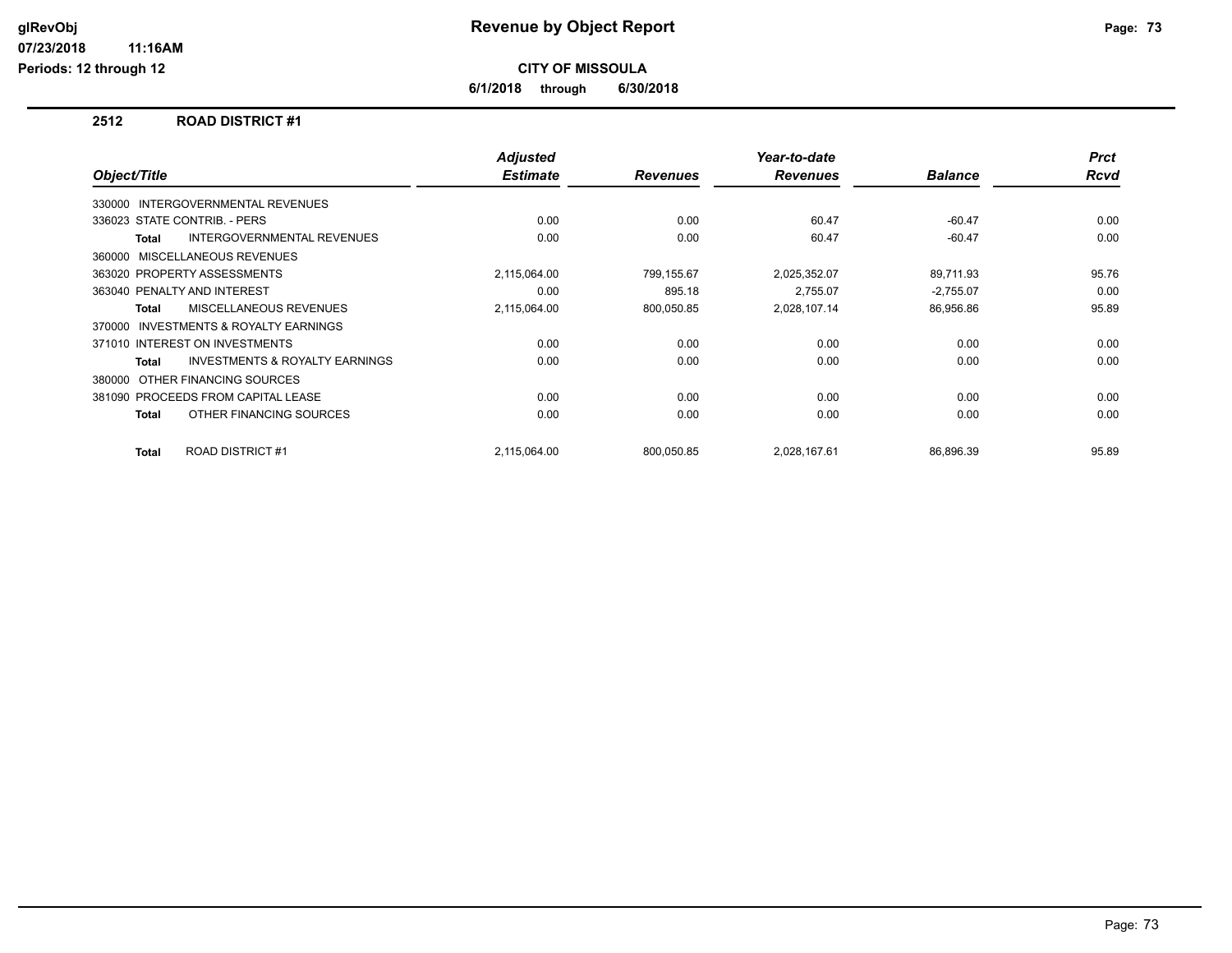**6/1/2018 through 6/30/2018**

**2513 PARK DISTRICT #1**

**2513 PARK DISTRICT #1**

|                                                           | <b>Adjusted</b> |                 | Year-to-date    |                | <b>Prct</b> |
|-----------------------------------------------------------|-----------------|-----------------|-----------------|----------------|-------------|
| Object/Title                                              | <b>Estimate</b> | <b>Revenues</b> | <b>Revenues</b> | <b>Balance</b> | Rcvd        |
| INTERGOVERNMENTAL REVENUES<br>330000                      |                 |                 |                 |                |             |
| 336023 STATE CONTRIB. - PERS                              | 0.00            | 0.00            | 239.25          | $-239.25$      | 0.00        |
| <b>INTERGOVERNMENTAL REVENUES</b><br><b>Total</b>         | 0.00            | 0.00            | 239.25          | $-239.25$      | 0.00        |
| 360000 MISCELLANEOUS REVENUES                             |                 |                 |                 |                |             |
| 363020 PROPERTY ASSESSMENTS                               | 1,591,562.00    | 601,311.39      | 1,524,054.66    | 67,507.34      | 95.76       |
| 363040 PENALTY AND INTEREST                               | 0.00            | 665.13          | 2,070.87        | $-2,070.87$    | 0.00        |
| 364040 INSURANCE AND DAMAGE RECOVERY                      | 0.00            | 0.00            | 113,450.00      | $-113,450.00$  | 0.00        |
| <b>MISCELLANEOUS REVENUES</b><br>Total                    | 1,591,562.00    | 601,976.52      | 1,639,575.53    | $-48,013.53$   | 103.02      |
| <b>INVESTMENTS &amp; ROYALTY EARNINGS</b><br>370000       |                 |                 |                 |                |             |
| 371010 INTEREST ON INVESTMENTS                            | 0.00            | 0.00            | 0.00            | 0.00           | 0.00        |
| <b>INVESTMENTS &amp; ROYALTY EARNINGS</b><br><b>Total</b> | 0.00            | 0.00            | 0.00            | 0.00           | 0.00        |
| OTHER FINANCING SOURCES<br>380000                         |                 |                 |                 |                |             |
| 381090 PROCEEDS FROM CAPITAL LEASE                        | 0.00            | 0.00            | 0.00            | 0.00           | 0.00        |
| 383000 OPERATING TRANSFERS                                | 0.00            | 0.00            | 7,810.00        | $-7,810.00$    | 0.00        |
| OTHER FINANCING SOURCES<br><b>Total</b>                   | 0.00            | 0.00            | 7,810.00        | $-7,810.00$    | 0.00        |
| PARK DISTRICT #1<br>Total                                 | 1,591,562.00    | 601,976.52      | 1,647,624.78    | $-56,062.78$   | 103.52      |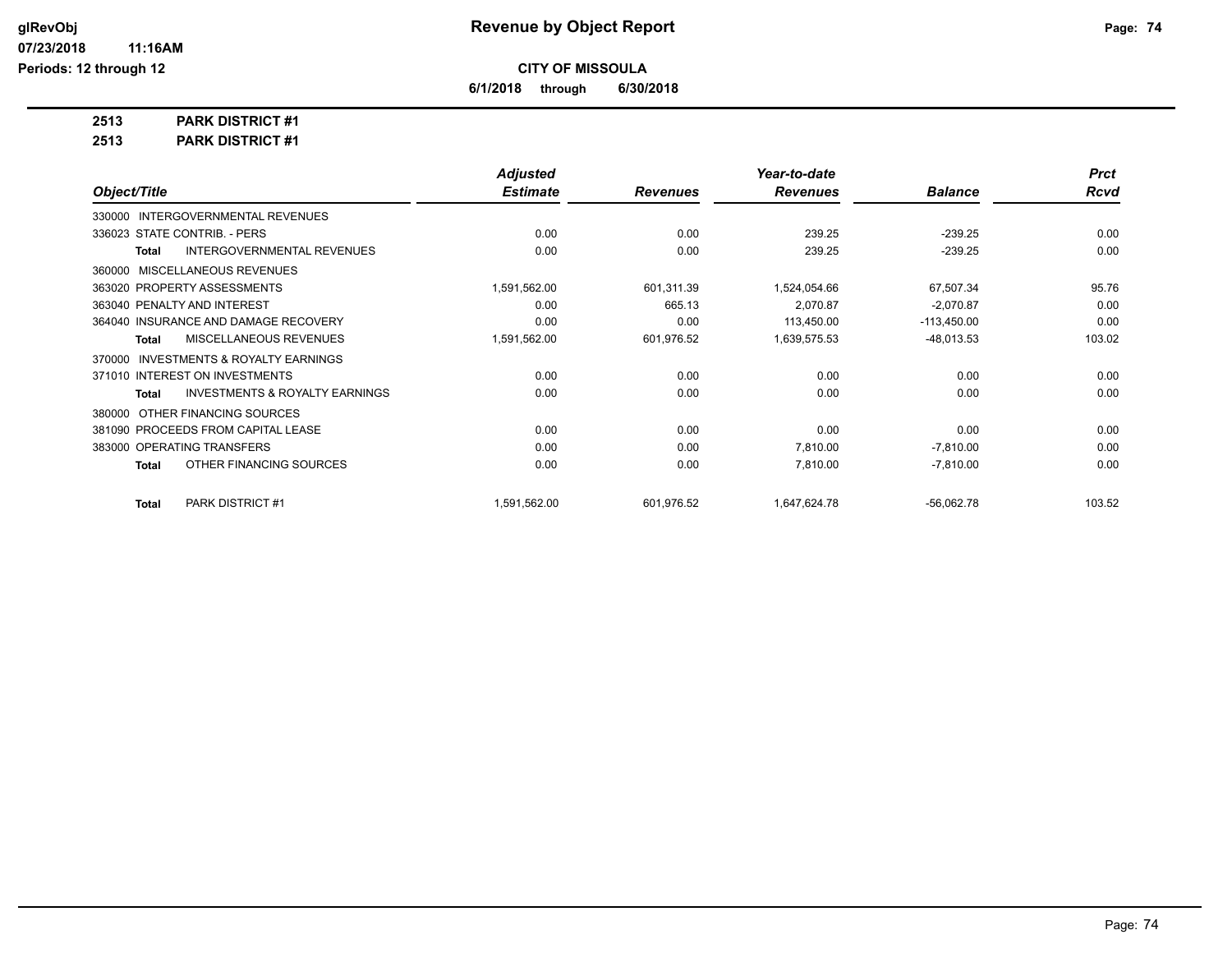**6/1/2018 through 6/30/2018**

### **2513 PARK DISTRICT #1**

|                                                           | <b>Adjusted</b> |                 | Year-to-date    |                | <b>Prct</b> |
|-----------------------------------------------------------|-----------------|-----------------|-----------------|----------------|-------------|
| Object/Title                                              | <b>Estimate</b> | <b>Revenues</b> | <b>Revenues</b> | <b>Balance</b> | <b>Rcvd</b> |
| 330000 INTERGOVERNMENTAL REVENUES                         |                 |                 |                 |                |             |
| 336023 STATE CONTRIB. - PERS                              | 0.00            | 0.00            | 239.25          | $-239.25$      | 0.00        |
| <b>INTERGOVERNMENTAL REVENUES</b><br><b>Total</b>         | 0.00            | 0.00            | 239.25          | $-239.25$      | 0.00        |
| 360000 MISCELLANEOUS REVENUES                             |                 |                 |                 |                |             |
| 363020 PROPERTY ASSESSMENTS                               | 1,591,562.00    | 601,311.39      | 1,524,054.66    | 67,507.34      | 95.76       |
| 363040 PENALTY AND INTEREST                               | 0.00            | 665.13          | 2,070.87        | $-2,070.87$    | 0.00        |
| 364040 INSURANCE AND DAMAGE RECOVERY                      | 0.00            | 0.00            | 113,450.00      | $-113,450.00$  | 0.00        |
| <b>MISCELLANEOUS REVENUES</b><br><b>Total</b>             | 1,591,562.00    | 601,976.52      | 1,639,575.53    | $-48,013.53$   | 103.02      |
| INVESTMENTS & ROYALTY EARNINGS<br>370000                  |                 |                 |                 |                |             |
| 371010 INTEREST ON INVESTMENTS                            | 0.00            | 0.00            | 0.00            | 0.00           | 0.00        |
| <b>INVESTMENTS &amp; ROYALTY EARNINGS</b><br><b>Total</b> | 0.00            | 0.00            | 0.00            | 0.00           | 0.00        |
| 380000 OTHER FINANCING SOURCES                            |                 |                 |                 |                |             |
| 381090 PROCEEDS FROM CAPITAL LEASE                        | 0.00            | 0.00            | 0.00            | 0.00           | 0.00        |
| 383000 OPERATING TRANSFERS                                | 0.00            | 0.00            | 7,810.00        | $-7,810.00$    | 0.00        |
| OTHER FINANCING SOURCES<br><b>Total</b>                   | 0.00            | 0.00            | 7,810.00        | $-7,810.00$    | 0.00        |
| <b>PARK DISTRICT #1</b><br>Total                          | 1,591,562.00    | 601,976.52      | 1,647,624.78    | $-56,062.78$   | 103.52      |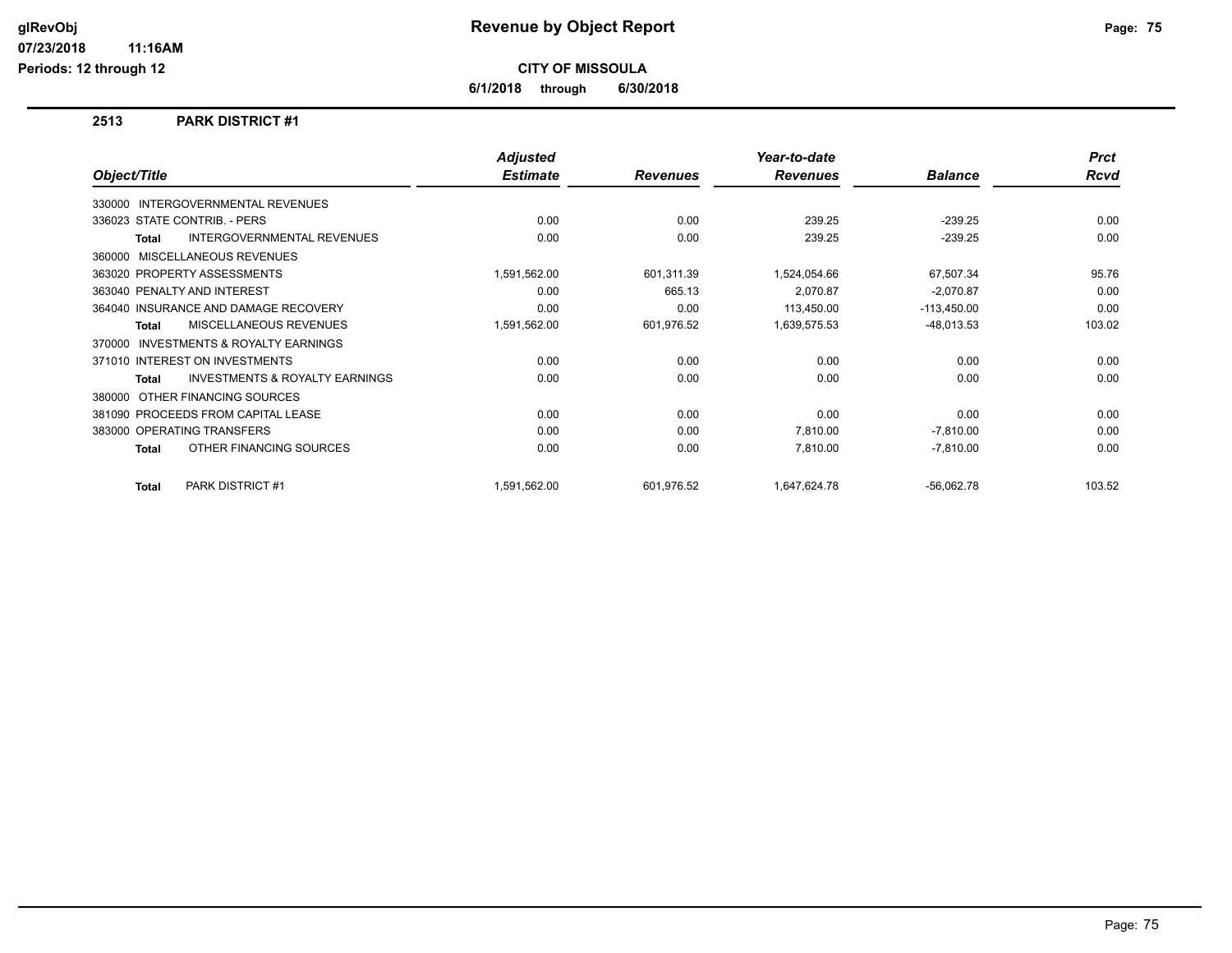**6/1/2018 through 6/30/2018**

**2820 STATE GAS TAX FUND**

**2820 STATE GAS TAX FUND**

|                                                 | <b>Adjusted</b> |                 | Year-to-date    |                | <b>Prct</b> |
|-------------------------------------------------|-----------------|-----------------|-----------------|----------------|-------------|
| Object/Title                                    | <b>Estimate</b> | <b>Revenues</b> | <b>Revenues</b> | <b>Balance</b> | Rcvd        |
| 330000 INTERGOVERNMENTAL REVENUES               |                 |                 |                 |                |             |
| 331052 MDT CMAQ STRIPING GRANT                  | 0.00            | 0.00            | 0.00            | 0.00           | 0.00        |
| 334040 GAS TAX APPORTIONMENT                    | 2.044.567.00    | 90.638.74       | 1.087.664.86    | 956.902.14     | 53.20       |
| 335041 Gas Tax - Special Road/Street Allocation | 0.00            | 404.719.95      | 404.719.95      | -404.719.95    | 0.00        |
| INTERGOVERNMENTAL REVENUES<br>Total             | 2.044.567.00    | 495.358.69      | 1.492.384.81    | 552.182.19     | 72.99       |
| 380000 OTHER FINANCING SOURCES                  |                 |                 |                 |                |             |
| 383000 OPERATING TRANSFERS                      | 0.00            | 0.00            | 0.00            | 0.00           | 0.00        |
| OTHER FINANCING SOURCES<br><b>Total</b>         | 0.00            | 0.00            | 0.00            | 0.00           | 0.00        |
| STATE GAS TAX FUND<br>Total                     | 2.044.567.00    | 495.358.69      | 1.492.384.81    | 552.182.19     | 72.99       |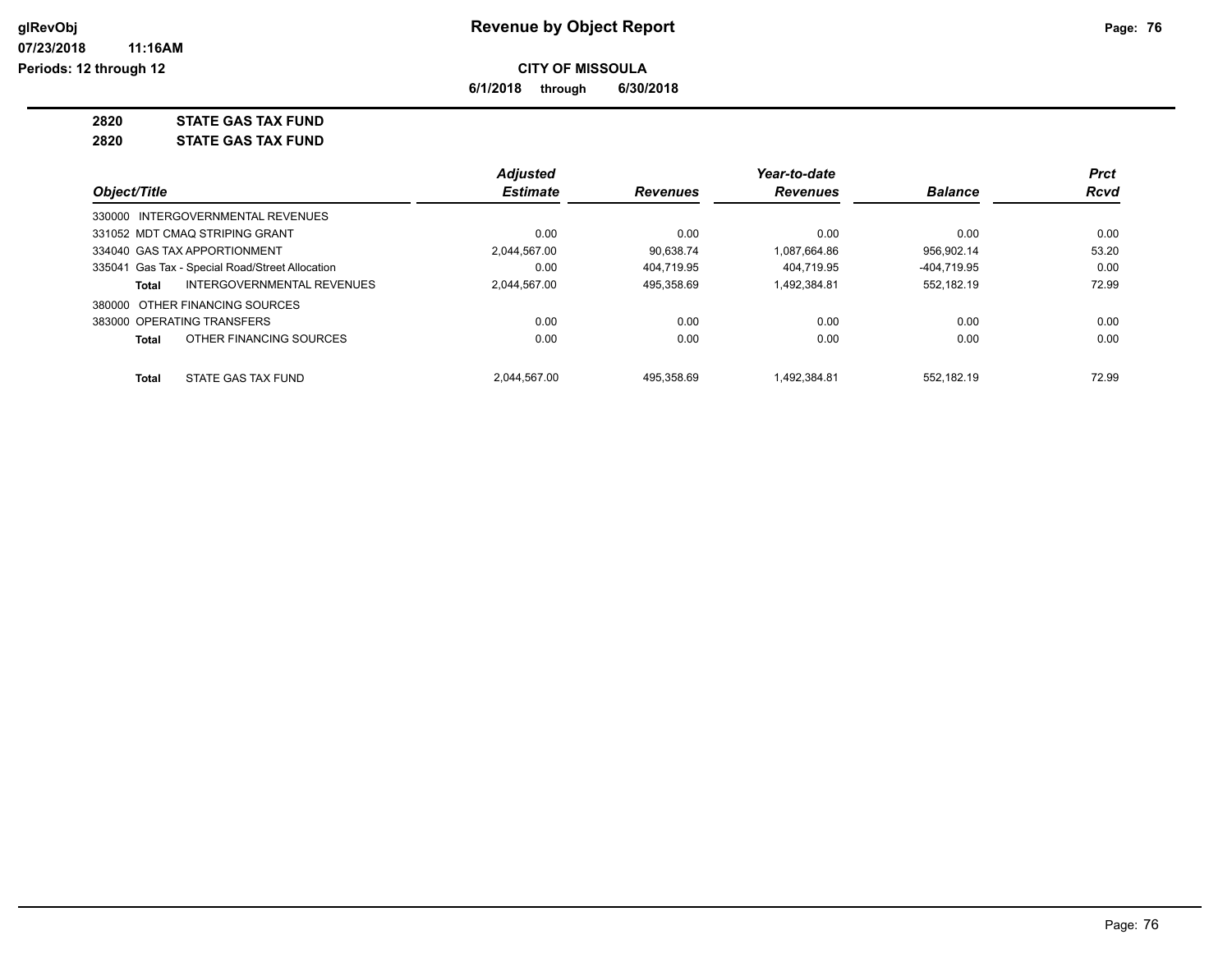**6/1/2018 through 6/30/2018**

### **2820 STATE GAS TAX FUND**

|                                                 | <b>Adjusted</b> |                 | Year-to-date    |                | <b>Prct</b> |
|-------------------------------------------------|-----------------|-----------------|-----------------|----------------|-------------|
| Object/Title                                    | <b>Estimate</b> | <b>Revenues</b> | <b>Revenues</b> | <b>Balance</b> | <b>Rcvd</b> |
| 330000 INTERGOVERNMENTAL REVENUES               |                 |                 |                 |                |             |
| 331052 MDT CMAQ STRIPING GRANT                  | 0.00            | 0.00            | 0.00            | 0.00           | 0.00        |
| 334040 GAS TAX APPORTIONMENT                    | 2.044.567.00    | 90.638.74       | 1.087.664.86    | 956.902.14     | 53.20       |
| 335041 Gas Tax - Special Road/Street Allocation | 0.00            | 404.719.95      | 404.719.95      | -404.719.95    | 0.00        |
| INTERGOVERNMENTAL REVENUES<br><b>Total</b>      | 2.044.567.00    | 495.358.69      | 1.492.384.81    | 552.182.19     | 72.99       |
| 380000 OTHER FINANCING SOURCES                  |                 |                 |                 |                |             |
| 383000 OPERATING TRANSFERS                      | 0.00            | 0.00            | 0.00            | 0.00           | 0.00        |
| OTHER FINANCING SOURCES<br><b>Total</b>         | 0.00            | 0.00            | 0.00            | 0.00           | 0.00        |
| STATE GAS TAX FUND<br><b>Total</b>              | 2.044.567.00    | 495.358.69      | 1.492.384.81    | 552.182.19     | 72.99       |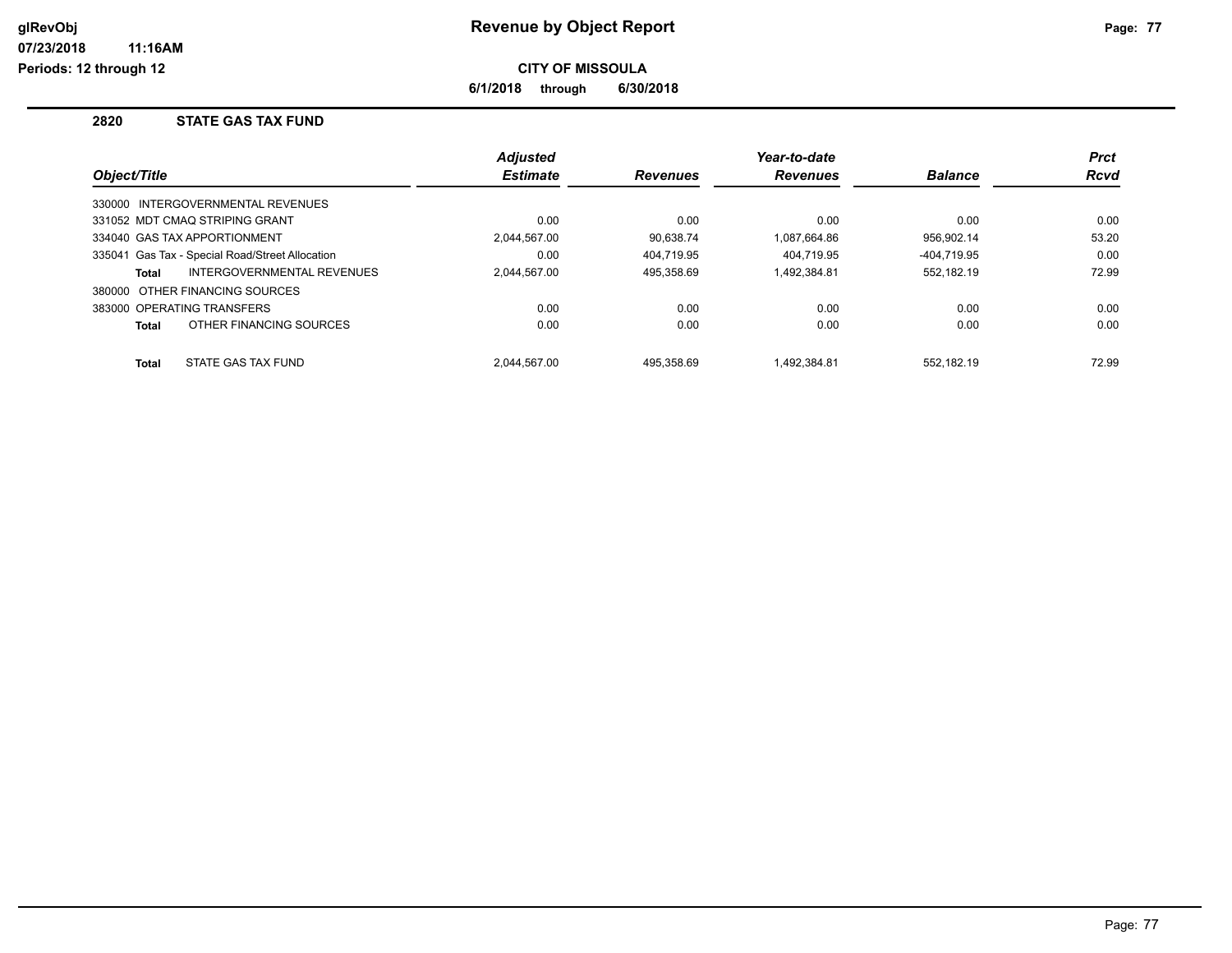**6/1/2018 through 6/30/2018**

### **2918 LAW ENFORCEMENT BLOCK GRANT FUND**

### **2918 LAW ENFORCEMENT BLOCK GRANT FUND**

|                               |                                                 | <b>Adjusted</b> |                 | Year-to-date    |                | <b>Prct</b> |
|-------------------------------|-------------------------------------------------|-----------------|-----------------|-----------------|----------------|-------------|
| Object/Title                  |                                                 | <b>Estimate</b> | <b>Revenues</b> | <b>Revenues</b> | <b>Balance</b> | <b>Rcvd</b> |
|                               | 330000 INTERGOVERNMENTAL REVENUES               |                 |                 |                 |                |             |
| 331000 FEDERAL GRANTS         |                                                 | 0.00            | 0.00            | 0.00            | 0.00           | 0.00        |
| 331001 BYRNE DISCRETIONARY    |                                                 | 0.00            | 0.00            | 0.00            | 0.00           | 0.00        |
| 331023 COPS HIRING GRANT 2011 |                                                 | 0.00            | 0.00            | 0.00            | 0.00           | 0.00        |
|                               | 331024 DEPT OF JUSTICE GRANTS                   | 0.00            | 0.00            | 0.00            | 0.00           | 0.00        |
| 331026 ICAC GRANT             |                                                 | 0.00            | 0.00            | 0.00            | 0.00           | 0.00        |
| 331027 JAG GRANTS REVENUE     |                                                 | 60,373.00       | 0.00            | 0.00            | 60,373.00      | 0.00        |
|                               | 336021 STATE CONTRIB - POLICE RETIREMENT        | 0.00            | 0.00            | 0.00            | 0.00           | 0.00        |
| <b>Total</b>                  | <b>INTERGOVERNMENTAL REVENUES</b>               | 60,373.00       | 0.00            | 0.00            | 60,373.00      | 0.00        |
|                               | 340000 CHARGES FOR SERVICES                     |                 |                 |                 |                |             |
| 342010 POLICE/BID AGREEMENT   |                                                 | 0.00            | 0.00            | 0.00            | 0.00           | 0.00        |
| <b>Total</b>                  | <b>CHARGES FOR SERVICES</b>                     | 0.00            | 0.00            | 0.00            | 0.00           | 0.00        |
| 360000                        | MISCELLANEOUS REVENUES                          |                 |                 |                 |                |             |
| 360010 MISCELLANEOUS          |                                                 | 0.00            | 0.00            | 0.00            | 0.00           | 0.00        |
| <b>Total</b>                  | <b>MISCELLANEOUS REVENUES</b>                   | 0.00            | 0.00            | 0.00            | 0.00           | 0.00        |
| 370000                        | <b>INVESTMENTS &amp; ROYALTY EARNINGS</b>       |                 |                 |                 |                |             |
|                               | 371010 INTEREST ON INVESTMENTS                  | 0.00            | 0.00            | 0.00            | 0.00           | 0.00        |
|                               | 371020 GAIN/LOSS IN MARKET VALUE OF INVESTMENTS | 0.00            | 0.00            | 0.00            | 0.00           | 0.00        |
| <b>Total</b>                  | <b>INVESTMENTS &amp; ROYALTY EARNINGS</b>       | 0.00            | 0.00            | 0.00            | 0.00           | 0.00        |
| 380000                        | OTHER FINANCING SOURCES                         |                 |                 |                 |                |             |
|                               | 383023 TRANS FR DRUG FORFEITURE                 | 0.00            | 0.00            | 0.00            | 0.00           | 0.00        |
| 383036 TRANSFER - GRANT       |                                                 | 0.00            | 0.00            | 0.00            | 0.00           | 0.00        |
| <b>Total</b>                  | OTHER FINANCING SOURCES                         | 0.00            | 0.00            | 0.00            | 0.00           | 0.00        |
| <b>Total</b>                  | LAW ENFORCEMENT BLOCK GRANT FUND                | 60.373.00       | 0.00            | 0.00            | 60,373.00      | 0.00        |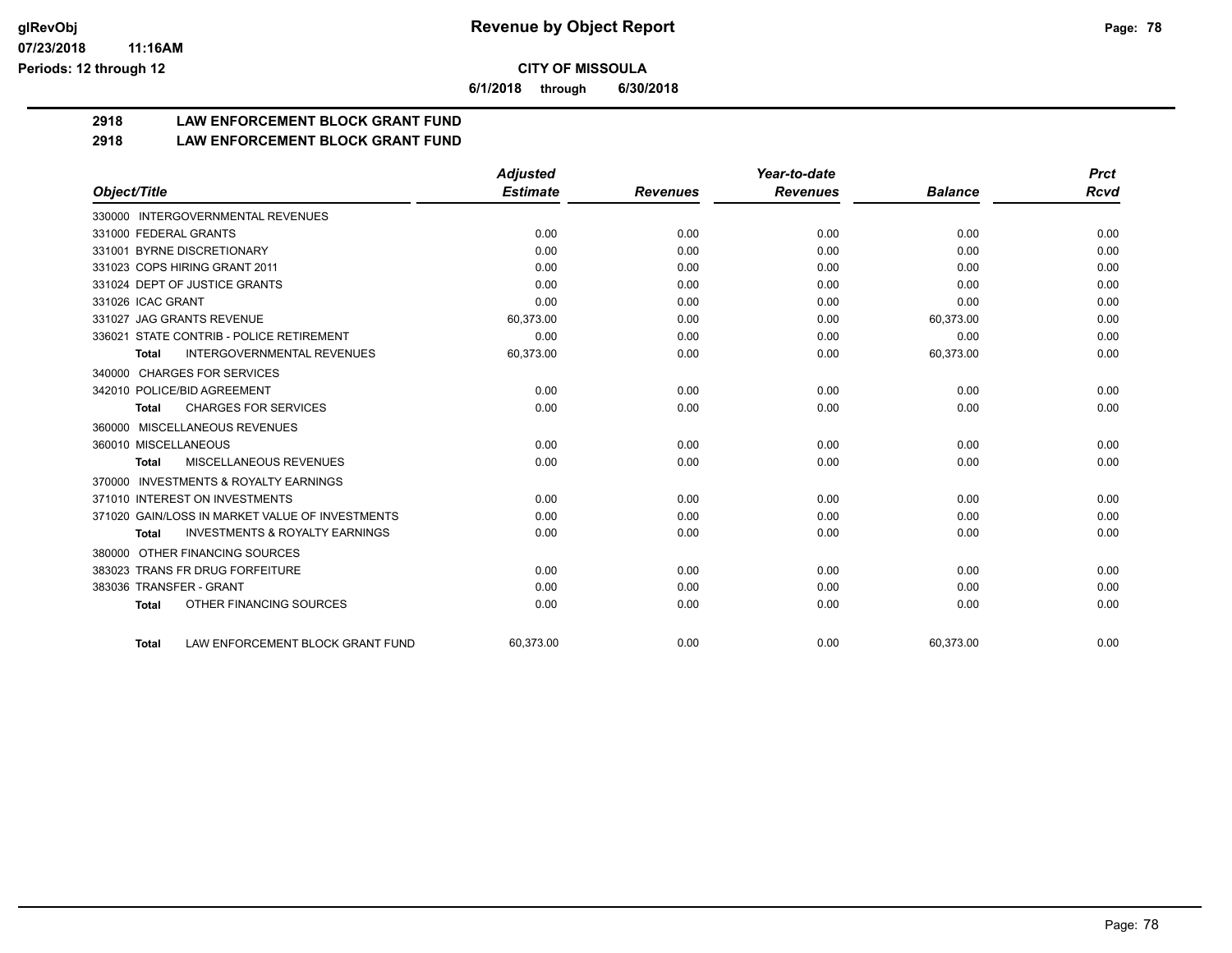**6/1/2018 through 6/30/2018**

### **2918 LAW ENFORCEMENT BLOCK GRANT FUND**

|                                 |                                                | <b>Adjusted</b> |                 | Year-to-date    |                | <b>Prct</b> |
|---------------------------------|------------------------------------------------|-----------------|-----------------|-----------------|----------------|-------------|
| Object/Title                    |                                                | <b>Estimate</b> | <b>Revenues</b> | <b>Revenues</b> | <b>Balance</b> | <b>Rcvd</b> |
| 330000                          | <b>INTERGOVERNMENTAL REVENUES</b>              |                 |                 |                 |                |             |
| 331000 FEDERAL GRANTS           |                                                | 0.00            | 0.00            | 0.00            | 0.00           | 0.00        |
| 331001 BYRNE DISCRETIONARY      |                                                | 0.00            | 0.00            | 0.00            | 0.00           | 0.00        |
| 331023 COPS HIRING GRANT 2011   |                                                | 0.00            | 0.00            | 0.00            | 0.00           | 0.00        |
| 331024 DEPT OF JUSTICE GRANTS   |                                                | 0.00            | 0.00            | 0.00            | 0.00           | 0.00        |
| 331026 ICAC GRANT               |                                                | 0.00            | 0.00            | 0.00            | 0.00           | 0.00        |
| 331027 JAG GRANTS REVENUE       |                                                | 60,373.00       | 0.00            | 0.00            | 60,373.00      | 0.00        |
|                                 | 336021 STATE CONTRIB - POLICE RETIREMENT       | 0.00            | 0.00            | 0.00            | 0.00           | 0.00        |
| <b>Total</b>                    | <b>INTERGOVERNMENTAL REVENUES</b>              | 60,373.00       | 0.00            | 0.00            | 60,373.00      | 0.00        |
| 340000 CHARGES FOR SERVICES     |                                                |                 |                 |                 |                |             |
| 342010 POLICE/BID AGREEMENT     |                                                | 0.00            | 0.00            | 0.00            | 0.00           | 0.00        |
| <b>Total</b>                    | <b>CHARGES FOR SERVICES</b>                    | 0.00            | 0.00            | 0.00            | 0.00           | 0.00        |
| 360000 MISCELLANEOUS REVENUES   |                                                |                 |                 |                 |                |             |
| 360010 MISCELLANEOUS            |                                                | 0.00            | 0.00            | 0.00            | 0.00           | 0.00        |
| <b>Total</b>                    | MISCELLANEOUS REVENUES                         | 0.00            | 0.00            | 0.00            | 0.00           | 0.00        |
|                                 | 370000 INVESTMENTS & ROYALTY EARNINGS          |                 |                 |                 |                |             |
| 371010 INTEREST ON INVESTMENTS  |                                                | 0.00            | 0.00            | 0.00            | 0.00           | 0.00        |
|                                 | 371020 GAIN/LOSS IN MARKET VALUE OF INVESTMENT | 0.00            | 0.00            | 0.00            | 0.00           | 0.00        |
| <b>Total</b>                    | <b>INVESTMENTS &amp; ROYALTY EARNINGS</b>      | 0.00            | 0.00            | 0.00            | 0.00           | 0.00        |
| 380000 OTHER FINANCING SOURCES  |                                                |                 |                 |                 |                |             |
| 383023 TRANS FR DRUG FORFEITURE |                                                | 0.00            | 0.00            | 0.00            | 0.00           | 0.00        |
| 383036 TRANSFER - GRANT         |                                                | 0.00            | 0.00            | 0.00            | 0.00           | 0.00        |
| <b>Total</b>                    | OTHER FINANCING SOURCES                        | 0.00            | 0.00            | 0.00            | 0.00           | 0.00        |
| <b>Total</b>                    | LAW ENFORCEMENT BLOCK GRANT FUND               | 60.373.00       | 0.00            | 0.00            | 60,373.00      | 0.00        |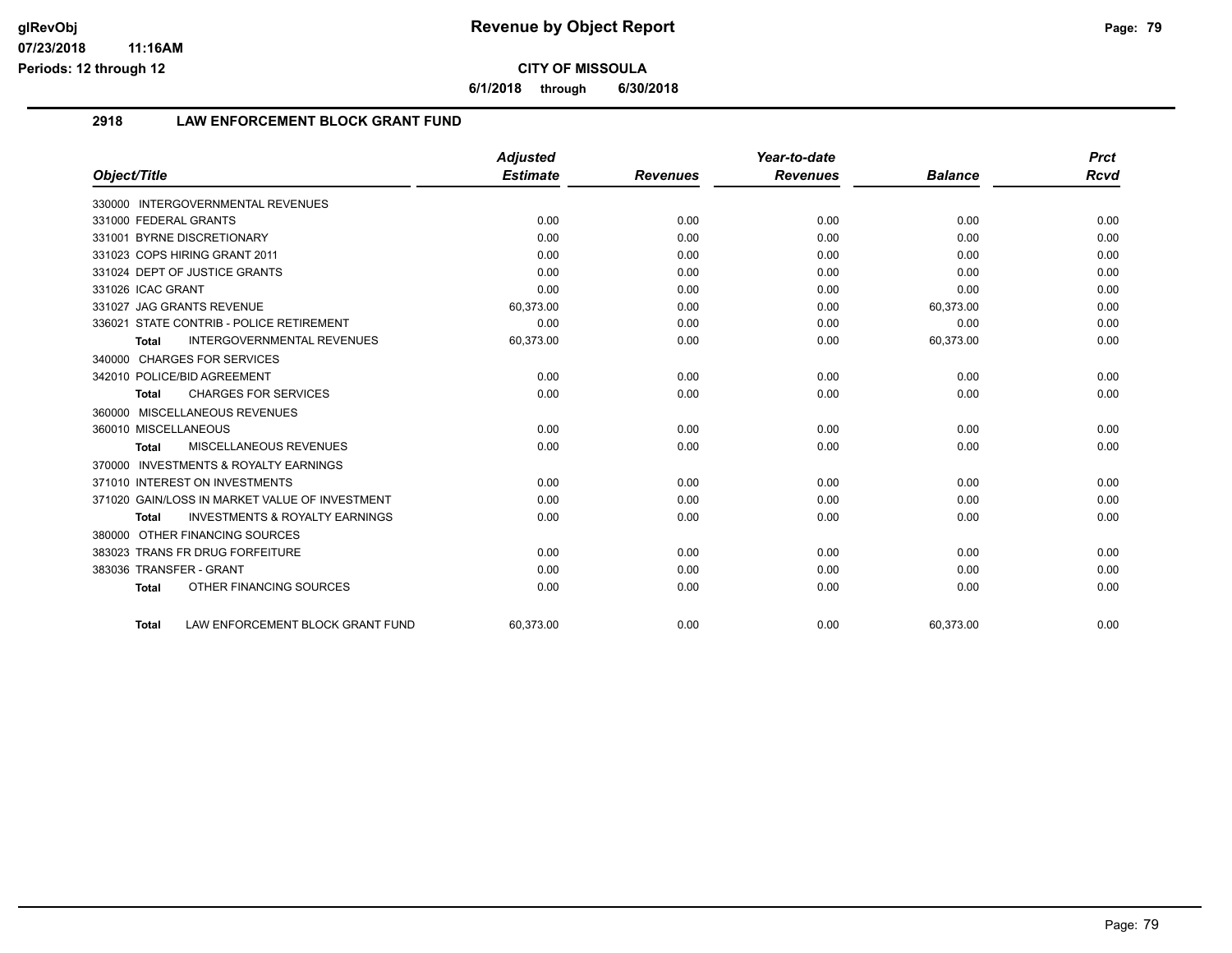**6/1/2018 through 6/30/2018**

### **2919 HIDTA FUND**

**2919 HIDTA FUND**

|                                                           | <b>Adjusted</b> |                 | Year-to-date    |                | <b>Prct</b> |
|-----------------------------------------------------------|-----------------|-----------------|-----------------|----------------|-------------|
| Object/Title                                              | <b>Estimate</b> | <b>Revenues</b> | <b>Revenues</b> | <b>Balance</b> | <b>Rcvd</b> |
| 340000 CHARGES FOR SERVICES                               |                 |                 |                 |                |             |
| 342013 BLIC BACKGROUND CHECK FEE                          | 140,600.00      | 23.68           | 35,877.19       | 104,722.81     | 25.52       |
| 342014 POLICE DEPARTMENT SERVICE FEES                     | 0.00            | 0.00            | 6.767.05        | $-6,767.05$    | 0.00        |
| <b>CHARGES FOR SERVICES</b><br>Total                      | 140,600.00      | 23.68           | 42,644.24       | 97,955.76      | 30.33       |
| 360000 MISCELLANEOUS REVENUES                             |                 |                 |                 |                |             |
| 360010 MISCELLANEOUS                                      | 0.00            | 0.00            | 0.00            | 0.00           | 0.00        |
| MISCELLANEOUS REVENUES<br><b>Total</b>                    | 0.00            | 0.00            | 0.00            | 0.00           | 0.00        |
| INVESTMENTS & ROYALTY EARNINGS<br>370000                  |                 |                 |                 |                |             |
| 371010 INTEREST ON INVESTMENTS                            | 0.00            | 0.00            | 0.00            | 0.00           | 0.00        |
| <b>INVESTMENTS &amp; ROYALTY EARNINGS</b><br><b>Total</b> | 0.00            | 0.00            | 0.00            | 0.00           | 0.00        |
| <b>HIDTA FUND</b><br><b>Total</b>                         | 140.600.00      | 23.68           | 42.644.24       | 97.955.76      | 30.33       |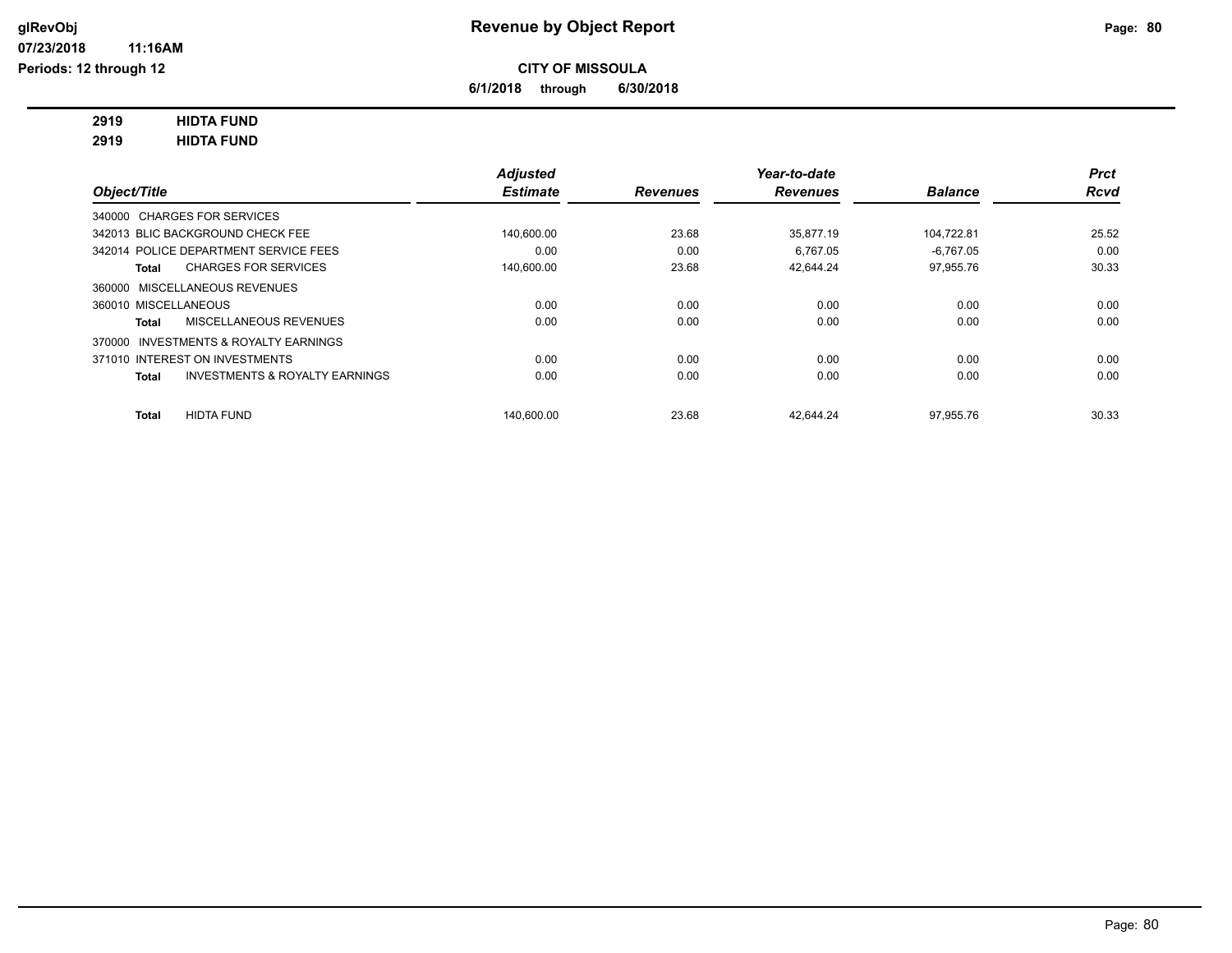**6/1/2018 through 6/30/2018**

**2919 HIDTA FUND**

|                                                    | <b>Adjusted</b> |                 | Year-to-date    |                | <b>Prct</b> |
|----------------------------------------------------|-----------------|-----------------|-----------------|----------------|-------------|
| Object/Title                                       | <b>Estimate</b> | <b>Revenues</b> | <b>Revenues</b> | <b>Balance</b> | Rcvd        |
| 340000 CHARGES FOR SERVICES                        |                 |                 |                 |                |             |
| 342013 BLIC BACKGROUND CHECK FEE                   | 140.600.00      | 23.68           | 35,877.19       | 104,722.81     | 25.52       |
| 342014 POLICE DEPARTMENT SERVICE FEES              | 0.00            | 0.00            | 6.767.05        | $-6.767.05$    | 0.00        |
| <b>CHARGES FOR SERVICES</b><br>Total               | 140,600.00      | 23.68           | 42,644.24       | 97,955.76      | 30.33       |
| 360000 MISCELLANEOUS REVENUES                      |                 |                 |                 |                |             |
| 360010 MISCELLANEOUS                               | 0.00            | 0.00            | 0.00            | 0.00           | 0.00        |
| MISCELLANEOUS REVENUES<br>Total                    | 0.00            | 0.00            | 0.00            | 0.00           | 0.00        |
| 370000 INVESTMENTS & ROYALTY EARNINGS              |                 |                 |                 |                |             |
| 371010 INTEREST ON INVESTMENTS                     | 0.00            | 0.00            | 0.00            | 0.00           | 0.00        |
| <b>INVESTMENTS &amp; ROYALTY EARNINGS</b><br>Total | 0.00            | 0.00            | 0.00            | 0.00           | 0.00        |
| <b>HIDTA FUND</b><br><b>Total</b>                  | 140.600.00      | 23.68           | 42.644.24       | 97,955.76      | 30.33       |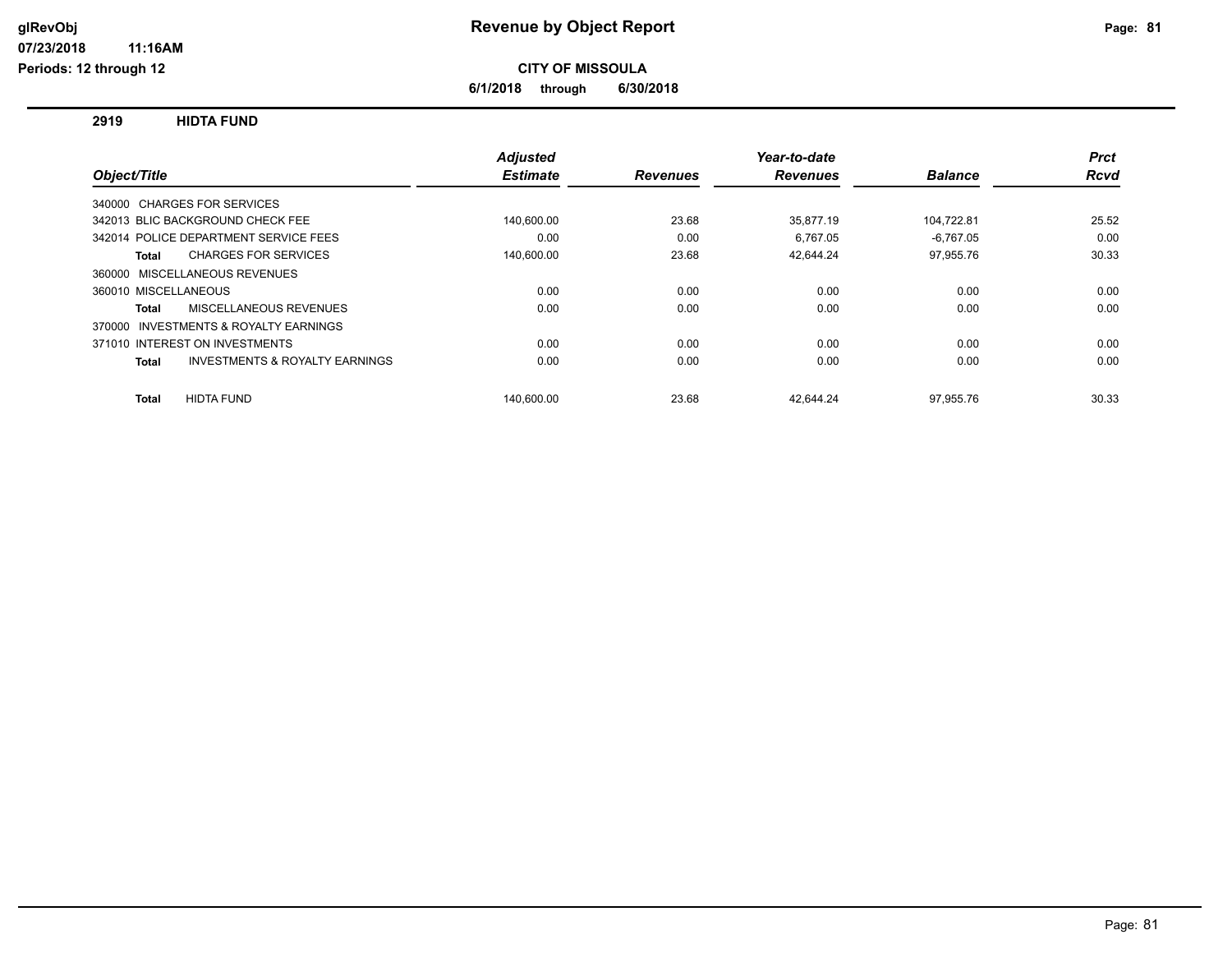**6/1/2018 through 6/30/2018**

### **2939 CDBG PROGRAM INCOME ACCOUNT**

### **2939 CDBG PROGRAM INCOME ACCOUNT**

|                                                           | <b>Adjusted</b> |                 | Year-to-date    |                | <b>Prct</b> |
|-----------------------------------------------------------|-----------------|-----------------|-----------------|----------------|-------------|
| Object/Title                                              | <b>Estimate</b> | <b>Revenues</b> | <b>Revenues</b> | <b>Balance</b> | Rcvd        |
| 330000 INTERGOVERNMENTAL REVENUES                         |                 |                 |                 |                |             |
| 331000 FEDERAL GRANTS                                     | 29,463.00       | 0.00            | 29,370.11       | 92.89          | 99.68       |
| INTERGOVERNMENTAL REVENUES<br><b>Total</b>                | 29,463.00       | 0.00            | 29,370.11       | 92.89          | 99.68       |
| 360000 MISCELLANEOUS REVENUES                             |                 |                 |                 |                |             |
| 360010 MISCELLANEOUS                                      | 0.00            | 0.00            | 0.00            | 0.00           | 0.00        |
| <b>MISCELLANEOUS REVENUES</b><br><b>Total</b>             | 0.00            | 0.00            | 0.00            | 0.00           | 0.00        |
| 370000 INVESTMENTS & ROYALTY EARNINGS                     |                 |                 |                 |                |             |
| 371010 INTEREST ON INVESTMENTS                            | 0.00            | 0.00            | 0.00            | 0.00           | 0.00        |
| 371020 GAIN/LOSS IN MARKET VALUE OF INVESTMENTS           | 0.00            | 0.00            | 0.00            | 0.00           | 0.00        |
| <b>INVESTMENTS &amp; ROYALTY EARNINGS</b><br><b>Total</b> | 0.00            | 0.00            | 0.00            | 0.00           | 0.00        |
| 380000 OTHER FINANCING SOURCES                            |                 |                 |                 |                |             |
| 383000 OPERATING TRANSFERS                                | 0.00            | 0.00            | 0.00            | 0.00           | 0.00        |
| 383009 TRANS FR TITLE I                                   | 0.00            | 0.00            | 0.00            | 0.00           | 0.00        |
| OTHER FINANCING SOURCES<br><b>Total</b>                   | 0.00            | 0.00            | 0.00            | 0.00           | 0.00        |
| CDBG PROGRAM INCOME ACCOUNT<br>Total                      | 29.463.00       | 0.00            | 29,370.11       | 92.89          | 99.68       |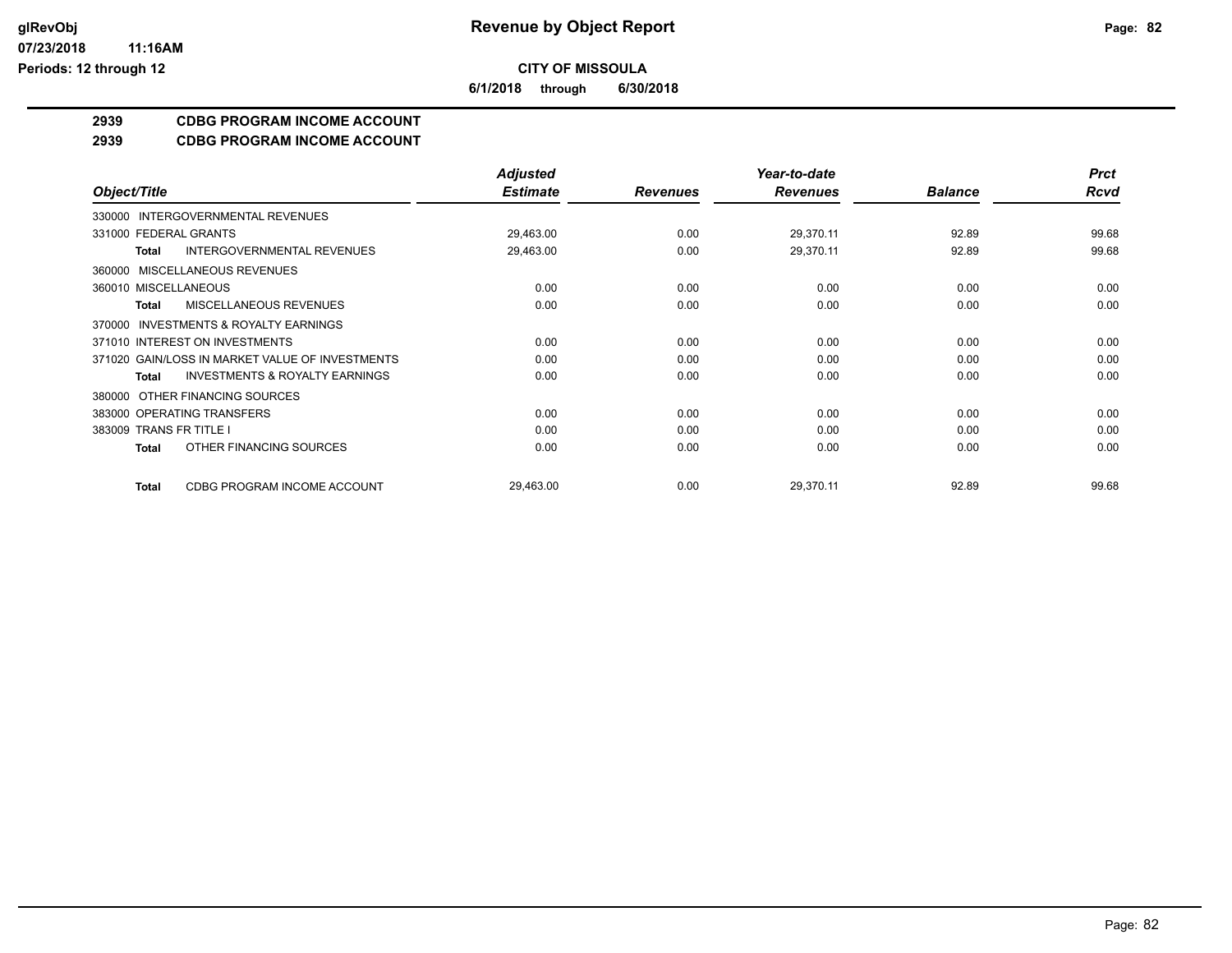**6/1/2018 through 6/30/2018**

### **2939 CDBG PROGRAM INCOME ACCOUNT**

|                                                           | <b>Adjusted</b> |                 | Year-to-date    |                | <b>Prct</b> |
|-----------------------------------------------------------|-----------------|-----------------|-----------------|----------------|-------------|
| Object/Title                                              | <b>Estimate</b> | <b>Revenues</b> | <b>Revenues</b> | <b>Balance</b> | <b>Rcvd</b> |
| 330000 INTERGOVERNMENTAL REVENUES                         |                 |                 |                 |                |             |
| 331000 FEDERAL GRANTS                                     | 29,463.00       | 0.00            | 29,370.11       | 92.89          | 99.68       |
| <b>INTERGOVERNMENTAL REVENUES</b><br><b>Total</b>         | 29,463.00       | 0.00            | 29,370.11       | 92.89          | 99.68       |
| MISCELLANEOUS REVENUES<br>360000                          |                 |                 |                 |                |             |
| 360010 MISCELLANEOUS                                      | 0.00            | 0.00            | 0.00            | 0.00           | 0.00        |
| <b>MISCELLANEOUS REVENUES</b><br><b>Total</b>             | 0.00            | 0.00            | 0.00            | 0.00           | 0.00        |
| <b>INVESTMENTS &amp; ROYALTY EARNINGS</b><br>370000       |                 |                 |                 |                |             |
| 371010 INTEREST ON INVESTMENTS                            | 0.00            | 0.00            | 0.00            | 0.00           | 0.00        |
| 371020 GAIN/LOSS IN MARKET VALUE OF INVESTMENT            | 0.00            | 0.00            | 0.00            | 0.00           | 0.00        |
| <b>INVESTMENTS &amp; ROYALTY EARNINGS</b><br><b>Total</b> | 0.00            | 0.00            | 0.00            | 0.00           | 0.00        |
| OTHER FINANCING SOURCES<br>380000                         |                 |                 |                 |                |             |
| 383000 OPERATING TRANSFERS                                | 0.00            | 0.00            | 0.00            | 0.00           | 0.00        |
| 383009 TRANS FR TITLE I                                   | 0.00            | 0.00            | 0.00            | 0.00           | 0.00        |
| OTHER FINANCING SOURCES<br><b>Total</b>                   | 0.00            | 0.00            | 0.00            | 0.00           | 0.00        |
| <b>Total</b><br>CDBG PROGRAM INCOME ACCOUNT               | 29,463.00       | 0.00            | 29.370.11       | 92.89          | 99.68       |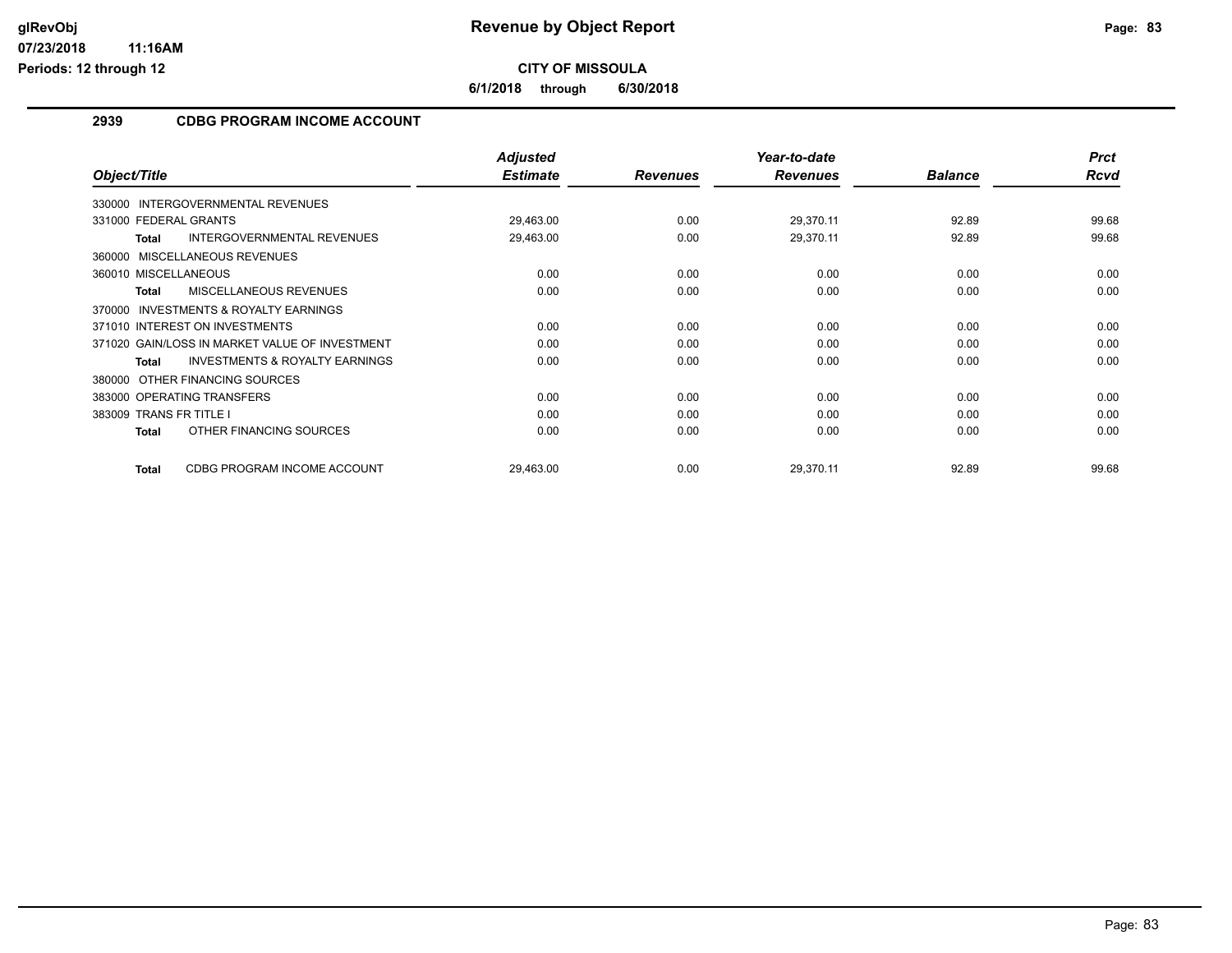**6/1/2018 through 6/30/2018**

### **2940 CDBG FUND**

**2940 CDBG FUND**

|                                                     |                                           | <b>Adjusted</b> |                 | Year-to-date    |                | <b>Prct</b> |
|-----------------------------------------------------|-------------------------------------------|-----------------|-----------------|-----------------|----------------|-------------|
| Object/Title                                        |                                           | <b>Estimate</b> | <b>Revenues</b> | <b>Revenues</b> | <b>Balance</b> | Rcvd        |
| 330000 INTERGOVERNMENTAL REVENUES                   |                                           |                 |                 |                 |                |             |
| 331010 GRANT - CDBG                                 |                                           | 575,247.00      | $-17,731.24$    | 125,218.71      | 450,028.29     | 21.77       |
| 331012 ARRA/CDBG STIMULUS REVENUE                   |                                           | 0.00            | 0.00            | 0.00            | 0.00           | 0.00        |
| <b>INTERGOVERNMENTAL REVENUES</b><br>Total          |                                           | 575,247.00      | $-17,731.24$    | 125,218.71      | 450,028.29     | 21.77       |
| 360000 MISCELLANEOUS REVENUES                       |                                           |                 |                 |                 |                |             |
| 360010 MISCELLANEOUS                                |                                           | 0.00            | 0.00            | 0.00            | 0.00           | 0.00        |
| <b>MISCELLANEOUS REVENUES</b><br>Total              |                                           | 0.00            | 0.00            | 0.00            | 0.00           | 0.00        |
| <b>INVESTMENTS &amp; ROYALTY EARNINGS</b><br>370000 |                                           |                 |                 |                 |                |             |
| 371010 INTEREST ON INVESTMENTS                      |                                           | 0.00            | 0.00            | 0.00            | 0.00           | 0.00        |
| Total                                               | <b>INVESTMENTS &amp; ROYALTY EARNINGS</b> | 0.00            | 0.00            | 0.00            | 0.00           | 0.00        |
| OTHER FINANCING SOURCES<br>380000                   |                                           |                 |                 |                 |                |             |
| 383000 OPERATING TRANSFERS                          |                                           | 0.00            | 0.00            | 0.00            | 0.00           | 0.00        |
| 383009 TRANS FR TITLE I                             |                                           | 0.00            | 0.00            | 0.00            | 0.00           | 0.00        |
| OTHER FINANCING SOURCES<br>Total                    |                                           | 0.00            | 0.00            | 0.00            | 0.00           | 0.00        |
| <b>CDBG FUND</b><br>Total                           |                                           | 575,247.00      | $-17,731.24$    | 125,218.71      | 450,028.29     | 21.77       |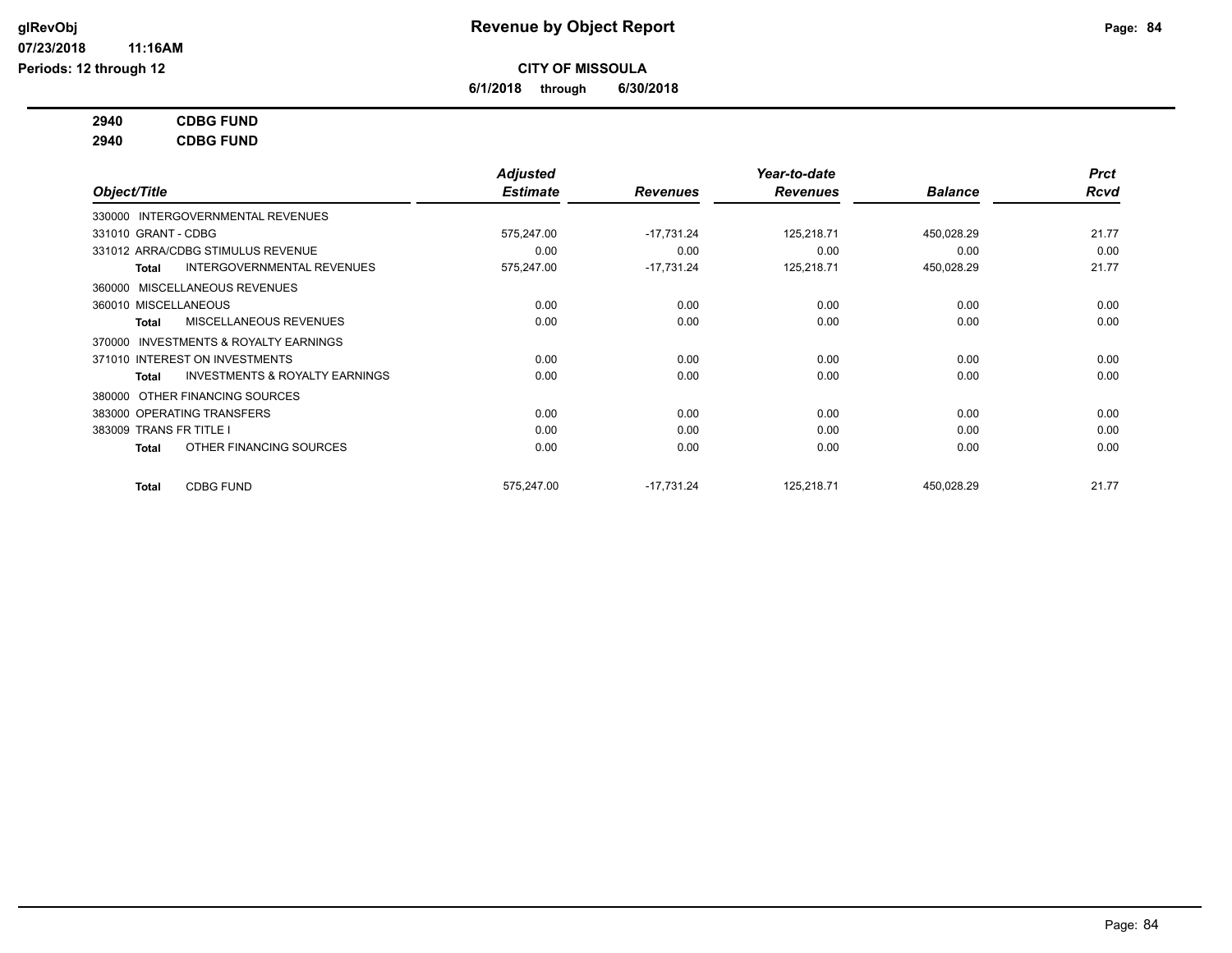**6/1/2018 through 6/30/2018**

**2940 CDBG FUND**

|                                                    | <b>Adjusted</b> |                 | Year-to-date    |                | <b>Prct</b> |
|----------------------------------------------------|-----------------|-----------------|-----------------|----------------|-------------|
| Object/Title                                       | <b>Estimate</b> | <b>Revenues</b> | <b>Revenues</b> | <b>Balance</b> | Rcvd        |
| 330000 INTERGOVERNMENTAL REVENUES                  |                 |                 |                 |                |             |
| 331010 GRANT - CDBG                                | 575,247.00      | $-17,731.24$    | 125,218.71      | 450,028.29     | 21.77       |
| 331012 ARRA/CDBG STIMULUS REVENUE                  | 0.00            | 0.00            | 0.00            | 0.00           | 0.00        |
| <b>INTERGOVERNMENTAL REVENUES</b><br>Total         | 575,247.00      | $-17,731.24$    | 125,218.71      | 450,028.29     | 21.77       |
| 360000 MISCELLANEOUS REVENUES                      |                 |                 |                 |                |             |
| 360010 MISCELLANEOUS                               | 0.00            | 0.00            | 0.00            | 0.00           | 0.00        |
| MISCELLANEOUS REVENUES<br>Total                    | 0.00            | 0.00            | 0.00            | 0.00           | 0.00        |
| 370000 INVESTMENTS & ROYALTY EARNINGS              |                 |                 |                 |                |             |
| 371010 INTEREST ON INVESTMENTS                     | 0.00            | 0.00            | 0.00            | 0.00           | 0.00        |
| <b>INVESTMENTS &amp; ROYALTY EARNINGS</b><br>Total | 0.00            | 0.00            | 0.00            | 0.00           | 0.00        |
| 380000 OTHER FINANCING SOURCES                     |                 |                 |                 |                |             |
| 383000 OPERATING TRANSFERS                         | 0.00            | 0.00            | 0.00            | 0.00           | 0.00        |
| 383009 TRANS FR TITLE I                            | 0.00            | 0.00            | 0.00            | 0.00           | 0.00        |
| OTHER FINANCING SOURCES<br><b>Total</b>            | 0.00            | 0.00            | 0.00            | 0.00           | 0.00        |
| <b>CDBG FUND</b><br>Total                          | 575,247.00      | $-17,731.24$    | 125.218.71      | 450,028.29     | 21.77       |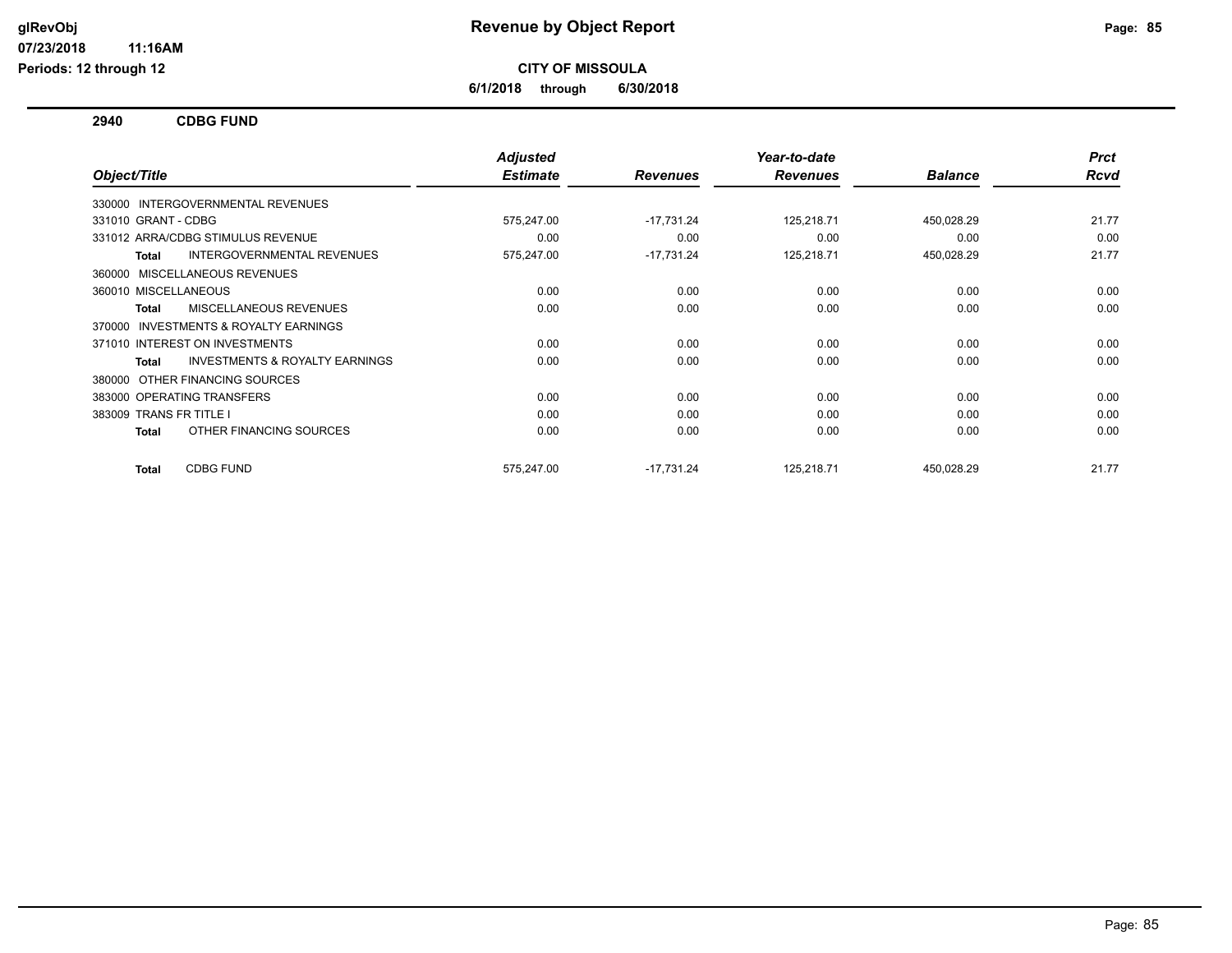**6/1/2018 through 6/30/2018**

### **2941 HOME FUND**

**2941 HOME FUND**

|                                                           | <b>Adjusted</b> |                 | Year-to-date    |                | <b>Prct</b> |
|-----------------------------------------------------------|-----------------|-----------------|-----------------|----------------|-------------|
| Object/Title                                              | <b>Estimate</b> | <b>Revenues</b> | <b>Revenues</b> | <b>Balance</b> | <b>Rcvd</b> |
| 330000 INTERGOVERNMENTAL REVENUES                         |                 |                 |                 |                |             |
| 330000 INTERGOVERNMENTAL REVENUES                         | 0.00            | 0.00            | 0.00            | 0.00           | 0.00        |
| 331016 HOMEWORD 1800 PHILLIPS                             | 0.00            | 0.00            | 0.00            | 0.00           | 0.00        |
| 331033 WORD                                               | 0.00            | 0.00            | 0.00            | 0.00           | 0.00        |
| 334145 WESTERN MT MENTAL HEALTH CTR                       | 0.00            | 0.00            | 0.00            | 0.00           | 0.00        |
| 334149 MISSOULA HOMEOWNERSHIP PROGRAM                     | 0.00            | 0.00            | 0.00            | 0.00           | 0.00        |
| 334153 FY14 DISTRICT XI HRC TBRA                          | 0.00            | 0.00            | 0.00            | 0.00           | 0.00        |
| 334154 HOMEWORD SWEETGRASS                                | 0.00            | 0.00            | 0.00            | 0.00           | 0.00        |
| 334155 FY08 NMCDC                                         | 0.00            | 0.00            | 0.00            | 0.00           | 0.00        |
| 334156 HOME PROGRAM INCOME                                | 406,753.00      | 0.00            | 0.00            | 406,753.00     | 0.00        |
| 334157 FY09 MHA                                           | 0.00            | 0.00            | 0.00            | 0.00           | 0.00        |
| 334159 FY09 HOMEWORD                                      | 0.00            | 0.00            | 0.00            | 0.00           | 0.00        |
| 334160 FY09 NMCDC                                         | 0.00            | 0.00            | 0.00            | 0.00           | 0.00        |
| 334161 FY10 DISTRICT XI HRC                               | 0.00            | 0.00            | 0.00            | 0.00           | 0.00        |
| 334163 FY10 homeWORD/SOLSTICE APT                         | 0.00            | 0.00            | 0.00            | 0.00           | 0.00        |
| <b>INTERGOVERNMENTAL REVENUES</b><br><b>Total</b>         | 406,753.00      | 0.00            | 0.00            | 406,753.00     | 0.00        |
| <b>CHARGES FOR SERVICES</b><br>340000                     |                 |                 |                 |                |             |
| 341450 *** Title Not Found ***                            | 0.00            | 0.00            | 0.00            | 0.00           | 0.00        |
| <b>CHARGES FOR SERVICES</b><br>Total                      | 0.00            | 0.00            | 0.00            | 0.00           | 0.00        |
| 360000 MISCELLANEOUS REVENUES                             |                 |                 |                 |                |             |
| 360005 LOAN REPAYMENTS                                    | 0.00            | 0.00            | 0.00            | 0.00           | 0.00        |
| 360010 MISCELLANEOUS                                      | 0.00            | $-12,496.00$    | 199,824.43      | $-199,824.43$  | 0.00        |
| MISCELLANEOUS REVENUES<br>Total                           | 0.00            | $-12,496.00$    | 199,824.43      | $-199,824.43$  | 0.00        |
| 370000 INVESTMENTS & ROYALTY EARNINGS                     |                 |                 |                 |                |             |
| 371020 GAIN/LOSS IN MARKET VALUE OF INVESTMENTS           | 0.00            | 0.00            | 0.00            | 0.00           | 0.00        |
| <b>INVESTMENTS &amp; ROYALTY EARNINGS</b><br><b>Total</b> | 0.00            | 0.00            | 0.00            | 0.00           | 0.00        |
| <b>HOME FUND</b><br><b>Total</b>                          | 406,753.00      | $-12,496.00$    | 199,824.43      | 206,928.57     | 49.13       |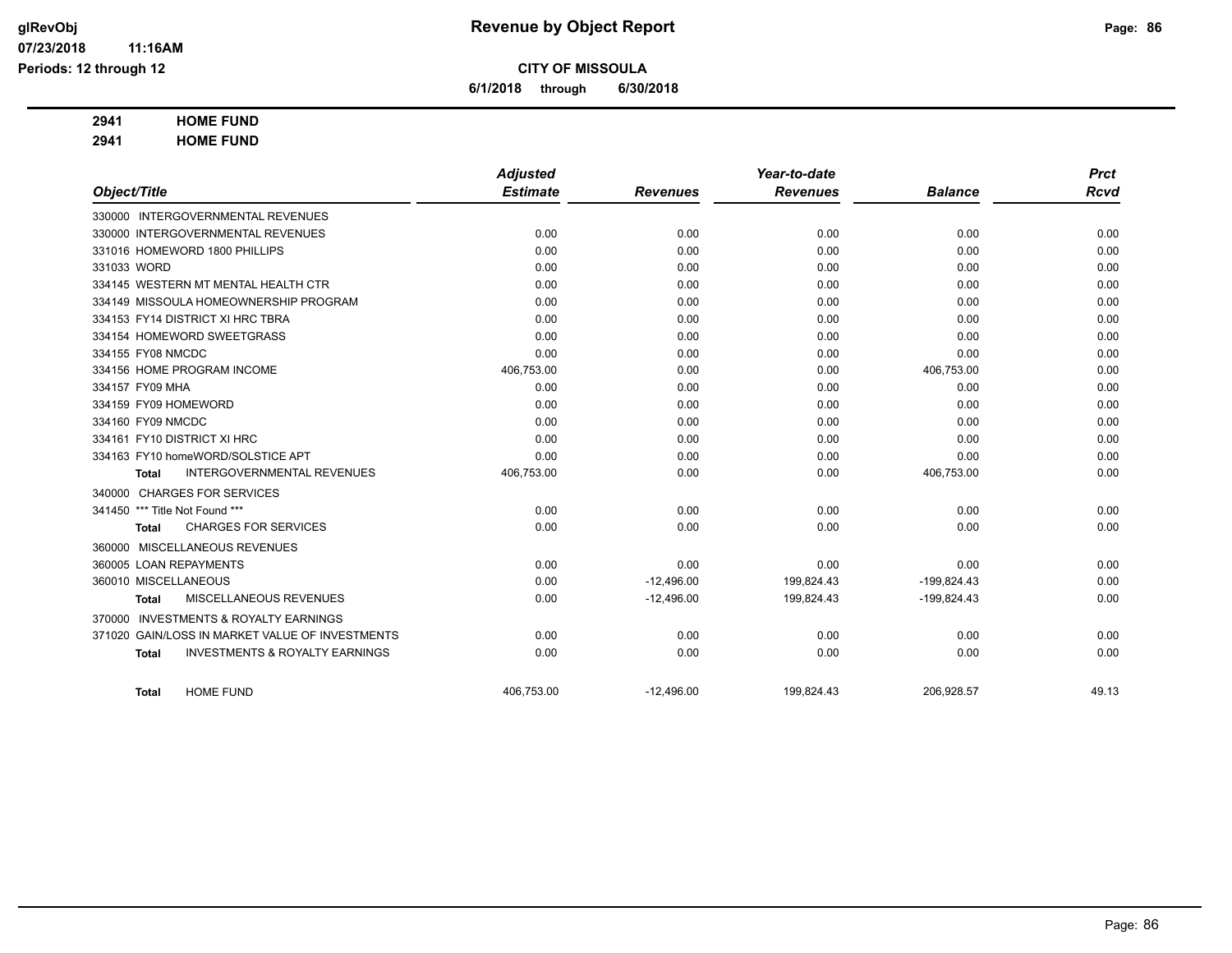**6/1/2018 through 6/30/2018**

**2941 HOME FUND**

|                                                           | <b>Adjusted</b> |                 | Year-to-date    |                | <b>Prct</b> |
|-----------------------------------------------------------|-----------------|-----------------|-----------------|----------------|-------------|
| Object/Title                                              | <b>Estimate</b> | <b>Revenues</b> | <b>Revenues</b> | <b>Balance</b> | <b>Rcvd</b> |
| 330000 INTERGOVERNMENTAL REVENUES                         |                 |                 |                 |                |             |
| 330000 INTERGOVERNMENTAL REVENUES                         | 0.00            | 0.00            | 0.00            | 0.00           | 0.00        |
| 331016 HOMEWORD 1800 PHILLIPS                             | 0.00            | 0.00            | 0.00            | 0.00           | 0.00        |
| 331033 WORD                                               | 0.00            | 0.00            | 0.00            | 0.00           | 0.00        |
| 334145 WESTERN MT MENTAL HEALTH CTR                       | 0.00            | 0.00            | 0.00            | 0.00           | 0.00        |
| 334149 MISSOULA HOMEOWNERSHIP PROGRAM                     | 0.00            | 0.00            | 0.00            | 0.00           | 0.00        |
| 334153 FY14 DISTRICT XI HRC TBRA                          | 0.00            | 0.00            | 0.00            | 0.00           | 0.00        |
| 334154 HOMEWORD SWEETGRASS                                | 0.00            | 0.00            | 0.00            | 0.00           | 0.00        |
| 334155 FY08 NMCDC                                         | 0.00            | 0.00            | 0.00            | 0.00           | 0.00        |
| 334156 HOME PROGRAM INCOME                                | 406,753.00      | 0.00            | 0.00            | 406,753.00     | 0.00        |
| 334157 FY09 MHA                                           | 0.00            | 0.00            | 0.00            | 0.00           | 0.00        |
| 334159 FY09 HOMEWORD                                      | 0.00            | 0.00            | 0.00            | 0.00           | 0.00        |
| 334160 FY09 NMCDC                                         | 0.00            | 0.00            | 0.00            | 0.00           | 0.00        |
| 334161 FY10 DISTRICT XI HRC                               | 0.00            | 0.00            | 0.00            | 0.00           | 0.00        |
| 334163 FY10 homeWORD/SOLSTICE APT                         | 0.00            | 0.00            | 0.00            | 0.00           | 0.00        |
| <b>INTERGOVERNMENTAL REVENUES</b><br><b>Total</b>         | 406,753.00      | 0.00            | 0.00            | 406,753.00     | 0.00        |
| 340000 CHARGES FOR SERVICES                               |                 |                 |                 |                |             |
| 341450 *** Title Not Found ***                            | 0.00            | 0.00            | 0.00            | 0.00           | 0.00        |
| <b>CHARGES FOR SERVICES</b><br><b>Total</b>               | 0.00            | 0.00            | 0.00            | 0.00           | 0.00        |
| 360000 MISCELLANEOUS REVENUES                             |                 |                 |                 |                |             |
| 360005 LOAN REPAYMENTS                                    | 0.00            | 0.00            | 0.00            | 0.00           | 0.00        |
| 360010 MISCELLANEOUS                                      | 0.00            | $-12,496.00$    | 199,824.43      | $-199,824.43$  | 0.00        |
| <b>MISCELLANEOUS REVENUES</b><br><b>Total</b>             | 0.00            | $-12,496.00$    | 199,824.43      | $-199,824.43$  | 0.00        |
| 370000 INVESTMENTS & ROYALTY EARNINGS                     |                 |                 |                 |                |             |
| 371020 GAIN/LOSS IN MARKET VALUE OF INVESTMENT            | 0.00            | 0.00            | 0.00            | 0.00           | 0.00        |
| <b>INVESTMENTS &amp; ROYALTY EARNINGS</b><br><b>Total</b> | 0.00            | 0.00            | 0.00            | 0.00           | 0.00        |
| <b>HOME FUND</b><br><b>Total</b>                          | 406,753.00      | $-12,496.00$    | 199,824.43      | 206,928.57     | 49.13       |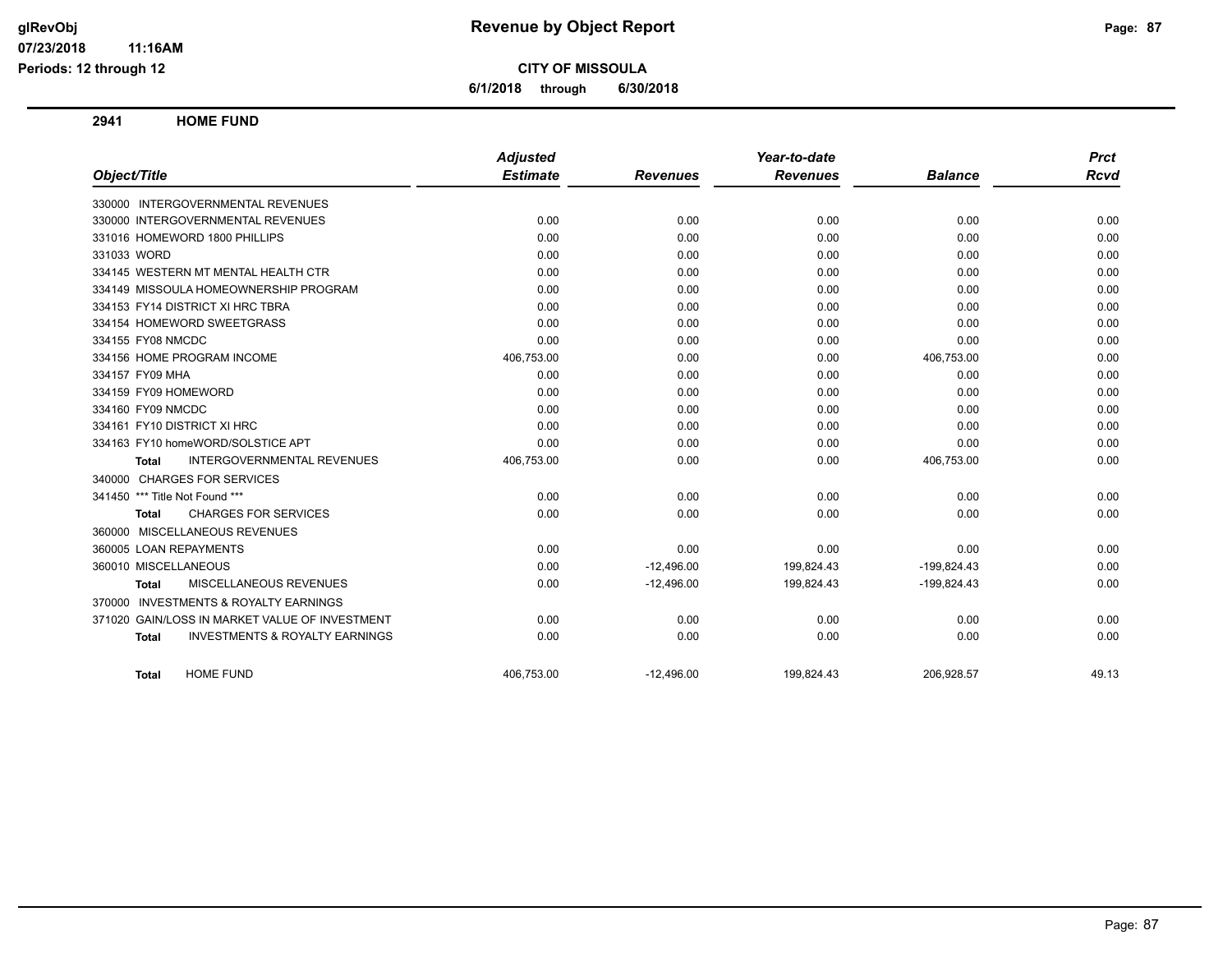**6/1/2018 through 6/30/2018**

**2942 ADDI PROGRAM**

**2942 ADDI PROGRAM**

|                                                    | <b>Adjusted</b> |                 | Year-to-date    |                | <b>Prct</b> |
|----------------------------------------------------|-----------------|-----------------|-----------------|----------------|-------------|
| Object/Title                                       | <b>Estimate</b> | <b>Revenues</b> | <b>Revenues</b> | <b>Balance</b> | <b>Rcvd</b> |
| 330000 INTERGOVERNMENTAL REVENUES                  |                 |                 |                 |                |             |
| 330000 INTERGOVERNMENTAL REVENUES                  | 0.00            | 0.00            | 0.00            | 0.00           | 0.00        |
| 334146 ADDI FUNDS-1ST TIME HOMEBUYERS              | 0.00            | 0.00            | 0.00            | 0.00           | 0.00        |
| <b>INTERGOVERNMENTAL REVENUES</b><br>Total         | 0.00            | 0.00            | 0.00            | 0.00           | 0.00        |
| 370000 INVESTMENTS & ROYALTY EARNINGS              |                 |                 |                 |                |             |
| 371010 INTEREST ON INVESTMENTS                     | 0.00            | 0.00            | 0.00            | 0.00           | 0.00        |
| 371020 GAIN/LOSS IN MARKET VALUE OF INVESTMENTS    | 0.00            | 0.00            | 0.00            | 0.00           | 0.00        |
| <b>INVESTMENTS &amp; ROYALTY EARNINGS</b><br>Total | 0.00            | 0.00            | 0.00            | 0.00           | 0.00        |
|                                                    |                 |                 |                 |                |             |
| ADDI PROGRAM<br><b>Total</b>                       | 0.00            | 0.00            | 0.00            | 0.00           | 0.00        |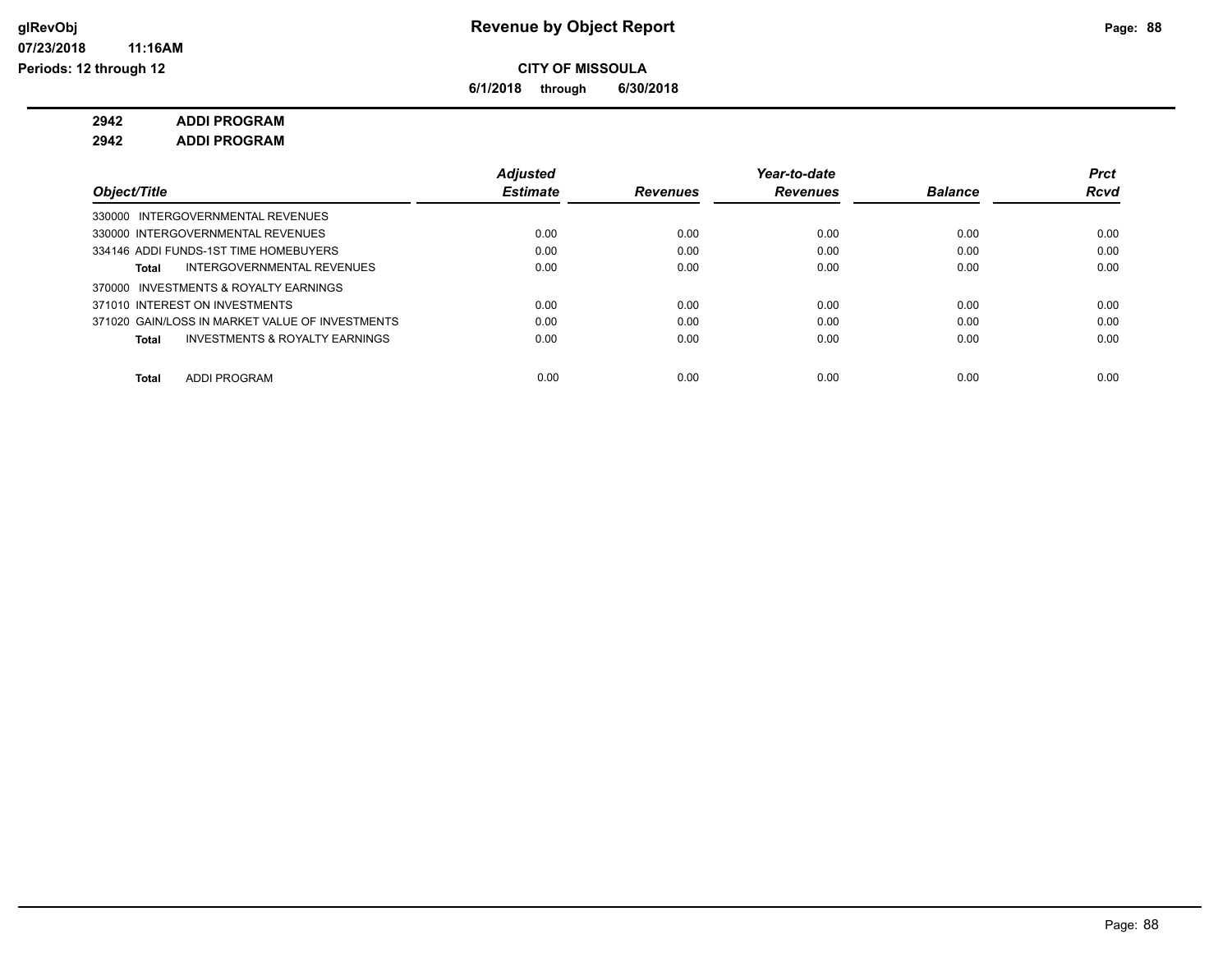**6/1/2018 through 6/30/2018**

### **2942 ADDI PROGRAM**

|                                                | <b>Adiusted</b> |                 | Year-to-date    |                | <b>Prct</b> |
|------------------------------------------------|-----------------|-----------------|-----------------|----------------|-------------|
| Object/Title                                   | <b>Estimate</b> | <b>Revenues</b> | <b>Revenues</b> | <b>Balance</b> | <b>Rcvd</b> |
| 330000 INTERGOVERNMENTAL REVENUES              |                 |                 |                 |                |             |
| 330000 INTERGOVERNMENTAL REVENUES              | 0.00            | 0.00            | 0.00            | 0.00           | 0.00        |
| 334146 ADDI FUNDS-1ST TIME HOMEBUYERS          | 0.00            | 0.00            | 0.00            | 0.00           | 0.00        |
| INTERGOVERNMENTAL REVENUES<br>Total            | 0.00            | 0.00            | 0.00            | 0.00           | 0.00        |
| 370000 INVESTMENTS & ROYALTY EARNINGS          |                 |                 |                 |                |             |
| 371010 INTEREST ON INVESTMENTS                 | 0.00            | 0.00            | 0.00            | 0.00           | 0.00        |
| 371020 GAIN/LOSS IN MARKET VALUE OF INVESTMENT | 0.00            | 0.00            | 0.00            | 0.00           | 0.00        |
| INVESTMENTS & ROYALTY EARNINGS<br><b>Total</b> | 0.00            | 0.00            | 0.00            | 0.00           | 0.00        |
| ADDI PROGRAM<br><b>Total</b>                   | 0.00            | 0.00            | 0.00            | 0.00           | 0.00        |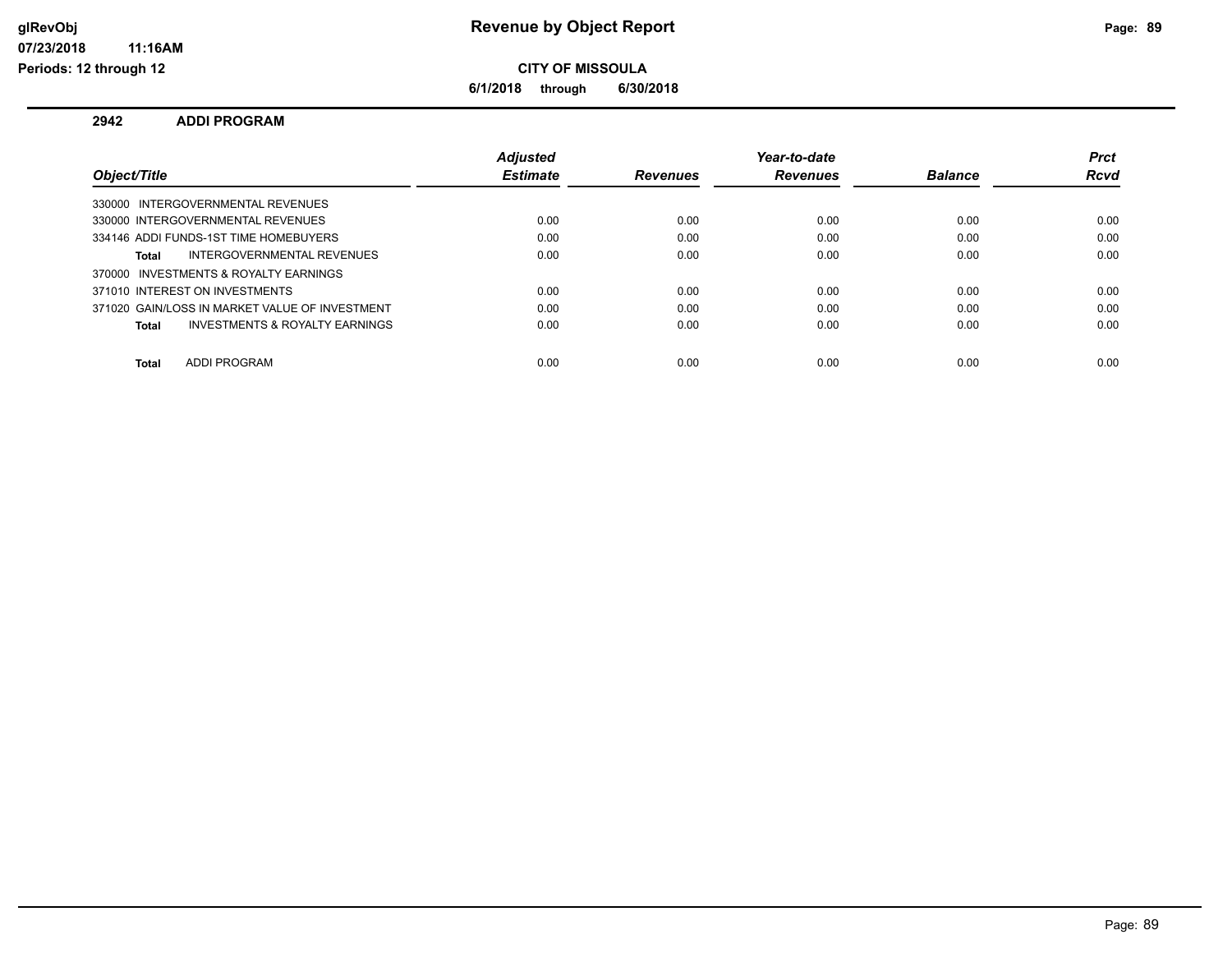**6/1/2018 through 6/30/2018**

### **2943 CITY HOME PROGRAM INCOME**

### **2943 CITY HOME PROGRAM INCOME**

|                                         | <b>Adjusted</b> |                 | Year-to-date    |                | <b>Prct</b> |
|-----------------------------------------|-----------------|-----------------|-----------------|----------------|-------------|
| Object/Title                            | <b>Estimate</b> | <b>Revenues</b> | <b>Revenues</b> | <b>Balance</b> | <b>Rcvd</b> |
| 330000 INTERGOVERNMENTAL REVENUES       |                 |                 |                 |                |             |
| 334156 *** Title Not Found ***          | 0.00            | 0.00            | 437,617.72      | -437,617.72    | 0.00        |
| INTERGOVERNMENTAL REVENUES<br>Total     | 0.00            | 0.00            | 437,617.72      | -437,617.72    | 0.00        |
| 360000 MISCELLANEOUS REVENUES           |                 |                 |                 |                |             |
| 360005 LOAN REPAYMENTS                  | 25,000.00       | 0.00            | 37.61           | 24,962.39      | 0.15        |
| 360010 MISCELLANEOUS                    | 0.00            | 0.00            | 1.786.07        | $-1,786.07$    | 0.00        |
| MISCELLANEOUS REVENUES<br>Total         | 25,000.00       | 0.00            | 1,823.68        | 23.176.32      | 7.29        |
| 380000 OTHER FINANCING SOURCES          |                 |                 |                 |                |             |
| 383000 OPERATING TRANSFERS              | 0.00            | 0.00            | 0.00            | 0.00           | 0.00        |
| OTHER FINANCING SOURCES<br><b>Total</b> | 0.00            | 0.00            | 0.00            | 0.00           | 0.00        |
| CITY HOME PROGRAM INCOME<br>Total       | 25.000.00       | 0.00            | 439.441.40      | $-414.441.40$  | 1.757.77    |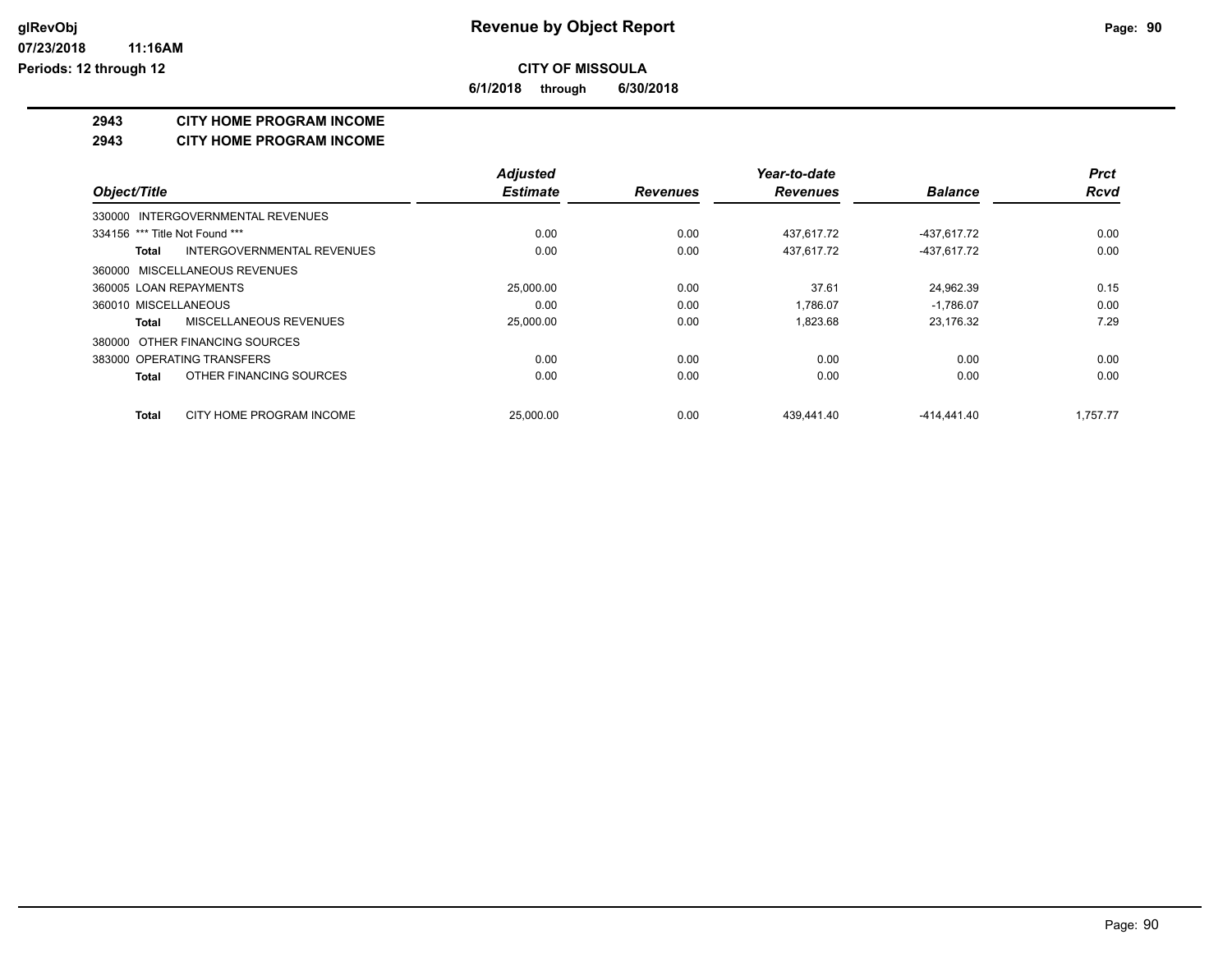**6/1/2018 through 6/30/2018**

### **2943 CITY HOME PROGRAM INCOME**

| Object/Title                             | <b>Adjusted</b><br><b>Estimate</b> | <b>Revenues</b> | Year-to-date<br><b>Revenues</b> | <b>Balance</b> | <b>Prct</b><br><b>Rcvd</b> |
|------------------------------------------|------------------------------------|-----------------|---------------------------------|----------------|----------------------------|
|                                          |                                    |                 |                                 |                |                            |
| 330000 INTERGOVERNMENTAL REVENUES        |                                    |                 |                                 |                |                            |
| 334156 *** Title Not Found ***           | 0.00                               | 0.00            | 437,617.72                      | -437,617.72    | 0.00                       |
| INTERGOVERNMENTAL REVENUES<br>Total      | 0.00                               | 0.00            | 437,617.72                      | -437.617.72    | 0.00                       |
| 360000 MISCELLANEOUS REVENUES            |                                    |                 |                                 |                |                            |
| 360005 LOAN REPAYMENTS                   | 25,000.00                          | 0.00            | 37.61                           | 24,962.39      | 0.15                       |
| 360010 MISCELLANEOUS                     | 0.00                               | 0.00            | 1.786.07                        | $-1,786.07$    | 0.00                       |
| MISCELLANEOUS REVENUES<br>Total          | 25,000.00                          | 0.00            | 1.823.68                        | 23.176.32      | 7.29                       |
| 380000 OTHER FINANCING SOURCES           |                                    |                 |                                 |                |                            |
| 383000 OPERATING TRANSFERS               | 0.00                               | 0.00            | 0.00                            | 0.00           | 0.00                       |
| OTHER FINANCING SOURCES<br><b>Total</b>  | 0.00                               | 0.00            | 0.00                            | 0.00           | 0.00                       |
| CITY HOME PROGRAM INCOME<br><b>Total</b> | 25,000.00                          | 0.00            | 439.441.40                      | -414.441.40    | 1.757.77                   |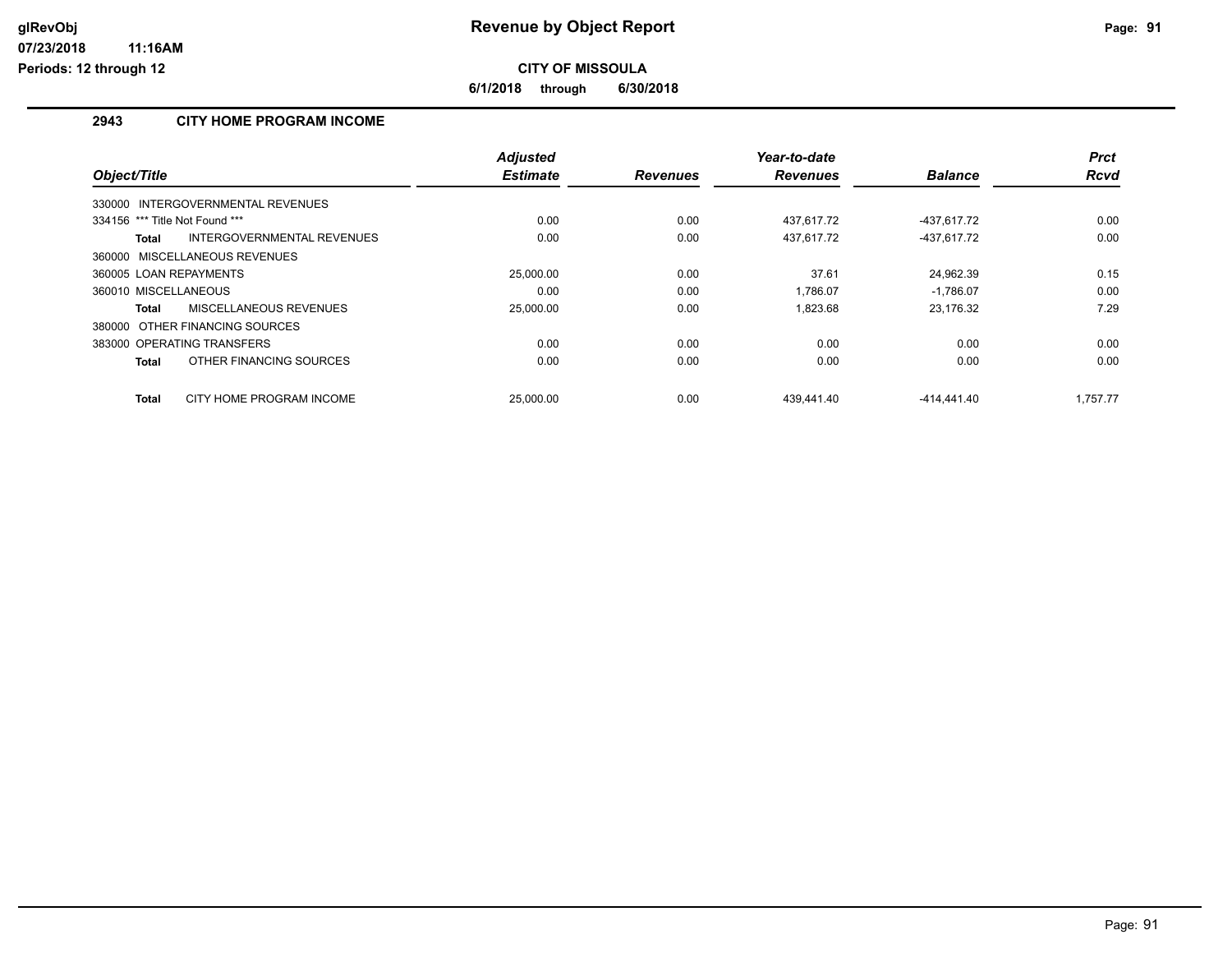**6/1/2018 through 6/30/2018**

# **2944 NEIGHBORHOOD STABILIZATION PROGRAM**

### **2944 NEIGHBORHOOD STABILIZATION PROGRAM**

|                                                    | <b>Adjusted</b> |                 | Year-to-date    |                | <b>Prct</b> |
|----------------------------------------------------|-----------------|-----------------|-----------------|----------------|-------------|
| Object/Title                                       | <b>Estimate</b> | <b>Revenues</b> | <b>Revenues</b> | <b>Balance</b> | Rcvd        |
| 330000 INTERGOVERNMENTAL REVENUES                  |                 |                 |                 |                |             |
| 331011 NSP GRANT/SILVERTIP PROJECT                 | 599.00          | 0.00            | 0.00            | 599.00         | 0.00        |
| 331017 HUD 6.7M/SILVERTIP APTS                     | 0.00            | 0.00            | 0.00            | 0.00           | 0.00        |
| 331018 MHA 1M/SILVERTIP APTS                       | 0.00            | 0.00            | 0.00            | 0.00           | 0.00        |
| INTERGOVERNMENTAL REVENUES<br>Total                | 599.00          | 0.00            | 0.00            | 599.00         | 0.00        |
| NEIGHBORHOOD STABILIZATION PROGRAM<br><b>Total</b> | 599.00          | 0.00            | 0.00            | 599.00         | 0.00        |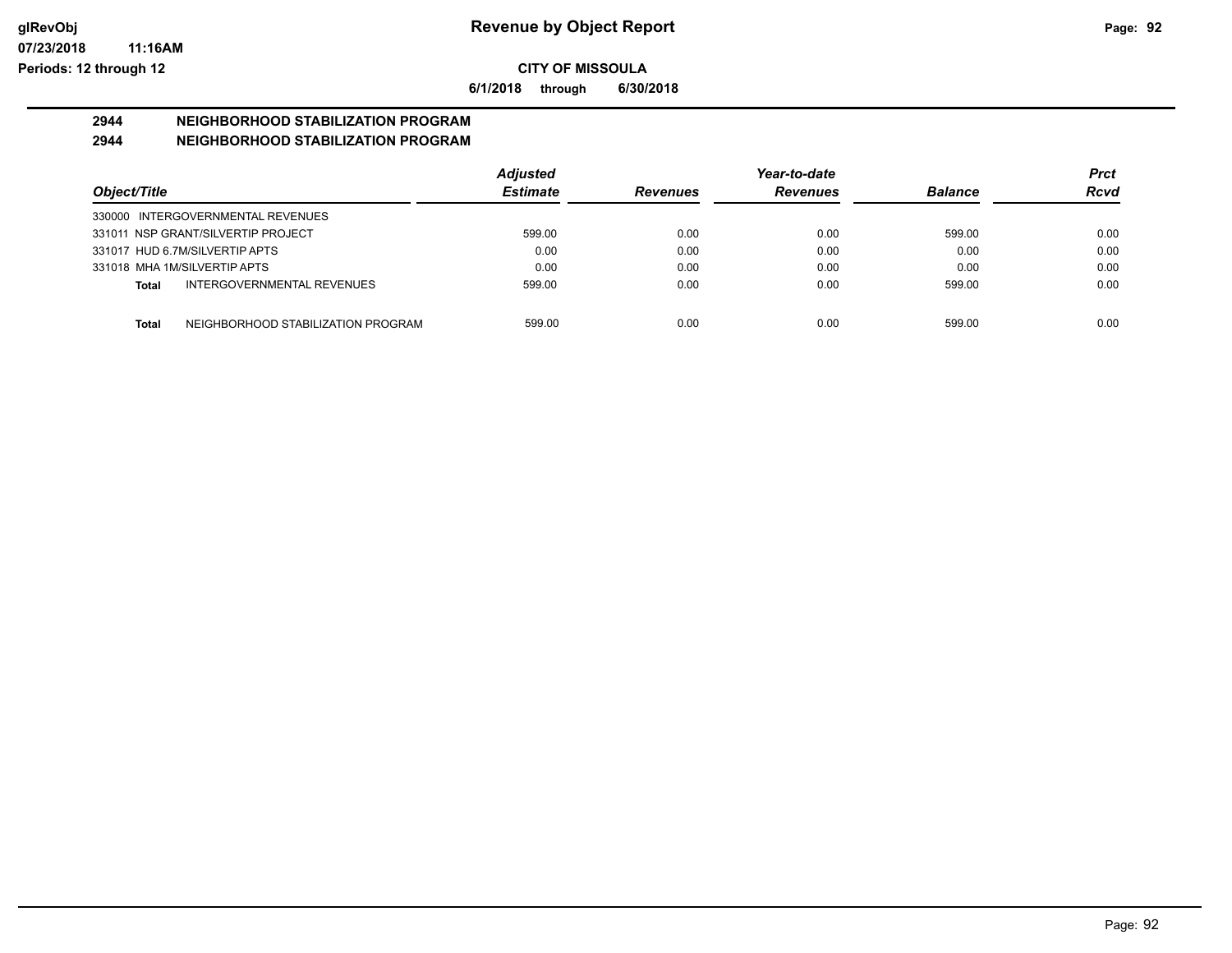**6/1/2018 through 6/30/2018**

### **2944 NEIGHBORHOOD STABILIZATION PROGRAM**

| Object/Title                                       | Adjusted<br><b>Estimate</b> | <b>Revenues</b> | Year-to-date<br><b>Revenues</b> | <b>Balance</b> | <b>Prct</b><br><b>Rcvd</b> |
|----------------------------------------------------|-----------------------------|-----------------|---------------------------------|----------------|----------------------------|
| 330000 INTERGOVERNMENTAL REVENUES                  |                             |                 |                                 |                |                            |
| 331011 NSP GRANT/SILVERTIP PROJECT                 | 599.00                      | 0.00            | 0.00                            | 599.00         | 0.00                       |
| 331017 HUD 6.7M/SILVERTIP APTS                     | 0.00                        | 0.00            | 0.00                            | 0.00           | 0.00                       |
| 331018 MHA 1M/SILVERTIP APTS                       | 0.00                        | 0.00            | 0.00                            | 0.00           | 0.00                       |
| INTERGOVERNMENTAL REVENUES<br><b>Total</b>         | 599.00                      | 0.00            | 0.00                            | 599.00         | 0.00                       |
| NEIGHBORHOOD STABILIZATION PROGRAN<br><b>Total</b> | 599.00                      | 0.00            | 0.00                            | 599.00         | 0.00                       |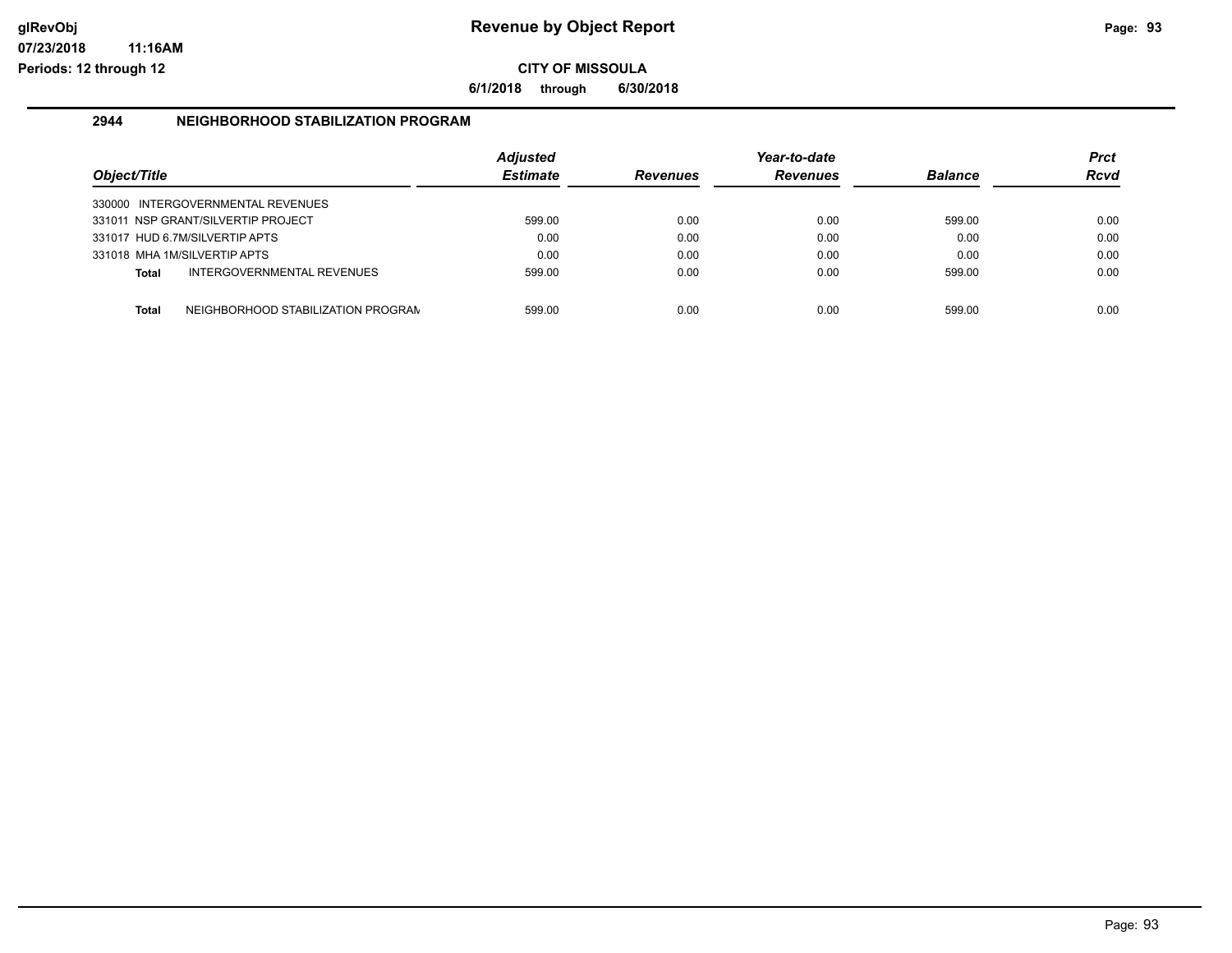**6/1/2018 through 6/30/2018**

**2955 TRANSPORTATION**

**2955 TRANSPORTATION**

|                                                           | <b>Adjusted</b> |                 | Year-to-date    |                | <b>Prct</b> |
|-----------------------------------------------------------|-----------------|-----------------|-----------------|----------------|-------------|
| Object/Title                                              | <b>Estimate</b> | <b>Revenues</b> | <b>Revenues</b> | <b>Balance</b> | Rcvd        |
| INTERGOVERNMENTAL REVENUES<br>330000                      |                 |                 |                 |                |             |
| 330000 INTERGOVERNMENTAL REVENUES                         | 0.00            | 0.00            | 0.00            | 0.00           | 0.00        |
| 330005 MUTD GRANT ADMIN FEE                               | 0.00            | 0.00            | 4,632.70        | $-4,632.70$    | 0.00        |
| 331054 FHWA PL GRANT                                      | 851,201.00      | 0.00            | 205,969.48      | 645,231.52     | 24.20       |
| 331055 FTA GRANT                                          | 166,584.00      | 0.00            | 80.952.84       | 85.631.16      | 48.60       |
| 331056 MDT FEDERAL CMAO                                   | 285,698.00      | 0.00            | 108,222.06      | 177,475.94     | 37.88       |
| 336023 STATE CONTRIB. - PERS                              | 0.00            | 0.00            | 406.31          | $-406.31$      | 0.00        |
| 336030 COUNTY CONTRIBUTION                                | 9.900.00        | 1.500.00        | 19.400.00       | $-9.500.00$    | 195.96      |
| <b>INTERGOVERNMENTAL REVENUES</b><br><b>Total</b>         | 1,313,383.00    | 1,500.00        | 419,583.39      | 893,799.61     | 31.95       |
| MISCELLANEOUS REVENUES<br>360000                          |                 |                 |                 |                |             |
| 362000 OTHER MISCELLANEOUS REVENUE                        | 10,000.00       | 0.00            | 0.00            | 10,000.00      | 0.00        |
| 362007 *** Title Not Found ***                            | 0.00            | 0.00            | 0.00            | 0.00           | 0.00        |
| 365016 *** Title Not Found ***                            | 30,000.00       | 8,000.00        | 13,141.00       | 16,859.00      | 43.80       |
| <b>MISCELLANEOUS REVENUES</b><br><b>Total</b>             | 40,000.00       | 8,000.00        | 13,141.00       | 26,859.00      | 32.85       |
| <b>INVESTMENTS &amp; ROYALTY EARNINGS</b><br>370000       |                 |                 |                 |                |             |
| 371010 INTEREST ON INVESTMENTS                            | 0.00            | 0.00            | 0.00            | 0.00           | 0.00        |
| <b>INVESTMENTS &amp; ROYALTY EARNINGS</b><br><b>Total</b> | 0.00            | 0.00            | 0.00            | 0.00           | 0.00        |
| OTHER FINANCING SOURCES<br>380000                         |                 |                 |                 |                |             |
| 383000 OPERATING TRANSFERS                                | 82.925.00       | 41.043.00       | 82.086.00       | 839.00         | 98.99       |
| 383029 TRANS FR GENERAL                                   | 9.900.00        | 0.00            | 9.900.00        | 0.00           | 100.00      |
| OTHER FINANCING SOURCES<br><b>Total</b>                   | 92,825.00       | 41,043.00       | 91,986.00       | 839.00         | 99.10       |
| <b>TRANSPORTATION</b><br><b>Total</b>                     | 1,446,208.00    | 50,543.00       | 524,710.39      | 921,497.61     | 36.28       |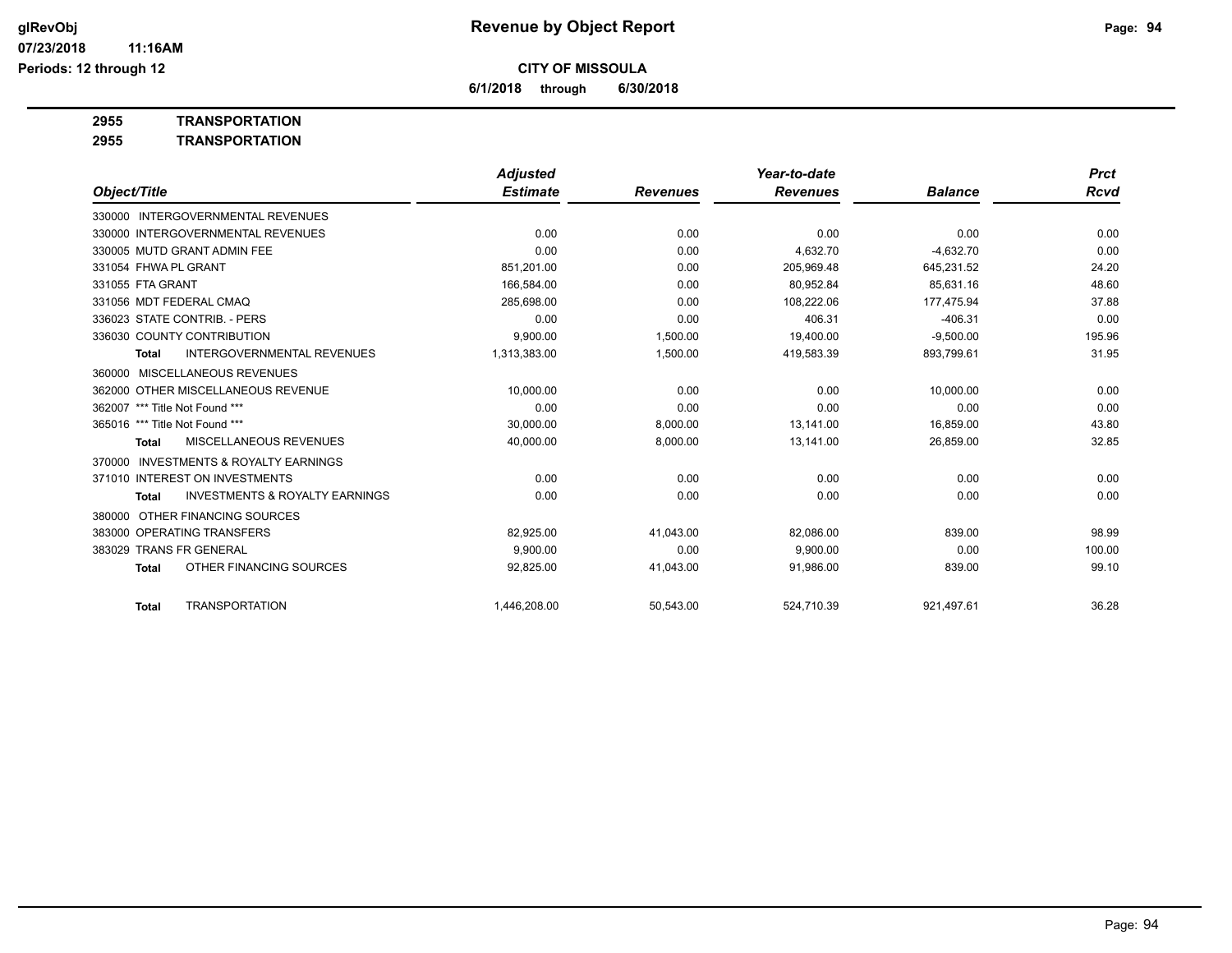**6/1/2018 through 6/30/2018**

### **2955 TRANSPORTATION**

|                                                           | <b>Adjusted</b> |                 | Year-to-date    |                | <b>Prct</b> |
|-----------------------------------------------------------|-----------------|-----------------|-----------------|----------------|-------------|
| Object/Title                                              | <b>Estimate</b> | <b>Revenues</b> | <b>Revenues</b> | <b>Balance</b> | Rcvd        |
| 330000 INTERGOVERNMENTAL REVENUES                         |                 |                 |                 |                |             |
| 330000 INTERGOVERNMENTAL REVENUES                         | 0.00            | 0.00            | 0.00            | 0.00           | 0.00        |
| 330005 MUTD GRANT ADMIN FEE                               | 0.00            | 0.00            | 4.632.70        | $-4.632.70$    | 0.00        |
| 331054 FHWA PL GRANT                                      | 851,201.00      | 0.00            | 205,969.48      | 645,231.52     | 24.20       |
| 331055 FTA GRANT                                          | 166,584.00      | 0.00            | 80,952.84       | 85,631.16      | 48.60       |
| 331056 MDT FEDERAL CMAQ                                   | 285,698.00      | 0.00            | 108,222.06      | 177,475.94     | 37.88       |
| 336023 STATE CONTRIB. - PERS                              | 0.00            | 0.00            | 406.31          | $-406.31$      | 0.00        |
| 336030 COUNTY CONTRIBUTION                                | 9,900.00        | 1,500.00        | 19,400.00       | $-9,500.00$    | 195.96      |
| <b>INTERGOVERNMENTAL REVENUES</b><br><b>Total</b>         | 1,313,383.00    | 1,500.00        | 419,583.39      | 893,799.61     | 31.95       |
| 360000 MISCELLANEOUS REVENUES                             |                 |                 |                 |                |             |
| 362000 OTHER MISCELLANEOUS REVENUE                        | 10.000.00       | 0.00            | 0.00            | 10.000.00      | 0.00        |
| 362007 *** Title Not Found ***                            | 0.00            | 0.00            | 0.00            | 0.00           | 0.00        |
| 365016 *** Title Not Found ***                            | 30,000.00       | 8,000.00        | 13,141.00       | 16,859.00      | 43.80       |
| MISCELLANEOUS REVENUES<br><b>Total</b>                    | 40,000.00       | 8,000.00        | 13,141.00       | 26,859.00      | 32.85       |
| 370000 INVESTMENTS & ROYALTY EARNINGS                     |                 |                 |                 |                |             |
| 371010 INTEREST ON INVESTMENTS                            | 0.00            | 0.00            | 0.00            | 0.00           | 0.00        |
| <b>INVESTMENTS &amp; ROYALTY EARNINGS</b><br><b>Total</b> | 0.00            | 0.00            | 0.00            | 0.00           | 0.00        |
| 380000 OTHER FINANCING SOURCES                            |                 |                 |                 |                |             |
| 383000 OPERATING TRANSFERS                                | 82,925.00       | 41,043.00       | 82,086.00       | 839.00         | 98.99       |
| 383029 TRANS FR GENERAL                                   | 9,900.00        | 0.00            | 9,900.00        | 0.00           | 100.00      |
| OTHER FINANCING SOURCES<br>Total                          | 92,825.00       | 41,043.00       | 91,986.00       | 839.00         | 99.10       |
| <b>TRANSPORTATION</b><br><b>Total</b>                     | 1.446.208.00    | 50.543.00       | 524.710.39      | 921.497.61     | 36.28       |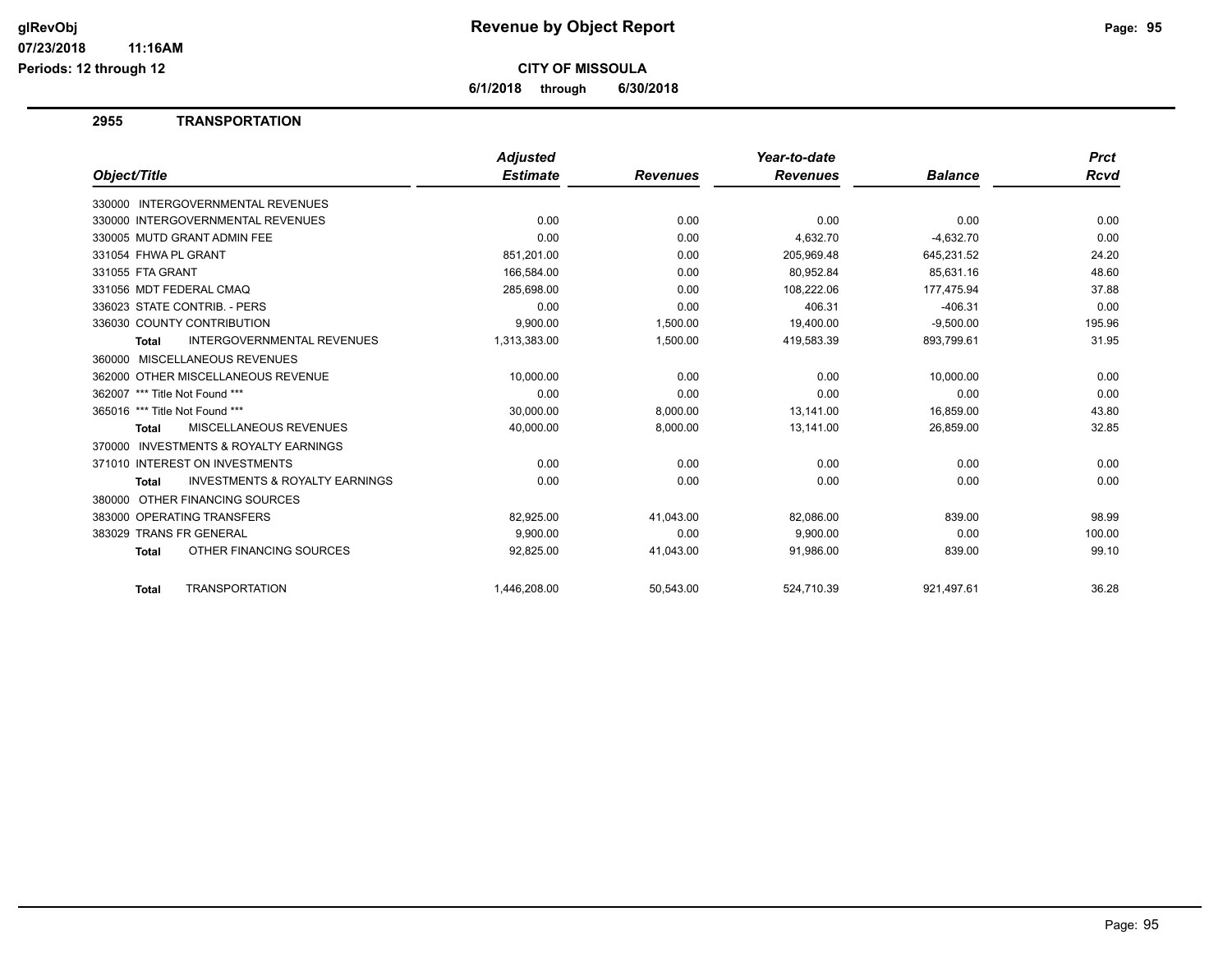**6/1/2018 through 6/30/2018**

**2987 FEDERAL TRANSPORTATION FUND**

**2987 FEDERAL TRANSPORTATION FUND**

|                                                           | <b>Adjusted</b> |                 | Year-to-date    |                | <b>Prct</b> |
|-----------------------------------------------------------|-----------------|-----------------|-----------------|----------------|-------------|
| Object/Title                                              | <b>Estimate</b> | <b>Revenues</b> | <b>Revenues</b> | <b>Balance</b> | <b>Rcvd</b> |
| 330000 INTERGOVERNMENTAL REVENUES                         |                 |                 |                 |                |             |
| 331053 CTEP PLAYFAIR                                      | 0.00            | 0.00            | $-5,000.00$     | 5,000.00       | 0.00        |
| 331156 CTEP GRANT - S HILLS TRAILS SYSTEM                 | 81,964.00       | 0.00            | 0.00            | 81,964.00      | 0.00        |
| 331180 LIBRARY LITERACY GRANT                             | 0.00            | 0.00            | 0.00            | 0.00           | 0.00        |
| 334045 MONTANA DEPARTMENT TRANSPORTATION                  | 208,379.00      | 0.00            | 0.00            | 208,379.00     | 0.00        |
| 334125 FWP GRANT                                          | 0.00            | 0.00            | 0.00            | 0.00           | 0.00        |
| 334251 RTP/TAP STATE GRANTS                               | 0.00            | 0.00            | 211,905.47      | $-211,905.47$  | 0.00        |
| 336023 STATE CONTRIB. - PERS                              | 0.00            | 0.00            | 0.00            | 0.00           | 0.00        |
| INTERGOVERNMENTAL REVENUES<br><b>Total</b>                | 290,343.00      | 0.00            | 206,905.47      | 83,437.53      | 71.26       |
| 340000 CHARGES FOR SERVICES                               |                 |                 |                 |                |             |
| 343011 STREET AND ROADWAY REPAIR CHARGES                  | 0.00            | 0.00            | 0.00            | 0.00           | 0.00        |
| <b>CHARGES FOR SERVICES</b><br>Total                      | 0.00            | 0.00            | 0.00            | 0.00           | 0.00        |
| 360000 MISCELLANEOUS REVENUES                             |                 |                 |                 |                |             |
| 360010 MISCELLANEOUS                                      | 0.00            | 0.00            | 0.00            | 0.00           | 0.00        |
| 365000 DONATIONS                                          | 0.00            | 13,414.67       | 13,414.67       | $-13,414.67$   | 0.00        |
| MISCELLANEOUS REVENUES<br><b>Total</b>                    | 0.00            | 13,414.67       | 13,414.67       | $-13,414.67$   | 0.00        |
| 370000 INVESTMENTS & ROYALTY EARNINGS                     |                 |                 |                 |                |             |
| 371010 INTEREST ON INVESTMENTS                            | 0.00            | 0.00            | 0.00            | 0.00           | 0.00        |
| 371020 GAIN/LOSS IN MARKET VALUE OF INVESTMENTS           | 0.00            | 0.00            | 0.00            | 0.00           | 0.00        |
| <b>INVESTMENTS &amp; ROYALTY EARNINGS</b><br><b>Total</b> | 0.00            | 0.00            | 0.00            | 0.00           | 0.00        |
| 380000 OTHER FINANCING SOURCES                            |                 |                 |                 |                |             |
| 381009 TRANSFERS IN-OPEN SPACE BOND                       | 0.00            | 0.00            | 0.00            | 0.00           | 0.00        |
| 383000 OPERATING TRANSFERS                                | 0.00            | 0.00            | 0.00            | 0.00           | 0.00        |
| 383002 TRANS FR GAS TAX                                   | 0.00            | 0.00            | 0.00            | 0.00           | 0.00        |
| 383010 TRANS FR CIP                                       | 0.00            | 0.00            | 0.00            | 0.00           | 0.00        |
| 383014 TRANS FR MRA                                       | 0.00            | 0.00            | 0.00            | 0.00           | 0.00        |
| 383021 TRANS FR P&R TRAILS DEVLP                          | 0.00            | 0.00            | 51,136.55       | $-51,136.55$   | 0.00        |
| 383043 TRANSFERS FROM IMPACT FEES                         | 0.00            | 0.00            | 0.00            | 0.00           | 0.00        |
| 383044 TFR FROM PARK REC&TRAIL FUND                       | 0.00            | 0.00            | 0.00            | 0.00           | 0.00        |
| OTHER FINANCING SOURCES<br><b>Total</b>                   | 0.00            | 0.00            | 51,136.55       | $-51, 136.55$  | 0.00        |
| FEDERAL TRANSPORTATION FUND<br><b>Total</b>               | 290.343.00      | 13.414.67       | 271.456.69      | 18.886.31      | 93.50       |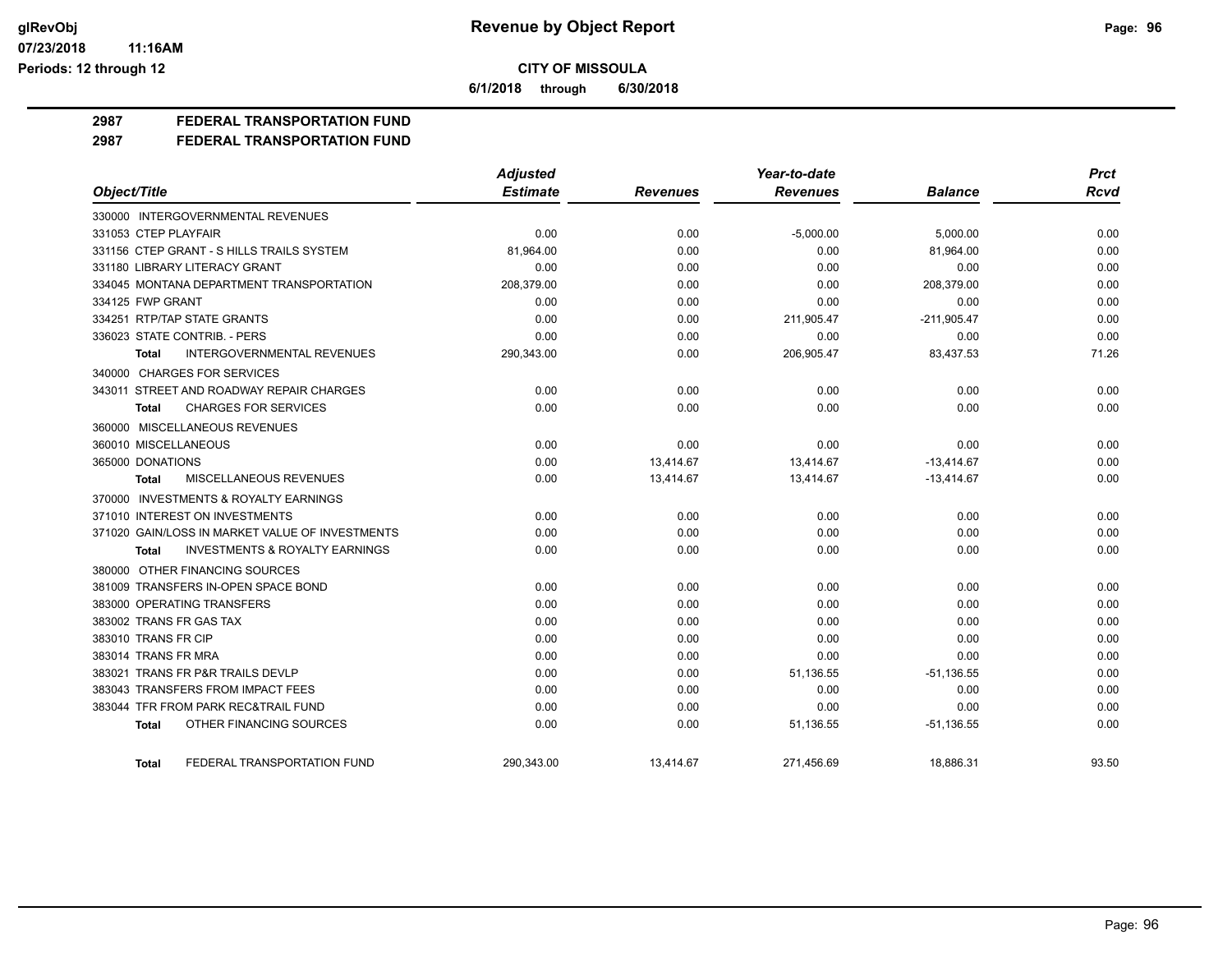**6/1/2018 through 6/30/2018**

### **2987 FEDERAL TRANSPORTATION FUND**

|                                                | <b>Adjusted</b> |                 | Year-to-date    |                | <b>Prct</b> |
|------------------------------------------------|-----------------|-----------------|-----------------|----------------|-------------|
| Object/Title                                   | <b>Estimate</b> | <b>Revenues</b> | <b>Revenues</b> | <b>Balance</b> | <b>Rcvd</b> |
| 330000 INTERGOVERNMENTAL REVENUES              |                 |                 |                 |                |             |
| 331053 CTEP PLAYFAIR                           | 0.00            | 0.00            | $-5,000.00$     | 5,000.00       | 0.00        |
| 331156 CTEP GRANT - S HILLS TRAILS SYSTEM      | 81,964.00       | 0.00            | 0.00            | 81,964.00      | 0.00        |
| 331180 LIBRARY LITERACY GRANT                  | 0.00            | 0.00            | 0.00            | 0.00           | 0.00        |
| 334045 MONTANA DEPARTMENT TRANSPORTATION       | 208,379.00      | 0.00            | 0.00            | 208,379.00     | 0.00        |
| 334125 FWP GRANT                               | 0.00            | 0.00            | 0.00            | 0.00           | 0.00        |
| 334251 RTP/TAP STATE GRANTS                    | 0.00            | 0.00            | 211,905.47      | $-211,905.47$  | 0.00        |
| 336023 STATE CONTRIB. - PERS                   | 0.00            | 0.00            | 0.00            | 0.00           | 0.00        |
| INTERGOVERNMENTAL REVENUES<br><b>Total</b>     | 290,343.00      | 0.00            | 206,905.47      | 83,437.53      | 71.26       |
| 340000 CHARGES FOR SERVICES                    |                 |                 |                 |                |             |
| 343011 STREET AND ROADWAY REPAIR CHARGES       | 0.00            | 0.00            | 0.00            | 0.00           | 0.00        |
| <b>CHARGES FOR SERVICES</b><br><b>Total</b>    | 0.00            | 0.00            | 0.00            | 0.00           | 0.00        |
| 360000 MISCELLANEOUS REVENUES                  |                 |                 |                 |                |             |
| 360010 MISCELLANEOUS                           | 0.00            | 0.00            | 0.00            | 0.00           | 0.00        |
| 365000 DONATIONS                               | 0.00            | 13,414.67       | 13,414.67       | $-13,414.67$   | 0.00        |
| <b>MISCELLANEOUS REVENUES</b><br>Total         | 0.00            | 13,414.67       | 13,414.67       | $-13,414.67$   | 0.00        |
| 370000 INVESTMENTS & ROYALTY EARNINGS          |                 |                 |                 |                |             |
| 371010 INTEREST ON INVESTMENTS                 | 0.00            | 0.00            | 0.00            | 0.00           | 0.00        |
| 371020 GAIN/LOSS IN MARKET VALUE OF INVESTMENT | 0.00            | 0.00            | 0.00            | 0.00           | 0.00        |
| INVESTMENTS & ROYALTY EARNINGS<br><b>Total</b> | 0.00            | 0.00            | 0.00            | 0.00           | 0.00        |
| 380000 OTHER FINANCING SOURCES                 |                 |                 |                 |                |             |
| 381009 TRANSFERS IN-OPEN SPACE BOND            | 0.00            | 0.00            | 0.00            | 0.00           | 0.00        |
| 383000 OPERATING TRANSFERS                     | 0.00            | 0.00            | 0.00            | 0.00           | 0.00        |
| 383002 TRANS FR GAS TAX                        | 0.00            | 0.00            | 0.00            | 0.00           | 0.00        |
| 383010 TRANS FR CIP                            | 0.00            | 0.00            | 0.00            | 0.00           | 0.00        |
| 383014 TRANS FR MRA                            | 0.00            | 0.00            | 0.00            | 0.00           | 0.00        |
| 383021 TRANS FR P&R TRAILS DEVLP               | 0.00            | 0.00            | 51,136.55       | $-51,136.55$   | 0.00        |
| 383043 TRANSFERS FROM IMPACT FEES              | 0.00            | 0.00            | 0.00            | 0.00           | 0.00        |
| 383044 TFR FROM PARK REC&TRAIL FUND            | 0.00            | 0.00            | 0.00            | 0.00           | 0.00        |
| OTHER FINANCING SOURCES<br><b>Total</b>        | 0.00            | 0.00            | 51,136.55       | $-51,136.55$   | 0.00        |
| FEDERAL TRANSPORTATION FUND<br>Total           | 290,343.00      | 13,414.67       | 271,456.69      | 18,886.31      | 93.50       |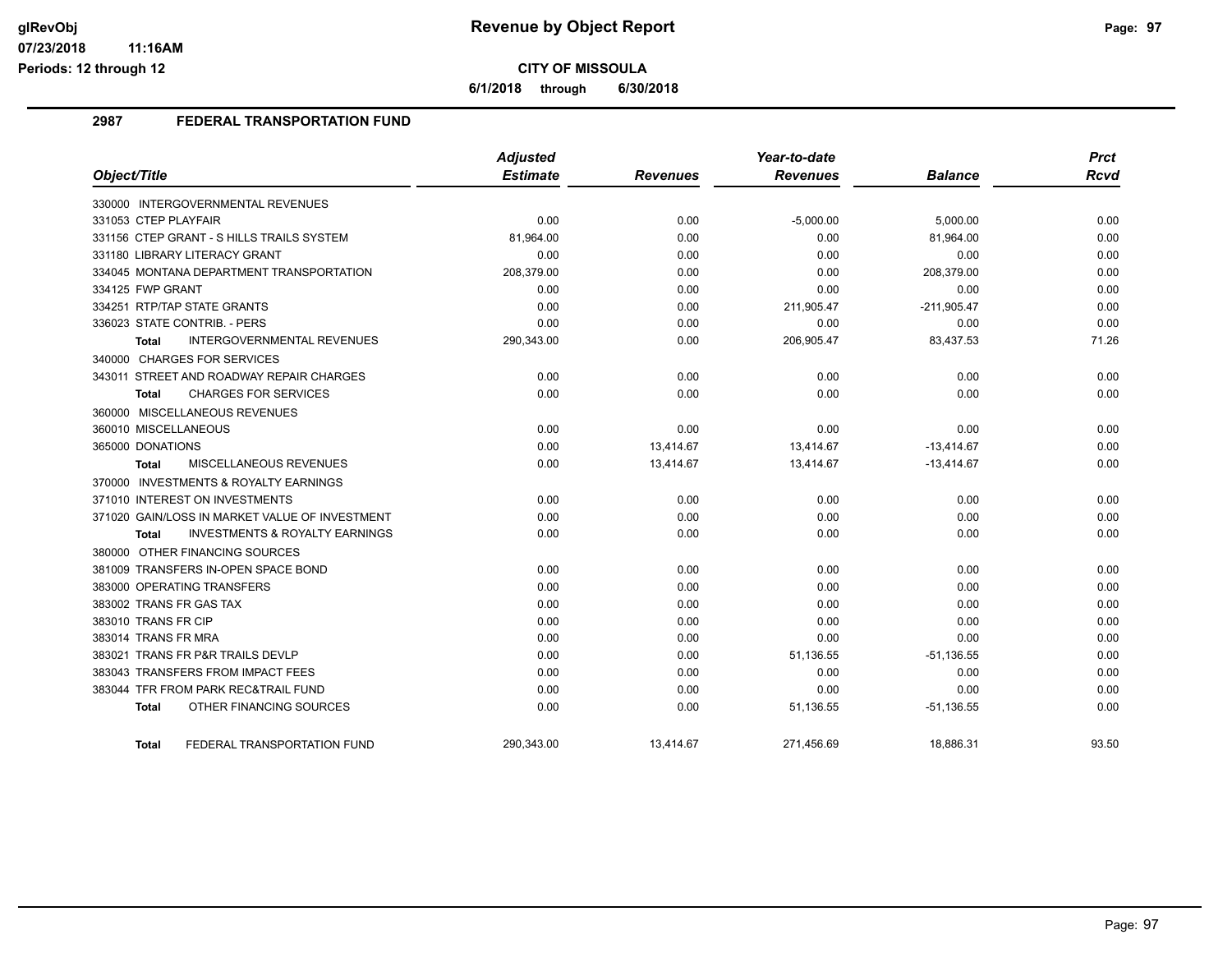**6/1/2018 through 6/30/2018**

**2988 GRANTS & DONATIONS FUND**

**2988 GRANTS & DONATIONS FUND**

|                                                    | <b>Adjusted</b> |                 | Year-to-date    |                | <b>Prct</b> |
|----------------------------------------------------|-----------------|-----------------|-----------------|----------------|-------------|
| Object/Title                                       | <b>Estimate</b> | <b>Revenues</b> | <b>Revenues</b> | <b>Balance</b> | Rcvd        |
| 330000 INTERGOVERNMENTAL REVENUES                  |                 |                 |                 |                |             |
| 331013 NORTHSIDE PED BRIDGE/ARRA-CDBG GRANT        | 0.00            | 0.00            | 0.00            | 0.00           | 0.00        |
| 331014 EECBG GRANT                                 | 0.00            | 0.00            | 0.00            | 0.00           | 0.00        |
| 331022 EQUIPMENT GRANT                             | 0.00            | 0.00            | 0.00            | 0.00           | 0.00        |
| 331025 DV ACCOUNTABILITY PROJECT                   | 0.00            | 0.00            | 0.00            | 0.00           | 0.00        |
| 331038 EPA BROWNSFIELD GRANT                       | 378,075.00      | 0.00            | $-15,730.50$    | 393,805.50     | $-4.16$     |
| 331090 EPA GRANT                                   | 509,603.00      | 0.00            | 4,886.50        | 504.716.50     | 0.96        |
| 331113 FEMA GRANT                                  | 0.00            | 0.00            | 87,950.75       | $-87,950.75$   | 0.00        |
| 331181 GRANTS/DONATIONS - FORT MISSOULA            | 0.00            | 0.00            | 0.00            | 0.00           | 0.00        |
| 334014 *** Title Not Found ***                     | 0.00            | 0.00            | 0.00            | 0.00           | 0.00        |
| 334018 STATE GRANT - CAPITAL                       | 0.00            | 0.00            | 0.00            | 0.00           | 0.00        |
| 334025 COUNTY WEED                                 | 0.00            | 0.00            | 0.00            | 0.00           | 0.00        |
| 334028 DEPT OF AG INTERN GRANT                     | 0.00            | 0.00            | 0.00            | 0.00           | 0.00        |
| 334076 BIG SKY TRUST FUND GRANTS                   | 0.00            | 0.00            | 0.00            | 0.00           | 0.00        |
| 334121 DNRC-EPA AREA WIDE ASSESSMENT GRANT         | 0.00            | 0.00            | 0.00            | 0.00           | 0.00        |
| 336023 STATE CONTRIB. - PERS                       | 0.00            | 0.00            | 0.00            | 0.00           | 0.00        |
| <b>INTERGOVERNMENTAL REVENUES</b><br><b>Total</b>  | 887,678.00      | 0.00            | 77,106.75       | 810,571.25     | 8.69        |
| 360000 MISCELLANEOUS REVENUES                      |                 |                 |                 |                |             |
| 360010 MISCELLANEOUS                               | 0.00            | 3,489.66        | 3,489.66        | $-3,489.66$    | 0.00        |
| 365000 DONATIONS                                   | 176,492.00      | 500.00          | 61,630.00       | 114,862.00     | 34.92       |
| 365015 GREEN BLOCK PILOT PROJECT                   | 0.00            | 0.00            | 0.00            | 0.00           | 0.00        |
| 365021 PARKS AND RECS GRANTS & CONTRIBUTIONS       | 0.00            | 0.00            | 0.00            | 0.00           | 0.00        |
| 365025 MISC FIRE GRANTS                            | 0.00            | 0.00            | 5,000.00        | $-5,000.00$    | 0.00        |
| <b>MISCELLANEOUS REVENUES</b><br><b>Total</b>      | 176,492.00      | 3,989.66        | 70,119.66       | 106,372.34     | 39.73       |
| OTHER FINANCING SOURCES<br>380000                  |                 |                 |                 |                |             |
| 383002 TRANS FR GAS TAX                            | 0.00            | 0.00            | 0.00            | 0.00           | 0.00        |
| 383022 TRANS FR OPEN SPACE BOND                    | 0.00            | 0.00            | 0.00            | 0.00           | 0.00        |
| 383042 TRANSFERS FROM OTHER FUNDS                  | 0.00            | 0.00            | 0.00            | 0.00           | 0.00        |
| OTHER FINANCING SOURCES<br><b>Total</b>            | 0.00            | 0.00            | 0.00            | 0.00           | 0.00        |
| <b>GRANTS &amp; DONATIONS FUND</b><br><b>Total</b> | 1.064.170.00    | 3.989.66        | 147.226.41      | 916.943.59     | 13.83       |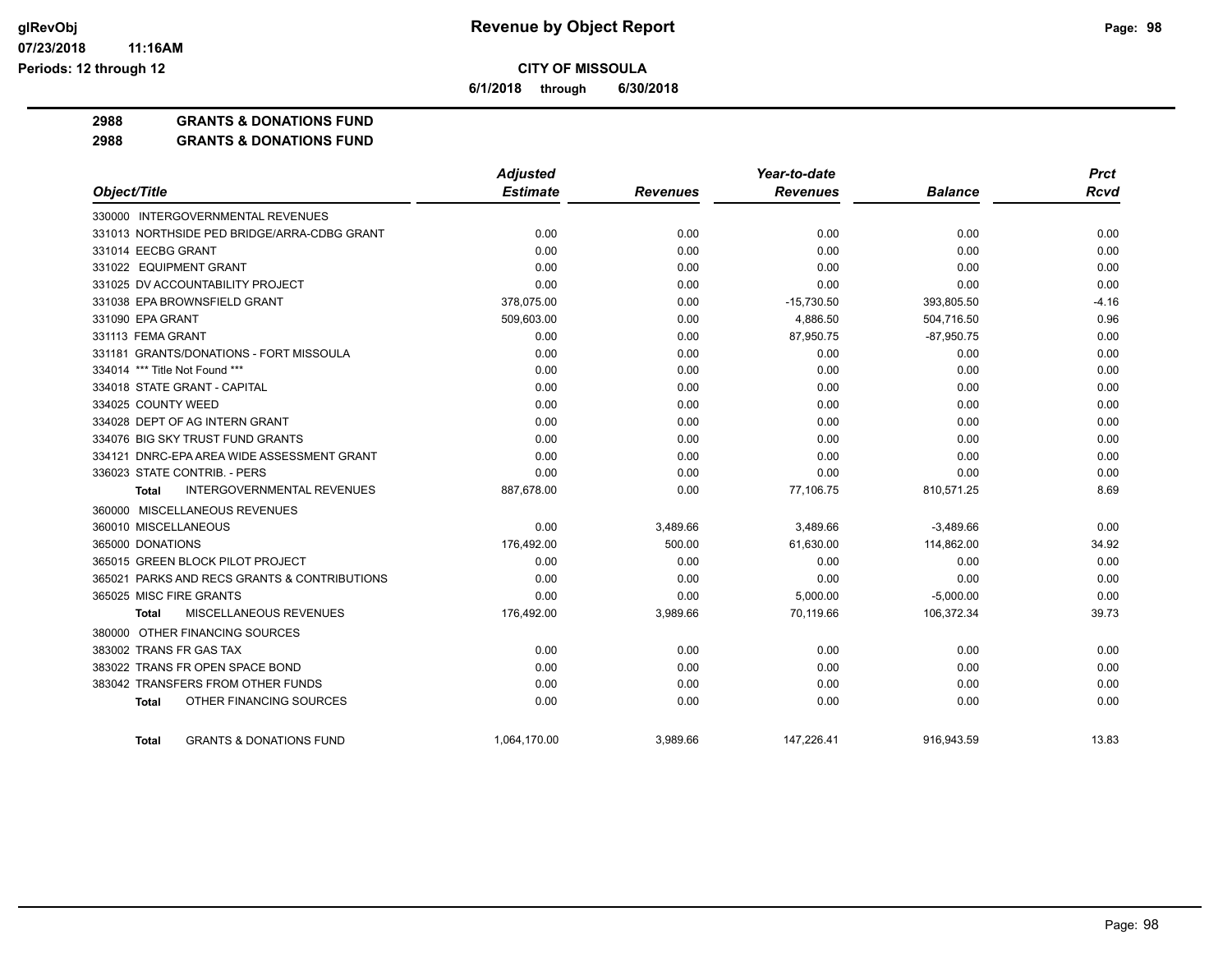**6/1/2018 through 6/30/2018**

### **2988 GRANTS & DONATIONS FUND**

|                                                   | <b>Adjusted</b> |                 | Year-to-date    |                | <b>Prct</b> |
|---------------------------------------------------|-----------------|-----------------|-----------------|----------------|-------------|
| Object/Title                                      | <b>Estimate</b> | <b>Revenues</b> | <b>Revenues</b> | <b>Balance</b> | <b>Rcvd</b> |
| 330000 INTERGOVERNMENTAL REVENUES                 |                 |                 |                 |                |             |
| 331013 NORTHSIDE PED BRIDGE/ARRA-CDBG GRANT       | 0.00            | 0.00            | 0.00            | 0.00           | 0.00        |
| 331014 EECBG GRANT                                | 0.00            | 0.00            | 0.00            | 0.00           | 0.00        |
| 331022 EQUIPMENT GRANT                            | 0.00            | 0.00            | 0.00            | 0.00           | 0.00        |
| 331025 DV ACCOUNTABILITY PROJECT                  | 0.00            | 0.00            | 0.00            | 0.00           | 0.00        |
| 331038 EPA BROWNSFIELD GRANT                      | 378,075.00      | 0.00            | $-15,730.50$    | 393,805.50     | $-4.16$     |
| 331090 EPA GRANT                                  | 509,603.00      | 0.00            | 4,886.50        | 504,716.50     | 0.96        |
| 331113 FEMA GRANT                                 | 0.00            | 0.00            | 87,950.75       | $-87,950.75$   | 0.00        |
| 331181 GRANTS/DONATIONS - FORT MISSOULA           | 0.00            | 0.00            | 0.00            | 0.00           | 0.00        |
| 334014 *** Title Not Found ***                    | 0.00            | 0.00            | 0.00            | 0.00           | 0.00        |
| 334018 STATE GRANT - CAPITAL                      | 0.00            | 0.00            | 0.00            | 0.00           | 0.00        |
| 334025 COUNTY WEED                                | 0.00            | 0.00            | 0.00            | 0.00           | 0.00        |
| 334028 DEPT OF AG INTERN GRANT                    | 0.00            | 0.00            | 0.00            | 0.00           | 0.00        |
| 334076 BIG SKY TRUST FUND GRANTS                  | 0.00            | 0.00            | 0.00            | 0.00           | 0.00        |
| 334121 DNRC-EPA AREA WIDE ASSESSMENT GRANT        | 0.00            | 0.00            | 0.00            | 0.00           | 0.00        |
| 336023 STATE CONTRIB. - PERS                      | 0.00            | 0.00            | 0.00            | 0.00           | 0.00        |
| <b>INTERGOVERNMENTAL REVENUES</b><br><b>Total</b> | 887,678.00      | 0.00            | 77,106.75       | 810,571.25     | 8.69        |
| 360000 MISCELLANEOUS REVENUES                     |                 |                 |                 |                |             |
| 360010 MISCELLANEOUS                              | 0.00            | 3,489.66        | 3,489.66        | $-3,489.66$    | 0.00        |
| 365000 DONATIONS                                  | 176,492.00      | 500.00          | 61,630.00       | 114,862.00     | 34.92       |
| 365015 GREEN BLOCK PILOT PROJECT                  | 0.00            | 0.00            | 0.00            | 0.00           | 0.00        |
| 365021 PARKS AND RECS GRANTS & CONTRIBUTIONS      | 0.00            | 0.00            | 0.00            | 0.00           | 0.00        |
| 365025 MISC FIRE GRANTS                           | 0.00            | 0.00            | 5,000.00        | $-5,000.00$    | 0.00        |
| MISCELLANEOUS REVENUES<br><b>Total</b>            | 176,492.00      | 3,989.66        | 70,119.66       | 106,372.34     | 39.73       |
| 380000 OTHER FINANCING SOURCES                    |                 |                 |                 |                |             |
| 383002 TRANS FR GAS TAX                           | 0.00            | 0.00            | 0.00            | 0.00           | 0.00        |
| 383022 TRANS FR OPEN SPACE BOND                   | 0.00            | 0.00            | 0.00            | 0.00           | 0.00        |
| 383042 TRANSFERS FROM OTHER FUNDS                 | 0.00            | 0.00            | 0.00            | 0.00           | 0.00        |
| OTHER FINANCING SOURCES<br><b>Total</b>           | 0.00            | 0.00            | 0.00            | 0.00           | 0.00        |
| <b>GRANTS &amp; DONATIONS FUND</b><br>Total       | 1.064.170.00    | 3.989.66        | 147.226.41      | 916.943.59     | 13.83       |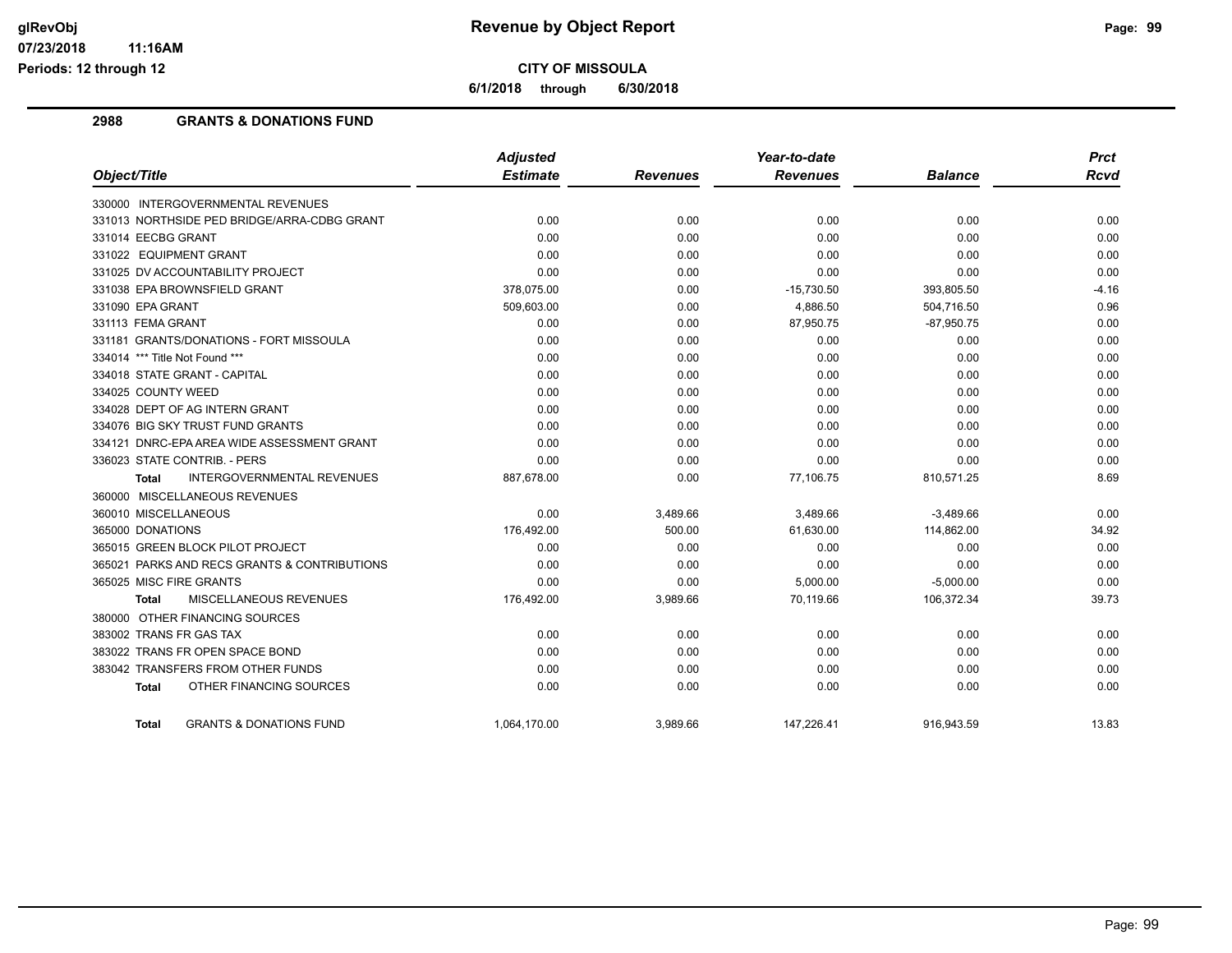**6/1/2018 through 6/30/2018**

### **2989 POLICE GRANTS & DONATIONS**

### **2989 POLICE GRANTS & DONATIONS**

|                                                   | <b>Adjusted</b> |                 | Year-to-date    |                | <b>Prct</b> |
|---------------------------------------------------|-----------------|-----------------|-----------------|----------------|-------------|
| Object/Title                                      | <b>Estimate</b> | <b>Revenues</b> | <b>Revenues</b> | <b>Balance</b> | <b>Rcvd</b> |
| <b>INTERGOVERNMENTAL REVENUES</b><br>330000       |                 |                 |                 |                |             |
| 331022 EQUIPMENT GRANT                            | 44,100.00       | 0.00            | 0.00            | 44,100.00      | 0.00        |
| 331026 ICAC GRANT                                 | 102,019.00      | 0.00            | 82,788.97       | 19,230.03      | 81.15       |
| 331028 JAG VII                                    | 5,000.00        | 0.00            | 0.00            | 5,000.00       | 0.00        |
| 334013 STATE GRANT - OT SEATBELT                  | 53,600.00       | 0.00            | 34,525.45       | 19,074.55      | 64.41       |
| 334015 COPS TECHNOLOGY GRANT                      | 298,729.00      | 0.00            | 186,236.35      | 112,492.65     | 62.34       |
| 334016 BULLETPROOF VEST GRANT                     | 28,000.00       | 0.00            | 0.00            | 28,000.00      | 0.00        |
| 334020 UNDERAGE DRINKING GRANT                    | 10,903.00       | 0.00            | 0.00            | 10,903.00      | 0.00        |
| 336021 STATE CONTRIB - POLICE RETIREMENT          | 0.00            | 0.00            | 0.00            | 0.00           | 0.00        |
| <b>INTERGOVERNMENTAL REVENUES</b><br><b>Total</b> | 542,351.00      | 0.00            | 303,550.77      | 238,800.23     | 55.97       |
| 340000 CHARGES FOR SERVICES                       |                 |                 |                 |                |             |
| *** Title Not Found ***<br>342000                 | 5,000.00        | 0.00            | 0.00            | 5,000.00       | 0.00        |
| <b>CHARGES FOR SERVICES</b><br><b>Total</b>       | 5,000.00        | 0.00            | 0.00            | 5,000.00       | 0.00        |
| MISCELLANEOUS REVENUES<br>360000                  |                 |                 |                 |                |             |
| 365000 DONATIONS                                  | 20,000.00       | 0.00            | 2,900.00        | 17,100.00      | 14.50       |
| <b>MISCELLANEOUS REVENUES</b><br><b>Total</b>     | 20,000.00       | 0.00            | 2,900.00        | 17,100.00      | 14.50       |
| POLICE GRANTS & DONATIONS<br><b>Total</b>         | 567,351.00      | 0.00            | 306,450.77      | 260,900.23     | 54.01       |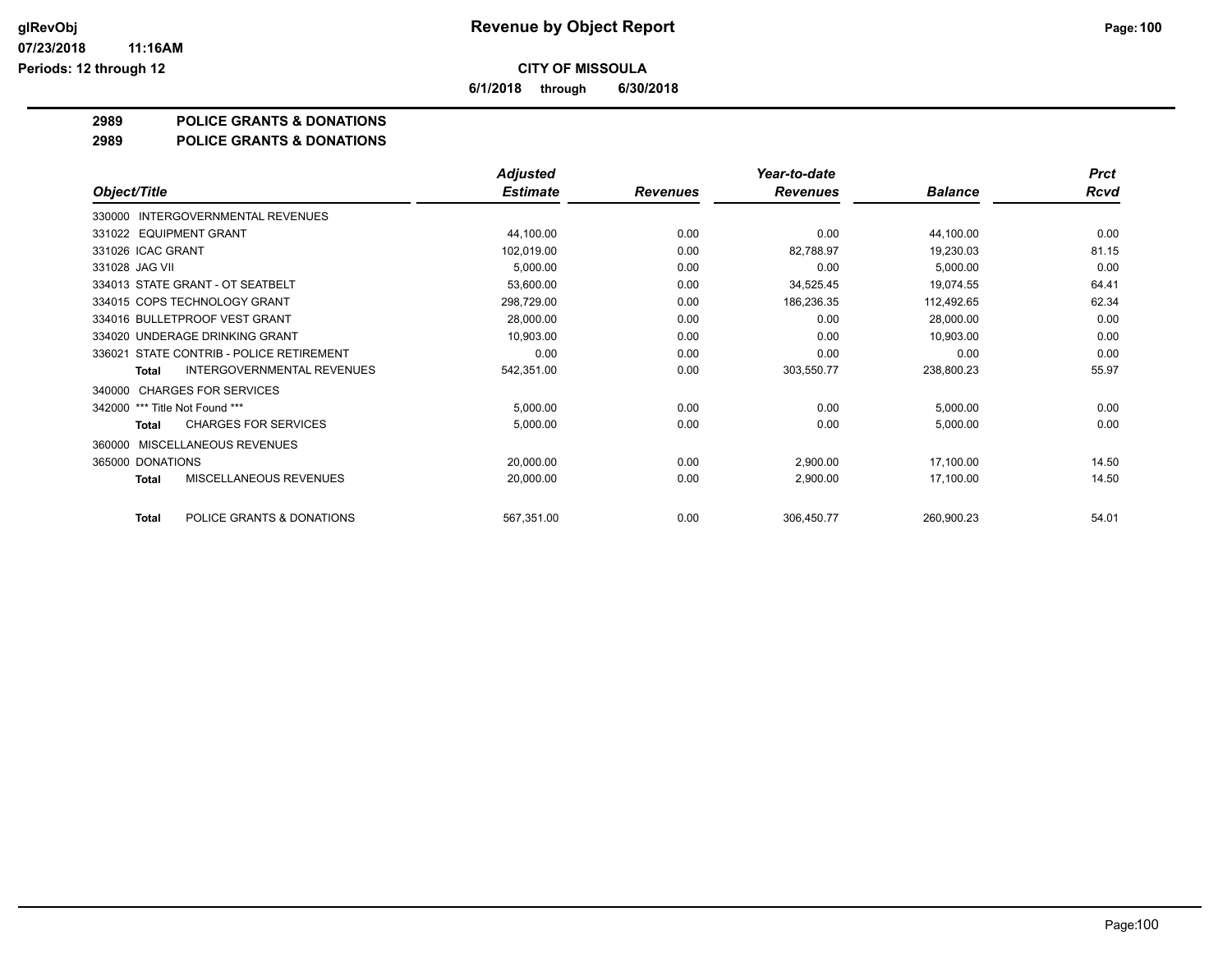**6/1/2018 through 6/30/2018**

### **2989 POLICE GRANTS & DONATIONS**

|                                             | <b>Adjusted</b> |                 | Year-to-date    |                | <b>Prct</b> |
|---------------------------------------------|-----------------|-----------------|-----------------|----------------|-------------|
| Object/Title                                | <b>Estimate</b> | <b>Revenues</b> | <b>Revenues</b> | <b>Balance</b> | <b>Rcvd</b> |
| <b>INTERGOVERNMENTAL REVENUES</b><br>330000 |                 |                 |                 |                |             |
| 331022 EQUIPMENT GRANT                      | 44,100.00       | 0.00            | 0.00            | 44,100.00      | 0.00        |
| 331026 ICAC GRANT                           | 102,019.00      | 0.00            | 82,788.97       | 19,230.03      | 81.15       |
| 331028 JAG VII                              | 5,000.00        | 0.00            | 0.00            | 5,000.00       | 0.00        |
| 334013 STATE GRANT - OT SEATBELT            | 53,600.00       | 0.00            | 34,525.45       | 19,074.55      | 64.41       |
| 334015 COPS TECHNOLOGY GRANT                | 298,729.00      | 0.00            | 186,236.35      | 112,492.65     | 62.34       |
| 334016 BULLETPROOF VEST GRANT               | 28,000.00       | 0.00            | 0.00            | 28,000.00      | 0.00        |
| 334020 UNDERAGE DRINKING GRANT              | 10,903.00       | 0.00            | 0.00            | 10,903.00      | 0.00        |
| 336021 STATE CONTRIB - POLICE RETIREMENT    | 0.00            | 0.00            | 0.00            | 0.00           | 0.00        |
| <b>INTERGOVERNMENTAL REVENUES</b><br>Total  | 542,351.00      | 0.00            | 303,550.77      | 238,800.23     | 55.97       |
| 340000 CHARGES FOR SERVICES                 |                 |                 |                 |                |             |
| 342000 *** Title Not Found ***              | 5,000.00        | 0.00            | 0.00            | 5,000.00       | 0.00        |
| <b>CHARGES FOR SERVICES</b><br><b>Total</b> | 5,000.00        | 0.00            | 0.00            | 5,000.00       | 0.00        |
| MISCELLANEOUS REVENUES<br>360000            |                 |                 |                 |                |             |
| 365000 DONATIONS                            | 20,000.00       | 0.00            | 2,900.00        | 17,100.00      | 14.50       |
| MISCELLANEOUS REVENUES<br><b>Total</b>      | 20,000.00       | 0.00            | 2,900.00        | 17,100.00      | 14.50       |
| POLICE GRANTS & DONATIONS<br><b>Total</b>   | 567,351.00      | 0.00            | 306,450.77      | 260,900.23     | 54.01       |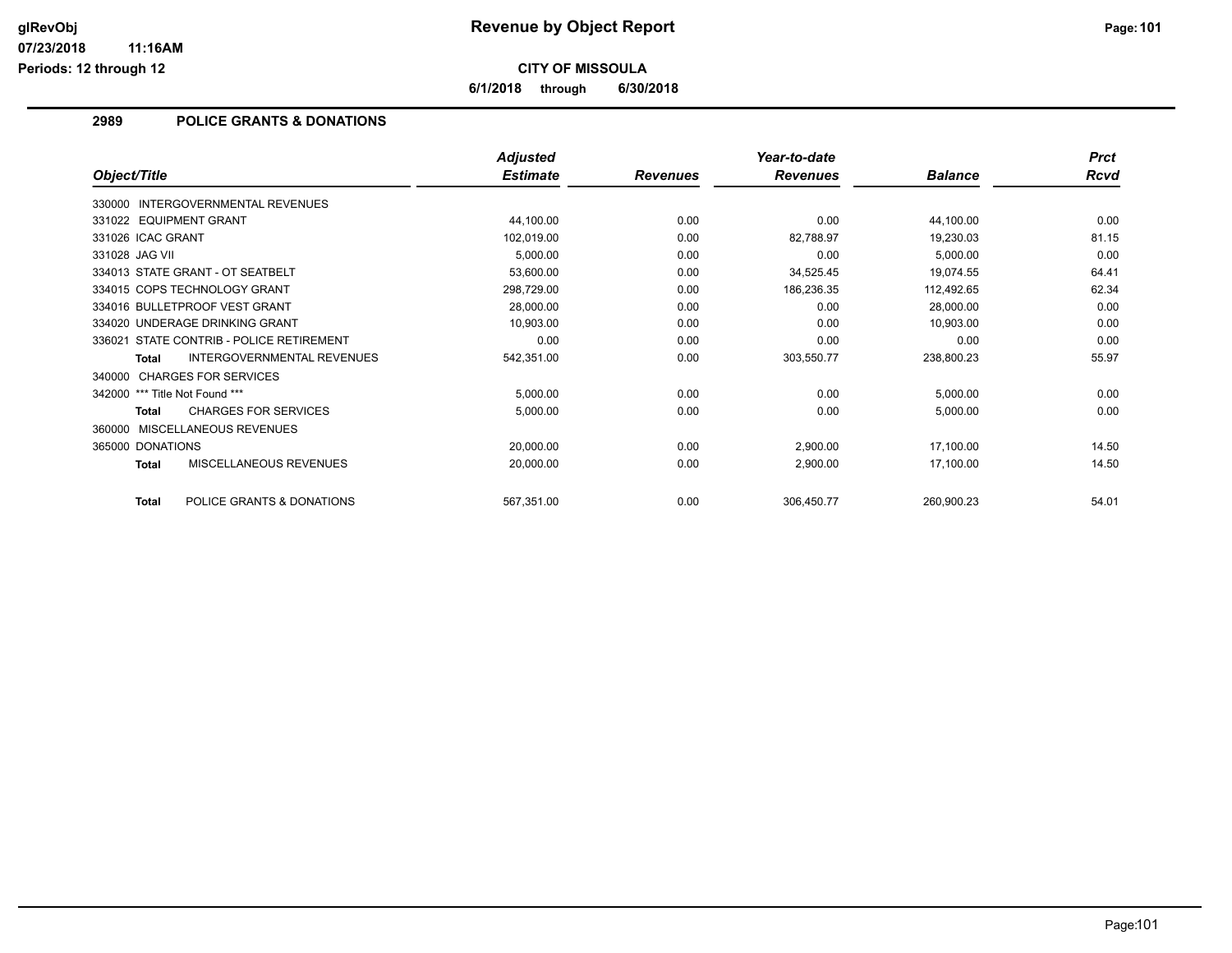**6/1/2018 through 6/30/2018**

## **2991 BROWNFIELDS**

**2991 BROWNFIELDS**

|                  |                                   | Adjusted        |                 | Year-to-date    |                | <b>Prct</b> |
|------------------|-----------------------------------|-----------------|-----------------|-----------------|----------------|-------------|
| Object/Title     |                                   | <b>Estimate</b> | <b>Revenues</b> | <b>Revenues</b> | <b>Balance</b> | <b>Rcvd</b> |
|                  | 330000 INTERGOVERNMENTAL REVENUES |                 |                 |                 |                |             |
|                  | 331038 EPA BROWNSFIELD GRANT      | 0.00            | 32.376.51       | 47.447.49       | -47.447.49     | 0.00        |
| 331090 EPA GRANT |                                   | 0.00            | 0.00            | 23.795.21       | $-23.795.21$   | 0.00        |
| Total            | INTERGOVERNMENTAL REVENUES        | 0.00            | 32.376.51       | 71.242.70       | -71.242.70     | 0.00        |
| Total            | <b>BROWNFIELDS</b>                | 0.00            | 32.376.51       | 71.242.70       | -71.242.70     | 0.00        |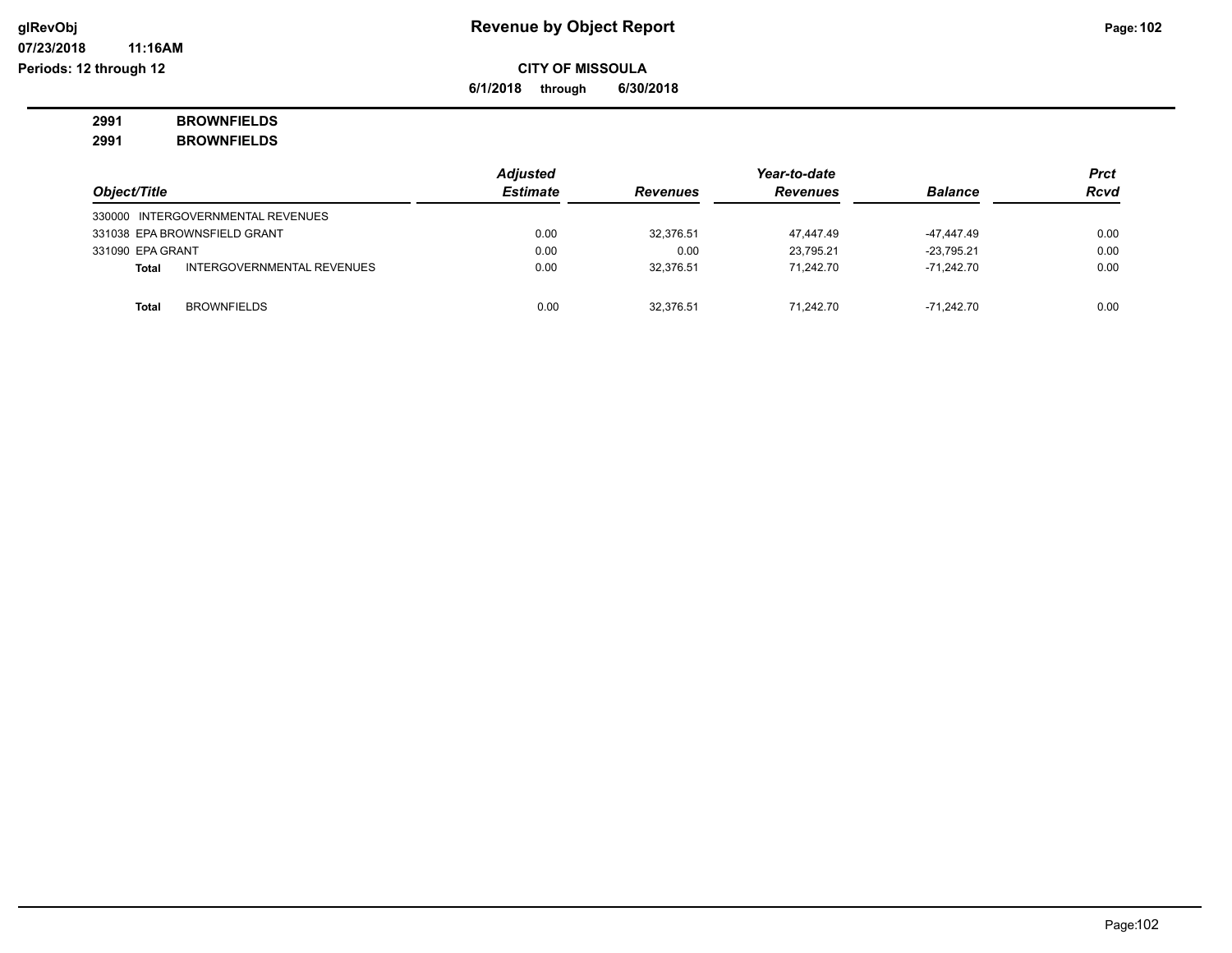**6/1/2018 through 6/30/2018**

### **2991 BROWNFIELDS**

| Object/Title     |                                   | <b>Adjusted</b><br><b>Estimate</b> | <b>Revenues</b> | Year-to-date<br><b>Revenues</b> | <b>Balance</b> | <b>Prct</b><br><b>Rcvd</b> |
|------------------|-----------------------------------|------------------------------------|-----------------|---------------------------------|----------------|----------------------------|
|                  | 330000 INTERGOVERNMENTAL REVENUES |                                    |                 |                                 |                |                            |
|                  | 331038 EPA BROWNSFIELD GRANT      | 0.00                               | 32.376.51       | 47.447.49                       | -47.447.49     | 0.00                       |
| 331090 EPA GRANT |                                   | 0.00                               | 0.00            | 23,795.21                       | $-23,795.21$   | 0.00                       |
| <b>Total</b>     | INTERGOVERNMENTAL REVENUES        | 0.00                               | 32.376.51       | 71.242.70                       | $-71.242.70$   | 0.00                       |
| <b>Total</b>     | <b>BROWNFIELDS</b>                | 0.00                               | 32.376.51       | 71.242.70                       | $-71.242.70$   | 0.00                       |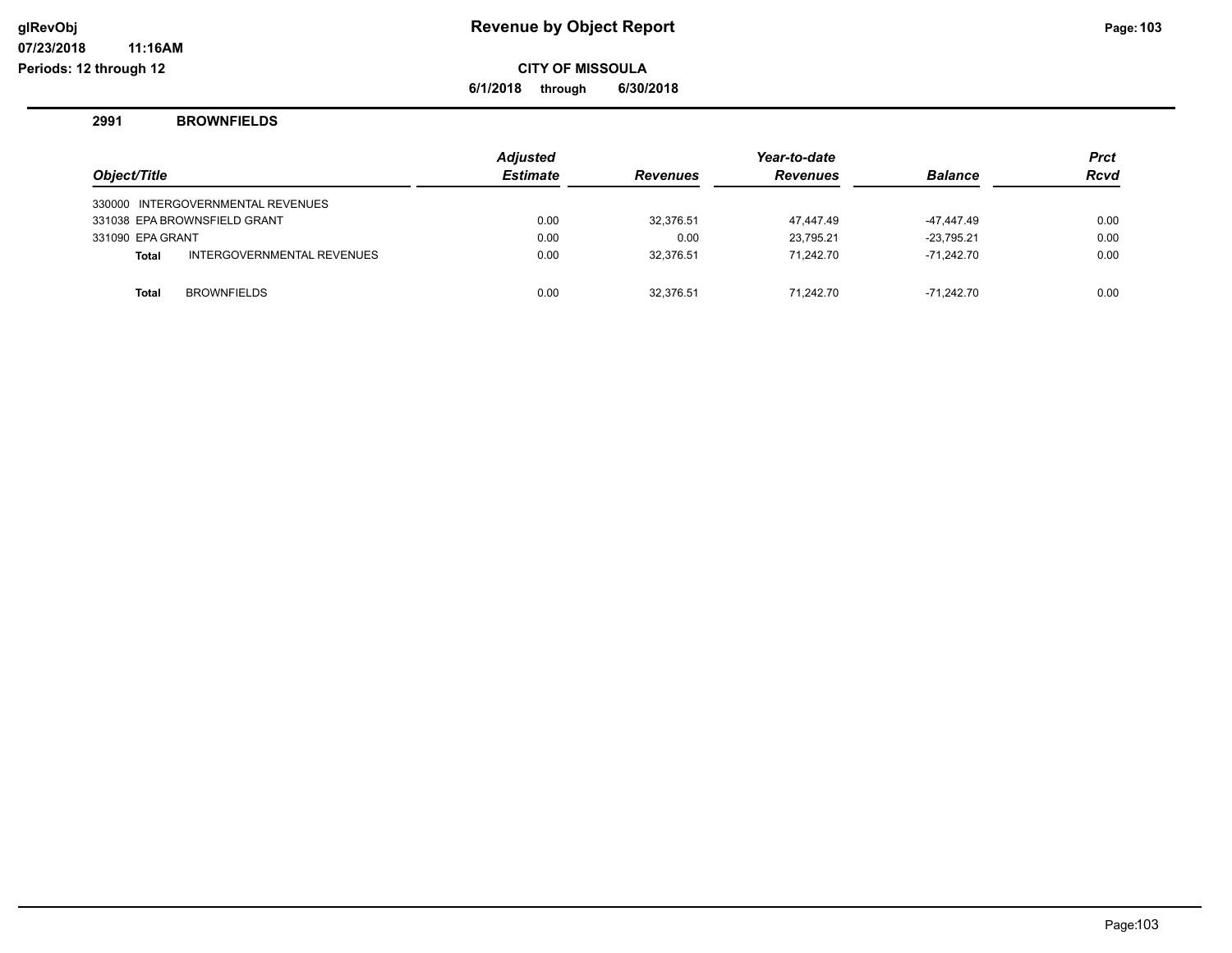**6/1/2018 through 6/30/2018**

**3000 SID REVOLVING FUND**

**3000 SID REVOLVING FUND**

|                                         | <b>Adjusted</b> |                 | Year-to-date    |                | <b>Prct</b> |
|-----------------------------------------|-----------------|-----------------|-----------------|----------------|-------------|
| Object/Title                            | <b>Estimate</b> | <b>Revenues</b> | <b>Revenues</b> | <b>Balance</b> | <b>Rcvd</b> |
| 360000 MISCELLANEOUS REVENUES           |                 |                 |                 |                |             |
| 362000 OTHER MISCELLANEOUS REVENUE      | 0.00            | 15.531.37       | 15.531.37       | $-15.531.37$   | 0.00        |
| 363041 P&I ON CLOSED ASSESSMENT         | 0.00            | 0.00            | 0.00            | 0.00           | 0.00        |
| MISCELLANEOUS REVENUES<br>Total         | 0.00            | 15,531.37       | 15,531.37       | $-15,531.37$   | 0.00        |
| 370000 INVESTMENTS & ROYALTY EARNINGS   |                 |                 |                 |                |             |
| 371010 INTEREST ON INVESTMENTS          | 0.00            | 0.00            | 0.00            | 0.00           | 0.00        |
| INVESTMENTS & ROYALTY EARNINGS<br>Total | 0.00            | 0.00            | 0.00            | 0.00           | 0.00        |
| 380000 OTHER FINANCING SOURCES          |                 |                 |                 |                |             |
| 383000 OPERATING TRANSFERS              | 0.00            | 0.00            | 0.00            | 0.00           | 0.00        |
| OTHER FINANCING SOURCES<br>Total        | 0.00            | 0.00            | 0.00            | 0.00           | 0.00        |
| <b>SID REVOLVING FUND</b><br>Total      | 0.00            | 15.531.37       | 15.531.37       | $-15.531.37$   | 0.00        |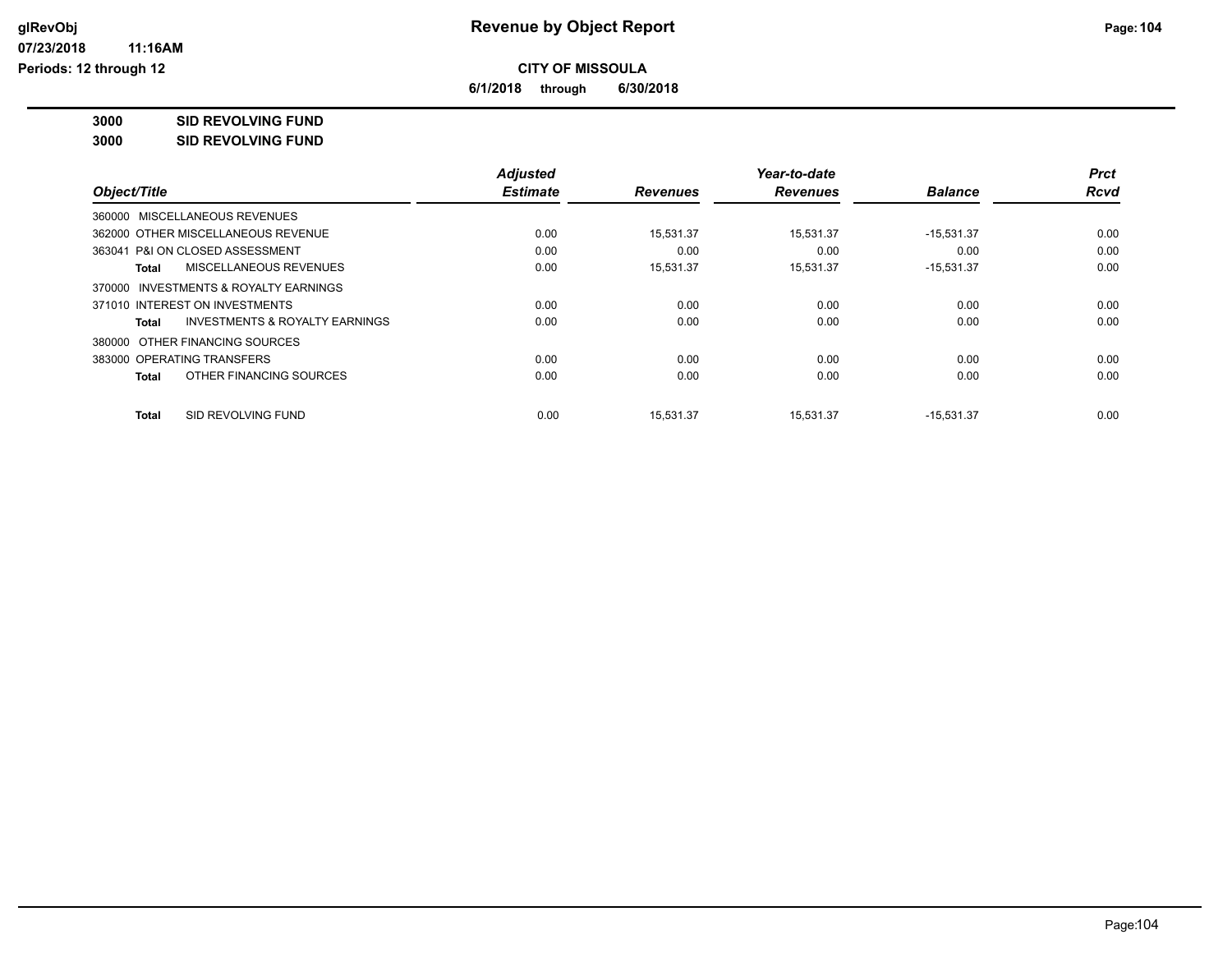**6/1/2018 through 6/30/2018**

### **3000 SID REVOLVING FUND**

| Object/Title                            | <b>Adjusted</b><br><b>Estimate</b> | <b>Revenues</b> | Year-to-date<br><b>Revenues</b> | <b>Balance</b> | <b>Prct</b><br><b>Rcvd</b> |
|-----------------------------------------|------------------------------------|-----------------|---------------------------------|----------------|----------------------------|
| 360000 MISCELLANEOUS REVENUES           |                                    |                 |                                 |                |                            |
| 362000 OTHER MISCELLANEOUS REVENUE      | 0.00                               | 15,531.37       | 15,531.37                       | $-15,531.37$   | 0.00                       |
| 363041 P&I ON CLOSED ASSESSMENT         | 0.00                               | 0.00            | 0.00                            | 0.00           | 0.00                       |
| MISCELLANEOUS REVENUES<br><b>Total</b>  | 0.00                               | 15,531.37       | 15.531.37                       | $-15,531.37$   | 0.00                       |
| 370000 INVESTMENTS & ROYALTY EARNINGS   |                                    |                 |                                 |                |                            |
| 371010 INTEREST ON INVESTMENTS          | 0.00                               | 0.00            | 0.00                            | 0.00           | 0.00                       |
| INVESTMENTS & ROYALTY EARNINGS<br>Total | 0.00                               | 0.00            | 0.00                            | 0.00           | 0.00                       |
| 380000 OTHER FINANCING SOURCES          |                                    |                 |                                 |                |                            |
| 383000 OPERATING TRANSFERS              | 0.00                               | 0.00            | 0.00                            | 0.00           | 0.00                       |
| OTHER FINANCING SOURCES<br>Total        | 0.00                               | 0.00            | 0.00                            | 0.00           | 0.00                       |
| SID REVOLVING FUND<br><b>Total</b>      | 0.00                               | 15.531.37       | 15.531.37                       | $-15.531.37$   | 0.00                       |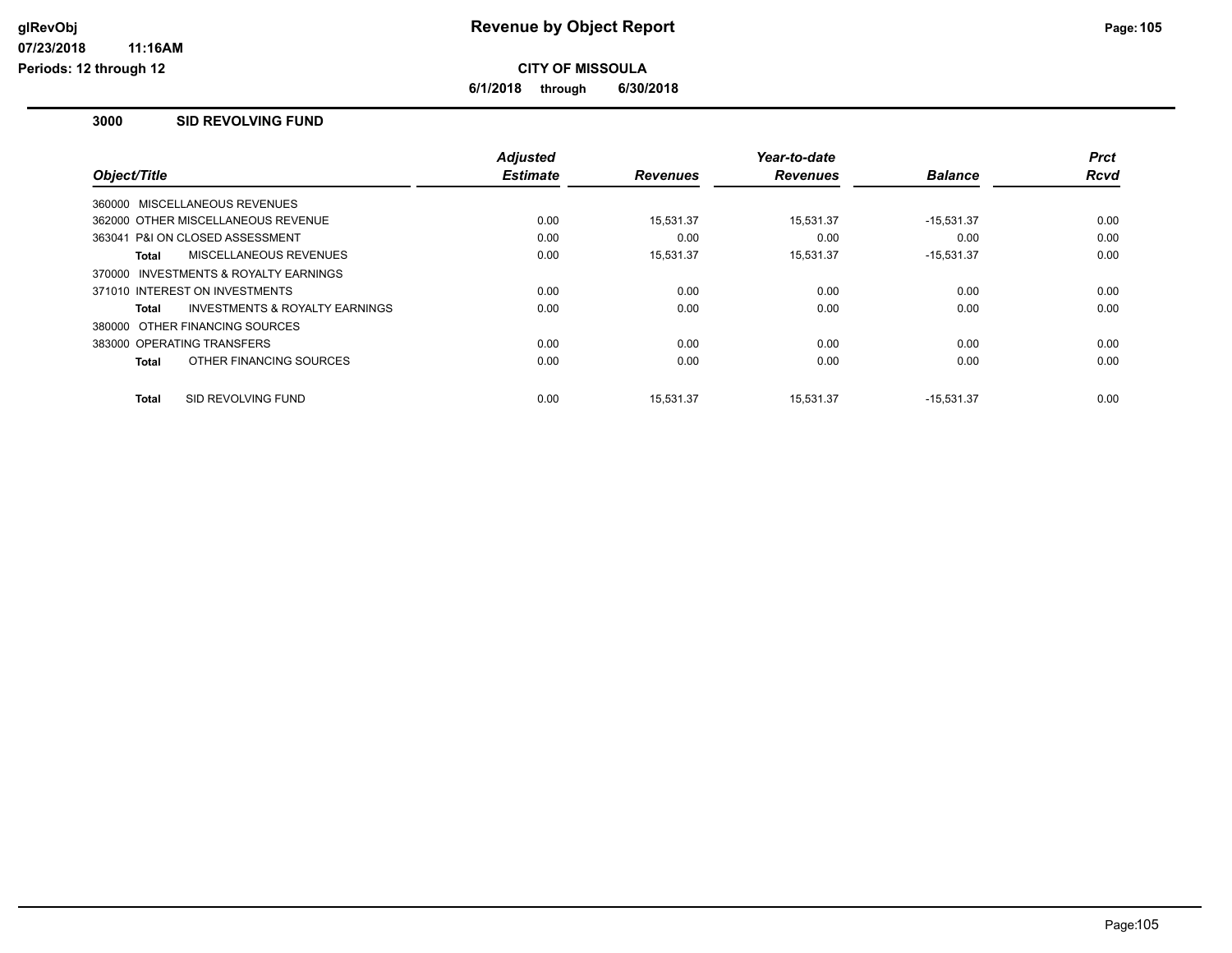**6/1/2018 through 6/30/2018**

**3090 2004 AQUATICS BOND**

| <b>2004 AQUATICS BOND</b><br>3090 |  |
|-----------------------------------|--|
|-----------------------------------|--|

|                             | <b>Adjusted</b> |                 | Year-to-date    |                | <b>Prct</b> |
|-----------------------------|-----------------|-----------------|-----------------|----------------|-------------|
| Object/Title                | <b>Estimate</b> | <b>Revenues</b> | <b>Revenues</b> | <b>Balance</b> | <b>Rcvd</b> |
| 310000 TAXES/ASSESSMENTS    |                 |                 |                 |                |             |
| 312001 PENALTIES & INTEREST | 0.00            | 0.00            | 0.00            | 0.00           | 0.00        |
| TAXES/ASSESSMENTS<br>Total  | 0.00            | 0.00            | 0.00            | 0.00           | 0.00        |
| 2004 AQUATICS BOND<br>Total | 0.00            | 0.00            | 0.00            | 0.00           | 0.00        |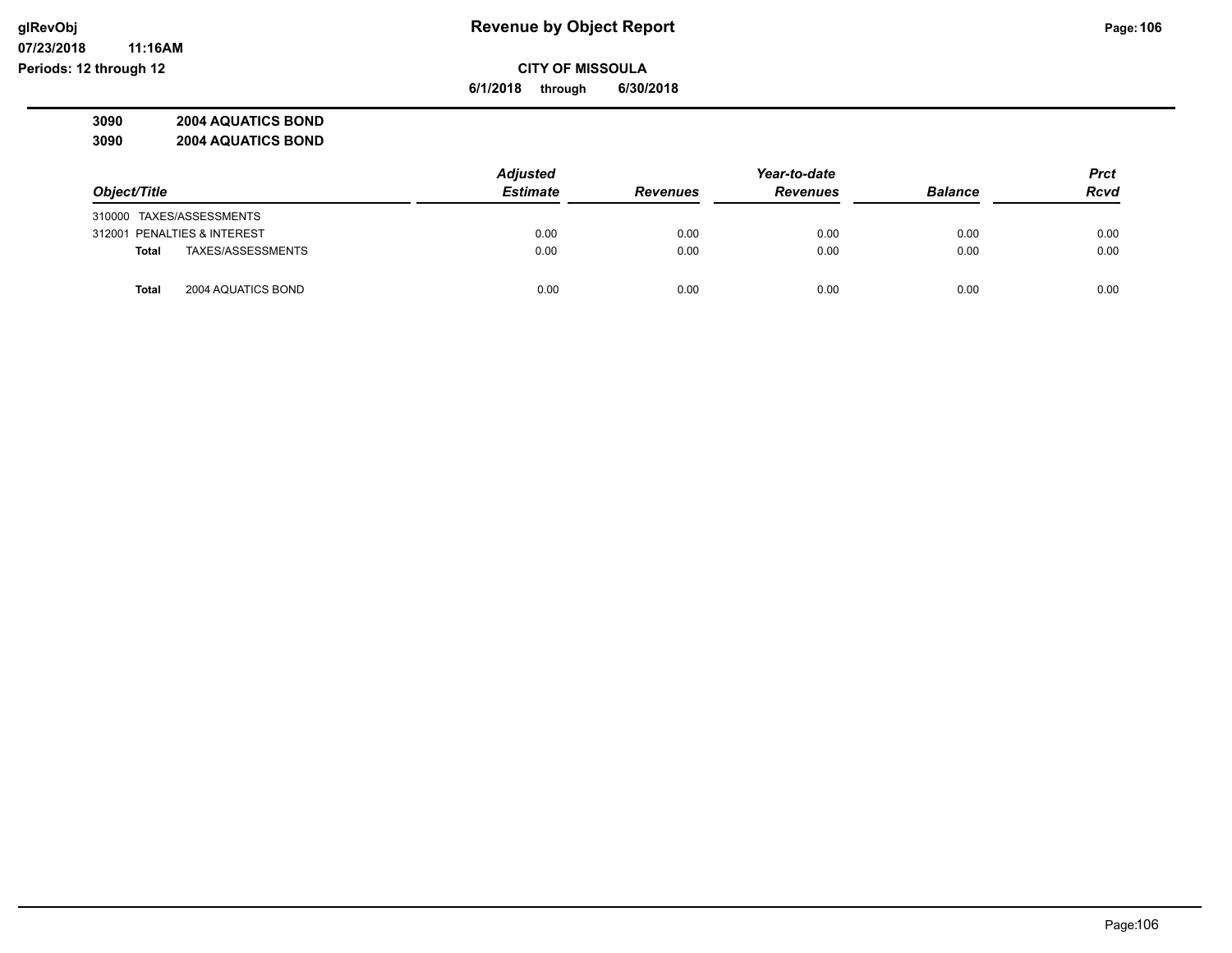**Periods: 12 through 12**

**CITY OF MISSOULA**

**6/1/2018 through 6/30/2018**

### **3090 2004 AQUATICS BOND**

| Object/Title                       | <b>Adjusted</b><br><b>Estimate</b> | <b>Revenues</b> | Year-to-date<br><b>Revenues</b> | <b>Balance</b> | <b>Prct</b><br><b>Rcvd</b> |
|------------------------------------|------------------------------------|-----------------|---------------------------------|----------------|----------------------------|
| 310000 TAXES/ASSESSMENTS           |                                    |                 |                                 |                |                            |
| 312001 PENALTIES & INTEREST        | 0.00                               | 0.00            | 0.00                            | 0.00           | 0.00                       |
| TAXES/ASSESSMENTS<br><b>Total</b>  | 0.00                               | 0.00            | 0.00                            | 0.00           | 0.00                       |
| 2004 AQUATICS BOND<br><b>Total</b> | 0.00                               | 0.00            | 0.00                            | 0.00           | 0.00                       |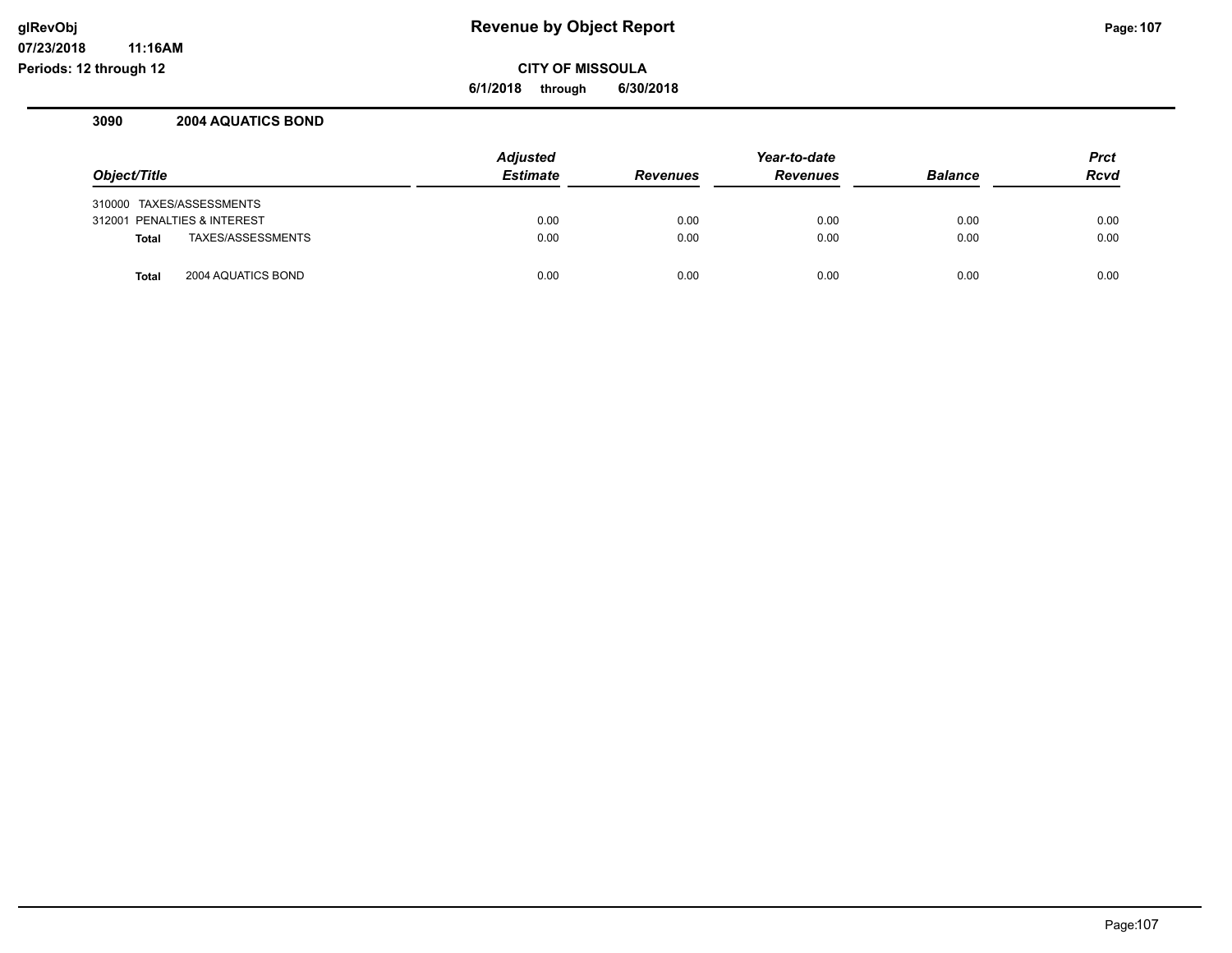**6/1/2018 through 6/30/2018**

### **3091 SERIES 2012A AQUATICS REFUNDING BOND**

### **3091 SERIES 2012A AQUATICS REFUNDING BOND**

|                               |                                      | <b>Adjusted</b> |                 | Year-to-date    |                | <b>Prct</b> |
|-------------------------------|--------------------------------------|-----------------|-----------------|-----------------|----------------|-------------|
| Object/Title                  |                                      | <b>Estimate</b> | <b>Revenues</b> | <b>Revenues</b> | <b>Balance</b> | <b>Rcvd</b> |
|                               | 310000 TAXES/ASSESSMENTS             |                 |                 |                 |                |             |
| 311000 GENERAL PROPERTY TAXES |                                      | 591,848.00      | 197.872.51      | 546.904.43      | 44.943.57      | 92.41       |
| 312001 PENALTIES & INTEREST   |                                      | 0.00            | 300.14          | 581.86          | $-581.86$      | 0.00        |
| Total                         | TAXES/ASSESSMENTS                    | 591,848.00      | 198,172.65      | 547,486.29      | 44.361.71      | 92.50       |
|                               | 360000 MISCELLANEOUS REVENUES        |                 |                 |                 |                |             |
| 360010 MISCELLANEOUS          |                                      | 6.730.00        | 0.00            | 0.00            | 6.730.00       | 0.00        |
| Total                         | MISCELLANEOUS REVENUES               | 6,730.00        | 0.00            | 0.00            | 6,730.00       | 0.00        |
|                               | 380000 OTHER FINANCING SOURCES       |                 |                 |                 |                |             |
| 381010 BOND PROCEEDS          |                                      | 0.00            | 0.00            | 0.00            | 0.00           | 0.00        |
| Total                         | OTHER FINANCING SOURCES              | 0.00            | 0.00            | 0.00            | 0.00           | 0.00        |
| Total                         | SERIES 2012A AQUATICS REFUNDING BONI | 598.578.00      | 198.172.65      | 547.486.29      | 51.091.71      | 91.46       |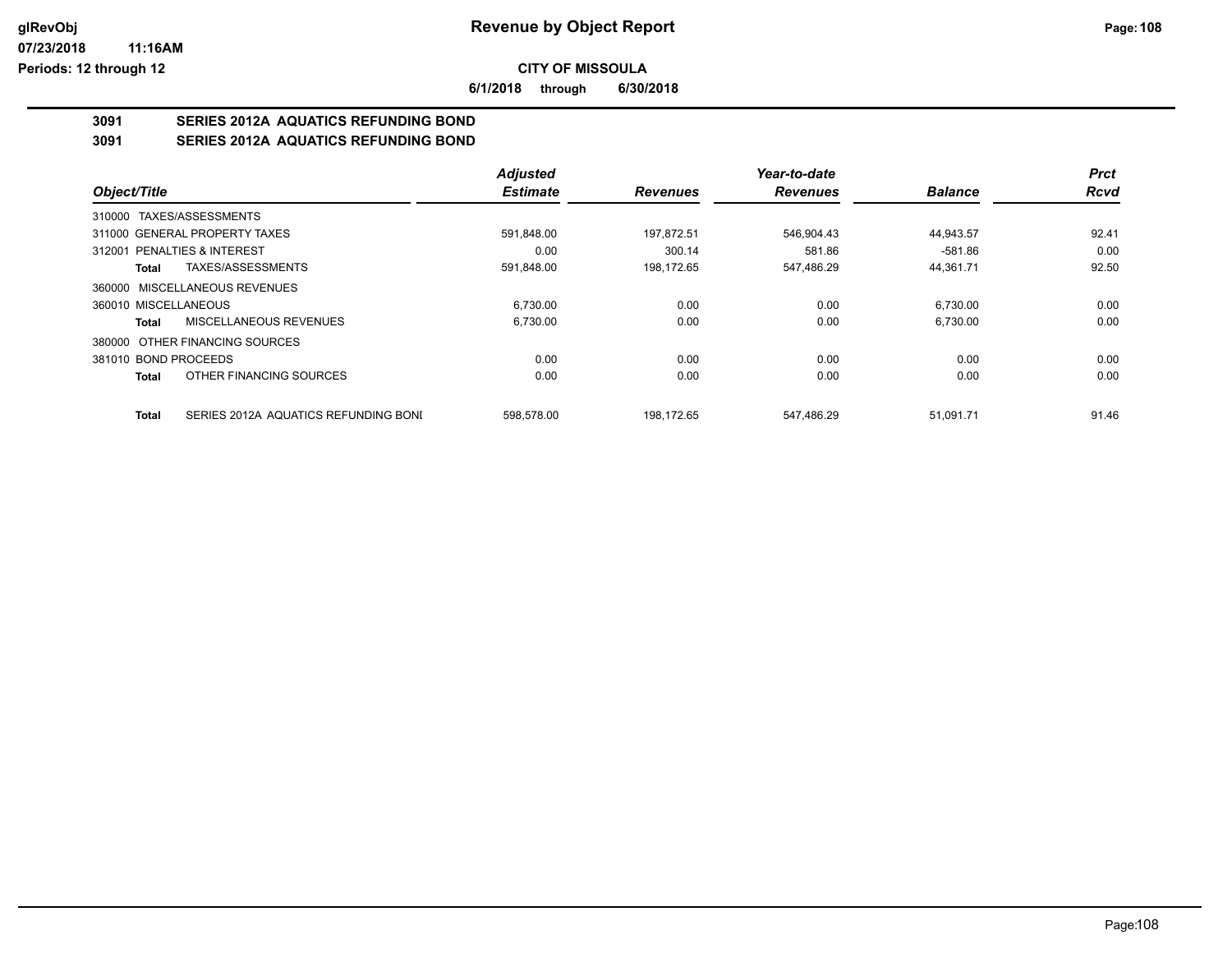**6/1/2018 through 6/30/2018**

# **3091 SERIES 2012A AQUATICS REFUNDING BOND**

|                                                     | <b>Adjusted</b> |                 | Year-to-date    |                | <b>Prct</b> |
|-----------------------------------------------------|-----------------|-----------------|-----------------|----------------|-------------|
| Object/Title                                        | <b>Estimate</b> | <b>Revenues</b> | <b>Revenues</b> | <b>Balance</b> | <b>Rcvd</b> |
| 310000 TAXES/ASSESSMENTS                            |                 |                 |                 |                |             |
| 311000 GENERAL PROPERTY TAXES                       | 591,848.00      | 197,872.51      | 546,904.43      | 44,943.57      | 92.41       |
| PENALTIES & INTEREST<br>312001                      | 0.00            | 300.14          | 581.86          | $-581.86$      | 0.00        |
| TAXES/ASSESSMENTS<br>Total                          | 591,848.00      | 198,172.65      | 547,486.29      | 44.361.71      | 92.50       |
| 360000 MISCELLANEOUS REVENUES                       |                 |                 |                 |                |             |
| 360010 MISCELLANEOUS                                | 6.730.00        | 0.00            | 0.00            | 6.730.00       | 0.00        |
| MISCELLANEOUS REVENUES<br><b>Total</b>              | 6,730.00        | 0.00            | 0.00            | 6.730.00       | 0.00        |
| 380000 OTHER FINANCING SOURCES                      |                 |                 |                 |                |             |
| 381010 BOND PROCEEDS                                | 0.00            | 0.00            | 0.00            | 0.00           | 0.00        |
| OTHER FINANCING SOURCES<br>Total                    | 0.00            | 0.00            | 0.00            | 0.00           | 0.00        |
| SERIES 2012A AQUATICS REFUNDING BON<br><b>Total</b> | 598.578.00      | 198.172.65      | 547.486.29      | 51.091.71      | 91.46       |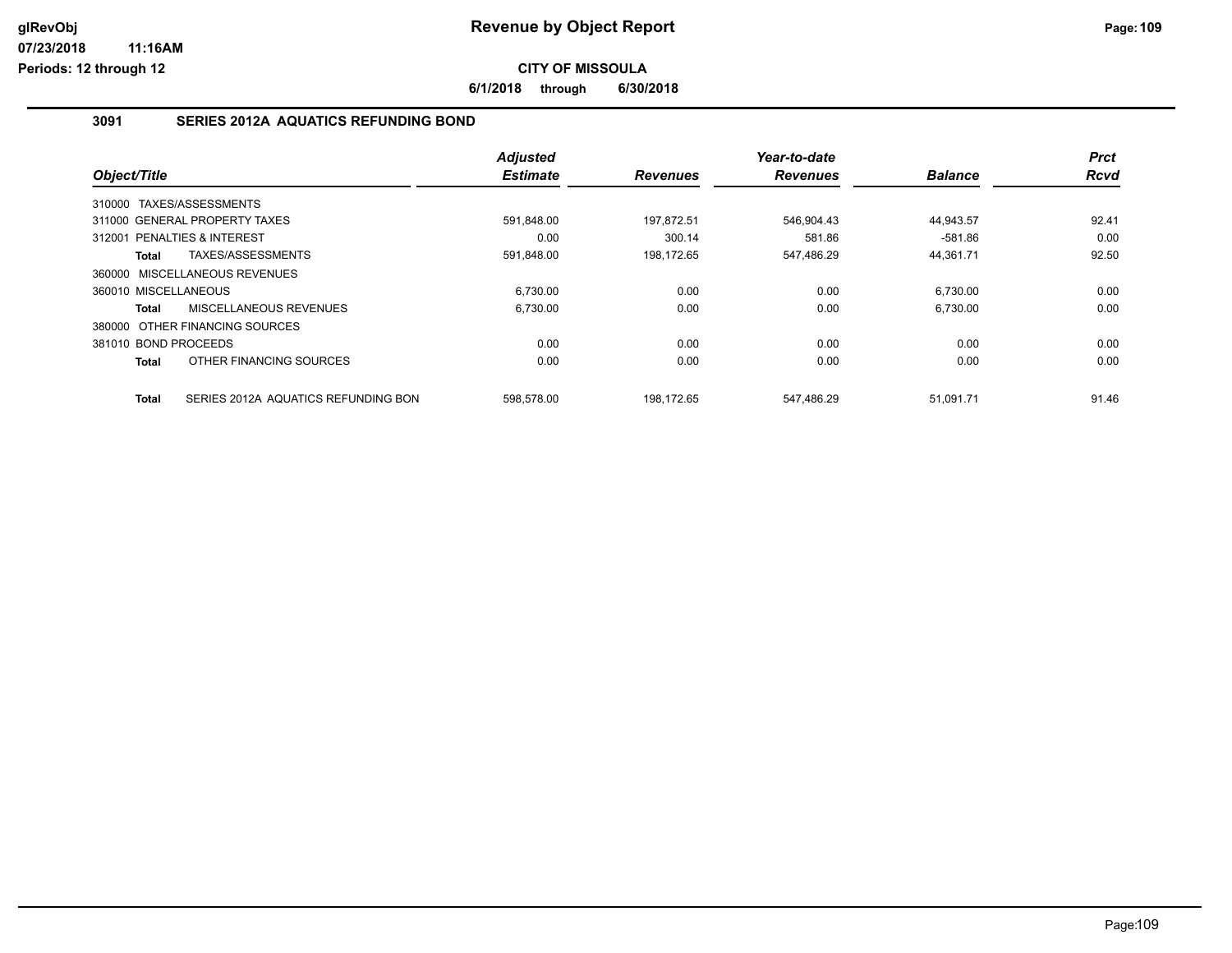**6/1/2018 through 6/30/2018**

# **3092 Series 2013A GO REFUNDING BONDS**

# **3092 Series 2013A GO REFUNDING BONDS**

|                                                 | <b>Adjusted</b> |                 | Year-to-date    |                | <b>Prct</b> |
|-------------------------------------------------|-----------------|-----------------|-----------------|----------------|-------------|
| Object/Title                                    | <b>Estimate</b> | <b>Revenues</b> | <b>Revenues</b> | <b>Balance</b> | <b>Rcvd</b> |
| 310000 TAXES/ASSESSMENTS                        |                 |                 |                 |                |             |
| 311000 GENERAL PROPERTY TAXES                   | 546.780.00      | 110.537.68      | 504.766.49      | 42.013.51      | 92.32       |
| 312001 PENALTIES & INTEREST                     | 0.00            | 437.76          | 752.22          | $-752.22$      | 0.00        |
| TAXES/ASSESSMENTS<br>Total                      | 546,780.00      | 110,975.44      | 505,518.71      | 41,261.29      | 92.45       |
| 360000 MISCELLANEOUS REVENUES                   |                 |                 |                 |                |             |
| 360010 MISCELLANEOUS                            | 186,834.00      | 0.00            | 0.00            | 186,834.00     | 0.00        |
| MISCELLANEOUS REVENUES<br>Total                 | 186,834.00      | 0.00            | 0.00            | 186,834.00     | 0.00        |
| 380000 OTHER FINANCING SOURCES                  |                 |                 |                 |                |             |
| 381010 BOND PROCEEDS                            | 0.00            | 0.00            | 0.00            | 0.00           | 0.00        |
| OTHER FINANCING SOURCES<br><b>Total</b>         | 0.00            | 0.00            | 0.00            | 0.00           | 0.00        |
| Series 2013A GO REFUNDING BONDS<br><b>Total</b> | 733.614.00      | 110.975.44      | 505.518.71      | 228.095.29     | 68.91       |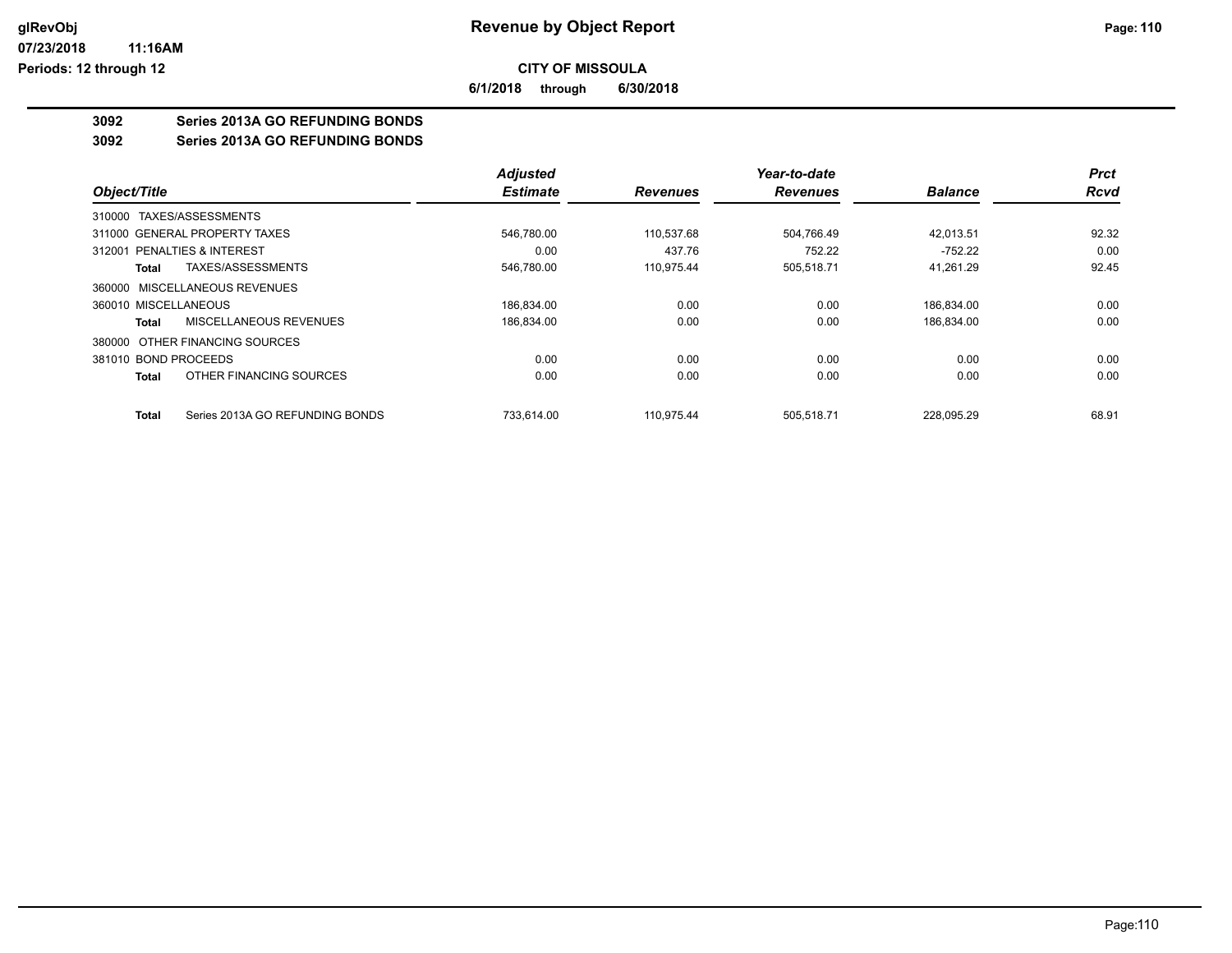**6/1/2018 through 6/30/2018**

# **3092 Series 2013A GO REFUNDING BONDS**

|                                          | <b>Adjusted</b> |                 | Year-to-date    |                | <b>Prct</b> |
|------------------------------------------|-----------------|-----------------|-----------------|----------------|-------------|
| Object/Title                             | <b>Estimate</b> | <b>Revenues</b> | <b>Revenues</b> | <b>Balance</b> | Rcvd        |
| TAXES/ASSESSMENTS<br>310000              |                 |                 |                 |                |             |
| 311000 GENERAL PROPERTY TAXES            | 546,780.00      | 110,537.68      | 504,766.49      | 42,013.51      | 92.32       |
| PENALTIES & INTEREST<br>312001           | 0.00            | 437.76          | 752.22          | $-752.22$      | 0.00        |
| TAXES/ASSESSMENTS<br>Total               | 546,780.00      | 110,975.44      | 505,518.71      | 41,261.29      | 92.45       |
| 360000 MISCELLANEOUS REVENUES            |                 |                 |                 |                |             |
| 360010 MISCELLANEOUS                     | 186,834.00      | 0.00            | 0.00            | 186,834.00     | 0.00        |
| MISCELLANEOUS REVENUES<br>Total          | 186,834.00      | 0.00            | 0.00            | 186,834.00     | 0.00        |
| 380000 OTHER FINANCING SOURCES           |                 |                 |                 |                |             |
| 381010 BOND PROCEEDS                     | 0.00            | 0.00            | 0.00            | 0.00           | 0.00        |
| OTHER FINANCING SOURCES<br>Total         | 0.00            | 0.00            | 0.00            | 0.00           | 0.00        |
| Series 2013A GO REFUNDING BONDS<br>Total | 733.614.00      | 110.975.44      | 505.518.71      | 228.095.29     | 68.91       |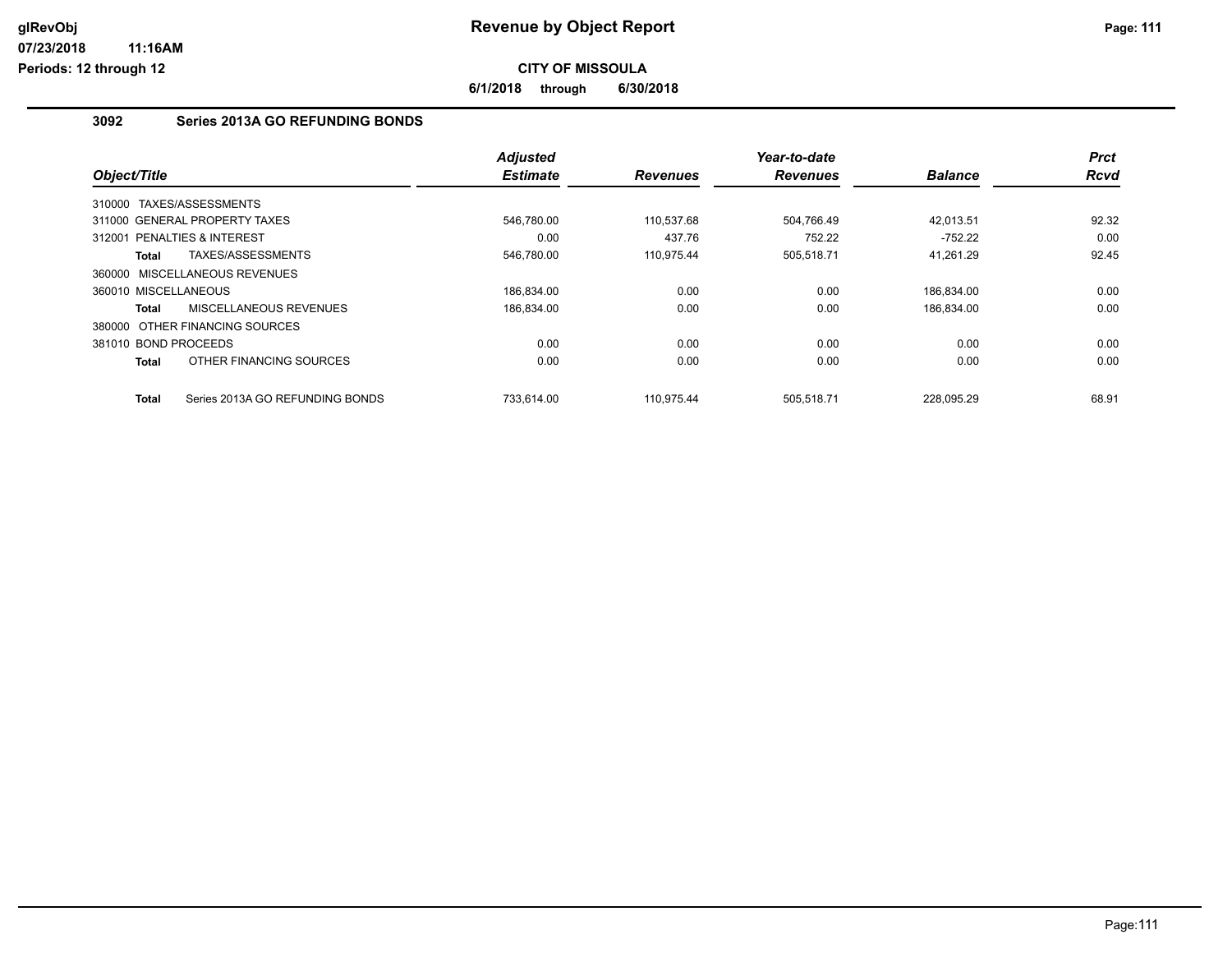**6/1/2018 through 6/30/2018**

# **3095 2004 REFUNDING BONDS DEBT SERVICE**

# **3095 2004 REFUNDING BONDS DEBT SERVICE**

|                                                   | <b>Adjusted</b> |                 | Year-to-date    |                | <b>Prct</b> |
|---------------------------------------------------|-----------------|-----------------|-----------------|----------------|-------------|
| Object/Title                                      | <b>Estimate</b> | <b>Revenues</b> | <b>Revenues</b> | <b>Balance</b> | <b>Rcvd</b> |
| 310000 TAXES/ASSESSMENTS                          |                 |                 |                 |                |             |
| 311000 GENERAL PROPERTY TAXES                     | 0.00            | 4.02            | 16.59           | $-16.59$       | 0.00        |
| 312001 PENALTIES & INTEREST                       | 0.00            | 1.99            | 11.01           | $-11.01$       | 0.00        |
| TAXES/ASSESSMENTS<br>Total                        | 0.00            | 6.01            | 27.60           | $-27.60$       | 0.00        |
| 360000 MISCELLANEOUS REVENUES                     |                 |                 |                 |                |             |
| 360010 MISCELLANEOUS                              | 1.498.00        | 0.00            | 0.00            | 1.498.00       | 0.00        |
| MISCELLANEOUS REVENUES<br><b>Total</b>            | 1.498.00        | 0.00            | 0.00            | 1.498.00       | 0.00        |
|                                                   |                 |                 |                 |                |             |
| 2004 REFUNDING BONDS DEBT SERVICE<br><b>Total</b> | 1.498.00        | 6.01            | 27.60           | 1.470.40       | 1.84        |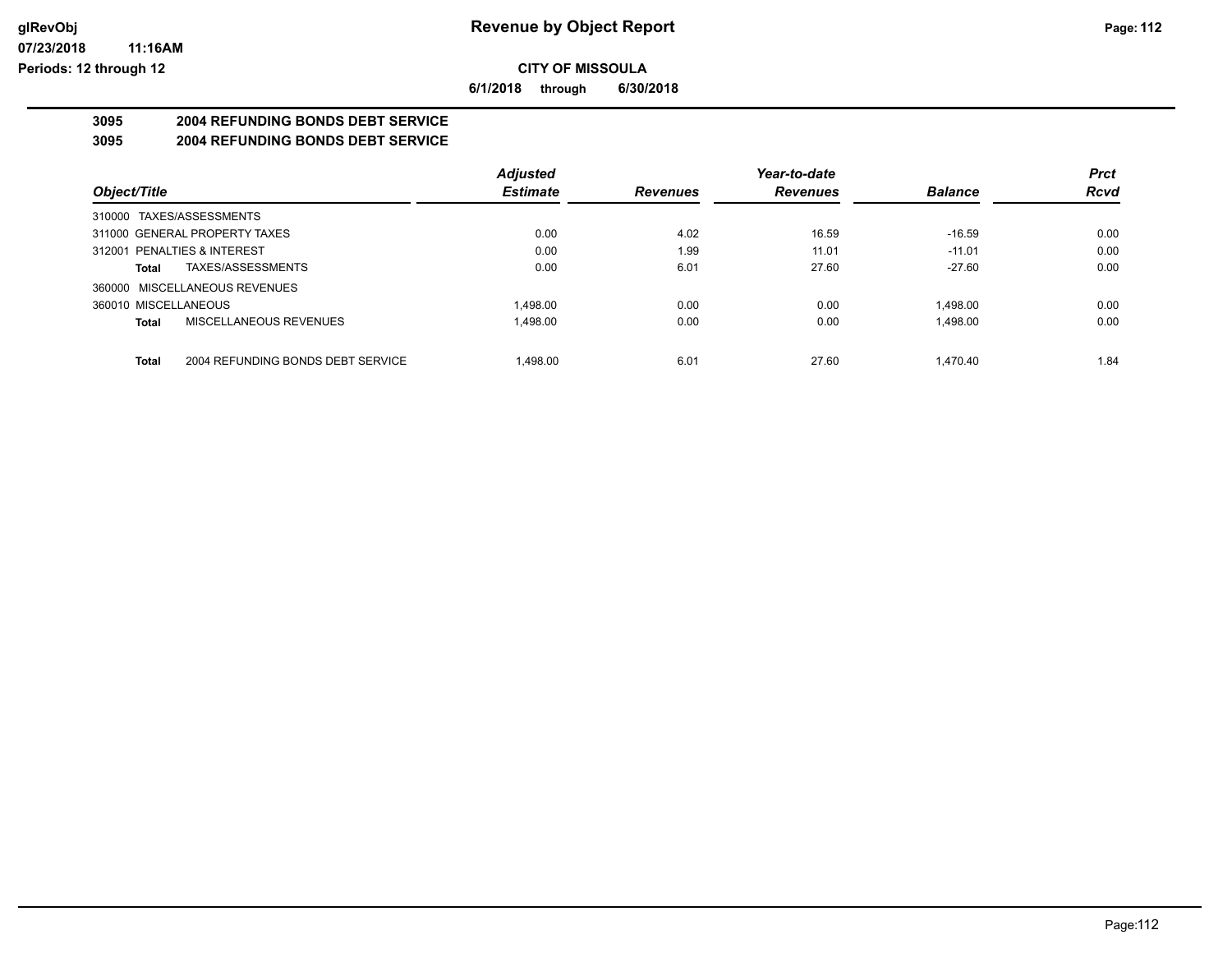**6/1/2018 through 6/30/2018**

# **3095 2004 REFUNDING BONDS DEBT SERVICE**

|                                            | <b>Adjusted</b> |                 | Year-to-date    |                | <b>Prct</b> |
|--------------------------------------------|-----------------|-----------------|-----------------|----------------|-------------|
| Object/Title                               | <b>Estimate</b> | <b>Revenues</b> | <b>Revenues</b> | <b>Balance</b> | <b>Rcvd</b> |
| 310000 TAXES/ASSESSMENTS                   |                 |                 |                 |                |             |
| 311000 GENERAL PROPERTY TAXES              | 0.00            | 4.02            | 16.59           | $-16.59$       | 0.00        |
| 312001 PENALTIES & INTEREST                | 0.00            | 1.99            | 11.01           | $-11.01$       | 0.00        |
| TAXES/ASSESSMENTS<br>Total                 | 0.00            | 6.01            | 27.60           | $-27.60$       | 0.00        |
| 360000 MISCELLANEOUS REVENUES              |                 |                 |                 |                |             |
| 360010 MISCELLANEOUS                       | 1.498.00        | 0.00            | 0.00            | 1.498.00       | 0.00        |
| <b>MISCELLANEOUS REVENUES</b><br>Total     | 1.498.00        | 0.00            | 0.00            | 1.498.00       | 0.00        |
|                                            |                 |                 |                 |                |             |
| 2004 REFUNDING BONDS DEBT SERVICE<br>Total | 1.498.00        | 6.01            | 27.60           | 1.470.40       | 1.84        |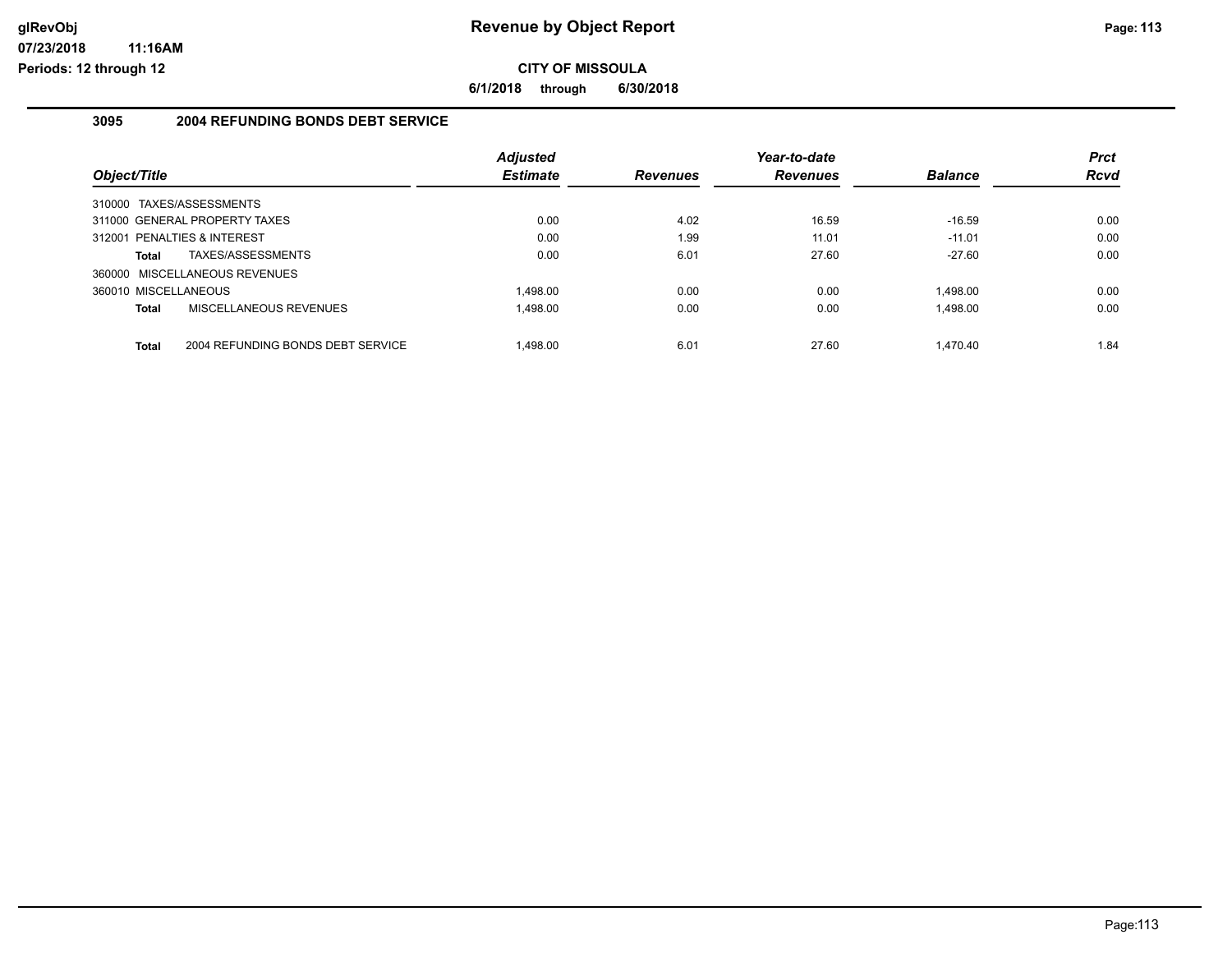**6/1/2018 through 6/30/2018**

**3096 NEW FIRE STATION GO BOND**

**3096 NEW FIRE STATION GO BOND**

|                                        | <b>Adjusted</b> |                 | Year-to-date    |                | <b>Prct</b> |
|----------------------------------------|-----------------|-----------------|-----------------|----------------|-------------|
| Object/Title                           | <b>Estimate</b> | <b>Revenues</b> | <b>Revenues</b> | <b>Balance</b> | <b>Rcvd</b> |
| 310000 TAXES/ASSESSMENTS               |                 |                 |                 |                |             |
| 311000 GENERAL PROPERTY TAXES          | 0.00            | 430.36          | 453.69          | $-453.69$      | 0.00        |
| 312001 PENALTIES & INTEREST            | 0.00            | 235.76          | 253.65          | $-253.65$      | 0.00        |
| TAXES/ASSESSMENTS<br>Total             | 0.00            | 666.12          | 707.34          | $-707.34$      | 0.00        |
| 360000 MISCELLANEOUS REVENUES          |                 |                 |                 |                |             |
| 360010 MISCELLANEOUS                   | 154.527.00      | 0.00            | 0.00            | 154.527.00     | 0.00        |
| MISCELLANEOUS REVENUES<br><b>Total</b> | 154,527.00      | 0.00            | 0.00            | 154.527.00     | 0.00        |
|                                        |                 |                 |                 |                |             |
| NEW FIRE STATION GO BOND<br>Total      | 154.527.00      | 666.12          | 707.34          | 153.819.66     | 0.46        |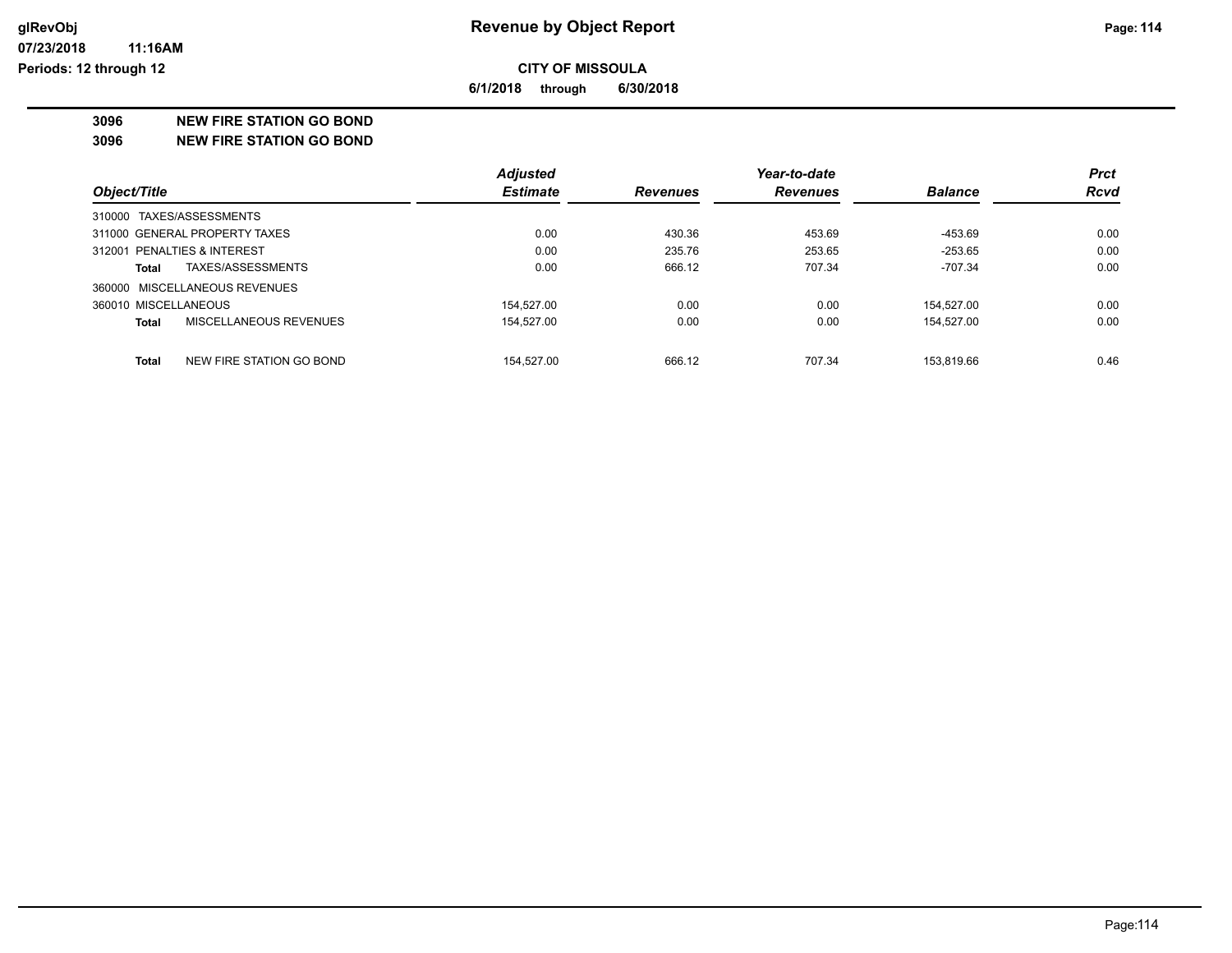**6/1/2018 through 6/30/2018**

# **3096 NEW FIRE STATION GO BOND**

|                             |                               | <b>Adjusted</b> |                 | Year-to-date    |                | <b>Prct</b> |
|-----------------------------|-------------------------------|-----------------|-----------------|-----------------|----------------|-------------|
| Object/Title                |                               | <b>Estimate</b> | <b>Revenues</b> | <b>Revenues</b> | <b>Balance</b> | <b>Rcvd</b> |
| 310000 TAXES/ASSESSMENTS    |                               |                 |                 |                 |                |             |
|                             | 311000 GENERAL PROPERTY TAXES | 0.00            | 430.36          | 453.69          | -453.69        | 0.00        |
| 312001 PENALTIES & INTEREST |                               | 0.00            | 235.76          | 253.65          | $-253.65$      | 0.00        |
| <b>Total</b>                | TAXES/ASSESSMENTS             | 0.00            | 666.12          | 707.34          | $-707.34$      | 0.00        |
|                             | 360000 MISCELLANEOUS REVENUES |                 |                 |                 |                |             |
| 360010 MISCELLANEOUS        |                               | 154.527.00      | 0.00            | 0.00            | 154.527.00     | 0.00        |
| <b>Total</b>                | MISCELLANEOUS REVENUES        | 154.527.00      | 0.00            | 0.00            | 154.527.00     | 0.00        |
| <b>Total</b>                | NEW FIRE STATION GO BOND      | 154.527.00      | 666.12          | 707.34          | 153.819.66     | 0.46        |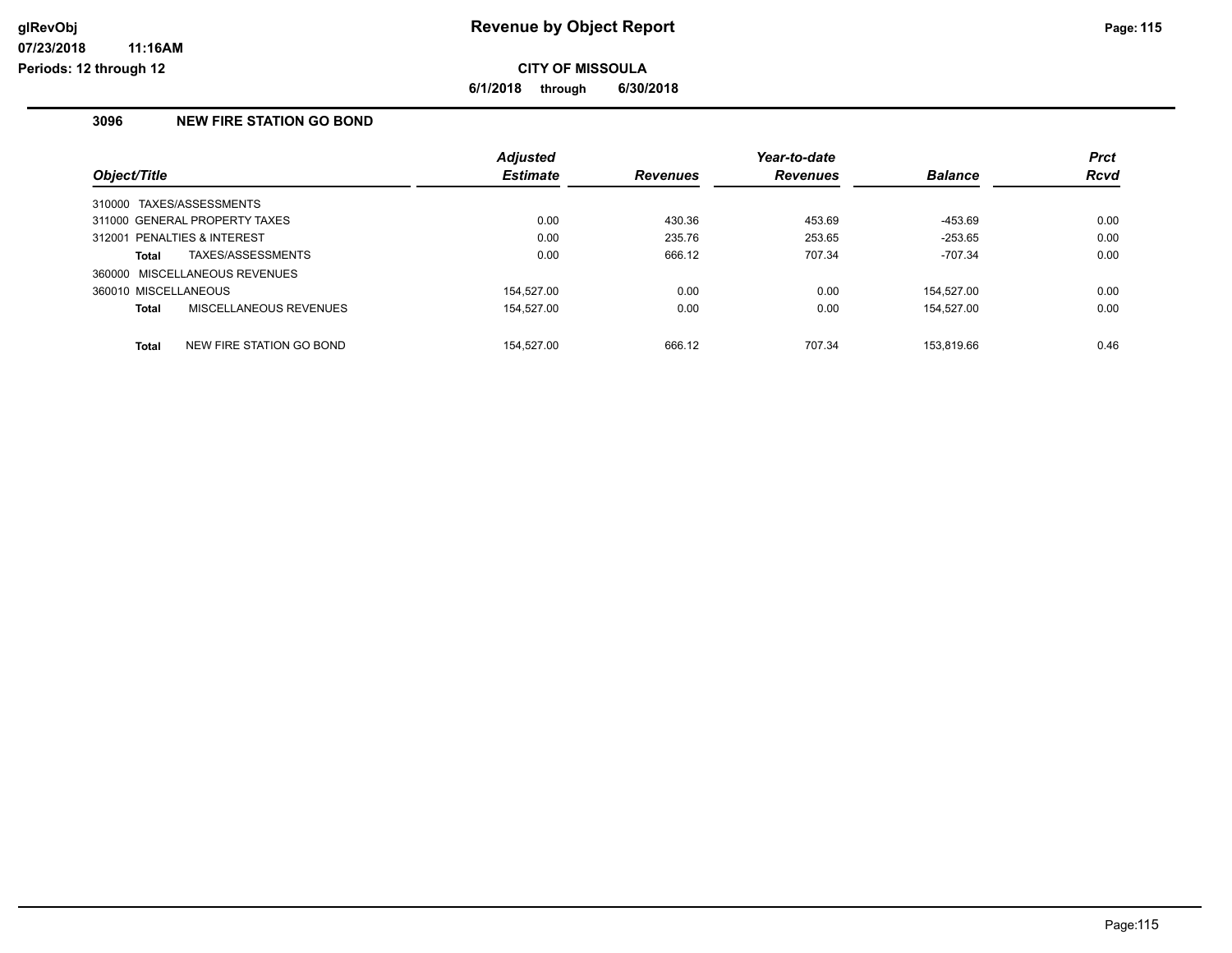**6/1/2018 through 6/30/2018**

# **3100 SIDEWALK & CURB WARRANTS FUND**

# **3100 SIDEWALK & CURB WARRANTS FUND**

|                                        | <b>Adjusted</b> |                 | Year-to-date    |                | <b>Prct</b> |
|----------------------------------------|-----------------|-----------------|-----------------|----------------|-------------|
| Object/Title                           | <b>Estimate</b> | <b>Revenues</b> | <b>Revenues</b> | <b>Balance</b> | <b>Rcvd</b> |
| 360000 MISCELLANEOUS REVENUES          |                 |                 |                 |                |             |
| 363020 PROPERTY ASSESSMENTS            | 0.00            | 0.00            | 1.323.63        | $-1.323.63$    | 0.00        |
| MISCELLANEOUS REVENUES<br>Total        | 0.00            | 0.00            | 1.323.63        | $-1.323.63$    | 0.00        |
| 380000 OTHER FINANCING SOURCES         |                 |                 |                 |                |             |
| 383042 TRANSFERS FROM OTHER FUNDS      | 0.00            | 0.00            | 0.00            | 0.00           | 0.00        |
| OTHER FINANCING SOURCES<br>Total       | 0.00            | 0.00            | 0.00            | 0.00           | 0.00        |
|                                        |                 |                 |                 |                |             |
| SIDEWALK & CURB WARRANTS FUND<br>Total | 0.00            | 0.00            | 1.323.63        | $-1.323.63$    | 0.00        |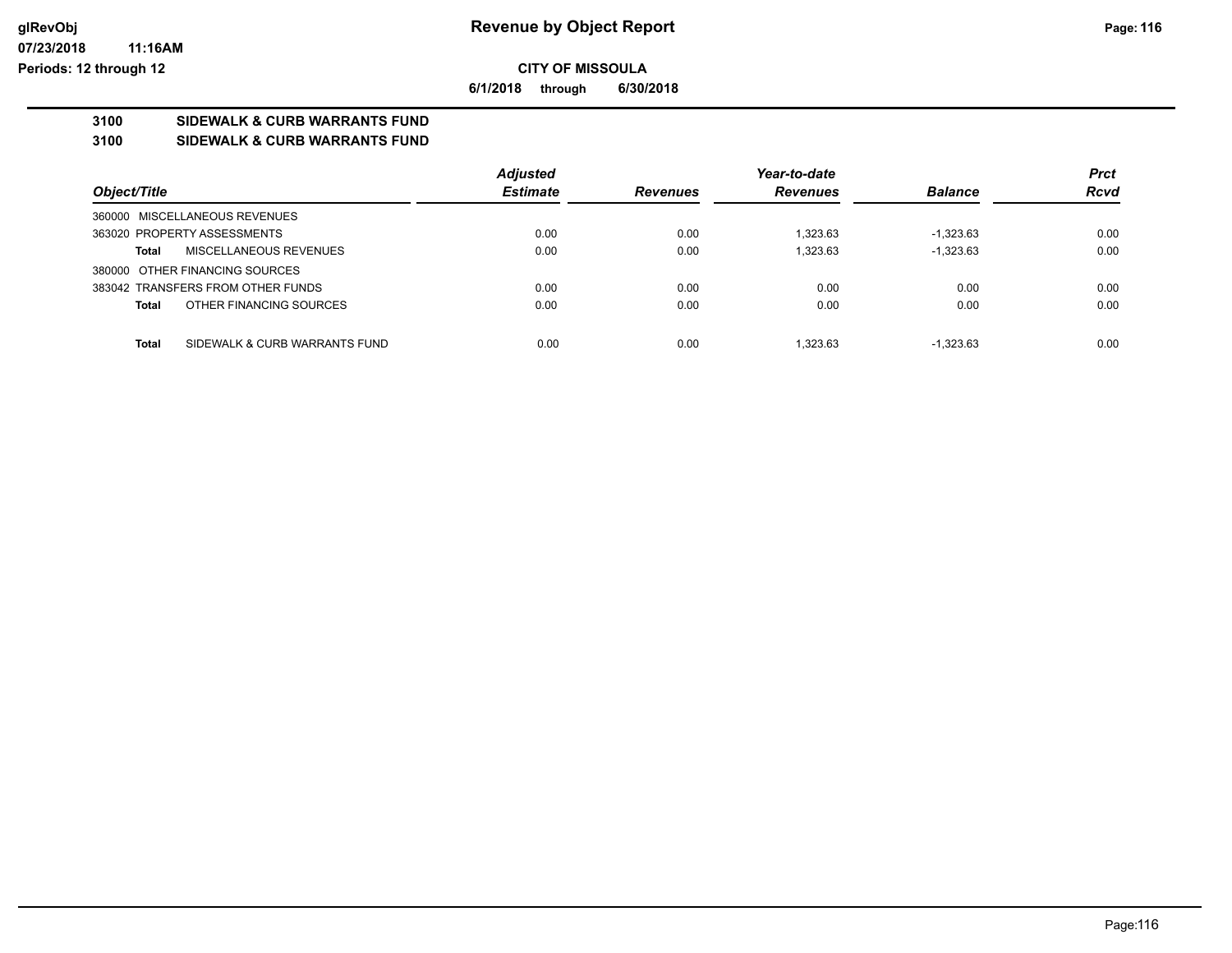**6/1/2018 through 6/30/2018**

# **3100 SIDEWALK & CURB WARRANTS FUND**

|                                               | <b>Adjusted</b> |                 | Year-to-date    |                | <b>Prct</b> |
|-----------------------------------------------|-----------------|-----------------|-----------------|----------------|-------------|
| Object/Title                                  | <b>Estimate</b> | <b>Revenues</b> | <b>Revenues</b> | <b>Balance</b> | <b>Rcvd</b> |
| 360000 MISCELLANEOUS REVENUES                 |                 |                 |                 |                |             |
| 363020 PROPERTY ASSESSMENTS                   | 0.00            | 0.00            | 1.323.63        | $-1.323.63$    | 0.00        |
| MISCELLANEOUS REVENUES<br>Total               | 0.00            | 0.00            | 1.323.63        | $-1.323.63$    | 0.00        |
| 380000 OTHER FINANCING SOURCES                |                 |                 |                 |                |             |
| 383042 TRANSFERS FROM OTHER FUNDS             | 0.00            | 0.00            | 0.00            | 0.00           | 0.00        |
| OTHER FINANCING SOURCES<br><b>Total</b>       | 0.00            | 0.00            | 0.00            | 0.00           | 0.00        |
| <b>Total</b><br>SIDEWALK & CURB WARRANTS FUND | 0.00            | 0.00            | 1.323.63        | $-1.323.63$    | 0.00        |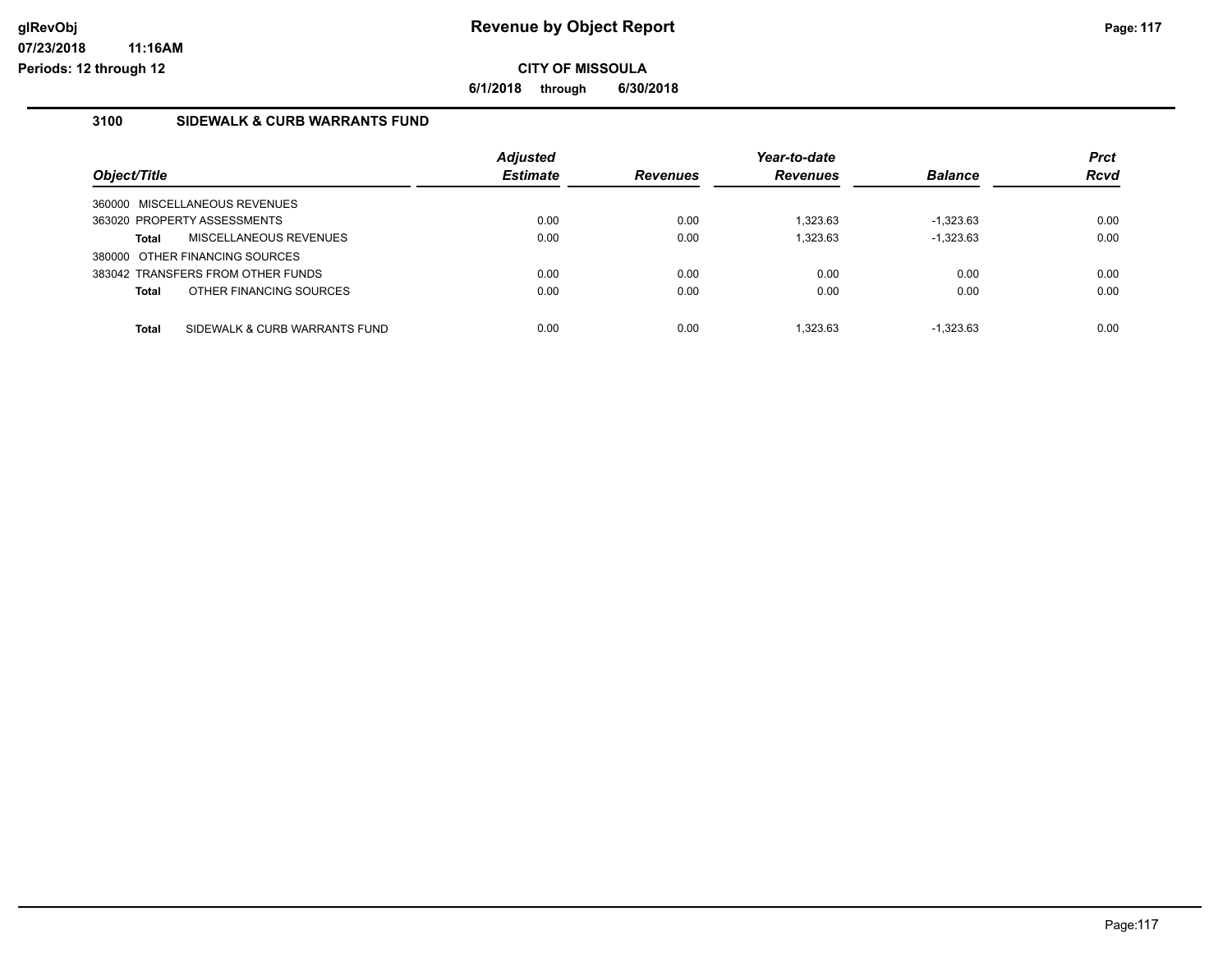**6/1/2018 through 6/30/2018**

**3305 JUDGMENT LEVIES**

**3305 JUDGMENT LEVIES**

|                                   | <b>Adjusted</b> |                 | Year-to-date    |                |             |
|-----------------------------------|-----------------|-----------------|-----------------|----------------|-------------|
| Object/Title                      | <b>Estimate</b> | <b>Revenues</b> | <b>Revenues</b> | <b>Balance</b> | <b>Rcvd</b> |
| 310000 TAXES/ASSESSMENTS          |                 |                 |                 |                |             |
| 311000 GENERAL PROPERTY TAXES     | 0.00            | 18.56           | 18.75           | $-18.75$       | 0.00        |
| 312001 PENALTIES & INTEREST       | 0.00            | 6.35            | 6.93            | $-6.93$        | 0.00        |
| TAXES/ASSESSMENTS<br><b>Total</b> | 0.00            | 24.91           | 25.68           | $-25.68$       | 0.00        |
| <b>JUDGMENT LEVIES</b><br>Total   | 0.00            | 24.91           | 25.68           | $-25.68$       | 0.00        |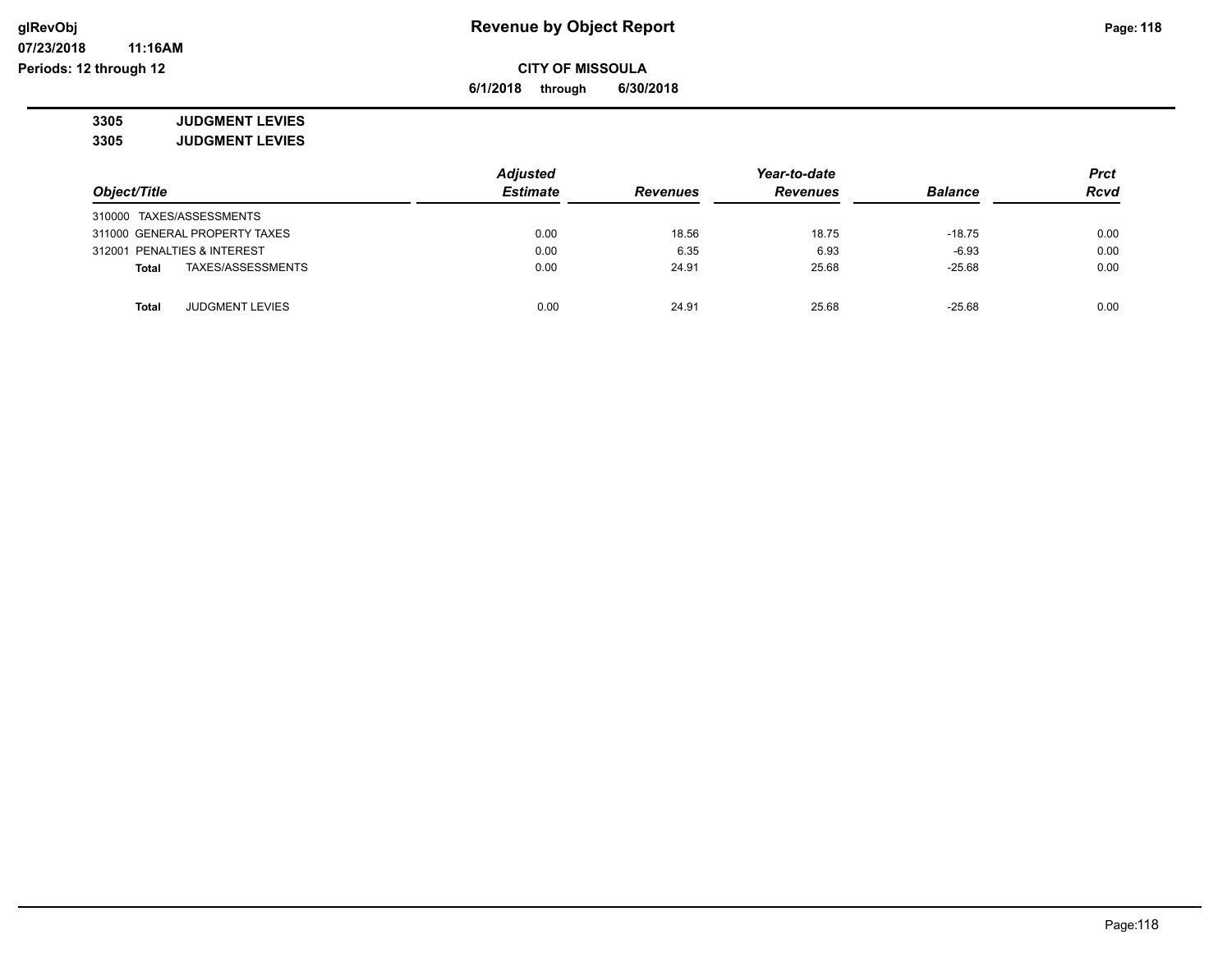**6/1/2018 through 6/30/2018**

### **3305 JUDGMENT LEVIES**

| Object/Title                           | <b>Adjusted</b><br><b>Estimate</b> | <b>Revenues</b> | Year-to-date<br><b>Revenues</b> | <b>Balance</b> | <b>Prct</b><br><b>Rcvd</b> |
|----------------------------------------|------------------------------------|-----------------|---------------------------------|----------------|----------------------------|
| 310000 TAXES/ASSESSMENTS               |                                    |                 |                                 |                |                            |
| 311000 GENERAL PROPERTY TAXES          | 0.00                               | 18.56           | 18.75                           | $-18.75$       | 0.00                       |
| 312001 PENALTIES & INTEREST            | 0.00                               | 6.35            | 6.93                            | $-6.93$        | 0.00                       |
| TAXES/ASSESSMENTS<br><b>Total</b>      | 0.00                               | 24.91           | 25.68                           | $-25.68$       | 0.00                       |
|                                        |                                    |                 |                                 |                |                            |
| <b>JUDGMENT LEVIES</b><br><b>Total</b> | 0.00                               | 24.91           | 25.68                           | $-25.68$       | 0.00                       |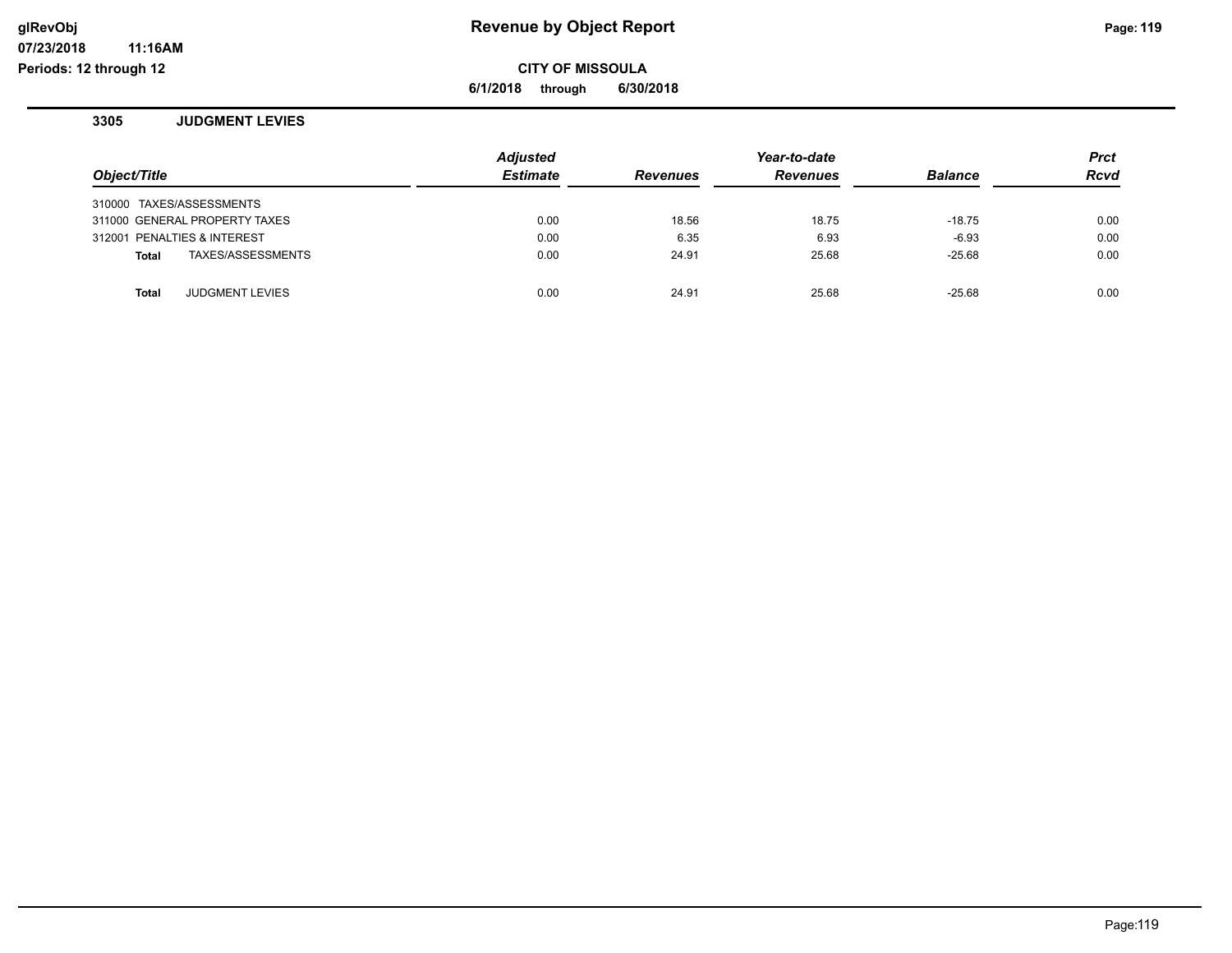# **07/23/2018 11:16AM Periods: 12 through 12**

# **CITY OF MISSOULA**

### **6/1/2018 through 6/30/2018**

# **3410 FY02 SIDEWALK & CURB DEBT SERVICE FUND 3410 FY02 SIDEWALK & CURB DEBT SERVICE FUND**

|              |                                           | <b>Adjusted</b> |                 | Year-to-date    |                | Prct        |
|--------------|-------------------------------------------|-----------------|-----------------|-----------------|----------------|-------------|
| Object/Title |                                           | <b>Estimate</b> | <b>Revenues</b> | <b>Revenues</b> | <b>Balance</b> | <b>Rcvd</b> |
|              | 370000 INVESTMENTS & ROYALTY EARNINGS     |                 |                 |                 |                |             |
|              | 371010 INTEREST ON INVESTMENTS            | 0.00            | 0.00            | 0.00            | 0.00           | 0.00        |
| Total        | <b>INVESTMENTS &amp; ROYALTY EARNINGS</b> | 0.00            | 0.00            | 0.00            | 0.00           | 0.00        |
| Total        | FY02 SIDEWALK & CURB DEBT SERVICE FUI     | 0.00            | 0.00            | 0.00            | 0.00           | 0.00        |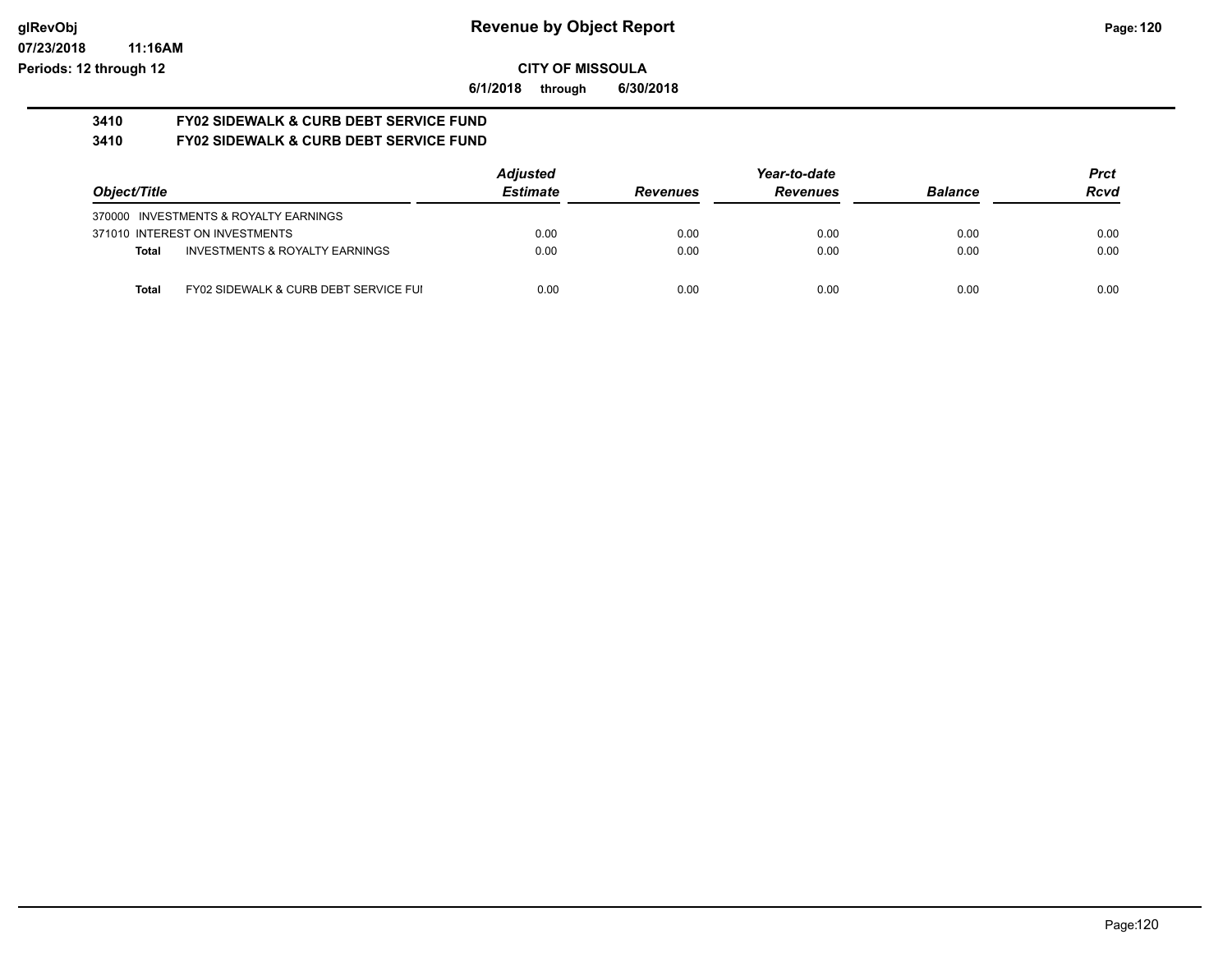**6/1/2018 through 6/30/2018**

# **3410 FY02 SIDEWALK & CURB DEBT SERVICE FUND**

| Object/Title |                                           | <b>Adjusted</b><br><b>Estimate</b> | <b>Revenues</b> | Year-to-date<br><b>Revenues</b> | <b>Balance</b> | <b>Prct</b><br><b>Rcvd</b> |
|--------------|-------------------------------------------|------------------------------------|-----------------|---------------------------------|----------------|----------------------------|
|              | 370000 INVESTMENTS & ROYALTY EARNINGS     |                                    |                 |                                 |                |                            |
|              | 371010 INTEREST ON INVESTMENTS            | 0.00                               | 0.00            | 0.00                            | 0.00           | 0.00                       |
| <b>Total</b> | <b>INVESTMENTS &amp; ROYALTY EARNINGS</b> | 0.00                               | 0.00            | 0.00                            | 0.00           | 0.00                       |
| <b>Total</b> | FY02 SIDEWALK & CURB DEBT SERVICE FU      | 0.00                               | 0.00            | 0.00                            | 0.00           | 0.00                       |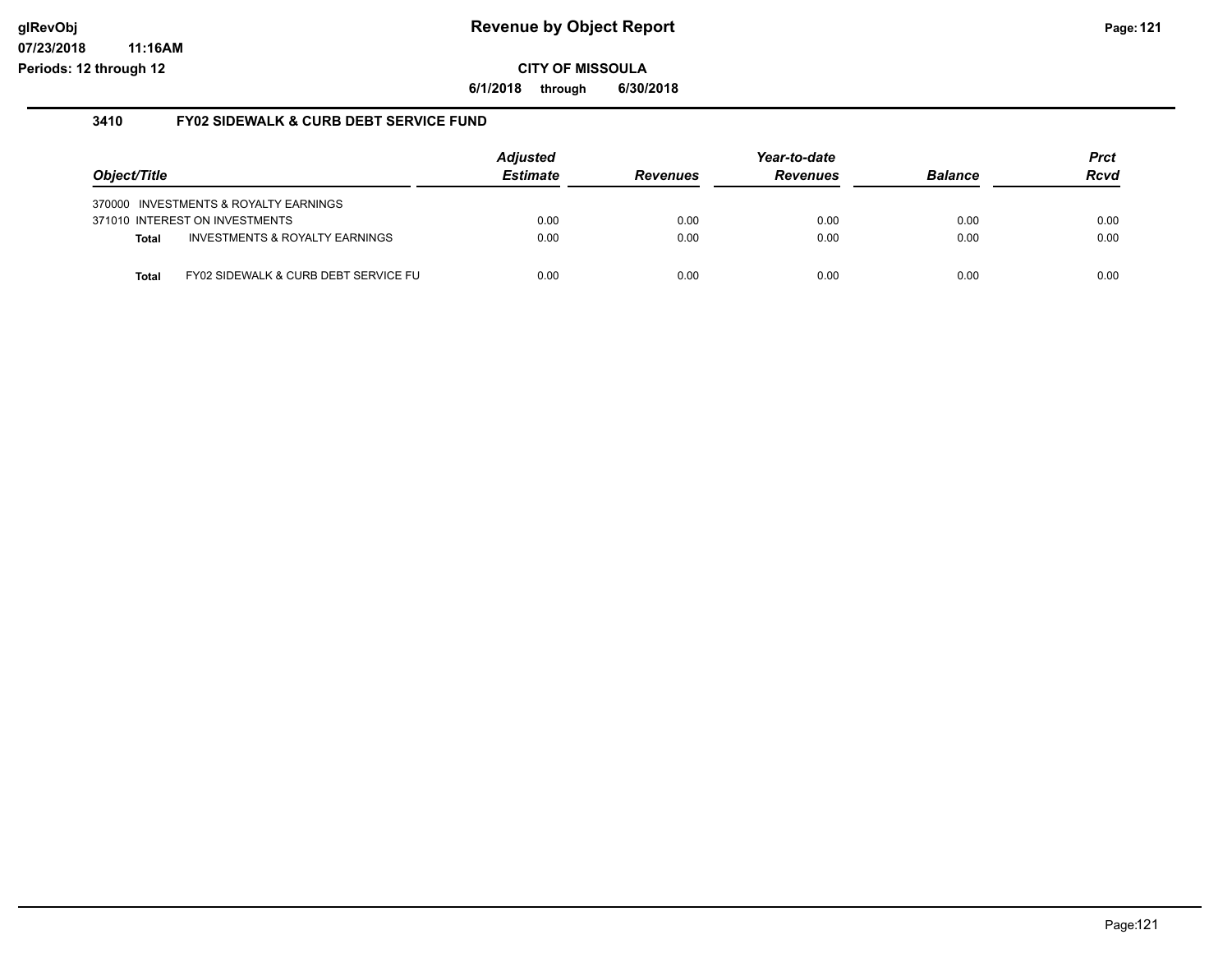**6/1/2018 through 6/30/2018**

# **3430 FY04 SIDEWALK CURB DEBT SERVICE**

# **3430 FY04 SIDEWALK CURB DEBT SERVICE**

|                                                 | <b>Adjusted</b> |                 | Year-to-date    |                | <b>Prct</b> |
|-------------------------------------------------|-----------------|-----------------|-----------------|----------------|-------------|
| Object/Title                                    | <b>Estimate</b> | <b>Revenues</b> | <b>Revenues</b> | <b>Balance</b> | <b>Rcvd</b> |
| 360000 MISCELLANEOUS REVENUES                   |                 |                 |                 |                |             |
| 360010 MISCELLANEOUS                            | 525.00          | 0.00            | 0.00            | 525.00         | 0.00        |
| 363020 PROPERTY ASSESSMENTS                     | 0.00            | 0.00            | 0.00            | 0.00           | 0.00        |
| 363040 PENALTY AND INTEREST                     | 0.00            | 0.00            | 0.00            | 0.00           | 0.00        |
| MISCELLANEOUS REVENUES<br>Total                 | 525.00          | 0.00            | 0.00            | 525.00         | 0.00        |
|                                                 |                 |                 |                 |                |             |
| <b>FY04 SIDEWALK CURB DEBT SERVICE</b><br>Total | 525.00          | 0.00            | 0.00            | 525.00         | 0.00        |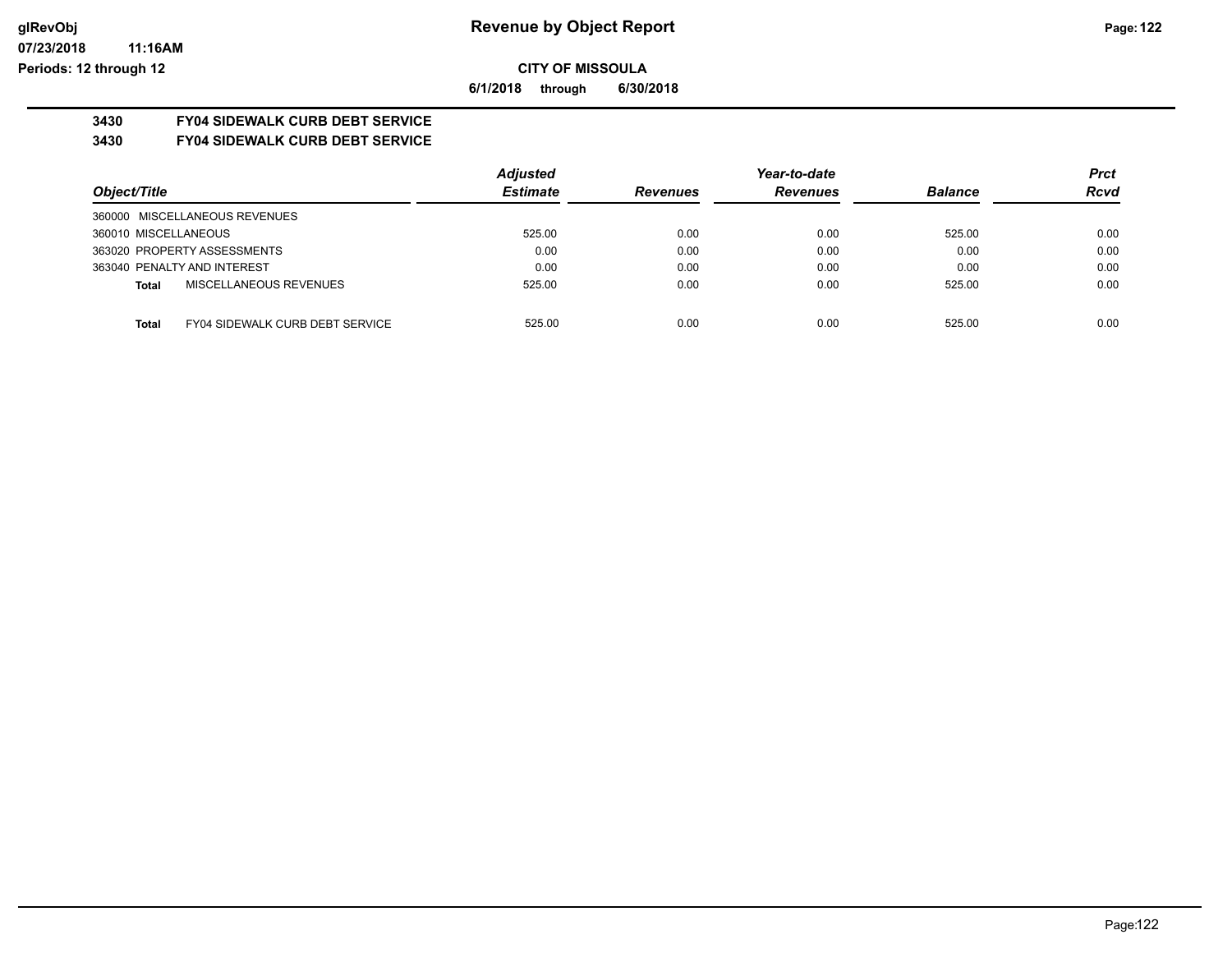**6/1/2018 through 6/30/2018**

# **3430 FY04 SIDEWALK CURB DEBT SERVICE**

| Object/Title                                    | <b>Adjusted</b><br><b>Estimate</b> | <b>Revenues</b> | Year-to-date<br><b>Revenues</b> | <b>Balance</b> | <b>Prct</b><br><b>Rcvd</b> |
|-------------------------------------------------|------------------------------------|-----------------|---------------------------------|----------------|----------------------------|
| 360000 MISCELLANEOUS REVENUES                   |                                    |                 |                                 |                |                            |
| 360010 MISCELLANEOUS                            | 525.00                             | 0.00            | 0.00                            | 525.00         | 0.00                       |
| 363020 PROPERTY ASSESSMENTS                     | 0.00                               | 0.00            | 0.00                            | 0.00           | 0.00                       |
| 363040 PENALTY AND INTEREST                     | 0.00                               | 0.00            | 0.00                            | 0.00           | 0.00                       |
| MISCELLANEOUS REVENUES<br><b>Total</b>          | 525.00                             | 0.00            | 0.00                            | 525.00         | 0.00                       |
|                                                 |                                    |                 |                                 |                |                            |
| FY04 SIDEWALK CURB DEBT SERVICE<br><b>Total</b> | 525.00                             | 0.00            | 0.00                            | 525.00         | 0.00                       |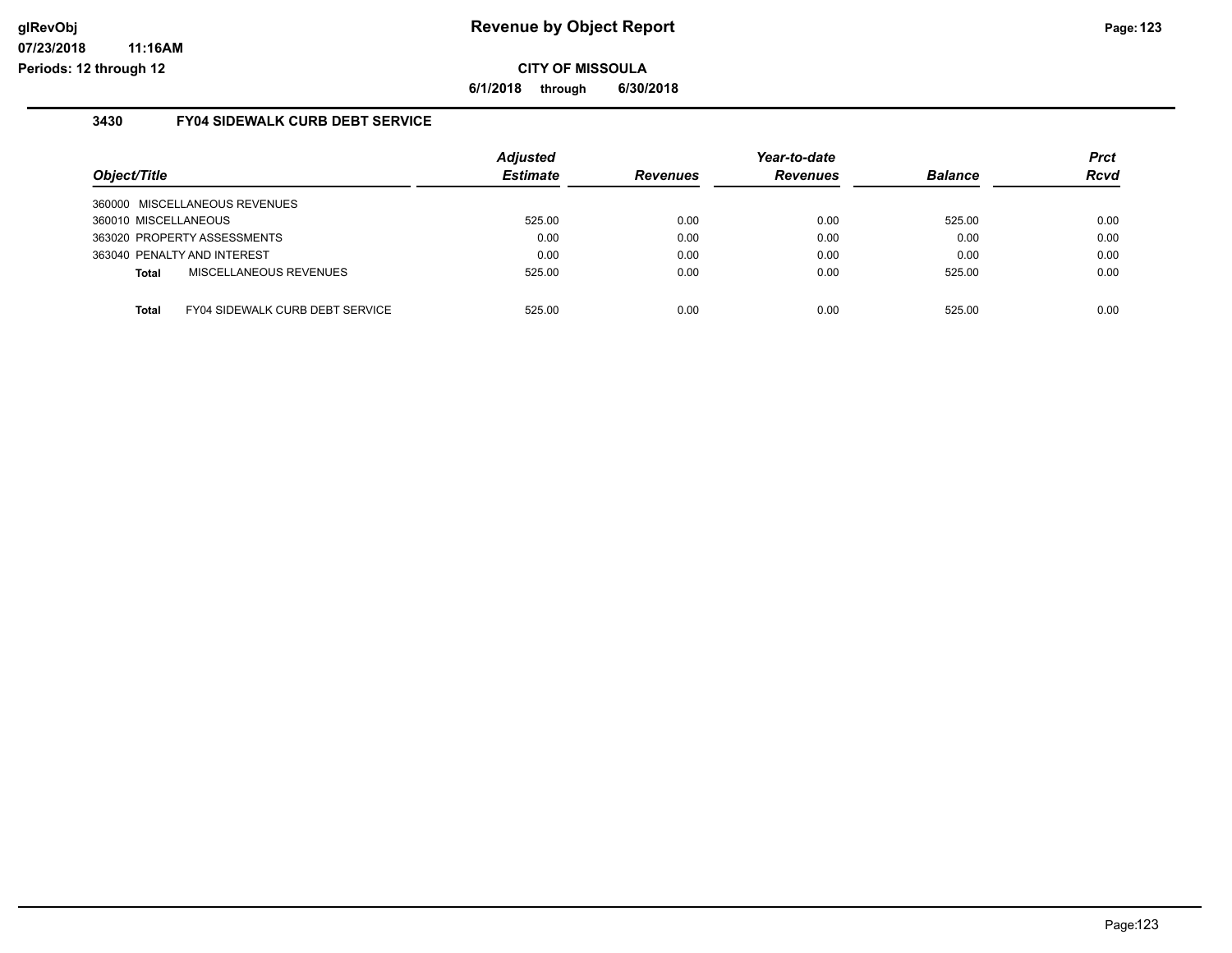**6/1/2018 through 6/30/2018**

**3440 FY05 SIDEWALK AND CURB**

**3440 FY05 SIDEWALK AND CURB**

|                                                           | <b>Adjusted</b> |                 | Year-to-date    |                | <b>Prct</b> |
|-----------------------------------------------------------|-----------------|-----------------|-----------------|----------------|-------------|
| Object/Title                                              | <b>Estimate</b> | <b>Revenues</b> | <b>Revenues</b> | <b>Balance</b> | <b>Rcvd</b> |
| 360000 MISCELLANEOUS REVENUES                             |                 |                 |                 |                |             |
| 360010 MISCELLANEOUS                                      | 0.00            | 0.00            | 0.00            | 0.00           | 0.00        |
| 363020 PROPERTY ASSESSMENTS                               | 0.00            | 0.00            | 0.00            | 0.00           | 0.00        |
| 363021 PAYOFF PRINCIPAL ASSESSMENTS                       | 0.00            | 0.00            | 0.00            | 0.00           | 0.00        |
| 363040 PENALTY AND INTEREST                               | 0.00            | 0.00            | 0.00            | 0.00           | 0.00        |
| <b>MISCELLANEOUS REVENUES</b><br>Total                    | 0.00            | 0.00            | 0.00            | 0.00           | 0.00        |
| 370000 INVESTMENTS & ROYALTY EARNINGS                     |                 |                 |                 |                |             |
| 371010 INTEREST ON INVESTMENTS                            | 0.00            | 0.00            | 0.00            | 0.00           | 0.00        |
| <b>INVESTMENTS &amp; ROYALTY EARNINGS</b><br><b>Total</b> | 0.00            | 0.00            | 0.00            | 0.00           | 0.00        |
| <b>FY05 SIDEWALK AND CURB</b><br>Total                    | 0.00            | 0.00            | 0.00            | 0.00           | 0.00        |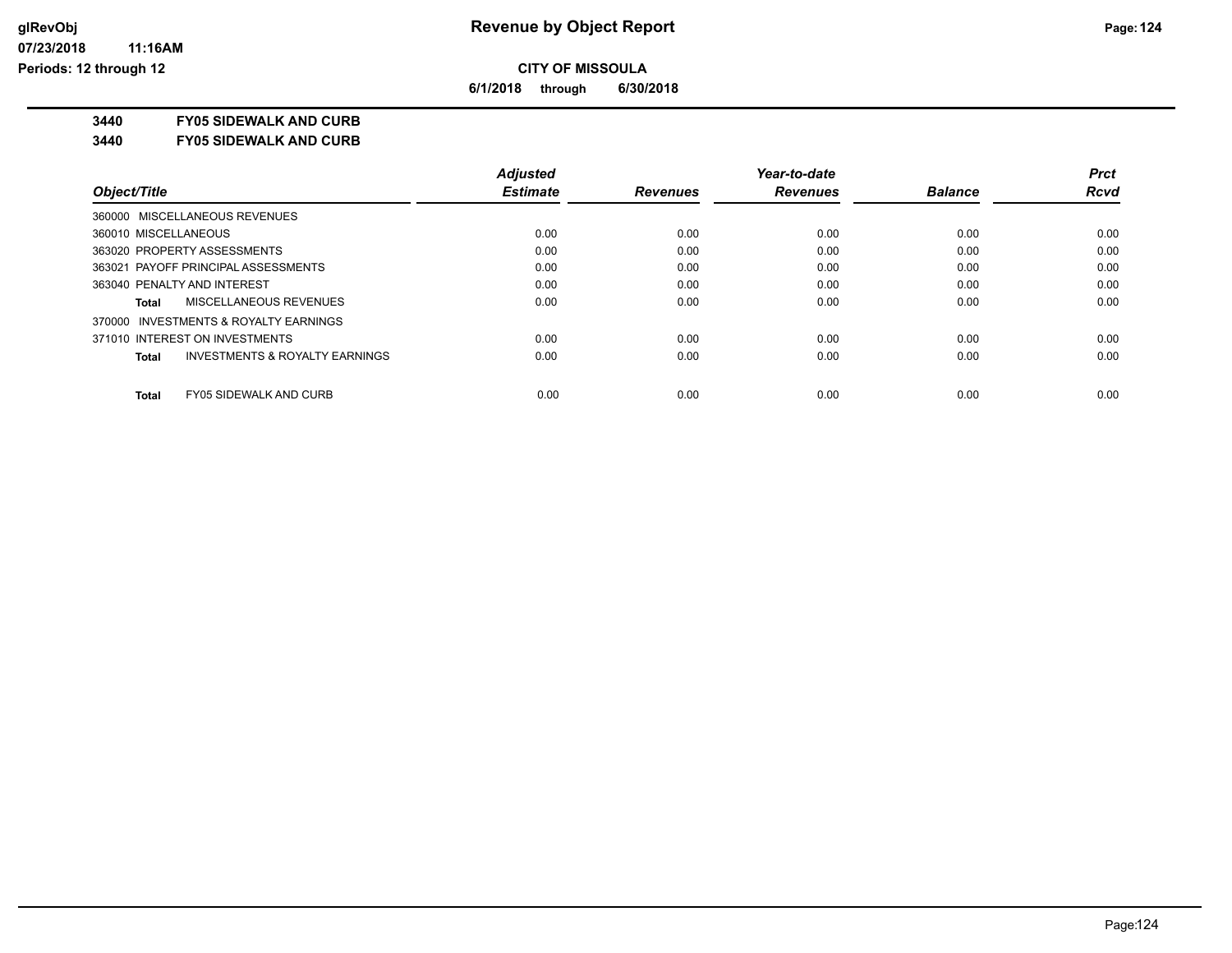**6/1/2018 through 6/30/2018**

# **3440 FY05 SIDEWALK AND CURB**

| Object/Title                                              | <b>Adjusted</b><br><b>Estimate</b> | <b>Revenues</b> | Year-to-date<br><b>Revenues</b> | <b>Balance</b> | <b>Prct</b><br>Rcvd |
|-----------------------------------------------------------|------------------------------------|-----------------|---------------------------------|----------------|---------------------|
| 360000 MISCELLANEOUS REVENUES                             |                                    |                 |                                 |                |                     |
| 360010 MISCELLANEOUS                                      | 0.00                               | 0.00            | 0.00                            | 0.00           | 0.00                |
| 363020 PROPERTY ASSESSMENTS                               | 0.00                               | 0.00            | 0.00                            | 0.00           | 0.00                |
| 363021 PAYOFF PRINCIPAL ASSESSMENTS                       | 0.00                               | 0.00            | 0.00                            | 0.00           | 0.00                |
| 363040 PENALTY AND INTEREST                               | 0.00                               | 0.00            | 0.00                            | 0.00           | 0.00                |
| MISCELLANEOUS REVENUES<br><b>Total</b>                    | 0.00                               | 0.00            | 0.00                            | 0.00           | 0.00                |
| 370000 INVESTMENTS & ROYALTY EARNINGS                     |                                    |                 |                                 |                |                     |
| 371010 INTEREST ON INVESTMENTS                            | 0.00                               | 0.00            | 0.00                            | 0.00           | 0.00                |
| <b>INVESTMENTS &amp; ROYALTY EARNINGS</b><br><b>Total</b> | 0.00                               | 0.00            | 0.00                            | 0.00           | 0.00                |
| <b>FY05 SIDEWALK AND CURB</b><br><b>Total</b>             | 0.00                               | 0.00            | 0.00                            | 0.00           | 0.00                |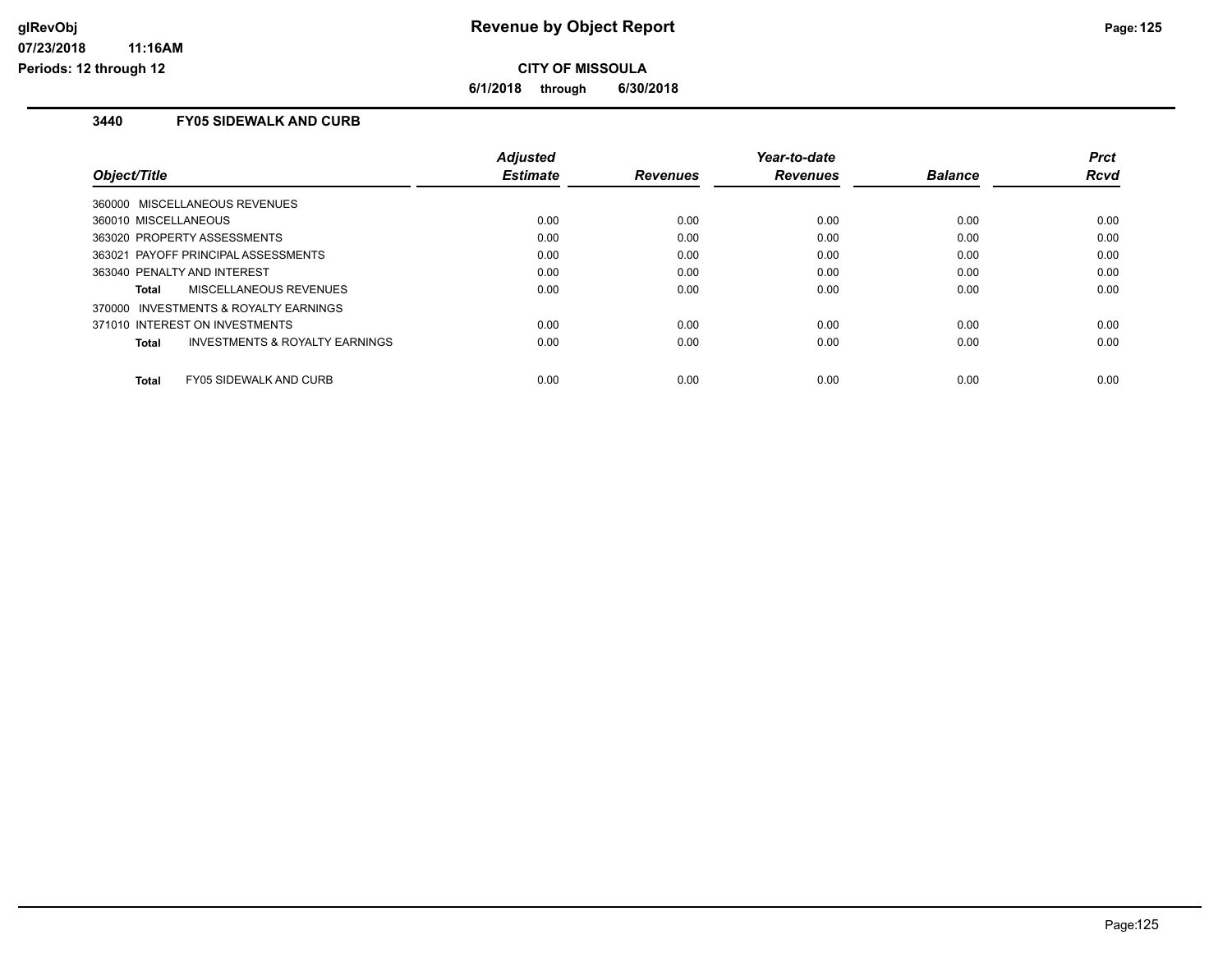**6/1/2018 through 6/30/2018**

**3450 FY06 SIDEWALK AND CURB**

**3450 FY06 SIDEWALK AND CURB**

|                                                           | <b>Adjusted</b> |                 | Year-to-date    |                | <b>Prct</b> |
|-----------------------------------------------------------|-----------------|-----------------|-----------------|----------------|-------------|
| Object/Title                                              | <b>Estimate</b> | <b>Revenues</b> | <b>Revenues</b> | <b>Balance</b> | Rcvd        |
| 360000 MISCELLANEOUS REVENUES                             |                 |                 |                 |                |             |
| 360010 MISCELLANEOUS                                      | 1.318.00        | 0.00            | 0.00            | 1.318.00       | 0.00        |
| 363020 PROPERTY ASSESSMENTS                               | 26,413.00       | 9.718.47        | 23,536.75       | 2,876.25       | 89.11       |
| 363021 PAYOFF PRINCIPAL ASSESSMENTS                       | 0.00            | 0.00            | 0.00            | 0.00           | 0.00        |
| 363040 PENALTY AND INTEREST                               | 0.00            | 29.34           | 29.34           | $-29.34$       | 0.00        |
| MISCELLANEOUS REVENUES<br>Total                           | 27,731.00       | 9.747.81        | 23.566.09       | 4.164.91       | 84.98       |
| 370000 INVESTMENTS & ROYALTY EARNINGS                     |                 |                 |                 |                |             |
| 371010 INTEREST ON INVESTMENTS                            | 0.00            | 0.00            | 0.00            | 0.00           | 0.00        |
| <b>INVESTMENTS &amp; ROYALTY EARNINGS</b><br><b>Total</b> | 0.00            | 0.00            | 0.00            | 0.00           | 0.00        |
| <b>FY06 SIDEWALK AND CURB</b><br><b>Total</b>             | 27.731.00       | 9.747.81        | 23.566.09       | 4.164.91       | 84.98       |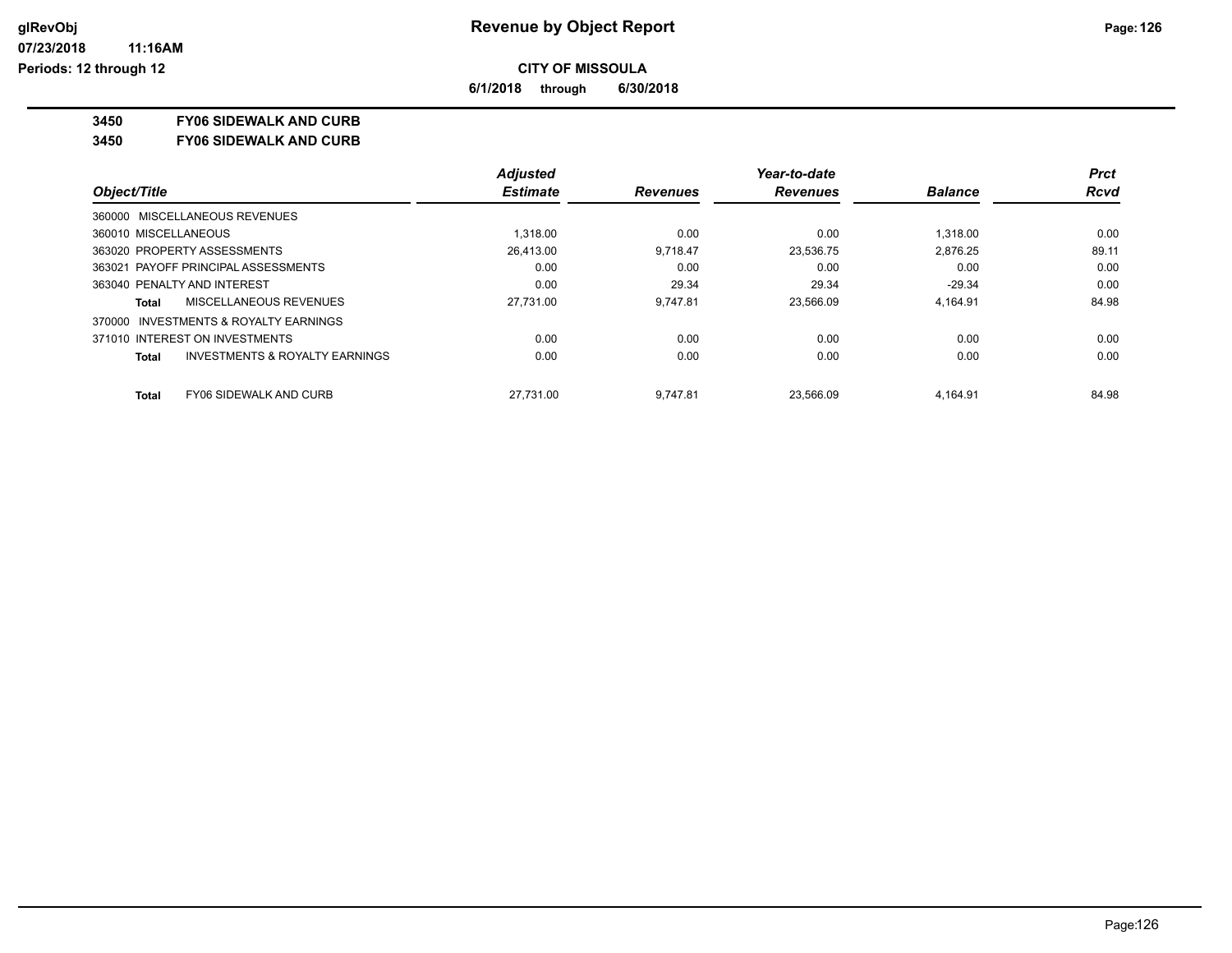**6/1/2018 through 6/30/2018**

# **3450 FY06 SIDEWALK AND CURB**

|                                                    | <b>Adjusted</b> |                 | Year-to-date    |                | <b>Prct</b> |
|----------------------------------------------------|-----------------|-----------------|-----------------|----------------|-------------|
| Object/Title                                       | <b>Estimate</b> | <b>Revenues</b> | <b>Revenues</b> | <b>Balance</b> | <b>Rcvd</b> |
| 360000 MISCELLANEOUS REVENUES                      |                 |                 |                 |                |             |
| 360010 MISCELLANEOUS                               | 1.318.00        | 0.00            | 0.00            | 1.318.00       | 0.00        |
| 363020 PROPERTY ASSESSMENTS                        | 26.413.00       | 9.718.47        | 23.536.75       | 2.876.25       | 89.11       |
| 363021 PAYOFF PRINCIPAL ASSESSMENTS                | 0.00            | 0.00            | 0.00            | 0.00           | 0.00        |
| 363040 PENALTY AND INTEREST                        | 0.00            | 29.34           | 29.34           | $-29.34$       | 0.00        |
| MISCELLANEOUS REVENUES<br>Total                    | 27.731.00       | 9.747.81        | 23.566.09       | 4.164.91       | 84.98       |
| 370000 INVESTMENTS & ROYALTY EARNINGS              |                 |                 |                 |                |             |
| 371010 INTEREST ON INVESTMENTS                     | 0.00            | 0.00            | 0.00            | 0.00           | 0.00        |
| <b>INVESTMENTS &amp; ROYALTY EARNINGS</b><br>Total | 0.00            | 0.00            | 0.00            | 0.00           | 0.00        |
| <b>FY06 SIDEWALK AND CURB</b><br>Total             | 27.731.00       | 9.747.81        | 23.566.09       | 4.164.91       | 84.98       |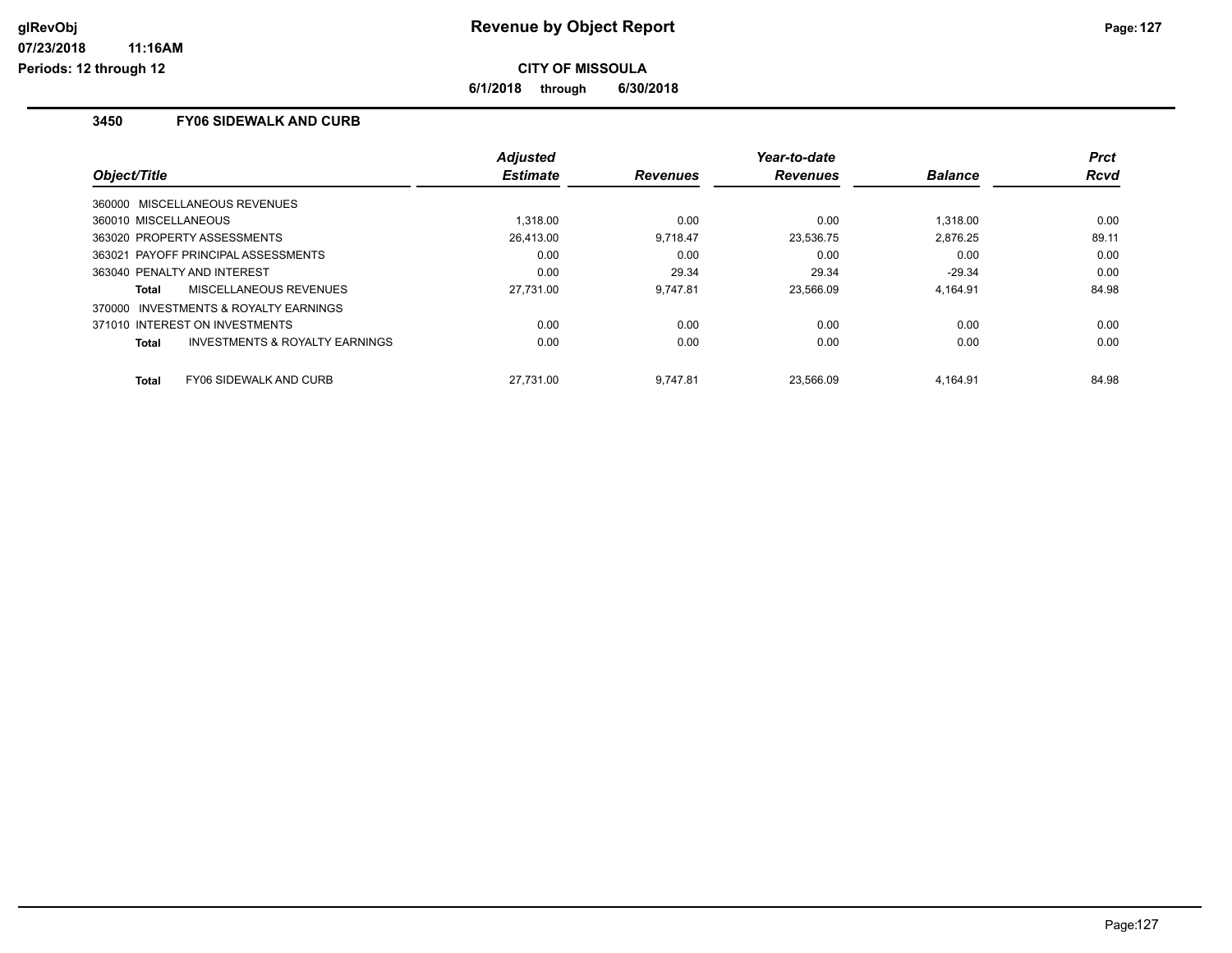**6/1/2018 through 6/30/2018**

# **3460 FY07 SIDEWALK AND CURB DEBT**

### **3460 FY07 SIDEWALK AND CURB DEBT**

|                                                    | <b>Adjusted</b> |                 | Year-to-date    |                | <b>Prct</b> |
|----------------------------------------------------|-----------------|-----------------|-----------------|----------------|-------------|
| Object/Title                                       | <b>Estimate</b> | <b>Revenues</b> | <b>Revenues</b> | <b>Balance</b> | <b>Rcvd</b> |
| 360000 MISCELLANEOUS REVENUES                      |                 |                 |                 |                |             |
| 360010 MISCELLANEOUS                               | 4.002.00        | 0.00            | 0.00            | 4.002.00       | 0.00        |
| 363020 PROPERTY ASSESSMENTS                        | 49,850.00       | 14.707.51       | 41.142.92       | 8.707.08       | 82.53       |
| 363021 PAYOFF PRINCIPAL ASSESSMENTS                | 0.00            | 0.00            | 0.00            | 0.00           | 0.00        |
| 363040 PENALTY AND INTEREST                        | 0.00            | 13.26           | 75.06           | $-75.06$       | 0.00        |
| <b>MISCELLANEOUS REVENUES</b><br>Total             | 53,852.00       | 14.720.77       | 41.217.98       | 12.634.02      | 76.54       |
| 370000 INVESTMENTS & ROYALTY EARNINGS              |                 |                 |                 |                |             |
| 371010 INTEREST ON INVESTMENTS                     | 0.00            | 0.00            | 0.00            | 0.00           | 0.00        |
| <b>INVESTMENTS &amp; ROYALTY EARNINGS</b><br>Total | 0.00            | 0.00            | 0.00            | 0.00           | 0.00        |
| <b>FY07 SIDEWALK AND CURB DEBT</b><br>Total        | 53.852.00       | 14.720.77       | 41.217.98       | 12.634.02      | 76.54       |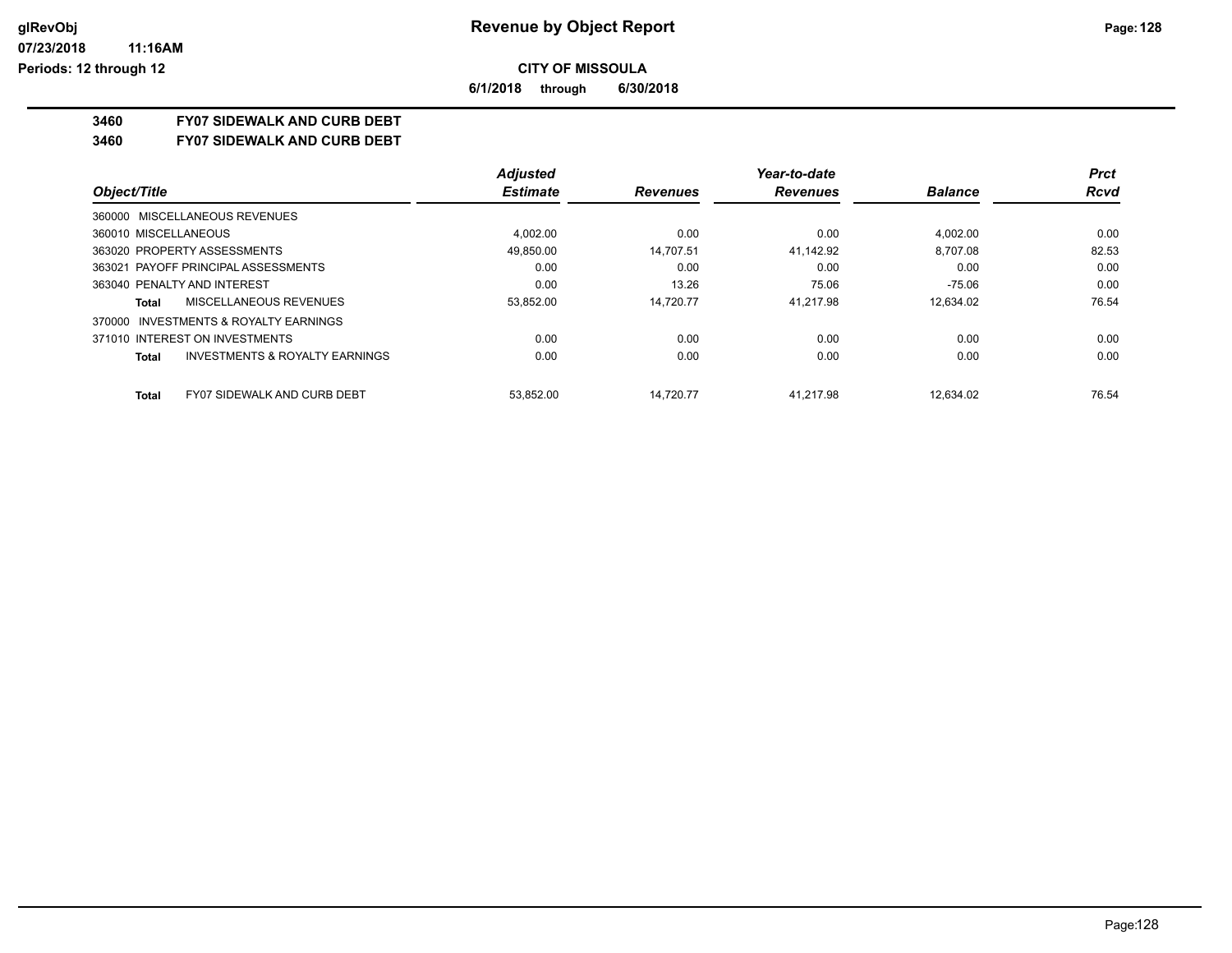**6/1/2018 through 6/30/2018**

# **3460 FY07 SIDEWALK AND CURB DEBT**

| Object/Title                          |                                           | <b>Adjusted</b><br><b>Estimate</b> | <b>Revenues</b> | Year-to-date<br><b>Revenues</b> | <b>Balance</b> | <b>Prct</b><br>Rcvd |
|---------------------------------------|-------------------------------------------|------------------------------------|-----------------|---------------------------------|----------------|---------------------|
| 360000 MISCELLANEOUS REVENUES         |                                           |                                    |                 |                                 |                |                     |
| 360010 MISCELLANEOUS                  |                                           | 4.002.00                           | 0.00            | 0.00                            | 4.002.00       | 0.00                |
| 363020 PROPERTY ASSESSMENTS           |                                           | 49.850.00                          | 14.707.51       | 41.142.92                       | 8.707.08       | 82.53               |
| 363021 PAYOFF PRINCIPAL ASSESSMENTS   |                                           | 0.00                               | 0.00            | 0.00                            | 0.00           | 0.00                |
| 363040 PENALTY AND INTEREST           |                                           | 0.00                               | 13.26           | 75.06                           | -75.06         | 0.00                |
| <b>Total</b>                          | MISCELLANEOUS REVENUES                    | 53,852.00                          | 14.720.77       | 41.217.98                       | 12.634.02      | 76.54               |
| 370000 INVESTMENTS & ROYALTY EARNINGS |                                           |                                    |                 |                                 |                |                     |
| 371010 INTEREST ON INVESTMENTS        |                                           | 0.00                               | 0.00            | 0.00                            | 0.00           | 0.00                |
| <b>Total</b>                          | <b>INVESTMENTS &amp; ROYALTY EARNINGS</b> | 0.00                               | 0.00            | 0.00                            | 0.00           | 0.00                |
| <b>Total</b>                          | <b>FY07 SIDEWALK AND CURB DEBT</b>        | 53.852.00                          | 14.720.77       | 41.217.98                       | 12.634.02      | 76.54               |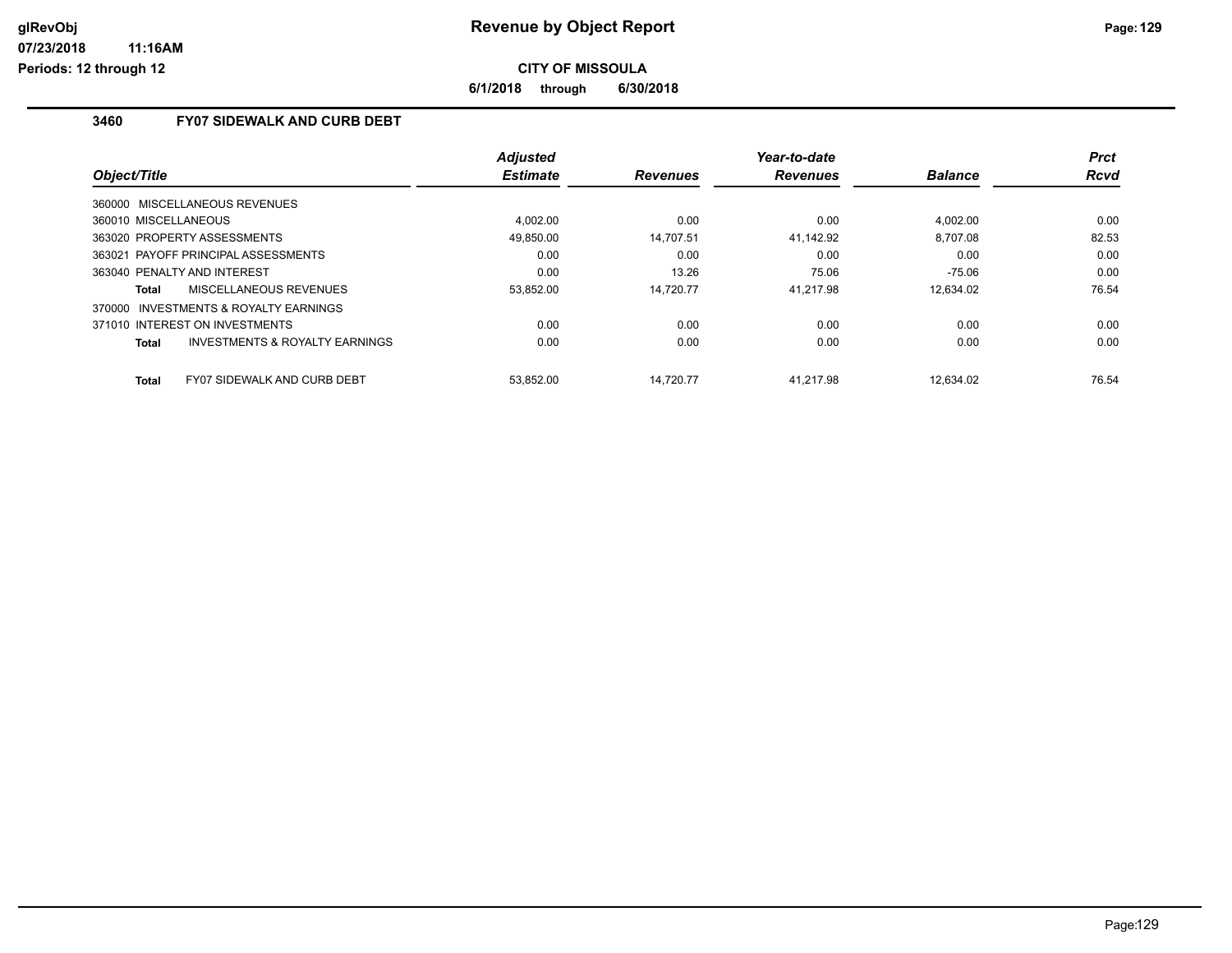**6/1/2018 through 6/30/2018**

# **3461 SERIES 2008A SIDEWALK AND CURB**

# **3461 SERIES 2008A SIDEWALK AND CURB**

|                                                    | <b>Adjusted</b> |                 | Year-to-date    |                | <b>Prct</b> |
|----------------------------------------------------|-----------------|-----------------|-----------------|----------------|-------------|
| Object/Title                                       | <b>Estimate</b> | <b>Revenues</b> | <b>Revenues</b> | <b>Balance</b> | <b>Rcvd</b> |
| 360000 MISCELLANEOUS REVENUES                      |                 |                 |                 |                |             |
| 360010 MISCELLANEOUS                               | 0.00            | 0.00            | 0.00            | 0.00           | 0.00        |
| 363020 PROPERTY ASSESSMENTS                        | 26,452.00       | 10.012.25       | 21,403.24       | 5,048.76       | 80.91       |
| 363021 PAYOFF PRINCIPAL ASSESSMENTS                | 0.00            | 0.00            | 0.00            | 0.00           | 0.00        |
| 363040 PENALTY AND INTEREST                        | 0.00            | 0.00            | 10.91           | $-10.91$       | 0.00        |
| MISCELLANEOUS REVENUES<br>Total                    | 26,452.00       | 10.012.25       | 21.414.15       | 5,037.85       | 80.95       |
| 370000 INVESTMENTS & ROYALTY EARNINGS              |                 |                 |                 |                |             |
| 371010 INTEREST ON INVESTMENTS                     | 0.00            | 0.00            | 0.00            | 0.00           | 0.00        |
| <b>INVESTMENTS &amp; ROYALTY EARNINGS</b><br>Total | 0.00            | 0.00            | 0.00            | 0.00           | 0.00        |
| SERIES 2008A SIDEWALK AND CURB<br>Total            | 26.452.00       | 10.012.25       | 21.414.15       | 5.037.85       | 80.95       |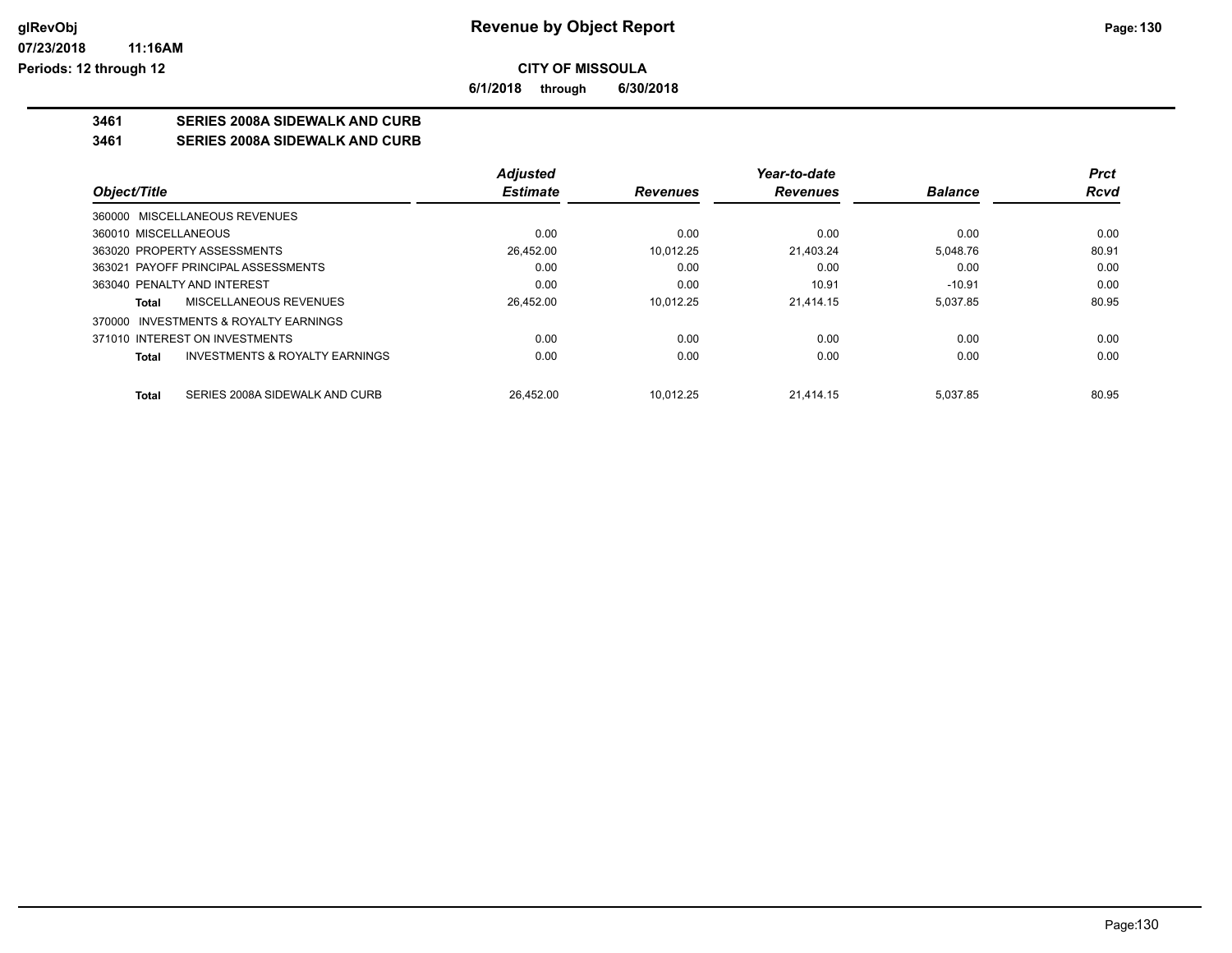**6/1/2018 through 6/30/2018**

# **3461 SERIES 2008A SIDEWALK AND CURB**

|                                                    | <b>Adjusted</b> |                 | Year-to-date    |                | <b>Prct</b> |
|----------------------------------------------------|-----------------|-----------------|-----------------|----------------|-------------|
| Object/Title                                       | <b>Estimate</b> | <b>Revenues</b> | <b>Revenues</b> | <b>Balance</b> | <b>Rcvd</b> |
| 360000 MISCELLANEOUS REVENUES                      |                 |                 |                 |                |             |
| 360010 MISCELLANEOUS                               | 0.00            | 0.00            | 0.00            | 0.00           | 0.00        |
| 363020 PROPERTY ASSESSMENTS                        | 26.452.00       | 10.012.25       | 21.403.24       | 5.048.76       | 80.91       |
| 363021 PAYOFF PRINCIPAL ASSESSMENTS                | 0.00            | 0.00            | 0.00            | 0.00           | 0.00        |
| 363040 PENALTY AND INTEREST                        | 0.00            | 0.00            | 10.91           | $-10.91$       | 0.00        |
| MISCELLANEOUS REVENUES<br>Total                    | 26.452.00       | 10.012.25       | 21.414.15       | 5.037.85       | 80.95       |
| 370000 INVESTMENTS & ROYALTY EARNINGS              |                 |                 |                 |                |             |
| 371010 INTEREST ON INVESTMENTS                     | 0.00            | 0.00            | 0.00            | 0.00           | 0.00        |
| <b>INVESTMENTS &amp; ROYALTY EARNINGS</b><br>Total | 0.00            | 0.00            | 0.00            | 0.00           | 0.00        |
| SERIES 2008A SIDEWALK AND CURB<br>Total            | 26.452.00       | 10.012.25       | 21.414.15       | 5.037.85       | 80.95       |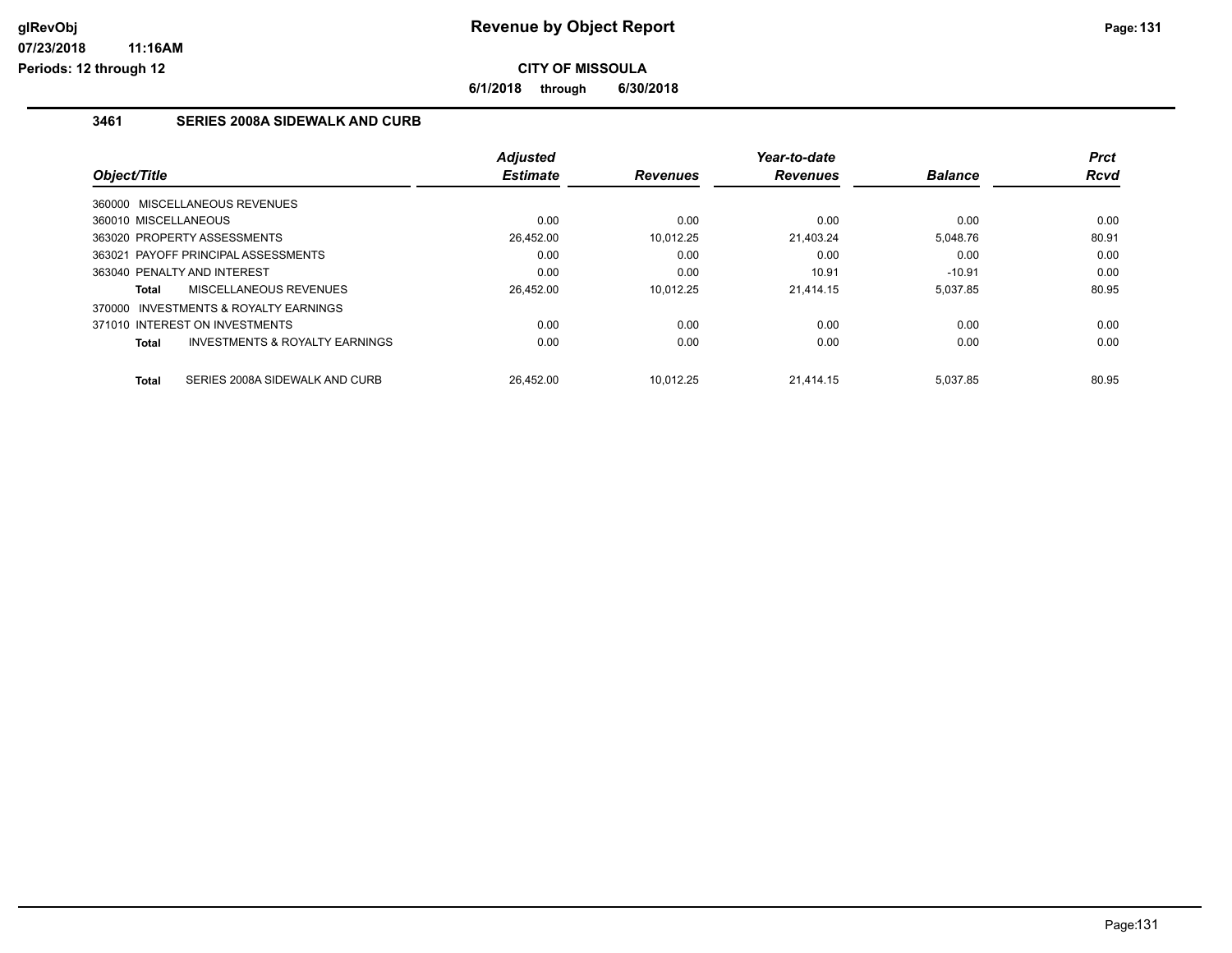**6/1/2018 through 6/30/2018**

# **3462 SERIES 2009 SIDEWALK AND CURB**

# **3462 SERIES 2009 SIDEWALK AND CURB**

|                                               | <b>Adjusted</b> |                 | Year-to-date    |                | <b>Prct</b> |
|-----------------------------------------------|-----------------|-----------------|-----------------|----------------|-------------|
| Object/Title                                  | <b>Estimate</b> | <b>Revenues</b> | <b>Revenues</b> | <b>Balance</b> | <b>Rcvd</b> |
| 360000 MISCELLANEOUS REVENUES                 |                 |                 |                 |                |             |
| 360010 MISCELLANEOUS                          | 5.161.00        | 0.00            | 0.00            | 5.161.00       | 0.00        |
| 363020 PROPERTY ASSESSMENTS                   | 36,018.00       | 15.134.40       | 37,683.05       | $-1.665.05$    | 104.62      |
| 363021 PAYOFF PRINCIPAL ASSESSMENTS           | 0.00            | 36.540.22       | 36.540.22       | $-36.540.22$   | 0.00        |
| 363040 PENALTY AND INTEREST                   | 0.00            | 86.91           | 110.62          | $-110.62$      | 0.00        |
| <b>MISCELLANEOUS REVENUES</b><br>Total        | 41,179.00       | 51,761.53       | 74,333.89       | $-33,154.89$   | 180.51      |
| OTHER FINANCING SOURCES<br>380000             |                 |                 |                 |                |             |
| 381030 SID BONDS PROCEEDS                     | 0.00            | 0.00            | 0.00            | 0.00           | 0.00        |
| OTHER FINANCING SOURCES<br><b>Total</b>       | 0.00            | 0.00            | 0.00            | 0.00           | 0.00        |
| SERIES 2009 SIDEWALK AND CURB<br><b>Total</b> | 41.179.00       | 51.761.53       | 74.333.89       | $-33.154.89$   | 180.51      |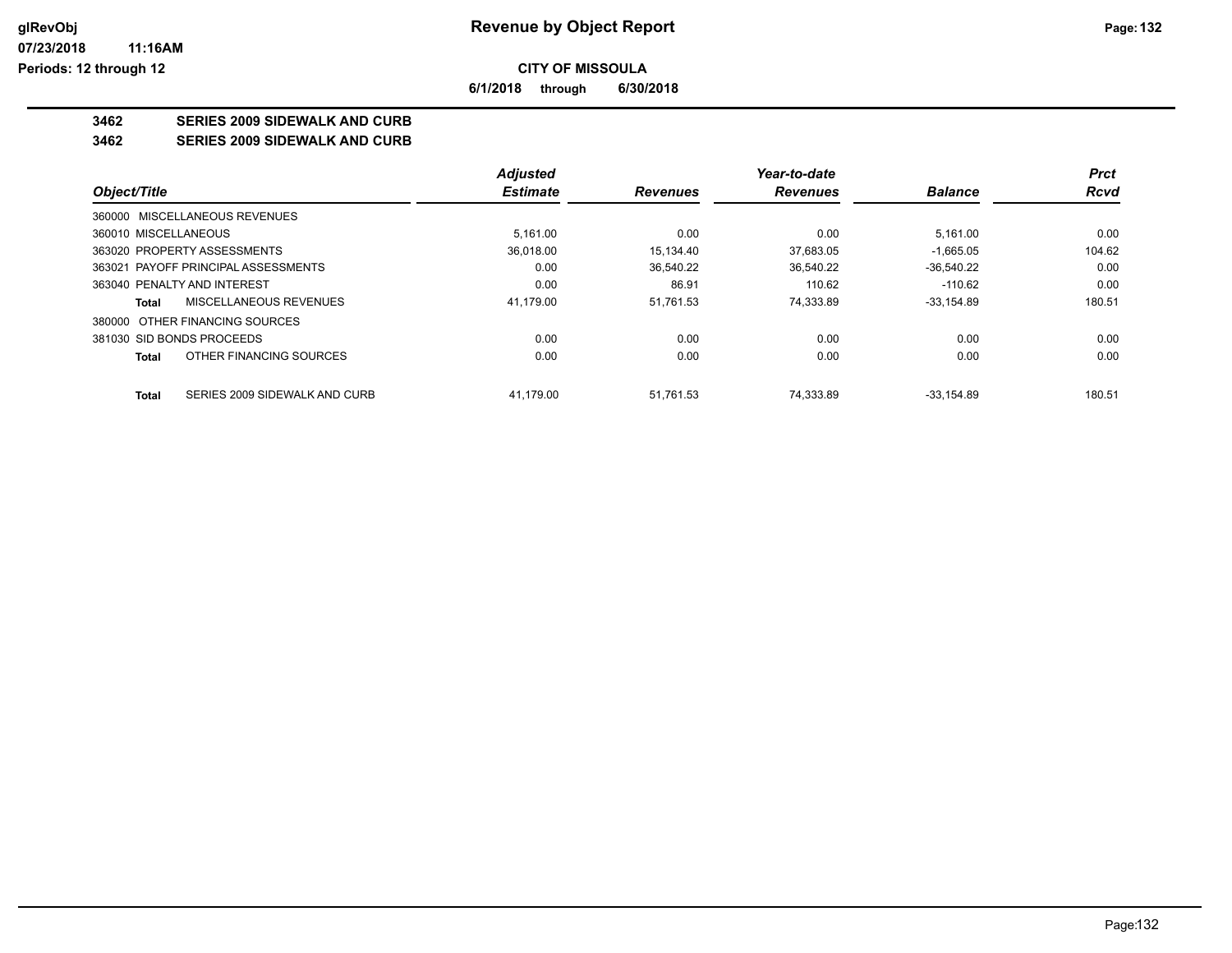**6/1/2018 through 6/30/2018**

# **3462 SERIES 2009 SIDEWALK AND CURB**

|                                               | <b>Adjusted</b> |                 | Year-to-date    |                | <b>Prct</b> |
|-----------------------------------------------|-----------------|-----------------|-----------------|----------------|-------------|
| Object/Title                                  | <b>Estimate</b> | <b>Revenues</b> | <b>Revenues</b> | <b>Balance</b> | <b>Rcvd</b> |
| 360000 MISCELLANEOUS REVENUES                 |                 |                 |                 |                |             |
| 360010 MISCELLANEOUS                          | 5.161.00        | 0.00            | 0.00            | 5.161.00       | 0.00        |
| 363020 PROPERTY ASSESSMENTS                   | 36.018.00       | 15.134.40       | 37.683.05       | $-1.665.05$    | 104.62      |
| 363021 PAYOFF PRINCIPAL ASSESSMENTS           | 0.00            | 36,540.22       | 36,540.22       | $-36,540.22$   | 0.00        |
| 363040 PENALTY AND INTEREST                   | 0.00            | 86.91           | 110.62          | $-110.62$      | 0.00        |
| MISCELLANEOUS REVENUES<br><b>Total</b>        | 41.179.00       | 51.761.53       | 74.333.89       | $-33.154.89$   | 180.51      |
| 380000 OTHER FINANCING SOURCES                |                 |                 |                 |                |             |
| 381030 SID BONDS PROCEEDS                     | 0.00            | 0.00            | 0.00            | 0.00           | 0.00        |
| OTHER FINANCING SOURCES<br><b>Total</b>       | 0.00            | 0.00            | 0.00            | 0.00           | 0.00        |
| SERIES 2009 SIDEWALK AND CURB<br><b>Total</b> | 41.179.00       | 51.761.53       | 74.333.89       | $-33.154.89$   | 180.51      |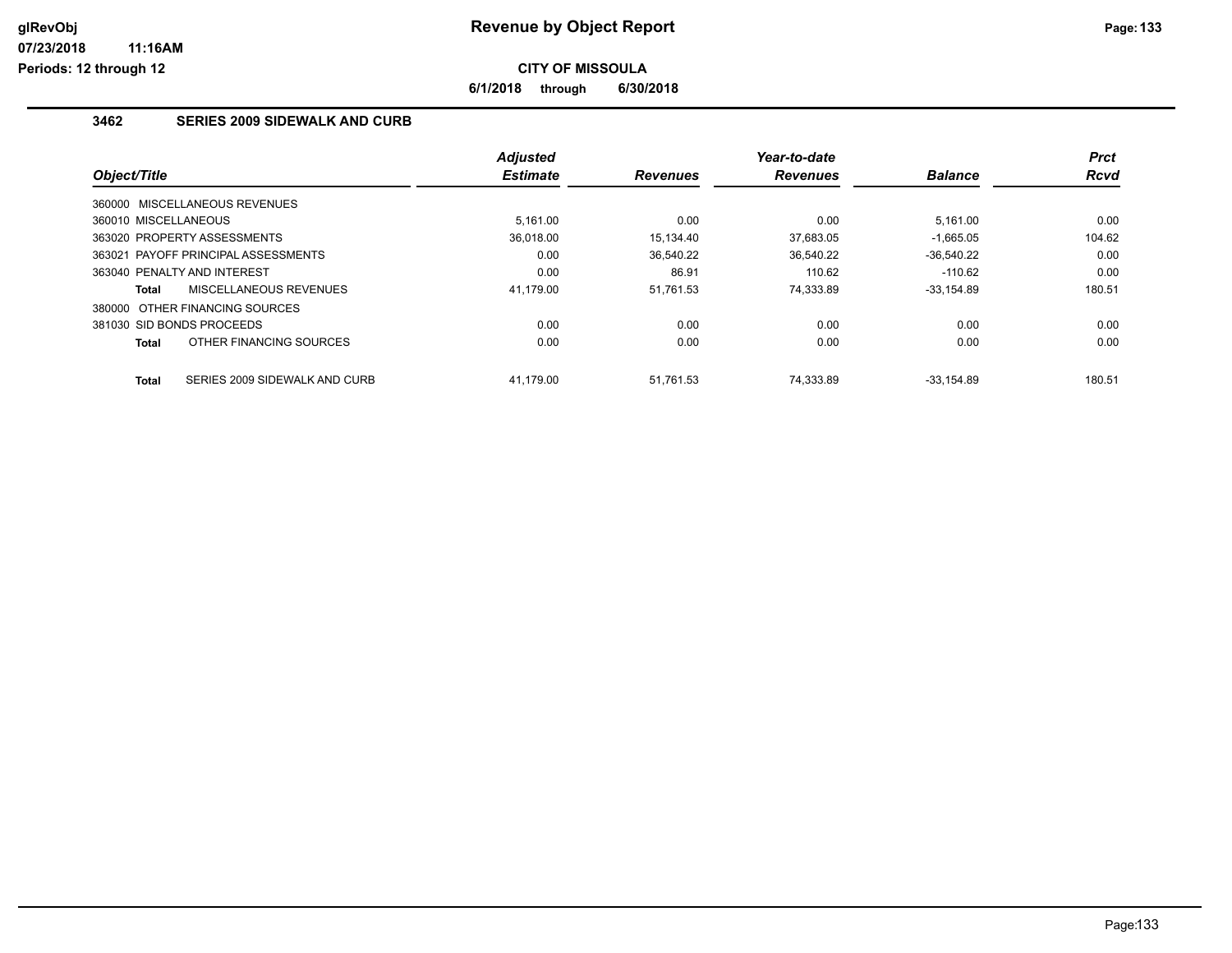**6/1/2018 through 6/30/2018**

# **3463 SERIES 2010 SIDEWALK AND CURB**

# **3463 SERIES 2010 SIDEWALK AND CURB**

|                                                    | <b>Adjusted</b> |                 | Year-to-date    |                | <b>Prct</b> |
|----------------------------------------------------|-----------------|-----------------|-----------------|----------------|-------------|
| Object/Title                                       | <b>Estimate</b> | <b>Revenues</b> | <b>Revenues</b> | <b>Balance</b> | <b>Rcvd</b> |
| 360000 MISCELLANEOUS REVENUES                      |                 |                 |                 |                |             |
| 360010 MISCELLANEOUS                               | 3,452.00        | 0.00            | 0.00            | 3.452.00       | 0.00        |
| 363020 PROPERTY ASSESSMENTS                        | 92,938.00       | 27,545.56       | 68,909.12       | 24,028.88      | 74.15       |
| PAYOFF PRINCIPAL ASSESSMENTS<br>363021             | 0.00            | 0.00            | 5,887.36        | $-5,887.36$    | 0.00        |
| 363040 PENALTY AND INTEREST                        | 0.00            | 7.10            | 40.43           | $-40.43$       | 0.00        |
| MISCELLANEOUS REVENUES<br>Total                    | 96,390.00       | 27,552.66       | 74,836.91       | 21,553.09      | 77.64       |
| INVESTMENTS & ROYALTY EARNINGS<br>370000           |                 |                 |                 |                |             |
| 371010 INTEREST ON INVESTMENTS                     | 0.00            | 0.00            | 0.00            | 0.00           | 0.00        |
| <b>INVESTMENTS &amp; ROYALTY EARNINGS</b><br>Total | 0.00            | 0.00            | 0.00            | 0.00           | 0.00        |
| OTHER FINANCING SOURCES<br>380000                  |                 |                 |                 |                |             |
| 383042 TRANSFERS FROM OTHER FUNDS                  | 0.00            | 0.00            | 0.00            | 0.00           | 0.00        |
| OTHER FINANCING SOURCES<br>Total                   | 0.00            | 0.00            | 0.00            | 0.00           | 0.00        |
| SERIES 2010 SIDEWALK AND CURB<br>Total             | 96,390.00       | 27,552.66       | 74,836.91       | 21,553.09      | 77.64       |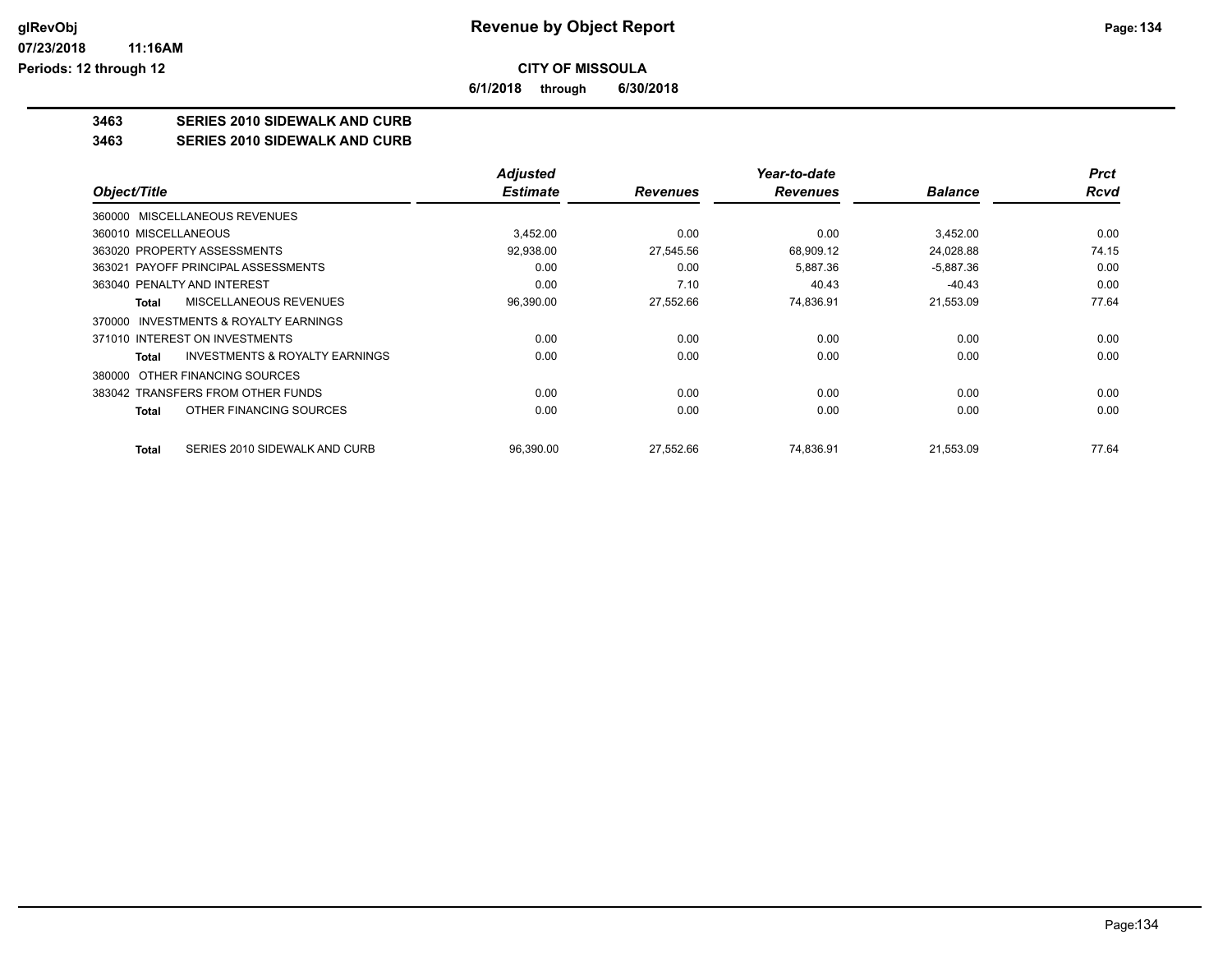**6/1/2018 through 6/30/2018**

# **3463 SERIES 2010 SIDEWALK AND CURB**

|                                                     | <b>Adjusted</b><br><b>Estimate</b> |                 | Year-to-date<br><b>Revenues</b> | <b>Balance</b> | <b>Prct</b><br>Rcvd |
|-----------------------------------------------------|------------------------------------|-----------------|---------------------------------|----------------|---------------------|
| Object/Title                                        |                                    | <b>Revenues</b> |                                 |                |                     |
| 360000 MISCELLANEOUS REVENUES                       |                                    |                 |                                 |                |                     |
| 360010 MISCELLANEOUS                                | 3.452.00                           | 0.00            | 0.00                            | 3,452.00       | 0.00                |
| 363020 PROPERTY ASSESSMENTS                         | 92,938.00                          | 27,545.56       | 68,909.12                       | 24,028.88      | 74.15               |
| 363021 PAYOFF PRINCIPAL ASSESSMENTS                 | 0.00                               | 0.00            | 5,887.36                        | $-5,887.36$    | 0.00                |
| 363040 PENALTY AND INTEREST                         | 0.00                               | 7.10            | 40.43                           | $-40.43$       | 0.00                |
| MISCELLANEOUS REVENUES<br>Total                     | 96,390.00                          | 27,552.66       | 74,836.91                       | 21,553.09      | 77.64               |
| <b>INVESTMENTS &amp; ROYALTY EARNINGS</b><br>370000 |                                    |                 |                                 |                |                     |
| 371010 INTEREST ON INVESTMENTS                      | 0.00                               | 0.00            | 0.00                            | 0.00           | 0.00                |
| <b>INVESTMENTS &amp; ROYALTY EARNINGS</b><br>Total  | 0.00                               | 0.00            | 0.00                            | 0.00           | 0.00                |
| 380000 OTHER FINANCING SOURCES                      |                                    |                 |                                 |                |                     |
| 383042 TRANSFERS FROM OTHER FUNDS                   | 0.00                               | 0.00            | 0.00                            | 0.00           | 0.00                |
| OTHER FINANCING SOURCES<br><b>Total</b>             | 0.00                               | 0.00            | 0.00                            | 0.00           | 0.00                |
| SERIES 2010 SIDEWALK AND CURB<br><b>Total</b>       | 96,390.00                          | 27.552.66       | 74,836.91                       | 21,553.09      | 77.64               |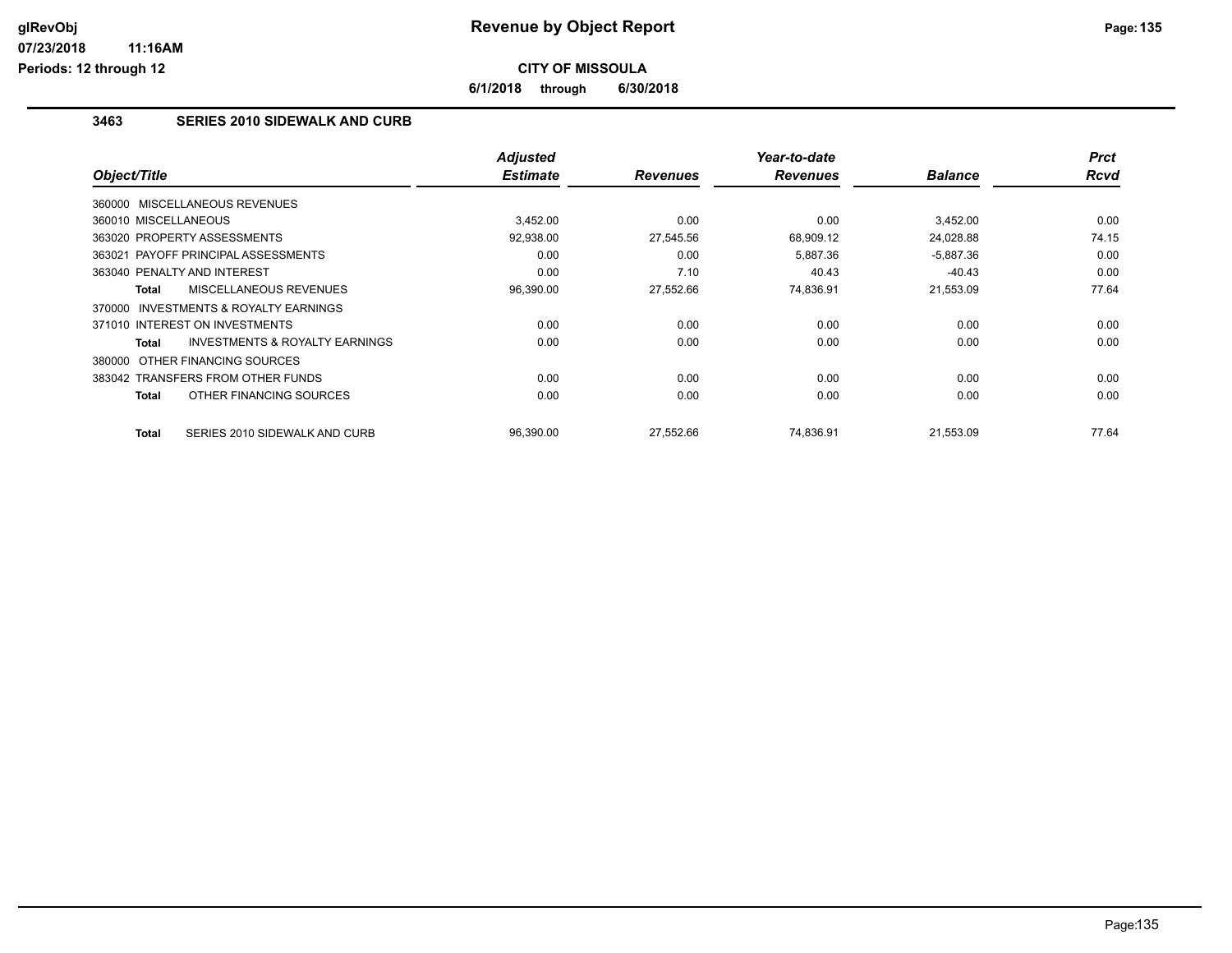**6/1/2018 through 6/30/2018**

**3464 FY12 S/C DEBT SERVICE**

**3464 FY12 S/C DEBT SERVICE**

|                                                    | <b>Adjusted</b> |                 | Year-to-date    |                | <b>Prct</b> |
|----------------------------------------------------|-----------------|-----------------|-----------------|----------------|-------------|
| Object/Title                                       | <b>Estimate</b> | <b>Revenues</b> | <b>Revenues</b> | <b>Balance</b> | <b>Rcvd</b> |
| 360000 MISCELLANEOUS REVENUES                      |                 |                 |                 |                |             |
| 360010 MISCELLANEOUS                               | 3.670.00        | 0.00            | 0.00            | 3.670.00       | 0.00        |
| 363020 PROPERTY ASSESSMENTS                        | 64,560.00       | 26.122.23       | 63,590.27       | 969.73         | 98.50       |
| 363021 PAYOFF PRINCIPAL ASSESSMENTS                | 0.00            | 0.00            | 3.490.67        | $-3.490.67$    | 0.00        |
| 363040 PENALTY AND INTEREST                        | 0.00            | 2.39            | 25.98           | $-25.98$       | 0.00        |
| MISCELLANEOUS REVENUES<br>Total                    | 68,230.00       | 26,124.62       | 67,106.92       | 1,123.08       | 98.35       |
| 370000 INVESTMENTS & ROYALTY EARNINGS              |                 |                 |                 |                |             |
| 371010 INTEREST ON INVESTMENTS                     | 0.00            | 0.00            | 0.00            | 0.00           | 0.00        |
| <b>INVESTMENTS &amp; ROYALTY EARNINGS</b><br>Total | 0.00            | 0.00            | 0.00            | 0.00           | 0.00        |
| FY12 S/C DEBT SERVICE<br><b>Total</b>              | 68.230.00       | 26.124.62       | 67.106.92       | 1.123.08       | 98.35       |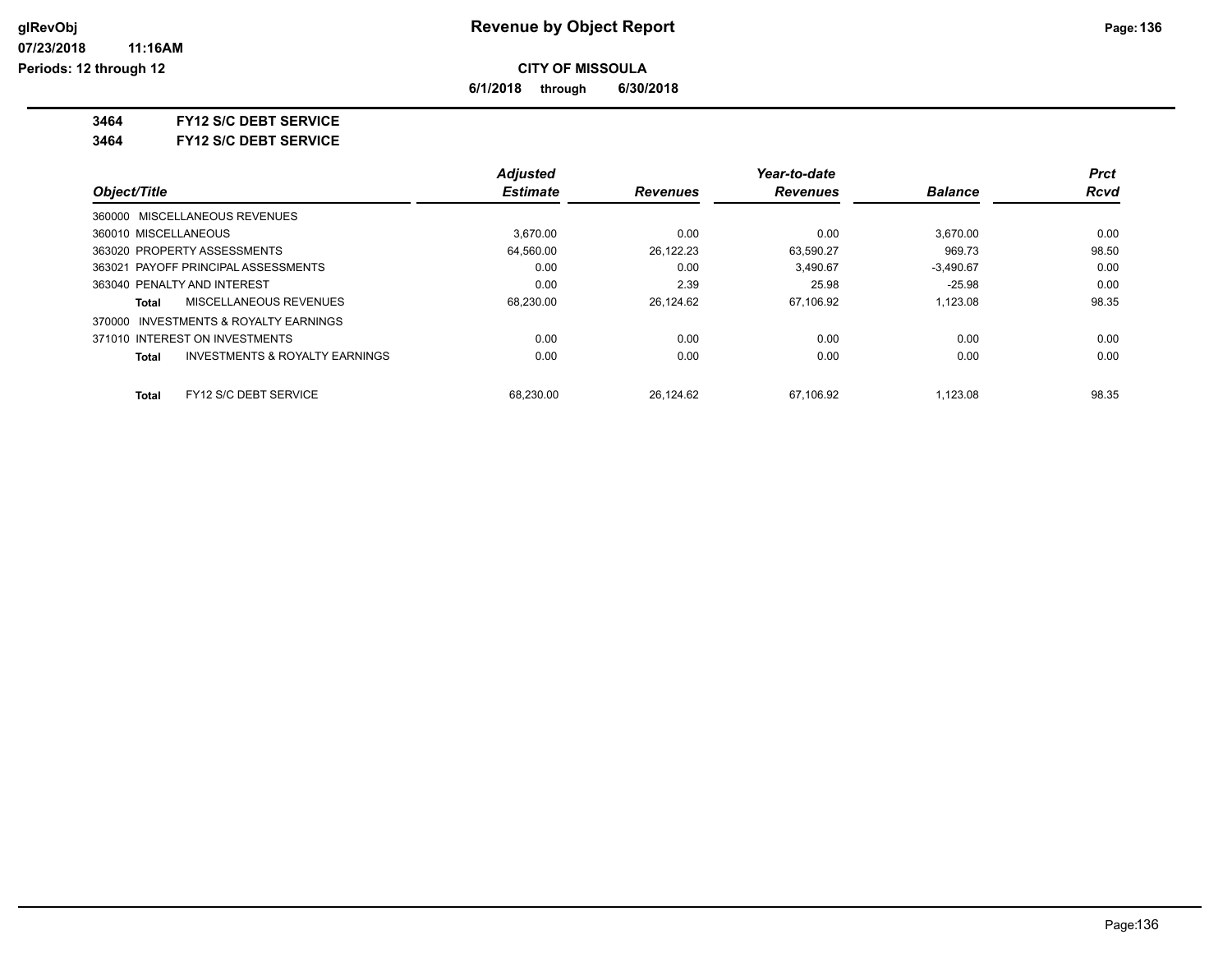**6/1/2018 through 6/30/2018**

### **3464 FY12 S/C DEBT SERVICE**

| Object/Title                                              | <b>Adjusted</b><br><b>Estimate</b> | <b>Revenues</b> | Year-to-date<br><b>Revenues</b> | <b>Balance</b> | <b>Prct</b><br><b>Rcvd</b> |
|-----------------------------------------------------------|------------------------------------|-----------------|---------------------------------|----------------|----------------------------|
| 360000 MISCELLANEOUS REVENUES                             |                                    |                 |                                 |                |                            |
| 360010 MISCELLANEOUS                                      | 3.670.00                           | 0.00            | 0.00                            | 3,670.00       | 0.00                       |
| 363020 PROPERTY ASSESSMENTS                               | 64,560.00                          | 26.122.23       | 63.590.27                       | 969.73         | 98.50                      |
| 363021 PAYOFF PRINCIPAL ASSESSMENTS                       | 0.00                               | 0.00            | 3.490.67                        | $-3.490.67$    | 0.00                       |
| 363040 PENALTY AND INTEREST                               | 0.00                               | 2.39            | 25.98                           | $-25.98$       | 0.00                       |
| MISCELLANEOUS REVENUES<br>Total                           | 68.230.00                          | 26.124.62       | 67.106.92                       | 1.123.08       | 98.35                      |
| INVESTMENTS & ROYALTY EARNINGS<br>370000                  |                                    |                 |                                 |                |                            |
| 371010 INTEREST ON INVESTMENTS                            | 0.00                               | 0.00            | 0.00                            | 0.00           | 0.00                       |
| <b>INVESTMENTS &amp; ROYALTY EARNINGS</b><br><b>Total</b> | 0.00                               | 0.00            | 0.00                            | 0.00           | 0.00                       |
| FY12 S/C DEBT SERVICE<br><b>Total</b>                     | 68.230.00                          | 26.124.62       | 67.106.92                       | 1.123.08       | 98.35                      |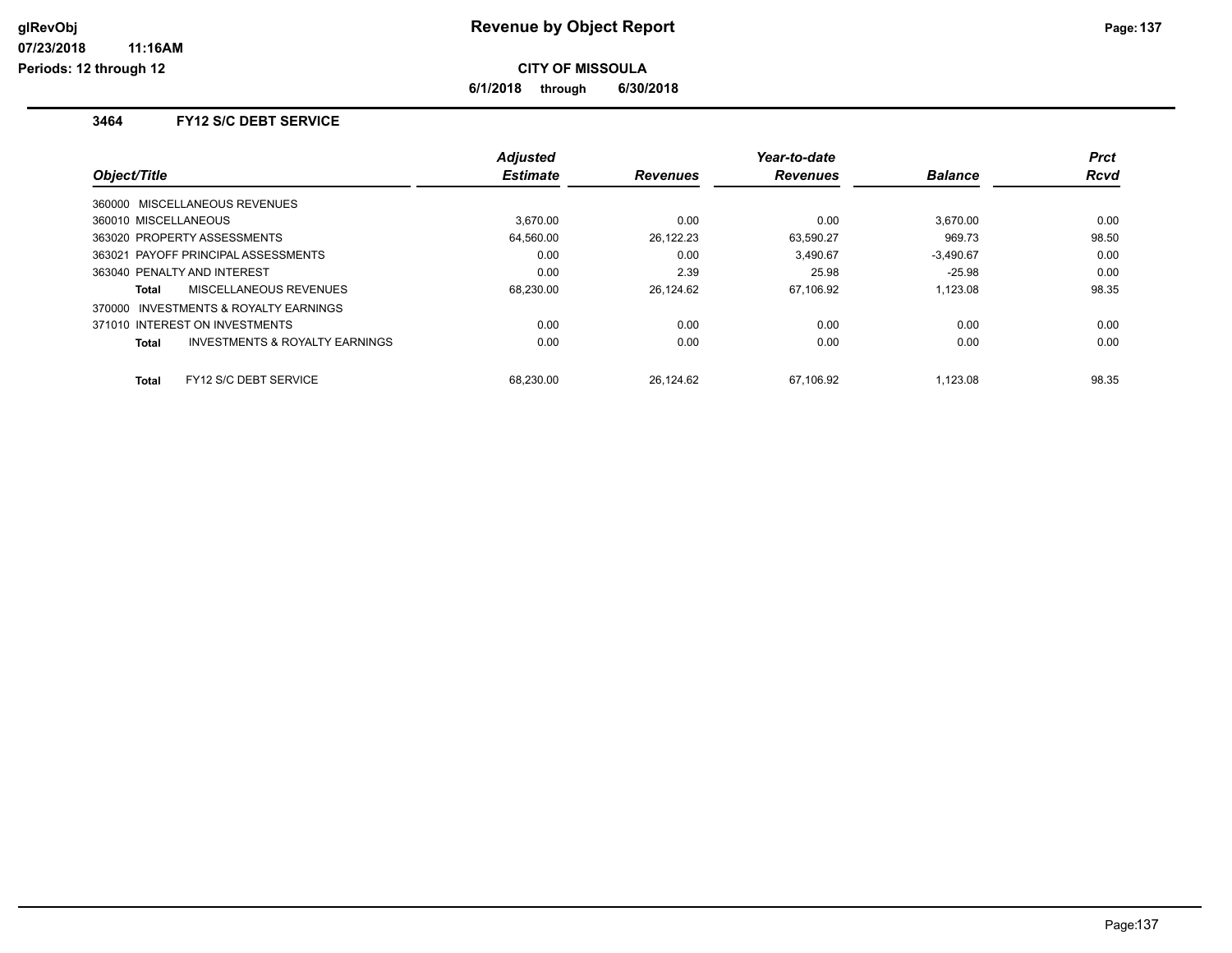**6/1/2018 through 6/30/2018**

# **3465 FY13 SIDEWALK/CURB DEBT SERVICE**

# **3465 FY13 SIDEWALK/CURB DEBT SERVICE**

|                                                    | <b>Adjusted</b> |                 | Year-to-date    |                | <b>Prct</b> |
|----------------------------------------------------|-----------------|-----------------|-----------------|----------------|-------------|
| Object/Title                                       | <b>Estimate</b> | <b>Revenues</b> | <b>Revenues</b> | <b>Balance</b> | <b>Rcvd</b> |
| MISCELLANEOUS REVENUES<br>360000                   |                 |                 |                 |                |             |
| 360010 MISCELLANEOUS                               | 855.00          | 0.00            | 0.00            | 855.00         | 0.00        |
| 363020 PROPERTY ASSESSMENTS                        | 38,113.00       | 17.189.90       | 37,897.79       | 215.21         | 99.44       |
| 363021 PAYOFF PRINCIPAL ASSESSMENTS                | 0.00            | 0.00            | 0.00            | 0.00           | 0.00        |
| 363040 PENALTY AND INTEREST                        | 0.00            | 0.25            | 0.83            | $-0.83$        | 0.00        |
| MISCELLANEOUS REVENUES<br>Total                    | 38,968.00       | 17,190.15       | 37,898.62       | 1,069.38       | 97.26       |
| INVESTMENTS & ROYALTY EARNINGS<br>370000           |                 |                 |                 |                |             |
| 371010 INTEREST ON INVESTMENTS                     | 0.00            | 0.00            | 0.00            | 0.00           | 0.00        |
| <b>INVESTMENTS &amp; ROYALTY EARNINGS</b><br>Total | 0.00            | 0.00            | 0.00            | 0.00           | 0.00        |
| OTHER FINANCING SOURCES<br>380000                  |                 |                 |                 |                |             |
| 381030 SID BONDS PROCEEDS                          | 0.00            | 0.00            | 0.00            | 0.00           | 0.00        |
| OTHER FINANCING SOURCES<br><b>Total</b>            | 0.00            | 0.00            | 0.00            | 0.00           | 0.00        |
| FY13 SIDEWALK/CURB DEBT SERVICE<br><b>Total</b>    | 38,968.00       | 17.190.15       | 37,898.62       | 1,069.38       | 97.26       |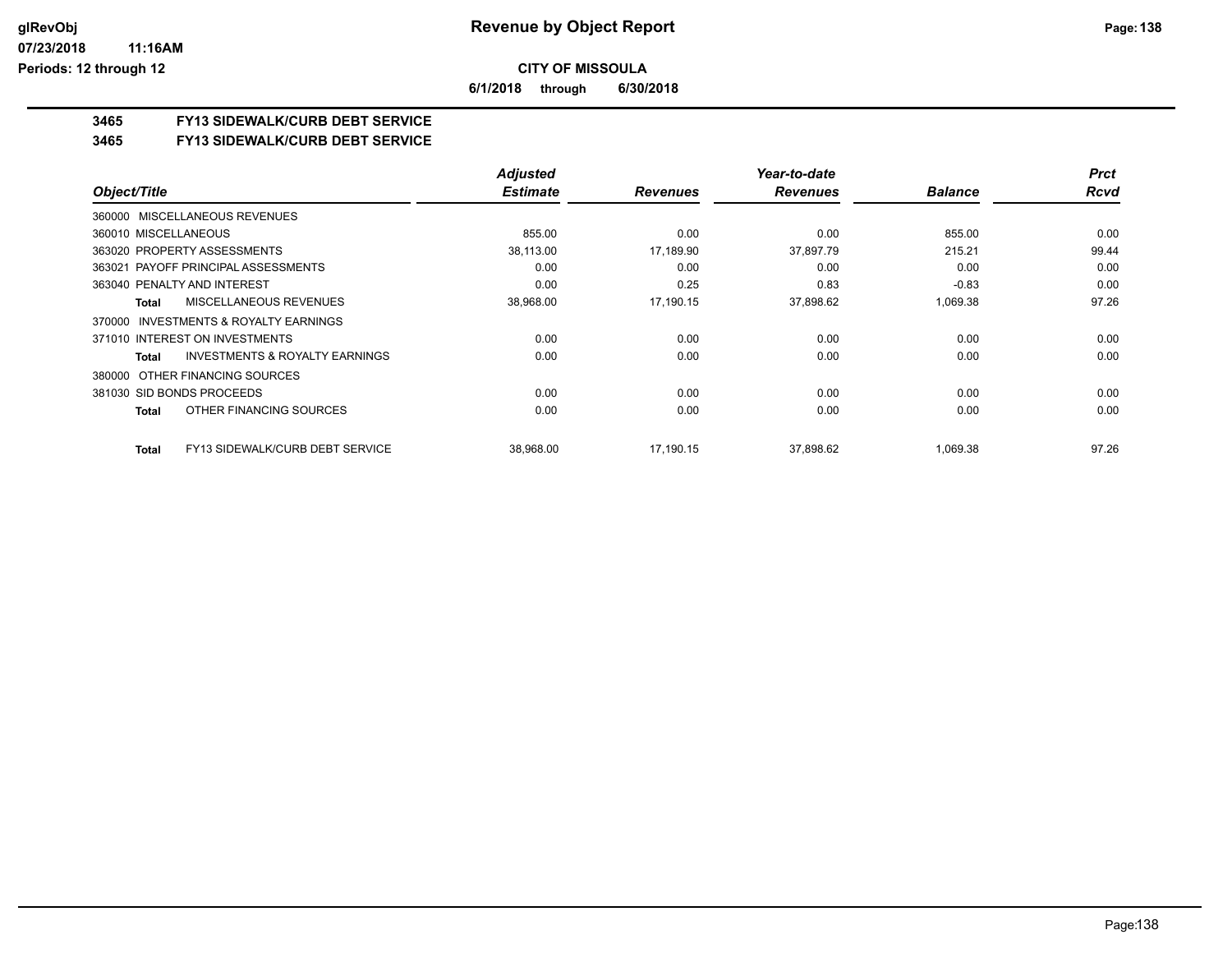**6/1/2018 through 6/30/2018**

# **3465 FY13 SIDEWALK/CURB DEBT SERVICE**

| Object/Title                             | <b>Adjusted</b><br><b>Estimate</b> | <b>Revenues</b> | Year-to-date<br><b>Revenues</b> | <b>Balance</b> | <b>Prct</b><br>Rcvd |
|------------------------------------------|------------------------------------|-----------------|---------------------------------|----------------|---------------------|
| 360000 MISCELLANEOUS REVENUES            |                                    |                 |                                 |                |                     |
| 360010 MISCELLANEOUS                     | 855.00                             | 0.00            | 0.00                            | 855.00         | 0.00                |
| 363020 PROPERTY ASSESSMENTS              | 38,113.00                          | 17,189.90       | 37,897.79                       | 215.21         | 99.44               |
| 363021 PAYOFF PRINCIPAL ASSESSMENTS      | 0.00                               | 0.00            | 0.00                            | 0.00           | 0.00                |
| 363040 PENALTY AND INTEREST              | 0.00                               | 0.25            | 0.83                            | $-0.83$        | 0.00                |
| <b>MISCELLANEOUS REVENUES</b><br>Total   | 38,968.00                          | 17,190.15       | 37,898.62                       | 1,069.38       | 97.26               |
| 370000 INVESTMENTS & ROYALTY EARNINGS    |                                    |                 |                                 |                |                     |
| 371010 INTEREST ON INVESTMENTS           | 0.00                               | 0.00            | 0.00                            | 0.00           | 0.00                |
| INVESTMENTS & ROYALTY EARNINGS<br>Total  | 0.00                               | 0.00            | 0.00                            | 0.00           | 0.00                |
| 380000 OTHER FINANCING SOURCES           |                                    |                 |                                 |                |                     |
| 381030 SID BONDS PROCEEDS                | 0.00                               | 0.00            | 0.00                            | 0.00           | 0.00                |
| OTHER FINANCING SOURCES<br>Total         | 0.00                               | 0.00            | 0.00                            | 0.00           | 0.00                |
|                                          |                                    |                 |                                 |                |                     |
| FY13 SIDEWALK/CURB DEBT SERVICE<br>Total | 38,968.00                          | 17,190.15       | 37,898.62                       | 1,069.38       | 97.26               |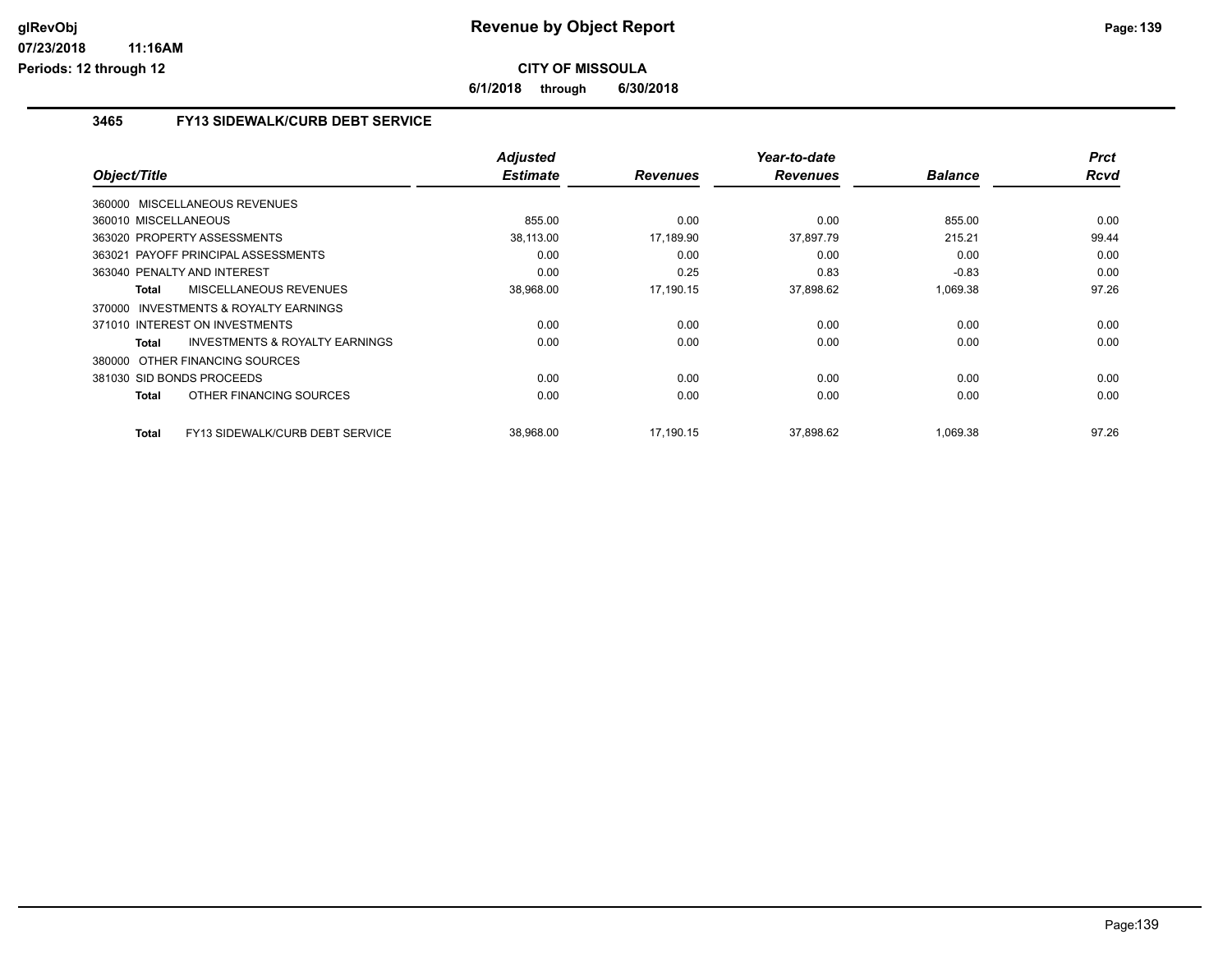**6/1/2018 through 6/30/2018**

# **3466 FY15 SIDEWALK/CURB DEBT SERVICE**

# **3466 FY15 SIDEWALK/CURB DEBT SERVICE**

|                                                    | <b>Adjusted</b> |                 | Year-to-date    |                | <b>Prct</b> |
|----------------------------------------------------|-----------------|-----------------|-----------------|----------------|-------------|
| Object/Title                                       | <b>Estimate</b> | <b>Revenues</b> | <b>Revenues</b> | <b>Balance</b> | <b>Rcvd</b> |
| 360000 MISCELLANEOUS REVENUES                      |                 |                 |                 |                |             |
| 360010 MISCELLANEOUS                               | 0.00            | 0.00            | 0.00            | 0.00           | 0.00        |
| 363020 PROPERTY ASSESSMENTS                        | 88,796.00       | 24,365.99       | 54,660.10       | 34,135.90      | 61.56       |
| 363021 PAYOFF PRINCIPAL ASSESSMENTS                | 0.00            | 0.00            | 0.00            | 0.00           | 0.00        |
| 363040 PENALTY AND INTEREST                        | 0.00            | 7.01            | 10.46           | $-10.46$       | 0.00        |
| MISCELLANEOUS REVENUES<br>Total                    | 88,796.00       | 24,373.00       | 54,670.56       | 34,125.44      | 61.57       |
| 370000 INVESTMENTS & ROYALTY EARNINGS              |                 |                 |                 |                |             |
| 371010 INTEREST ON INVESTMENTS                     | 0.00            | 0.00            | 0.00            | 0.00           | 0.00        |
| <b>INVESTMENTS &amp; ROYALTY EARNINGS</b><br>Total | 0.00            | 0.00            | 0.00            | 0.00           | 0.00        |
| OTHER FINANCING SOURCES<br>380000                  |                 |                 |                 |                |             |
| 381030 SID BONDS PROCEEDS                          | 0.00            | 0.00            | 0.00            | 0.00           | 0.00        |
| 383042 TRANSFERS FROM OTHER FUNDS                  | 0.00            | 0.00            | 0.00            | 0.00           | 0.00        |
| OTHER FINANCING SOURCES<br>Total                   | 0.00            | 0.00            | 0.00            | 0.00           | 0.00        |
| FY15 SIDEWALK/CURB DEBT SERVICE<br><b>Total</b>    | 88,796.00       | 24,373.00       | 54,670.56       | 34,125.44      | 61.57       |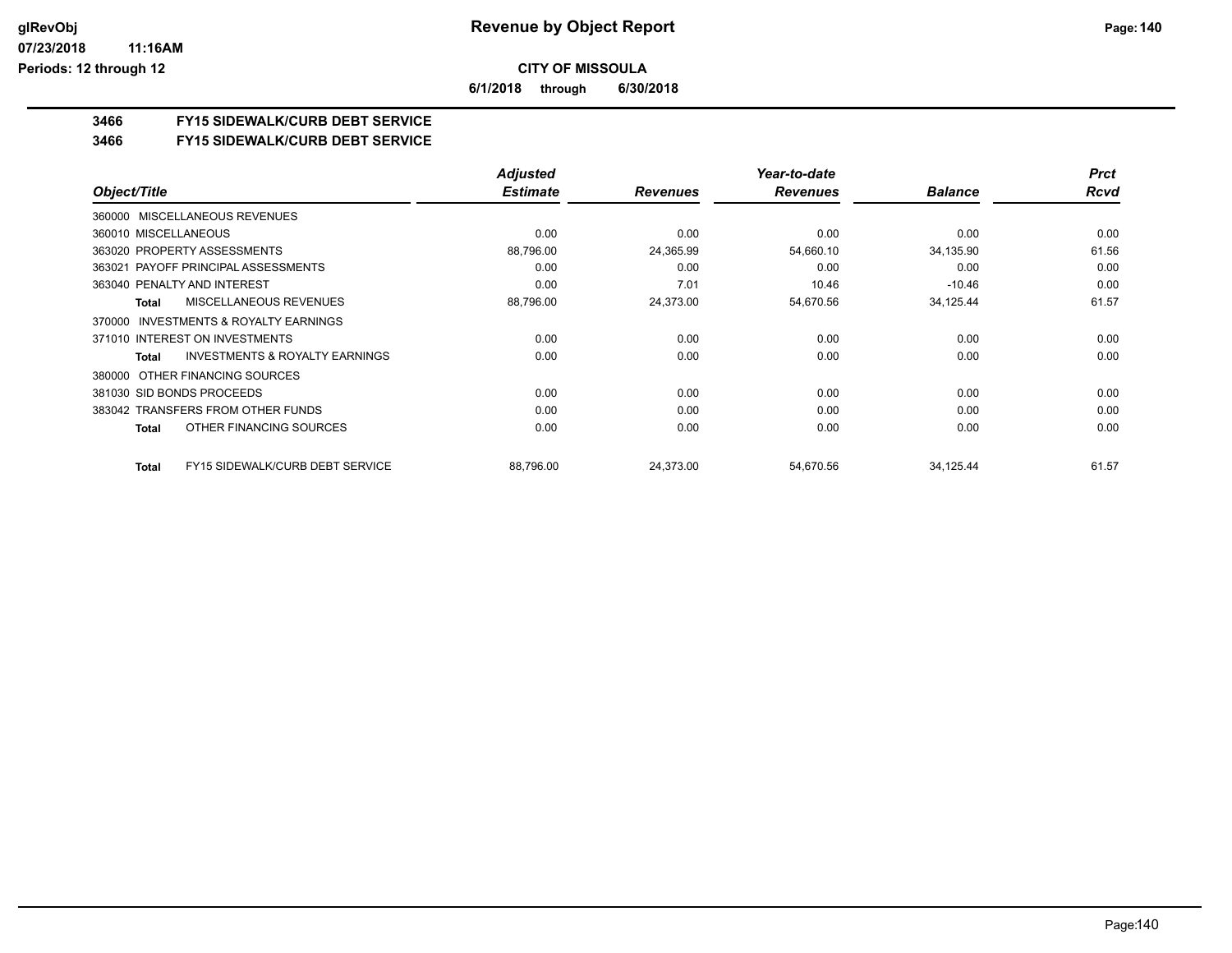**6/1/2018 through 6/30/2018**

# **3466 FY15 SIDEWALK/CURB DEBT SERVICE**

|                                                    | <b>Adjusted</b> |                 | Year-to-date    |                | <b>Prct</b> |
|----------------------------------------------------|-----------------|-----------------|-----------------|----------------|-------------|
| Object/Title                                       | <b>Estimate</b> | <b>Revenues</b> | <b>Revenues</b> | <b>Balance</b> | <b>Rcvd</b> |
| 360000 MISCELLANEOUS REVENUES                      |                 |                 |                 |                |             |
| 360010 MISCELLANEOUS                               | 0.00            | 0.00            | 0.00            | 0.00           | 0.00        |
| 363020 PROPERTY ASSESSMENTS                        | 88,796.00       | 24,365.99       | 54,660.10       | 34,135.90      | 61.56       |
| 363021 PAYOFF PRINCIPAL ASSESSMENTS                | 0.00            | 0.00            | 0.00            | 0.00           | 0.00        |
| 363040 PENALTY AND INTEREST                        | 0.00            | 7.01            | 10.46           | $-10.46$       | 0.00        |
| <b>MISCELLANEOUS REVENUES</b><br>Total             | 88,796.00       | 24,373.00       | 54,670.56       | 34,125.44      | 61.57       |
| 370000 INVESTMENTS & ROYALTY EARNINGS              |                 |                 |                 |                |             |
| 371010 INTEREST ON INVESTMENTS                     | 0.00            | 0.00            | 0.00            | 0.00           | 0.00        |
| <b>INVESTMENTS &amp; ROYALTY EARNINGS</b><br>Total | 0.00            | 0.00            | 0.00            | 0.00           | 0.00        |
| 380000 OTHER FINANCING SOURCES                     |                 |                 |                 |                |             |
| 381030 SID BONDS PROCEEDS                          | 0.00            | 0.00            | 0.00            | 0.00           | 0.00        |
| 383042 TRANSFERS FROM OTHER FUNDS                  | 0.00            | 0.00            | 0.00            | 0.00           | 0.00        |
| OTHER FINANCING SOURCES<br>Total                   | 0.00            | 0.00            | 0.00            | 0.00           | 0.00        |
| FY15 SIDEWALK/CURB DEBT SERVICE<br>Total           | 88.796.00       | 24.373.00       | 54,670.56       | 34,125.44      | 61.57       |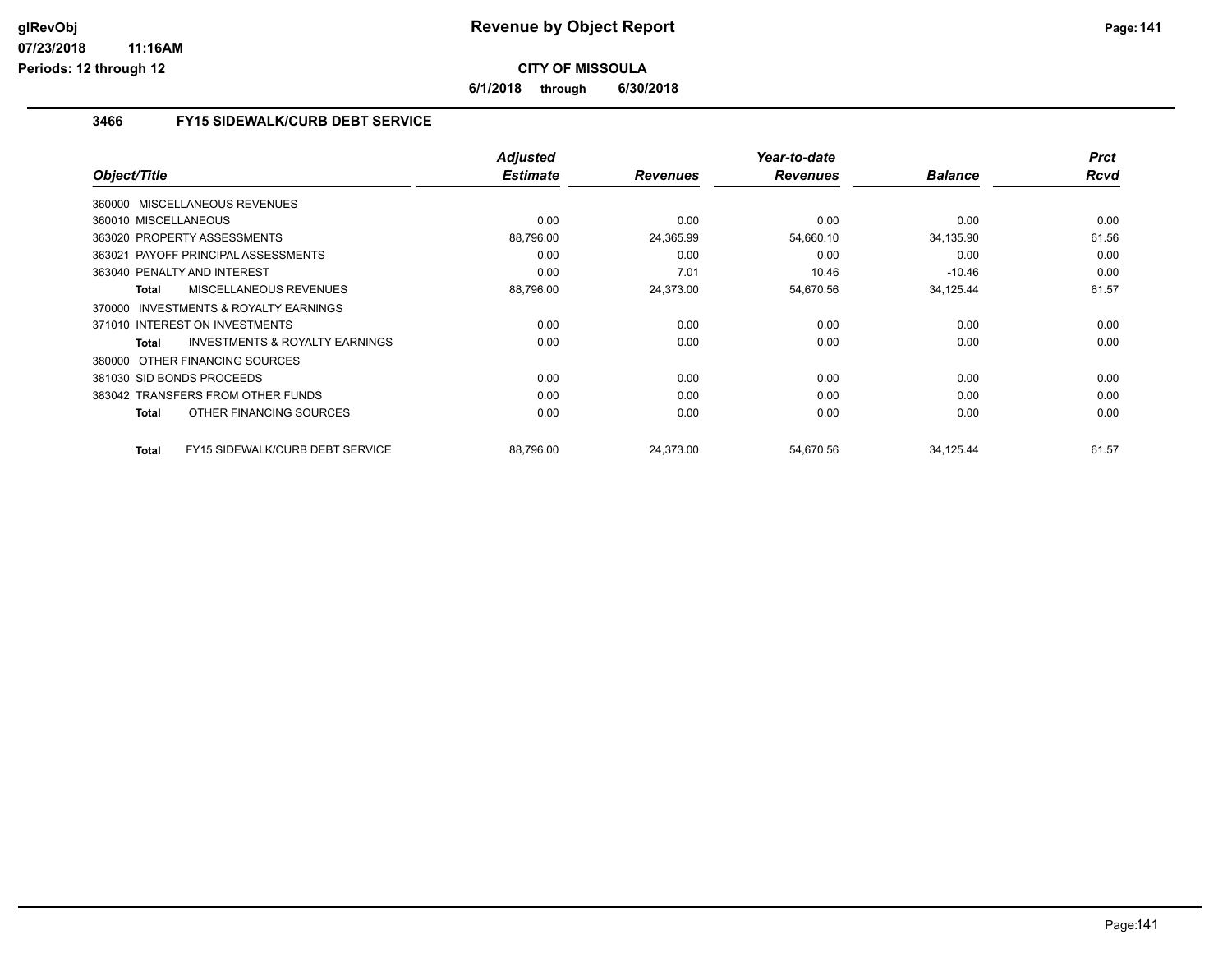**6/1/2018 through 6/30/2018**

# **3467 FY16 SIDEWALK/CURB DEBT SERVICE**

# **3467 FY16 SIDEWALK/CURB DEBT SERVICE**

|                                                     | <b>Adjusted</b> |                 | Year-to-date    |                | <b>Prct</b> |
|-----------------------------------------------------|-----------------|-----------------|-----------------|----------------|-------------|
| Object/Title                                        | <b>Estimate</b> | <b>Revenues</b> | <b>Revenues</b> | <b>Balance</b> | <b>Rcvd</b> |
| 360000 MISCELLANEOUS REVENUES                       |                 |                 |                 |                |             |
| 360010 MISCELLANEOUS                                | 909.00          | 0.00            | 0.00            | 909.00         | 0.00        |
| 363020 PROPERTY ASSESSMENTS                         | 32,970.00       | 11,670.64       | 29,659.37       | 3,310.63       | 89.96       |
| 363021 PAYOFF PRINCIPAL ASSESSMENTS                 | 0.00            | 0.00            | 0.00            | 0.00           | 0.00        |
| 363040 PENALTY AND INTEREST                         | 0.00            | 3.56            | 30.31           | $-30.31$       | 0.00        |
| <b>MISCELLANEOUS REVENUES</b><br><b>Total</b>       | 33,879.00       | 11,674.20       | 29,689.68       | 4,189.32       | 87.63       |
| <b>INVESTMENTS &amp; ROYALTY EARNINGS</b><br>370000 |                 |                 |                 |                |             |
| 371010 INTEREST ON INVESTMENTS                      | 0.00            | 0.00            | 0.00            | 0.00           | 0.00        |
| <b>INVESTMENTS &amp; ROYALTY EARNINGS</b><br>Total  | 0.00            | 0.00            | 0.00            | 0.00           | 0.00        |
| OTHER FINANCING SOURCES<br>380000                   |                 |                 |                 |                |             |
| 381030 SID BONDS PROCEEDS                           | 0.00            | 0.00            | 0.00            | 0.00           | 0.00        |
| 383042 TRANSFERS FROM OTHER FUNDS                   | 0.00            | 0.00            | 0.00            | 0.00           | 0.00        |
| OTHER FINANCING SOURCES<br>Total                    | 0.00            | 0.00            | 0.00            | 0.00           | 0.00        |
| FY16 SIDEWALK/CURB DEBT SERVICE<br>Total            | 33,879.00       | 11,674.20       | 29,689.68       | 4,189.32       | 87.63       |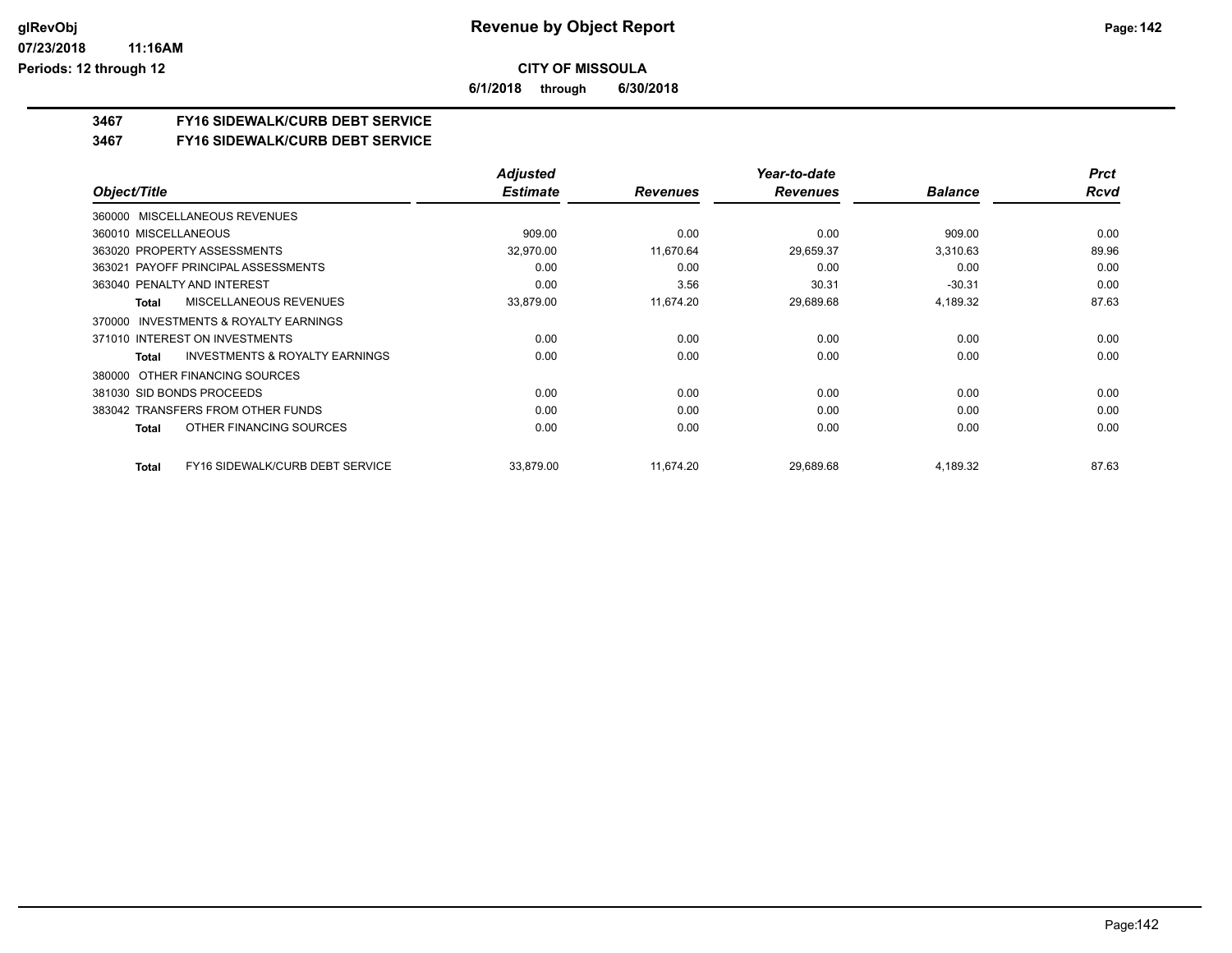**6/1/2018 through 6/30/2018**

# **3467 FY16 SIDEWALK/CURB DEBT SERVICE**

|                                                     | <b>Adjusted</b> |                 | Year-to-date    |                | <b>Prct</b> |
|-----------------------------------------------------|-----------------|-----------------|-----------------|----------------|-------------|
| Object/Title                                        | <b>Estimate</b> | <b>Revenues</b> | <b>Revenues</b> | <b>Balance</b> | <b>Rcvd</b> |
| 360000 MISCELLANEOUS REVENUES                       |                 |                 |                 |                |             |
| 360010 MISCELLANEOUS                                | 909.00          | 0.00            | 0.00            | 909.00         | 0.00        |
| 363020 PROPERTY ASSESSMENTS                         | 32,970.00       | 11,670.64       | 29,659.37       | 3,310.63       | 89.96       |
| 363021 PAYOFF PRINCIPAL ASSESSMENTS                 | 0.00            | 0.00            | 0.00            | 0.00           | 0.00        |
| 363040 PENALTY AND INTEREST                         | 0.00            | 3.56            | 30.31           | $-30.31$       | 0.00        |
| <b>MISCELLANEOUS REVENUES</b><br>Total              | 33,879.00       | 11,674.20       | 29,689.68       | 4,189.32       | 87.63       |
| <b>INVESTMENTS &amp; ROYALTY EARNINGS</b><br>370000 |                 |                 |                 |                |             |
| 371010 INTEREST ON INVESTMENTS                      | 0.00            | 0.00            | 0.00            | 0.00           | 0.00        |
| <b>INVESTMENTS &amp; ROYALTY EARNINGS</b><br>Total  | 0.00            | 0.00            | 0.00            | 0.00           | 0.00        |
| 380000 OTHER FINANCING SOURCES                      |                 |                 |                 |                |             |
| 381030 SID BONDS PROCEEDS                           | 0.00            | 0.00            | 0.00            | 0.00           | 0.00        |
| 383042 TRANSFERS FROM OTHER FUNDS                   | 0.00            | 0.00            | 0.00            | 0.00           | 0.00        |
| OTHER FINANCING SOURCES<br>Total                    | 0.00            | 0.00            | 0.00            | 0.00           | 0.00        |
| FY16 SIDEWALK/CURB DEBT SERVICE<br>Total            | 33,879.00       | 11,674.20       | 29,689.68       | 4,189.32       | 87.63       |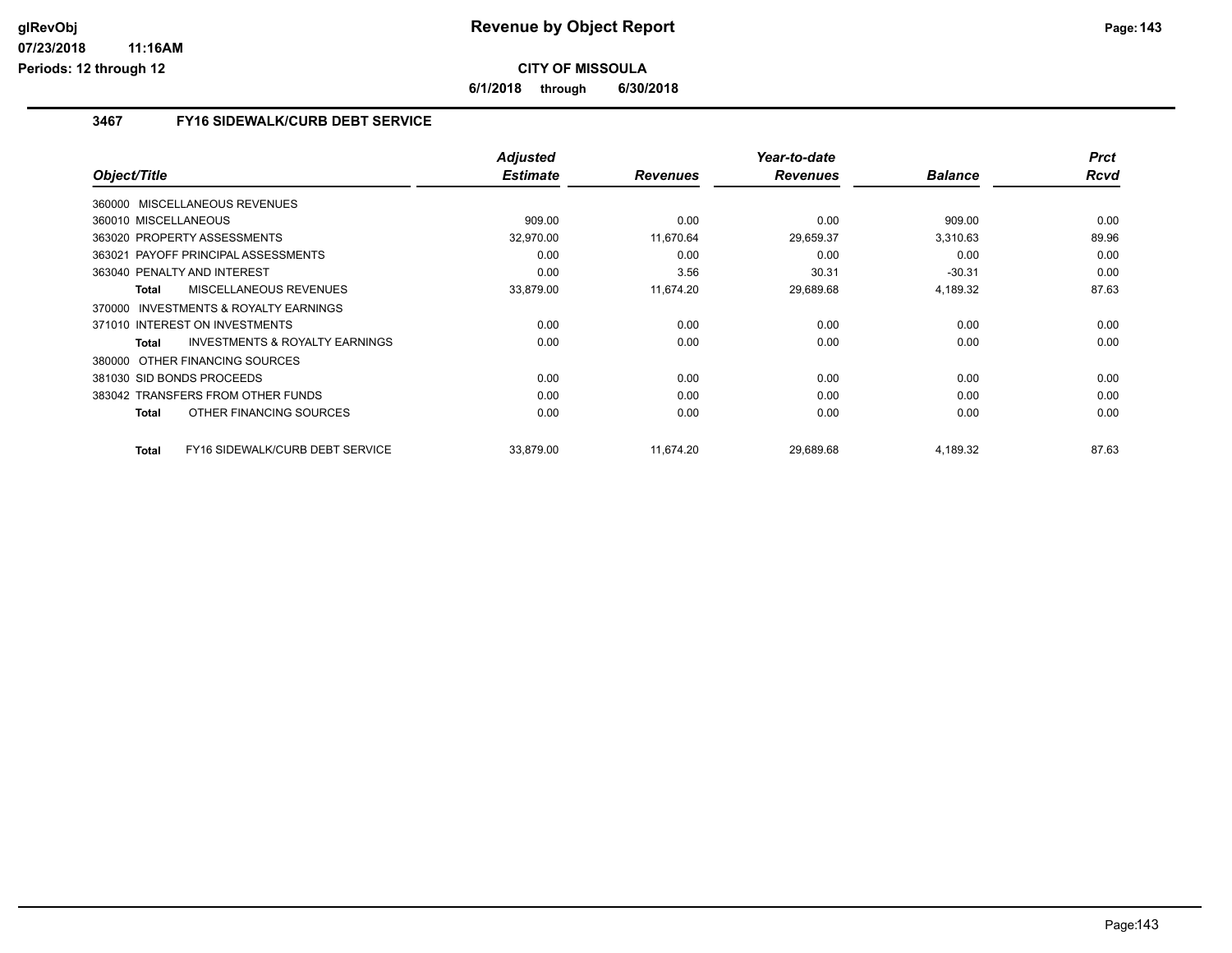**6/1/2018 through 6/30/2018**

# **3468 FY17 SIDEWALK/CURB DEBT SERVICE**

# **3468 FY17 SIDEWALK/CURB DEBT SERVICE**

|                                                        | <b>Adjusted</b> |                 | Year-to-date    |                | <b>Prct</b> |
|--------------------------------------------------------|-----------------|-----------------|-----------------|----------------|-------------|
| Object/Title                                           | <b>Estimate</b> | <b>Revenues</b> | <b>Revenues</b> | <b>Balance</b> | <b>Rcvd</b> |
| MISCELLANEOUS REVENUES<br>360000                       |                 |                 |                 |                |             |
| 363020 PROPERTY ASSESSMENTS                            | 0.00            | 15,736.61       | 34,988.30       | $-34,988.30$   | 0.00        |
| 363021 PAYOFF PRINCIPAL ASSESSMENTS                    | 0.00            | 0.00            | 2.740.18        | $-2,740.18$    | 0.00        |
| 363040 PENALTY AND INTEREST                            | 0.00            | 82.93           | 145.28          | $-145.28$      | 0.00        |
| MISCELLANEOUS REVENUES<br><b>Total</b>                 | 0.00            | 15,819.54       | 37,873.76       | $-37,873.76$   | 0.00        |
| INVESTMENTS & ROYALTY EARNINGS<br>370000               |                 |                 |                 |                |             |
| 371010 INTEREST ON INVESTMENTS                         | 0.00            | 0.00            | 0.00            | 0.00           | 0.00        |
| <b>INVESTMENTS &amp; ROYALTY EARNINGS</b><br>Total     | 0.00            | 0.00            | 0.00            | 0.00           | 0.00        |
| OTHER FINANCING SOURCES<br>380000                      |                 |                 |                 |                |             |
| 381030 SID BONDS PROCEEDS                              | 0.00            | 0.00            | 364,013.00      | -364.013.00    | 0.00        |
| 383042 TRANSFERS FROM OTHER FUNDS                      | 0.00            | 0.00            | 0.00            | 0.00           | 0.00        |
| OTHER FINANCING SOURCES<br><b>Total</b>                | 0.00            | 0.00            | 364,013.00      | $-364,013.00$  | 0.00        |
| <b>FY17 SIDEWALK/CURB DEBT SERVICE</b><br><b>Total</b> | 0.00            | 15.819.54       | 401.886.76      | -401,886.76    | 0.00        |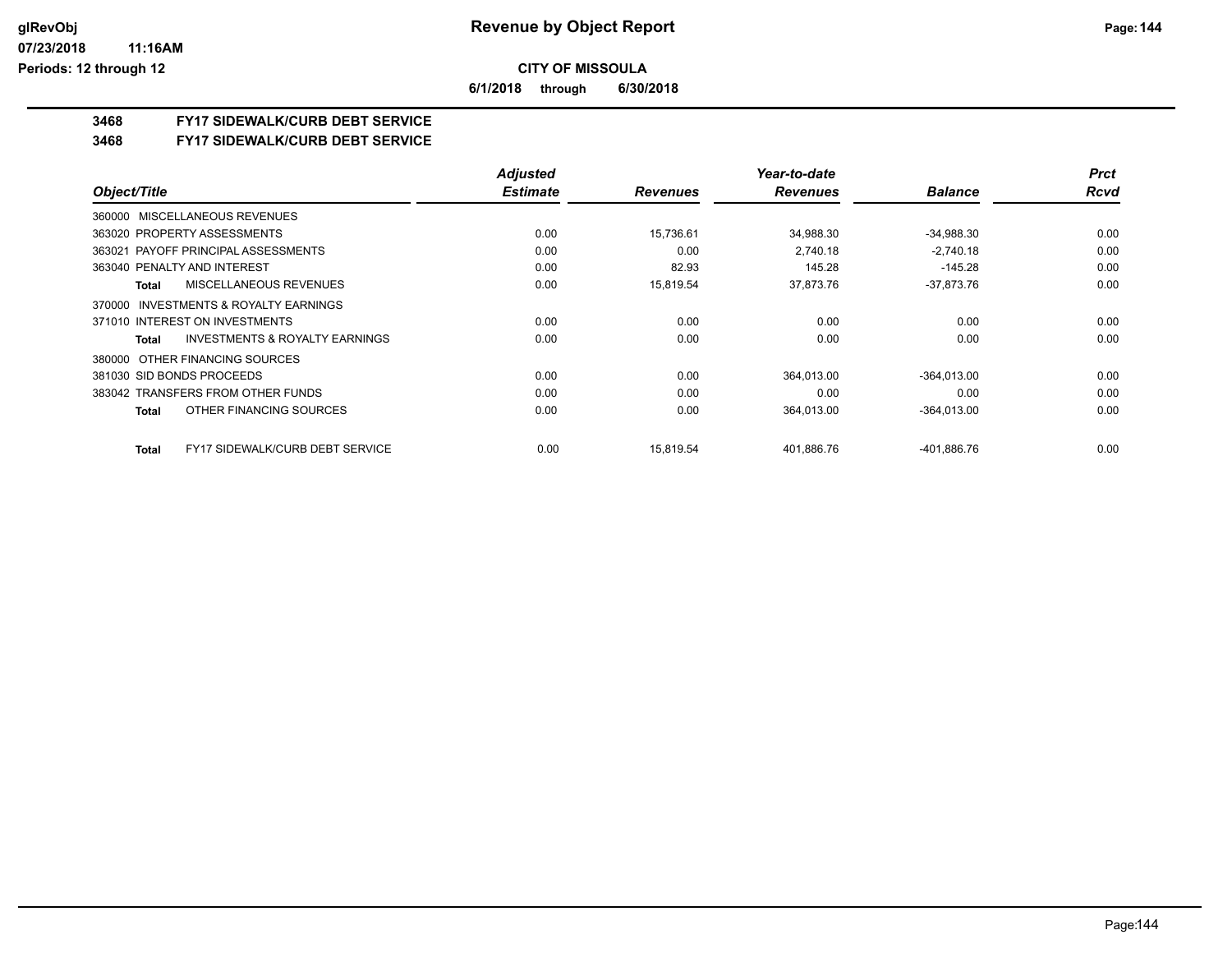**6/1/2018 through 6/30/2018**

### **3468 FY17 SIDEWALK/CURB DEBT SERVICE**

| Object/Title                                       | <b>Adjusted</b><br><b>Estimate</b> | <b>Revenues</b> | Year-to-date<br><b>Revenues</b> | <b>Balance</b> | <b>Prct</b><br>Rcvd |
|----------------------------------------------------|------------------------------------|-----------------|---------------------------------|----------------|---------------------|
|                                                    |                                    |                 |                                 |                |                     |
| 360000 MISCELLANEOUS REVENUES                      |                                    |                 |                                 |                |                     |
| 363020 PROPERTY ASSESSMENTS                        | 0.00                               | 15,736.61       | 34,988.30                       | $-34,988.30$   | 0.00                |
| 363021 PAYOFF PRINCIPAL ASSESSMENTS                | 0.00                               | 0.00            | 2,740.18                        | $-2,740.18$    | 0.00                |
| 363040 PENALTY AND INTEREST                        | 0.00                               | 82.93           | 145.28                          | $-145.28$      | 0.00                |
| <b>MISCELLANEOUS REVENUES</b><br>Total             | 0.00                               | 15.819.54       | 37.873.76                       | $-37,873.76$   | 0.00                |
| 370000 INVESTMENTS & ROYALTY EARNINGS              |                                    |                 |                                 |                |                     |
| 371010 INTEREST ON INVESTMENTS                     | 0.00                               | 0.00            | 0.00                            | 0.00           | 0.00                |
| <b>INVESTMENTS &amp; ROYALTY EARNINGS</b><br>Total | 0.00                               | 0.00            | 0.00                            | 0.00           | 0.00                |
| 380000 OTHER FINANCING SOURCES                     |                                    |                 |                                 |                |                     |
| 381030 SID BONDS PROCEEDS                          | 0.00                               | 0.00            | 364,013.00                      | $-364.013.00$  | 0.00                |
| 383042 TRANSFERS FROM OTHER FUNDS                  | 0.00                               | 0.00            | 0.00                            | 0.00           | 0.00                |
| OTHER FINANCING SOURCES<br>Total                   | 0.00                               | 0.00            | 364,013.00                      | $-364,013.00$  | 0.00                |
|                                                    |                                    |                 |                                 |                |                     |
| FY17 SIDEWALK/CURB DEBT SERVICE<br>Total           | 0.00                               | 15.819.54       | 401,886.76                      | -401,886.76    | 0.00                |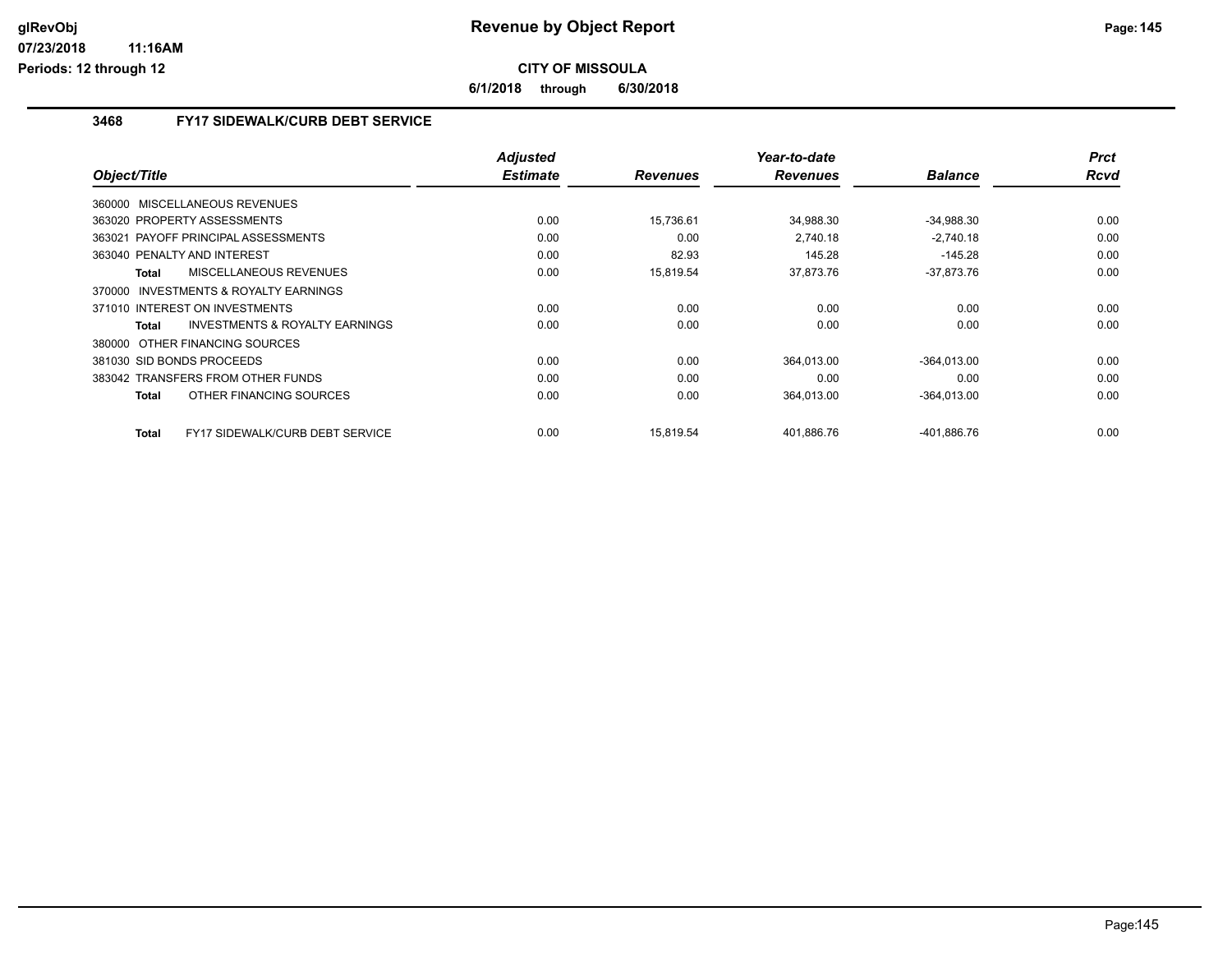**07/23/2018 11:16AM Periods: 12 through 12**

**CITY OF MISSOULA**

**6/1/2018 through 6/30/2018**

## **3510 SID 510 DEBT SERVICE FUND**

**3510 SID 510 DEBT SERVICE FUND**

|              |                                       | <b>Adjusted</b> |                 | Year-to-date    |                | Prct |
|--------------|---------------------------------------|-----------------|-----------------|-----------------|----------------|------|
| Object/Title |                                       | <b>Estimate</b> | <b>Revenues</b> | <b>Revenues</b> | <b>Balance</b> | Rcvd |
|              | 370000 INVESTMENTS & ROYALTY EARNINGS |                 |                 |                 |                |      |
|              | 371010 INTEREST ON INVESTMENTS        | 0.00            | 0.00            | 0.00            | 0.00           | 0.00 |
| Total        | INVESTMENTS & ROYALTY EARNINGS        | 0.00            | 0.00            | 0.00            | 0.00           | 0.00 |
| Total        | SID 510 DEBT SERVICE FUND             | 0.00            | 0.00            | 0.00            | 0.00           | 0.00 |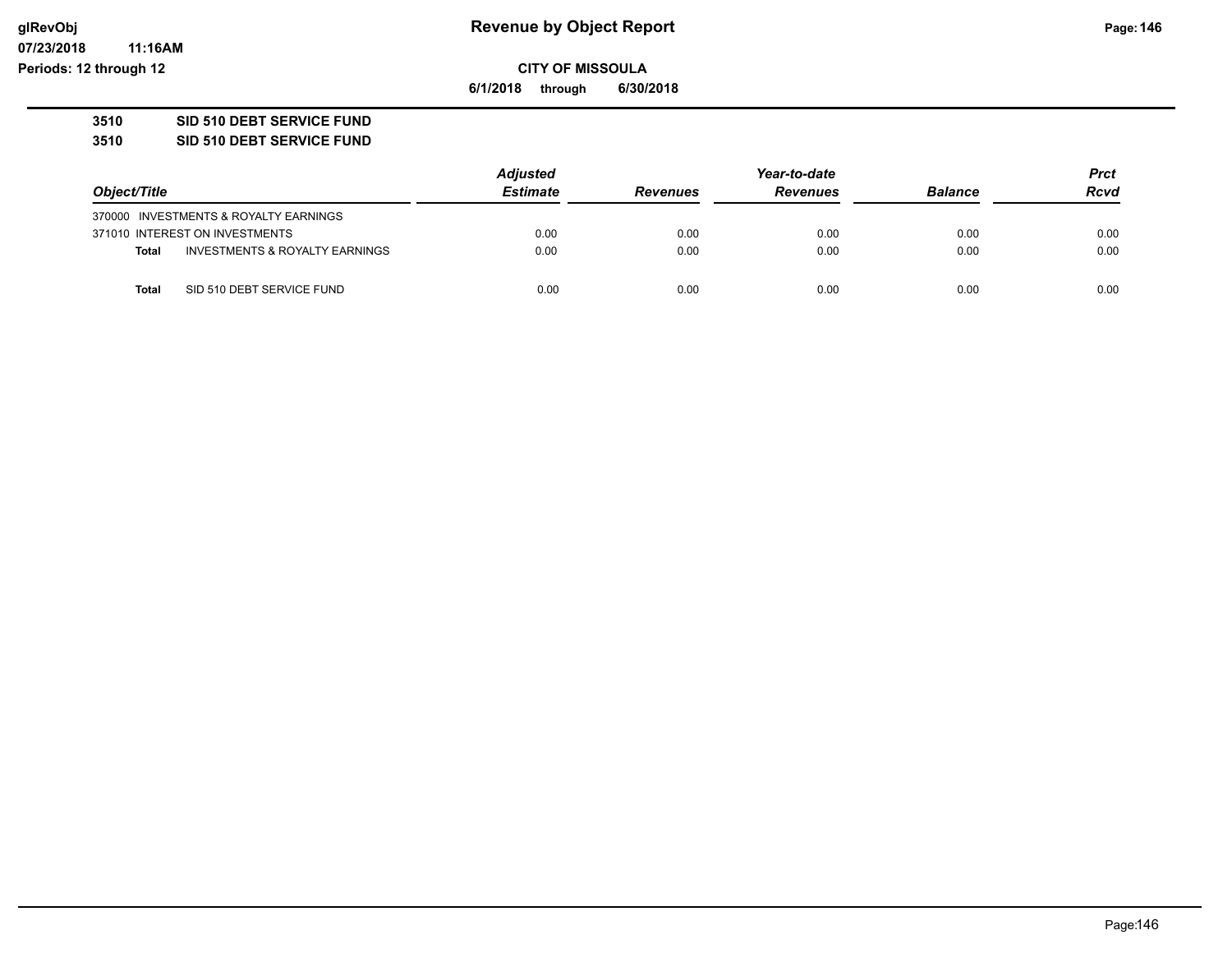**6/1/2018 through 6/30/2018**

### **3510 SID 510 DEBT SERVICE FUND**

|              |                                           | <b>Adjusted</b> |                 | Year-to-date    |                | <b>Prct</b> |
|--------------|-------------------------------------------|-----------------|-----------------|-----------------|----------------|-------------|
| Object/Title |                                           | <b>Estimate</b> | <b>Revenues</b> | <b>Revenues</b> | <b>Balance</b> | Rcvd        |
|              | 370000 INVESTMENTS & ROYALTY EARNINGS     |                 |                 |                 |                |             |
|              | 371010 INTEREST ON INVESTMENTS            | 0.00            | 0.00            | 0.00            | 0.00           | 0.00        |
| <b>Total</b> | <b>INVESTMENTS &amp; ROYALTY EARNINGS</b> | 0.00            | 0.00            | 0.00            | 0.00           | 0.00        |
| <b>Total</b> | SID 510 DEBT SERVICE FUND                 | 0.00            | 0.00            | 0.00            | 0.00           | 0.00        |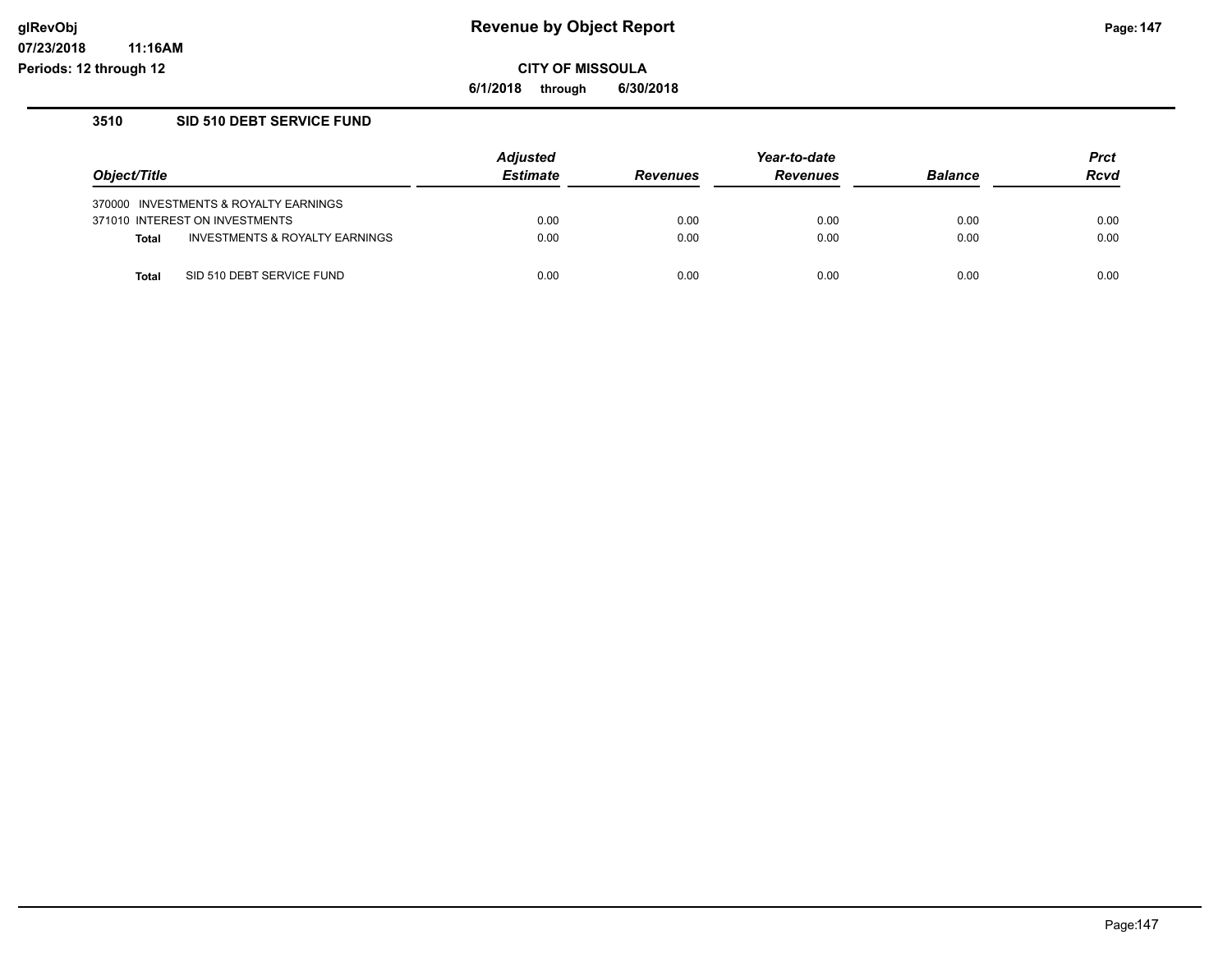**6/1/2018 through 6/30/2018**

**3512 SID 512 DEBT SERVICE FUND**

**3512 SID 512 DEBT SERVICE FUND**

|                                                    | <b>Adjusted</b> |                 | Year-to-date    |                | <b>Prct</b> |
|----------------------------------------------------|-----------------|-----------------|-----------------|----------------|-------------|
| Object/Title                                       | <b>Estimate</b> | <b>Revenues</b> | <b>Revenues</b> | <b>Balance</b> | Rcvd        |
| 360000 MISCELLANEOUS REVENUES                      |                 |                 |                 |                |             |
| 363020 PROPERTY ASSESSMENTS                        | 15.614.00       | 25,866.70       | 69.364.77       | $-53.750.77$   | 444.25      |
| 363021 PAYOFF PRINCIPAL ASSESSMENTS                | 0.00            | 0.00            | 0.00            | 0.00           | 0.00        |
| 363040 PENALTY AND INTEREST                        | 0.00            | 16.70           | 55.71           | $-55.71$       | 0.00        |
| MISCELLANEOUS REVENUES<br>Total                    | 15.614.00       | 25.883.40       | 69.420.48       | $-53.806.48$   | 444.60      |
| 370000 INVESTMENTS & ROYALTY EARNINGS              |                 |                 |                 |                |             |
| 371010 INTEREST ON INVESTMENTS                     | 0.00            | 0.00            | 0.00            | 0.00           | 0.00        |
| <b>INVESTMENTS &amp; ROYALTY EARNINGS</b><br>Total | 0.00            | 0.00            | 0.00            | 0.00           | 0.00        |
|                                                    |                 |                 |                 |                |             |
| SID 512 DEBT SERVICE FUND<br>Total                 | 15.614.00       | 25.883.40       | 69.420.48       | $-53.806.48$   | 444.60      |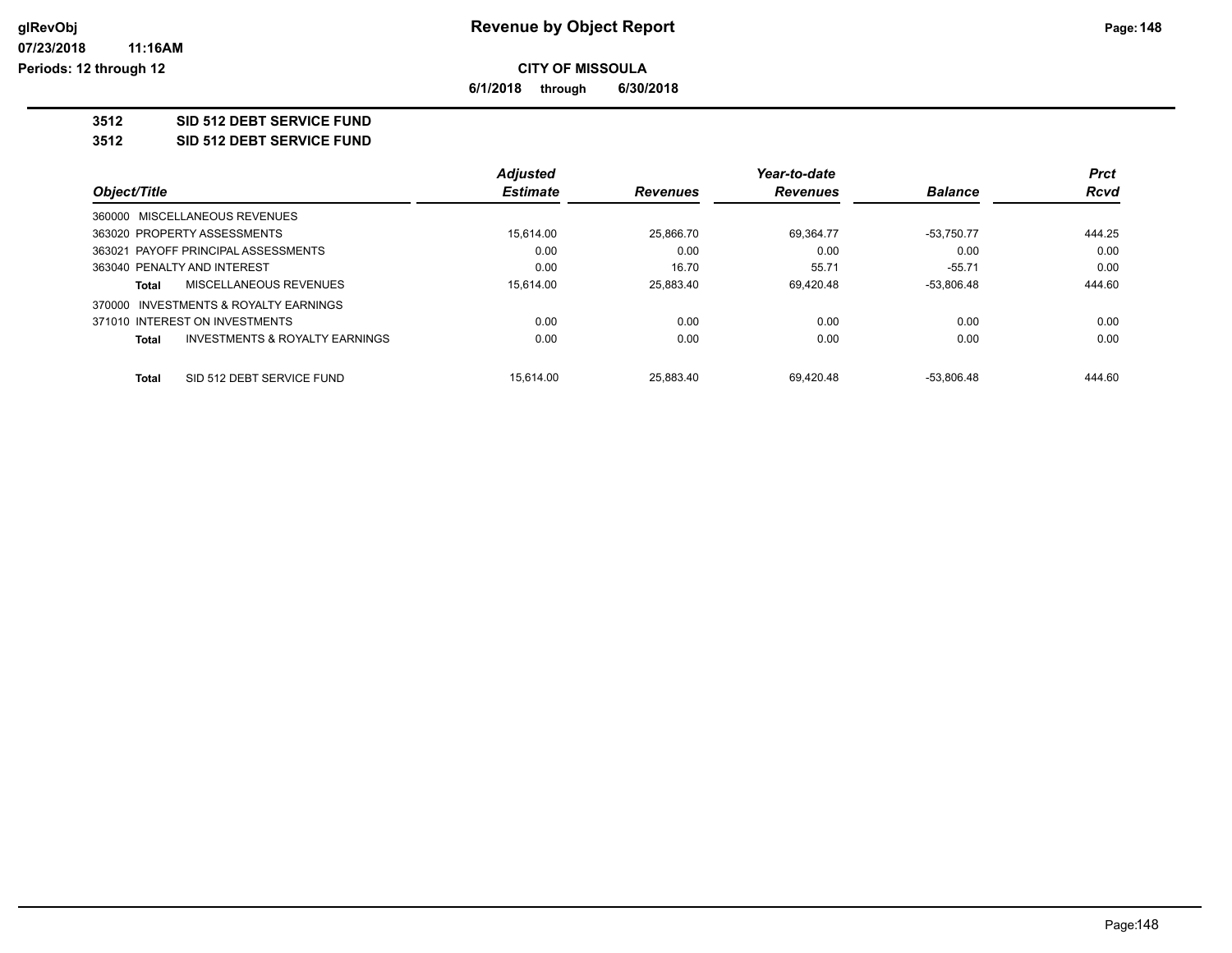**6/1/2018 through 6/30/2018**

### **3512 SID 512 DEBT SERVICE FUND**

|                             |                                           | <b>Adjusted</b> |                 | Year-to-date    |                | <b>Prct</b> |
|-----------------------------|-------------------------------------------|-----------------|-----------------|-----------------|----------------|-------------|
| Object/Title                |                                           | <b>Estimate</b> | <b>Revenues</b> | <b>Revenues</b> | <b>Balance</b> | <b>Rcvd</b> |
|                             | 360000 MISCELLANEOUS REVENUES             |                 |                 |                 |                |             |
|                             | 363020 PROPERTY ASSESSMENTS               | 15.614.00       | 25,866.70       | 69.364.77       | $-53.750.77$   | 444.25      |
|                             | 363021 PAYOFF PRINCIPAL ASSESSMENTS       | 0.00            | 0.00            | 0.00            | 0.00           | 0.00        |
| 363040 PENALTY AND INTEREST |                                           | 0.00            | 16.70           | 55.71           | $-55.71$       | 0.00        |
| Total                       | MISCELLANEOUS REVENUES                    | 15.614.00       | 25.883.40       | 69.420.48       | $-53.806.48$   | 444.60      |
| 370000                      | INVESTMENTS & ROYALTY EARNINGS            |                 |                 |                 |                |             |
|                             | 371010 INTEREST ON INVESTMENTS            | 0.00            | 0.00            | 0.00            | 0.00           | 0.00        |
| Total                       | <b>INVESTMENTS &amp; ROYALTY EARNINGS</b> | 0.00            | 0.00            | 0.00            | 0.00           | 0.00        |
| <b>Total</b>                | SID 512 DEBT SERVICE FUND                 | 15.614.00       | 25.883.40       | 69.420.48       | $-53.806.48$   | 444.60      |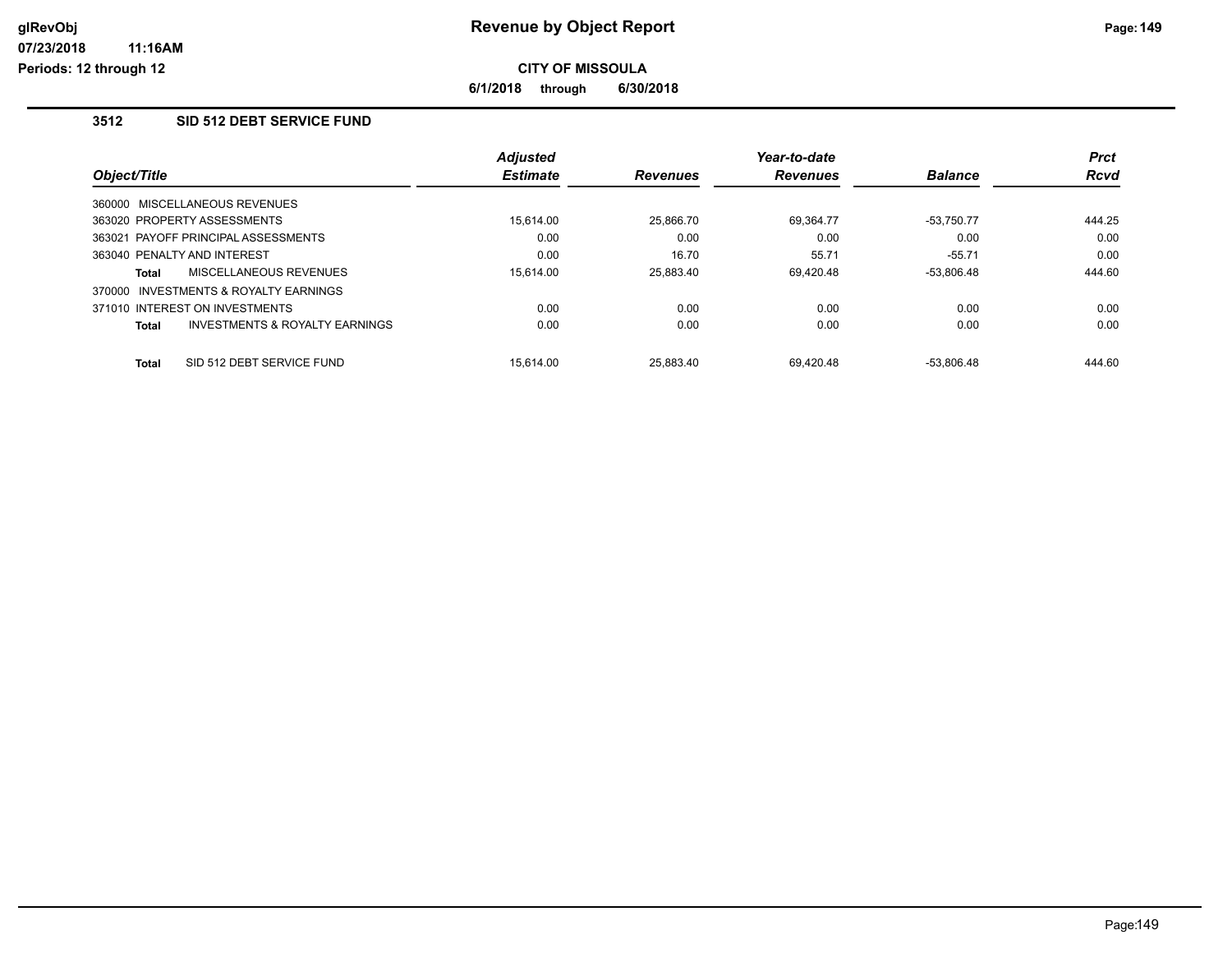**6/1/2018 through 6/30/2018**

**3520 SID 520 DEBT SERVICE FUND**

**3520 SID 520 DEBT SERVICE FUND**

|                                          | <b>Adjusted</b> |                 | Year-to-date    |                | <b>Prct</b> |
|------------------------------------------|-----------------|-----------------|-----------------|----------------|-------------|
| Object/Title                             | <b>Estimate</b> | <b>Revenues</b> | <b>Revenues</b> | <b>Balance</b> | Rcvd        |
| 360000 MISCELLANEOUS REVENUES            |                 |                 |                 |                |             |
| 363020 PROPERTY ASSESSMENTS              | 159,560.00      | 47,931.06       | 124.262.72      | 35,297.28      | 77.88       |
| 363021 PAYOFF PRINCIPAL ASSESSMENTS      | 0.00            | 819.26          | 2,137.62        | $-2,137.62$    | 0.00        |
| 363040 PENALTY AND INTEREST              | 0.00            | 52.43           | 135.28          | $-135.28$      | 0.00        |
| MISCELLANEOUS REVENUES<br>Total          | 159,560.00      | 48,802.75       | 126,535.62      | 33,024.38      | 79.30       |
| INVESTMENTS & ROYALTY EARNINGS<br>370000 |                 |                 |                 |                |             |
| 371010 INTEREST ON INVESTMENTS           | 0.00            | 0.00            | 0.00            | 0.00           | 0.00        |
| INVESTMENTS & ROYALTY EARNINGS<br>Total  | 0.00            | 0.00            | 0.00            | 0.00           | 0.00        |
| 380000 OTHER FINANCING SOURCES           |                 |                 |                 |                |             |
| 383000 OPERATING TRANSFERS               | 0.00            | 0.00            | 0.00            | 0.00           | 0.00        |
| OTHER FINANCING SOURCES<br>Total         | 0.00            | 0.00            | 0.00            | 0.00           | 0.00        |
| SID 520 DEBT SERVICE FUND<br>Total       | 159.560.00      | 48,802.75       | 126.535.62      | 33,024.38      | 79.30       |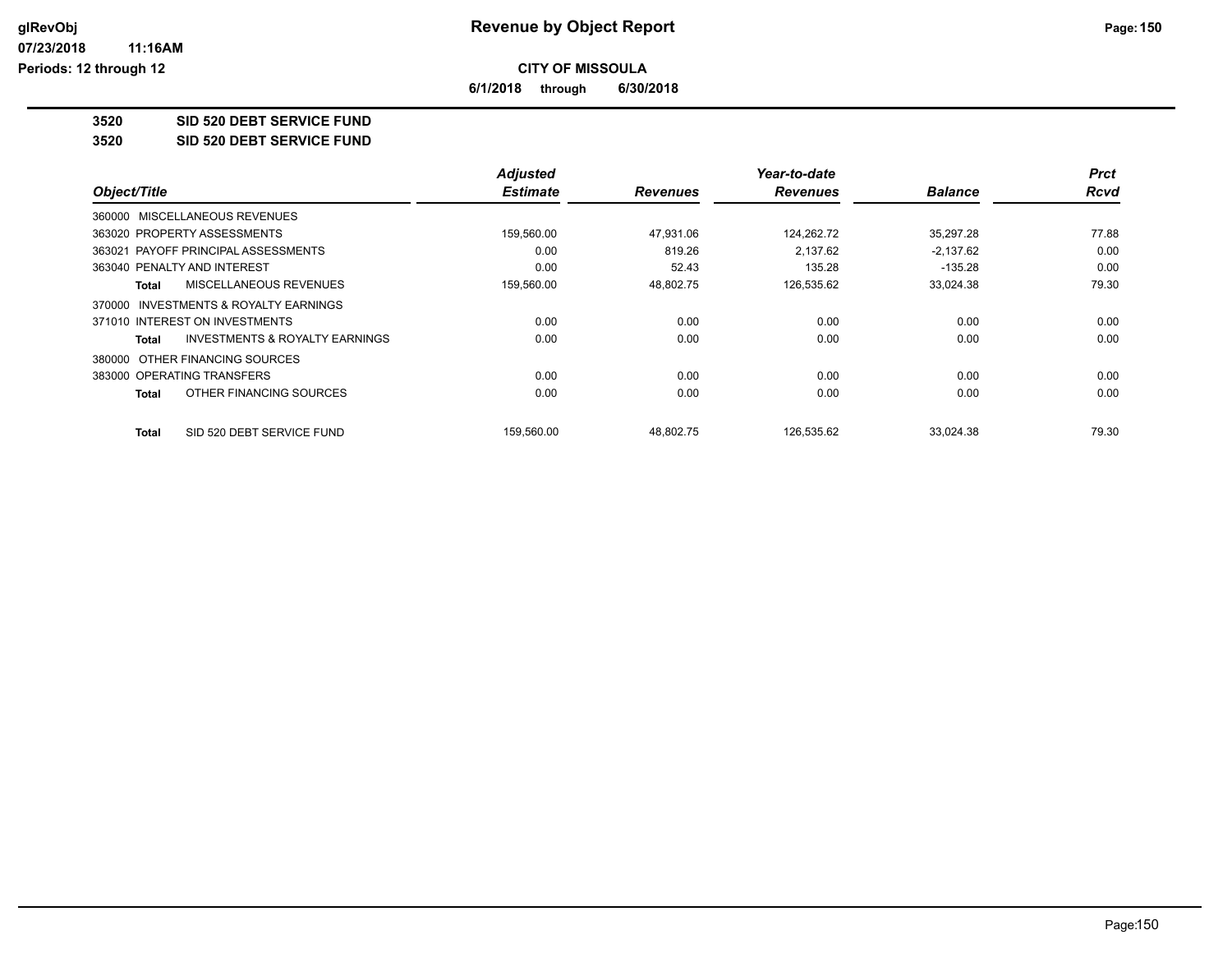**6/1/2018 through 6/30/2018**

### **3520 SID 520 DEBT SERVICE FUND**

| Object/Title                                       | <b>Adjusted</b><br><b>Estimate</b> | <b>Revenues</b> | Year-to-date<br><b>Revenues</b> | <b>Balance</b> | <b>Prct</b><br>Rcvd |
|----------------------------------------------------|------------------------------------|-----------------|---------------------------------|----------------|---------------------|
|                                                    |                                    |                 |                                 |                |                     |
| 360000 MISCELLANEOUS REVENUES                      |                                    |                 |                                 |                |                     |
| 363020 PROPERTY ASSESSMENTS                        | 159,560.00                         | 47.931.06       | 124.262.72                      | 35.297.28      | 77.88               |
| 363021 PAYOFF PRINCIPAL ASSESSMENTS                | 0.00                               | 819.26          | 2.137.62                        | $-2,137.62$    | 0.00                |
| 363040 PENALTY AND INTEREST                        | 0.00                               | 52.43           | 135.28                          | $-135.28$      | 0.00                |
| MISCELLANEOUS REVENUES<br><b>Total</b>             | 159,560.00                         | 48,802.75       | 126,535.62                      | 33,024.38      | 79.30               |
| 370000 INVESTMENTS & ROYALTY EARNINGS              |                                    |                 |                                 |                |                     |
| 371010 INTEREST ON INVESTMENTS                     | 0.00                               | 0.00            | 0.00                            | 0.00           | 0.00                |
| <b>INVESTMENTS &amp; ROYALTY EARNINGS</b><br>Total | 0.00                               | 0.00            | 0.00                            | 0.00           | 0.00                |
| 380000 OTHER FINANCING SOURCES                     |                                    |                 |                                 |                |                     |
| 383000 OPERATING TRANSFERS                         | 0.00                               | 0.00            | 0.00                            | 0.00           | 0.00                |
| OTHER FINANCING SOURCES<br><b>Total</b>            | 0.00                               | 0.00            | 0.00                            | 0.00           | 0.00                |
|                                                    |                                    |                 |                                 |                |                     |
| SID 520 DEBT SERVICE FUND<br><b>Total</b>          | 159,560.00                         | 48,802.75       | 126,535.62                      | 33,024.38      | 79.30               |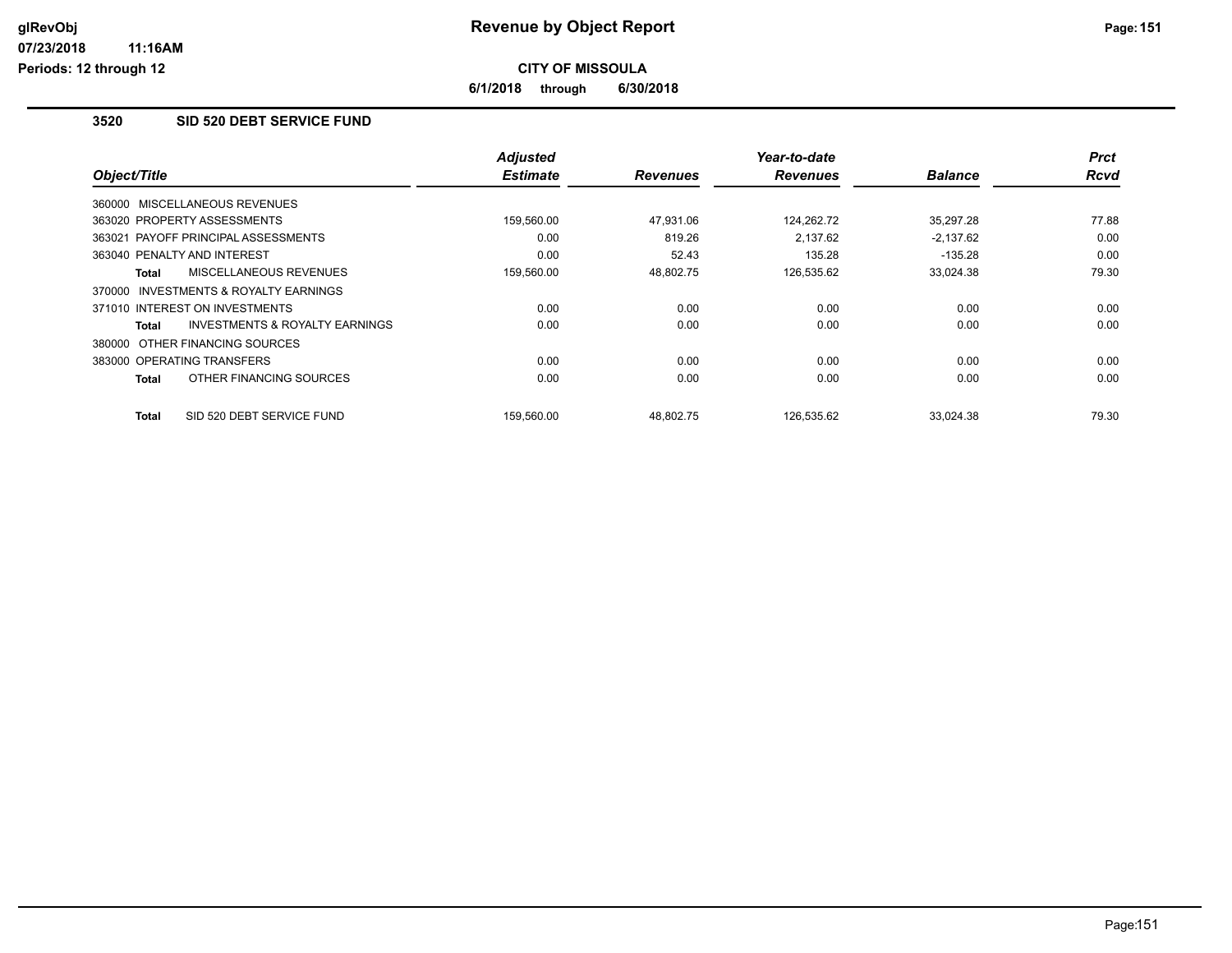**6/1/2018 through 6/30/2018**

**3521 SID 521 DEBT SERVICE FUND**

**3521 SID 521 DEBT SERVICE FUND**

|                                                    | <b>Adjusted</b> |                 | Year-to-date    |                | <b>Prct</b> |
|----------------------------------------------------|-----------------|-----------------|-----------------|----------------|-------------|
| Object/Title                                       | <b>Estimate</b> | <b>Revenues</b> | <b>Revenues</b> | <b>Balance</b> | <b>Rcvd</b> |
| 360000 MISCELLANEOUS REVENUES                      |                 |                 |                 |                |             |
| 363020 PROPERTY ASSESSMENTS                        | 71.00           | 0.00            | 0.00            | 71.00          | 0.00        |
| 363021 PAYOFF PRINCIPAL ASSESSMENTS                | 0.00            | 0.00            | 0.00            | 0.00           | 0.00        |
| 363040 PENALTY AND INTEREST                        | 0.00            | 0.00            | 0.00            | 0.00           | 0.00        |
| MISCELLANEOUS REVENUES<br>Total                    | 71.00           | 0.00            | 0.00            | 71.00          | 0.00        |
| 370000 INVESTMENTS & ROYALTY EARNINGS              |                 |                 |                 |                |             |
| 371010 INTEREST ON INVESTMENTS                     | 0.00            | 0.00            | 0.00            | 0.00           | 0.00        |
| <b>INVESTMENTS &amp; ROYALTY EARNINGS</b><br>Total | 0.00            | 0.00            | 0.00            | 0.00           | 0.00        |
| SID 521 DEBT SERVICE FUND<br>Total                 | 71.00           | 0.00            | 0.00            | 71.00          | 0.00        |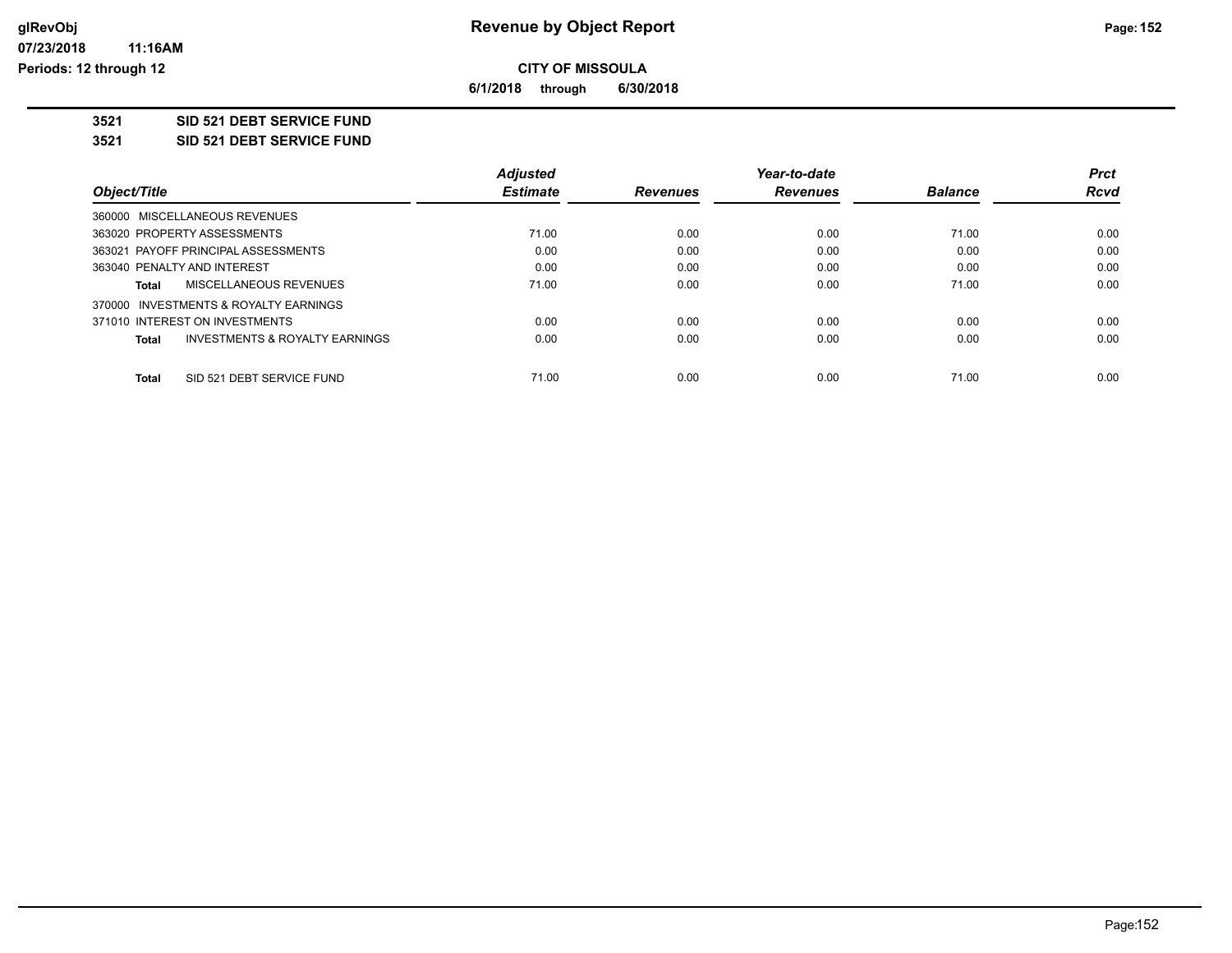**6/1/2018 through 6/30/2018**

### **3521 SID 521 DEBT SERVICE FUND**

|              |                                           | <b>Adjusted</b> |                 | Year-to-date    |                | <b>Prct</b> |
|--------------|-------------------------------------------|-----------------|-----------------|-----------------|----------------|-------------|
| Object/Title |                                           | <b>Estimate</b> | <b>Revenues</b> | <b>Revenues</b> | <b>Balance</b> | <b>Rcvd</b> |
| 360000       | MISCELLANEOUS REVENUES                    |                 |                 |                 |                |             |
|              | 363020 PROPERTY ASSESSMENTS               | 71.00           | 0.00            | 0.00            | 71.00          | 0.00        |
|              | 363021 PAYOFF PRINCIPAL ASSESSMENTS       | 0.00            | 0.00            | 0.00            | 0.00           | 0.00        |
|              | 363040 PENALTY AND INTEREST               | 0.00            | 0.00            | 0.00            | 0.00           | 0.00        |
| Total        | <b>MISCELLANEOUS REVENUES</b>             | 71.00           | 0.00            | 0.00            | 71.00          | 0.00        |
| 370000       | <b>INVESTMENTS &amp; ROYALTY EARNINGS</b> |                 |                 |                 |                |             |
|              | 371010 INTEREST ON INVESTMENTS            | 0.00            | 0.00            | 0.00            | 0.00           | 0.00        |
| Total        | INVESTMENTS & ROYALTY EARNINGS            | 0.00            | 0.00            | 0.00            | 0.00           | 0.00        |
| Total        | SID 521 DEBT SERVICE FUND                 | 71.00           | 0.00            | 0.00            | 71.00          | 0.00        |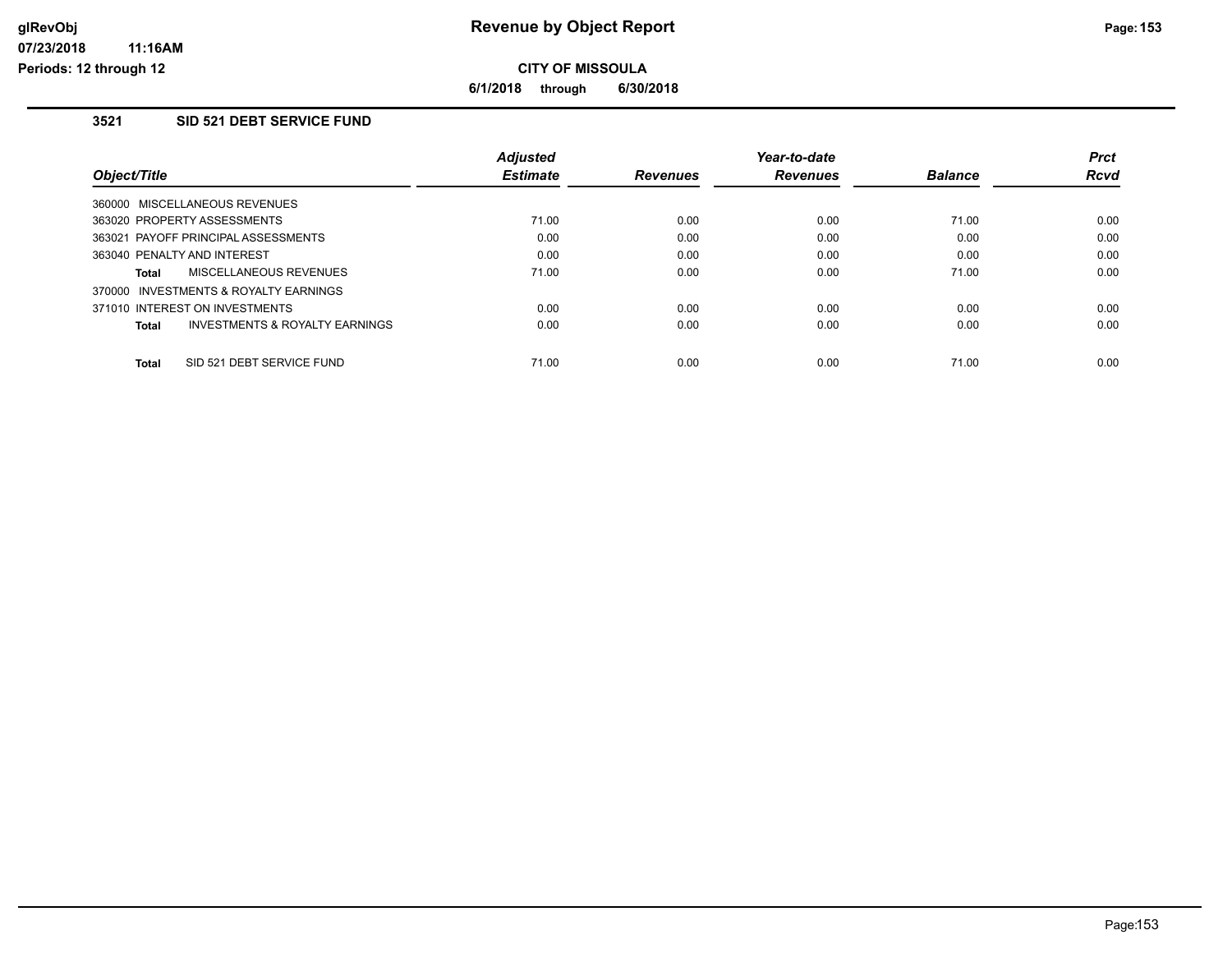**6/1/2018 through 6/30/2018**

**3522 SID 522 DEBT SERVICE FUND**

**3522 SID 522 DEBT SERVICE FUND**

|                                                    | <b>Adjusted</b> |                 | Year-to-date    |                | <b>Prct</b> |
|----------------------------------------------------|-----------------|-----------------|-----------------|----------------|-------------|
| Object/Title                                       | <b>Estimate</b> | <b>Revenues</b> | <b>Revenues</b> | <b>Balance</b> | Rcvd        |
| 360000 MISCELLANEOUS REVENUES                      |                 |                 |                 |                |             |
| 360010 MISCELLANEOUS                               | 414.00          | 0.00            | 0.00            | 414.00         | 0.00        |
| 363020 PROPERTY ASSESSMENTS                        | 103.00          | 0.00            | 0.00            | 103.00         | 0.00        |
| 363021 PAYOFF PRINCIPAL ASSESSMENTS                | 0.00            | 0.00            | 0.00            | 0.00           | 0.00        |
| <b>MISCELLANEOUS REVENUES</b><br>Total             | 517.00          | 0.00            | 0.00            | 517.00         | 0.00        |
| 370000 INVESTMENTS & ROYALTY EARNINGS              |                 |                 |                 |                |             |
| 371010 INTEREST ON INVESTMENTS                     | 0.00            | 0.00            | 0.00            | 0.00           | 0.00        |
| <b>INVESTMENTS &amp; ROYALTY EARNINGS</b><br>Total | 0.00            | 0.00            | 0.00            | 0.00           | 0.00        |
| SID 522 DEBT SERVICE FUND<br>Total                 | 517.00          | 0.00            | 0.00            | 517.00         | 0.00        |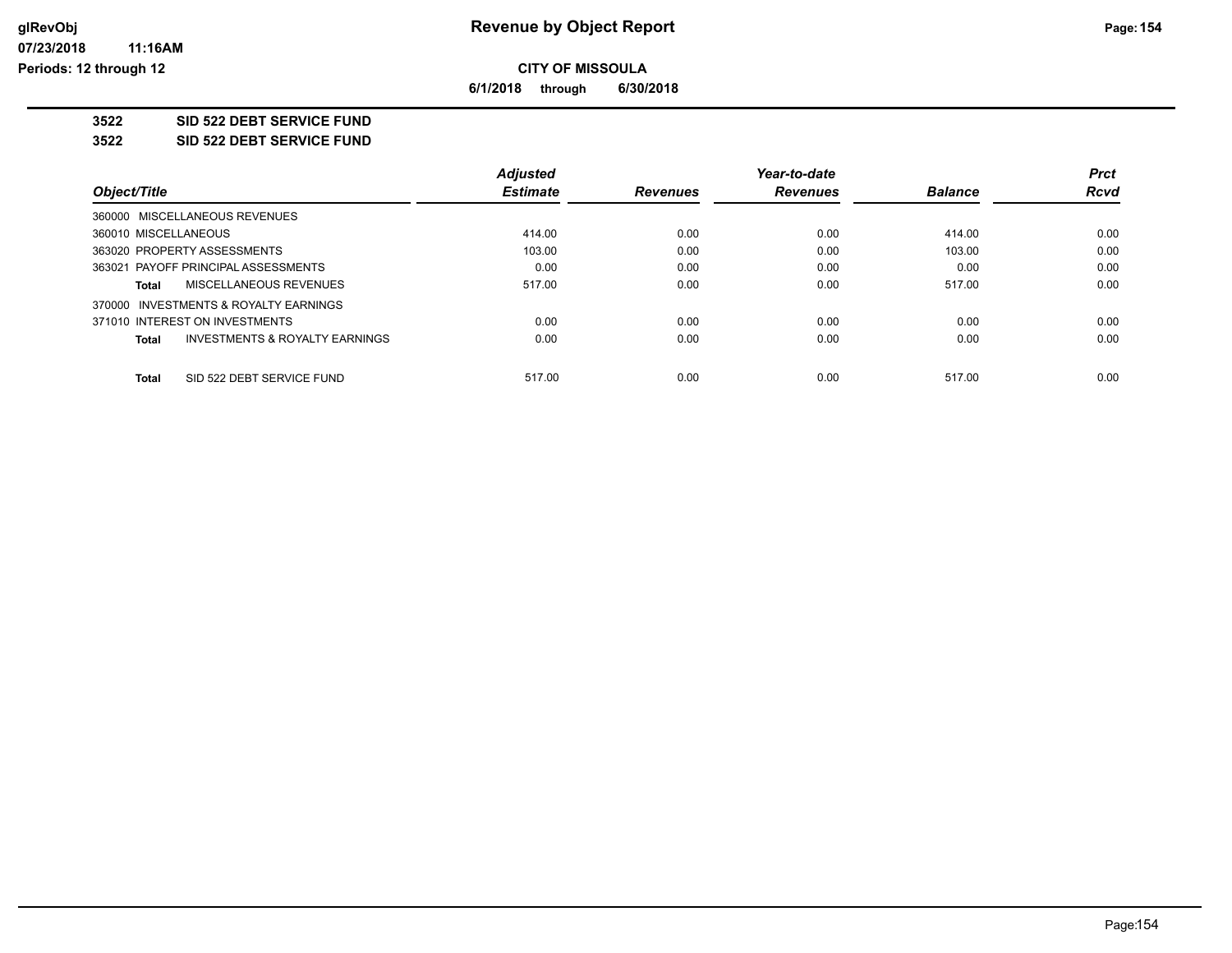**6/1/2018 through 6/30/2018**

### **3522 SID 522 DEBT SERVICE FUND**

|                                                    | <b>Adjusted</b> |                 | Year-to-date    |                | <b>Prct</b> |
|----------------------------------------------------|-----------------|-----------------|-----------------|----------------|-------------|
| Object/Title                                       | <b>Estimate</b> | <b>Revenues</b> | <b>Revenues</b> | <b>Balance</b> | Rcvd        |
| 360000 MISCELLANEOUS REVENUES                      |                 |                 |                 |                |             |
| 360010 MISCELLANEOUS                               | 414.00          | 0.00            | 0.00            | 414.00         | 0.00        |
| 363020 PROPERTY ASSESSMENTS                        | 103.00          | 0.00            | 0.00            | 103.00         | 0.00        |
| 363021 PAYOFF PRINCIPAL ASSESSMENTS                | 0.00            | 0.00            | 0.00            | 0.00           | 0.00        |
| MISCELLANEOUS REVENUES<br>Total                    | 517.00          | 0.00            | 0.00            | 517.00         | 0.00        |
| 370000 INVESTMENTS & ROYALTY EARNINGS              |                 |                 |                 |                |             |
| 371010 INTEREST ON INVESTMENTS                     | 0.00            | 0.00            | 0.00            | 0.00           | 0.00        |
| <b>INVESTMENTS &amp; ROYALTY EARNINGS</b><br>Total | 0.00            | 0.00            | 0.00            | 0.00           | 0.00        |
| SID 522 DEBT SERVICE FUND<br>Total                 | 517.00          | 0.00            | 0.00            | 517.00         | 0.00        |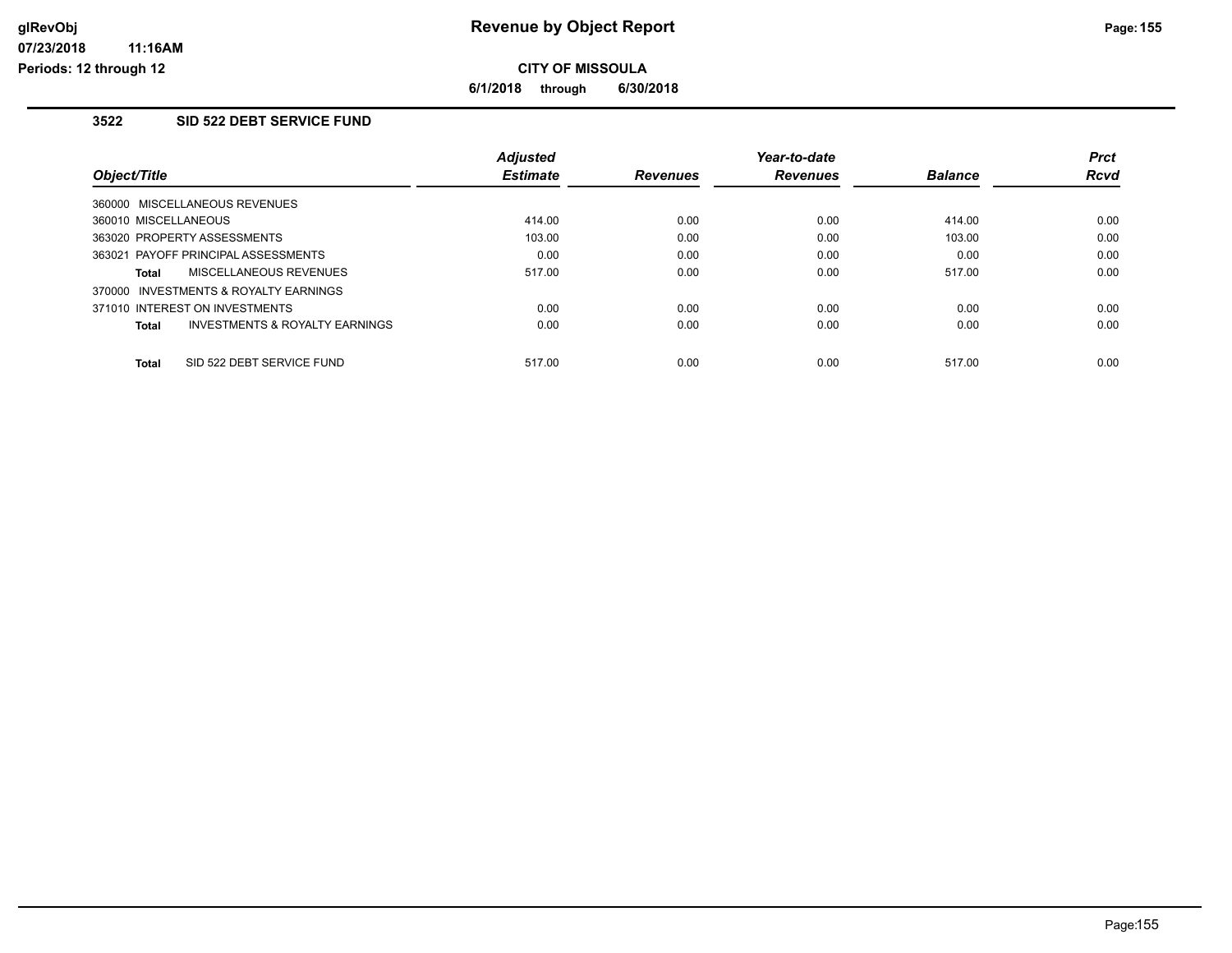**6/1/2018 through 6/30/2018**

**3524 SID 524 DEBT SERVICE FUND**

**3524 SID 524 DEBT SERVICE FUND**

|                                |                                           | <b>Adjusted</b> |                 | Year-to-date    |                | <b>Prct</b> |
|--------------------------------|-------------------------------------------|-----------------|-----------------|-----------------|----------------|-------------|
| Object/Title                   |                                           | <b>Estimate</b> | <b>Revenues</b> | <b>Revenues</b> | <b>Balance</b> | <b>Rcvd</b> |
|                                | 360000 MISCELLANEOUS REVENUES             |                 |                 |                 |                |             |
| 363020 PROPERTY ASSESSMENTS    |                                           | 305,160.00      | 87.145.62       | 227,005.54      | 78.154.46      | 74.39       |
|                                | 363021 PAYOFF PRINCIPAL ASSESSMENTS       | 0.00            | 579.90          | 8.309.44        | $-8.309.44$    | 0.00        |
| 363040 PENALTY AND INTEREST    |                                           | 0.00            | 19.56           | 82.75           | $-82.75$       | 0.00        |
| Total                          | MISCELLANEOUS REVENUES                    | 305,160.00      | 87.745.08       | 235.397.73      | 69.762.27      | 77.14       |
|                                | 370000 INVESTMENTS & ROYALTY EARNINGS     |                 |                 |                 |                |             |
| 371010 INTEREST ON INVESTMENTS |                                           | 0.00            | 0.00            | 0.00            | 0.00           | 0.00        |
| Total                          | <b>INVESTMENTS &amp; ROYALTY EARNINGS</b> | 0.00            | 0.00            | 0.00            | 0.00           | 0.00        |
| Total                          | SID 524 DEBT SERVICE FUND                 | 305.160.00      | 87.745.08       | 235.397.73      | 69.762.27      | 77.14       |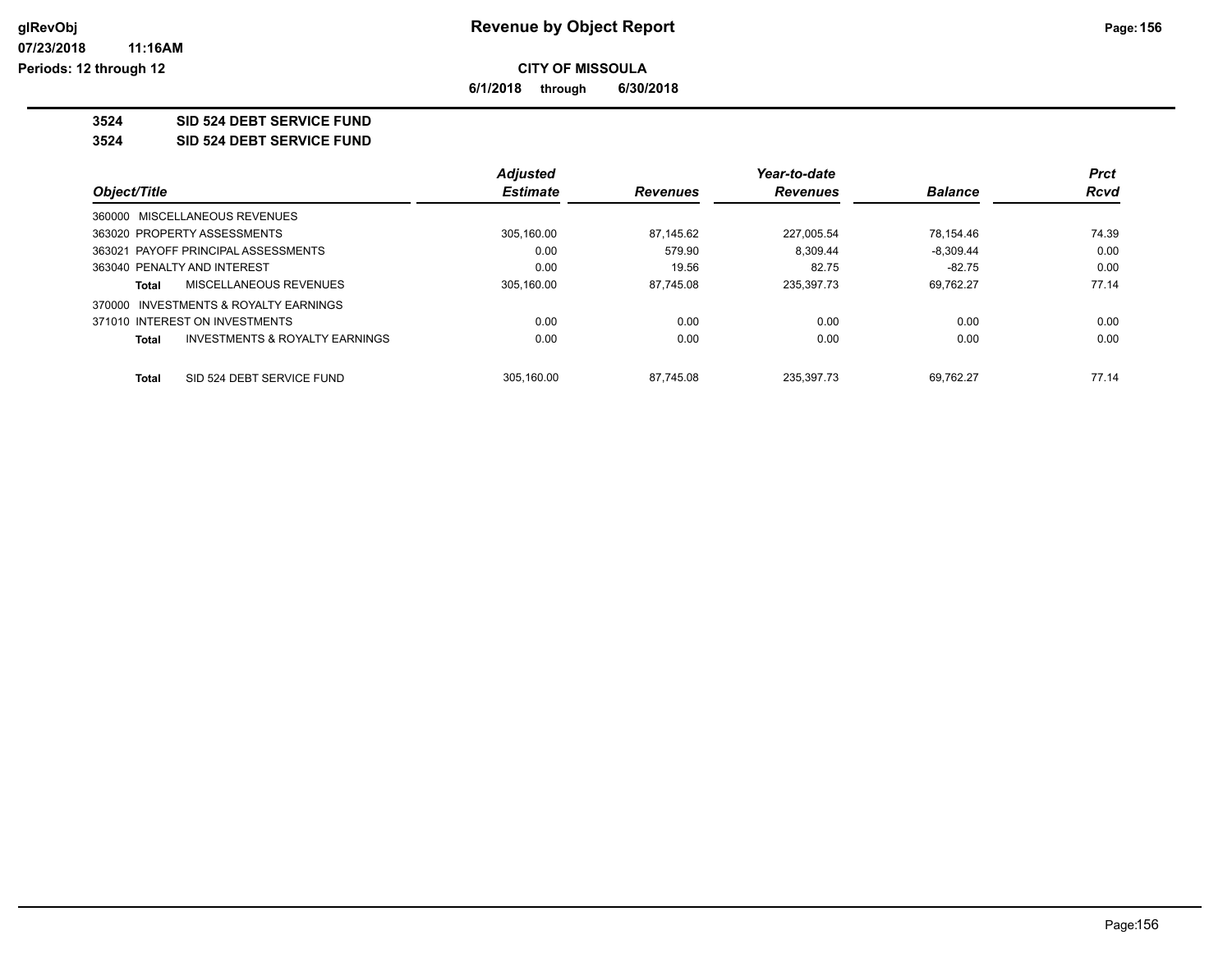**6/1/2018 through 6/30/2018**

### **3524 SID 524 DEBT SERVICE FUND**

|              |                                       | <b>Adjusted</b> |                 | Year-to-date    |                | <b>Prct</b> |
|--------------|---------------------------------------|-----------------|-----------------|-----------------|----------------|-------------|
| Object/Title |                                       | <b>Estimate</b> | <b>Revenues</b> | <b>Revenues</b> | <b>Balance</b> | Rcvd        |
|              | 360000 MISCELLANEOUS REVENUES         |                 |                 |                 |                |             |
|              | 363020 PROPERTY ASSESSMENTS           | 305.160.00      | 87.145.62       | 227.005.54      | 78.154.46      | 74.39       |
|              | 363021 PAYOFF PRINCIPAL ASSESSMENTS   | 0.00            | 579.90          | 8.309.44        | $-8.309.44$    | 0.00        |
|              | 363040 PENALTY AND INTEREST           | 0.00            | 19.56           | 82.75           | $-82.75$       | 0.00        |
| Total        | <b>MISCELLANEOUS REVENUES</b>         | 305.160.00      | 87.745.08       | 235.397.73      | 69.762.27      | 77.14       |
|              | 370000 INVESTMENTS & ROYALTY EARNINGS |                 |                 |                 |                |             |
|              | 371010 INTEREST ON INVESTMENTS        | 0.00            | 0.00            | 0.00            | 0.00           | 0.00        |
| Total        | INVESTMENTS & ROYALTY EARNINGS        | 0.00            | 0.00            | 0.00            | 0.00           | 0.00        |
| <b>Total</b> | SID 524 DEBT SERVICE FUND             | 305.160.00      | 87.745.08       | 235.397.73      | 69.762.27      | 77.14       |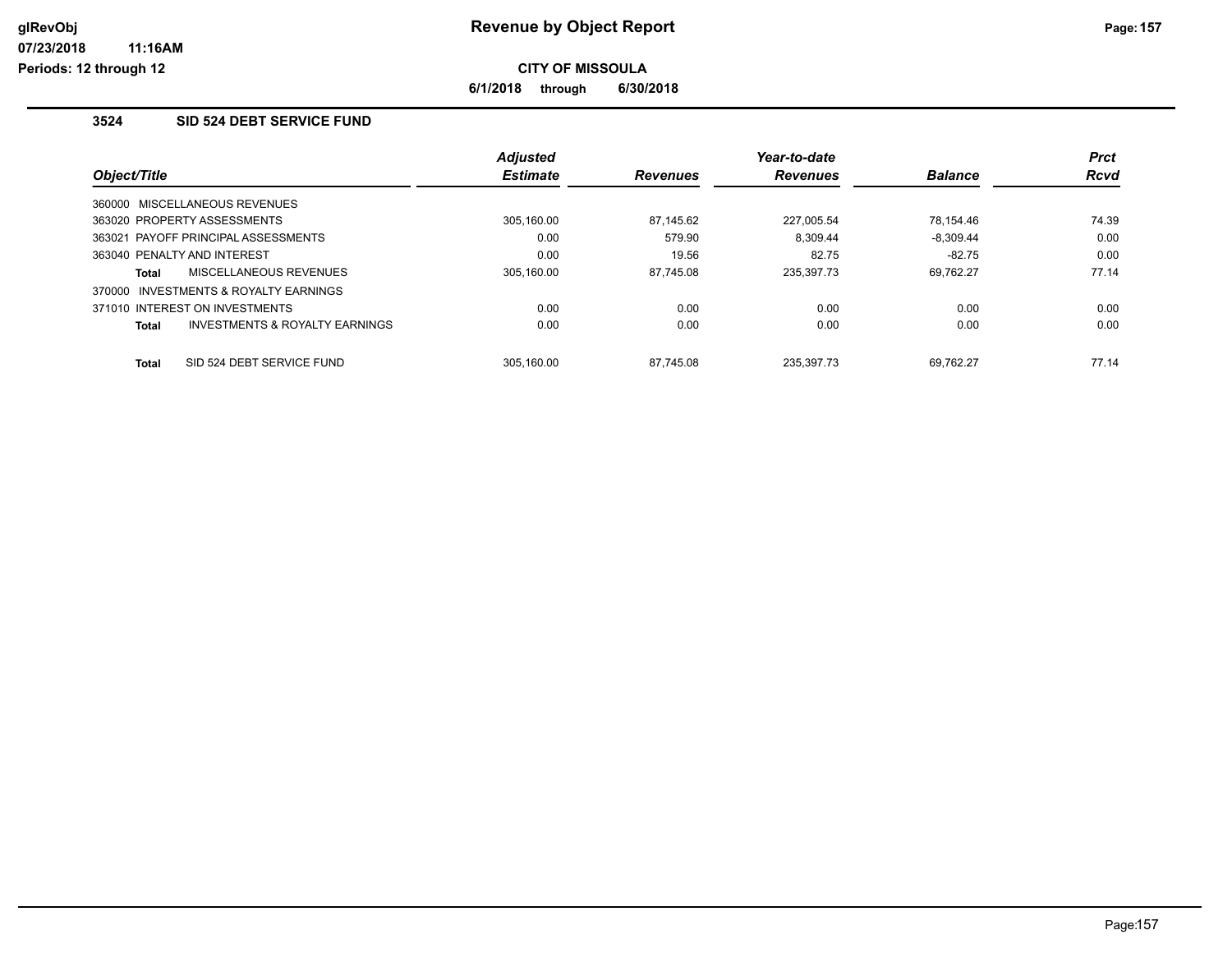**6/1/2018 through 6/30/2018**

**3525 SID 525 DEBT SERVICE FUND**

**3525 SID 525 DEBT SERVICE FUND**

|                             |                                           | <b>Adjusted</b> |                 | Year-to-date    |                | <b>Prct</b> |
|-----------------------------|-------------------------------------------|-----------------|-----------------|-----------------|----------------|-------------|
| Object/Title                |                                           | <b>Estimate</b> | <b>Revenues</b> | <b>Revenues</b> | <b>Balance</b> | Rcvd        |
|                             | 360000 MISCELLANEOUS REVENUES             |                 |                 |                 |                |             |
|                             | 363020 PROPERTY ASSESSMENTS               | 33.300.00       | 9.472.10        | 26.809.90       | 6.490.10       | 80.51       |
|                             | 363021 PAYOFF PRINCIPAL ASSESSMENTS       | 0.00            | 0.00            | 0.00            | 0.00           | 0.00        |
| 363040 PENALTY AND INTEREST |                                           | 0.00            | 3.32            | 13.57           | $-13.57$       | 0.00        |
| Total                       | MISCELLANEOUS REVENUES                    | 33.300.00       | 9.475.42        | 26.823.47       | 6.476.53       | 80.55       |
|                             | 370000 INVESTMENTS & ROYALTY EARNINGS     |                 |                 |                 |                |             |
|                             | 371010 INTEREST ON INVESTMENTS            | 0.00            | 0.00            | 0.00            | 0.00           | 0.00        |
| <b>Total</b>                | <b>INVESTMENTS &amp; ROYALTY EARNINGS</b> | 0.00            | 0.00            | 0.00            | 0.00           | 0.00        |
| Total                       | SID 525 DEBT SERVICE FUND                 | 33.300.00       | 9.475.42        | 26.823.47       | 6.476.53       | 80.55       |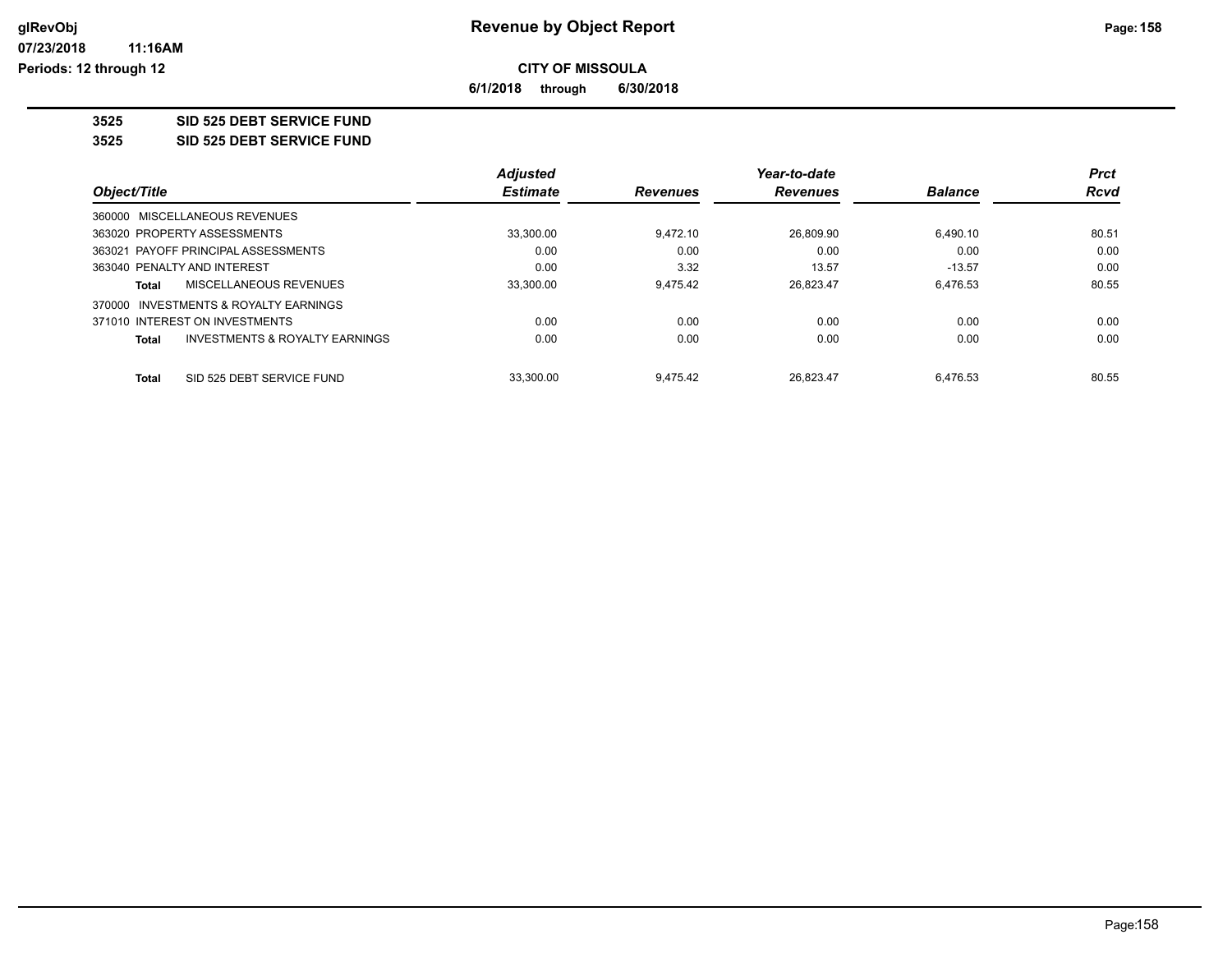**6/1/2018 through 6/30/2018**

### **3525 SID 525 DEBT SERVICE FUND**

|                             |                                           | <b>Adjusted</b> |                 | Year-to-date    |                | <b>Prct</b> |
|-----------------------------|-------------------------------------------|-----------------|-----------------|-----------------|----------------|-------------|
| Object/Title                |                                           | <b>Estimate</b> | <b>Revenues</b> | <b>Revenues</b> | <b>Balance</b> | <b>Rcvd</b> |
|                             | 360000 MISCELLANEOUS REVENUES             |                 |                 |                 |                |             |
|                             | 363020 PROPERTY ASSESSMENTS               | 33.300.00       | 9.472.10        | 26,809.90       | 6.490.10       | 80.51       |
|                             | 363021 PAYOFF PRINCIPAL ASSESSMENTS       | 0.00            | 0.00            | 0.00            | 0.00           | 0.00        |
| 363040 PENALTY AND INTEREST |                                           | 0.00            | 3.32            | 13.57           | $-13.57$       | 0.00        |
| Total                       | MISCELLANEOUS REVENUES                    | 33.300.00       | 9.475.42        | 26.823.47       | 6.476.53       | 80.55       |
| 370000                      | INVESTMENTS & ROYALTY EARNINGS            |                 |                 |                 |                |             |
|                             | 371010 INTEREST ON INVESTMENTS            | 0.00            | 0.00            | 0.00            | 0.00           | 0.00        |
| Total                       | <b>INVESTMENTS &amp; ROYALTY EARNINGS</b> | 0.00            | 0.00            | 0.00            | 0.00           | 0.00        |
| <b>Total</b>                | SID 525 DEBT SERVICE FUND                 | 33.300.00       | 9.475.42        | 26.823.47       | 6.476.53       | 80.55       |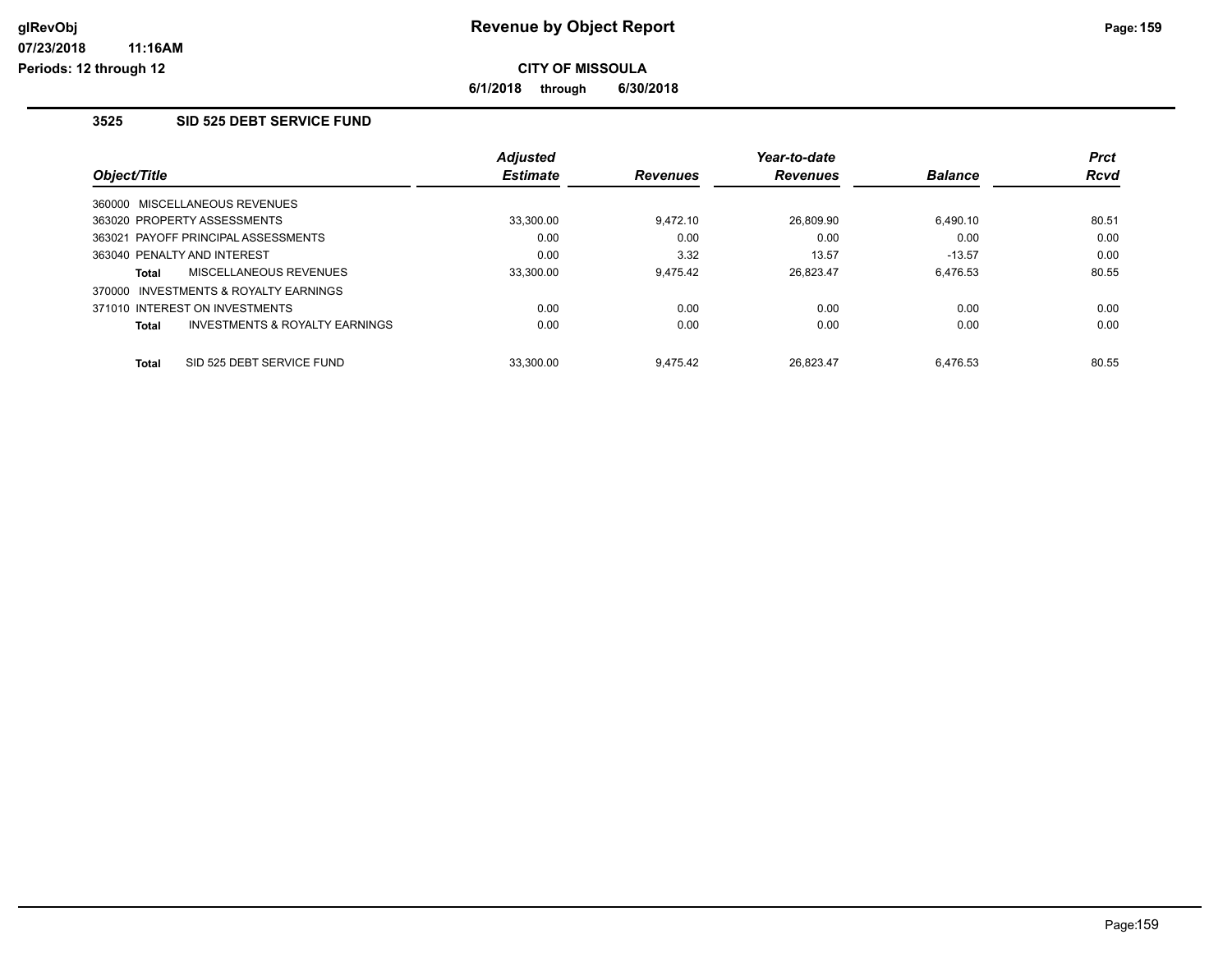**6/1/2018 through 6/30/2018**

**3526 SID 526 DEBT SERVICE FUND**

**3526 SID 526 DEBT SERVICE FUND**

|              |                                           | <b>Adjusted</b> |                 | Year-to-date    |                | <b>Prct</b> |
|--------------|-------------------------------------------|-----------------|-----------------|-----------------|----------------|-------------|
| Object/Title |                                           | <b>Estimate</b> | <b>Revenues</b> | <b>Revenues</b> | <b>Balance</b> | Rcvd        |
|              | 360000 MISCELLANEOUS REVENUES             |                 |                 |                 |                |             |
|              | 363020 PROPERTY ASSESSMENTS               | 192.640.00      | 43.469.19       | 106.569.72      | 86.070.28      | 55.32       |
|              | 363021 PAYOFF PRINCIPAL ASSESSMENTS       | 0.00            | 749.34          | 9.300.75        | $-9.300.75$    | 0.00        |
|              | 363040 PENALTY AND INTEREST               | 0.00            | 86.22           | 134.43          | $-134.43$      | 0.00        |
| Total        | <b>MISCELLANEOUS REVENUES</b>             | 192.640.00      | 44.304.75       | 116.004.90      | 76.635.10      | 60.22       |
|              | 370000 INVESTMENTS & ROYALTY EARNINGS     |                 |                 |                 |                |             |
|              | 371010 INTEREST ON INVESTMENTS            | 0.00            | 0.00            | 0.00            | 0.00           | 0.00        |
| Total        | <b>INVESTMENTS &amp; ROYALTY EARNINGS</b> | 0.00            | 0.00            | 0.00            | 0.00           | 0.00        |
| <b>Total</b> | SID 526 DEBT SERVICE FUND                 | 192.640.00      | 44.304.75       | 116.004.90      | 76.635.10      | 60.22       |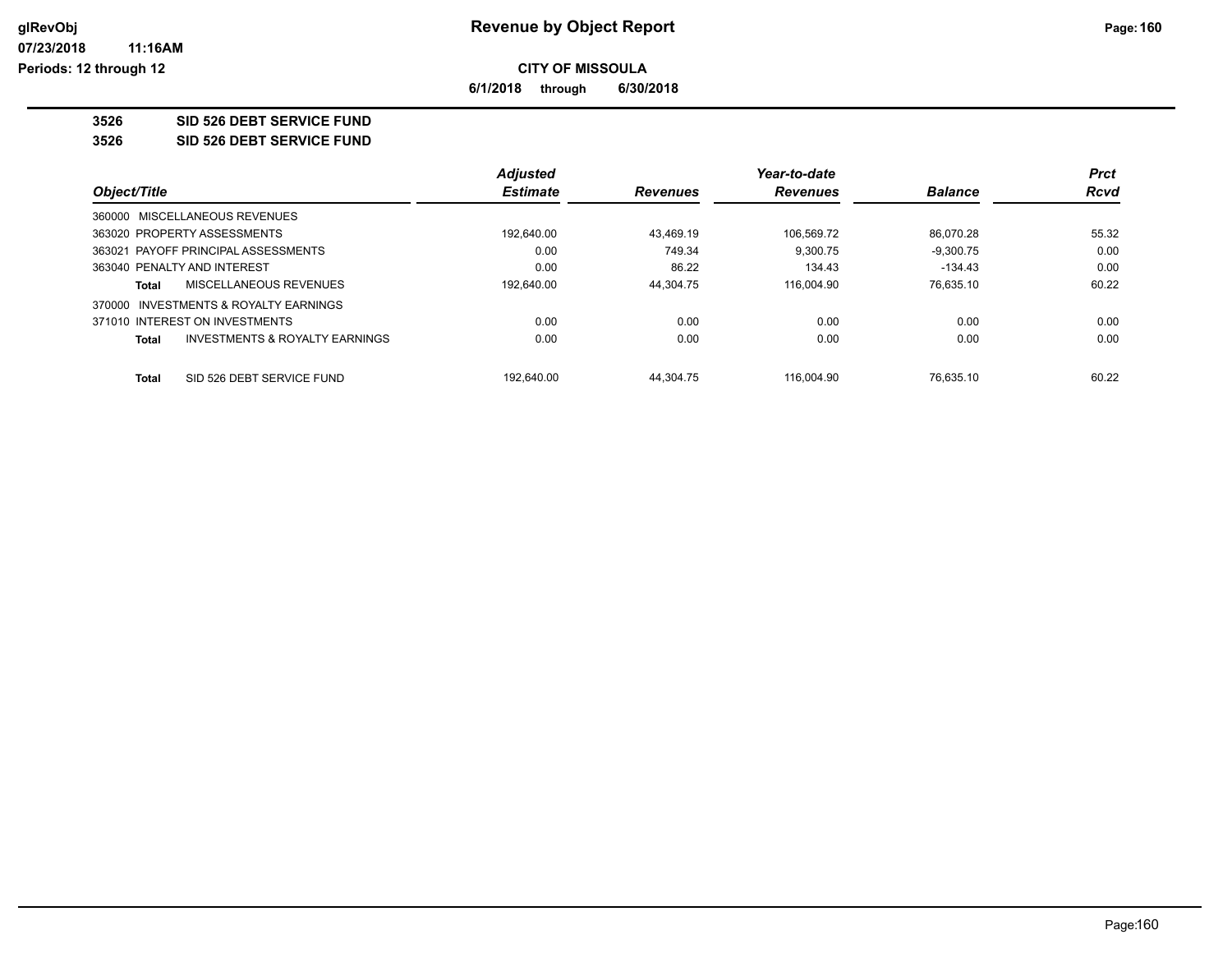**6/1/2018 through 6/30/2018**

### **3526 SID 526 DEBT SERVICE FUND**

|                             |                                           | <b>Adjusted</b> |                 | Year-to-date    |                | <b>Prct</b> |
|-----------------------------|-------------------------------------------|-----------------|-----------------|-----------------|----------------|-------------|
| Object/Title                |                                           | <b>Estimate</b> | <b>Revenues</b> | <b>Revenues</b> | <b>Balance</b> | <b>Rcvd</b> |
|                             | 360000 MISCELLANEOUS REVENUES             |                 |                 |                 |                |             |
|                             | 363020 PROPERTY ASSESSMENTS               | 192.640.00      | 43.469.19       | 106,569.72      | 86.070.28      | 55.32       |
|                             | 363021 PAYOFF PRINCIPAL ASSESSMENTS       | 0.00            | 749.34          | 9.300.75        | $-9.300.75$    | 0.00        |
| 363040 PENALTY AND INTEREST |                                           | 0.00            | 86.22           | 134.43          | $-134.43$      | 0.00        |
| Total                       | <b>MISCELLANEOUS REVENUES</b>             | 192.640.00      | 44.304.75       | 116.004.90      | 76.635.10      | 60.22       |
| 370000                      | INVESTMENTS & ROYALTY EARNINGS            |                 |                 |                 |                |             |
|                             | 371010 INTEREST ON INVESTMENTS            | 0.00            | 0.00            | 0.00            | 0.00           | 0.00        |
| Total                       | <b>INVESTMENTS &amp; ROYALTY EARNINGS</b> | 0.00            | 0.00            | 0.00            | 0.00           | 0.00        |
| <b>Total</b>                | SID 526 DEBT SERVICE FUND                 | 192.640.00      | 44.304.75       | 116.004.90      | 76.635.10      | 60.22       |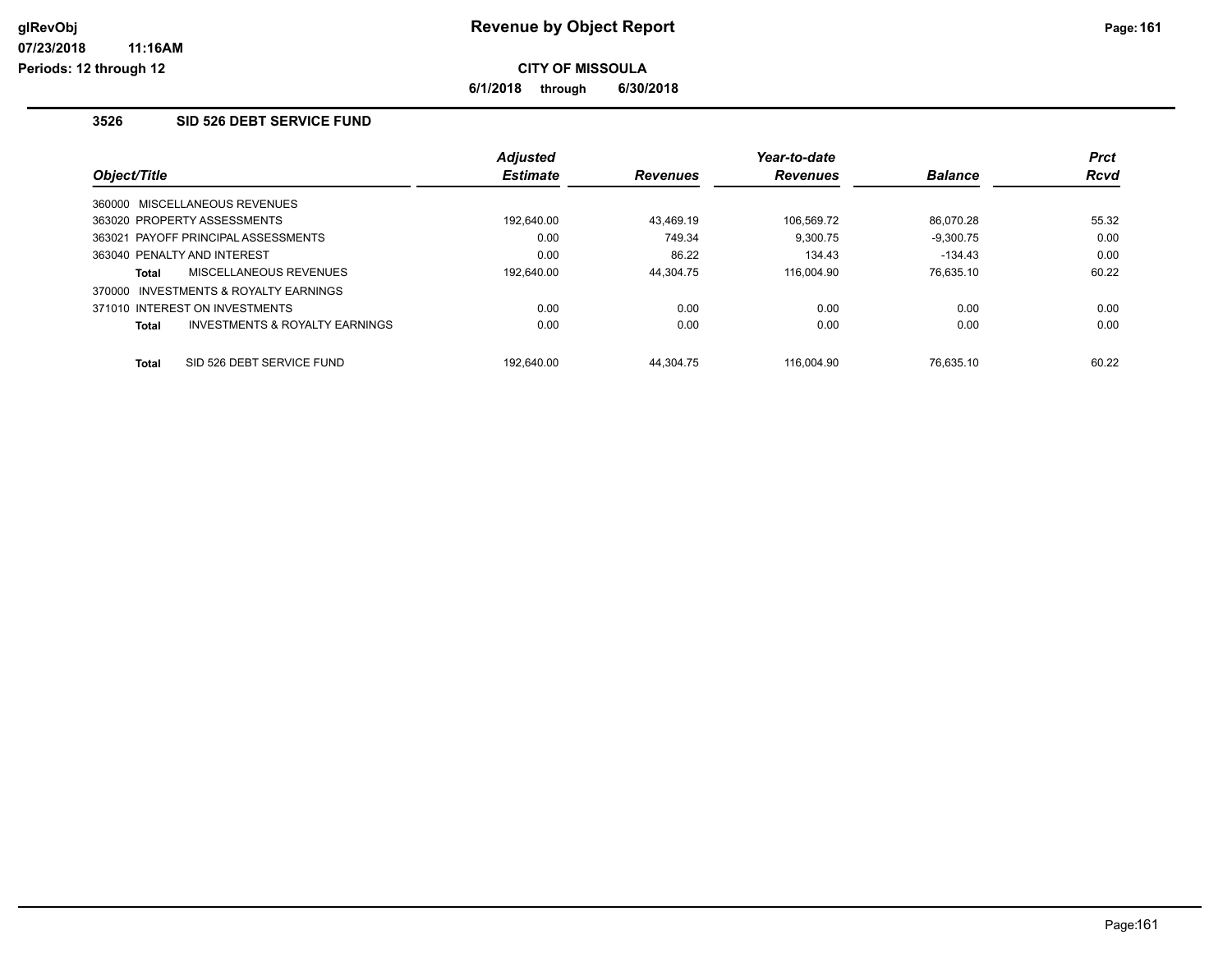**6/1/2018 through 6/30/2018**

**3527 SID 527 DEBT SERVICE FUND**

**3527 SID 527 DEBT SERVICE FUND**

|                                                     | <b>Adjusted</b> |                 | Year-to-date    |                | <b>Prct</b> |
|-----------------------------------------------------|-----------------|-----------------|-----------------|----------------|-------------|
| Object/Title                                        | <b>Estimate</b> | <b>Revenues</b> | <b>Revenues</b> | <b>Balance</b> | <b>Rcvd</b> |
| 360000 MISCELLANEOUS REVENUES                       |                 |                 |                 |                |             |
| 363020 PROPERTY ASSESSMENTS                         | 0.00            | 0.00            | 0.00            | 0.00           | 0.00        |
| 363021 PAYOFF PRINCIPAL ASSESSMENTS                 | 0.00            | 0.00            | 0.00            | 0.00           | 0.00        |
| 363040 PENALTY AND INTEREST                         | 0.00            | 0.00            | 0.00            | 0.00           | 0.00        |
| MISCELLANEOUS REVENUES<br>Total                     | 0.00            | 0.00            | 0.00            | 0.00           | 0.00        |
| <b>INVESTMENTS &amp; ROYALTY EARNINGS</b><br>370000 |                 |                 |                 |                |             |
| 371010 INTEREST ON INVESTMENTS                      | 0.00            | 0.00            | 0.00            | 0.00           | 0.00        |
| INVESTMENTS & ROYALTY EARNINGS<br>Total             | 0.00            | 0.00            | 0.00            | 0.00           | 0.00        |
| 380000 OTHER FINANCING SOURCES                      |                 |                 |                 |                |             |
| 381030 SID BONDS PROCEEDS                           | 0.00            | 0.00            | 0.00            | 0.00           | 0.00        |
| OTHER FINANCING SOURCES<br><b>Total</b>             | 0.00            | 0.00            | 0.00            | 0.00           | 0.00        |
| SID 527 DEBT SERVICE FUND<br><b>Total</b>           | 0.00            | 0.00            | 0.00            | 0.00           | 0.00        |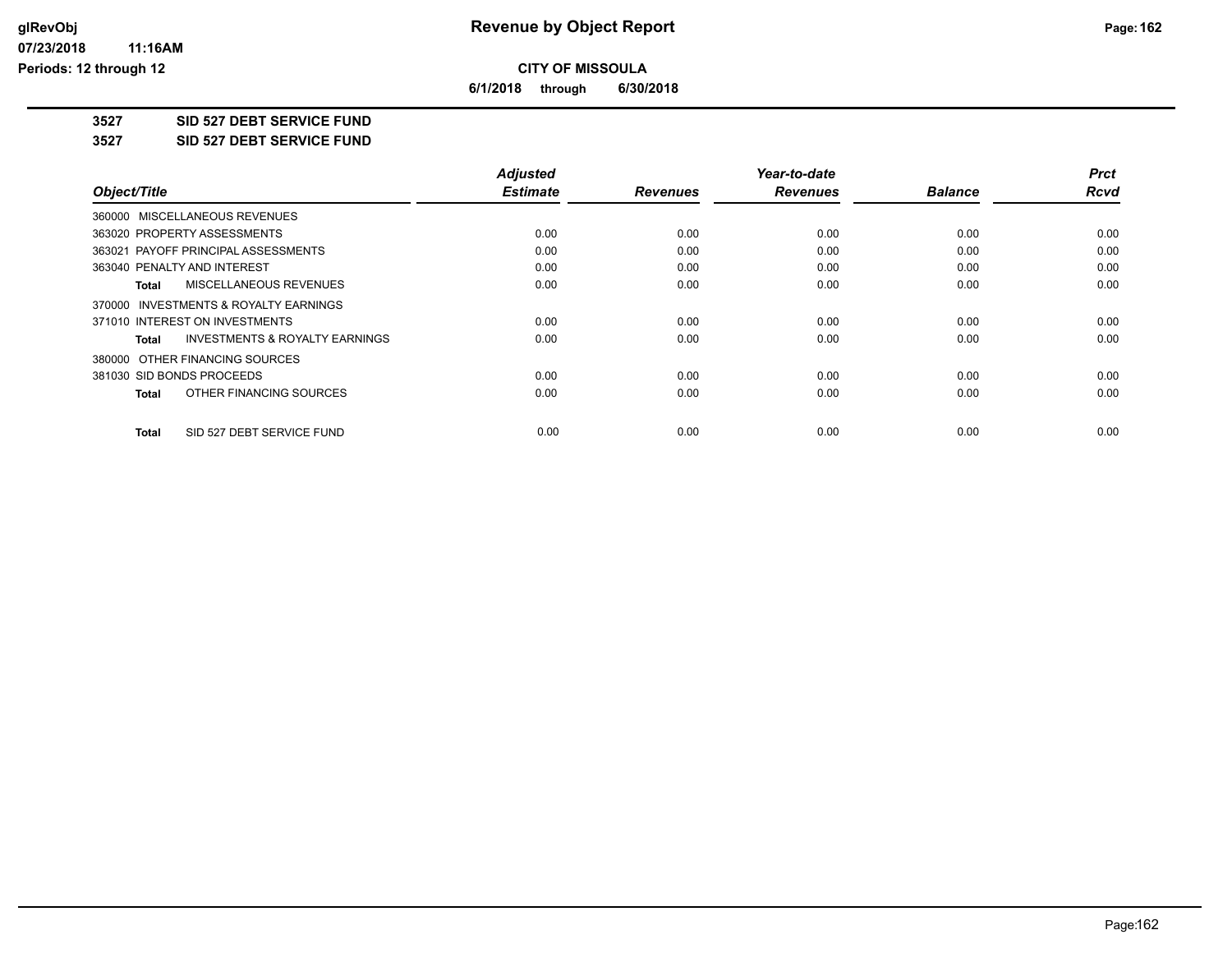**6/1/2018 through 6/30/2018**

### **3527 SID 527 DEBT SERVICE FUND**

| Object/Title                              | <b>Adjusted</b><br><b>Estimate</b> | <b>Revenues</b> | Year-to-date<br><b>Revenues</b> | <b>Balance</b> | <b>Prct</b><br><b>Rcvd</b> |
|-------------------------------------------|------------------------------------|-----------------|---------------------------------|----------------|----------------------------|
| 360000 MISCELLANEOUS REVENUES             |                                    |                 |                                 |                |                            |
| 363020 PROPERTY ASSESSMENTS               | 0.00                               | 0.00            | 0.00                            | 0.00           | 0.00                       |
| 363021 PAYOFF PRINCIPAL ASSESSMENTS       | 0.00                               | 0.00            | 0.00                            | 0.00           | 0.00                       |
| 363040 PENALTY AND INTEREST               | 0.00                               | 0.00            | 0.00                            | 0.00           | 0.00                       |
| <b>MISCELLANEOUS REVENUES</b><br>Total    | 0.00                               | 0.00            | 0.00                            | 0.00           | 0.00                       |
| 370000 INVESTMENTS & ROYALTY EARNINGS     |                                    |                 |                                 |                |                            |
| 371010 INTEREST ON INVESTMENTS            | 0.00                               | 0.00            | 0.00                            | 0.00           | 0.00                       |
| INVESTMENTS & ROYALTY EARNINGS<br>Total   | 0.00                               | 0.00            | 0.00                            | 0.00           | 0.00                       |
| 380000 OTHER FINANCING SOURCES            |                                    |                 |                                 |                |                            |
| 381030 SID BONDS PROCEEDS                 | 0.00                               | 0.00            | 0.00                            | 0.00           | 0.00                       |
| OTHER FINANCING SOURCES<br><b>Total</b>   | 0.00                               | 0.00            | 0.00                            | 0.00           | 0.00                       |
| SID 527 DEBT SERVICE FUND<br><b>Total</b> | 0.00                               | 0.00            | 0.00                            | 0.00           | 0.00                       |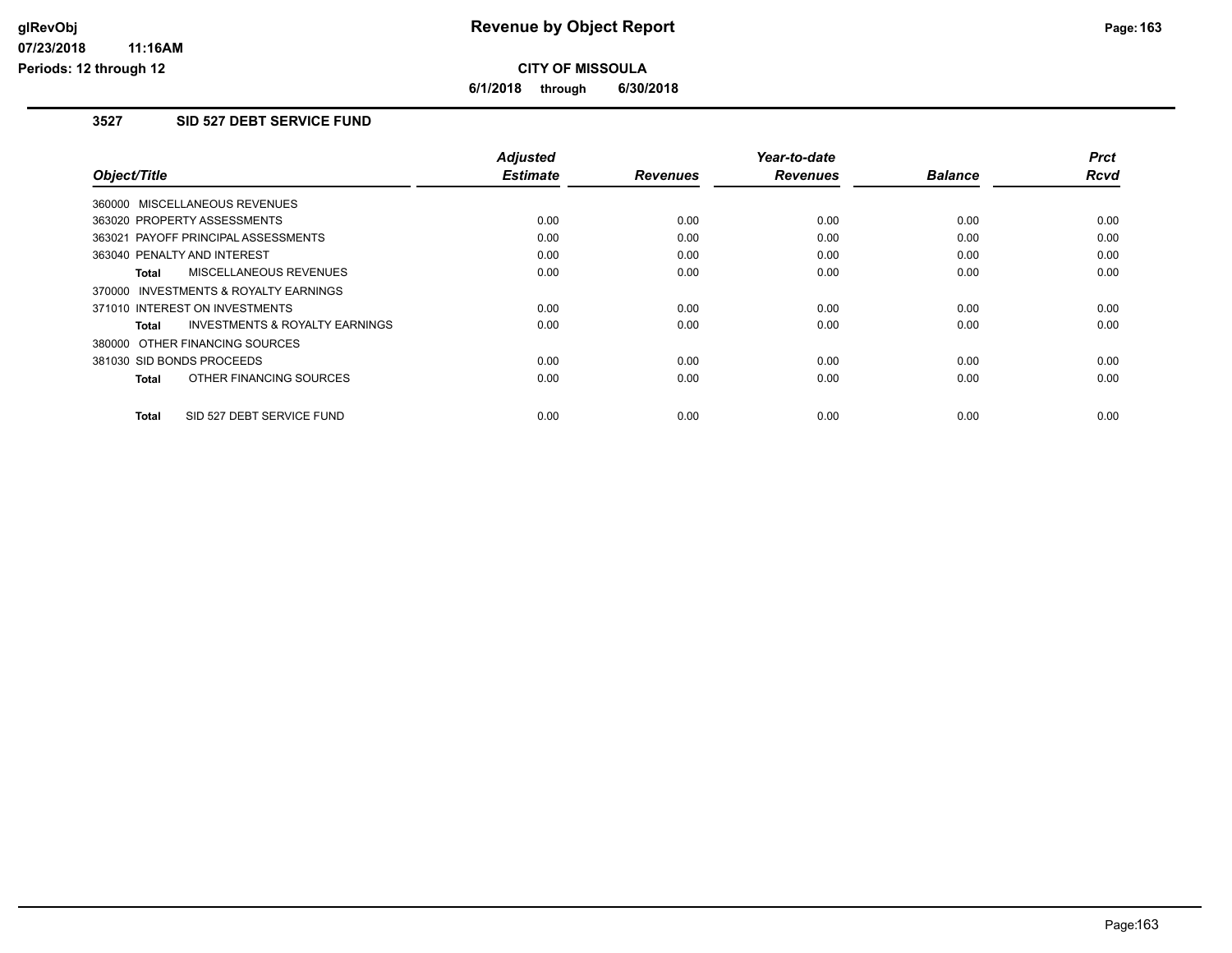**6/1/2018 through 6/30/2018**

**3530 SID 530 DEBT SERVICE FUND**

**3530 SID 530 DEBT SERVICE FUND**

|                                                           | <b>Adjusted</b> |                 | Year-to-date    |                | <b>Prct</b> |
|-----------------------------------------------------------|-----------------|-----------------|-----------------|----------------|-------------|
| Object/Title                                              | <b>Estimate</b> | <b>Revenues</b> | <b>Revenues</b> | <b>Balance</b> | <b>Rcvd</b> |
| 360000 MISCELLANEOUS REVENUES                             |                 |                 |                 |                |             |
| 360010 MISCELLANEOUS                                      | 1.350.00        | 0.00            | 0.00            | 1.350.00       | 0.00        |
| 363020 PROPERTY ASSESSMENTS                               | 0.00            | 0.00            | 0.00            | 0.00           | 0.00        |
| 363021 PAYOFF PRINCIPAL ASSESSMENTS                       | 0.00            | 0.00            | 0.00            | 0.00           | 0.00        |
| 363040 PENALTY AND INTEREST                               | 0.00            | 0.00            | 0.00            | 0.00           | 0.00        |
| <b>MISCELLANEOUS REVENUES</b><br>Total                    | 1,350.00        | 0.00            | 0.00            | 1,350.00       | 0.00        |
| 370000 INVESTMENTS & ROYALTY EARNINGS                     |                 |                 |                 |                |             |
| 371010 INTEREST ON INVESTMENTS                            | 0.00            | 0.00            | 0.00            | 0.00           | 0.00        |
| <b>INVESTMENTS &amp; ROYALTY EARNINGS</b><br><b>Total</b> | 0.00            | 0.00            | 0.00            | 0.00           | 0.00        |
| SID 530 DEBT SERVICE FUND<br>Total                        | 1.350.00        | 0.00            | 0.00            | 1.350.00       | 0.00        |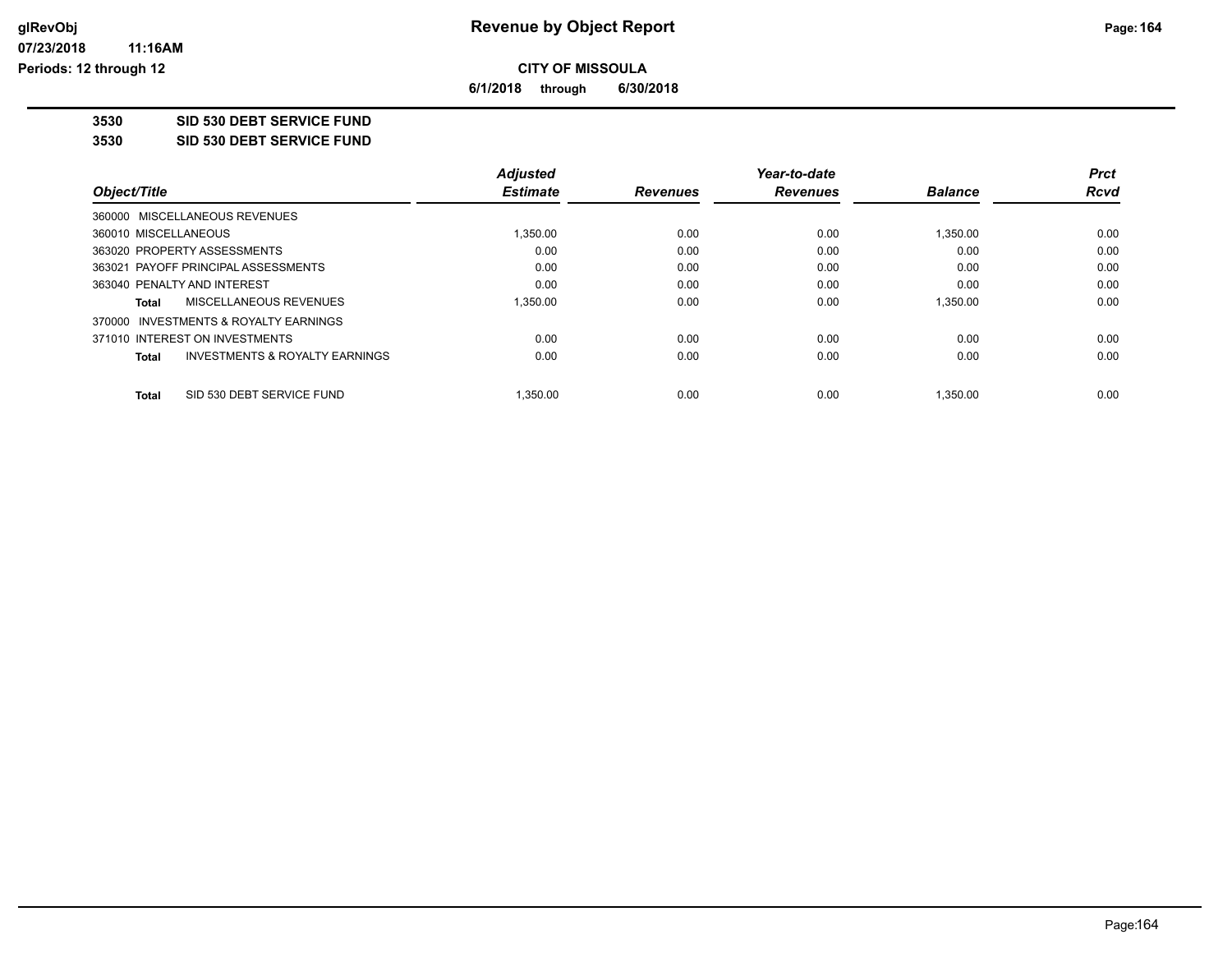**6/1/2018 through 6/30/2018**

### **3530 SID 530 DEBT SERVICE FUND**

| Object/Title                                   | <b>Adjusted</b><br><b>Estimate</b> | <b>Revenues</b> | Year-to-date<br><b>Revenues</b> | <b>Balance</b> | <b>Prct</b><br><b>Rcvd</b> |
|------------------------------------------------|------------------------------------|-----------------|---------------------------------|----------------|----------------------------|
| 360000 MISCELLANEOUS REVENUES                  |                                    |                 |                                 |                |                            |
| 360010 MISCELLANEOUS                           | 1,350.00                           | 0.00            | 0.00                            | 1,350.00       | 0.00                       |
| 363020 PROPERTY ASSESSMENTS                    | 0.00                               | 0.00            | 0.00                            | 0.00           | 0.00                       |
| 363021 PAYOFF PRINCIPAL ASSESSMENTS            | 0.00                               | 0.00            | 0.00                            | 0.00           | 0.00                       |
| 363040 PENALTY AND INTEREST                    | 0.00                               | 0.00            | 0.00                            | 0.00           | 0.00                       |
| MISCELLANEOUS REVENUES<br><b>Total</b>         | 1.350.00                           | 0.00            | 0.00                            | 1.350.00       | 0.00                       |
| 370000 INVESTMENTS & ROYALTY EARNINGS          |                                    |                 |                                 |                |                            |
| 371010 INTEREST ON INVESTMENTS                 | 0.00                               | 0.00            | 0.00                            | 0.00           | 0.00                       |
| INVESTMENTS & ROYALTY EARNINGS<br><b>Total</b> | 0.00                               | 0.00            | 0.00                            | 0.00           | 0.00                       |
| SID 530 DEBT SERVICE FUND<br><b>Total</b>      | 1.350.00                           | 0.00            | 0.00                            | 1.350.00       | 0.00                       |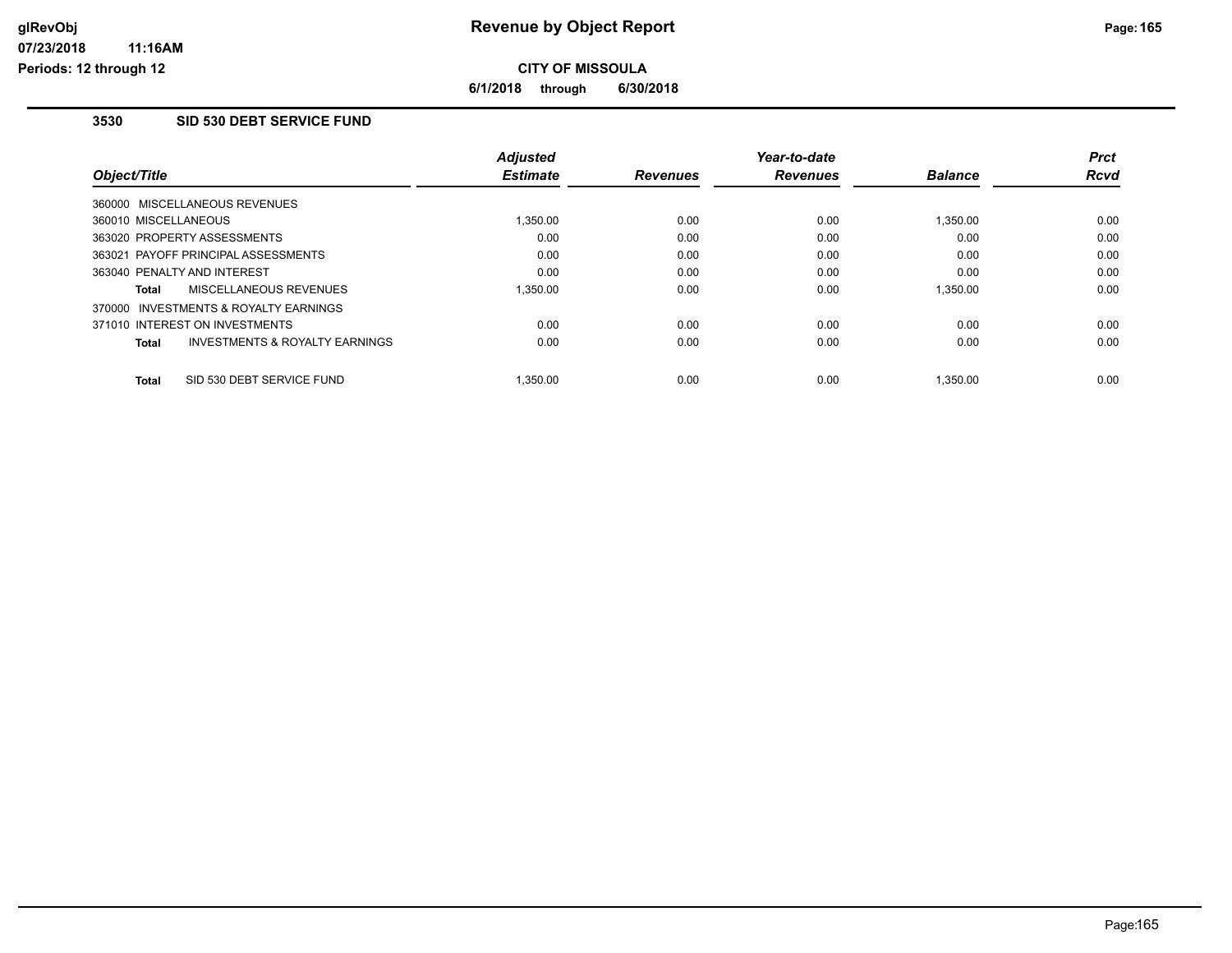**07/23/2018 11:16AM Periods: 12 through 12**

**CITY OF MISSOULA**

**6/1/2018 through 6/30/2018**

# **3531 SID 531 HICKORY ST CALMING**

**3531 SID 531 HICKORY ST CALMING**

|                                            | <b>Adjusted</b> |                 | Year-to-date    |                | Prct |
|--------------------------------------------|-----------------|-----------------|-----------------|----------------|------|
| Object/Title                               | <b>Estimate</b> | <b>Revenues</b> | <b>Revenues</b> | <b>Balance</b> | Rcvd |
| 360000 MISCELLANEOUS REVENUES              |                 |                 |                 |                |      |
| 363021 PAYOFF PRINCIPAL ASSESSMENTS        | 0.00            | 0.00            | 0.00            | 0.00           | 0.00 |
| MISCELLANEOUS REVENUES<br><b>Total</b>     | 0.00            | 0.00            | 0.00            | 0.00           | 0.00 |
| SID 531 HICKORY ST CALMING<br><b>Total</b> | 0.00            | 0.00            | 0.00            | 0.00           | 0.00 |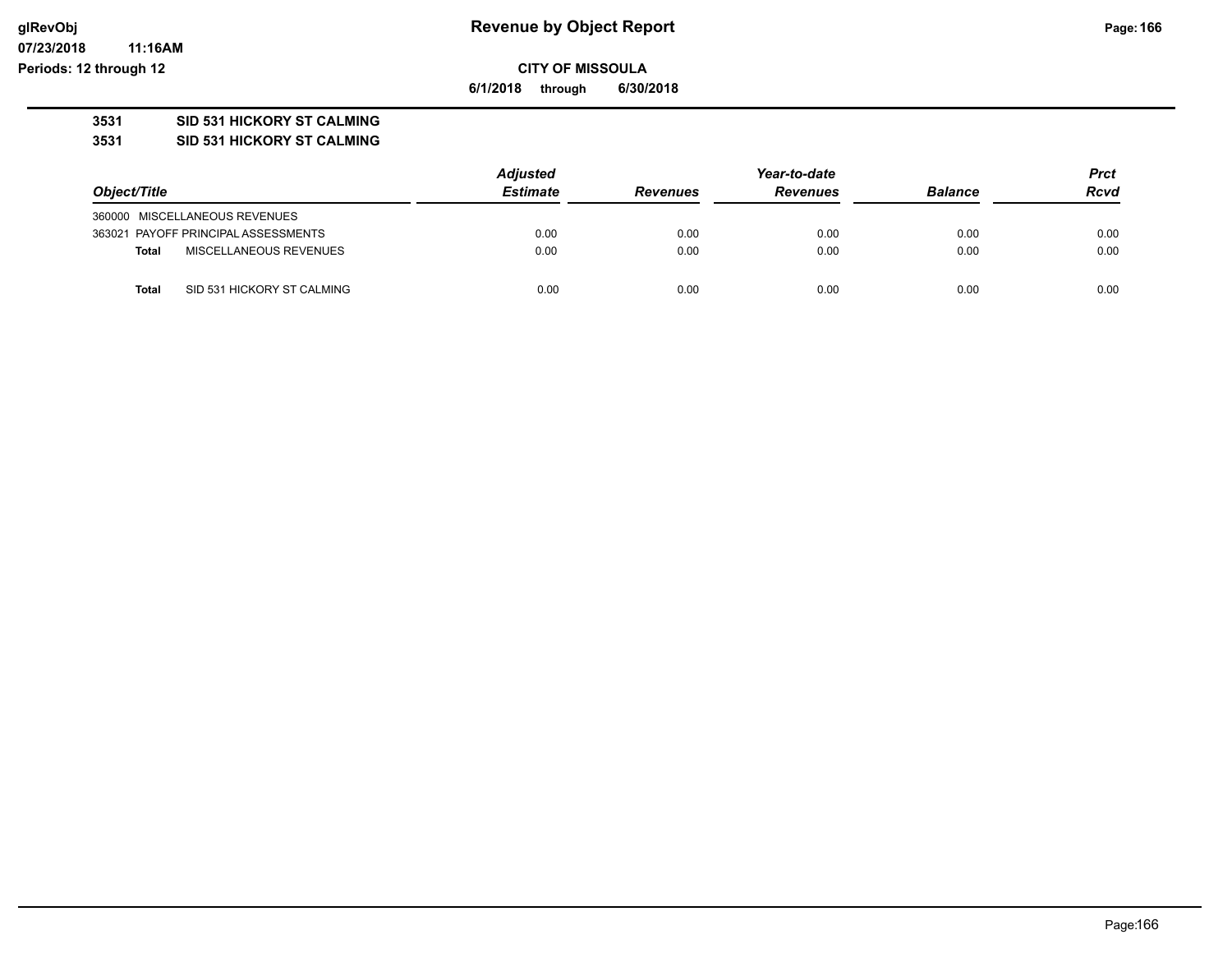**6/1/2018 through 6/30/2018**

### **3531 SID 531 HICKORY ST CALMING**

|                                            | <b>Adjusted</b> |                 | Year-to-date    |                | <b>Prct</b> |
|--------------------------------------------|-----------------|-----------------|-----------------|----------------|-------------|
| Object/Title                               | <b>Estimate</b> | <b>Revenues</b> | <b>Revenues</b> | <b>Balance</b> | <b>Rcvd</b> |
| 360000 MISCELLANEOUS REVENUES              |                 |                 |                 |                |             |
| 363021 PAYOFF PRINCIPAL ASSESSMENTS        | 0.00            | 0.00            | 0.00            | 0.00           | 0.00        |
| <b>MISCELLANEOUS REVENUES</b><br>Total     | 0.00            | 0.00            | 0.00            | 0.00           | 0.00        |
|                                            |                 |                 |                 |                |             |
| <b>Total</b><br>SID 531 HICKORY ST CALMING | 0.00            | 0.00            | 0.00            | 0.00           | 0.00        |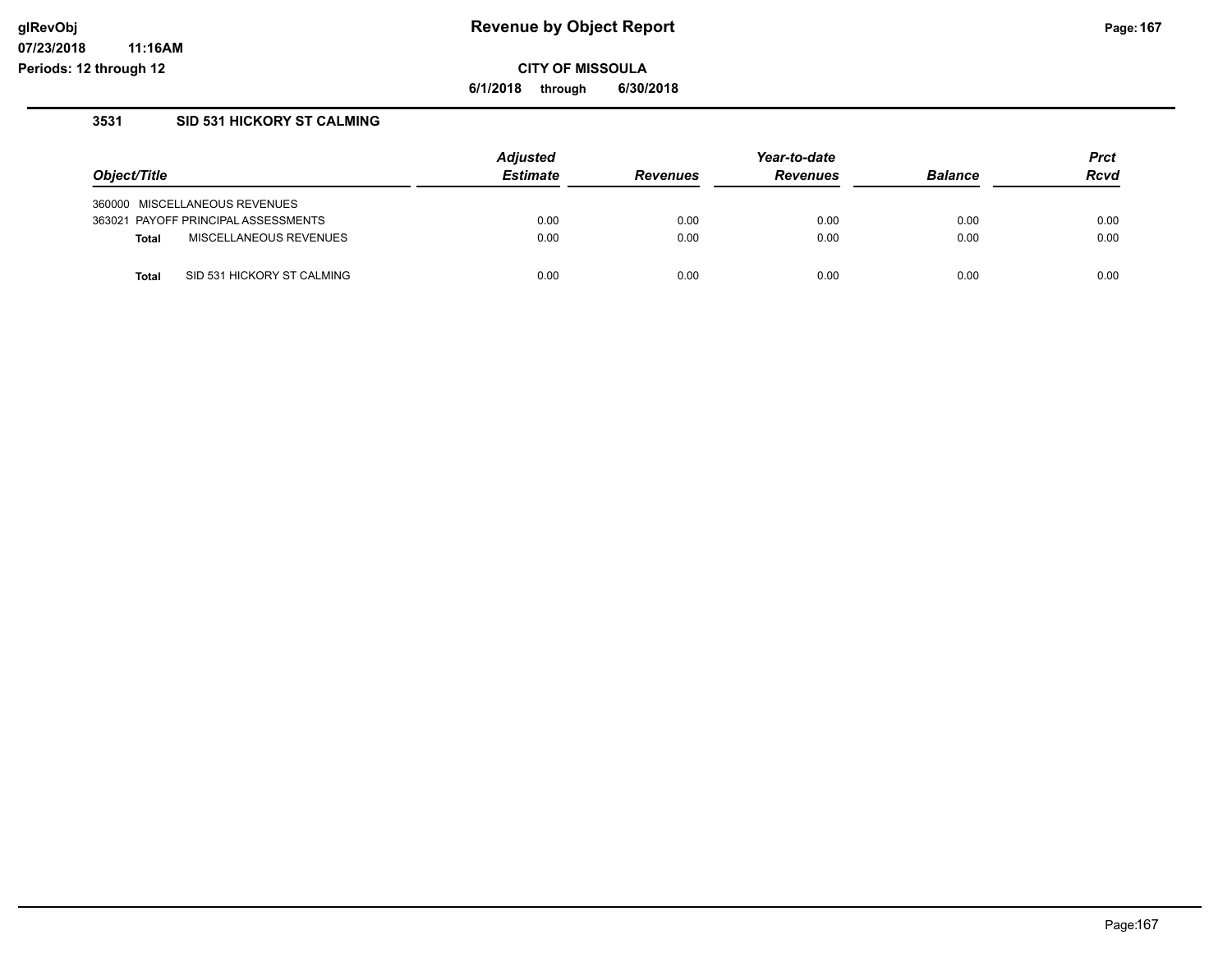**6/1/2018 through 6/30/2018**

**3532 SID 532 DEBT SERVICE FUND**

**3532 SID 532 DEBT SERVICE FUND**

|                                                           | <b>Adjusted</b> |                 | Year-to-date    |                | <b>Prct</b> |
|-----------------------------------------------------------|-----------------|-----------------|-----------------|----------------|-------------|
| Object/Title                                              | <b>Estimate</b> | <b>Revenues</b> | <b>Revenues</b> | <b>Balance</b> | <b>Rcvd</b> |
| 360000 MISCELLANEOUS REVENUES                             |                 |                 |                 |                |             |
| 360010 MISCELLANEOUS                                      | 540.00          | 0.00            | 0.00            | 540.00         | 0.00        |
| 363020 PROPERTY ASSESSMENTS                               | 39,238.00       | 12.516.00       | 30,205.28       | 9.032.72       | 76.98       |
| 363021 PAYOFF PRINCIPAL ASSESSMENTS                       | 0.00            | 828.10          | 3.312.40        | $-3.312.40$    | 0.00        |
| 363040 PENALTY AND INTEREST                               | 0.00            | 0.00            | 1.81            | $-1.81$        | 0.00        |
| MISCELLANEOUS REVENUES<br>Total                           | 39.778.00       | 13.344.10       | 33.519.49       | 6,258.51       | 84.27       |
| INVESTMENTS & ROYALTY EARNINGS<br>370000                  |                 |                 |                 |                |             |
| 371010 INTEREST ON INVESTMENTS                            | 0.00            | 0.00            | 0.00            | 0.00           | 0.00        |
| <b>INVESTMENTS &amp; ROYALTY EARNINGS</b><br><b>Total</b> | 0.00            | 0.00            | 0.00            | 0.00           | 0.00        |
| SID 532 DEBT SERVICE FUND<br><b>Total</b>                 | 39.778.00       | 13.344.10       | 33.519.49       | 6.258.51       | 84.27       |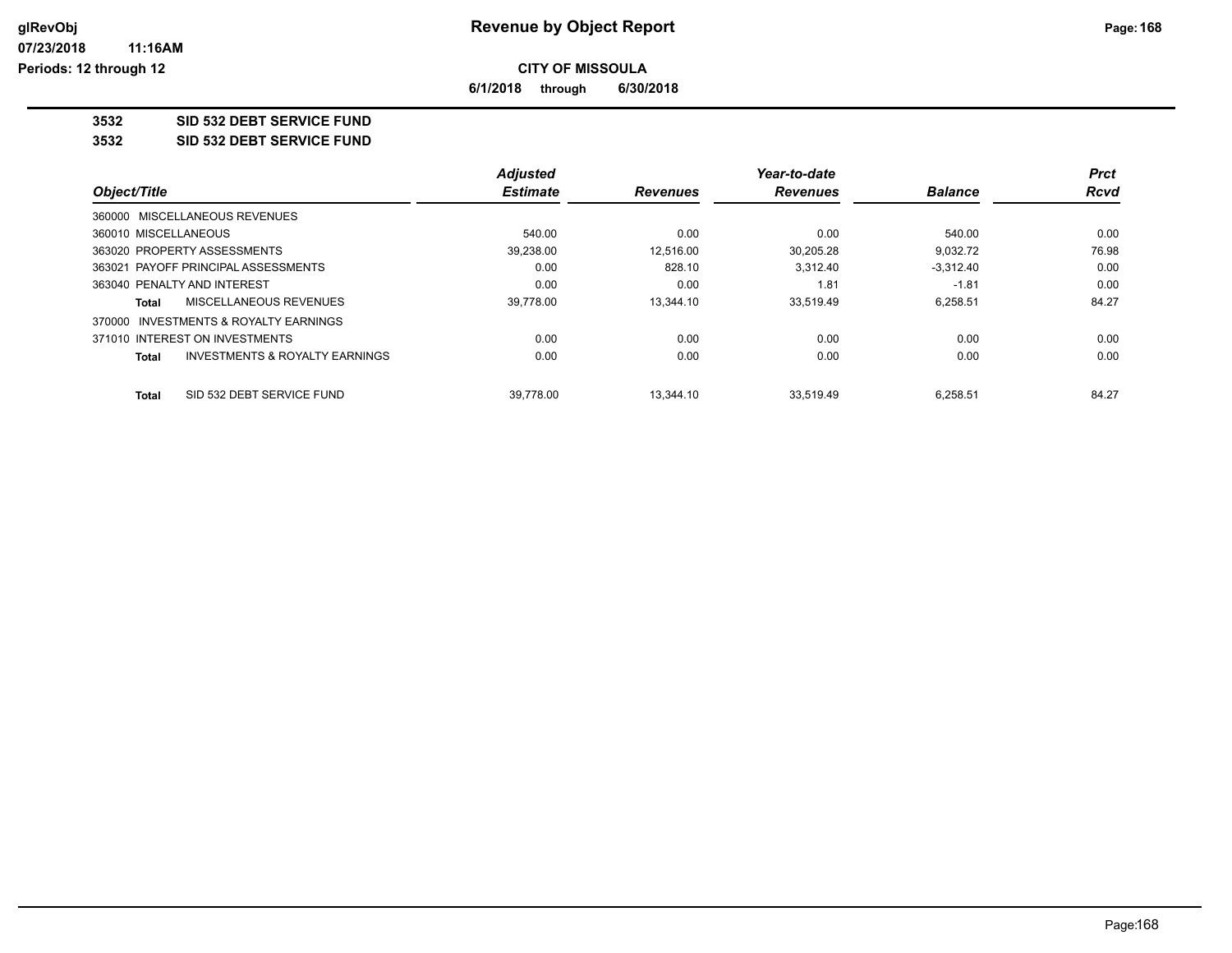**6/1/2018 through 6/30/2018**

### **3532 SID 532 DEBT SERVICE FUND**

| Object/Title         |                                           | <b>Adjusted</b><br><b>Estimate</b> | <b>Revenues</b> | Year-to-date<br><b>Revenues</b> | <b>Balance</b> | <b>Prct</b><br><b>Rcvd</b> |
|----------------------|-------------------------------------------|------------------------------------|-----------------|---------------------------------|----------------|----------------------------|
|                      | 360000 MISCELLANEOUS REVENUES             |                                    |                 |                                 |                |                            |
| 360010 MISCELLANEOUS |                                           | 540.00                             | 0.00            | 0.00                            | 540.00         | 0.00                       |
|                      | 363020 PROPERTY ASSESSMENTS               | 39.238.00                          | 12.516.00       | 30.205.28                       | 9.032.72       | 76.98                      |
|                      | 363021 PAYOFF PRINCIPAL ASSESSMENTS       | 0.00                               | 828.10          | 3.312.40                        | $-3.312.40$    | 0.00                       |
|                      | 363040 PENALTY AND INTEREST               | 0.00                               | 0.00            | 1.81                            | $-1.81$        | 0.00                       |
| Total                | MISCELLANEOUS REVENUES                    | 39.778.00                          | 13.344.10       | 33.519.49                       | 6.258.51       | 84.27                      |
| 370000               | INVESTMENTS & ROYALTY EARNINGS            |                                    |                 |                                 |                |                            |
|                      | 371010 INTEREST ON INVESTMENTS            | 0.00                               | 0.00            | 0.00                            | 0.00           | 0.00                       |
| <b>Total</b>         | <b>INVESTMENTS &amp; ROYALTY EARNINGS</b> | 0.00                               | 0.00            | 0.00                            | 0.00           | 0.00                       |
| <b>Total</b>         | SID 532 DEBT SERVICE FUND                 | 39.778.00                          | 13.344.10       | 33.519.49                       | 6.258.51       | 84.27                      |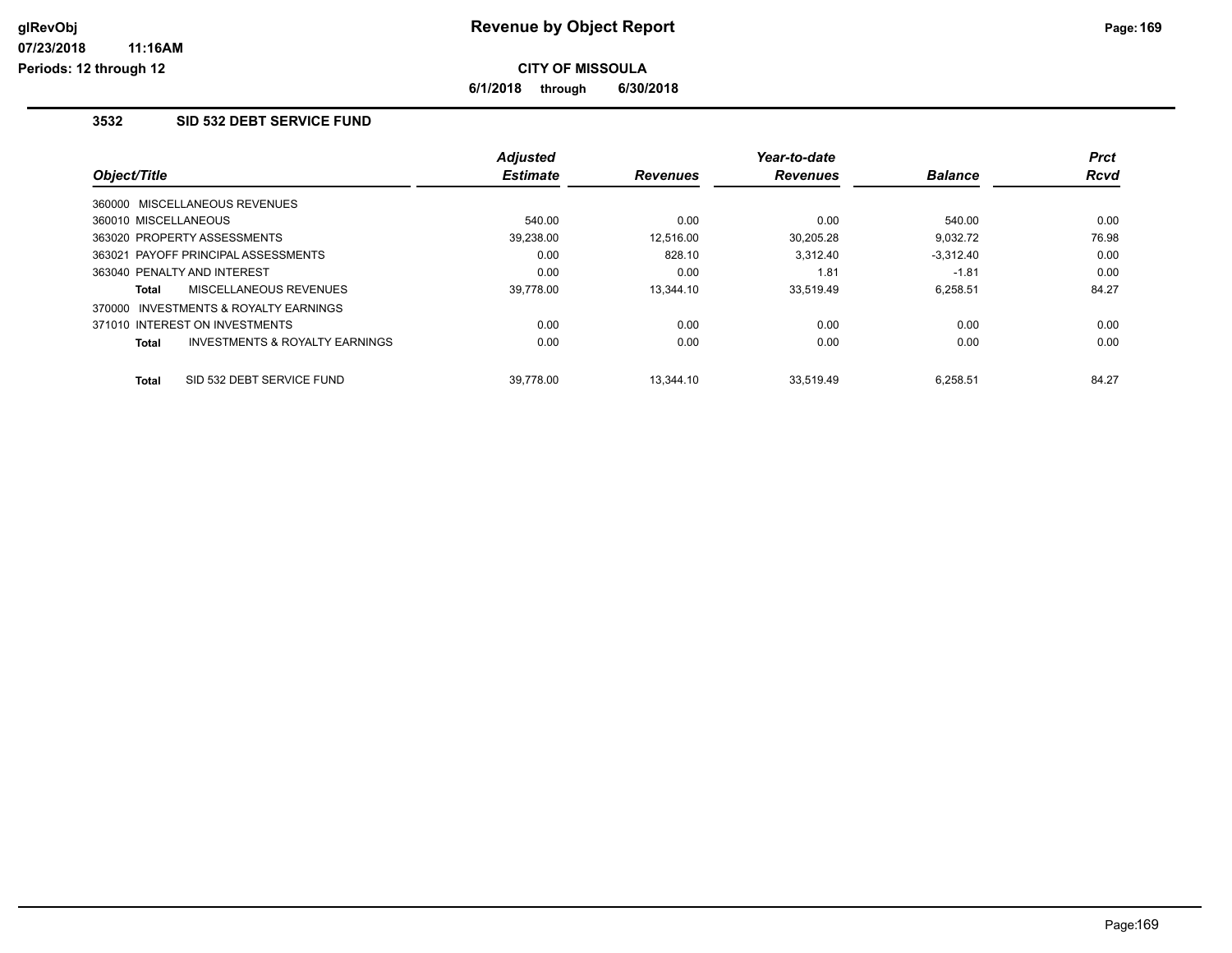**6/1/2018 through 6/30/2018**

# **3533 GILBERT ST SEWER SID DEBT FUND**

### **3533 GILBERT ST SEWER SID DEBT FUND**

|                                                    | <b>Adjusted</b> |                 | Year-to-date    |                | <b>Prct</b> |
|----------------------------------------------------|-----------------|-----------------|-----------------|----------------|-------------|
| Object/Title                                       | <b>Estimate</b> | <b>Revenues</b> | <b>Revenues</b> | <b>Balance</b> | <b>Rcvd</b> |
| 360000 MISCELLANEOUS REVENUES                      |                 |                 |                 |                |             |
| 363020 PROPERTY ASSESSMENTS                        | 17,425.00       | 4,551.53        | 10,786.35       | 6,638.65       | 61.90       |
| 363021 PAYOFF PRINCIPAL ASSESSMENTS                | 0.00            | 0.00            | 0.00            | 0.00           | 0.00        |
| 363040 PENALTY AND INTEREST                        | 0.00            | 0.69            | 1.38            | $-1.38$        | 0.00        |
| MISCELLANEOUS REVENUES<br><b>Total</b>             | 17,425.00       | 4,552.22        | 10,787.73       | 6,637.27       | 61.91       |
| 370000 INVESTMENTS & ROYALTY EARNINGS              |                 |                 |                 |                |             |
| 371010 INTEREST ON INVESTMENTS                     | 0.00            | 0.00            | 0.00            | 0.00           | 0.00        |
| 371020 GAIN/LOSS IN MARKET VALUE OF INVESTMENTS    | 0.00            | 0.00            | 0.00            | 0.00           | 0.00        |
| <b>INVESTMENTS &amp; ROYALTY EARNINGS</b><br>Total | 0.00            | 0.00            | 0.00            | 0.00           | 0.00        |
| OTHER FINANCING SOURCES<br>380000                  |                 |                 |                 |                |             |
| 381009 TRANSFERS IN                                | 0.00            | 0.00            | 0.00            | 0.00           | 0.00        |
| OTHER FINANCING SOURCES<br>Total                   | 0.00            | 0.00            | 0.00            | 0.00           | 0.00        |
| GILBERT ST SEWER SID DEBT FUND<br>Total            | 17,425.00       | 4,552.22        | 10,787.73       | 6,637.27       | 61.91       |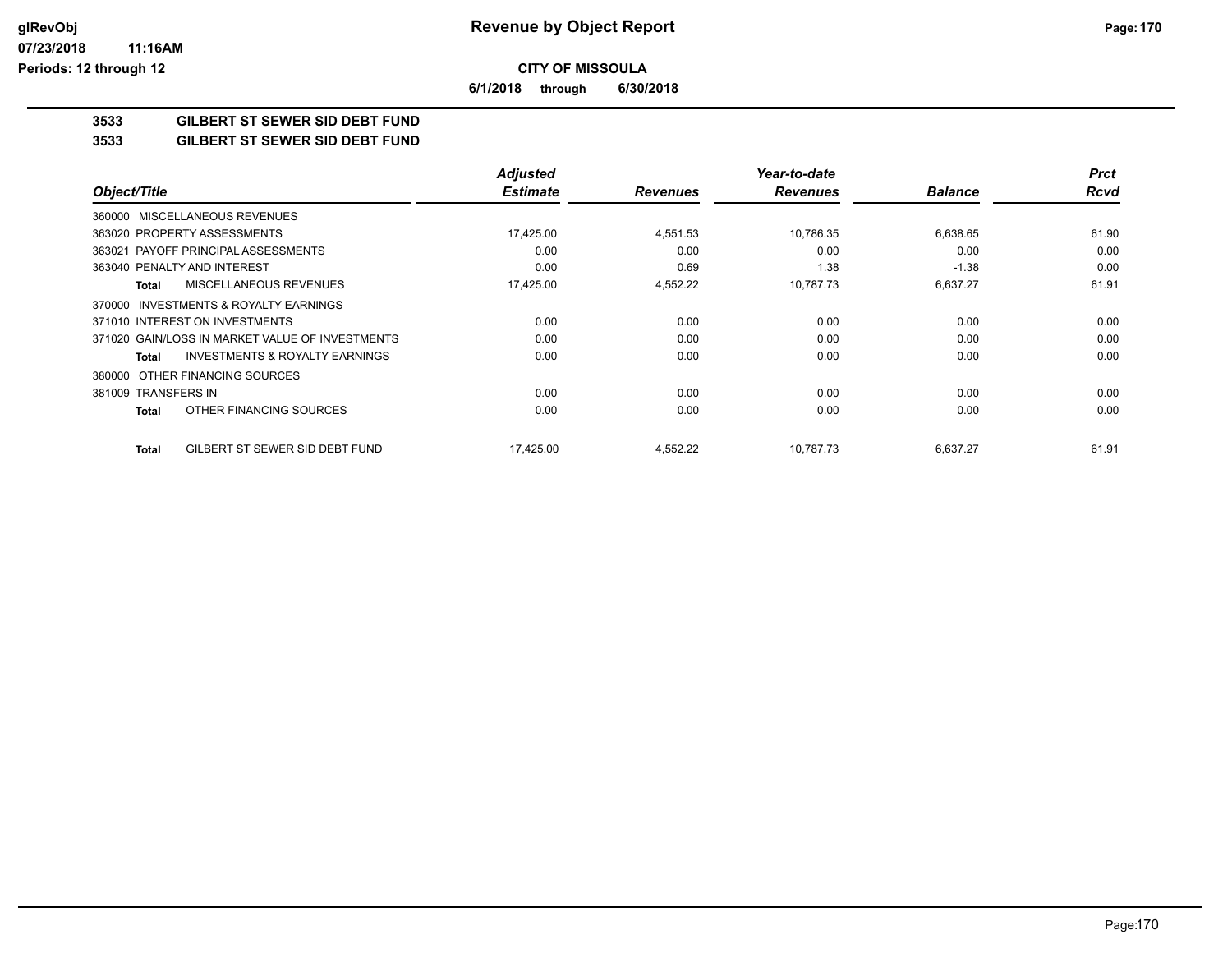**6/1/2018 through 6/30/2018**

### **3533 GILBERT ST SEWER SID DEBT FUND**

|                                                     | <b>Adjusted</b> |                 | Year-to-date    |                | <b>Prct</b> |
|-----------------------------------------------------|-----------------|-----------------|-----------------|----------------|-------------|
| Object/Title                                        | <b>Estimate</b> | <b>Revenues</b> | <b>Revenues</b> | <b>Balance</b> | Rcvd        |
| 360000 MISCELLANEOUS REVENUES                       |                 |                 |                 |                |             |
| 363020 PROPERTY ASSESSMENTS                         | 17,425.00       | 4,551.53        | 10,786.35       | 6,638.65       | 61.90       |
| 363021 PAYOFF PRINCIPAL ASSESSMENTS                 | 0.00            | 0.00            | 0.00            | 0.00           | 0.00        |
| 363040 PENALTY AND INTEREST                         | 0.00            | 0.69            | 1.38            | $-1.38$        | 0.00        |
| MISCELLANEOUS REVENUES<br>Total                     | 17,425.00       | 4,552.22        | 10,787.73       | 6,637.27       | 61.91       |
| <b>INVESTMENTS &amp; ROYALTY EARNINGS</b><br>370000 |                 |                 |                 |                |             |
| 371010 INTEREST ON INVESTMENTS                      | 0.00            | 0.00            | 0.00            | 0.00           | 0.00        |
| 371020 GAIN/LOSS IN MARKET VALUE OF INVESTMENT      | 0.00            | 0.00            | 0.00            | 0.00           | 0.00        |
| <b>INVESTMENTS &amp; ROYALTY EARNINGS</b><br>Total  | 0.00            | 0.00            | 0.00            | 0.00           | 0.00        |
| 380000 OTHER FINANCING SOURCES                      |                 |                 |                 |                |             |
| 381009 TRANSFERS IN                                 | 0.00            | 0.00            | 0.00            | 0.00           | 0.00        |
| OTHER FINANCING SOURCES<br>Total                    | 0.00            | 0.00            | 0.00            | 0.00           | 0.00        |
| GILBERT ST SEWER SID DEBT FUND<br><b>Total</b>      | 17.425.00       | 4,552.22        | 10,787.73       | 6,637.27       | 61.91       |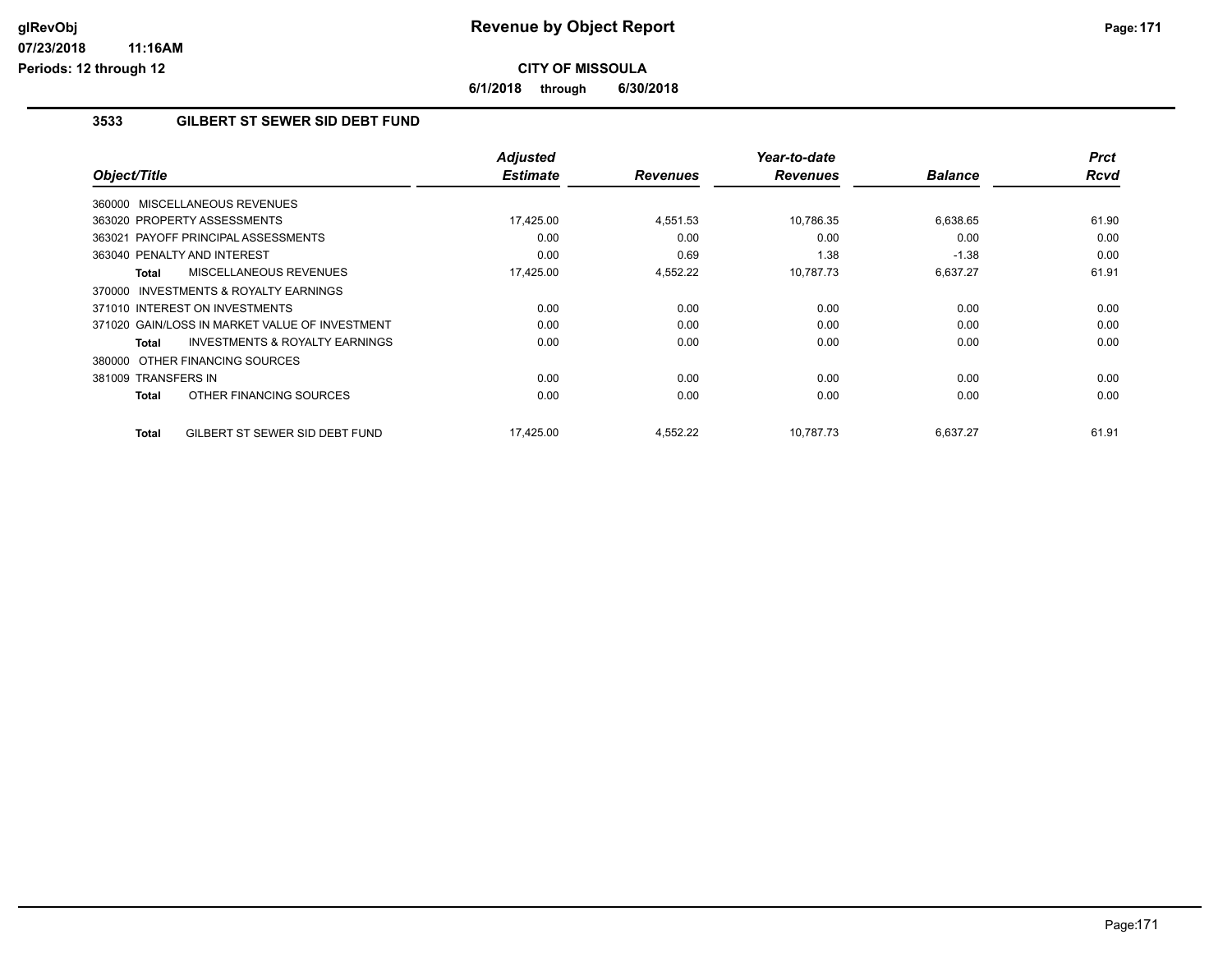**6/1/2018 through 6/30/2018**

### **3534 LINCOLNWOOD SEWER PHASE I**

#### **3534 LINCOLNWOOD SEWER PHASE I**

|                                                           | <b>Adjusted</b> |                 | Year-to-date    |                | <b>Prct</b> |
|-----------------------------------------------------------|-----------------|-----------------|-----------------|----------------|-------------|
| Object/Title                                              | <b>Estimate</b> | <b>Revenues</b> | <b>Revenues</b> | <b>Balance</b> | Rcvd        |
| TAXES/ASSESSMENTS<br>310000                               |                 |                 |                 |                |             |
| <b>PENALTIES &amp; INTEREST</b><br>312001                 | 0.00            | 0.00            | 0.00            | 0.00           | 0.00        |
| TAXES/ASSESSMENTS<br>Total                                | 0.00            | 0.00            | 0.00            | 0.00           | 0.00        |
| 360000 MISCELLANEOUS REVENUES                             |                 |                 |                 |                |             |
| 363020 PROPERTY ASSESSMENTS                               | 19,044.00       | 5,798.79        | 14,231.21       | 4,812.79       | 74.73       |
| PAYOFF PRINCIPAL ASSESSMENTS<br>363021                    | 0.00            | 0.00            | 0.00            | 0.00           | 0.00        |
| 363040 PENALTY AND INTEREST                               | 0.00            | 13.28           | 28.78           | $-28.78$       | 0.00        |
| MISCELLANEOUS REVENUES<br>Total                           | 19,044.00       | 5,812.07        | 14,259.99       | 4,784.01       | 74.88       |
| 370000 INVESTMENTS & ROYALTY EARNINGS                     |                 |                 |                 |                |             |
| 371010 INTEREST ON INVESTMENTS                            | 0.00            | 0.00            | 0.00            | 0.00           | 0.00        |
| <b>INVESTMENTS &amp; ROYALTY EARNINGS</b><br><b>Total</b> | 0.00            | 0.00            | 0.00            | 0.00           | 0.00        |
| LINCOLNWOOD SEWER PHASE I<br>Total                        | 19.044.00       | 5.812.07        | 14.259.99       | 4.784.01       | 74.88       |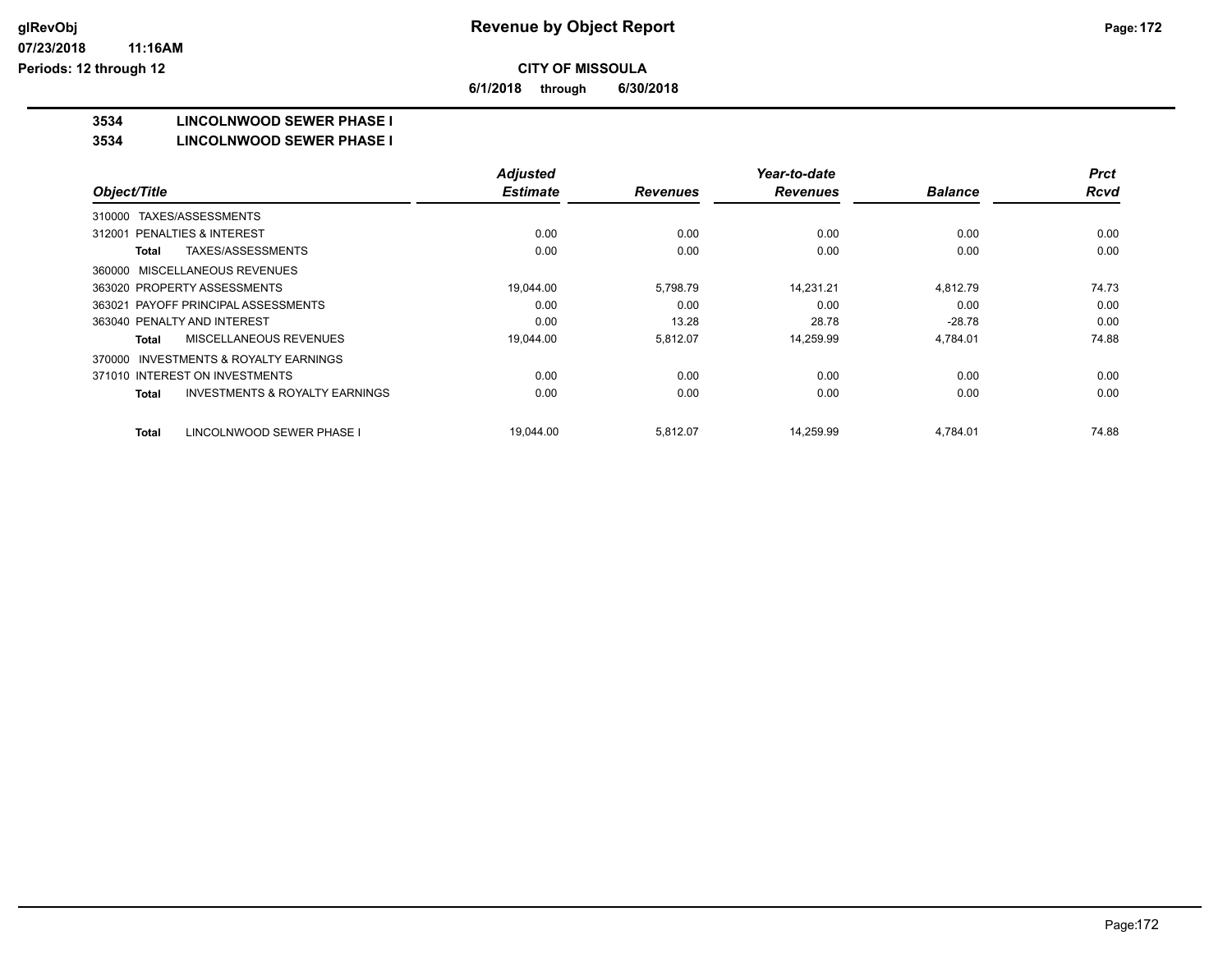**6/1/2018 through 6/30/2018**

### **3534 LINCOLNWOOD SEWER PHASE I**

| Object/Title                                              | <b>Adjusted</b><br><b>Estimate</b> | <b>Revenues</b> | Year-to-date<br><b>Revenues</b> | <b>Balance</b> | <b>Prct</b><br>Rcvd |
|-----------------------------------------------------------|------------------------------------|-----------------|---------------------------------|----------------|---------------------|
|                                                           |                                    |                 |                                 |                |                     |
| TAXES/ASSESSMENTS<br>310000                               |                                    |                 |                                 |                |                     |
| 312001 PENALTIES & INTEREST                               | 0.00                               | 0.00            | 0.00                            | 0.00           | 0.00                |
| TAXES/ASSESSMENTS<br>Total                                | 0.00                               | 0.00            | 0.00                            | 0.00           | 0.00                |
| 360000 MISCELLANEOUS REVENUES                             |                                    |                 |                                 |                |                     |
| 363020 PROPERTY ASSESSMENTS                               | 19.044.00                          | 5.798.79        | 14.231.21                       | 4.812.79       | 74.73               |
| 363021 PAYOFF PRINCIPAL ASSESSMENTS                       | 0.00                               | 0.00            | 0.00                            | 0.00           | 0.00                |
| 363040 PENALTY AND INTEREST                               | 0.00                               | 13.28           | 28.78                           | $-28.78$       | 0.00                |
| MISCELLANEOUS REVENUES<br>Total                           | 19.044.00                          | 5.812.07        | 14,259.99                       | 4,784.01       | 74.88               |
| INVESTMENTS & ROYALTY EARNINGS<br>370000                  |                                    |                 |                                 |                |                     |
| 371010 INTEREST ON INVESTMENTS                            | 0.00                               | 0.00            | 0.00                            | 0.00           | 0.00                |
| <b>INVESTMENTS &amp; ROYALTY EARNINGS</b><br><b>Total</b> | 0.00                               | 0.00            | 0.00                            | 0.00           | 0.00                |
| LINCOLNWOOD SEWER PHASE I<br><b>Total</b>                 | 19.044.00                          | 5,812.07        | 14,259.99                       | 4,784.01       | 74.88               |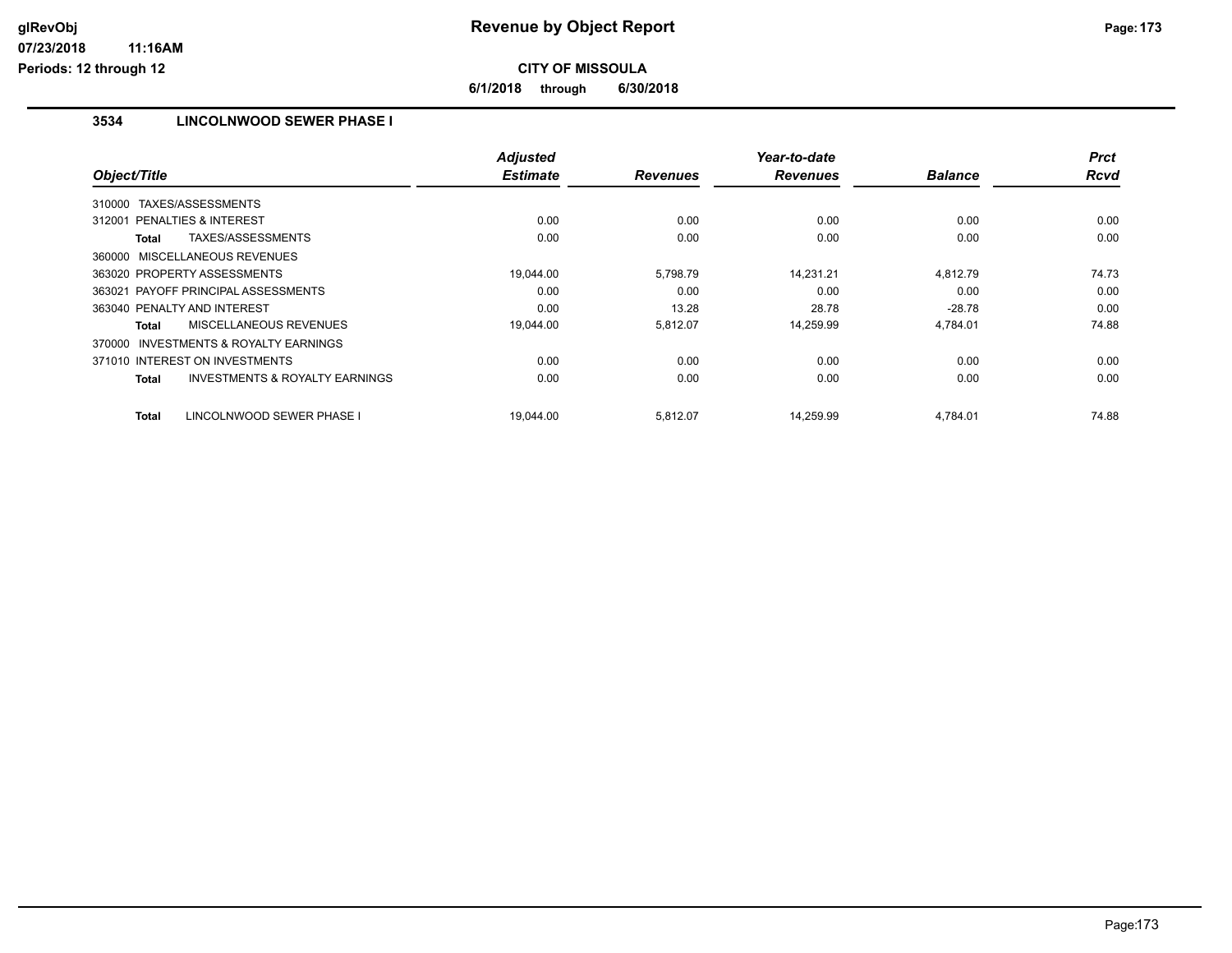**6/1/2018 through 6/30/2018**

### **3535 SLANT STREET TRAFFIC CALMING**

#### **3535 SLANT STREET TRAFFIC CALMING**

|                                                           | <b>Adjusted</b> |                 | Year-to-date    |                | <b>Prct</b> |
|-----------------------------------------------------------|-----------------|-----------------|-----------------|----------------|-------------|
| Object/Title                                              | <b>Estimate</b> | <b>Revenues</b> | <b>Revenues</b> | <b>Balance</b> | <b>Rcvd</b> |
| TAXES/ASSESSMENTS<br>310000                               |                 |                 |                 |                |             |
| PENALTIES & INTEREST<br>312001                            | 0.00            | 0.00            | 0.00            | 0.00           | 0.00        |
| TAXES/ASSESSMENTS<br><b>Total</b>                         | 0.00            | 0.00            | 0.00            | 0.00           | 0.00        |
| MISCELLANEOUS REVENUES<br>360000                          |                 |                 |                 |                |             |
| 360010 MISCELLANEOUS                                      | 0.00            | 0.00            | 0.00            | 0.00           | 0.00        |
| 363020 PROPERTY ASSESSMENTS                               | 0.00            | 0.00            | 0.00            | 0.00           | 0.00        |
| 363021 PAYOFF PRINCIPAL ASSESSMENTS                       | 0.00            | 0.00            | 0.00            | 0.00           | 0.00        |
| 363040 PENALTY AND INTEREST                               | 0.00            | 0.00            | 0.00            | 0.00           | 0.00        |
| <b>MISCELLANEOUS REVENUES</b><br><b>Total</b>             | 0.00            | 0.00            | 0.00            | 0.00           | 0.00        |
| <b>INVESTMENTS &amp; ROYALTY EARNINGS</b><br>370000       |                 |                 |                 |                |             |
| 371010 INTEREST ON INVESTMENTS                            | 0.00            | 0.00            | 0.00            | 0.00           | 0.00        |
| <b>INVESTMENTS &amp; ROYALTY EARNINGS</b><br><b>Total</b> | 0.00            | 0.00            | 0.00            | 0.00           | 0.00        |
| OTHER FINANCING SOURCES<br>380000                         |                 |                 |                 |                |             |
| 383000 OPERATING TRANSFERS                                | 0.00            | 0.00            | 0.00            | 0.00           | 0.00        |
| OTHER FINANCING SOURCES<br><b>Total</b>                   | 0.00            | 0.00            | 0.00            | 0.00           | 0.00        |
| SLANT STREET TRAFFIC CALMING<br><b>Total</b>              | 0.00            | 0.00            | 0.00            | 0.00           | 0.00        |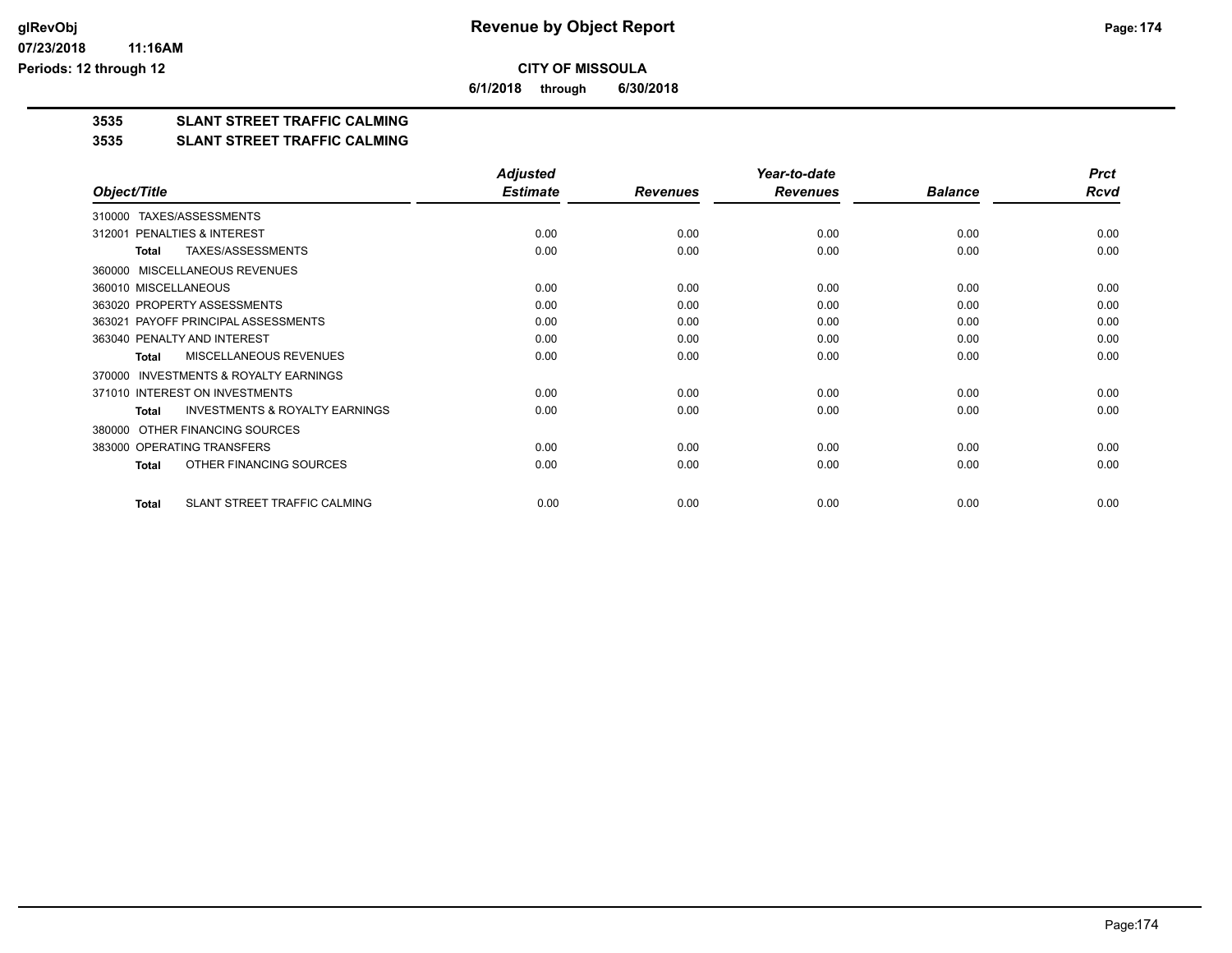**6/1/2018 through 6/30/2018**

### **3535 SLANT STREET TRAFFIC CALMING**

|                                                    | <b>Adjusted</b> |                 | Year-to-date    |                | <b>Prct</b> |
|----------------------------------------------------|-----------------|-----------------|-----------------|----------------|-------------|
| Object/Title                                       | <b>Estimate</b> | <b>Revenues</b> | <b>Revenues</b> | <b>Balance</b> | Rcvd        |
| TAXES/ASSESSMENTS<br>310000                        |                 |                 |                 |                |             |
| 312001 PENALTIES & INTEREST                        | 0.00            | 0.00            | 0.00            | 0.00           | 0.00        |
| TAXES/ASSESSMENTS<br>Total                         | 0.00            | 0.00            | 0.00            | 0.00           | 0.00        |
| 360000 MISCELLANEOUS REVENUES                      |                 |                 |                 |                |             |
| 360010 MISCELLANEOUS                               | 0.00            | 0.00            | 0.00            | 0.00           | 0.00        |
| 363020 PROPERTY ASSESSMENTS                        | 0.00            | 0.00            | 0.00            | 0.00           | 0.00        |
| 363021 PAYOFF PRINCIPAL ASSESSMENTS                | 0.00            | 0.00            | 0.00            | 0.00           | 0.00        |
| 363040 PENALTY AND INTEREST                        | 0.00            | 0.00            | 0.00            | 0.00           | 0.00        |
| MISCELLANEOUS REVENUES<br>Total                    | 0.00            | 0.00            | 0.00            | 0.00           | 0.00        |
| 370000 INVESTMENTS & ROYALTY EARNINGS              |                 |                 |                 |                |             |
| 371010 INTEREST ON INVESTMENTS                     | 0.00            | 0.00            | 0.00            | 0.00           | 0.00        |
| <b>INVESTMENTS &amp; ROYALTY EARNINGS</b><br>Total | 0.00            | 0.00            | 0.00            | 0.00           | 0.00        |
| 380000 OTHER FINANCING SOURCES                     |                 |                 |                 |                |             |
| 383000 OPERATING TRANSFERS                         | 0.00            | 0.00            | 0.00            | 0.00           | 0.00        |
| OTHER FINANCING SOURCES<br>Total                   | 0.00            | 0.00            | 0.00            | 0.00           | 0.00        |
|                                                    |                 |                 |                 |                |             |
| SLANT STREET TRAFFIC CALMING<br>Total              | 0.00            | 0.00            | 0.00            | 0.00           | 0.00        |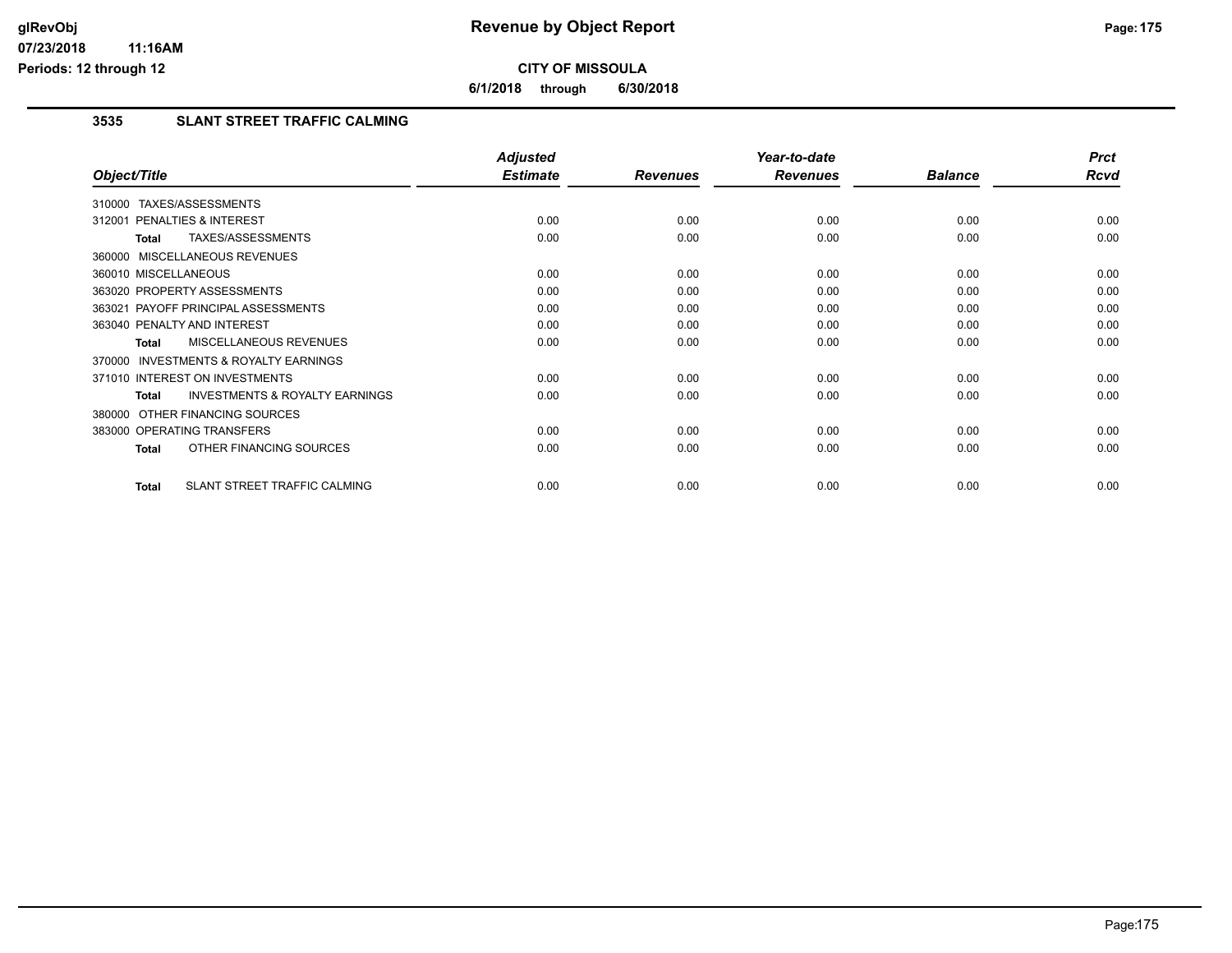**6/1/2018 through 6/30/2018**

### **3536 LINCOLNWOOD SEWER PHASE II**

#### **3536 LINCOLNWOOD SEWER PHASE II**

|                                                           | <b>Adjusted</b> |                 | Year-to-date    |                | <b>Prct</b> |
|-----------------------------------------------------------|-----------------|-----------------|-----------------|----------------|-------------|
| Object/Title                                              | <b>Estimate</b> | <b>Revenues</b> | <b>Revenues</b> | <b>Balance</b> | Rcvd        |
| TAXES/ASSESSMENTS<br>310000                               |                 |                 |                 |                |             |
| <b>PENALTIES &amp; INTEREST</b><br>312001                 | 0.00            | 0.00            | 0.00            | 0.00           | 0.00        |
| TAXES/ASSESSMENTS<br>Total                                | 0.00            | 0.00            | 0.00            | 0.00           | 0.00        |
| 360000 MISCELLANEOUS REVENUES                             |                 |                 |                 |                |             |
| 363020 PROPERTY ASSESSMENTS                               | 30,719.00       | 9,038.43        | 24,218.14       | 6,500.86       | 78.84       |
| PAYOFF PRINCIPAL ASSESSMENTS<br>363021                    | 0.00            | 0.00            | 0.00            | 0.00           | 0.00        |
| 363040 PENALTY AND INTEREST                               | 0.00            | 4.10            | 19.55           | $-19.55$       | 0.00        |
| MISCELLANEOUS REVENUES<br>Total                           | 30,719.00       | 9,042.53        | 24,237.69       | 6,481.31       | 78.90       |
| 370000 INVESTMENTS & ROYALTY EARNINGS                     |                 |                 |                 |                |             |
| 371010 INTEREST ON INVESTMENTS                            | 0.00            | 0.00            | 0.00            | 0.00           | 0.00        |
| <b>INVESTMENTS &amp; ROYALTY EARNINGS</b><br><b>Total</b> | 0.00            | 0.00            | 0.00            | 0.00           | 0.00        |
| LINCOLNWOOD SEWER PHASE II<br>Total                       | 30.719.00       | 9,042.53        | 24.237.69       | 6,481.31       | 78.90       |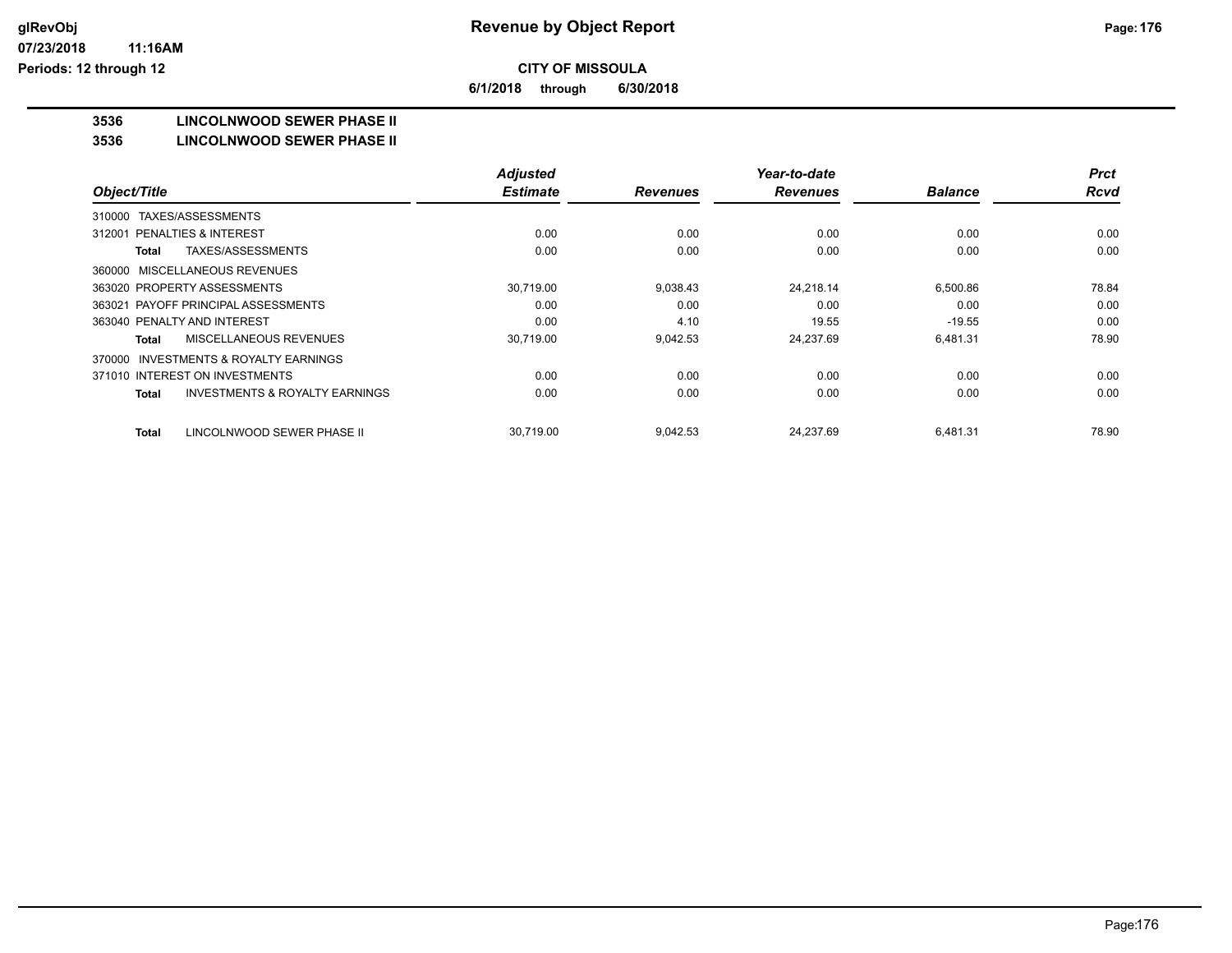**6/1/2018 through 6/30/2018**

### **3536 LINCOLNWOOD SEWER PHASE II**

|                                                           | <b>Adjusted</b> |                 | Year-to-date    |                | <b>Prct</b> |
|-----------------------------------------------------------|-----------------|-----------------|-----------------|----------------|-------------|
| Object/Title                                              | <b>Estimate</b> | <b>Revenues</b> | <b>Revenues</b> | <b>Balance</b> | Rcvd        |
| TAXES/ASSESSMENTS<br>310000                               |                 |                 |                 |                |             |
| <b>PENALTIES &amp; INTEREST</b><br>312001                 | 0.00            | 0.00            | 0.00            | 0.00           | 0.00        |
| TAXES/ASSESSMENTS<br><b>Total</b>                         | 0.00            | 0.00            | 0.00            | 0.00           | 0.00        |
| 360000 MISCELLANEOUS REVENUES                             |                 |                 |                 |                |             |
| 363020 PROPERTY ASSESSMENTS                               | 30,719.00       | 9,038.43        | 24,218.14       | 6,500.86       | 78.84       |
| 363021 PAYOFF PRINCIPAL ASSESSMENTS                       | 0.00            | 0.00            | 0.00            | 0.00           | 0.00        |
| 363040 PENALTY AND INTEREST                               | 0.00            | 4.10            | 19.55           | $-19.55$       | 0.00        |
| MISCELLANEOUS REVENUES<br><b>Total</b>                    | 30,719.00       | 9,042.53        | 24,237.69       | 6,481.31       | 78.90       |
| 370000 INVESTMENTS & ROYALTY EARNINGS                     |                 |                 |                 |                |             |
| 371010 INTEREST ON INVESTMENTS                            | 0.00            | 0.00            | 0.00            | 0.00           | 0.00        |
| <b>INVESTMENTS &amp; ROYALTY EARNINGS</b><br><b>Total</b> | 0.00            | 0.00            | 0.00            | 0.00           | 0.00        |
| LINCOLNWOOD SEWER PHASE II<br><b>Total</b>                | 30.719.00       | 9,042.53        | 24.237.69       | 6,481.31       | 78.90       |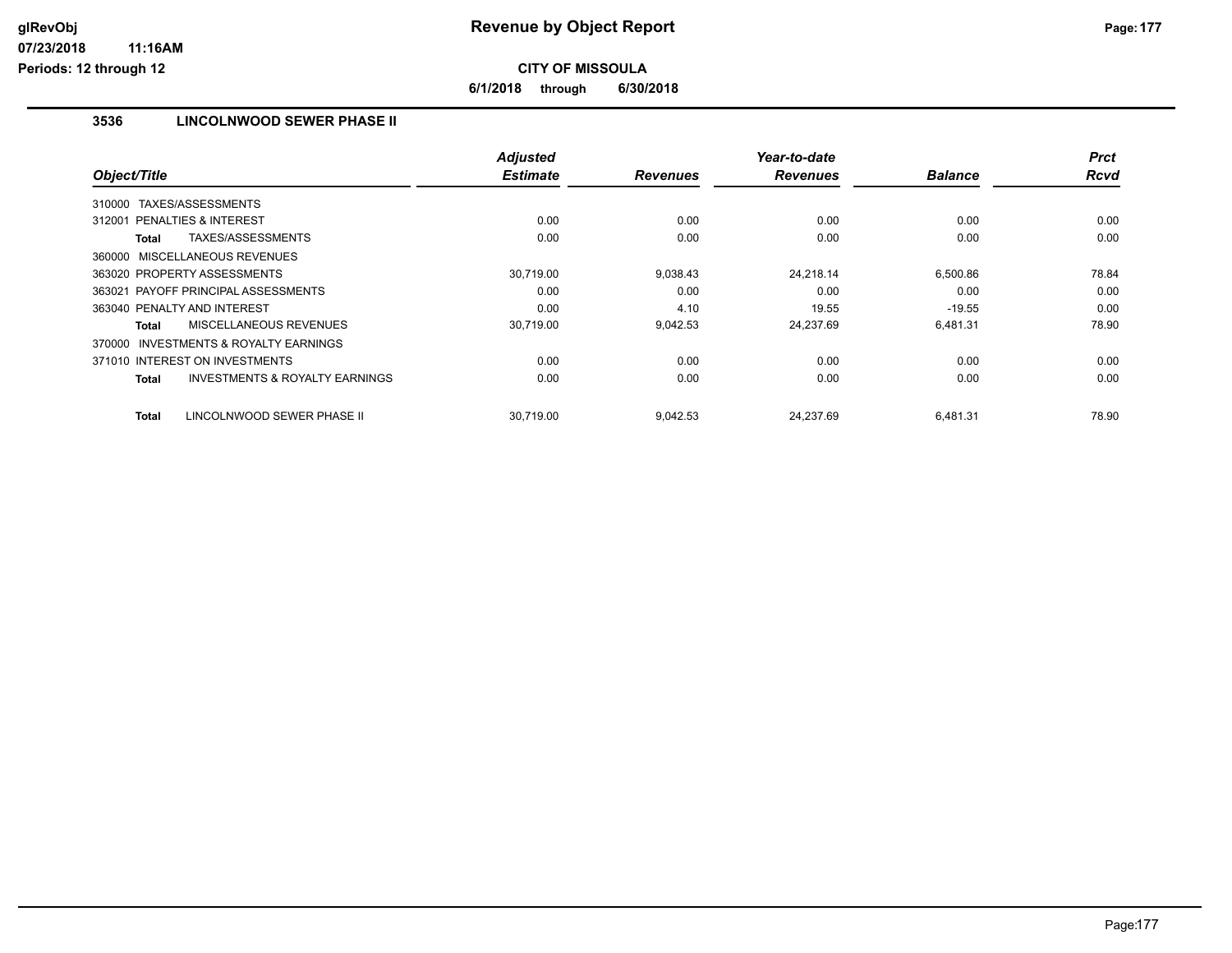**6/1/2018 through 6/30/2018**

### **3539 SOUTH 4TH STREET W TRAFFIC**

#### **3539 SOUTH 4TH STREET W TRAFFIC**

|                                                    | <b>Adjusted</b> |                 | Year-to-date    |                | <b>Prct</b> |
|----------------------------------------------------|-----------------|-----------------|-----------------|----------------|-------------|
| Object/Title                                       | <b>Estimate</b> | <b>Revenues</b> | <b>Revenues</b> | <b>Balance</b> | Rcvd        |
| 360000 MISCELLANEOUS REVENUES                      |                 |                 |                 |                |             |
| 360010 MISCELLANEOUS                               | 0.00            | 0.00            | 0.00            | 0.00           | 0.00        |
| 363020 PROPERTY ASSESSMENTS                        | 0.00            | 0.00            | 0.00            | 0.00           | 0.00        |
| 363021 PAYOFF PRINCIPAL ASSESSMENTS                | 0.00            | 0.00            | 0.00            | 0.00           | 0.00        |
| 363040 PENALTY AND INTEREST                        | 0.00            | 0.00            | 0.00            | 0.00           | 0.00        |
| MISCELLANEOUS REVENUES<br>Total                    | 0.00            | 0.00            | 0.00            | 0.00           | 0.00        |
| 370000 INVESTMENTS & ROYALTY EARNINGS              |                 |                 |                 |                |             |
| 371010 INTEREST ON INVESTMENTS                     | 0.00            | 0.00            | 0.00            | 0.00           | 0.00        |
| <b>INVESTMENTS &amp; ROYALTY EARNINGS</b><br>Total | 0.00            | 0.00            | 0.00            | 0.00           | 0.00        |
| SOUTH 4TH STREET W TRAFFIC<br>Total                | 0.00            | 0.00            | 0.00            | 0.00           | 0.00        |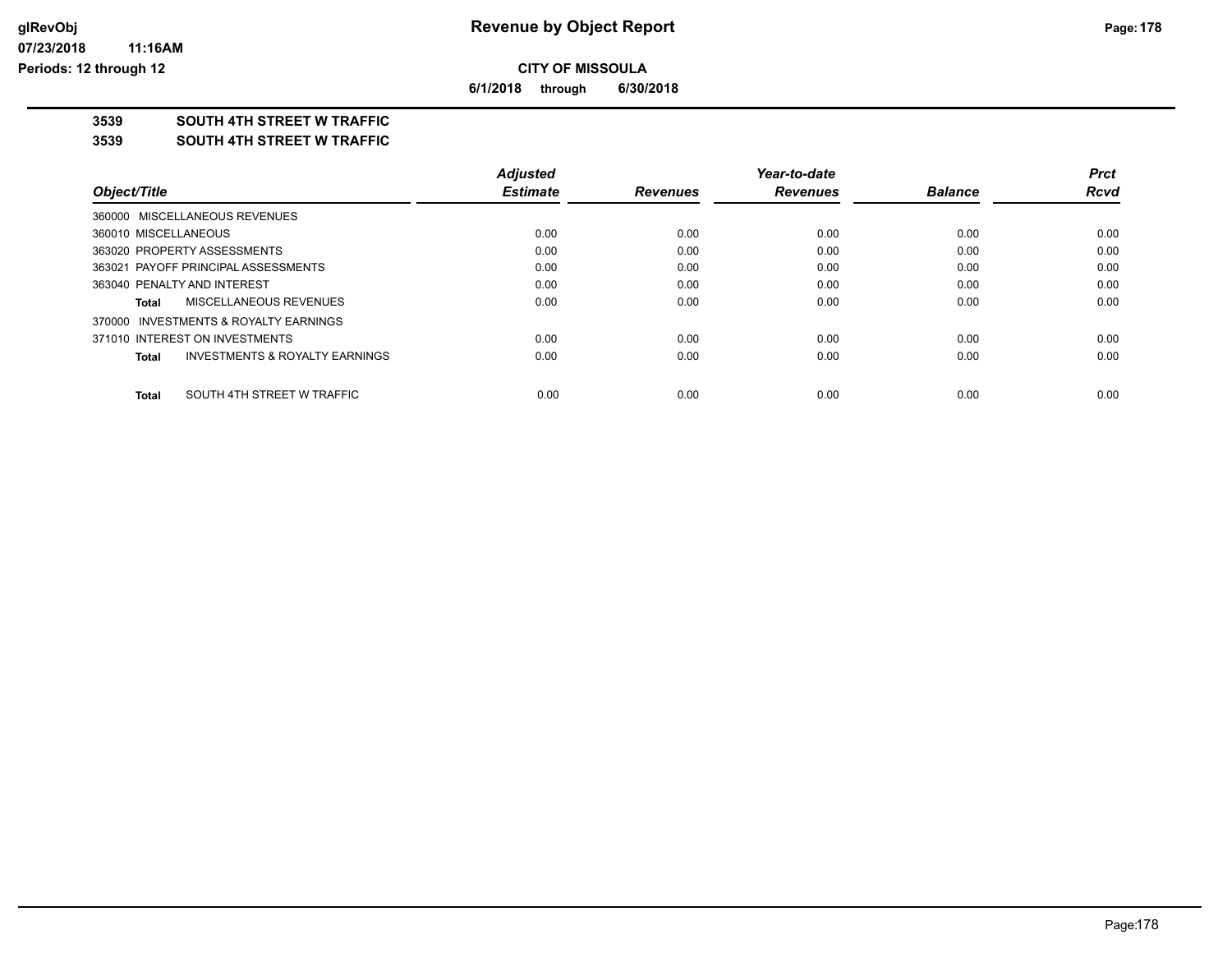**6/1/2018 through 6/30/2018**

### **3539 SOUTH 4TH STREET W TRAFFIC**

| Object/Title                                       | <b>Adiusted</b><br><b>Estimate</b> | <b>Revenues</b> | Year-to-date<br><b>Revenues</b> | <b>Balance</b> | <b>Prct</b><br><b>Rcvd</b> |
|----------------------------------------------------|------------------------------------|-----------------|---------------------------------|----------------|----------------------------|
| 360000 MISCELLANEOUS REVENUES                      |                                    |                 |                                 |                |                            |
| 360010 MISCELLANEOUS                               | 0.00                               | 0.00            | 0.00                            | 0.00           | 0.00                       |
| 363020 PROPERTY ASSESSMENTS                        | 0.00                               | 0.00            | 0.00                            | 0.00           | 0.00                       |
| 363021 PAYOFF PRINCIPAL ASSESSMENTS                | 0.00                               | 0.00            | 0.00                            | 0.00           | 0.00                       |
| 363040 PENALTY AND INTEREST                        | 0.00                               | 0.00            | 0.00                            | 0.00           | 0.00                       |
| MISCELLANEOUS REVENUES<br>Total                    | 0.00                               | 0.00            | 0.00                            | 0.00           | 0.00                       |
| 370000 INVESTMENTS & ROYALTY EARNINGS              |                                    |                 |                                 |                |                            |
| 371010 INTEREST ON INVESTMENTS                     | 0.00                               | 0.00            | 0.00                            | 0.00           | 0.00                       |
| <b>INVESTMENTS &amp; ROYALTY EARNINGS</b><br>Total | 0.00                               | 0.00            | 0.00                            | 0.00           | 0.00                       |
| SOUTH 4TH STREET W TRAFFIC<br>Total                | 0.00                               | 0.00            | 0.00                            | 0.00           | 0.00                       |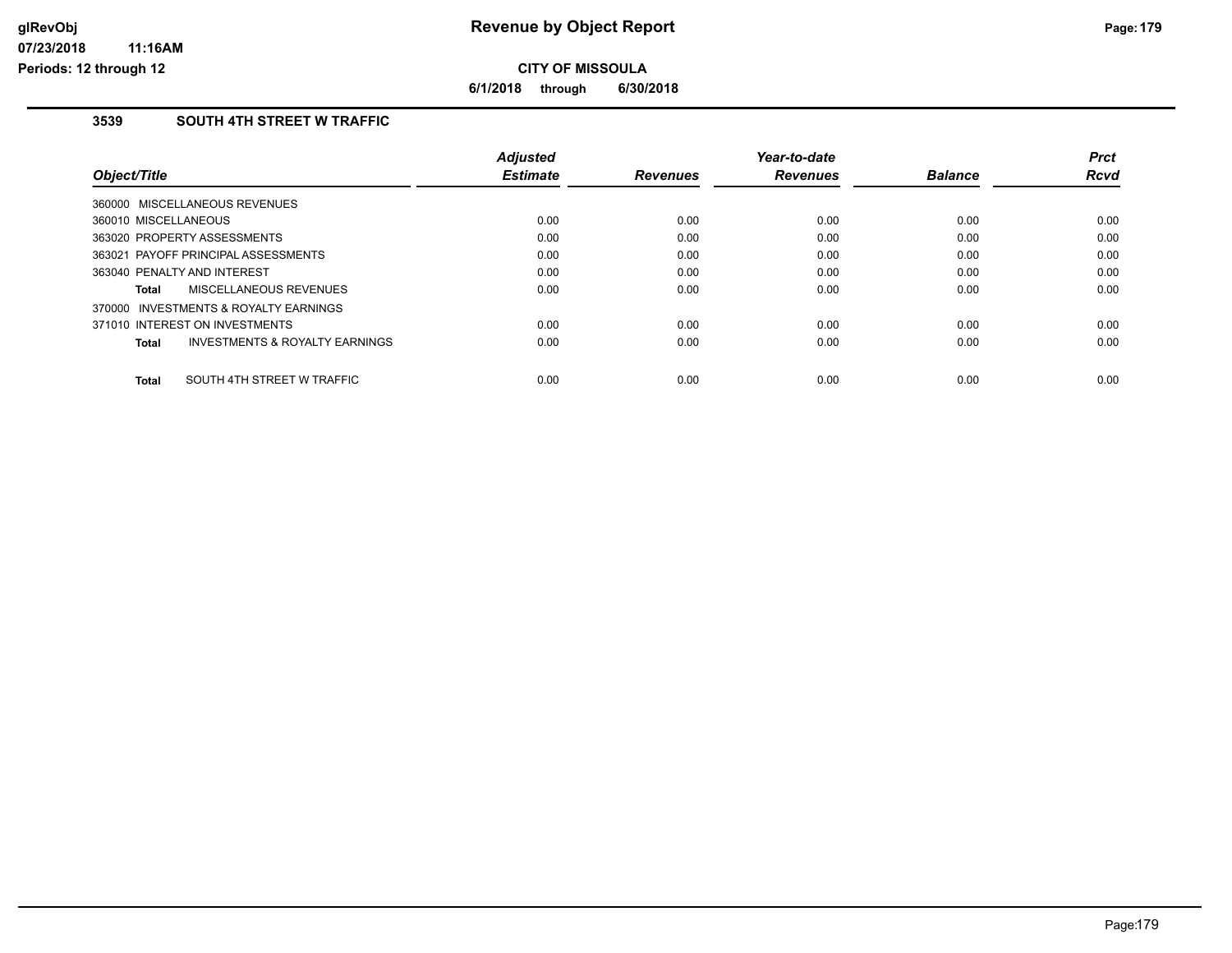**6/1/2018 through 6/30/2018**

**3540 SID 540 DEBT SERVICE FUND**

**3540 SID 540 DEBT SERVICE FUND**

|                                                    | <b>Adjusted</b> |                 | Year-to-date    |                | <b>Prct</b> |
|----------------------------------------------------|-----------------|-----------------|-----------------|----------------|-------------|
| Object/Title                                       | <b>Estimate</b> | <b>Revenues</b> | <b>Revenues</b> | <b>Balance</b> | <b>Rcvd</b> |
| 360000 MISCELLANEOUS REVENUES                      |                 |                 |                 |                |             |
| 360010 MISCELLANEOUS                               | 11.316.00       | 0.00            | 0.00            | 11.316.00      | 0.00        |
| 363020 PROPERTY ASSESSMENTS                        | 118,065.00      | 34.514.50       | 81.497.63       | 36.567.37      | 69.03       |
| 363021 PAYOFF PRINCIPAL ASSESSMENTS                | 0.00            | 1.057.70        | 7.084.30        | $-7.084.30$    | 0.00        |
| 363040 PENALTY AND INTEREST                        | 0.00            | 4.96            | 26.80           | $-26.80$       | 0.00        |
| MISCELLANEOUS REVENUES<br>Total                    | 129.381.00      | 35.577.16       | 88.608.73       | 40.772.27      | 68.49       |
| 370000 INVESTMENTS & ROYALTY EARNINGS              |                 |                 |                 |                |             |
| 371010 INTEREST ON INVESTMENTS                     | 0.00            | 0.00            | 0.00            | 0.00           | 0.00        |
| 371500 INTEREST ON INTERFUND LOAN                  | 0.00            | 0.00            | 0.00            | 0.00           | 0.00        |
| <b>INVESTMENTS &amp; ROYALTY EARNINGS</b><br>Total | 0.00            | 0.00            | 0.00            | 0.00           | 0.00        |
| SID 540 DEBT SERVICE FUND<br><b>Total</b>          | 129.381.00      | 35.577.16       | 88.608.73       | 40.772.27      | 68.49       |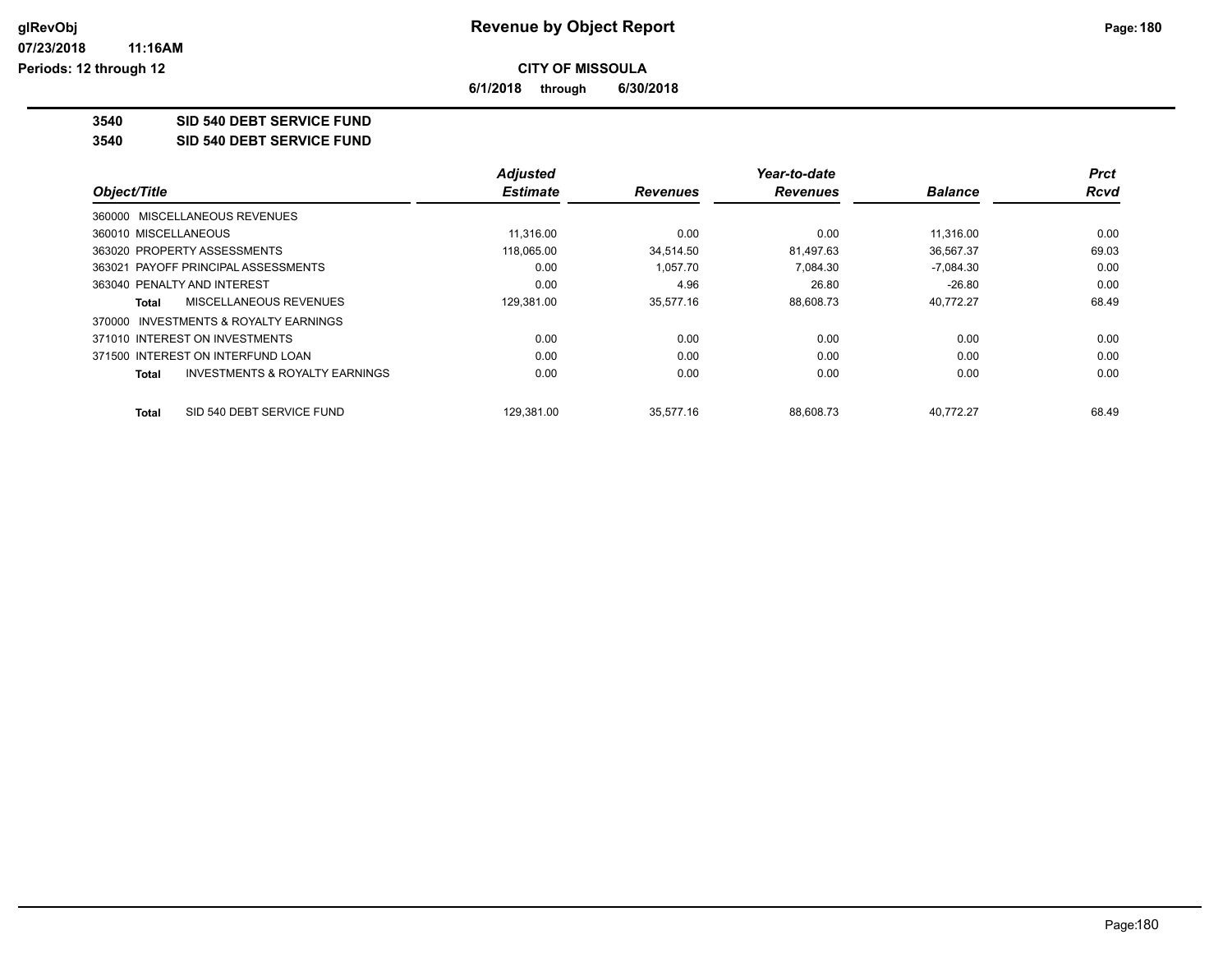**6/1/2018 through 6/30/2018**

### **3540 SID 540 DEBT SERVICE FUND**

|                                                    | <b>Adjusted</b> |                 | Year-to-date    |                | <b>Prct</b> |
|----------------------------------------------------|-----------------|-----------------|-----------------|----------------|-------------|
| Object/Title                                       | <b>Estimate</b> | <b>Revenues</b> | <b>Revenues</b> | <b>Balance</b> | Rcvd        |
| 360000 MISCELLANEOUS REVENUES                      |                 |                 |                 |                |             |
| 360010 MISCELLANEOUS                               | 11.316.00       | 0.00            | 0.00            | 11.316.00      | 0.00        |
| 363020 PROPERTY ASSESSMENTS                        | 118,065.00      | 34.514.50       | 81.497.63       | 36.567.37      | 69.03       |
| 363021 PAYOFF PRINCIPAL ASSESSMENTS                | 0.00            | 1,057.70        | 7,084.30        | -7,084.30      | 0.00        |
| 363040 PENALTY AND INTEREST                        | 0.00            | 4.96            | 26.80           | $-26.80$       | 0.00        |
| MISCELLANEOUS REVENUES<br>Total                    | 129,381.00      | 35,577.16       | 88,608.73       | 40.772.27      | 68.49       |
| INVESTMENTS & ROYALTY EARNINGS<br>370000           |                 |                 |                 |                |             |
| 371010 INTEREST ON INVESTMENTS                     | 0.00            | 0.00            | 0.00            | 0.00           | 0.00        |
| 371500 INTEREST ON INTERFUND LOAN                  | 0.00            | 0.00            | 0.00            | 0.00           | 0.00        |
| <b>INVESTMENTS &amp; ROYALTY EARNINGS</b><br>Total | 0.00            | 0.00            | 0.00            | 0.00           | 0.00        |
| SID 540 DEBT SERVICE FUND<br><b>Total</b>          | 129.381.00      | 35.577.16       | 88.608.73       | 40.772.27      | 68.49       |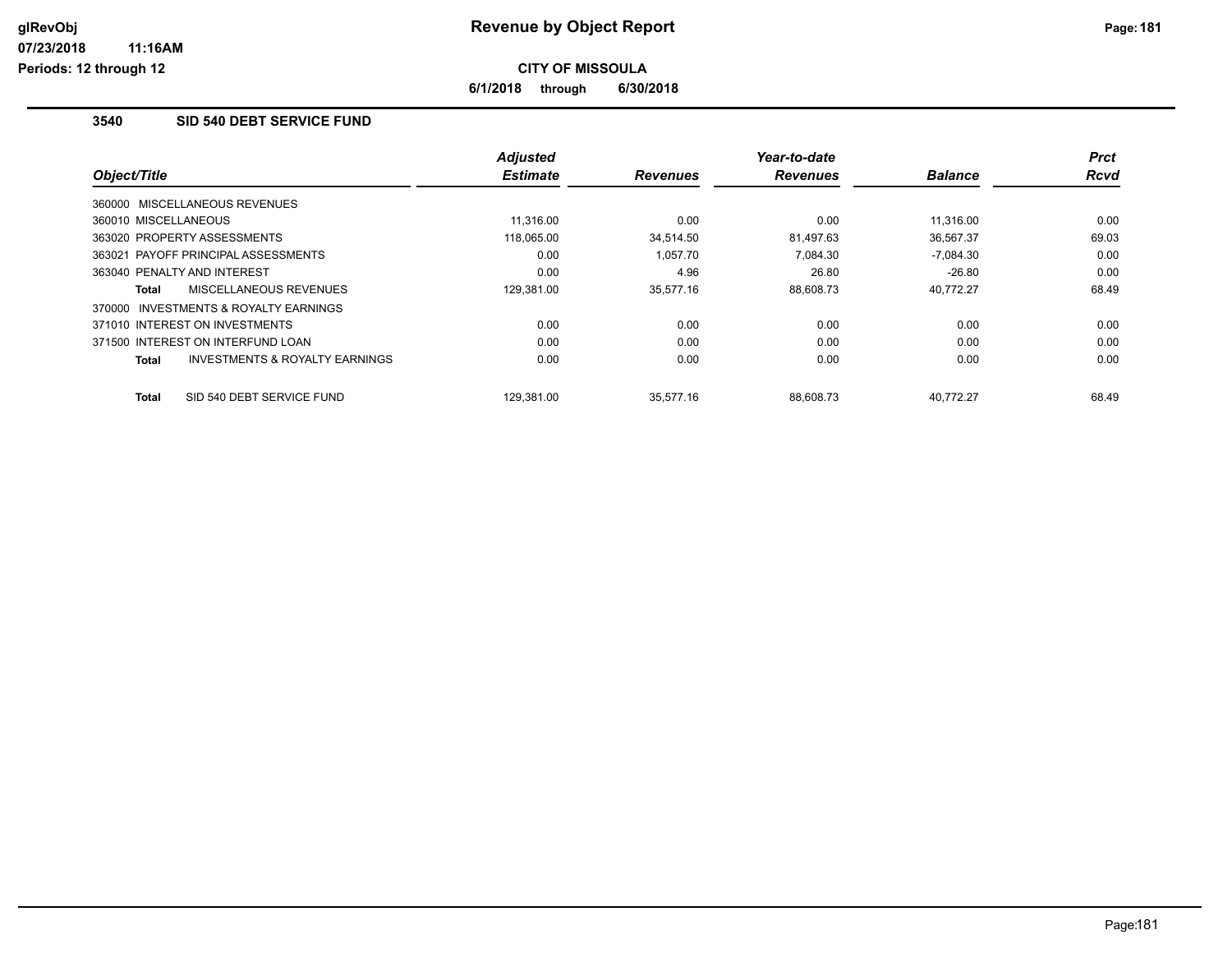**6/1/2018 through 6/30/2018**

**3541 SID 541 DEBT SERVICE**

**3541 SID 541 DEBT SERVICE**

|                                         | <b>Adjusted</b> |                 | Year-to-date    |                | <b>Prct</b> |
|-----------------------------------------|-----------------|-----------------|-----------------|----------------|-------------|
| Object/Title                            | <b>Estimate</b> | <b>Revenues</b> | <b>Revenues</b> | <b>Balance</b> | <b>Rcvd</b> |
| 360000 MISCELLANEOUS REVENUES           |                 |                 |                 |                |             |
| 363020 PROPERTY ASSESSMENTS             | 61,918.00       | 18,853.13       | 51,178.15       | 10,739.85      | 82.65       |
| 363021 PAYOFF PRINCIPAL ASSESSMENTS     | 0.00            | 577.42          | 3.199.55        | $-3,199.55$    | 0.00        |
| 363040 PENALTY AND INTEREST             | 0.00            | 11.77           | 50.01           | $-50.01$       | 0.00        |
| MISCELLANEOUS REVENUES<br>Total         | 61,918.00       | 19,442.32       | 54,427.71       | 7,490.29       | 87.90       |
| 370000 INVESTMENTS & ROYALTY EARNINGS   |                 |                 |                 |                |             |
| 371010 INTEREST ON INVESTMENTS          | 0.00            | 0.00            | 0.00            | 0.00           | 0.00        |
| INVESTMENTS & ROYALTY EARNINGS<br>Total | 0.00            | 0.00            | 0.00            | 0.00           | 0.00        |
| 380000 OTHER FINANCING SOURCES          |                 |                 |                 |                |             |
| 381030 SID BONDS PROCEEDS               | 0.00            | 0.00            | 0.00            | 0.00           | 0.00        |
| OTHER FINANCING SOURCES<br><b>Total</b> | 0.00            | 0.00            | 0.00            | 0.00           | 0.00        |
| SID 541 DEBT SERVICE<br>Total           | 61.918.00       | 19.442.32       | 54.427.71       | 7.490.29       | 87.90       |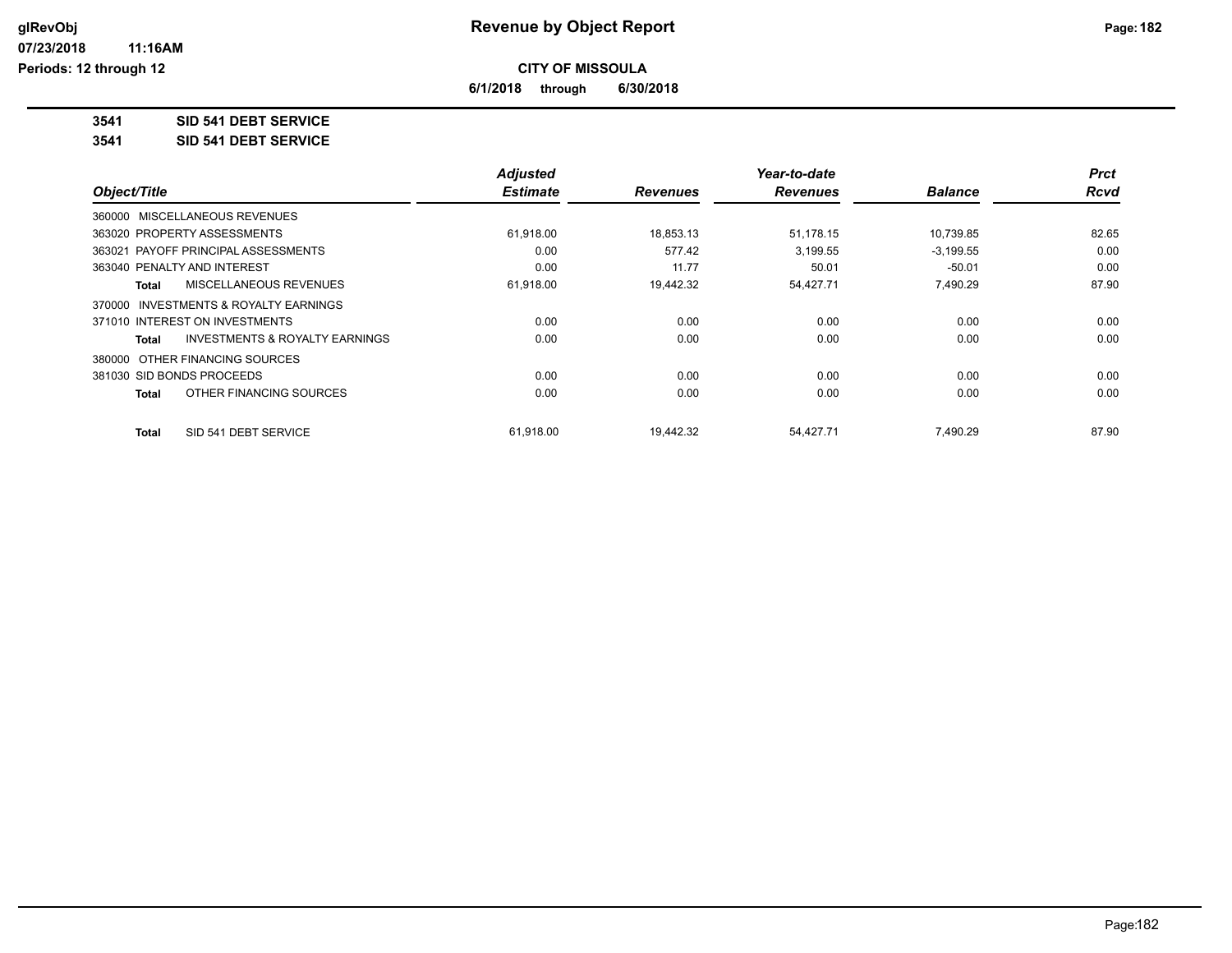**6/1/2018 through 6/30/2018**

### **3541 SID 541 DEBT SERVICE**

|                                                    | <b>Adjusted</b> |                 | Year-to-date    |                | <b>Prct</b> |
|----------------------------------------------------|-----------------|-----------------|-----------------|----------------|-------------|
| Object/Title                                       | <b>Estimate</b> | <b>Revenues</b> | <b>Revenues</b> | <b>Balance</b> | <b>Rcvd</b> |
| 360000 MISCELLANEOUS REVENUES                      |                 |                 |                 |                |             |
| 363020 PROPERTY ASSESSMENTS                        | 61,918.00       | 18,853.13       | 51,178.15       | 10,739.85      | 82.65       |
| 363021 PAYOFF PRINCIPAL ASSESSMENTS                | 0.00            | 577.42          | 3,199.55        | $-3,199.55$    | 0.00        |
| 363040 PENALTY AND INTEREST                        | 0.00            | 11.77           | 50.01           | $-50.01$       | 0.00        |
| MISCELLANEOUS REVENUES<br>Total                    | 61,918.00       | 19.442.32       | 54.427.71       | 7.490.29       | 87.90       |
| INVESTMENTS & ROYALTY EARNINGS<br>370000           |                 |                 |                 |                |             |
| 371010 INTEREST ON INVESTMENTS                     | 0.00            | 0.00            | 0.00            | 0.00           | 0.00        |
| <b>INVESTMENTS &amp; ROYALTY EARNINGS</b><br>Total | 0.00            | 0.00            | 0.00            | 0.00           | 0.00        |
| 380000 OTHER FINANCING SOURCES                     |                 |                 |                 |                |             |
| 381030 SID BONDS PROCEEDS                          | 0.00            | 0.00            | 0.00            | 0.00           | 0.00        |
| OTHER FINANCING SOURCES<br><b>Total</b>            | 0.00            | 0.00            | 0.00            | 0.00           | 0.00        |
| SID 541 DEBT SERVICE<br><b>Total</b>               | 61.918.00       | 19.442.32       | 54.427.71       | 7.490.29       | 87.90       |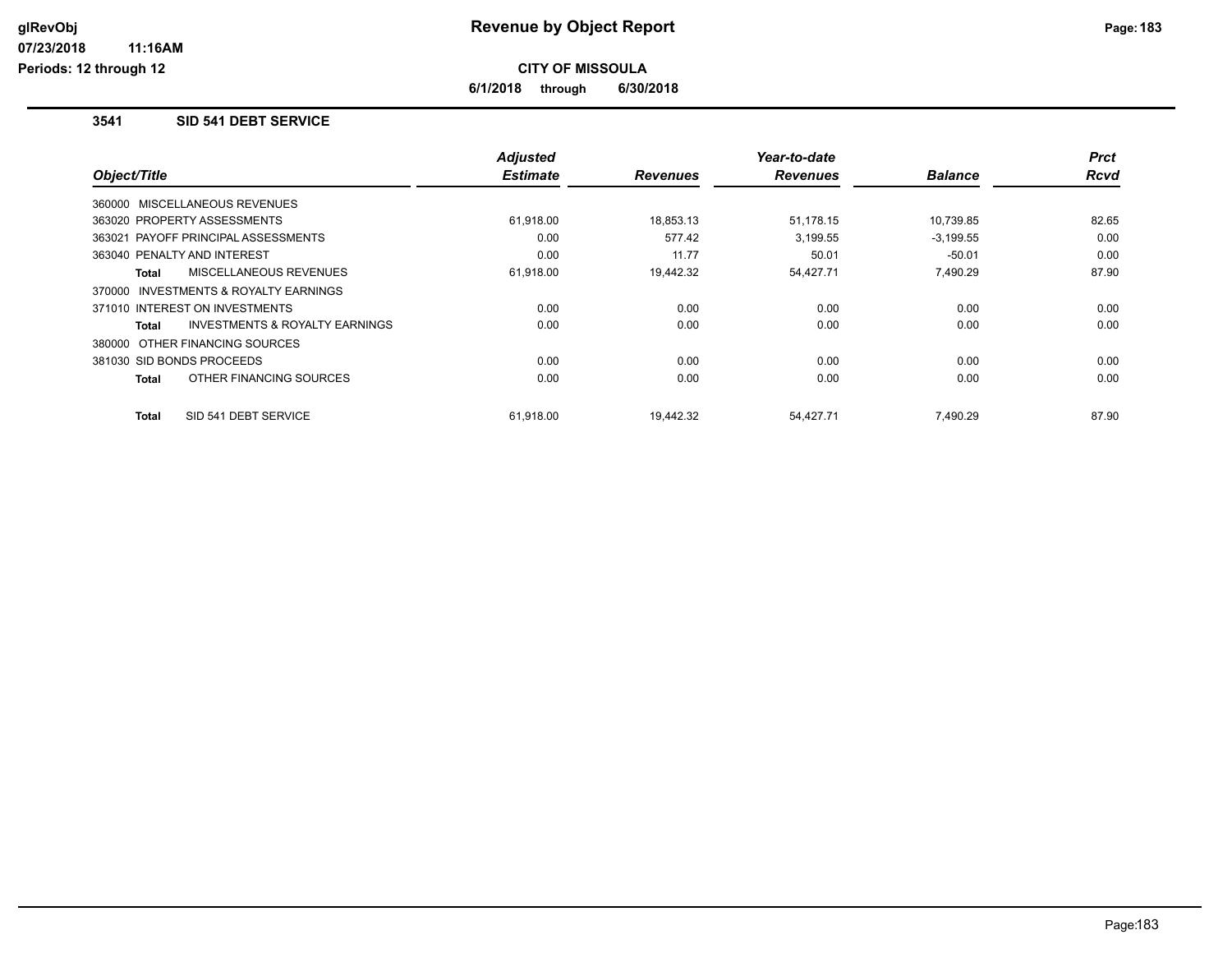**6/1/2018 through 6/30/2018**

**3543 SID 543 DEBT SERVICE**

**3543 SID 543 DEBT SERVICE**

|                                                           | <b>Adjusted</b> |                 | Year-to-date    |                | <b>Prct</b> |
|-----------------------------------------------------------|-----------------|-----------------|-----------------|----------------|-------------|
| Object/Title                                              | <b>Estimate</b> | <b>Revenues</b> | <b>Revenues</b> | <b>Balance</b> | Rcvd        |
| 360000 MISCELLANEOUS REVENUES                             |                 |                 |                 |                |             |
| 363020 PROPERTY ASSESSMENTS                               | 0.00            | 2,989.18        | 7,845.20        | $-7.845.20$    | 0.00        |
| 363021 PAYOFF PRINCIPAL ASSESSMENTS                       | 0.00            | 0.00            | 0.00            | 0.00           | 0.00        |
| 363040 PENALTY AND INTEREST                               | 0.00            | 1.97            | 6.27            | $-6.27$        | 0.00        |
| MISCELLANEOUS REVENUES<br>Total                           | 0.00            | 2.991.15        | 7.851.47        | $-7.851.47$    | 0.00        |
| 370000 INVESTMENTS & ROYALTY EARNINGS                     |                 |                 |                 |                |             |
| 371010 INTEREST ON INVESTMENTS                            | 0.00            | 0.00            | 0.00            | 0.00           | 0.00        |
| <b>INVESTMENTS &amp; ROYALTY EARNINGS</b><br><b>Total</b> | 0.00            | 0.00            | 0.00            | 0.00           | 0.00        |
| SID 543 DEBT SERVICE<br>Total                             | 0.00            | 2.991.15        | 7.851.47        | $-7.851.47$    | 0.00        |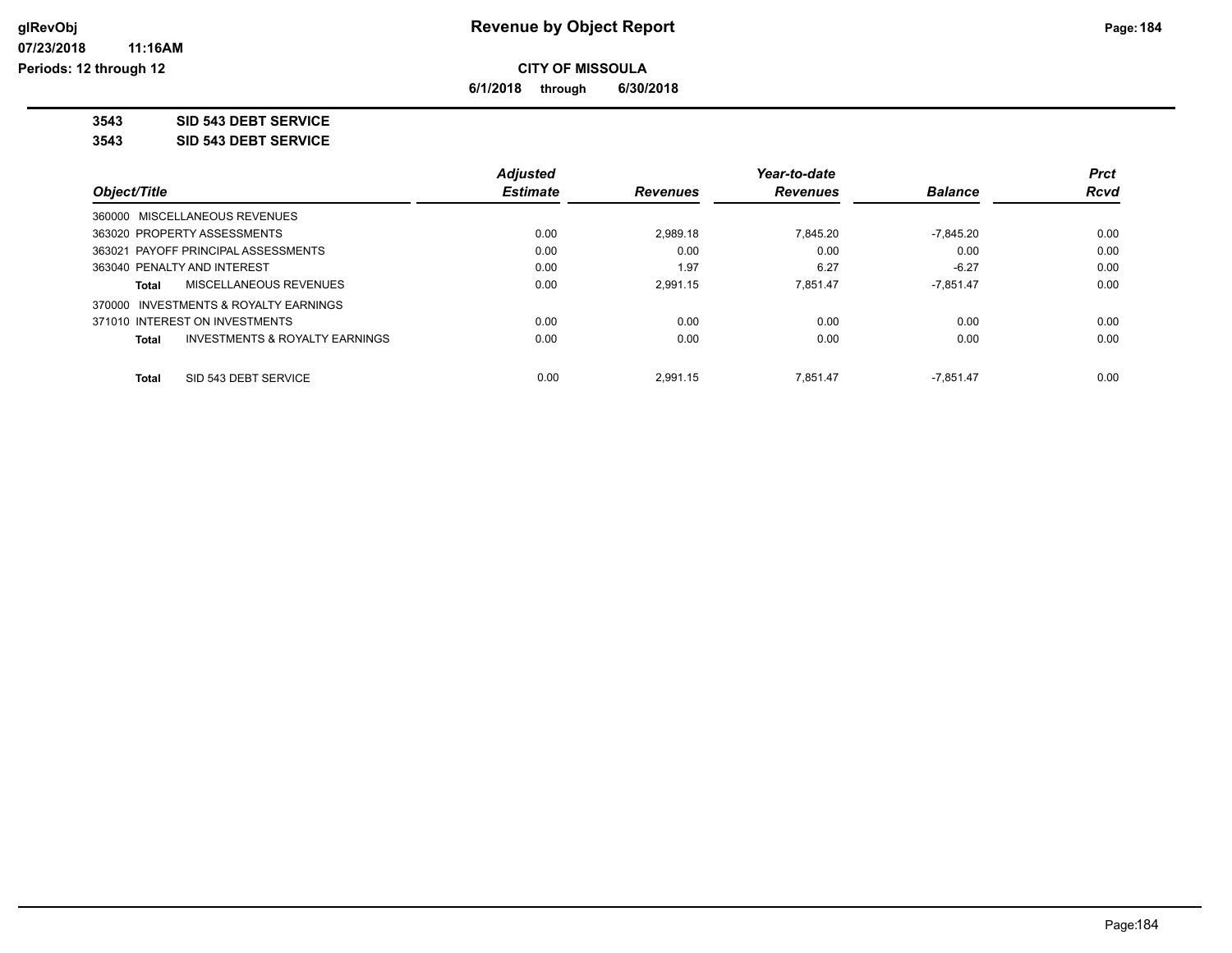**6/1/2018 through 6/30/2018**

### **3543 SID 543 DEBT SERVICE**

|                                                    | <b>Adjusted</b> |                 | Year-to-date    |                | <b>Prct</b> |
|----------------------------------------------------|-----------------|-----------------|-----------------|----------------|-------------|
| Object/Title                                       | <b>Estimate</b> | <b>Revenues</b> | <b>Revenues</b> | <b>Balance</b> | <b>Rcvd</b> |
| 360000 MISCELLANEOUS REVENUES                      |                 |                 |                 |                |             |
| 363020 PROPERTY ASSESSMENTS                        | 0.00            | 2,989.18        | 7.845.20        | $-7.845.20$    | 0.00        |
| 363021 PAYOFF PRINCIPAL ASSESSMENTS                | 0.00            | 0.00            | 0.00            | 0.00           | 0.00        |
| 363040 PENALTY AND INTEREST                        | 0.00            | 1.97            | 6.27            | $-6.27$        | 0.00        |
| MISCELLANEOUS REVENUES<br>Total                    | 0.00            | 2.991.15        | 7.851.47        | $-7.851.47$    | 0.00        |
| 370000 INVESTMENTS & ROYALTY EARNINGS              |                 |                 |                 |                |             |
| 371010 INTEREST ON INVESTMENTS                     | 0.00            | 0.00            | 0.00            | 0.00           | 0.00        |
| <b>INVESTMENTS &amp; ROYALTY EARNINGS</b><br>Total | 0.00            | 0.00            | 0.00            | 0.00           | 0.00        |
| SID 543 DEBT SERVICE<br>Total                      | 0.00            | 2.991.15        | 7.851.47        | $-7.851.47$    | 0.00        |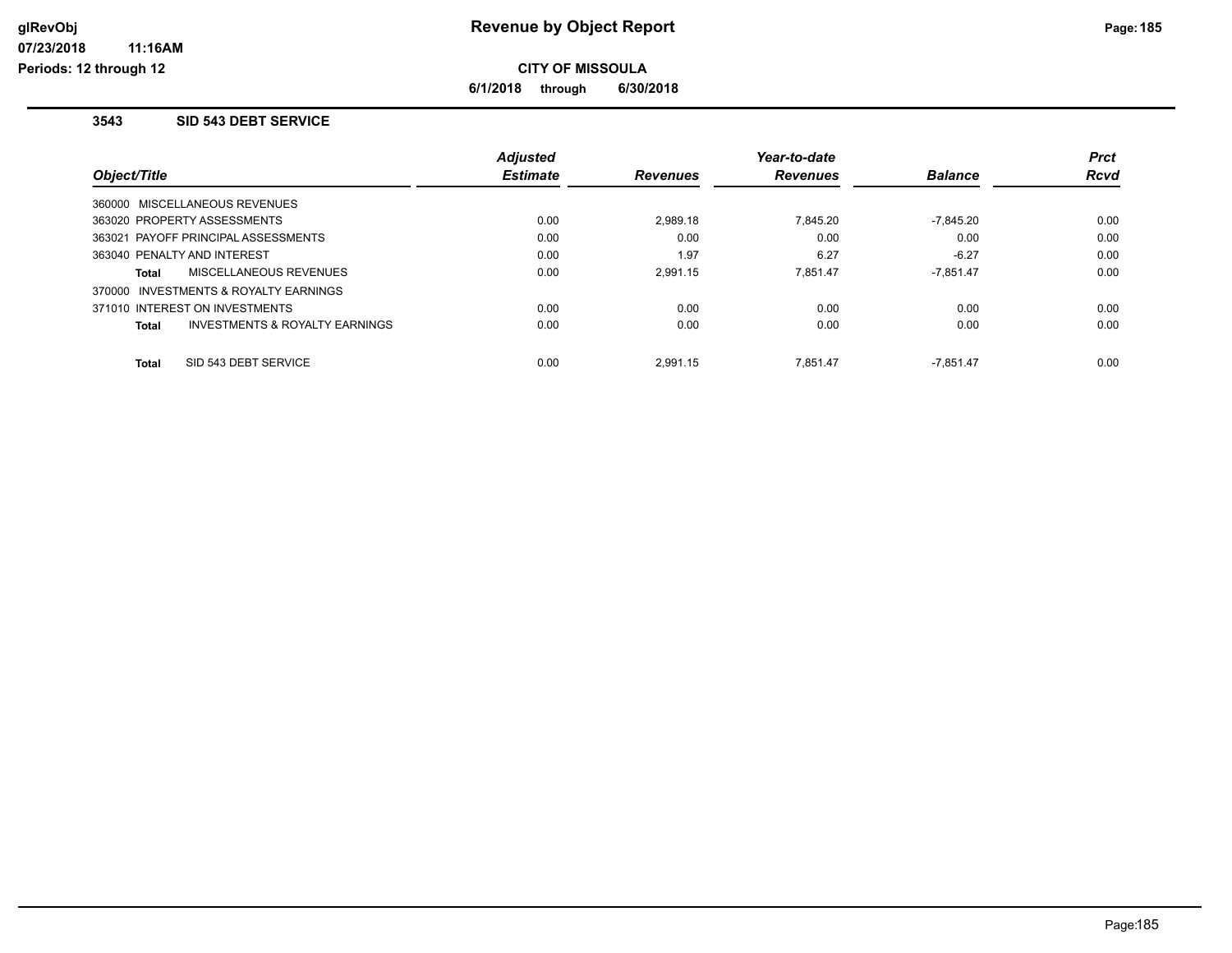**6/1/2018 through 6/30/2018**

# **3544 SID 544 RATTLESNAKE DEBT SERVICE**

### **3544 SID 544 RATTLESNAKE DEBT SERVICE**

|                                                    | <b>Adjusted</b> |                 | Year-to-date    |                | <b>Prct</b> |
|----------------------------------------------------|-----------------|-----------------|-----------------|----------------|-------------|
| Object/Title                                       | <b>Estimate</b> | <b>Revenues</b> | <b>Revenues</b> | <b>Balance</b> | <b>Rcvd</b> |
| 360000 MISCELLANEOUS REVENUES                      |                 |                 |                 |                |             |
| 363020 PROPERTY ASSESSMENTS                        | 141,508.00      | 51,053.52       | 134,962.95      | 6,545.05       | 95.37       |
| 363021 PAYOFF PRINCIPAL ASSESSMENTS                | 0.00            | 0.00            | 0.00            | 0.00           | 0.00        |
| 363040 PENALTY AND INTEREST                        | 0.00            | 31.56           | 74.57           | $-74.57$       | 0.00        |
| MISCELLANEOUS REVENUES<br>Total                    | 141,508.00      | 51.085.08       | 135.037.52      | 6.470.48       | 95.43       |
| 370000 INVESTMENTS & ROYALTY EARNINGS              |                 |                 |                 |                |             |
| 371010 INTEREST ON INVESTMENTS                     | 0.00            | 0.00            | 0.00            | 0.00           | 0.00        |
| <b>INVESTMENTS &amp; ROYALTY EARNINGS</b><br>Total | 0.00            | 0.00            | 0.00            | 0.00           | 0.00        |
|                                                    |                 |                 |                 |                |             |
| SID 544 RATTLESNAKE DEBT SERVICE<br><b>Total</b>   | 141.508.00      | 51.085.08       | 135.037.52      | 6.470.48       | 95.43       |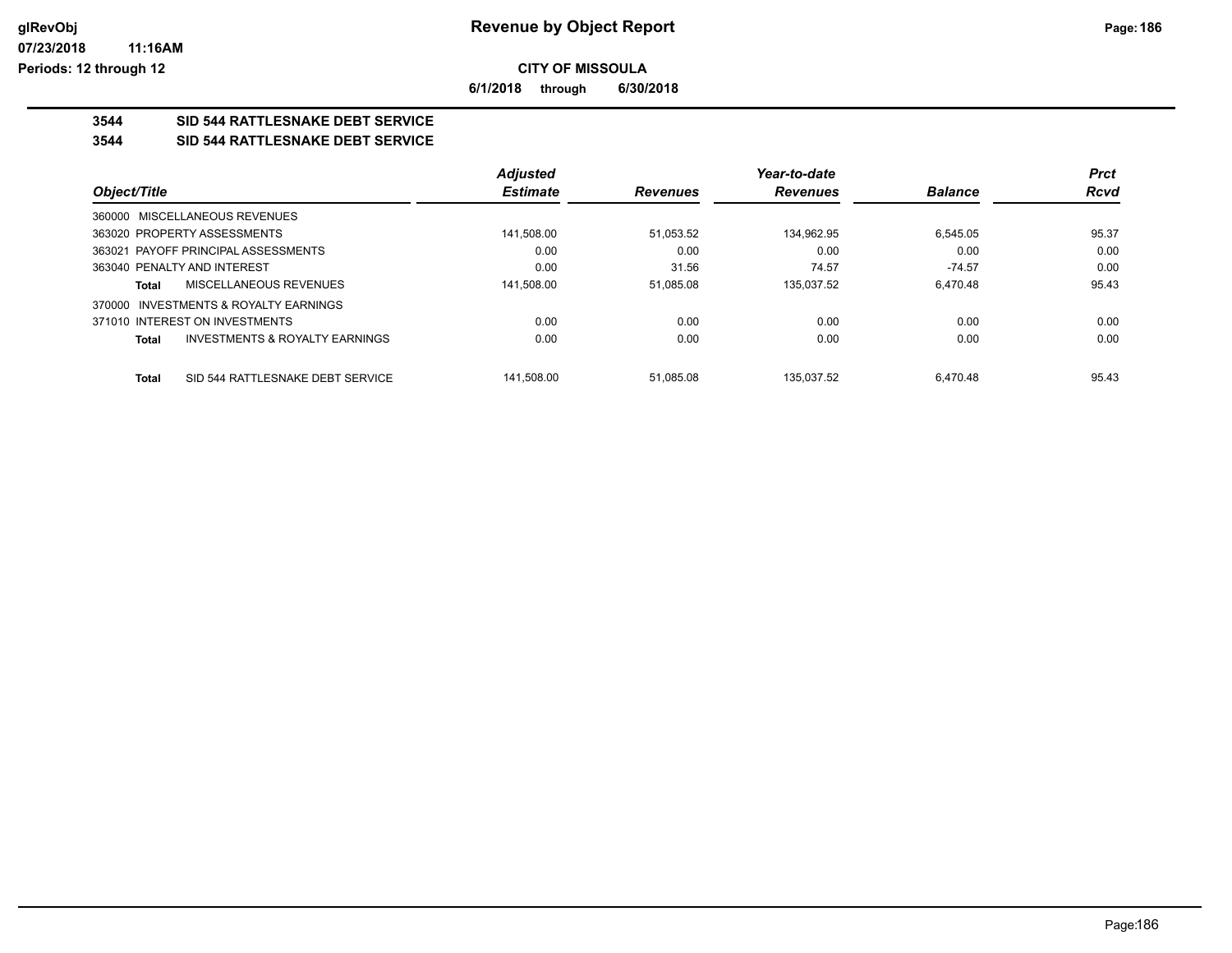**6/1/2018 through 6/30/2018**

### **3544 SID 544 RATTLESNAKE DEBT SERVICE**

|              |                                       | <b>Adjusted</b> |                 | Year-to-date    |                | <b>Prct</b> |
|--------------|---------------------------------------|-----------------|-----------------|-----------------|----------------|-------------|
| Object/Title |                                       | <b>Estimate</b> | <b>Revenues</b> | <b>Revenues</b> | <b>Balance</b> | Rcvd        |
|              | 360000 MISCELLANEOUS REVENUES         |                 |                 |                 |                |             |
|              | 363020 PROPERTY ASSESSMENTS           | 141,508.00      | 51.053.52       | 134,962.95      | 6.545.05       | 95.37       |
|              | 363021 PAYOFF PRINCIPAL ASSESSMENTS   | 0.00            | 0.00            | 0.00            | 0.00           | 0.00        |
|              | 363040 PENALTY AND INTEREST           | 0.00            | 31.56           | 74.57           | $-74.57$       | 0.00        |
| <b>Total</b> | MISCELLANEOUS REVENUES                | 141.508.00      | 51.085.08       | 135.037.52      | 6.470.48       | 95.43       |
|              | 370000 INVESTMENTS & ROYALTY EARNINGS |                 |                 |                 |                |             |
|              | 371010 INTEREST ON INVESTMENTS        | 0.00            | 0.00            | 0.00            | 0.00           | 0.00        |
| Total        | INVESTMENTS & ROYALTY EARNINGS        | 0.00            | 0.00            | 0.00            | 0.00           | 0.00        |
| <b>Total</b> | SID 544 RATTLESNAKE DEBT SERVICE      | 141.508.00      | 51.085.08       | 135.037.52      | 6.470.48       | 95.43       |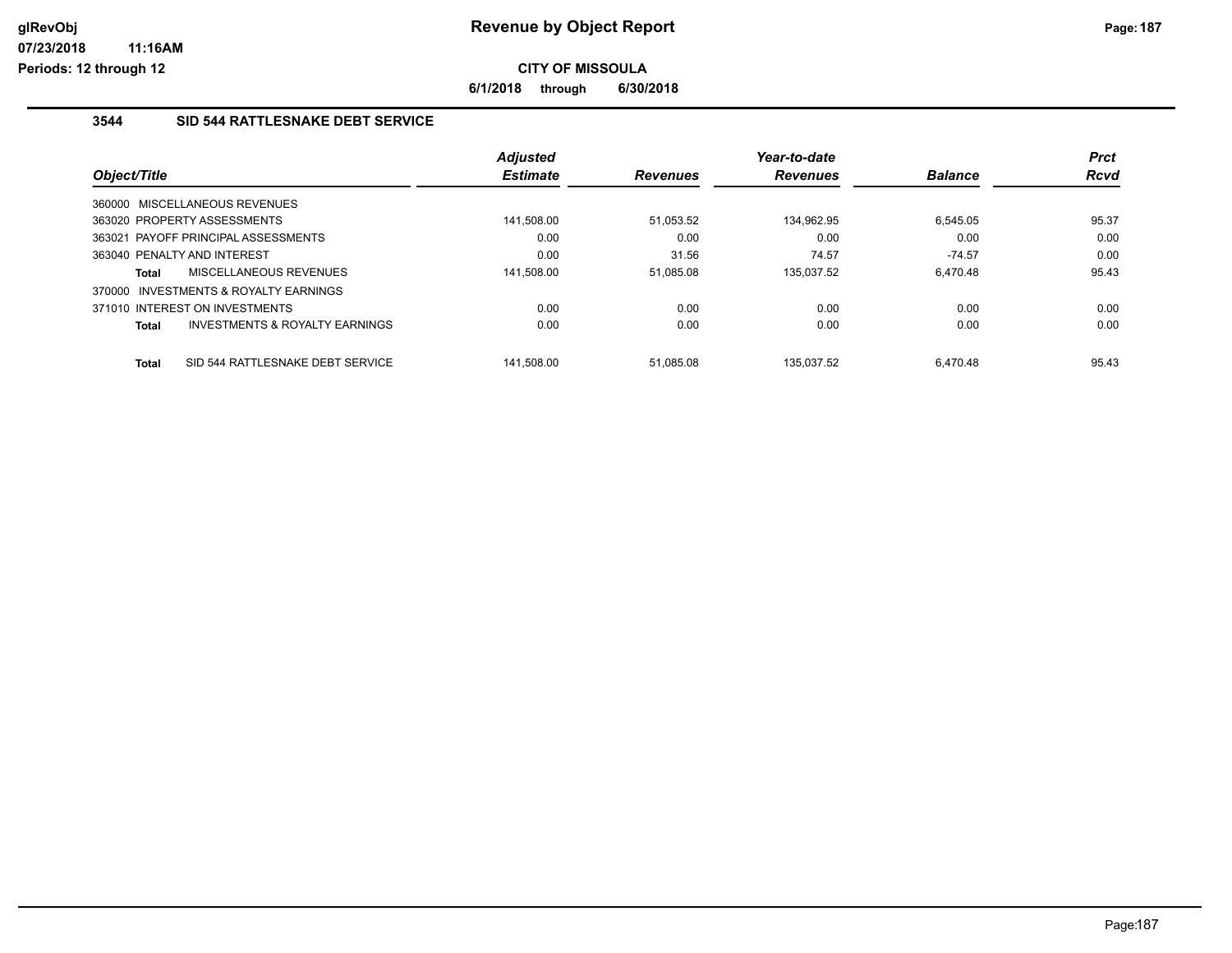**6/1/2018 through 6/30/2018**

**3545 SID 545 DEBT SERVICE**

**3545 SID 545 DEBT SERVICE**

|                                                    | <b>Adjusted</b> |                 | Year-to-date    |                | <b>Prct</b> |
|----------------------------------------------------|-----------------|-----------------|-----------------|----------------|-------------|
| Object/Title                                       | <b>Estimate</b> | <b>Revenues</b> | <b>Revenues</b> | <b>Balance</b> | <b>Rcvd</b> |
| 360000 MISCELLANEOUS REVENUES                      |                 |                 |                 |                |             |
| 363020 PROPERTY ASSESSMENTS                        | 0.00            | 733.32          | 1.740.23        | $-1.740.23$    | 0.00        |
| 363021 PAYOFF PRINCIPAL ASSESSMENTS                | 0.00            | 0.00            | 48.53           | $-48.53$       | 0.00        |
| 363040 PENALTY AND INTEREST                        | 0.00            | 1.97            | 2.19            | $-2.19$        | 0.00        |
| MISCELLANEOUS REVENUES<br>Total                    | 0.00            | 735.29          | 1.790.95        | $-1.790.95$    | 0.00        |
| 370000 INVESTMENTS & ROYALTY EARNINGS              |                 |                 |                 |                |             |
| 371010 INTEREST ON INVESTMENTS                     | 0.00            | 0.00            | 0.00            | 0.00           | 0.00        |
| <b>INVESTMENTS &amp; ROYALTY EARNINGS</b><br>Total | 0.00            | 0.00            | 0.00            | 0.00           | 0.00        |
| SID 545 DEBT SERVICE<br><b>Total</b>               | 0.00            | 735.29          | 1.790.95        | $-1.790.95$    | 0.00        |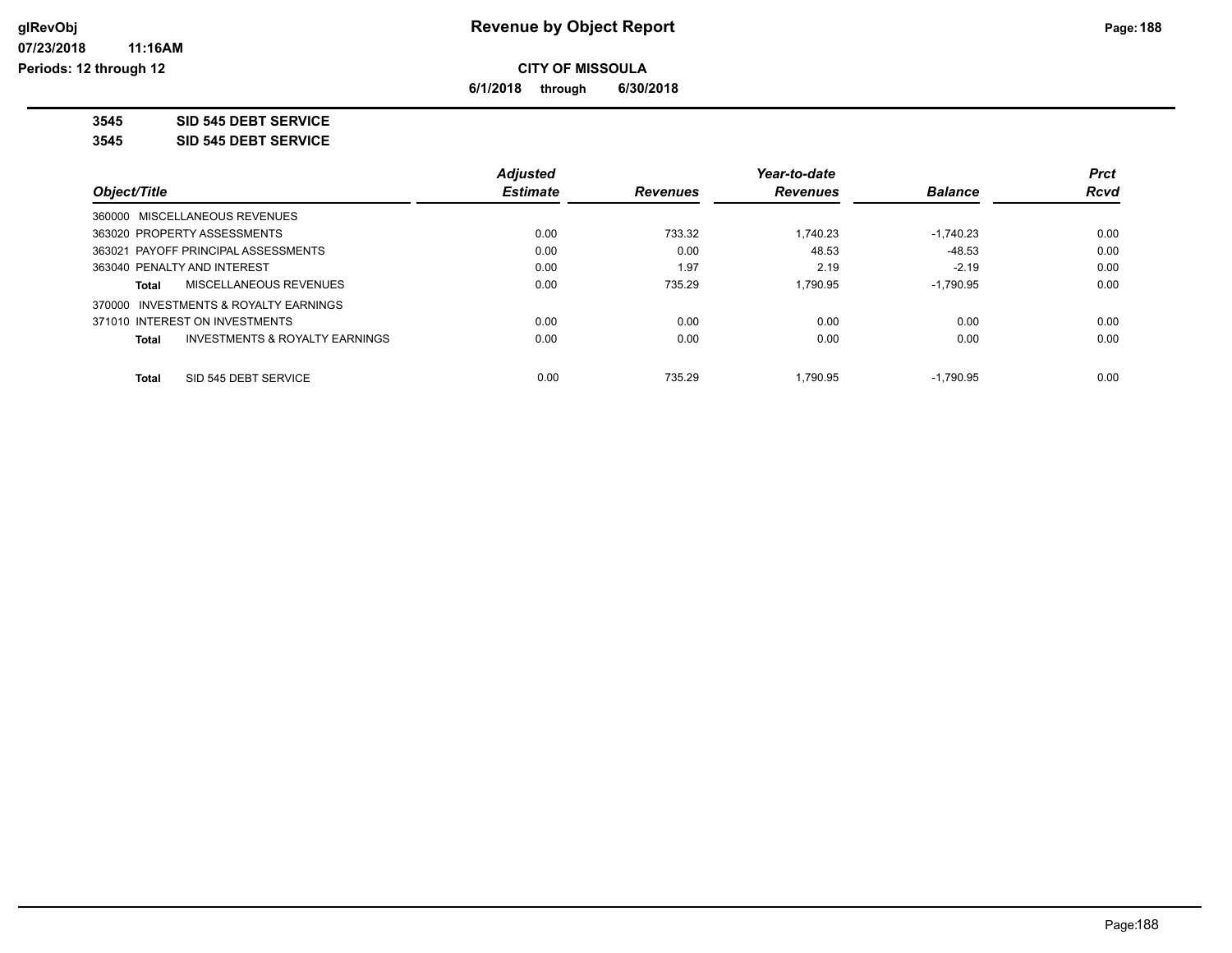**6/1/2018 through 6/30/2018**

#### **3545 SID 545 DEBT SERVICE**

|                                         | <b>Adjusted</b> |                 | Year-to-date    |                | <b>Prct</b> |
|-----------------------------------------|-----------------|-----------------|-----------------|----------------|-------------|
| Object/Title                            | <b>Estimate</b> | <b>Revenues</b> | <b>Revenues</b> | <b>Balance</b> | <b>Rcvd</b> |
| 360000 MISCELLANEOUS REVENUES           |                 |                 |                 |                |             |
| 363020 PROPERTY ASSESSMENTS             | 0.00            | 733.32          | 1.740.23        | $-1.740.23$    | 0.00        |
| 363021 PAYOFF PRINCIPAL ASSESSMENTS     | 0.00            | 0.00            | 48.53           | $-48.53$       | 0.00        |
| 363040 PENALTY AND INTEREST             | 0.00            | 1.97            | 2.19            | $-2.19$        | 0.00        |
| MISCELLANEOUS REVENUES<br>Total         | 0.00            | 735.29          | 1.790.95        | $-1.790.95$    | 0.00        |
| 370000 INVESTMENTS & ROYALTY EARNINGS   |                 |                 |                 |                |             |
| 371010 INTEREST ON INVESTMENTS          | 0.00            | 0.00            | 0.00            | 0.00           | 0.00        |
| INVESTMENTS & ROYALTY EARNINGS<br>Total | 0.00            | 0.00            | 0.00            | 0.00           | 0.00        |
| SID 545 DEBT SERVICE<br>Total           | 0.00            | 735.29          | 1.790.95        | $-1.790.95$    | 0.00        |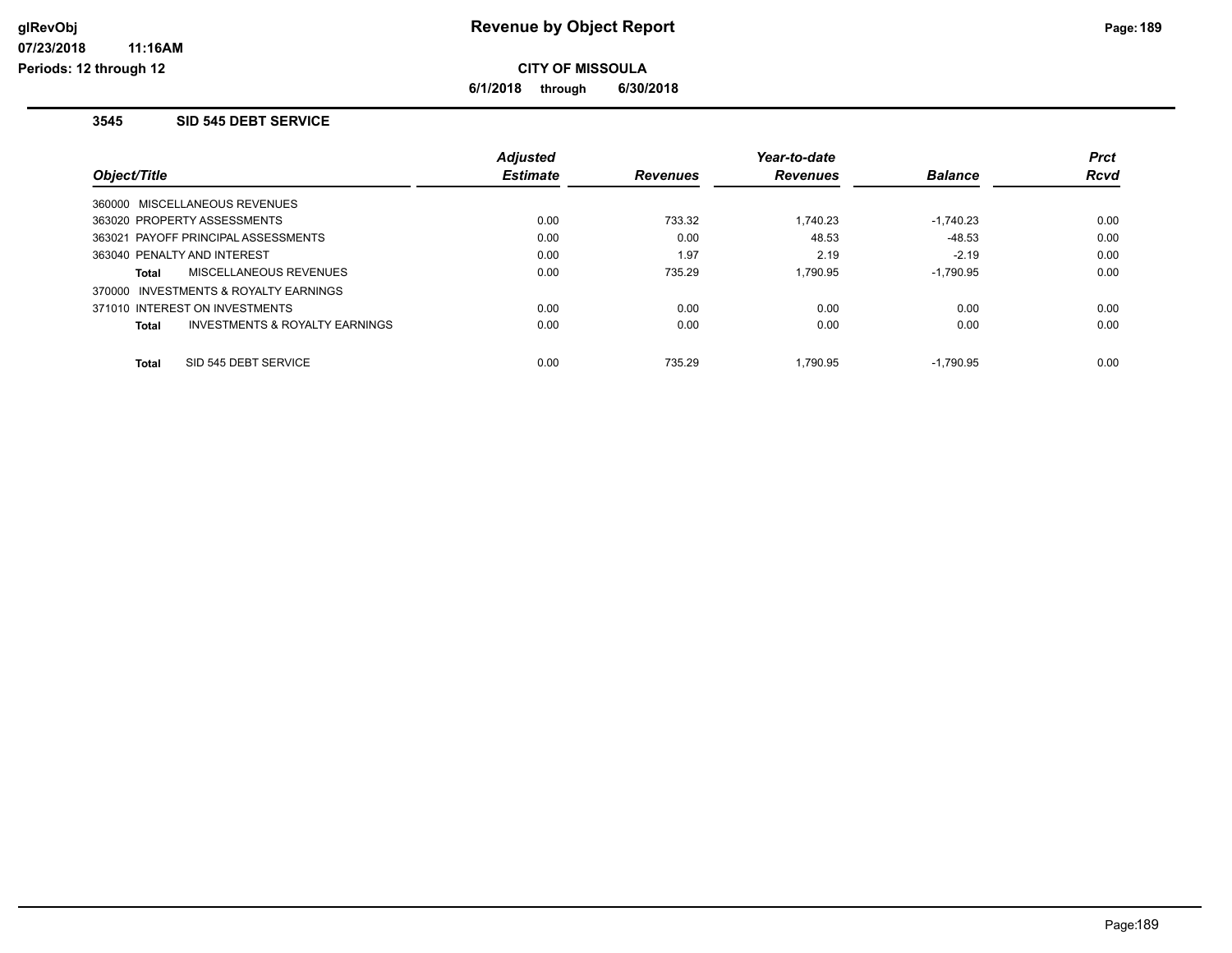**6/1/2018 through 6/30/2018**

**3546 SID 546 DEBT SERVICE**

**3546 SID 546 DEBT SERVICE**

|                                                | <b>Adjusted</b> |                 | Year-to-date    |                | <b>Prct</b> |
|------------------------------------------------|-----------------|-----------------|-----------------|----------------|-------------|
| Object/Title                                   | <b>Estimate</b> | <b>Revenues</b> | <b>Revenues</b> | <b>Balance</b> | <b>Rcvd</b> |
| 360000 MISCELLANEOUS REVENUES                  |                 |                 |                 |                |             |
| 363020 PROPERTY ASSESSMENTS                    | 0.00            | 565.42          | 1.463.90        | $-1.463.90$    | 0.00        |
| 363021 PAYOFF PRINCIPAL ASSESSMENTS            | 0.00            | 0.00            | 0.00            | 0.00           | 0.00        |
| 363040 PENALTY AND INTEREST                    | 0.00            | 0.00            | 0.00            | 0.00           | 0.00        |
| MISCELLANEOUS REVENUES<br>Total                | 0.00            | 565.42          | 1.463.90        | $-1.463.90$    | 0.00        |
| 370000 INVESTMENTS & ROYALTY EARNINGS          |                 |                 |                 |                |             |
| 371010 INTEREST ON INVESTMENTS                 | 0.00            | 0.00            | 0.00            | 0.00           | 0.00        |
| INVESTMENTS & ROYALTY EARNINGS<br><b>Total</b> | 0.00            | 0.00            | 0.00            | 0.00           | 0.00        |
| SID 546 DEBT SERVICE<br><b>Total</b>           | 0.00            | 565.42          | 1.463.90        | $-1.463.90$    | 0.00        |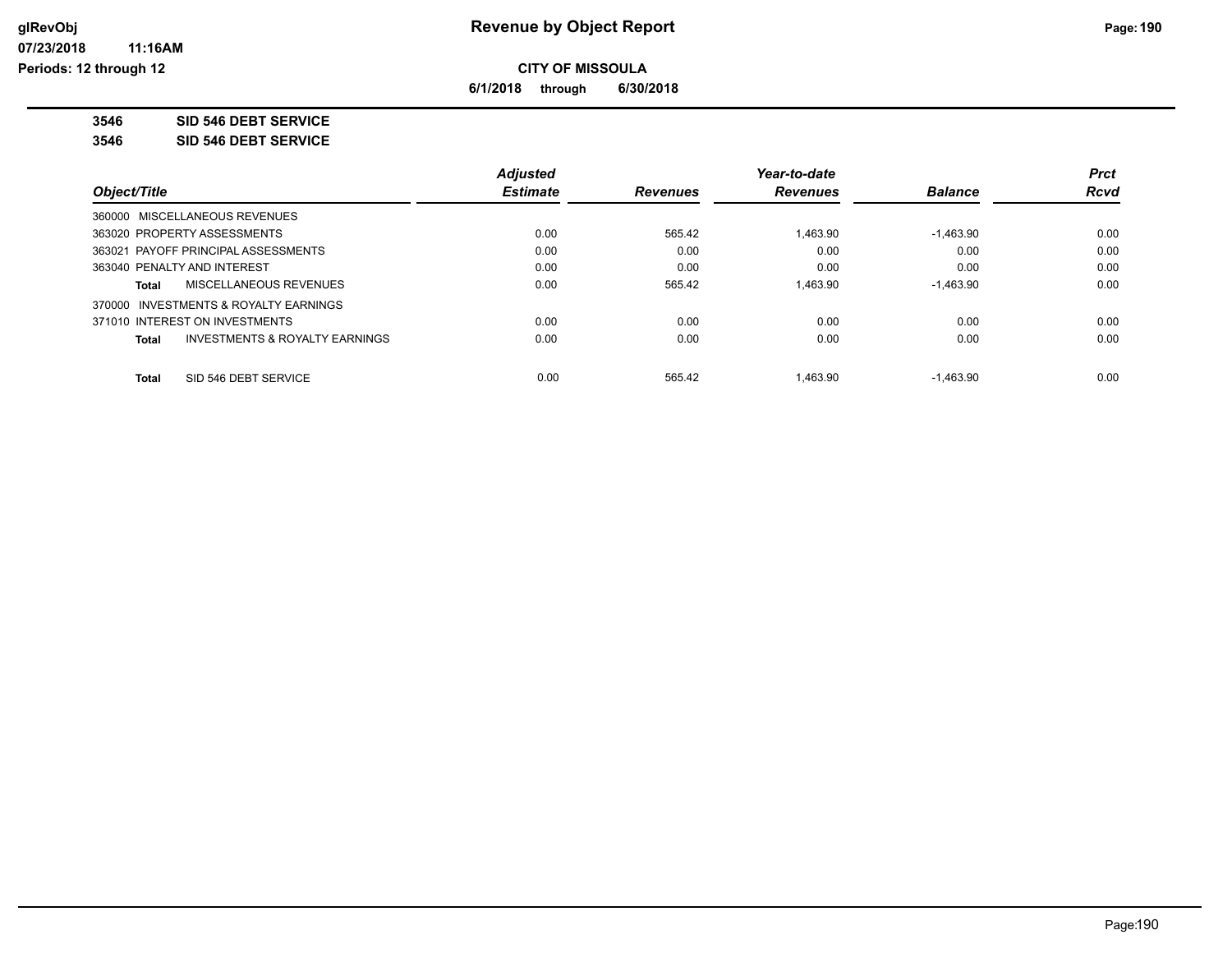**6/1/2018 through 6/30/2018**

### **3546 SID 546 DEBT SERVICE**

|                                         | <b>Adjusted</b> |                 | Year-to-date    |                | <b>Prct</b> |
|-----------------------------------------|-----------------|-----------------|-----------------|----------------|-------------|
| <b>Object/Title</b>                     | <b>Estimate</b> | <b>Revenues</b> | <b>Revenues</b> | <b>Balance</b> | <b>Rcvd</b> |
| 360000 MISCELLANEOUS REVENUES           |                 |                 |                 |                |             |
| 363020 PROPERTY ASSESSMENTS             | 0.00            | 565.42          | 1.463.90        | $-1.463.90$    | 0.00        |
| 363021 PAYOFF PRINCIPAL ASSESSMENTS     | 0.00            | 0.00            | 0.00            | 0.00           | 0.00        |
| 363040 PENALTY AND INTEREST             | 0.00            | 0.00            | 0.00            | 0.00           | 0.00        |
| MISCELLANEOUS REVENUES<br>Total         | 0.00            | 565.42          | 1.463.90        | $-1.463.90$    | 0.00        |
| 370000 INVESTMENTS & ROYALTY EARNINGS   |                 |                 |                 |                |             |
| 371010 INTEREST ON INVESTMENTS          | 0.00            | 0.00            | 0.00            | 0.00           | 0.00        |
| INVESTMENTS & ROYALTY EARNINGS<br>Total | 0.00            | 0.00            | 0.00            | 0.00           | 0.00        |
| SID 546 DEBT SERVICE<br><b>Total</b>    | 0.00            | 565.42          | 1.463.90        | $-1.463.90$    | 0.00        |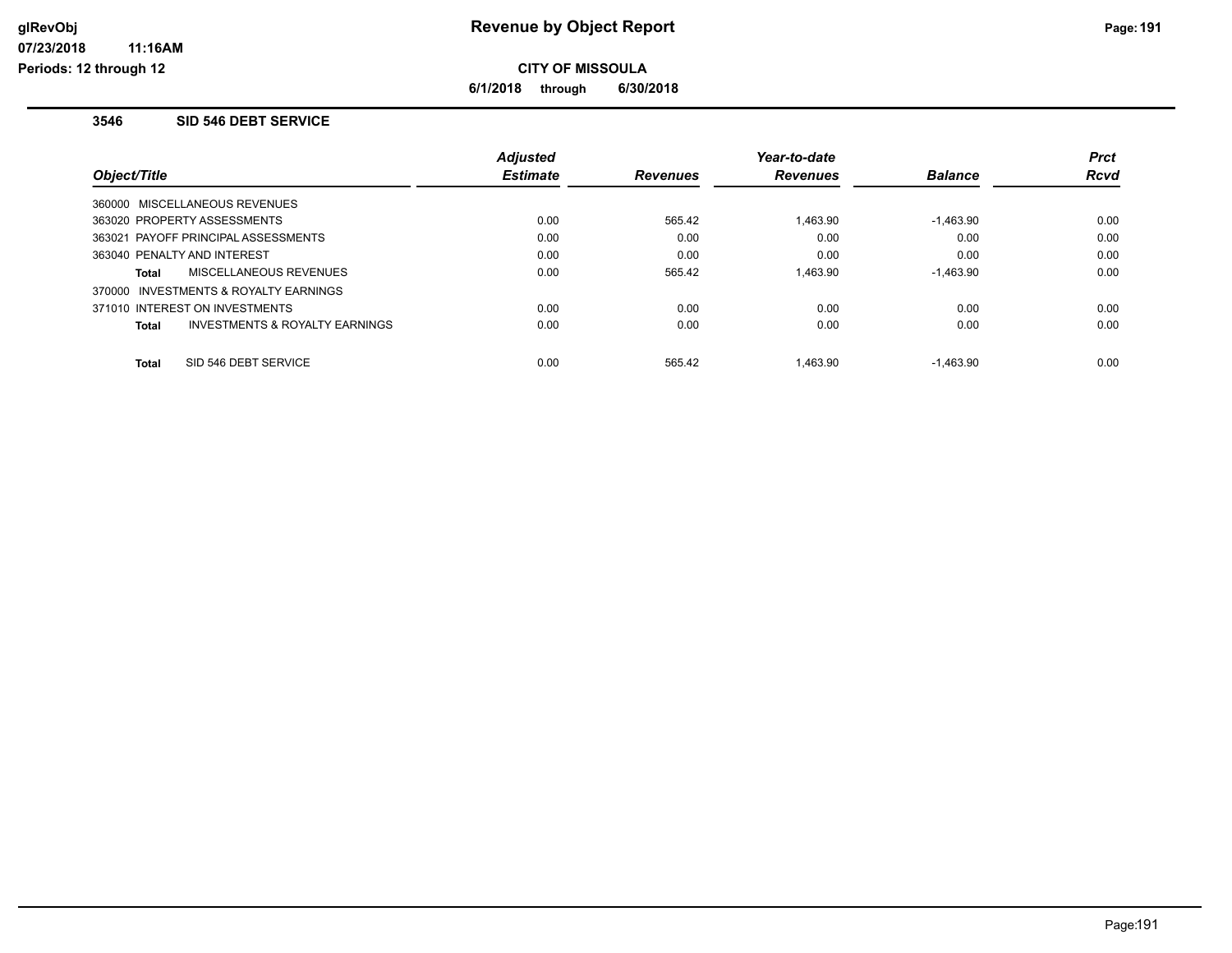**6/1/2018 through 6/30/2018**

**3548 SID 548-5TH, 6TH & ARTHUR**

**3548 SID 548-5TH, 6TH & ARTHUR**

|              |                                           | <b>Adjusted</b> |                 | Year-to-date    |                | <b>Prct</b> |
|--------------|-------------------------------------------|-----------------|-----------------|-----------------|----------------|-------------|
| Object/Title |                                           | <b>Estimate</b> | <b>Revenues</b> | <b>Revenues</b> | <b>Balance</b> | <b>Rcvd</b> |
|              | 360000 MISCELLANEOUS REVENUES             |                 |                 |                 |                |             |
|              | 363020 PROPERTY ASSESSMENTS               | 109,750.00      | 0.00            | 109.750.00      | 0.00           | 100.00      |
|              | 363021 PAYOFF PRINCIPAL ASSESSMENTS       | 0.00            | 0.00            | 0.00            | 0.00           | 0.00        |
|              | 363040 PENALTY AND INTEREST               | 0.00            | 0.00            | 0.00            | 0.00           | 0.00        |
| Total        | <b>MISCELLANEOUS REVENUES</b>             | 109.750.00      | 0.00            | 109.750.00      | 0.00           | 100.00      |
|              | 370000 INVESTMENTS & ROYALTY EARNINGS     |                 |                 |                 |                |             |
|              | 371010 INTEREST ON INVESTMENTS            | 0.00            | 0.00            | 0.00            | 0.00           | 0.00        |
| Total        | <b>INVESTMENTS &amp; ROYALTY EARNINGS</b> | 0.00            | 0.00            | 0.00            | 0.00           | 0.00        |
| Total        | SID 548-5TH, 6TH & ARTHUR                 | 109.750.00      | 0.00            | 109.750.00      | 0.00           | 100.00      |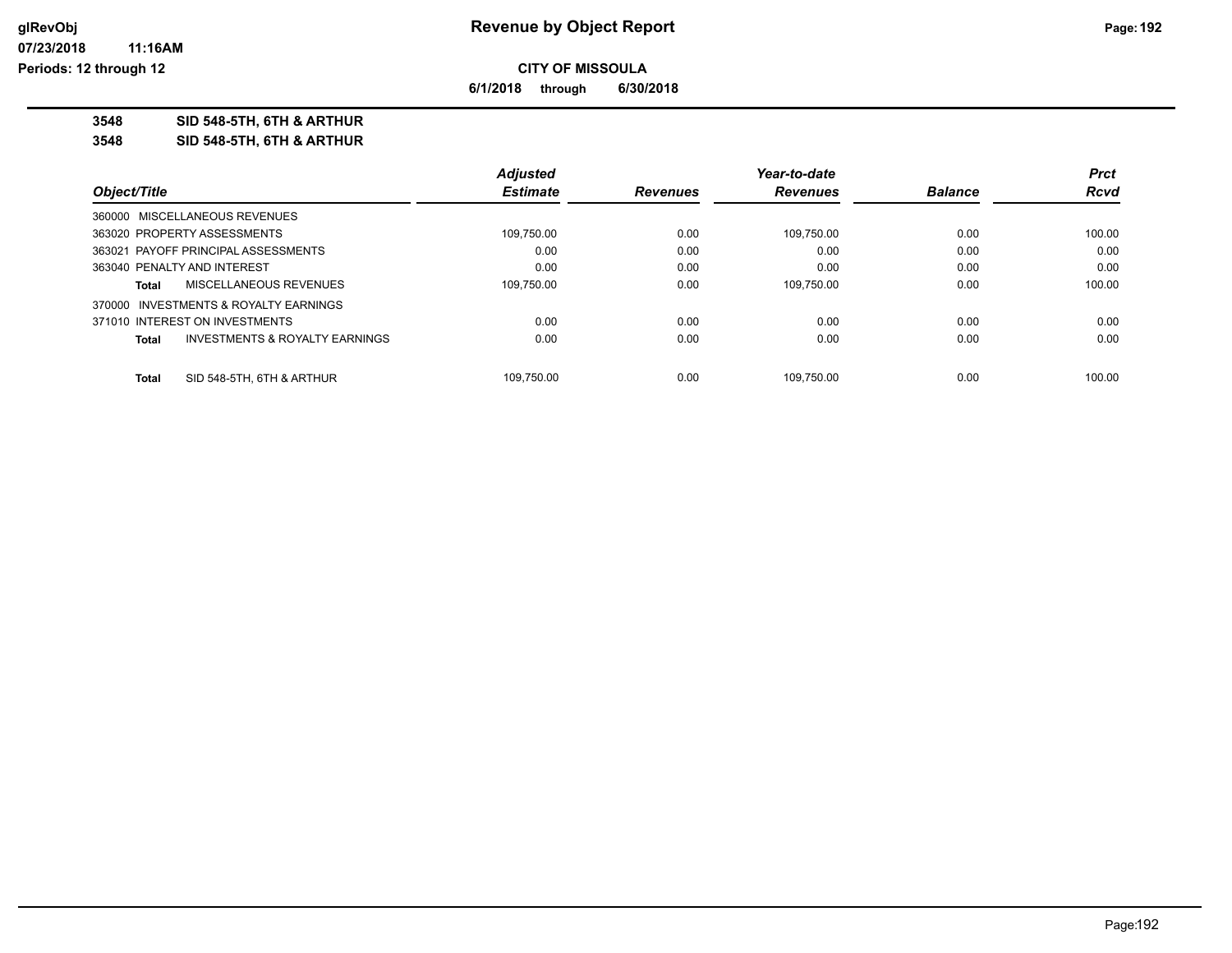**6/1/2018 through 6/30/2018**

### **3548 SID 548-5TH, 6TH & ARTHUR**

|              |                                     | <b>Adjusted</b> |                 | Year-to-date    |                | <b>Prct</b> |
|--------------|-------------------------------------|-----------------|-----------------|-----------------|----------------|-------------|
| Object/Title |                                     | <b>Estimate</b> | <b>Revenues</b> | <b>Revenues</b> | <b>Balance</b> | <b>Rcvd</b> |
|              | 360000 MISCELLANEOUS REVENUES       |                 |                 |                 |                |             |
|              | 363020 PROPERTY ASSESSMENTS         | 109.750.00      | 0.00            | 109.750.00      | 0.00           | 100.00      |
|              | 363021 PAYOFF PRINCIPAL ASSESSMENTS | 0.00            | 0.00            | 0.00            | 0.00           | 0.00        |
|              | 363040 PENALTY AND INTEREST         | 0.00            | 0.00            | 0.00            | 0.00           | 0.00        |
| Total        | MISCELLANEOUS REVENUES              | 109.750.00      | 0.00            | 109.750.00      | 0.00           | 100.00      |
| 370000       | INVESTMENTS & ROYALTY EARNINGS      |                 |                 |                 |                |             |
|              | 371010 INTEREST ON INVESTMENTS      | 0.00            | 0.00            | 0.00            | 0.00           | 0.00        |
| <b>Total</b> | INVESTMENTS & ROYALTY EARNINGS      | 0.00            | 0.00            | 0.00            | 0.00           | 0.00        |
| <b>Total</b> | SID 548-5TH, 6TH & ARTHUR           | 109.750.00      | 0.00            | 109.750.00      | 0.00           | 100.00      |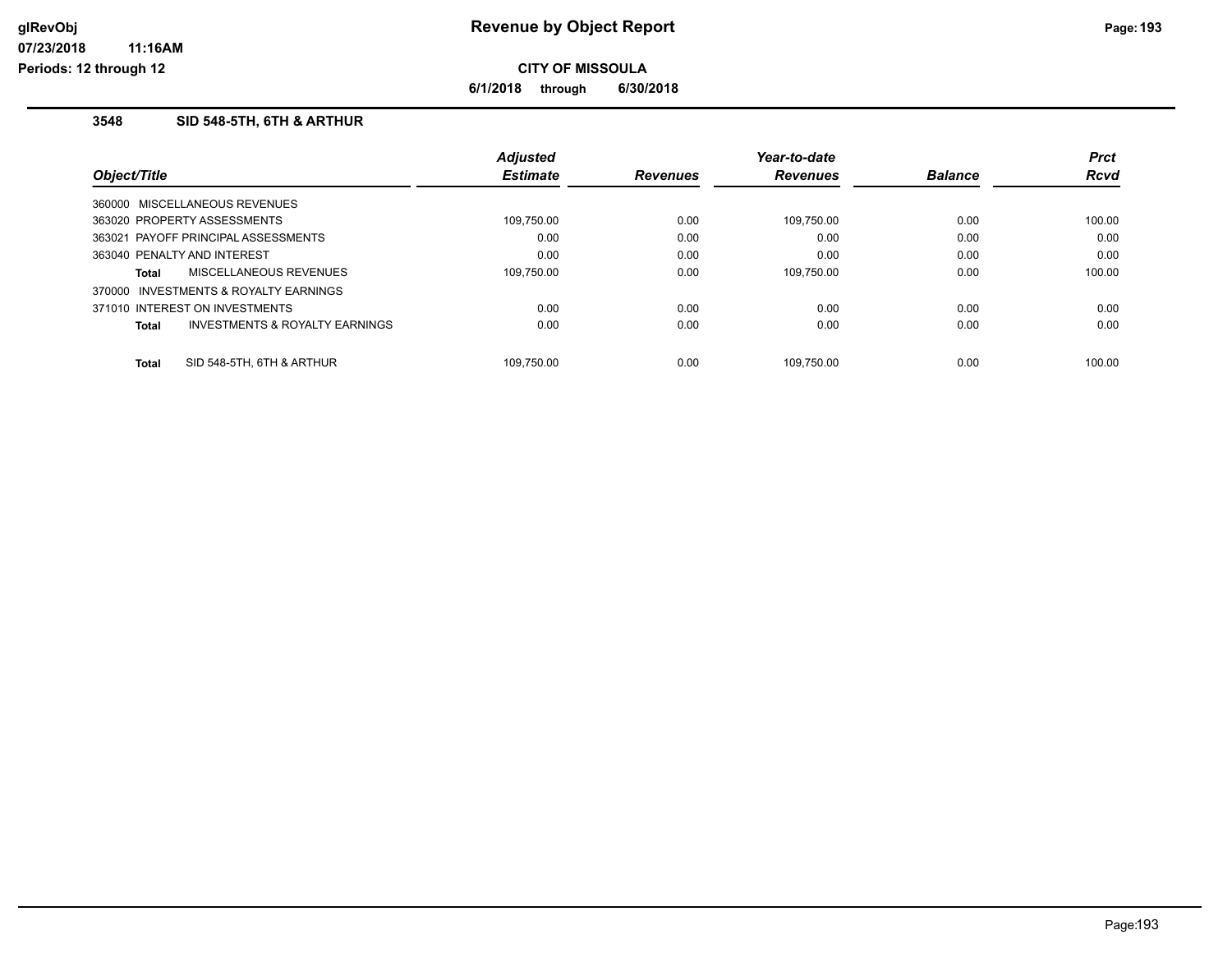**6/1/2018 through 6/30/2018**

### **3549 SID 549 HILLVIEW WAY**

#### **3549 SID 549 HILLVIEW WAY**

|                                       |                                           | <b>Adjusted</b> |                 | Year-to-date    |                | <b>Prct</b> |
|---------------------------------------|-------------------------------------------|-----------------|-----------------|-----------------|----------------|-------------|
| Object/Title                          |                                           | <b>Estimate</b> | <b>Revenues</b> | <b>Revenues</b> | <b>Balance</b> | <b>Rcvd</b> |
| 360000 MISCELLANEOUS REVENUES         |                                           |                 |                 |                 |                |             |
| 363020 PROPERTY ASSESSMENTS           |                                           | 117.122.00      | 52.218.16       | 121.379.39      | $-4.257.39$    | 103.64      |
| 363021 PAYOFF PRINCIPAL ASSESSMENTS   |                                           | 0.00            | 1.572.60        | 17.999.23       | $-17,999.23$   | 0.00        |
| 363040 PENALTY AND INTEREST           |                                           | 0.00            | 1.61            | 34.75           | $-34.75$       | 0.00        |
| Total                                 | MISCELLANEOUS REVENUES                    | 117.122.00      | 53.792.37       | 139.413.37      | $-22.291.37$   | 119.03      |
| 370000 INVESTMENTS & ROYALTY EARNINGS |                                           |                 |                 |                 |                |             |
| 371010 INTEREST ON INVESTMENTS        |                                           | 0.00            | 0.00            | 0.00            | 0.00           | 0.00        |
| Total                                 | <b>INVESTMENTS &amp; ROYALTY EARNINGS</b> | 0.00            | 0.00            | 0.00            | 0.00           | 0.00        |
| SID 549 HILLVIEW WAY<br><b>Total</b>  |                                           | 117.122.00      | 53.792.37       | 139.413.37      | $-22.291.37$   | 119.03      |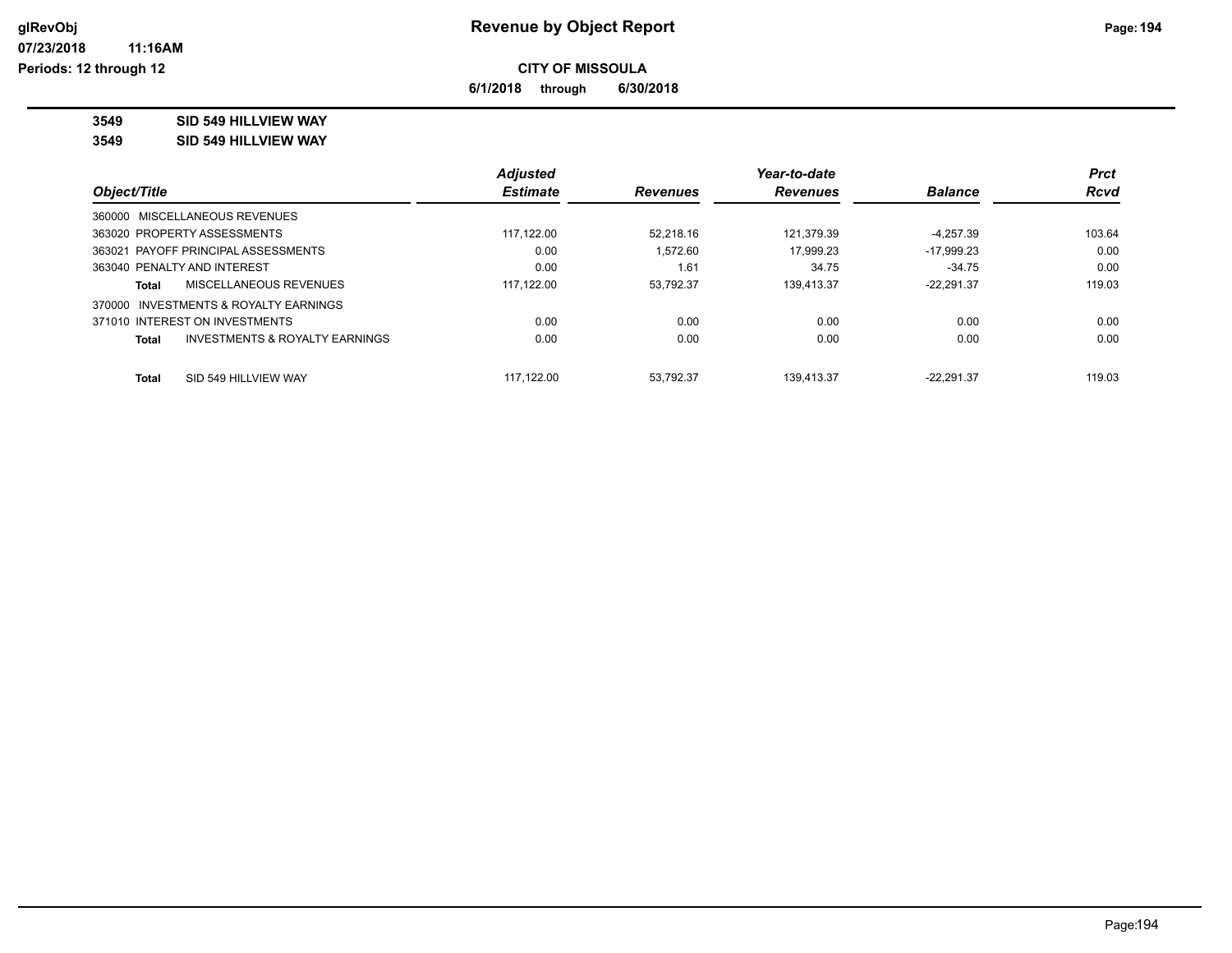**6/1/2018 through 6/30/2018**

### **3549 SID 549 HILLVIEW WAY**

|              |                                     | <b>Adjusted</b> |                 | Year-to-date    |                | <b>Prct</b> |
|--------------|-------------------------------------|-----------------|-----------------|-----------------|----------------|-------------|
| Object/Title |                                     | <b>Estimate</b> | <b>Revenues</b> | <b>Revenues</b> | <b>Balance</b> | <b>Rcvd</b> |
|              | 360000 MISCELLANEOUS REVENUES       |                 |                 |                 |                |             |
|              | 363020 PROPERTY ASSESSMENTS         | 117.122.00      | 52.218.16       | 121,379.39      | $-4.257.39$    | 103.64      |
|              | 363021 PAYOFF PRINCIPAL ASSESSMENTS | 0.00            | 1.572.60        | 17.999.23       | $-17.999.23$   | 0.00        |
|              | 363040 PENALTY AND INTEREST         | 0.00            | 1.61            | 34.75           | $-34.75$       | 0.00        |
| Total        | MISCELLANEOUS REVENUES              | 117.122.00      | 53.792.37       | 139.413.37      | $-22.291.37$   | 119.03      |
| 370000       | INVESTMENTS & ROYALTY EARNINGS      |                 |                 |                 |                |             |
|              | 371010 INTEREST ON INVESTMENTS      | 0.00            | 0.00            | 0.00            | 0.00           | 0.00        |
| Total        | INVESTMENTS & ROYALTY EARNINGS      | 0.00            | 0.00            | 0.00            | 0.00           | 0.00        |
| <b>Total</b> | SID 549 HILLVIEW WAY                | 117.122.00      | 53.792.37       | 139.413.37      | $-22.291.37$   | 119.03      |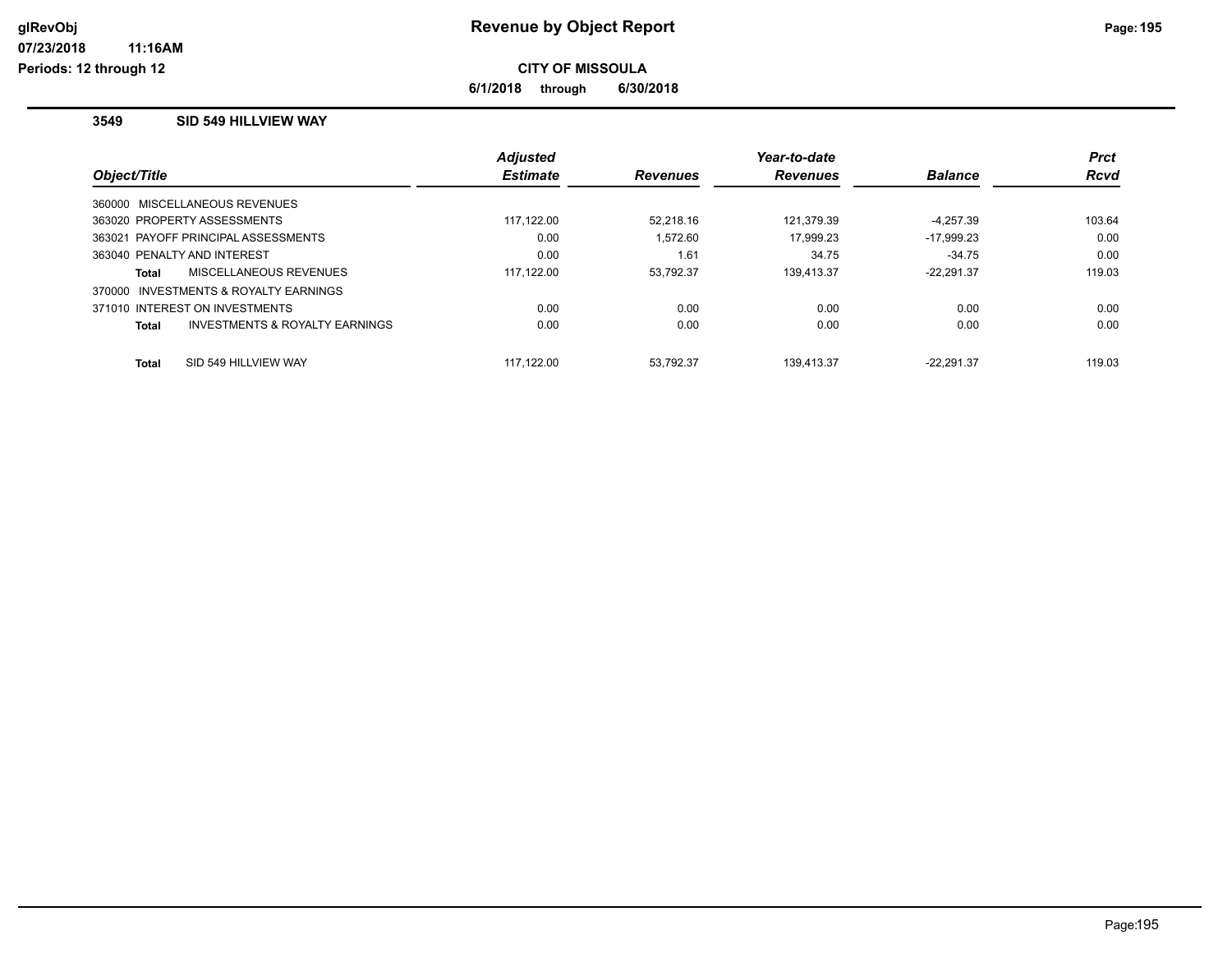**6/1/2018 through 6/30/2018**

# **4060 CAPITAL IMPROVEMENT PROGRAM FUND**

### **4060 CAPITAL IMPROVEMENT PROGRAM FUND**

|                                                    | <b>Adjusted</b> |                 | Year-to-date    |                 | <b>Prct</b> |
|----------------------------------------------------|-----------------|-----------------|-----------------|-----------------|-------------|
| Object/Title                                       | <b>Estimate</b> | <b>Revenues</b> | <b>Revenues</b> | <b>Balance</b>  | Rcvd        |
| 330000 INTERGOVERNMENTAL REVENUES                  |                 |                 |                 |                 |             |
| 331010 GRANT - CDBG                                | 0.00            | 0.00            | 0.00            | 0.00            | 0.00        |
| 334123 MAQI FEDERAL ASSISTANCE                     | 0.00            | 0.00            | 5,115.00        | $-5,115.00$     | 0.00        |
| <b>INTERGOVERNMENTAL REVENUES</b><br>Total         | 0.00            | 0.00            | 5,115.00        | $-5,115.00$     | 0.00        |
| 360000 MISCELLANEOUS REVENUES                      |                 |                 |                 |                 |             |
| 360011 YOUTH COUNCIL FUNDS                         | 0.00            | 0.00            | 0.00            | 0.00            | 0.00        |
| 362000 OTHER MISCELLANEOUS REVENUE                 | 0.00            | 0.00            | 0.00            | 0.00            | 0.00        |
| 365000 DONATIONS                                   | 0.00            | 0.00            | 0.00            | 0.00            | 0.00        |
| 365001 *** Title Not Found ***                     | 0.00            | 0.00            | 5,000.00        | $-5,000.00$     | 0.00        |
| MISCELLANEOUS REVENUES<br>Total                    | 0.00            | 0.00            | 5,000.00        | $-5,000.00$     | 0.00        |
| 370000 INVESTMENTS & ROYALTY EARNINGS              |                 |                 |                 |                 |             |
| 371010 INTEREST ON INVESTMENTS                     | 0.00            | 0.00            | 0.00            | 0.00            | 0.00        |
| <b>INVESTMENTS &amp; ROYALTY EARNINGS</b><br>Total | 0.00            | 0.00            | 0.00            | 0.00            | 0.00        |
| 380000 OTHER FINANCING SOURCES                     |                 |                 |                 |                 |             |
| 381000 LOAN PROCEEDS                               | 0.00            | 0.00            | 0.05            | $-0.05$         | 0.00        |
| 381010 BOND PROCEEDS                               | 0.00            | 735.00          | 3,594,735.00    | $-3,594,735.00$ | 0.00        |
| 381090 PROCEEDS FROM CAPITAL LEASE                 | 9,792,097.00    | 0.00            | 2,478,380.38    | 7,313,716.62    | 25.31       |
| 383014 TRANS FR MRA                                | 0.00            | 0.00            | 0.00            | 0.00            | 0.00        |
| 383015 TRANS FR MPC                                | 0.00            | 0.00            | 0.00            | 0.00            | 0.00        |
| 383017 TRANS FR ROAD DISTRICT                      | 0.00            | 0.00            | 0.00            | 0.00            | 0.00        |
| 383019 TRANS FR G O BOND                           | 0.00            | 0.00            | 8,239.21        | $-8,239.21$     | 0.00        |
| 383020 TRANS FR CEMETERY CARE                      | 0.00            | 0.00            | 0.00            | 0.00            | 0.00        |
| 383025 TRANS FR SEWER R & D                        | 0.00            | 0.00            | 0.00            | 0.00            | 0.00        |
| 383029 TRANS FR GENERAL                            | 1,404,003.00    | 702,001.50      | 1,404,003.00    | 0.00            | 100.00      |
| 383043 TRANSFERS FROM IMPACT FEES                  | 0.00            | 0.00            | 0.00            | 0.00            | 0.00        |
| 383066 TRANSFER FROM WATER UTILITY                 | 0.00            | 0.00            | 15,318.76       | $-15,318.76$    | 0.00        |
| OTHER FINANCING SOURCES<br>Total                   | 11,196,100.00   | 702,736.50      | 7,500,676.40    | 3,695,423.60    | 66.99       |
| CAPITAL IMPROVEMENT PROGRAM FUND<br><b>Total</b>   | 11,196,100.00   | 702,736.50      | 7,510,791.40    | 3,685,308.60    | 67.08       |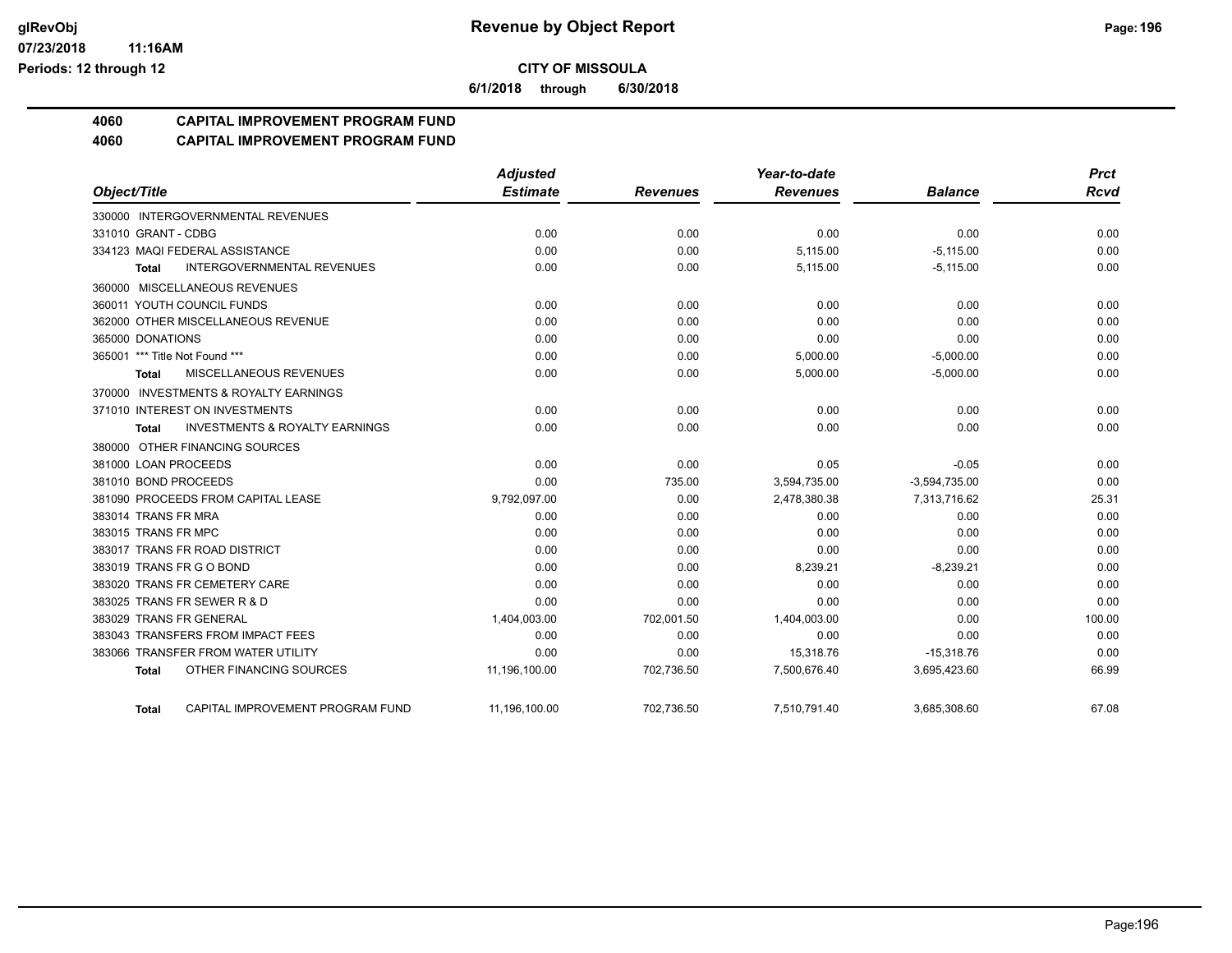**6/1/2018 through 6/30/2018**

### **4060 CAPITAL IMPROVEMENT PROGRAM FUND**

| Object/Title                                              | <b>Adjusted</b><br><b>Estimate</b> | <b>Revenues</b> | Year-to-date<br><b>Revenues</b> | <b>Balance</b>  | <b>Prct</b><br><b>Rcvd</b> |
|-----------------------------------------------------------|------------------------------------|-----------------|---------------------------------|-----------------|----------------------------|
|                                                           |                                    |                 |                                 |                 |                            |
| 330000 INTERGOVERNMENTAL REVENUES                         |                                    |                 |                                 |                 |                            |
| 331010 GRANT - CDBG                                       | 0.00                               | 0.00            | 0.00                            | 0.00            | 0.00                       |
| 334123 MAQI FEDERAL ASSISTANCE                            | 0.00                               | 0.00            | 5,115.00                        | $-5,115.00$     | 0.00                       |
| <b>INTERGOVERNMENTAL REVENUES</b><br>Total                | 0.00                               | 0.00            | 5,115.00                        | $-5,115.00$     | 0.00                       |
| 360000 MISCELLANEOUS REVENUES                             |                                    |                 |                                 |                 |                            |
| 360011 YOUTH COUNCIL FUNDS                                | 0.00                               | 0.00            | 0.00                            | 0.00            | 0.00                       |
| 362000 OTHER MISCELLANEOUS REVENUE                        | 0.00                               | 0.00            | 0.00                            | 0.00            | 0.00                       |
| 365000 DONATIONS                                          | 0.00                               | 0.00            | 0.00                            | 0.00            | 0.00                       |
| 365001 *** Title Not Found ***                            | 0.00                               | 0.00            | 5,000.00                        | $-5,000.00$     | 0.00                       |
| <b>MISCELLANEOUS REVENUES</b><br>Total                    | 0.00                               | 0.00            | 5,000.00                        | $-5,000.00$     | 0.00                       |
| 370000 INVESTMENTS & ROYALTY EARNINGS                     |                                    |                 |                                 |                 |                            |
| 371010 INTEREST ON INVESTMENTS                            | 0.00                               | 0.00            | 0.00                            | 0.00            | 0.00                       |
| <b>INVESTMENTS &amp; ROYALTY EARNINGS</b><br><b>Total</b> | 0.00                               | 0.00            | 0.00                            | 0.00            | 0.00                       |
| 380000 OTHER FINANCING SOURCES                            |                                    |                 |                                 |                 |                            |
| 381000 LOAN PROCEEDS                                      | 0.00                               | 0.00            | 0.05                            | $-0.05$         | 0.00                       |
| 381010 BOND PROCEEDS                                      | 0.00                               | 735.00          | 3,594,735.00                    | $-3,594,735.00$ | 0.00                       |
| 381090 PROCEEDS FROM CAPITAL LEASE                        | 9,792,097.00                       | 0.00            | 2,478,380.38                    | 7,313,716.62    | 25.31                      |
| 383014 TRANS FR MRA                                       | 0.00                               | 0.00            | 0.00                            | 0.00            | 0.00                       |
| 383015 TRANS FR MPC                                       | 0.00                               | 0.00            | 0.00                            | 0.00            | 0.00                       |
| 383017 TRANS FR ROAD DISTRICT                             | 0.00                               | 0.00            | 0.00                            | 0.00            | 0.00                       |
| 383019 TRANS FR G O BOND                                  | 0.00                               | 0.00            | 8.239.21                        | $-8,239.21$     | 0.00                       |
| 383020 TRANS FR CEMETERY CARE                             | 0.00                               | 0.00            | 0.00                            | 0.00            | 0.00                       |
| 383025 TRANS FR SEWER R & D                               | 0.00                               | 0.00            | 0.00                            | 0.00            | 0.00                       |
| 383029 TRANS FR GENERAL                                   | 1,404,003.00                       | 702,001.50      | 1,404,003.00                    | 0.00            | 100.00                     |
| 383043 TRANSFERS FROM IMPACT FEES                         | 0.00                               | 0.00            | 0.00                            | 0.00            | 0.00                       |
| 383066 TRANSFER FROM WATER UTILITY                        | 0.00                               | 0.00            | 15,318.76                       | $-15,318.76$    | 0.00                       |
| OTHER FINANCING SOURCES<br><b>Total</b>                   | 11,196,100.00                      | 702,736.50      | 7,500,676.40                    | 3,695,423.60    | 66.99                      |
| CAPITAL IMPROVEMENT PROGRAM FUND<br><b>Total</b>          | 11.196.100.00                      | 702.736.50      | 7.510.791.40                    | 3,685,308.60    | 67.08                      |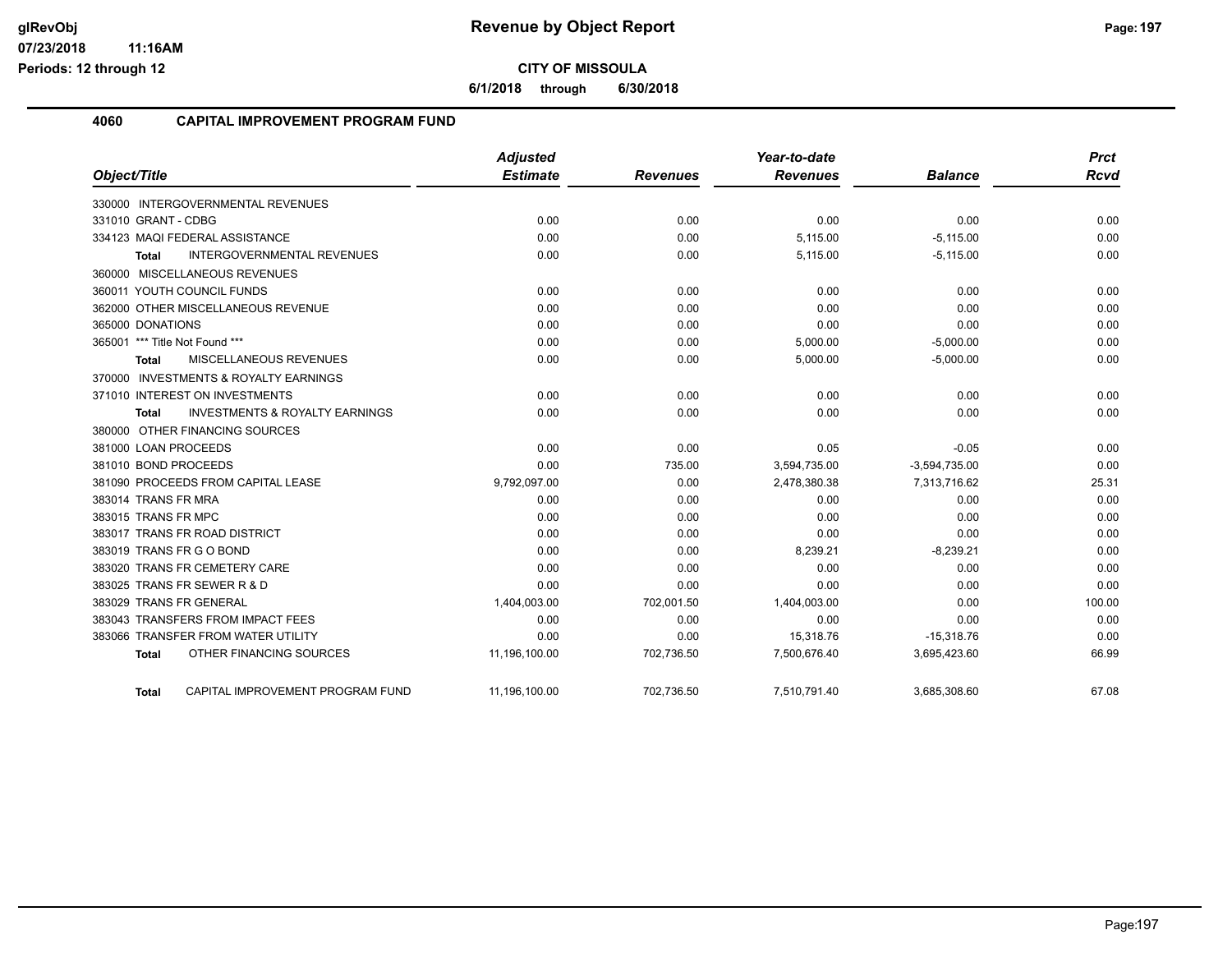**07/23/2018 11:16AM Periods: 12 through 12**

**CITY OF MISSOULA**

**6/1/2018 through 6/30/2018**

### **4196 NEW FIRE STATION GO BOND**

**4196 NEW FIRE STATION GO BOND**

|                       |                               | <b>Adjusted</b> |                 |                 | <b>Prct</b>    |             |
|-----------------------|-------------------------------|-----------------|-----------------|-----------------|----------------|-------------|
| Object/Title          |                               | <b>Estimate</b> | <b>Revenues</b> | <b>Revenues</b> | <b>Balance</b> | <b>Rcvd</b> |
|                       | 360000 MISCELLANEOUS REVENUES |                 |                 |                 |                |             |
| 365023 ENERGY REBATES |                               | 1.00            | 0.00            | 0.00            | 1.00           | 0.00        |
| Total                 | MISCELLANEOUS REVENUES        | 1.00            | 0.00            | 0.00            | 1.00           | 0.00        |
| <b>Total</b>          | NEW FIRE STATION GO BOND      | 1.00            | 0.00            | 0.00            | 1.00           | 0.00        |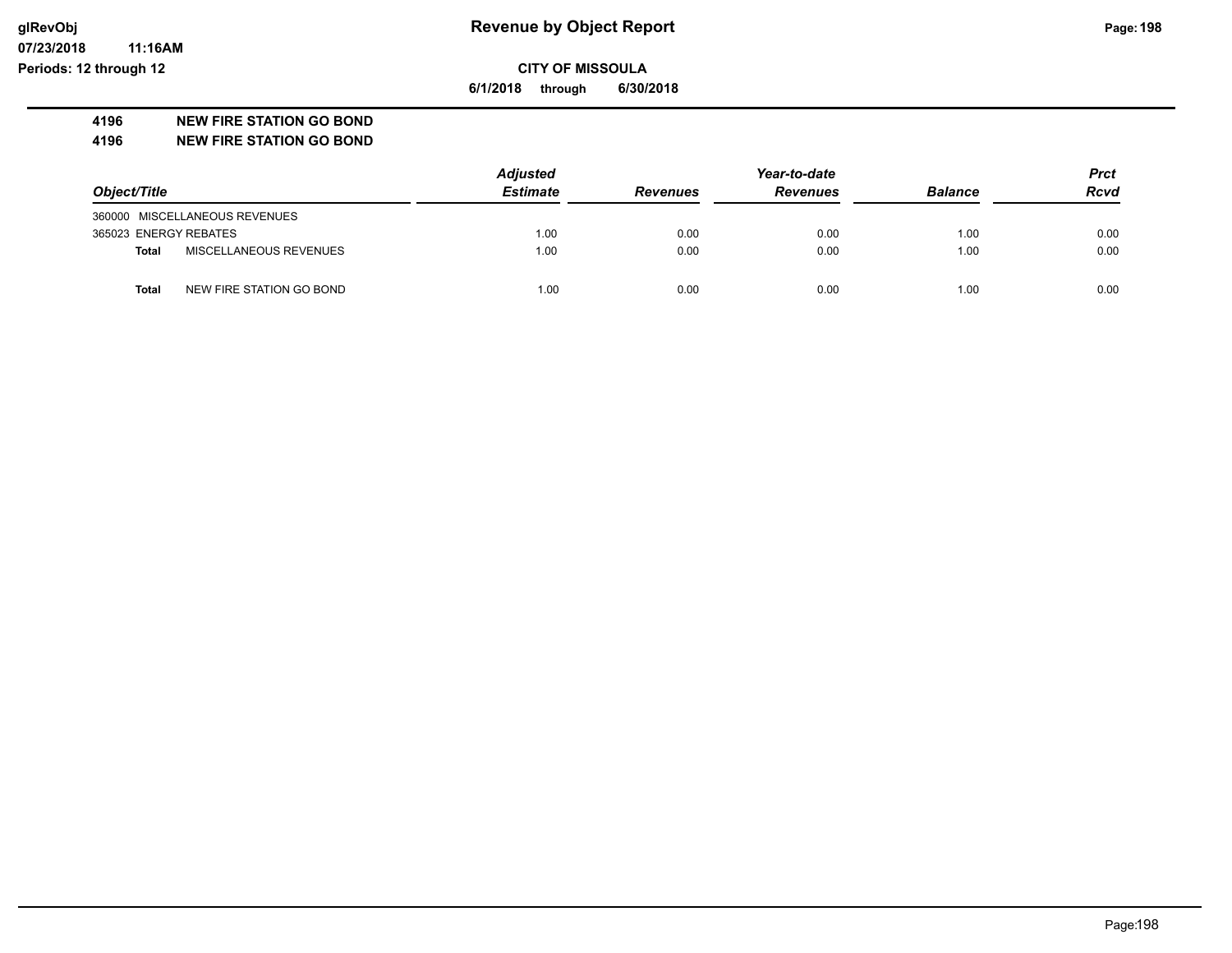**6/1/2018 through 6/30/2018**

### **4196 NEW FIRE STATION GO BOND**

|                       |                               | <b>Adjusted</b> |                 | <b>Prct</b>     |                |             |
|-----------------------|-------------------------------|-----------------|-----------------|-----------------|----------------|-------------|
| Object/Title          |                               | <b>Estimate</b> | <b>Revenues</b> | <b>Revenues</b> | <b>Balance</b> | <b>Rcvd</b> |
|                       | 360000 MISCELLANEOUS REVENUES |                 |                 |                 |                |             |
| 365023 ENERGY REBATES |                               | 1.00            | 0.00            | 0.00            | 1.00           | 0.00        |
| <b>Total</b>          | MISCELLANEOUS REVENUES        | 1.00            | 0.00            | 0.00            | 1.00           | 0.00        |
| <b>Total</b>          | NEW FIRE STATION GO BOND      | 1.00            | 0.00            | 0.00            | 1.00           | 0.00        |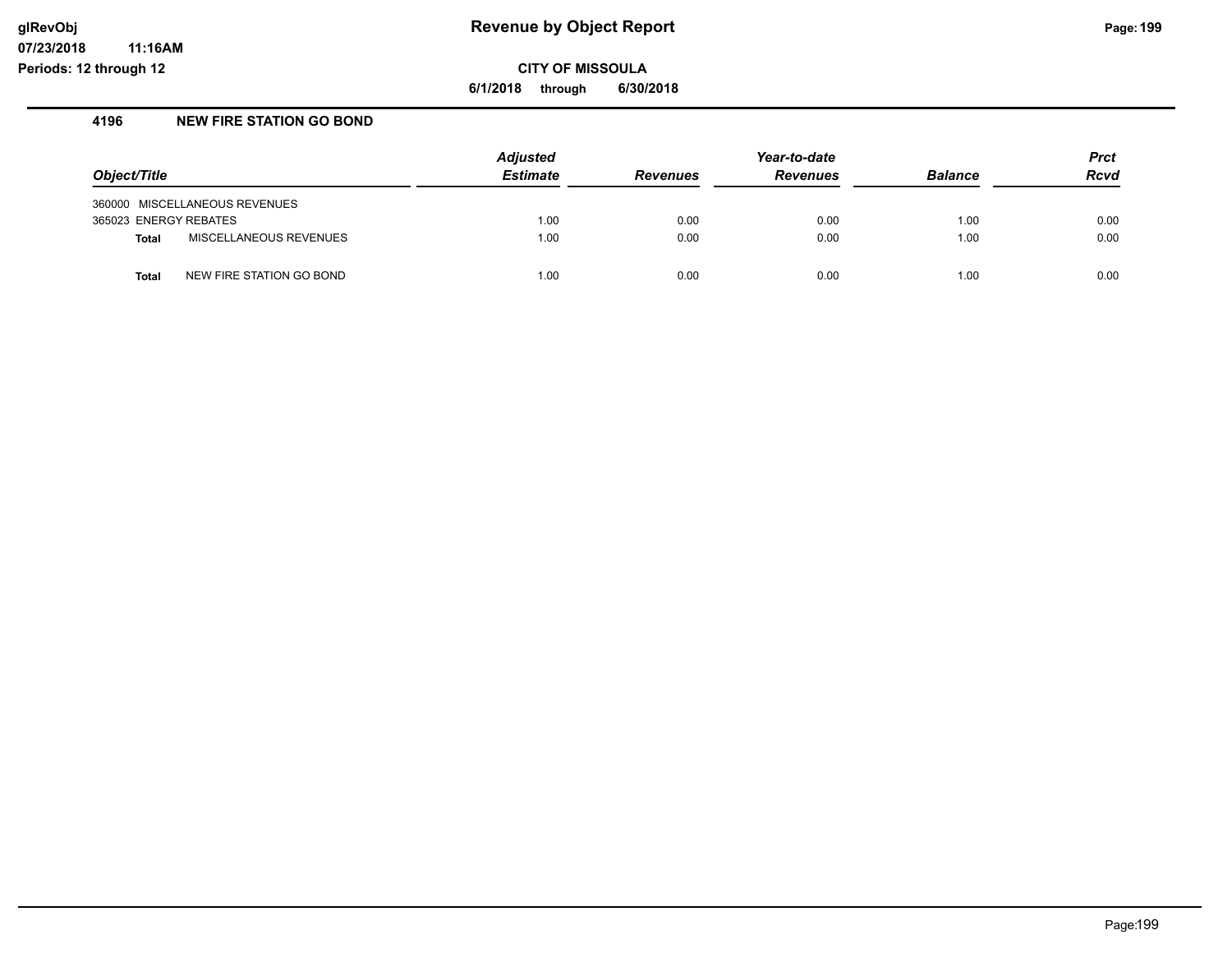**6/1/2018 through 6/30/2018**

# **4460 FY16 SIDEWALK/CURB CONSTRUCTION**

**4460 FY16 SIDEWALK/CURB CONSTRUCTION**

|                                                 | <b>Adjusted</b> |                 | Year-to-date    |                | <b>Prct</b> |
|-------------------------------------------------|-----------------|-----------------|-----------------|----------------|-------------|
| Object/Title                                    | <b>Estimate</b> | <b>Revenues</b> | <b>Revenues</b> | <b>Balance</b> | <b>Rcvd</b> |
| 330000 INTERGOVERNMENTAL REVENUES               |                 |                 |                 |                |             |
| 331156 CTEP GRANTS                              | 0.00            | 0.00            | 0.00            | 0.00           | 0.00        |
| INTERGOVERNMENTAL REVENUES<br>Total             | 0.00            | 0.00            | 0.00            | 0.00           | 0.00        |
| 360000 MISCELLANEOUS REVENUES                   |                 |                 |                 |                |             |
| 360010 MISCELLANEOUS                            | 0.00            | 0.00            | 0.00            | 0.00           | 0.00        |
| MISCELLANEOUS REVENUES<br>Total                 | 0.00            | 0.00            | 0.00            | 0.00           | 0.00        |
| 380000 OTHER FINANCING SOURCES                  |                 |                 |                 |                |             |
| 381030 SID BONDS PROCEEDS                       | 0.00            | 0.00            | 0.00            | 0.00           | 0.00        |
| OTHER FINANCING SOURCES<br>Total                | 0.00            | 0.00            | 0.00            | 0.00           | 0.00        |
|                                                 |                 |                 |                 |                |             |
| <b>FY16 SIDEWALK/CURB CONSTRUCTION</b><br>Total | 0.00            | 0.00            | 0.00            | 0.00           | 0.00        |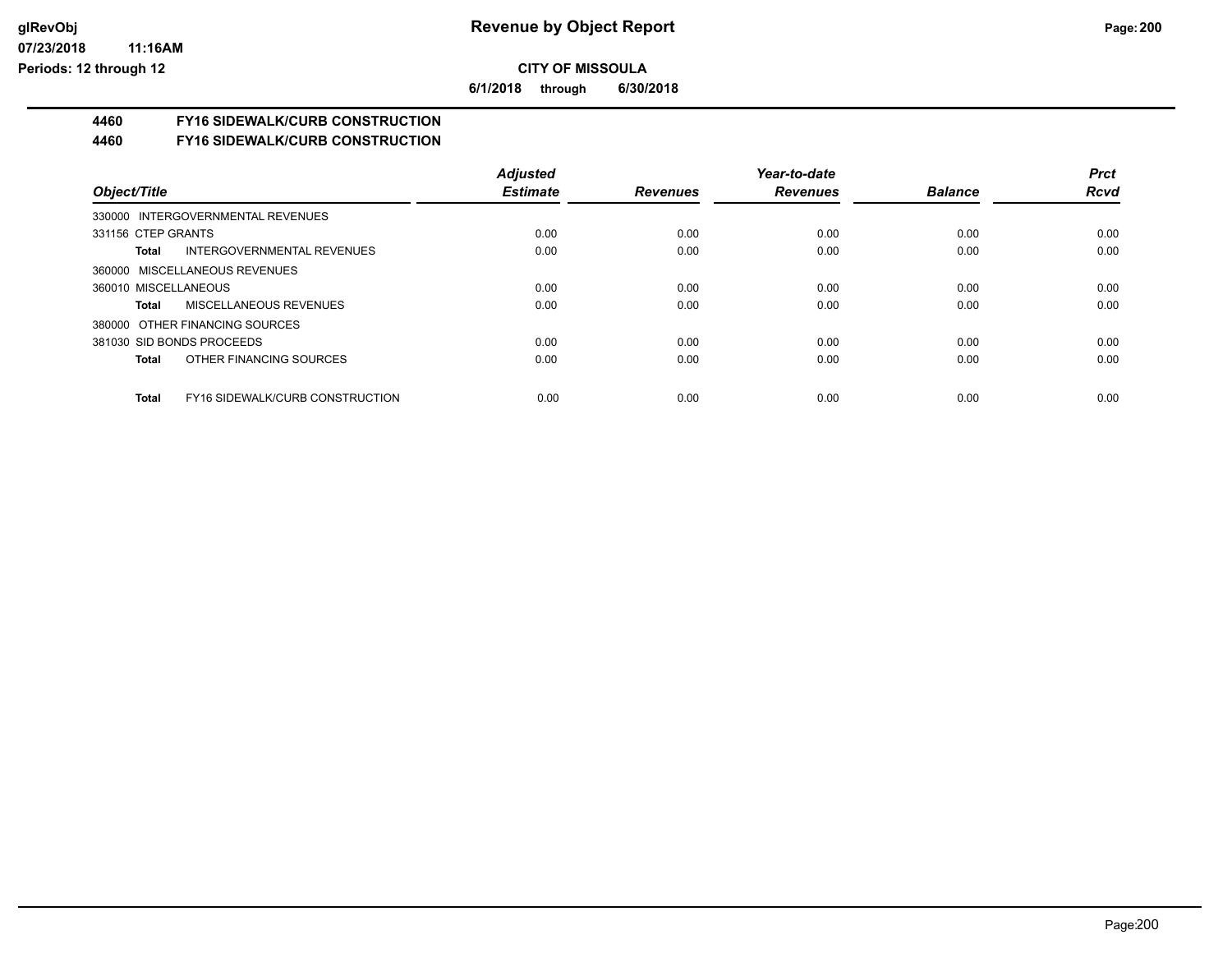**6/1/2018 through 6/30/2018**

### **4460 FY16 SIDEWALK/CURB CONSTRUCTION**

| Object/Title                                    | <b>Adjusted</b><br><b>Estimate</b> | <b>Revenues</b> | Year-to-date<br><b>Revenues</b> | <b>Balance</b> | <b>Prct</b><br><b>Rcvd</b> |
|-------------------------------------------------|------------------------------------|-----------------|---------------------------------|----------------|----------------------------|
| 330000 INTERGOVERNMENTAL REVENUES               |                                    |                 |                                 |                |                            |
| 331156 CTEP GRANTS                              | 0.00                               | 0.00            | 0.00                            | 0.00           | 0.00                       |
| INTERGOVERNMENTAL REVENUES<br>Total             | 0.00                               | 0.00            | 0.00                            | 0.00           | 0.00                       |
| 360000 MISCELLANEOUS REVENUES                   |                                    |                 |                                 |                |                            |
| 360010 MISCELLANEOUS                            | 0.00                               | 0.00            | 0.00                            | 0.00           | 0.00                       |
| MISCELLANEOUS REVENUES<br>Total                 | 0.00                               | 0.00            | 0.00                            | 0.00           | 0.00                       |
| 380000 OTHER FINANCING SOURCES                  |                                    |                 |                                 |                |                            |
| 381030 SID BONDS PROCEEDS                       | 0.00                               | 0.00            | 0.00                            | 0.00           | 0.00                       |
| OTHER FINANCING SOURCES<br><b>Total</b>         | 0.00                               | 0.00            | 0.00                            | 0.00           | 0.00                       |
| FY16 SIDEWALK/CURB CONSTRUCTION<br><b>Total</b> | 0.00                               | 0.00            | 0.00                            | 0.00           | 0.00                       |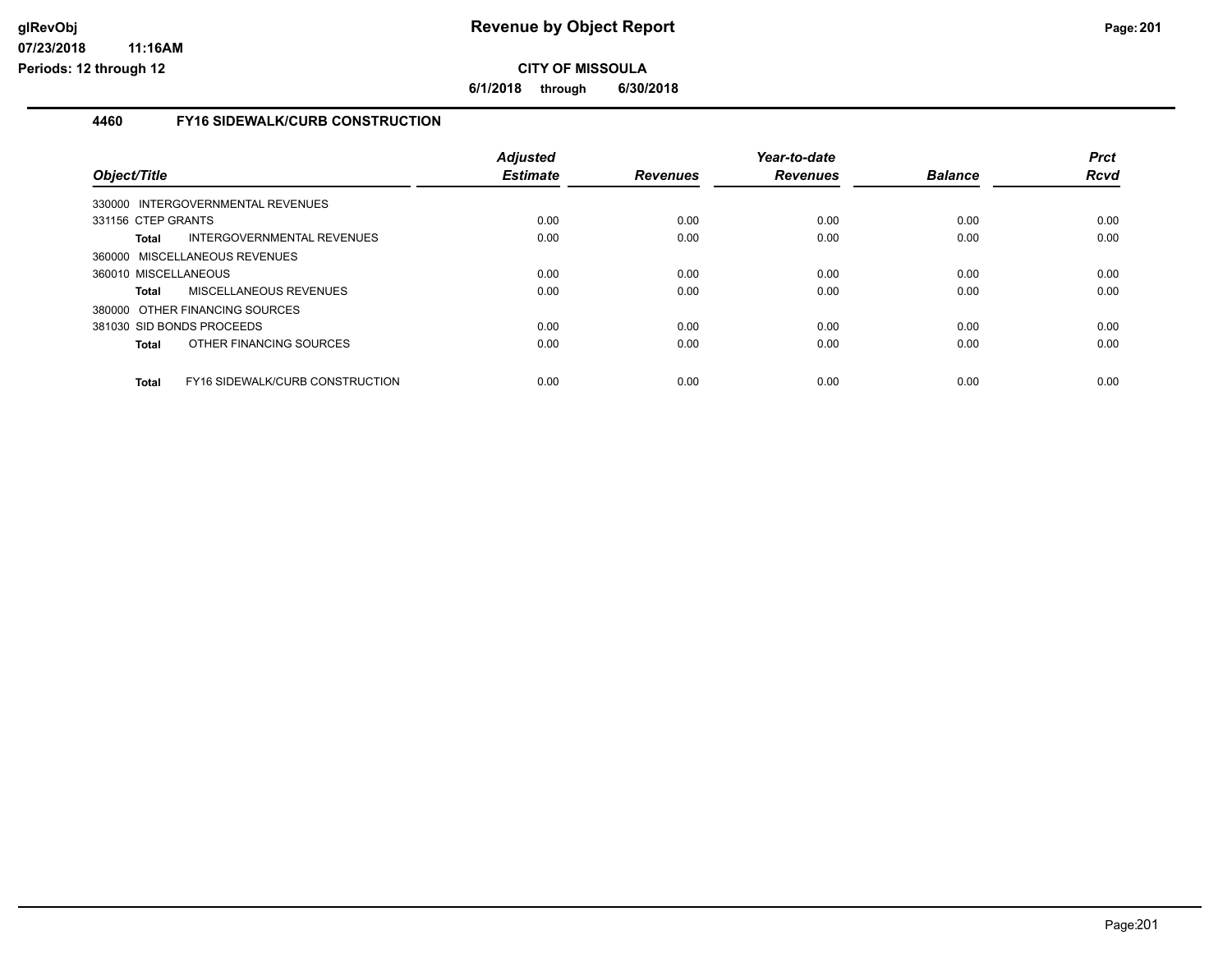**6/1/2018 through 6/30/2018**

### **4461 FY17 SIDEWALK/CURB CONSTRUCTION**

**4461 FY17 SIDEWALK/CURB CONSTRUCTION**

|                                                 | <b>Adjusted</b> |                 | Year-to-date    |                | <b>Prct</b> |
|-------------------------------------------------|-----------------|-----------------|-----------------|----------------|-------------|
| Object/Title                                    | <b>Estimate</b> | <b>Revenues</b> | <b>Revenues</b> | <b>Balance</b> | <b>Rcvd</b> |
| 330000 INTERGOVERNMENTAL REVENUES               |                 |                 |                 |                |             |
| 331010 GRANT - CDBG                             | 0.00            | 0.00            | 0.00            | 0.00           | 0.00        |
| 331156 CTEP GRANTS                              | 0.00            | 0.00            | 0.00            | 0.00           | 0.00        |
| INTERGOVERNMENTAL REVENUES<br>Total             | 0.00            | 0.00            | 0.00            | 0.00           | 0.00        |
| 360000 MISCELLANEOUS REVENUES                   |                 |                 |                 |                |             |
| 360010 MISCELLANEOUS                            | 0.00            | 0.00            | 0.00            | 0.00           | 0.00        |
| MISCELLANEOUS REVENUES<br>Total                 | 0.00            | 0.00            | 0.00            | 0.00           | 0.00        |
| 380000 OTHER FINANCING SOURCES                  |                 |                 |                 |                |             |
| 381030 SID BONDS PROCEEDS                       | 0.00            | 0.00            | 0.00            | 0.00           | 0.00        |
| OTHER FINANCING SOURCES<br>Total                | 0.00            | 0.00            | 0.00            | 0.00           | 0.00        |
| <b>FY17 SIDEWALK/CURB CONSTRUCTION</b><br>Total | 0.00            | 0.00            | 0.00            | 0.00           | 0.00        |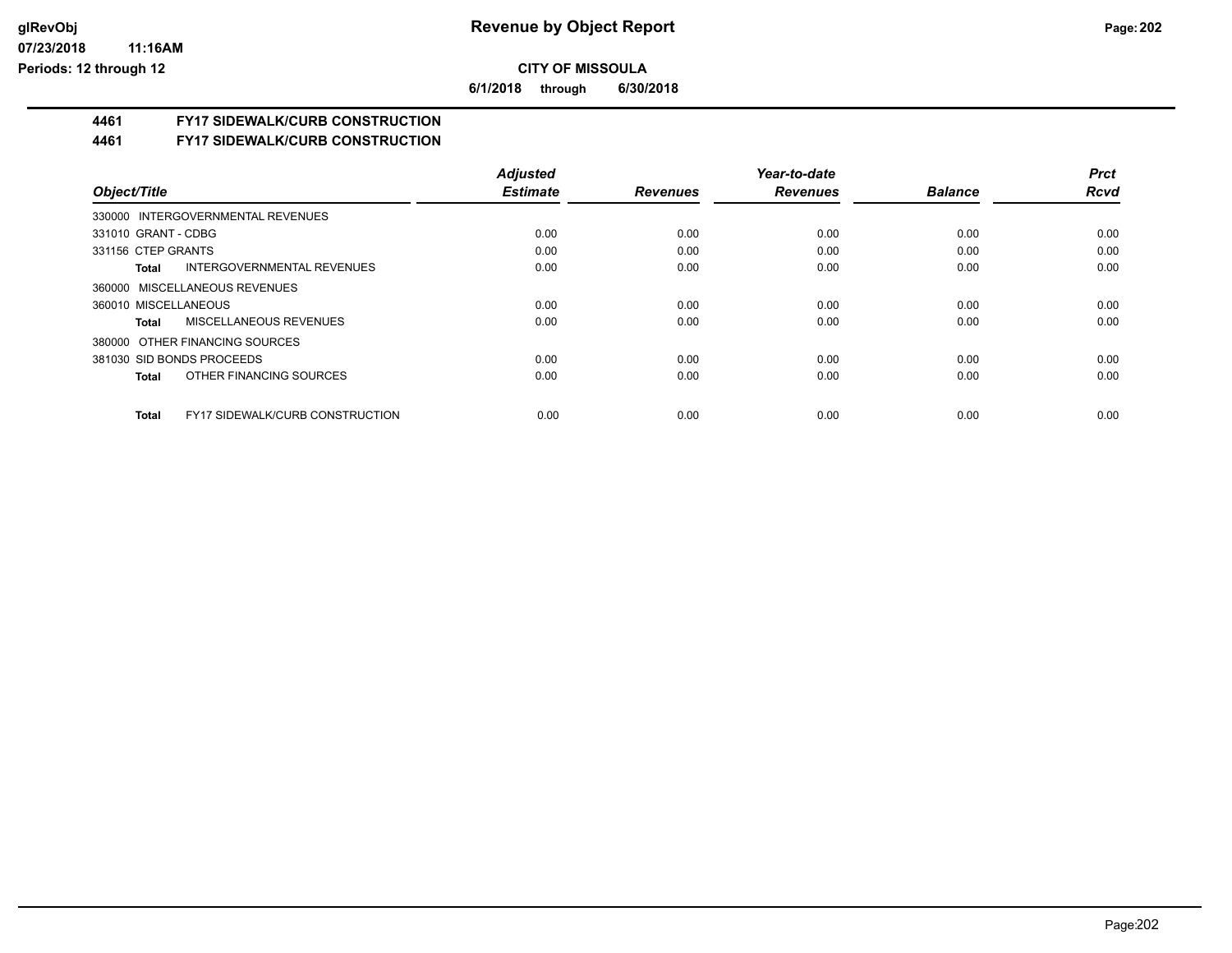**6/1/2018 through 6/30/2018**

### **4461 FY17 SIDEWALK/CURB CONSTRUCTION**

| <b>Adjusted</b> |                 | Year-to-date    |                | <b>Prct</b> |
|-----------------|-----------------|-----------------|----------------|-------------|
| <b>Estimate</b> | <b>Revenues</b> | <b>Revenues</b> | <b>Balance</b> | <b>Rcvd</b> |
|                 |                 |                 |                |             |
| 0.00            | 0.00            | 0.00            | 0.00           | 0.00        |
| 0.00            | 0.00            | 0.00            | 0.00           | 0.00        |
| 0.00            | 0.00            | 0.00            | 0.00           | 0.00        |
|                 |                 |                 |                |             |
| 0.00            | 0.00            | 0.00            | 0.00           | 0.00        |
| 0.00            | 0.00            | 0.00            | 0.00           | 0.00        |
|                 |                 |                 |                |             |
| 0.00            | 0.00            | 0.00            | 0.00           | 0.00        |
| 0.00            | 0.00            | 0.00            | 0.00           | 0.00        |
|                 |                 |                 |                | 0.00        |
|                 | 0.00            | 0.00            | 0.00           | 0.00        |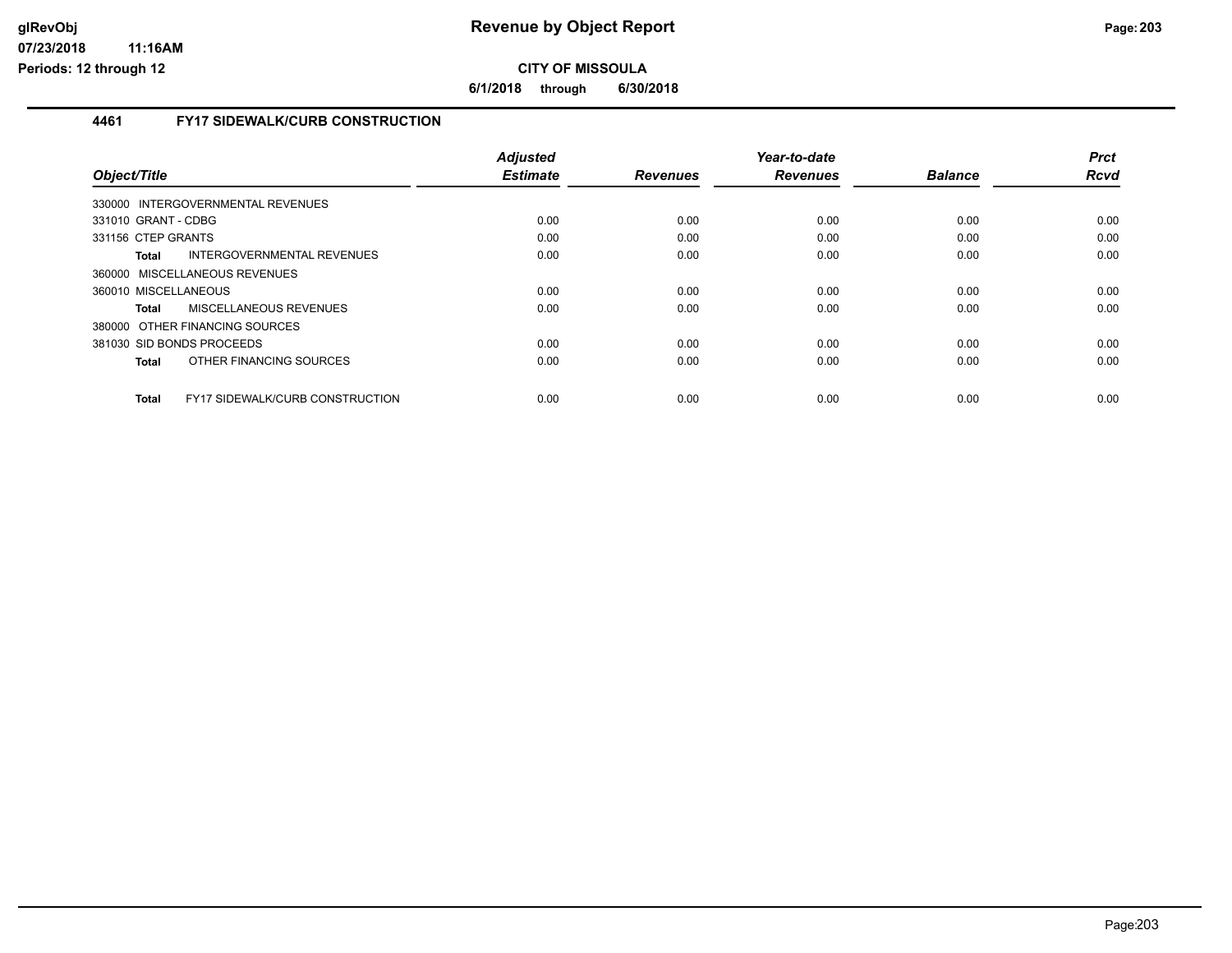**6/1/2018 through 6/30/2018**

## **4462 FY18 SIDEWALK/CURB CONSTRUCTION**

**4462 FY18 SIDEWALK/CURB CONSTRUCTION**

|                                                 | <b>Adjusted</b> |                 | Year-to-date    |                | <b>Prct</b> |
|-------------------------------------------------|-----------------|-----------------|-----------------|----------------|-------------|
| Object/Title                                    | <b>Estimate</b> | <b>Revenues</b> | <b>Revenues</b> | <b>Balance</b> | <b>Rcvd</b> |
| 330000 INTERGOVERNMENTAL REVENUES               |                 |                 |                 |                |             |
| 331156 CTEP GRANTS                              | 0.00            | 0.00            | 0.00            | 0.00           | 0.00        |
| INTERGOVERNMENTAL REVENUES<br>Total             | 0.00            | 0.00            | 0.00            | 0.00           | 0.00        |
| 360000 MISCELLANEOUS REVENUES                   |                 |                 |                 |                |             |
| 360010 MISCELLANEOUS                            | 0.00            | 0.00            | 129.596.55      | $-129.596.55$  | 0.00        |
| <b>MISCELLANEOUS REVENUES</b><br>Total          | 0.00            | 0.00            | 129,596.55      | $-129.596.55$  | 0.00        |
| 380000 OTHER FINANCING SOURCES                  |                 |                 |                 |                |             |
| 381030 SID BONDS PROCEEDS                       | 0.00            | 0.00            | 0.00            | 0.00           | 0.00        |
| OTHER FINANCING SOURCES<br>Total                | 0.00            | 0.00            | 0.00            | 0.00           | 0.00        |
| FY18 SIDEWALK/CURB CONSTRUCTION<br><b>Total</b> | 0.00            | 0.00            | 129.596.55      | $-129.596.55$  | 0.00        |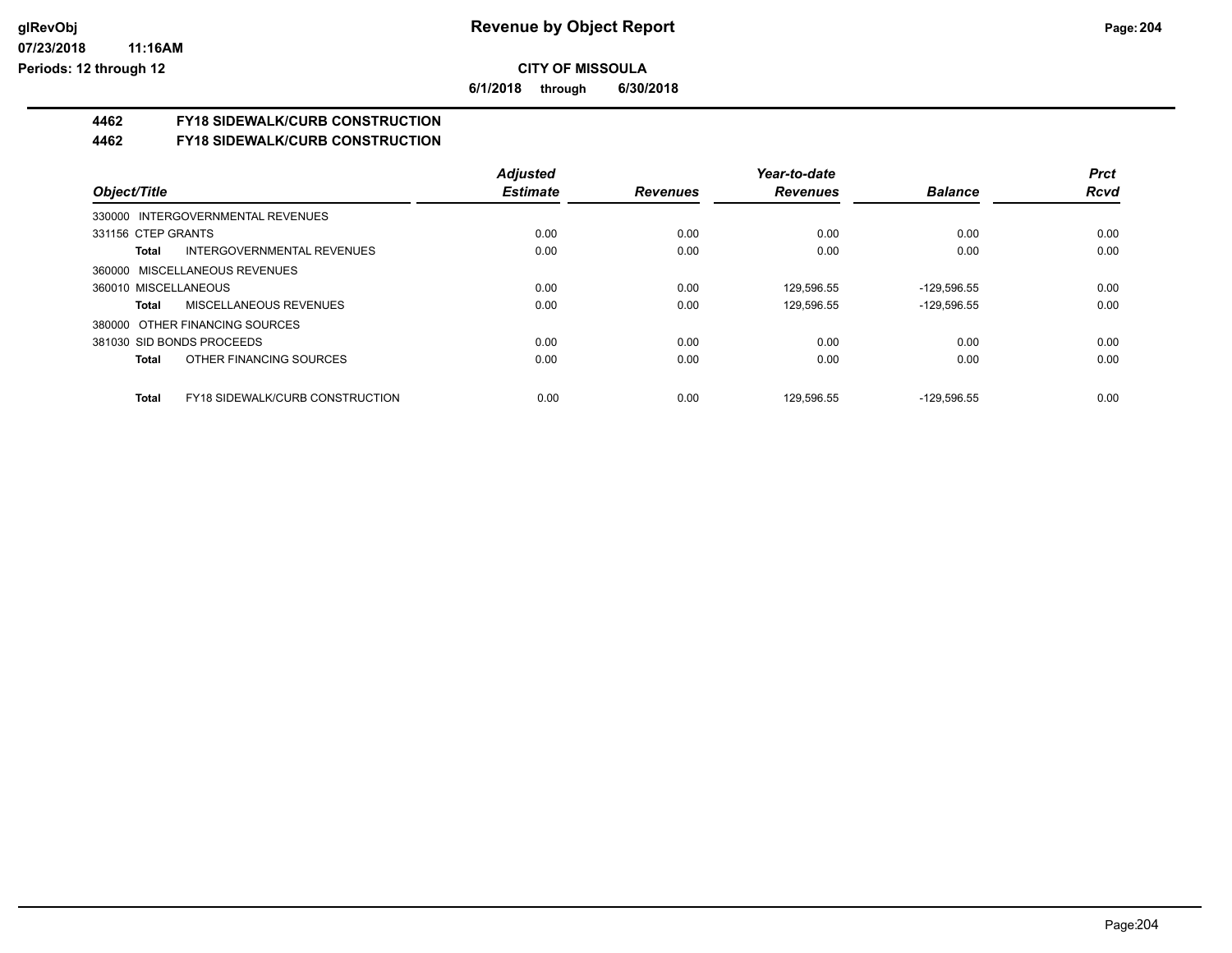**6/1/2018 through 6/30/2018**

### **4462 FY18 SIDEWALK/CURB CONSTRUCTION**

| Object/Title                                    | <b>Adjusted</b><br><b>Estimate</b> | <b>Revenues</b> | Year-to-date<br><b>Revenues</b> | <b>Balance</b> | <b>Prct</b><br><b>Rcvd</b> |
|-------------------------------------------------|------------------------------------|-----------------|---------------------------------|----------------|----------------------------|
| 330000 INTERGOVERNMENTAL REVENUES               |                                    |                 |                                 |                |                            |
| 331156 CTEP GRANTS                              | 0.00                               | 0.00            | 0.00                            | 0.00           | 0.00                       |
| INTERGOVERNMENTAL REVENUES<br>Total             | 0.00                               | 0.00            | 0.00                            | 0.00           | 0.00                       |
| 360000 MISCELLANEOUS REVENUES                   |                                    |                 |                                 |                |                            |
| 360010 MISCELLANEOUS                            | 0.00                               | 0.00            | 129.596.55                      | $-129,596.55$  | 0.00                       |
| MISCELLANEOUS REVENUES<br>Total                 | 0.00                               | 0.00            | 129,596.55                      | $-129,596.55$  | 0.00                       |
| 380000 OTHER FINANCING SOURCES                  |                                    |                 |                                 |                |                            |
| 381030 SID BONDS PROCEEDS                       | 0.00                               | 0.00            | 0.00                            | 0.00           | 0.00                       |
| OTHER FINANCING SOURCES<br>Total                | 0.00                               | 0.00            | 0.00                            | 0.00           | 0.00                       |
| FY18 SIDEWALK/CURB CONSTRUCTION<br><b>Total</b> | 0.00                               | 0.00            | 129.596.55                      | $-129.596.55$  | 0.00                       |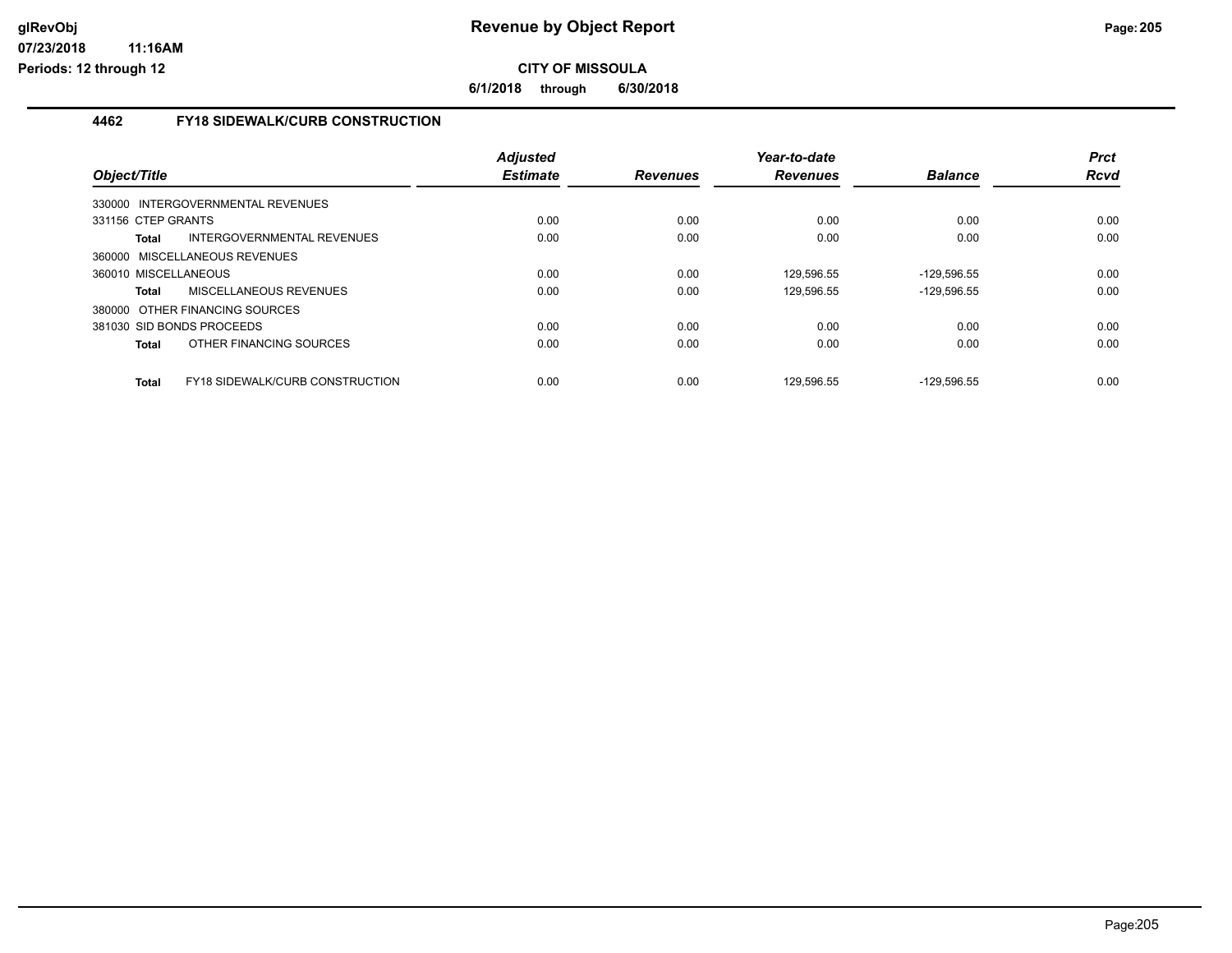**6/1/2018 through 6/30/2018**

**4463 FY2019 CURB/SIDEWALK**

**4463 FY2019 CURB/SIDEWALK**

|                                             | <b>Adjusted</b> |                 | Year-to-date    |                | <b>Prct</b> |
|---------------------------------------------|-----------------|-----------------|-----------------|----------------|-------------|
| Object/Title                                | <b>Estimate</b> | <b>Revenues</b> | <b>Revenues</b> | <b>Balance</b> | <b>Rcvd</b> |
| 360000 MISCELLANEOUS REVENUES               |                 |                 |                 |                |             |
| 360010 MISCELLANEOUS                        | 0.00            | 0.00            | 0.00            | 0.00           | 0.00        |
| MISCELLANEOUS REVENUES<br><b>Total</b>      | 0.00            | 0.00            | 0.00            | 0.00           | 0.00        |
| 380000 OTHER FINANCING SOURCES              |                 |                 |                 |                |             |
| 381030 SID BONDS PROCEEDS                   | 0.00            | 0.00            | 0.00            | 0.00           | 0.00        |
| OTHER FINANCING SOURCES<br>Total            | 0.00            | 0.00            | 0.00            | 0.00           | 0.00        |
|                                             |                 |                 |                 |                |             |
| <b>FY2019 CURB/SIDEWALK</b><br><b>Total</b> | 0.00            | 0.00            | 0.00            | 0.00           | 0.00        |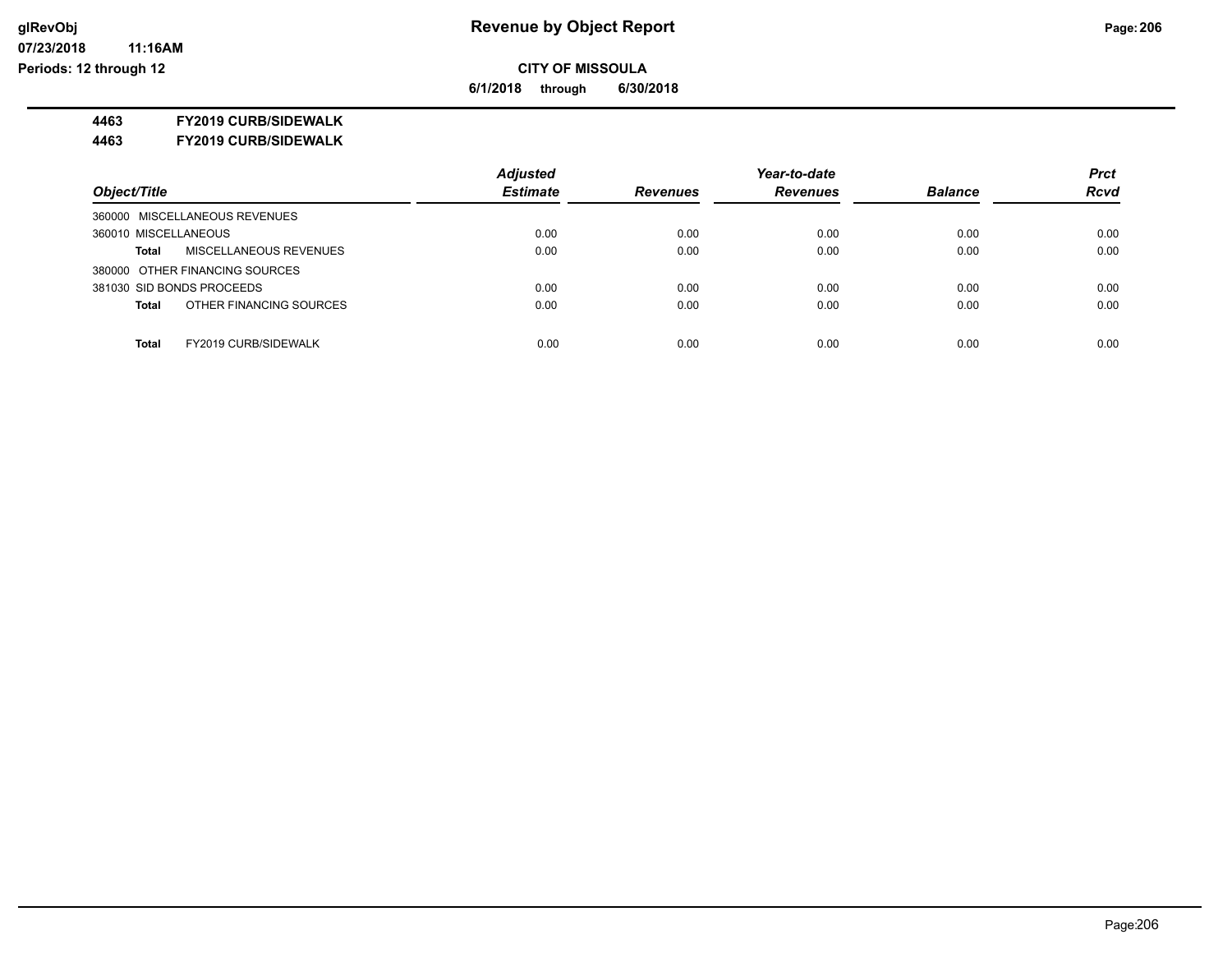**6/1/2018 through 6/30/2018**

### **4463 FY2019 CURB/SIDEWALK**

| Object/Title                                | <b>Adjusted</b><br><b>Estimate</b> | <b>Revenues</b> | Year-to-date<br><b>Revenues</b> | <b>Balance</b> | <b>Prct</b><br><b>Rcvd</b> |
|---------------------------------------------|------------------------------------|-----------------|---------------------------------|----------------|----------------------------|
| 360000 MISCELLANEOUS REVENUES               |                                    |                 |                                 |                |                            |
| 360010 MISCELLANEOUS                        | 0.00                               | 0.00            | 0.00                            | 0.00           | 0.00                       |
| <b>MISCELLANEOUS REVENUES</b><br>Total      | 0.00                               | 0.00            | 0.00                            | 0.00           | 0.00                       |
| 380000 OTHER FINANCING SOURCES              |                                    |                 |                                 |                |                            |
| 381030 SID BONDS PROCEEDS                   | 0.00                               | 0.00            | 0.00                            | 0.00           | 0.00                       |
| OTHER FINANCING SOURCES<br><b>Total</b>     | 0.00                               | 0.00            | 0.00                            | 0.00           | 0.00                       |
| <b>FY2019 CURB/SIDEWALK</b><br><b>Total</b> | 0.00                               | 0.00            | 0.00                            | 0.00           | 0.00                       |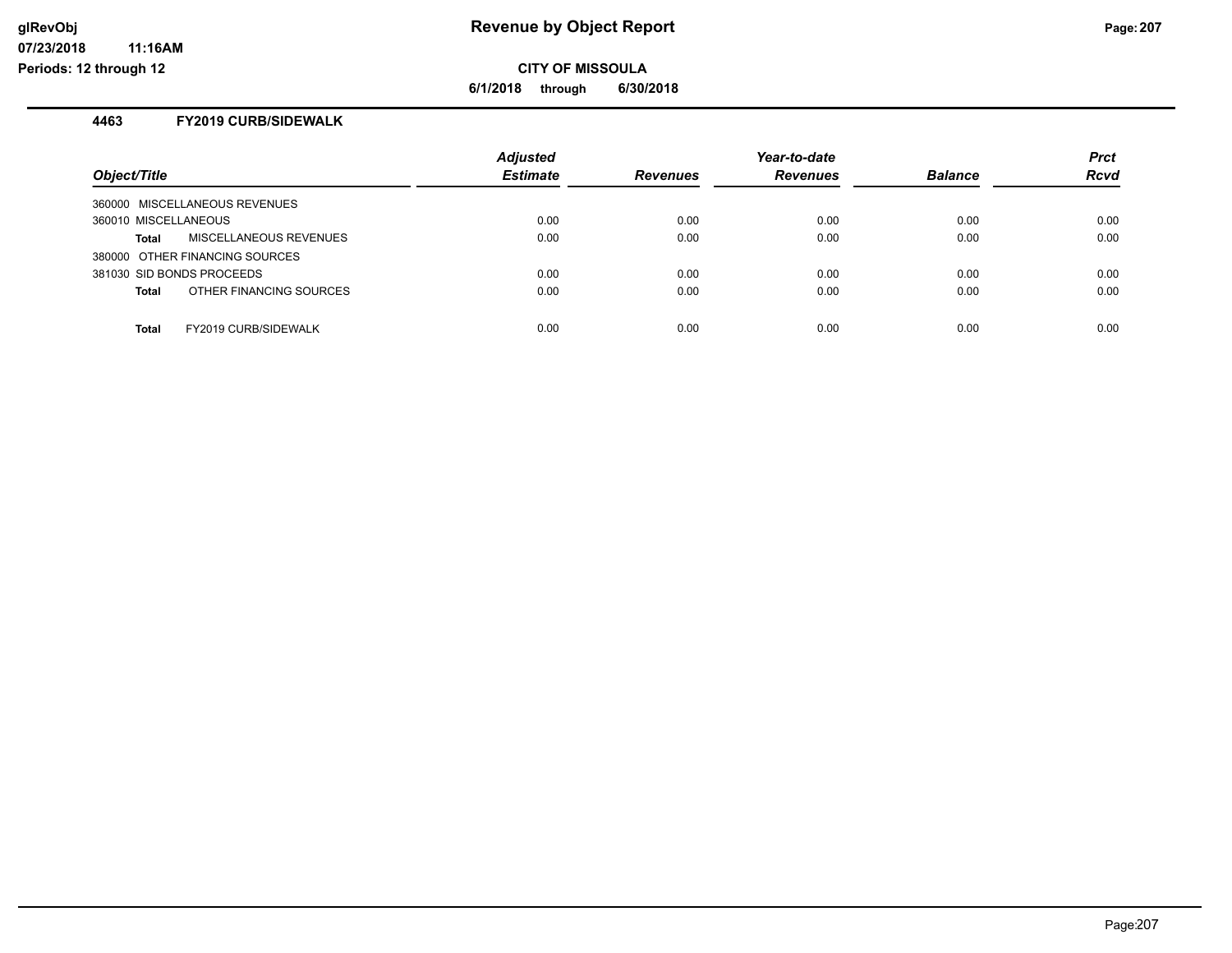**6/1/2018 through 6/30/2018**

### **4542 SID 542 HILLVIEW WAY**

**4542 SID 542 HILLVIEW WAY**

|              |                                | <b>Adjusted</b> | Year-to-date    |                 |                | Prct        |
|--------------|--------------------------------|-----------------|-----------------|-----------------|----------------|-------------|
| Object/Title |                                | <b>Estimate</b> | <b>Revenues</b> | <b>Revenues</b> | <b>Balance</b> | <b>Rcvd</b> |
|              | 380000 OTHER FINANCING SOURCES |                 |                 |                 |                |             |
|              | 383000 OPERATING TRANSFERS     | 0.00            | 0.00            | 0.00            | 0.00           | 0.00        |
| Total        | OTHER FINANCING SOURCES        | 0.00            | 0.00            | 0.00            | 0.00           | 0.00        |
| <b>Total</b> | SID 542 HILLVIEW WAY           | 0.00            | 0.00            | 0.00            | 0.00           | 0.00        |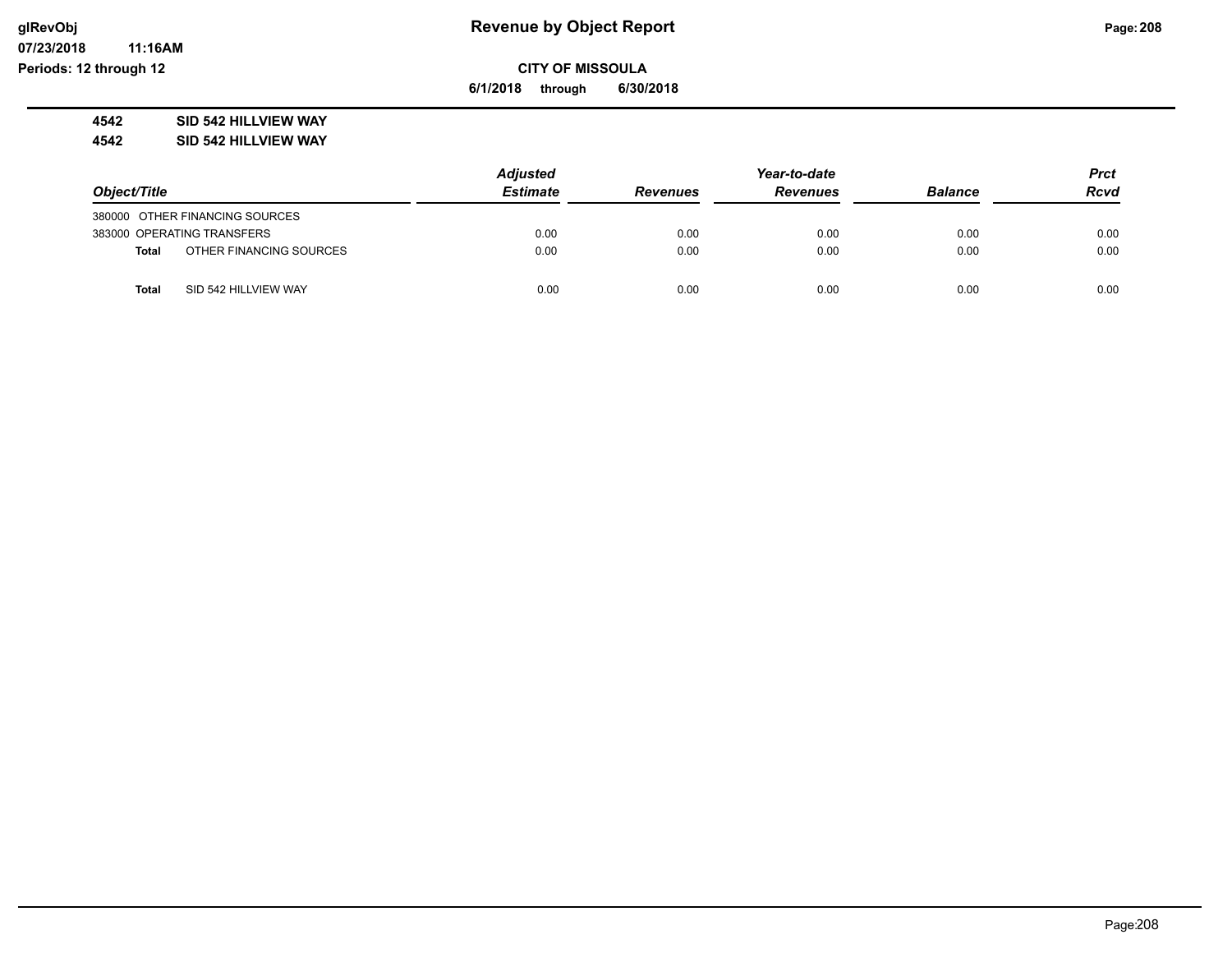**6/1/2018 through 6/30/2018**

#### **4542 SID 542 HILLVIEW WAY**

| Object/Title |                                | <b>Adjusted</b><br><b>Estimate</b> | <b>Revenues</b> | Year-to-date<br><b>Revenues</b> | <b>Balance</b> | <b>Prct</b><br><b>Rcvd</b> |
|--------------|--------------------------------|------------------------------------|-----------------|---------------------------------|----------------|----------------------------|
|              |                                |                                    |                 |                                 |                |                            |
|              | 380000 OTHER FINANCING SOURCES |                                    |                 |                                 |                |                            |
|              | 383000 OPERATING TRANSFERS     | 0.00                               | 0.00            | 0.00                            | 0.00           | 0.00                       |
| <b>Total</b> | OTHER FINANCING SOURCES        | 0.00                               | 0.00            | 0.00                            | 0.00           | 0.00                       |
| <b>Total</b> | SID 542 HILLVIEW WAY           | 0.00                               | 0.00            | 0.00                            | 0.00           | 0.00                       |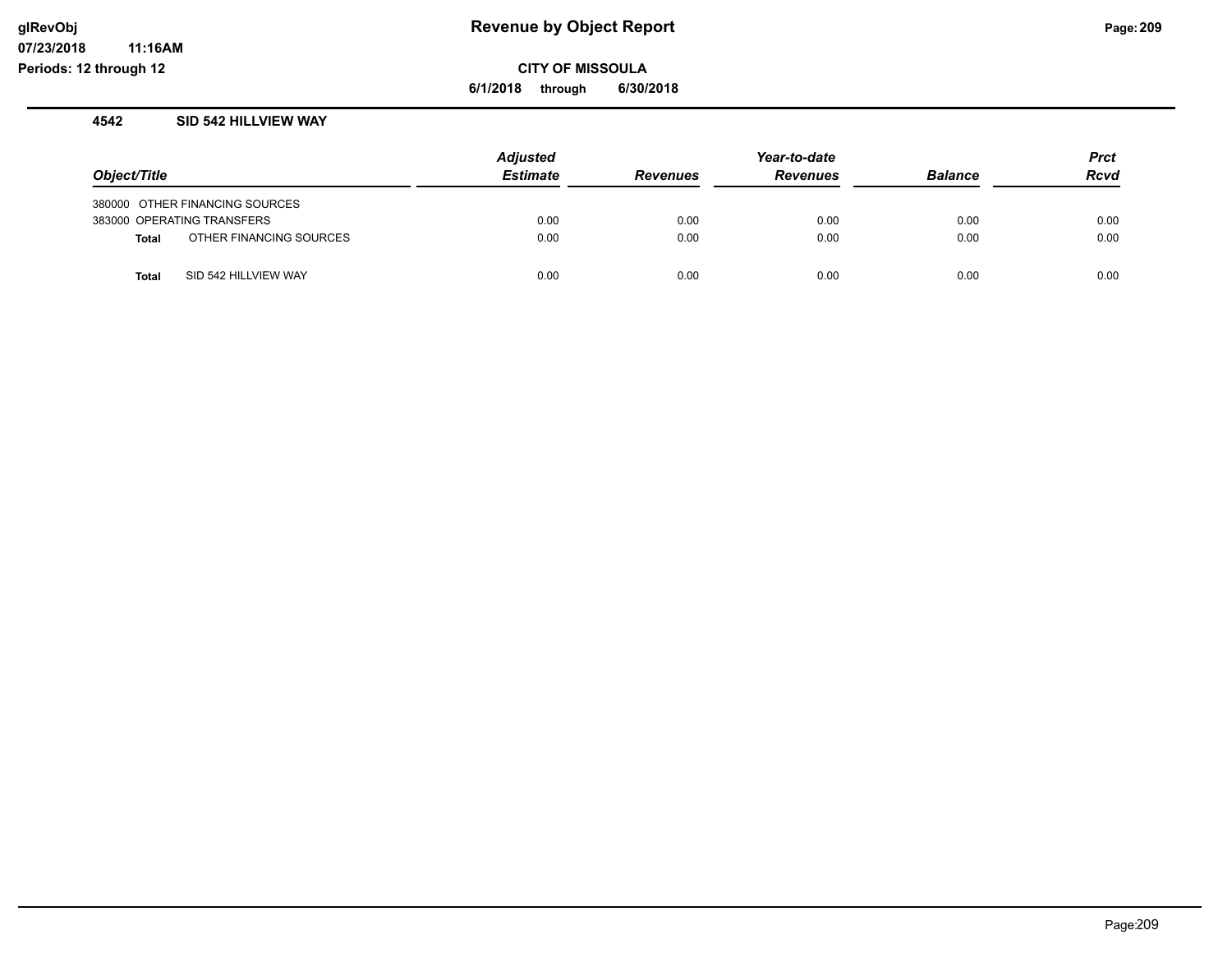**6/1/2018 through 6/30/2018**

### **4941 HILLVIEW WAY CONSTRUCTION**

#### **4941 HILLVIEW WAY CONSTRUCTION**

|                                                  | <b>Adjusted</b> |                 | Year-to-date    |                | <b>Prct</b> |
|--------------------------------------------------|-----------------|-----------------|-----------------|----------------|-------------|
| Object/Title                                     | <b>Estimate</b> | <b>Revenues</b> | <b>Revenues</b> | <b>Balance</b> | <b>Rcvd</b> |
| 360000 MISCELLANEOUS REVENUES                    |                 |                 |                 |                |             |
| 360010 MISCELLANEOUS                             | 0.00            | 0.00            | 0.00            | 0.00           | 0.00        |
| <b>MISCELLANEOUS REVENUES</b><br>Total           | 0.00            | 0.00            | 0.00            | 0.00           | 0.00        |
| 370000 INVESTMENTS & ROYALTY EARNINGS            |                 |                 |                 |                |             |
| 371010 INTEREST ON INVESTMENTS                   | 0.00            | 0.00            | 0.00            | 0.00           | 0.00        |
| INVESTMENTS & ROYALTY EARNINGS<br>Total          | 0.00            | 0.00            | 0.00            | 0.00           | 0.00        |
| 380000 OTHER FINANCING SOURCES                   |                 |                 |                 |                |             |
| 381030 SID BONDS PROCEEDS                        | 0.00            | 0.00            | 0.00            | 0.00           | 0.00        |
| OTHER FINANCING SOURCES<br><b>Total</b>          | 0.00            | 0.00            | 0.00            | 0.00           | 0.00        |
|                                                  |                 |                 |                 |                |             |
| <b>HILLVIEW WAY CONSTRUCTION</b><br><b>Total</b> | 0.00            | 0.00            | 0.00            | 0.00           | 0.00        |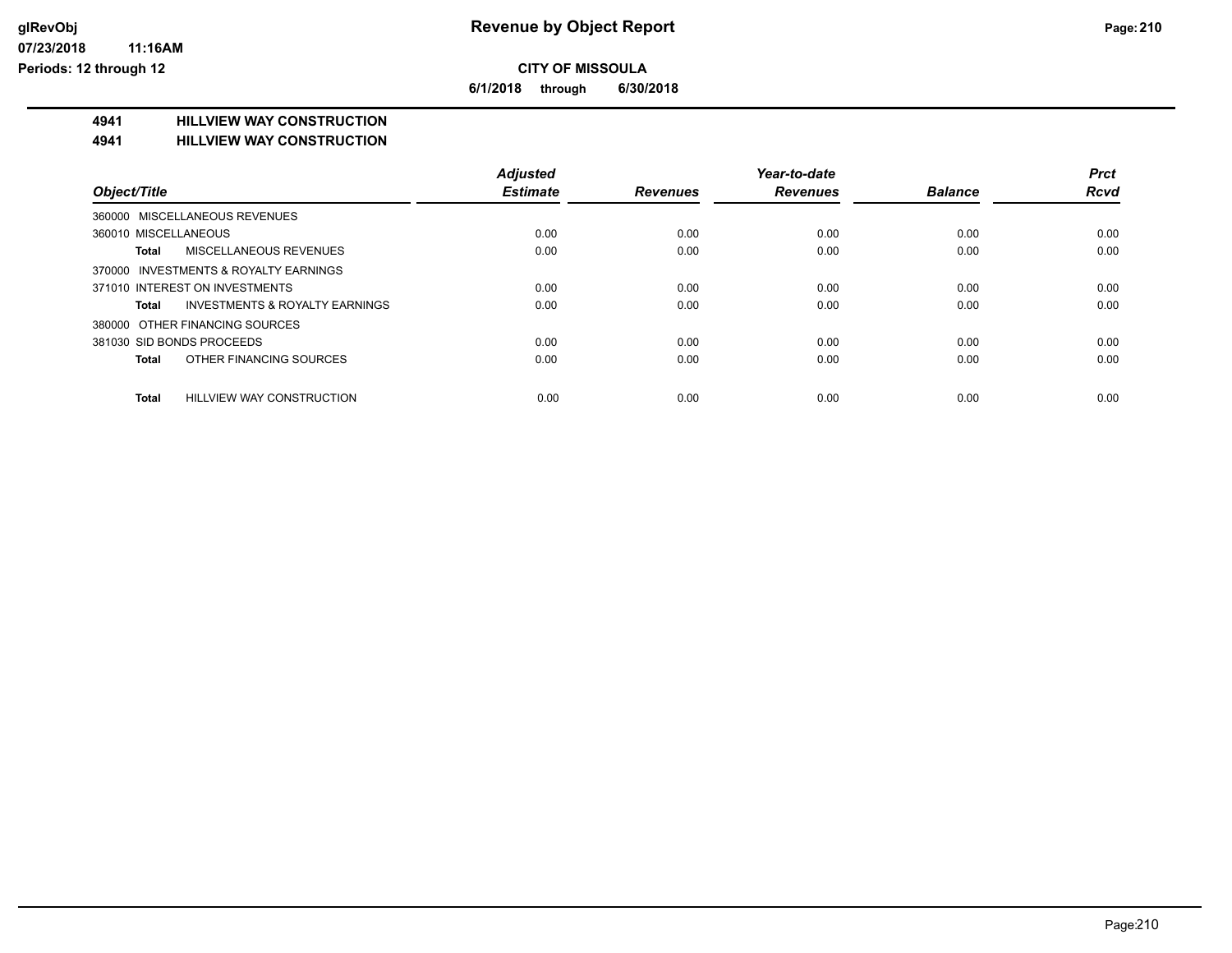**6/1/2018 through 6/30/2018**

### **4941 HILLVIEW WAY CONSTRUCTION**

| Object/Title                              | <b>Adjusted</b><br><b>Estimate</b> | <b>Revenues</b> | Year-to-date<br><b>Revenues</b> | <b>Balance</b> | <b>Prct</b><br><b>Rcvd</b> |
|-------------------------------------------|------------------------------------|-----------------|---------------------------------|----------------|----------------------------|
| 360000 MISCELLANEOUS REVENUES             |                                    |                 |                                 |                |                            |
| 360010 MISCELLANEOUS                      | 0.00                               | 0.00            | 0.00                            | 0.00           | 0.00                       |
| MISCELLANEOUS REVENUES<br>Total           | 0.00                               | 0.00            | 0.00                            | 0.00           | 0.00                       |
| 370000 INVESTMENTS & ROYALTY EARNINGS     |                                    |                 |                                 |                |                            |
| 371010 INTEREST ON INVESTMENTS            | 0.00                               | 0.00            | 0.00                            | 0.00           | 0.00                       |
| INVESTMENTS & ROYALTY EARNINGS<br>Total   | 0.00                               | 0.00            | 0.00                            | 0.00           | 0.00                       |
| 380000 OTHER FINANCING SOURCES            |                                    |                 |                                 |                |                            |
| 381030 SID BONDS PROCEEDS                 | 0.00                               | 0.00            | 0.00                            | 0.00           | 0.00                       |
| OTHER FINANCING SOURCES<br><b>Total</b>   | 0.00                               | 0.00            | 0.00                            | 0.00           | 0.00                       |
| HILLVIEW WAY CONSTRUCTION<br><b>Total</b> | 0.00                               | 0.00            | 0.00                            | 0.00           | 0.00                       |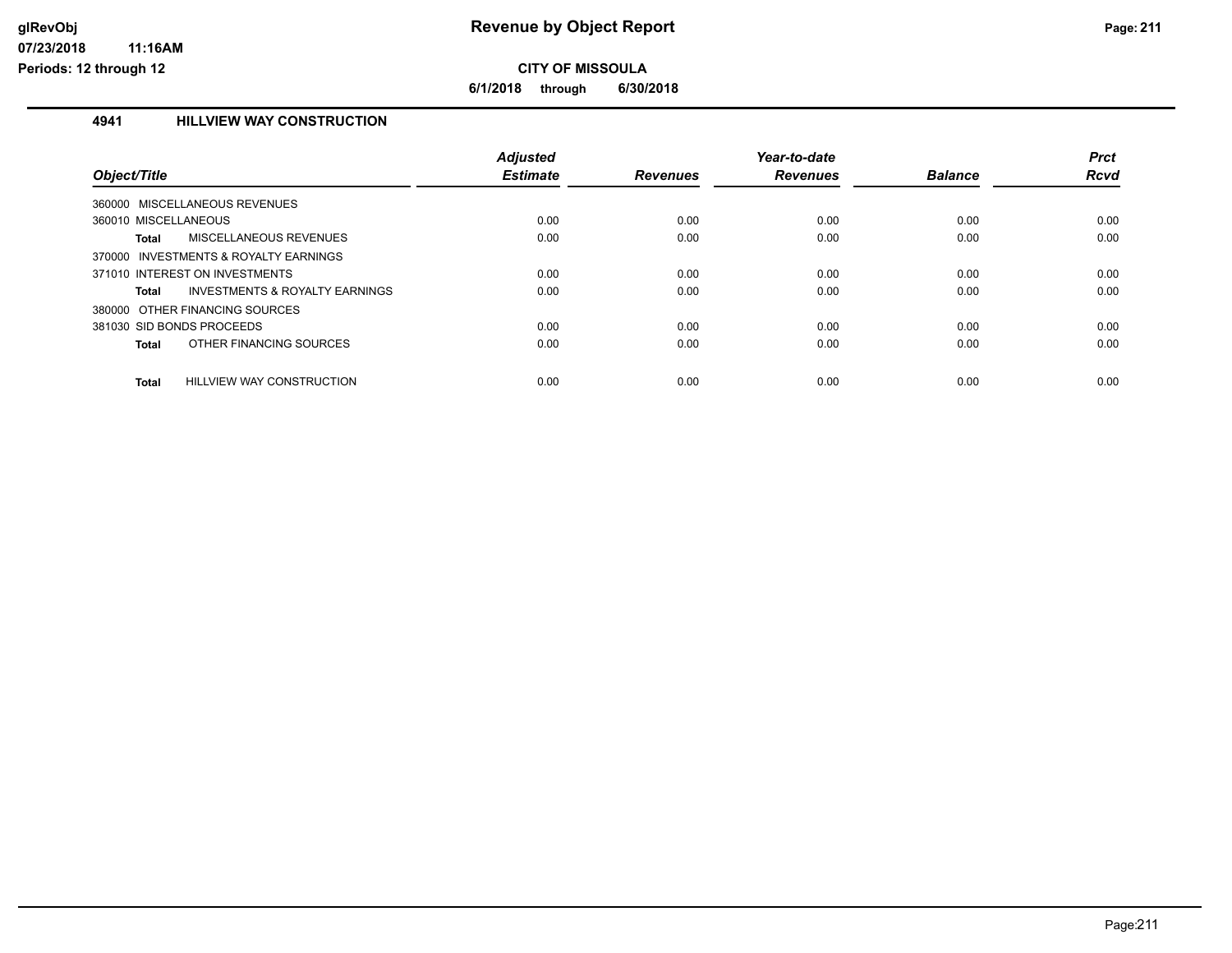**07/23/2018 11:16AM Periods: 12 through 12**

# **CITY OF MISSOULA**

**6/1/2018 through 6/30/2018**

# **4945 PHILLIPS ST TRAFFIC CALMING**

**4945 PHILLIPS ST TRAFFIC CALMING**

|                                      | <b>Adjusted</b> |                 | Year-to-date    |                |      |
|--------------------------------------|-----------------|-----------------|-----------------|----------------|------|
| Object/Title                         | <b>Estimate</b> | <b>Revenues</b> | <b>Revenues</b> | <b>Balance</b> | Rcvd |
| 380000 OTHER FINANCING SOURCES       |                 |                 |                 |                |      |
| 383000 OPERATING TRANSFERS           | 0.00            | 0.00            | 0.00            | 0.00           | 0.00 |
| OTHER FINANCING SOURCES<br>Total     | 0.00            | 0.00            | 0.00            | 0.00           | 0.00 |
| PHILLIPS ST TRAFFIC CALMING<br>Total | 0.00            | 0.00            | 0.00            | 0.00           | 0.00 |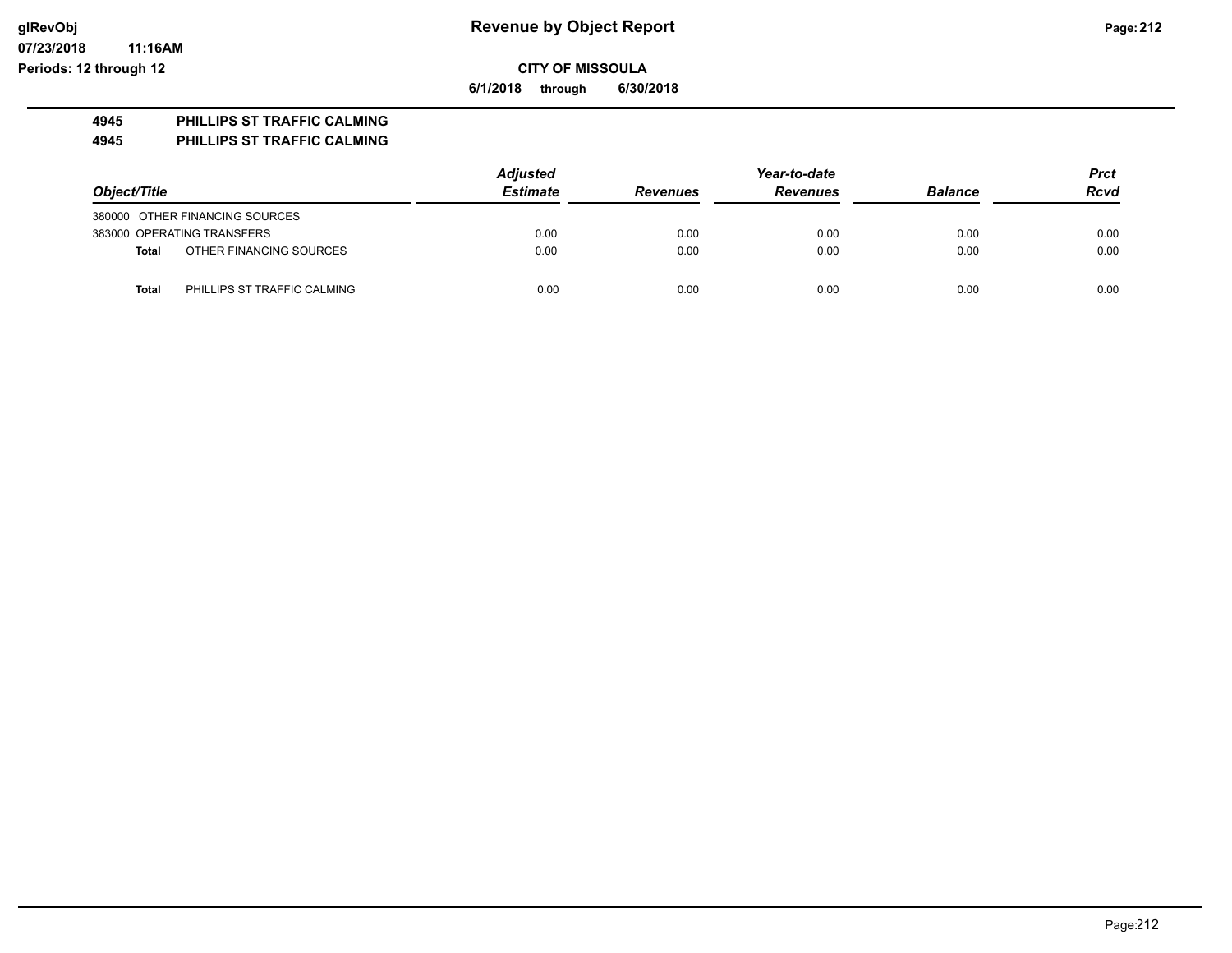**6/1/2018 through 6/30/2018**

### **4945 PHILLIPS ST TRAFFIC CALMING**

|              |                                | <b>Adjusted</b> |                 | Year-to-date    |                | <b>Prct</b> |
|--------------|--------------------------------|-----------------|-----------------|-----------------|----------------|-------------|
| Object/Title |                                | <b>Estimate</b> | <b>Revenues</b> | <b>Revenues</b> | <b>Balance</b> | <b>Rcvd</b> |
|              | 380000 OTHER FINANCING SOURCES |                 |                 |                 |                |             |
|              | 383000 OPERATING TRANSFERS     | 0.00            | 0.00            | 0.00            | 0.00           | 0.00        |
| <b>Total</b> | OTHER FINANCING SOURCES        | 0.00            | 0.00            | 0.00            | 0.00           | 0.00        |
| <b>Total</b> | PHILLIPS ST TRAFFIC CALMING    | 0.00            | 0.00            | 0.00            | 0.00           | 0.00        |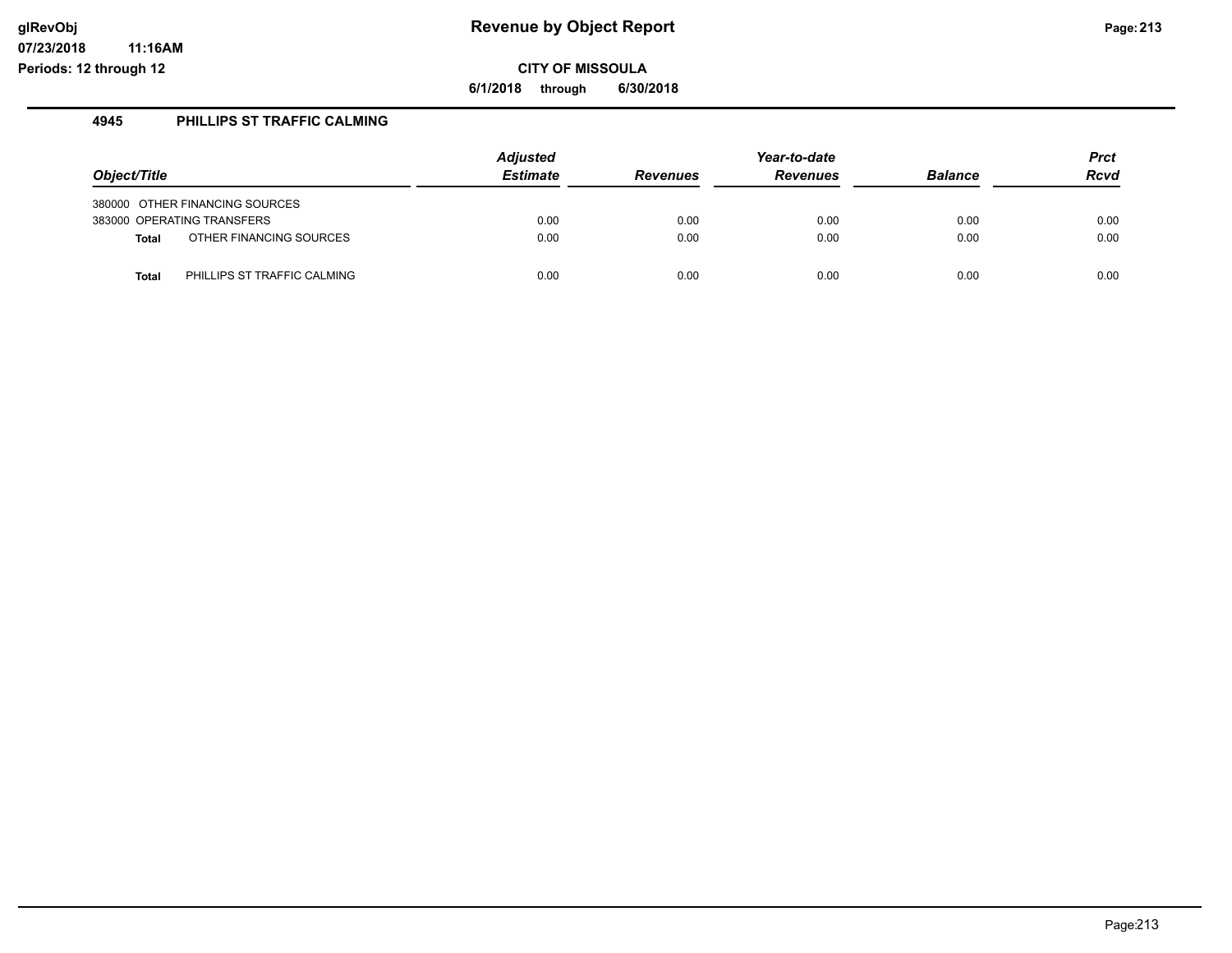**6/1/2018 through 6/30/2018**

### **4946 PATTEE CREEK DR. TRAFFIC CALMING 4946 PATTEE CREEK DR. TRAFFIC CALMING**

|              |                                  | <b>Adjusted</b> |                 | Year-to-date    |                | Prct |
|--------------|----------------------------------|-----------------|-----------------|-----------------|----------------|------|
| Object/Title |                                  | <b>Estimate</b> | <b>Revenues</b> | <b>Revenues</b> | <b>Balance</b> | Rcvd |
|              | 380000 OTHER FINANCING SOURCES   |                 |                 |                 |                |      |
|              | 383000 OPERATING TRANSFERS       | 0.00            | 0.00            | 0.00            | 0.00           | 0.00 |
| Total        | OTHER FINANCING SOURCES          | 0.00            | 0.00            | 0.00            | 0.00           | 0.00 |
| <b>Total</b> | PATTEE CREEK DR. TRAFFIC CALMING | 0.00            | 0.00            | 0.00            | 0.00           | 0.00 |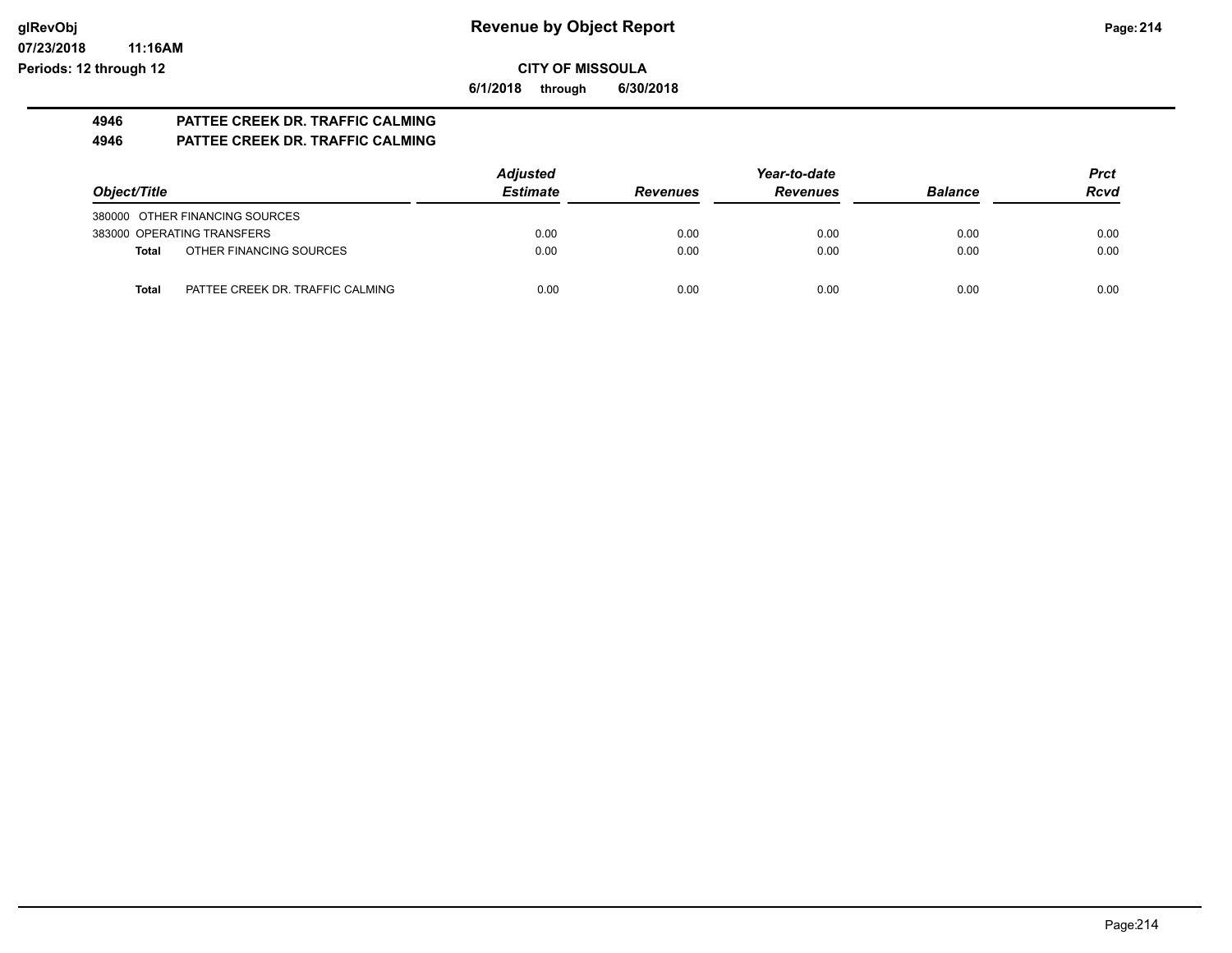**6/1/2018 through 6/30/2018**

### **4946 PATTEE CREEK DR. TRAFFIC CALMING**

| Object/Title |                                  | <b>Adjusted</b><br><b>Estimate</b> | <b>Revenues</b> | Year-to-date<br><b>Revenues</b> | <b>Balance</b> | <b>Prct</b><br><b>Rcvd</b> |
|--------------|----------------------------------|------------------------------------|-----------------|---------------------------------|----------------|----------------------------|
|              | 380000 OTHER FINANCING SOURCES   |                                    |                 |                                 |                |                            |
|              | 383000 OPERATING TRANSFERS       | 0.00                               | 0.00            | 0.00                            | 0.00           | 0.00                       |
| Total        | OTHER FINANCING SOURCES          | 0.00                               | 0.00            | 0.00                            | 0.00           | 0.00                       |
| <b>Total</b> | PATTEE CREEK DR. TRAFFIC CALMING | 0.00                               | 0.00            | 0.00                            | 0.00           | 0.00                       |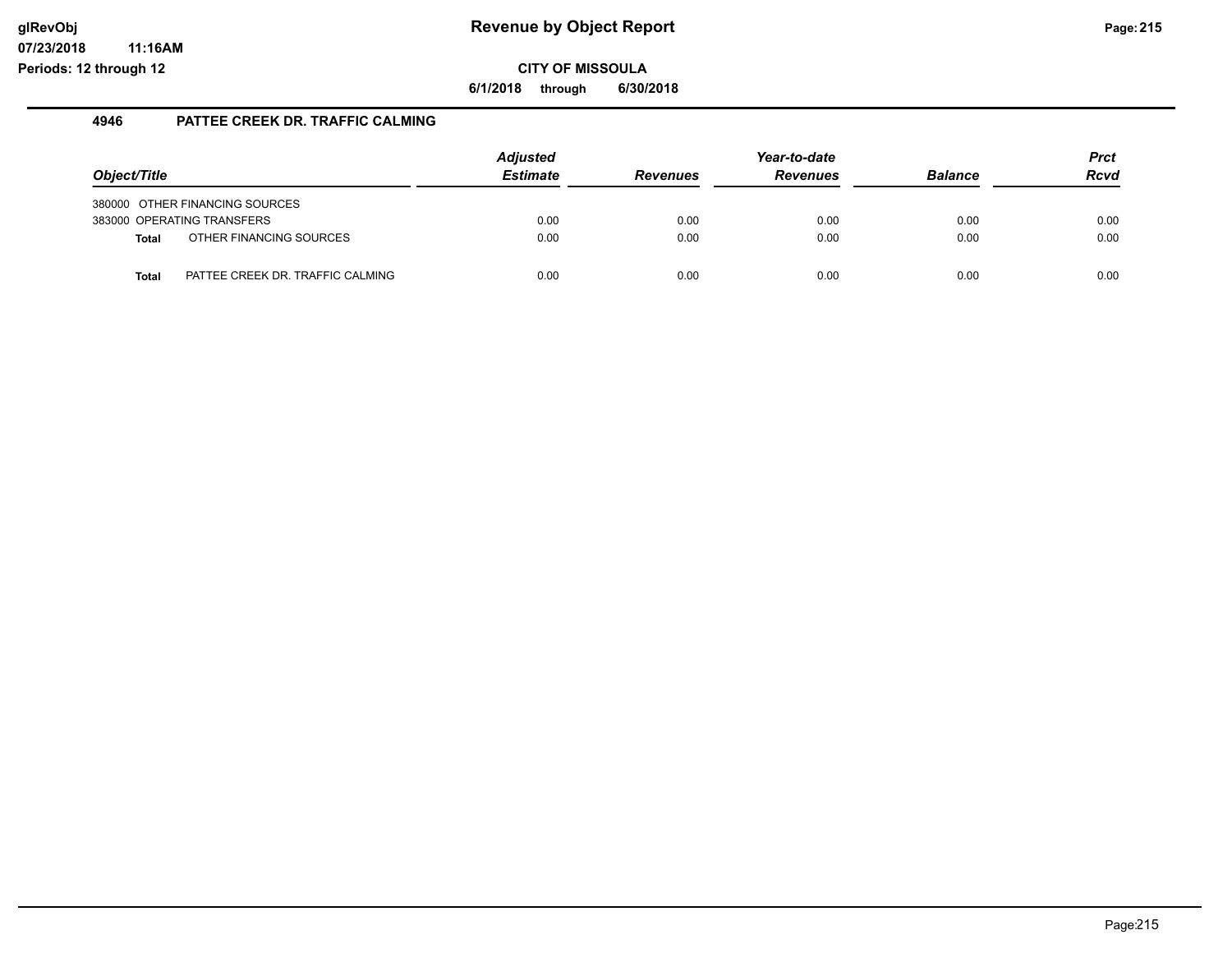**6/1/2018 through 6/30/2018**

### **4948 STORMWATER OUTFALL RETROFITS**

### **4948 STORMWATER OUTFALL RETROFITS**

|                     |                                     | <b>Adjusted</b> |                 | Year-to-date    |                | <b>Prct</b> |
|---------------------|-------------------------------------|-----------------|-----------------|-----------------|----------------|-------------|
| Object/Title        |                                     | <b>Estimate</b> | <b>Revenues</b> | <b>Revenues</b> | <b>Balance</b> | <b>Rcvd</b> |
|                     | 330000 INTERGOVERNMENTAL REVENUES   |                 |                 |                 |                |             |
| 334121 DNRC GRANT   |                                     | 0.00            | $-4.746.49$     | 0.00            | 0.00           | 0.00        |
|                     | 337003 HEALTH DEPT-STORM WATER MGMT | 0.00            | 0.00            | 0.00            | 0.00           | 0.00        |
| 337004 MRA GRANTS   |                                     | 0.00            | 0.00            | 0.00            | 0.00           | 0.00        |
| Total               | <b>INTERGOVERNMENTAL REVENUES</b>   | 0.00            | $-4.746.49$     | 0.00            | 0.00           | 0.00        |
|                     | 380000 OTHER FINANCING SOURCES      |                 |                 |                 |                |             |
| 383014 TRANS FR MRA |                                     | 0.00            | 0.00            | 0.00            | 0.00           | 0.00        |
| 383015 TRANS FR MPC |                                     | 0.00            | 0.00            | 0.00            | 0.00           | 0.00        |
| Total               | OTHER FINANCING SOURCES             | 0.00            | 0.00            | 0.00            | 0.00           | 0.00        |
| <b>Total</b>        | STORMWATER OUTFALL RETROFITS        | 0.00            | $-4.746.49$     | 0.00            | 0.00           | 0.00        |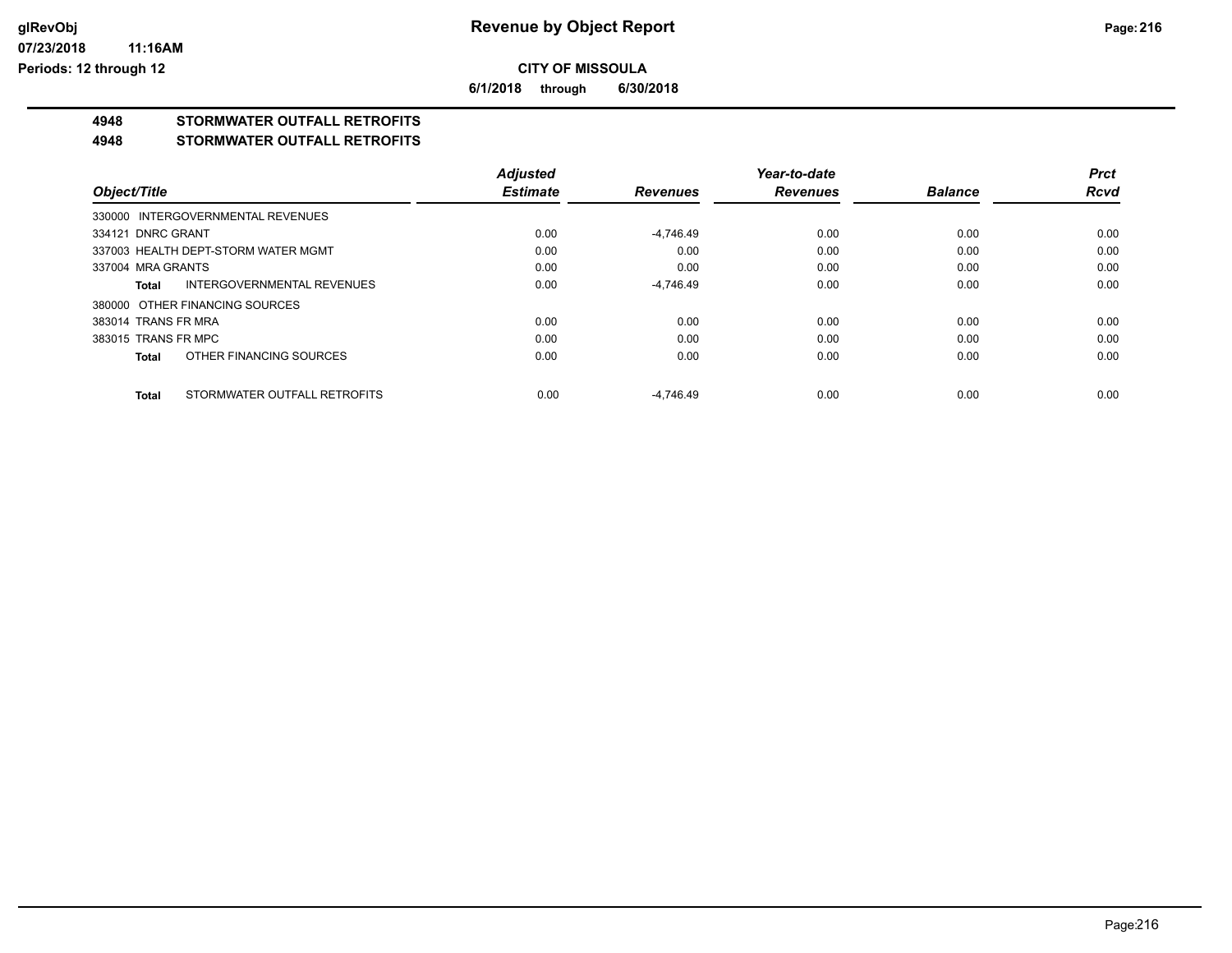**6/1/2018 through 6/30/2018**

## **4948 STORMWATER OUTFALL RETROFITS**

| Object/Title                                 | <b>Adjusted</b><br><b>Estimate</b> | <b>Revenues</b> | Year-to-date<br><b>Revenues</b> | <b>Balance</b> | <b>Prct</b><br><b>Rcvd</b> |
|----------------------------------------------|------------------------------------|-----------------|---------------------------------|----------------|----------------------------|
| 330000 INTERGOVERNMENTAL REVENUES            |                                    |                 |                                 |                |                            |
| 334121 DNRC GRANT                            | 0.00                               | $-4,746.49$     | 0.00                            | 0.00           | 0.00                       |
| 337003 HEALTH DEPT-STORM WATER MGMT          | 0.00                               | 0.00            | 0.00                            | 0.00           | 0.00                       |
| 337004 MRA GRANTS                            | 0.00                               | 0.00            | 0.00                            | 0.00           | 0.00                       |
| INTERGOVERNMENTAL REVENUES<br>Total          | 0.00                               | $-4,746.49$     | 0.00                            | 0.00           | 0.00                       |
| 380000 OTHER FINANCING SOURCES               |                                    |                 |                                 |                |                            |
| 383014 TRANS FR MRA                          | 0.00                               | 0.00            | 0.00                            | 0.00           | 0.00                       |
| 383015 TRANS FR MPC                          | 0.00                               | 0.00            | 0.00                            | 0.00           | 0.00                       |
| OTHER FINANCING SOURCES<br><b>Total</b>      | 0.00                               | 0.00            | 0.00                            | 0.00           | 0.00                       |
| STORMWATER OUTFALL RETROFITS<br><b>Total</b> | 0.00                               | $-4.746.49$     | 0.00                            | 0.00           | 0.00                       |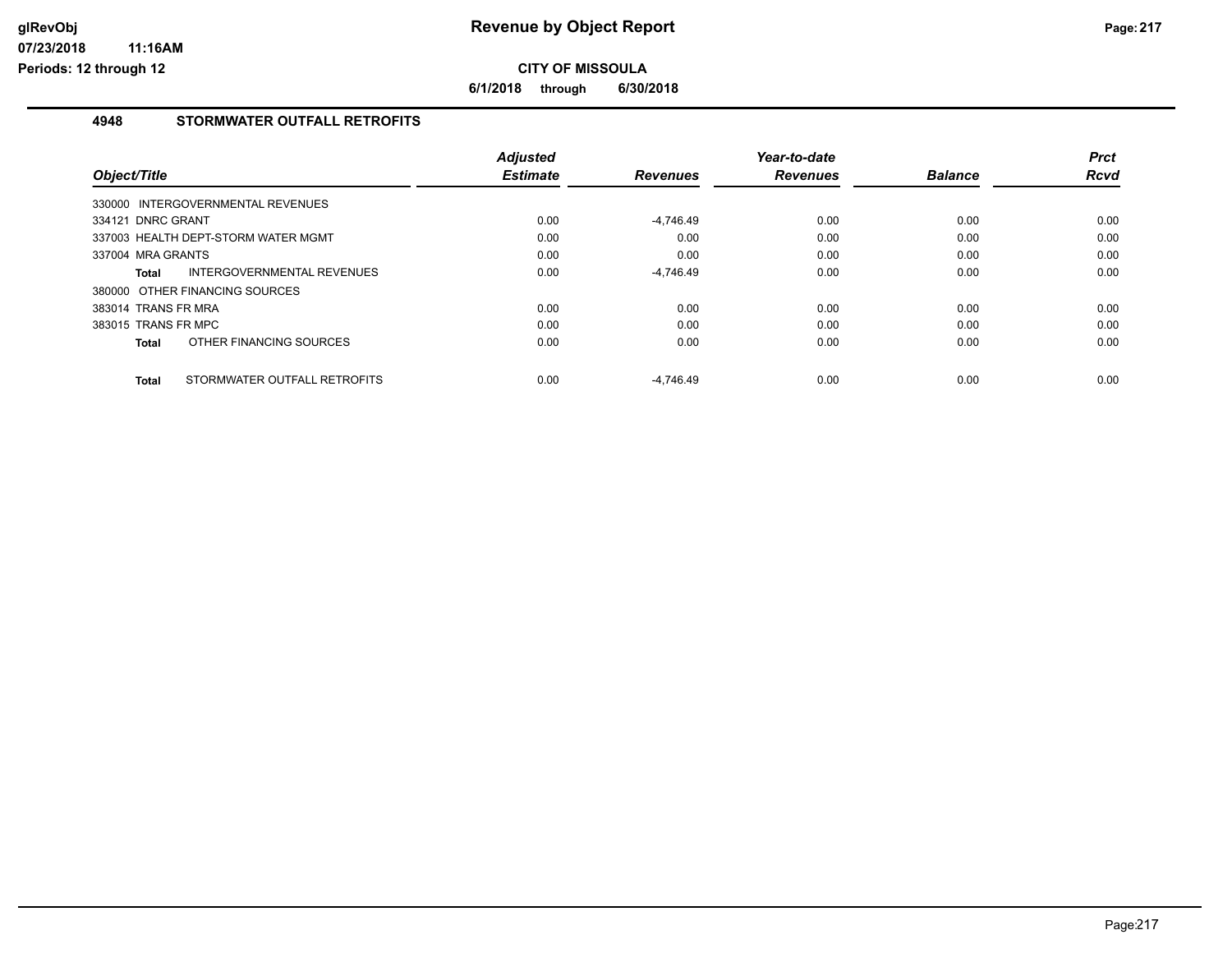**6/1/2018 through 6/30/2018**

**4949 WAYFINDING PROJECT**

**4949 WAYFINDING PROJECT**

|                                           | <b>Adjusted</b> |                 | Year-to-date    |                | <b>Prct</b> |
|-------------------------------------------|-----------------|-----------------|-----------------|----------------|-------------|
| Object/Title                              | <b>Estimate</b> | <b>Revenues</b> | <b>Revenues</b> | <b>Balance</b> | <b>Rcvd</b> |
| 330000 INTERGOVERNMENTAL REVENUES         |                 |                 |                 |                |             |
| 334125 FWP GRANT                          | 0.00            | 0.00            | 0.00            | 0.00           | 0.00        |
| INTERGOVERNMENTAL REVENUES<br>Total       | 0.00            | 0.00            | 0.00            | 0.00           | 0.00        |
| 360000 MISCELLANEOUS REVENUES             |                 |                 |                 |                |             |
| 365000 DONATIONS                          | 0.00            | 0.00            | 0.00            | 0.00           | 0.00        |
| <b>MISCELLANEOUS REVENUES</b><br>Total    | 0.00            | 0.00            | 0.00            | 0.00           | 0.00        |
| 380000 OTHER FINANCING SOURCES            |                 |                 |                 |                |             |
| 383042 TRANSFERS FROM OTHER FUNDS         | 0.00            | 0.00            | 0.00            | 0.00           | 0.00        |
| OTHER FINANCING SOURCES<br>Total          | 0.00            | 0.00            | 0.00            | 0.00           | 0.00        |
| <b>WAYFINDING PROJECT</b><br><b>Total</b> | 0.00            | 0.00            | 0.00            | 0.00           | 0.00        |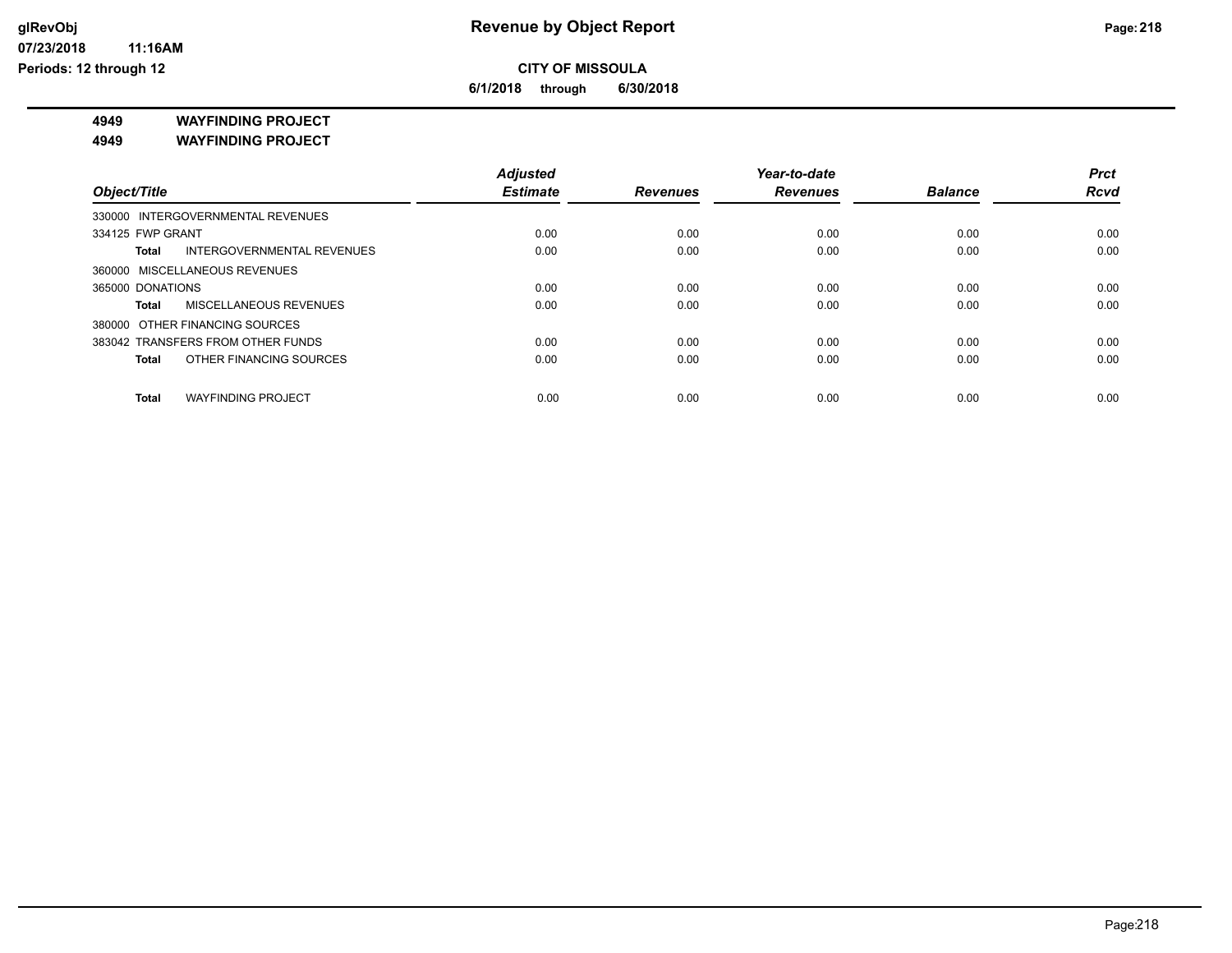**6/1/2018 through 6/30/2018**

## **4949 WAYFINDING PROJECT**

| Object/Title                                  | <b>Adjusted</b><br><b>Estimate</b> | <b>Revenues</b> | Year-to-date<br><b>Revenues</b> | <b>Balance</b> | <b>Prct</b><br><b>Rcvd</b> |
|-----------------------------------------------|------------------------------------|-----------------|---------------------------------|----------------|----------------------------|
| 330000 INTERGOVERNMENTAL REVENUES             |                                    |                 |                                 |                |                            |
| 334125 FWP GRANT                              | 0.00                               | 0.00            | 0.00                            | 0.00           | 0.00                       |
| INTERGOVERNMENTAL REVENUES<br><b>Total</b>    | 0.00                               | 0.00            | 0.00                            | 0.00           | 0.00                       |
| 360000 MISCELLANEOUS REVENUES                 |                                    |                 |                                 |                |                            |
| 365000 DONATIONS                              | 0.00                               | 0.00            | 0.00                            | 0.00           | 0.00                       |
| <b>MISCELLANEOUS REVENUES</b><br><b>Total</b> | 0.00                               | 0.00            | 0.00                            | 0.00           | 0.00                       |
| 380000 OTHER FINANCING SOURCES                |                                    |                 |                                 |                |                            |
| 383042 TRANSFERS FROM OTHER FUNDS             | 0.00                               | 0.00            | 0.00                            | 0.00           | 0.00                       |
| OTHER FINANCING SOURCES<br><b>Total</b>       | 0.00                               | 0.00            | 0.00                            | 0.00           | 0.00                       |
| <b>WAYFINDING PROJECT</b><br><b>Total</b>     | 0.00                               | 0.00            | 0.00                            | 0.00           | 0.00                       |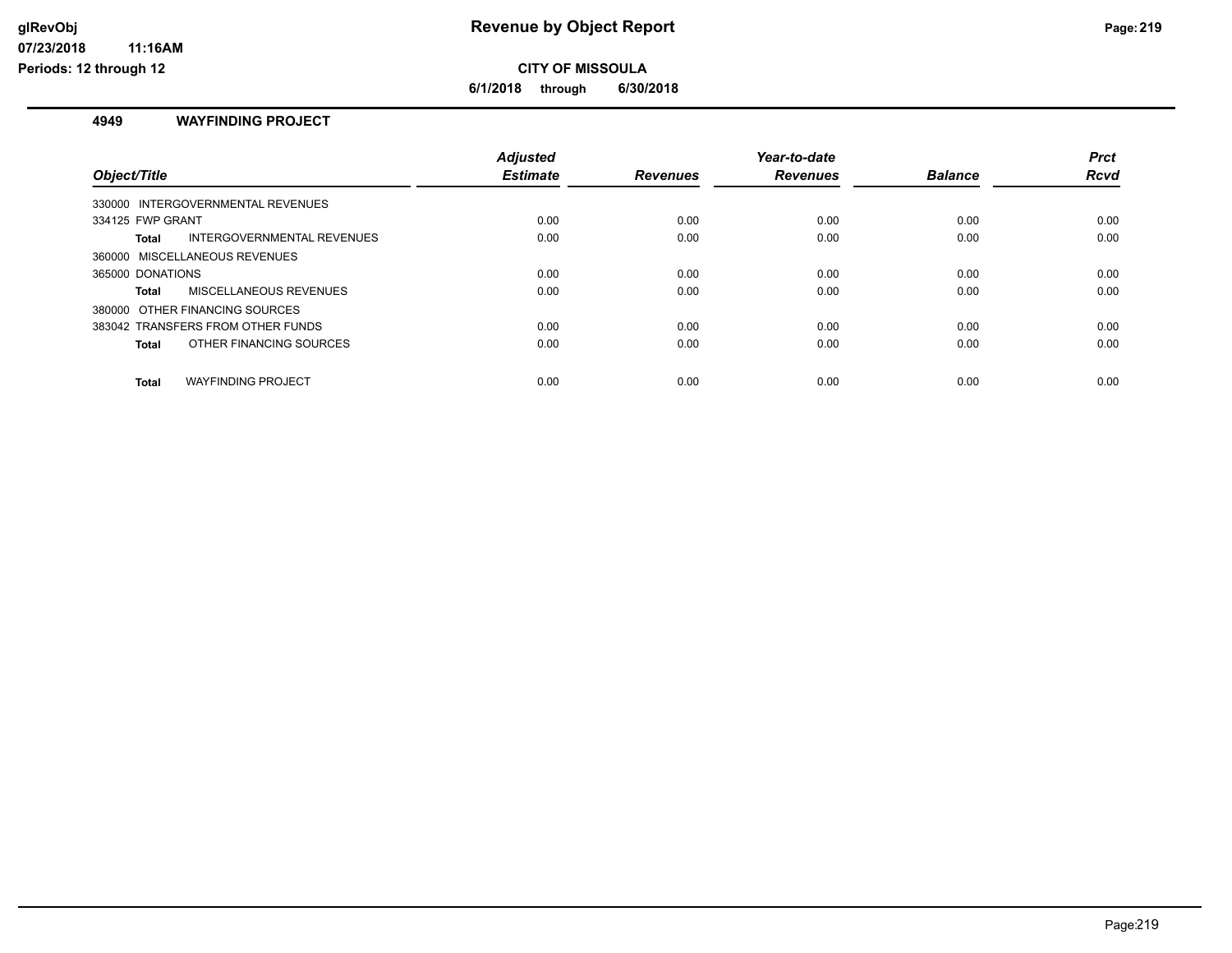**07/23/2018 11:16AM Periods: 12 through 12**

**CITY OF MISSOULA**

**6/1/2018 through 6/30/2018**

## **4991 ARRA HB645**

**4991 ARRA HB645**

|                                        | <b>Adjusted</b> |                 | Year-to-date    |                | <b>Prct</b> |
|----------------------------------------|-----------------|-----------------|-----------------|----------------|-------------|
| Object/Title                           | <b>Estimate</b> | <b>Revenues</b> | <b>Revenues</b> | <b>Balance</b> | <b>Rcvd</b> |
| 360000 MISCELLANEOUS REVENUES          |                 |                 |                 |                |             |
| 360000 MISCELLANEOUS REVENUES          | 0.00            | 0.00            | 0.00            | 0.00           | 0.00        |
| MISCELLANEOUS REVENUES<br><b>Total</b> | 0.00            | 0.00            | 0.00            | 0.00           | 0.00        |
| ARRA HB645<br>Total                    | 0.00            | 0.00            | 0.00            | 0.00           | 0.00        |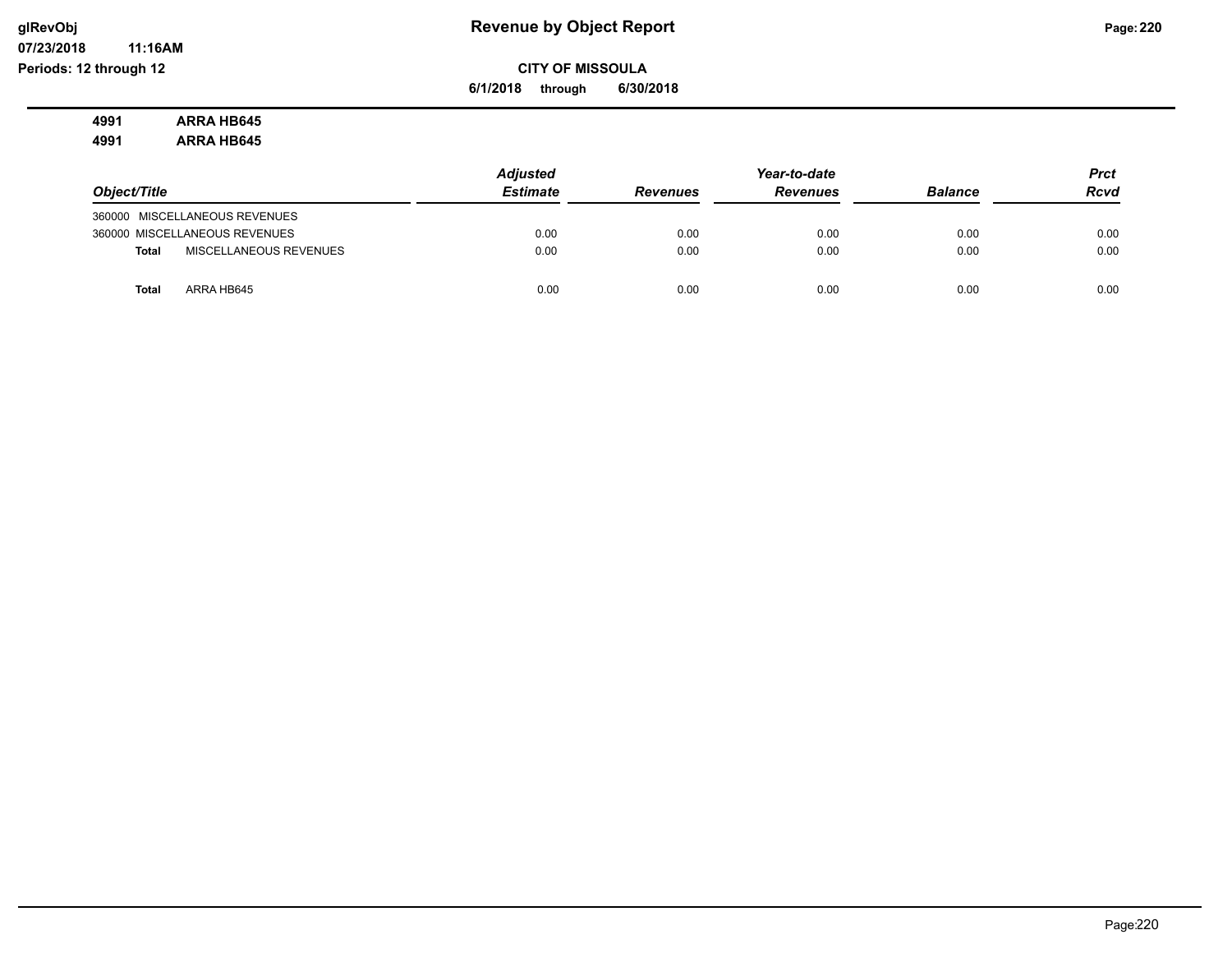**Periods: 12 through 12**

**CITY OF MISSOULA**

**6/1/2018 through 6/30/2018**

**4991 ARRA HB645**

**11:16AM**

|              |                               | <b>Adjusted</b> |                 | Year-to-date    |                | <b>Prct</b> |
|--------------|-------------------------------|-----------------|-----------------|-----------------|----------------|-------------|
| Object/Title |                               | <b>Estimate</b> | <b>Revenues</b> | <b>Revenues</b> | <b>Balance</b> | <b>Rcvd</b> |
|              | 360000 MISCELLANEOUS REVENUES |                 |                 |                 |                |             |
|              | 360000 MISCELLANEOUS REVENUES | 0.00            | 0.00            | 0.00            | 0.00           | 0.00        |
| <b>Total</b> | MISCELLANEOUS REVENUES        | 0.00            | 0.00            | 0.00            | 0.00           | 0.00        |
| <b>Total</b> | ARRA HB645                    | 0.00            | 0.00            | 0.00            | 0.00           | 0.00        |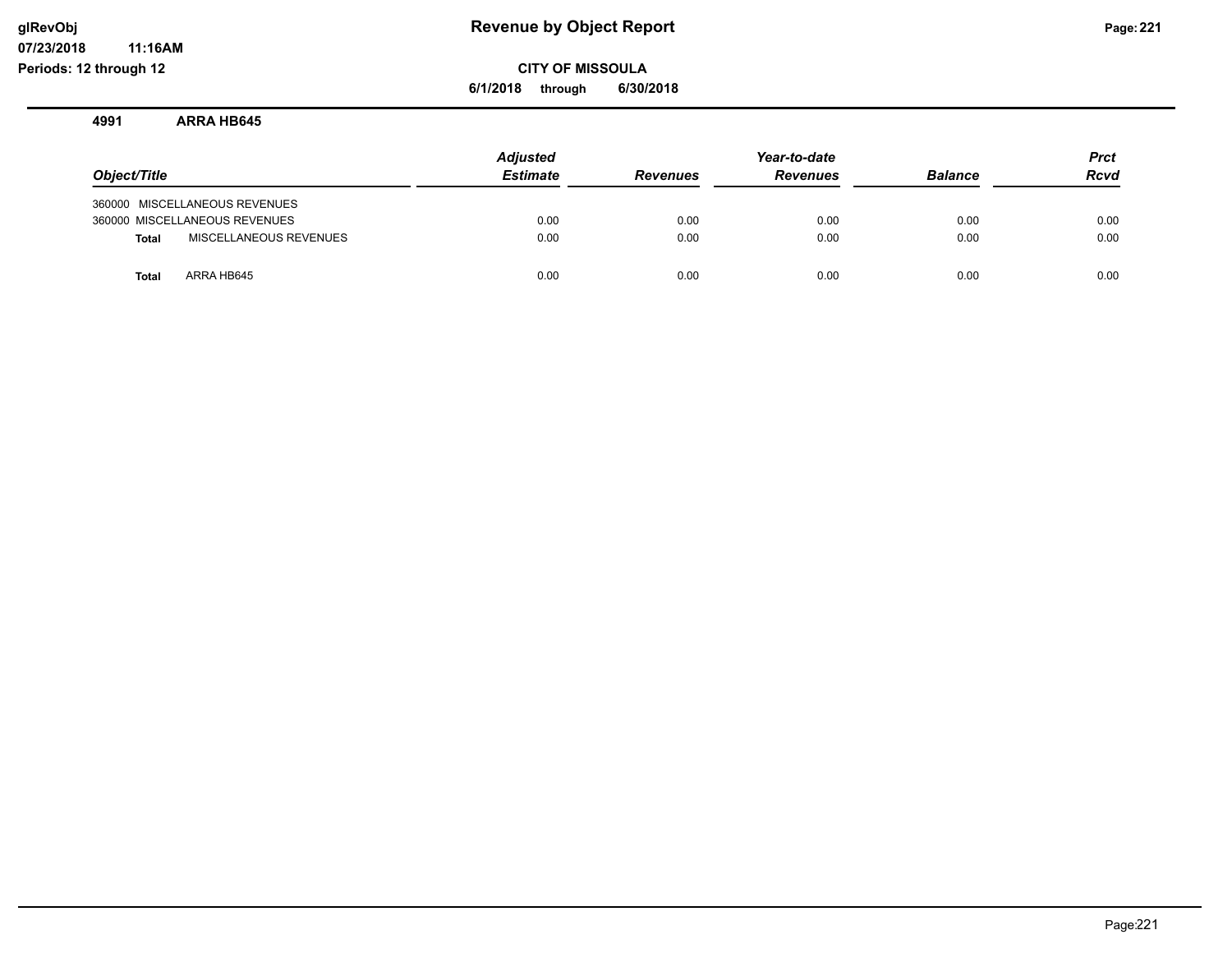**6/1/2018 through 6/30/2018**

## **4992 WFL MILLER CREEK ROAD**

**4992 WFL MILLER CREEK ROAD**

|                     |                                   | <b>Adjusted</b> |                 | Year-to-date    |                | <b>Prct</b> |
|---------------------|-----------------------------------|-----------------|-----------------|-----------------|----------------|-------------|
| Object/Title        |                                   | <b>Estimate</b> | <b>Revenues</b> | <b>Revenues</b> | <b>Balance</b> | <b>Rcvd</b> |
|                     | 330000 INTERGOVERNMENTAL REVENUES |                 |                 |                 |                |             |
| 334990 ARRA FUNDING |                                   | 0.00            | 0.00            | 0.00            | 0.00           | 0.00        |
| <b>Total</b>        | INTERGOVERNMENTAL REVENUES        | 0.00            | 0.00            | 0.00            | 0.00           | 0.00        |
| Total               | WFL MILLER CREEK ROAD             | 0.00            | 0.00            | 0.00            | 0.00           | 0.00        |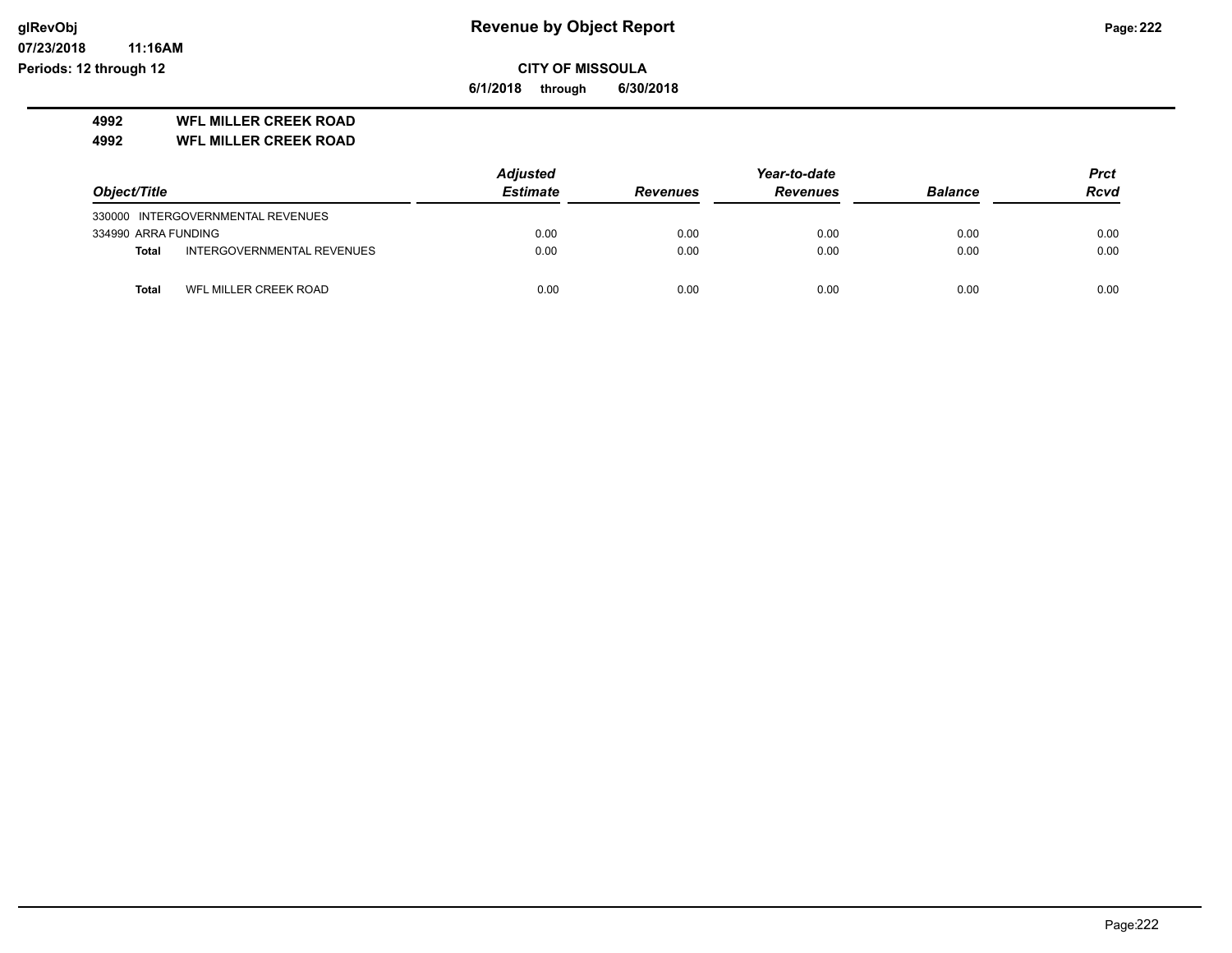**6/1/2018 through 6/30/2018**

## **4992 WFL MILLER CREEK ROAD**

|                     |                                   | <b>Adjusted</b> |                 | Year-to-date    |                | <b>Prct</b> |
|---------------------|-----------------------------------|-----------------|-----------------|-----------------|----------------|-------------|
| Object/Title        |                                   | <b>Estimate</b> | <b>Revenues</b> | <b>Revenues</b> | <b>Balance</b> | <b>Rcvd</b> |
|                     | 330000 INTERGOVERNMENTAL REVENUES |                 |                 |                 |                |             |
| 334990 ARRA FUNDING |                                   | 0.00            | 0.00            | 0.00            | 0.00           | 0.00        |
| <b>Total</b>        | <b>INTERGOVERNMENTAL REVENUES</b> | 0.00            | 0.00            | 0.00            | 0.00           | 0.00        |
| <b>Total</b>        | WFL MILLER CREEK ROAD             | 0.00            | 0.00            | 0.00            | 0.00           | 0.00        |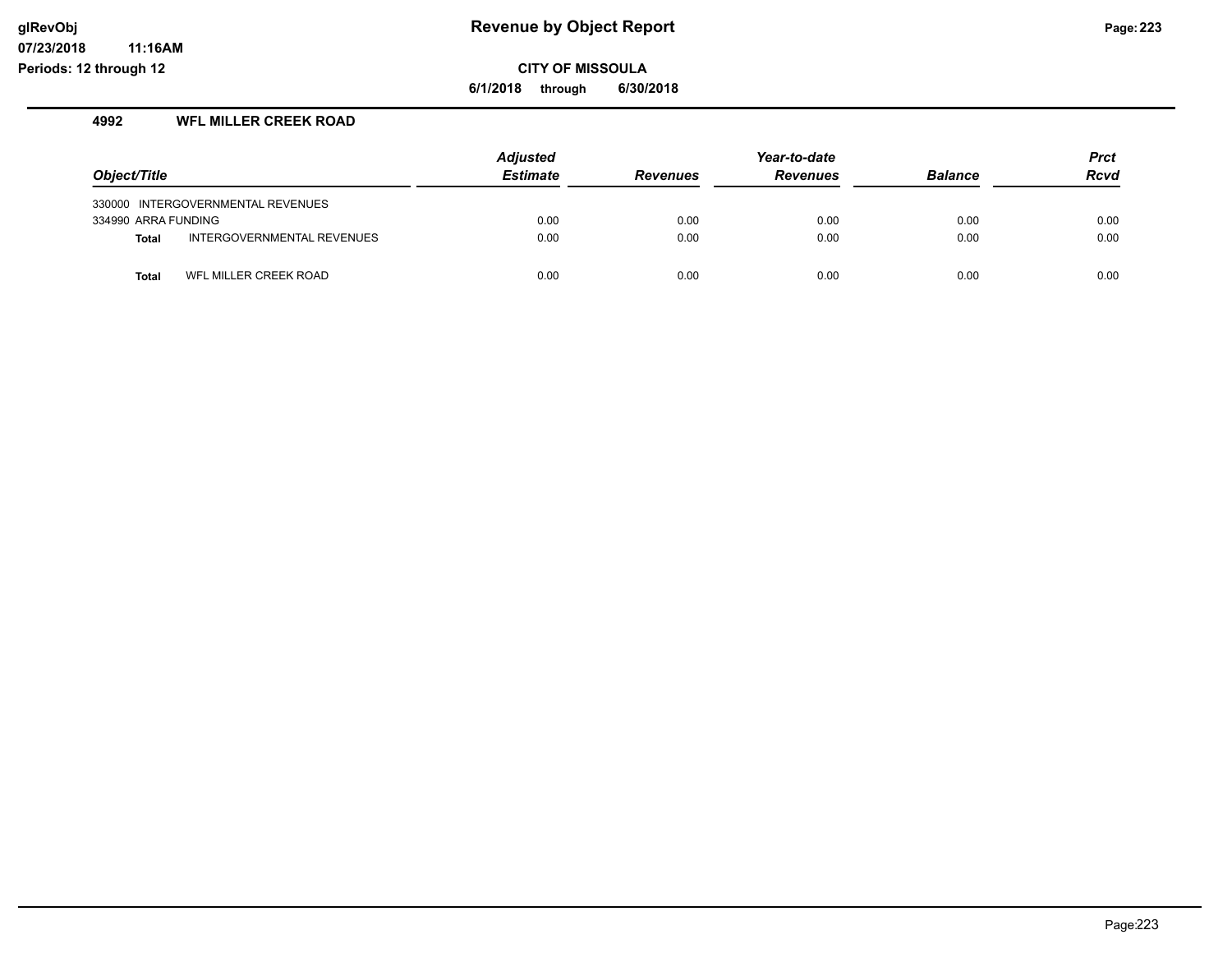**6/1/2018 through 6/30/2018**

**4993 WESTERN FEDERAL LANDS**

**4993 WESTERN FEDERAL LANDS**

|                                                | <b>Adjusted</b> |                 | Year-to-date    |                | <b>Prct</b> |
|------------------------------------------------|-----------------|-----------------|-----------------|----------------|-------------|
| Object/Title                                   | <b>Estimate</b> | <b>Revenues</b> | <b>Revenues</b> | <b>Balance</b> | <b>Rcvd</b> |
| 330000 INTERGOVERNMENTAL REVENUES              |                 |                 |                 |                |             |
| 331005 WESTERN FEDERAL LANDS GRANT             | 0.00            | 0.00            | 0.00            | 0.00           | 0.00        |
| 334125 FWP GRANT                               | 0.00            | 0.00            | 0.00            | 0.00           | 0.00        |
| INTERGOVERNMENTAL REVENUES<br><b>Total</b>     | 0.00            | 0.00            | 0.00            | 0.00           | 0.00        |
| 370000 INVESTMENTS & ROYALTY EARNINGS          |                 |                 |                 |                |             |
| 371010 INTEREST ON INVESTMENTS                 | 0.00            | 0.00            | 0.00            | 0.00           | 0.00        |
| INVESTMENTS & ROYALTY EARNINGS<br><b>Total</b> | 0.00            | 0.00            | 0.00            | 0.00           | 0.00        |
|                                                |                 |                 |                 |                |             |
| <b>WESTERN FEDERAL LANDS</b><br><b>Total</b>   | 0.00            | 0.00            | 0.00            | 0.00           | 0.00        |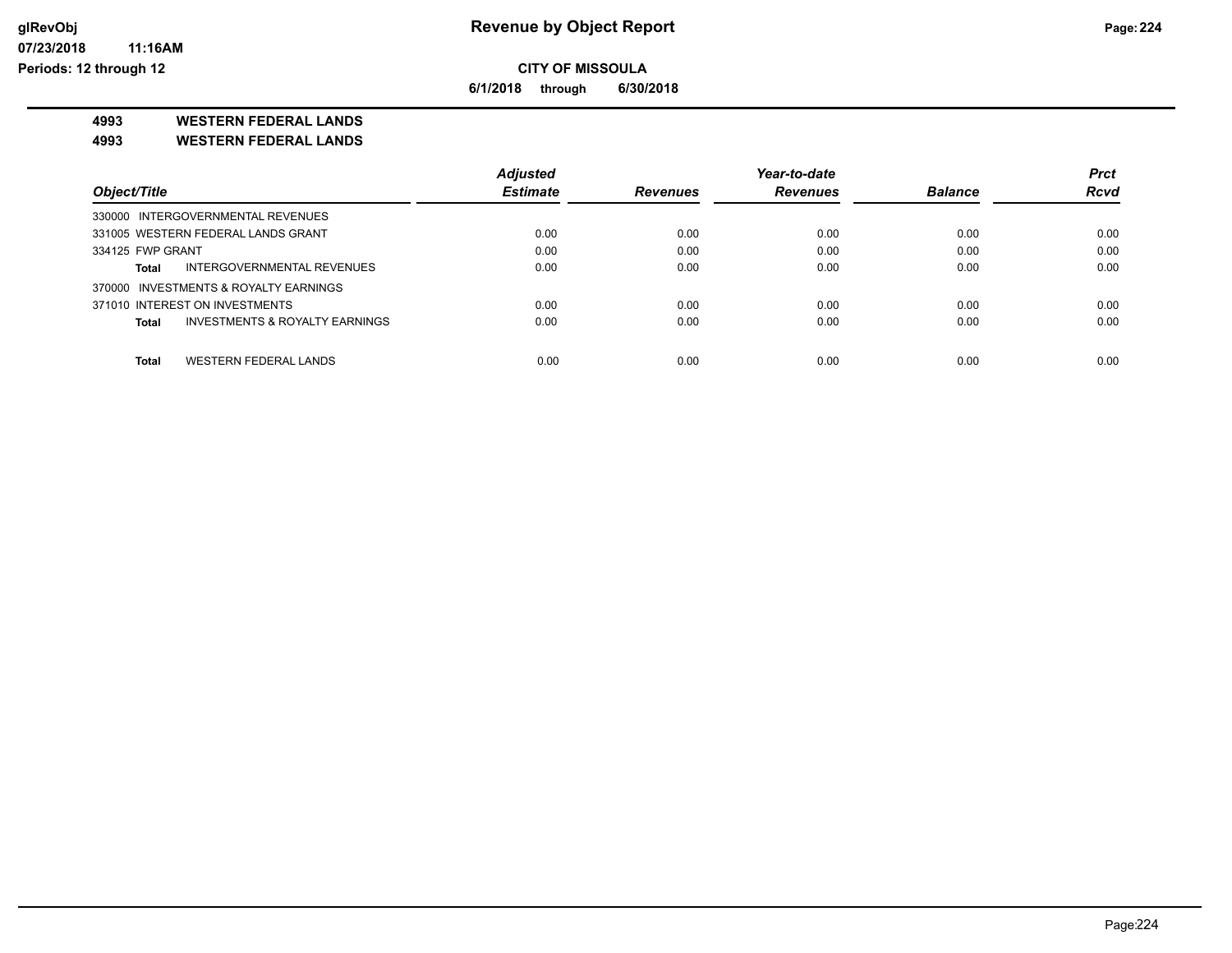**6/1/2018 through 6/30/2018**

## **4993 WESTERN FEDERAL LANDS**

|                                                    | <b>Adjusted</b> |                 | Year-to-date    |                | <b>Prct</b> |
|----------------------------------------------------|-----------------|-----------------|-----------------|----------------|-------------|
| Object/Title                                       | <b>Estimate</b> | <b>Revenues</b> | <b>Revenues</b> | <b>Balance</b> | <b>Rcvd</b> |
| 330000 INTERGOVERNMENTAL REVENUES                  |                 |                 |                 |                |             |
| 331005 WESTERN FEDERAL LANDS GRANT                 | 0.00            | 0.00            | 0.00            | 0.00           | 0.00        |
| 334125 FWP GRANT                                   | 0.00            | 0.00            | 0.00            | 0.00           | 0.00        |
| INTERGOVERNMENTAL REVENUES<br>Total                | 0.00            | 0.00            | 0.00            | 0.00           | 0.00        |
| INVESTMENTS & ROYALTY EARNINGS<br>370000           |                 |                 |                 |                |             |
| 371010 INTEREST ON INVESTMENTS                     | 0.00            | 0.00            | 0.00            | 0.00           | 0.00        |
| <b>INVESTMENTS &amp; ROYALTY EARNINGS</b><br>Total | 0.00            | 0.00            | 0.00            | 0.00           | 0.00        |
| Total<br>WESTERN FEDERAL LANDS                     | 0.00            | 0.00            | 0.00            | 0.00           | 0.00        |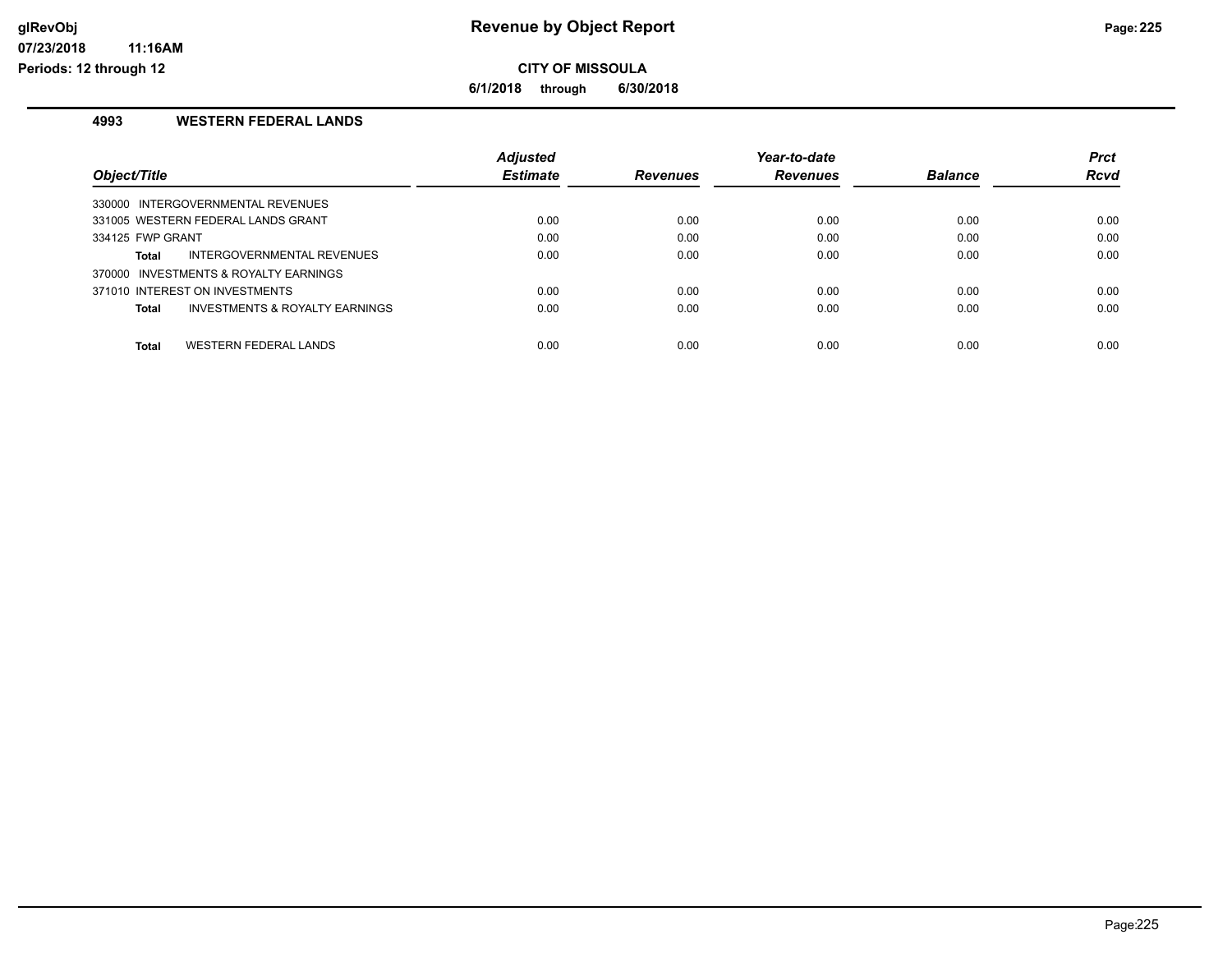**6/1/2018 through 6/30/2018**

**5020 CIVIC STADIUM**

**5020 CIVIC STADIUM**

|                                                           | <b>Adjusted</b> |                 | Year-to-date    |                | <b>Prct</b> |
|-----------------------------------------------------------|-----------------|-----------------|-----------------|----------------|-------------|
| Object/Title                                              | <b>Estimate</b> | <b>Revenues</b> | <b>Revenues</b> | <b>Balance</b> | <b>Rcvd</b> |
| 330000 INTERGOVERNMENTAL REVENUES                         |                 |                 |                 |                |             |
| 336023 STATE CONTRIB. - PERS                              | 0.00            | 0.00            | 0.00            | 0.00           | 0.00        |
| <b>INTERGOVERNMENTAL REVENUES</b><br>Total                | 0.00            | 0.00            | 0.00            | 0.00           | 0.00        |
| MISCELLANEOUS REVENUES<br>360000                          |                 |                 |                 |                |             |
| 360010 MISCELLANEOUS                                      | 0.00            | 0.00            | 0.00            | 0.00           | 0.00        |
| 361010 RENTAL REVENUE                                     | 120,000.00      | 0.00            | 4,158.19        | 115,841.81     | 3.47        |
| 362000 OTHER MISCELLANEOUS REVENUE                        | 0.00            | 0.00            | 0.00            | 0.00           | 0.00        |
| 362003 US BANK FEE REIMBURSEMENT                          | 0.00            | 0.00            | 0.00            | 0.00           | 0.00        |
| 365030 DONATIONS STADIUM R&D                              | 0.00            | 0.00            | 0.00            | 0.00           | 0.00        |
| MISCELLANEOUS REVENUES<br>Total                           | 120,000.00      | 0.00            | 4,158.19        | 115,841.81     | 3.47        |
| INVESTMENTS & ROYALTY EARNINGS<br>370000                  |                 |                 |                 |                |             |
| 371010 INTEREST ON INVESTMENTS                            | 0.00            | 0.00            | 0.00            | 0.00           | 0.00        |
| <b>INVESTMENTS &amp; ROYALTY EARNINGS</b><br><b>Total</b> | 0.00            | 0.00            | 0.00            | 0.00           | 0.00        |
| OTHER FINANCING SOURCES<br>380000                         |                 |                 |                 |                |             |
| 383000 OPERATING TRANSFERS                                | 0.00            | 0.00            | 0.00            | 0.00           | 0.00        |
| 383400 CAPITAL CONTRIBUTION                               | 0.00            | 0.00            | 0.00            | 0.00           | 0.00        |
| OTHER FINANCING SOURCES<br><b>Total</b>                   | 0.00            | 0.00            | 0.00            | 0.00           | 0.00        |
| <b>CIVIC STADIUM</b><br><b>Total</b>                      | 120,000.00      | 0.00            | 4,158.19        | 115,841.81     | 3.47        |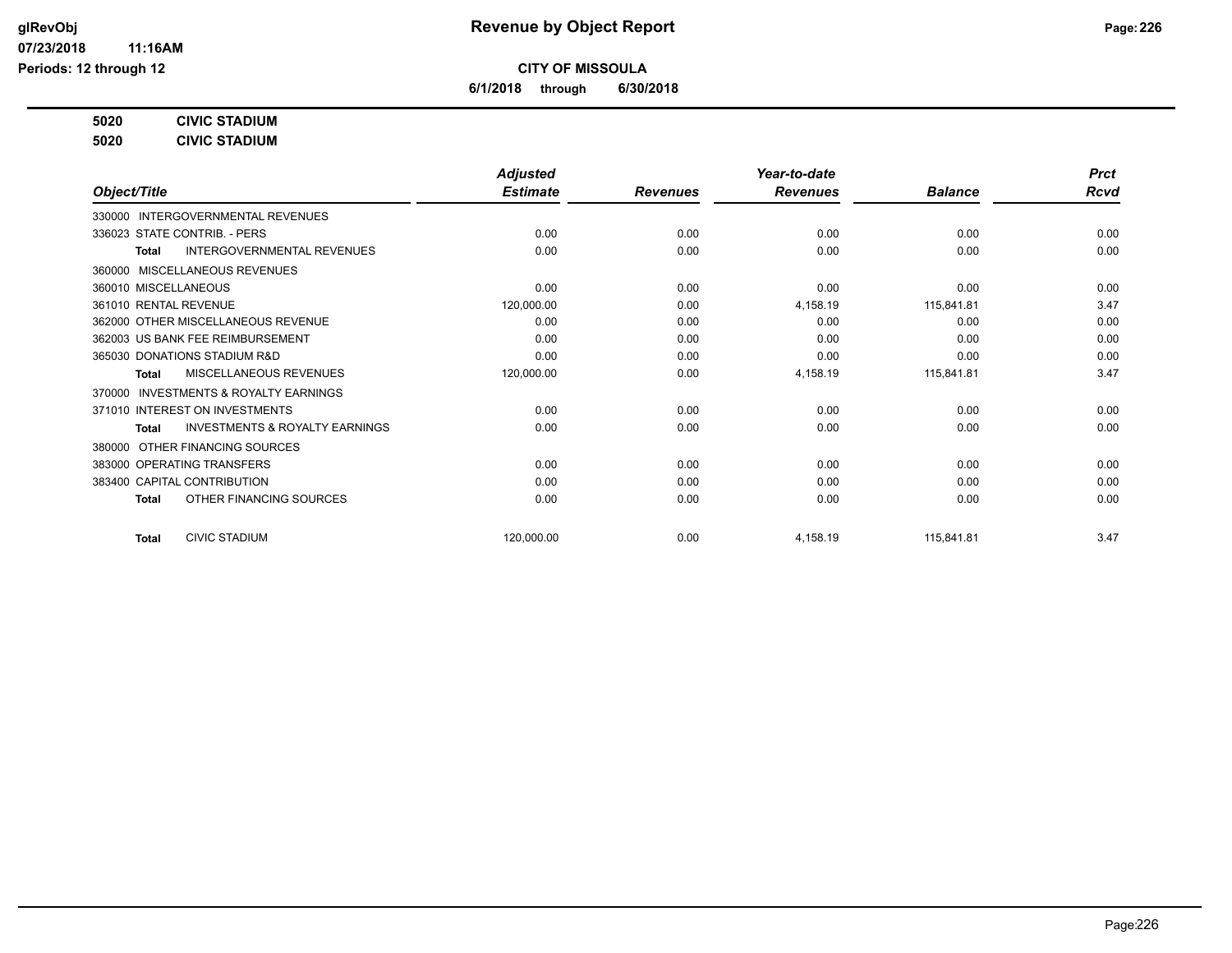**Periods: 12 through 12**

**CITY OF MISSOULA**

**6/1/2018 through 6/30/2018**

#### **5020 CIVIC STADIUM**

|                                                           | <b>Adjusted</b> |                 | Year-to-date    |                | <b>Prct</b> |
|-----------------------------------------------------------|-----------------|-----------------|-----------------|----------------|-------------|
| Object/Title                                              | <b>Estimate</b> | <b>Revenues</b> | <b>Revenues</b> | <b>Balance</b> | <b>Rcvd</b> |
| 330000 INTERGOVERNMENTAL REVENUES                         |                 |                 |                 |                |             |
| 336023 STATE CONTRIB. - PERS                              | 0.00            | 0.00            | 0.00            | 0.00           | 0.00        |
| <b>INTERGOVERNMENTAL REVENUES</b><br><b>Total</b>         | 0.00            | 0.00            | 0.00            | 0.00           | 0.00        |
| 360000 MISCELLANEOUS REVENUES                             |                 |                 |                 |                |             |
| 360010 MISCELLANEOUS                                      | 0.00            | 0.00            | 0.00            | 0.00           | 0.00        |
| 361010 RENTAL REVENUE                                     | 120,000.00      | 0.00            | 4,158.19        | 115,841.81     | 3.47        |
| 362000 OTHER MISCELLANEOUS REVENUE                        | 0.00            | 0.00            | 0.00            | 0.00           | 0.00        |
| 362003 US BANK FEE REIMBURSEMENT                          | 0.00            | 0.00            | 0.00            | 0.00           | 0.00        |
| 365030 DONATIONS STADIUM R&D                              | 0.00            | 0.00            | 0.00            | 0.00           | 0.00        |
| <b>MISCELLANEOUS REVENUES</b><br><b>Total</b>             | 120,000.00      | 0.00            | 4,158.19        | 115,841.81     | 3.47        |
| <b>INVESTMENTS &amp; ROYALTY EARNINGS</b><br>370000       |                 |                 |                 |                |             |
| 371010 INTEREST ON INVESTMENTS                            | 0.00            | 0.00            | 0.00            | 0.00           | 0.00        |
| <b>INVESTMENTS &amp; ROYALTY EARNINGS</b><br><b>Total</b> | 0.00            | 0.00            | 0.00            | 0.00           | 0.00        |
| OTHER FINANCING SOURCES<br>380000                         |                 |                 |                 |                |             |
| 383000 OPERATING TRANSFERS                                | 0.00            | 0.00            | 0.00            | 0.00           | 0.00        |
| 383400 CAPITAL CONTRIBUTION                               | 0.00            | 0.00            | 0.00            | 0.00           | 0.00        |
| OTHER FINANCING SOURCES<br><b>Total</b>                   | 0.00            | 0.00            | 0.00            | 0.00           | 0.00        |
| <b>CIVIC STADIUM</b><br><b>Total</b>                      | 120,000.00      | 0.00            | 4,158.19        | 115,841.81     | 3.47        |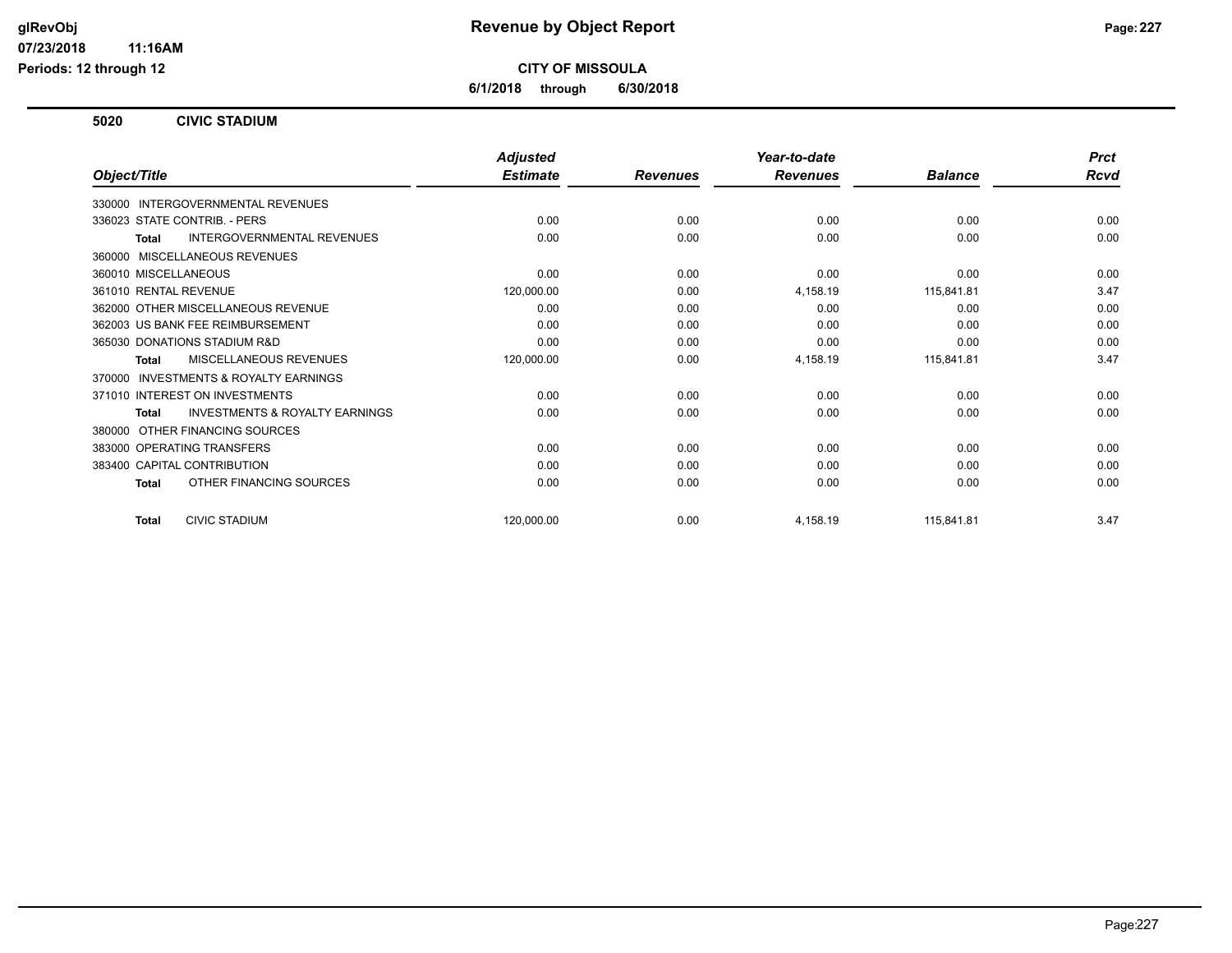**6/1/2018 through 6/30/2018**

## **5210 WATER**

**5210 WATER**

|                                                           | <b>Adjusted</b> |                 | Year-to-date    |                | <b>Prct</b> |
|-----------------------------------------------------------|-----------------|-----------------|-----------------|----------------|-------------|
| Object/Title                                              | <b>Estimate</b> | <b>Revenues</b> | <b>Revenues</b> | <b>Balance</b> | Rcvd        |
| 330000 INTERGOVERNMENTAL REVENUES                         |                 |                 |                 |                |             |
| 336020 STATE PENSION CONTRIBUTION                         | 0.00            | 0.00            | 0.00            | 0.00           | 0.00        |
| 336023 STATE CONTRIB. - PERS                              | 0.00            | 0.00            | 2,407.85        | $-2,407.85$    | 0.00        |
| <b>INTERGOVERNMENTAL REVENUES</b><br><b>Total</b>         | 0.00            | 0.00            | 2,407.85        | $-2,407.85$    | 0.00        |
| 340000 CHARGES FOR SERVICES                               |                 |                 |                 |                |             |
| 343021 METERED WATER REVENUE                              | 16,456,220.00   | $-6.739.12$     | 6,152,833.82    | 10,303,386.18  | 37.39       |
| 343022 UNMETERED WATER REVENUE                            | 2,476,385.00    | $-1,318.22$     | 702,016.10      | 1,774,368.90   | 28.35       |
| 343023 BULK WATER SALES                                   | 0.00            | 0.00            | 0.00            | 0.00           | 0.00        |
| 343024 SALES OF WATER MATERIALS                           | 0.00            | 0.00            | 7,653.68        | $-7,653.68$    | 0.00        |
| 343026 WATER TAP FEES                                     | 0.00            | 0.00            | 0.00            | 0.00           | 0.00        |
| 343027 MISCELLANEOUS WATER REVENUES                       | 0.00            | 0.00            | 127,803.54      | $-127,803.54$  | 0.00        |
| 343032 SEWER INSTALLATION CHARGES                         | 0.00            | $-22,500.00$    | $-75,095.00$    | 75,095.00      | 0.00        |
| <b>CHARGES FOR SERVICES</b><br><b>Total</b>               | 18,932,605.00   | $-30,557.34$    | 6,915,212.14    | 12,017,392.86  | 36.53       |
| 360000 MISCELLANEOUS REVENUES                             |                 |                 |                 |                |             |
| 360010 MISCELLANEOUS                                      | 0.00            | 0.00            | 14.73           | $-14.73$       | 0.00        |
| 368000 CAPITAL CONTRIBUTIONS                              | 0.00            | 0.00            | 3.035.23        | $-3,035.23$    | 0.00        |
| MISCELLANEOUS REVENUES<br><b>Total</b>                    | 0.00            | 0.00            | 3,049.96        | $-3,049.96$    | 0.00        |
| <b>INVESTMENTS &amp; ROYALTY EARNINGS</b><br>370000       |                 |                 |                 |                |             |
| 371010 INTEREST ON INVESTMENTS                            | 0.00            | 0.00            | 0.00            | 0.00           | 0.00        |
| <b>INVESTMENTS &amp; ROYALTY EARNINGS</b><br><b>Total</b> | 0.00            | 0.00            | 0.00            | 0.00           | 0.00        |
|                                                           |                 |                 |                 |                |             |
| <b>WATER</b><br><b>Total</b>                              | 18,932,605.00   | $-30,557.34$    | 6,920,669.95    | 12,011,935.05  | 36.55       |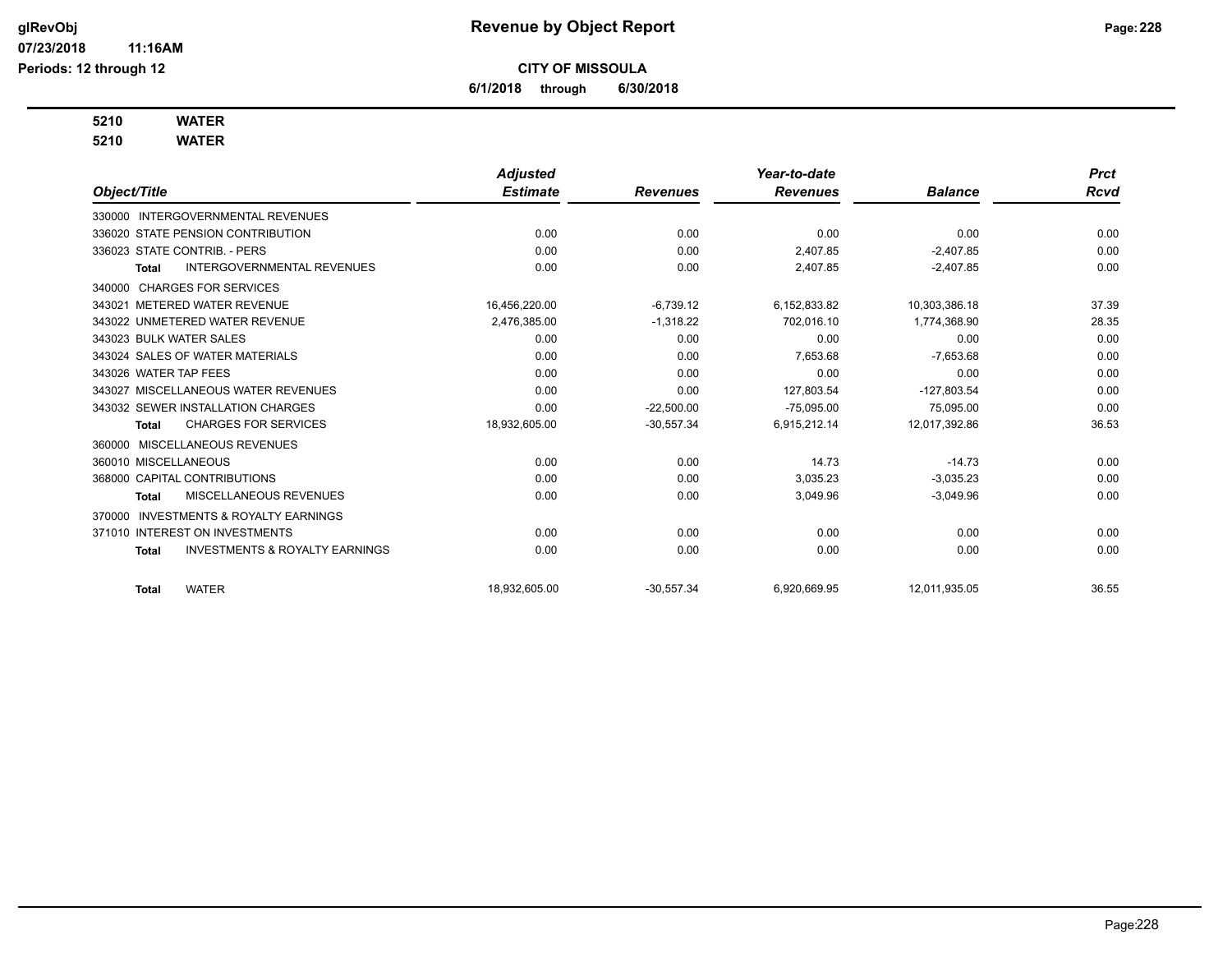**6/1/2018 through 6/30/2018**

**5210 WATER**

|                                                           | <b>Adjusted</b> |                 | Year-to-date    |                | <b>Prct</b> |
|-----------------------------------------------------------|-----------------|-----------------|-----------------|----------------|-------------|
| Object/Title                                              | <b>Estimate</b> | <b>Revenues</b> | <b>Revenues</b> | <b>Balance</b> | <b>Rcvd</b> |
| <b>INTERGOVERNMENTAL REVENUES</b><br>330000               |                 |                 |                 |                |             |
| 336020 STATE PENSION CONTRIBUTION                         | 0.00            | 0.00            | 0.00            | 0.00           | 0.00        |
| 336023 STATE CONTRIB. - PERS                              | 0.00            | 0.00            | 2,407.85        | $-2,407.85$    | 0.00        |
| <b>INTERGOVERNMENTAL REVENUES</b><br><b>Total</b>         | 0.00            | 0.00            | 2,407.85        | $-2,407.85$    | 0.00        |
| <b>CHARGES FOR SERVICES</b><br>340000                     |                 |                 |                 |                |             |
| 343021 METERED WATER REVENUE                              | 16,456,220.00   | $-6,739.12$     | 6,152,833.82    | 10,303,386.18  | 37.39       |
| 343022 UNMETERED WATER REVENUE                            | 2,476,385.00    | $-1,318.22$     | 702,016.10      | 1,774,368.90   | 28.35       |
| 343023 BULK WATER SALES                                   | 0.00            | 0.00            | 0.00            | 0.00           | 0.00        |
| 343024 SALES OF WATER MATERIALS                           | 0.00            | 0.00            | 7,653.68        | $-7,653.68$    | 0.00        |
| 343026 WATER TAP FEES                                     | 0.00            | 0.00            | 0.00            | 0.00           | 0.00        |
| 343027 MISCELLANEOUS WATER REVENUES                       | 0.00            | 0.00            | 127,803.54      | $-127,803.54$  | 0.00        |
| 343032 SEWER INSTALLATION CHARGES                         | 0.00            | $-22,500.00$    | $-75,095.00$    | 75,095.00      | 0.00        |
| <b>CHARGES FOR SERVICES</b><br><b>Total</b>               | 18,932,605.00   | $-30,557.34$    | 6,915,212.14    | 12,017,392.86  | 36.53       |
| MISCELLANEOUS REVENUES<br>360000                          |                 |                 |                 |                |             |
| 360010 MISCELLANEOUS                                      | 0.00            | 0.00            | 14.73           | $-14.73$       | 0.00        |
| 368000 CAPITAL CONTRIBUTIONS                              | 0.00            | 0.00            | 3,035.23        | $-3,035.23$    | 0.00        |
| <b>MISCELLANEOUS REVENUES</b><br><b>Total</b>             | 0.00            | 0.00            | 3,049.96        | $-3,049.96$    | 0.00        |
| <b>INVESTMENTS &amp; ROYALTY EARNINGS</b><br>370000       |                 |                 |                 |                |             |
| 371010 INTEREST ON INVESTMENTS                            | 0.00            | 0.00            | 0.00            | 0.00           | 0.00        |
| <b>INVESTMENTS &amp; ROYALTY EARNINGS</b><br><b>Total</b> | 0.00            | 0.00            | 0.00            | 0.00           | 0.00        |
| <b>WATER</b><br><b>Total</b>                              | 18,932,605.00   | $-30,557.34$    | 6,920,669.95    | 12,011,935.05  | 36.55       |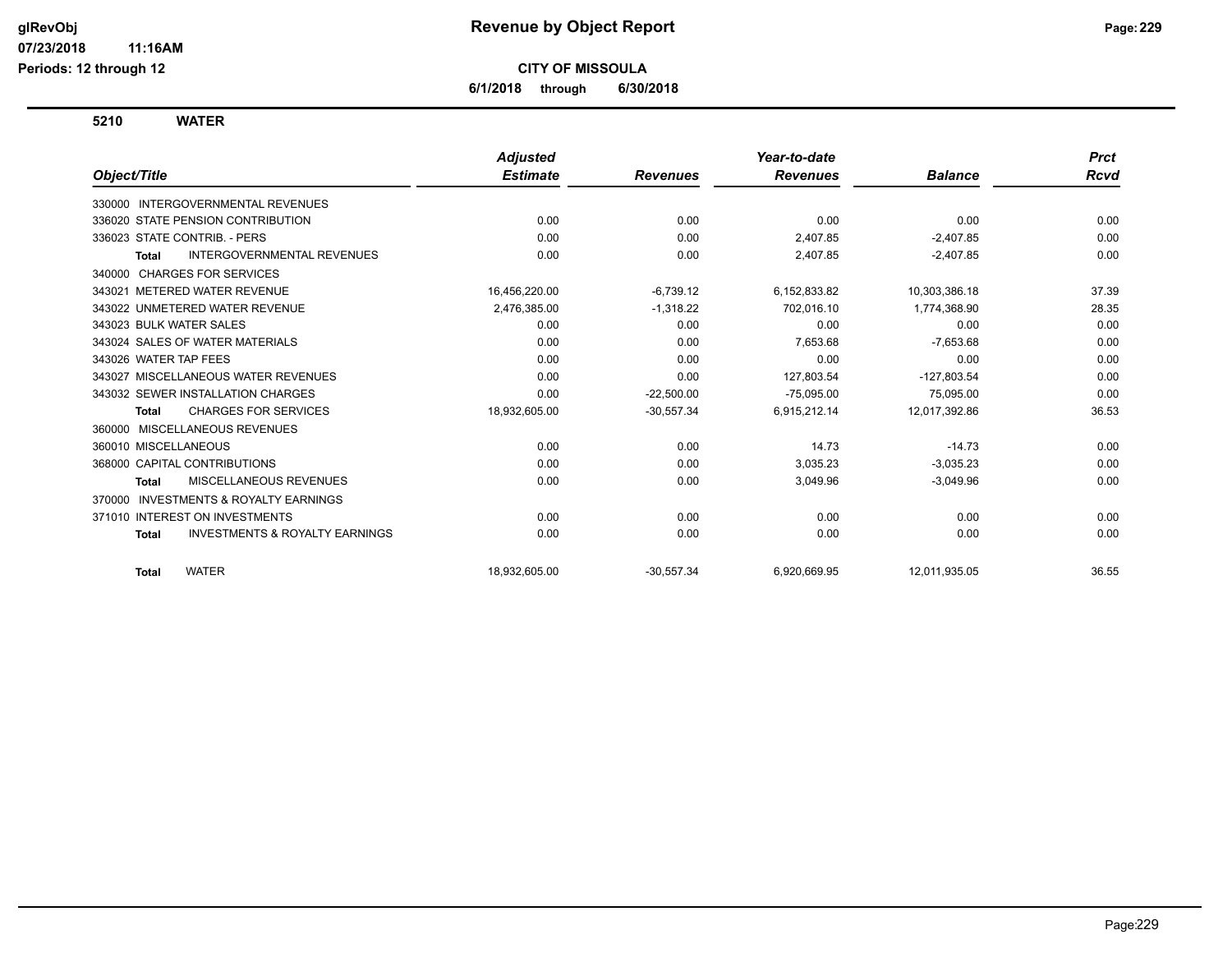**6/1/2018 through 6/30/2018**

**5215 WATER LOAN FUND**

**5215 WATER LOAN FUND**

|                                                 | <b>Adjusted</b> |                 | Year-to-date    |                | <b>Prct</b> |
|-------------------------------------------------|-----------------|-----------------|-----------------|----------------|-------------|
| Object/Title                                    | <b>Estimate</b> | <b>Revenues</b> | <b>Revenues</b> | <b>Balance</b> | <b>Rcvd</b> |
| 340000 CHARGES FOR SERVICES                     |                 |                 |                 |                |             |
| 343021 *** Title Not Found ***                  | 0.00            | 0.00            | 0.00            | 0.00           | 0.00        |
| <b>CHARGES FOR SERVICES</b><br>Total            | 0.00            | 0.00            | 0.00            | 0.00           | 0.00        |
| 360000 MISCELLANEOUS REVENUES                   |                 |                 |                 |                |             |
| 360010 MISCELLANEOUS                            | 0.00            | 0.00            | 0.00            | 0.00           | 0.00        |
| <b>MISCELLANEOUS REVENUES</b><br>Total          | 0.00            | 0.00            | 0.00            | 0.00           | 0.00        |
| 370000 INVESTMENTS & ROYALTY EARNINGS           |                 |                 |                 |                |             |
| 371010 INTEREST ON INVESTMENTS                  | 0.00            | 0.00            | 0.00            | 0.00           | 0.00        |
| 371020 GAIN/LOSS IN MARKET VALUE OF INVESTMENTS | 0.00            | 0.00            | 0.00            | 0.00           | 0.00        |
| INVESTMENTS & ROYALTY EARNINGS<br>Total         | 0.00            | 0.00            | 0.00            | 0.00           | 0.00        |
| <b>WATER LOAN FUND</b><br>Total                 | 0.00            | 0.00            | 0.00            | 0.00           | 0.00        |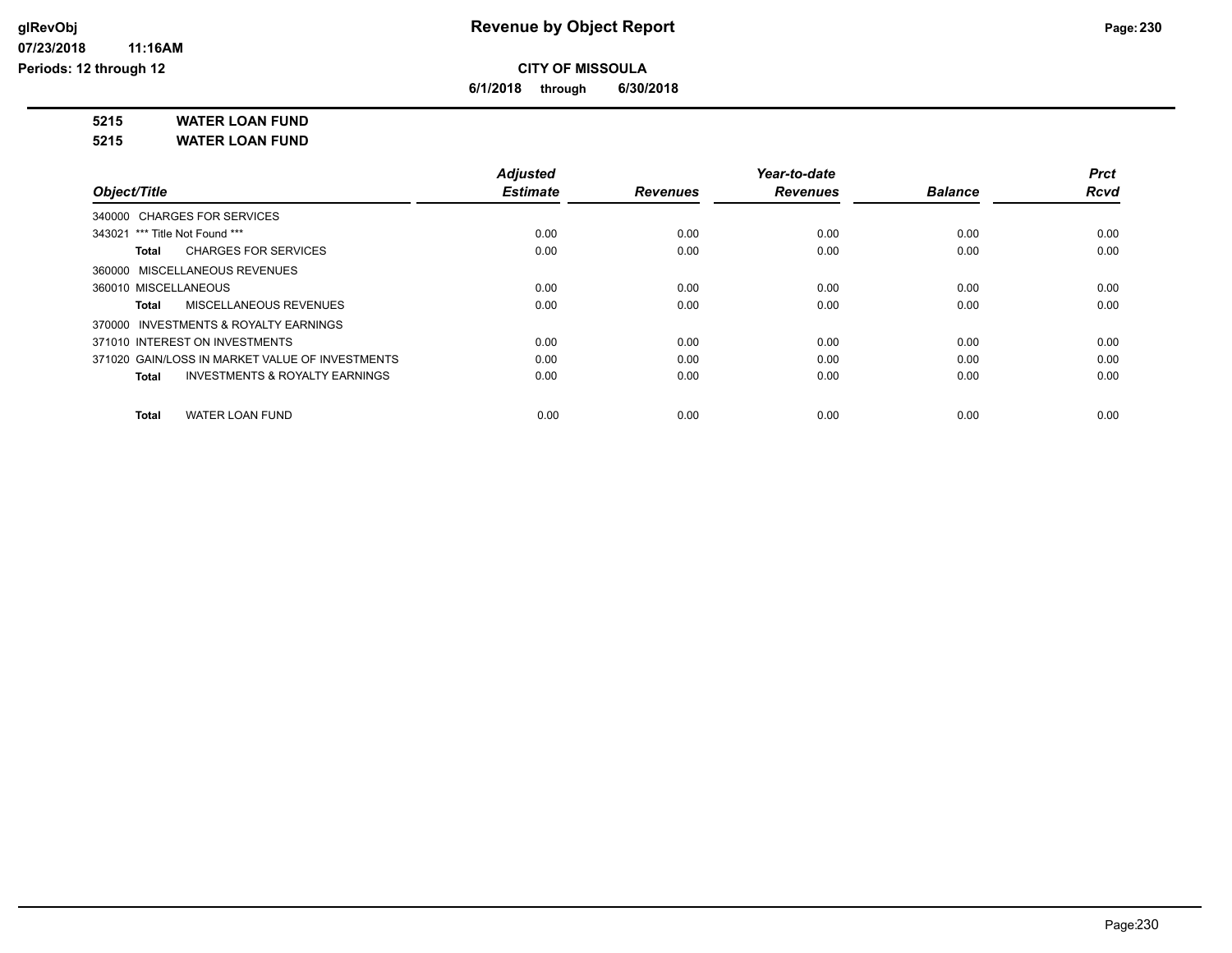**6/1/2018 through 6/30/2018**

#### **5215 WATER LOAN FUND**

|                                                | <b>Adjusted</b> |                 | Year-to-date    |                | <b>Prct</b> |
|------------------------------------------------|-----------------|-----------------|-----------------|----------------|-------------|
| Object/Title                                   | <b>Estimate</b> | <b>Revenues</b> | <b>Revenues</b> | <b>Balance</b> | <b>Rcvd</b> |
| 340000 CHARGES FOR SERVICES                    |                 |                 |                 |                |             |
| 343021 *** Title Not Found ***                 | 0.00            | 0.00            | 0.00            | 0.00           | 0.00        |
| <b>CHARGES FOR SERVICES</b><br>Total           | 0.00            | 0.00            | 0.00            | 0.00           | 0.00        |
| 360000 MISCELLANEOUS REVENUES                  |                 |                 |                 |                |             |
| 360010 MISCELLANEOUS                           | 0.00            | 0.00            | 0.00            | 0.00           | 0.00        |
| MISCELLANEOUS REVENUES<br><b>Total</b>         | 0.00            | 0.00            | 0.00            | 0.00           | 0.00        |
| 370000 INVESTMENTS & ROYALTY EARNINGS          |                 |                 |                 |                |             |
| 371010 INTEREST ON INVESTMENTS                 | 0.00            | 0.00            | 0.00            | 0.00           | 0.00        |
| 371020 GAIN/LOSS IN MARKET VALUE OF INVESTMENT | 0.00            | 0.00            | 0.00            | 0.00           | 0.00        |
| INVESTMENTS & ROYALTY EARNINGS<br>Total        | 0.00            | 0.00            | 0.00            | 0.00           | 0.00        |
| <b>WATER LOAN FUND</b><br><b>Total</b>         | 0.00            | 0.00            | 0.00            | 0.00           | 0.00        |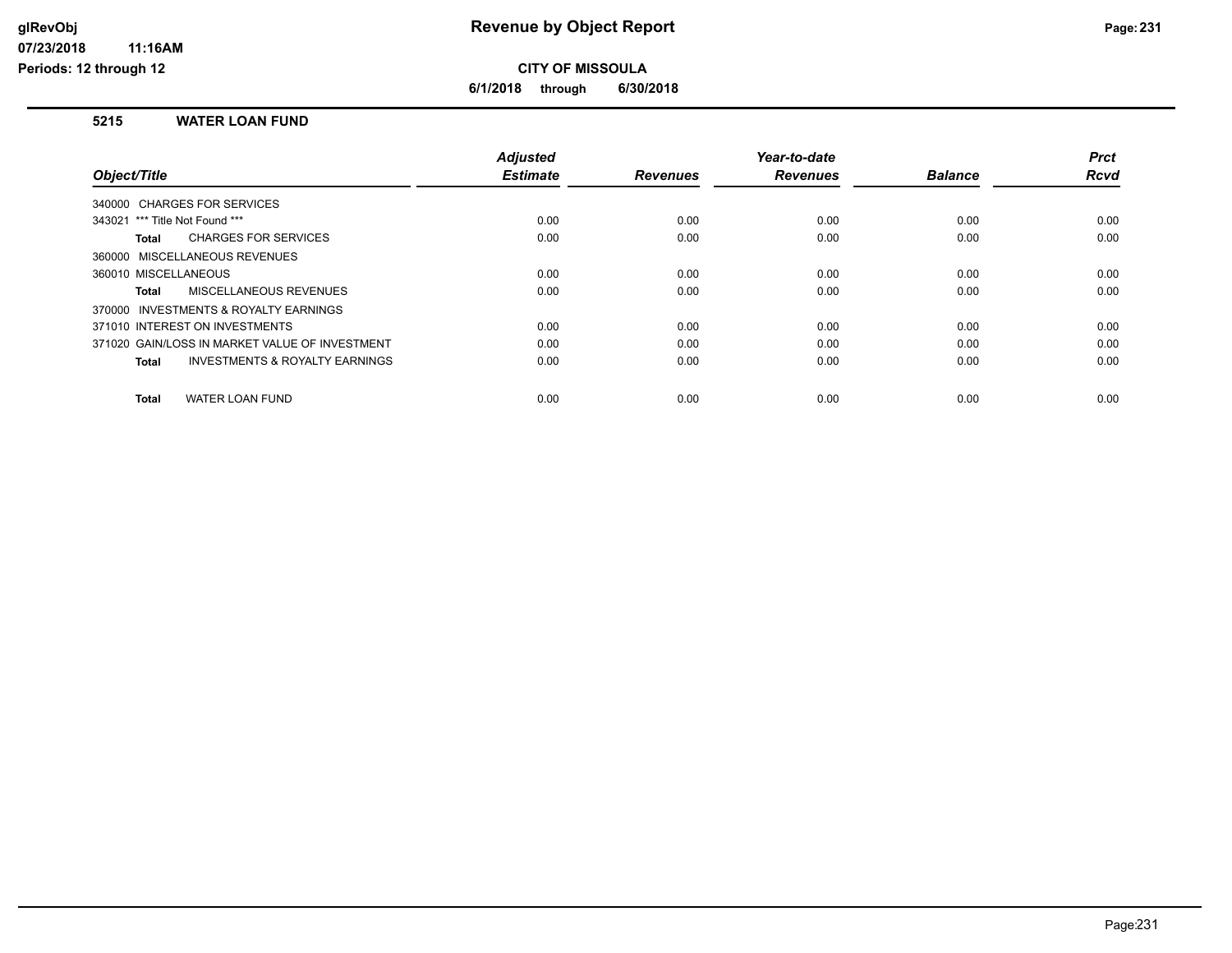**6/1/2018 through 6/30/2018**

**5220 WATER R&D FUND**

**5220 WATER R&D FUND**

|                                                    | <b>Adjusted</b> |                 | Year-to-date    |                | <b>Prct</b> |
|----------------------------------------------------|-----------------|-----------------|-----------------|----------------|-------------|
| Object/Title                                       | <b>Estimate</b> | <b>Revenues</b> | <b>Revenues</b> | <b>Balance</b> | Rcvd        |
| 340000 CHARGES FOR SERVICES                        |                 |                 |                 |                |             |
| 343032 SEWER INSTALLATION CHARGES                  | 0.00            | 0.00            | 0.00            | 0.00           | 0.00        |
| <b>CHARGES FOR SERVICES</b><br>Total               | 0.00            | 0.00            | 0.00            | 0.00           | 0.00        |
| 360000 MISCELLANEOUS REVENUES                      |                 |                 |                 |                |             |
| 360000 MISCELLANEOUS REVENUES                      | 0.00            | 0.00            | 0.00            | 0.00           | 0.00        |
| 360010 MISCELLANEOUS                               | 0.00            | 0.00            | 0.00            | 0.00           | 0.00        |
| MISCELLANEOUS REVENUES<br>Total                    | 0.00            | 0.00            | 0.00            | 0.00           | 0.00        |
| 370000 INVESTMENTS & ROYALTY EARNINGS              |                 |                 |                 |                |             |
| 371010 INTEREST ON INVESTMENTS                     | 0.00            | 0.00            | 0.00            | 0.00           | 0.00        |
| 371020 GAIN/LOSS IN MARKET VALUE OF INVESTMENTS    | 0.00            | 0.00            | 0.00            | 0.00           | 0.00        |
| <b>INVESTMENTS &amp; ROYALTY EARNINGS</b><br>Total | 0.00            | 0.00            | 0.00            | 0.00           | 0.00        |
| 380000 OTHER FINANCING SOURCES                     |                 |                 |                 |                |             |
| 381090 PROCEEDS FROM CAPITAL LEASE                 | 0.00            | 0.00            | 0.00            | 0.00           | 0.00        |
| OTHER FINANCING SOURCES<br>Total                   | 0.00            | 0.00            | 0.00            | 0.00           | 0.00        |
|                                                    |                 |                 |                 |                |             |
| <b>WATER R&amp;D FUND</b><br>Total                 | 0.00            | 0.00            | 0.00            | 0.00           | 0.00        |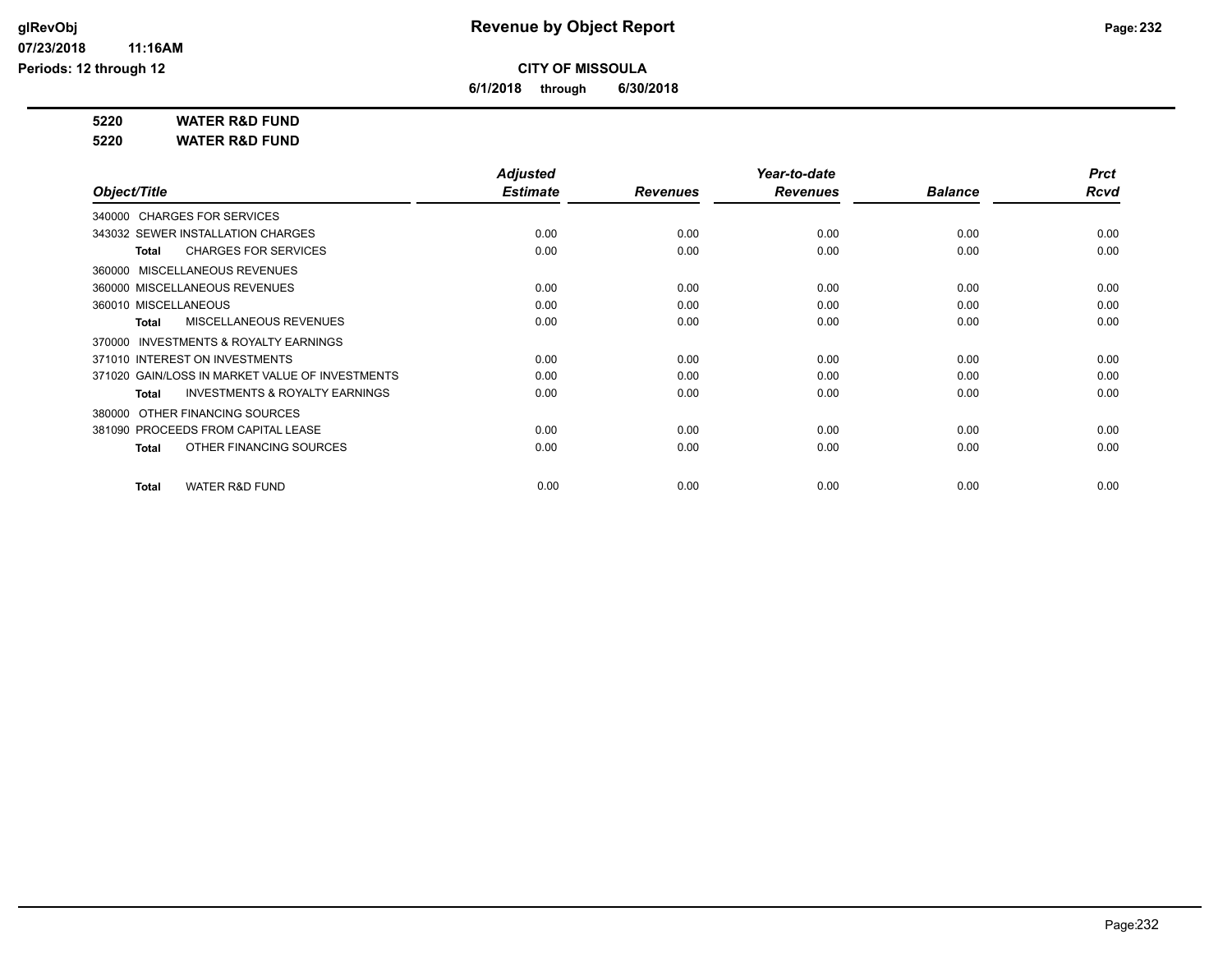**6/1/2018 through 6/30/2018**

#### **5220 WATER R&D FUND**

|                                                    | <b>Adjusted</b> |                 | Year-to-date    |                | <b>Prct</b> |
|----------------------------------------------------|-----------------|-----------------|-----------------|----------------|-------------|
| Object/Title                                       | <b>Estimate</b> | <b>Revenues</b> | <b>Revenues</b> | <b>Balance</b> | <b>Rcvd</b> |
| 340000 CHARGES FOR SERVICES                        |                 |                 |                 |                |             |
| 343032 SEWER INSTALLATION CHARGES                  | 0.00            | 0.00            | 0.00            | 0.00           | 0.00        |
| <b>CHARGES FOR SERVICES</b><br>Total               | 0.00            | 0.00            | 0.00            | 0.00           | 0.00        |
| 360000 MISCELLANEOUS REVENUES                      |                 |                 |                 |                |             |
| 360000 MISCELLANEOUS REVENUES                      | 0.00            | 0.00            | 0.00            | 0.00           | 0.00        |
| 360010 MISCELLANEOUS                               | 0.00            | 0.00            | 0.00            | 0.00           | 0.00        |
| <b>MISCELLANEOUS REVENUES</b><br>Total             | 0.00            | 0.00            | 0.00            | 0.00           | 0.00        |
| INVESTMENTS & ROYALTY EARNINGS<br>370000           |                 |                 |                 |                |             |
| 371010 INTEREST ON INVESTMENTS                     | 0.00            | 0.00            | 0.00            | 0.00           | 0.00        |
| 371020 GAIN/LOSS IN MARKET VALUE OF INVESTMENT     | 0.00            | 0.00            | 0.00            | 0.00           | 0.00        |
| <b>INVESTMENTS &amp; ROYALTY EARNINGS</b><br>Total | 0.00            | 0.00            | 0.00            | 0.00           | 0.00        |
| OTHER FINANCING SOURCES<br>380000                  |                 |                 |                 |                |             |
| 381090 PROCEEDS FROM CAPITAL LEASE                 | 0.00            | 0.00            | 0.00            | 0.00           | 0.00        |
| OTHER FINANCING SOURCES<br>Total                   | 0.00            | 0.00            | 0.00            | 0.00           | 0.00        |
|                                                    |                 |                 |                 |                |             |
| <b>WATER R&amp;D FUND</b><br><b>Total</b>          | 0.00            | 0.00            | 0.00            | 0.00           | 0.00        |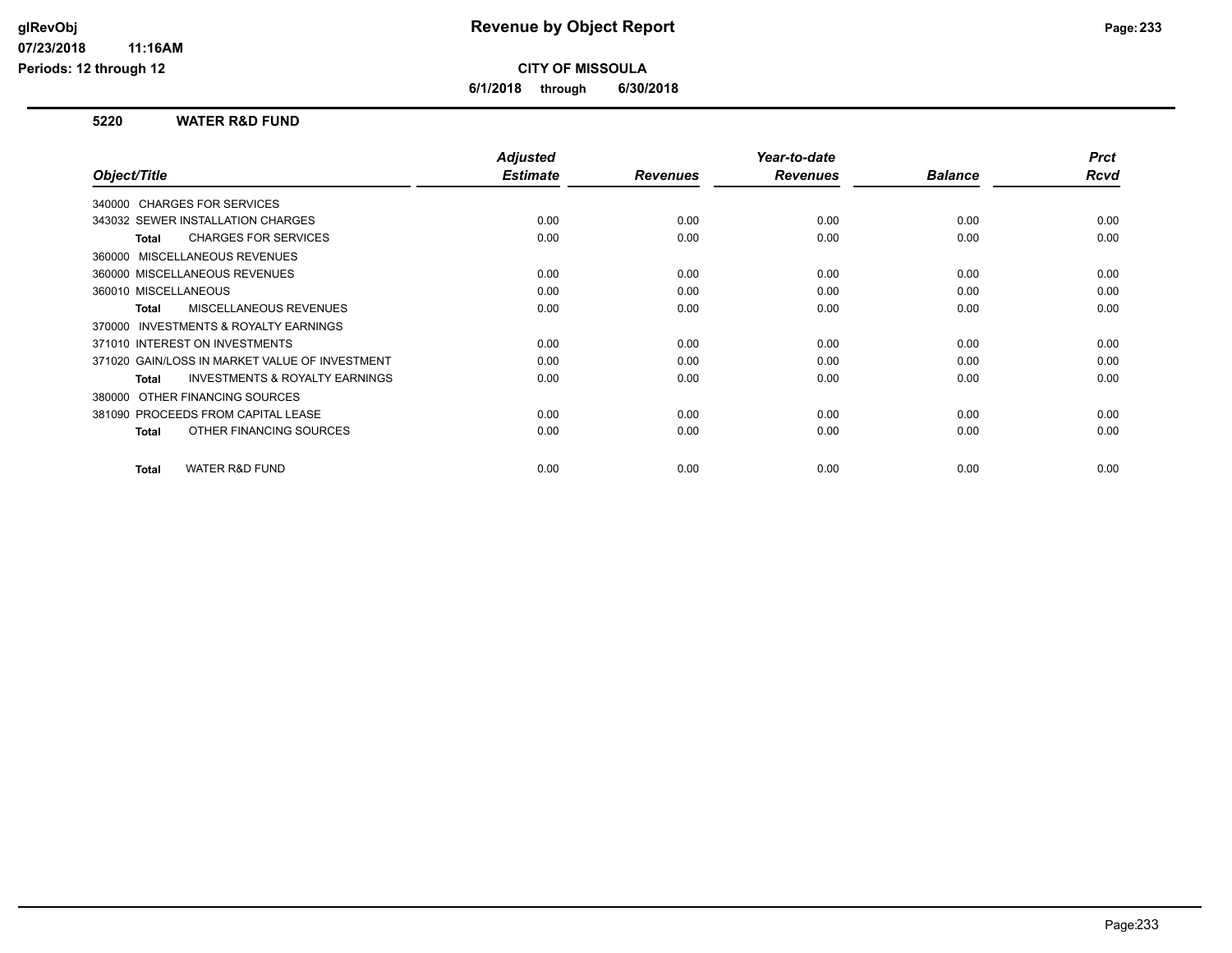**07/23/2018 11:16AM Periods: 12 through 12**

**CITY OF MISSOULA**

**6/1/2018 through 6/30/2018**

## **5240 WATER CONSTRUCTION FUND**

**5240 WATER CONSTRUCTION FUND**

|              |                                   | <b>Adjusted</b> | Year-to-date    |                 |                | Prct |
|--------------|-----------------------------------|-----------------|-----------------|-----------------|----------------|------|
| Object/Title |                                   | <b>Estimate</b> | <b>Revenues</b> | <b>Revenues</b> | <b>Balance</b> | Rcvd |
|              | 340000 CHARGES FOR SERVICES       |                 |                 |                 |                |      |
|              | 343026 WATER INSTALLATION CHARGES | 0.00            | 0.00            | 0.00            | 0.00           | 0.00 |
| Total        | <b>CHARGES FOR SERVICES</b>       | 0.00            | 0.00            | 0.00            | 0.00           | 0.00 |
| <b>Total</b> | WATER CONSTRUCTION FUND           | 0.00            | 0.00            | 0.00            | 0.00           | 0.00 |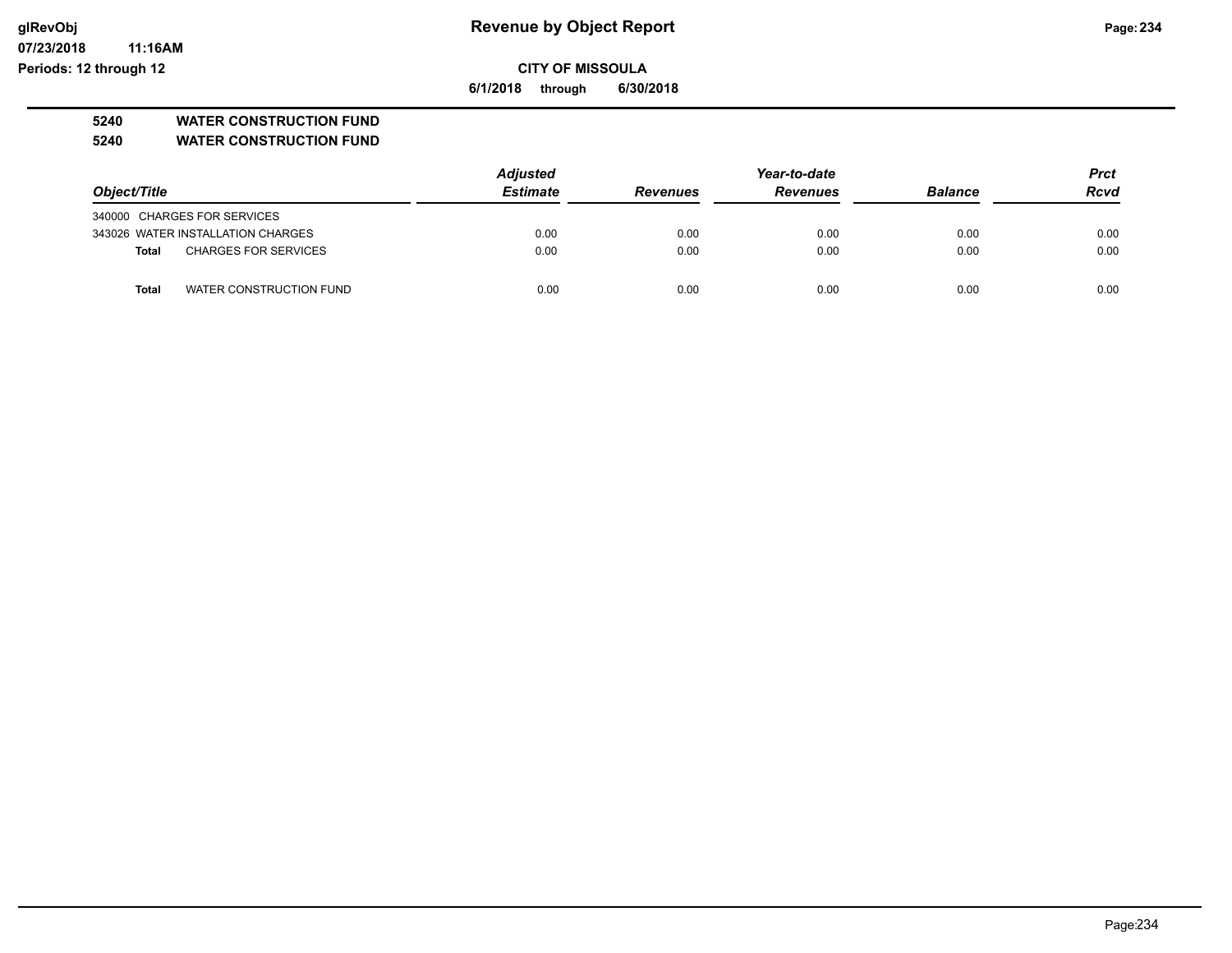**6/1/2018 through 6/30/2018**

## **5240 WATER CONSTRUCTION FUND**

|                                             | <b>Adjusted</b> |                 | <b>Prct</b>     |                |             |
|---------------------------------------------|-----------------|-----------------|-----------------|----------------|-------------|
| Object/Title                                | <b>Estimate</b> | <b>Revenues</b> | <b>Revenues</b> | <b>Balance</b> | <b>Rcvd</b> |
| 340000 CHARGES FOR SERVICES                 |                 |                 |                 |                |             |
| 343026 WATER INSTALLATION CHARGES           | 0.00            | 0.00            | 0.00            | 0.00           | 0.00        |
| <b>CHARGES FOR SERVICES</b><br><b>Total</b> | 0.00            | 0.00            | 0.00            | 0.00           | 0.00        |
|                                             |                 |                 |                 |                |             |
| Total<br>WATER CONSTRUCTION FUND            | 0.00            | 0.00            | 0.00            | 0.00           | 0.00        |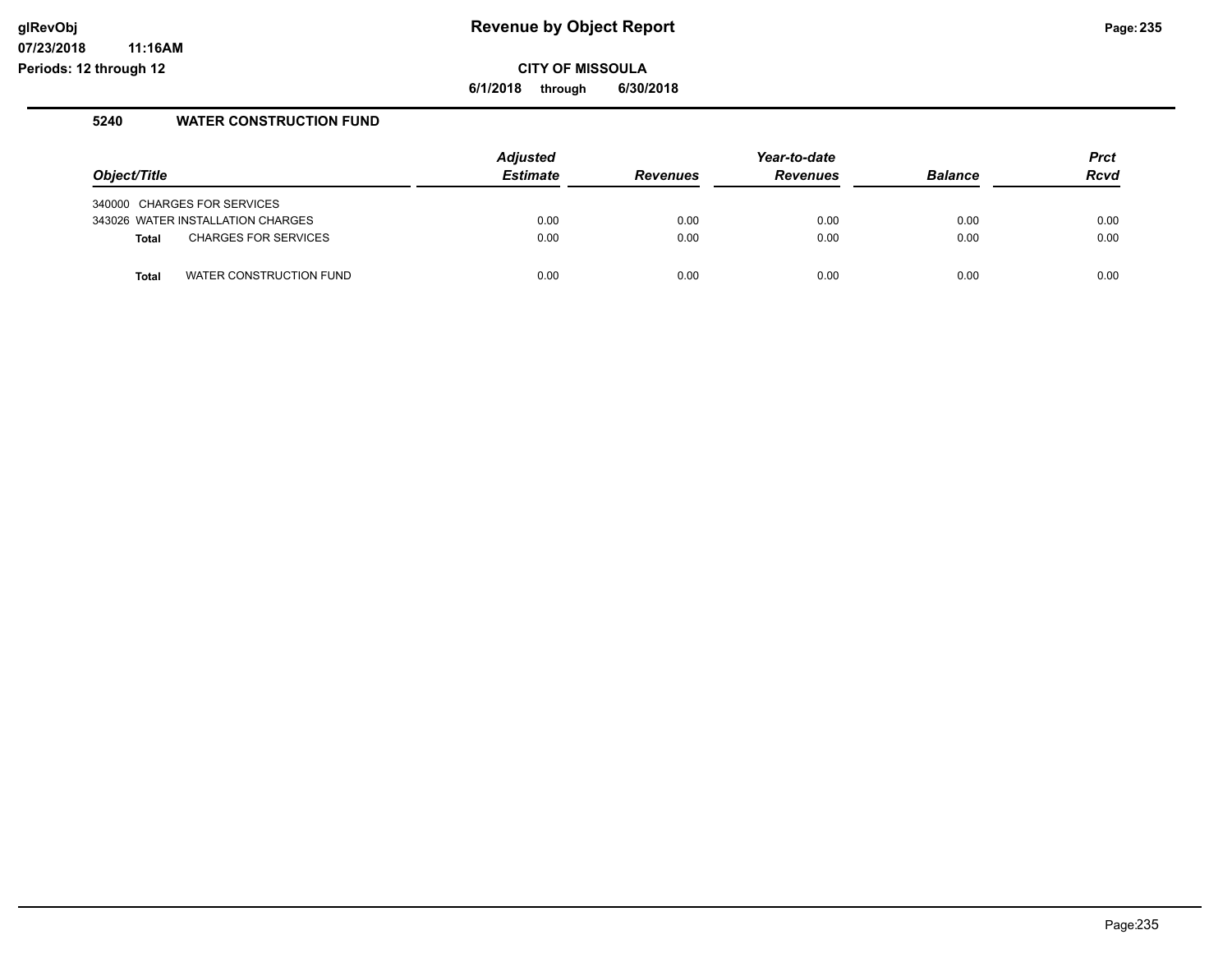**6/1/2018 through 6/30/2018**

## **5250 WATER PURCHASE LOAN**

**5250 WATER PURCHASE LOAN**

|                                                 | <b>Adjusted</b> |                 | Year-to-date    |                | Prct |
|-------------------------------------------------|-----------------|-----------------|-----------------|----------------|------|
| Object/Title                                    | <b>Estimate</b> | <b>Revenues</b> | <b>Revenues</b> | <b>Balance</b> | Rcvd |
| 370000 INVESTMENTS & ROYALTY EARNINGS           |                 |                 |                 |                |      |
| 371010 INTEREST ON INVESTMENTS                  | 0.00            | 0.00            | 0.00            | 0.00           | 0.00 |
| 371020 GAIN/LOSS IN MARKET VALUE OF INVESTMENTS | 0.00            | 0.00            | 0.00            | 0.00           | 0.00 |
| INVESTMENTS & ROYALTY EARNINGS<br><b>Total</b>  | 0.00            | 0.00            | 0.00            | 0.00           | 0.00 |
|                                                 |                 |                 |                 |                |      |
| Total<br>WATER PURCHASE LOAN                    | 0.00            | 0.00            | 0.00            | 0.00           | 0.00 |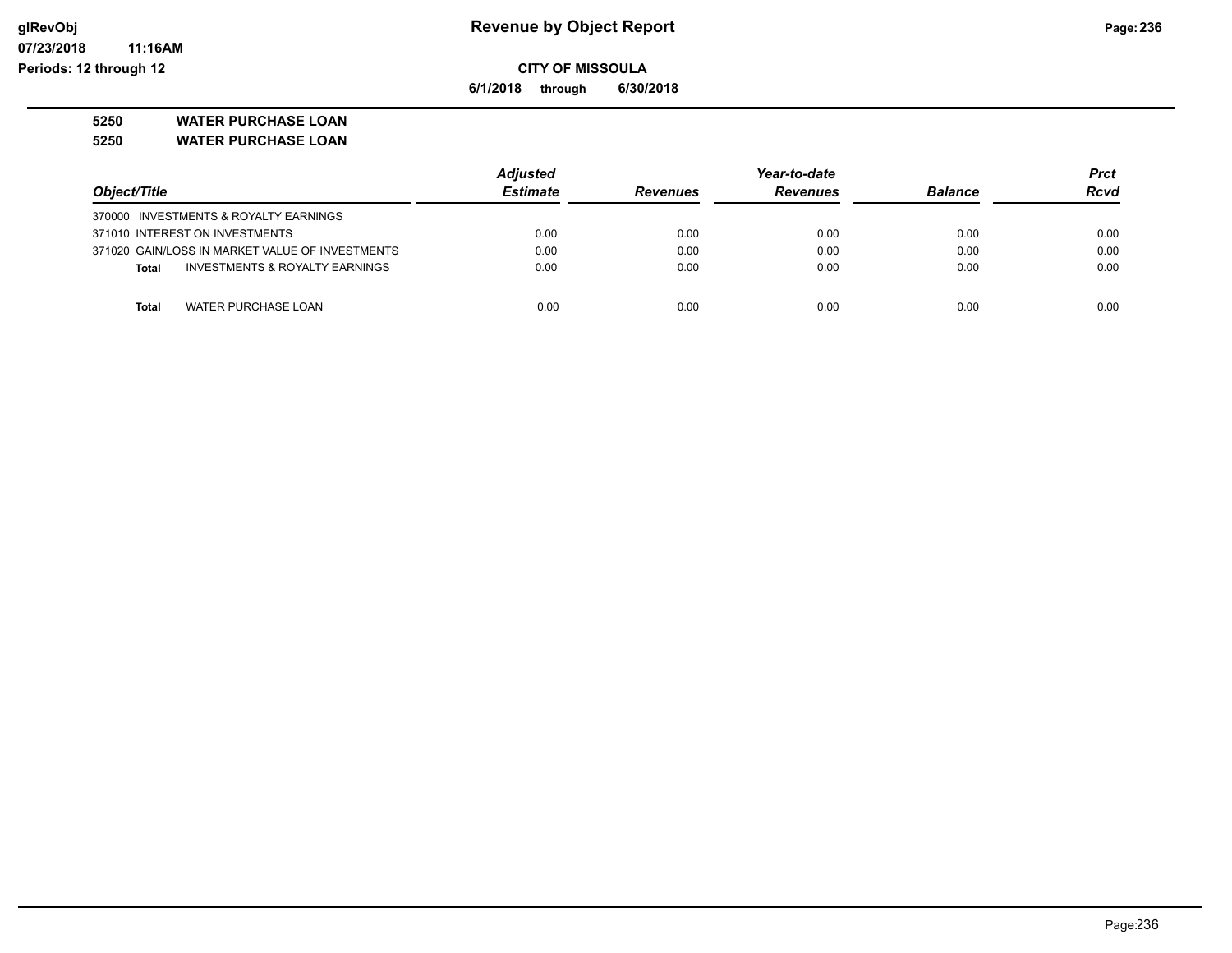**6/1/2018 through 6/30/2018**

## **5250 WATER PURCHASE LOAN**

| Object/Title                          |                                                | <b>Adjusted</b><br><b>Estimate</b> | <b>Revenues</b> | Year-to-date<br><b>Revenues</b> | <b>Balance</b> | <b>Prct</b><br><b>Rcvd</b> |
|---------------------------------------|------------------------------------------------|------------------------------------|-----------------|---------------------------------|----------------|----------------------------|
| 370000 INVESTMENTS & ROYALTY EARNINGS |                                                |                                    |                 |                                 |                |                            |
| 371010 INTEREST ON INVESTMENTS        |                                                | 0.00                               | 0.00            | 0.00                            | 0.00           | 0.00                       |
|                                       | 371020 GAIN/LOSS IN MARKET VALUE OF INVESTMENT | 0.00                               | 0.00            | 0.00                            | 0.00           | 0.00                       |
| <b>Total</b>                          | INVESTMENTS & ROYALTY EARNINGS                 | 0.00                               | 0.00            | 0.00                            | 0.00           | 0.00                       |
|                                       |                                                |                                    |                 |                                 |                |                            |
| Total                                 | WATER PURCHASE LOAN                            | 0.00                               | 0.00            | 0.00                            | 0.00           | 0.00                       |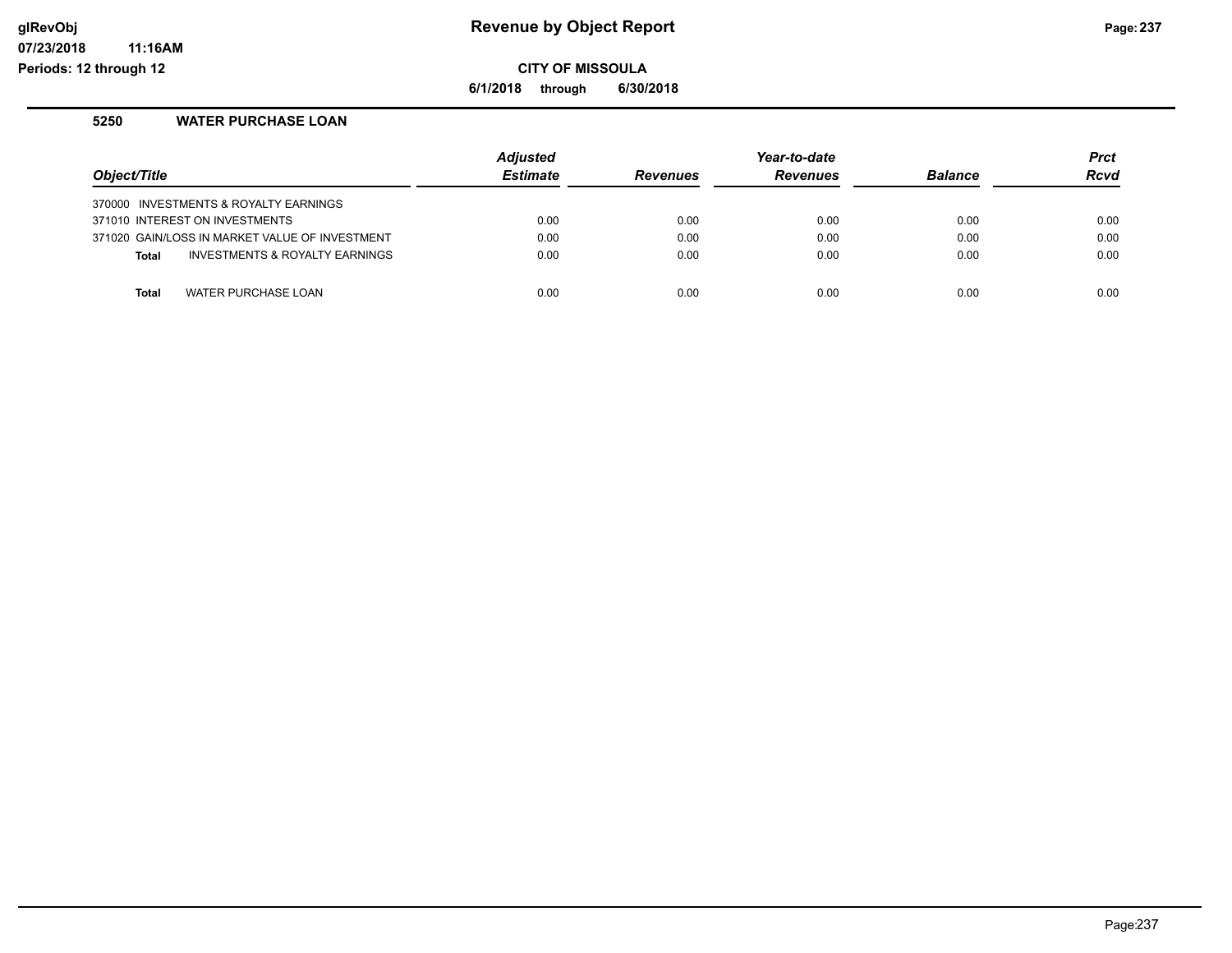**6/1/2018 through 6/30/2018**

## **5251 WATER PURCHASE LOAN RESERVE**

## **5251 WATER PURCHASE LOAN RESERVE**

|                                                    | <b>Adjusted</b> |                 | Year-to-date    |                | <b>Prct</b> |
|----------------------------------------------------|-----------------|-----------------|-----------------|----------------|-------------|
| Object/Title                                       | <b>Estimate</b> | <b>Revenues</b> | <b>Revenues</b> | <b>Balance</b> | <b>Rcvd</b> |
| 360000 MISCELLANEOUS REVENUES                      |                 |                 |                 |                |             |
| 360010 MISCELLANEOUS                               | 0.00            | 0.00            | 0.00            | 0.00           | 0.00        |
| MISCELLANEOUS REVENUES<br>Total                    | 0.00            | 0.00            | 0.00            | 0.00           | 0.00        |
| 370000 INVESTMENTS & ROYALTY EARNINGS              |                 |                 |                 |                |             |
| 371010 INTEREST ON INVESTMENTS                     | 0.00            | 0.00            | 0.00            | 0.00           | 0.00        |
| 371020 GAIN/LOSS IN MARKET VALUE OF INVESTMENTS    | 0.00            | 0.00            | 0.00            | 0.00           | 0.00        |
| <b>INVESTMENTS &amp; ROYALTY EARNINGS</b><br>Total | 0.00            | 0.00            | 0.00            | 0.00           | 0.00        |
| 380000 OTHER FINANCING SOURCES                     |                 |                 |                 |                |             |
| 383042 TRANSFERS FROM OTHER FUNDS                  | 0.00            | 0.00            | 0.00            | 0.00           | 0.00        |
| OTHER FINANCING SOURCES<br>Total                   | 0.00            | 0.00            | 0.00            | 0.00           | 0.00        |
| WATER PURCHASE LOAN RESERVE<br>Total               | 0.00            | 0.00            | 0.00            | 0.00           | 0.00        |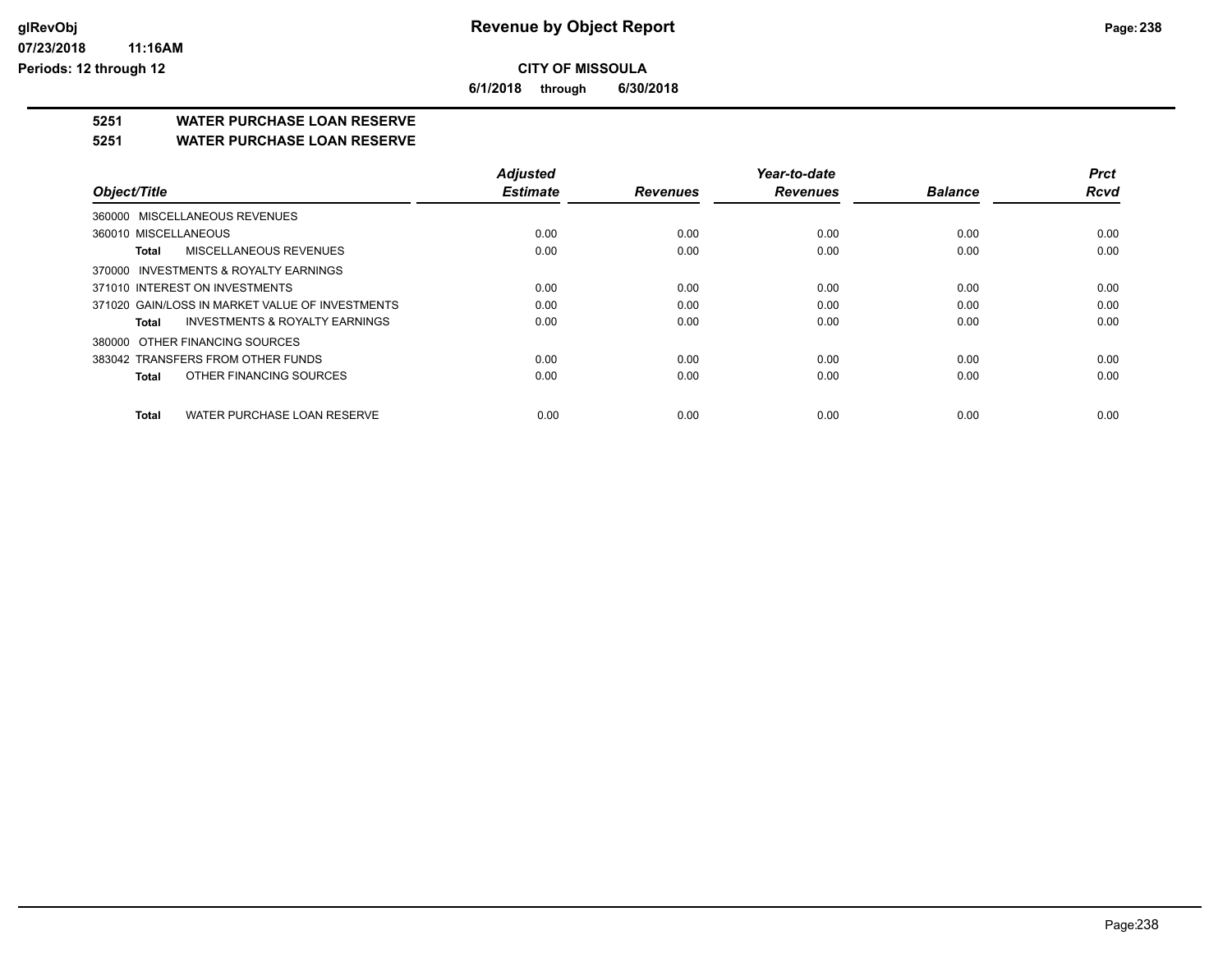**6/1/2018 through 6/30/2018**

## **5251 WATER PURCHASE LOAN RESERVE**

| Object/Title                                       | <b>Adjusted</b><br><b>Estimate</b> | <b>Revenues</b> | Year-to-date<br><b>Revenues</b> | <b>Balance</b> | <b>Prct</b><br>Rcvd |
|----------------------------------------------------|------------------------------------|-----------------|---------------------------------|----------------|---------------------|
| 360000 MISCELLANEOUS REVENUES                      |                                    |                 |                                 |                |                     |
| 360010 MISCELLANEOUS                               | 0.00                               | 0.00            | 0.00                            | 0.00           | 0.00                |
| <b>MISCELLANEOUS REVENUES</b><br>Total             | 0.00                               | 0.00            | 0.00                            | 0.00           | 0.00                |
| 370000 INVESTMENTS & ROYALTY EARNINGS              |                                    |                 |                                 |                |                     |
| 371010 INTEREST ON INVESTMENTS                     | 0.00                               | 0.00            | 0.00                            | 0.00           | 0.00                |
| 371020 GAIN/LOSS IN MARKET VALUE OF INVESTMENT     | 0.00                               | 0.00            | 0.00                            | 0.00           | 0.00                |
| <b>INVESTMENTS &amp; ROYALTY EARNINGS</b><br>Total | 0.00                               | 0.00            | 0.00                            | 0.00           | 0.00                |
| 380000 OTHER FINANCING SOURCES                     |                                    |                 |                                 |                |                     |
| 383042 TRANSFERS FROM OTHER FUNDS                  | 0.00                               | 0.00            | 0.00                            | 0.00           | 0.00                |
| OTHER FINANCING SOURCES<br>Total                   | 0.00                               | 0.00            | 0.00                            | 0.00           | 0.00                |
| WATER PURCHASE LOAN RESERVE<br>Total               | 0.00                               | 0.00            | 0.00                            | 0.00           | 0.00                |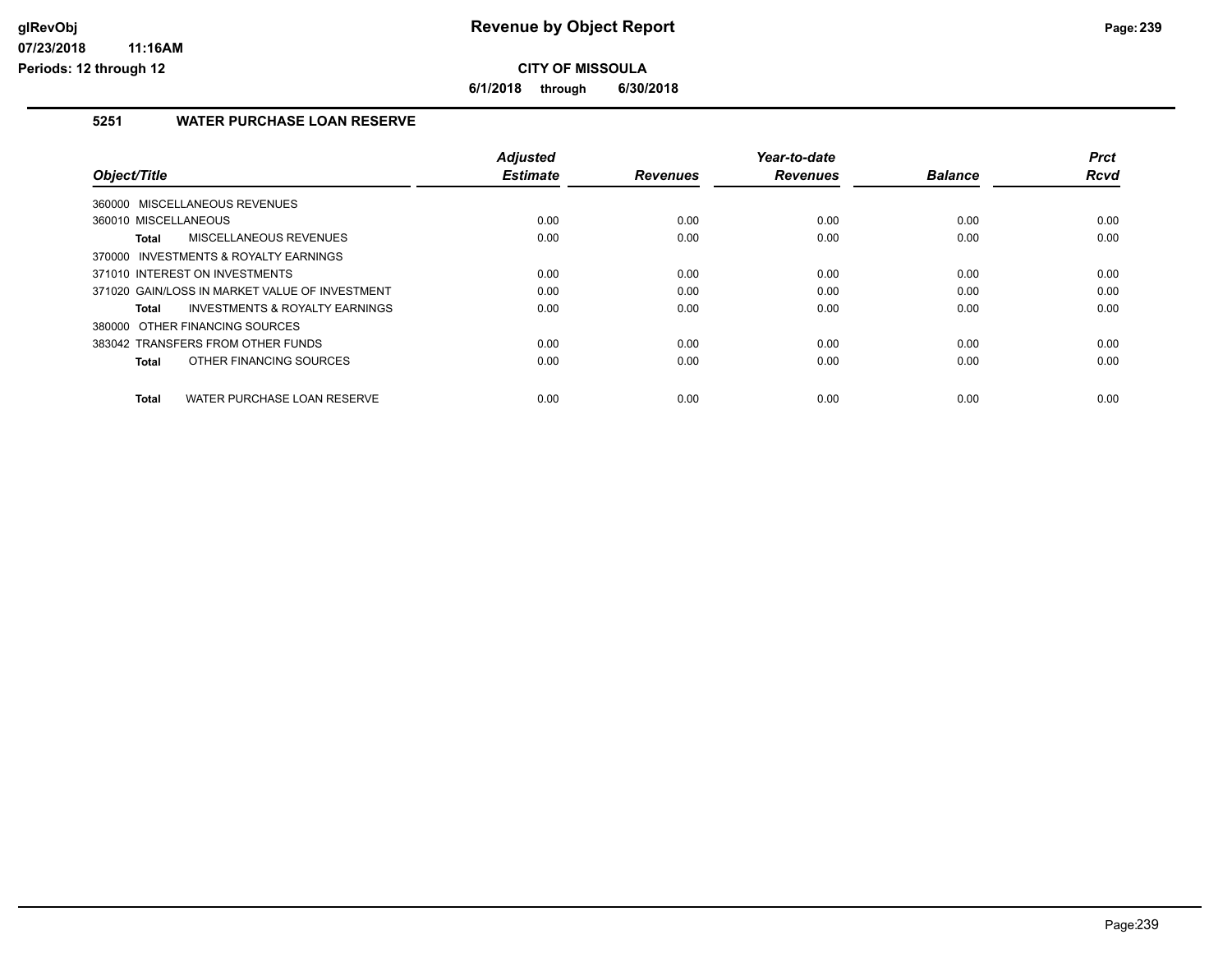**6/1/2018 through 6/30/2018**

## **5310 SEWER OPERATING BUDGET FUND**

#### **5310 SEWER OPERATING BUDGET FUND**

|                                                    | <b>Adjusted</b> |                 | Year-to-date    |                | <b>Prct</b> |
|----------------------------------------------------|-----------------|-----------------|-----------------|----------------|-------------|
| Object/Title                                       | <b>Estimate</b> | <b>Revenues</b> | <b>Revenues</b> | <b>Balance</b> | <b>Rcvd</b> |
| 320000 LICENSES & PERMITS                          |                 |                 |                 |                |             |
| 323027 HAULER PERMITS                              | 0.00            | 0.00            | 0.00            | 0.00           | 0.00        |
| <b>LICENSES &amp; PERMITS</b><br><b>Total</b>      | 0.00            | 0.00            | 0.00            | 0.00           | 0.00        |
| 330000 INTERGOVERNMENTAL REVENUES                  |                 |                 |                 |                |             |
| 334071 DEQ/RIVER WATER SAMPLING                    | 0.00            | 0.00            | 0.00            | 0.00           | 0.00        |
| 336020 STATE PENSION CONTRIBUTION                  | 0.00            | 0.00            | 0.00            | 0.00           | 0.00        |
| 336023 STATE CONTRIB. - PERS                       | 0.00            | 0.00            | $-1.51$         | 1.51           | 0.00        |
| INTERGOVERNMENTAL REVENUES<br><b>Total</b>         | 0.00            | 0.00            | $-1.51$         | 1.51           | 0.00        |
| 340000 CHARGES FOR SERVICES                        |                 |                 |                 |                |             |
| 343018 SALE/MILLING OF WOOD                        | 0.00            | 0.00            | 0.00            | 0.00           | 0.00        |
| 343032 SEWER INSTALLATION CHARGES                  | 0.00            | 0.00            | 0.00            | 0.00           | 0.00        |
| 343035 SALE OF SEWER MATERIALS AND SUPPLIES        | 0.00            | 0.00            | 0.00            | 0.00           | 0.00        |
| 343039 DISPOSAL FEES                               | 0.00            | 0.00            | 0.00            | 0.00           | 0.00        |
| 343041 COMPOST TIPPING FEES                        | 0.00            | 0.00            | 82.00           | $-82.00$       | 0.00        |
| 343045 COMPOST SALES                               | 0.00            | 0.00            | 0.00            | 0.00           | 0.00        |
| 343046 COMPOST DELIVERY CHARGE                     | 0.00            | 0.00            | 0.00            | 0.00           | 0.00        |
| <b>CHARGES FOR SERVICES</b><br><b>Total</b>        | 0.00            | 0.00            | 82.00           | $-82.00$       | 0.00        |
| 360000 MISCELLANEOUS REVENUES                      |                 |                 |                 |                |             |
| 360010 MISCELLANEOUS                               | 0.00            | 0.00            | 0.00            | 0.00           | 0.00        |
| 360030 CONTRIBUTIONS FROM PROPERTY OWNERS          | 0.00            | 0.00            | 0.00            | 0.00           | 0.00        |
| 363040 PENALTY AND INTEREST                        | 0.00            | 0.00            | 0.00            | 0.00           | 0.00        |
| 364012 SALE OF SURPLUS PROPERTY                    | 0.00            | 0.00            | 0.00            | 0.00           | 0.00        |
| MISCELLANEOUS REVENUES<br><b>Total</b>             | 0.00            | 0.00            | 0.00            | 0.00           | 0.00        |
| 370000 INVESTMENTS & ROYALTY EARNINGS              |                 |                 |                 |                |             |
| 371010 INTEREST ON INVESTMENTS                     | 0.00            | 0.00            | 0.00            | 0.00           | 0.00        |
| 371020 GAIN/LOSS IN MARKET VALUE OF INVESTMENTS    | 0.00            | 0.00            | 0.00            | 0.00           | 0.00        |
| <b>INVESTMENTS &amp; ROYALTY EARNINGS</b><br>Total | 0.00            | 0.00            | 0.00            | 0.00           | 0.00        |
| 380000 OTHER FINANCING SOURCES                     |                 |                 |                 |                |             |
| 381090 PROCEEDS FROM CAPITAL LEASE                 | 0.00            | 0.00            | 0.00            | 0.00           | 0.00        |
| 382010 SALE OF FIXED ASSETS                        | 0.00            | 0.00            | 0.00            | 0.00           | 0.00        |
| 383024 TRANS FR SEWER CLEARING                     | 0.00            | 0.00            | 0.00            | 0.00           | 0.00        |
| OTHER FINANCING SOURCES<br><b>Total</b>            | 0.00            | 0.00            | 0.00            | 0.00           | 0.00        |
|                                                    |                 |                 |                 |                |             |
| SEWER OPERATING BUDGET FUND<br>Total               | 0.00            | 0.00            | 80.49           | $-80.49$       | 0.00        |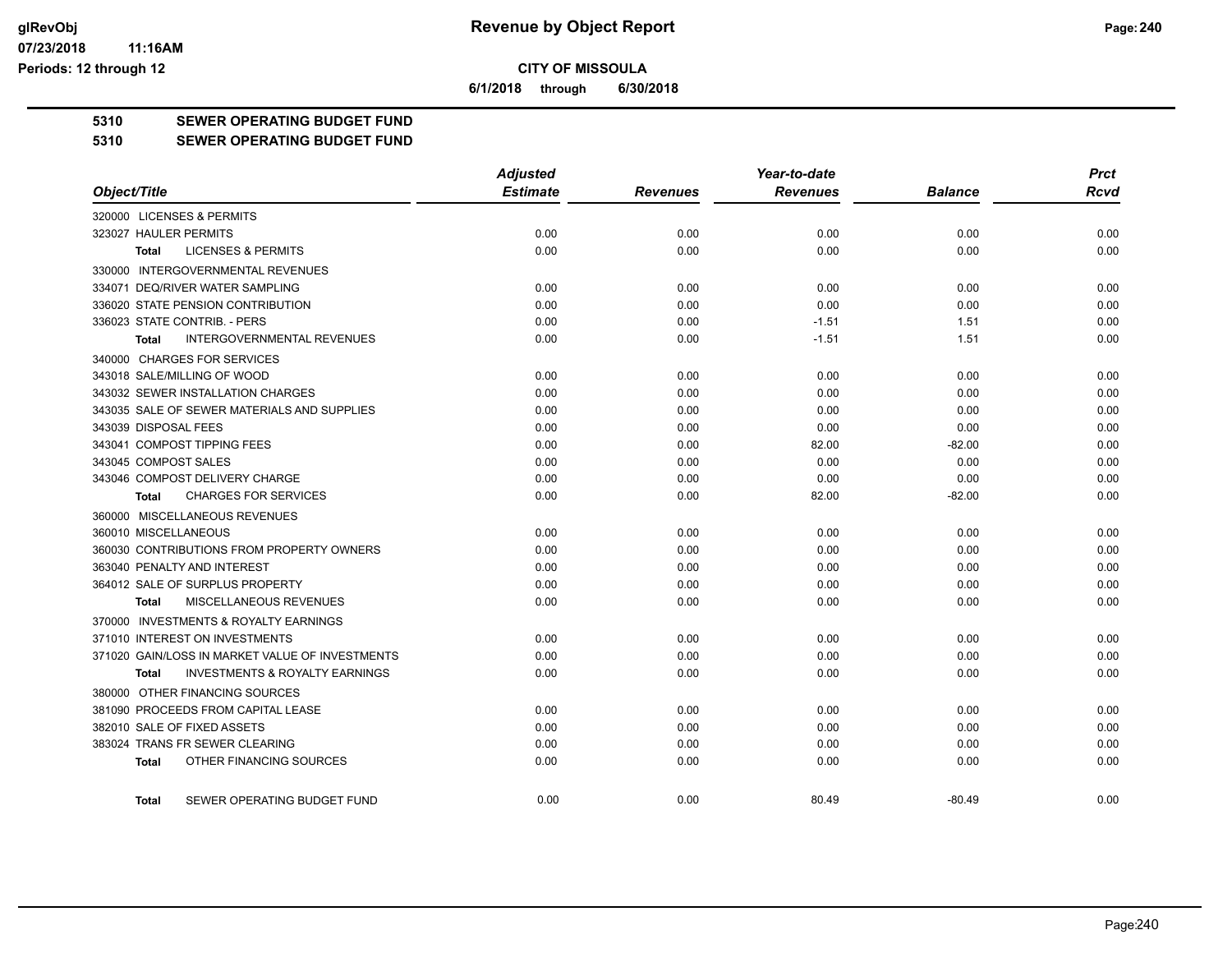**6/1/2018 through 6/30/2018**

## **5310 SEWER OPERATING BUDGET FUND**

|                                                           | <b>Adjusted</b> |                 | Year-to-date    |                | <b>Prct</b> |
|-----------------------------------------------------------|-----------------|-----------------|-----------------|----------------|-------------|
| Object/Title                                              | <b>Estimate</b> | <b>Revenues</b> | <b>Revenues</b> | <b>Balance</b> | <b>Rcvd</b> |
| 320000 LICENSES & PERMITS                                 |                 |                 |                 |                |             |
| 323027 HAULER PERMITS                                     | 0.00            | 0.00            | 0.00            | 0.00           | 0.00        |
| <b>LICENSES &amp; PERMITS</b><br><b>Total</b>             | 0.00            | 0.00            | 0.00            | 0.00           | 0.00        |
| 330000 INTERGOVERNMENTAL REVENUES                         |                 |                 |                 |                |             |
| 334071 DEQ/RIVER WATER SAMPLING                           | 0.00            | 0.00            | 0.00            | 0.00           | 0.00        |
| 336020 STATE PENSION CONTRIBUTION                         | 0.00            | 0.00            | 0.00            | 0.00           | 0.00        |
| 336023 STATE CONTRIB. - PERS                              | 0.00            | 0.00            | $-1.51$         | 1.51           | 0.00        |
| <b>INTERGOVERNMENTAL REVENUES</b><br><b>Total</b>         | 0.00            | 0.00            | $-1.51$         | 1.51           | 0.00        |
| 340000 CHARGES FOR SERVICES                               |                 |                 |                 |                |             |
| 343018 SALE/MILLING OF WOOD                               | 0.00            | 0.00            | 0.00            | 0.00           | 0.00        |
| 343032 SEWER INSTALLATION CHARGES                         | 0.00            | 0.00            | 0.00            | 0.00           | 0.00        |
| 343035 SALE OF SEWER MATERIALS AND SUPPLIES               | 0.00            | 0.00            | 0.00            | 0.00           | 0.00        |
| 343039 DISPOSAL FEES                                      | 0.00            | 0.00            | 0.00            | 0.00           | 0.00        |
| 343041 COMPOST TIPPING FEES                               | 0.00            | 0.00            | 82.00           | $-82.00$       | 0.00        |
| 343045 COMPOST SALES                                      | 0.00            | 0.00            | 0.00            | 0.00           | 0.00        |
| 343046 COMPOST DELIVERY CHARGE                            | 0.00            | 0.00            | 0.00            | 0.00           | 0.00        |
| <b>CHARGES FOR SERVICES</b><br><b>Total</b>               | 0.00            | 0.00            | 82.00           | $-82.00$       | 0.00        |
| 360000 MISCELLANEOUS REVENUES                             |                 |                 |                 |                |             |
| 360010 MISCELLANEOUS                                      | 0.00            | 0.00            | 0.00            | 0.00           | 0.00        |
| 360030 CONTRIBUTIONS FROM PROPERTY OWNERS                 | 0.00            | 0.00            | 0.00            | 0.00           | 0.00        |
| 363040 PENALTY AND INTEREST                               | 0.00            | 0.00            | 0.00            | 0.00           | 0.00        |
| 364012 SALE OF SURPLUS PROPERTY                           | 0.00            | 0.00            | 0.00            | 0.00           | 0.00        |
| <b>MISCELLANEOUS REVENUES</b><br><b>Total</b>             | 0.00            | 0.00            | 0.00            | 0.00           | 0.00        |
| 370000 INVESTMENTS & ROYALTY EARNINGS                     |                 |                 |                 |                |             |
| 371010 INTEREST ON INVESTMENTS                            | 0.00            | 0.00            | 0.00            | 0.00           | 0.00        |
| 371020 GAIN/LOSS IN MARKET VALUE OF INVESTMENT            | 0.00            | 0.00            | 0.00            | 0.00           | 0.00        |
| <b>INVESTMENTS &amp; ROYALTY EARNINGS</b><br><b>Total</b> | 0.00            | 0.00            | 0.00            | 0.00           | 0.00        |
| 380000 OTHER FINANCING SOURCES                            |                 |                 |                 |                |             |
| 381090 PROCEEDS FROM CAPITAL LEASE                        | 0.00            | 0.00            | 0.00            | 0.00           | 0.00        |
| 382010 SALE OF FIXED ASSETS                               | 0.00            | 0.00            | 0.00            | 0.00           | 0.00        |
| 383024 TRANS FR SEWER CLEARING                            | 0.00            | 0.00            | 0.00            | 0.00           | 0.00        |
| OTHER FINANCING SOURCES<br><b>Total</b>                   | 0.00            | 0.00            | 0.00            | 0.00           | 0.00        |
| SEWER OPERATING BUDGET FUND<br><b>Total</b>               | 0.00            | 0.00            | 80.49           | $-80.49$       | 0.00        |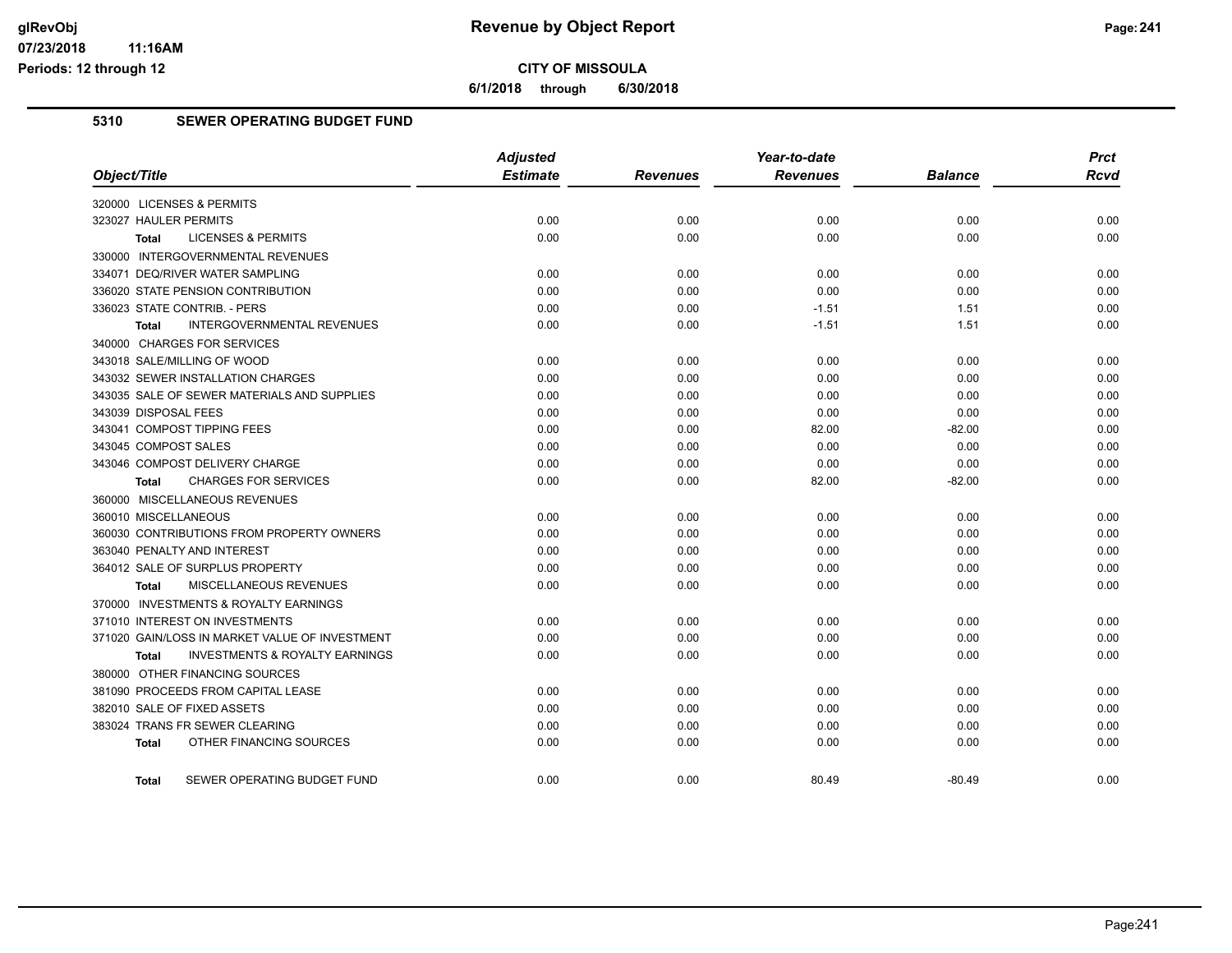**6/1/2018 through 6/30/2018**

**5311 WASTEWATER UTILITY FUND**

|                                                           | <b>Adjusted</b> |                 | Year-to-date    |                 | <b>Prct</b> |
|-----------------------------------------------------------|-----------------|-----------------|-----------------|-----------------|-------------|
| Object/Title                                              | <b>Estimate</b> | <b>Revenues</b> | <b>Revenues</b> | <b>Balance</b>  | <b>Rcvd</b> |
| 320000 LICENSES & PERMITS                                 |                 |                 |                 |                 |             |
| 323027 HAULER PERMITS                                     | 1,190.00        | 0.00            | 1,633.00        | $-443.00$       | 137.23      |
| <b>LICENSES &amp; PERMITS</b><br><b>Total</b>             | 1,190.00        | 0.00            | 1,633.00        | $-443.00$       | 137.23      |
| 330000 INTERGOVERNMENTAL REVENUES                         |                 |                 |                 |                 |             |
| 331990 IRS REIMB/DEBT SVS INTEREST                        | 248,879.00      | 115,434.85      | 231,344.05      | 17,534.95       | 92.95       |
| 331992 FEDERAL ARRA GRANTS                                | 0.00            | 0.00            | 0.00            | 0.00            | 0.00        |
| 336020 STATE PENSION CONTRIBUTION                         | 0.00            | 0.00            | 0.00            | 0.00            | 0.00        |
| 336023 STATE CONTRIB. - PERS                              | 1,250.00        | 0.00            | 1.634.61        | $-384.61$       | 130.77      |
| <b>INTERGOVERNMENTAL REVENUES</b><br><b>Total</b>         | 250,129.00      | 115,434.85      | 232,978.66      | 17,150.34       | 93.14       |
| 340000 CHARGES FOR SERVICES                               |                 |                 |                 |                 |             |
| 343018 SALE OF MATERIALS                                  | 0.00            | 0.00            | 1,275.00        | $-1,275.00$     | 0.00        |
| 343028 WATER TESTING CHARGE                               | 0.00            | 0.00            | 4,695.00        | $-4,695.00$     | 0.00        |
| 343031 SEWER INSTALLATION CHARGES - DEVLPMNT              | 0.00            | 0.00            | 3.000.00        | $-3,000.00$     | 0.00        |
| 343032 SEWER INSTALLATION CHARGES                         | 44,850.00       | 3,875.00        | 26,208.25       | 18,641.75       | 58.44       |
| 343034 TREATMENT FACILITIES FEES                          | 8,040,674.00    | 2,885.61        | 8,118,236.52    | $-77,562.52$    | 100.96      |
| 343035 SALE OF SEWER MATERIALS AND SUPPLIES               | 10,300.00       | 0.00            | 0.00            | 10,300.00       | 0.00        |
| 343037 DELINQUENT SEWER FEES                              | 0.00            | 0.00            | 0.00            | 0.00            | 0.00        |
| 343038 P & I TAX LIENS                                    | 0.00            | 462.97          | 3,012.36        | $-3,012.36$     | 0.00        |
| 343039 DISPOSAL FEES                                      | 29,170.00       | 8,742.28        | 29,829.08       | $-659.08$       | 102.26      |
| 343041 COMPOST TIPPING FEES                               | 659,215.00      | 241,788.49      | 583,148.00      | 76,067.00       | 88.46       |
| 343045 COMPOST SALES                                      | 417,960.00      | 33,406.00       | 330,531.00      | 87,429.00       | 79.08       |
| 343046 COMPOST DELIVERY CHARGE                            | 0.00            | 0.00            | 0.00            | 0.00            | 0.00        |
| <b>CHARGES FOR SERVICES</b><br><b>Total</b>               | 9,202,169.00    | 291,160.35      | 9,099,935.21    | 102,233.79      | 98.89       |
| 360000 MISCELLANEOUS REVENUES                             |                 |                 |                 |                 |             |
| 360010 MISCELLANEOUS                                      | 0.00            | 0.00            | 0.00            | 0.00            | 0.00        |
| 360030 CONTRIBUTIONS FROM PROPERTY OWNERS                 | 0.00            | 0.00            | 0.00            | 0.00            | 0.00        |
| 361200 RADIO TOWER LEASE PAYMENTS                         | 5,680.00        | 0.00            | 5,000.00        | 680.00          | 88.03       |
| 361201 EKO LAND LEASE                                     | 0.00            | 0.00            | 0.00            | 0.00            | 0.00        |
| 363040 PENALTY AND INTEREST                               | 0.00            | 297.10          | 2,607.18        | $-2,607.18$     | 0.00        |
| 364012 SALE OF SURPLUS PROPERTY                           | 49,500.00       | 0.00            | 697.50          | 48,802.50       | 1.41        |
| 365023 ENERGY REBATES                                     | 100.00          | 53.06           | 53.06           | 46.94           | 53.06       |
| MISCELLANEOUS REVENUES<br><b>Total</b>                    | 55,280.00       | 350.16          | 8,357.74        | 46,922.26       | 15.12       |
| 370000 INVESTMENTS & ROYALTY EARNINGS                     |                 |                 |                 |                 |             |
| 371010 INTEREST ON INVESTMENTS                            | 0.00            | 0.00            | 0.00            | 0.00            | 0.00        |
| 371020 GAIN/LOSS IN MARKET VALUE OF INVESTMENTS           | 0.00            | 0.00            | 0.00            | 0.00            | 0.00        |
| <b>INVESTMENTS &amp; ROYALTY EARNINGS</b><br><b>Total</b> | 0.00            | 0.00            | 0.00            | 0.00            | 0.00        |
| 380000 OTHER FINANCING SOURCES                            |                 |                 |                 |                 |             |
| 381010 BOND PROCEEDS                                      | 0.00            | 0.00            | 1,110,377.50    | $-1,110,377.50$ | 0.00        |
|                                                           |                 |                 |                 |                 |             |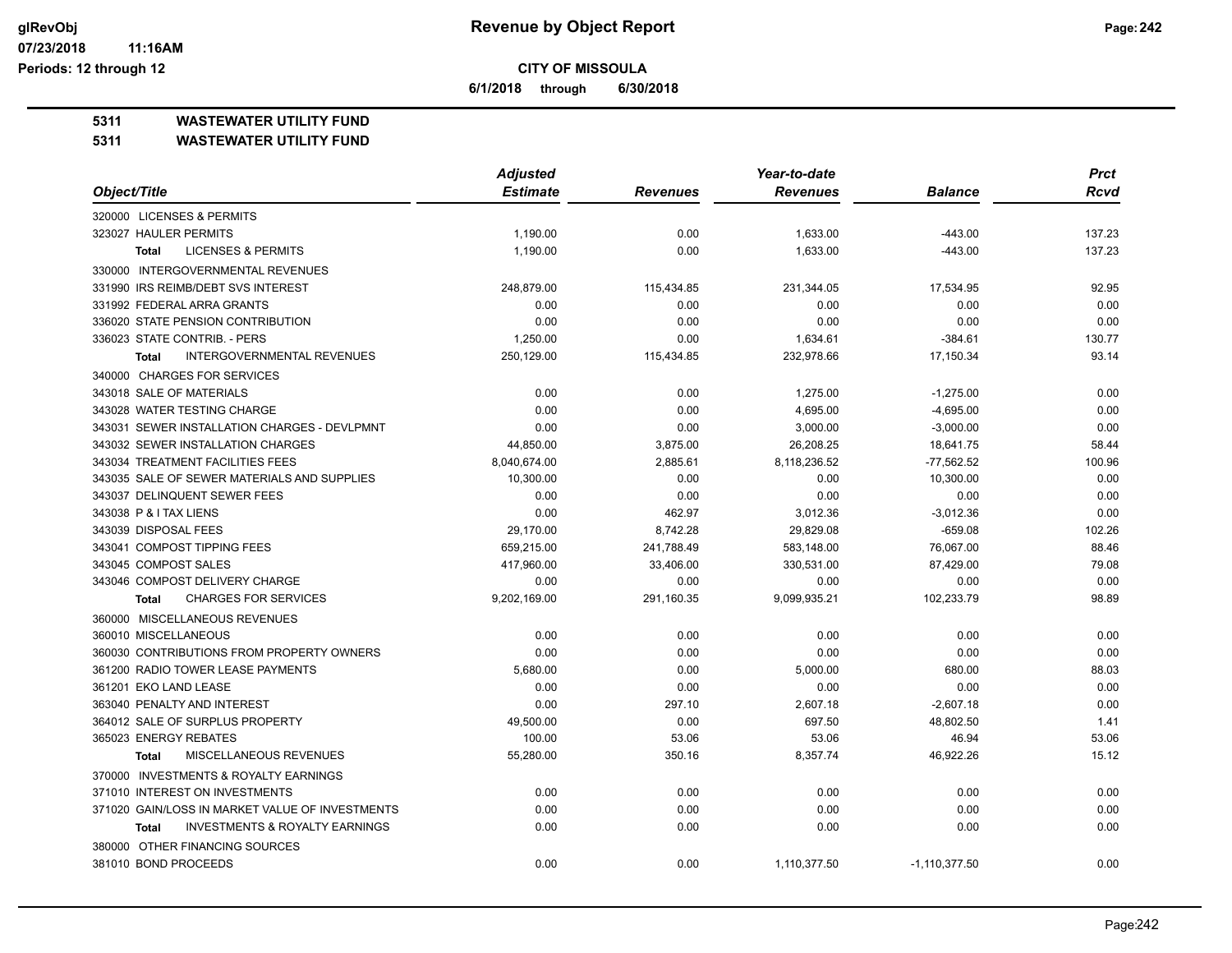**6/1/2018 through 6/30/2018**

## **5311 WASTEWATER UTILITY FUND**

|                                |                                    | <b>Adjusted</b> | Year-to-date    |                |               | Prct   |
|--------------------------------|------------------------------------|-----------------|-----------------|----------------|---------------|--------|
| Object/Title                   | <b>Estimate</b>                    | <b>Revenues</b> | <b>Revenues</b> | <b>Balance</b> | Rcvd          |        |
|                                | 381090 PROCEEDS FROM CAPITAL LEASE | 0.00            | 0.00            | 0.00           | 0.00          | 0.00   |
| 383034 *** Title Not Found *** |                                    | 369.852.00      | 0.00            | 0.00           | 369,852.00    | 0.00   |
|                                | 383042 TRANSFERS FROM OTHER FUNDS  | 0.00            | 0.00            | 0.00           | 0.00          | 0.00   |
| <b>Total</b>                   | OTHER FINANCING SOURCES            | 369.852.00      | 0.00            | 1.110.377.50   | $-740.525.50$ | 300.22 |
| <b>Total</b>                   | WASTEWATER UTILITY FUND            | 9.878.620.00    | 406.945.36      | 10.453.282.11  | $-574.662.11$ | 105.82 |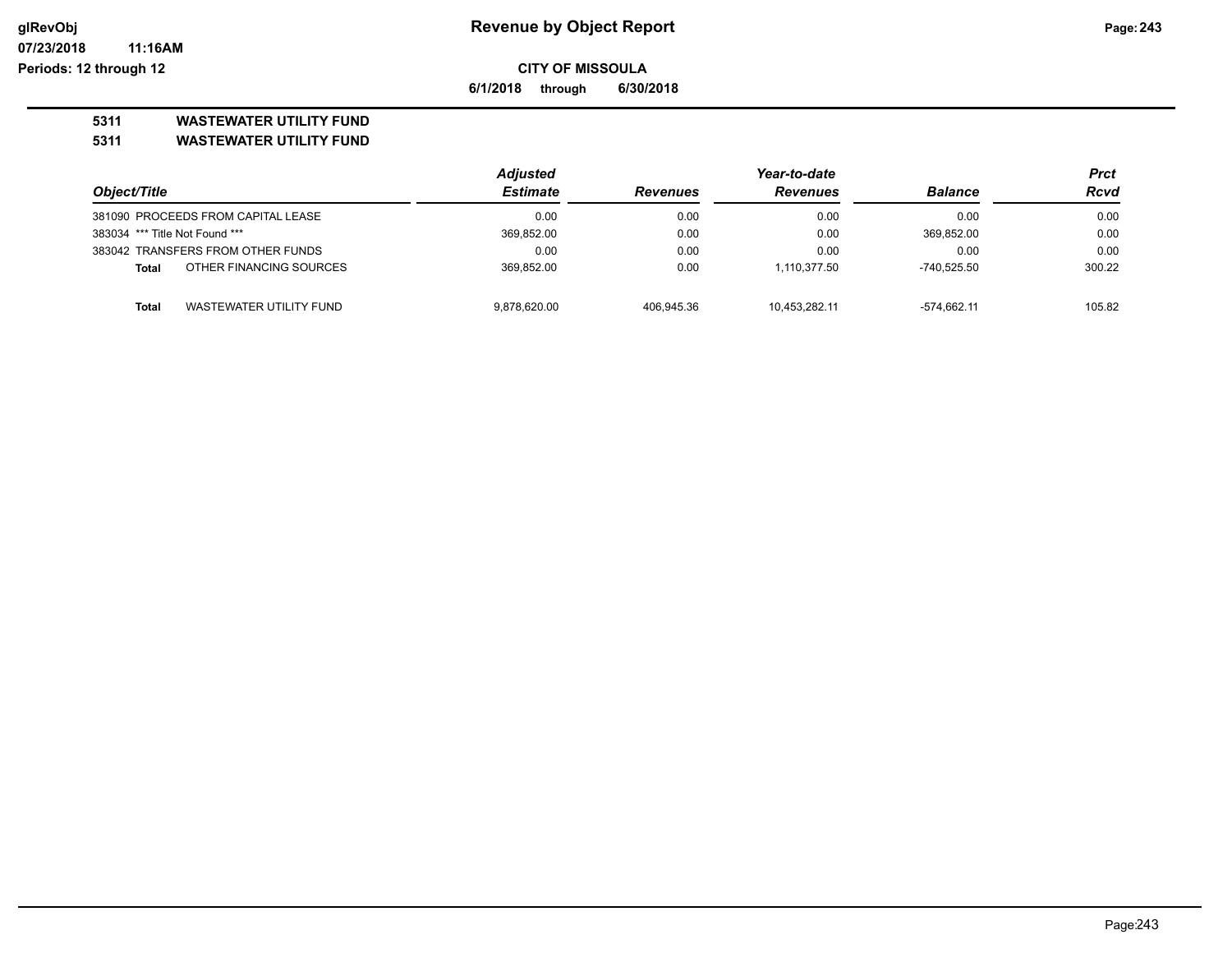**6/1/2018 through 6/30/2018**

|                                                           | <b>Adjusted</b> |                 | Year-to-date    | <b>Prct</b>     |        |
|-----------------------------------------------------------|-----------------|-----------------|-----------------|-----------------|--------|
| Object/Title                                              | <b>Estimate</b> | <b>Revenues</b> | <b>Revenues</b> | <b>Balance</b>  | Rcvd   |
| 320000 LICENSES & PERMITS                                 |                 |                 |                 |                 |        |
| 323027 HAULER PERMITS                                     | 1,190.00        | 0.00            | 1,633.00        | $-443.00$       | 137.23 |
| <b>LICENSES &amp; PERMITS</b><br><b>Total</b>             | 1,190.00        | 0.00            | 1,633.00        | $-443.00$       | 137.23 |
| 330000 INTERGOVERNMENTAL REVENUES                         |                 |                 |                 |                 |        |
| 331990 IRS REIMB/DEBT SVS INTEREST                        | 248,879.00      | 115,434.85      | 231,344.05      | 17,534.95       | 92.95  |
| 331992 FEDERAL ARRA GRANTS                                | 0.00            | 0.00            | 0.00            | 0.00            | 0.00   |
| 336020 STATE PENSION CONTRIBUTION                         | 0.00            | 0.00            | 0.00            | 0.00            | 0.00   |
| 336023 STATE CONTRIB. - PERS                              | 1,250.00        | 0.00            | 1,634.61        | $-384.61$       | 130.77 |
| <b>INTERGOVERNMENTAL REVENUES</b><br><b>Total</b>         | 250,129.00      | 115,434.85      | 232,978.66      | 17,150.34       | 93.14  |
| 340000 CHARGES FOR SERVICES                               |                 |                 |                 |                 |        |
| 343018 SALE OF MATERIALS                                  | 0.00            | 0.00            | 1,275.00        | $-1,275.00$     | 0.00   |
| 343028 WATER TESTING CHARGE                               | 0.00            | 0.00            | 4,695.00        | $-4,695.00$     | 0.00   |
| 343031 SEWER INSTALLATION CHARGES - DEVLPMNT              | 0.00            | 0.00            | 3,000.00        | $-3,000.00$     | 0.00   |
| 343032 SEWER INSTALLATION CHARGES                         | 44,850.00       | 3,875.00        | 26,208.25       | 18,641.75       | 58.44  |
| 343034 TREATMENT FACILITIES FEES                          | 8,040,674.00    | 2,885.61        | 8,118,236.52    | $-77,562.52$    | 100.96 |
| 343035 SALE OF SEWER MATERIALS AND SUPPLIES               | 10,300.00       | 0.00            | 0.00            | 10,300.00       | 0.00   |
| 343037 DELINQUENT SEWER FEES                              | 0.00            | 0.00            | 0.00            | 0.00            | 0.00   |
| 343038 P & I TAX LIENS                                    | 0.00            | 462.97          | 3,012.36        | $-3,012.36$     | 0.00   |
| 343039 DISPOSAL FEES                                      | 29,170.00       | 8,742.28        | 29,829.08       | $-659.08$       | 102.26 |
| 343041 COMPOST TIPPING FEES                               | 659,215.00      | 241,788.49      | 583,148.00      | 76,067.00       | 88.46  |
| 343045 COMPOST SALES                                      | 417,960.00      | 33,406.00       | 330,531.00      | 87.429.00       | 79.08  |
| 343046 COMPOST DELIVERY CHARGE                            | 0.00            | 0.00            | 0.00            | 0.00            | 0.00   |
| <b>CHARGES FOR SERVICES</b><br>Total                      | 9.202.169.00    | 291,160.35      | 9,099,935.21    | 102,233.79      | 98.89  |
| 360000 MISCELLANEOUS REVENUES                             |                 |                 |                 |                 |        |
| 360010 MISCELLANEOUS                                      | 0.00            | 0.00            | 0.00            | 0.00            | 0.00   |
| 360030 CONTRIBUTIONS FROM PROPERTY OWNERS                 | 0.00            | 0.00            | 0.00            | 0.00            | 0.00   |
| 361200 RADIO TOWER LEASE PAYMENTS                         | 5,680.00        | 0.00            | 5,000.00        | 680.00          | 88.03  |
| 361201 EKO LAND LEASE                                     | 0.00            | 0.00            | 0.00            | 0.00            | 0.00   |
| 363040 PENALTY AND INTEREST                               | 0.00            | 297.10          | 2,607.18        | $-2,607.18$     | 0.00   |
| 364012 SALE OF SURPLUS PROPERTY                           | 49,500.00       | 0.00            | 697.50          | 48,802.50       | 1.41   |
| 365023 ENERGY REBATES                                     | 100.00          | 53.06           | 53.06           | 46.94           | 53.06  |
| MISCELLANEOUS REVENUES<br><b>Total</b>                    | 55,280.00       | 350.16          | 8,357.74        | 46,922.26       | 15.12  |
| 370000 INVESTMENTS & ROYALTY EARNINGS                     |                 |                 |                 |                 |        |
| 371010 INTEREST ON INVESTMENTS                            | 0.00            | 0.00            | 0.00            | 0.00            | 0.00   |
| 371020 GAIN/LOSS IN MARKET VALUE OF INVESTMENT            | 0.00            | 0.00            | 0.00            | 0.00            | 0.00   |
| <b>INVESTMENTS &amp; ROYALTY EARNINGS</b><br><b>Total</b> | 0.00            | 0.00            | 0.00            | 0.00            | 0.00   |
| 380000 OTHER FINANCING SOURCES                            |                 |                 |                 |                 |        |
| 381010 BOND PROCEEDS                                      | 0.00            | 0.00            | 1,110,377.50    | $-1,110,377.50$ | 0.00   |
| 381090 PROCEEDS FROM CAPITAL LEASE                        | 0.00            | 0.00            | 0.00            | 0.00            | 0.00   |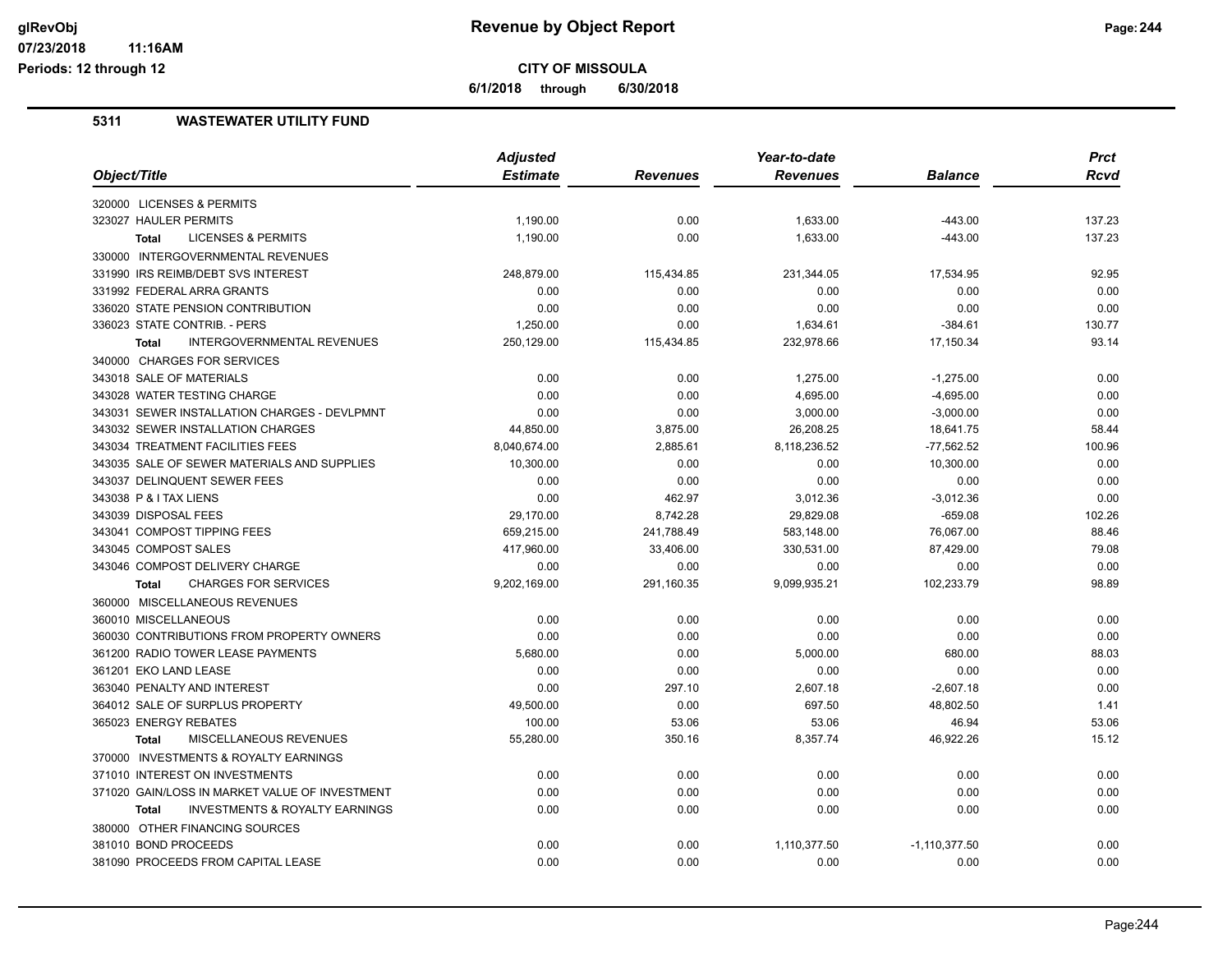**6/1/2018 through 6/30/2018**

|                                |                                   | <b>Adjusted</b> |                 | Year-to-date    |                | <b>Prct</b> |
|--------------------------------|-----------------------------------|-----------------|-----------------|-----------------|----------------|-------------|
| Object/Title                   |                                   | <b>Estimate</b> | <b>Revenues</b> | <b>Revenues</b> | <b>Balance</b> | <b>Rcvd</b> |
| 383034 *** Title Not Found *** |                                   | 369,852.00      | 0.00            | 0.00            | 369.852.00     | 0.00        |
|                                | 383042 TRANSFERS FROM OTHER FUNDS | 0.00            | 0.00            | 0.00            | 0.00           | 0.00        |
| <b>Total</b>                   | OTHER FINANCING SOURCES           | 369.852.00      | 0.00            | 1.110.377.50    | $-740.525.50$  | 300.22      |
| Total                          | WASTEWATER UTILITY FUND           | 9,878,620.00    | 406.945.36      | 10.453.282.11   | $-574.662.11$  | 105.82      |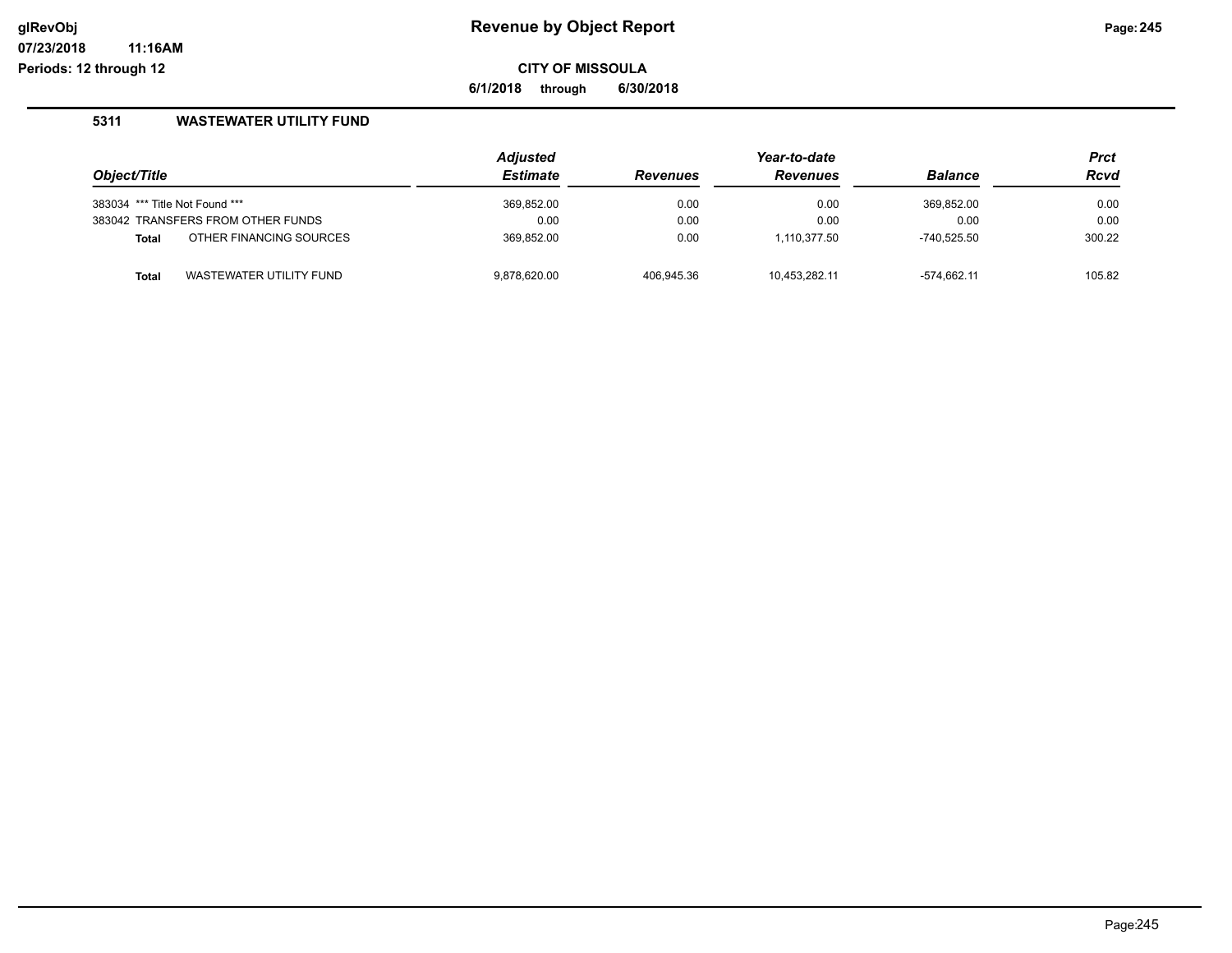**6/1/2018 through 6/30/2018**

**5315 SEWER LOAN FUND**

**5315 SEWER LOAN FUND**

|                                                    | <b>Adjusted</b> |                 | Year-to-date    |                | <b>Prct</b> |
|----------------------------------------------------|-----------------|-----------------|-----------------|----------------|-------------|
| Object/Title                                       | <b>Estimate</b> | <b>Revenues</b> | <b>Revenues</b> | <b>Balance</b> | <b>Rcvd</b> |
| 340000 CHARGES FOR SERVICES                        |                 |                 |                 |                |             |
| 343032 SEWER INSTALLATION CHARGES                  | 0.00            | 0.00            | 18,717.08       | $-18,717.08$   | 0.00        |
| 343035 SALE OF SEWER MATERIALS AND SUPPLIES        | 0.00            | 1,808.10        | $-17,462.82$    | 17,462.82      | 0.00        |
| 343037 GREASE INTERCEPTOR LOANS                    | 0.00            | 0.00            | 0.00            | 0.00           | 0.00        |
| <b>CHARGES FOR SERVICES</b><br>Total               | 0.00            | 1,808.10        | 1,254.26        | $-1,254.26$    | 0.00        |
| 360000 MISCELLANEOUS REVENUES                      |                 |                 |                 |                |             |
| 360010 MISCELLANEOUS                               | 0.00            | 0.00            | 0.00            | 0.00           | 0.00        |
| MISCELLANEOUS REVENUES<br>Total                    | 0.00            | 0.00            | 0.00            | 0.00           | 0.00        |
| 370000 INVESTMENTS & ROYALTY EARNINGS              |                 |                 |                 |                |             |
| 371010 INTEREST ON INVESTMENTS                     | 0.00            | 0.00            | 0.00            | 0.00           | 0.00        |
| <b>INVESTMENTS &amp; ROYALTY EARNINGS</b><br>Total | 0.00            | 0.00            | 0.00            | 0.00           | 0.00        |
| OTHER FINANCING SOURCES<br>380000                  |                 |                 |                 |                |             |
| 383025 TRANS FR SEWER R & D                        | 0.00            | 0.00            | 0.00            | 0.00           | 0.00        |
| OTHER FINANCING SOURCES<br><b>Total</b>            | 0.00            | 0.00            | 0.00            | 0.00           | 0.00        |
| SEWER LOAN FUND<br><b>Total</b>                    | 0.00            | 1,808.10        | 1,254.26        | $-1,254.26$    | 0.00        |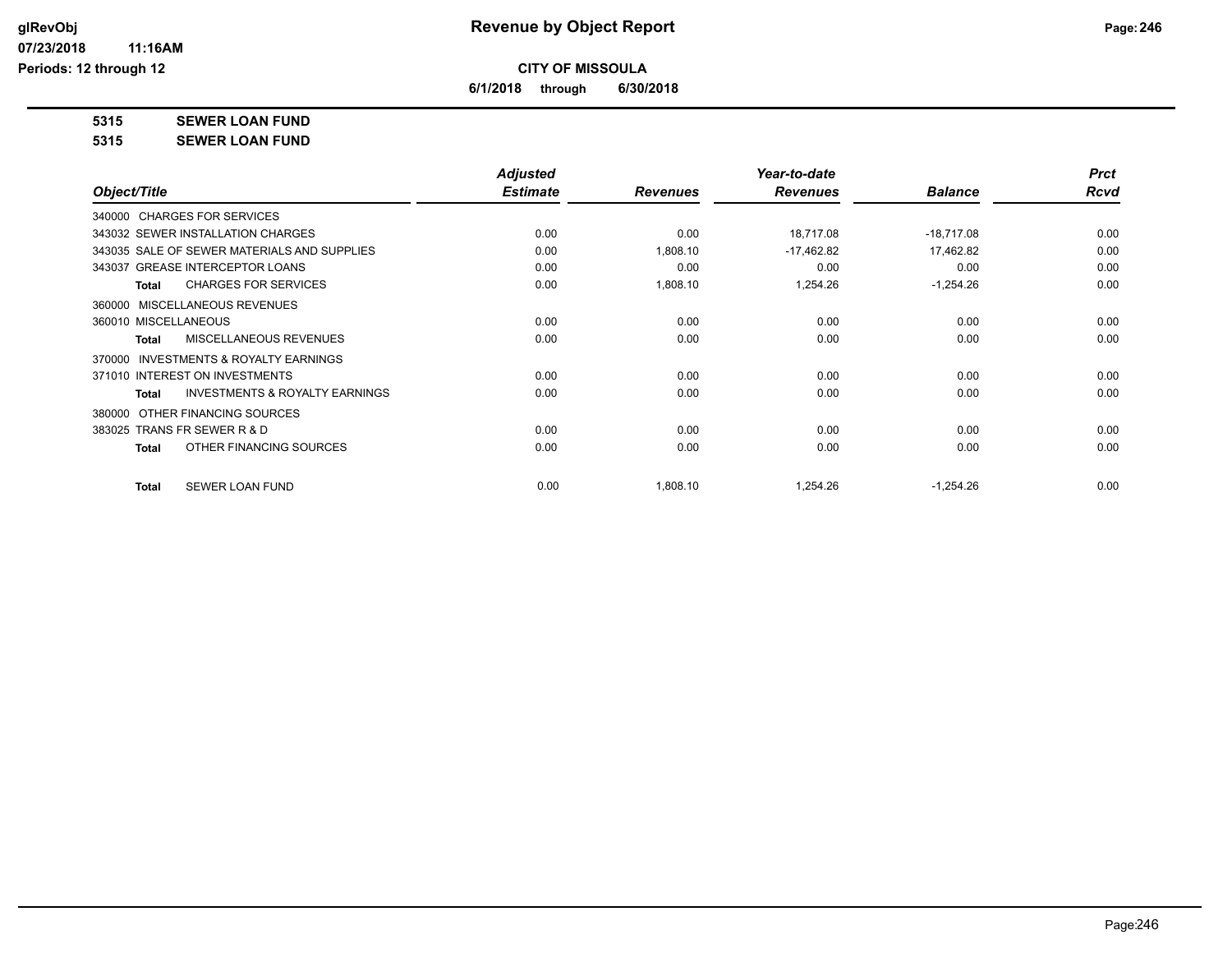**6/1/2018 through 6/30/2018**

#### **5315 SEWER LOAN FUND**

|                                                     | <b>Adjusted</b> |                 | Year-to-date    |                | <b>Prct</b> |
|-----------------------------------------------------|-----------------|-----------------|-----------------|----------------|-------------|
| Object/Title                                        | <b>Estimate</b> | <b>Revenues</b> | <b>Revenues</b> | <b>Balance</b> | <b>Rcvd</b> |
| 340000 CHARGES FOR SERVICES                         |                 |                 |                 |                |             |
| 343032 SEWER INSTALLATION CHARGES                   | 0.00            | 0.00            | 18,717.08       | $-18,717.08$   | 0.00        |
| 343035 SALE OF SEWER MATERIALS AND SUPPLIES         | 0.00            | 1,808.10        | $-17,462.82$    | 17.462.82      | 0.00        |
| 343037 GREASE INTERCEPTOR LOANS                     | 0.00            | 0.00            | 0.00            | 0.00           | 0.00        |
| <b>CHARGES FOR SERVICES</b><br>Total                | 0.00            | 1,808.10        | 1,254.26        | $-1,254.26$    | 0.00        |
| 360000 MISCELLANEOUS REVENUES                       |                 |                 |                 |                |             |
| 360010 MISCELLANEOUS                                | 0.00            | 0.00            | 0.00            | 0.00           | 0.00        |
| MISCELLANEOUS REVENUES<br>Total                     | 0.00            | 0.00            | 0.00            | 0.00           | 0.00        |
| <b>INVESTMENTS &amp; ROYALTY EARNINGS</b><br>370000 |                 |                 |                 |                |             |
| 371010 INTEREST ON INVESTMENTS                      | 0.00            | 0.00            | 0.00            | 0.00           | 0.00        |
| <b>INVESTMENTS &amp; ROYALTY EARNINGS</b><br>Total  | 0.00            | 0.00            | 0.00            | 0.00           | 0.00        |
| OTHER FINANCING SOURCES<br>380000                   |                 |                 |                 |                |             |
| 383025 TRANS FR SEWER R & D                         | 0.00            | 0.00            | 0.00            | 0.00           | 0.00        |
| OTHER FINANCING SOURCES<br>Total                    | 0.00            | 0.00            | 0.00            | 0.00           | 0.00        |
|                                                     |                 |                 |                 |                |             |
| <b>SEWER LOAN FUND</b><br><b>Total</b>              | 0.00            | 1,808.10        | 1,254.26        | $-1,254.26$    | 0.00        |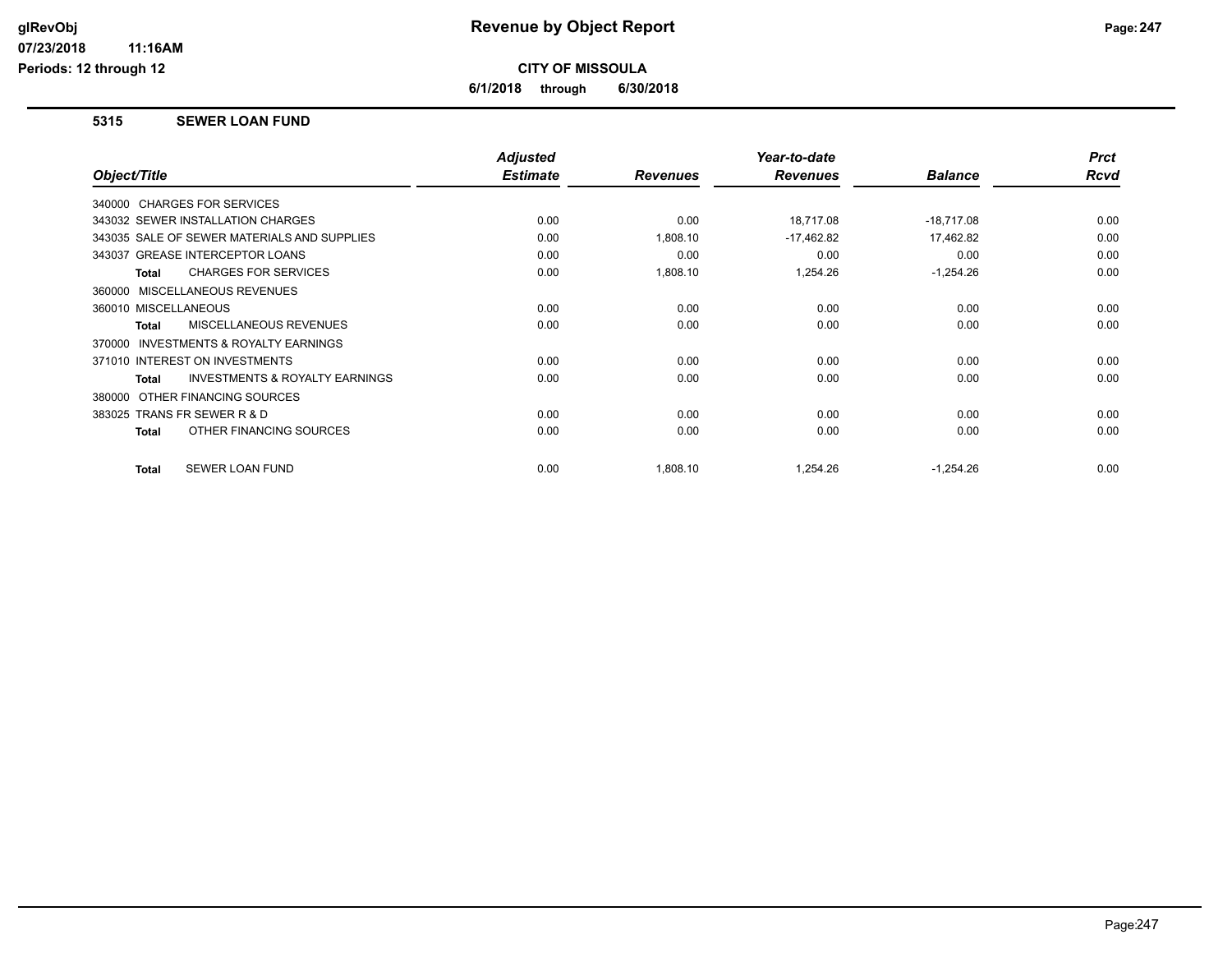**6/1/2018 through 6/30/2018**

# **5320 SEWER REPLACEMENT & DEPRECIATION FUND**

## **5320 SEWER REPLACEMENT & DEPRECIATION FUND**

|                                                           | <b>Adjusted</b> |                 | Year-to-date    |                | <b>Prct</b> |
|-----------------------------------------------------------|-----------------|-----------------|-----------------|----------------|-------------|
| Object/Title                                              | <b>Estimate</b> | <b>Revenues</b> | <b>Revenues</b> | <b>Balance</b> | <b>Rcvd</b> |
| 330000 INTERGOVERNMENTAL REVENUES                         |                 |                 |                 |                |             |
| 337010 COUNTY REIMBURSEMENT-DEANOS                        | 0.00            | 0.00            | 0.00            | 0.00           | 0.00        |
| <b>INTERGOVERNMENTAL REVENUES</b><br><b>Total</b>         | 0.00            | 0.00            | 0.00            | 0.00           | 0.00        |
| 340000 CHARGES FOR SERVICES                               |                 |                 |                 |                |             |
| 343032 SEWER INSTALLATION CHARGES                         | 0.00            | 0.00            | 5,375.00        | $-5,375.00$    | 0.00        |
| <b>CHARGES FOR SERVICES</b><br><b>Total</b>               | 0.00            | 0.00            | 5,375.00        | $-5,375.00$    | 0.00        |
| 360000 MISCELLANEOUS REVENUES                             |                 |                 |                 |                |             |
| 360000 MISCELLANEOUS REVENUES                             | 0.00            | 0.00            | 0.00            | 0.00           | 0.00        |
| 360010 MISCELLANEOUS                                      | 0.00            | 0.00            | 0.00            | 0.00           | 0.00        |
| 362006 GAIC INSURANCE SETTLEMENT                          | 0.00            | 0.00            | 0.00            | 0.00           | 0.00        |
| MISCELLANEOUS REVENUES<br><b>Total</b>                    | 0.00            | 0.00            | 0.00            | 0.00           | 0.00        |
| 370000 INVESTMENTS & ROYALTY EARNINGS                     |                 |                 |                 |                |             |
| 371010 INTEREST ON INVESTMENTS                            | 0.00            | 0.00            | 0.00            | 0.00           | 0.00        |
| 371020 GAIN/LOSS IN MARKET VALUE OF INVESTMENTS           | 0.00            | 0.00            | 0.00            | 0.00           | 0.00        |
| <b>INVESTMENTS &amp; ROYALTY EARNINGS</b><br><b>Total</b> | 0.00            | 0.00            | 0.00            | 0.00           | 0.00        |
| 380000 OTHER FINANCING SOURCES                            |                 |                 |                 |                |             |
| 381002 SRF LOAN                                           | 0.00            | 0.00            | 0.00            | 0.00           | 0.00        |
| 381010 BOND PROCEEDS                                      | 0.00            | 0.00            | 0.00            | 0.00           | 0.00        |
| 381090 PROCEEDS FROM CAPITAL LEASE                        | 0.00            | 0.00            | 0.00            | 0.00           | 0.00        |
| 383000 OPERATING TRANSFERS                                | 0.00            | 0.00            | 0.00            | 0.00           | 0.00        |
| 383024 TRANS FR SEWER CLEARING                            | 0.00            | 0.00            | 0.00            | 0.00           | 0.00        |
| 383042 TRANSFERS FROM OTHER FUNDS                         | 0.00            | 0.00            | 0.00            | 0.00           | 0.00        |
| OTHER FINANCING SOURCES<br><b>Total</b>                   | 0.00            | 0.00            | 0.00            | 0.00           | 0.00        |
| SEWER REPLACEMENT & DEPRECIATION FU<br><b>Total</b>       | 0.00            | 0.00            | 5,375.00        | $-5,375.00$    | 0.00        |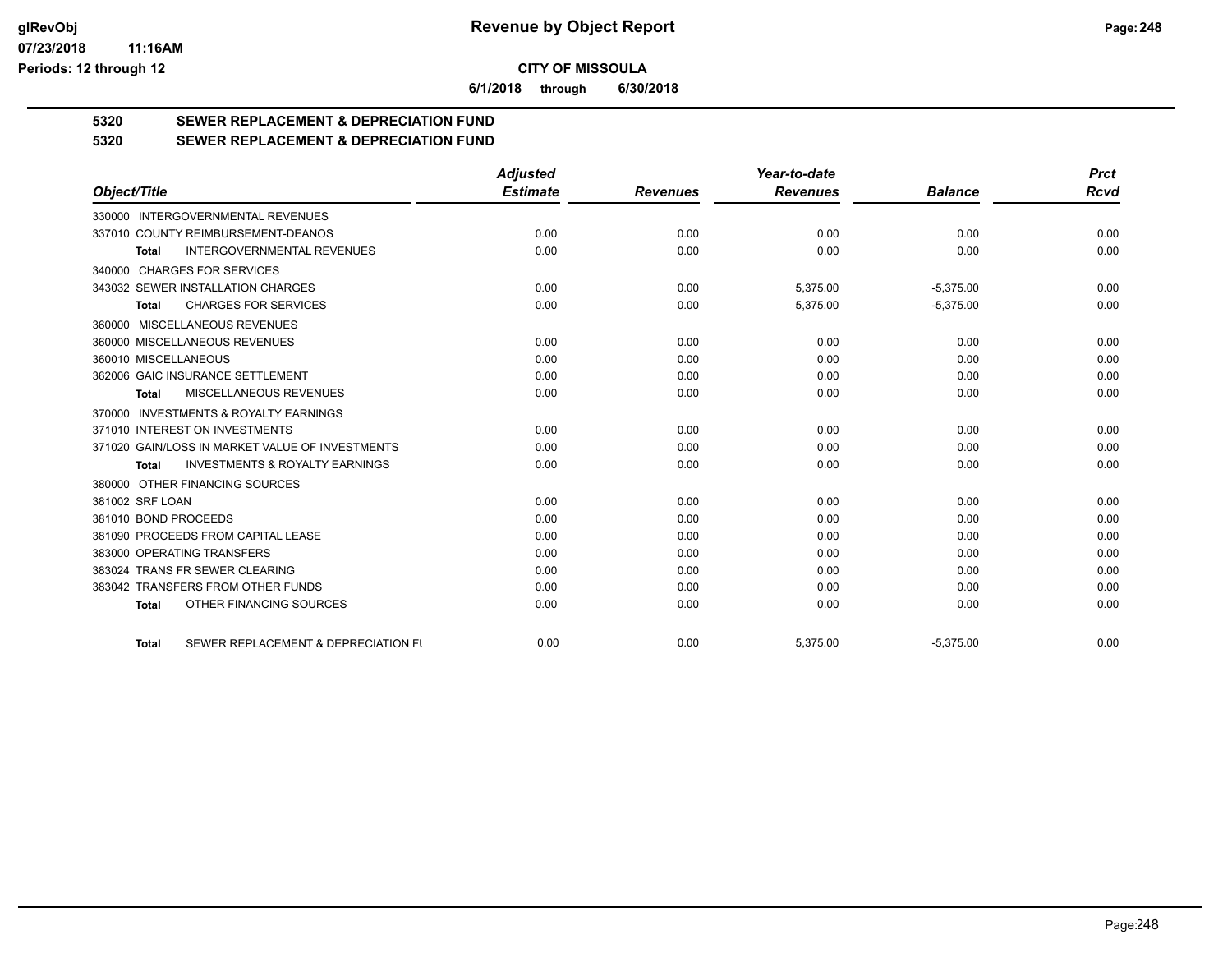**6/1/2018 through 6/30/2018**

## **5320 SEWER REPLACEMENT & DEPRECIATION FUND**

|                                                           | <b>Adjusted</b> |                 | Year-to-date    |                | <b>Prct</b> |
|-----------------------------------------------------------|-----------------|-----------------|-----------------|----------------|-------------|
| Object/Title                                              | <b>Estimate</b> | <b>Revenues</b> | <b>Revenues</b> | <b>Balance</b> | <b>Rcvd</b> |
| 330000 INTERGOVERNMENTAL REVENUES                         |                 |                 |                 |                |             |
| 337010 COUNTY REIMBURSEMENT-DEANOS                        | 0.00            | 0.00            | 0.00            | 0.00           | 0.00        |
| <b>INTERGOVERNMENTAL REVENUES</b><br><b>Total</b>         | 0.00            | 0.00            | 0.00            | 0.00           | 0.00        |
| 340000 CHARGES FOR SERVICES                               |                 |                 |                 |                |             |
| 343032 SEWER INSTALLATION CHARGES                         | 0.00            | 0.00            | 5.375.00        | $-5.375.00$    | 0.00        |
| <b>CHARGES FOR SERVICES</b><br><b>Total</b>               | 0.00            | 0.00            | 5,375.00        | $-5,375.00$    | 0.00        |
| 360000 MISCELLANEOUS REVENUES                             |                 |                 |                 |                |             |
| 360000 MISCELLANEOUS REVENUES                             | 0.00            | 0.00            | 0.00            | 0.00           | 0.00        |
| 360010 MISCELLANEOUS                                      | 0.00            | 0.00            | 0.00            | 0.00           | 0.00        |
| 362006 GAIC INSURANCE SETTLEMENT                          | 0.00            | 0.00            | 0.00            | 0.00           | 0.00        |
| MISCELLANEOUS REVENUES<br><b>Total</b>                    | 0.00            | 0.00            | 0.00            | 0.00           | 0.00        |
| 370000 INVESTMENTS & ROYALTY EARNINGS                     |                 |                 |                 |                |             |
| 371010 INTEREST ON INVESTMENTS                            | 0.00            | 0.00            | 0.00            | 0.00           | 0.00        |
| 371020 GAIN/LOSS IN MARKET VALUE OF INVESTMENT            | 0.00            | 0.00            | 0.00            | 0.00           | 0.00        |
| <b>INVESTMENTS &amp; ROYALTY EARNINGS</b><br><b>Total</b> | 0.00            | 0.00            | 0.00            | 0.00           | 0.00        |
| 380000 OTHER FINANCING SOURCES                            |                 |                 |                 |                |             |
| 381002 SRF LOAN                                           | 0.00            | 0.00            | 0.00            | 0.00           | 0.00        |
| 381010 BOND PROCEEDS                                      | 0.00            | 0.00            | 0.00            | 0.00           | 0.00        |
| 381090 PROCEEDS FROM CAPITAL LEASE                        | 0.00            | 0.00            | 0.00            | 0.00           | 0.00        |
| 383000 OPERATING TRANSFERS                                | 0.00            | 0.00            | 0.00            | 0.00           | 0.00        |
| 383024 TRANS FR SEWER CLEARING                            | 0.00            | 0.00            | 0.00            | 0.00           | 0.00        |
| 383042 TRANSFERS FROM OTHER FUNDS                         | 0.00            | 0.00            | 0.00            | 0.00           | 0.00        |
| OTHER FINANCING SOURCES<br><b>Total</b>                   | 0.00            | 0.00            | 0.00            | 0.00           | 0.00        |
| SEWER REPLACEMENT & DEPRECIATION F<br><b>Total</b>        | 0.00            | 0.00            | 5,375.00        | $-5,375.00$    | 0.00        |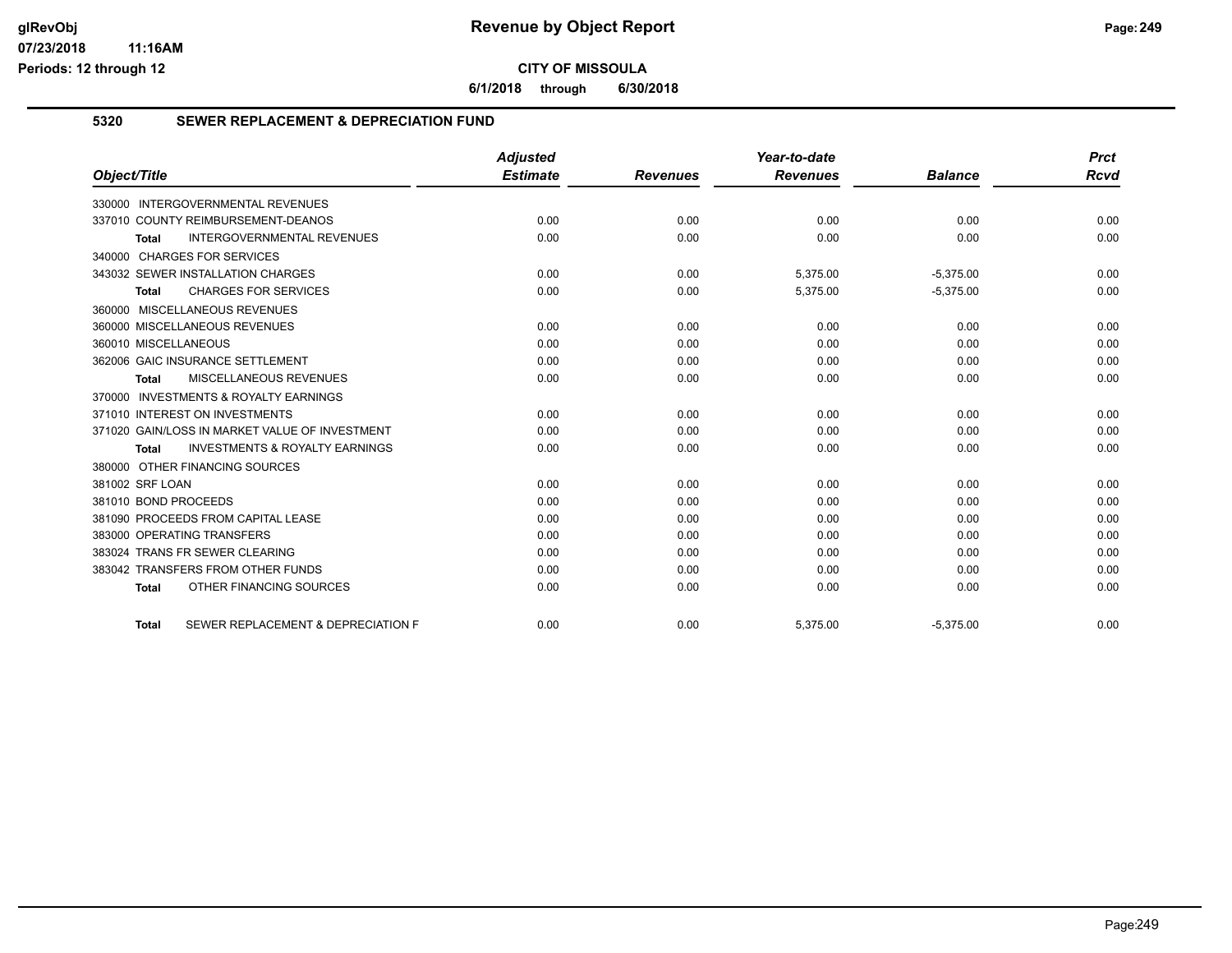**6/1/2018 through 6/30/2018**

## **5325 SEWER DEVELOPMENT FEE FUND**

## **5325 SEWER DEVELOPMENT FEE FUND**

|                                                     | <b>Adjusted</b> |                 | Year-to-date    |                | <b>Prct</b> |
|-----------------------------------------------------|-----------------|-----------------|-----------------|----------------|-------------|
| Object/Title                                        | <b>Estimate</b> | <b>Revenues</b> | <b>Revenues</b> | <b>Balance</b> | Rcvd        |
| 330000 INTERGOVERNMENTAL REVENUES                   |                 |                 |                 |                |             |
| 334120 TSEP GRANT                                   | 0.00            | 0.00            | 0.00            | 0.00           | 0.00        |
| INTERGOVERNMENTAL REVENUES<br>Total                 | 0.00            | 0.00            | 0.00            | 0.00           | 0.00        |
| 340000 CHARGES FOR SERVICES                         |                 |                 |                 |                |             |
| 343032 SEWER INSTALLATION CHARGES                   | 0.00            | 0.00            | 2,230.50        | $-2,230.50$    | 0.00        |
| 343034 TREATMENT FACILITIES FEES                    | 900,000.00      | 71,750.00       | 959,573.89      | $-59,573.89$   | 106.62      |
| 343039 MULLAN RSID 8474 EDU'S                       | 0.00            | 0.00            | 23,030.77       | $-23,030.77$   | 0.00        |
| <b>CHARGES FOR SERVICES</b><br>Total                | 900,000.00      | 71,750.00       | 984,835.16      | $-84,835.16$   | 109.43      |
| 360000 MISCELLANEOUS REVENUES                       |                 |                 |                 |                |             |
| 362000 OTHER MISCELLANEOUS REVENUE                  | 0.00            | 0.00            | 0.00            | 0.00           | 0.00        |
| MISCELLANEOUS REVENUES<br>Total                     | 0.00            | 0.00            | 0.00            | 0.00           | 0.00        |
| <b>INVESTMENTS &amp; ROYALTY EARNINGS</b><br>370000 |                 |                 |                 |                |             |
| 371010 INTEREST ON INVESTMENTS                      | 0.00            | 0.00            | 0.00            | 0.00           | 0.00        |
| <b>INVESTMENTS &amp; ROYALTY EARNINGS</b><br>Total  | 0.00            | 0.00            | 0.00            | 0.00           | 0.00        |
| SEWER DEVELOPMENT FEE FUND<br>Total                 | 900,000.00      | 71,750.00       | 984,835.16      | $-84,835.16$   | 109.43      |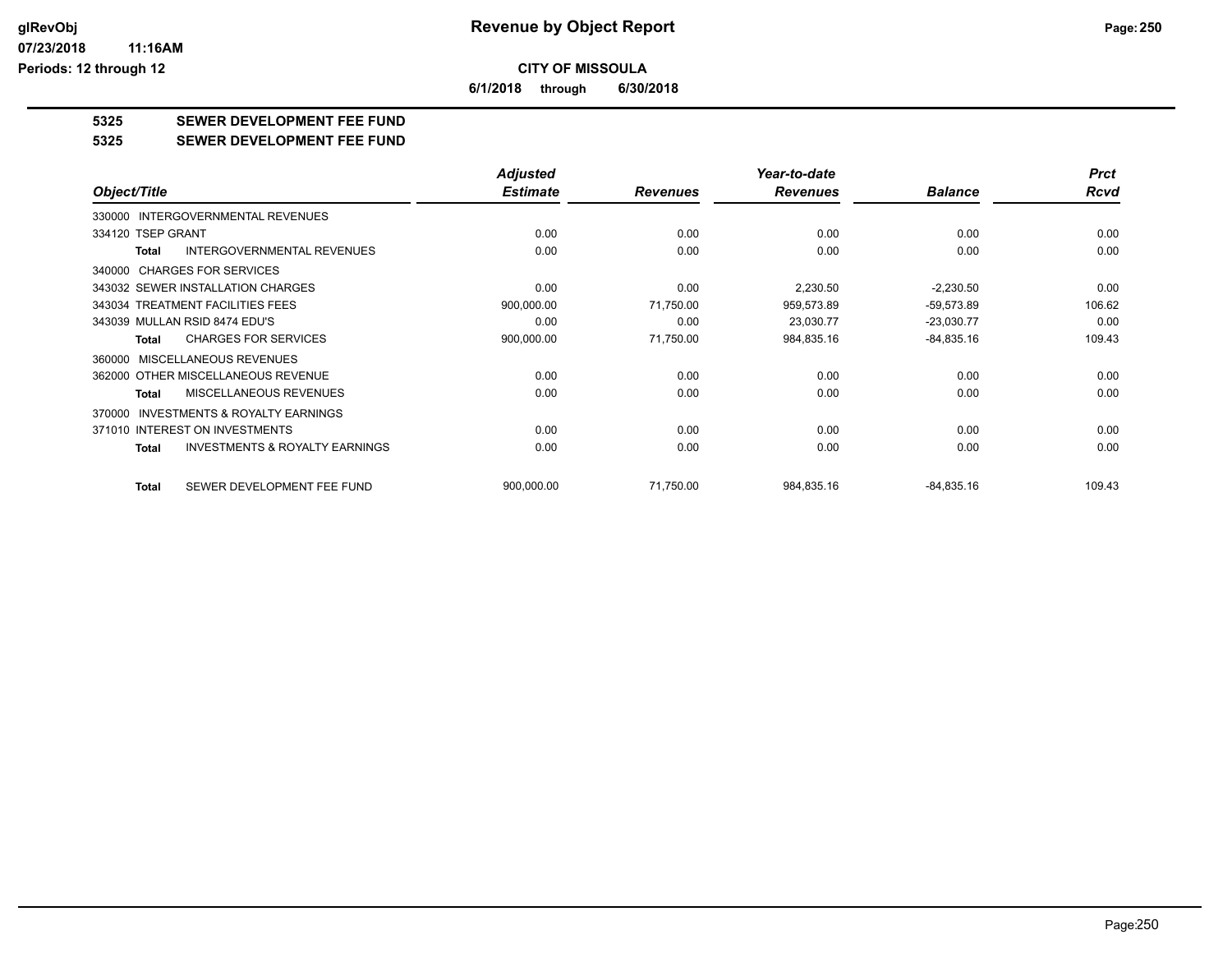**6/1/2018 through 6/30/2018**

## **5325 SEWER DEVELOPMENT FEE FUND**

|                                                           | <b>Adjusted</b> |                 | Year-to-date    |                | <b>Prct</b> |
|-----------------------------------------------------------|-----------------|-----------------|-----------------|----------------|-------------|
| Object/Title                                              | <b>Estimate</b> | <b>Revenues</b> | <b>Revenues</b> | <b>Balance</b> | Rcvd        |
| 330000 INTERGOVERNMENTAL REVENUES                         |                 |                 |                 |                |             |
| 334120 TSEP GRANT                                         | 0.00            | 0.00            | 0.00            | 0.00           | 0.00        |
| INTERGOVERNMENTAL REVENUES<br><b>Total</b>                | 0.00            | 0.00            | 0.00            | 0.00           | 0.00        |
| 340000 CHARGES FOR SERVICES                               |                 |                 |                 |                |             |
| 343032 SEWER INSTALLATION CHARGES                         | 0.00            | 0.00            | 2,230.50        | $-2,230.50$    | 0.00        |
| 343034 TREATMENT FACILITIES FEES                          | 900,000.00      | 71,750.00       | 959,573.89      | $-59,573.89$   | 106.62      |
| 343039 MULLAN RSID 8474 EDU'S                             | 0.00            | 0.00            | 23.030.77       | $-23,030.77$   | 0.00        |
| <b>CHARGES FOR SERVICES</b><br>Total                      | 900,000.00      | 71,750.00       | 984,835.16      | $-84,835.16$   | 109.43      |
| MISCELLANEOUS REVENUES<br>360000                          |                 |                 |                 |                |             |
| 362000 OTHER MISCELLANEOUS REVENUE                        | 0.00            | 0.00            | 0.00            | 0.00           | 0.00        |
| MISCELLANEOUS REVENUES<br><b>Total</b>                    | 0.00            | 0.00            | 0.00            | 0.00           | 0.00        |
| <b>INVESTMENTS &amp; ROYALTY EARNINGS</b><br>370000       |                 |                 |                 |                |             |
| 371010 INTEREST ON INVESTMENTS                            | 0.00            | 0.00            | 0.00            | 0.00           | 0.00        |
| <b>INVESTMENTS &amp; ROYALTY EARNINGS</b><br><b>Total</b> | 0.00            | 0.00            | 0.00            | 0.00           | 0.00        |
| SEWER DEVELOPMENT FEE FUND<br><b>Total</b>                | 900,000.00      | 71.750.00       | 984,835.16      | $-84,835.16$   | 109.43      |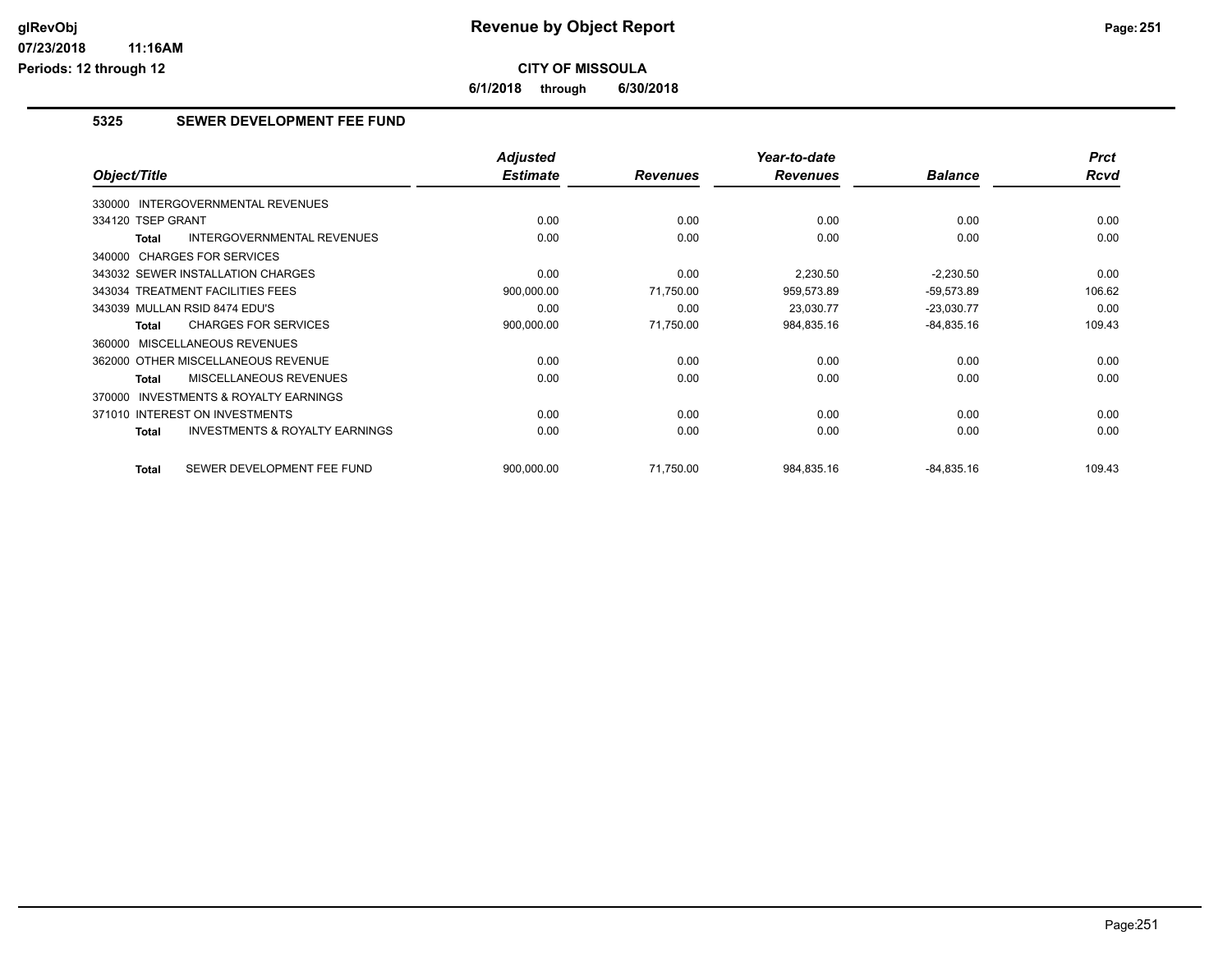**6/1/2018 through 6/30/2018**

**5340 SEWER CONSTRUCTION FUND**

**5340 SEWER CONSTRUCTION FUND**

|                                                           | <b>Adjusted</b> |                 | Year-to-date    |                | <b>Prct</b> |
|-----------------------------------------------------------|-----------------|-----------------|-----------------|----------------|-------------|
| Object/Title                                              | <b>Estimate</b> | <b>Revenues</b> | <b>Revenues</b> | <b>Balance</b> | <b>Rcvd</b> |
| 330000 INTERGOVERNMENTAL REVENUES                         |                 |                 |                 |                |             |
| 331090 EPA GRANT                                          | 0.00            | 0.00            | 0.00            | 0.00           | 0.00        |
| 334120 TSEP GRANT                                         | 0.00            | 0.00            | 0.00            | 0.00           | 0.00        |
| 334140 DNRC GRANT                                         | 0.00            | 0.00            | 0.00            | 0.00           | 0.00        |
| 337000 LOCAL GRANTS                                       | 0.00            | 0.00            | 0.00            | 0.00           | 0.00        |
| <b>INTERGOVERNMENTAL REVENUES</b><br><b>Total</b>         | 0.00            | 0.00            | 0.00            | 0.00           | 0.00        |
| 340000 CHARGES FOR SERVICES                               |                 |                 |                 |                |             |
| 343032 SEWER INSTALLATION CHARGES                         | 0.00            | 0.00            | 0.00            | 0.00           | 0.00        |
| <b>CHARGES FOR SERVICES</b><br>Total                      | 0.00            | 0.00            | 0.00            | 0.00           | 0.00        |
| 360000 MISCELLANEOUS REVENUES                             |                 |                 |                 |                |             |
| 360030 CONTRIBUTIONS FROM PROPERTY OWNERS                 | 0.00            | 0.00            | 0.00            | 0.00           | 0.00        |
| 363020 PROPERTY ASSESSMENTS                               | 0.00            | 0.00            | 0.00            | 0.00           | 0.00        |
| 365000 DONATIONS                                          | 0.00            | 0.00            | 0.00            | 0.00           | 0.00        |
| MISCELLANEOUS REVENUES<br><b>Total</b>                    | 0.00            | 0.00            | 0.00            | 0.00           | 0.00        |
| 370000 INVESTMENTS & ROYALTY EARNINGS                     |                 |                 |                 |                |             |
| 371010 INTEREST ON INVESTMENTS                            | 0.00            | 0.00            | 0.00            | 0.00           | 0.00        |
| 371020 GAIN/LOSS IN MARKET VALUE OF INVESTMENTS           | 0.00            | 0.00            | 0.00            | 0.00           | 0.00        |
| <b>INVESTMENTS &amp; ROYALTY EARNINGS</b><br><b>Total</b> | 0.00            | 0.00            | 0.00            | 0.00           | 0.00        |
| OTHER FINANCING SOURCES<br>380000                         |                 |                 |                 |                |             |
| 381002 SRF LOAN                                           | 0.00            | 0.00            | 0.00            | 0.00           | 0.00        |
| 381020 REVENUE BONDS                                      | 0.00            | 0.00            | 0.00            | 0.00           | 0.00        |
| 383011 TRANS FR SID REVOLVING                             | 0.00            | 0.00            | 0.00            | 0.00           | 0.00        |
| 383024 TRANS FR SEWER CLEARING                            | 0.00            | 0.00            | 0.00            | 0.00           | 0.00        |
| 383025 TRANS FR SEWER R & D                               | 0.00            | 0.00            | 0.00            | 0.00           | 0.00        |
| 383026 TRANS FR CDBG                                      | 0.00            | 0.00            | 0.00            | 0.00           | 0.00        |
| 383040 TRANSFER FROM CITY GRANTS                          | 0.00            | 0.00            | 0.00            | 0.00           | 0.00        |
| OTHER FINANCING SOURCES<br><b>Total</b>                   | 0.00            | 0.00            | 0.00            | 0.00           | 0.00        |
| SEWER CONSTRUCTION FUND<br>Total                          | 0.00            | 0.00            | 0.00            | 0.00           | 0.00        |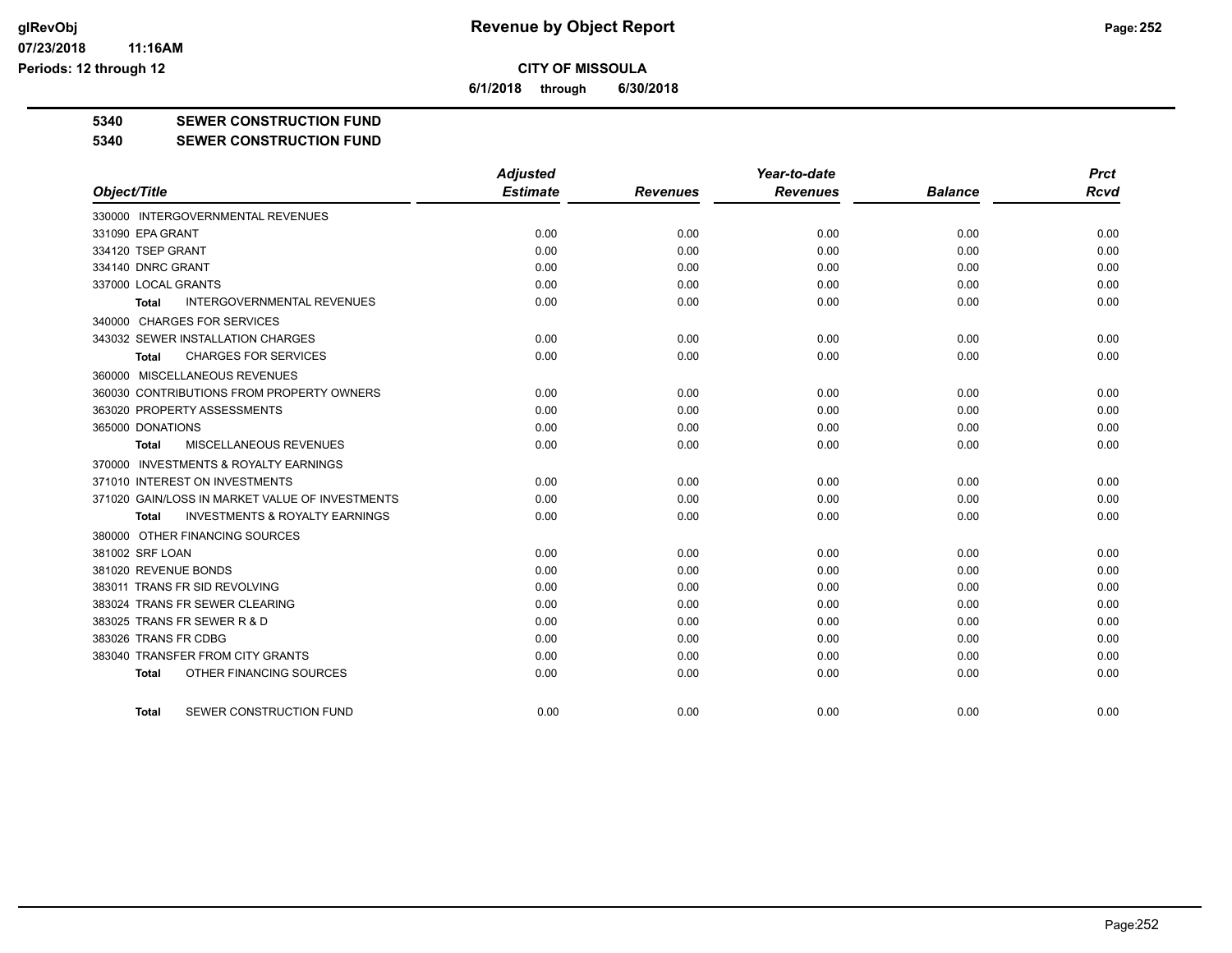**6/1/2018 through 6/30/2018**

#### **5340 SEWER CONSTRUCTION FUND**

|                                                    | <b>Adjusted</b><br><b>Estimate</b> |                 | Year-to-date    |                | <b>Prct</b> |
|----------------------------------------------------|------------------------------------|-----------------|-----------------|----------------|-------------|
| Object/Title                                       |                                    | <b>Revenues</b> | <b>Revenues</b> | <b>Balance</b> | <b>Rcvd</b> |
| 330000 INTERGOVERNMENTAL REVENUES                  |                                    |                 |                 |                |             |
| 331090 EPA GRANT                                   | 0.00                               | 0.00            | 0.00            | 0.00           | 0.00        |
| 334120 TSEP GRANT                                  | 0.00                               | 0.00            | 0.00            | 0.00           | 0.00        |
| 334140 DNRC GRANT                                  | 0.00                               | 0.00            | 0.00            | 0.00           | 0.00        |
| 337000 LOCAL GRANTS                                | 0.00                               | 0.00            | 0.00            | 0.00           | 0.00        |
| INTERGOVERNMENTAL REVENUES<br>Total                | 0.00                               | 0.00            | 0.00            | 0.00           | 0.00        |
| 340000 CHARGES FOR SERVICES                        |                                    |                 |                 |                |             |
| 343032 SEWER INSTALLATION CHARGES                  | 0.00                               | 0.00            | 0.00            | 0.00           | 0.00        |
| <b>CHARGES FOR SERVICES</b><br><b>Total</b>        | 0.00                               | 0.00            | 0.00            | 0.00           | 0.00        |
| 360000 MISCELLANEOUS REVENUES                      |                                    |                 |                 |                |             |
| 360030 CONTRIBUTIONS FROM PROPERTY OWNERS          | 0.00                               | 0.00            | 0.00            | 0.00           | 0.00        |
| 363020 PROPERTY ASSESSMENTS                        | 0.00                               | 0.00            | 0.00            | 0.00           | 0.00        |
| 365000 DONATIONS                                   | 0.00                               | 0.00            | 0.00            | 0.00           | 0.00        |
| MISCELLANEOUS REVENUES<br>Total                    | 0.00                               | 0.00            | 0.00            | 0.00           | 0.00        |
| 370000 INVESTMENTS & ROYALTY EARNINGS              |                                    |                 |                 |                |             |
| 371010 INTEREST ON INVESTMENTS                     | 0.00                               | 0.00            | 0.00            | 0.00           | 0.00        |
| 371020 GAIN/LOSS IN MARKET VALUE OF INVESTMENT     | 0.00                               | 0.00            | 0.00            | 0.00           | 0.00        |
| <b>INVESTMENTS &amp; ROYALTY EARNINGS</b><br>Total | 0.00                               | 0.00            | 0.00            | 0.00           | 0.00        |
| 380000 OTHER FINANCING SOURCES                     |                                    |                 |                 |                |             |
| 381002 SRF LOAN                                    | 0.00                               | 0.00            | 0.00            | 0.00           | 0.00        |
| 381020 REVENUE BONDS                               | 0.00                               | 0.00            | 0.00            | 0.00           | 0.00        |
| 383011 TRANS FR SID REVOLVING                      | 0.00                               | 0.00            | 0.00            | 0.00           | 0.00        |
| 383024 TRANS FR SEWER CLEARING                     | 0.00                               | 0.00            | 0.00            | 0.00           | 0.00        |
| 383025 TRANS FR SEWER R & D                        | 0.00                               | 0.00            | 0.00            | 0.00           | 0.00        |
| 383026 TRANS FR CDBG                               | 0.00                               | 0.00            | 0.00            | 0.00           | 0.00        |
| 383040 TRANSFER FROM CITY GRANTS                   | 0.00                               | 0.00            | 0.00            | 0.00           | 0.00        |
| OTHER FINANCING SOURCES<br><b>Total</b>            | 0.00                               | 0.00            | 0.00            | 0.00           | 0.00        |
| SEWER CONSTRUCTION FUND<br><b>Total</b>            | 0.00                               | 0.00            | 0.00            | 0.00           | 0.00        |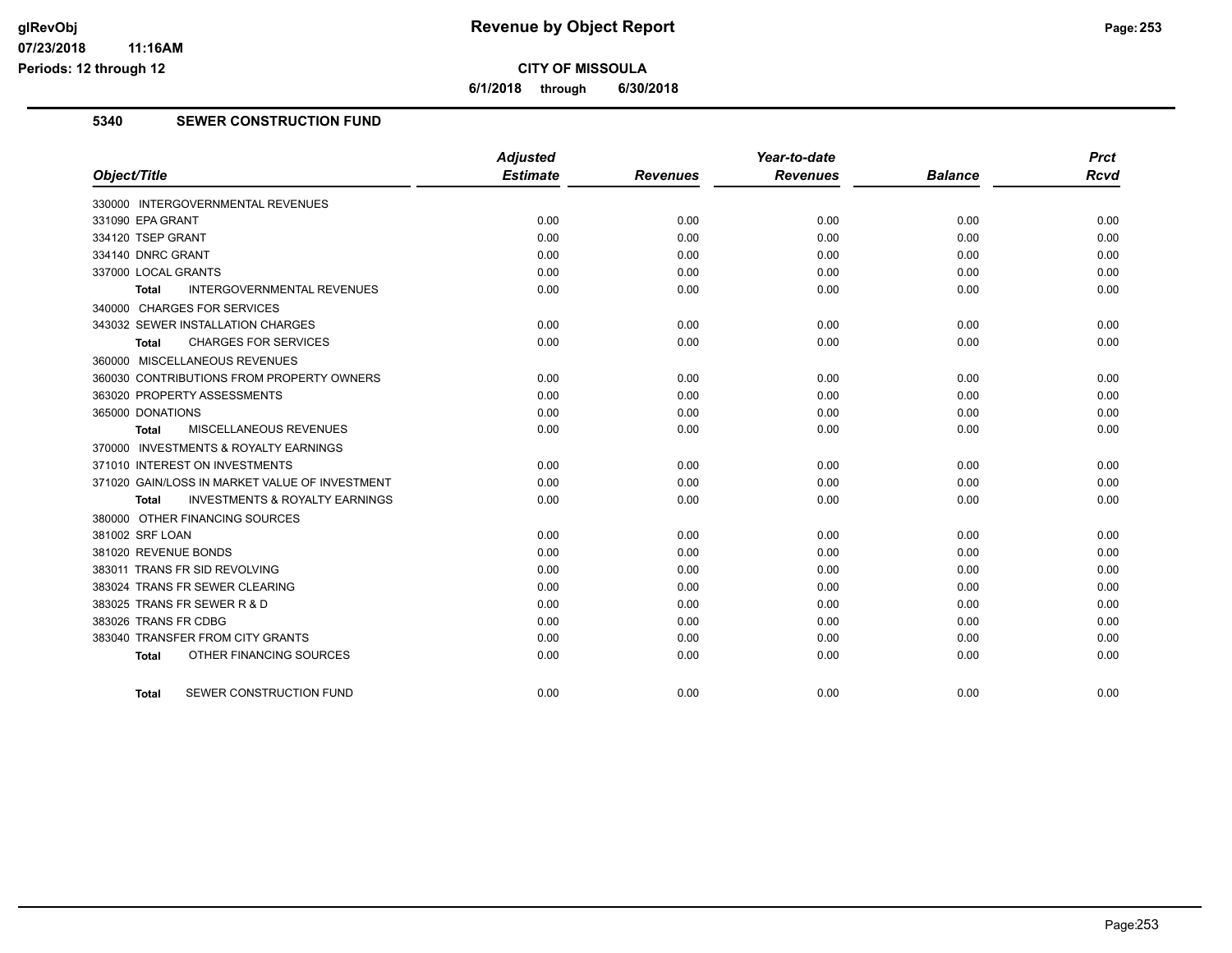**CITY OF MISSOULA**

**6/1/2018 through 6/30/2018**

#### **5361 2001 SEWER REVENUE BONDS-DEBT SERVICE 5361 2001 SEWER REVENUE BONDS-DEBT SERVICE**

|                                                     | <b>Adjusted</b> |                 | Year-to-date    |                | Prct |
|-----------------------------------------------------|-----------------|-----------------|-----------------|----------------|------|
| Object/Title                                        | <b>Estimate</b> | <b>Revenues</b> | <b>Revenues</b> | <b>Balance</b> | Rcvd |
| 340000 CHARGES FOR SERVICES                         |                 |                 |                 |                |      |
| 343032 SEWER INSTALLATION CHARGES                   | 0.00            | 0.00            | 0.00            | 0.00           | 0.00 |
| <b>CHARGES FOR SERVICES</b><br>Total                | 0.00            | 0.00            | 0.00            | 0.00           | 0.00 |
| 2001 SEWER REVENUE BONDS-DEBT SERVI<br><b>Total</b> | 0.00            | 0.00            | 0.00            | 0.00           | 0.00 |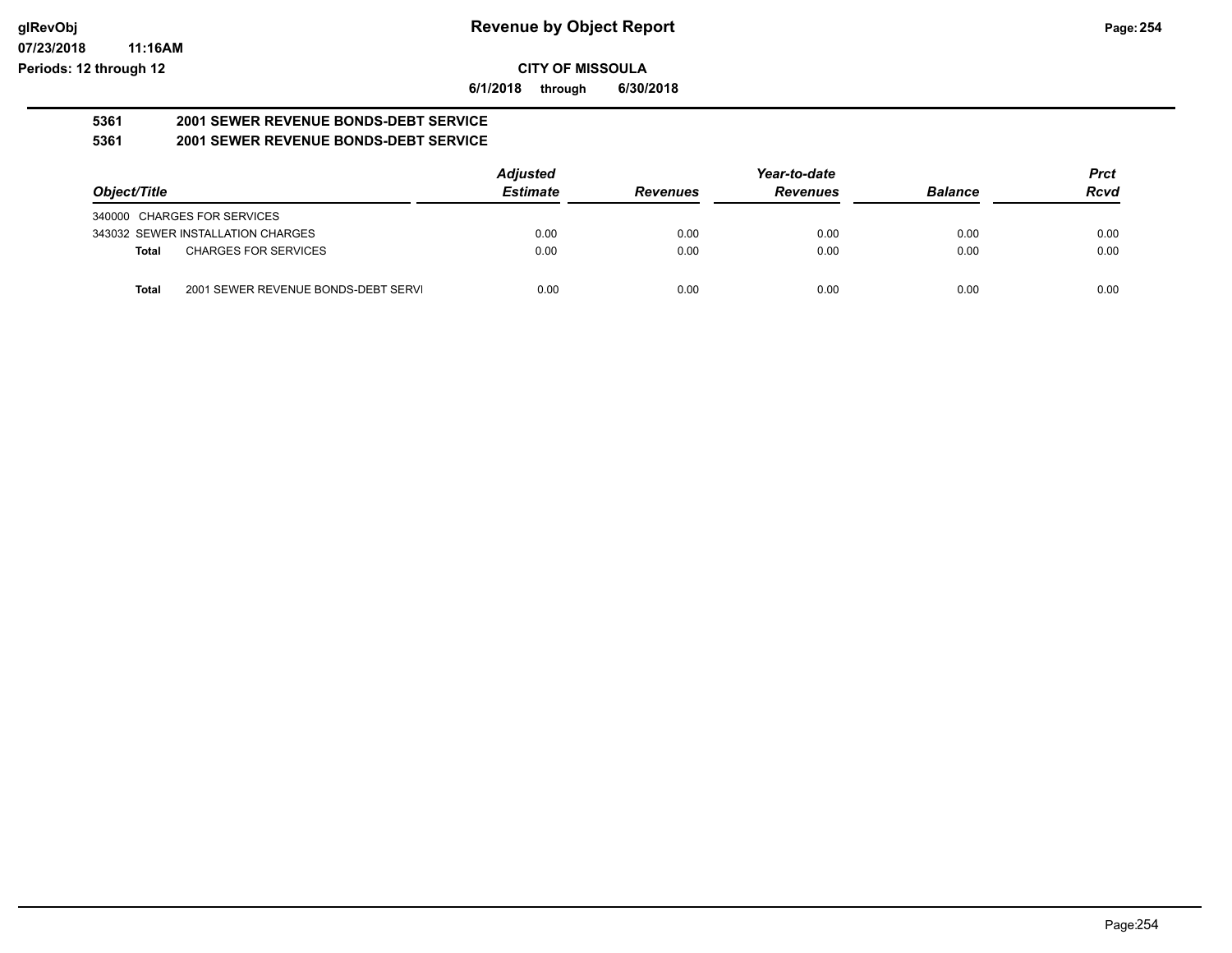**6/1/2018 through 6/30/2018**

#### **5361 2001 SEWER REVENUE BONDS-DEBT SERVICE**

| Object/Title |                                    | <b>Adjusted</b><br><b>Estimate</b> | <b>Revenues</b> | Year-to-date<br><b>Revenues</b> | <b>Balance</b> | <b>Prct</b><br><b>Rcvd</b> |
|--------------|------------------------------------|------------------------------------|-----------------|---------------------------------|----------------|----------------------------|
|              | 340000 CHARGES FOR SERVICES        |                                    |                 |                                 |                |                            |
|              | 343032 SEWER INSTALLATION CHARGES  | 0.00                               | 0.00            | 0.00                            | 0.00           | 0.00                       |
| <b>Total</b> | <b>CHARGES FOR SERVICES</b>        | 0.00                               | 0.00            | 0.00                            | 0.00           | 0.00                       |
| <b>Total</b> | 2001 SEWER REVENUE BONDS-DEBT SERV | 0.00                               | 0.00            | 0.00                            | 0.00           | 0.00                       |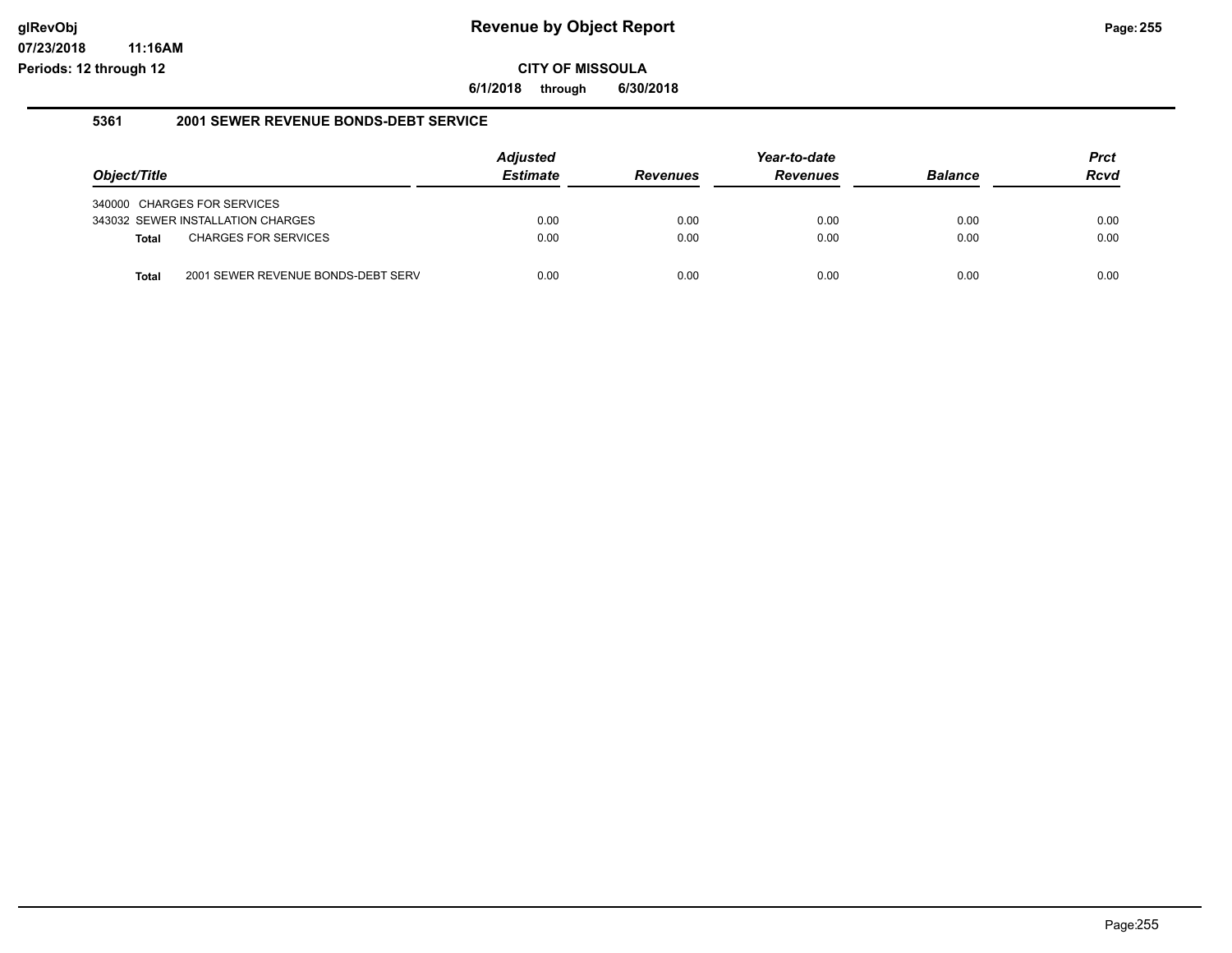### **CITY OF MISSOULA**

#### **6/1/2018 through 6/30/2018**

#### **5365 99 SEWER REVENUE BONDS DEBT SERVICE FUND 5365 99 SEWER REVENUE BONDS DEBT SERVICE FUND**

|                                                     | <b>Adjusted</b> |                 | Year-to-date    |                | Prct        |
|-----------------------------------------------------|-----------------|-----------------|-----------------|----------------|-------------|
| Object/Title                                        | <b>Estimate</b> | <b>Revenues</b> | <b>Revenues</b> | <b>Balance</b> | <b>Rcvd</b> |
| 380000 OTHER FINANCING SOURCES                      |                 |                 |                 |                |             |
| 383024 TRANS FR SEWER CLEARING                      | 0.00            | 0.00            | 0.00            | 0.00           | 0.00        |
| OTHER FINANCING SOURCES<br><b>Total</b>             | 0.00            | 0.00            | 0.00            | 0.00           | 0.00        |
| 99 SEWER REVENUE BONDS DEBT SERVICE<br><b>Total</b> | 0.00            | 0.00            | 0.00            | 0.00           | 0.00        |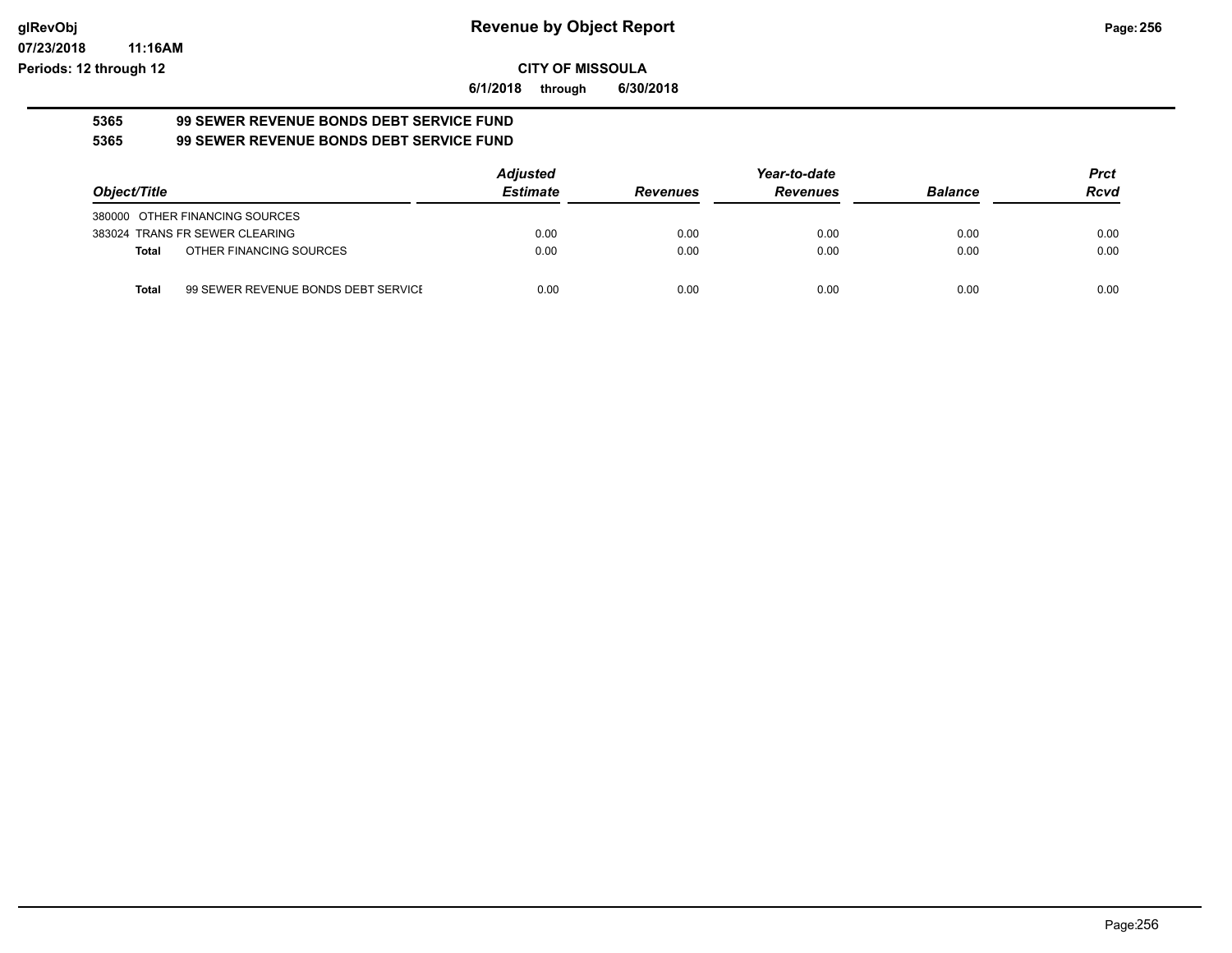**6/1/2018 through 6/30/2018**

#### **5365 99 SEWER REVENUE BONDS DEBT SERVICE FUND**

|              |                                    | <b>Adjusted</b> |                 | Year-to-date    |                | <b>Prct</b> |
|--------------|------------------------------------|-----------------|-----------------|-----------------|----------------|-------------|
| Object/Title |                                    | <b>Estimate</b> | <b>Revenues</b> | <b>Revenues</b> | <b>Balance</b> | <b>Rcvd</b> |
|              | 380000 OTHER FINANCING SOURCES     |                 |                 |                 |                |             |
|              | 383024 TRANS FR SEWER CLEARING     | 0.00            | 0.00            | 0.00            | 0.00           | 0.00        |
| <b>Total</b> | OTHER FINANCING SOURCES            | 0.00            | 0.00            | 0.00            | 0.00           | 0.00        |
| <b>Total</b> | 99 SEWER REVENUE BONDS DEBT SERVIC | 0.00            | 0.00            | 0.00            | 0.00           | 0.00        |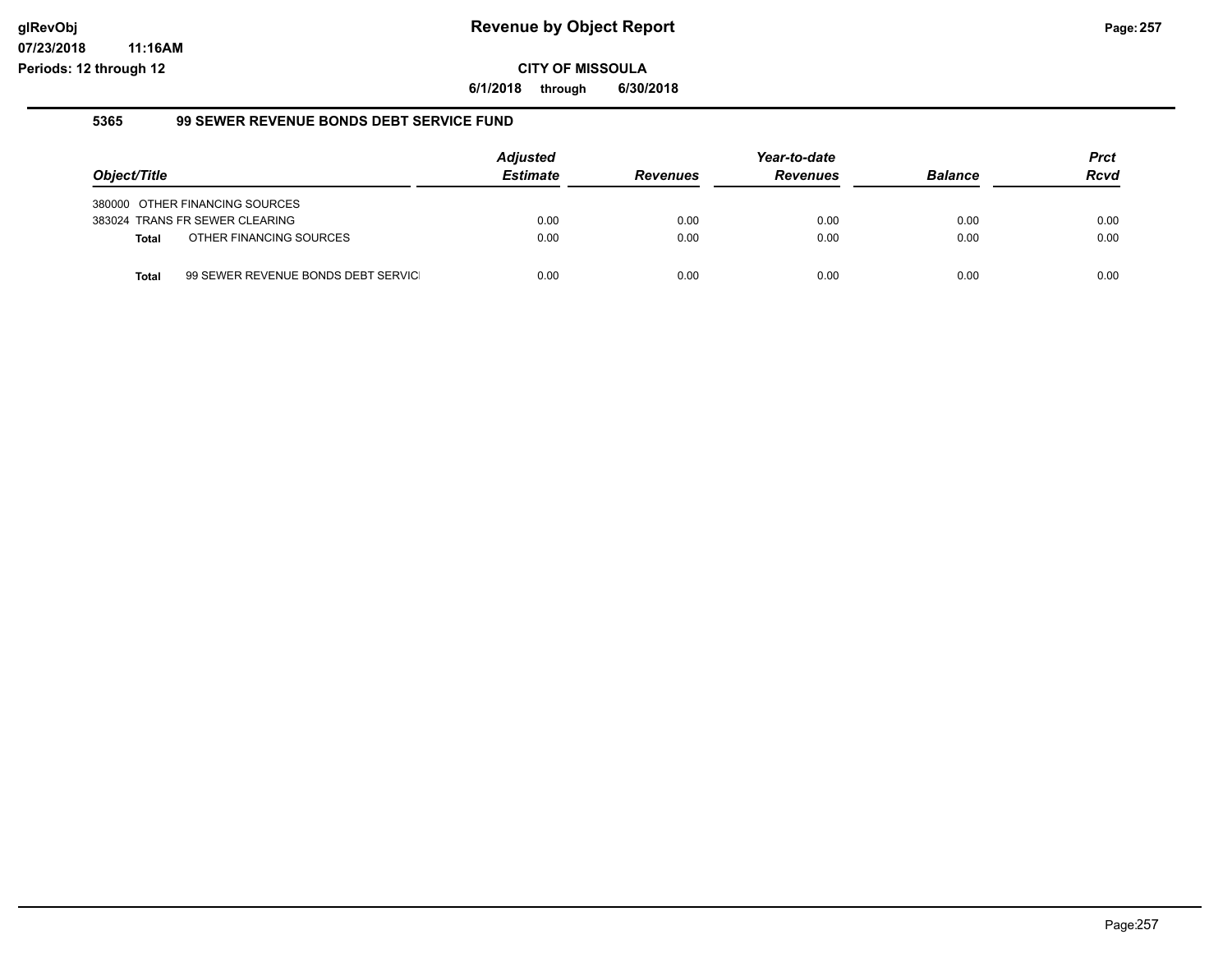**6/1/2018 through 6/30/2018**

**5371 2002 SEWER BONDS**

**5371 2002 SEWER BONDS**

|                                  | <b>Adjusted</b> |                 | Year-to-date    |                | <b>Prct</b> |
|----------------------------------|-----------------|-----------------|-----------------|----------------|-------------|
| Object/Title                     | <b>Estimate</b> | <b>Revenues</b> | <b>Revenues</b> | <b>Balance</b> | <b>Rcvd</b> |
| 380000 OTHER FINANCING SOURCES   |                 |                 |                 |                |             |
| 383024 TRANS FR SEWER CLEARING   | 0.00            | 0.00            | 0.00            | 0.00           | 0.00        |
| OTHER FINANCING SOURCES<br>Total | 0.00            | 0.00            | 0.00            | 0.00           | 0.00        |
| 2002 SEWER BONDS<br><b>Total</b> | 0.00            | 0.00            | 0.00            | 0.00           | 0.00        |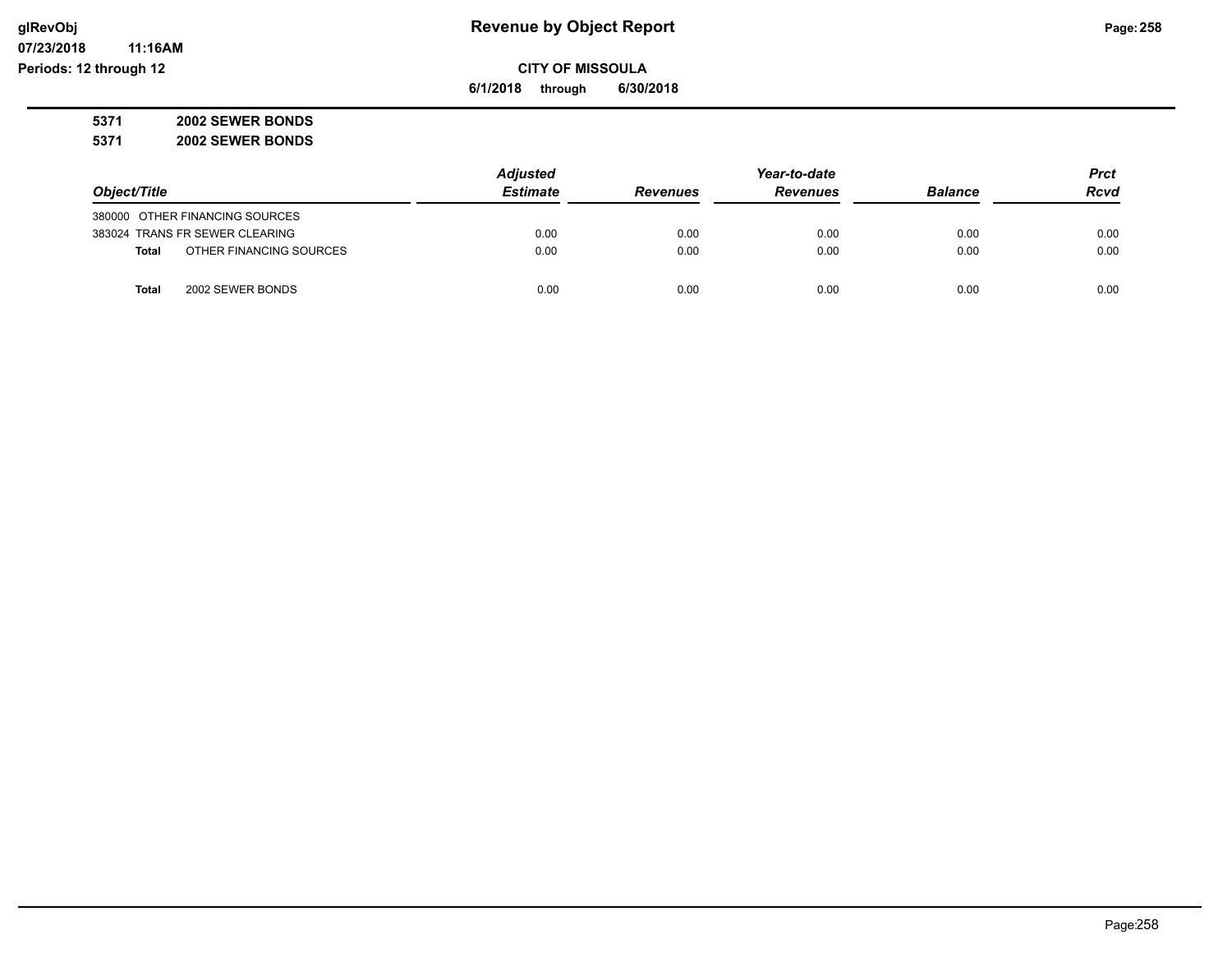**6/1/2018 through 6/30/2018**

#### **5371 2002 SEWER BONDS**

| Object/Title |                                | <b>Adjusted</b><br><b>Estimate</b> | <b>Revenues</b> | Year-to-date<br><b>Revenues</b> | <b>Balance</b> | <b>Prct</b><br><b>Rcvd</b> |
|--------------|--------------------------------|------------------------------------|-----------------|---------------------------------|----------------|----------------------------|
|              | 380000 OTHER FINANCING SOURCES |                                    |                 |                                 |                |                            |
|              | 383024 TRANS FR SEWER CLEARING | 0.00                               | 0.00            | 0.00                            | 0.00           | 0.00                       |
| <b>Total</b> | OTHER FINANCING SOURCES        | 0.00                               | 0.00            | 0.00                            | 0.00           | 0.00                       |
|              |                                |                                    |                 |                                 |                |                            |
| <b>Total</b> | 2002 SEWER BONDS               | 0.00                               | 0.00            | 0.00                            | 0.00           | 0.00                       |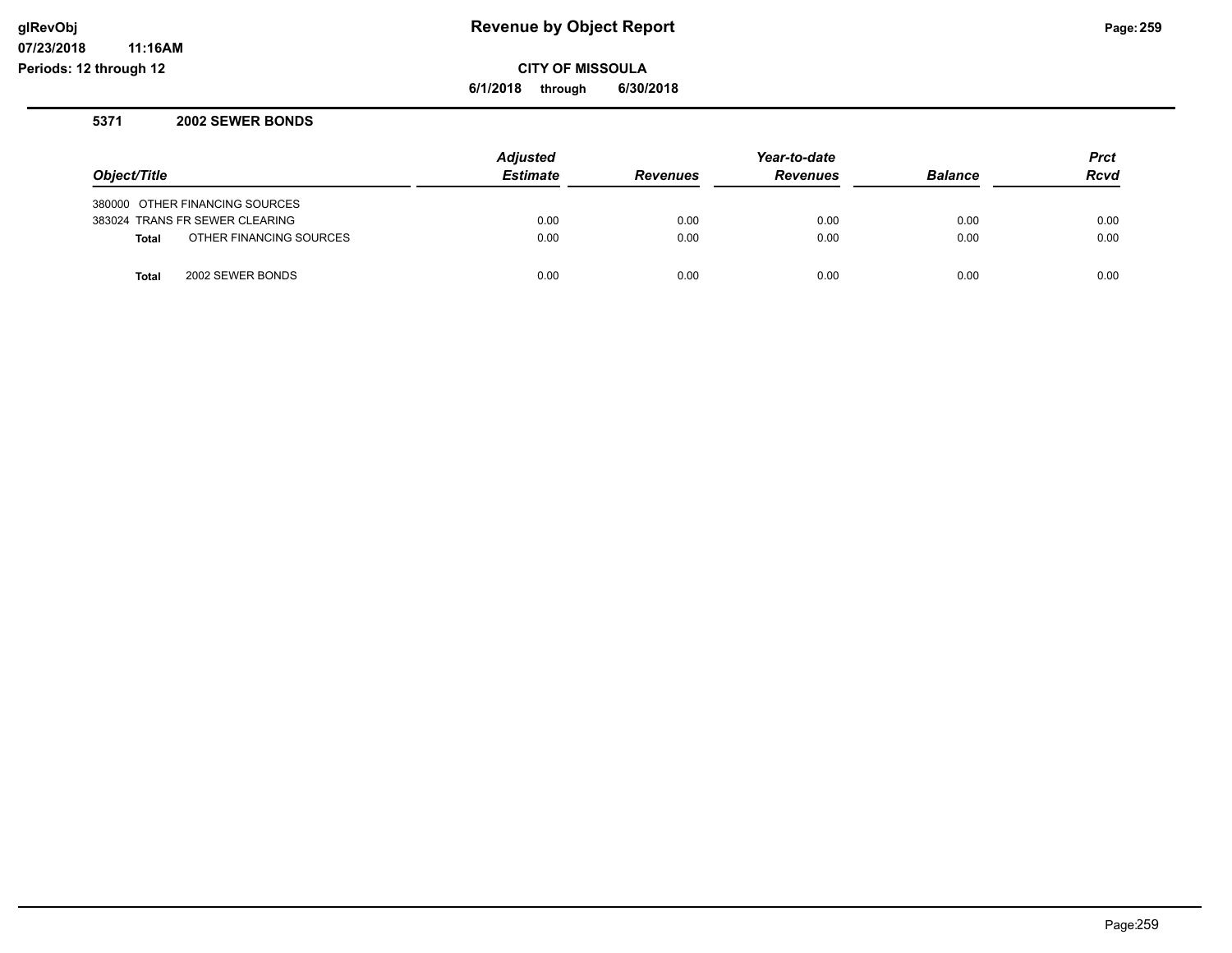**6/1/2018 through 6/30/2018**

# **5373 2002 WWTP UPGRADE REVENUE BOND**

## **5373 2002 WWTP UPGRADE REVENUE BOND**

|                                                | <b>Adjusted</b> |                 | Year-to-date    |                | <b>Prct</b> |
|------------------------------------------------|-----------------|-----------------|-----------------|----------------|-------------|
| Object/Title                                   | <b>Estimate</b> | <b>Revenues</b> | <b>Revenues</b> | <b>Balance</b> | <b>Rcvd</b> |
| 380000 OTHER FINANCING SOURCES                 |                 |                 |                 |                |             |
| 383024 TRANS FR SEWER CLEARING                 | 0.00            | 0.00            | 0.00            | 0.00           | 0.00        |
| OTHER FINANCING SOURCES<br><b>Total</b>        | 0.00            | 0.00            | 0.00            | 0.00           | 0.00        |
| 2002 WWTP UPGRADE REVENUE BOND<br><b>Total</b> | 0.00            | 0.00            | 0.00            | 0.00           | 0.00        |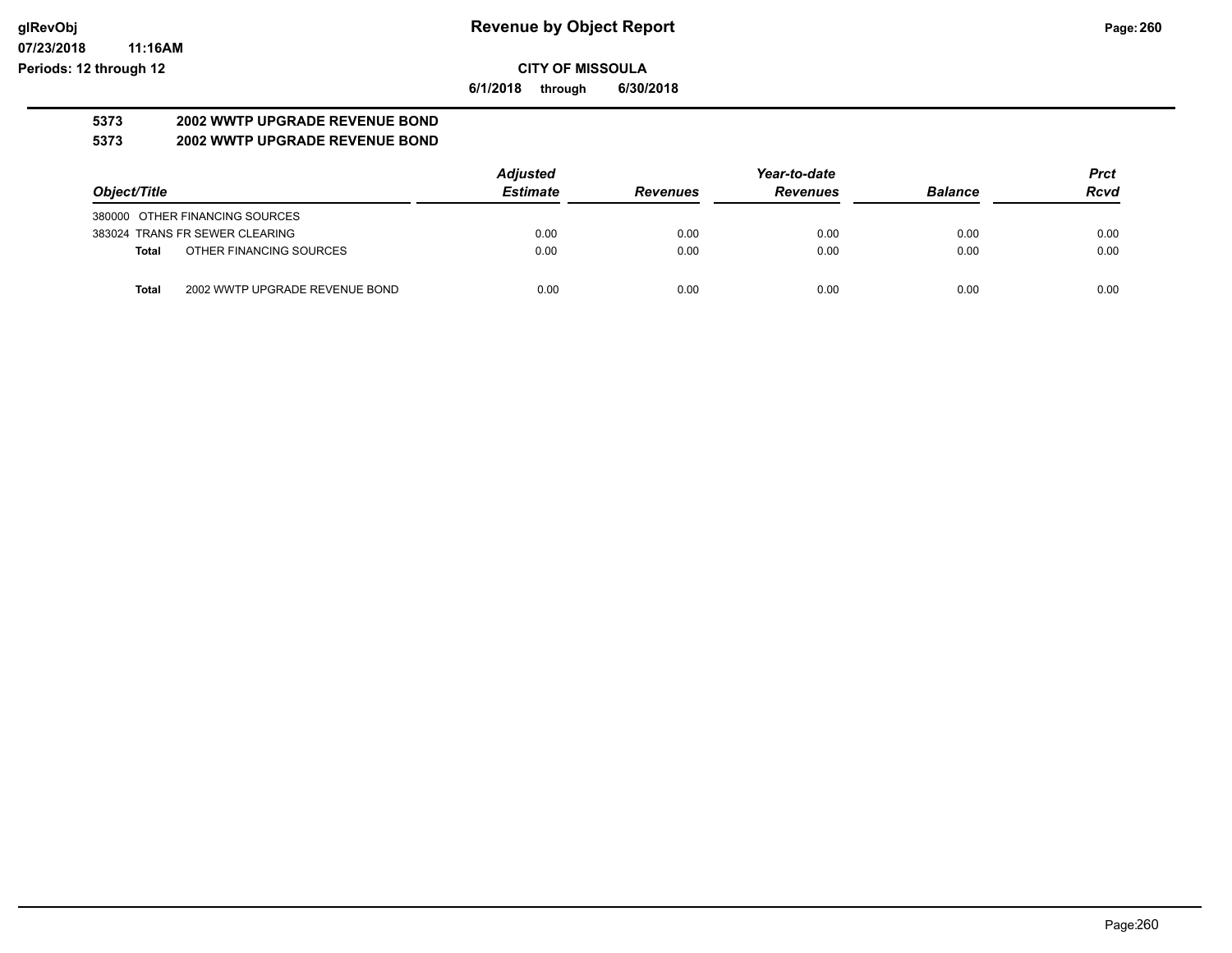**6/1/2018 through 6/30/2018**

#### **5373 2002 WWTP UPGRADE REVENUE BOND**

| Object/Title |                                | <b>Adjusted</b><br><b>Estimate</b> | <b>Revenues</b> | Year-to-date<br><b>Revenues</b> | <b>Balance</b> | <b>Prct</b><br><b>Rcvd</b> |
|--------------|--------------------------------|------------------------------------|-----------------|---------------------------------|----------------|----------------------------|
|              | 380000 OTHER FINANCING SOURCES |                                    |                 |                                 |                |                            |
|              | 383024 TRANS FR SEWER CLEARING | 0.00                               | 0.00            | 0.00                            | 0.00           | 0.00                       |
| <b>Total</b> | OTHER FINANCING SOURCES        | 0.00                               | 0.00            | 0.00                            | 0.00           | 0.00                       |
| <b>Total</b> | 2002 WWTP UPGRADE REVENUE BOND | 0.00                               | 0.00            | 0.00                            | 0.00           | 0.00                       |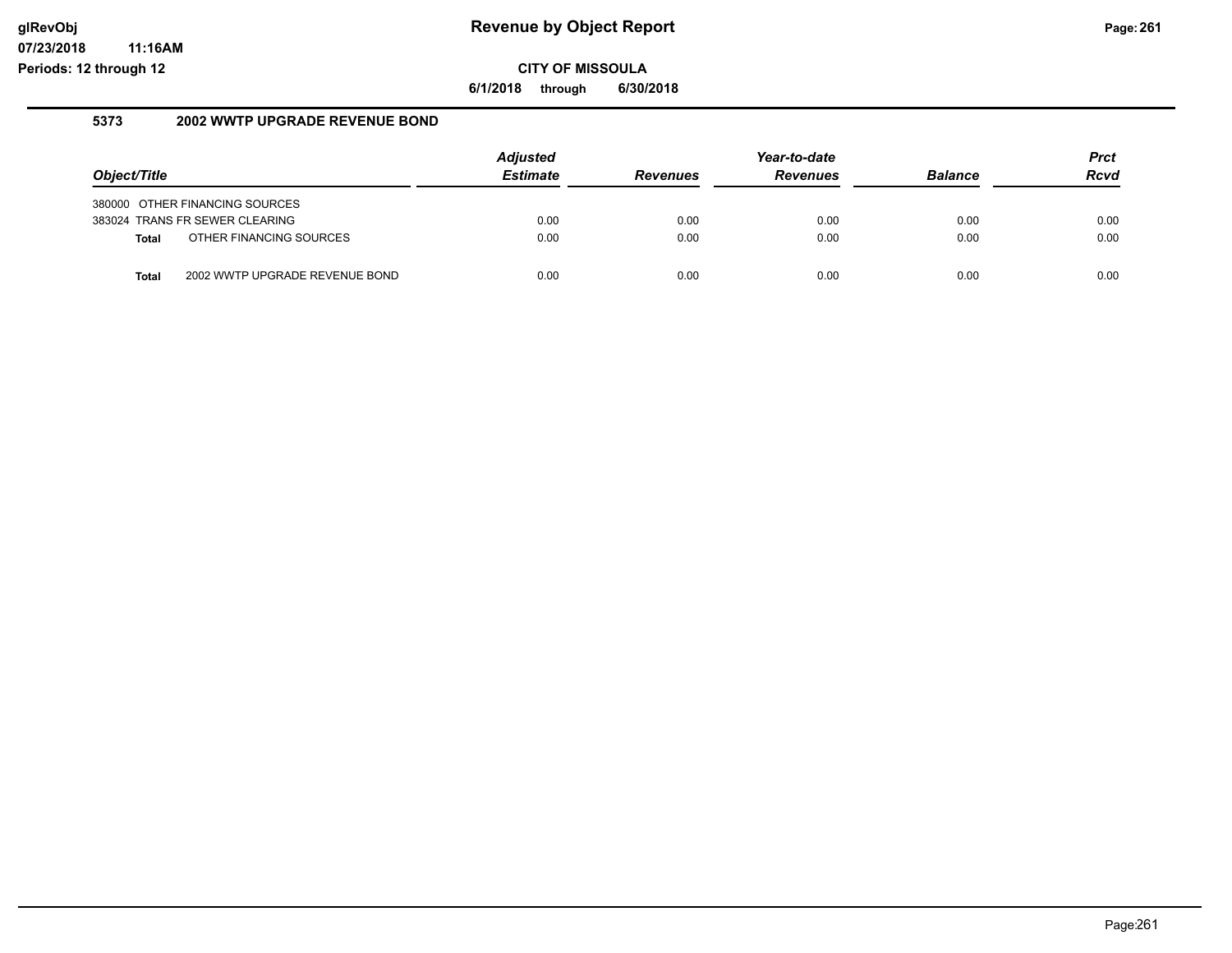**6/1/2018 through 6/30/2018**

## **5375 2003 WWTP SRF \$3.8M EPA DEBT**

**5375 2003 WWTP SRF \$3.8M EPA DEBT**

|                                               | <b>Adjusted</b> | Year-to-date    |                 |                | Prct |
|-----------------------------------------------|-----------------|-----------------|-----------------|----------------|------|
| Object/Title                                  | <b>Estimate</b> | <b>Revenues</b> | <b>Revenues</b> | <b>Balance</b> | Rcvd |
| 380000 OTHER FINANCING SOURCES                |                 |                 |                 |                |      |
| 383024 TRANS FR SEWER CLEARING                | 0.00            | 0.00            | 0.00            | 0.00           | 0.00 |
| OTHER FINANCING SOURCES<br><b>Total</b>       | 0.00            | 0.00            | 0.00            | 0.00           | 0.00 |
| 2003 WWTP SRF \$3.8M EPA DEBT<br><b>Total</b> | 0.00            | 0.00            | 0.00            | 0.00           | 0.00 |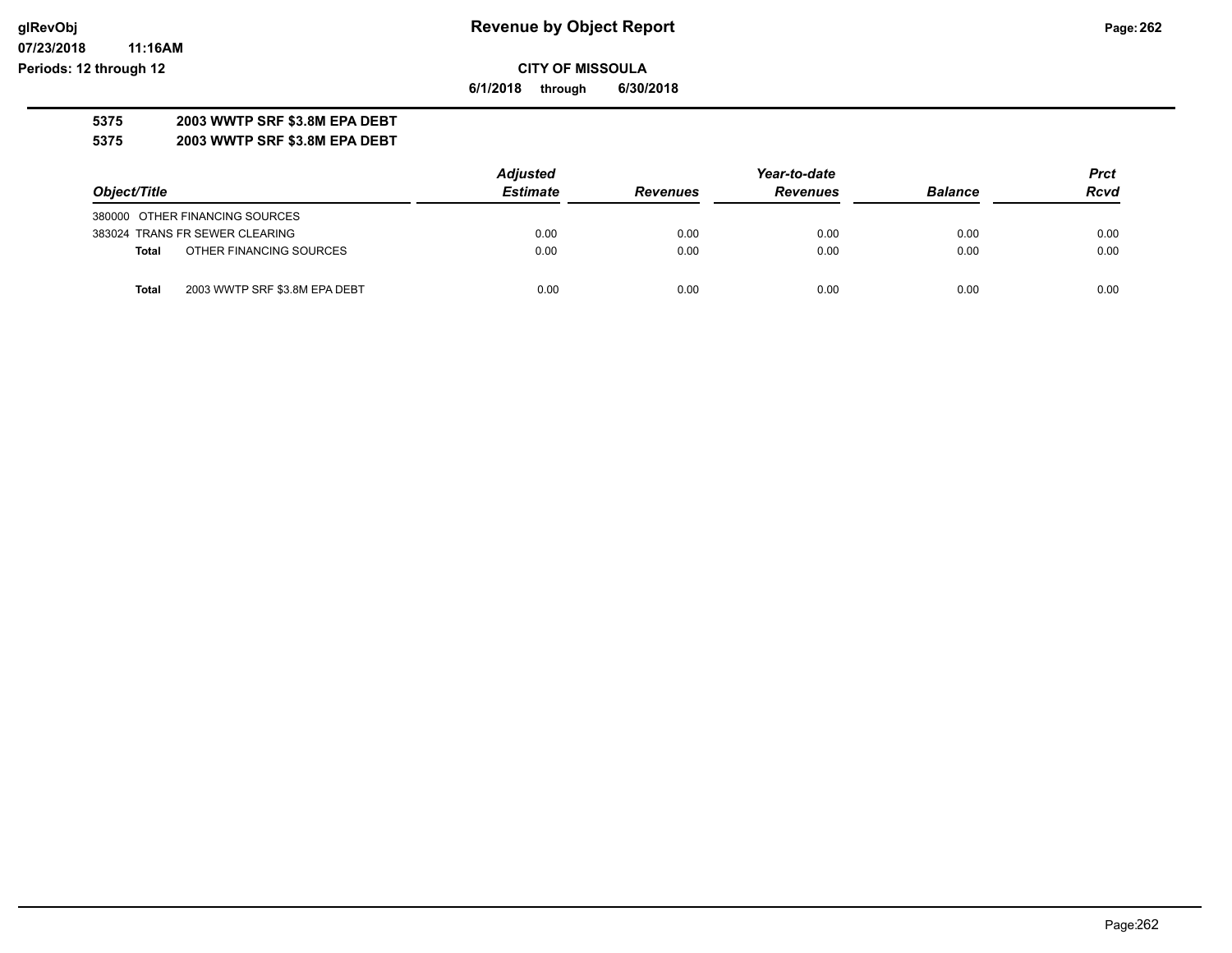**6/1/2018 through 6/30/2018**

#### **5375 2003 WWTP SRF \$3.8M EPA DEBT**

| Object/Title                                  | <b>Adjusted</b><br><b>Estimate</b> | <b>Revenues</b> | Year-to-date<br><b>Revenues</b> | <b>Balance</b> | <b>Prct</b><br><b>Rcvd</b> |
|-----------------------------------------------|------------------------------------|-----------------|---------------------------------|----------------|----------------------------|
| 380000 OTHER FINANCING SOURCES                |                                    |                 |                                 |                |                            |
| 383024 TRANS FR SEWER CLEARING                | 0.00                               | 0.00            | 0.00                            | 0.00           | 0.00                       |
| OTHER FINANCING SOURCES<br><b>Total</b>       | 0.00                               | 0.00            | 0.00                            | 0.00           | 0.00                       |
|                                               |                                    |                 |                                 |                |                            |
| <b>Total</b><br>2003 WWTP SRF \$3.8M EPA DEBT | 0.00                               | 0.00            | 0.00                            | 0.00           | 0.00                       |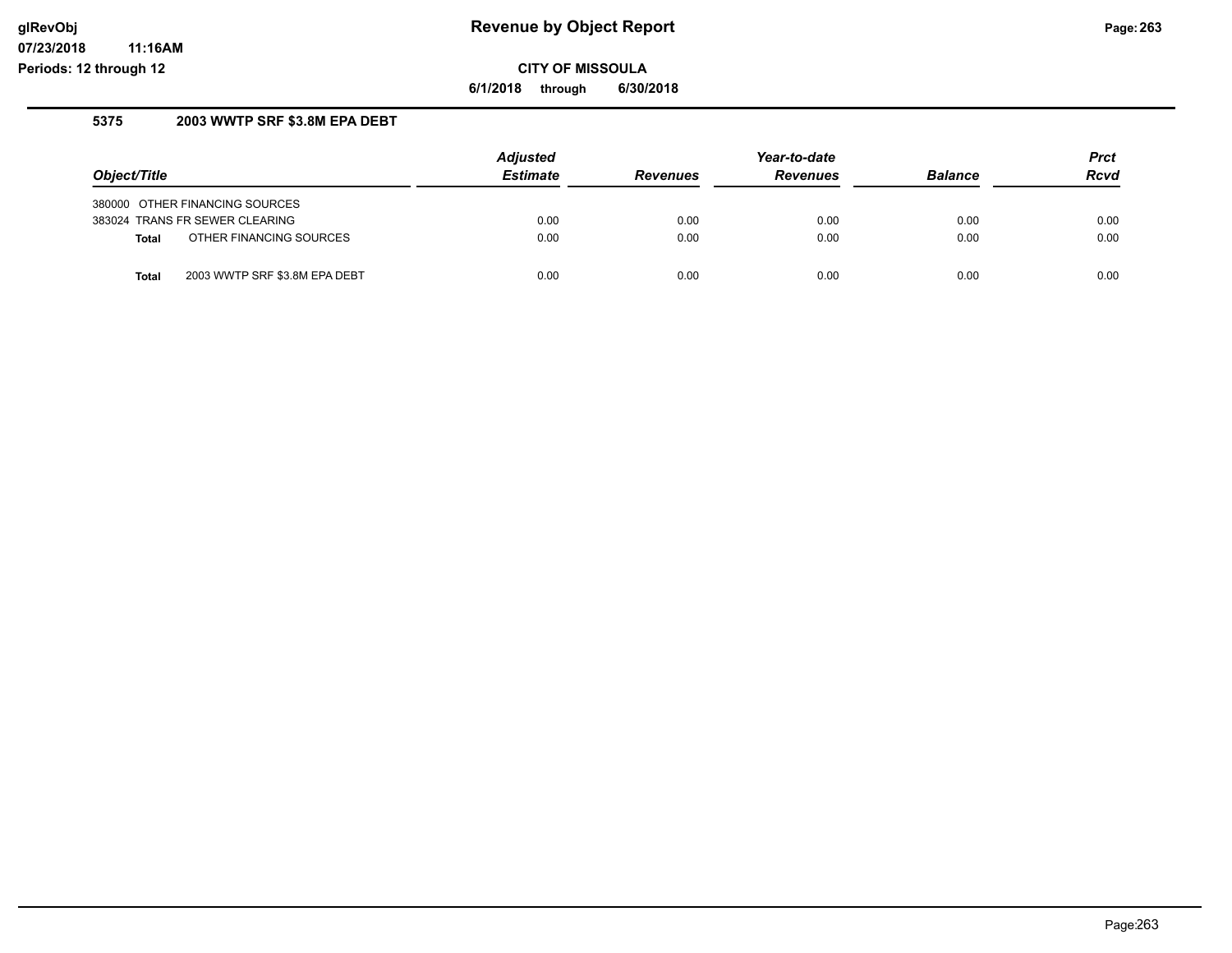**6/1/2018 through 6/30/2018**

#### **5377 2004 WWTP \$3.023 LOAN DEBT SERVICE 5377 2004 WWTP \$3.023 LOAN DEBT SERVICE**

|              |                                     | <b>Adjusted</b> |                 | Year-to-date    |                | Prct        |
|--------------|-------------------------------------|-----------------|-----------------|-----------------|----------------|-------------|
| Object/Title |                                     | <b>Estimate</b> | <b>Revenues</b> | <b>Revenues</b> | <b>Balance</b> | <b>Rcvd</b> |
|              | 380000 OTHER FINANCING SOURCES      |                 |                 |                 |                |             |
|              | 383024 TRANS FR SEWER CLEARING      | 0.00            | 0.00            | 0.00            | 0.00           | 0.00        |
| Total        | OTHER FINANCING SOURCES             | 0.00            | 0.00            | 0.00            | 0.00           | 0.00        |
| <b>Total</b> | 2004 WWTP \$3.023 LOAN DEBT SERVICE | 0.00            | 0.00            | 0.00            | 0.00           | 0.00        |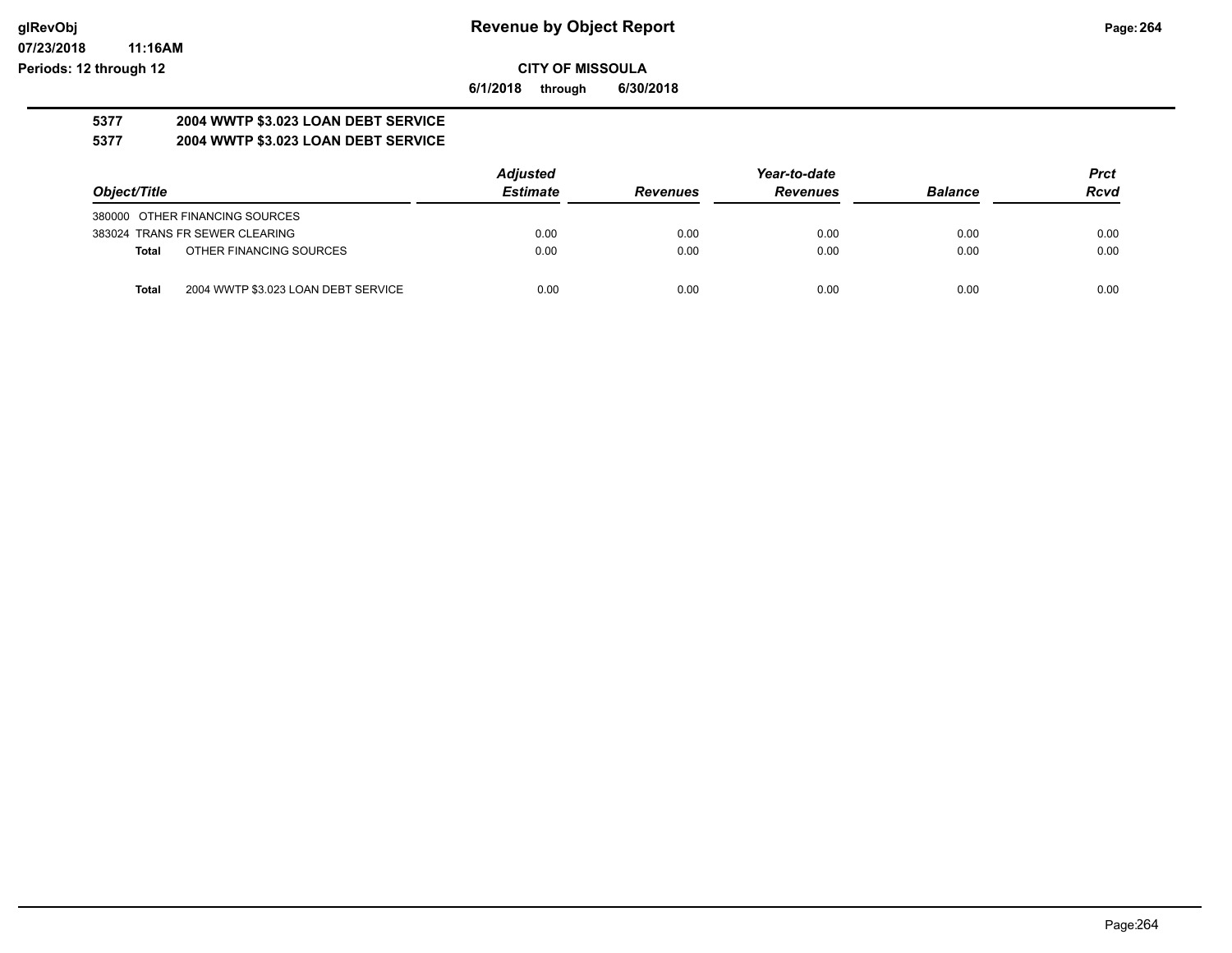**6/1/2018 through 6/30/2018**

#### **5377 2004 WWTP \$3.023 LOAN DEBT SERVICE**

|              |                                     | <b>Adjusted</b> |                 | Year-to-date    |                | <b>Prct</b> |
|--------------|-------------------------------------|-----------------|-----------------|-----------------|----------------|-------------|
| Object/Title |                                     | <b>Estimate</b> | <b>Revenues</b> | <b>Revenues</b> | <b>Balance</b> | <b>Rcvd</b> |
|              | 380000 OTHER FINANCING SOURCES      |                 |                 |                 |                |             |
|              | 383024 TRANS FR SEWER CLEARING      | 0.00            | 0.00            | 0.00            | 0.00           | 0.00        |
| <b>Total</b> | OTHER FINANCING SOURCES             | 0.00            | 0.00            | 0.00            | 0.00           | 0.00        |
| <b>Total</b> | 2004 WWTP \$3.023 LOAN DEBT SERVICE | 0.00            | 0.00            | 0.00            | 0.00           | 0.00        |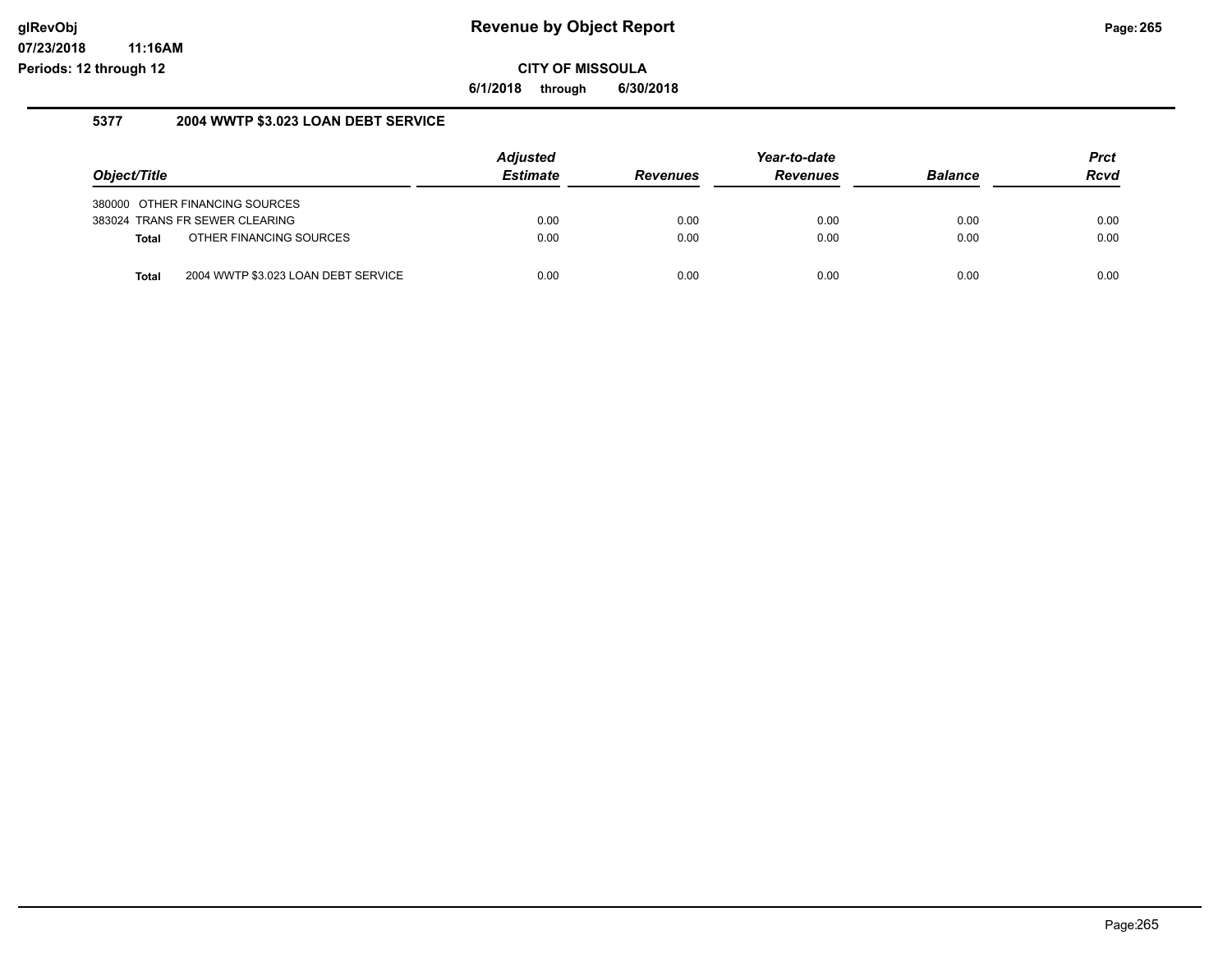# **CITY OF MISSOULA**

**6/1/2018 through 6/30/2018**

# **5379 2005 BRICH/BRDY/LIN/GIL SRF DEBT**

**5379 2005 BRICH/BRDY/LIN/GIL SRF DEBT**

|                                                  | <b>Adjusted</b> |                 | Year-to-date    |                | <b>Prct</b> |
|--------------------------------------------------|-----------------|-----------------|-----------------|----------------|-------------|
| Object/Title                                     | <b>Estimate</b> | <b>Revenues</b> | <b>Revenues</b> | <b>Balance</b> | <b>Rcvd</b> |
| 380000 OTHER FINANCING SOURCES                   |                 |                 |                 |                |             |
| 383024 TRANS FR SEWER CLEARING                   | 0.00            | 0.00            | 0.00            | 0.00           | 0.00        |
| OTHER FINANCING SOURCES<br>Total                 | 0.00            | 0.00            | 0.00            | 0.00           | 0.00        |
| 2005 BRICH/BRDY/LIN/GIL SRF DEBT<br><b>Total</b> | 0.00            | 0.00            | 0.00            | 0.00           | 0.00        |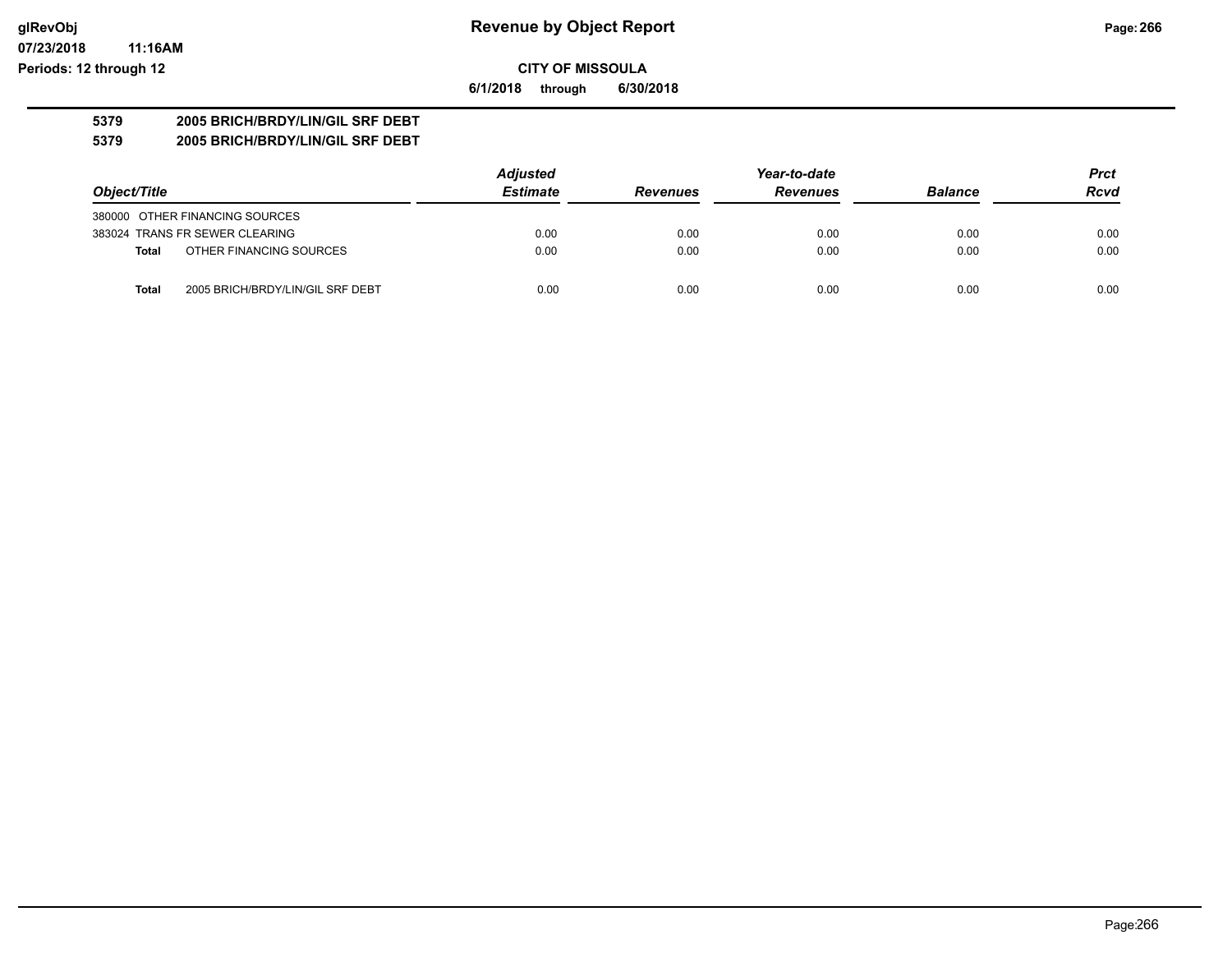**6/1/2018 through 6/30/2018**

#### **5379 2005 BRICH/BRDY/LIN/GIL SRF DEBT**

| Object/Title |                                  | <b>Adjusted</b><br><b>Estimate</b> | <b>Revenues</b> | Year-to-date<br><b>Revenues</b> | <b>Balance</b> | <b>Prct</b><br><b>Rcvd</b> |
|--------------|----------------------------------|------------------------------------|-----------------|---------------------------------|----------------|----------------------------|
|              | 380000 OTHER FINANCING SOURCES   |                                    |                 |                                 |                |                            |
|              | 383024 TRANS FR SEWER CLEARING   | 0.00                               | 0.00            | 0.00                            | 0.00           | 0.00                       |
| <b>Total</b> | OTHER FINANCING SOURCES          | 0.00                               | 0.00            | 0.00                            | 0.00           | 0.00                       |
| <b>Total</b> | 2005 BRICH/BRDY/LIN/GIL SRF DEBT | 0.00                               | 0.00            | 0.00                            | 0.00           | 0.00                       |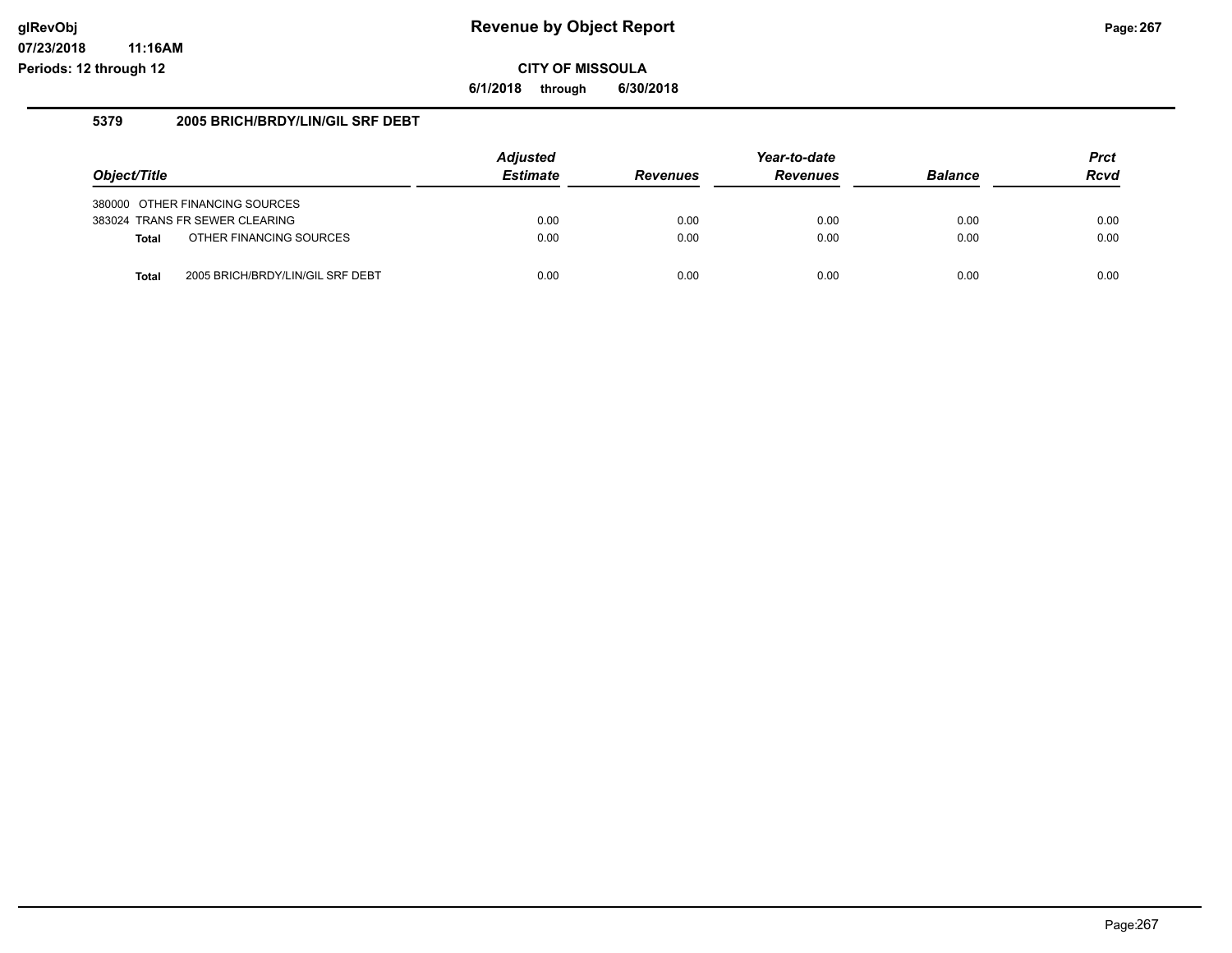## **CITY OF MISSOULA**

**6/1/2018 through 6/30/2018**

# **5383 FY09 RATTLESNAKE SEWER DEBT SVS**

## **5383 FY09 RATTLESNAKE SEWER DEBT SVS**

|                                                 | <b>Adjusted</b> |                 | Year-to-date    |                | <b>Prct</b> |
|-------------------------------------------------|-----------------|-----------------|-----------------|----------------|-------------|
| Object/Title                                    | <b>Estimate</b> | <b>Revenues</b> | <b>Revenues</b> | <b>Balance</b> | <b>Rcvd</b> |
| 380000 OTHER FINANCING SOURCES                  |                 |                 |                 |                |             |
| 383024 TRANS FR SEWER CLEARING                  | 0.00            | 0.00            | 0.00            | 0.00           | 0.00        |
| OTHER FINANCING SOURCES<br><b>Total</b>         | 0.00            | 0.00            | 0.00            | 0.00           | 0.00        |
| FY09 RATTLESNAKE SEWER DEBT SVS<br><b>Total</b> | 0.00            | 0.00            | 0.00            | 0.00           | 0.00        |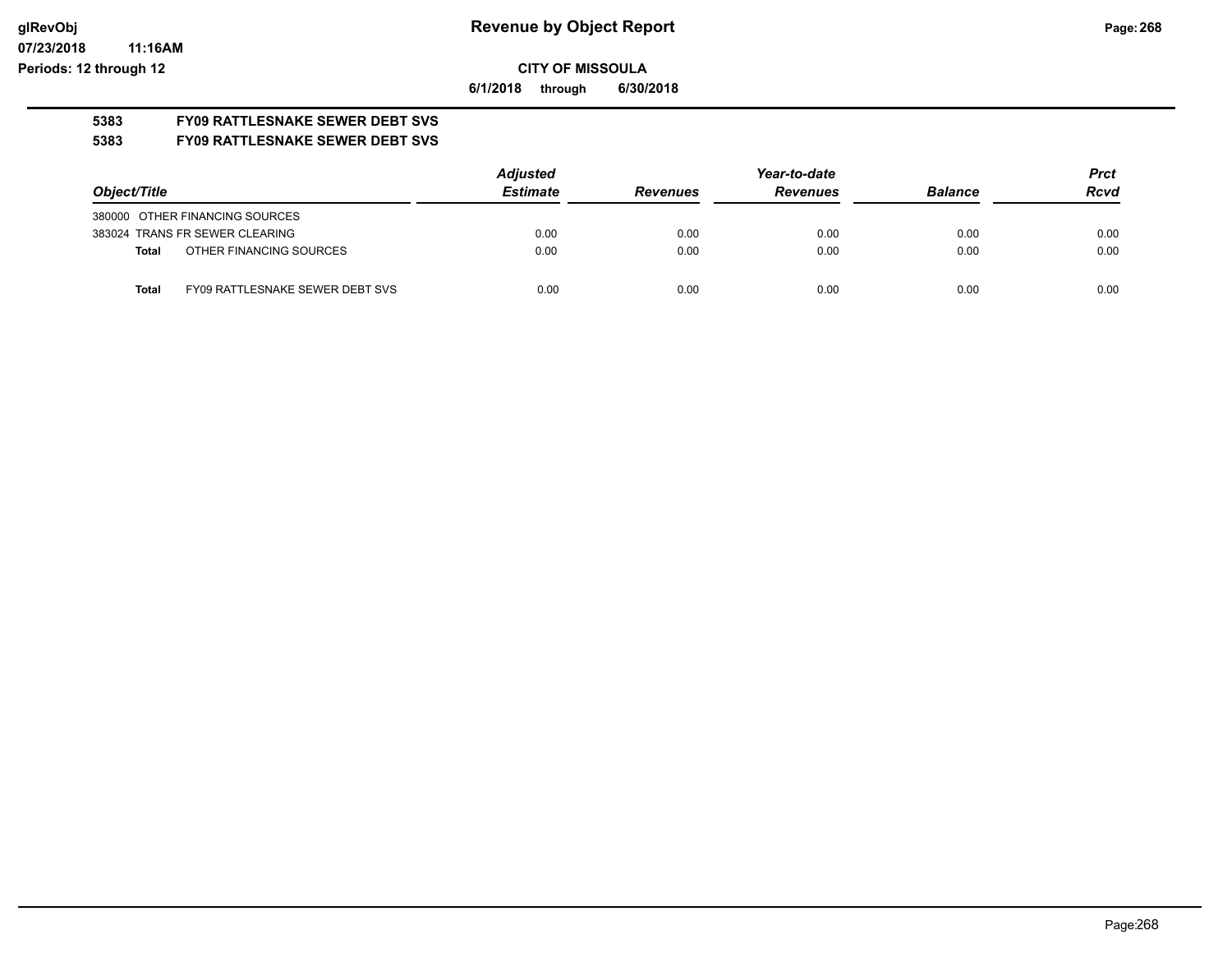**6/1/2018 through 6/30/2018**

#### **5383 FY09 RATTLESNAKE SEWER DEBT SVS**

| Object/Title |                                 | Adjusted<br><b>Estimate</b> | <b>Revenues</b> | Year-to-date<br><b>Revenues</b> | <b>Balance</b> | <b>Prct</b><br><b>Rcvd</b> |
|--------------|---------------------------------|-----------------------------|-----------------|---------------------------------|----------------|----------------------------|
|              | 380000 OTHER FINANCING SOURCES  |                             |                 |                                 |                |                            |
|              | 383024 TRANS FR SEWER CLEARING  | 0.00                        | 0.00            | 0.00                            | 0.00           | 0.00                       |
| <b>Total</b> | OTHER FINANCING SOURCES         | 0.00                        | 0.00            | 0.00                            | 0.00           | 0.00                       |
| <b>Total</b> | FY09 RATTLESNAKE SEWER DEBT SVS | 0.00                        | 0.00            | 0.00                            | 0.00           | 0.00                       |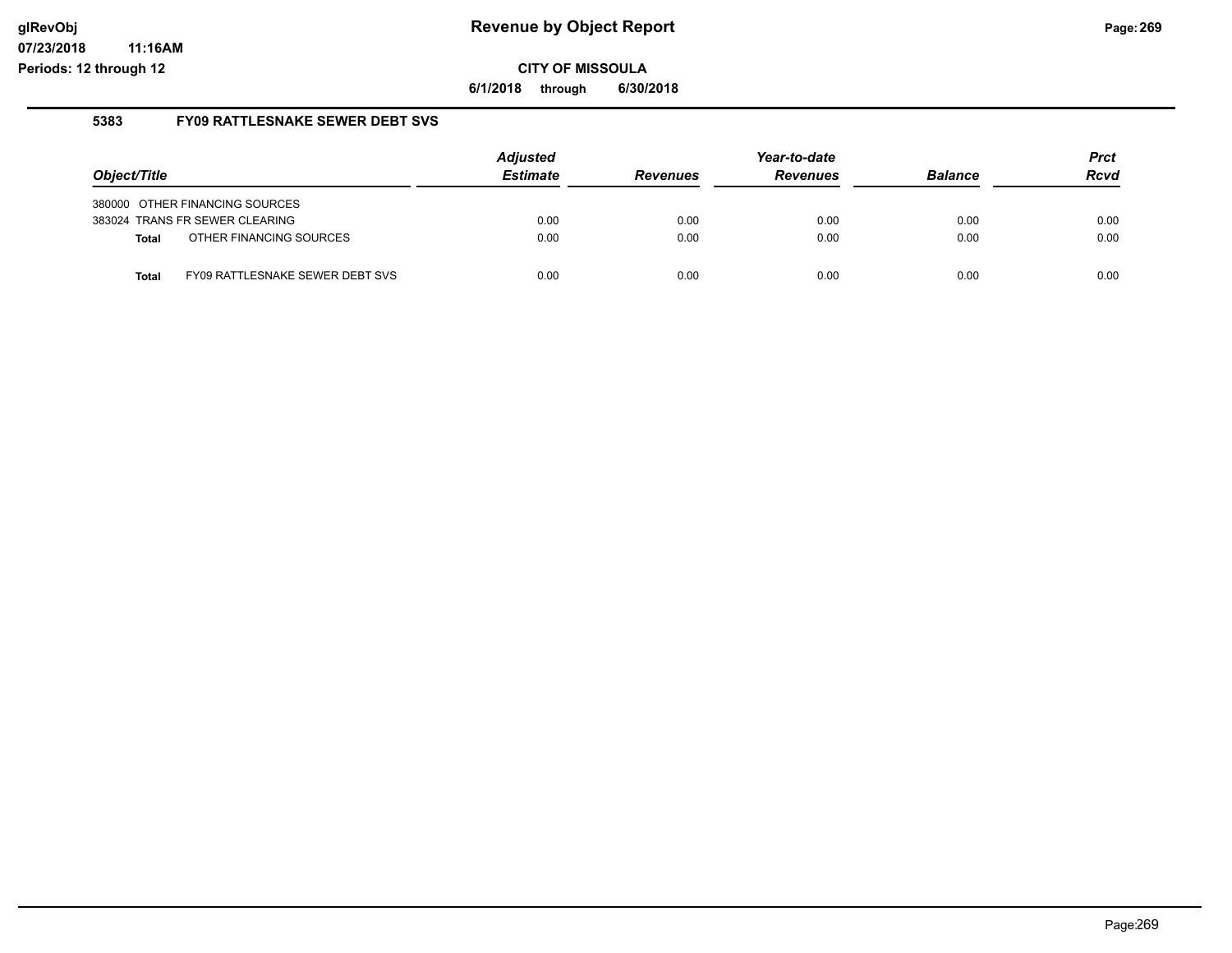**6/1/2018 through 6/30/2018**

#### **5386 FY10 HEADWORKS DEBT SERVICE**

#### **5386 FY10 HEADWORKS DEBT SERVICE**

|                                             | <b>Adjusted</b> |                 | Year-to-date    |                | <b>Prct</b> |
|---------------------------------------------|-----------------|-----------------|-----------------|----------------|-------------|
| Object/Title                                | <b>Estimate</b> | <b>Revenues</b> | <b>Revenues</b> | <b>Balance</b> | <b>Rcvd</b> |
| 330000 INTERGOVERNMENTAL REVENUES           |                 |                 |                 |                |             |
| 331990 IRS REIMB/DEBT SVS INTEREST          | 0.00            | 0.00            | 0.00            | 0.00           | 0.00        |
| INTERGOVERNMENTAL REVENUES<br><b>Total</b>  | 0.00            | 0.00            | 0.00            | 0.00           | 0.00        |
| 380000 OTHER FINANCING SOURCES              |                 |                 |                 |                |             |
| 383024 TRANS FR SEWER CLEARING              | 0.00            | 0.00            | 0.00            | 0.00           | 0.00        |
| OTHER FINANCING SOURCES<br>Total            | 0.00            | 0.00            | 0.00            | 0.00           | 0.00        |
|                                             |                 |                 |                 |                |             |
| <b>FY10 HEADWORKS DEBT SERVICE</b><br>Total | 0.00            | 0.00            | 0.00            | 0.00           | 0.00        |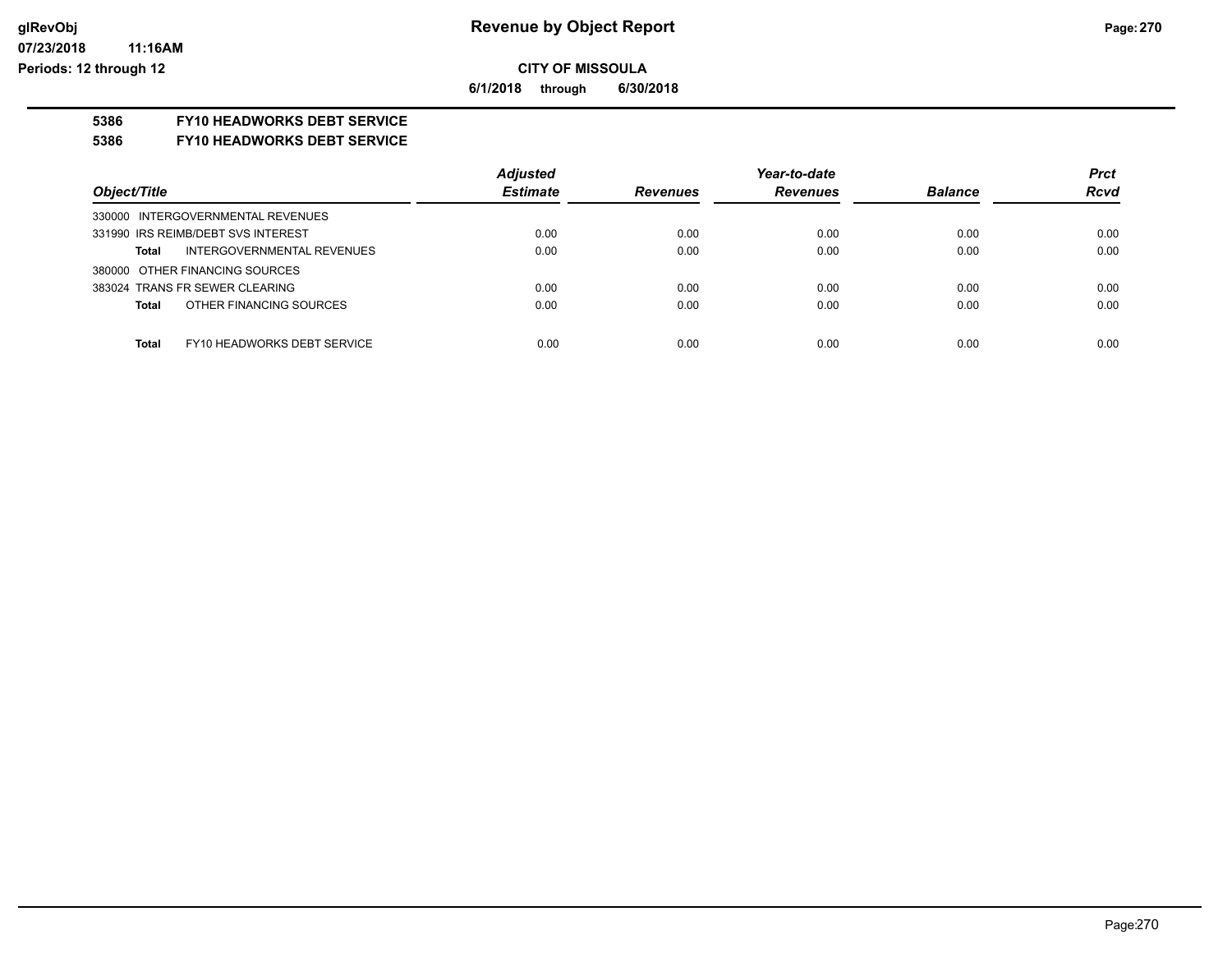**6/1/2018 through 6/30/2018**

#### **5386 FY10 HEADWORKS DEBT SERVICE**

| Object/Title                                | <b>Adjusted</b><br><b>Estimate</b> | <b>Revenues</b> | Year-to-date<br><b>Revenues</b> | <b>Balance</b> | <b>Prct</b><br><b>Rcvd</b> |
|---------------------------------------------|------------------------------------|-----------------|---------------------------------|----------------|----------------------------|
|                                             |                                    |                 |                                 |                |                            |
| 330000 INTERGOVERNMENTAL REVENUES           |                                    |                 |                                 |                |                            |
| 331990 IRS REIMB/DEBT SVS INTEREST          | 0.00                               | 0.00            | 0.00                            | 0.00           | 0.00                       |
| INTERGOVERNMENTAL REVENUES<br>Total         | 0.00                               | 0.00            | 0.00                            | 0.00           | 0.00                       |
| 380000 OTHER FINANCING SOURCES              |                                    |                 |                                 |                |                            |
| 383024 TRANS FR SEWER CLEARING              | 0.00                               | 0.00            | 0.00                            | 0.00           | 0.00                       |
| OTHER FINANCING SOURCES<br><b>Total</b>     | 0.00                               | 0.00            | 0.00                            | 0.00           | 0.00                       |
|                                             |                                    |                 |                                 |                |                            |
| FY10 HEADWORKS DEBT SERVICE<br><b>Total</b> | 0.00                               | 0.00            | 0.00                            | 0.00           | 0.00                       |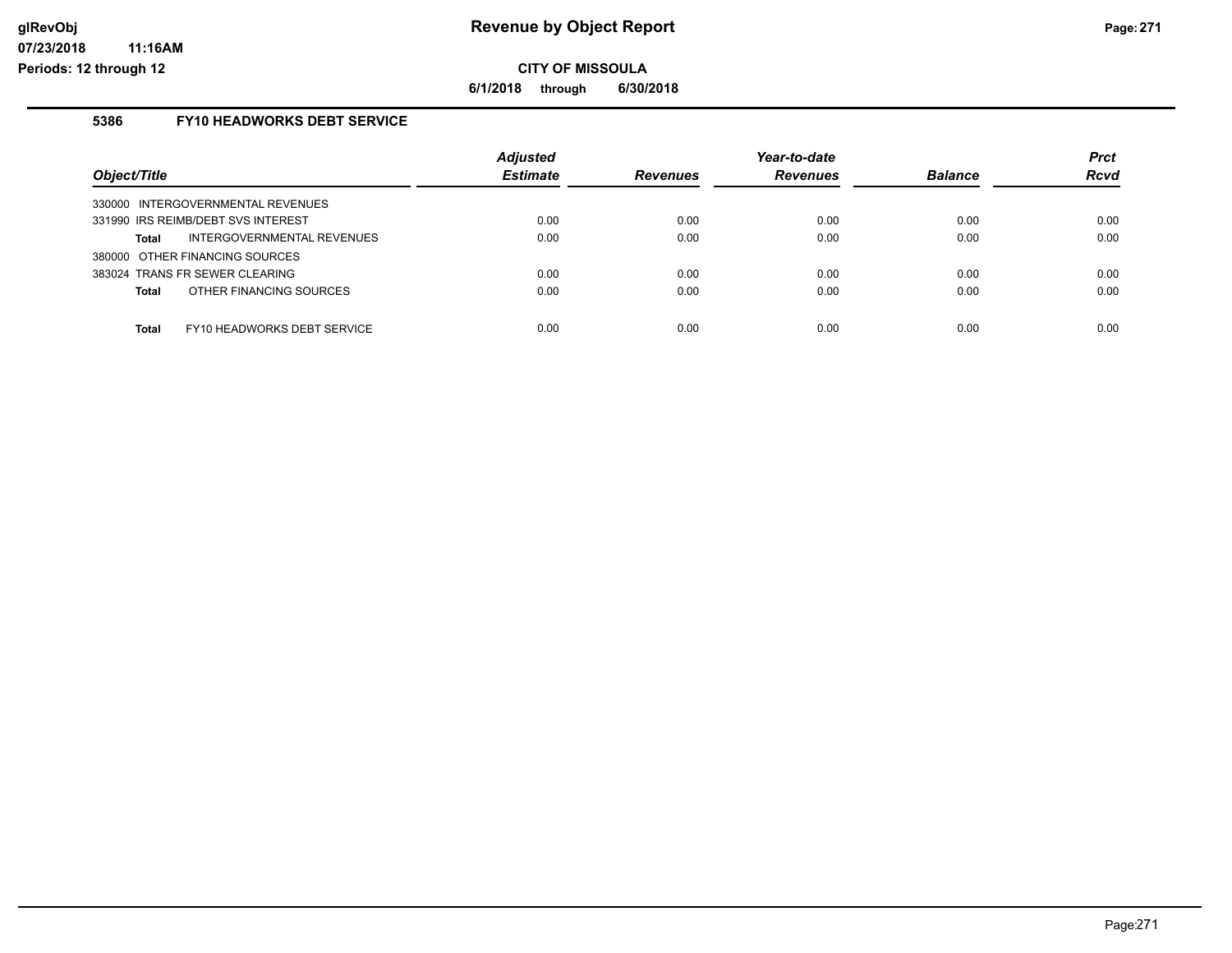**CITY OF MISSOULA**

**6/1/2018 through 6/30/2018**

# **5387 FY11 SEWER \$1.29M BOND DEBT SERVICE**

# **5387 FY11 SEWER \$1.29M BOND DEBT SERVICE**

|                                                      | <b>Adjusted</b> | Year-to-date    |                 |                | <b>Prct</b> |
|------------------------------------------------------|-----------------|-----------------|-----------------|----------------|-------------|
| Object/Title                                         | <b>Estimate</b> | <b>Revenues</b> | <b>Revenues</b> | <b>Balance</b> | <b>Rcvd</b> |
| 380000 OTHER FINANCING SOURCES                       |                 |                 |                 |                |             |
| 383024 TRANS FR SEWER CLEARING                       | 0.00            | 0.00            | 0.00            | 0.00           | 0.00        |
| OTHER FINANCING SOURCES<br>Total                     | 0.00            | 0.00            | 0.00            | 0.00           | 0.00        |
| FY11 SEWER \$1.29M BOND DEBT SERVICE<br><b>Total</b> | 0.00            | 0.00            | 0.00            | 0.00           | 0.00        |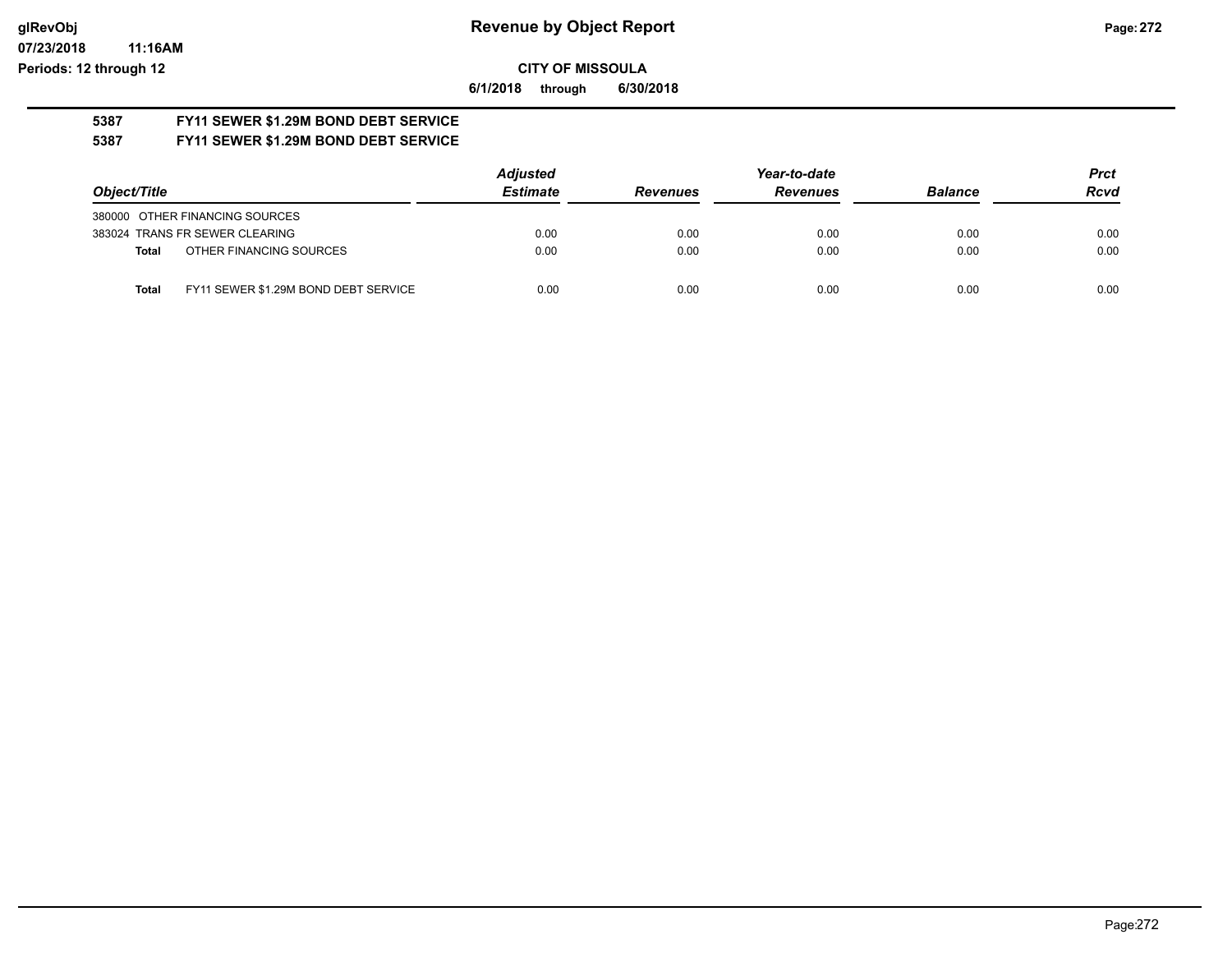**6/1/2018 through 6/30/2018**

#### **5387 FY11 SEWER \$1.29M BOND DEBT SERVICE**

| Object/Title |                                      | Adjusted<br><b>Estimate</b> | <b>Revenues</b> | Year-to-date<br><b>Revenues</b> | <b>Balance</b> | <b>Prct</b><br><b>Rcvd</b> |
|--------------|--------------------------------------|-----------------------------|-----------------|---------------------------------|----------------|----------------------------|
|              | 380000 OTHER FINANCING SOURCES       |                             |                 |                                 |                |                            |
|              | 383024 TRANS FR SEWER CLEARING       | 0.00                        | 0.00            | 0.00                            | 0.00           | 0.00                       |
| <b>Total</b> | OTHER FINANCING SOURCES              | 0.00                        | 0.00            | 0.00                            | 0.00           | 0.00                       |
| Total        | FY11 SEWER \$1.29M BOND DEBT SERVICE | 0.00                        | 0.00            | 0.00                            | 0.00           | 0.00                       |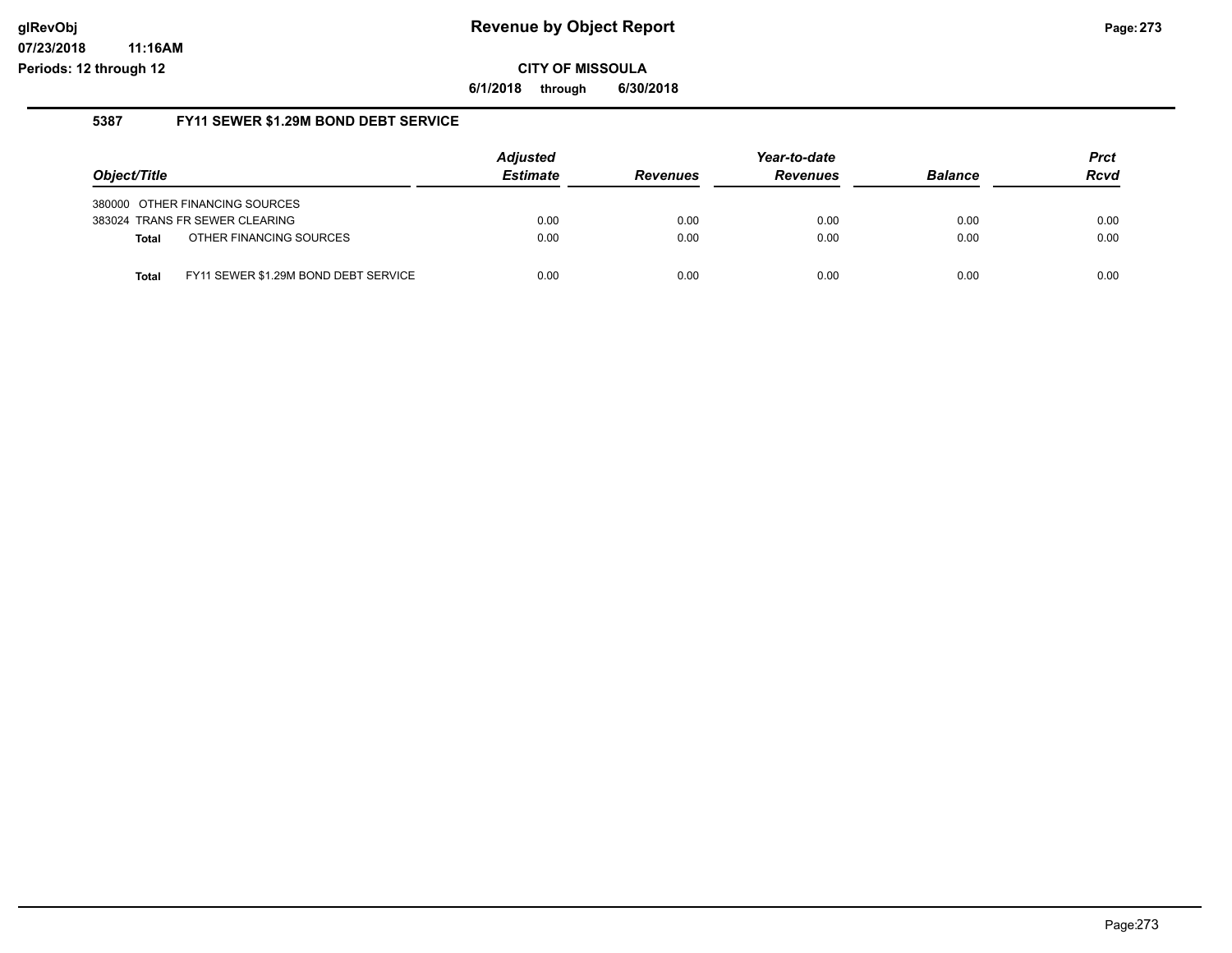**CITY OF MISSOULA**

**6/1/2018 through 6/30/2018**

#### **5389 FY15 SEWER REVENUE BOND DEBT SERVICE 5389 FY15 SEWER REVENUE BOND DEBT SERVICE**

|              |                                     | <b>Adjusted</b> | Year-to-date    |                 |                | Prct |
|--------------|-------------------------------------|-----------------|-----------------|-----------------|----------------|------|
| Object/Title |                                     | <b>Estimate</b> | <b>Revenues</b> | <b>Revenues</b> | <b>Balance</b> | Rcvd |
|              | 380000 OTHER FINANCING SOURCES      |                 |                 |                 |                |      |
|              | 383024 TRANS FR SEWER CLEARING      | 0.00            | 0.00            | 0.00            | 0.00           | 0.00 |
| Total        | OTHER FINANCING SOURCES             | 0.00            | 0.00            | 0.00            | 0.00           | 0.00 |
| Total        | FY15 SEWER REVENUE BOND DEBT SERVIC | 0.00            | 0.00            | 0.00            | 0.00           | 0.00 |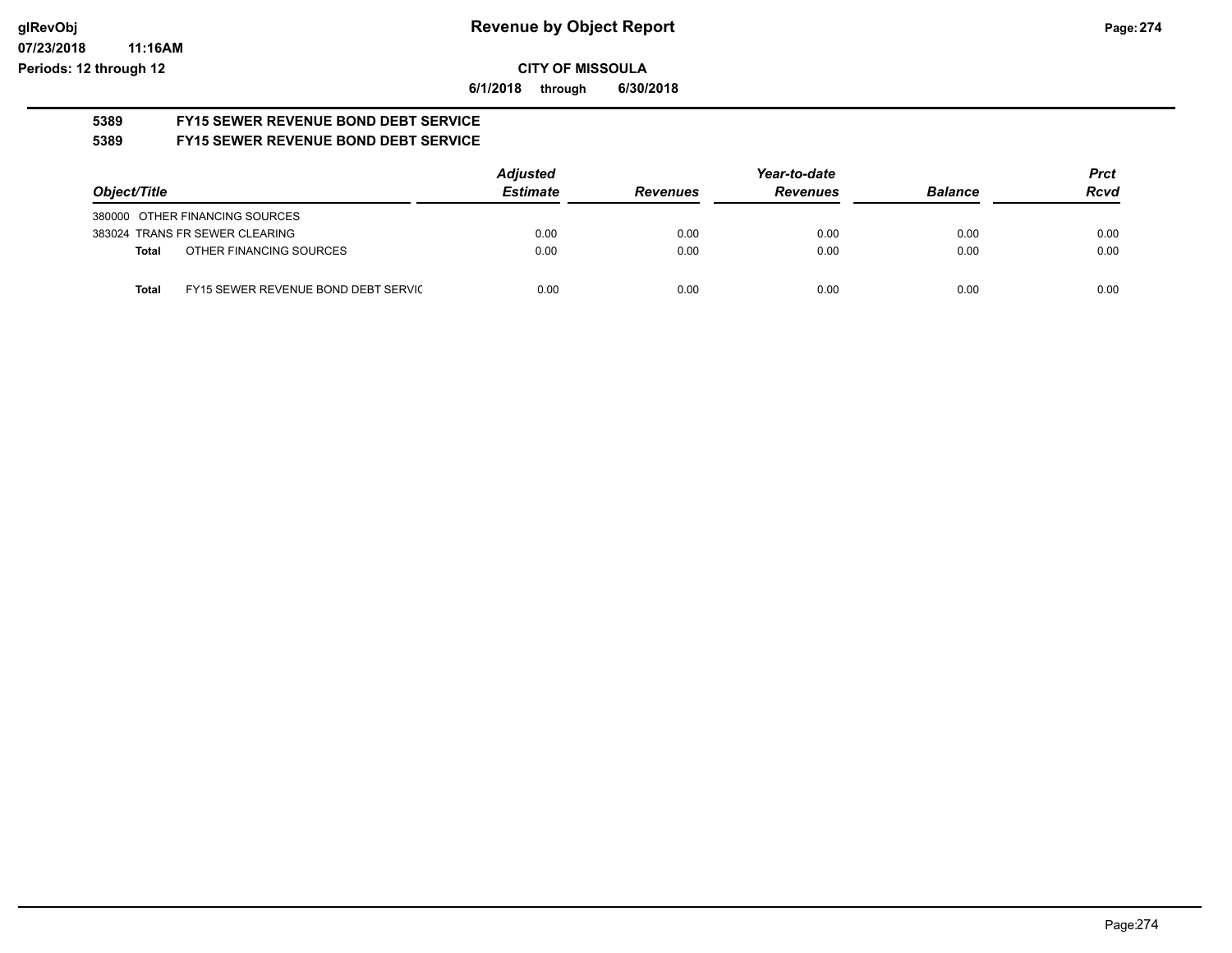**6/1/2018 through 6/30/2018**

#### **5389 FY15 SEWER REVENUE BOND DEBT SERVICE**

| Object/Title |                                     | <b>Adjusted</b><br><b>Estimate</b> | <b>Revenues</b> | Year-to-date<br><b>Revenues</b> | <b>Balance</b> | <b>Prct</b><br><b>Rcvd</b> |
|--------------|-------------------------------------|------------------------------------|-----------------|---------------------------------|----------------|----------------------------|
|              | 380000 OTHER FINANCING SOURCES      |                                    |                 |                                 |                |                            |
|              | 383024 TRANS FR SEWER CLEARING      | 0.00                               | 0.00            | 0.00                            | 0.00           | 0.00                       |
| <b>Total</b> | OTHER FINANCING SOURCES             | 0.00                               | 0.00            | 0.00                            | 0.00           | 0.00                       |
| <b>Total</b> | FY15 SEWER REVENUE BOND DEBT SERVIC | 0.00                               | 0.00            | 0.00                            | 0.00           | 0.00                       |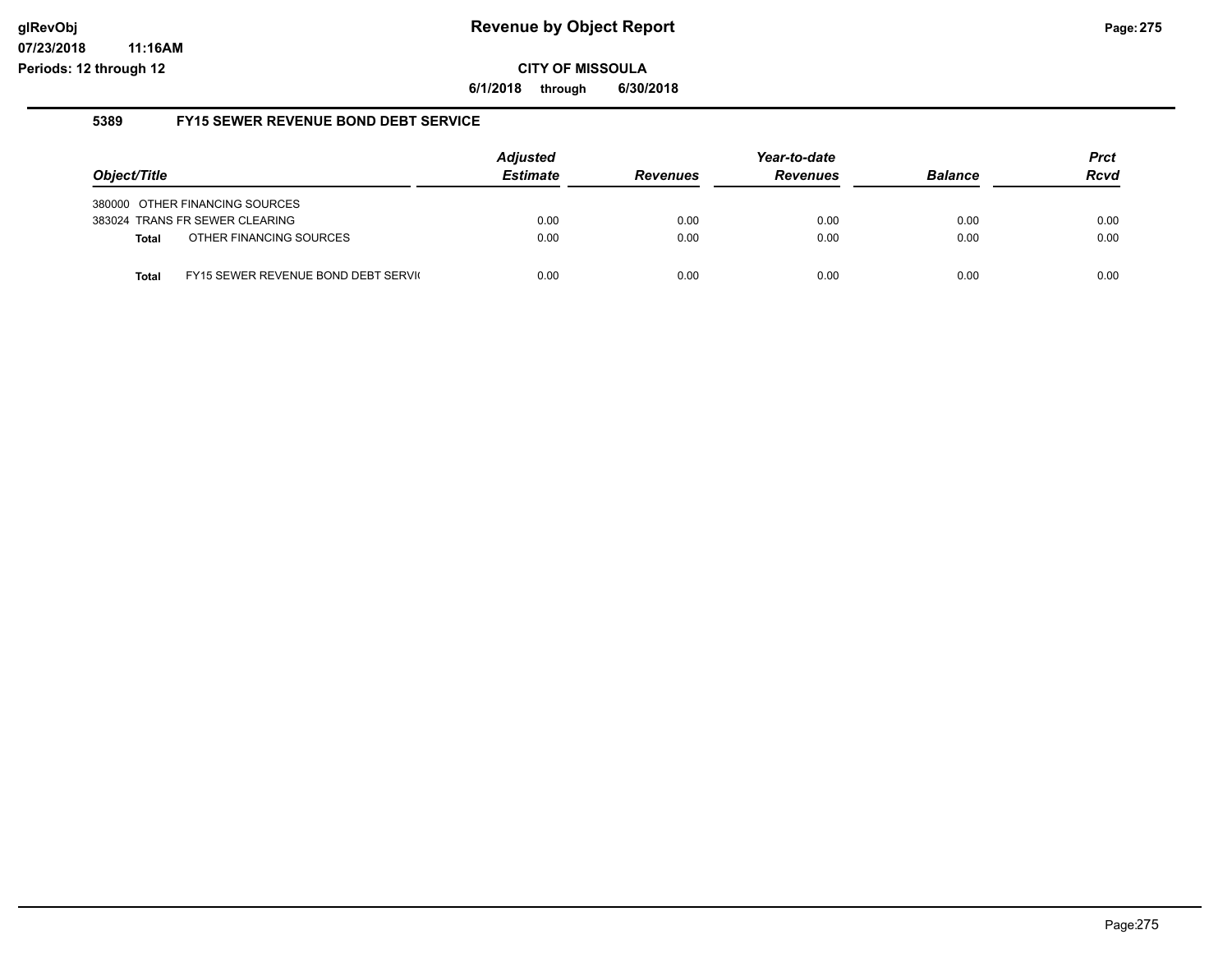**CITY OF MISSOULA**

**6/1/2018 through 6/30/2018**

#### **5391 16 SEWER REVENUE BOND DEBT SERVICE 5391 16 SEWER REVENUE BOND DEBT SERVICE**

|                      |                                    | <b>Adjusted</b> | Year-to-date    |                 |                | <b>Prct</b> |
|----------------------|------------------------------------|-----------------|-----------------|-----------------|----------------|-------------|
| Object/Title         |                                    | <b>Estimate</b> | <b>Revenues</b> | <b>Revenues</b> | <b>Balance</b> | <b>Rcvd</b> |
|                      | 380000 OTHER FINANCING SOURCES     |                 |                 |                 |                |             |
| 381010 BOND PROCEEDS |                                    | 0.00            | 0.00            | 0.00            | 0.00           | 0.00        |
| Total                | OTHER FINANCING SOURCES            | 0.00            | 0.00            | 0.00            | 0.00           | 0.00        |
| <b>Total</b>         | 16 SEWER REVENUE BOND DEBT SERVICE | 0.00            | 0.00            | 0.00            | 0.00           | 0.00        |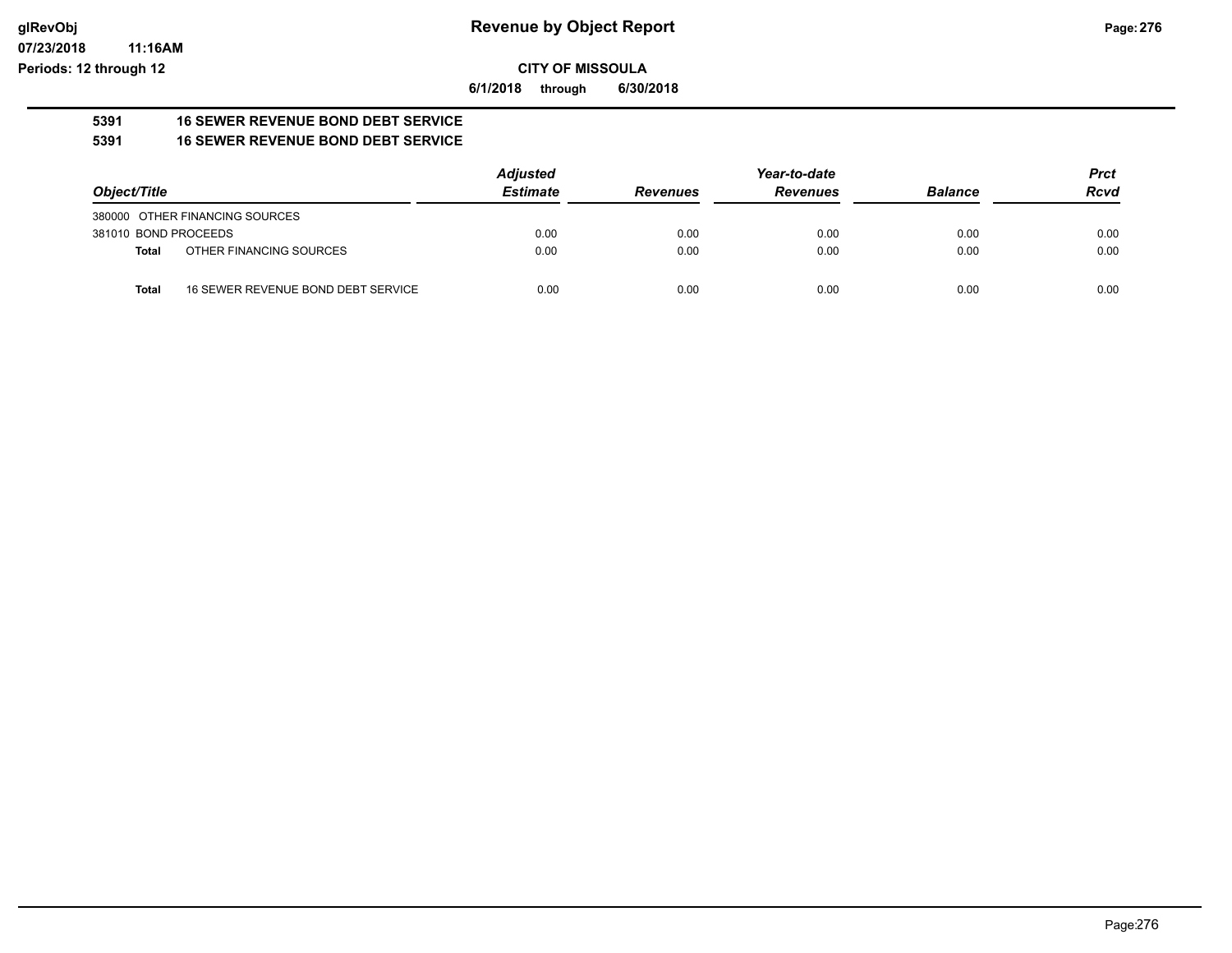**6/1/2018 through 6/30/2018**

#### **5391 16 SEWER REVENUE BOND DEBT SERVICE**

| Object/Title         |                                    | <b>Adjusted</b><br><b>Estimate</b> | <b>Revenues</b> | Year-to-date<br><b>Revenues</b> | <b>Balance</b> | <b>Prct</b><br><b>Rcvd</b> |
|----------------------|------------------------------------|------------------------------------|-----------------|---------------------------------|----------------|----------------------------|
|                      | 380000 OTHER FINANCING SOURCES     |                                    |                 |                                 |                |                            |
| 381010 BOND PROCEEDS |                                    | 0.00                               | 0.00            | 0.00                            | 0.00           | 0.00                       |
| <b>Total</b>         | OTHER FINANCING SOURCES            | 0.00                               | 0.00            | 0.00                            | 0.00           | 0.00                       |
| Total                | 16 SEWER REVENUE BOND DEBT SERVICE | 0.00                               | 0.00            | 0.00                            | 0.00           | 0.00                       |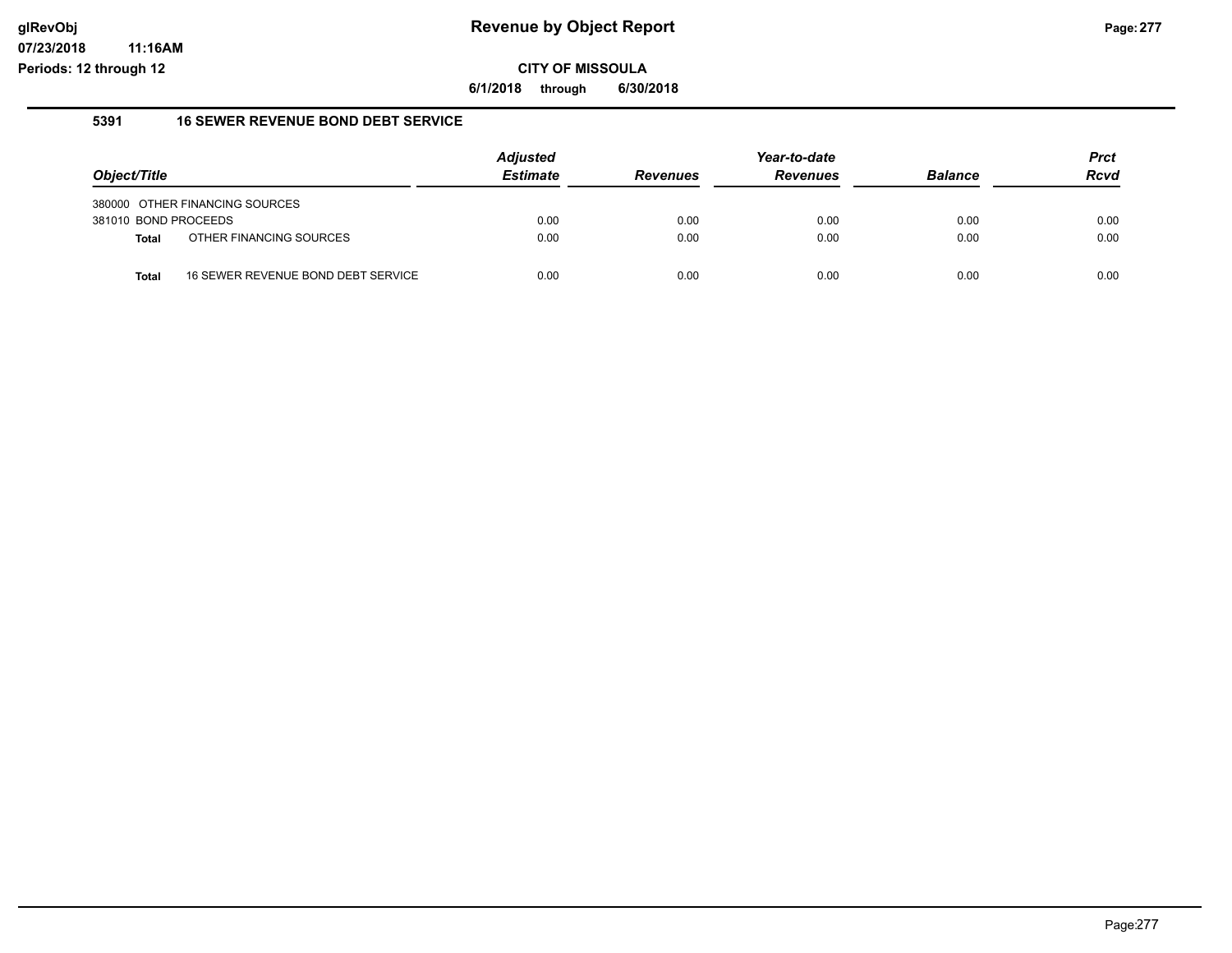#### **CITY OF MISSOULA**

**6/1/2018 through 6/30/2018**

#### **5392 16 SEWER REVENUE BOND DEBT RESERVE 5392 16 SEWER REVENUE BOND DEBT RESERVE**

|              |                                    | <b>Adjusted</b> |                 | Year-to-date    |                | <b>Prct</b> |
|--------------|------------------------------------|-----------------|-----------------|-----------------|----------------|-------------|
| Object/Title |                                    | <b>Estimate</b> | <b>Revenues</b> | <b>Revenues</b> | <b>Balance</b> | <b>Rcvd</b> |
|              | 380000 OTHER FINANCING SOURCES     |                 |                 |                 |                |             |
|              | 383042 TRANSFERS FROM OTHER FUNDS  | 0.00            | 0.00            | 0.00            | 0.00           | 0.00        |
| <b>Total</b> | OTHER FINANCING SOURCES            | 0.00            | 0.00            | 0.00            | 0.00           | 0.00        |
| <b>Total</b> | 16 SEWER REVENUE BOND DEBT RESERVE | 0.00            | 0.00            | 0.00            | 0.00           | 0.00        |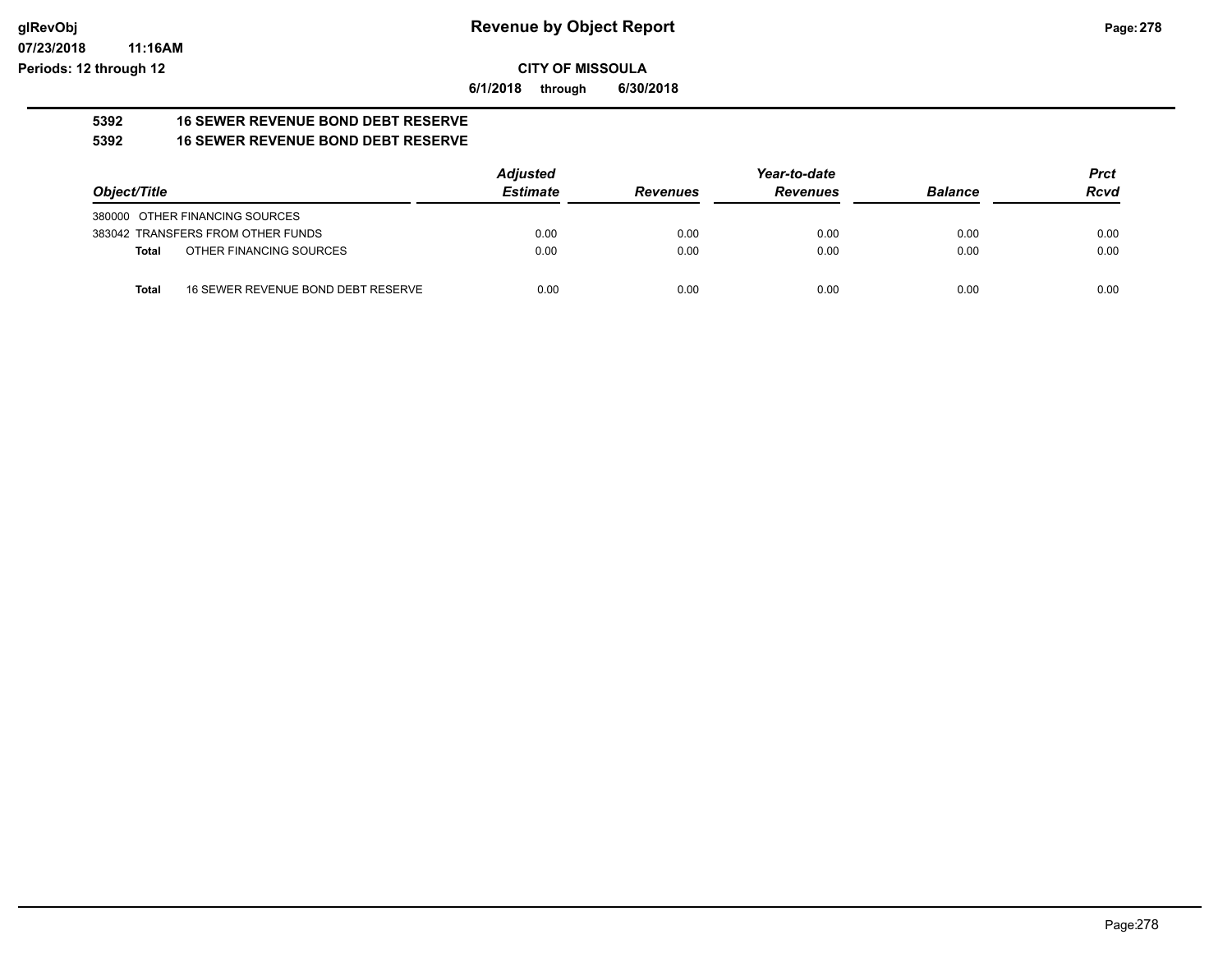**6/1/2018 through 6/30/2018**

#### **5392 16 SEWER REVENUE BOND DEBT RESERVE**

| Object/Title |                                    | Adjusted<br><b>Estimate</b> | <b>Revenues</b> | Year-to-date<br><b>Revenues</b> | <b>Balance</b> | <b>Prct</b><br><b>Rcvd</b> |
|--------------|------------------------------------|-----------------------------|-----------------|---------------------------------|----------------|----------------------------|
|              | 380000 OTHER FINANCING SOURCES     |                             |                 |                                 |                |                            |
|              | 383042 TRANSFERS FROM OTHER FUNDS  | 0.00                        | 0.00            | 0.00                            | 0.00           | 0.00                       |
| <b>Total</b> | OTHER FINANCING SOURCES            | 0.00                        | 0.00            | 0.00                            | 0.00           | 0.00                       |
| <b>Total</b> | 16 SEWER REVENUE BOND DEBT RESERVE | 0.00                        | 0.00            | 0.00                            | 0.00           | 0.00                       |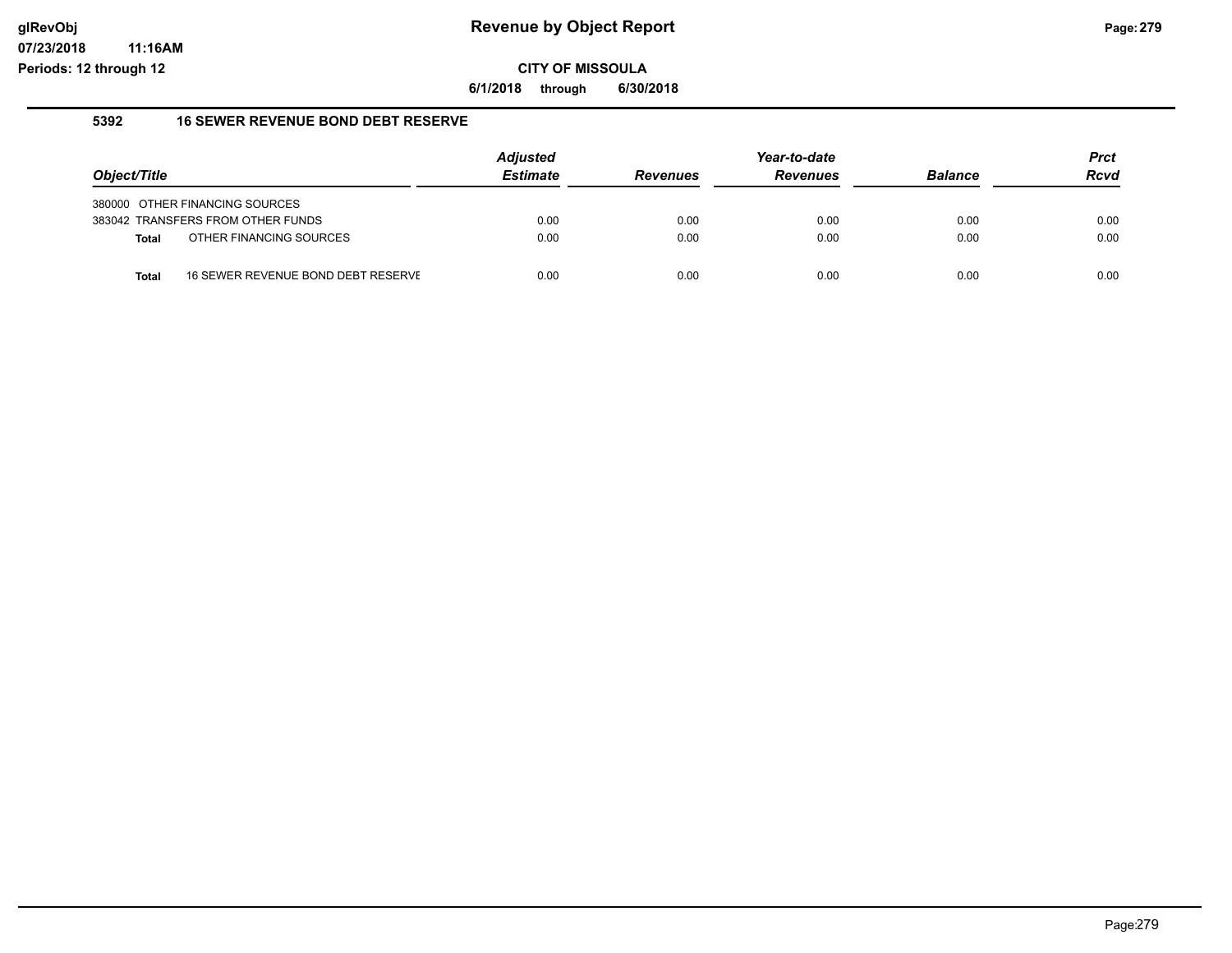**6/1/2018 through 6/30/2018**

**5450 STORMWATER UTILITIY**

**5450 STORMWATER UTILITIY**

|                                                    | <b>Adjusted</b> |                 | Year-to-date    |                | <b>Prct</b> |
|----------------------------------------------------|-----------------|-----------------|-----------------|----------------|-------------|
| Object/Title                                       | <b>Estimate</b> | <b>Revenues</b> | <b>Revenues</b> | <b>Balance</b> | <b>Rcvd</b> |
| 330000 INTERGOVERNMENTAL REVENUES                  |                 |                 |                 |                |             |
| 334121 DNRC GRANT                                  | 0.00            | 4,746.49        | 4,746.49        | $-4,746.49$    | 0.00        |
| 334123 MAQI FEDERAL ASSISTANCE                     | 64,942.00       | 0.00            | 112,055.53      | $-47, 113.53$  | 172.55      |
| 334171 DEPT OF COMMERCE GRANTS                     | 0.00            | 0.00            | 0.00            | 0.00           | 0.00        |
| 336020 STATE PENSION CONTRIBUTION                  | 0.00            | 0.00            | 0.00            | 0.00           | 0.00        |
| 336023 STATE CONTRIB. - PERS                       | 153.00          | 0.00            | 91.45           | 61.55          | 59.77       |
| 337003 HEALTH DEPT-STORM WATER MGMT                | 0.00            | 0.00            | 0.00            | 0.00           | 0.00        |
| <b>INTERGOVERNMENTAL REVENUES</b><br>Total         | 65,095.00       | 4,746.49        | 116,893.47      | $-51,798.47$   | 179.57      |
| 340000 CHARGES FOR SERVICES                        |                 |                 |                 |                |             |
| 345032 STORMWATER INSTALLATION FEES                | 0.00            | 0.00            | 0.00            | 0.00           | 0.00        |
| 345034 STORMWATER USE FEES                         | 267,140.00      | 136.84          | 270,146.49      | $-3,006.49$    | 101.13      |
| 345036 STORM WATER USE FEE PENALTY                 | 0.00            | 0.00            | 0.00            | 0.00           | 0.00        |
| <b>CHARGES FOR SERVICES</b><br>Total               | 267,140.00      | 136.84          | 270,146.49      | $-3,006.49$    | 101.13      |
| 360000 MISCELLANEOUS REVENUES                      |                 |                 |                 |                |             |
| 360010 MISCELLANEOUS                               | 0.00            | 0.00            | 0.00            | 0.00           | 0.00        |
| 360030 CONTRIBUTIONS FROM PROPERTY OWNERS          | 0.00            | 0.00            | 0.00            | 0.00           | 0.00        |
| 368005 *** Title Not Found ***                     | 0.00            | 0.00            | 0.00            | 0.00           | 0.00        |
| MISCELLANEOUS REVENUES<br>Total                    | 0.00            | 0.00            | 0.00            | 0.00           | 0.00        |
| 370000 INVESTMENTS & ROYALTY EARNINGS              |                 |                 |                 |                |             |
| 371010 INTEREST ON INVESTMENTS                     | 0.00            | 0.00            | 0.00            | 0.00           | 0.00        |
| <b>INVESTMENTS &amp; ROYALTY EARNINGS</b><br>Total | 0.00            | 0.00            | 0.00            | 0.00           | 0.00        |
| 380000 OTHER FINANCING SOURCES                     |                 |                 |                 |                |             |
| 381000 LOAN PROCEEDS                               | 55,265.00       | 0.00            | 0.00            | 55,265.00      | 0.00        |
| 383000 OPERATING TRANSFERS                         | 0.00            | 0.00            | 0.00            | 0.00           | 0.00        |
| 383014 TRANS FR MRA                                | 0.00            | 0.00            | 0.00            | 0.00           | 0.00        |
| 383015 TRANS FR MPC                                | 0.00            | 0.00            | 0.00            | 0.00           | 0.00        |
| 383018 TRANS FR PARK DISTRICT                      | 0.00            | 0.00            | 0.00            | 0.00           | 0.00        |
| OTHER FINANCING SOURCES<br>Total                   | 55,265.00       | 0.00            | 0.00            | 55,265.00      | 0.00        |
| STORMWATER UTILITIY<br>Total                       | 387.500.00      | 4.883.33        | 387.039.96      | 460.04         | 99.88       |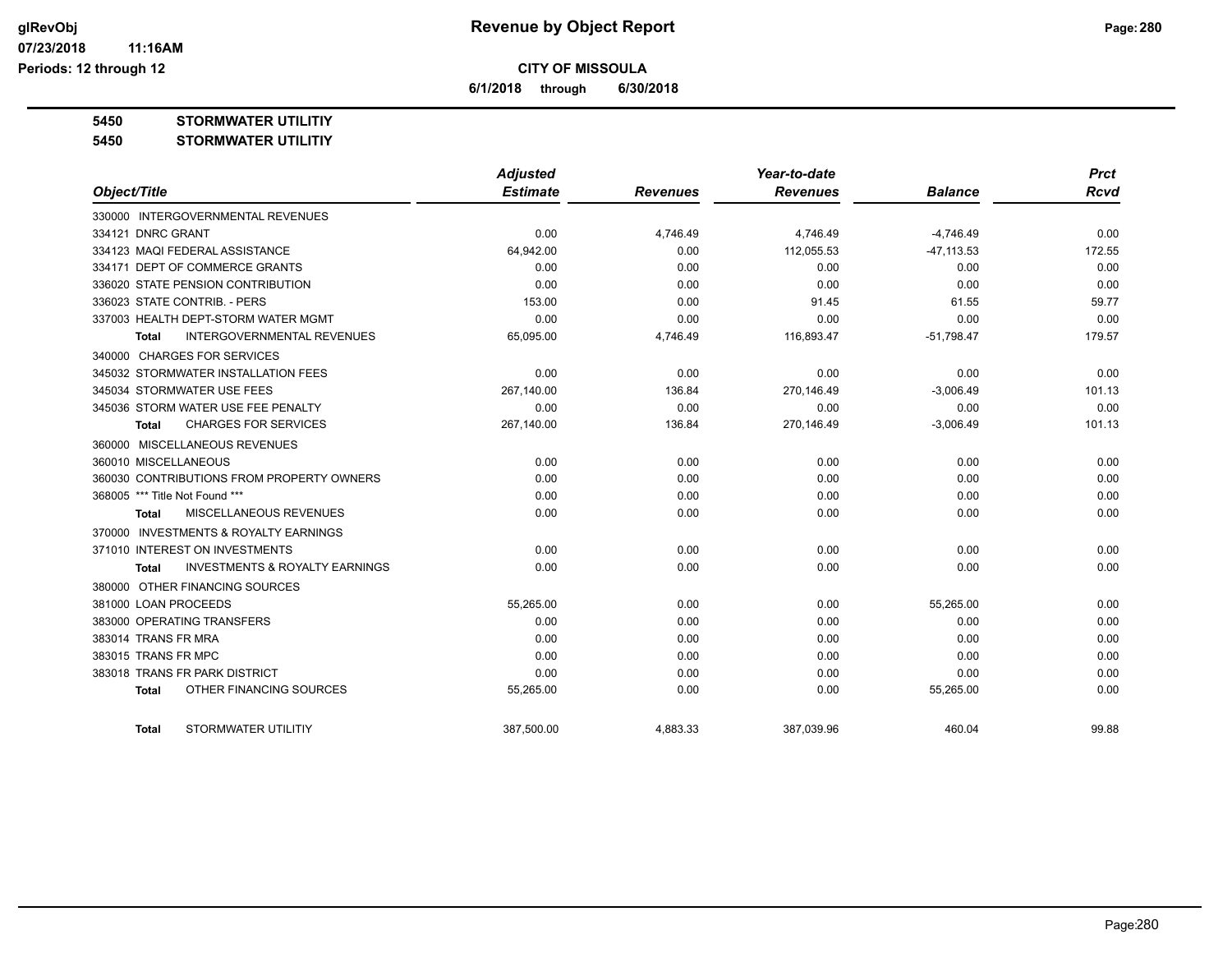**6/1/2018 through 6/30/2018**

#### **5450 STORMWATER UTILITIY**

|                                                    | <b>Adjusted</b> |                 | Year-to-date    |                | <b>Prct</b> |
|----------------------------------------------------|-----------------|-----------------|-----------------|----------------|-------------|
| Object/Title                                       | <b>Estimate</b> | <b>Revenues</b> | <b>Revenues</b> | <b>Balance</b> | <b>Rcvd</b> |
| 330000 INTERGOVERNMENTAL REVENUES                  |                 |                 |                 |                |             |
| 334121 DNRC GRANT                                  | 0.00            | 4.746.49        | 4.746.49        | $-4.746.49$    | 0.00        |
| 334123 MAQI FEDERAL ASSISTANCE                     | 64,942.00       | 0.00            | 112,055.53      | $-47, 113.53$  | 172.55      |
| 334171 DEPT OF COMMERCE GRANTS                     | 0.00            | 0.00            | 0.00            | 0.00           | 0.00        |
| 336020 STATE PENSION CONTRIBUTION                  | 0.00            | 0.00            | 0.00            | 0.00           | 0.00        |
| 336023 STATE CONTRIB. - PERS                       | 153.00          | 0.00            | 91.45           | 61.55          | 59.77       |
| 337003 HEALTH DEPT-STORM WATER MGMT                | 0.00            | 0.00            | 0.00            | 0.00           | 0.00        |
| <b>INTERGOVERNMENTAL REVENUES</b><br>Total         | 65,095.00       | 4,746.49        | 116,893.47      | $-51,798.47$   | 179.57      |
| 340000 CHARGES FOR SERVICES                        |                 |                 |                 |                |             |
| 345032 STORMWATER INSTALLATION FEES                | 0.00            | 0.00            | 0.00            | 0.00           | 0.00        |
| 345034 STORMWATER USE FEES                         | 267,140.00      | 136.84          | 270,146.49      | $-3,006.49$    | 101.13      |
| 345036 STORM WATER USE FEE PENALTY                 | 0.00            | 0.00            | 0.00            | 0.00           | 0.00        |
| <b>CHARGES FOR SERVICES</b><br><b>Total</b>        | 267,140.00      | 136.84          | 270,146.49      | $-3,006.49$    | 101.13      |
| 360000 MISCELLANEOUS REVENUES                      |                 |                 |                 |                |             |
| 360010 MISCELLANEOUS                               | 0.00            | 0.00            | 0.00            | 0.00           | 0.00        |
| 360030 CONTRIBUTIONS FROM PROPERTY OWNERS          | 0.00            | 0.00            | 0.00            | 0.00           | 0.00        |
| 368005 *** Title Not Found ***                     | 0.00            | 0.00            | 0.00            | 0.00           | 0.00        |
| MISCELLANEOUS REVENUES<br>Total                    | 0.00            | 0.00            | 0.00            | 0.00           | 0.00        |
| 370000 INVESTMENTS & ROYALTY EARNINGS              |                 |                 |                 |                |             |
| 371010 INTEREST ON INVESTMENTS                     | 0.00            | 0.00            | 0.00            | 0.00           | 0.00        |
| <b>INVESTMENTS &amp; ROYALTY EARNINGS</b><br>Total | 0.00            | 0.00            | 0.00            | 0.00           | 0.00        |
| 380000 OTHER FINANCING SOURCES                     |                 |                 |                 |                |             |
| 381000 LOAN PROCEEDS                               | 55,265.00       | 0.00            | 0.00            | 55,265.00      | 0.00        |
| 383000 OPERATING TRANSFERS                         | 0.00            | 0.00            | 0.00            | 0.00           | 0.00        |
| 383014 TRANS FR MRA                                | 0.00            | 0.00            | 0.00            | 0.00           | 0.00        |
| 383015 TRANS FR MPC                                | 0.00            | 0.00            | 0.00            | 0.00           | 0.00        |
| 383018 TRANS FR PARK DISTRICT                      | 0.00            | 0.00            | 0.00            | 0.00           | 0.00        |
| OTHER FINANCING SOURCES<br><b>Total</b>            | 55,265.00       | 0.00            | 0.00            | 55,265.00      | 0.00        |
| STORMWATER UTILITIY<br><b>Total</b>                | 387,500.00      | 4,883.33        | 387,039.96      | 460.04         | 99.88       |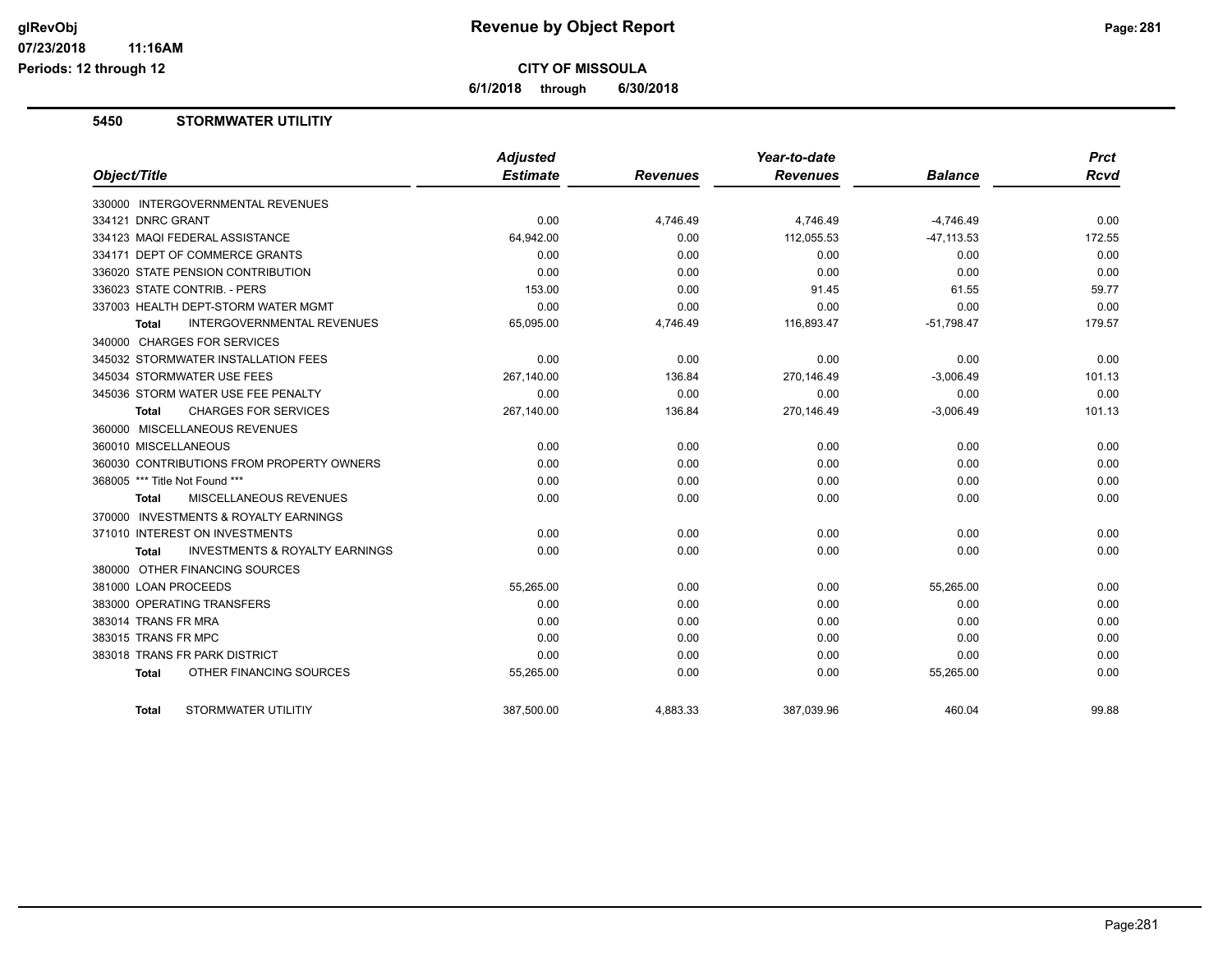**6/1/2018 through 6/30/2018**

# **5711 AQUATICS**

**5711 AQUATICS**

|                                                           | <b>Adjusted</b> |                 | Year-to-date    |                | <b>Prct</b> |
|-----------------------------------------------------------|-----------------|-----------------|-----------------|----------------|-------------|
| Object/Title                                              | <b>Estimate</b> | <b>Revenues</b> | <b>Revenues</b> | <b>Balance</b> | <b>Rcvd</b> |
| 330000 INTERGOVERNMENTAL REVENUES                         |                 |                 |                 |                |             |
| 336020 STATE PENSION CONTRIBUTION                         | 0.00            | 0.00            | 0.00            | 0.00           | 0.00        |
| 336023 STATE CONTRIB. - PERS                              | 0.00            | 0.00            | 715.83          | $-715.83$      | 0.00        |
| <b>INTERGOVERNMENTAL REVENUES</b><br><b>Total</b>         | 0.00            | 0.00            | 715.83          | $-715.83$      | 0.00        |
| <b>CHARGES FOR SERVICES</b><br>340000                     |                 |                 |                 |                |             |
| 340051 GRILL VAN CONCESSIONS                              | 100.000.00      | 1.363.75        | 32.825.55       | 67.174.45      | 32.83       |
| 346030 SWIMMING POOL FEES                                 | 623,825.00      | 70,932.43       | 475,343.20      | 148,481.80     | 76.20       |
| 346060 CURRENTS SWIMMING FACILITY                         | 444,400.00      | 58.914.18       | 498.197.03      | $-53,797.03$   | 112.11      |
| <b>CHARGES FOR SERVICES</b><br><b>Total</b>               | 1,168,225.00    | 131,210.36      | 1,006,365.78    | 161,859.22     | 86.14       |
| MISCELLANEOUS REVENUES<br>360000                          |                 |                 |                 |                |             |
| 360010 MISCELLANEOUS                                      | 0.00            | 0.00            | 0.00            | 0.00           | 0.00        |
| 364040 INSURANCE AND DAMAGE RECOVERY                      | 0.00            | 0.00            | 9,000.00        | $-9.000.00$    | 0.00        |
| 365000 DONATIONS                                          | 0.00            | 0.00            | 0.00            | 0.00           | 0.00        |
| 365019 AQUATICS DONATIONS & GRANTS                        | 0.00            | 7.00            | 2,462.75        | $-2,462.75$    | 0.00        |
| MISCELLANEOUS REVENUES<br><b>Total</b>                    | 0.00            | 7.00            | 11,462.75       | $-11,462.75$   | 0.00        |
| 370000 INVESTMENTS & ROYALTY EARNINGS                     |                 |                 |                 |                |             |
| 371010 INTEREST ON INVESTMENTS                            | 0.00            | 0.00            | 0.00            | 0.00           | 0.00        |
| <b>INVESTMENTS &amp; ROYALTY EARNINGS</b><br><b>Total</b> | 0.00            | 0.00            | 0.00            | 0.00           | 0.00        |
| OTHER FINANCING SOURCES<br>380000                         |                 |                 |                 |                |             |
| 383029 TRANS FR GENERAL                                   | 203.000.00      | 0.00            | 203.000.00      | 0.00           | 100.00      |
| 383043 TRANSFERS FROM IMPACT FEES                         | 0.00            | 0.00            | 0.00            | 0.00           | 0.00        |
| 383400 CAPITAL CONTRIBUTION                               | 0.00            | 0.00            | 0.00            | 0.00           | 0.00        |
| OTHER FINANCING SOURCES<br><b>Total</b>                   | 203,000.00      | 0.00            | 203,000.00      | 0.00           | 100.00      |
| <b>AQUATICS</b><br><b>Total</b>                           | 1,371,225.00    | 131,217.36      | 1,221,544.36    | 149,680.64     | 89.08       |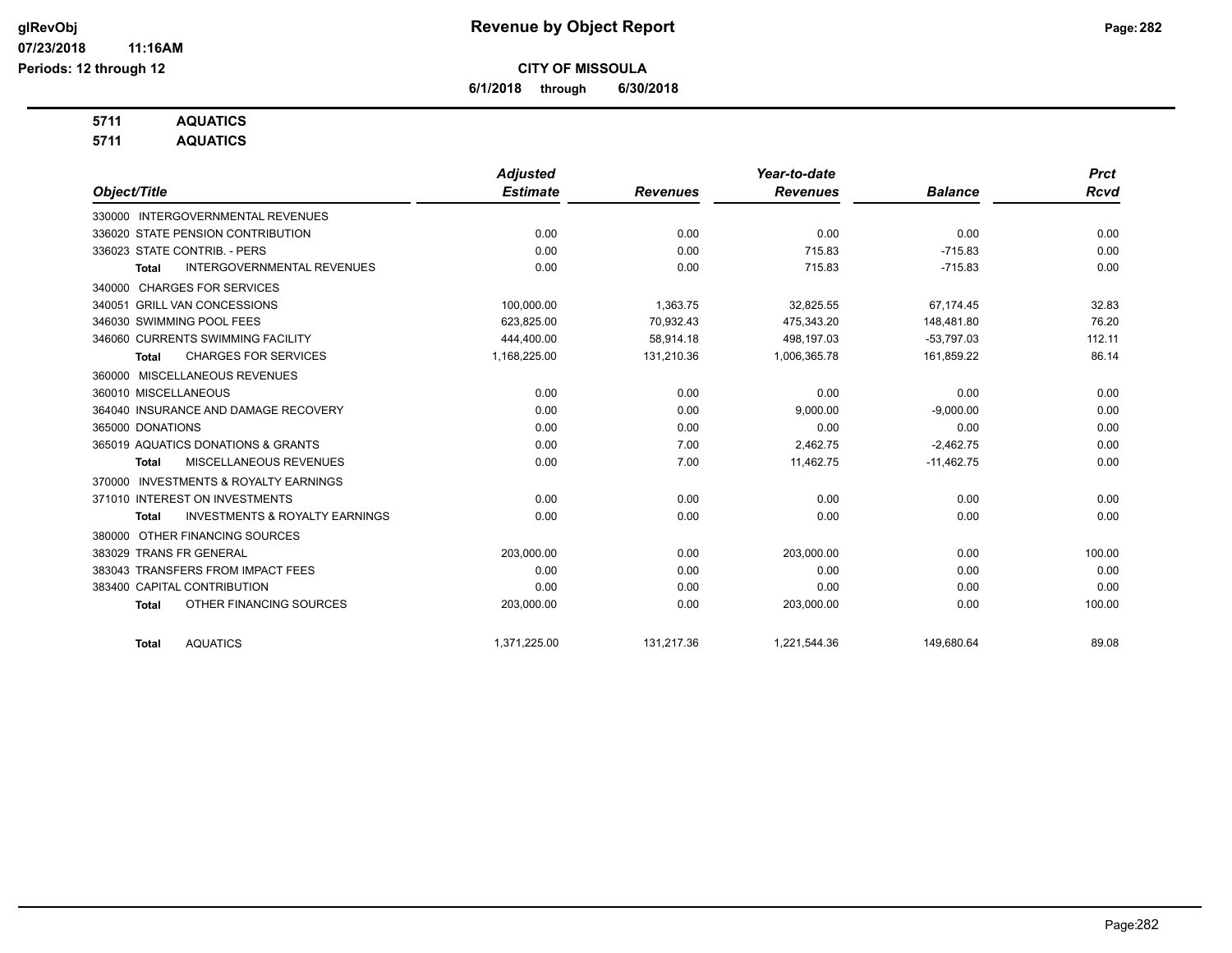**6/1/2018 through 6/30/2018**

**5711 AQUATICS**

|                                                           | <b>Adjusted</b> |                 | Year-to-date    |                | <b>Prct</b> |
|-----------------------------------------------------------|-----------------|-----------------|-----------------|----------------|-------------|
| Object/Title                                              | <b>Estimate</b> | <b>Revenues</b> | <b>Revenues</b> | <b>Balance</b> | <b>Rcvd</b> |
| 330000 INTERGOVERNMENTAL REVENUES                         |                 |                 |                 |                |             |
| 336020 STATE PENSION CONTRIBUTION                         | 0.00            | 0.00            | 0.00            | 0.00           | 0.00        |
| 336023 STATE CONTRIB. - PERS                              | 0.00            | 0.00            | 715.83          | $-715.83$      | 0.00        |
| <b>INTERGOVERNMENTAL REVENUES</b><br><b>Total</b>         | 0.00            | 0.00            | 715.83          | $-715.83$      | 0.00        |
| 340000 CHARGES FOR SERVICES                               |                 |                 |                 |                |             |
| <b>GRILL VAN CONCESSIONS</b><br>340051                    | 100,000.00      | 1,363.75        | 32,825.55       | 67,174.45      | 32.83       |
| 346030 SWIMMING POOL FEES                                 | 623,825.00      | 70,932.43       | 475,343.20      | 148,481.80     | 76.20       |
| 346060 CURRENTS SWIMMING FACILITY                         | 444,400.00      | 58,914.18       | 498,197.03      | $-53,797.03$   | 112.11      |
| <b>CHARGES FOR SERVICES</b><br><b>Total</b>               | 1,168,225.00    | 131,210.36      | 1,006,365.78    | 161,859.22     | 86.14       |
| 360000 MISCELLANEOUS REVENUES                             |                 |                 |                 |                |             |
| 360010 MISCELLANEOUS                                      | 0.00            | 0.00            | 0.00            | 0.00           | 0.00        |
| 364040 INSURANCE AND DAMAGE RECOVERY                      | 0.00            | 0.00            | 9,000.00        | $-9,000.00$    | 0.00        |
| 365000 DONATIONS                                          | 0.00            | 0.00            | 0.00            | 0.00           | 0.00        |
| 365019 AQUATICS DONATIONS & GRANTS                        | 0.00            | 7.00            | 2.462.75        | $-2.462.75$    | 0.00        |
| <b>MISCELLANEOUS REVENUES</b><br><b>Total</b>             | 0.00            | 7.00            | 11,462.75       | $-11,462.75$   | 0.00        |
| 370000 INVESTMENTS & ROYALTY EARNINGS                     |                 |                 |                 |                |             |
| 371010 INTEREST ON INVESTMENTS                            | 0.00            | 0.00            | 0.00            | 0.00           | 0.00        |
| <b>INVESTMENTS &amp; ROYALTY EARNINGS</b><br><b>Total</b> | 0.00            | 0.00            | 0.00            | 0.00           | 0.00        |
| OTHER FINANCING SOURCES<br>380000                         |                 |                 |                 |                |             |
| 383029 TRANS FR GENERAL                                   | 203,000.00      | 0.00            | 203,000.00      | 0.00           | 100.00      |
| 383043 TRANSFERS FROM IMPACT FEES                         | 0.00            | 0.00            | 0.00            | 0.00           | 0.00        |
| 383400 CAPITAL CONTRIBUTION                               | 0.00            | 0.00            | 0.00            | 0.00           | 0.00        |
| OTHER FINANCING SOURCES<br><b>Total</b>                   | 203,000.00      | 0.00            | 203,000.00      | 0.00           | 100.00      |
| <b>AQUATICS</b><br><b>Total</b>                           | 1,371,225.00    | 131,217.36      | 1,221,544.36    | 149,680.64     | 89.08       |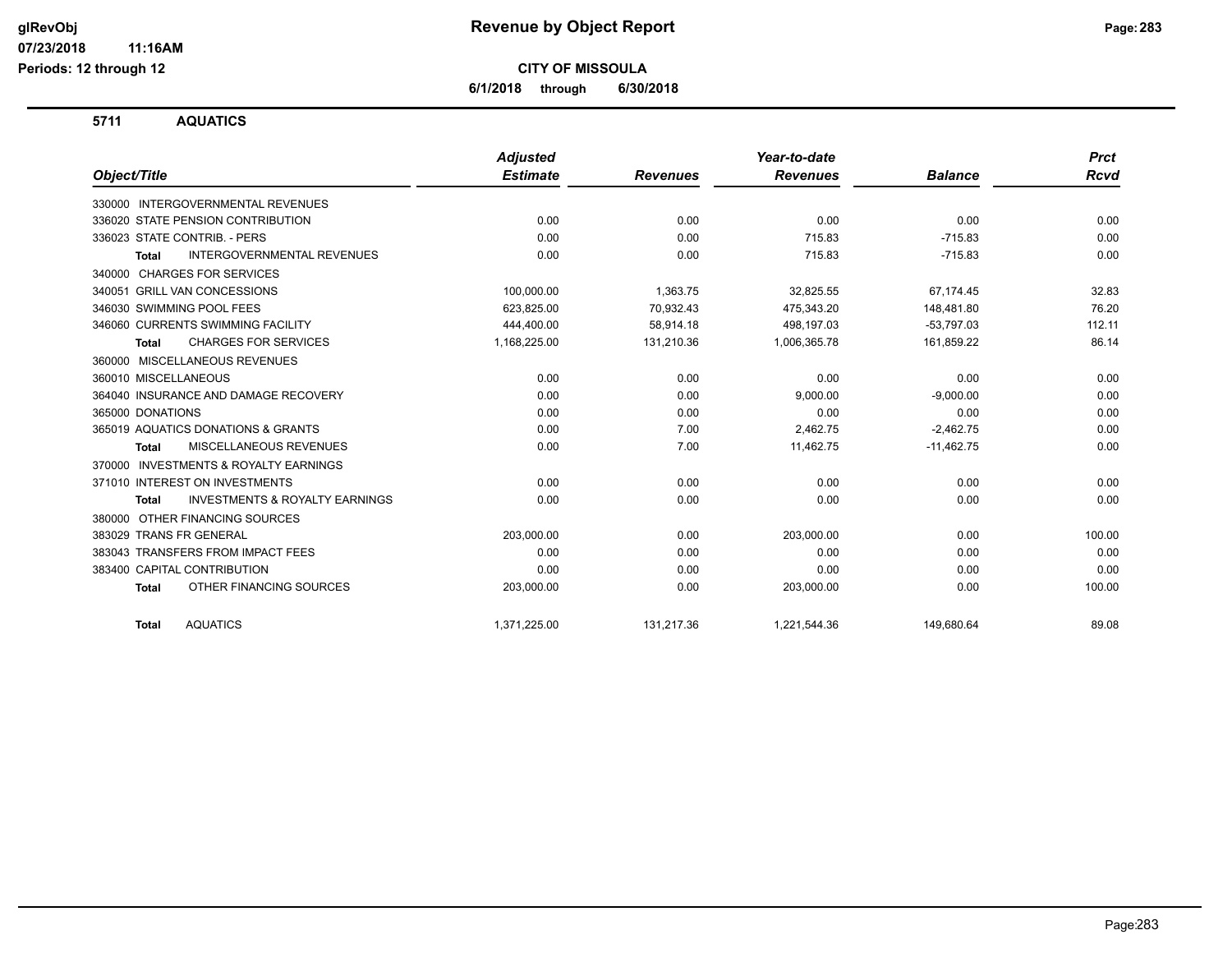**6/1/2018 through 6/30/2018**

#### **6050 EMPLOYEE BENEFIT PLAN FUND**

#### **6050 EMPLOYEE BENEFIT PLAN FUND**

|                                                          | <b>Adjusted</b> |                 | Year-to-date    |                | <b>Prct</b> |
|----------------------------------------------------------|-----------------|-----------------|-----------------|----------------|-------------|
| Object/Title                                             | <b>Estimate</b> | <b>Revenues</b> | <b>Revenues</b> | <b>Balance</b> | <b>Rcvd</b> |
| 330000 INTERGOVERNMENTAL REVENUES                        |                 |                 |                 |                |             |
| 334112 WELLNESS GRANT                                    | 0.00            | 0.00            | 0.00            | 0.00           | 0.00        |
| <b>INTERGOVERNMENTAL REVENUES</b><br><b>Total</b>        | 0.00            | 0.00            | 0.00            | 0.00           | 0.00        |
| 360000 MISCELLANEOUS REVENUES                            |                 |                 |                 |                |             |
| 360010 MISCELLANEOUS                                     | 0.00            | 0.00            | 0.00            | 0.00           | 0.00        |
| MISCELLANEOUS REVENUES<br><b>Total</b>                   | 0.00            | 0.00            | 0.00            | 0.00           | 0.00        |
| 370000 INVESTMENTS & ROYALTY EARNINGS                    |                 |                 |                 |                |             |
| 371010 INTEREST ON INVESTMENTS                           | 0.00            | 0.00            | 0.00            | 0.00           | 0.00        |
| <b>INVESTMENTS &amp; ROYALTY EARNINGS</b><br>Total       | 0.00            | 0.00            | 0.00            | 0.00           | 0.00        |
| 380000 OTHER FINANCING SOURCES                           |                 |                 |                 |                |             |
| 383028 TRANS FROM GF FOR HEALTH RESERVE                  | 442,000.00      | 36,833.33       | 442,000.00      | 0.00           | 100.00      |
| 383029 TRANS FR GENERAL                                  | 77,868.00       | 0.00            | 71,431.49       | 6,436.51       | 91.73       |
| OTHER FINANCING SOURCES<br>Total                         | 519,868.00      | 36,833.33       | 513,431.49      | 6,436.51       | 98.76       |
| 390000 INTERNAL SERVICES                                 |                 |                 |                 |                |             |
| 396001 INSURANCE REIMBURSEMENTS                          | 0.00            | 0.00            | 0.00            | 0.00           | 0.00        |
| 396002 CITY CONTRIBUTIONS                                | 3,854,970.00    | 306,594.05      | 3,839,654.11    | 15,315.89      | 99.60       |
| 396003 EMPLOYEE DEDUCTION CONTRIBUTIONS                  | 1,358,284.00    | 97,442.51       | 1,088,147.19    | 270,136.81     | 80.11       |
| 396004 RETIREE CONTRIBUTIONS                             | 444,528.00      | 36,903.31       | 440,289.84      | 4,238.16       | 99.05       |
| 396005 FIRE + POLICE ADDTL HEALTH CONTRIB                | 1,885,321.00    | 181,580.56      | 2,006,752.56    | $-121,431.56$  | 106.44      |
| 396006 RX REBATES                                        | 0.00            | 5.618.76        | 11.882.36       | $-11,882.36$   | 0.00        |
| 396007 OTHER PARTICIPANT HEALTH PREM CONTRIB             | 0.00            | 0.00            | 0.00            | 0.00           | 0.00        |
| 396008 COBRA CONTRIBUTIONS                               | 0.00            | 879.23          | 2,637.69        | $-2,637.69$    | 0.00        |
| 396009 WELLNESS PROGRAM CONTRIBUTIONS                    | 0.00            | 0.00            | 0.00            | 0.00           | 0.00        |
| 396010 EMPLOYEE SUPPLI LIFE INSURANCE CONTRI             | 0.00            | 3,883.98        | 36,203.05       | $-36,203.05$   | 0.00        |
| <b>EMPLOYEE VISION INSURANCE CONTRIBUTIONS</b><br>396011 | 0.00            | 182.52          | 1,617.36        | $-1,617.36$    | 0.00        |
| <b>INTERNAL SERVICES</b><br><b>Total</b>                 | 7,543,103.00    | 633,084.92      | 7,427,184.16    | 115,918.84     | 98.46       |
| <b>EMPLOYEE BENEFIT PLAN FUND</b><br><b>Total</b>        | 8,062,971.00    | 669.918.25      | 7,940,615.65    | 122,355.35     | 98.48       |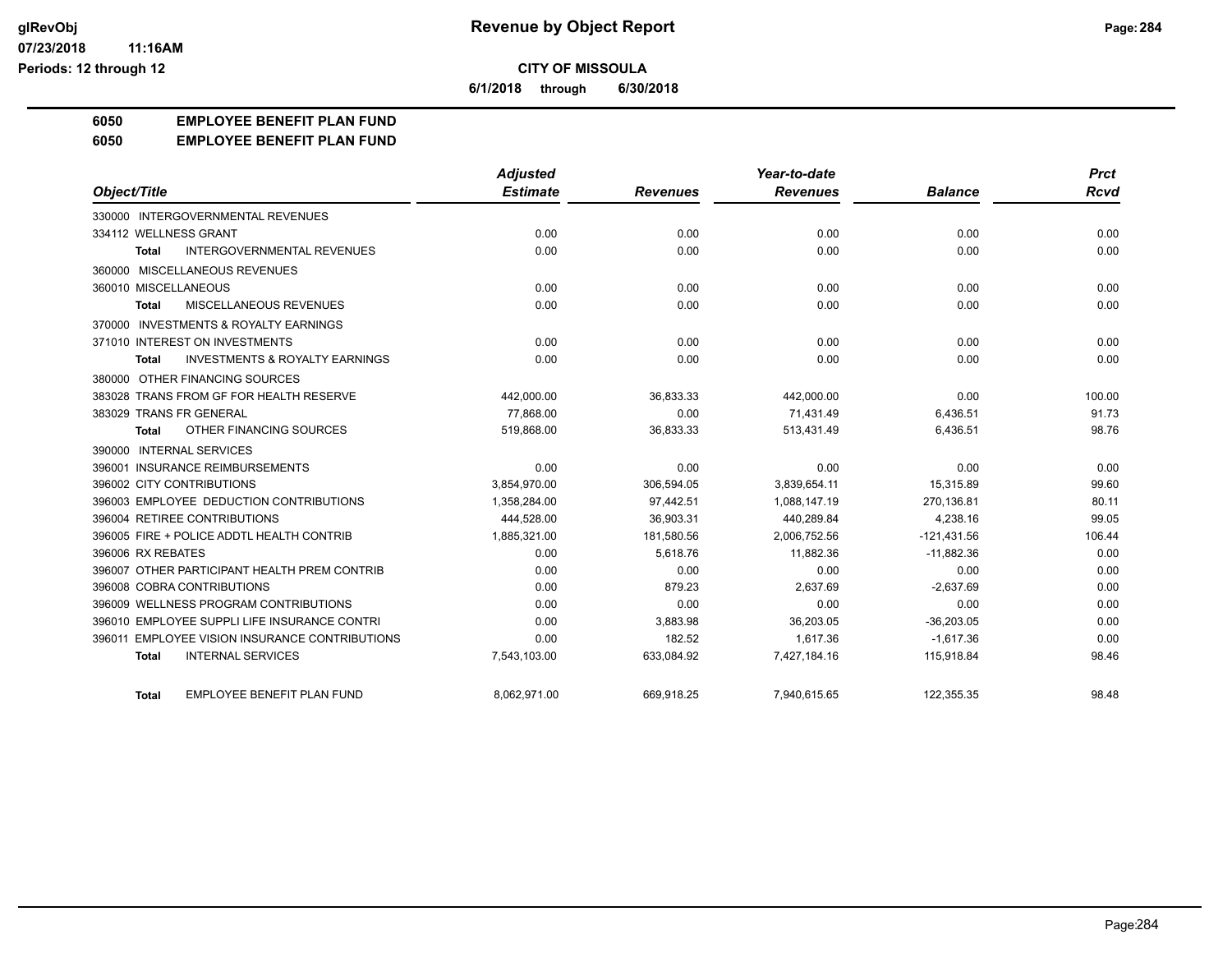**6/1/2018 through 6/30/2018**

#### **6050 EMPLOYEE BENEFIT PLAN FUND**

|                                                           | <b>Adjusted</b> |                 | Year-to-date    |                | <b>Prct</b> |
|-----------------------------------------------------------|-----------------|-----------------|-----------------|----------------|-------------|
| Object/Title                                              | <b>Estimate</b> | <b>Revenues</b> | <b>Revenues</b> | <b>Balance</b> | Rcvd        |
| 330000 INTERGOVERNMENTAL REVENUES                         |                 |                 |                 |                |             |
| 334112 WELLNESS GRANT                                     | 0.00            | 0.00            | 0.00            | 0.00           | 0.00        |
| <b>INTERGOVERNMENTAL REVENUES</b><br><b>Total</b>         | 0.00            | 0.00            | 0.00            | 0.00           | 0.00        |
| 360000 MISCELLANEOUS REVENUES                             |                 |                 |                 |                |             |
| 360010 MISCELLANEOUS                                      | 0.00            | 0.00            | 0.00            | 0.00           | 0.00        |
| MISCELLANEOUS REVENUES<br><b>Total</b>                    | 0.00            | 0.00            | 0.00            | 0.00           | 0.00        |
| 370000 INVESTMENTS & ROYALTY EARNINGS                     |                 |                 |                 |                |             |
| 371010 INTEREST ON INVESTMENTS                            | 0.00            | 0.00            | 0.00            | 0.00           | 0.00        |
| <b>INVESTMENTS &amp; ROYALTY EARNINGS</b><br><b>Total</b> | 0.00            | 0.00            | 0.00            | 0.00           | 0.00        |
| 380000 OTHER FINANCING SOURCES                            |                 |                 |                 |                |             |
| 383028 TRANS FROM GF FOR HEALTH RESERVE                   | 442,000.00      | 36,833.33       | 442,000.00      | 0.00           | 100.00      |
| 383029 TRANS FR GENERAL                                   | 77.868.00       | 0.00            | 71.431.49       | 6,436.51       | 91.73       |
| OTHER FINANCING SOURCES<br><b>Total</b>                   | 519,868.00      | 36,833.33       | 513,431.49      | 6,436.51       | 98.76       |
| 390000 INTERNAL SERVICES                                  |                 |                 |                 |                |             |
| 396001 INSURANCE REIMBURSEMENTS                           | 0.00            | 0.00            | 0.00            | 0.00           | 0.00        |
| 396002 CITY CONTRIBUTIONS                                 | 3,854,970.00    | 306,594.05      | 3,839,654.11    | 15,315.89      | 99.60       |
| 396003 EMPLOYEE DEDUCTION CONTRIBUTIONS                   | 1,358,284.00    | 97,442.51       | 1,088,147.19    | 270.136.81     | 80.11       |
| 396004 RETIREE CONTRIBUTIONS                              | 444,528.00      | 36,903.31       | 440,289.84      | 4,238.16       | 99.05       |
| 396005 FIRE + POLICE ADDTL HEALTH CONTRIB                 | 1,885,321.00    | 181,580.56      | 2,006,752.56    | $-121,431.56$  | 106.44      |
| 396006 RX REBATES                                         | 0.00            | 5,618.76        | 11,882.36       | $-11,882.36$   | 0.00        |
| 396007 OTHER PARTICIPANT HEALTH PREM CONTRIB              | 0.00            | 0.00            | 0.00            | 0.00           | 0.00        |
| 396008 COBRA CONTRIBUTIONS                                | 0.00            | 879.23          | 2.637.69        | $-2.637.69$    | 0.00        |
| 396009 WELLNESS PROGRAM CONTRIBUTIONS                     | 0.00            | 0.00            | 0.00            | 0.00           | 0.00        |
| 396010 EMPLOYEE SUPPLI LIFE INSURANCE CONTRI              | 0.00            | 3,883.98        | 36,203.05       | $-36,203.05$   | 0.00        |
| 396011 EMPLOYEE VISION INSURANCE CONTRIBUTION             | 0.00            | 182.52          | 1,617.36        | $-1,617.36$    | 0.00        |
| <b>INTERNAL SERVICES</b><br><b>Total</b>                  | 7,543,103.00    | 633,084.92      | 7,427,184.16    | 115,918.84     | 98.46       |
| EMPLOYEE BENEFIT PLAN FUND<br><b>Total</b>                | 8,062,971.00    | 669.918.25      | 7,940,615.65    | 122,355.35     | 98.48       |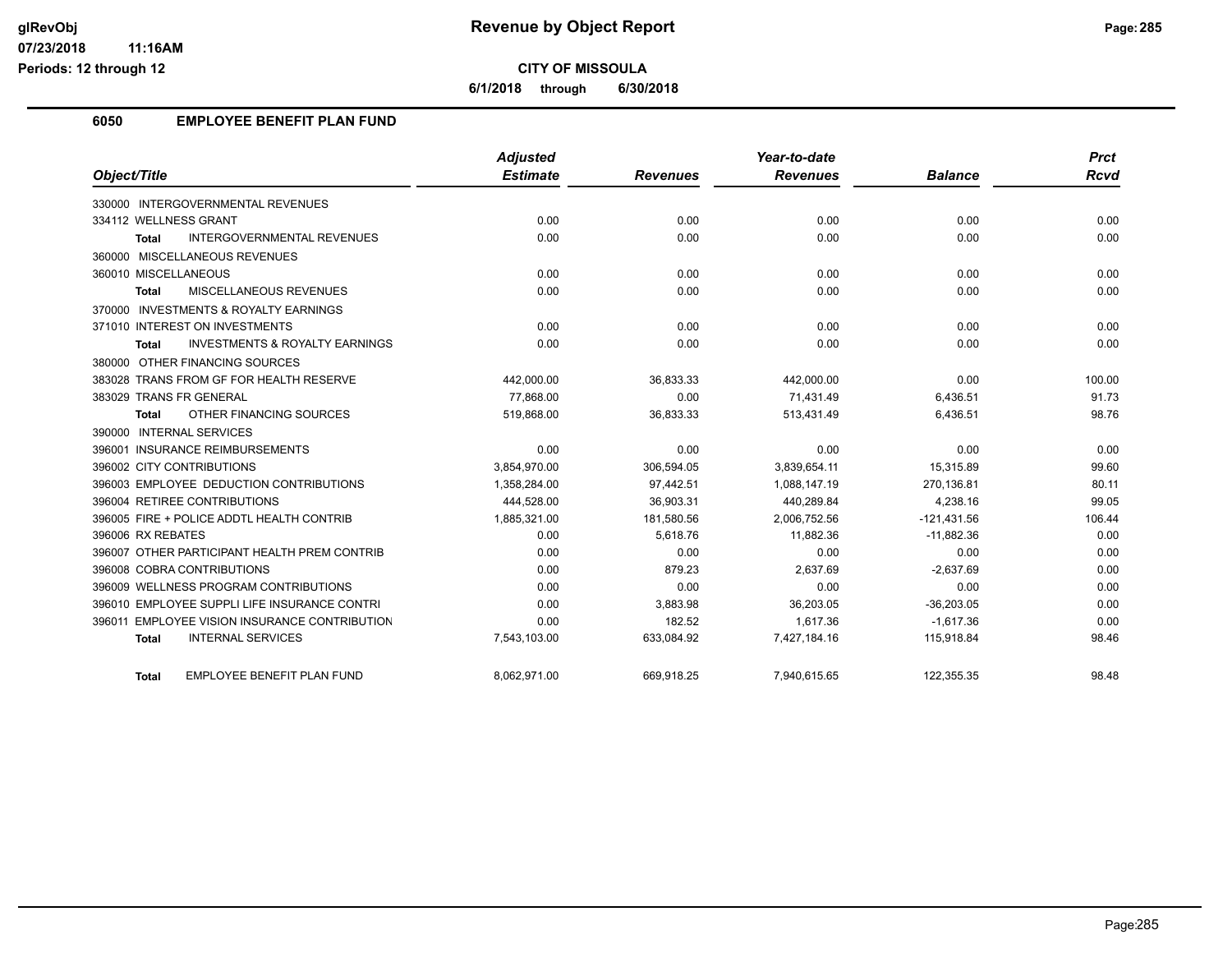**6/1/2018 through 6/30/2018**

**7370 PARKING COMMISSION FUND**

**7370 PARKING COMMISSION FUND**

|                                                           | <b>Adjusted</b> |                 | Year-to-date    |                 | <b>Prct</b> |
|-----------------------------------------------------------|-----------------|-----------------|-----------------|-----------------|-------------|
| Object/Title                                              | <b>Estimate</b> | <b>Revenues</b> | <b>Revenues</b> | <b>Balance</b>  | <b>Rcvd</b> |
| 330000 INTERGOVERNMENTAL REVENUES                         |                 |                 |                 |                 |             |
| 336020 STATE PENSION CONTRIBUTION                         | 0.00            | 0.00            | 0.00            | 0.00            | 0.00        |
| 336023 STATE CONTRIB. - PERS                              | 313.00          | 0.00            | 491.19          | $-178.19$       | 156.93      |
| <b>INTERGOVERNMENTAL REVENUES</b><br><b>Total</b>         | 313.00          | 0.00            | 491.19          | $-178.19$       | 156.93      |
| 340000 CHARGES FOR SERVICES                               |                 |                 |                 |                 |             |
| 343009 TOW CHARGES                                        | 0.00            | 0.00            | 0.00            | 0.00            | 0.00        |
| 343015 PARKING                                            | 0.00            | 0.00            | 0.00            | 0.00            | 0.00        |
| 343016 METER MONEY                                        | 971,239.00      | 111,470.45      | 1,229,350.98    | $-258, 111.98$  | 126.58      |
| 343017 PARKING LEASE REVENUE                              | 702,000.00      | 188,372.00      | 1,040,302.50    | $-338,302.50$   | 148.19      |
| 343018 SALE OF MATERIALS                                  | 92,000.00       | 8,713.07        | 113,266.66      | $-21,266.66$    | 123.12      |
| 343301 BOOT REMOVAL                                       | 10,000.00       | 1,000.00        | 13,575.00       | $-3,575.00$     | 135.75      |
| <b>CHARGES FOR SERVICES</b><br><b>Total</b>               | 1,775,239.00    | 309,555.52      | 2,396,495.14    | $-621,256.14$   | 135.00      |
| 350000 FINES & FORFEITURES                                |                 |                 |                 |                 |             |
| 352000 TICKETS                                            | 0.00            | 0.00            | 0.00            | 0.00            | 0.00        |
| 352001 PARKING TICKET REVENUE                             | 270,000.00      | 20,391.00       | 241,011.39      | 28,988.61       | 89.26       |
| 352002 PARKING FINES                                      | 0.00            | 0.00            | 0.00            | 0.00            | 0.00        |
| 352004 ACCESS CREDENTIALS DEPOSIT                         | 0.00            | 10,624.00       | 10,624.00       | $-10,624.00$    | 0.00        |
| <b>Total</b><br><b>FINES &amp; FORFEITURES</b>            | 270,000.00      | 31,015.00       | 251,635.39      | 18,364.61       | 93.20       |
| 360000 MISCELLANEOUS REVENUES                             |                 |                 |                 |                 |             |
| 360010 MISCELLANEOUS                                      | 38,000.00       | 12,425.03       | 52,016.59       | $-14,016.59$    | 136.89      |
| 360018 MARKET ON FRONT UTILITY PAYMENTS                   | 2,000.00        | 246.20          | 2,451.36        | $-451.36$       | 122.57      |
| 360019 GARBAGE-MARKET ON FRONT                            | 1,000.00        | 207.55          | 2,091.91        | $-1,091.91$     | 209.19      |
| 362002 BAD CHECK CHARGES                                  | 1,000.00        | 0.00            | 15.00           | 985.00          | 1.50        |
| 362005 LEASE LATE PAYMENT PENALTY                         | 0.00            | 0.00            | 0.00            | 0.00            | 0.00        |
| 364040 INSURANCE AND DAMAGE RECOVERY                      | 0.00            | 0.00            | 5,524.57        | $-5,524.57$     | 0.00        |
| MISCELLANEOUS REVENUES<br><b>Total</b>                    | 42,000.00       | 12,878.78       | 62,099.43       | $-20,099.43$    | 147.86      |
| 370000 INVESTMENTS & ROYALTY EARNINGS                     |                 |                 |                 |                 |             |
| 371010 INTEREST ON INVESTMENTS                            | 20,000.00       | 0.00            | 0.00            | 20,000.00       | 0.00        |
| 371020 GAIN/LOSS IN MARKET VALUE OF INVESTMENTS           | 0.00            | 0.00            | 0.00            | 0.00            | 0.00        |
| <b>INVESTMENTS &amp; ROYALTY EARNINGS</b><br><b>Total</b> | 20,000.00       | 0.00            | 0.00            | 20,000.00       | 0.00        |
| 380000 OTHER FINANCING SOURCES                            |                 |                 |                 |                 |             |
| 381010 BOND PROCEEDS                                      | 0.00            | 0.00            | 1,190,900.00    | $-1,190,900.00$ | 0.00        |
| 381090 PROCEEDS FROM CAPITAL LEASE                        | 0.00            | 0.00            | 0.00            | 0.00            | 0.00        |
| 382010 SALE OF FIXED ASSETS                               | 0.00            | 0.00            | 0.00            | 0.00            | 0.00        |
| 383013 TRANS FR SID DEBT SERVICE                          | 0.00            | 0.00            | 0.00            | 0.00            | 0.00        |
| 383400 CAPITAL CONTRIBUTION                               | 0.00            | 0.00            | 0.00            | 0.00            | 0.00        |
| OTHER FINANCING SOURCES<br><b>Total</b>                   | 0.00            | 0.00            | 1,190,900.00    | $-1,190,900.00$ | 0.00        |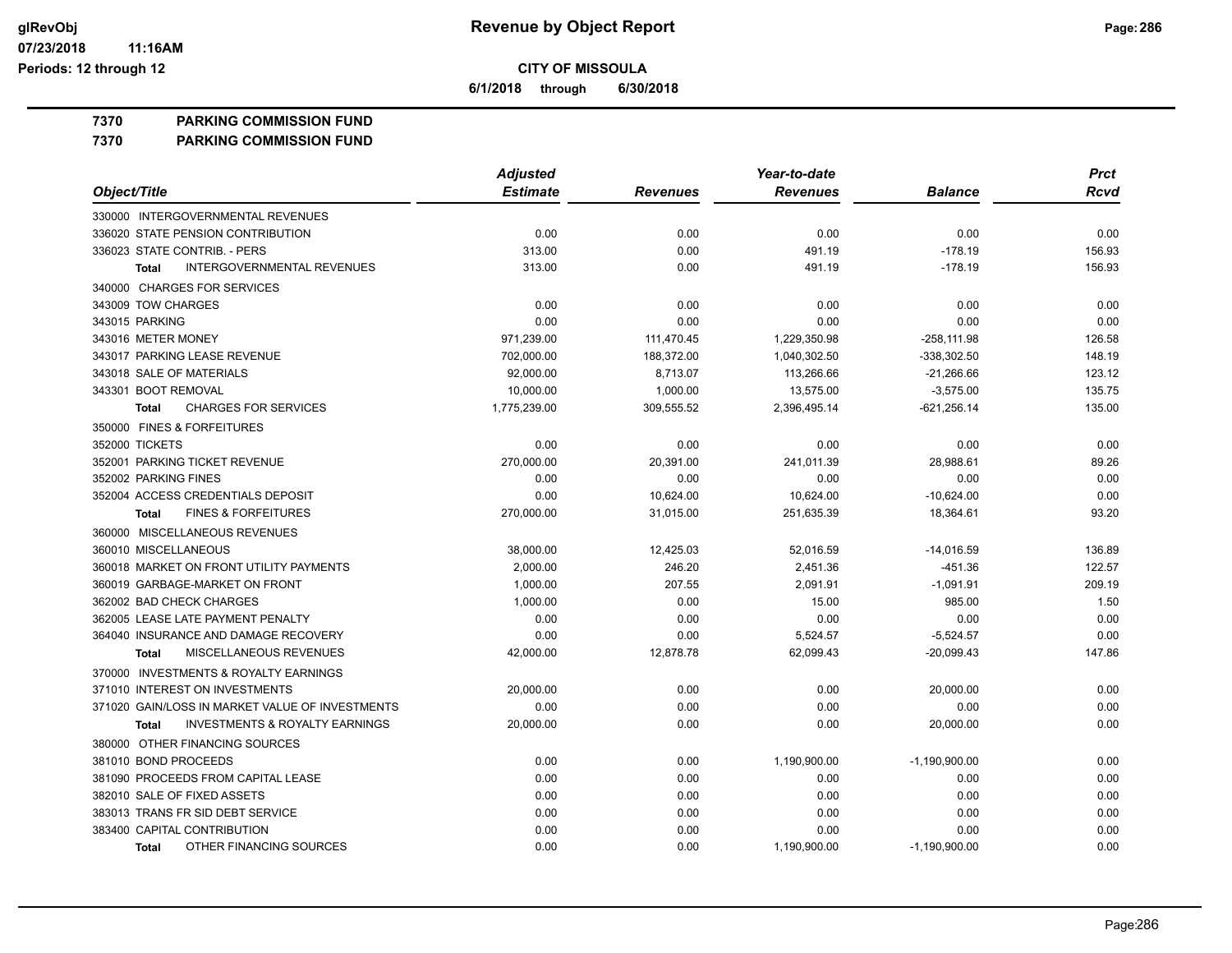| glRevObj<br>07/23/2018<br>11:16AM |       |                                                           | <b>Revenue by Object Report</b>                | Page: 287  |              |                 |        |
|-----------------------------------|-------|-----------------------------------------------------------|------------------------------------------------|------------|--------------|-----------------|--------|
| Periods: 12 through 12            |       |                                                           | <b>CITY OF MISSOULA</b><br>6/1/2018<br>throuah | 6/30/2018  |              |                 |        |
| 7370                              | Total | <b>PARKING COMMISSION FUND</b><br>PARKING COMMISSION FUND | 2,107,552.00                                   | 353,449.30 | 3,901,621.15 | $-1,794,069.15$ | 185.13 |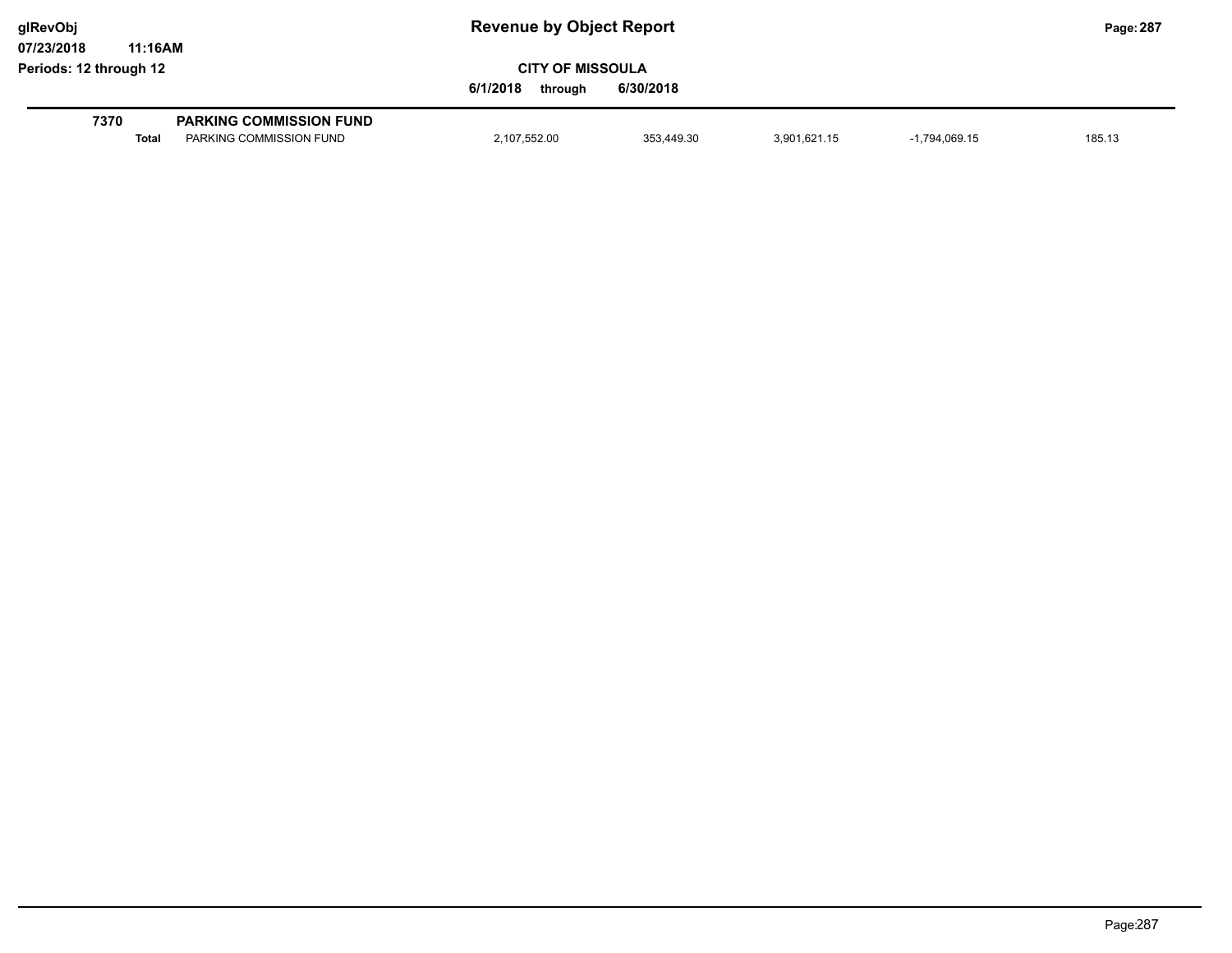**6/1/2018 through 6/30/2018**

#### **7370 PARKING COMMISSION FUND**

|                                                           | <b>Adjusted</b> |                 | Year-to-date    |                 | <b>Prct</b> |
|-----------------------------------------------------------|-----------------|-----------------|-----------------|-----------------|-------------|
| Object/Title                                              | <b>Estimate</b> | <b>Revenues</b> | <b>Revenues</b> | <b>Balance</b>  | Rcvd        |
| 330000 INTERGOVERNMENTAL REVENUES                         |                 |                 |                 |                 |             |
| 336020 STATE PENSION CONTRIBUTION                         | 0.00            | 0.00            | 0.00            | 0.00            | 0.00        |
| 336023 STATE CONTRIB. - PERS                              | 313.00          | 0.00            | 491.19          | $-178.19$       | 156.93      |
| <b>INTERGOVERNMENTAL REVENUES</b><br><b>Total</b>         | 313.00          | 0.00            | 491.19          | $-178.19$       | 156.93      |
| 340000 CHARGES FOR SERVICES                               |                 |                 |                 |                 |             |
| 343009 TOW CHARGES                                        | 0.00            | 0.00            | 0.00            | 0.00            | 0.00        |
| 343015 PARKING                                            | 0.00            | 0.00            | 0.00            | 0.00            | 0.00        |
| 343016 METER MONEY                                        | 971,239.00      | 111,470.45      | 1,229,350.98    | $-258,111.98$   | 126.58      |
| 343017 PARKING LEASE REVENUE                              | 702,000.00      | 188,372.00      | 1,040,302.50    | $-338,302.50$   | 148.19      |
| 343018 SALE OF MATERIALS                                  | 92,000.00       | 8,713.07        | 113,266.66      | $-21,266.66$    | 123.12      |
| 343301 BOOT REMOVAL                                       | 10,000.00       | 1,000.00        | 13,575.00       | $-3,575.00$     | 135.75      |
| <b>CHARGES FOR SERVICES</b><br><b>Total</b>               | 1,775,239.00    | 309,555.52      | 2,396,495.14    | $-621,256.14$   | 135.00      |
| 350000 FINES & FORFEITURES                                |                 |                 |                 |                 |             |
| 352000 TICKETS                                            | 0.00            | 0.00            | 0.00            | 0.00            | 0.00        |
| 352001 PARKING TICKET REVENUE                             | 270,000.00      | 20,391.00       | 241,011.39      | 28,988.61       | 89.26       |
| 352002 PARKING FINES                                      | 0.00            | 0.00            | 0.00            | 0.00            | 0.00        |
| 352004 ACCESS CREDENTIALS DEPOSIT                         | 0.00            | 10,624.00       | 10,624.00       | $-10,624.00$    | 0.00        |
| <b>FINES &amp; FORFEITURES</b><br><b>Total</b>            | 270,000.00      | 31,015.00       | 251,635.39      | 18,364.61       | 93.20       |
| 360000 MISCELLANEOUS REVENUES                             |                 |                 |                 |                 |             |
| 360010 MISCELLANEOUS                                      | 38,000.00       | 12,425.03       | 52,016.59       | $-14,016.59$    | 136.89      |
| 360018 MARKET ON FRONT UTILITY PAYMENTS                   | 2,000.00        | 246.20          | 2,451.36        | $-451.36$       | 122.57      |
| 360019 GARBAGE-MARKET ON FRONT                            | 1,000.00        | 207.55          | 2,091.91        | $-1,091.91$     | 209.19      |
| 362002 BAD CHECK CHARGES                                  | 1,000.00        | 0.00            | 15.00           | 985.00          | 1.50        |
| 362005 LEASE LATE PAYMENT PENALTY                         | 0.00            | 0.00            | 0.00            | 0.00            | 0.00        |
| 364040 INSURANCE AND DAMAGE RECOVERY                      | 0.00            | 0.00            | 5,524.57        | $-5,524.57$     | 0.00        |
| MISCELLANEOUS REVENUES<br><b>Total</b>                    | 42,000.00       | 12,878.78       | 62,099.43       | $-20,099.43$    | 147.86      |
| 370000 INVESTMENTS & ROYALTY EARNINGS                     |                 |                 |                 |                 |             |
| 371010 INTEREST ON INVESTMENTS                            | 20,000.00       | 0.00            | 0.00            | 20,000.00       | 0.00        |
| 371020 GAIN/LOSS IN MARKET VALUE OF INVESTMENT            | 0.00            | 0.00            | 0.00            | 0.00            | 0.00        |
| <b>INVESTMENTS &amp; ROYALTY EARNINGS</b><br><b>Total</b> | 20,000.00       | 0.00            | 0.00            | 20,000.00       | 0.00        |
| 380000 OTHER FINANCING SOURCES                            |                 |                 |                 |                 |             |
| 381010 BOND PROCEEDS                                      | 0.00            | 0.00            | 1,190,900.00    | $-1,190,900.00$ | 0.00        |
| 381090 PROCEEDS FROM CAPITAL LEASE                        | 0.00            | 0.00            | 0.00            | 0.00            | 0.00        |
| 382010 SALE OF FIXED ASSETS                               | 0.00            | 0.00            | 0.00            | 0.00            | 0.00        |
| 383013 TRANS FR SID DEBT SERVICE                          | 0.00            | 0.00            | 0.00            | 0.00            | 0.00        |
| 383400 CAPITAL CONTRIBUTION                               | 0.00            | 0.00            | 0.00            | 0.00            | 0.00        |
| OTHER FINANCING SOURCES<br><b>Total</b>                   | 0.00            | 0.00            | 1,190,900.00    | $-1,190,900.00$ | 0.00        |
| PARKING COMMISSION FUND<br><b>Total</b>                   | 2,107,552.00    | 353,449.30      | 3,901,621.15    | $-1,794,069.15$ | 185.13      |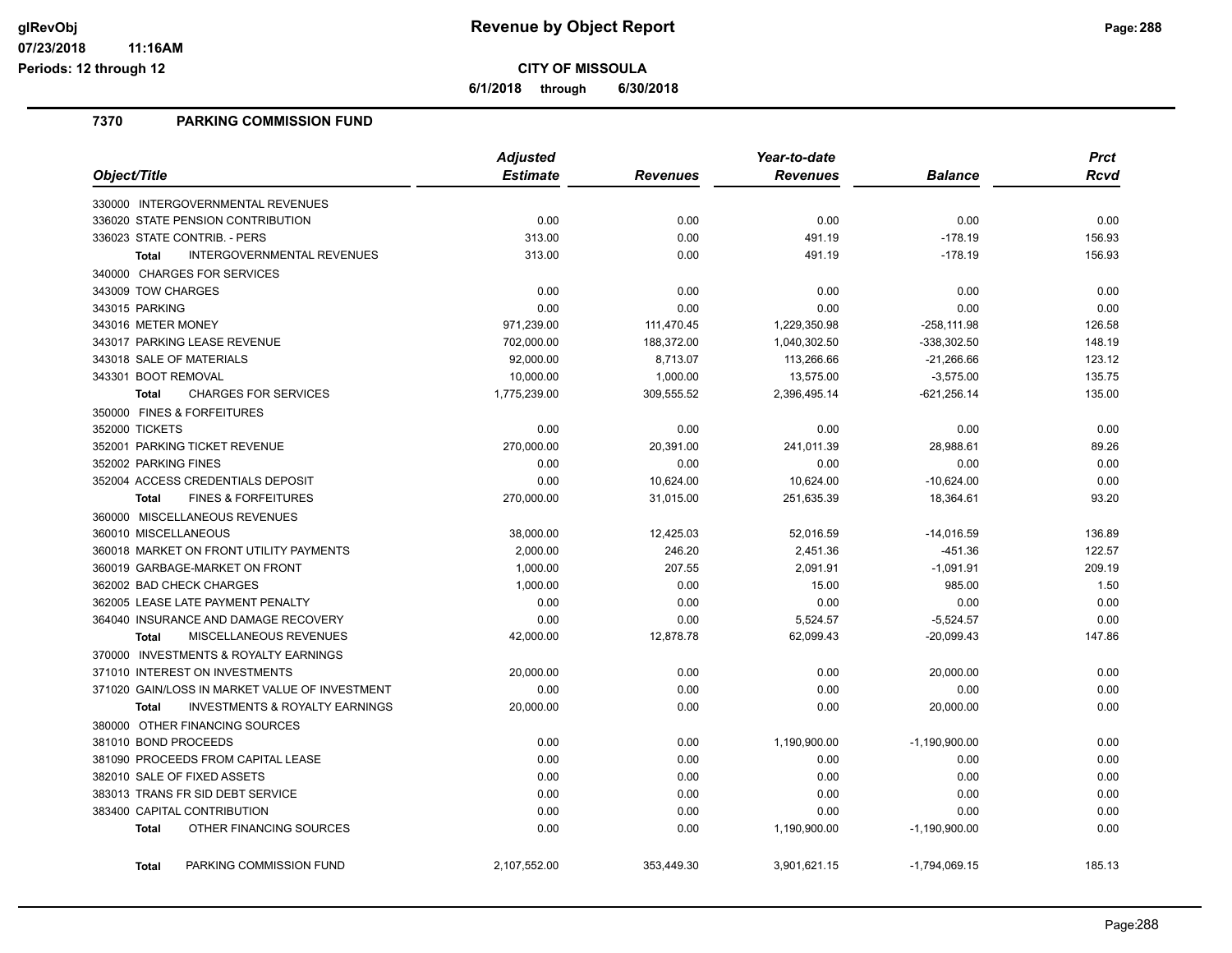**CITY OF MISSOULA 6/1/2018 through 6/30/2018**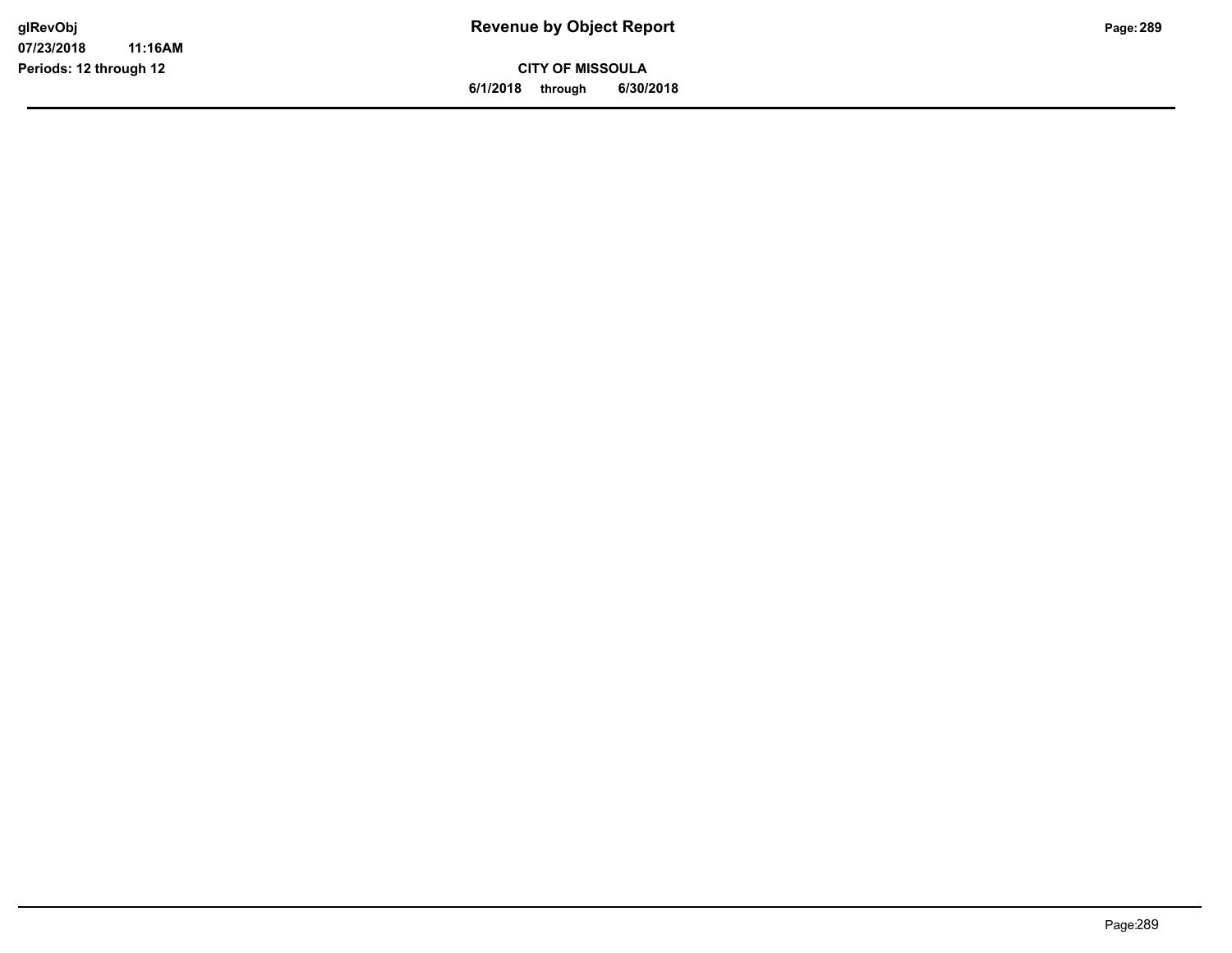**6/1/2018 through 6/30/2018**

**7371 FRONT STREET PARKING BONDS**

**7371 FRONT STREET PARKING BONDS**

|                                                     | <b>Adjusted</b> |                 | Year-to-date    |                | <b>Prct</b> |
|-----------------------------------------------------|-----------------|-----------------|-----------------|----------------|-------------|
| Object/Title                                        | <b>Estimate</b> | <b>Revenues</b> | <b>Revenues</b> | <b>Balance</b> | <b>Rcvd</b> |
| 330000 INTERGOVERNMENTAL REVENUES                   |                 |                 |                 |                |             |
| 331990 IRS REIMB/DEBT SVS INTEREST                  | 0.00            | 0.00            | 0.00            | 0.00           | 0.00        |
| 338000 LOCAL SHARING OF TAX INCREMENT               | 0.00            | 0.00            | 0.00            | 0.00           | 0.00        |
| <b>INTERGOVERNMENTAL REVENUES</b><br>Total          | 0.00            | 0.00            | 0.00            | 0.00           | 0.00        |
| 360000 MISCELLANEOUS REVENUES                       |                 |                 |                 |                |             |
| 360010 MISCELLANEOUS                                | 0.00            | 0.00            | 0.00            | 0.00           | 0.00        |
| MISCELLANEOUS REVENUES<br>Total                     | 0.00            | 0.00            | 0.00            | 0.00           | 0.00        |
| <b>INVESTMENTS &amp; ROYALTY EARNINGS</b><br>370000 |                 |                 |                 |                |             |
| 371010 INTEREST ON INVESTMENTS                      | 0.00            | 0.00            | 0.00            | 0.00           | 0.00        |
| <b>INVESTMENTS &amp; ROYALTY EARNINGS</b><br>Total  | 0.00            | 0.00            | 0.00            | 0.00           | 0.00        |
| 380000 OTHER FINANCING SOURCES                      |                 |                 |                 |                |             |
| 381009 TRANSFERS IN                                 | 257,500.00      | 0.00            | 0.00            | 257,500.00     | 0.00        |
| 381010 BOND PROCEEDS                                | 0.00            | 0.00            | 0.00            | 0.00           | 0.00        |
| 383000 OPERATING TRANSFERS                          | 0.00            | 12,666.25       | 153,142.50      | $-153, 142.50$ | 0.00        |
| OTHER FINANCING SOURCES<br>Total                    | 257,500.00      | 12,666.25       | 153,142.50      | 104,357.50     | 59.47       |
| FRONT STREET PARKING BONDS<br>Total                 | 257,500.00      | 12,666.25       | 153,142.50      | 104,357.50     | 59.47       |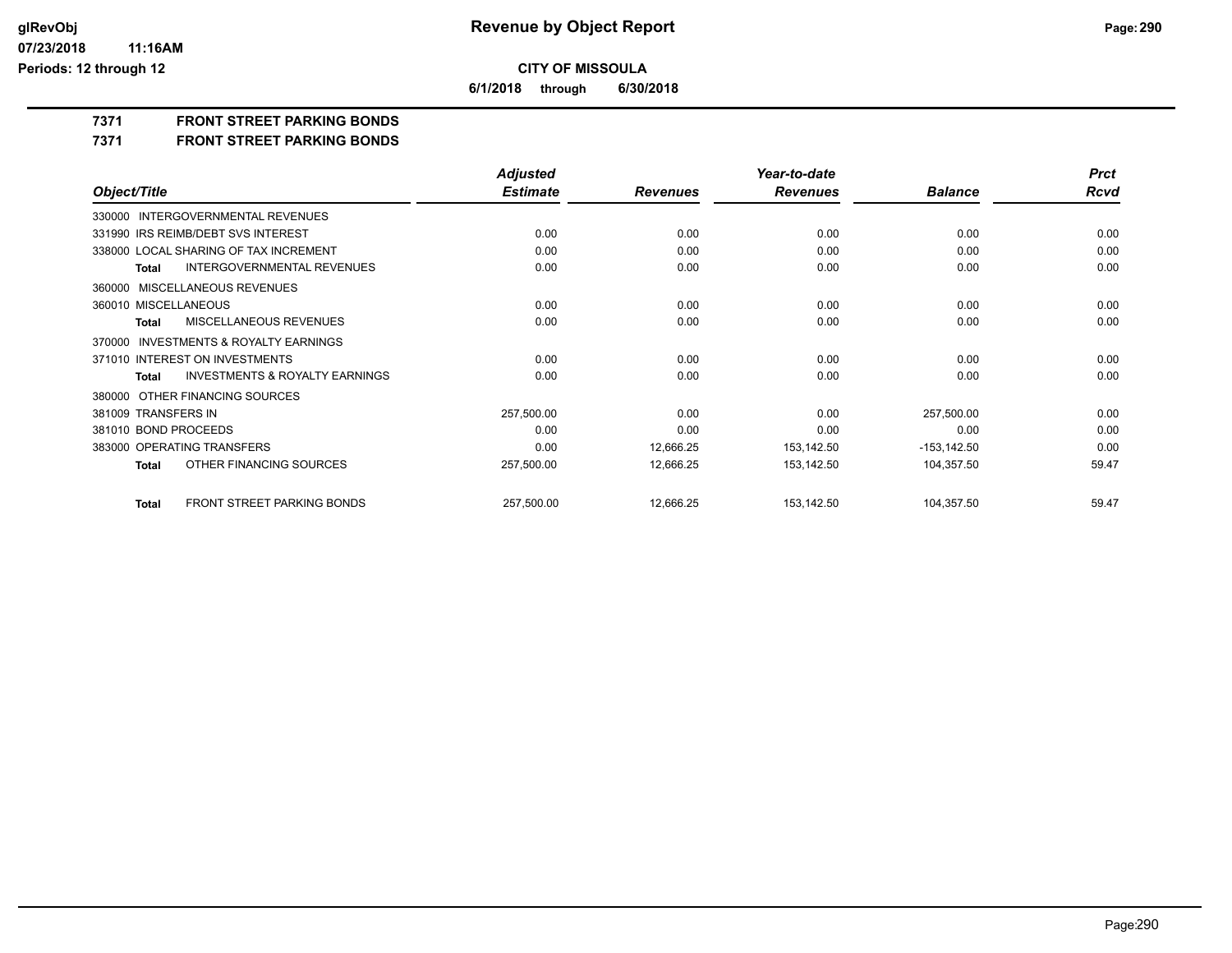**6/1/2018 through 6/30/2018**

### **7371 FRONT STREET PARKING BONDS**

|                                                     | <b>Adjusted</b> |                 | Year-to-date    |                | <b>Prct</b> |
|-----------------------------------------------------|-----------------|-----------------|-----------------|----------------|-------------|
| Object/Title                                        | <b>Estimate</b> | <b>Revenues</b> | <b>Revenues</b> | <b>Balance</b> | <b>Rcvd</b> |
| 330000 INTERGOVERNMENTAL REVENUES                   |                 |                 |                 |                |             |
| 331990 IRS REIMB/DEBT SVS INTEREST                  | 0.00            | 0.00            | 0.00            | 0.00           | 0.00        |
| 338000 LOCAL SHARING OF TAX INCREMENT               | 0.00            | 0.00            | 0.00            | 0.00           | 0.00        |
| <b>INTERGOVERNMENTAL REVENUES</b><br>Total          | 0.00            | 0.00            | 0.00            | 0.00           | 0.00        |
| 360000 MISCELLANEOUS REVENUES                       |                 |                 |                 |                |             |
| 360010 MISCELLANEOUS                                | 0.00            | 0.00            | 0.00            | 0.00           | 0.00        |
| MISCELLANEOUS REVENUES<br><b>Total</b>              | 0.00            | 0.00            | 0.00            | 0.00           | 0.00        |
| <b>INVESTMENTS &amp; ROYALTY EARNINGS</b><br>370000 |                 |                 |                 |                |             |
| 371010 INTEREST ON INVESTMENTS                      | 0.00            | 0.00            | 0.00            | 0.00           | 0.00        |
| <b>INVESTMENTS &amp; ROYALTY EARNINGS</b><br>Total  | 0.00            | 0.00            | 0.00            | 0.00           | 0.00        |
| 380000 OTHER FINANCING SOURCES                      |                 |                 |                 |                |             |
| 381009 TRANSFERS IN                                 | 257,500.00      | 0.00            | 0.00            | 257,500.00     | 0.00        |
| 381010 BOND PROCEEDS                                | 0.00            | 0.00            | 0.00            | 0.00           | 0.00        |
| 383000 OPERATING TRANSFERS                          | 0.00            | 12,666.25       | 153,142.50      | $-153, 142.50$ | 0.00        |
| OTHER FINANCING SOURCES<br><b>Total</b>             | 257,500.00      | 12,666.25       | 153,142.50      | 104,357.50     | 59.47       |
| <b>FRONT STREET PARKING BONDS</b><br><b>Total</b>   | 257,500.00      | 12,666.25       | 153,142.50      | 104,357.50     | 59.47       |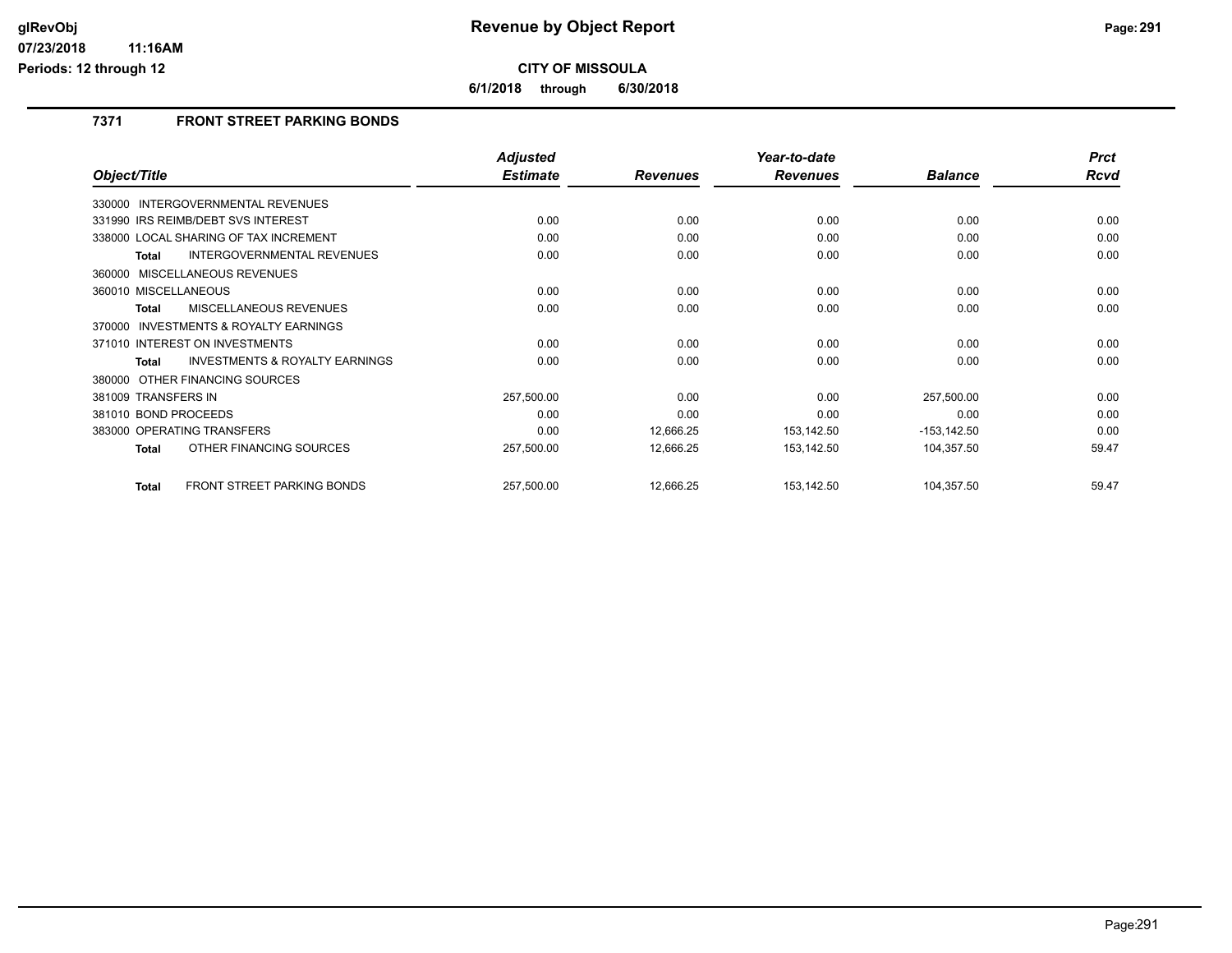**6/1/2018 through 6/30/2018**

# **7372 SINKING FUND/FRONT ST PARKING BONDS**

**7372 SINKING FUND/FRONT ST PARKING BONDS**

|                                              | <b>Adjusted</b> |                 | Year-to-date    |                | <b>Prct</b> |
|----------------------------------------------|-----------------|-----------------|-----------------|----------------|-------------|
| Object/Title                                 | <b>Estimate</b> | <b>Revenues</b> | <b>Revenues</b> | <b>Balance</b> | <b>Rcvd</b> |
| 330000 INTERGOVERNMENTAL REVENUES            |                 |                 |                 |                |             |
| 338000 LOCAL SHARING OF TAX INCREMENT        | 0.00            | 0.00            | 0.00            | 0.00           | 0.00        |
| INTERGOVERNMENTAL REVENUES<br>Total          | 0.00            | 0.00            | 0.00            | 0.00           | 0.00        |
| 370000 INVESTMENTS & ROYALTY EARNINGS        |                 |                 |                 |                |             |
| 371010 INTEREST ON INVESTMENTS               | 0.00            | 0.00            | 0.00            | 0.00           | 0.00        |
| INVESTMENTS & ROYALTY EARNINGS<br>Total      | 0.00            | 0.00            | 0.00            | 0.00           | 0.00        |
| 380000 OTHER FINANCING SOURCES               |                 |                 |                 |                |             |
| 381009 TRANSFERS IN                          | 255,000.00      | 0.00            | 0.00            | 255,000.00     | 0.00        |
| 381010 BOND PROCEEDS                         | 0.00            | 0.00            | 0.00            | 0.00           | 0.00        |
| 383000 OPERATING TRANSFERS                   | 0.00            | 13.750.00       | 162.000.00      | $-162,000.00$  | 0.00        |
| OTHER FINANCING SOURCES<br>Total             | 255,000.00      | 13,750.00       | 162,000.00      | 93,000.00      | 63.53       |
| SINKING FUND/FRONT ST PARKING BONDS<br>Total | 255.000.00      | 13.750.00       | 162.000.00      | 93.000.00      | 63.53       |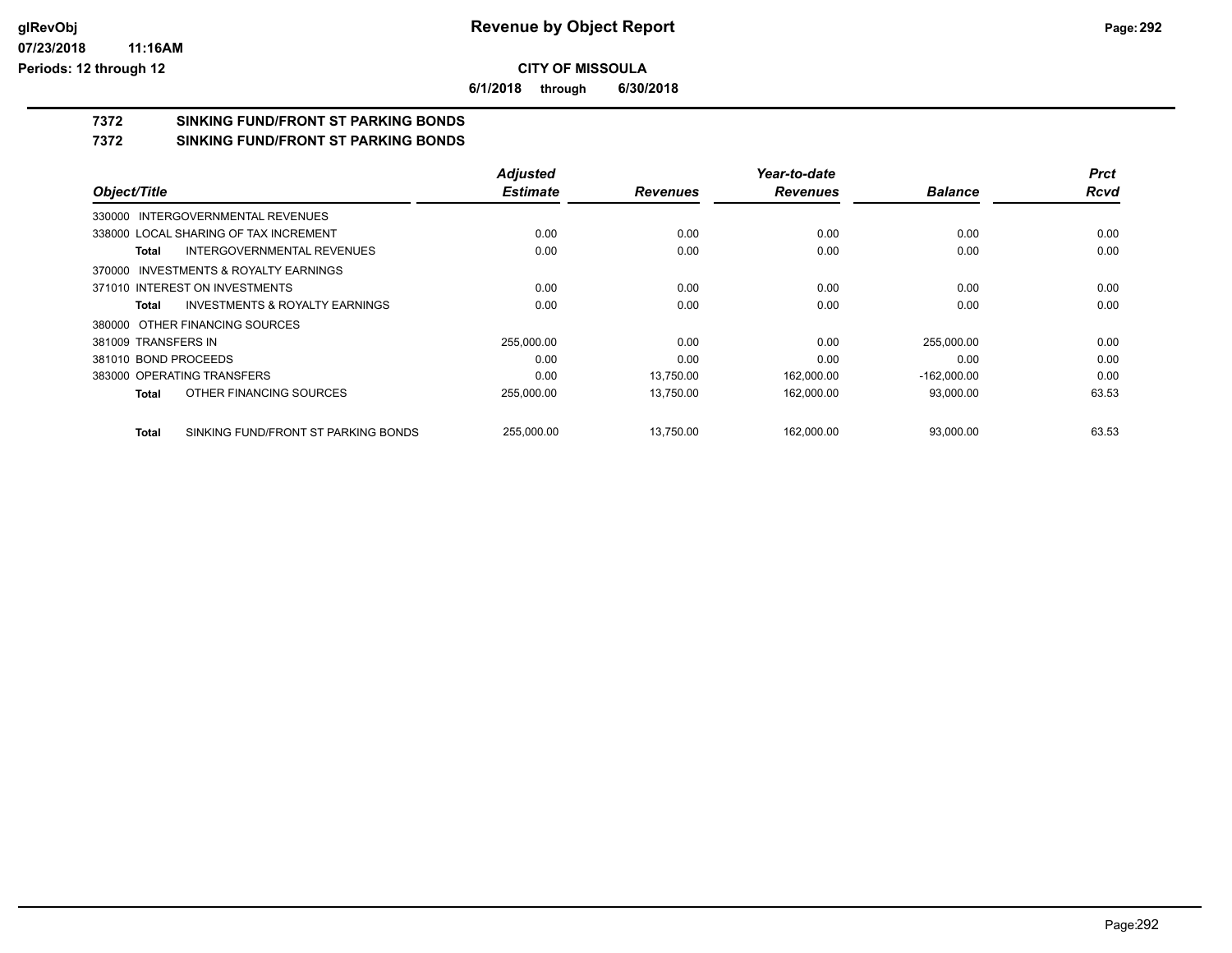**6/1/2018 through 6/30/2018**

#### **7372 SINKING FUND/FRONT ST PARKING BONDS**

| Object/Title                                              | <b>Adjusted</b><br><b>Estimate</b> | <b>Revenues</b> | Year-to-date<br><b>Revenues</b> | <b>Balance</b> | <b>Prct</b><br><b>Rcvd</b> |
|-----------------------------------------------------------|------------------------------------|-----------------|---------------------------------|----------------|----------------------------|
|                                                           |                                    |                 |                                 |                |                            |
| INTERGOVERNMENTAL REVENUES<br>330000                      |                                    |                 |                                 |                |                            |
| 338000 LOCAL SHARING OF TAX INCREMENT                     | 0.00                               | 0.00            | 0.00                            | 0.00           | 0.00                       |
| INTERGOVERNMENTAL REVENUES<br><b>Total</b>                | 0.00                               | 0.00            | 0.00                            | 0.00           | 0.00                       |
| INVESTMENTS & ROYALTY EARNINGS<br>370000                  |                                    |                 |                                 |                |                            |
| 371010 INTEREST ON INVESTMENTS                            | 0.00                               | 0.00            | 0.00                            | 0.00           | 0.00                       |
| <b>INVESTMENTS &amp; ROYALTY EARNINGS</b><br><b>Total</b> | 0.00                               | 0.00            | 0.00                            | 0.00           | 0.00                       |
| 380000 OTHER FINANCING SOURCES                            |                                    |                 |                                 |                |                            |
| 381009 TRANSFERS IN                                       | 255.000.00                         | 0.00            | 0.00                            | 255,000.00     | 0.00                       |
| 381010 BOND PROCEEDS                                      | 0.00                               | 0.00            | 0.00                            | 0.00           | 0.00                       |
| 383000 OPERATING TRANSFERS                                | 0.00                               | 13,750.00       | 162,000.00                      | $-162,000.00$  | 0.00                       |
| OTHER FINANCING SOURCES<br><b>Total</b>                   | 255,000.00                         | 13,750.00       | 162,000.00                      | 93,000.00      | 63.53                      |
| SINKING FUND/FRONT ST PARKING BONDS<br>Total              | 255,000.00                         | 13,750.00       | 162,000.00                      | 93,000.00      | 63.53                      |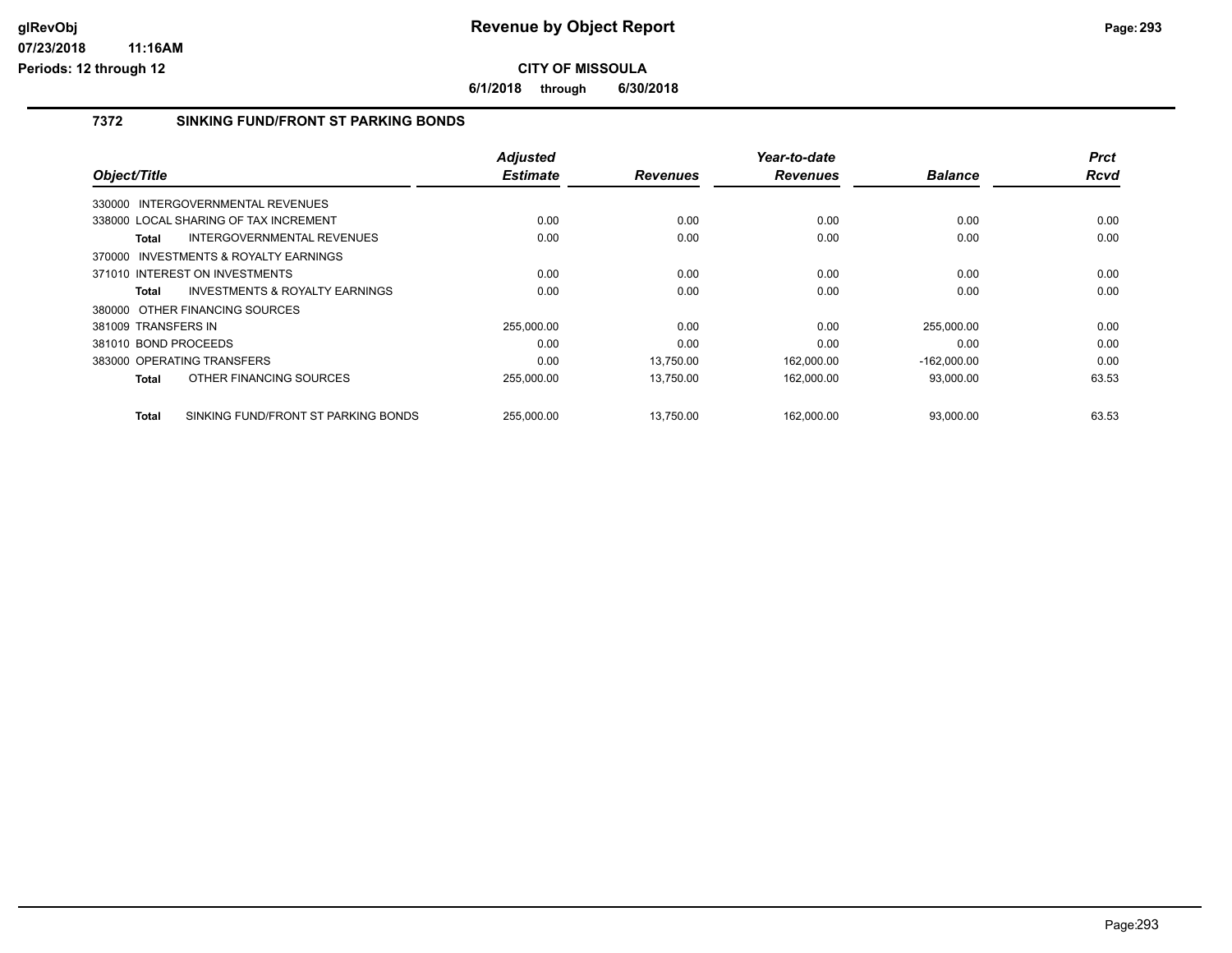**6/1/2018 through 6/30/2018**

# **7373 MPC SERIES 2010B CONSTRUCTION**

#### **7373 MPC SERIES 2010B CONSTRUCTION**

|                                                    | <b>Adjusted</b> |                 | Year-to-date    |                | <b>Prct</b> |
|----------------------------------------------------|-----------------|-----------------|-----------------|----------------|-------------|
| Object/Title                                       | <b>Estimate</b> | <b>Revenues</b> | <b>Revenues</b> | <b>Balance</b> | <b>Rcvd</b> |
| TAXES/ASSESSMENTS<br>310000                        |                 |                 |                 |                |             |
| PENALTIES & INTEREST<br>312001                     | 0.00            | 0.00            | 0.00            | 0.00           | 0.00        |
| TAXES/ASSESSMENTS<br><b>Total</b>                  | 0.00            | 0.00            | 0.00            | 0.00           | 0.00        |
| MISCELLANEOUS REVENUES<br>360000                   |                 |                 |                 |                |             |
| 360010 MISCELLANEOUS                               | 0.00            | 0.00            | 0.00            | 0.00           | 0.00        |
| <b>MISCELLANEOUS REVENUES</b><br>Total             | 0.00            | 0.00            | 0.00            | 0.00           | 0.00        |
| INVESTMENTS & ROYALTY EARNINGS<br>370000           |                 |                 |                 |                |             |
| 371010 INTEREST ON INVESTMENTS                     | 0.00            | 0.00            | 0.00            | 0.00           | 0.00        |
| <b>INVESTMENTS &amp; ROYALTY EARNINGS</b><br>Total | 0.00            | 0.00            | 0.00            | 0.00           | 0.00        |
| OTHER FINANCING SOURCES<br>380000                  |                 |                 |                 |                |             |
| 381010 BOND PROCEEDS                               | 0.00            | 0.00            | 0.00            | 0.00           | 0.00        |
| 383000 OPERATING TRANSFERS                         | 0.00            | 0.00            | 0.00            | 0.00           | 0.00        |
| 383042 TRANSFERS FROM OTHER FUNDS                  | 0.00            | 0.00            | 0.00            | 0.00           | 0.00        |
| 383400 CAPITAL CONTRIBUTION                        | 0.00            | 0.00            | 0.00            | 0.00           | 0.00        |
| OTHER FINANCING SOURCES<br><b>Total</b>            | 0.00            | 0.00            | 0.00            | 0.00           | 0.00        |
|                                                    |                 |                 |                 |                |             |
| MPC SERIES 2010B CONSTRUCTION<br><b>Total</b>      | 0.00            | 0.00            | 0.00            | 0.00           | 0.00        |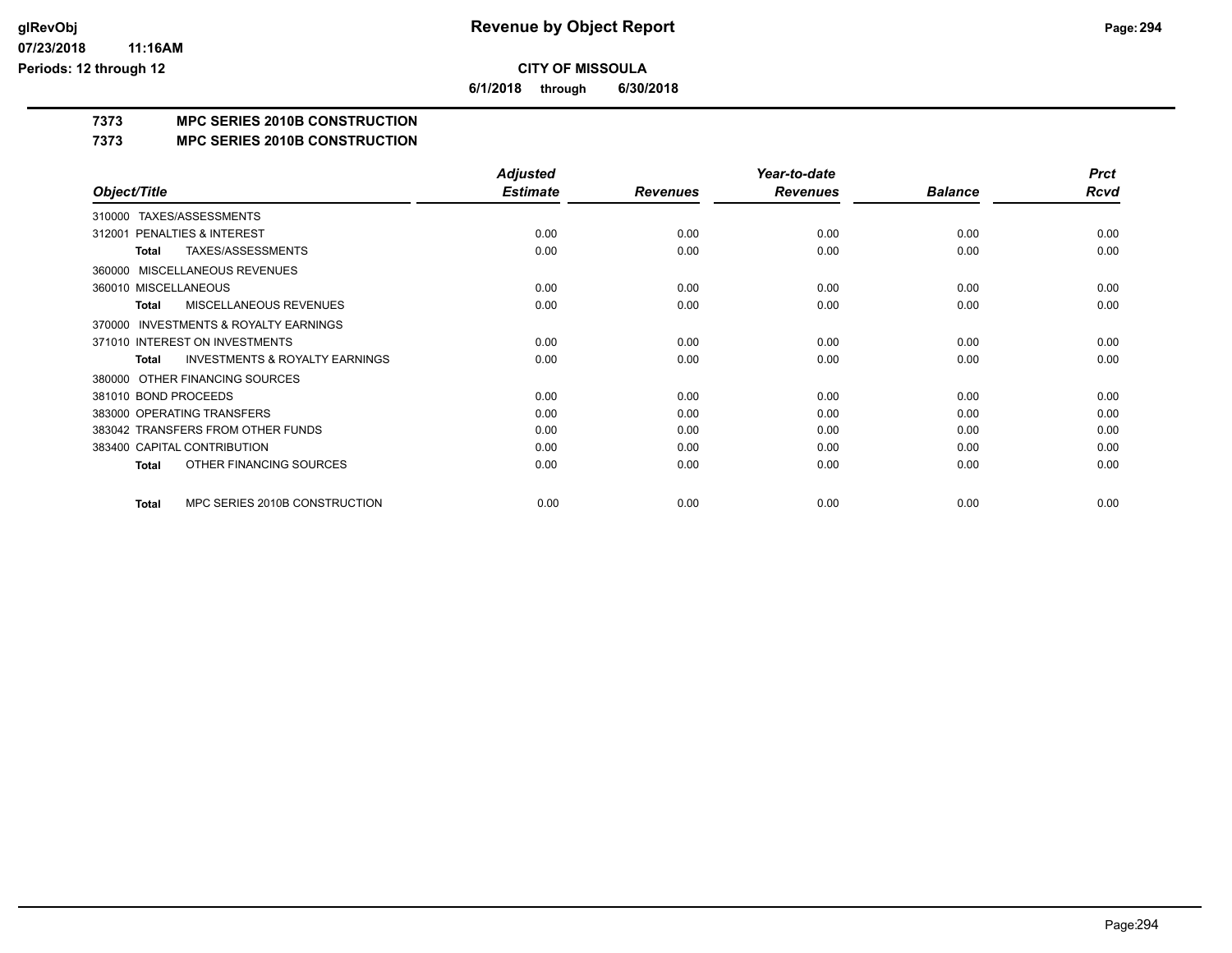**6/1/2018 through 6/30/2018**

#### **7373 MPC SERIES 2010B CONSTRUCTION**

|                                                    | <b>Adjusted</b> |                 | Year-to-date    |                | <b>Prct</b> |
|----------------------------------------------------|-----------------|-----------------|-----------------|----------------|-------------|
| Object/Title                                       | <b>Estimate</b> | <b>Revenues</b> | <b>Revenues</b> | <b>Balance</b> | <b>Rcvd</b> |
| 310000 TAXES/ASSESSMENTS                           |                 |                 |                 |                |             |
| PENALTIES & INTEREST<br>312001                     | 0.00            | 0.00            | 0.00            | 0.00           | 0.00        |
| TAXES/ASSESSMENTS<br>Total                         | 0.00            | 0.00            | 0.00            | 0.00           | 0.00        |
| 360000 MISCELLANEOUS REVENUES                      |                 |                 |                 |                |             |
| 360010 MISCELLANEOUS                               | 0.00            | 0.00            | 0.00            | 0.00           | 0.00        |
| MISCELLANEOUS REVENUES<br><b>Total</b>             | 0.00            | 0.00            | 0.00            | 0.00           | 0.00        |
| 370000 INVESTMENTS & ROYALTY EARNINGS              |                 |                 |                 |                |             |
| 371010 INTEREST ON INVESTMENTS                     | 0.00            | 0.00            | 0.00            | 0.00           | 0.00        |
| <b>INVESTMENTS &amp; ROYALTY EARNINGS</b><br>Total | 0.00            | 0.00            | 0.00            | 0.00           | 0.00        |
| 380000 OTHER FINANCING SOURCES                     |                 |                 |                 |                |             |
| 381010 BOND PROCEEDS                               | 0.00            | 0.00            | 0.00            | 0.00           | 0.00        |
| 383000 OPERATING TRANSFERS                         | 0.00            | 0.00            | 0.00            | 0.00           | 0.00        |
| 383042 TRANSFERS FROM OTHER FUNDS                  | 0.00            | 0.00            | 0.00            | 0.00           | 0.00        |
| 383400 CAPITAL CONTRIBUTION                        | 0.00            | 0.00            | 0.00            | 0.00           | 0.00        |
| OTHER FINANCING SOURCES<br>Total                   | 0.00            | 0.00            | 0.00            | 0.00           | 0.00        |
|                                                    |                 |                 |                 |                |             |
| MPC SERIES 2010B CONSTRUCTION<br><b>Total</b>      | 0.00            | 0.00            | 0.00            | 0.00           | 0.00        |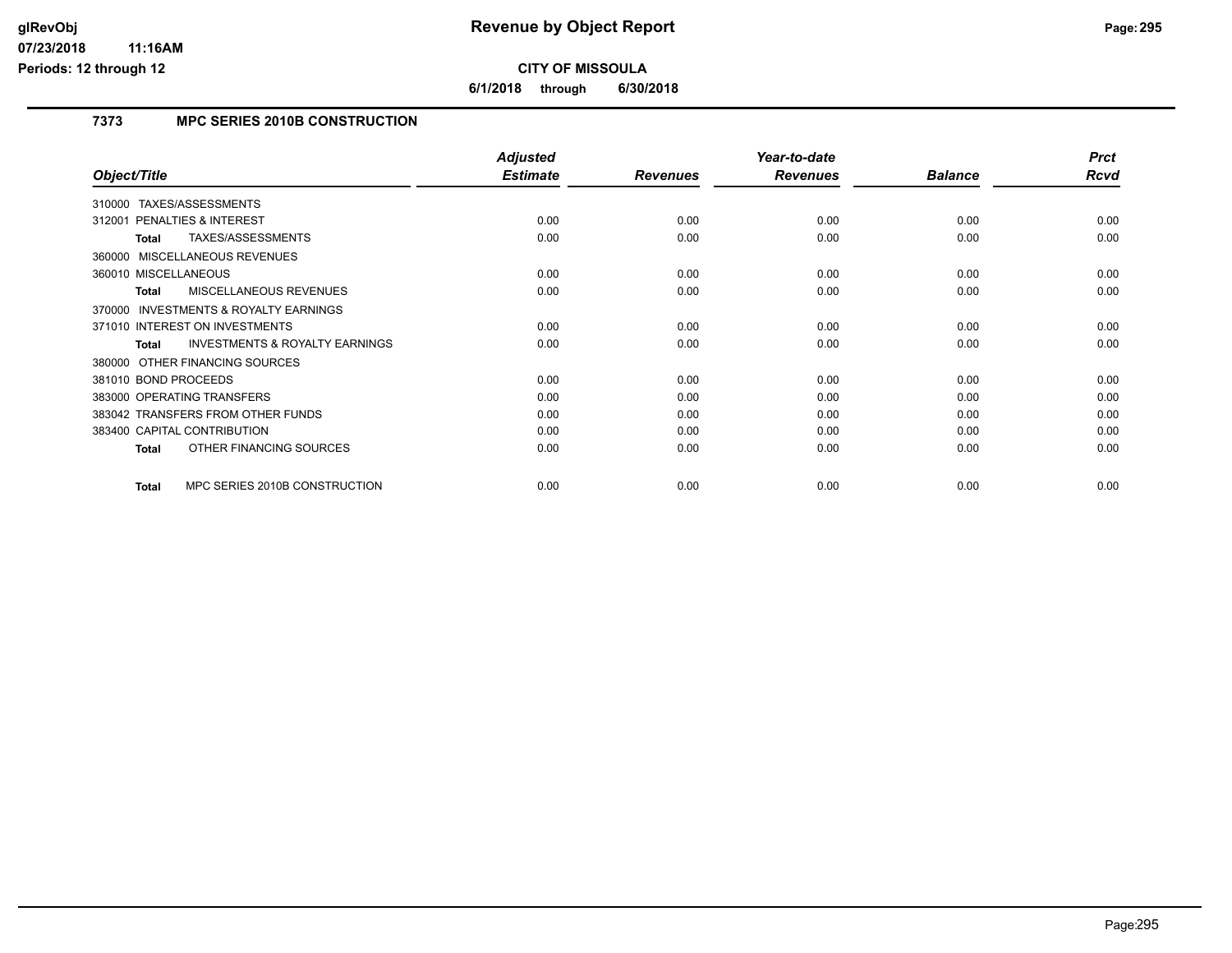**6/1/2018 through 6/30/2018**

### **7374 RESERVE FUND-PARKING BONDS**

#### **7374 RESERVE FUND-PARKING BONDS**

|                      |                                           | <b>Adjusted</b> |                 | Year-to-date    |                | <b>Prct</b> |
|----------------------|-------------------------------------------|-----------------|-----------------|-----------------|----------------|-------------|
| Object/Title         |                                           | <b>Estimate</b> | <b>Revenues</b> | <b>Revenues</b> | <b>Balance</b> | <b>Rcvd</b> |
|                      | 370000 INVESTMENTS & ROYALTY EARNINGS     |                 |                 |                 |                |             |
|                      | 371010 INTEREST ON INVESTMENTS            | 0.00            | 0.00            | 0.00            | 0.00           | 0.00        |
| Total                | <b>INVESTMENTS &amp; ROYALTY EARNINGS</b> | 0.00            | 0.00            | 0.00            | 0.00           | 0.00        |
|                      | 380000 OTHER FINANCING SOURCES            |                 |                 |                 |                |             |
| 381009 TRANSFERS IN  |                                           | 0.00            | 0.00            | 0.00            | 0.00           | 0.00        |
| 381010 BOND PROCEEDS |                                           | 0.00            | 0.00            | 0.00            | 0.00           | 0.00        |
|                      | 383000 OPERATING TRANSFERS                | 0.00            | 0.00            | 0.00            | 0.00           | 0.00        |
| Total                | OTHER FINANCING SOURCES                   | 0.00            | 0.00            | 0.00            | 0.00           | 0.00        |
|                      |                                           |                 |                 |                 |                |             |
| <b>Total</b>         | RESERVE FUND-PARKING BONDS                | 0.00            | 0.00            | 0.00            | 0.00           | 0.00        |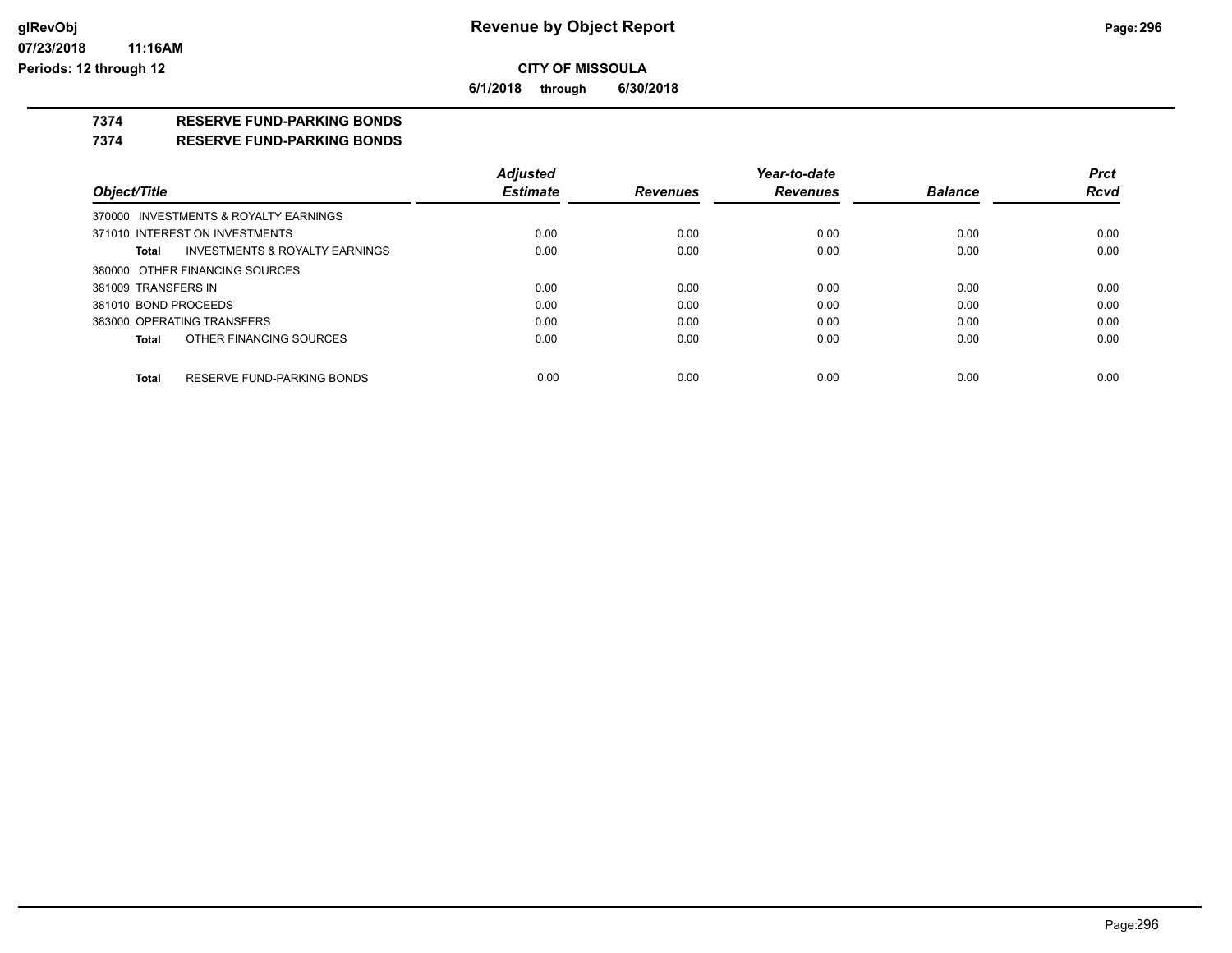**6/1/2018 through 6/30/2018**

#### **7374 RESERVE FUND-PARKING BONDS**

|                      |                                           | <b>Adjusted</b> |                 | Year-to-date    |                | <b>Prct</b> |
|----------------------|-------------------------------------------|-----------------|-----------------|-----------------|----------------|-------------|
| Object/Title         |                                           | <b>Estimate</b> | <b>Revenues</b> | <b>Revenues</b> | <b>Balance</b> | <b>Rcvd</b> |
|                      | 370000 INVESTMENTS & ROYALTY EARNINGS     |                 |                 |                 |                |             |
|                      | 371010 INTEREST ON INVESTMENTS            | 0.00            | 0.00            | 0.00            | 0.00           | 0.00        |
| Total                | <b>INVESTMENTS &amp; ROYALTY EARNINGS</b> | 0.00            | 0.00            | 0.00            | 0.00           | 0.00        |
|                      | 380000 OTHER FINANCING SOURCES            |                 |                 |                 |                |             |
| 381009 TRANSFERS IN  |                                           | 0.00            | 0.00            | 0.00            | 0.00           | 0.00        |
| 381010 BOND PROCEEDS |                                           | 0.00            | 0.00            | 0.00            | 0.00           | 0.00        |
|                      | 383000 OPERATING TRANSFERS                | 0.00            | 0.00            | 0.00            | 0.00           | 0.00        |
| <b>Total</b>         | OTHER FINANCING SOURCES                   | 0.00            | 0.00            | 0.00            | 0.00           | 0.00        |
| <b>Total</b>         | RESERVE FUND-PARKING BONDS                | 0.00            | 0.00            | 0.00            | 0.00           | 0.00        |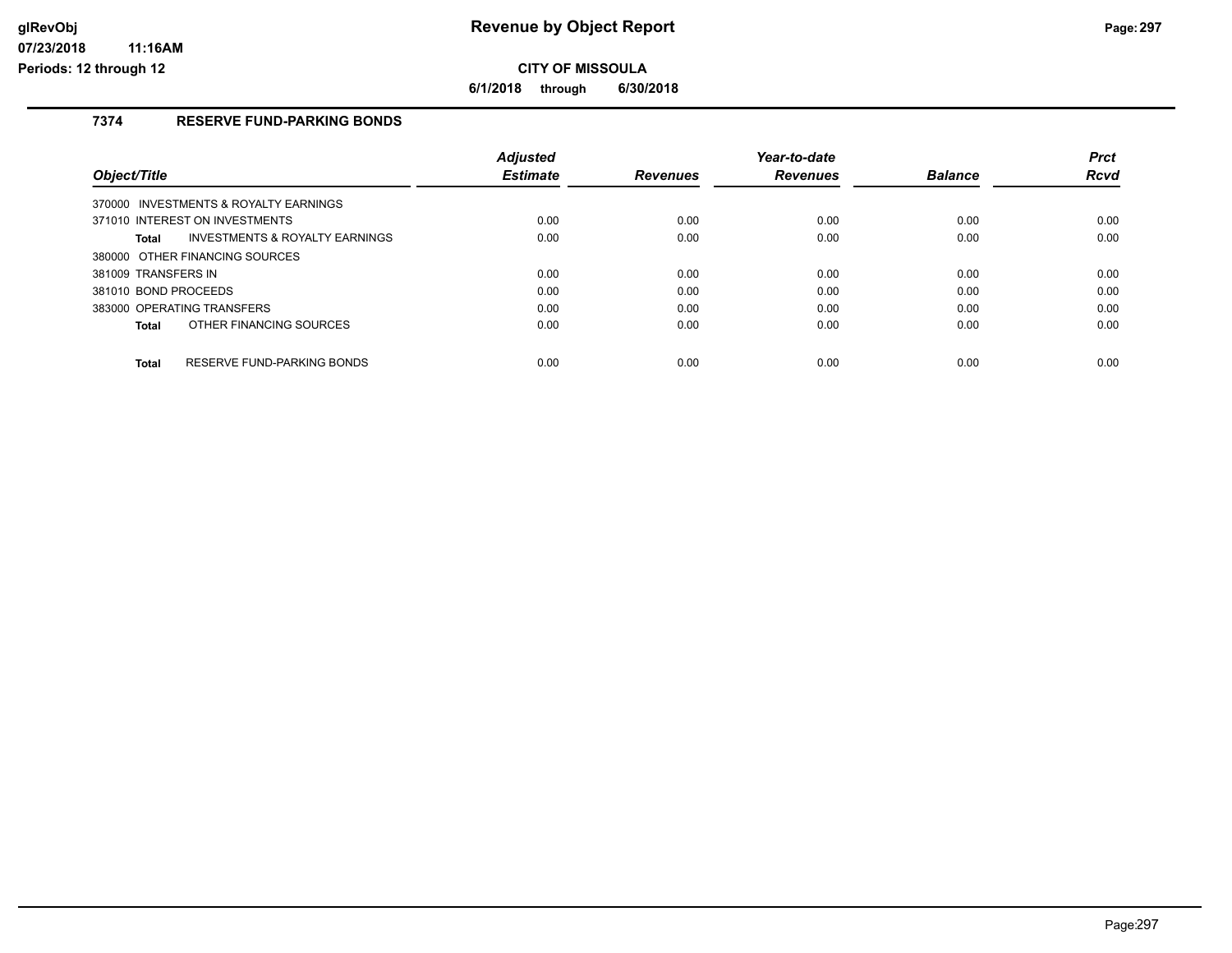**6/1/2018 through 6/30/2018**

# **7375 PLEDGED TAX INCREMENT-2010B BOND**

# **7375 PLEDGED TAX INCREMENT-2010B BOND**

|                                                    | <b>Adjusted</b> |                 | Year-to-date    |                | <b>Prct</b> |
|----------------------------------------------------|-----------------|-----------------|-----------------|----------------|-------------|
| Object/Title                                       | <b>Estimate</b> | <b>Revenues</b> | <b>Revenues</b> | <b>Balance</b> | <b>Rcvd</b> |
| 330000 INTERGOVERNMENTAL REVENUES                  |                 |                 |                 |                |             |
| 338000 LOCAL SHARING OF TAX INCREMENT              | 204,860.00      | 0.00            | 206,390.00      | $-1,530.00$    | 100.75      |
| <b>INTERGOVERNMENTAL REVENUES</b><br>Total         | 204,860.00      | 0.00            | 206,390.00      | $-1.530.00$    | 100.75      |
| 370000 INVESTMENTS & ROYALTY EARNINGS              |                 |                 |                 |                |             |
| 371010 INTEREST ON INVESTMENTS                     | 0.00            | 0.00            | $-25.810.71$    | 25.810.71      | 0.00        |
| <b>INVESTMENTS &amp; ROYALTY EARNINGS</b><br>Total | 0.00            | 0.00            | $-25.810.71$    | 25.810.71      | 0.00        |
| 380000 OTHER FINANCING SOURCES                     |                 |                 |                 |                |             |
| 383000 OPERATING TRANSFERS                         | 0.00            | 0.00            | 0.00            | 0.00           | 0.00        |
| OTHER FINANCING SOURCES<br>Total                   | 0.00            | 0.00            | 0.00            | 0.00           | 0.00        |
| PLEDGED TAX INCREMENT-2010B BOND<br>Total          | 204.860.00      | 0.00            | 180.579.29      | 24.280.71      | 88.15       |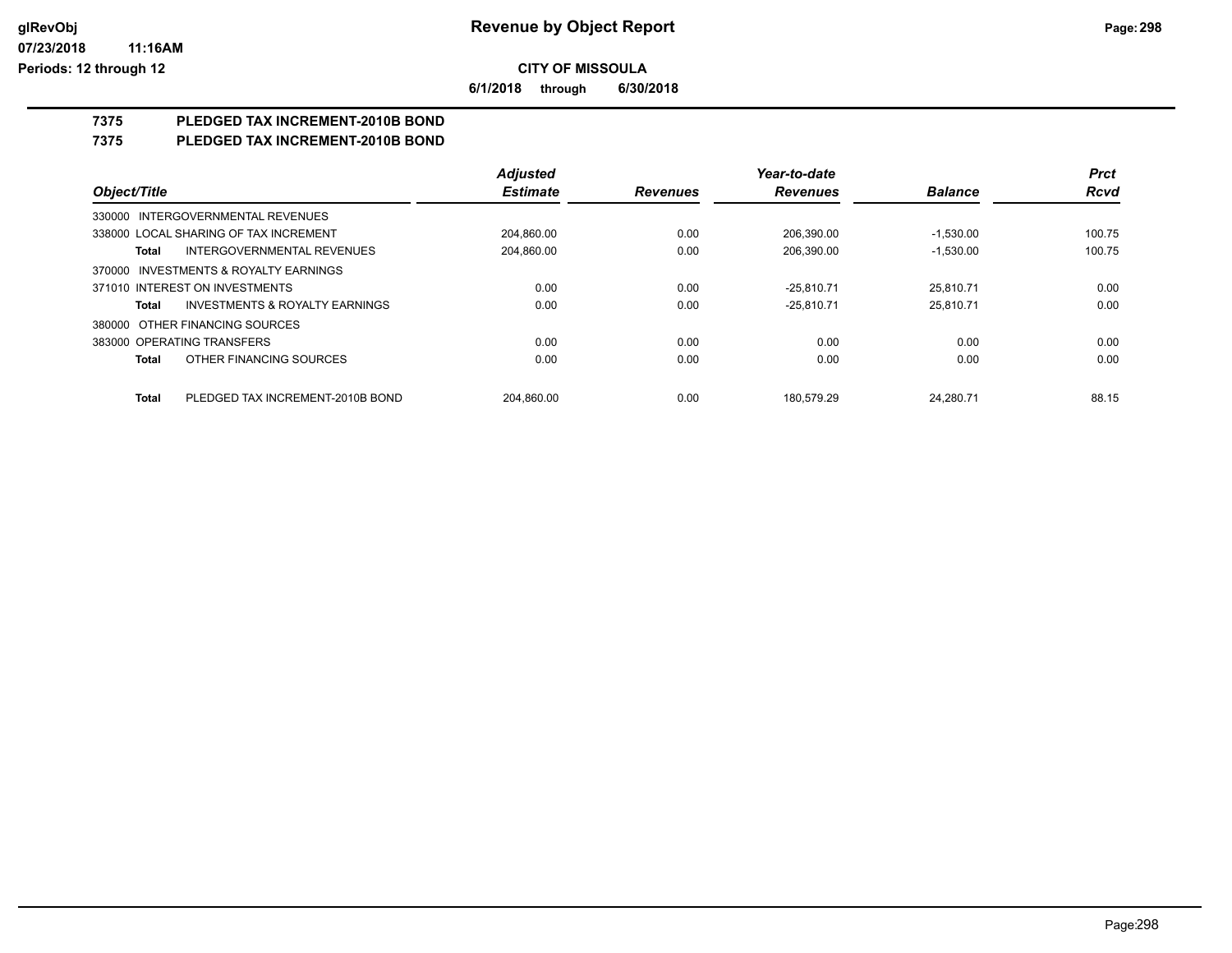**6/1/2018 through 6/30/2018**

#### **7375 PLEDGED TAX INCREMENT-2010B BOND**

|                                                  | <b>Adjusted</b> |                 | Year-to-date    |                | <b>Prct</b> |
|--------------------------------------------------|-----------------|-----------------|-----------------|----------------|-------------|
| Object/Title                                     | <b>Estimate</b> | <b>Revenues</b> | <b>Revenues</b> | <b>Balance</b> | <b>Rcvd</b> |
| INTERGOVERNMENTAL REVENUES<br>330000             |                 |                 |                 |                |             |
| 338000 LOCAL SHARING OF TAX INCREMENT            | 204.860.00      | 0.00            | 206.390.00      | $-1.530.00$    | 100.75      |
| INTERGOVERNMENTAL REVENUES<br>Total              | 204.860.00      | 0.00            | 206,390.00      | $-1.530.00$    | 100.75      |
| 370000 INVESTMENTS & ROYALTY EARNINGS            |                 |                 |                 |                |             |
| 371010 INTEREST ON INVESTMENTS                   | 0.00            | 0.00            | $-25.810.71$    | 25.810.71      | 0.00        |
| INVESTMENTS & ROYALTY EARNINGS<br>Total          | 0.00            | 0.00            | $-25.810.71$    | 25.810.71      | 0.00        |
| OTHER FINANCING SOURCES<br>380000                |                 |                 |                 |                |             |
| 383000 OPERATING TRANSFERS                       | 0.00            | 0.00            | 0.00            | 0.00           | 0.00        |
| OTHER FINANCING SOURCES<br><b>Total</b>          | 0.00            | 0.00            | 0.00            | 0.00           | 0.00        |
| PLEDGED TAX INCREMENT-2010B BOND<br><b>Total</b> | 204.860.00      | 0.00            | 180.579.29      | 24.280.71      | 88.15       |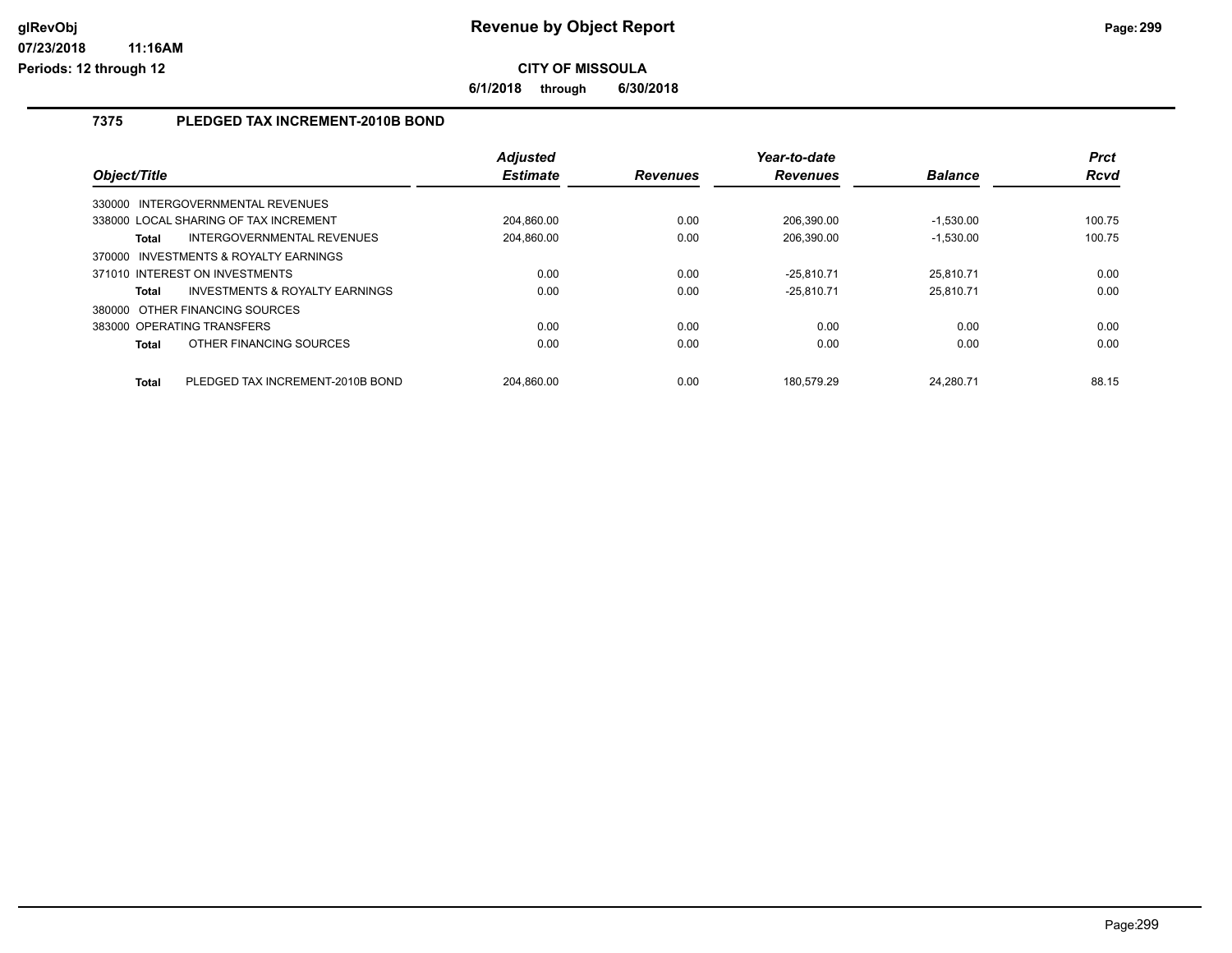**6/1/2018 through 6/30/2018**

## **7376 MPC 2010A BONDS DEBT INTEREST**

#### **7376 MPC 2010A BONDS DEBT INTEREST**

|                      |                                       | <b>Adjusted</b> |                 | Year-to-date    |                | <b>Prct</b> |
|----------------------|---------------------------------------|-----------------|-----------------|-----------------|----------------|-------------|
| Object/Title         |                                       | <b>Estimate</b> | <b>Revenues</b> | <b>Revenues</b> | <b>Balance</b> | <b>Rcvd</b> |
|                      | 370000 INVESTMENTS & ROYALTY EARNINGS |                 |                 |                 |                |             |
|                      | 371010 INTEREST ON INVESTMENTS        | 0.00            | 0.00            | 0.00            | 0.00           | 0.00        |
| Total                | INVESTMENTS & ROYALTY EARNINGS        | 0.00            | 0.00            | 0.00            | 0.00           | 0.00        |
|                      | 380000 OTHER FINANCING SOURCES        |                 |                 |                 |                |             |
| 381009 TRANSFERS IN  |                                       | 0.00            | 0.00            | 0.00            | 0.00           | 0.00        |
| 381010 BOND PROCEEDS |                                       | 0.00            | 0.00            | 0.00            | 0.00           | 0.00        |
|                      | 383000 OPERATING TRANSFERS            | 0.00            | 0.00            | 0.00            | 0.00           | 0.00        |
| Total                | OTHER FINANCING SOURCES               | 0.00            | 0.00            | 0.00            | 0.00           | 0.00        |
|                      |                                       |                 |                 |                 |                |             |
| Total                | MPC 2010A BONDS DEBT INTEREST         | 0.00            | 0.00            | 0.00            | 0.00           | 0.00        |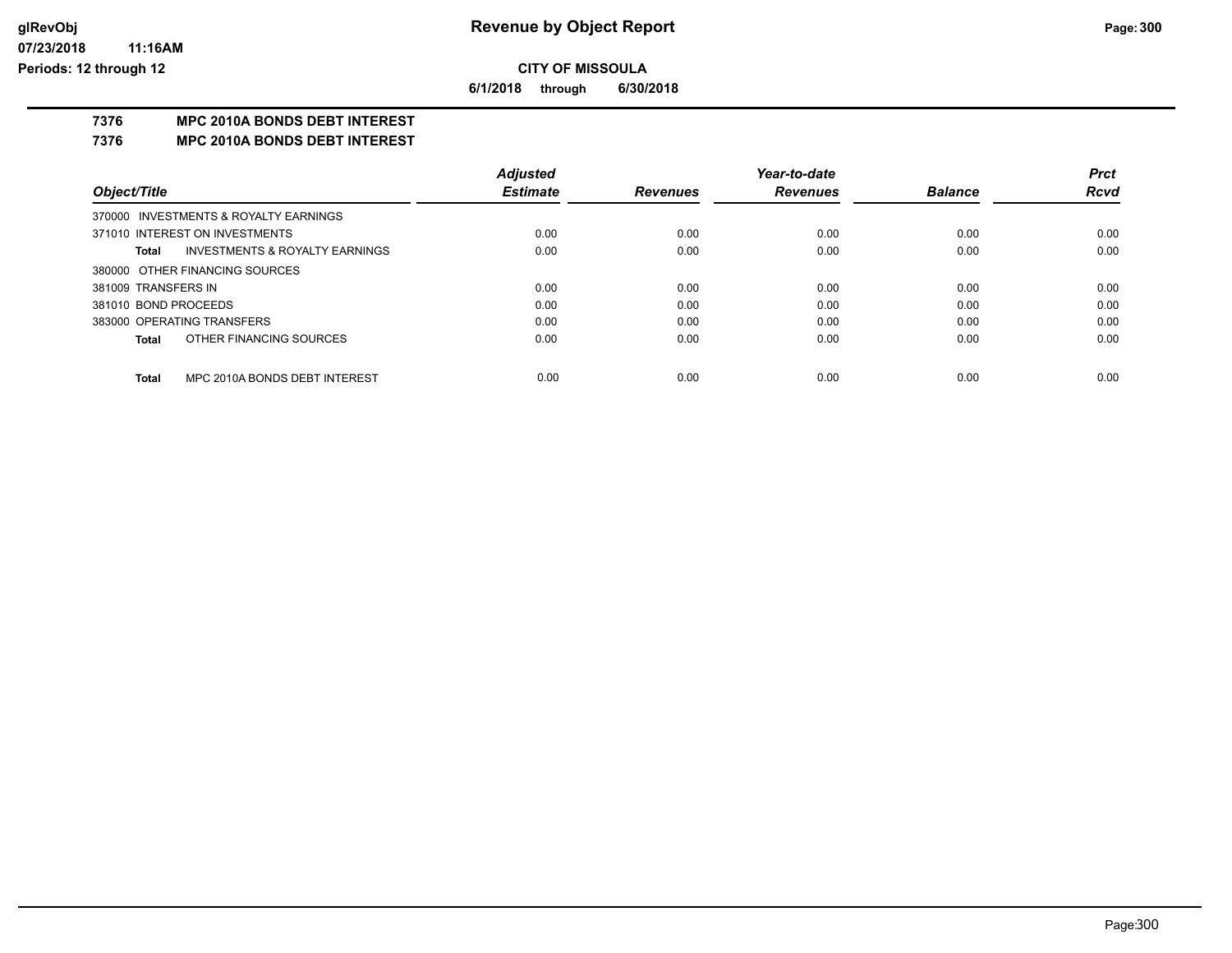**6/1/2018 through 6/30/2018**

### **7376 MPC 2010A BONDS DEBT INTEREST**

|                            |                                           | <b>Adjusted</b> |                 | Year-to-date    |                | <b>Prct</b> |
|----------------------------|-------------------------------------------|-----------------|-----------------|-----------------|----------------|-------------|
| Object/Title               |                                           | <b>Estimate</b> | <b>Revenues</b> | <b>Revenues</b> | <b>Balance</b> | <b>Rcvd</b> |
|                            | 370000 INVESTMENTS & ROYALTY EARNINGS     |                 |                 |                 |                |             |
|                            | 371010 INTEREST ON INVESTMENTS            | 0.00            | 0.00            | 0.00            | 0.00           | 0.00        |
| Total                      | <b>INVESTMENTS &amp; ROYALTY EARNINGS</b> | 0.00            | 0.00            | 0.00            | 0.00           | 0.00        |
|                            | 380000 OTHER FINANCING SOURCES            |                 |                 |                 |                |             |
| 381009 TRANSFERS IN        |                                           | 0.00            | 0.00            | 0.00            | 0.00           | 0.00        |
| 381010 BOND PROCEEDS       |                                           | 0.00            | 0.00            | 0.00            | 0.00           | 0.00        |
| 383000 OPERATING TRANSFERS |                                           | 0.00            | 0.00            | 0.00            | 0.00           | 0.00        |
| Total                      | OTHER FINANCING SOURCES                   | 0.00            | 0.00            | 0.00            | 0.00           | 0.00        |
| <b>Total</b>               | MPC 2010A BONDS DEBT INTEREST             | 0.00            | 0.00            | 0.00            | 0.00           | 0.00        |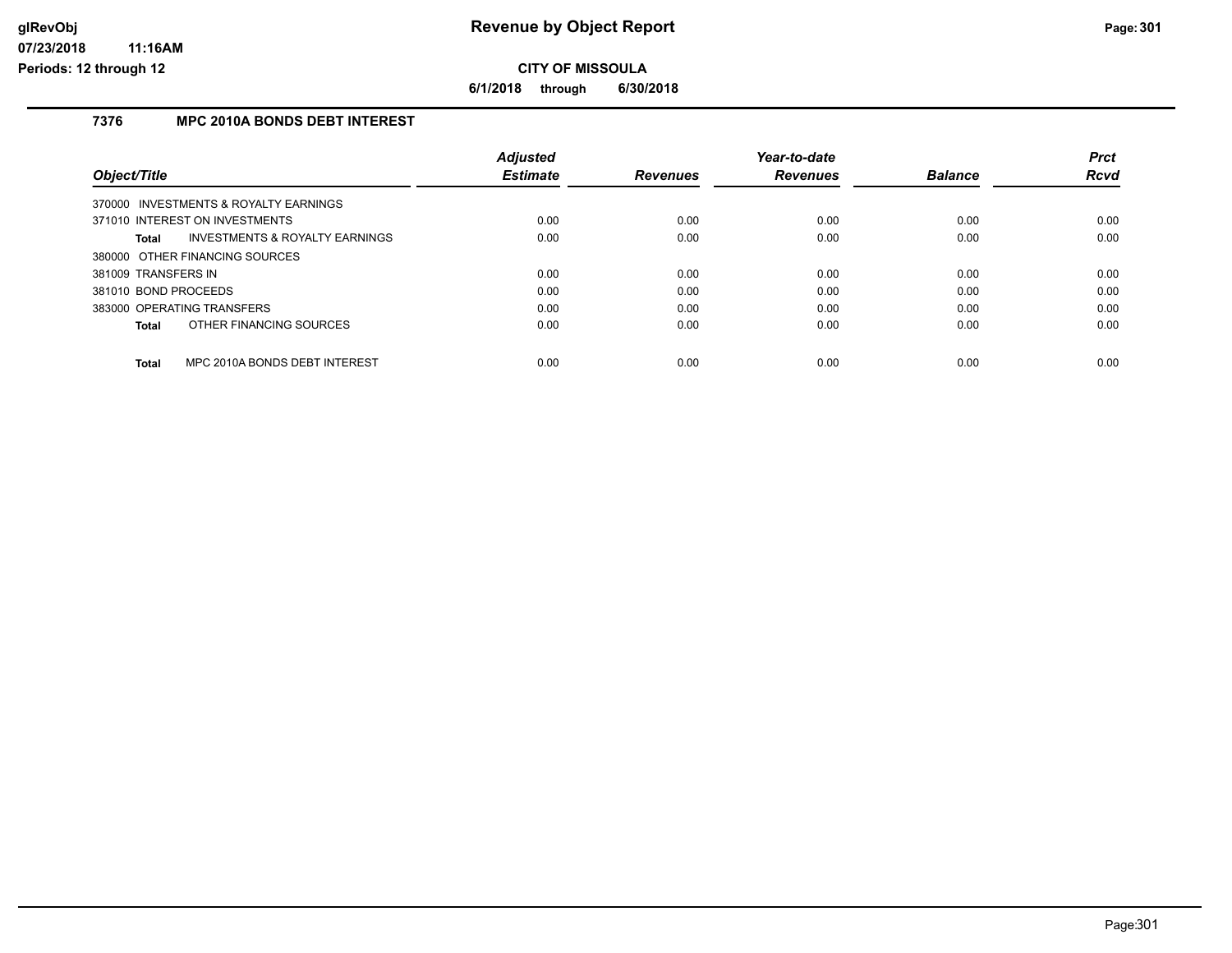**6/1/2018 through 6/30/2018**

## **7377 MPC 2010A BONDS SINKING FUND**

**7377 MPC 2010A BONDS SINKING FUND**

|                                                    | <b>Adjusted</b> |                 | Year-to-date    |                | <b>Prct</b> |
|----------------------------------------------------|-----------------|-----------------|-----------------|----------------|-------------|
| Object/Title                                       | <b>Estimate</b> | <b>Revenues</b> | <b>Revenues</b> | <b>Balance</b> | <b>Rcvd</b> |
| 370000 INVESTMENTS & ROYALTY EARNINGS              |                 |                 |                 |                |             |
| 371010 INTEREST ON INVESTMENTS                     | 0.00            | 0.00            | 0.00            | 0.00           | 0.00        |
| <b>INVESTMENTS &amp; ROYALTY EARNINGS</b><br>Total | 0.00            | 0.00            | 0.00            | 0.00           | 0.00        |
| 380000 OTHER FINANCING SOURCES                     |                 |                 |                 |                |             |
| 381009 TRANSFERS IN                                | 0.00            | 0.00            | 0.00            | 0.00           | 0.00        |
| 381010 BOND PROCEEDS                               | 0.00            | 0.00            | 0.00            | 0.00           | 0.00        |
| 383000 OPERATING TRANSFERS                         | 0.00            | 0.00            | 0.00            | 0.00           | 0.00        |
| OTHER FINANCING SOURCES<br>Total                   | 0.00            | 0.00            | 0.00            | 0.00           | 0.00        |
|                                                    |                 |                 |                 |                |             |
| MPC 2010A BONDS SINKING FUND<br><b>Total</b>       | 0.00            | 0.00            | 0.00            | 0.00           | 0.00        |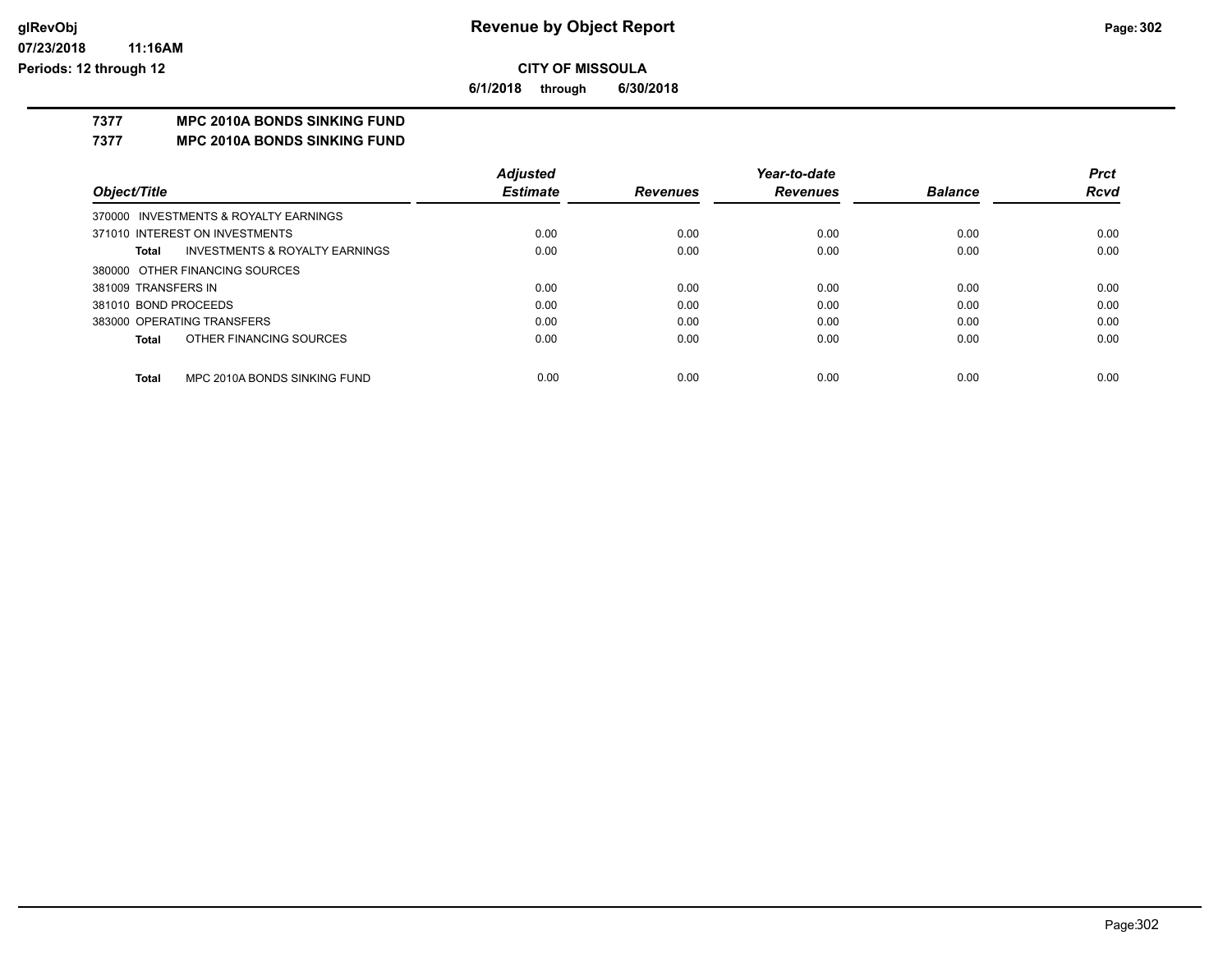**6/1/2018 through 6/30/2018**

#### **7377 MPC 2010A BONDS SINKING FUND**

|                                |                                           | <b>Adjusted</b> |                 | Year-to-date    |                | <b>Prct</b> |
|--------------------------------|-------------------------------------------|-----------------|-----------------|-----------------|----------------|-------------|
| Object/Title                   |                                           | <b>Estimate</b> | <b>Revenues</b> | <b>Revenues</b> | <b>Balance</b> | <b>Rcvd</b> |
|                                | 370000 INVESTMENTS & ROYALTY EARNINGS     |                 |                 |                 |                |             |
| 371010 INTEREST ON INVESTMENTS |                                           | 0.00            | 0.00            | 0.00            | 0.00           | 0.00        |
| Total                          | <b>INVESTMENTS &amp; ROYALTY EARNINGS</b> | 0.00            | 0.00            | 0.00            | 0.00           | 0.00        |
| 380000 OTHER FINANCING SOURCES |                                           |                 |                 |                 |                |             |
| 381009 TRANSFERS IN            |                                           | 0.00            | 0.00            | 0.00            | 0.00           | 0.00        |
| 381010 BOND PROCEEDS           |                                           | 0.00            | 0.00            | 0.00            | 0.00           | 0.00        |
| 383000 OPERATING TRANSFERS     |                                           | 0.00            | 0.00            | 0.00            | 0.00           | 0.00        |
| <b>Total</b>                   | OTHER FINANCING SOURCES                   | 0.00            | 0.00            | 0.00            | 0.00           | 0.00        |
| <b>Total</b>                   | MPC 2010A BONDS SINKING FUND              | 0.00            | 0.00            | 0.00            | 0.00           | 0.00        |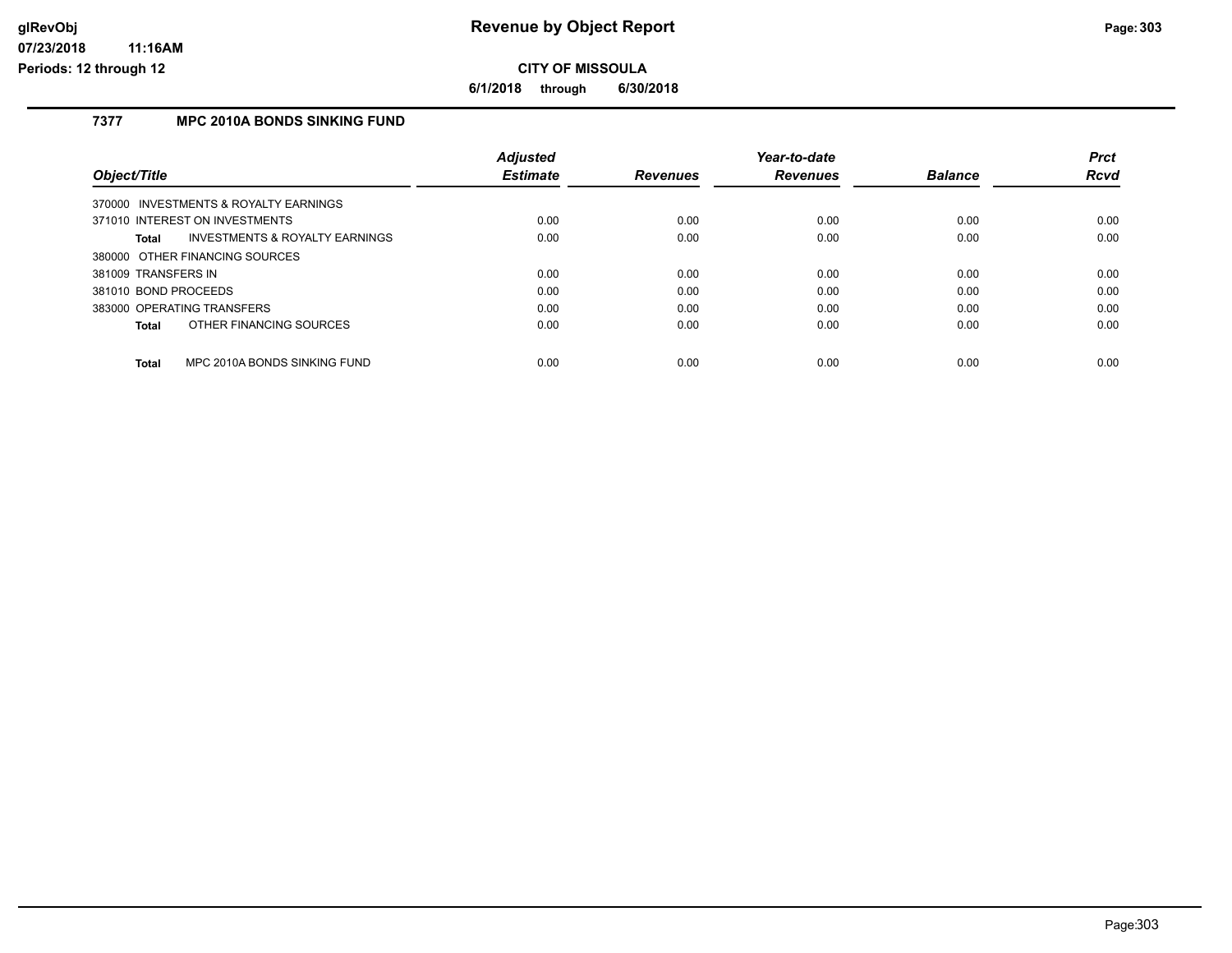**6/1/2018 through 6/30/2018**

**7378 MPC 2010A BOND RESERVE**

**7378 MPC 2010A BOND RESERVE**

|                      |                                           | <b>Adjusted</b> |                 | Year-to-date    |                | <b>Prct</b> |
|----------------------|-------------------------------------------|-----------------|-----------------|-----------------|----------------|-------------|
| Object/Title         |                                           | <b>Estimate</b> | <b>Revenues</b> | <b>Revenues</b> | <b>Balance</b> | <b>Rcvd</b> |
|                      | 370000 INVESTMENTS & ROYALTY EARNINGS     |                 |                 |                 |                |             |
|                      | 371010 INTEREST ON INVESTMENTS            | 0.00            | 0.00            | 0.00            | 0.00           | 0.00        |
| Total                | <b>INVESTMENTS &amp; ROYALTY EARNINGS</b> | 0.00            | 0.00            | 0.00            | 0.00           | 0.00        |
|                      | 380000 OTHER FINANCING SOURCES            |                 |                 |                 |                |             |
| 381009 TRANSFERS IN  |                                           | 0.00            | 0.00            | 0.00            | 0.00           | 0.00        |
| 381010 BOND PROCEEDS |                                           | 0.00            | 0.00            | 0.00            | 0.00           | 0.00        |
|                      | 383000 OPERATING TRANSFERS                | 0.00            | 0.00            | 0.00            | 0.00           | 0.00        |
| Total                | OTHER FINANCING SOURCES                   | 0.00            | 0.00            | 0.00            | 0.00           | 0.00        |
| <b>Total</b>         | MPC 2010A BOND RESERVE                    | 0.00            | 0.00            | 0.00            | 0.00           | 0.00        |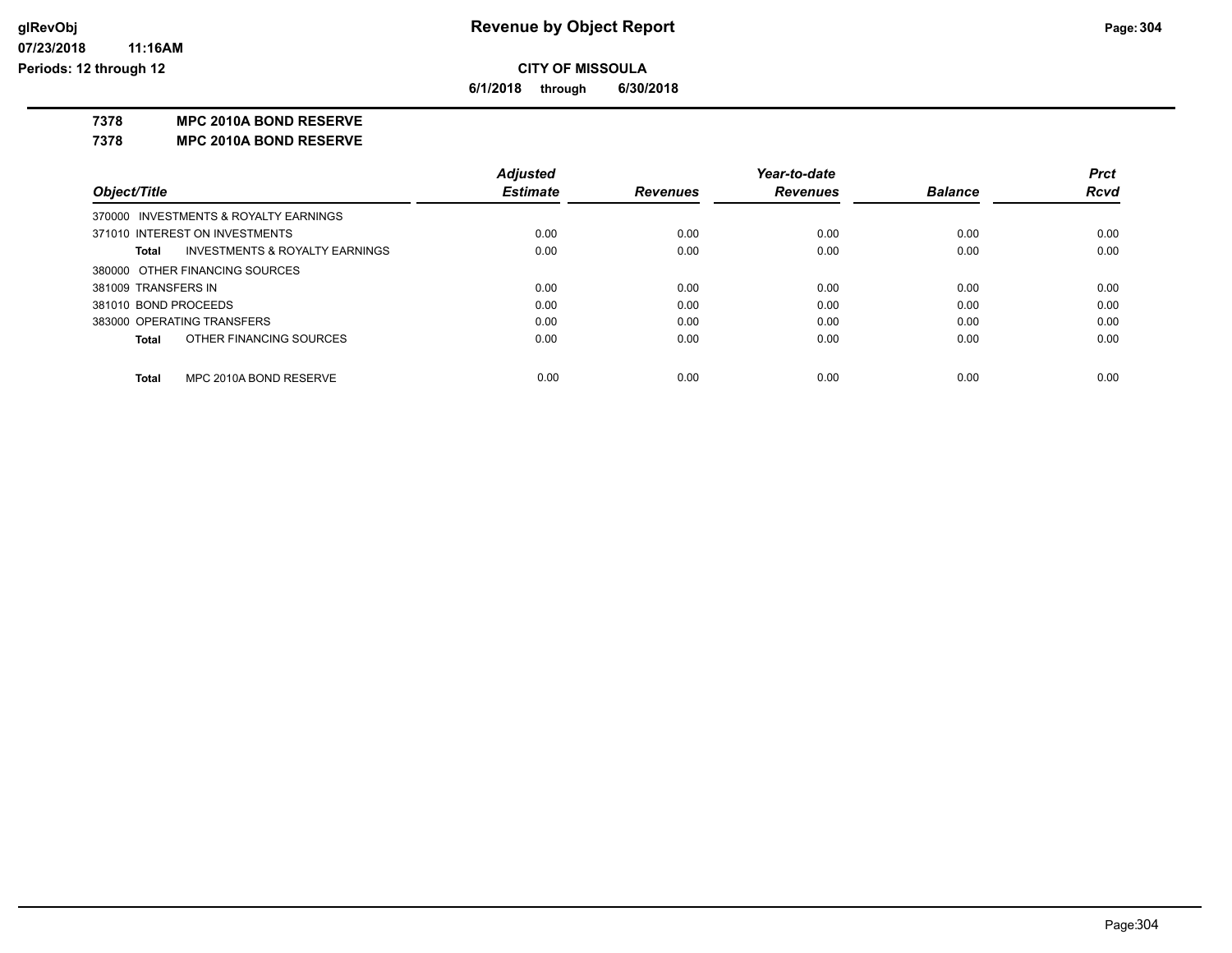**6/1/2018 through 6/30/2018**

#### **7378 MPC 2010A BOND RESERVE**

|                                        |                                | <b>Adjusted</b> |                 | Year-to-date    |                | <b>Prct</b> |
|----------------------------------------|--------------------------------|-----------------|-----------------|-----------------|----------------|-------------|
| Object/Title                           |                                | <b>Estimate</b> | <b>Revenues</b> | <b>Revenues</b> | <b>Balance</b> | <b>Rcvd</b> |
| 370000 INVESTMENTS & ROYALTY EARNINGS  |                                |                 |                 |                 |                |             |
| 371010 INTEREST ON INVESTMENTS         |                                | 0.00            | 0.00            | 0.00            | 0.00           | 0.00        |
| Total                                  | INVESTMENTS & ROYALTY EARNINGS | 0.00            | 0.00            | 0.00            | 0.00           | 0.00        |
| 380000 OTHER FINANCING SOURCES         |                                |                 |                 |                 |                |             |
| 381009 TRANSFERS IN                    |                                | 0.00            | 0.00            | 0.00            | 0.00           | 0.00        |
| 381010 BOND PROCEEDS                   |                                | 0.00            | 0.00            | 0.00            | 0.00           | 0.00        |
| 383000 OPERATING TRANSFERS             |                                | 0.00            | 0.00            | 0.00            | 0.00           | 0.00        |
| OTHER FINANCING SOURCES<br>Total       |                                | 0.00            | 0.00            | 0.00            | 0.00           | 0.00        |
| MPC 2010A BOND RESERVE<br><b>Total</b> |                                | 0.00            | 0.00            | 0.00            | 0.00           | 0.00        |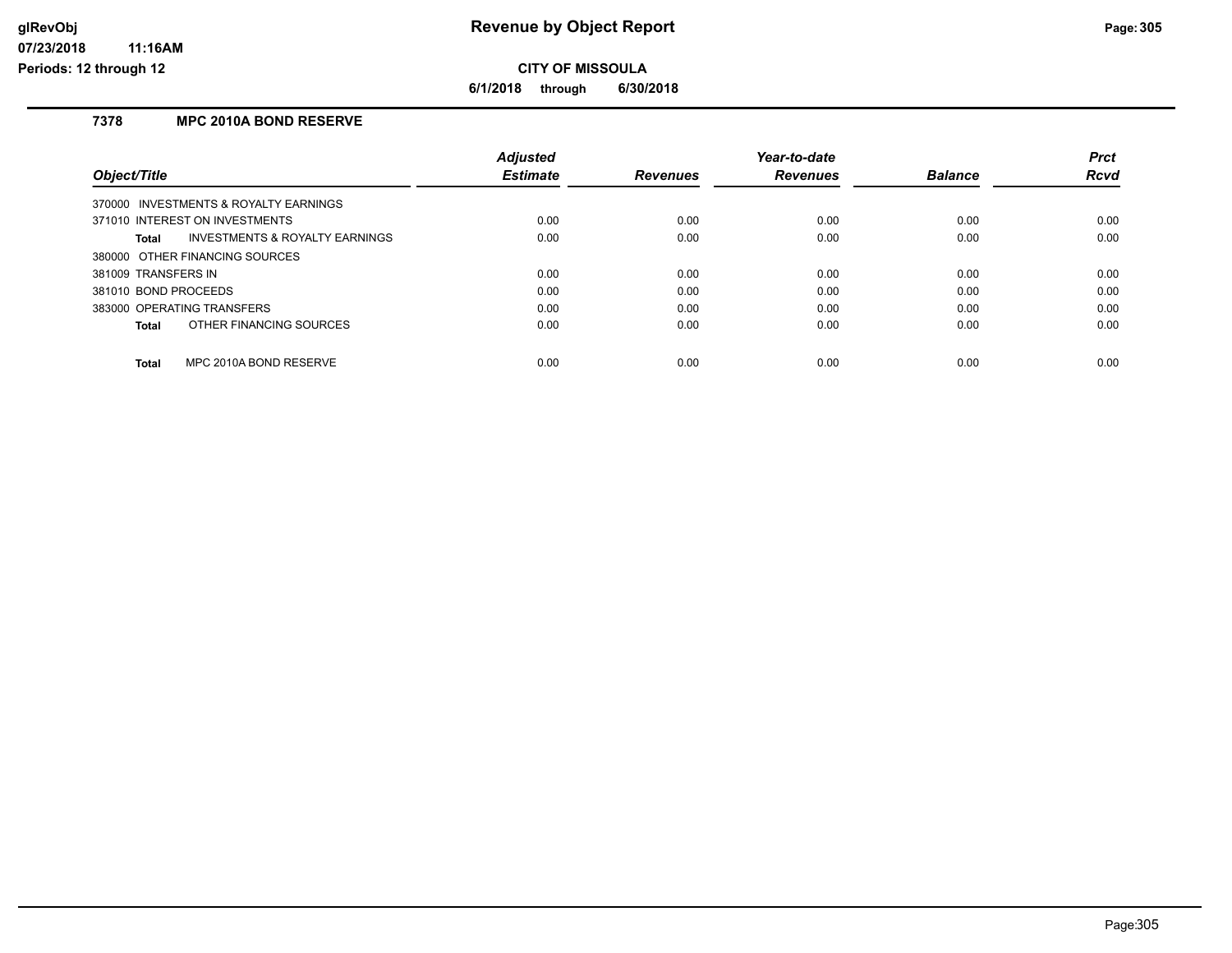**6/1/2018 through 6/30/2018**

## **7379 MPC 2010A BOND CONSTRUCTION**

#### **7379 MPC 2010A BOND CONSTRUCTION**

|                      |                                           | <b>Adjusted</b> |                 | Year-to-date    |                | <b>Prct</b> |
|----------------------|-------------------------------------------|-----------------|-----------------|-----------------|----------------|-------------|
| Object/Title         |                                           | <b>Estimate</b> | <b>Revenues</b> | <b>Revenues</b> | <b>Balance</b> | <b>Rcvd</b> |
|                      | 370000 INVESTMENTS & ROYALTY EARNINGS     |                 |                 |                 |                |             |
|                      | 371010 INTEREST ON INVESTMENTS            | 0.00            | 0.00            | 0.00            | 0.00           | 0.00        |
| Total                | <b>INVESTMENTS &amp; ROYALTY EARNINGS</b> | 0.00            | 0.00            | 0.00            | 0.00           | 0.00        |
|                      | 380000 OTHER FINANCING SOURCES            |                 |                 |                 |                |             |
| 381009 TRANSFERS IN  |                                           | 0.00            | 0.00            | 0.00            | 0.00           | 0.00        |
| 381010 BOND PROCEEDS |                                           | 0.00            | 0.00            | 0.00            | 0.00           | 0.00        |
|                      | 383000 OPERATING TRANSFERS                | 0.00            | 0.00            | 0.00            | 0.00           | 0.00        |
| Total                | OTHER FINANCING SOURCES                   | 0.00            | 0.00            | 0.00            | 0.00           | 0.00        |
| Total                | MPC 2010A BOND CONSTRUCTION               | 0.00            | 0.00            | 0.00            | 0.00           | 0.00        |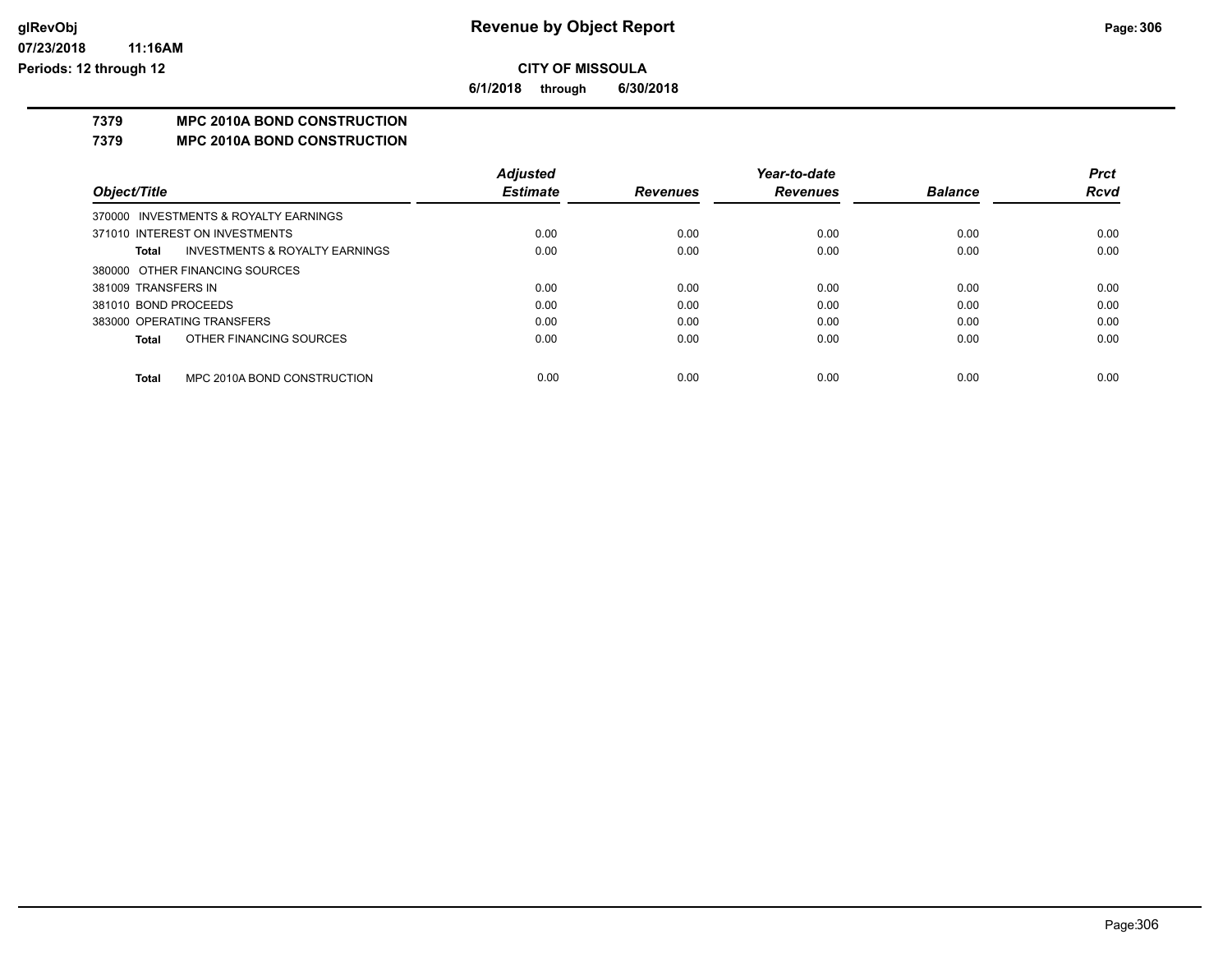**6/1/2018 through 6/30/2018**

#### **7379 MPC 2010A BOND CONSTRUCTION**

|                      |                                           | <b>Adjusted</b> |                 | Year-to-date    |                | <b>Prct</b> |
|----------------------|-------------------------------------------|-----------------|-----------------|-----------------|----------------|-------------|
| Object/Title         |                                           | <b>Estimate</b> | <b>Revenues</b> | <b>Revenues</b> | <b>Balance</b> | <b>Rcvd</b> |
|                      | 370000 INVESTMENTS & ROYALTY EARNINGS     |                 |                 |                 |                |             |
|                      | 371010 INTEREST ON INVESTMENTS            | 0.00            | 0.00            | 0.00            | 0.00           | 0.00        |
| <b>Total</b>         | <b>INVESTMENTS &amp; ROYALTY EARNINGS</b> | 0.00            | 0.00            | 0.00            | 0.00           | 0.00        |
|                      | 380000 OTHER FINANCING SOURCES            |                 |                 |                 |                |             |
| 381009 TRANSFERS IN  |                                           | 0.00            | 0.00            | 0.00            | 0.00           | 0.00        |
| 381010 BOND PROCEEDS |                                           | 0.00            | 0.00            | 0.00            | 0.00           | 0.00        |
|                      | 383000 OPERATING TRANSFERS                | 0.00            | 0.00            | 0.00            | 0.00           | 0.00        |
| <b>Total</b>         | OTHER FINANCING SOURCES                   | 0.00            | 0.00            | 0.00            | 0.00           | 0.00        |
| <b>Total</b>         | MPC 2010A BOND CONSTRUCTION               | 0.00            | 0.00            | 0.00            | 0.00           | 0.00        |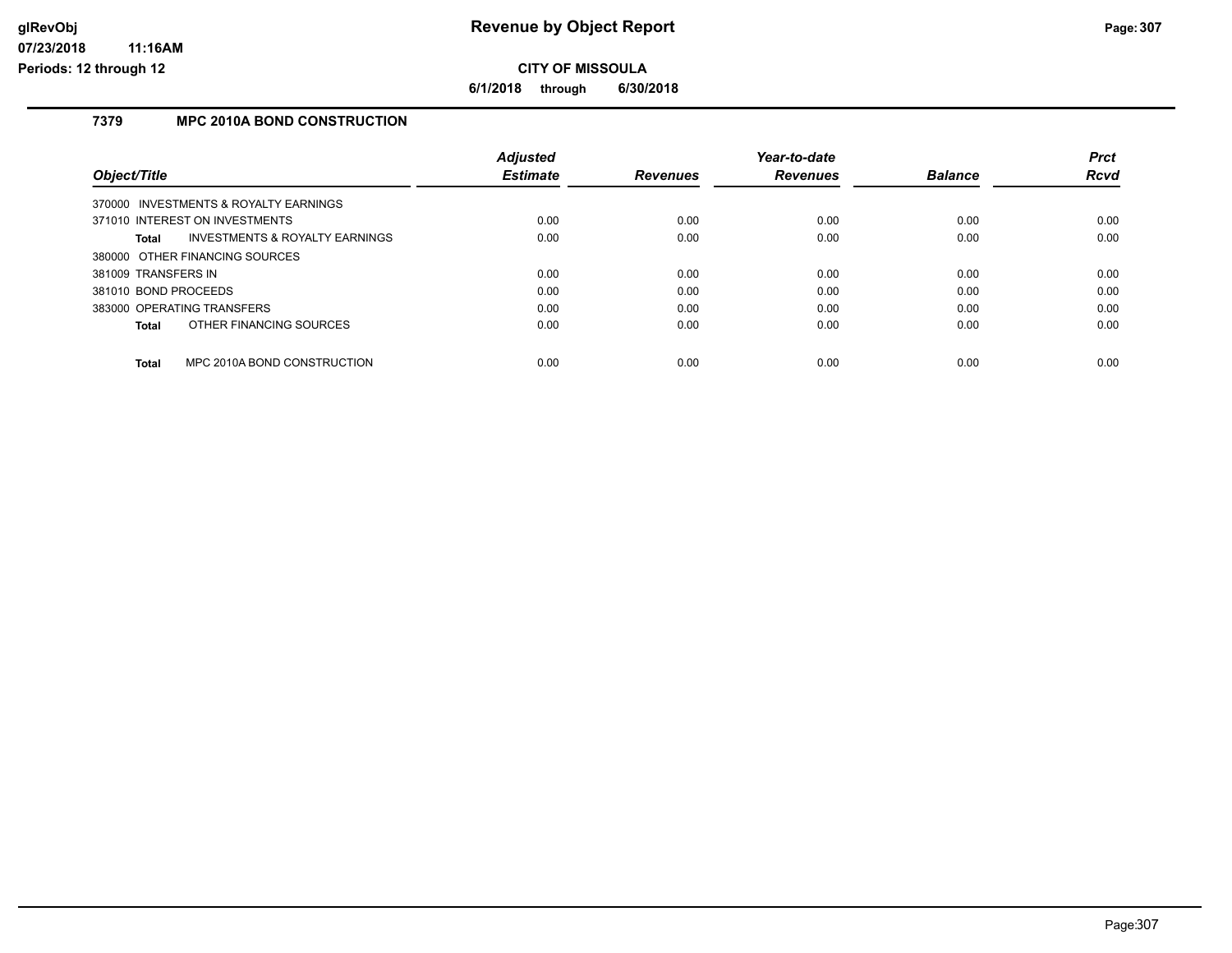**6/1/2018 through 6/30/2018**

## **7380 BUSINESS IMPROVEMENT DISTRICT**

#### **7380 BUSINESS IMPROVEMENT DISTRICT**

|                                                      | <b>Adjusted</b> |                 | Year-to-date    |                | <b>Prct</b> |
|------------------------------------------------------|-----------------|-----------------|-----------------|----------------|-------------|
| Object/Title                                         | <b>Estimate</b> | <b>Revenues</b> | <b>Revenues</b> | <b>Balance</b> | <b>Rcvd</b> |
| TAXES/ASSESSMENTS<br>310000                          |                 |                 |                 |                |             |
| <b>TAX INCREMENT</b><br>311011                       | 452,737.00      | 103,135.06      | 294,009.99      | 158,727.01     | 64.94       |
| PENALTIES & INTEREST<br>312001                       | 0.00            | 57.53           | 565.84          | $-565.84$      | 0.00        |
| TAXES/ASSESSMENTS<br><b>Total</b>                    | 452,737.00      | 103,192.59      | 294,575.83      | 158,161.17     | 65.07       |
| <b>CHARGES FOR SERVICES</b><br>340000                |                 |                 |                 |                |             |
| <b>COMPOST TIPPING FEES</b><br>343041                | 5,000.00        | 5,083.33        | 58,378.40       | $-53,378.40$   | 1,167.57    |
| <b>CHARGES FOR SERVICES</b><br><b>Total</b>          | 5,000.00        | 5,083.33        | 58,378.40       | $-53,378.40$   | 1,167.57    |
| MISCELLANEOUS REVENUES<br>360000                     |                 |                 |                 |                |             |
| 363010 LIGHTING ASSESSMENTS                          | 0.00            | 0.00            | 0.00            | 0.00           | 0.00        |
| 363020 PROPERTY ASSESSMENTS                          | 0.00            | 0.00            | 0.00            | 0.00           | 0.00        |
| <b>MISCELLANEOUS REVENUES</b><br>Total               | 0.00            | 0.00            | 0.00            | 0.00           | 0.00        |
| <b>INVESTMENTS &amp; ROYALTY EARNINGS</b><br>370000  |                 |                 |                 |                |             |
| 371010 INTEREST ON INVESTMENTS                       | 0.00            | 0.00            | 0.00            | 0.00           | 0.00        |
| 371020 GAIN/LOSS IN MARKET VALUE OF INVESTMENTS      | 0.00            | 0.00            | 0.00            | 0.00           | 0.00        |
| <b>INVESTMENTS &amp; ROYALTY EARNINGS</b><br>Total   | 0.00            | 0.00            | 0.00            | 0.00           | 0.00        |
| <b>BUSINESS IMPROVEMENT DISTRICT</b><br><b>Total</b> | 457,737.00      | 108,275.92      | 352,954.23      | 104,782.77     | 77.11       |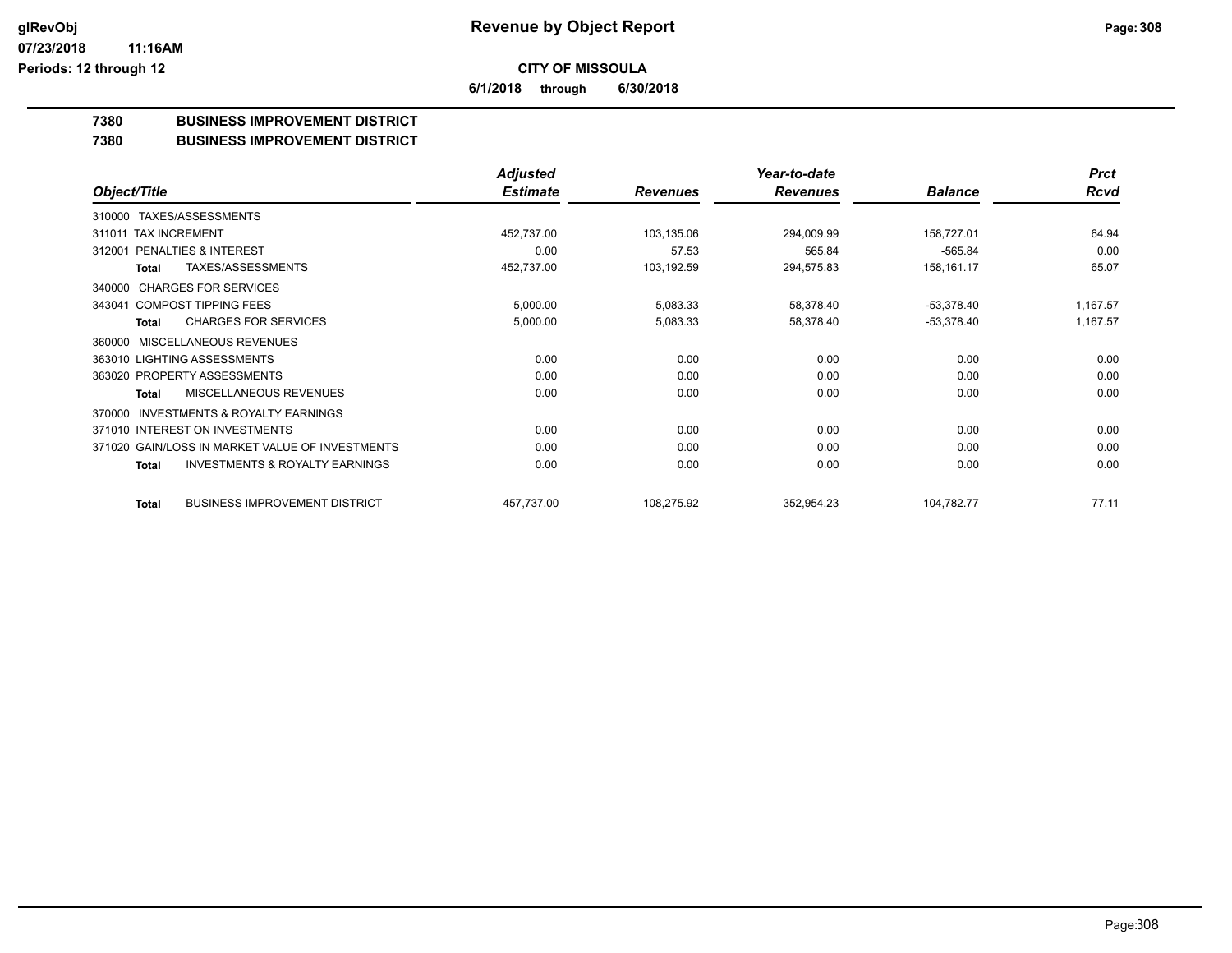**6/1/2018 through 6/30/2018**

#### **7380 BUSINESS IMPROVEMENT DISTRICT**

|                                                           | <b>Adjusted</b> |                 | Year-to-date    |                | <b>Prct</b> |
|-----------------------------------------------------------|-----------------|-----------------|-----------------|----------------|-------------|
| Object/Title                                              | <b>Estimate</b> | <b>Revenues</b> | <b>Revenues</b> | <b>Balance</b> | <b>Rcvd</b> |
| 310000 TAXES/ASSESSMENTS                                  |                 |                 |                 |                |             |
| 311011 TAX INCREMENT                                      | 452,737.00      | 103,135.06      | 294,009.99      | 158,727.01     | 64.94       |
| 312001 PENALTIES & INTEREST                               | 0.00            | 57.53           | 565.84          | $-565.84$      | 0.00        |
| TAXES/ASSESSMENTS<br>Total                                | 452,737.00      | 103,192.59      | 294,575.83      | 158,161.17     | 65.07       |
| 340000 CHARGES FOR SERVICES                               |                 |                 |                 |                |             |
| 343041 COMPOST TIPPING FEES                               | 5,000.00        | 5,083.33        | 58,378.40       | $-53,378.40$   | 1,167.57    |
| <b>CHARGES FOR SERVICES</b><br>Total                      | 5,000.00        | 5,083.33        | 58,378.40       | $-53,378.40$   | 1,167.57    |
| MISCELLANEOUS REVENUES<br>360000                          |                 |                 |                 |                |             |
| 363010 LIGHTING ASSESSMENTS                               | 0.00            | 0.00            | 0.00            | 0.00           | 0.00        |
| 363020 PROPERTY ASSESSMENTS                               | 0.00            | 0.00            | 0.00            | 0.00           | 0.00        |
| <b>MISCELLANEOUS REVENUES</b><br>Total                    | 0.00            | 0.00            | 0.00            | 0.00           | 0.00        |
| <b>INVESTMENTS &amp; ROYALTY EARNINGS</b><br>370000       |                 |                 |                 |                |             |
| 371010 INTEREST ON INVESTMENTS                            | 0.00            | 0.00            | 0.00            | 0.00           | 0.00        |
| 371020 GAIN/LOSS IN MARKET VALUE OF INVESTMENT            | 0.00            | 0.00            | 0.00            | 0.00           | 0.00        |
| <b>INVESTMENTS &amp; ROYALTY EARNINGS</b><br><b>Total</b> | 0.00            | 0.00            | 0.00            | 0.00           | 0.00        |
| <b>BUSINESS IMPROVEMENT DISTRICT</b><br><b>Total</b>      | 457,737.00      | 108,275.92      | 352,954.23      | 104,782.77     | 77.11       |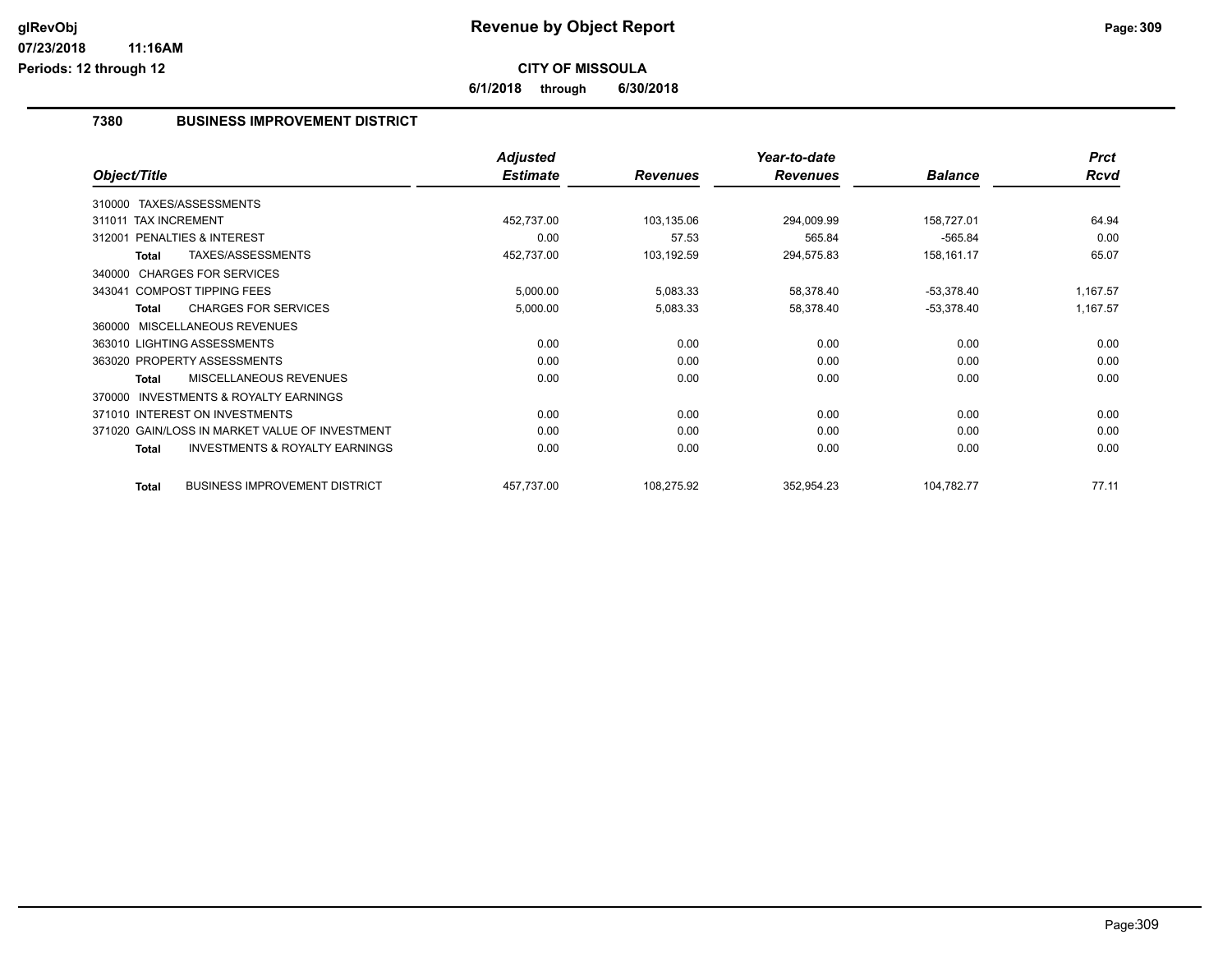**6/1/2018 through 6/30/2018**

# **7381 TOURISM BUSINESS IMPROVEMENT DISTRICT**

# **7381 TOURISM BUSINESS IMPROVEMENT DISTRICT**

|                                                     | <b>Adjusted</b> |                 | Year-to-date    |                | <b>Prct</b> |
|-----------------------------------------------------|-----------------|-----------------|-----------------|----------------|-------------|
| Object/Title                                        | <b>Estimate</b> | <b>Revenues</b> | <b>Revenues</b> | <b>Balance</b> | <b>Rcvd</b> |
| 310000 TAXES/ASSESSMENTS                            |                 |                 |                 |                |             |
| 314100 TBID REVENUE                                 | 837,644.00      | 0.00            | 0.00            | 837,644.00     | 0.00        |
| TAXES/ASSESSMENTS<br>Total                          | 837,644.00      | 0.00            | 0.00            | 837,644.00     | 0.00        |
| 370000 INVESTMENTS & ROYALTY EARNINGS               |                 |                 |                 |                |             |
| 371010 INTEREST ON INVESTMENTS                      | 0.00            | 0.00            | 0.00            | 0.00           | 0.00        |
| <b>INVESTMENTS &amp; ROYALTY EARNINGS</b><br>Total  | 0.00            | 0.00            | 0.00            | 0.00           | 0.00        |
| TOURISM BUSINESS IMPROVEMENT DISTRI<br><b>Total</b> | 837.644.00      | 0.00            | 0.00            | 837.644.00     | 0.00        |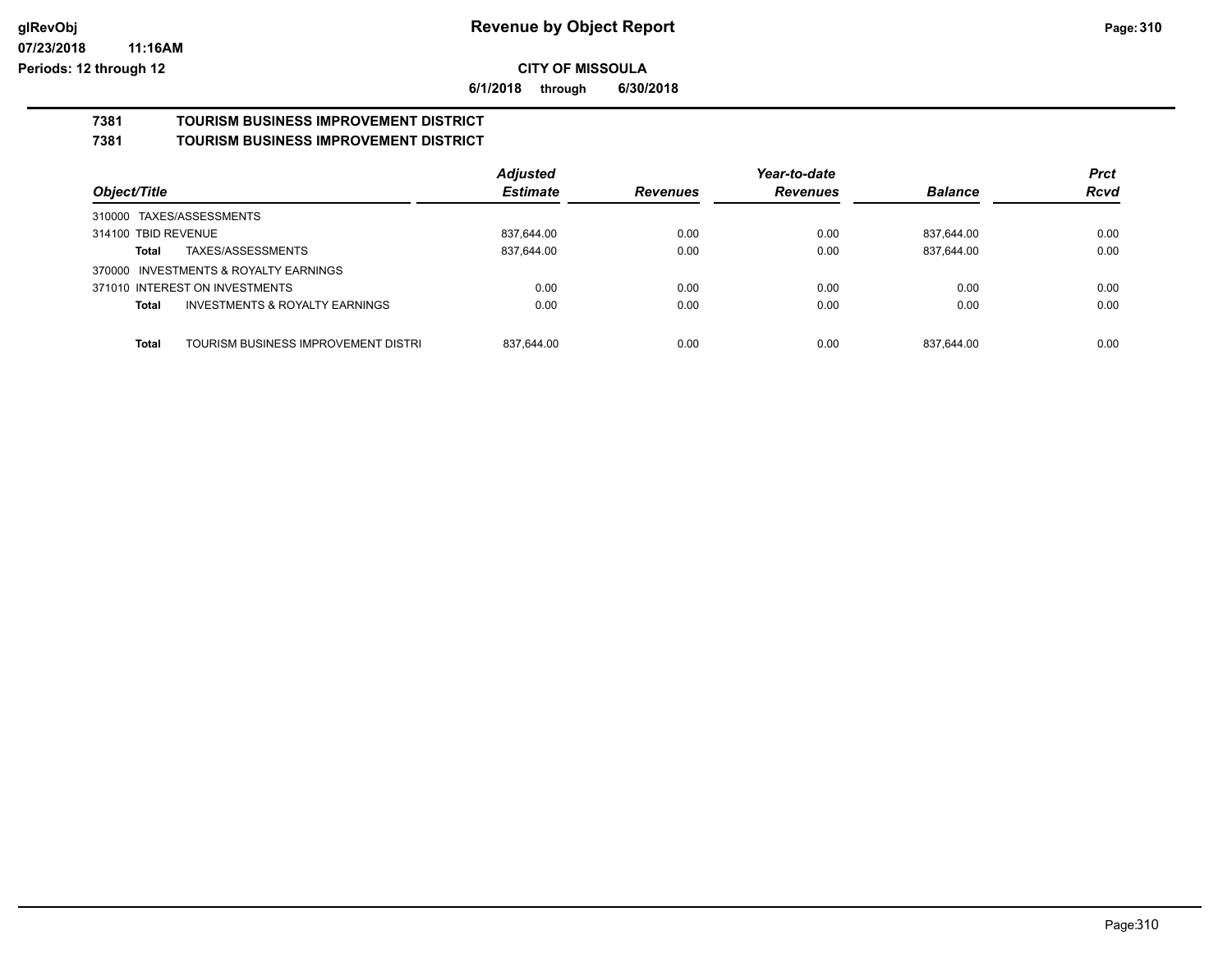**6/1/2018 through 6/30/2018**

#### **7381 TOURISM BUSINESS IMPROVEMENT DISTRICT**

| Object/Title                                       | <b>Adjusted</b><br><b>Estimate</b> | <b>Revenues</b> | Year-to-date<br><b>Revenues</b> | <b>Balance</b> | <b>Prct</b><br><b>Rcvd</b> |
|----------------------------------------------------|------------------------------------|-----------------|---------------------------------|----------------|----------------------------|
| 310000 TAXES/ASSESSMENTS                           |                                    |                 |                                 |                |                            |
| 314100 TBID REVENUE                                | 837,644.00                         | 0.00            | 0.00                            | 837,644.00     | 0.00                       |
| TAXES/ASSESSMENTS<br><b>Total</b>                  | 837,644.00                         | 0.00            | 0.00                            | 837,644.00     | 0.00                       |
| 370000 INVESTMENTS & ROYALTY EARNINGS              |                                    |                 |                                 |                |                            |
| 371010 INTEREST ON INVESTMENTS                     | 0.00                               | 0.00            | 0.00                            | 0.00           | 0.00                       |
| INVESTMENTS & ROYALTY EARNINGS<br><b>Total</b>     | 0.00                               | 0.00            | 0.00                            | 0.00           | 0.00                       |
|                                                    |                                    |                 |                                 |                |                            |
| TOURISM BUSINESS IMPROVEMENT DISTR<br><b>Total</b> | 837.644.00                         | 0.00            | 0.00                            | 837.644.00     | 0.00                       |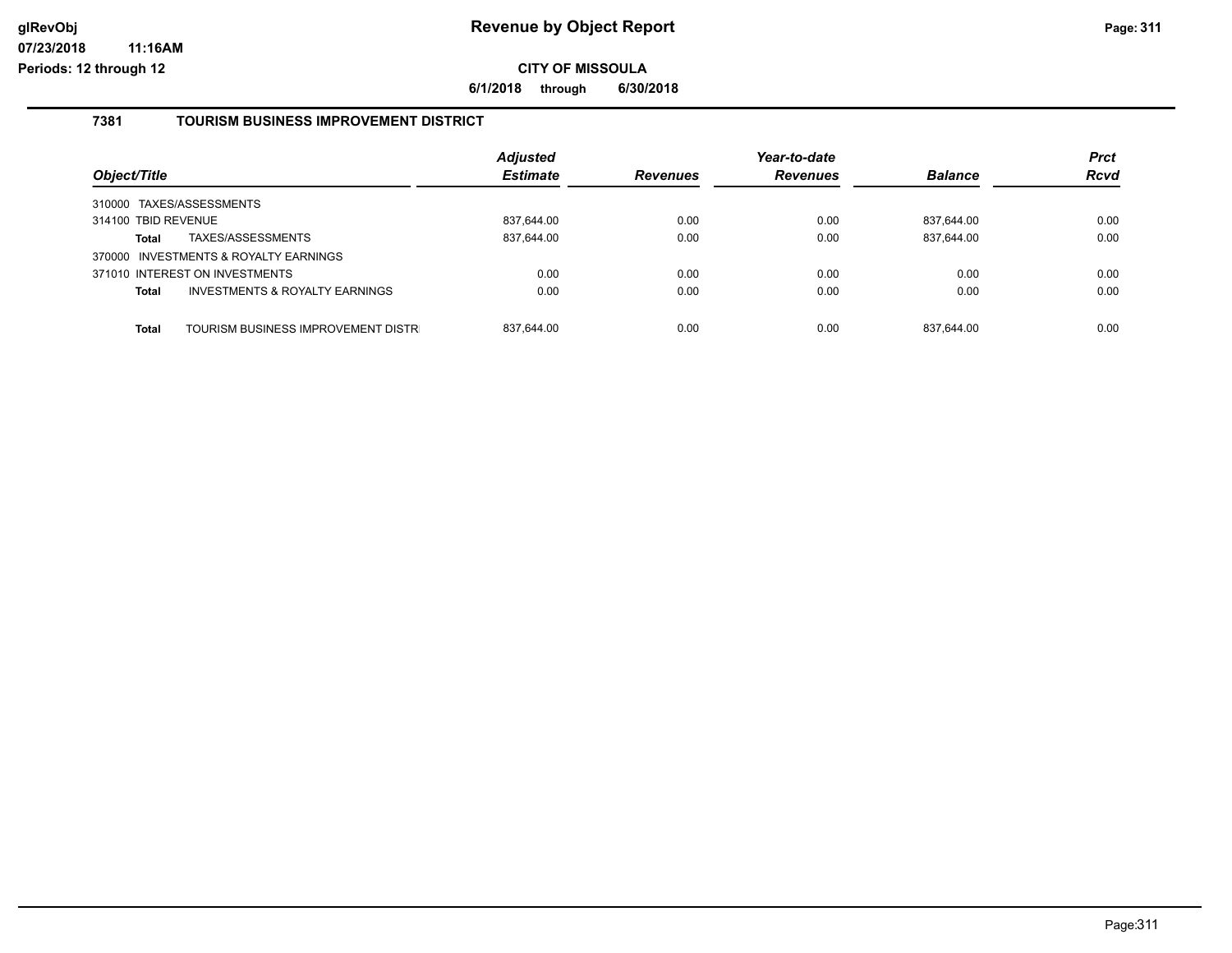**6/1/2018 through 6/30/2018**

**7382 5.75M TIF RESERVE**

**7382 5.75M TIF RESERVE**

|                                         | <b>Adjusted</b> |                 | Year-to-date    |                | <b>Prct</b> |
|-----------------------------------------|-----------------|-----------------|-----------------|----------------|-------------|
| Object/Title                            | <b>Estimate</b> | <b>Revenues</b> | <b>Revenues</b> | <b>Balance</b> | <b>Rcvd</b> |
| 370000 INVESTMENTS & ROYALTY EARNINGS   |                 |                 |                 |                |             |
| 371010 INTEREST ON INVESTMENTS          | 0.00            | 0.00            | 0.00            | 0.00           | 0.00        |
| INVESTMENTS & ROYALTY EARNINGS<br>Total | 0.00            | 0.00            | 0.00            | 0.00           | 0.00        |
| 380000 OTHER FINANCING SOURCES          |                 |                 |                 |                |             |
| 381025 REVENUE BOND PROCEEDS            | 0.00            | 0.00            | 0.00            | 0.00           | 0.00        |
| 383014 TRANS FR MRA                     | 0.00            | 0.00            | 0.00            | 0.00           | 0.00        |
| 383040 TRANSFER FROM CITY GRANTS        | 0.00            | 0.00            | 0.00            | 0.00           | 0.00        |
| OTHER FINANCING SOURCES<br>Total        | 0.00            | 0.00            | 0.00            | 0.00           | 0.00        |
|                                         |                 |                 |                 |                |             |
| 5.75M TIF RESERVE<br>Total              | 0.00            | 0.00            | 0.00            | 0.00           | 0.00        |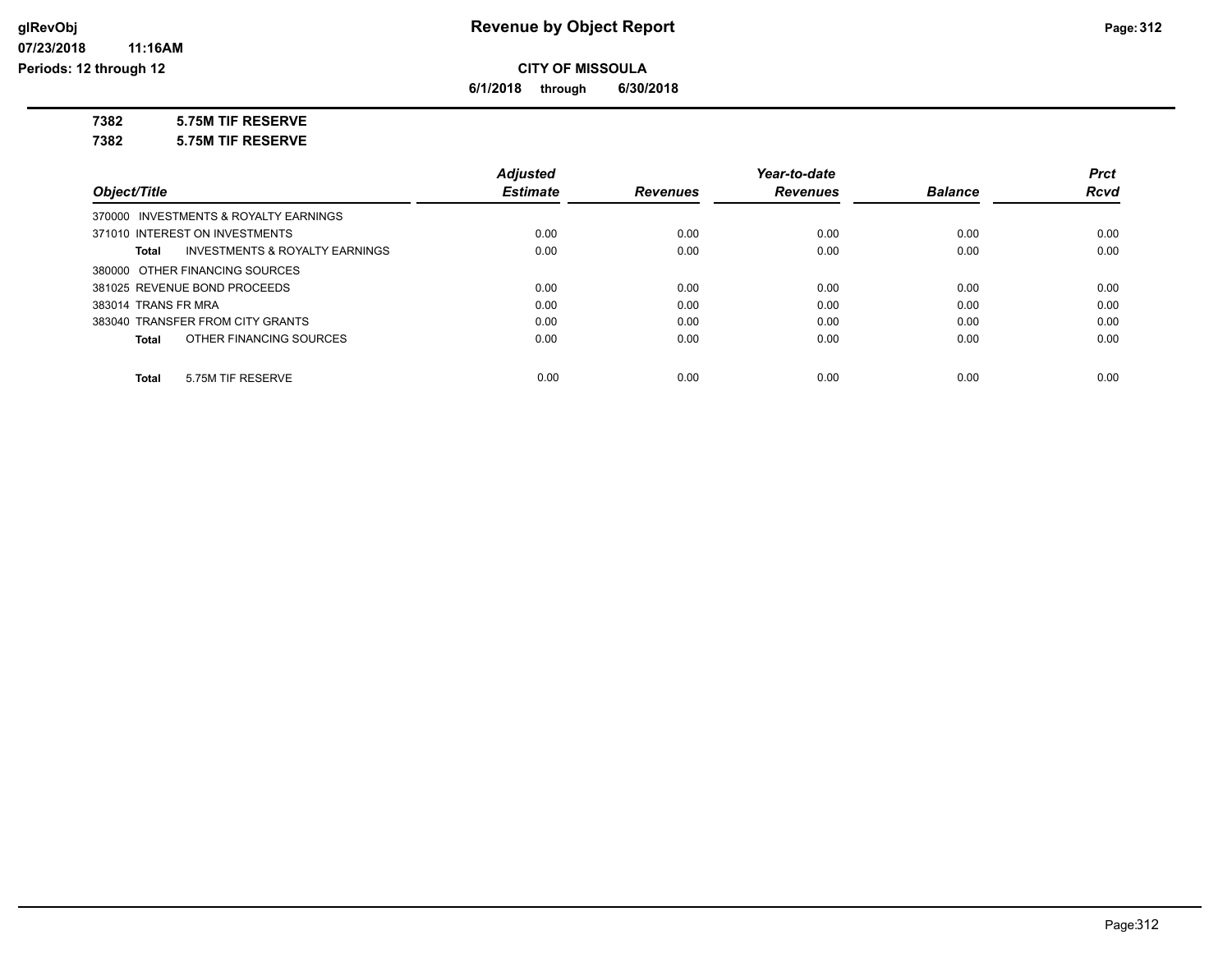**6/1/2018 through 6/30/2018**

#### **7382 5.75M TIF RESERVE**

|                                                    | <b>Adiusted</b> |                 | Year-to-date    |                | <b>Prct</b> |
|----------------------------------------------------|-----------------|-----------------|-----------------|----------------|-------------|
| Object/Title                                       | <b>Estimate</b> | <b>Revenues</b> | <b>Revenues</b> | <b>Balance</b> | <b>Rcvd</b> |
| 370000 INVESTMENTS & ROYALTY EARNINGS              |                 |                 |                 |                |             |
| 371010 INTEREST ON INVESTMENTS                     | 0.00            | 0.00            | 0.00            | 0.00           | 0.00        |
| <b>INVESTMENTS &amp; ROYALTY EARNINGS</b><br>Total | 0.00            | 0.00            | 0.00            | 0.00           | 0.00        |
| 380000 OTHER FINANCING SOURCES                     |                 |                 |                 |                |             |
| 381025 REVENUE BOND PROCEEDS                       | 0.00            | 0.00            | 0.00            | 0.00           | 0.00        |
| 383014 TRANS FR MRA                                | 0.00            | 0.00            | 0.00            | 0.00           | 0.00        |
| 383040 TRANSFER FROM CITY GRANTS                   | 0.00            | 0.00            | 0.00            | 0.00           | 0.00        |
| OTHER FINANCING SOURCES<br><b>Total</b>            | 0.00            | 0.00            | 0.00            | 0.00           | 0.00        |
| 5.75M TIF RESERVE<br><b>Total</b>                  | 0.00            | 0.00            | 0.00            | 0.00           | 0.00        |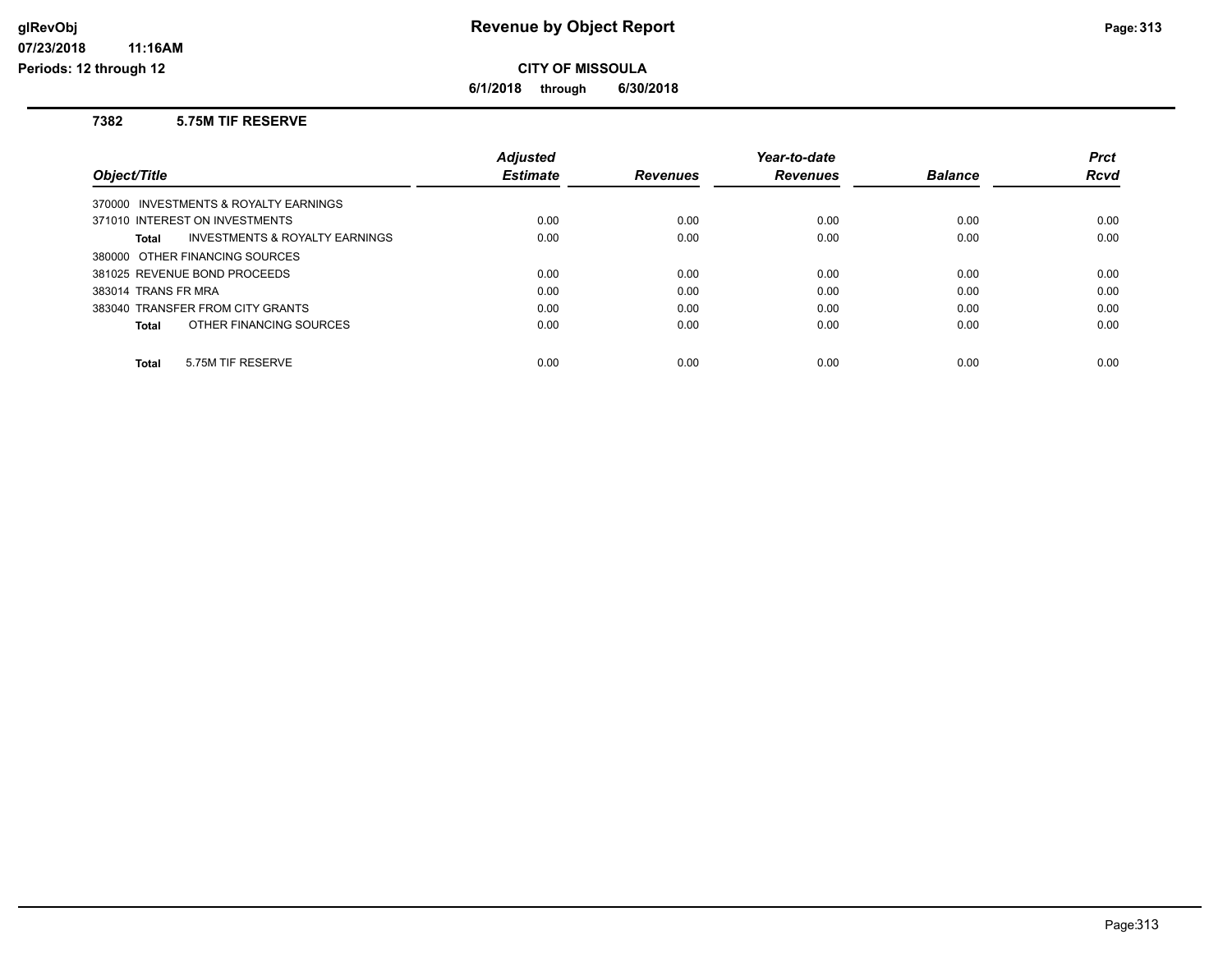**6/1/2018 through 6/30/2018**

#### **7383 RIVERFRONT TRIANGLE URD**

#### **7383 RIVERFRONT TRIANGLE URD**

|                                                    | <b>Adjusted</b> |                 | Year-to-date    |                | <b>Prct</b> |
|----------------------------------------------------|-----------------|-----------------|-----------------|----------------|-------------|
| Object/Title                                       | <b>Estimate</b> | <b>Revenues</b> | <b>Revenues</b> | <b>Balance</b> | <b>Rcvd</b> |
| TAXES/ASSESSMENTS<br>310000                        |                 |                 |                 |                |             |
| 311011 TAX INCREMENT                               | 0.00            | 60,202.37       | 130,475.91      | $-130,475.91$  | 0.00        |
| 312001 PENALTIES & INTEREST                        | 0.00            | 0.00            | 43.52           | $-43.52$       | 0.00        |
| TAXES/ASSESSMENTS<br><b>Total</b>                  | 0.00            | 60,202.37       | 130,519.43      | $-130,519.43$  | 0.00        |
| INTERGOVERNMENTAL REVENUES<br>330000               |                 |                 |                 |                |             |
| 335210 PERSONAL PROPERTY TAX REIMBURSEMENT         | 9,316.00        | 4,657.92        | 9,315.84        | 0.16           | 100.00      |
| <b>INTERGOVERNMENTAL REVENUES</b><br><b>Total</b>  | 9,316.00        | 4,657.92        | 9,315.84        | 0.16           | 100.00      |
| INVESTMENTS & ROYALTY EARNINGS<br>370000           |                 |                 |                 |                |             |
| 371010 INTEREST ON INVESTMENTS                     | 0.00            | 0.00            | 0.00            | 0.00           | 0.00        |
| <b>INVESTMENTS &amp; ROYALTY EARNINGS</b><br>Total | 0.00            | 0.00            | 0.00            | 0.00           | 0.00        |
| OTHER FINANCING SOURCES<br>380000                  |                 |                 |                 |                |             |
| 381010 BOND PROCEEDS                               | 1,512,105.00    | 0.00            | 0.00            | 1,512,105.00   | 0.00        |
| OTHER FINANCING SOURCES<br><b>Total</b>            | 1,512,105.00    | 0.00            | 0.00            | 1,512,105.00   | 0.00        |
| <b>RIVERFRONT TRIANGLE URD</b><br><b>Total</b>     | 1,521,421.00    | 64,860.29       | 139,835.27      | 1,381,585.73   | 9.19        |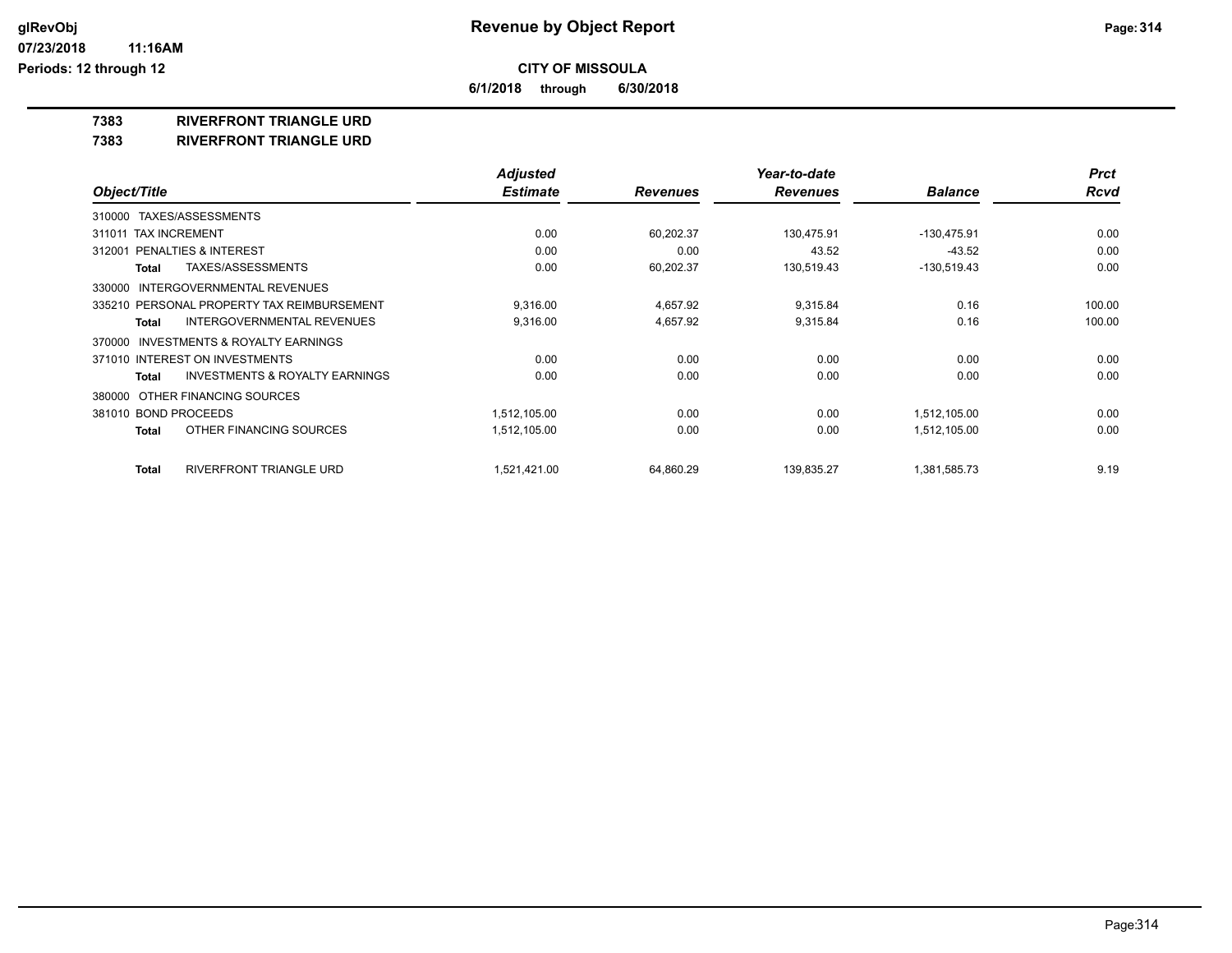**6/1/2018 through 6/30/2018**

### **7383 RIVERFRONT TRIANGLE URD**

|                                                    | <b>Adjusted</b> |                 | Year-to-date    |                | <b>Prct</b> |
|----------------------------------------------------|-----------------|-----------------|-----------------|----------------|-------------|
| Object/Title                                       | <b>Estimate</b> | <b>Revenues</b> | <b>Revenues</b> | <b>Balance</b> | <b>Rcvd</b> |
| TAXES/ASSESSMENTS<br>310000                        |                 |                 |                 |                |             |
| 311011 TAX INCREMENT                               | 0.00            | 60,202.37       | 130,475.91      | $-130,475.91$  | 0.00        |
| 312001 PENALTIES & INTEREST                        | 0.00            | 0.00            | 43.52           | $-43.52$       | 0.00        |
| TAXES/ASSESSMENTS<br><b>Total</b>                  | 0.00            | 60,202.37       | 130,519.43      | $-130,519.43$  | 0.00        |
| INTERGOVERNMENTAL REVENUES<br>330000               |                 |                 |                 |                |             |
| 335210 PERSONAL PROPERTY TAX REIMBURSEMENT         | 9,316.00        | 4,657.92        | 9,315.84        | 0.16           | 100.00      |
| <b>INTERGOVERNMENTAL REVENUES</b><br><b>Total</b>  | 9,316.00        | 4,657.92        | 9,315.84        | 0.16           | 100.00      |
| INVESTMENTS & ROYALTY EARNINGS<br>370000           |                 |                 |                 |                |             |
| 371010 INTEREST ON INVESTMENTS                     | 0.00            | 0.00            | 0.00            | 0.00           | 0.00        |
| <b>INVESTMENTS &amp; ROYALTY EARNINGS</b><br>Total | 0.00            | 0.00            | 0.00            | 0.00           | 0.00        |
| 380000 OTHER FINANCING SOURCES                     |                 |                 |                 |                |             |
| 381010 BOND PROCEEDS                               | 1,512,105.00    | 0.00            | 0.00            | 1,512,105.00   | 0.00        |
| OTHER FINANCING SOURCES<br>Total                   | 1,512,105.00    | 0.00            | 0.00            | 1,512,105.00   | 0.00        |
| <b>RIVERFRONT TRIANGLE URD</b><br><b>Total</b>     | 1,521,421.00    | 64,860.29       | 139,835.27      | 1,381,585.73   | 9.19        |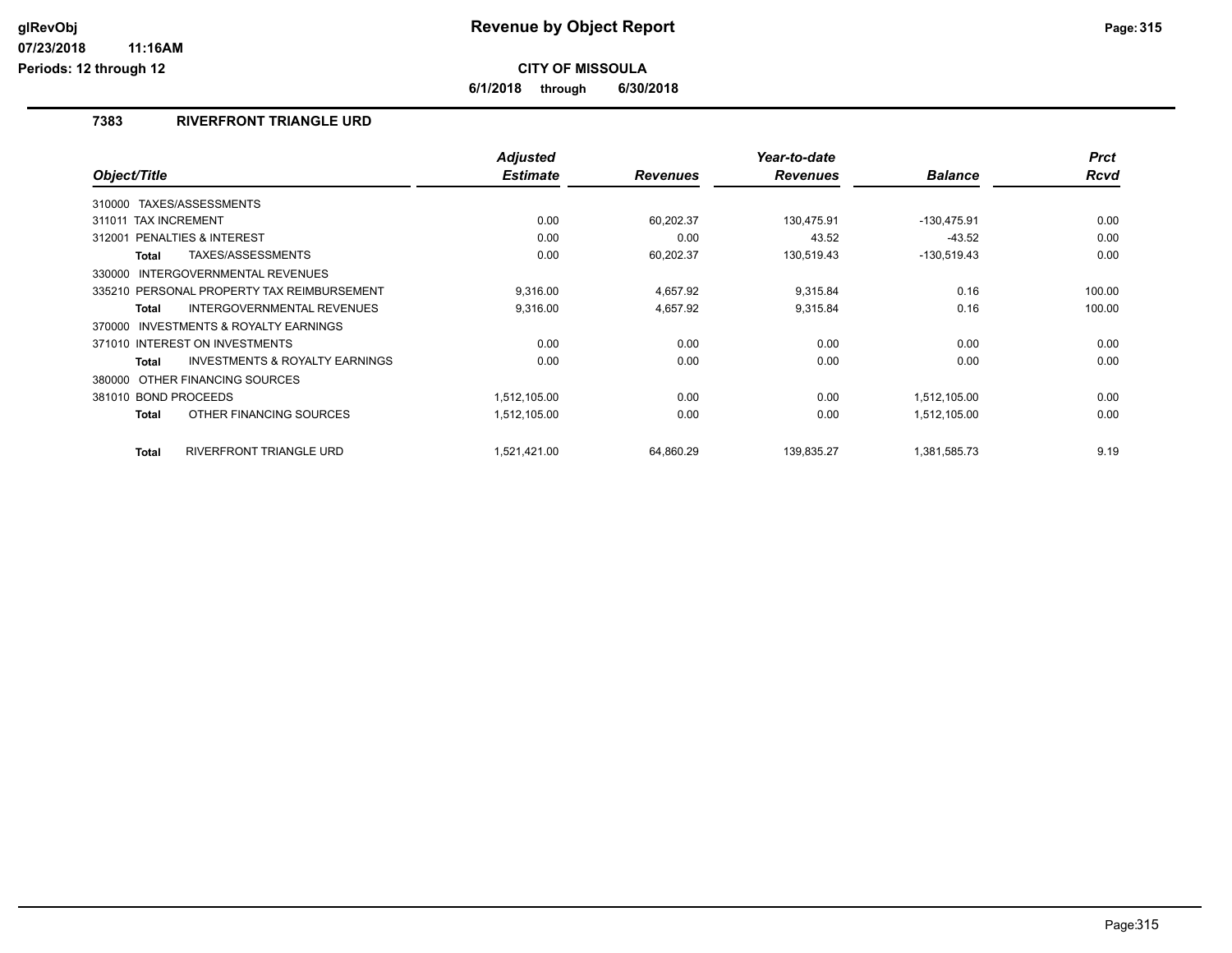**6/1/2018 through 6/30/2018**

## **7384 NRSS DEBT SERVICE CLEARING**

**7384 NRSS DEBT SERVICE CLEARING**

|                                         | <b>Adjusted</b> |                 | Year-to-date    |                | <b>Prct</b> |
|-----------------------------------------|-----------------|-----------------|-----------------|----------------|-------------|
| Object/Title                            | <b>Estimate</b> | <b>Revenues</b> | <b>Revenues</b> | <b>Balance</b> | <b>Rcvd</b> |
| 310000 TAXES/ASSESSMENTS                |                 |                 |                 |                |             |
| 311011 TAX INCREMENT                    | 60,183.00       | 277.172.08      | 734,459.93      | -674.276.93    | 1,220.38    |
| 312001 PENALTIES & INTEREST             | 0.00            | 32.15           | 500.87          | $-500.87$      | 0.00        |
| TAXES/ASSESSMENTS<br>Total              | 60,183.00       | 277.204.23      | 734,960.80      | -674.777.80    | 1.221.21    |
| 370000 INVESTMENTS & ROYALTY EARNINGS   |                 |                 |                 |                |             |
| 371010 INTEREST ON INVESTMENTS          | 0.00            | 0.00            | 0.00            | 0.00           | 0.00        |
| INVESTMENTS & ROYALTY EARNINGS<br>Total | 0.00            | 0.00            | 0.00            | 0.00           | 0.00        |
| 380000 OTHER FINANCING SOURCES          |                 |                 |                 |                |             |
| 383014 TRANS FR MRA                     | 0.00            | 0.00            | 0.00            | 0.00           | 0.00        |
| OTHER FINANCING SOURCES<br>Total        | 0.00            | 0.00            | 0.00            | 0.00           | 0.00        |
| NRSS DEBT SERVICE CLEARING<br>Total     | 60.183.00       | 277.204.23      | 734.960.80      | -674.777.80    | 1.221.21    |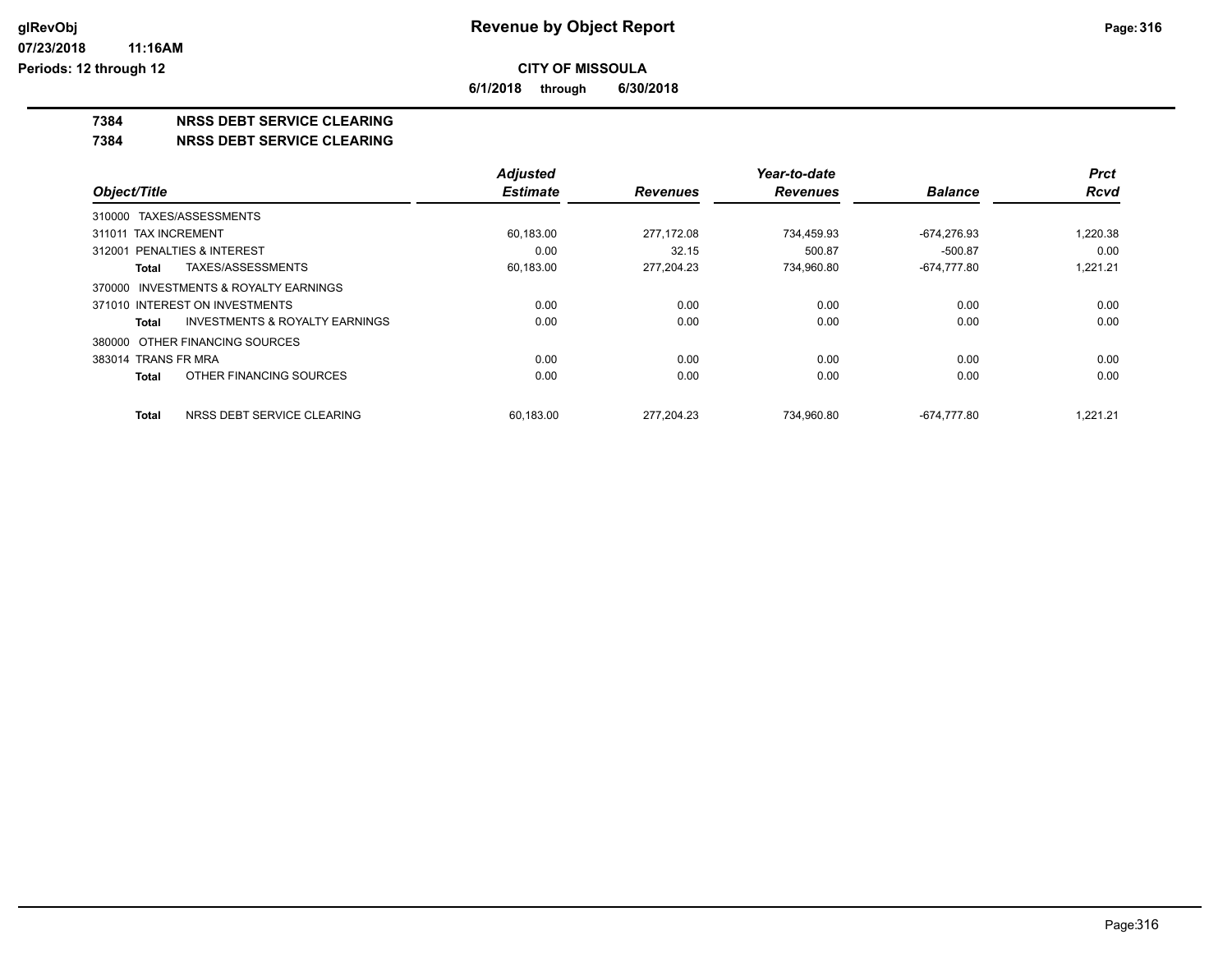**6/1/2018 through 6/30/2018**

### **7384 NRSS DEBT SERVICE CLEARING**

|                                            | <b>Adjusted</b><br><b>Estimate</b> |                 | Year-to-date    |                | <b>Prct</b> |
|--------------------------------------------|------------------------------------|-----------------|-----------------|----------------|-------------|
| Object/Title                               |                                    | <b>Revenues</b> | <b>Revenues</b> | <b>Balance</b> | Rcvd        |
| TAXES/ASSESSMENTS<br>310000                |                                    |                 |                 |                |             |
| <b>TAX INCREMENT</b><br>311011             | 60,183.00                          | 277,172.08      | 734,459.93      | -674,276.93    | 1,220.38    |
| PENALTIES & INTEREST<br>312001             | 0.00                               | 32.15           | 500.87          | $-500.87$      | 0.00        |
| TAXES/ASSESSMENTS<br><b>Total</b>          | 60,183.00                          | 277,204.23      | 734,960.80      | -674,777.80    | 1.221.21    |
| 370000 INVESTMENTS & ROYALTY EARNINGS      |                                    |                 |                 |                |             |
| 371010 INTEREST ON INVESTMENTS             | 0.00                               | 0.00            | 0.00            | 0.00           | 0.00        |
| INVESTMENTS & ROYALTY EARNINGS<br>Total    | 0.00                               | 0.00            | 0.00            | 0.00           | 0.00        |
| 380000 OTHER FINANCING SOURCES             |                                    |                 |                 |                |             |
| 383014 TRANS FR MRA                        | 0.00                               | 0.00            | 0.00            | 0.00           | 0.00        |
| OTHER FINANCING SOURCES<br><b>Total</b>    | 0.00                               | 0.00            | 0.00            | 0.00           | 0.00        |
| NRSS DEBT SERVICE CLEARING<br><b>Total</b> | 60.183.00                          | 277.204.23      | 734.960.80      | -674.777.80    | 1.221.21    |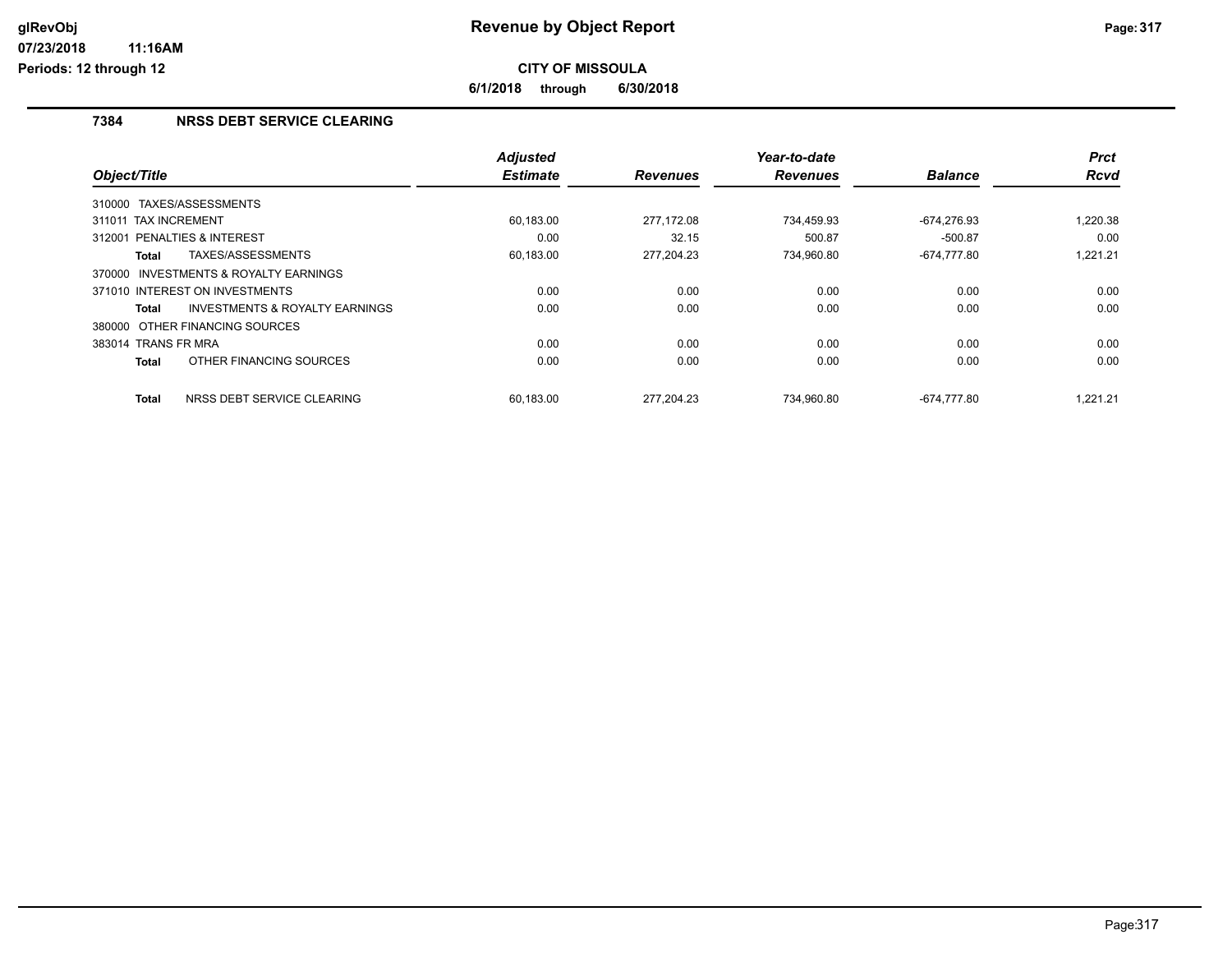**6/1/2018 through 6/30/2018**

**7385 FRONT STREET URD**

**7385 FRONT STREET URD**

|                                                     | <b>Adjusted</b> |                 | Year-to-date    |                | <b>Prct</b> |
|-----------------------------------------------------|-----------------|-----------------|-----------------|----------------|-------------|
| Object/Title                                        | <b>Estimate</b> | <b>Revenues</b> | <b>Revenues</b> | <b>Balance</b> | <b>Rcvd</b> |
| 310000 TAXES/ASSESSMENTS                            |                 |                 |                 |                |             |
| 311011 TAX INCREMENT                                | 0.00            | 0.00            | 0.00            | 0.00           | 0.00        |
| TAXES/ASSESSMENTS<br><b>Total</b>                   | 0.00            | 0.00            | 0.00            | 0.00           | 0.00        |
| <b>INTERGOVERNMENTAL REVENUES</b><br>330000         |                 |                 |                 |                |             |
| 331056 MDT FEDERAL CMAQ                             | 0.00            | 0.00            | 0.00            | 0.00           | 0.00        |
| 335210 PERSONAL PROPERTY TAX REIMBURSEMENT          | 0.00            | 0.00            | 0.00            | 0.00           | 0.00        |
| <b>INTERGOVERNMENTAL REVENUES</b><br><b>Total</b>   | 0.00            | 0.00            | 0.00            | 0.00           | 0.00        |
| 360000 MISCELLANEOUS REVENUES                       |                 |                 |                 |                |             |
| 365000 DONATIONS                                    | 0.00            | 0.00            | 0.00            | 0.00           | 0.00        |
| MISCELLANEOUS REVENUES<br><b>Total</b>              | 0.00            | 0.00            | 0.00            | 0.00           | 0.00        |
| <b>INVESTMENTS &amp; ROYALTY EARNINGS</b><br>370000 |                 |                 |                 |                |             |
| 371010 INTEREST ON INVESTMENTS                      | 0.00            | 0.00            | 0.00            | 0.00           | 0.00        |
| <b>INVESTMENTS &amp; ROYALTY EARNINGS</b><br>Total  | 0.00            | 0.00            | 0.00            | 0.00           | 0.00        |
| 380000 OTHER FINANCING SOURCES                      |                 |                 |                 |                |             |
| 381010 BOND PROCEEDS                                | 3,200,012.00    | 0.00            | 0.00            | 3,200,012.00   | 0.00        |
| 381029 PARKING STRUCTURE BOND PROCEEDS              | 0.00            | 0.00            | 0.00            | 0.00           | 0.00        |
| 381071 WILMA NOTE PROCEEDS                          | 0.00            | 0.00            | 0.00            | 0.00           | 0.00        |
| 381072 FIB NOTE PROCEEDS                            | 0.00            | 0.00            | 0.00            | 0.00           | 0.00        |
| 383066 TRANSFER FROM WATER UTILITY                  | 0.00            | 0.00            | 16,642.34       | $-16,642.34$   | 0.00        |
| 383067 TRANSFER FROM FSPS                           | 79,623.00       | 0.00            | 0.00            | 79,623.00      | 0.00        |
| 383068 TRANSFER FROM SUBORDINATE LIEN               | 0.00            | 0.00            | 0.00            | 0.00           | 0.00        |
| OTHER FINANCING SOURCES<br><b>Total</b>             | 3,279,635.00    | 0.00            | 16,642.34       | 3,262,992.66   | 0.51        |
| <b>FRONT STREET URD</b><br><b>Total</b>             | 3,279,635.00    | 0.00            | 16,642.34       | 3,262,992.66   | 0.51        |
|                                                     |                 |                 |                 |                |             |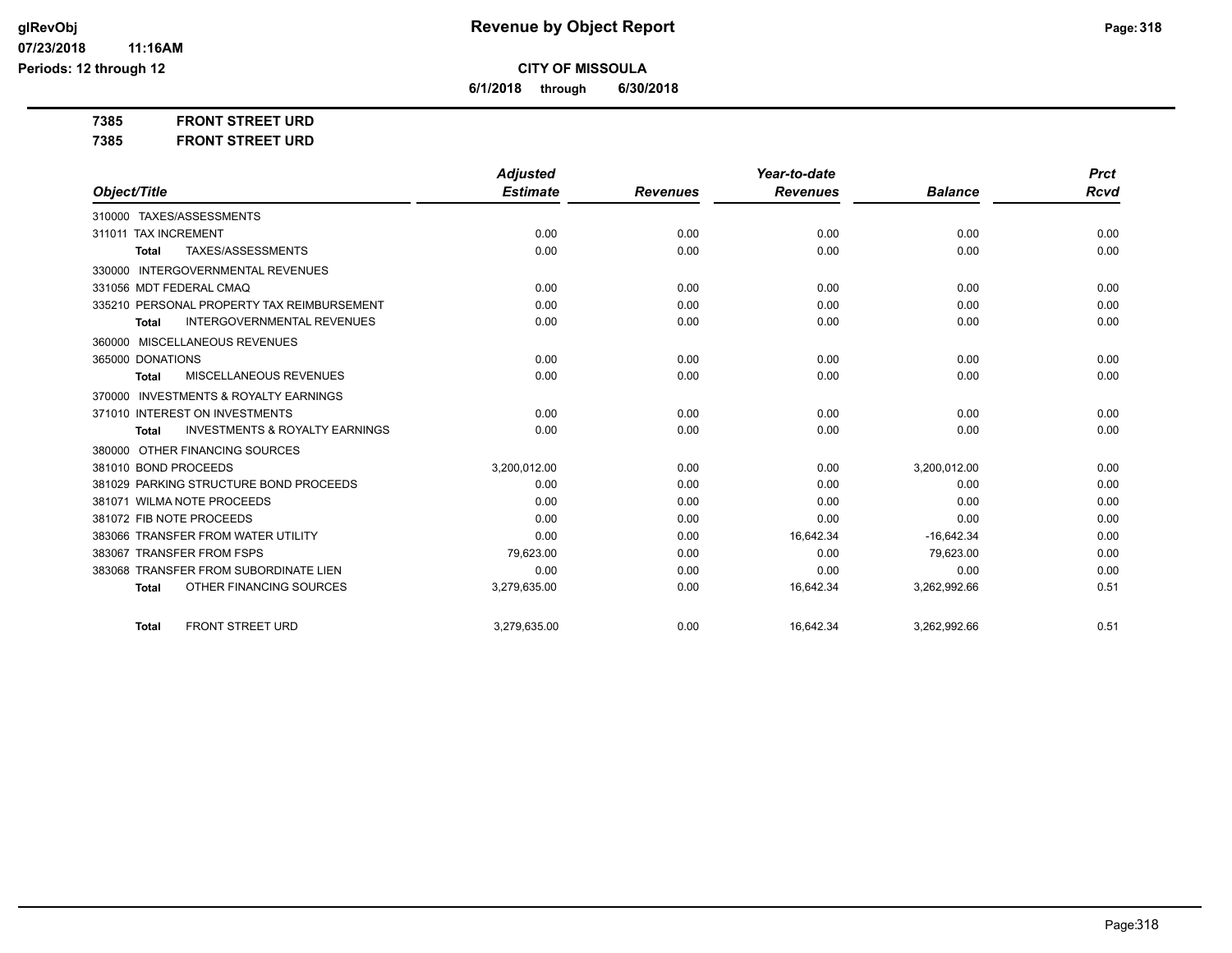**6/1/2018 through 6/30/2018**

#### **7385 FRONT STREET URD**

|                                                           | <b>Adjusted</b> |                 | Year-to-date    |                | <b>Prct</b> |
|-----------------------------------------------------------|-----------------|-----------------|-----------------|----------------|-------------|
| Object/Title                                              | <b>Estimate</b> | <b>Revenues</b> | <b>Revenues</b> | <b>Balance</b> | <b>Rcvd</b> |
| 310000 TAXES/ASSESSMENTS                                  |                 |                 |                 |                |             |
| 311011 TAX INCREMENT                                      | 0.00            | 0.00            | 0.00            | 0.00           | 0.00        |
| TAXES/ASSESSMENTS<br><b>Total</b>                         | 0.00            | 0.00            | 0.00            | 0.00           | 0.00        |
| 330000 INTERGOVERNMENTAL REVENUES                         |                 |                 |                 |                |             |
| 331056 MDT FEDERAL CMAQ                                   | 0.00            | 0.00            | 0.00            | 0.00           | 0.00        |
| 335210 PERSONAL PROPERTY TAX REIMBURSEMENT                | 0.00            | 0.00            | 0.00            | 0.00           | 0.00        |
| <b>INTERGOVERNMENTAL REVENUES</b><br><b>Total</b>         | 0.00            | 0.00            | 0.00            | 0.00           | 0.00        |
| 360000 MISCELLANEOUS REVENUES                             |                 |                 |                 |                |             |
| 365000 DONATIONS                                          | 0.00            | 0.00            | 0.00            | 0.00           | 0.00        |
| <b>MISCELLANEOUS REVENUES</b><br><b>Total</b>             | 0.00            | 0.00            | 0.00            | 0.00           | 0.00        |
| 370000 INVESTMENTS & ROYALTY EARNINGS                     |                 |                 |                 |                |             |
| 371010 INTEREST ON INVESTMENTS                            | 0.00            | 0.00            | 0.00            | 0.00           | 0.00        |
| <b>INVESTMENTS &amp; ROYALTY EARNINGS</b><br><b>Total</b> | 0.00            | 0.00            | 0.00            | 0.00           | 0.00        |
| 380000 OTHER FINANCING SOURCES                            |                 |                 |                 |                |             |
| 381010 BOND PROCEEDS                                      | 3,200,012.00    | 0.00            | 0.00            | 3,200,012.00   | 0.00        |
| 381029 PARKING STRUCTURE BOND PROCEEDS                    | 0.00            | 0.00            | 0.00            | 0.00           | 0.00        |
| 381071 WILMA NOTE PROCEEDS                                | 0.00            | 0.00            | 0.00            | 0.00           | 0.00        |
| 381072 FIB NOTE PROCEEDS                                  | 0.00            | 0.00            | 0.00            | 0.00           | 0.00        |
| 383066 TRANSFER FROM WATER UTILITY                        | 0.00            | 0.00            | 16,642.34       | $-16,642.34$   | 0.00        |
| 383067 TRANSFER FROM FSPS                                 | 79,623.00       | 0.00            | 0.00            | 79,623.00      | 0.00        |
| 383068 TRANSFER FROM SUBORDINATE LIEN                     | 0.00            | 0.00            | 0.00            | 0.00           | 0.00        |
| OTHER FINANCING SOURCES<br><b>Total</b>                   | 3,279,635.00    | 0.00            | 16,642.34       | 3,262,992.66   | 0.51        |
| <b>FRONT STREET URD</b><br><b>Total</b>                   | 3.279.635.00    | 0.00            | 16.642.34       | 3,262,992.66   | 0.51        |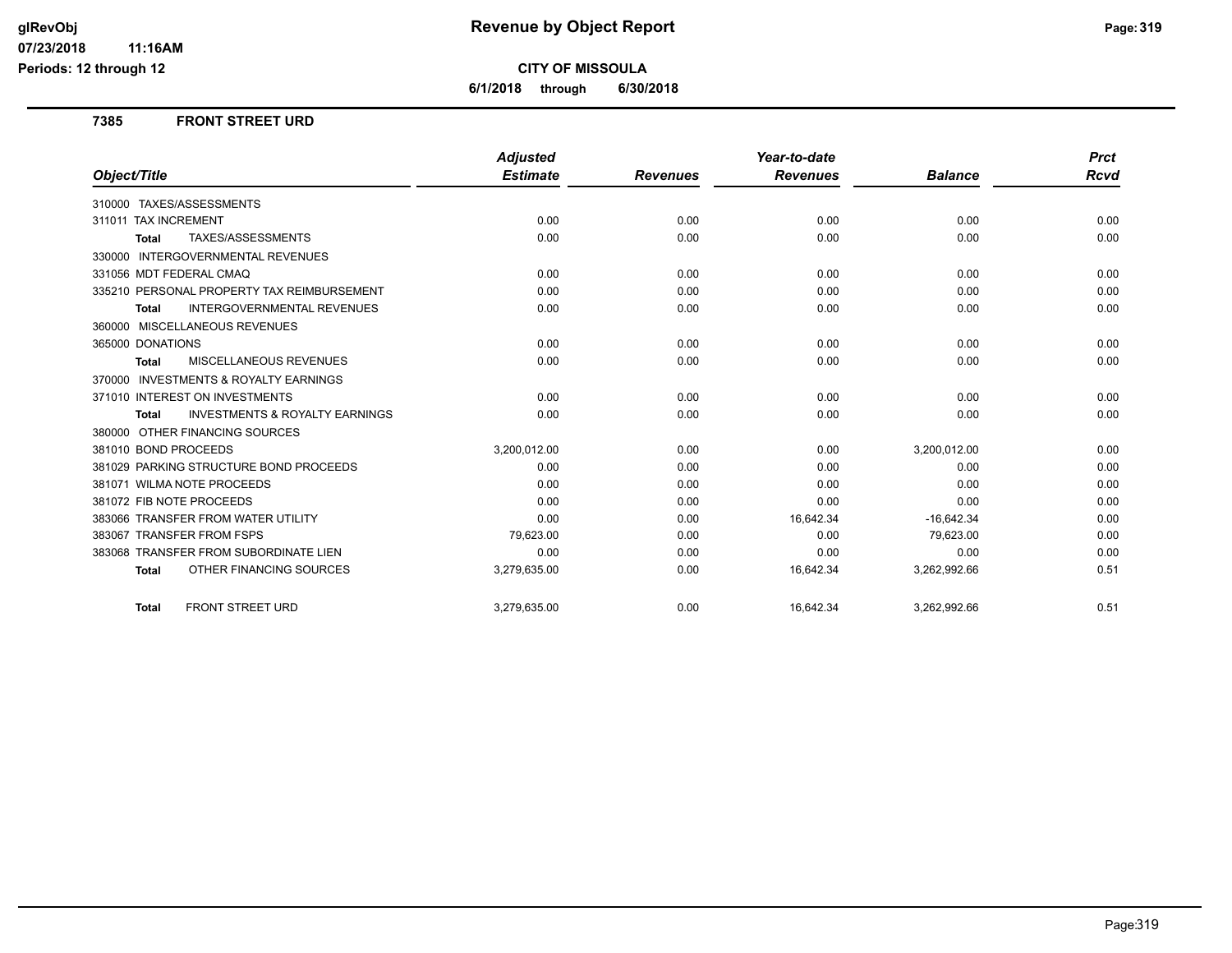**6/1/2018 through 6/30/2018**

## **7386 DEBT SERVICE-SAFEWAY/ST PAT 1.5M**

#### **7386 DEBT SERVICE-SAFEWAY/ST PAT 1.5M**

|                                                     | <b>Adjusted</b> |                 | Year-to-date    |                | <b>Prct</b> |
|-----------------------------------------------------|-----------------|-----------------|-----------------|----------------|-------------|
| Object/Title                                        | <b>Estimate</b> | <b>Revenues</b> | <b>Revenues</b> | <b>Balance</b> | <b>Rcvd</b> |
| 310000 TAXES/ASSESSMENTS                            |                 |                 |                 |                |             |
| <b>TAX INCREMENT</b><br>311011                      | 0.00            | 0.00            | 0.00            | 0.00           | 0.00        |
| TAXES/ASSESSMENTS<br>Total                          | 0.00            | 0.00            | 0.00            | 0.00           | 0.00        |
| 360000 MISCELLANEOUS REVENUES                       |                 |                 |                 |                |             |
| 365000 DONATIONS                                    | 0.00            | 0.00            | 0.00            | 0.00           | 0.00        |
| <b>MISCELLANEOUS REVENUES</b><br>Total              | 0.00            | 0.00            | 0.00            | 0.00           | 0.00        |
| <b>INVESTMENTS &amp; ROYALTY EARNINGS</b><br>370000 |                 |                 |                 |                |             |
| 371010 INTEREST ON INVESTMENTS                      | 0.00            | 0.00            | 0.00            | 0.00           | 0.00        |
| <b>INVESTMENTS &amp; ROYALTY EARNINGS</b><br>Total  | 0.00            | 0.00            | 0.00            | 0.00           | 0.00        |
| OTHER FINANCING SOURCES<br>380000                   |                 |                 |                 |                |             |
| 383014 TRANS FR MRA                                 | 115,103.00      | 0.00            | 123,961.00      | $-8,858.00$    | 107.70      |
| 383037 TRANSFER - URD II                            | 0.00            | 0.00            | 0.00            | 0.00           | 0.00        |
| 384000 GUARANTOR REVENUE                            | 0.00            | 0.00            | 0.00            | 0.00           | 0.00        |
| OTHER FINANCING SOURCES<br>Total                    | 115,103.00      | 0.00            | 123,961.00      | $-8,858.00$    | 107.70      |
| DEBT SERVICE-SAFEWAY/ST PAT 1.5M<br><b>Total</b>    | 115,103.00      | 0.00            | 123,961.00      | $-8,858.00$    | 107.70      |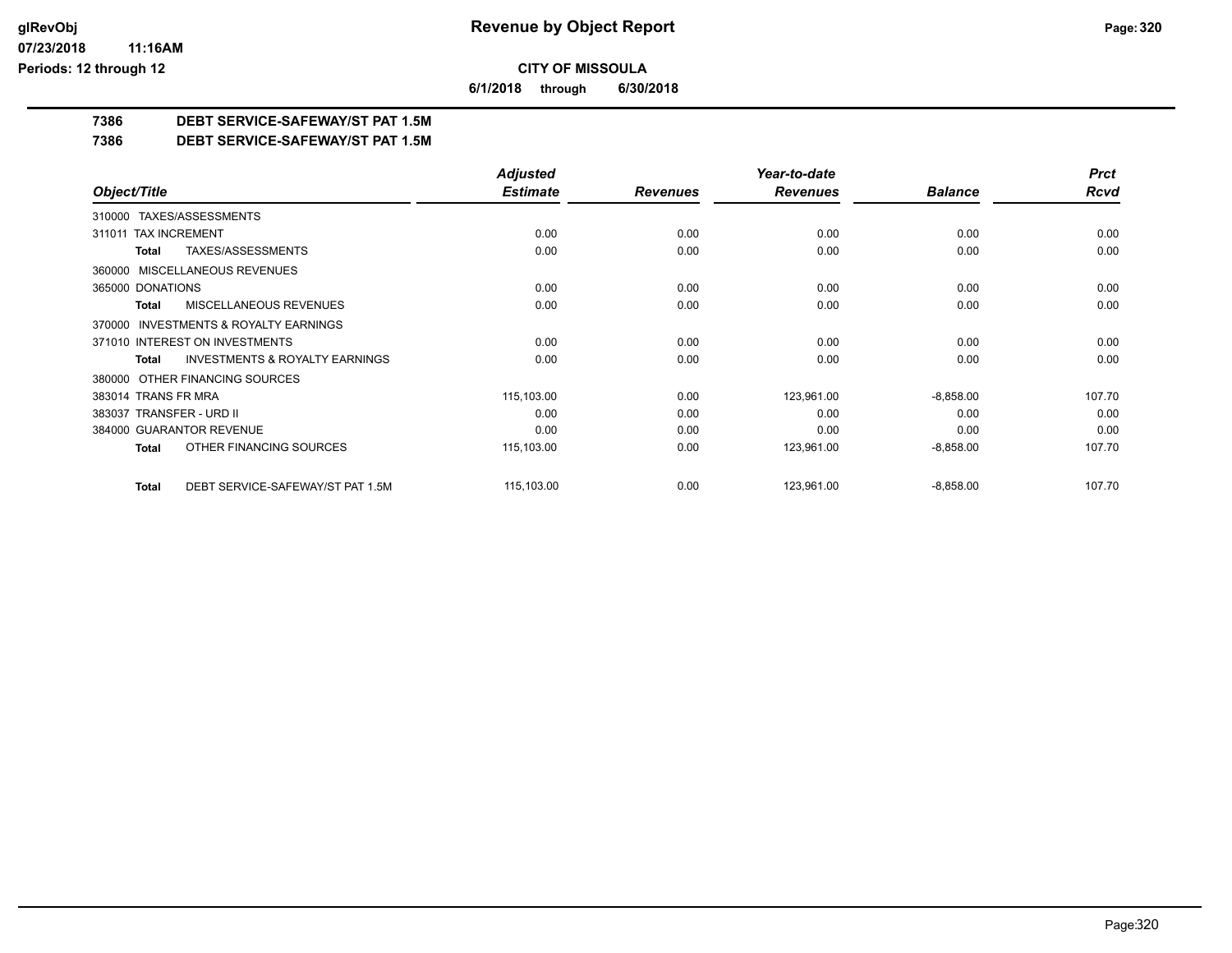**6/1/2018 through 6/30/2018**

### **7386 DEBT SERVICE-SAFEWAY/ST PAT 1.5M**

|                                                           | <b>Adjusted</b> |                 | Year-to-date    |                | <b>Prct</b> |
|-----------------------------------------------------------|-----------------|-----------------|-----------------|----------------|-------------|
| Object/Title                                              | <b>Estimate</b> | <b>Revenues</b> | <b>Revenues</b> | <b>Balance</b> | <b>Rcvd</b> |
| 310000 TAXES/ASSESSMENTS                                  |                 |                 |                 |                |             |
| <b>TAX INCREMENT</b><br>311011                            | 0.00            | 0.00            | 0.00            | 0.00           | 0.00        |
| TAXES/ASSESSMENTS<br><b>Total</b>                         | 0.00            | 0.00            | 0.00            | 0.00           | 0.00        |
| 360000 MISCELLANEOUS REVENUES                             |                 |                 |                 |                |             |
| 365000 DONATIONS                                          | 0.00            | 0.00            | 0.00            | 0.00           | 0.00        |
| MISCELLANEOUS REVENUES<br><b>Total</b>                    | 0.00            | 0.00            | 0.00            | 0.00           | 0.00        |
| 370000 INVESTMENTS & ROYALTY EARNINGS                     |                 |                 |                 |                |             |
| 371010 INTEREST ON INVESTMENTS                            | 0.00            | 0.00            | 0.00            | 0.00           | 0.00        |
| <b>INVESTMENTS &amp; ROYALTY EARNINGS</b><br><b>Total</b> | 0.00            | 0.00            | 0.00            | 0.00           | 0.00        |
| 380000 OTHER FINANCING SOURCES                            |                 |                 |                 |                |             |
| 383014 TRANS FR MRA                                       | 115,103.00      | 0.00            | 123,961.00      | $-8,858.00$    | 107.70      |
| 383037 TRANSFER - URD II                                  | 0.00            | 0.00            | 0.00            | 0.00           | 0.00        |
| 384000 GUARANTOR REVENUE                                  | 0.00            | 0.00            | 0.00            | 0.00           | 0.00        |
| OTHER FINANCING SOURCES<br><b>Total</b>                   | 115,103.00      | 0.00            | 123,961.00      | $-8,858.00$    | 107.70      |
| DEBT SERVICE-SAFEWAY/ST PAT 1.5M<br><b>Total</b>          | 115,103.00      | 0.00            | 123,961.00      | $-8,858.00$    | 107.70      |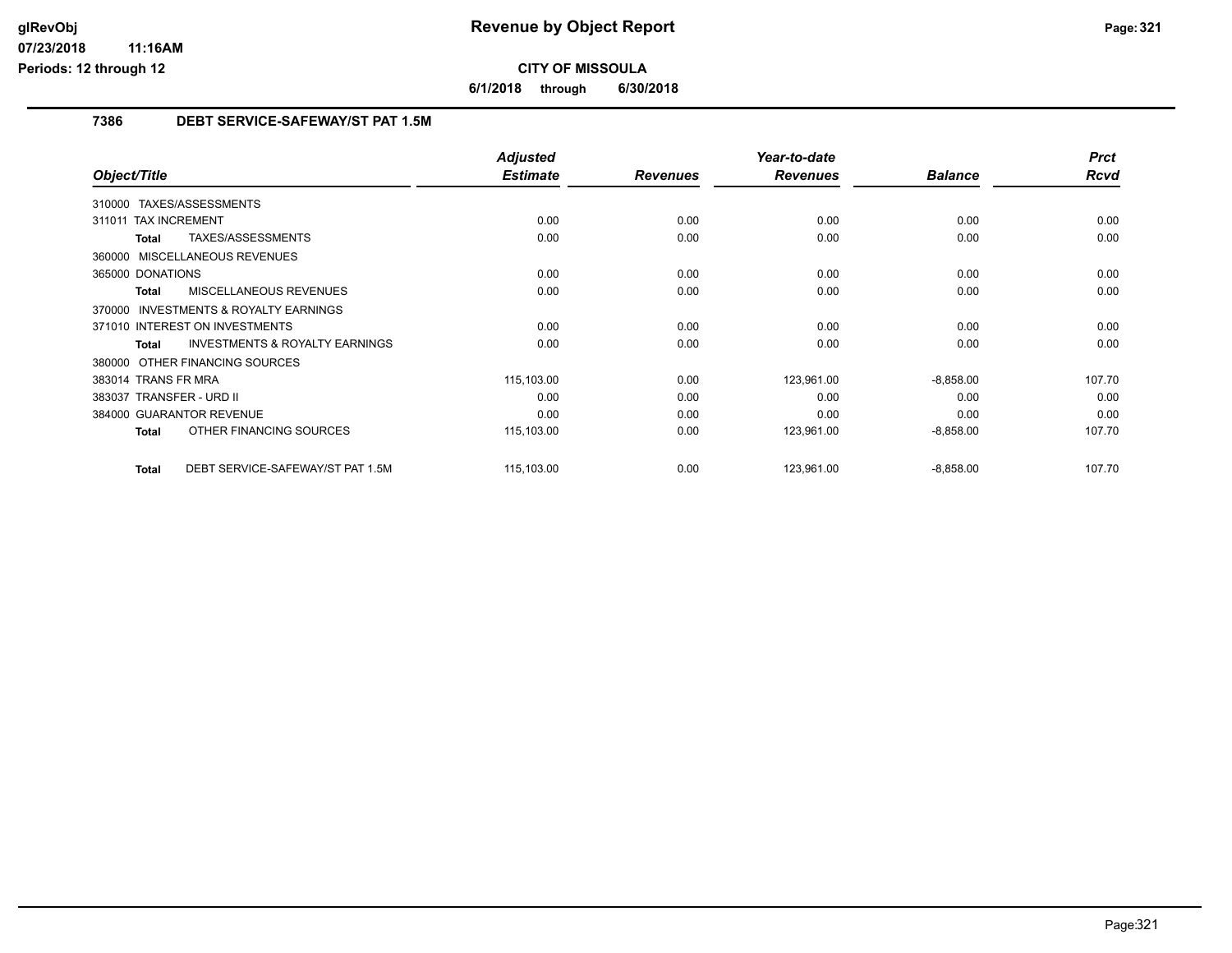**6/1/2018 through 6/30/2018**

# **7387 DEBT SERVICE-BROWNFIELD RLF 1.125M**

**7387 DEBT SERVICE-BROWNFIELD RLF 1.125M**

|                                                    | <b>Adjusted</b> |                 | Year-to-date    |                | <b>Prct</b> |
|----------------------------------------------------|-----------------|-----------------|-----------------|----------------|-------------|
| Object/Title                                       | <b>Estimate</b> | <b>Revenues</b> | <b>Revenues</b> | <b>Balance</b> | <b>Rcvd</b> |
| TAXES/ASSESSMENTS<br>310000                        |                 |                 |                 |                |             |
| 311011 TAX INCREMENT                               | 0.00            | 0.00            | 0.00            | 0.00           | 0.00        |
| TAXES/ASSESSMENTS<br>Total                         | 0.00            | 0.00            | 0.00            | 0.00           | 0.00        |
| 370000 INVESTMENTS & ROYALTY EARNINGS              |                 |                 |                 |                |             |
| 371010 INTEREST ON INVESTMENTS                     | 0.00            | 0.00            | 0.00            | 0.00           | 0.00        |
| <b>INVESTMENTS &amp; ROYALTY EARNINGS</b><br>Total | 0.00            | 0.00            | 0.00            | 0.00           | 0.00        |
| 380000 OTHER FINANCING SOURCES                     |                 |                 |                 |                |             |
| 383014 TRANS FR MRA                                | 58,092.00       | 0.00            | 58.092.00       | 0.00           | 100.00      |
| 383016 TRANS FR TAX INCREMENT BOND                 | 0.00            | 0.00            | 0.00            | 0.00           | 0.00        |
| OTHER FINANCING SOURCES<br>Total                   | 58,092.00       | 0.00            | 58,092.00       | 0.00           | 100.00      |
| DEBT SERVICE-BROWNFIELD RLF 1.125M<br>Total        | 58.092.00       | 0.00            | 58.092.00       | 0.00           | 100.00      |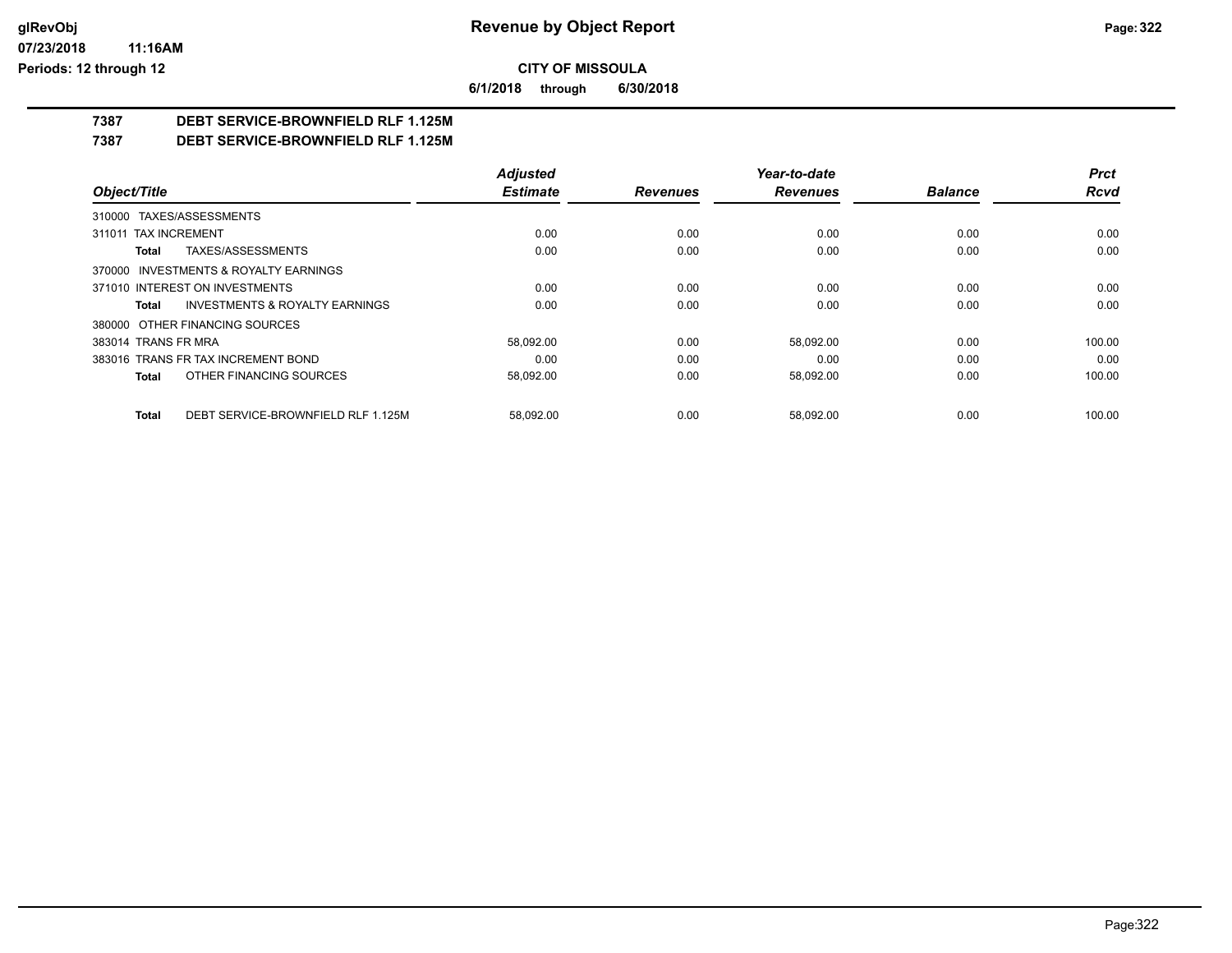**6/1/2018 through 6/30/2018**

#### **7387 DEBT SERVICE-BROWNFIELD RLF 1.125M**

|                                                           | <b>Adjusted</b> |                 | Year-to-date    |                | <b>Prct</b> |
|-----------------------------------------------------------|-----------------|-----------------|-----------------|----------------|-------------|
| Object/Title                                              | <b>Estimate</b> | <b>Revenues</b> | <b>Revenues</b> | <b>Balance</b> | <b>Rcvd</b> |
| 310000 TAXES/ASSESSMENTS                                  |                 |                 |                 |                |             |
| 311011 TAX INCREMENT                                      | 0.00            | 0.00            | 0.00            | 0.00           | 0.00        |
| TAXES/ASSESSMENTS<br>Total                                | 0.00            | 0.00            | 0.00            | 0.00           | 0.00        |
| 370000 INVESTMENTS & ROYALTY EARNINGS                     |                 |                 |                 |                |             |
| 371010 INTEREST ON INVESTMENTS                            | 0.00            | 0.00            | 0.00            | 0.00           | 0.00        |
| <b>INVESTMENTS &amp; ROYALTY EARNINGS</b><br><b>Total</b> | 0.00            | 0.00            | 0.00            | 0.00           | 0.00        |
| 380000 OTHER FINANCING SOURCES                            |                 |                 |                 |                |             |
| 383014 TRANS FR MRA                                       | 58.092.00       | 0.00            | 58.092.00       | 0.00           | 100.00      |
| 383016 TRANS FR TAX INCREMENT BOND                        | 0.00            | 0.00            | 0.00            | 0.00           | 0.00        |
| OTHER FINANCING SOURCES<br><b>Total</b>                   | 58,092.00       | 0.00            | 58,092.00       | 0.00           | 100.00      |
| DEBT SERVICE-BROWNFIELD RLF 1.125M<br>Total               | 58.092.00       | 0.00            | 58.092.00       | 0.00           | 100.00      |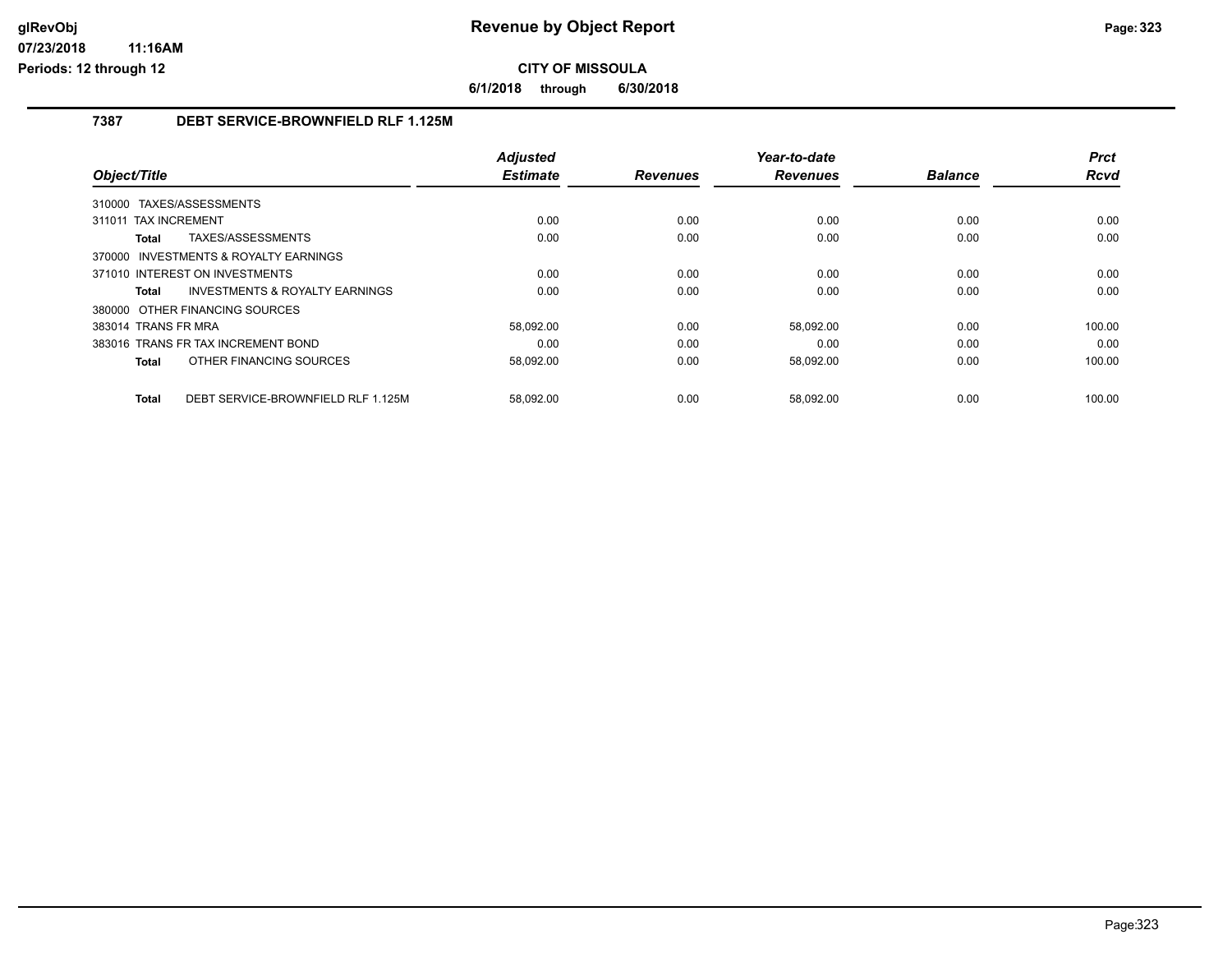**6/1/2018 through 6/30/2018**

**7388 RESERVE-3.6m TIF**

**7388 RESERVE-3.6m TIF**

|                                                    | <b>Adiusted</b> |                 | Year-to-date    |                | <b>Prct</b> |
|----------------------------------------------------|-----------------|-----------------|-----------------|----------------|-------------|
| Object/Title                                       | <b>Estimate</b> | <b>Revenues</b> | <b>Revenues</b> | <b>Balance</b> | <b>Rcvd</b> |
| 370000 INVESTMENTS & ROYALTY EARNINGS              |                 |                 |                 |                |             |
| 371010 INTEREST ON INVESTMENTS                     | 0.00            | 0.00            | 0.00            | 0.00           | 0.00        |
| 371020 GAIN/LOSS IN MARKET VALUE OF INVESTMENTS    | 0.00            | 0.00            | 0.00            | 0.00           | 0.00        |
| <b>INVESTMENTS &amp; ROYALTY EARNINGS</b><br>Total | 0.00            | 0.00            | 0.00            | 0.00           | 0.00        |
| 380000 OTHER FINANCING SOURCES                     |                 |                 |                 |                |             |
| 381025 REVENUE BOND PROCEEDS                       | 0.00            | 0.00            | 0.00            | 0.00           | 0.00        |
| 383014 TRANS FR MRA                                | 0.00            | 0.00            | 0.00            | 0.00           | 0.00        |
| 383037 TRANSFER - URD II                           | 0.00            | 0.00            | 0.00            | 0.00           | 0.00        |
| 383040 TRANSFER FROM CITY GRANTS                   | 0.00            | 0.00            | 0.00            | 0.00           | 0.00        |
| OTHER FINANCING SOURCES<br>Total                   | 0.00            | 0.00            | 0.00            | 0.00           | 0.00        |
| RESERVE-3.6m TIF<br><b>Total</b>                   | 0.00            | 0.00            | 0.00            | 0.00           | 0.00        |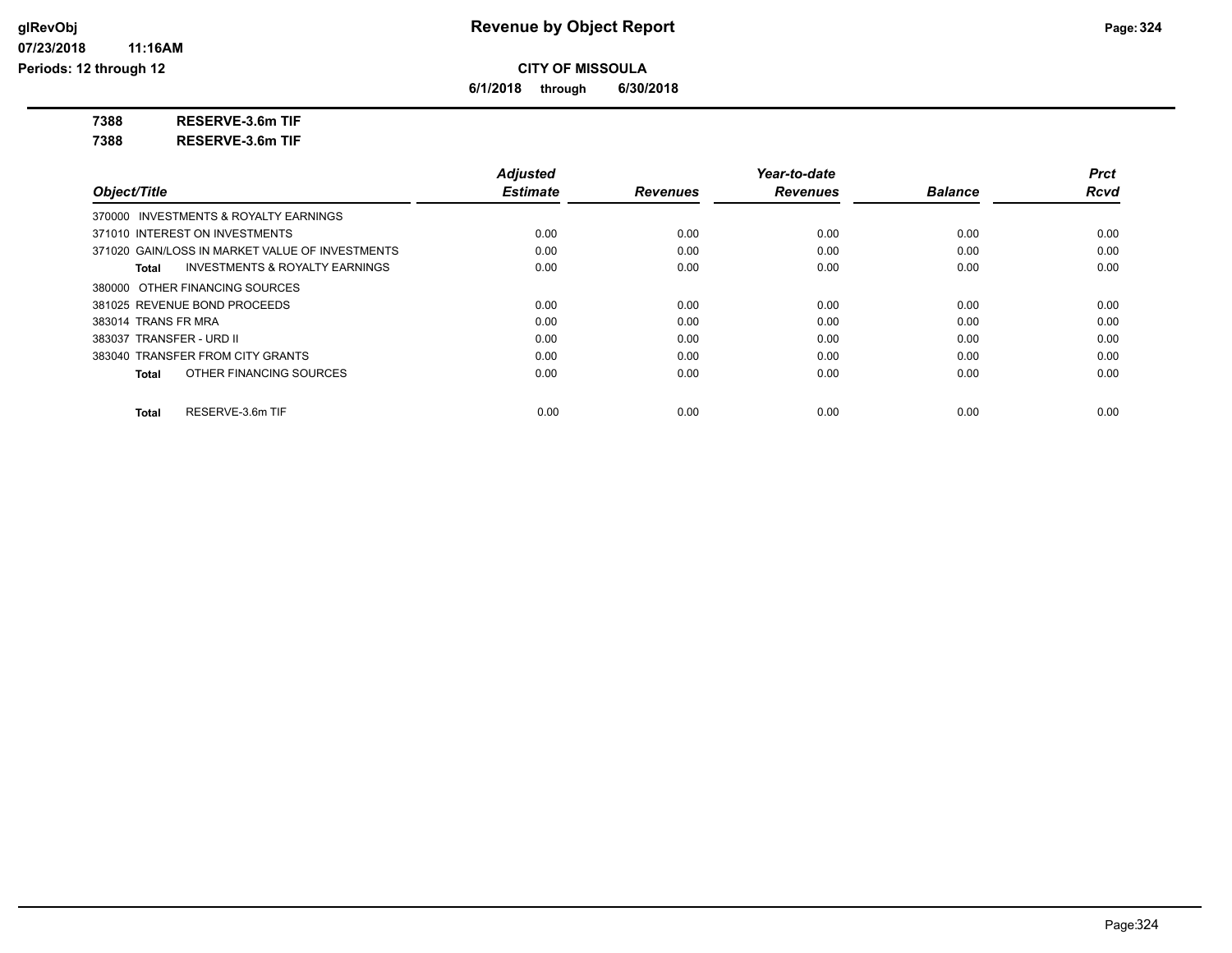**6/1/2018 through 6/30/2018**

#### **7388 RESERVE-3.6m TIF**

|                                                           | <b>Adjusted</b> |                 | Year-to-date    |                | <b>Prct</b> |
|-----------------------------------------------------------|-----------------|-----------------|-----------------|----------------|-------------|
| Object/Title                                              | <b>Estimate</b> | <b>Revenues</b> | <b>Revenues</b> | <b>Balance</b> | <b>Rcvd</b> |
| 370000 INVESTMENTS & ROYALTY EARNINGS                     |                 |                 |                 |                |             |
| 371010 INTEREST ON INVESTMENTS                            | 0.00            | 0.00            | 0.00            | 0.00           | 0.00        |
| 371020 GAIN/LOSS IN MARKET VALUE OF INVESTMENT            | 0.00            | 0.00            | 0.00            | 0.00           | 0.00        |
| <b>INVESTMENTS &amp; ROYALTY EARNINGS</b><br><b>Total</b> | 0.00            | 0.00            | 0.00            | 0.00           | 0.00        |
| 380000 OTHER FINANCING SOURCES                            |                 |                 |                 |                |             |
| 381025 REVENUE BOND PROCEEDS                              | 0.00            | 0.00            | 0.00            | 0.00           | 0.00        |
| 383014 TRANS FR MRA                                       | 0.00            | 0.00            | 0.00            | 0.00           | 0.00        |
| 383037 TRANSFER - URD II                                  | 0.00            | 0.00            | 0.00            | 0.00           | 0.00        |
| 383040 TRANSFER FROM CITY GRANTS                          | 0.00            | 0.00            | 0.00            | 0.00           | 0.00        |
| OTHER FINANCING SOURCES<br><b>Total</b>                   | 0.00            | 0.00            | 0.00            | 0.00           | 0.00        |
| RESERVE-3.6m TIF<br><b>Total</b>                          | 0.00            | 0.00            | 0.00            | 0.00           | 0.00        |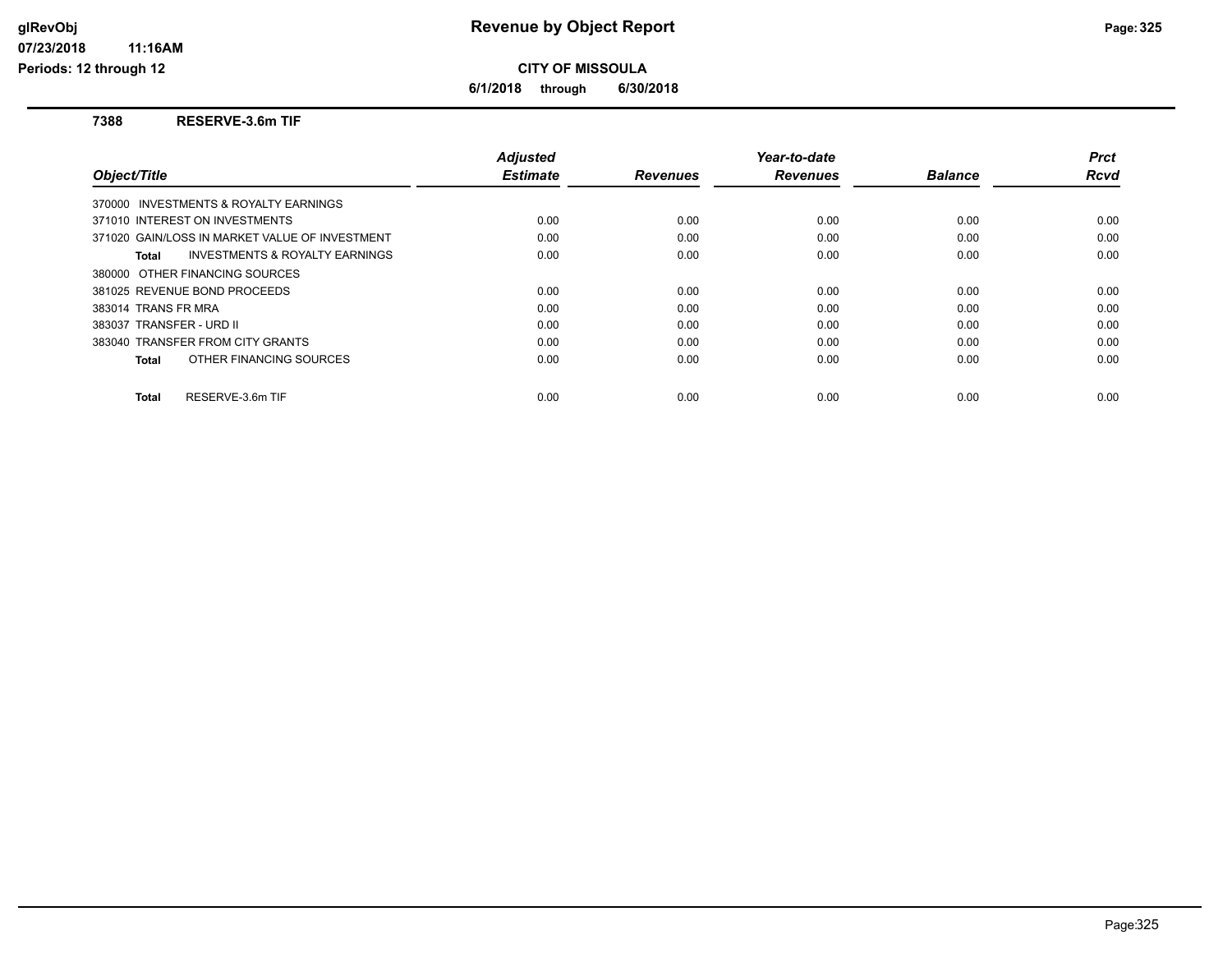**6/1/2018 through 6/30/2018**

**7389 DEBT SERVICE - 3.6M/5.75M**

**7389 DEBT SERVICE - 3.6M/5.75M**

|                                                 |                                | <b>Adjusted</b> |                 | Year-to-date    |                | <b>Prct</b> |
|-------------------------------------------------|--------------------------------|-----------------|-----------------|-----------------|----------------|-------------|
| Object/Title                                    |                                | <b>Estimate</b> | <b>Revenues</b> | <b>Revenues</b> | <b>Balance</b> | Rcvd        |
| 370000 INVESTMENTS & ROYALTY EARNINGS           |                                |                 |                 |                 |                |             |
| 371010 INTEREST ON INVESTMENTS                  |                                | 0.00            | 0.00            | 0.00            | 0.00           | 0.00        |
| 371020 GAIN/LOSS IN MARKET VALUE OF INVESTMENTS |                                | 0.00            | 0.00            | 0.00            | 0.00           | 0.00        |
| Total                                           | INVESTMENTS & ROYALTY EARNINGS | 0.00            | 0.00            | 0.00            | 0.00           | 0.00        |
| 380000 OTHER FINANCING SOURCES                  |                                |                 |                 |                 |                |             |
| 381009 TRANSFER FROM CLEARING                   |                                | 0.00            | 0.00            | 0.00            | 0.00           | 0.00        |
| 381025 REVENUE BOND PROCEEDS                    |                                | 0.00            | 0.00            | 0.00            | 0.00           | 0.00        |
| 383014 TRANS FR MRA                             |                                | 675.282.00      | 1.019.75        | 675.568.00      | $-286.00$      | 100.04      |
| <b>Total</b>                                    | OTHER FINANCING SOURCES        | 675,282.00      | 1.019.75        | 675.568.00      | $-286.00$      | 100.04      |
| <b>Total</b>                                    | DEBT SERVICE - 3.6M/5.75M      | 675.282.00      | 1.019.75        | 675.568.00      | $-286.00$      | 100.04      |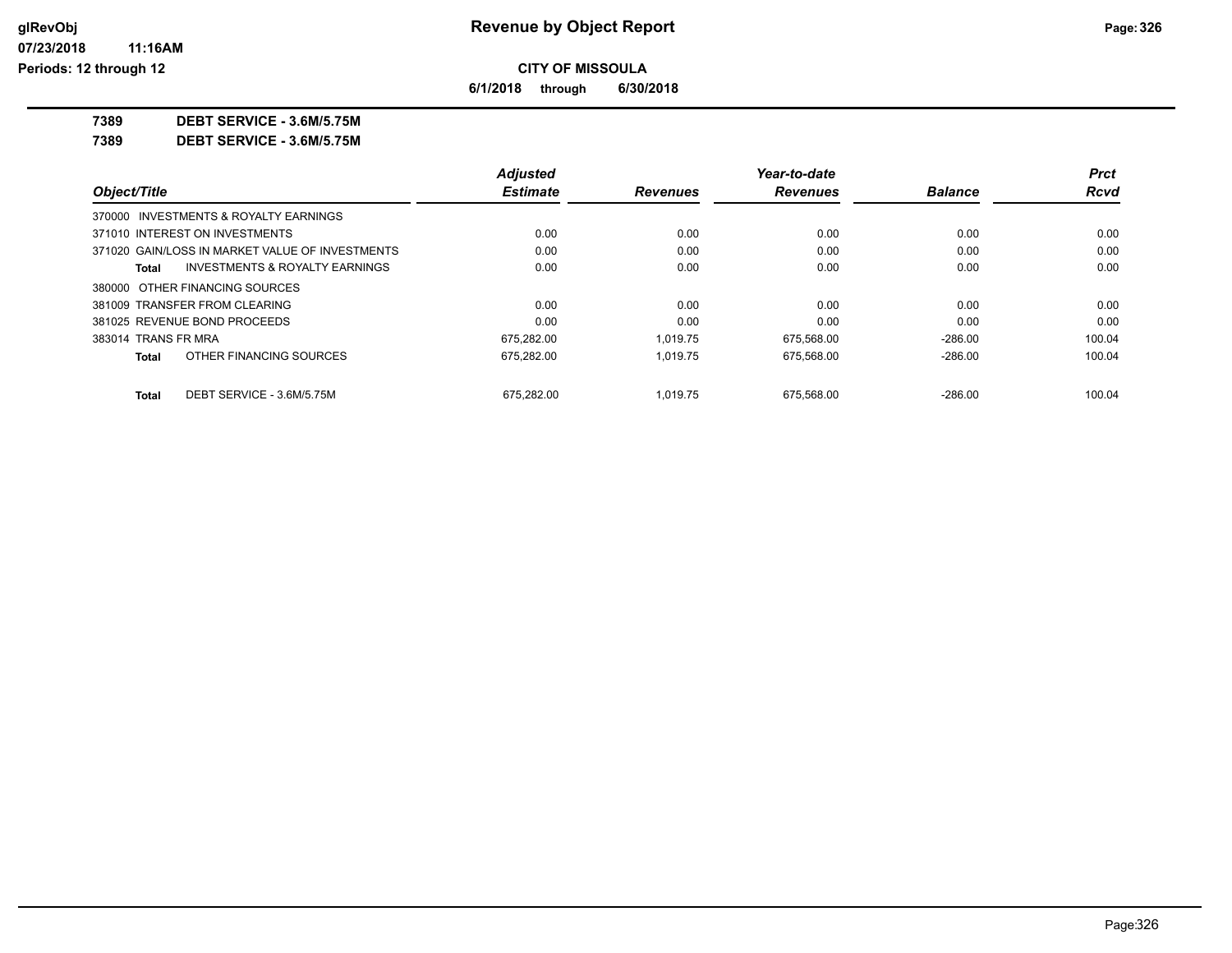**Periods: 12 through 12**

**CITY OF MISSOULA**

**6/1/2018 through 6/30/2018**

#### **7389 DEBT SERVICE - 3.6M/5.75M**

| Object/Title                   |                                                | <b>Adjusted</b><br><b>Estimate</b> | <b>Revenues</b> | Year-to-date<br><b>Revenues</b> | <b>Balance</b> | <b>Prct</b><br><b>Rcvd</b> |
|--------------------------------|------------------------------------------------|------------------------------------|-----------------|---------------------------------|----------------|----------------------------|
|                                | 370000 INVESTMENTS & ROYALTY EARNINGS          |                                    |                 |                                 |                |                            |
| 371010 INTEREST ON INVESTMENTS |                                                | 0.00                               | 0.00            | 0.00                            | 0.00           | 0.00                       |
|                                | 371020 GAIN/LOSS IN MARKET VALUE OF INVESTMENT | 0.00                               | 0.00            | 0.00                            | 0.00           | 0.00                       |
| Total                          | INVESTMENTS & ROYALTY EARNINGS                 | 0.00                               | 0.00            | 0.00                            | 0.00           | 0.00                       |
| 380000 OTHER FINANCING SOURCES |                                                |                                    |                 |                                 |                |                            |
| 381009 TRANSFER FROM CLEARING  |                                                | 0.00                               | 0.00            | 0.00                            | 0.00           | 0.00                       |
| 381025 REVENUE BOND PROCEEDS   |                                                | 0.00                               | 0.00            | 0.00                            | 0.00           | 0.00                       |
| 383014 TRANS FR MRA            |                                                | 675.282.00                         | 1.019.75        | 675,568.00                      | $-286.00$      | 100.04                     |
| <b>Total</b>                   | OTHER FINANCING SOURCES                        | 675.282.00                         | 1.019.75        | 675,568.00                      | $-286.00$      | 100.04                     |
| <b>Total</b>                   | DEBT SERVICE - 3.6M/5.75M                      | 675.282.00                         | 1.019.75        | 675.568.00                      | $-286.00$      | 100.04                     |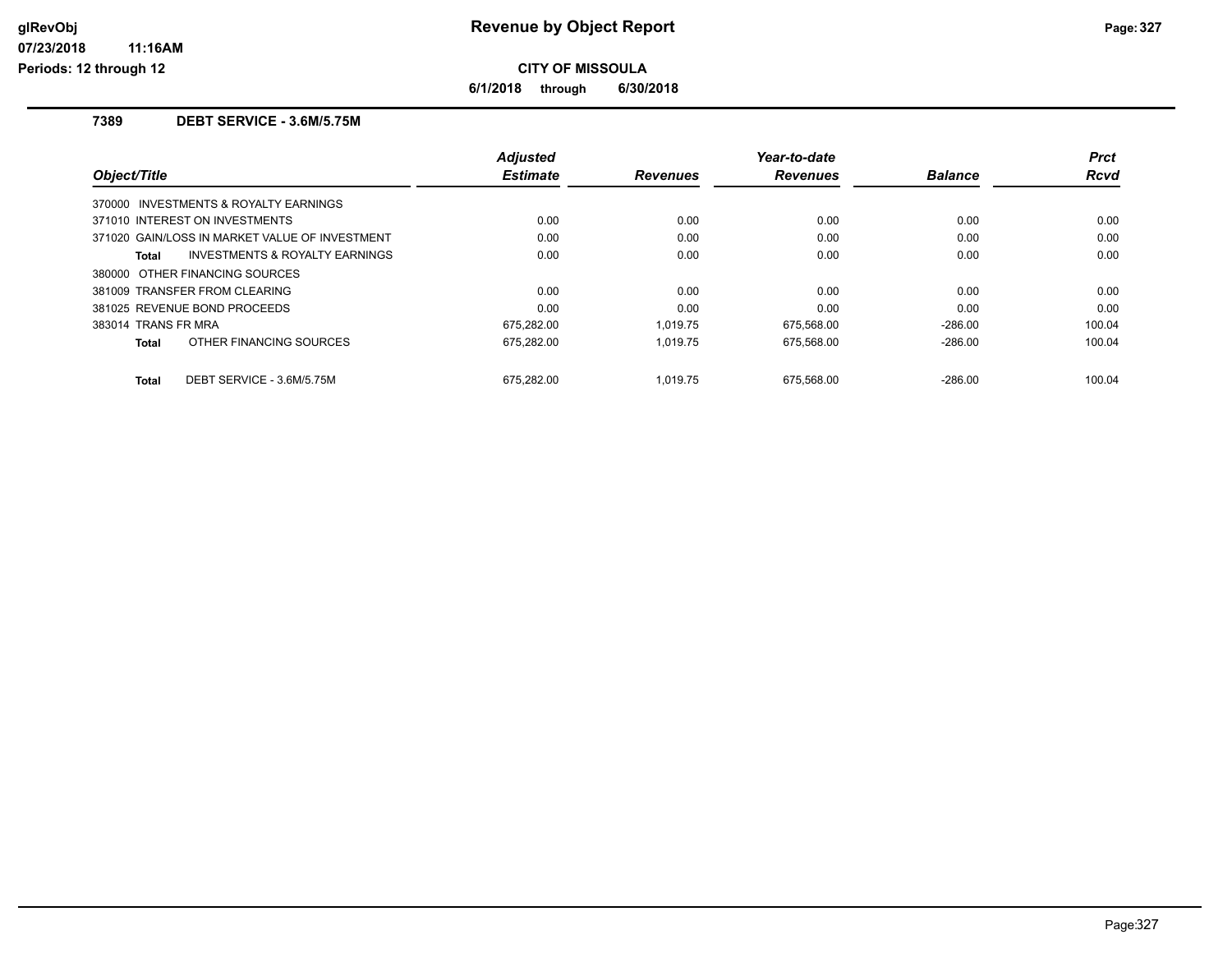**6/1/2018 through 6/30/2018**

**7390 URDII CLEARING - 3.6M TIF**

**7390 URDII CLEARING - 3.6M TIF**

|                                                           | <b>Adjusted</b> |                 | Year-to-date    |                | <b>Prct</b> |
|-----------------------------------------------------------|-----------------|-----------------|-----------------|----------------|-------------|
| Object/Title                                              | <b>Estimate</b> | <b>Revenues</b> | <b>Revenues</b> | <b>Balance</b> | <b>Rcvd</b> |
| 310000 TAXES/ASSESSMENTS                                  |                 |                 |                 |                |             |
| 310000 TAXES/ASSESSMENTS                                  | 0.00            | 0.00            | 0.00            | 0.00           | 0.00        |
| <b>TAX INCREMENT</b><br>311011                            | 1,831,576.00    | 876,742.00      | 2,239,613.83    | -408,037.83    | 122.28      |
| PENALTIES & INTEREST<br>312001                            | 0.00            | 1,128.50        | 3,959.21        | $-3,959.21$    | 0.00        |
| TAXES/ASSESSMENTS<br><b>Total</b>                         | 1,831,576.00    | 877,870.50      | 2,243,573.04    | -411,997.04    | 122.49      |
| INTERGOVERNMENTAL REVENUES<br>330000                      |                 |                 |                 |                |             |
| 335210 PERSONAL PROPERTY TAX REIMBURSEMENT                | 187,331.00      | 93,665.65       | 187,331.30      | $-0.30$        | 100.00      |
| 335230 HB 124 REVENUE                                     | 255,260.00      | 127,630.00      | 255,260.00      | 0.00           | 100.00      |
| <b>INTERGOVERNMENTAL REVENUES</b><br>Total                | 442,591.00      | 221,295.65      | 442,591.30      | $-0.30$        | 100.00      |
| <b>INVESTMENTS &amp; ROYALTY EARNINGS</b><br>370000       |                 |                 |                 |                |             |
| 371010 INTEREST ON INVESTMENTS                            | 0.00            | 0.00            | 0.00            | 0.00           | 0.00        |
| 371020 GAIN/LOSS IN MARKET VALUE OF INVESTMENTS           | 0.00            | 0.00            | 0.00            | 0.00           | 0.00        |
| <b>INVESTMENTS &amp; ROYALTY EARNINGS</b><br><b>Total</b> | 0.00            | 0.00            | 0.00            | 0.00           | 0.00        |
| OTHER FINANCING SOURCES<br>380000                         |                 |                 |                 |                |             |
| 383037 TRANSFER FROM URD II                               | 0.00            | 0.00            | 0.00            | 0.00           | 0.00        |
| OTHER FINANCING SOURCES<br><b>Total</b>                   | 0.00            | 0.00            | 0.00            | 0.00           | 0.00        |
| <b>URDII CLEARING - 3.6M TIF</b><br><b>Total</b>          | 2,274,167.00    | 1,099,166.15    | 2,686,164.34    | -411,997.34    | 118.12      |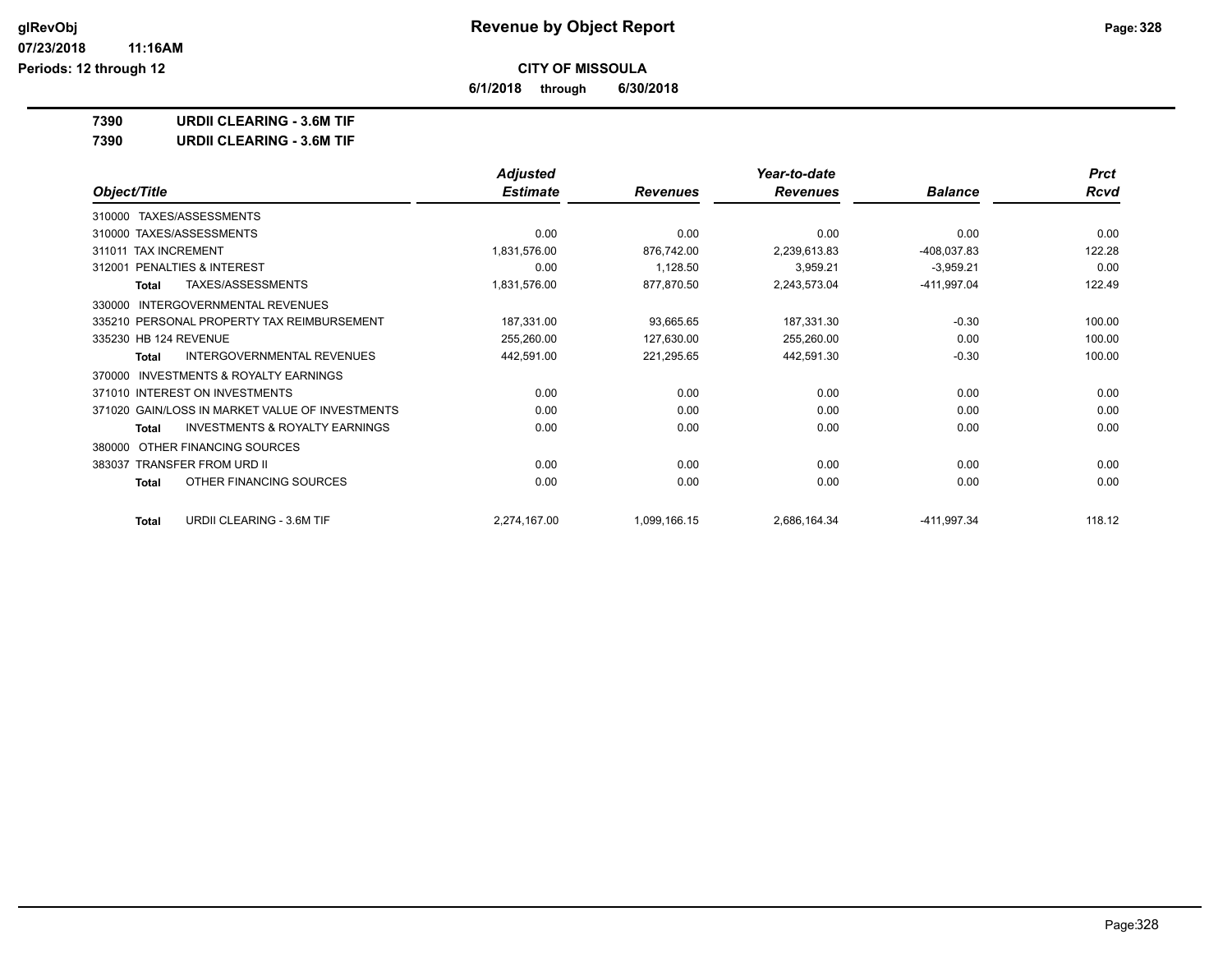**6/1/2018 through 6/30/2018**

#### **7390 URDII CLEARING - 3.6M TIF**

|                                                    | <b>Adjusted</b> |                 | Year-to-date    |                | <b>Prct</b> |
|----------------------------------------------------|-----------------|-----------------|-----------------|----------------|-------------|
| Object/Title                                       | <b>Estimate</b> | <b>Revenues</b> | <b>Revenues</b> | <b>Balance</b> | Rcvd        |
| TAXES/ASSESSMENTS<br>310000                        |                 |                 |                 |                |             |
| 310000 TAXES/ASSESSMENTS                           | 0.00            | 0.00            | 0.00            | 0.00           | 0.00        |
| <b>TAX INCREMENT</b><br>311011                     | 1,831,576.00    | 876,742.00      | 2,239,613.83    | -408,037.83    | 122.28      |
| PENALTIES & INTEREST<br>312001                     | 0.00            | 1,128.50        | 3,959.21        | $-3,959.21$    | 0.00        |
| TAXES/ASSESSMENTS<br><b>Total</b>                  | 1,831,576.00    | 877,870.50      | 2,243,573.04    | -411,997.04    | 122.49      |
| INTERGOVERNMENTAL REVENUES<br>330000               |                 |                 |                 |                |             |
| 335210 PERSONAL PROPERTY TAX REIMBURSEMENT         | 187,331.00      | 93,665.65       | 187,331.30      | $-0.30$        | 100.00      |
| 335230 HB 124 REVENUE                              | 255,260.00      | 127,630.00      | 255,260.00      | 0.00           | 100.00      |
| <b>INTERGOVERNMENTAL REVENUES</b><br>Total         | 442,591.00      | 221,295.65      | 442,591.30      | $-0.30$        | 100.00      |
| INVESTMENTS & ROYALTY EARNINGS<br>370000           |                 |                 |                 |                |             |
| 371010 INTEREST ON INVESTMENTS                     | 0.00            | 0.00            | 0.00            | 0.00           | 0.00        |
| 371020 GAIN/LOSS IN MARKET VALUE OF INVESTMENT     | 0.00            | 0.00            | 0.00            | 0.00           | 0.00        |
| <b>INVESTMENTS &amp; ROYALTY EARNINGS</b><br>Total | 0.00            | 0.00            | 0.00            | 0.00           | 0.00        |
| OTHER FINANCING SOURCES<br>380000                  |                 |                 |                 |                |             |
| <b>TRANSFER FROM URD II</b><br>383037              | 0.00            | 0.00            | 0.00            | 0.00           | 0.00        |
| OTHER FINANCING SOURCES<br>Total                   | 0.00            | 0.00            | 0.00            | 0.00           | 0.00        |
| <b>URDII CLEARING - 3.6M TIF</b><br><b>Total</b>   | 2,274,167.00    | 1,099,166.15    | 2,686,164.34    | -411,997.34    | 118.12      |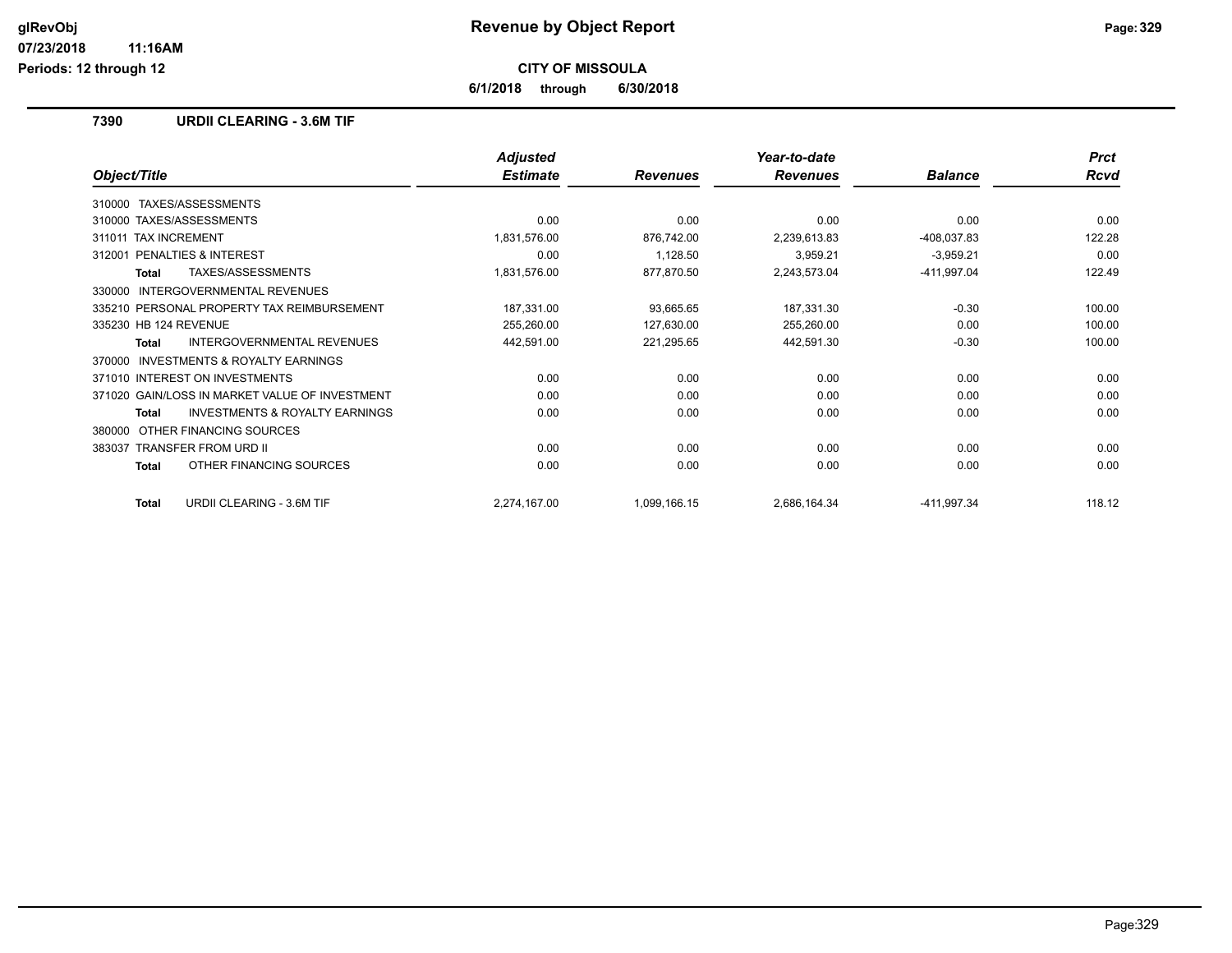**6/1/2018 through 6/30/2018**

**7391 MRA - URD I FUND**

**7391 MRA - URD I FUND**

|                                                    | <b>Adjusted</b> |                 | Year-to-date    |                | <b>Prct</b> |
|----------------------------------------------------|-----------------|-----------------|-----------------|----------------|-------------|
| Object/Title                                       | <b>Estimate</b> | <b>Revenues</b> | <b>Revenues</b> | <b>Balance</b> | <b>Rcvd</b> |
| 310000 TAXES/ASSESSMENTS                           |                 |                 |                 |                |             |
| 311011 TAX INCREMENT                               | 0.00            | 0.00            | 0.00            | 0.00           | 0.00        |
| 312001 PENALTIES & INTEREST                        | 0.00            | 0.00            | 0.00            | 0.00           | 0.00        |
| TAXES/ASSESSMENTS<br>Total                         | 0.00            | 0.00            | 0.00            | 0.00           | 0.00        |
| 330000 INTERGOVERNMENTAL REVENUES                  |                 |                 |                 |                |             |
| 331050 ISTEA/CTEP GRANT                            | 0.00            | 0.00            | 0.00            | 0.00           | 0.00        |
| 336023 STATE CONTRIB. - PERS                       | 0.00            | 0.00            | 0.00            | 0.00           | 0.00        |
| <b>INTERGOVERNMENTAL REVENUES</b><br><b>Total</b>  | 0.00            | 0.00            | 0.00            | 0.00           | 0.00        |
| 360000 MISCELLANEOUS REVENUES                      |                 |                 |                 |                |             |
| 360000 MISCELLANEOUS REVENUES                      | 0.00            | 0.00            | 0.00            | 0.00           | 0.00        |
| 360010 MISCELLANEOUS                               | 0.00            | 0.00            | 0.00            | 0.00           | 0.00        |
| 364012 SALE OF SURPLUS PROPERTY                    | 0.00            | 0.00            | 0.00            | 0.00           | 0.00        |
| 365000 DONATIONS                                   | 0.00            | 0.00            | 0.00            | 0.00           | 0.00        |
| MISCELLANEOUS REVENUES<br>Total                    | 0.00            | 0.00            | 0.00            | 0.00           | 0.00        |
| 370000 INVESTMENTS & ROYALTY EARNINGS              |                 |                 |                 |                |             |
| 371010 INTEREST ON INVESTMENTS                     | 0.00            | 0.00            | 0.00            | 0.00           | 0.00        |
| 371020 GAIN/LOSS IN MARKET VALUE OF INVESTMENTS    | 0.00            | 0.00            | 0.00            | 0.00           | 0.00        |
| <b>INVESTMENTS &amp; ROYALTY EARNINGS</b><br>Total | 0.00            | 0.00            | 0.00            | 0.00           | 0.00        |
| 380000 OTHER FINANCING SOURCES                     |                 |                 |                 |                |             |
| 382010 SALE OF FIXED ASSETS                        | 0.00            | 0.00            | 0.00            | 0.00           | 0.00        |
| 383001 TRANS FR FLUSHING DISTRICT                  | 0.00            | 0.00            | 0.00            | 0.00           | 0.00        |
| 383016 TRANS FR TAX INCREMENT BOND                 | 0.00            | 0.00            | 0.00            | 0.00           | 0.00        |
| 383029 TRANS FR GENERAL                            | 0.00            | 0.00            | 0.00            | 0.00           | 0.00        |
| 383037 TRANSFER - URD II                           | 0.00            | 0.00            | 0.00            | 0.00           | 0.00        |
| 383038 TRANSFER - URD III                          | 0.00            | 0.00            | 0.00            | 0.00           | 0.00        |
| OTHER FINANCING SOURCES<br><b>Total</b>            | 0.00            | 0.00            | 0.00            | 0.00           | 0.00        |
| MRA - URD I FUND<br><b>Total</b>                   | 0.00            | 0.00            | 0.00            | 0.00           | 0.00        |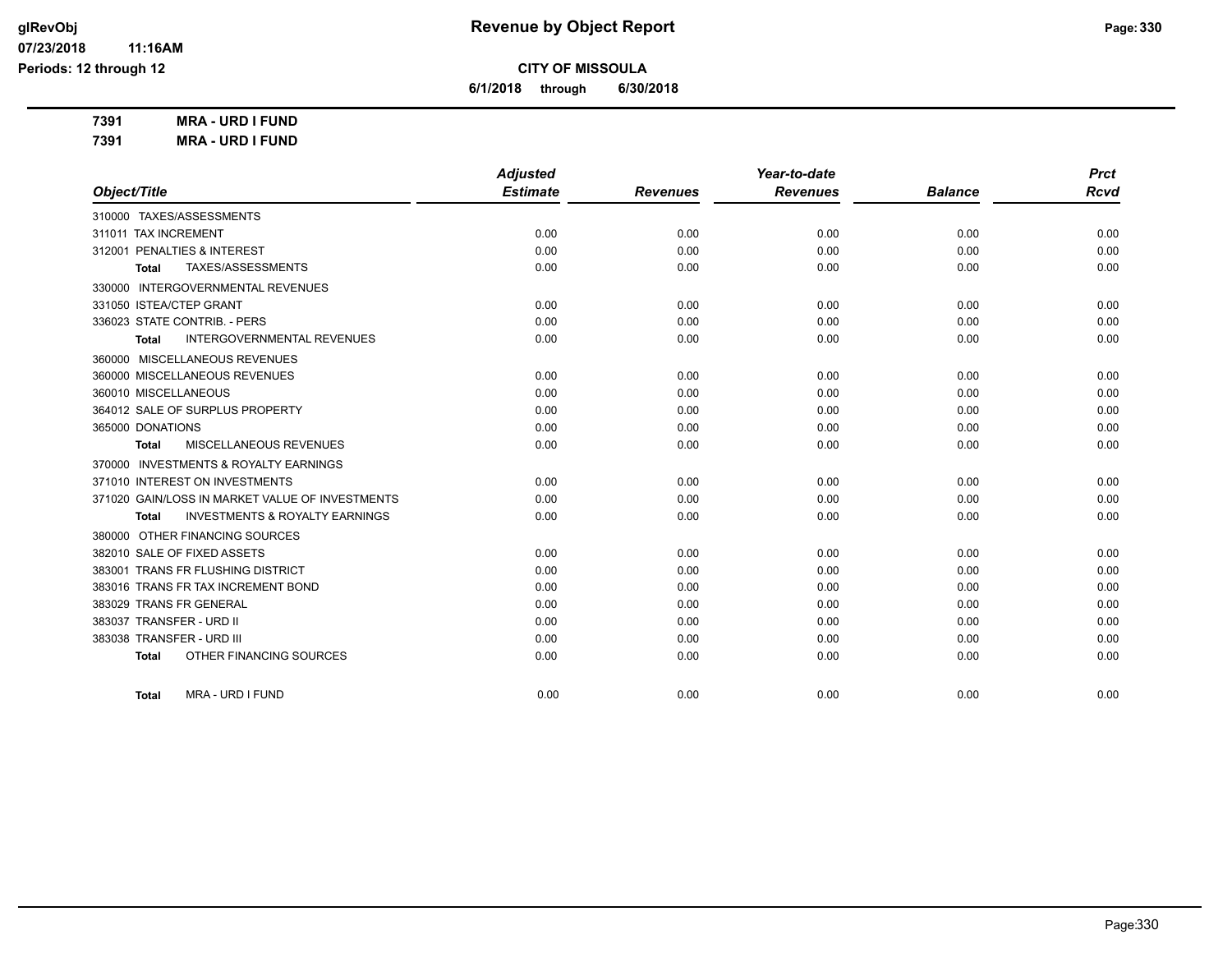**07/23/2018 11:16AM Periods: 12 through 12**

**CITY OF MISSOULA**

**6/1/2018 through 6/30/2018**

#### **7391 MRA - URD I FUND**

|                                                           | <b>Adjusted</b> |                 | Year-to-date    |                | <b>Prct</b> |
|-----------------------------------------------------------|-----------------|-----------------|-----------------|----------------|-------------|
| Object/Title                                              | <b>Estimate</b> | <b>Revenues</b> | <b>Revenues</b> | <b>Balance</b> | <b>Rcvd</b> |
| 310000 TAXES/ASSESSMENTS                                  |                 |                 |                 |                |             |
| 311011 TAX INCREMENT                                      | 0.00            | 0.00            | 0.00            | 0.00           | 0.00        |
| 312001 PENALTIES & INTEREST                               | 0.00            | 0.00            | 0.00            | 0.00           | 0.00        |
| TAXES/ASSESSMENTS<br><b>Total</b>                         | 0.00            | 0.00            | 0.00            | 0.00           | 0.00        |
| 330000 INTERGOVERNMENTAL REVENUES                         |                 |                 |                 |                |             |
| 331050 ISTEA/CTEP GRANT                                   | 0.00            | 0.00            | 0.00            | 0.00           | 0.00        |
| 336023 STATE CONTRIB. - PERS                              | 0.00            | 0.00            | 0.00            | 0.00           | 0.00        |
| <b>INTERGOVERNMENTAL REVENUES</b><br><b>Total</b>         | 0.00            | 0.00            | 0.00            | 0.00           | 0.00        |
| 360000 MISCELLANEOUS REVENUES                             |                 |                 |                 |                |             |
| 360000 MISCELLANEOUS REVENUES                             | 0.00            | 0.00            | 0.00            | 0.00           | 0.00        |
| 360010 MISCELLANEOUS                                      | 0.00            | 0.00            | 0.00            | 0.00           | 0.00        |
| 364012 SALE OF SURPLUS PROPERTY                           | 0.00            | 0.00            | 0.00            | 0.00           | 0.00        |
| 365000 DONATIONS                                          | 0.00            | 0.00            | 0.00            | 0.00           | 0.00        |
| <b>MISCELLANEOUS REVENUES</b><br>Total                    | 0.00            | 0.00            | 0.00            | 0.00           | 0.00        |
| 370000 INVESTMENTS & ROYALTY EARNINGS                     |                 |                 |                 |                |             |
| 371010 INTEREST ON INVESTMENTS                            | 0.00            | 0.00            | 0.00            | 0.00           | 0.00        |
| 371020 GAIN/LOSS IN MARKET VALUE OF INVESTMENT            | 0.00            | 0.00            | 0.00            | 0.00           | 0.00        |
| <b>INVESTMENTS &amp; ROYALTY EARNINGS</b><br><b>Total</b> | 0.00            | 0.00            | 0.00            | 0.00           | 0.00        |
| 380000 OTHER FINANCING SOURCES                            |                 |                 |                 |                |             |
| 382010 SALE OF FIXED ASSETS                               | 0.00            | 0.00            | 0.00            | 0.00           | 0.00        |
| 383001 TRANS FR FLUSHING DISTRICT                         | 0.00            | 0.00            | 0.00            | 0.00           | 0.00        |
| 383016 TRANS FR TAX INCREMENT BOND                        | 0.00            | 0.00            | 0.00            | 0.00           | 0.00        |
| 383029 TRANS FR GENERAL                                   | 0.00            | 0.00            | 0.00            | 0.00           | 0.00        |
| 383037 TRANSFER - URD II                                  | 0.00            | 0.00            | 0.00            | 0.00           | 0.00        |
| 383038 TRANSFER - URD III                                 | 0.00            | 0.00            | 0.00            | 0.00           | 0.00        |
| OTHER FINANCING SOURCES<br><b>Total</b>                   | 0.00            | 0.00            | 0.00            | 0.00           | 0.00        |
| MRA - URD I FUND<br>Total                                 | 0.00            | 0.00            | 0.00            | 0.00           | 0.00        |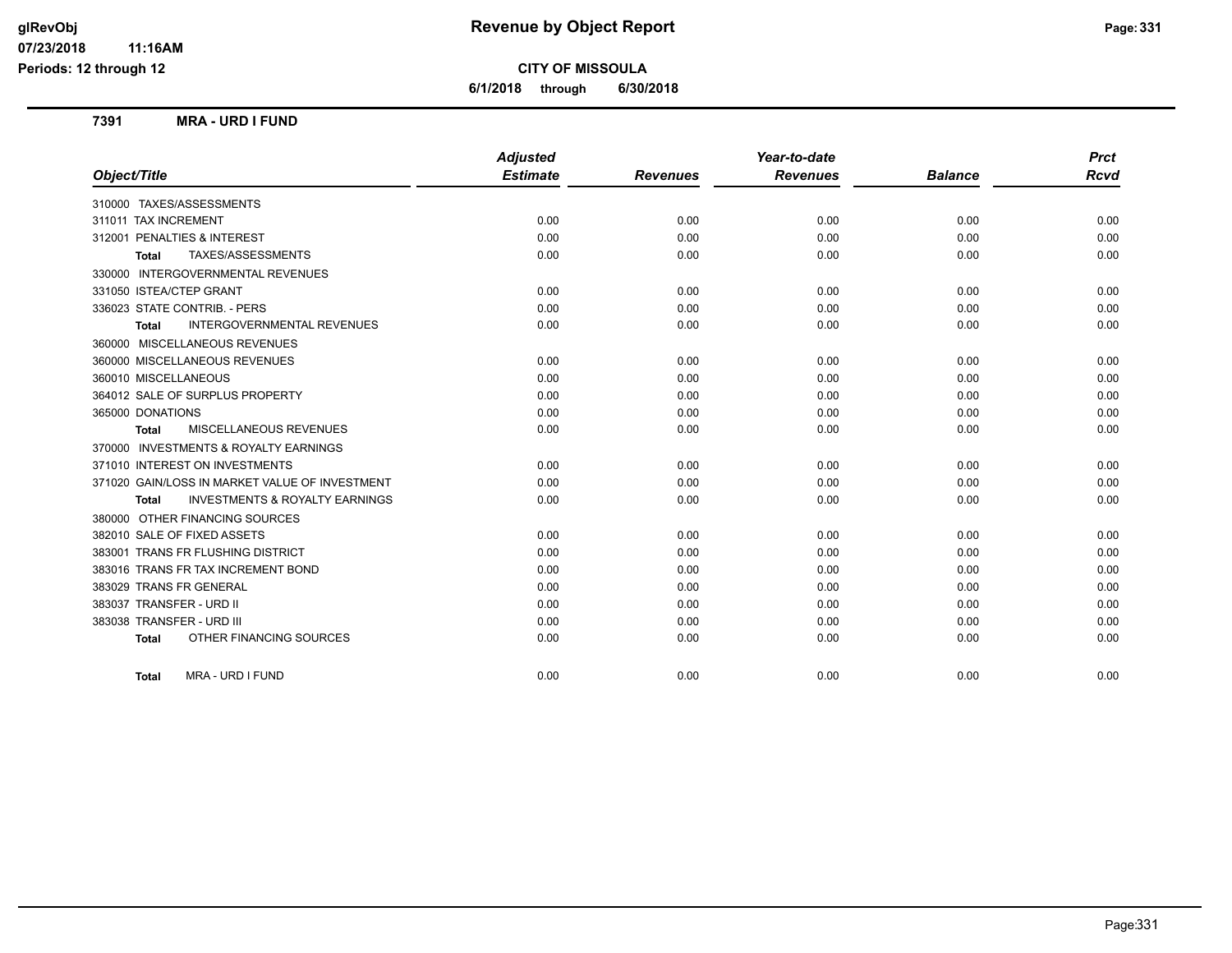**6/1/2018 through 6/30/2018**

**7392 MRA - URD II FUND**

**7392 MRA - URD II FUND**

|                                                           | <b>Adjusted</b> |                 | Year-to-date    |                | <b>Prct</b> |
|-----------------------------------------------------------|-----------------|-----------------|-----------------|----------------|-------------|
| Object/Title                                              | <b>Estimate</b> | <b>Revenues</b> | <b>Revenues</b> | <b>Balance</b> | <b>Rcvd</b> |
| 310000 TAXES/ASSESSMENTS                                  |                 |                 |                 |                |             |
| 311011 TAX INCREMENT                                      | 0.00            | 0.00            | 0.00            | 0.00           | 0.00        |
| TAXES/ASSESSMENTS<br><b>Total</b>                         | 0.00            | 0.00            | 0.00            | 0.00           | 0.00        |
| 330000 INTERGOVERNMENTAL REVENUES                         |                 |                 |                 |                |             |
| 330000 INTERGOVERNMENTAL REVENUES                         | 0.00            | 0.00            | 0.00            | 0.00           | 0.00        |
| 331050 ISTEA/CTEP GRANT                                   | 0.00            | 0.00            | 0.00            | 0.00           | 0.00        |
| 331060 NATL RECREATION TRAILS GRANTS                      | 0.00            | 0.00            | 0.00            | 0.00           | 0.00        |
| 335210 PERSONAL PROPERTY TAX REIMBURSEMENT                | 0.00            | 0.00            | 0.00            | 0.00           | 0.00        |
| 335250 STATE REIMB - SB #184                              | 0.00            | 0.00            | 0.00            | 0.00           | 0.00        |
| 336023 STATE CONTRIB. - PERS                              | 0.00            | 0.00            | 0.00            | 0.00           | 0.00        |
| <b>INTERGOVERNMENTAL REVENUES</b><br><b>Total</b>         | 0.00            | 0.00            | 0.00            | 0.00           | 0.00        |
| 340000 CHARGES FOR SERVICES                               |                 |                 |                 |                |             |
| 343300 MISC CHARGES FOR SERVICES                          | 0.00            | 0.00            | 0.00            | 0.00           | 0.00        |
| <b>CHARGES FOR SERVICES</b><br>Total                      | 0.00            | 0.00            | 0.00            | 0.00           | 0.00        |
| 360000 MISCELLANEOUS REVENUES                             |                 |                 |                 |                |             |
| 360000 MISCELLANEOUS REVENUES                             | 0.00            | 0.00            | 0.00            | 0.00           | 0.00        |
| 360007 RLF REVENUES                                       | 0.00            | 0.00            | 0.00            | 0.00           | 0.00        |
| 360010 MISCELLANEOUS                                      | 0.00            | 0.00            | 0.00            | 0.00           | 0.00        |
| 365000 DONATIONS                                          | 0.00            | 0.00            | 0.00            | 0.00           | 0.00        |
| MISCELLANEOUS REVENUES<br><b>Total</b>                    | 0.00            | 0.00            | 0.00            | 0.00           | 0.00        |
| 370000 INVESTMENTS & ROYALTY EARNINGS                     |                 |                 |                 |                |             |
| 371010 INTEREST ON INVESTMENTS                            | 0.00            | 0.00            | 0.00            | 0.00           | 0.00        |
| 371020 GAIN/LOSS IN MARKET VALUE OF INVESTMENTS           | 0.00            | 0.00            | 0.00            | 0.00           | 0.00        |
| <b>INVESTMENTS &amp; ROYALTY EARNINGS</b><br><b>Total</b> | 0.00            | 0.00            | 0.00            | 0.00           | 0.00        |
| 380000 OTHER FINANCING SOURCES                            |                 |                 |                 |                |             |
| 381009 TRANSFERS IN                                       | 0.00            | 0.00            | 0.00            | 0.00           | 0.00        |
| 381025 REVENUE BOND PROCEEDS                              | 0.00            | 0.00            | 0.00            | 0.00           | 0.00        |
| 381026 DEBT SERVICE/BROWNSFIELD RLF 1.125M                | 0.00            | 0.00            | 0.00            | 0.00           | 0.00        |
| 381027 SOUTH RESERVE TRAIL CROSSING 5.M                   | 0.00            | 0.00            | 0.00            | 0.00           | 0.00        |
| 381028 BOND PROCEEDS-MILL SITE                            | 0.00            | 0.00            | 0.00            | 0.00           | 0.00        |
| 381074 CIVIC STADIUM TIF NOTES 1.5M                       | 0.00            | 0.00            | 0.00            | 0.00           | 0.00        |
| 383014 TRANS FR MRA                                       | 1,279,532.00    | 0.00            | 553,035.23      | 726,496.77     | 43.22       |
| 383037 TRANSFER - URD II                                  | 0.00            | 0.00            | 0.00            | 0.00           | 0.00        |
| 383038 TRANSFER - URD III                                 | 0.00            | 0.00            | 0.00            | 0.00           | 0.00        |
| 383039 FROM SID TRANSFERS                                 | 0.00            | 0.00            | 0.00            | 0.00           | 0.00        |
| 383060 TRANSFERS FROM FRONT ST URD                        | 0.00            | 0.00            | 0.00            | 0.00           | 0.00        |
| 383061 TRANSFERS FROM PARK IMPACT FEES                    | 0.00            | 0.00            | 0.00            | 0.00           | 0.00        |
| 383062 TRANSFERS FROM PARK SIDS                           | 0.00            | 0.00            | 0.00            | 0.00           | 0.00        |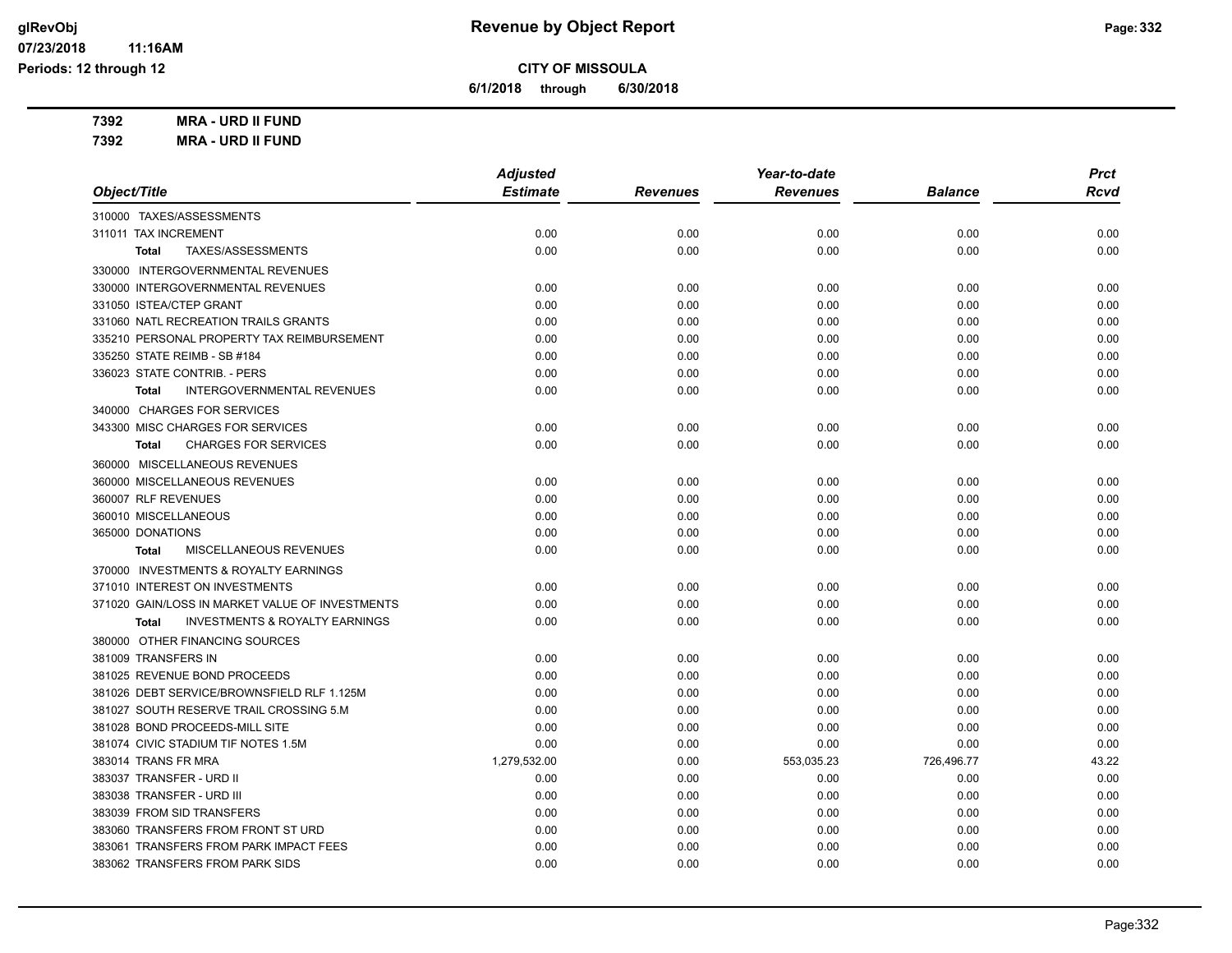**6/1/2018 through 6/30/2018**

**7392 MRA - URD II FUND 7392 MRA - URD II FUND**

|                                |                         | <b>Adjusted</b> | Year-to-date    |                 |                | <b>Prct</b> |
|--------------------------------|-------------------------|-----------------|-----------------|-----------------|----------------|-------------|
| Object/Title                   |                         | <b>Estimate</b> | <b>Revenues</b> | <b>Revenues</b> | <b>Balance</b> | <b>Rcvd</b> |
| 383063 *** Title Not Found *** |                         | 0.00            | 0.00            | 0.00            | 0.00           | 0.00        |
| <b>Total</b>                   | OTHER FINANCING SOURCES | 1,279,532.00    | 0.00            | 553,035.23      | 726.496.77     | 43.22       |
| <b>Total</b>                   | MRA - URD II FUND       | 1,279,532.00    | 0.00            | 553,035.23      | 726,496.77     | 43.22       |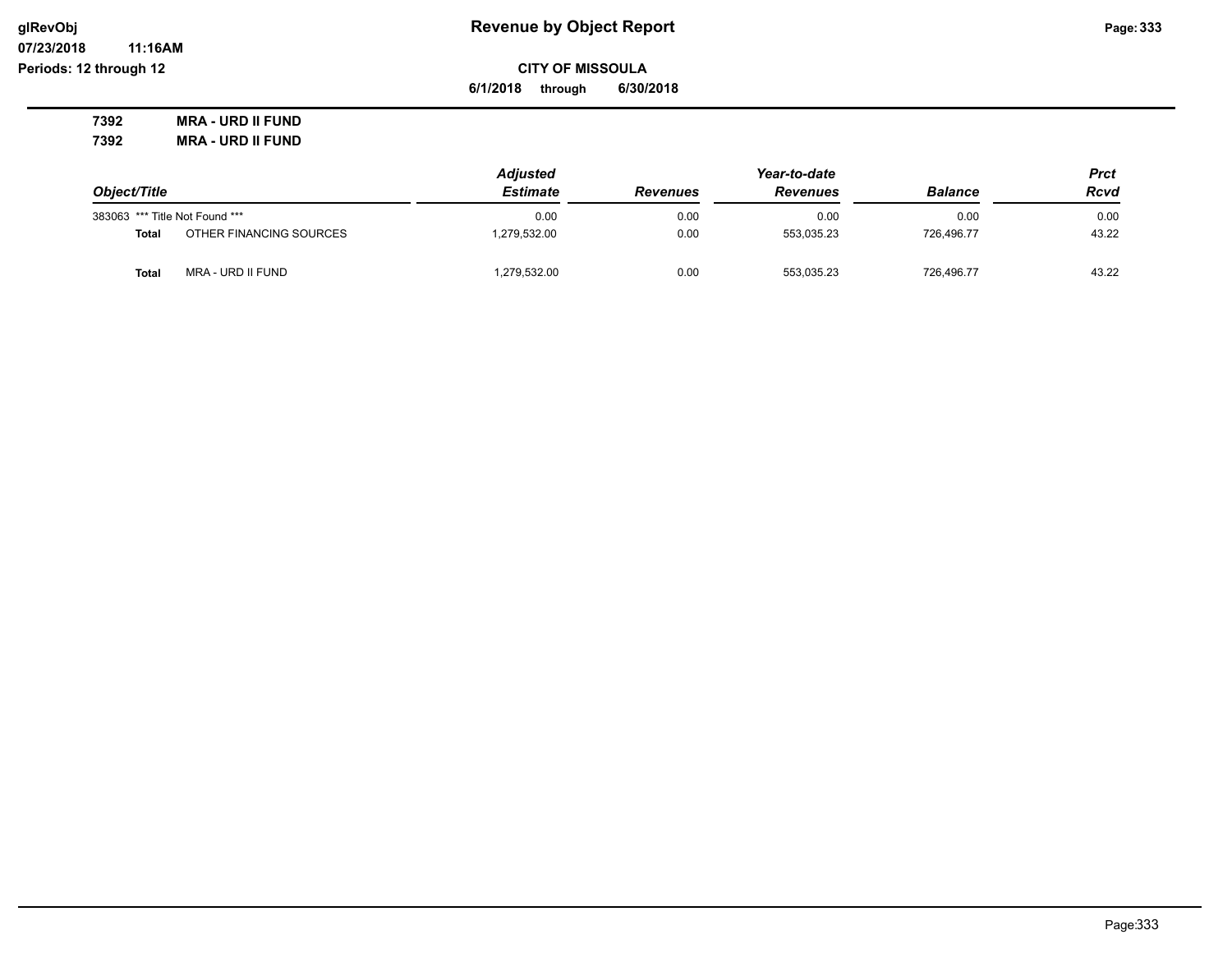**Periods: 12 through 12**

**CITY OF MISSOULA**

**6/1/2018 through 6/30/2018**

## **7392 MRA - URD II FUND**

|                                                           | <b>Adjusted</b> |                 | Year-to-date    |                | <b>Prct</b> |
|-----------------------------------------------------------|-----------------|-----------------|-----------------|----------------|-------------|
| Object/Title                                              | <b>Estimate</b> | <b>Revenues</b> | <b>Revenues</b> | <b>Balance</b> | <b>Rcvd</b> |
| 310000 TAXES/ASSESSMENTS                                  |                 |                 |                 |                |             |
| 311011 TAX INCREMENT                                      | 0.00            | 0.00            | 0.00            | 0.00           | 0.00        |
| TAXES/ASSESSMENTS<br>Total                                | 0.00            | 0.00            | 0.00            | 0.00           | 0.00        |
| 330000 INTERGOVERNMENTAL REVENUES                         |                 |                 |                 |                |             |
| 330000 INTERGOVERNMENTAL REVENUES                         | 0.00            | 0.00            | 0.00            | 0.00           | 0.00        |
| 331050 ISTEA/CTEP GRANT                                   | 0.00            | 0.00            | 0.00            | 0.00           | 0.00        |
| 331060 NATL RECREATION TRAILS GRANTS                      | 0.00            | 0.00            | 0.00            | 0.00           | 0.00        |
| 335210 PERSONAL PROPERTY TAX REIMBURSEMENT                | 0.00            | 0.00            | 0.00            | 0.00           | 0.00        |
| 335250 STATE REIMB - SB #184                              | 0.00            | 0.00            | 0.00            | 0.00           | 0.00        |
| 336023 STATE CONTRIB. - PERS                              | 0.00            | 0.00            | 0.00            | 0.00           | 0.00        |
| Total<br>INTERGOVERNMENTAL REVENUES                       | 0.00            | 0.00            | 0.00            | 0.00           | 0.00        |
| 340000 CHARGES FOR SERVICES                               |                 |                 |                 |                |             |
| 343300 MISC CHARGES FOR SERVICES                          | 0.00            | 0.00            | 0.00            | 0.00           | 0.00        |
| <b>CHARGES FOR SERVICES</b><br>Total                      | 0.00            | 0.00            | 0.00            | 0.00           | 0.00        |
| 360000 MISCELLANEOUS REVENUES                             |                 |                 |                 |                |             |
| 360000 MISCELLANEOUS REVENUES                             | 0.00            | 0.00            | 0.00            | 0.00           | 0.00        |
| 360007 RLF REVENUES                                       | 0.00            | 0.00            | 0.00            | 0.00           | 0.00        |
| 360010 MISCELLANEOUS                                      | 0.00            | 0.00            | 0.00            | 0.00           | 0.00        |
| 365000 DONATIONS                                          | 0.00            | 0.00            | 0.00            | 0.00           | 0.00        |
| MISCELLANEOUS REVENUES<br><b>Total</b>                    | 0.00            | 0.00            | 0.00            | 0.00           | 0.00        |
| 370000 INVESTMENTS & ROYALTY EARNINGS                     |                 |                 |                 |                |             |
| 371010 INTEREST ON INVESTMENTS                            | 0.00            | 0.00            | 0.00            | 0.00           | 0.00        |
| 371020 GAIN/LOSS IN MARKET VALUE OF INVESTMENT            | 0.00            | 0.00            | 0.00            | 0.00           | 0.00        |
| <b>INVESTMENTS &amp; ROYALTY EARNINGS</b><br><b>Total</b> | 0.00            | 0.00            | 0.00            | 0.00           | 0.00        |
| 380000 OTHER FINANCING SOURCES                            |                 |                 |                 |                |             |
| 381009 TRANSFERS IN                                       | 0.00            | 0.00            | 0.00            | 0.00           | 0.00        |
| 381025 REVENUE BOND PROCEEDS                              | 0.00            | 0.00            | 0.00            | 0.00           | 0.00        |
| 381026 DEBT SERVICE/BROWNSFIELD RLF 1.125M                | 0.00            | 0.00            | 0.00            | 0.00           | 0.00        |
| 381027 SOUTH RESERVE TRAIL CROSSING 5.M                   | 0.00            | 0.00            | 0.00            | 0.00           | 0.00        |
| 381028 BOND PROCEEDS-MILL SITE                            | 0.00            | 0.00            | 0.00            | 0.00           | 0.00        |
| 381074 CIVIC STADIUM TIF NOTES 1.5M                       | 0.00            | 0.00            | 0.00            | 0.00           | 0.00        |
| 383014 TRANS FR MRA                                       | 1,279,532.00    | 0.00            | 553,035.23      | 726,496.77     | 43.22       |
| 383037 TRANSFER - URD II                                  | 0.00            | 0.00            | 0.00            | 0.00           | 0.00        |
| 383038 TRANSFER - URD III                                 | 0.00            | 0.00            | 0.00            | 0.00           | 0.00        |
| 383039 FROM SID TRANSFERS                                 | 0.00            | 0.00            | 0.00            | 0.00           | 0.00        |
| 383060 TRANSFERS FROM FRONT ST URD                        | 0.00            | 0.00            | 0.00            | 0.00           | 0.00        |
| 383061 TRANSFERS FROM PARK IMPACT FEES                    | 0.00            | 0.00            | 0.00            | 0.00           | 0.00        |
| 383062 TRANSFERS FROM PARK SIDS                           | 0.00            | 0.00            | 0.00            | 0.00           | 0.00        |
| 383063 *** Title Not Found ***                            | 0.00            | 0.00            | 0.00            | 0.00           | 0.00        |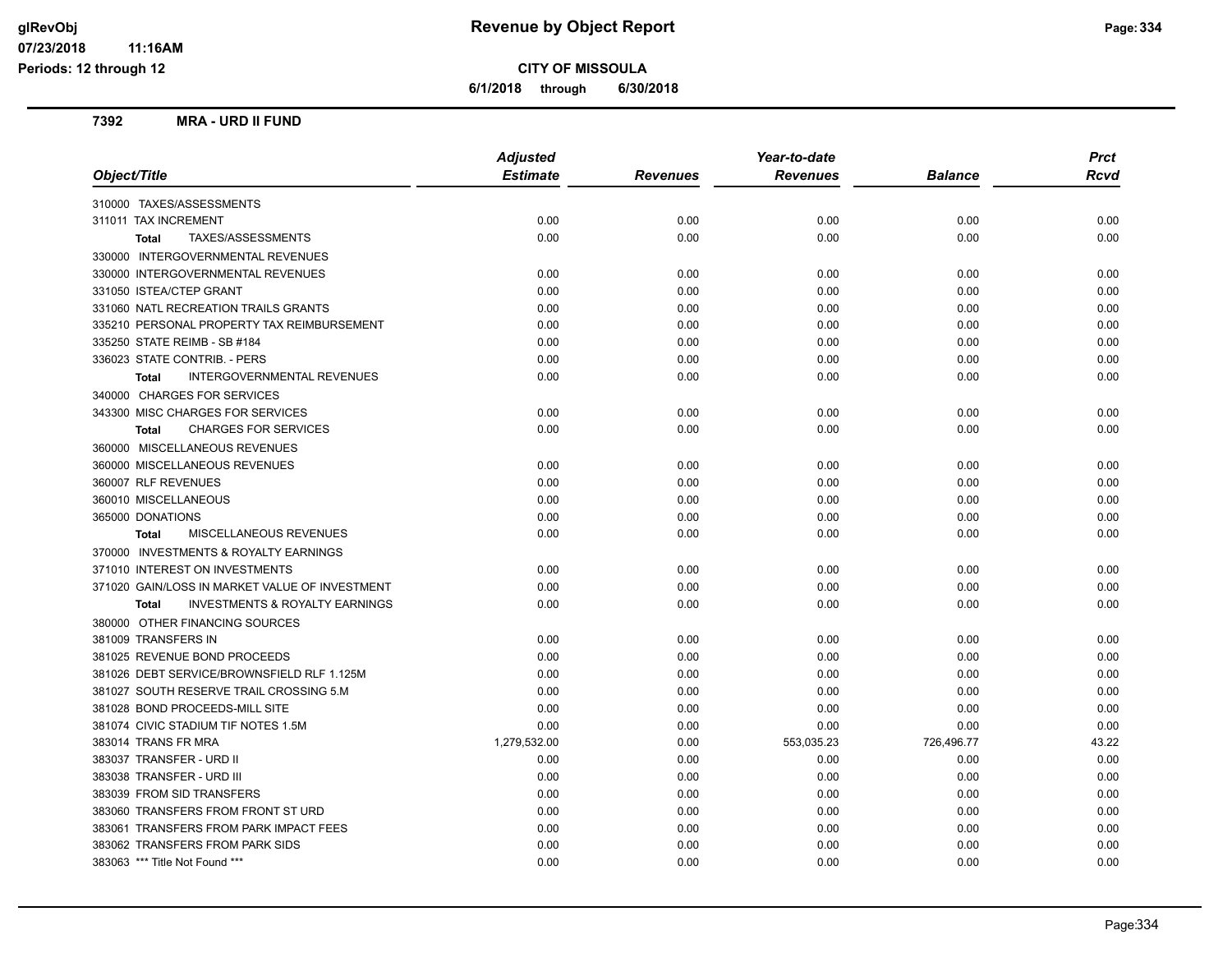**Periods: 12 through 12**

**CITY OF MISSOULA**

**6/1/2018 through 6/30/2018**

**7392 MRA - URD II FUND**

| Object/Title |                         | <b>Adjusted</b><br>Estimate | <b>Revenues</b> | Year-to-date<br><b>Revenues</b> | <b>Balance</b> | <b>Prct</b><br><b>Rcvd</b> |
|--------------|-------------------------|-----------------------------|-----------------|---------------------------------|----------------|----------------------------|
| <b>Total</b> | OTHER FINANCING SOURCES | 1,279,532.00                | 0.00            | 553,035.23                      | 726.496.77     | 43.22                      |
| Tota         | MRA - URD II FUND       | 1,279,532.00                | 0.00            | 553,035.23                      | 726.496.77     | 43.22                      |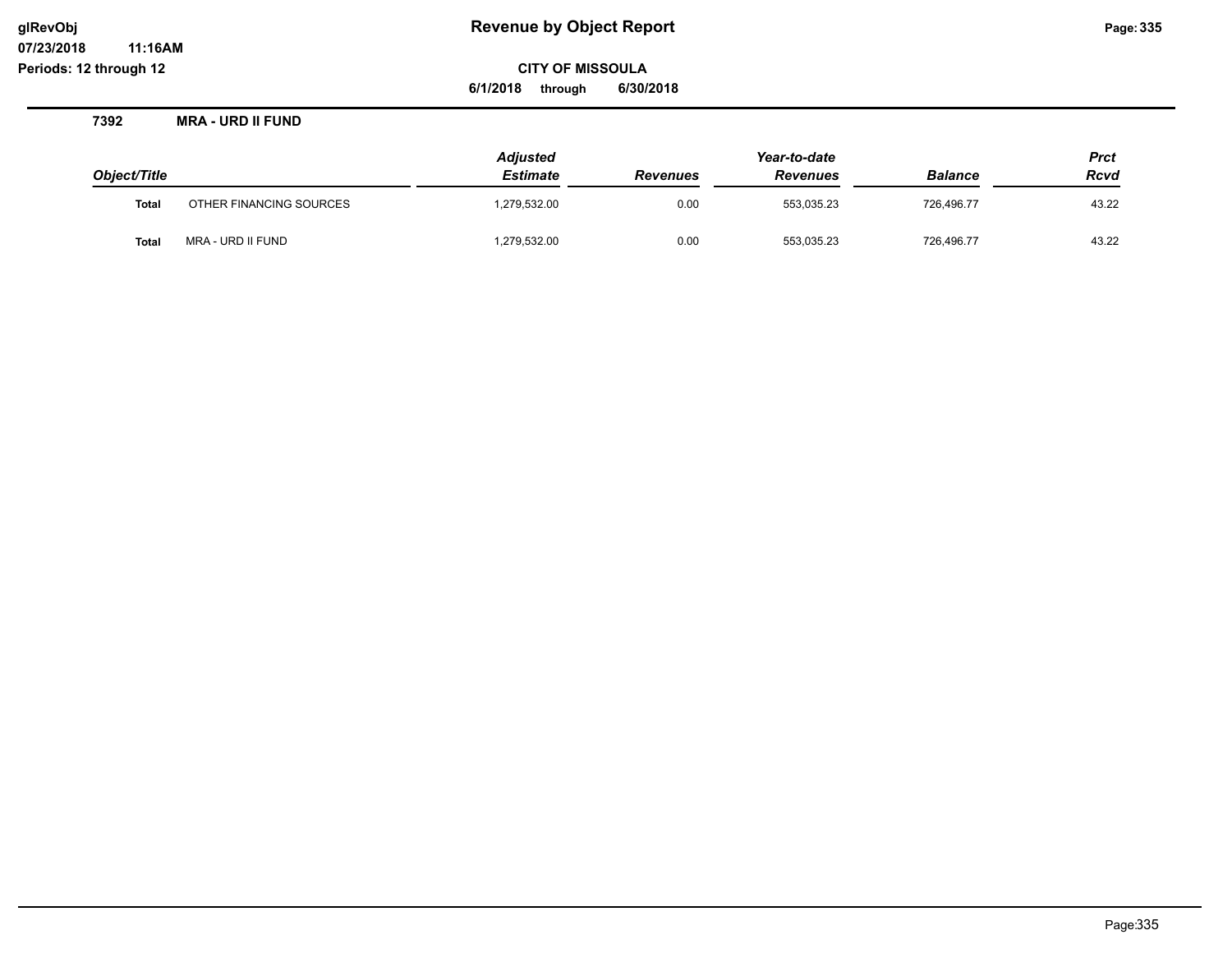**6/1/2018 through 6/30/2018**

**7393 MRA - URD III FUND**

**7393 MRA - URD III FUND**

|                                                           | <b>Adjusted</b> |                 | Year-to-date    |                | <b>Prct</b> |
|-----------------------------------------------------------|-----------------|-----------------|-----------------|----------------|-------------|
| Object/Title                                              | <b>Estimate</b> | <b>Revenues</b> | <b>Revenues</b> | <b>Balance</b> | <b>Rcvd</b> |
| 310000 TAXES/ASSESSMENTS                                  |                 |                 |                 |                |             |
| 311011 TAX INCREMENT                                      | 0.00            | 0.00            | 0.00            | 0.00           | 0.00        |
| 312001 PENALTIES & INTEREST                               | 0.00            | 0.00            | 0.00            | 0.00           | 0.00        |
| TAXES/ASSESSMENTS<br><b>Total</b>                         | 0.00            | 0.00            | 0.00            | 0.00           | 0.00        |
| 330000 INTERGOVERNMENTAL REVENUES                         |                 |                 |                 |                |             |
| 331050 ISTEA/CTEP GRANT                                   | 0.00            | 0.00            | 0.00            | 0.00           | 0.00        |
| 331060 NATL RECREATION TRAILS GRANTS                      | 0.00            | 0.00            | 0.00            | 0.00           | 0.00        |
| 335210 PERSONAL PROPERTY TAX REIMBURSEMENT                | 0.00            | 0.00            | 0.00            | 0.00           | 0.00        |
| 336020 STATE PENSION CONTRIBUTION                         | 0.00            | 0.00            | 0.00            | 0.00           | 0.00        |
| 336023 STATE CONTRIB. - PERS                              | 0.00            | 0.00            | 425.03          | $-425.03$      | 0.00        |
| <b>INTERGOVERNMENTAL REVENUES</b><br><b>Total</b>         | 0.00            | 0.00            | 425.03          | $-425.03$      | 0.00        |
| 340000 CHARGES FOR SERVICES                               |                 |                 |                 |                |             |
| 343065 BUILDING RENTALS                                   | 0.00            | 0.00            | 0.00            | 0.00           | 0.00        |
| <b>CHARGES FOR SERVICES</b><br><b>Total</b>               | 0.00            | 0.00            | 0.00            | 0.00           | 0.00        |
| 360000 MISCELLANEOUS REVENUES                             |                 |                 |                 |                |             |
| 360000 MISCELLANEOUS REVENUES                             | 0.00            | 0.00            | 0.00            | 0.00           | 0.00        |
| 360010 MISCELLANEOUS                                      | 0.00            | 0.00            | 0.00            | 0.00           | 0.00        |
| 362000 OTHER MISCELLANEOUS REVENUE                        | 0.00            | 0.00            | 0.00            | 0.00           | 0.00        |
| 362004 URD III FACADE IMPROVEMENT LOAN REC                | 0.00            | 0.00            | 0.00            | 0.00           | 0.00        |
| 365000 DONATIONS                                          | 0.00            | 10,000.00       | 102,000.00      | $-102,000.00$  | 0.00        |
| MISCELLANEOUS REVENUES<br><b>Total</b>                    | 0.00            | 10,000.00       | 102,000.00      | $-102,000.00$  | 0.00        |
| 370000 INVESTMENTS & ROYALTY EARNINGS                     |                 |                 |                 |                |             |
| 371010 INTEREST ON INVESTMENTS                            | 0.00            | 0.00            | 0.00            | 0.00           | 0.00        |
| 371020 GAIN/LOSS IN MARKET VALUE OF INVESTMENTS           | 0.00            | 0.00            | 0.00            | 0.00           | 0.00        |
| <b>INVESTMENTS &amp; ROYALTY EARNINGS</b><br><b>Total</b> | 0.00            | 0.00            | 0.00            | 0.00           | 0.00        |
| 380000 OTHER FINANCING SOURCES                            |                 |                 |                 |                |             |
| 381000 LOAN PROCEEDS                                      | 0.00            | 0.00            | 0.00            | 0.00           | 0.00        |
| 381024 MARY AVENUE BOND PROCEEDS                          | 1,665,000.00    | 0.00            | 1,665,000.00    | 0.00           | 100.00      |
| 381025 REVENUE BOND PROCEEDS                              | 1,600,000.00    | 0.00            | 0.00            | 1,600,000.00   | 0.00        |
| 381026 *** Title Not Found ***                            | 1,890,000.00    | 0.00            | 0.00            | 1,890,000.00   | 0.00        |
| 381028 BOND PROCEEDS-MILL SITE                            | 2,207,000.00    | 0.00            | 0.00            | 2,207,000.00   | 0.00        |
| 383014 TRANS FR MRA                                       | 790,943.00      | 0.00            | 787,005.38      | 3,937.62       | 99.50       |
| 383037 TRANSFER - URD II                                  | 250,000.00      | 0.00            | 0.00            | 250,000.00     | 0.00        |
| OTHER FINANCING SOURCES<br><b>Total</b>                   | 8,402,943.00    | 0.00            | 2,452,005.38    | 5,950,937.62   | 29.18       |
| MRA - URD III FUND<br><b>Total</b>                        | 8,402,943.00    | 10,000.00       | 2,554,430.41    | 5,848,512.59   | 30.40       |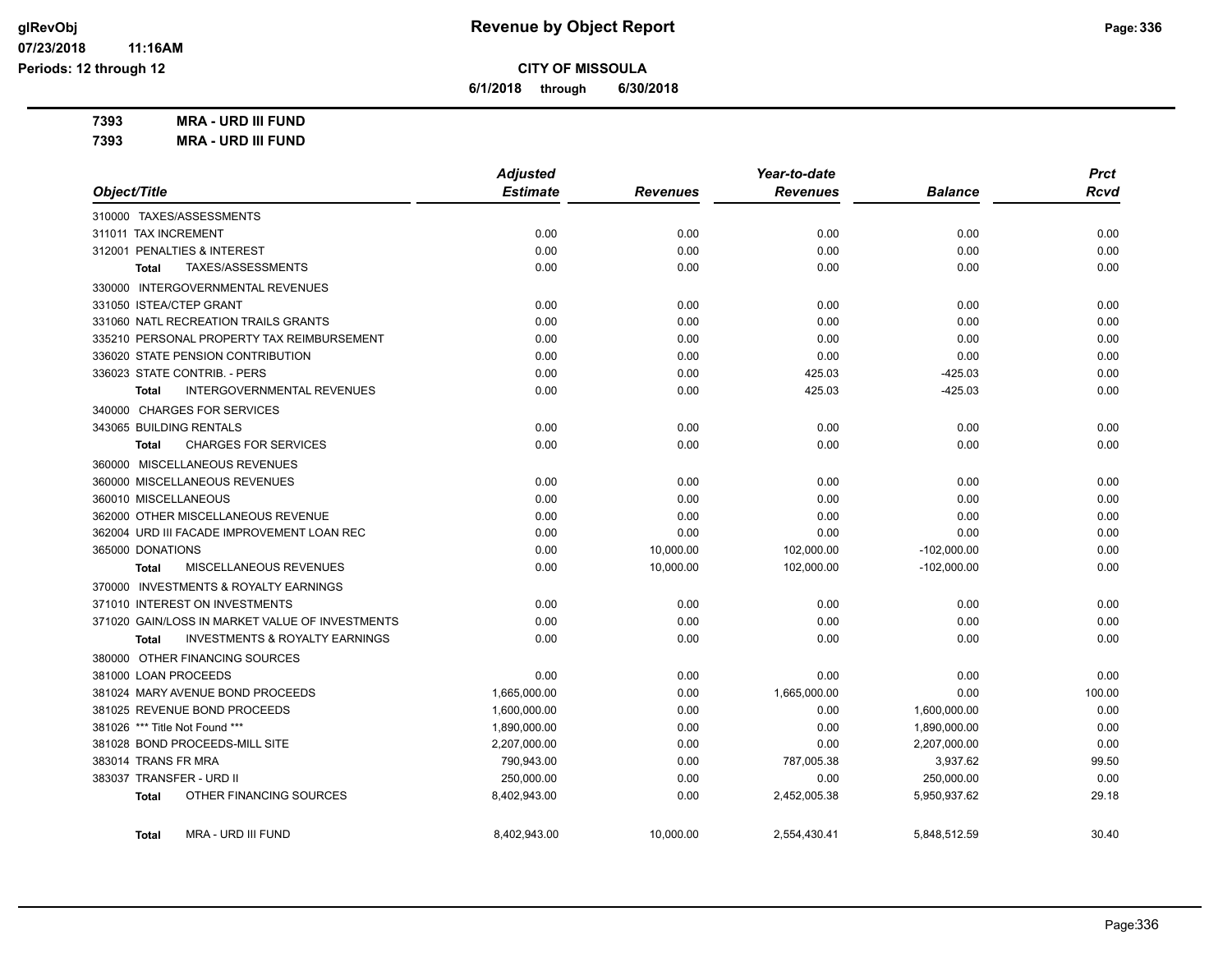**CITY OF MISSOULA 6/1/2018 through 6/30/2018**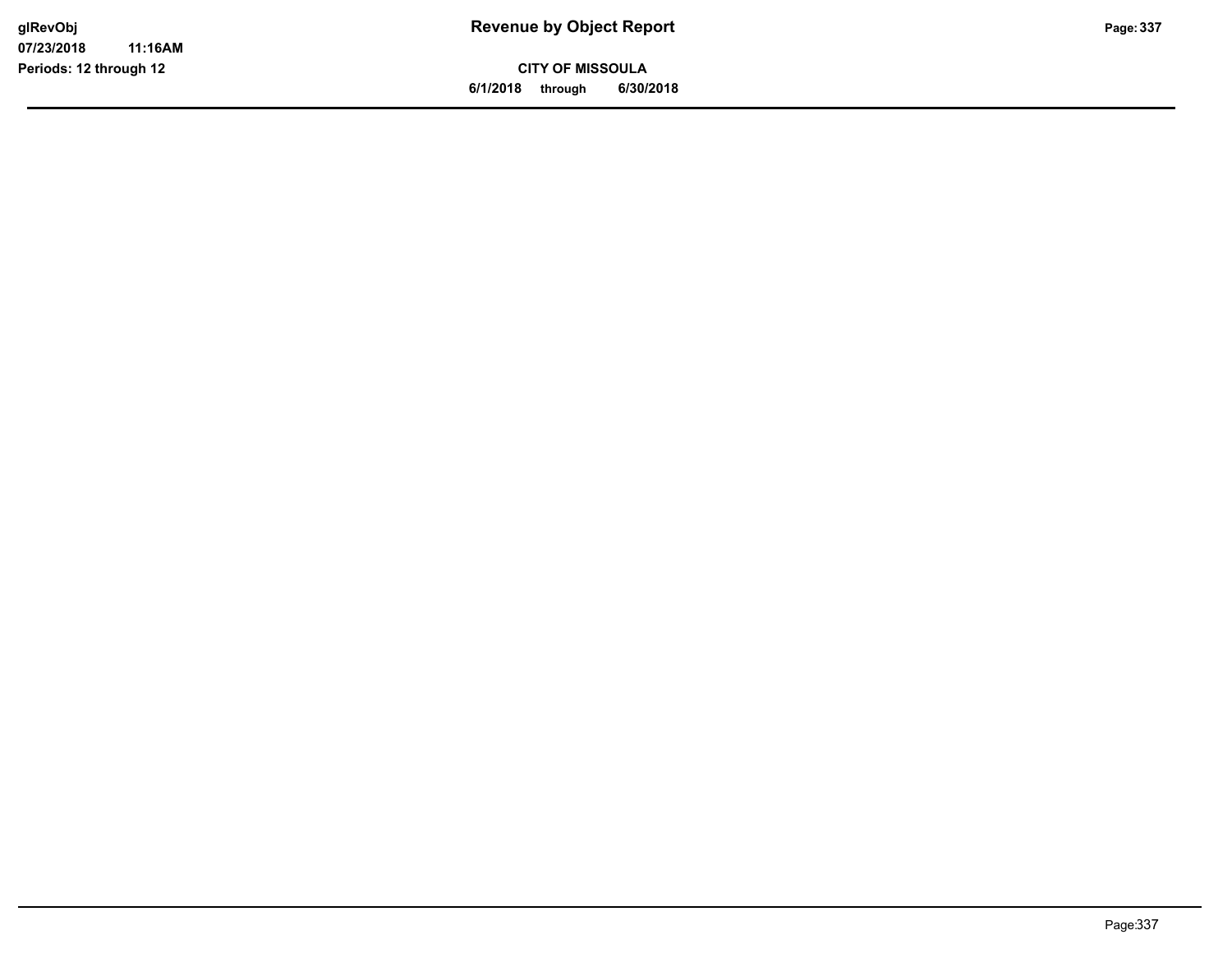**Periods: 12 through 12**

**CITY OF MISSOULA**

**6/1/2018 through 6/30/2018**

#### **7393 MRA - URD III FUND**

|                                                           | <b>Adjusted</b> |                 | Year-to-date    |                | <b>Prct</b> |
|-----------------------------------------------------------|-----------------|-----------------|-----------------|----------------|-------------|
| Object/Title                                              | <b>Estimate</b> | <b>Revenues</b> | <b>Revenues</b> | <b>Balance</b> | <b>Rcvd</b> |
| 310000 TAXES/ASSESSMENTS                                  |                 |                 |                 |                |             |
| 311011 TAX INCREMENT                                      | 0.00            | 0.00            | 0.00            | 0.00           | 0.00        |
| 312001 PENALTIES & INTEREST                               | 0.00            | 0.00            | 0.00            | 0.00           | 0.00        |
| TAXES/ASSESSMENTS<br>Total                                | 0.00            | 0.00            | 0.00            | 0.00           | 0.00        |
| 330000 INTERGOVERNMENTAL REVENUES                         |                 |                 |                 |                |             |
| 331050 ISTEA/CTEP GRANT                                   | 0.00            | 0.00            | 0.00            | 0.00           | 0.00        |
| 331060 NATL RECREATION TRAILS GRANTS                      | 0.00            | 0.00            | 0.00            | 0.00           | 0.00        |
| 335210 PERSONAL PROPERTY TAX REIMBURSEMENT                | 0.00            | 0.00            | 0.00            | 0.00           | 0.00        |
| 336020 STATE PENSION CONTRIBUTION                         | 0.00            | 0.00            | 0.00            | 0.00           | 0.00        |
| 336023 STATE CONTRIB. - PERS                              | 0.00            | 0.00            | 425.03          | $-425.03$      | 0.00        |
| <b>INTERGOVERNMENTAL REVENUES</b><br><b>Total</b>         | 0.00            | 0.00            | 425.03          | $-425.03$      | 0.00        |
| 340000 CHARGES FOR SERVICES                               |                 |                 |                 |                |             |
| 343065 BUILDING RENTALS                                   | 0.00            | 0.00            | 0.00            | 0.00           | 0.00        |
| <b>CHARGES FOR SERVICES</b><br><b>Total</b>               | 0.00            | 0.00            | 0.00            | 0.00           | 0.00        |
| 360000 MISCELLANEOUS REVENUES                             |                 |                 |                 |                |             |
| 360000 MISCELLANEOUS REVENUES                             | 0.00            | 0.00            | 0.00            | 0.00           | 0.00        |
| 360010 MISCELLANEOUS                                      | 0.00            | 0.00            | 0.00            | 0.00           | 0.00        |
| 362000 OTHER MISCELLANEOUS REVENUE                        | 0.00            | 0.00            | 0.00            | 0.00           | 0.00        |
| 362004 URD III FACADE IMPROVEMENT LOAN REC                | 0.00            | 0.00            | 0.00            | 0.00           | 0.00        |
| 365000 DONATIONS                                          | 0.00            | 10,000.00       | 102,000.00      | $-102,000.00$  | 0.00        |
| MISCELLANEOUS REVENUES<br><b>Total</b>                    | 0.00            | 10,000.00       | 102,000.00      | $-102,000.00$  | 0.00        |
| 370000 INVESTMENTS & ROYALTY EARNINGS                     |                 |                 |                 |                |             |
| 371010 INTEREST ON INVESTMENTS                            | 0.00            | 0.00            | 0.00            | 0.00           | 0.00        |
| 371020 GAIN/LOSS IN MARKET VALUE OF INVESTMENT            | 0.00            | 0.00            | 0.00            | 0.00           | 0.00        |
| <b>INVESTMENTS &amp; ROYALTY EARNINGS</b><br><b>Total</b> | 0.00            | 0.00            | 0.00            | 0.00           | 0.00        |
| 380000 OTHER FINANCING SOURCES                            |                 |                 |                 |                |             |
| 381000 LOAN PROCEEDS                                      | 0.00            | 0.00            | 0.00            | 0.00           | 0.00        |
| 381024 MARY AVENUE BOND PROCEEDS                          | 1,665,000.00    | 0.00            | 1,665,000.00    | 0.00           | 100.00      |
| 381025 REVENUE BOND PROCEEDS                              | 1,600,000.00    | 0.00            | 0.00            | 1,600,000.00   | 0.00        |
| 381026 *** Title Not Found ***                            | 1,890,000.00    | 0.00            | 0.00            | 1,890,000.00   | 0.00        |
| 381028 BOND PROCEEDS-MILL SITE                            | 2,207,000.00    | 0.00            | 0.00            | 2,207,000.00   | 0.00        |
| 383014 TRANS FR MRA                                       | 790,943.00      | 0.00            | 787,005.38      | 3,937.62       | 99.50       |
| 383037 TRANSFER - URD II                                  | 250,000.00      | 0.00            | 0.00            | 250,000.00     | 0.00        |
| OTHER FINANCING SOURCES<br><b>Total</b>                   | 8,402,943.00    | 0.00            | 2,452,005.38    | 5,950,937.62   | 29.18       |
| MRA - URD III FUND<br><b>Total</b>                        | 8,402,943.00    | 10,000.00       | 2,554,430.41    | 5,848,512.59   | 30.40       |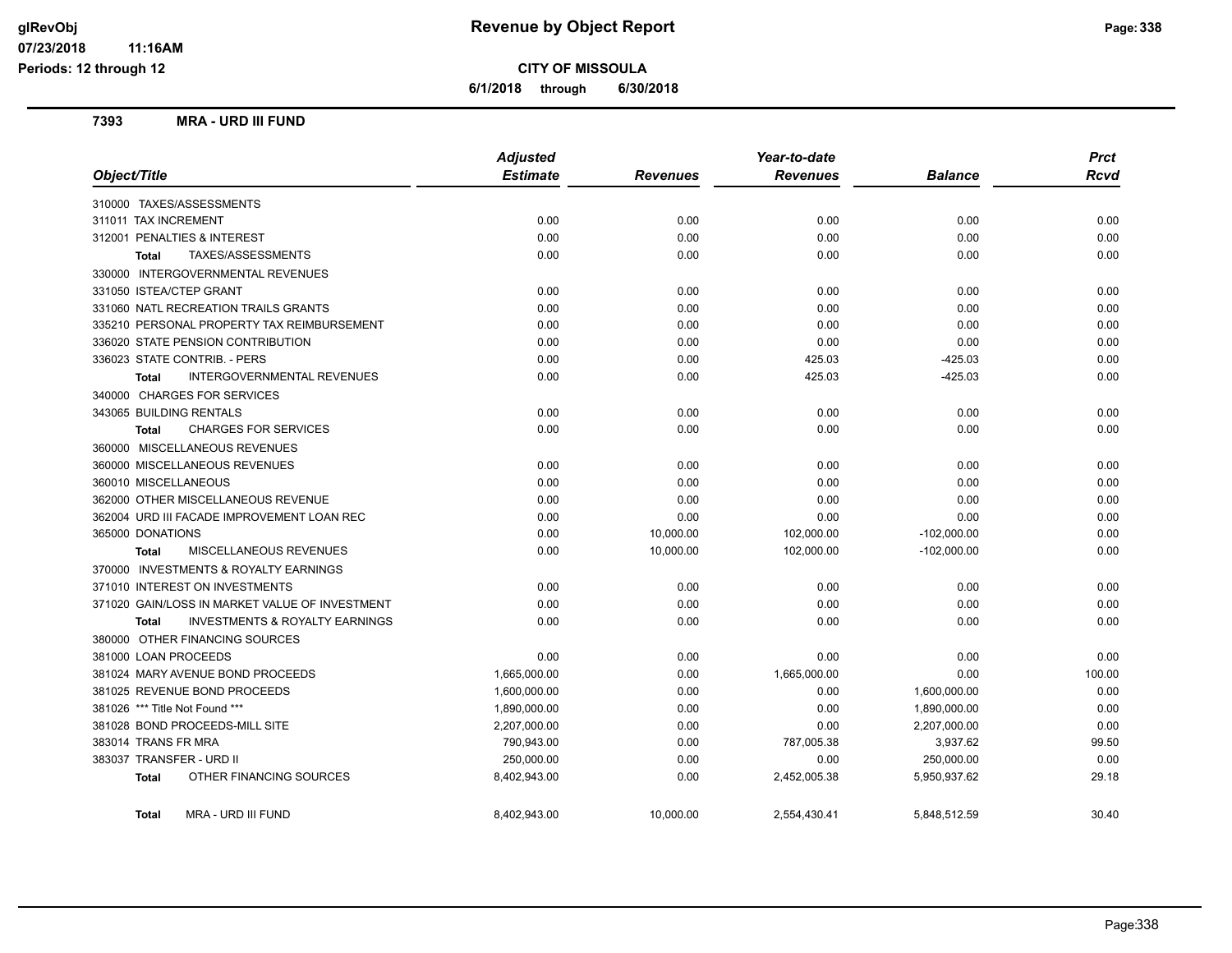**CITY OF MISSOULA 6/1/2018 through 6/30/2018**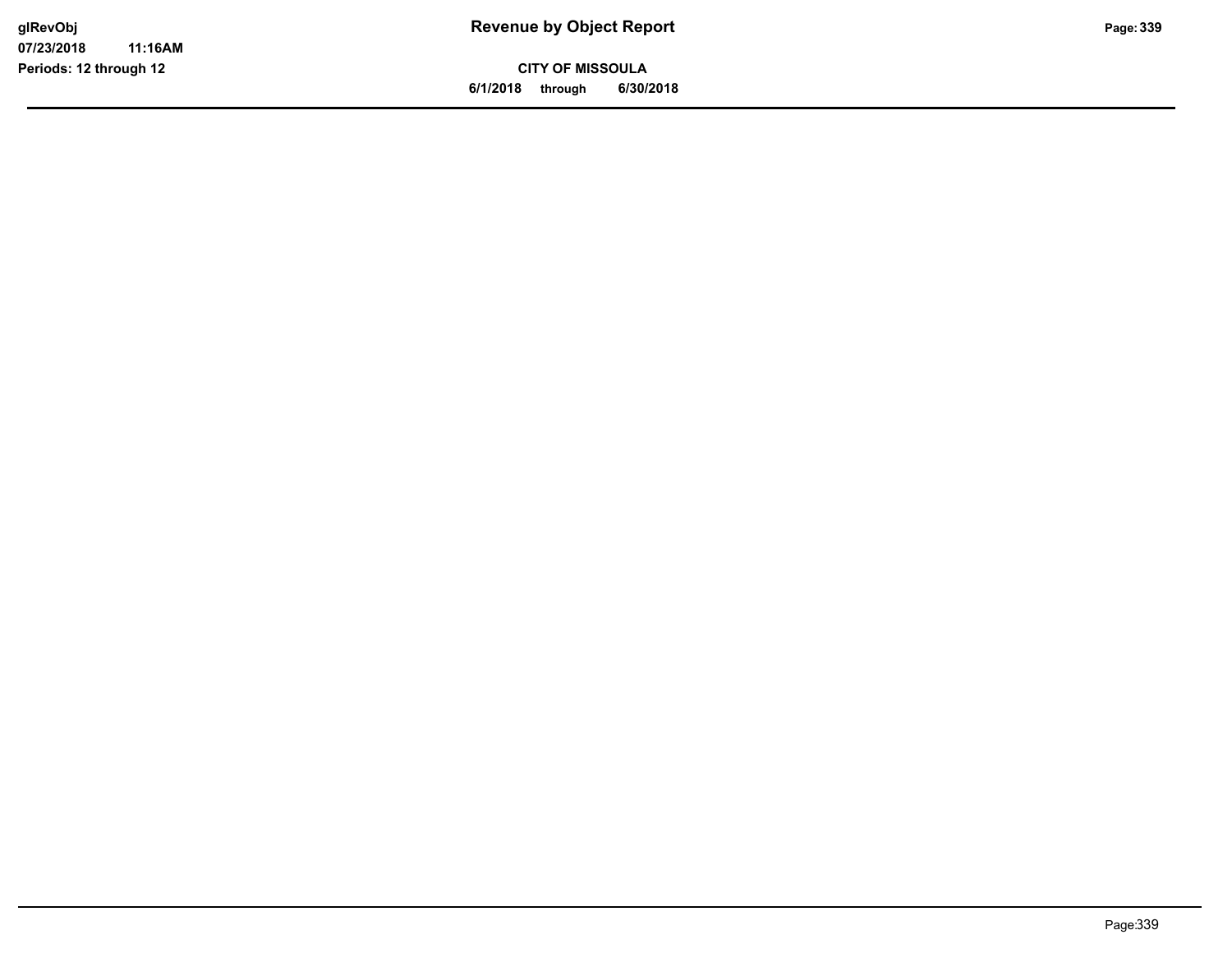**6/1/2018 through 6/30/2018**

### **7394 MRA URD III TI DEBT CLEARING FUND**

**7394 MRA URD III TI DEBT CLEARING FUND**

|                                                    | <b>Adjusted</b> |                 | Year-to-date    |                | <b>Prct</b> |
|----------------------------------------------------|-----------------|-----------------|-----------------|----------------|-------------|
| Object/Title                                       | <b>Estimate</b> | <b>Revenues</b> | <b>Revenues</b> | <b>Balance</b> | Rcvd        |
| TAXES/ASSESSMENTS<br>310000                        |                 |                 |                 |                |             |
| 311011 TAX INCREMENT                               | 1,697,606.00    | 994,301.19      | 2,565,773.81    | $-868, 167.81$ | 151.14      |
| 312001 PENALTIES & INTEREST                        | 0.00            | 1,204.38        | 10,921.48       | $-10,921.48$   | 0.00        |
| TAXES/ASSESSMENTS<br><b>Total</b>                  | 1,697,606.00    | 995,505.57      | 2,576,695.29    | -879,089.29    | 151.78      |
| INTERGOVERNMENTAL REVENUES<br>330000               |                 |                 |                 |                |             |
| 335210 PERSONAL PROPERTY TAX REIMBURSEMENT         | 277,850.00      | 138,925.02      | 277,850.04      | $-0.04$        | 100.00      |
| 335250 STATE REIMB - SB #184                       | 0.00            | 0.00            | 0.00            | 0.00           | 0.00        |
| <b>INTERGOVERNMENTAL REVENUES</b><br>Total         | 277,850.00      | 138,925.02      | 277,850.04      | $-0.04$        | 100.00      |
| INVESTMENTS & ROYALTY EARNINGS<br>370000           |                 |                 |                 |                |             |
| 371010 INTEREST ON INVESTMENTS                     | 0.00            | 0.00            | 0.00            | 0.00           | 0.00        |
| 371020 GAIN/LOSS IN MARKET VALUE OF INVESTMENTS    | 0.00            | 0.00            | 0.00            | 0.00           | 0.00        |
| <b>INVESTMENTS &amp; ROYALTY EARNINGS</b><br>Total | 0.00            | 0.00            | 0.00            | 0.00           | 0.00        |
| OTHER FINANCING SOURCES<br>380000                  |                 |                 |                 |                |             |
| 383014 TRANS FR MRA                                | 0.00            | 0.00            | 0.00            | 0.00           | 0.00        |
| OTHER FINANCING SOURCES<br><b>Total</b>            | 0.00            | 0.00            | 0.00            | 0.00           | 0.00        |
| MRA URD III TI DEBT CLEARING FUND<br>Total         | 1,975,456.00    | 1,134,430.59    | 2,854,545.33    | $-879,089.33$  | 144.50      |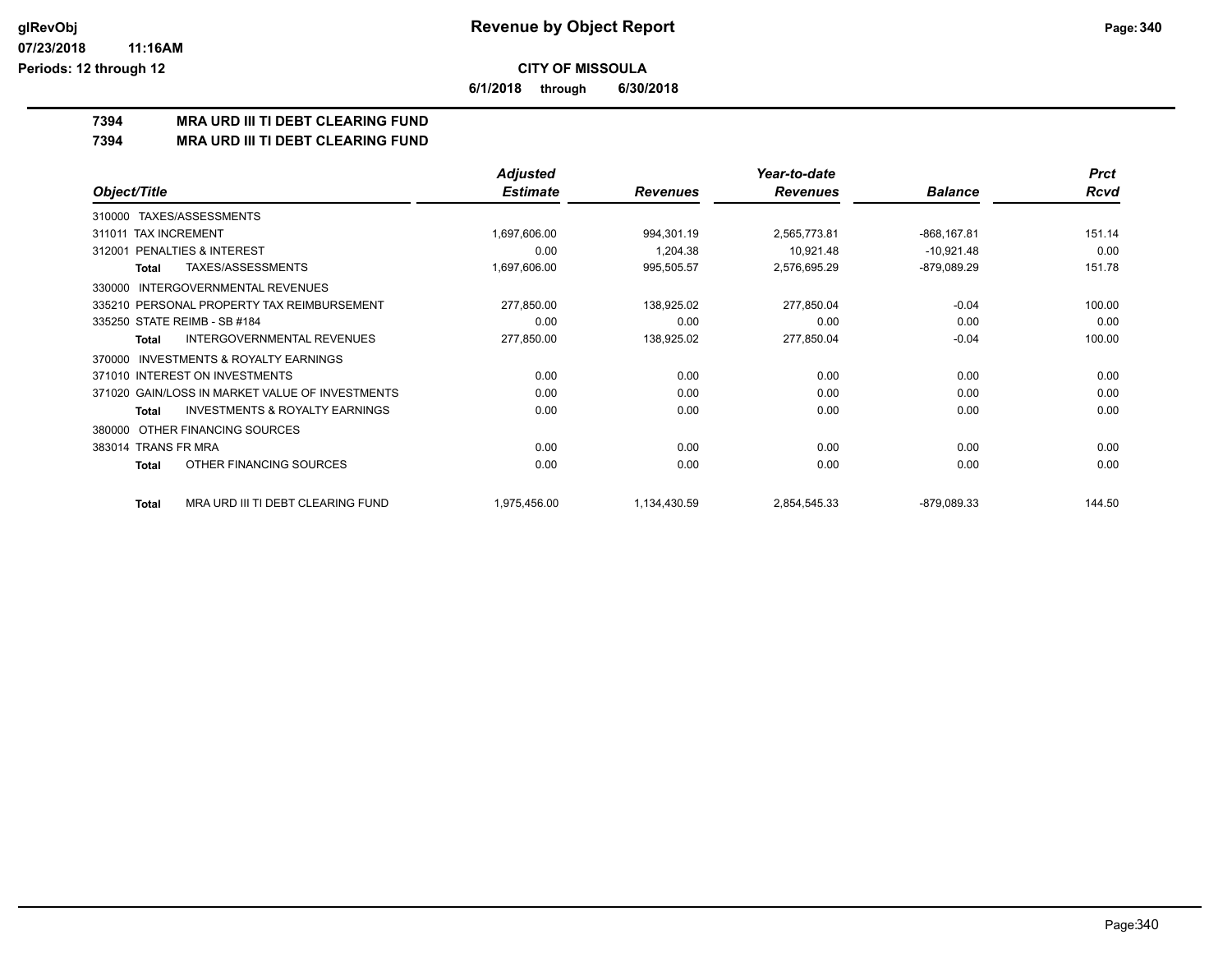**6/1/2018 through 6/30/2018**

### **7394 MRA URD III TI DEBT CLEARING FUND**

|                                                     | <b>Adjusted</b> |                 | Year-to-date    |                | <b>Prct</b> |
|-----------------------------------------------------|-----------------|-----------------|-----------------|----------------|-------------|
| Object/Title                                        | <b>Estimate</b> | <b>Revenues</b> | <b>Revenues</b> | <b>Balance</b> | <b>Rcvd</b> |
| 310000 TAXES/ASSESSMENTS                            |                 |                 |                 |                |             |
| 311011 TAX INCREMENT                                | 1,697,606.00    | 994,301.19      | 2,565,773.81    | $-868, 167.81$ | 151.14      |
| 312001 PENALTIES & INTEREST                         | 0.00            | 1,204.38        | 10,921.48       | $-10,921.48$   | 0.00        |
| TAXES/ASSESSMENTS<br><b>Total</b>                   | 1,697,606.00    | 995,505.57      | 2,576,695.29    | $-879,089.29$  | 151.78      |
| INTERGOVERNMENTAL REVENUES<br>330000                |                 |                 |                 |                |             |
| 335210 PERSONAL PROPERTY TAX REIMBURSEMENT          | 277,850.00      | 138,925.02      | 277,850.04      | $-0.04$        | 100.00      |
| 335250 STATE REIMB - SB #184                        | 0.00            | 0.00            | 0.00            | 0.00           | 0.00        |
| <b>INTERGOVERNMENTAL REVENUES</b><br>Total          | 277,850.00      | 138,925.02      | 277,850.04      | $-0.04$        | 100.00      |
| <b>INVESTMENTS &amp; ROYALTY EARNINGS</b><br>370000 |                 |                 |                 |                |             |
| 371010 INTEREST ON INVESTMENTS                      | 0.00            | 0.00            | 0.00            | 0.00           | 0.00        |
| 371020 GAIN/LOSS IN MARKET VALUE OF INVESTMENT      | 0.00            | 0.00            | 0.00            | 0.00           | 0.00        |
| <b>INVESTMENTS &amp; ROYALTY EARNINGS</b><br>Total  | 0.00            | 0.00            | 0.00            | 0.00           | 0.00        |
| 380000 OTHER FINANCING SOURCES                      |                 |                 |                 |                |             |
| 383014 TRANS FR MRA                                 | 0.00            | 0.00            | 0.00            | 0.00           | 0.00        |
| OTHER FINANCING SOURCES<br><b>Total</b>             | 0.00            | 0.00            | 0.00            | 0.00           | 0.00        |
| MRA URD III TI DEBT CLEARING FUND<br>Total          | 1,975,456.00    | 1,134,430.59    | 2,854,545.33    | $-879,089.33$  | 144.50      |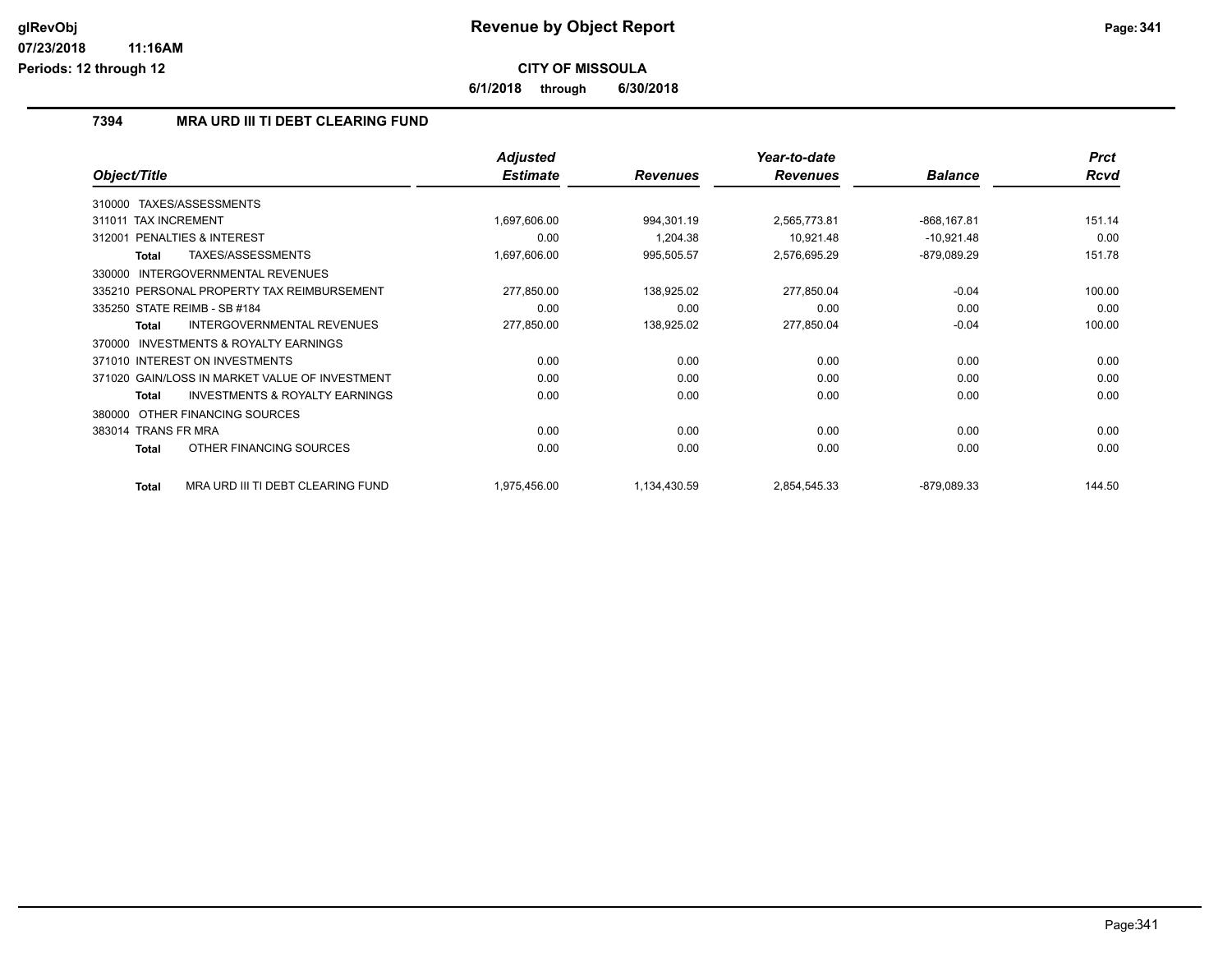**6/1/2018 through 6/30/2018**

# **7395 MRA TAX INCREMENT DEBT SERVICE**

### **7395 MRA TAX INCREMENT DEBT SERVICE**

|                                                | <b>Adjusted</b> |                 | Year-to-date    |                | <b>Prct</b> |
|------------------------------------------------|-----------------|-----------------|-----------------|----------------|-------------|
| Object/Title                                   | <b>Estimate</b> | <b>Revenues</b> | <b>Revenues</b> | <b>Balance</b> | <b>Rcvd</b> |
| 370000 INVESTMENTS & ROYALTY EARNINGS          |                 |                 |                 |                |             |
| 371010 INTEREST ON INVESTMENTS                 | 0.00            | 0.00            | 0.00            | 0.00           | 0.00        |
| INVESTMENTS & ROYALTY EARNINGS<br>Total        | 0.00            | 0.00            | 0.00            | 0.00           | 0.00        |
| 380000 OTHER FINANCING SOURCES                 |                 |                 |                 |                |             |
| 383014 TRANS FR MRA                            | 1,184,513.00    | 0.00            | 1.015.372.39    | 169.140.61     | 85.72       |
| OTHER FINANCING SOURCES<br>Total               | 1,184,513.00    | 0.00            | 1.015.372.39    | 169.140.61     | 85.72       |
|                                                |                 |                 |                 |                |             |
| MRA TAX INCREMENT DEBT SERVICE<br><b>Total</b> | 1.184.513.00    | 0.00            | 1.015.372.39    | 169.140.61     | 85.72       |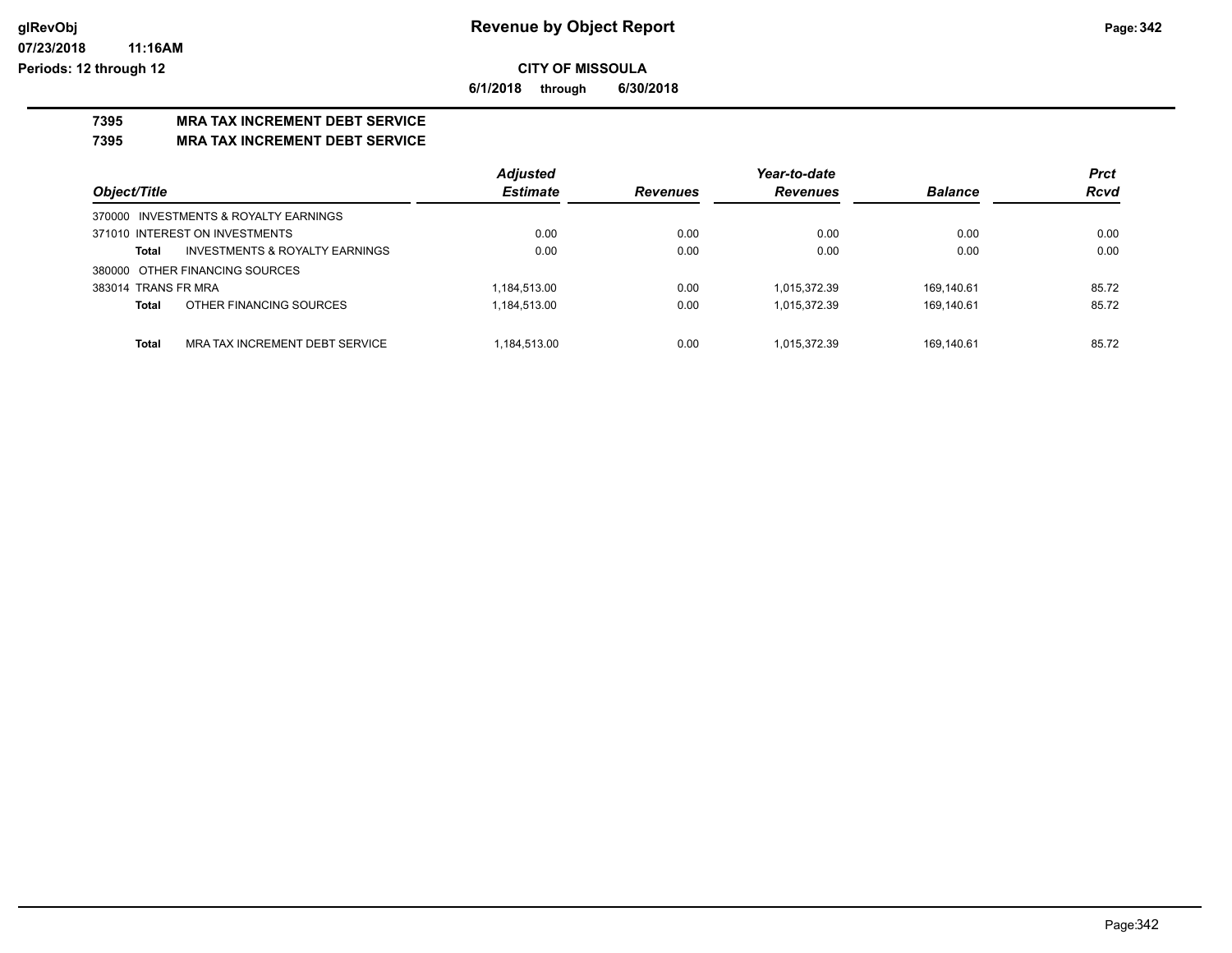**6/1/2018 through 6/30/2018**

### **7395 MRA TAX INCREMENT DEBT SERVICE**

| Object/Title                                   | <b>Adjusted</b><br><b>Estimate</b> | <b>Revenues</b> | Year-to-date<br><b>Revenues</b> | <b>Balance</b> | <b>Prct</b><br><b>Rcvd</b> |
|------------------------------------------------|------------------------------------|-----------------|---------------------------------|----------------|----------------------------|
| 370000 INVESTMENTS & ROYALTY EARNINGS          |                                    |                 |                                 |                |                            |
| 371010 INTEREST ON INVESTMENTS                 | 0.00                               | 0.00            | 0.00                            | 0.00           | 0.00                       |
| INVESTMENTS & ROYALTY EARNINGS<br><b>Total</b> | 0.00                               | 0.00            | 0.00                            | 0.00           | 0.00                       |
| 380000 OTHER FINANCING SOURCES                 |                                    |                 |                                 |                |                            |
| 383014 TRANS FR MRA                            | 1,184,513.00                       | 0.00            | 1.015.372.39                    | 169,140.61     | 85.72                      |
| OTHER FINANCING SOURCES<br><b>Total</b>        | 1,184,513.00                       | 0.00            | 1,015,372.39                    | 169,140.61     | 85.72                      |
|                                                |                                    |                 |                                 |                |                            |
| MRA TAX INCREMENT DEBT SERVICE<br><b>Total</b> | 1.184.513.00                       | 0.00            | 1.015.372.39                    | 169.140.61     | 85.72                      |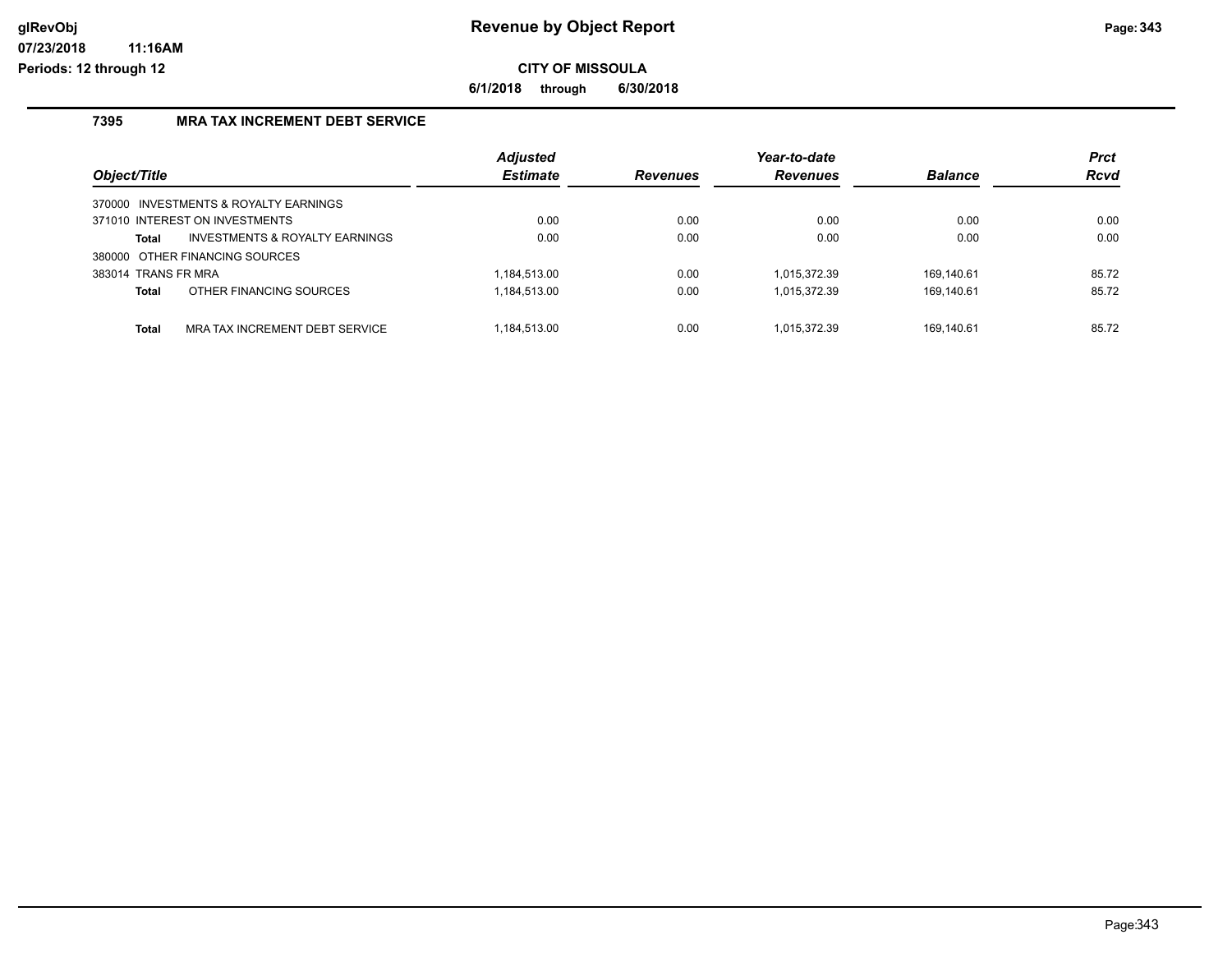**6/1/2018 through 6/30/2018**

### **7396 NRSS DEBT SERVICE SINKING FUND**

**7396 NRSS DEBT SERVICE SINKING FUND**

|                                                 | <b>Adjusted</b> |                 | Year-to-date    |                | <b>Prct</b> |
|-------------------------------------------------|-----------------|-----------------|-----------------|----------------|-------------|
| Object/Title                                    | <b>Estimate</b> | <b>Revenues</b> | <b>Revenues</b> | <b>Balance</b> | <b>Rcvd</b> |
| 370000 INVESTMENTS & ROYALTY EARNINGS           |                 |                 |                 |                |             |
| 371010 INTEREST ON INVESTMENTS                  | 0.00            | 0.00            | 0.00            | 0.00           | 0.00        |
| 371020 GAIN/LOSS IN MARKET VALUE OF INVESTMENTS | 0.00            | 0.00            | 0.00            | 0.00           | 0.00        |
| INVESTMENTS & ROYALTY EARNINGS<br><b>Total</b>  | 0.00            | 0.00            | 0.00            | 0.00           | 0.00        |
| 380000 OTHER FINANCING SOURCES                  |                 |                 |                 |                |             |
| 383014 TRANS FR MRA                             | 86.336.00       | 1.700.93        | 98.364.96       | $-12.028.96$   | 113.93      |
| OTHER FINANCING SOURCES<br><b>Total</b>         | 86.336.00       | 1.700.93        | 98.364.96       | $-12.028.96$   | 113.93      |
| <b>Total</b><br>NRSS DEBT SERVICE SINKING FUND  | 86.336.00       | 1.700.93        | 98.364.96       | $-12.028.96$   | 113.93      |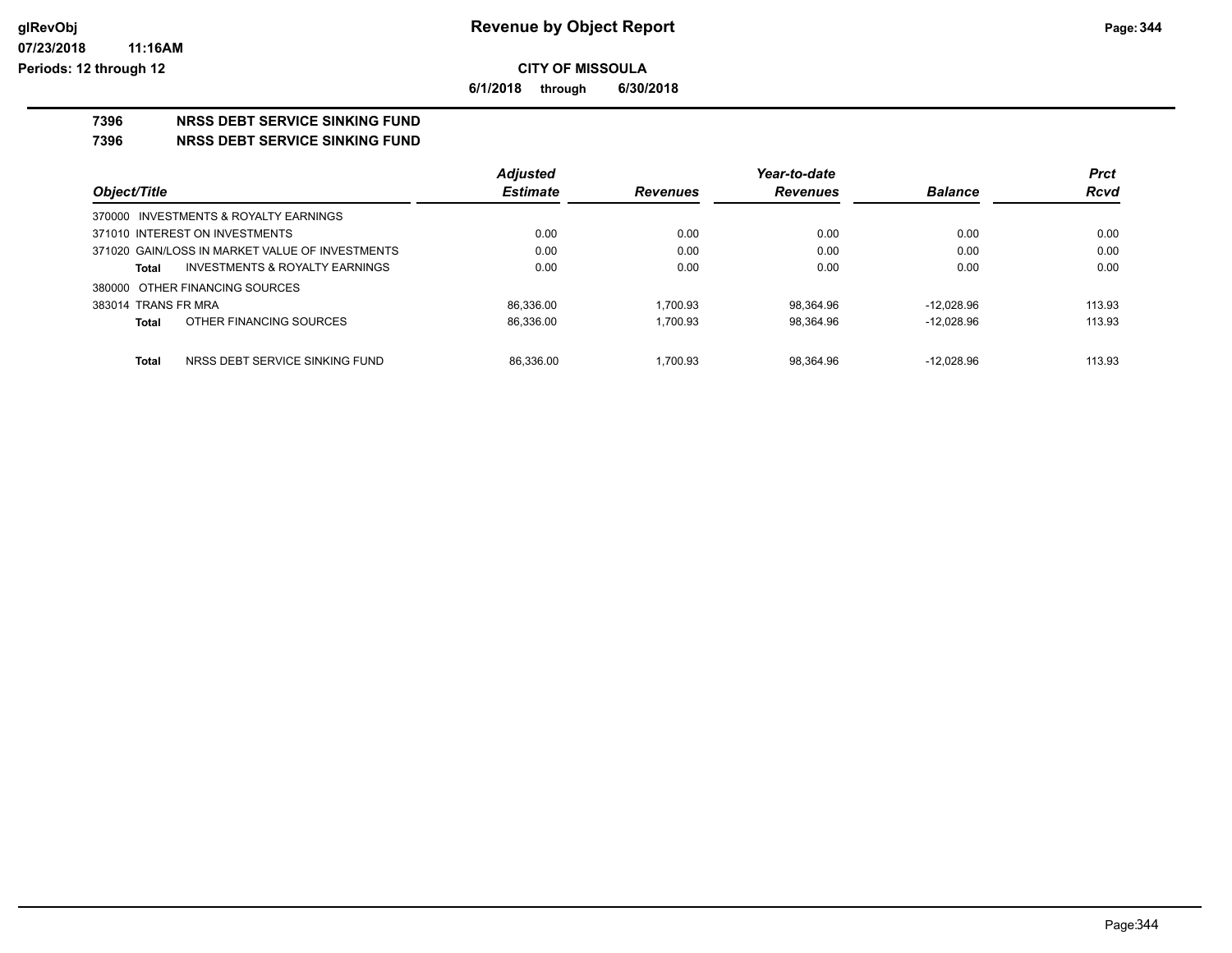**6/1/2018 through 6/30/2018**

### **7396 NRSS DEBT SERVICE SINKING FUND**

|                     |                                                | <b>Adjusted</b> |                 | Year-to-date   |              | <b>Prct</b> |
|---------------------|------------------------------------------------|-----------------|-----------------|----------------|--------------|-------------|
| Object/Title        | <b>Estimate</b>                                | <b>Revenues</b> | <b>Revenues</b> | <b>Balance</b> | <b>Rcvd</b>  |             |
|                     | 370000 INVESTMENTS & ROYALTY EARNINGS          |                 |                 |                |              |             |
|                     | 371010 INTEREST ON INVESTMENTS                 | 0.00            | 0.00            | 0.00           | 0.00         | 0.00        |
|                     | 371020 GAIN/LOSS IN MARKET VALUE OF INVESTMENT | 0.00            | 0.00            | 0.00           | 0.00         | 0.00        |
| <b>Total</b>        | INVESTMENTS & ROYALTY EARNINGS                 | 0.00            | 0.00            | 0.00           | 0.00         | 0.00        |
|                     | 380000 OTHER FINANCING SOURCES                 |                 |                 |                |              |             |
| 383014 TRANS FR MRA |                                                | 86.336.00       | 1.700.93        | 98.364.96      | $-12.028.96$ | 113.93      |
| <b>Total</b>        | OTHER FINANCING SOURCES                        | 86.336.00       | 1.700.93        | 98.364.96      | $-12.028.96$ | 113.93      |
| <b>Total</b>        | NRSS DEBT SERVICE SINKING FUND                 | 86.336.00       | .700.93         | 98.364.96      | $-12.028.96$ | 113.93      |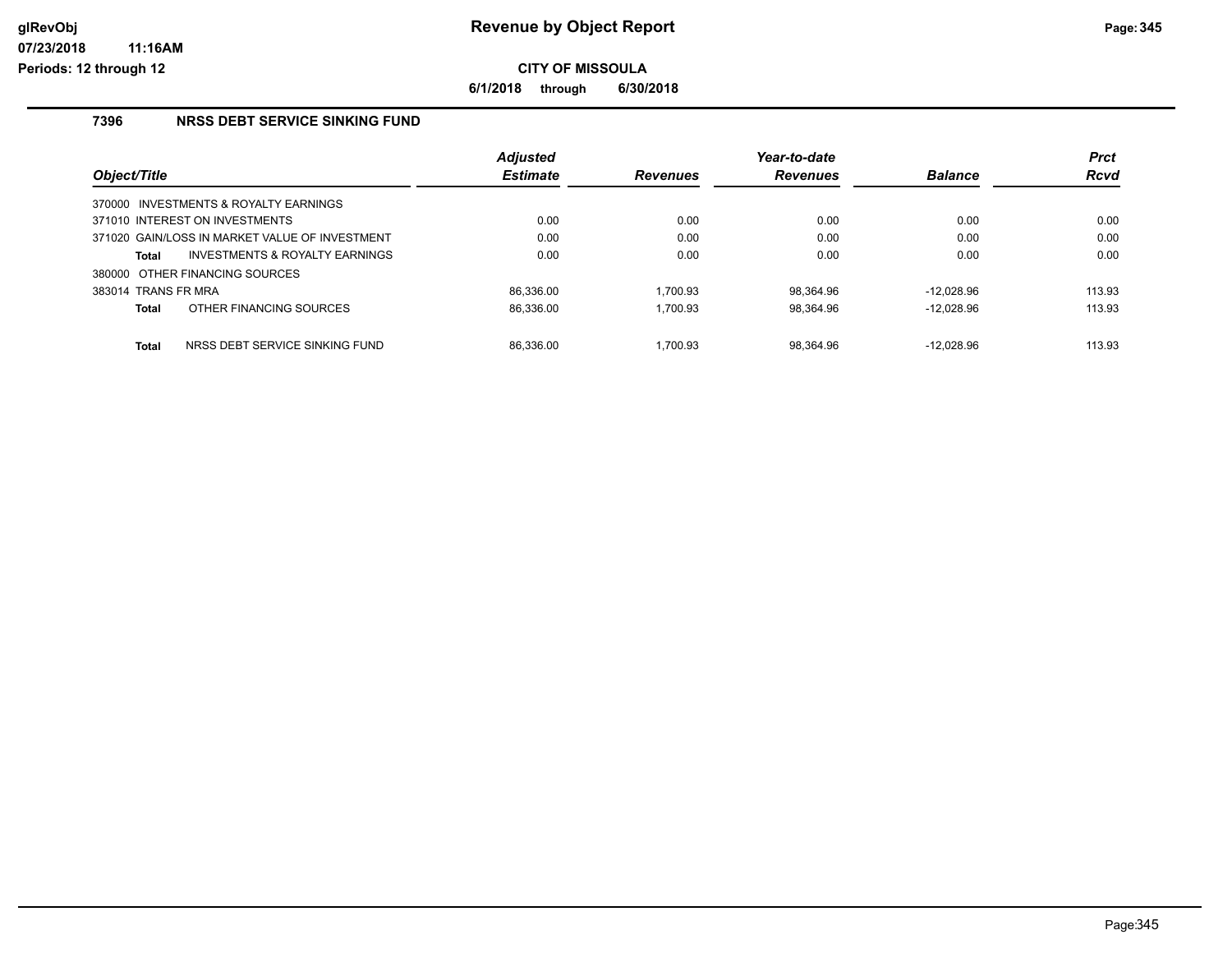**6/1/2018 through 6/30/2018**

**7397 NORTH RESERVE/SCOTT ST URD**

**7397 NORTH RESERVE/SCOTT ST URD**

|                                                           | <b>Adjusted</b> |                 | Year-to-date    |                | <b>Prct</b> |
|-----------------------------------------------------------|-----------------|-----------------|-----------------|----------------|-------------|
| Object/Title                                              | <b>Estimate</b> | <b>Revenues</b> | <b>Revenues</b> | <b>Balance</b> | <b>Rcvd</b> |
| 310000 TAXES/ASSESSMENTS                                  |                 |                 |                 |                |             |
| <b>TAX INCREMENT</b><br>311011                            | 0.00            | 0.00            | 0.00            | 0.00           | 0.00        |
| PENALTIES & INTEREST<br>312001                            | 0.00            | 0.00            | 0.00            | 0.00           | 0.00        |
| <b>TAXES/ASSESSMENTS</b><br><b>Total</b>                  | 0.00            | 0.00            | 0.00            | 0.00           | 0.00        |
| <b>INTERGOVERNMENTAL REVENUES</b><br>330000               |                 |                 |                 |                |             |
| 335210 PERSONAL PROPERTY TAX REIMBURSEMENT                | 0.00            | 0.00            | 0.00            | 0.00           | 0.00        |
| <b>INTERGOVERNMENTAL REVENUES</b><br><b>Total</b>         | 0.00            | 0.00            | 0.00            | 0.00           | 0.00        |
| 360000 MISCELLANEOUS REVENUES                             |                 |                 |                 |                |             |
| 360000 MISCELLANEOUS REVENUES                             | 0.00            | 0.00            | 0.00            | 0.00           | 0.00        |
| MISCELLANEOUS REVENUES<br><b>Total</b>                    | 0.00            | 0.00            | 0.00            | 0.00           | 0.00        |
| 370000 INVESTMENTS & ROYALTY EARNINGS                     |                 |                 |                 |                |             |
| 371010 INTEREST ON INVESTMENTS                            | 0.00            | 0.00            | 0.00            | 0.00           | 0.00        |
| <b>INVESTMENTS &amp; ROYALTY EARNINGS</b><br><b>Total</b> | 0.00            | 0.00            | 0.00            | 0.00           | 0.00        |
| OTHER FINANCING SOURCES<br>380000                         |                 |                 |                 |                |             |
| 381010 BOND PROCEEDS                                      | 936.008.00      | 0.00            | 541,507.53      | 394,500.47     | 57.85       |
| 381025 PROCEEDS-SCOTT ST VILLAGE PHASE 2&3                | 0.00            | 0.00            | 36.618.00       | $-36,618.00$   | 0.00        |
| 383014 TRANS FR MRA                                       | 0.00            | 0.00            | 370,026.93      | $-370,026.93$  | 0.00        |
| OTHER FINANCING SOURCES<br><b>Total</b>                   | 936,008.00      | 0.00            | 948,152.46      | $-12,144.46$   | 101.30      |
|                                                           |                 |                 |                 |                |             |
| NORTH RESERVE/SCOTT ST URD<br><b>Total</b>                | 936.008.00      | 0.00            | 948.152.46      | $-12.144.46$   | 101.30      |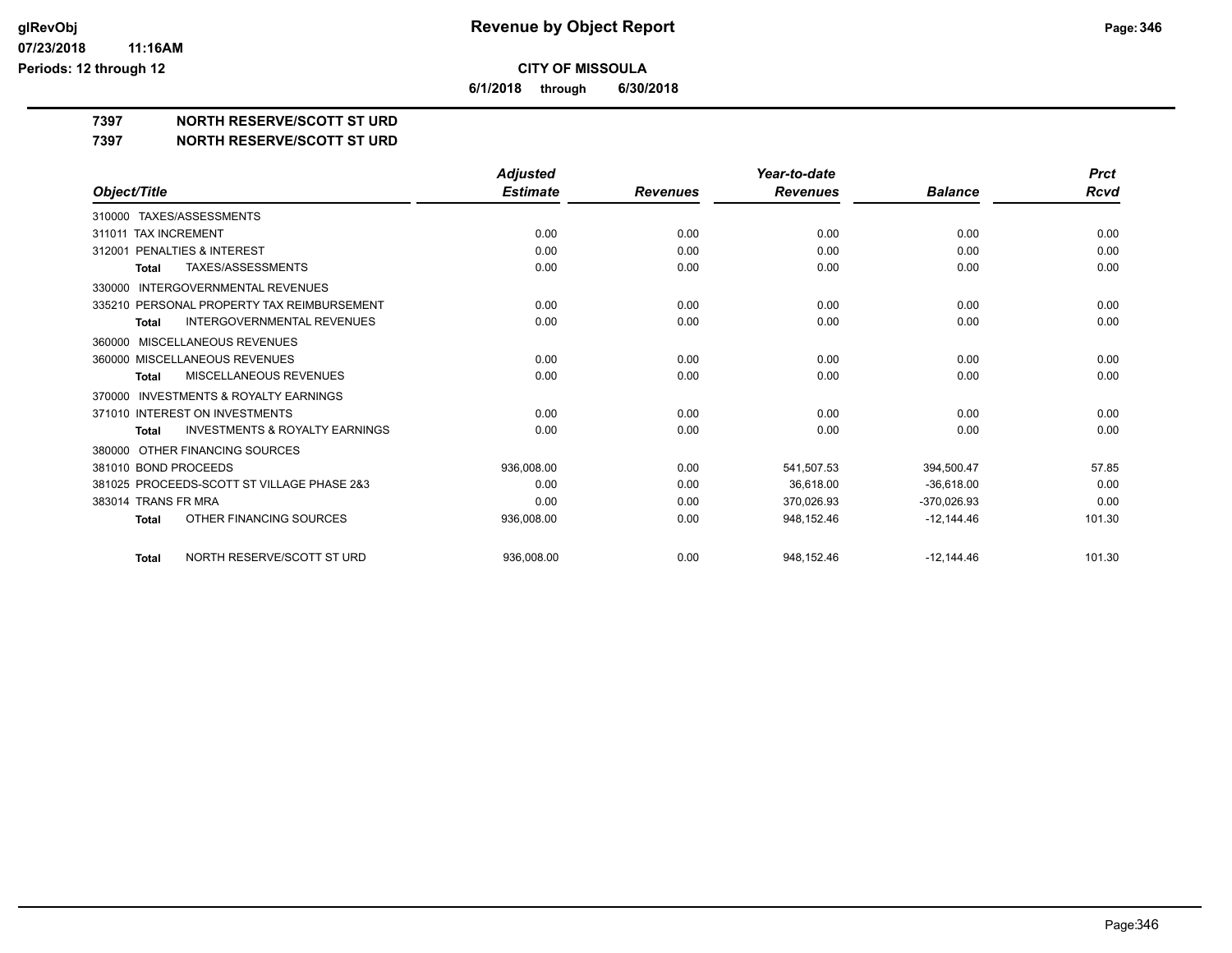**6/1/2018 through 6/30/2018**

### **7397 NORTH RESERVE/SCOTT ST URD**

|                                                           | <b>Adjusted</b> |                 | Year-to-date    |                | <b>Prct</b> |
|-----------------------------------------------------------|-----------------|-----------------|-----------------|----------------|-------------|
| Object/Title                                              | <b>Estimate</b> | <b>Revenues</b> | <b>Revenues</b> | <b>Balance</b> | <b>Rcvd</b> |
| TAXES/ASSESSMENTS<br>310000                               |                 |                 |                 |                |             |
| 311011 TAX INCREMENT                                      | 0.00            | 0.00            | 0.00            | 0.00           | 0.00        |
| 312001 PENALTIES & INTEREST                               | 0.00            | 0.00            | 0.00            | 0.00           | 0.00        |
| TAXES/ASSESSMENTS<br><b>Total</b>                         | 0.00            | 0.00            | 0.00            | 0.00           | 0.00        |
| <b>INTERGOVERNMENTAL REVENUES</b><br>330000               |                 |                 |                 |                |             |
| 335210 PERSONAL PROPERTY TAX REIMBURSEMENT                | 0.00            | 0.00            | 0.00            | 0.00           | 0.00        |
| <b>INTERGOVERNMENTAL REVENUES</b><br><b>Total</b>         | 0.00            | 0.00            | 0.00            | 0.00           | 0.00        |
| 360000 MISCELLANEOUS REVENUES                             |                 |                 |                 |                |             |
| 360000 MISCELLANEOUS REVENUES                             | 0.00            | 0.00            | 0.00            | 0.00           | 0.00        |
| <b>MISCELLANEOUS REVENUES</b><br><b>Total</b>             | 0.00            | 0.00            | 0.00            | 0.00           | 0.00        |
| 370000 INVESTMENTS & ROYALTY EARNINGS                     |                 |                 |                 |                |             |
| 371010 INTEREST ON INVESTMENTS                            | 0.00            | 0.00            | 0.00            | 0.00           | 0.00        |
| <b>INVESTMENTS &amp; ROYALTY EARNINGS</b><br><b>Total</b> | 0.00            | 0.00            | 0.00            | 0.00           | 0.00        |
| 380000 OTHER FINANCING SOURCES                            |                 |                 |                 |                |             |
| 381010 BOND PROCEEDS                                      | 936,008.00      | 0.00            | 541,507.53      | 394,500.47     | 57.85       |
| 381025 PROCEEDS-SCOTT ST VILLAGE PHASE 2&3                | 0.00            | 0.00            | 36.618.00       | $-36.618.00$   | 0.00        |
| 383014 TRANS FR MRA                                       | 0.00            | 0.00            | 370,026.93      | $-370,026.93$  | 0.00        |
| OTHER FINANCING SOURCES<br><b>Total</b>                   | 936.008.00      | 0.00            | 948,152.46      | $-12,144.46$   | 101.30      |
| NORTH RESERVE/SCOTT ST URD<br>Total                       | 936.008.00      | 0.00            | 948.152.46      | $-12.144.46$   | 101.30      |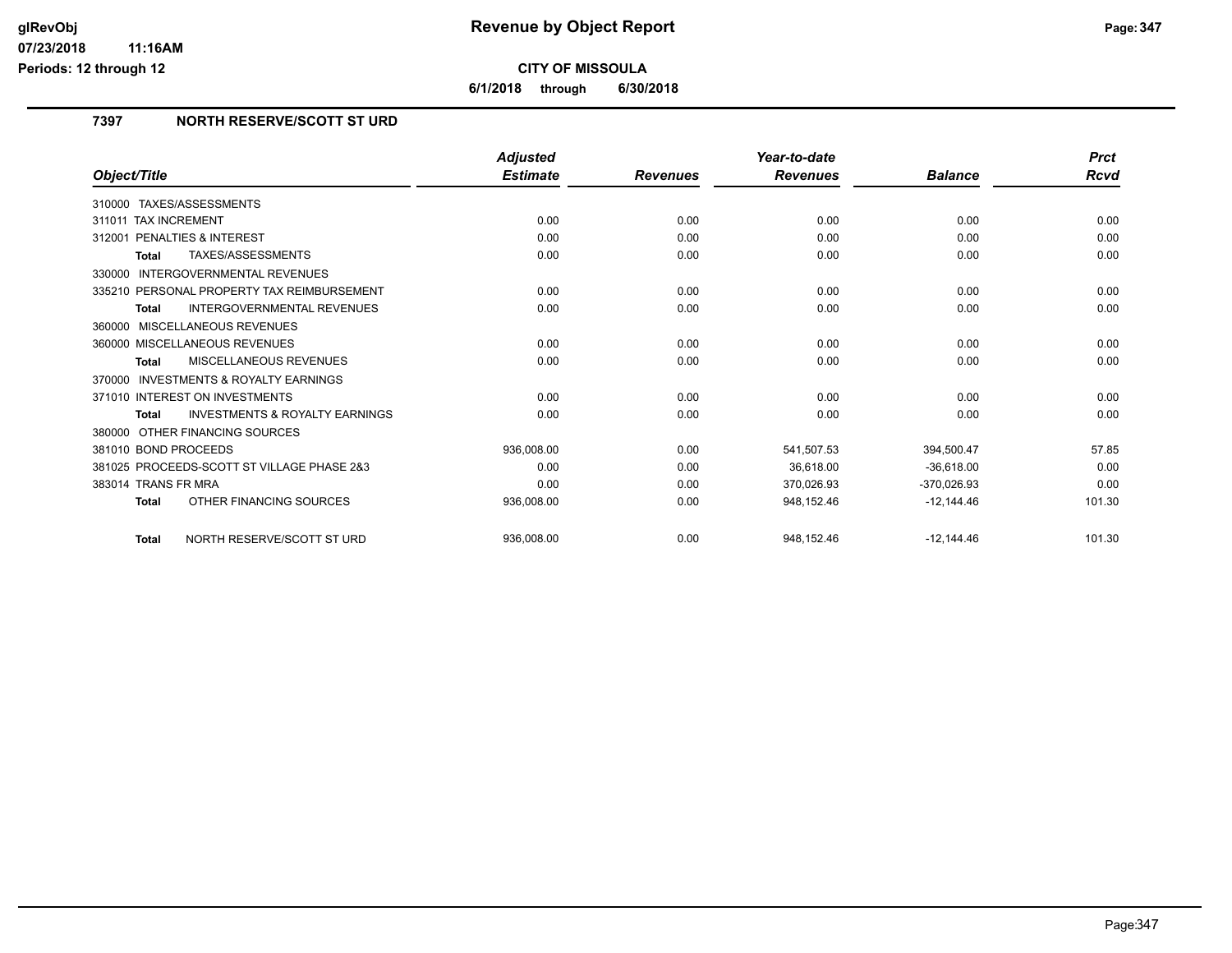**6/1/2018 through 6/30/2018**

**7398 HELLGATE URD**

**7398 HELLGATE URD**

|                                     |  | <b>Adjusted</b> | Year-to-date    |                 |                | <b>Prct</b> |
|-------------------------------------|--|-----------------|-----------------|-----------------|----------------|-------------|
| Object/Title                        |  | <b>Estimate</b> | <b>Revenues</b> | <b>Revenues</b> | <b>Balance</b> | <b>Rcvd</b> |
| 310000 TAXES/ASSESSMENTS            |  |                 |                 |                 |                |             |
| 311011 TAX INCREMENT                |  | 0.00            | 47.203.19       | 109,091.43      | $-109,091.43$  | 0.00        |
| 312001 PENALTIES & INTEREST         |  | 0.00            | 17.32           | 353.04          | $-353.04$      | 0.00        |
| TAXES/ASSESSMENTS<br><b>Total</b>   |  | 0.00            | 47.220.51       | 109,444.47      | $-109,444.47$  | 0.00        |
| <b>HELLGATE URD</b><br><b>Total</b> |  | 0.00            | 47.220.51       | 109.444.47      | $-109.444.47$  | 0.00        |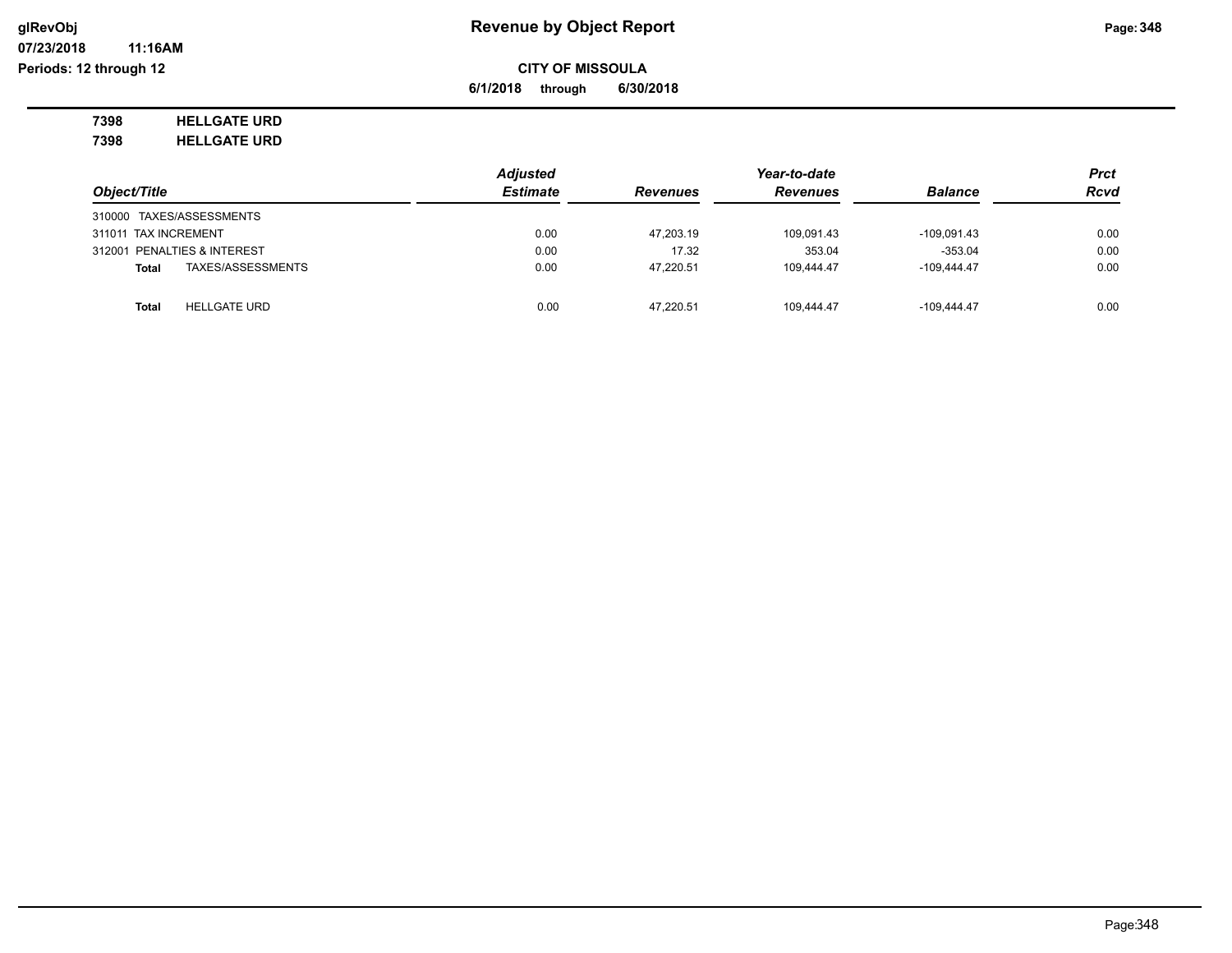**6/1/2018 through 6/30/2018**

#### **7398 HELLGATE URD**

|                                     | <b>Adjusted</b> |                 | Year-to-date    |                | <b>Prct</b> |
|-------------------------------------|-----------------|-----------------|-----------------|----------------|-------------|
| Object/Title                        | <b>Estimate</b> | <b>Revenues</b> | <b>Revenues</b> | <b>Balance</b> | <b>Rcvd</b> |
| 310000 TAXES/ASSESSMENTS            |                 |                 |                 |                |             |
| 311011 TAX INCREMENT                | 0.00            | 47.203.19       | 109.091.43      | $-109.091.43$  | 0.00        |
| 312001 PENALTIES & INTEREST         | 0.00            | 17.32           | 353.04          | $-353.04$      | 0.00        |
| TAXES/ASSESSMENTS<br>Total          | 0.00            | 47.220.51       | 109.444.47      | $-109.444.47$  | 0.00        |
|                                     |                 |                 |                 |                |             |
| <b>HELLGATE URD</b><br><b>Total</b> | 0.00            | 47.220.51       | 109.444.47      | $-109.444.47$  | 0.00        |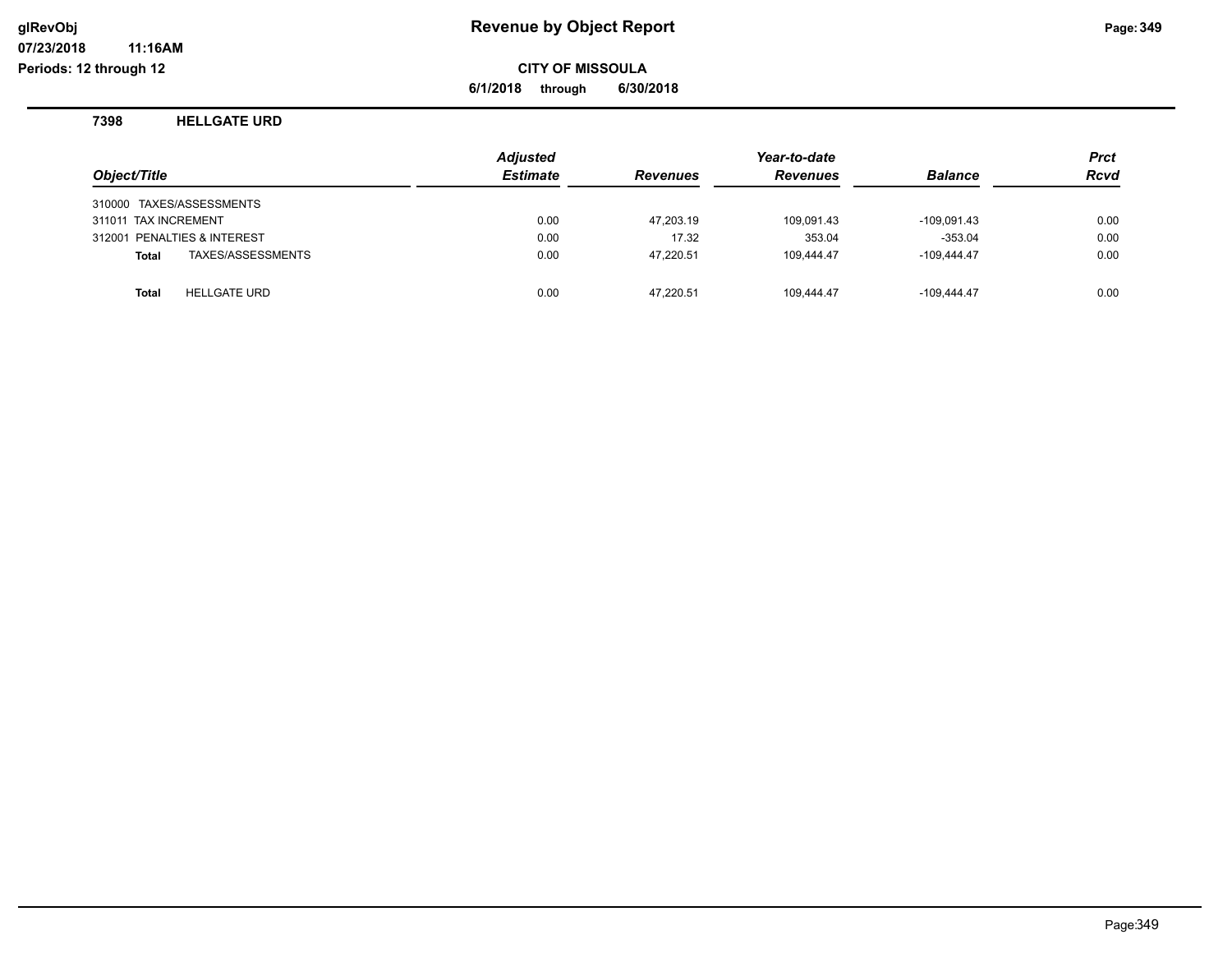**6/1/2018 through 6/30/2018**

### **7399 INTERMOUNTAIN BOND DEBT SERVICE**

### **7399 INTERMOUNTAIN BOND DEBT SERVICE**

|                                                           | <b>Adjusted</b> |                 | Year-to-date    |                | <b>Prct</b> |
|-----------------------------------------------------------|-----------------|-----------------|-----------------|----------------|-------------|
| Object/Title                                              | <b>Estimate</b> | <b>Revenues</b> | <b>Revenues</b> | <b>Balance</b> | <b>Rcvd</b> |
| 310000 TAXES/ASSESSMENTS                                  |                 |                 |                 |                |             |
| <b>TAX INCREMENT</b><br>311011                            | 0.00            | 0.00            | 0.00            | 0.00           | 0.00        |
| TAXES/ASSESSMENTS<br><b>Total</b>                         | 0.00            | 0.00            | 0.00            | 0.00           | 0.00        |
| 370000 INVESTMENTS & ROYALTY EARNINGS                     |                 |                 |                 |                |             |
| 371010 INTEREST ON INVESTMENTS                            | 0.00            | 0.00            | 0.00            | 0.00           | 0.00        |
| <b>INVESTMENTS &amp; ROYALTY EARNINGS</b><br><b>Total</b> | 0.00            | 0.00            | 0.00            | 0.00           | 0.00        |
| 380000 OTHER FINANCING SOURCES                            |                 |                 |                 |                |             |
| 381025 REVENUE BOND PROCEEDS                              | 0.00            | 0.00            | 0.00            | 0.00           | 0.00        |
| 383000 OPERATING TRANSFERS                                | 146,158.00      | 0.00            | 0.00            | 146,158.00     | 0.00        |
| 383014 TRANS FR MRA                                       | 0.00            | 0.00            | 146,158.00      | $-146, 158.00$ | 0.00        |
| OTHER FINANCING SOURCES<br><b>Total</b>                   | 146,158.00      | 0.00            | 146,158.00      | 0.00           | 100.00      |
| <b>INTERMOUNTAIN BOND DEBT SERVICE</b><br>Total           | 146.158.00      | 0.00            | 146.158.00      | 0.00           | 100.00      |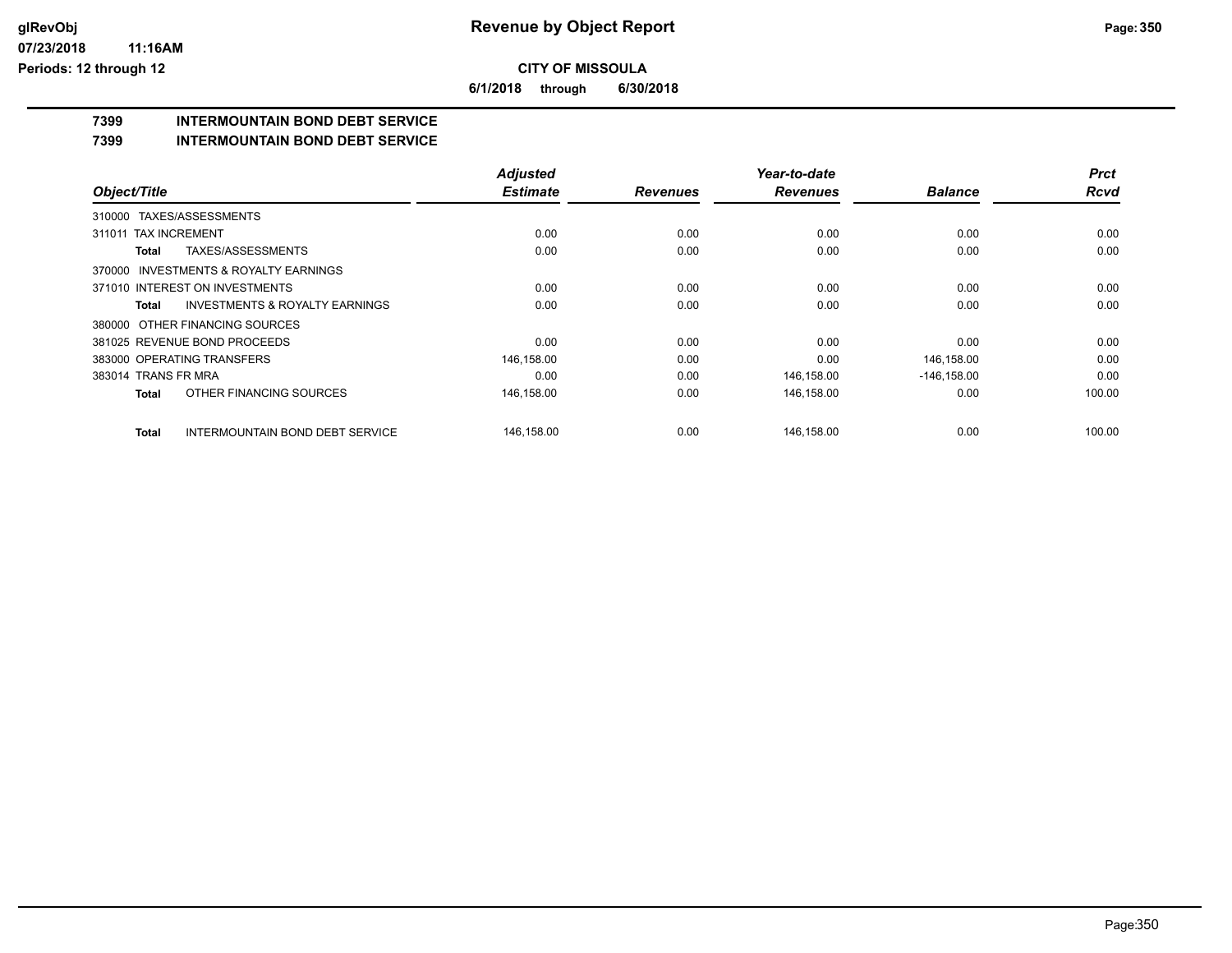**6/1/2018 through 6/30/2018**

### **7399 INTERMOUNTAIN BOND DEBT SERVICE**

| Object/Title                                              | <b>Adjusted</b><br><b>Estimate</b> | <b>Revenues</b> | Year-to-date<br><b>Revenues</b> | <b>Balance</b> | <b>Prct</b><br><b>Rcvd</b> |
|-----------------------------------------------------------|------------------------------------|-----------------|---------------------------------|----------------|----------------------------|
|                                                           |                                    |                 |                                 |                |                            |
| 310000 TAXES/ASSESSMENTS                                  |                                    |                 |                                 |                |                            |
| 311011 TAX INCREMENT                                      | 0.00                               | 0.00            | 0.00                            | 0.00           | 0.00                       |
| TAXES/ASSESSMENTS<br><b>Total</b>                         | 0.00                               | 0.00            | 0.00                            | 0.00           | 0.00                       |
| 370000 INVESTMENTS & ROYALTY EARNINGS                     |                                    |                 |                                 |                |                            |
| 371010 INTEREST ON INVESTMENTS                            | 0.00                               | 0.00            | 0.00                            | 0.00           | 0.00                       |
| <b>INVESTMENTS &amp; ROYALTY EARNINGS</b><br><b>Total</b> | 0.00                               | 0.00            | 0.00                            | 0.00           | 0.00                       |
| 380000 OTHER FINANCING SOURCES                            |                                    |                 |                                 |                |                            |
| 381025 REVENUE BOND PROCEEDS                              | 0.00                               | 0.00            | 0.00                            | 0.00           | 0.00                       |
| 383000 OPERATING TRANSFERS                                | 146,158.00                         | 0.00            | 0.00                            | 146,158.00     | 0.00                       |
| 383014 TRANS FR MRA                                       | 0.00                               | 0.00            | 146,158.00                      | $-146, 158.00$ | 0.00                       |
| OTHER FINANCING SOURCES<br><b>Total</b>                   | 146,158.00                         | 0.00            | 146,158.00                      | 0.00           | 100.00                     |
| <b>INTERMOUNTAIN BOND DEBT SERVICE</b><br>Total           | 146,158.00                         | 0.00            | 146,158.00                      | 0.00           | 100.00                     |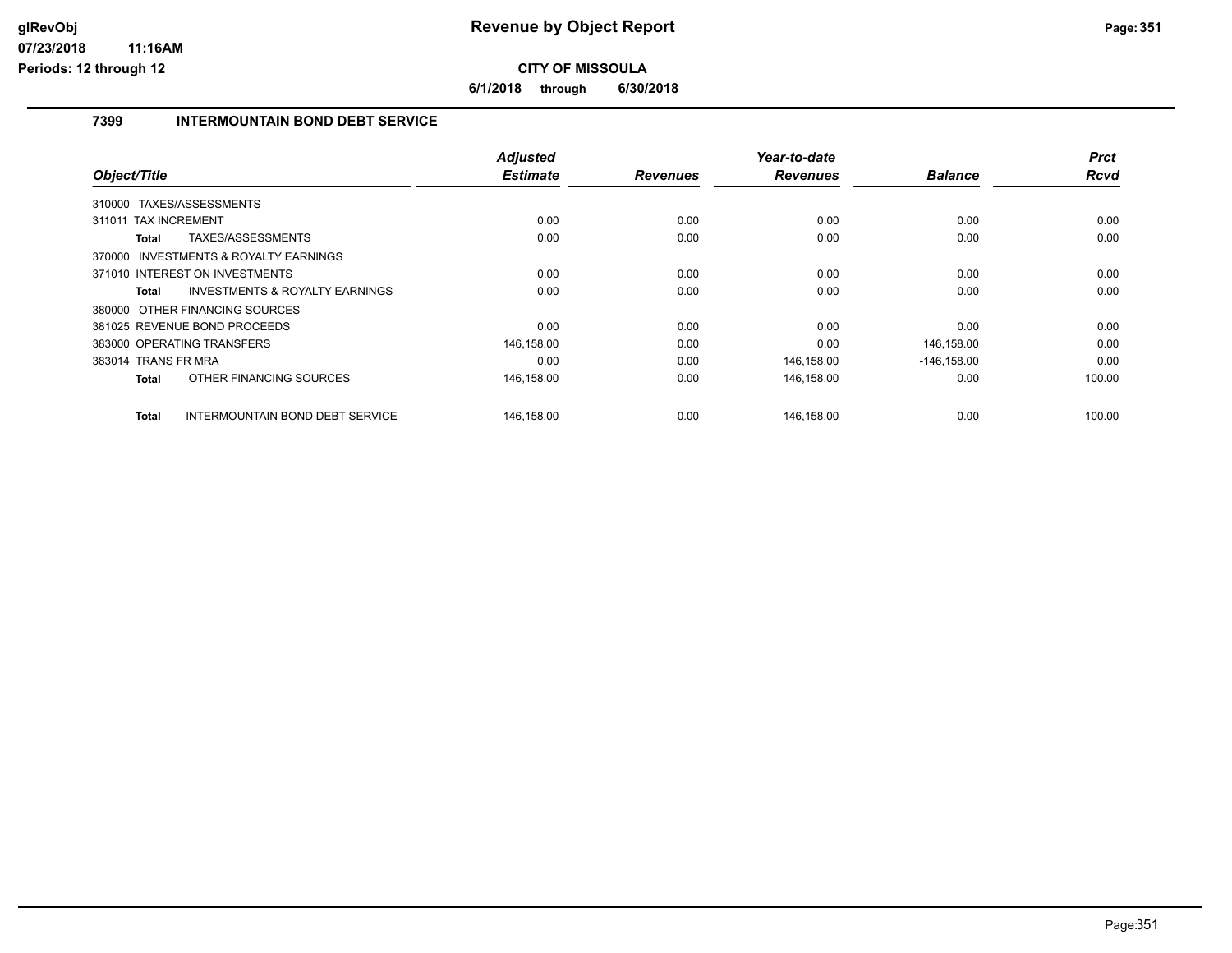**6/1/2018 through 6/30/2018**

**7400 FRONT ST BOND CLEARING**

**7400 FRONT ST BOND CLEARING**

|                                                    | <b>Adjusted</b> |                 | Year-to-date    |                | <b>Prct</b> |
|----------------------------------------------------|-----------------|-----------------|-----------------|----------------|-------------|
| Object/Title                                       | <b>Estimate</b> | <b>Revenues</b> | <b>Revenues</b> | <b>Balance</b> | <b>Rcvd</b> |
| 310000 TAXES/ASSESSMENTS                           |                 |                 |                 |                |             |
| 311011 TAX INCREMENT                               | 357,755.00      | 116.702.87      | 385,304.39      | $-27,549.39$   | 107.70      |
| 312001 PENALTIES & INTEREST                        | 0.00            | 68.37           | 8.712.71        | $-8.712.71$    | 0.00        |
| TAXES/ASSESSMENTS<br>Total                         | 357,755.00      | 116,771.24      | 394,017.10      | $-36,262.10$   | 110.14      |
| 330000 INTERGOVERNMENTAL REVENUES                  |                 |                 |                 |                |             |
| 335210 PERSONAL PROPERTY TAX REIMBURSEMENT         | 53.975.00       | 26.987.29       | 53.974.58       | 0.42           | 100.00      |
| INTERGOVERNMENTAL REVENUES<br>Total                | 53,975.00       | 26.987.29       | 53.974.58       | 0.42           | 100.00      |
| INVESTMENTS & ROYALTY EARNINGS<br>370000           |                 |                 |                 |                |             |
| 371010 INTEREST ON INVESTMENTS                     | 0.00            | 0.00            | 0.00            | 0.00           | 0.00        |
| <b>INVESTMENTS &amp; ROYALTY EARNINGS</b><br>Total | 0.00            | 0.00            | 0.00            | 0.00           | 0.00        |
| <b>FRONT ST BOND CLEARING</b><br><b>Total</b>      | 411.730.00      | 143.758.53      | 447.991.68      | $-36.261.68$   | 108.81      |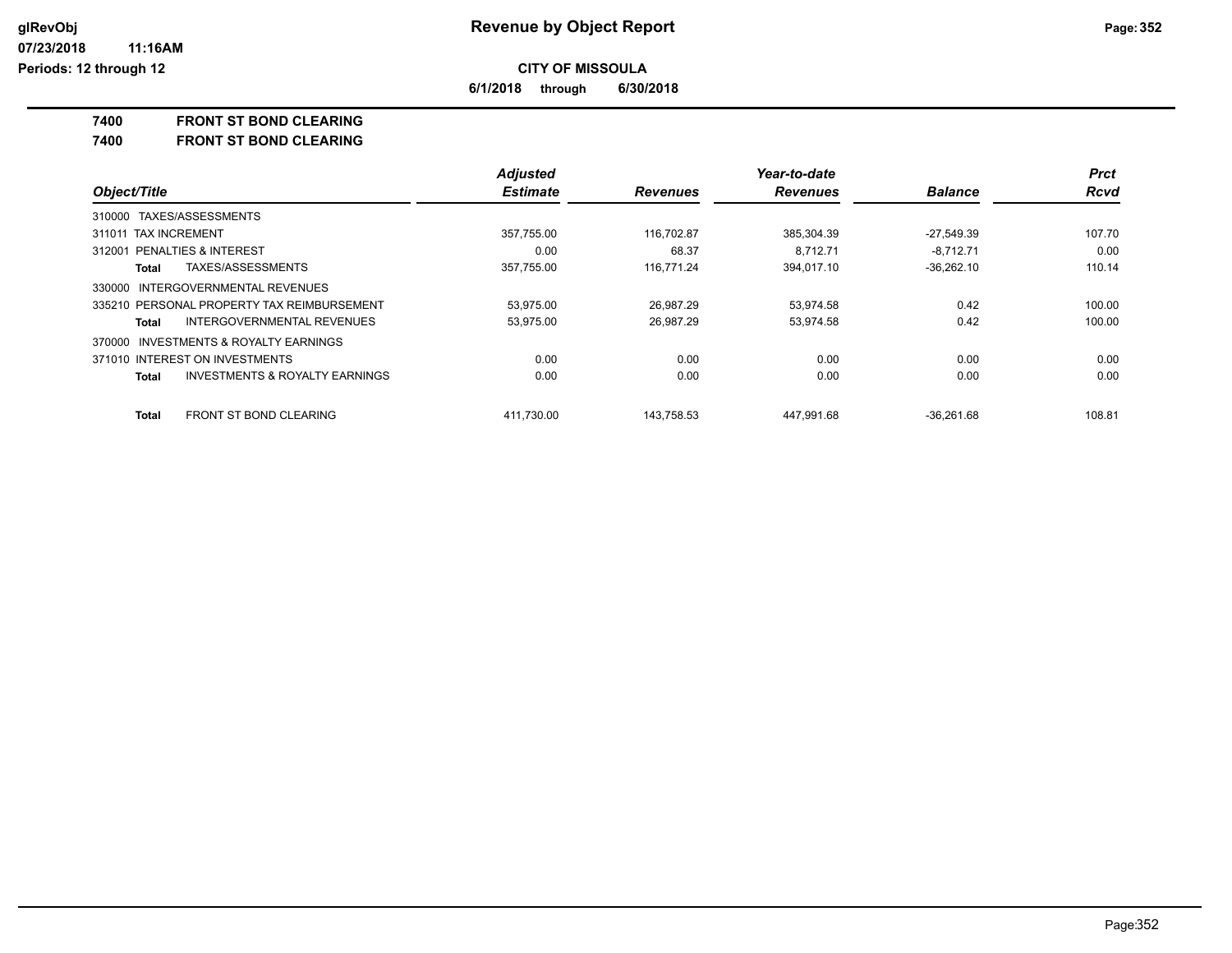**6/1/2018 through 6/30/2018**

### **7400 FRONT ST BOND CLEARING**

|                                                           | <b>Adjusted</b> |                 | Year-to-date    |                | <b>Prct</b> |
|-----------------------------------------------------------|-----------------|-----------------|-----------------|----------------|-------------|
| Object/Title                                              | <b>Estimate</b> | <b>Revenues</b> | <b>Revenues</b> | <b>Balance</b> | <b>Rcvd</b> |
| 310000 TAXES/ASSESSMENTS                                  |                 |                 |                 |                |             |
| 311011 TAX INCREMENT                                      | 357,755.00      | 116,702.87      | 385,304.39      | $-27,549.39$   | 107.70      |
| 312001 PENALTIES & INTEREST                               | 0.00            | 68.37           | 8.712.71        | $-8.712.71$    | 0.00        |
| TAXES/ASSESSMENTS<br><b>Total</b>                         | 357,755.00      | 116.771.24      | 394,017.10      | $-36.262.10$   | 110.14      |
| INTERGOVERNMENTAL REVENUES<br>330000                      |                 |                 |                 |                |             |
| 335210 PERSONAL PROPERTY TAX REIMBURSEMENT                | 53.975.00       | 26.987.29       | 53.974.58       | 0.42           | 100.00      |
| INTERGOVERNMENTAL REVENUES<br><b>Total</b>                | 53.975.00       | 26.987.29       | 53.974.58       | 0.42           | 100.00      |
| 370000 INVESTMENTS & ROYALTY EARNINGS                     |                 |                 |                 |                |             |
| 371010 INTEREST ON INVESTMENTS                            | 0.00            | 0.00            | 0.00            | 0.00           | 0.00        |
| <b>INVESTMENTS &amp; ROYALTY EARNINGS</b><br><b>Total</b> | 0.00            | 0.00            | 0.00            | 0.00           | 0.00        |
| FRONT ST BOND CLEARING<br><b>Total</b>                    | 411.730.00      | 143.758.53      | 447.991.68      | $-36.261.68$   | 108.81      |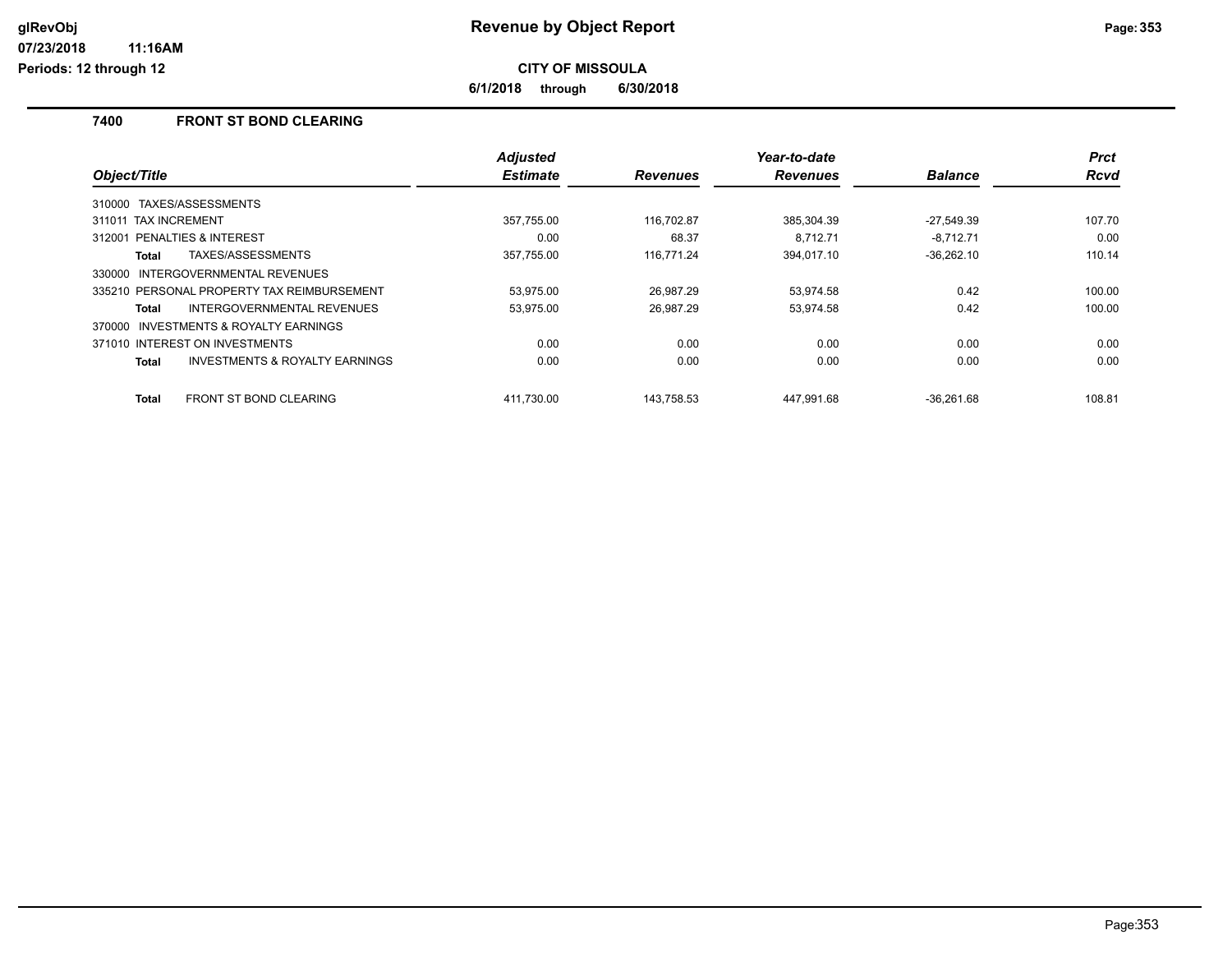**6/1/2018 through 6/30/2018**

### **7401 FRONT ST PARKING STRUCTURE**

**7401 FRONT ST PARKING STRUCTURE**

|                                                   | <b>Adjusted</b> | Year-to-date    |                 |                | <b>Prct</b> |
|---------------------------------------------------|-----------------|-----------------|-----------------|----------------|-------------|
| Object/Title                                      | <b>Estimate</b> | <b>Revenues</b> | <b>Revenues</b> | <b>Balance</b> | <b>Rcvd</b> |
| 370000 INVESTMENTS & ROYALTY EARNINGS             |                 |                 |                 |                |             |
| 371010 INTEREST ON INVESTMENTS                    | 0.00            | 0.00            | 0.00            | 0.00           | 0.00        |
| INVESTMENTS & ROYALTY EARNINGS<br><b>Total</b>    | 0.00            | 0.00            | 0.00            | 0.00           | 0.00        |
| 380000 OTHER FINANCING SOURCES                    |                 |                 |                 |                |             |
| 383066 TRANSFER FR FRONT ST CLEARING              | 206.390.00      | 0.00            | 159.056.99      | 47.333.01      | 77.07       |
| OTHER FINANCING SOURCES<br><b>Total</b>           | 206,390.00      | 0.00            | 159,056.99      | 47.333.01      | 77.07       |
|                                                   |                 |                 |                 |                |             |
| <b>FRONT ST PARKING STRUCTURE</b><br><b>Total</b> | 206.390.00      | 0.00            | 159.056.99      | 47.333.01      | 77.07       |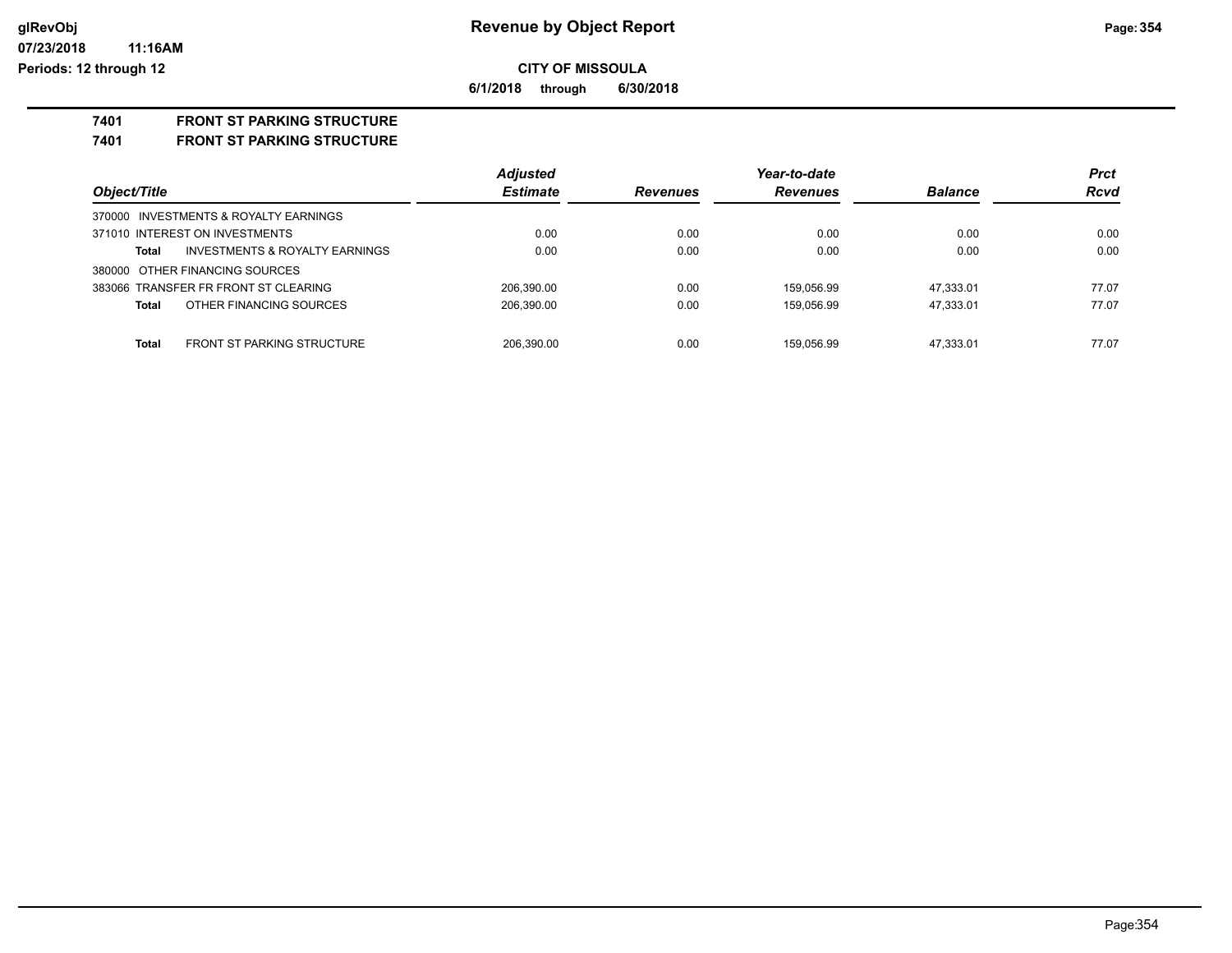**6/1/2018 through 6/30/2018**

### **7401 FRONT ST PARKING STRUCTURE**

| Object/Title |                                           | <b>Adjusted</b><br><b>Estimate</b> | <b>Revenues</b> | Year-to-date<br><b>Revenues</b> | <b>Balance</b> | <b>Prct</b><br><b>Rcvd</b> |
|--------------|-------------------------------------------|------------------------------------|-----------------|---------------------------------|----------------|----------------------------|
|              |                                           |                                    |                 |                                 |                |                            |
| 370000       | INVESTMENTS & ROYALTY EARNINGS            |                                    |                 |                                 |                |                            |
|              | 371010 INTEREST ON INVESTMENTS            | 0.00                               | 0.00            | 0.00                            | 0.00           | 0.00                       |
| Total        | <b>INVESTMENTS &amp; ROYALTY EARNINGS</b> | 0.00                               | 0.00            | 0.00                            | 0.00           | 0.00                       |
|              | 380000 OTHER FINANCING SOURCES            |                                    |                 |                                 |                |                            |
|              | 383066 TRANSFER FR FRONT ST CLEARING      | 206,390.00                         | 0.00            | 159.056.99                      | 47,333.01      | 77.07                      |
| <b>Total</b> | OTHER FINANCING SOURCES                   | 206,390.00                         | 0.00            | 159.056.99                      | 47.333.01      | 77.07                      |
| Total        | <b>FRONT ST PARKING STRUCTURE</b>         | 206.390.00                         | 0.00            | 159.056.99                      | 47.333.01      | 77.07                      |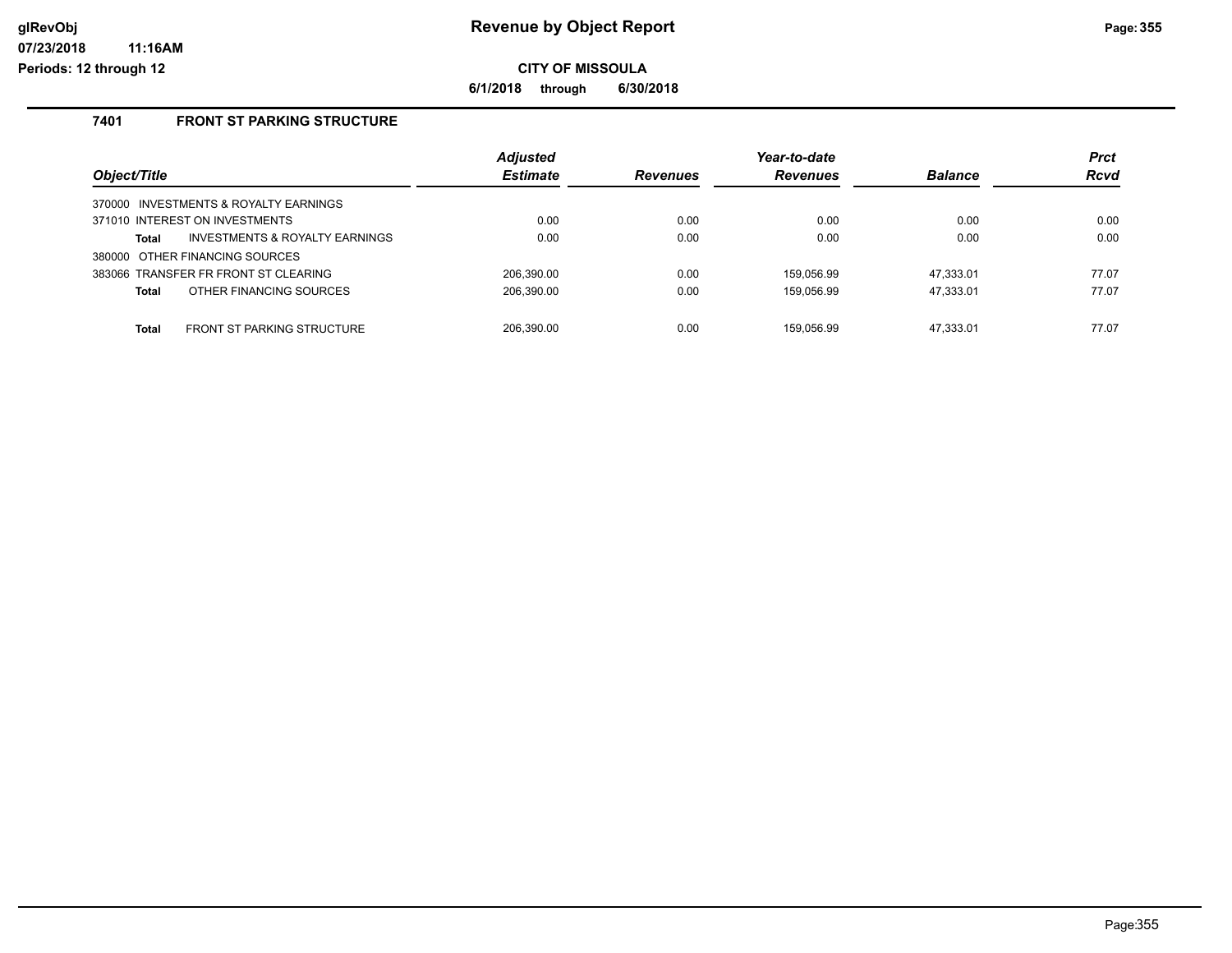**6/1/2018 through 6/30/2018**

### **7402 FRONT ST SUBORDINATE LIEN NOTE**

**7402 FRONT ST SUBORDINATE LIEN NOTE**

|                                                    | <b>Adjusted</b> |                 | Year-to-date    |                | <b>Prct</b> |
|----------------------------------------------------|-----------------|-----------------|-----------------|----------------|-------------|
| Object/Title                                       | <b>Estimate</b> | <b>Revenues</b> | <b>Revenues</b> | <b>Balance</b> | Rcvd        |
| 330000 INTERGOVERNMENTAL REVENUES                  |                 |                 |                 |                |             |
| 338001 EXCESS PLEDGED TAX INCREMENT RETURNED       | 0.00            | 0.00            | 0.00            | 0.00           | 0.00        |
| <b>INTERGOVERNMENTAL REVENUES</b><br>Total         | 0.00            | 0.00            | 0.00            | 0.00           | 0.00        |
| 370000 INVESTMENTS & ROYALTY EARNINGS              |                 |                 |                 |                |             |
| 371010 INTEREST ON INVESTMENTS                     | 0.00            | 0.00            | 0.00            | 0.00           | 0.00        |
| <b>INVESTMENTS &amp; ROYALTY EARNINGS</b><br>Total | 0.00            | 0.00            | 0.00            | 0.00           | 0.00        |
| 380000 OTHER FINANCING SOURCES                     |                 |                 |                 |                |             |
| 383066 TRANSFER FROM WATER UTILITY                 | 125.717.00      | 0.00            | 123.940.65      | 1.776.35       | 98.59       |
| 383067 TRANSFER FROM FSPS                          | 0.00            | 0.00            | 0.00            | 0.00           | 0.00        |
| OTHER FINANCING SOURCES<br>Total                   | 125,717.00      | 0.00            | 123,940.65      | 1,776.35       | 98.59       |
| FRONT ST SUBORDINATE LIEN NOTE<br>Total            | 125.717.00      | 0.00            | 123.940.65      | 1.776.35       | 98.59       |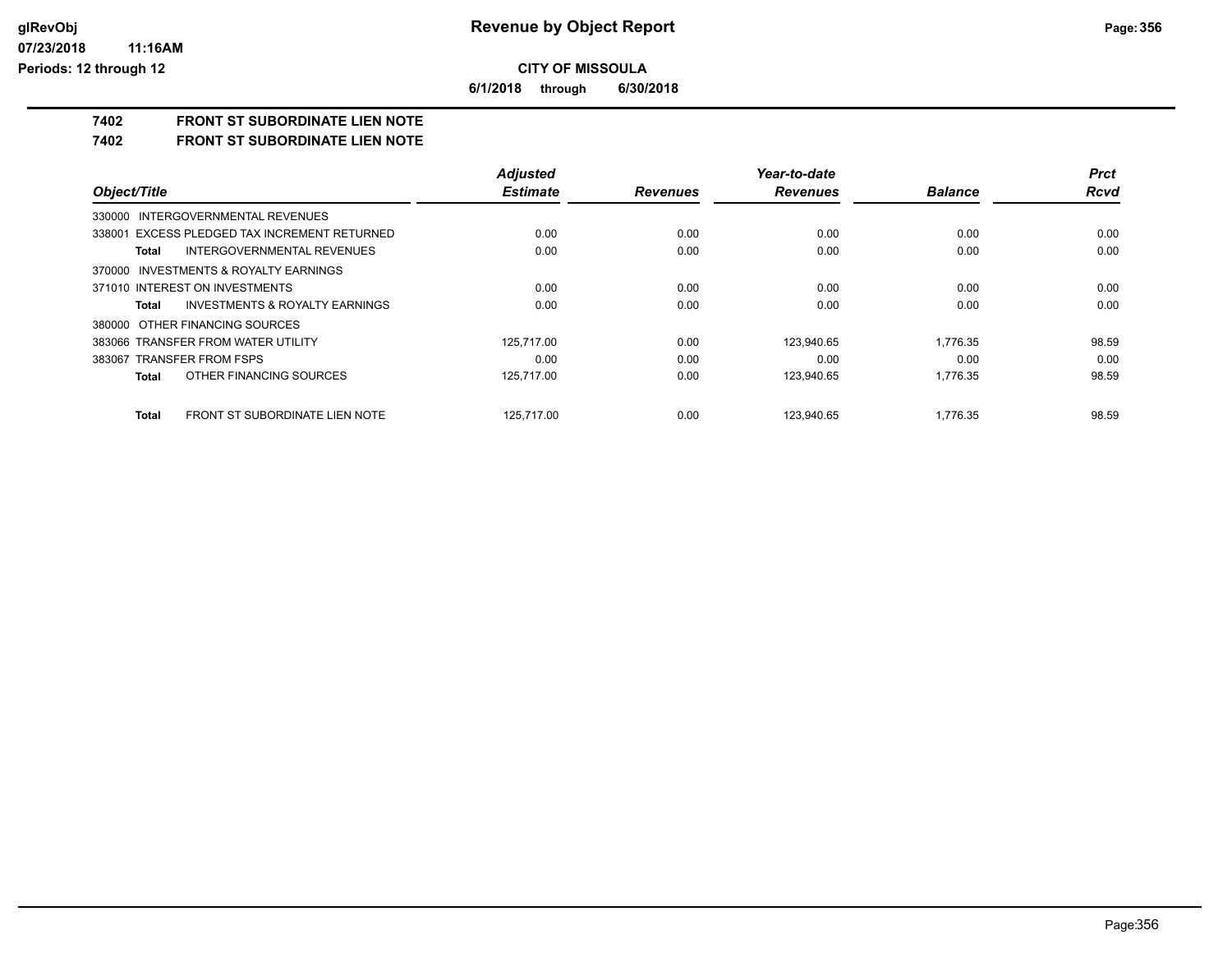**6/1/2018 through 6/30/2018**

### **7402 FRONT ST SUBORDINATE LIEN NOTE**

|                                                    | <b>Adjusted</b> |                 | Year-to-date    |                | <b>Prct</b> |
|----------------------------------------------------|-----------------|-----------------|-----------------|----------------|-------------|
| Object/Title                                       | <b>Estimate</b> | <b>Revenues</b> | <b>Revenues</b> | <b>Balance</b> | Rcvd        |
| INTERGOVERNMENTAL REVENUES<br>330000               |                 |                 |                 |                |             |
| EXCESS PLEDGED TAX INCREMENT RETURNED<br>338001    | 0.00            | 0.00            | 0.00            | 0.00           | 0.00        |
| <b>INTERGOVERNMENTAL REVENUES</b><br>Total         | 0.00            | 0.00            | 0.00            | 0.00           | 0.00        |
| 370000 INVESTMENTS & ROYALTY EARNINGS              |                 |                 |                 |                |             |
| 371010 INTEREST ON INVESTMENTS                     | 0.00            | 0.00            | 0.00            | 0.00           | 0.00        |
| <b>INVESTMENTS &amp; ROYALTY EARNINGS</b><br>Total | 0.00            | 0.00            | 0.00            | 0.00           | 0.00        |
| 380000 OTHER FINANCING SOURCES                     |                 |                 |                 |                |             |
| 383066 TRANSFER FROM WATER UTILITY                 | 125,717.00      | 0.00            | 123.940.65      | 1,776.35       | 98.59       |
| 383067 TRANSFER FROM FSPS                          | 0.00            | 0.00            | 0.00            | 0.00           | 0.00        |
| OTHER FINANCING SOURCES<br>Total                   | 125,717.00      | 0.00            | 123,940.65      | 1,776.35       | 98.59       |
| FRONT ST SUBORDINATE LIEN NOTE<br>Total            | 125.717.00      | 0.00            | 123.940.65      | 1.776.35       | 98.59       |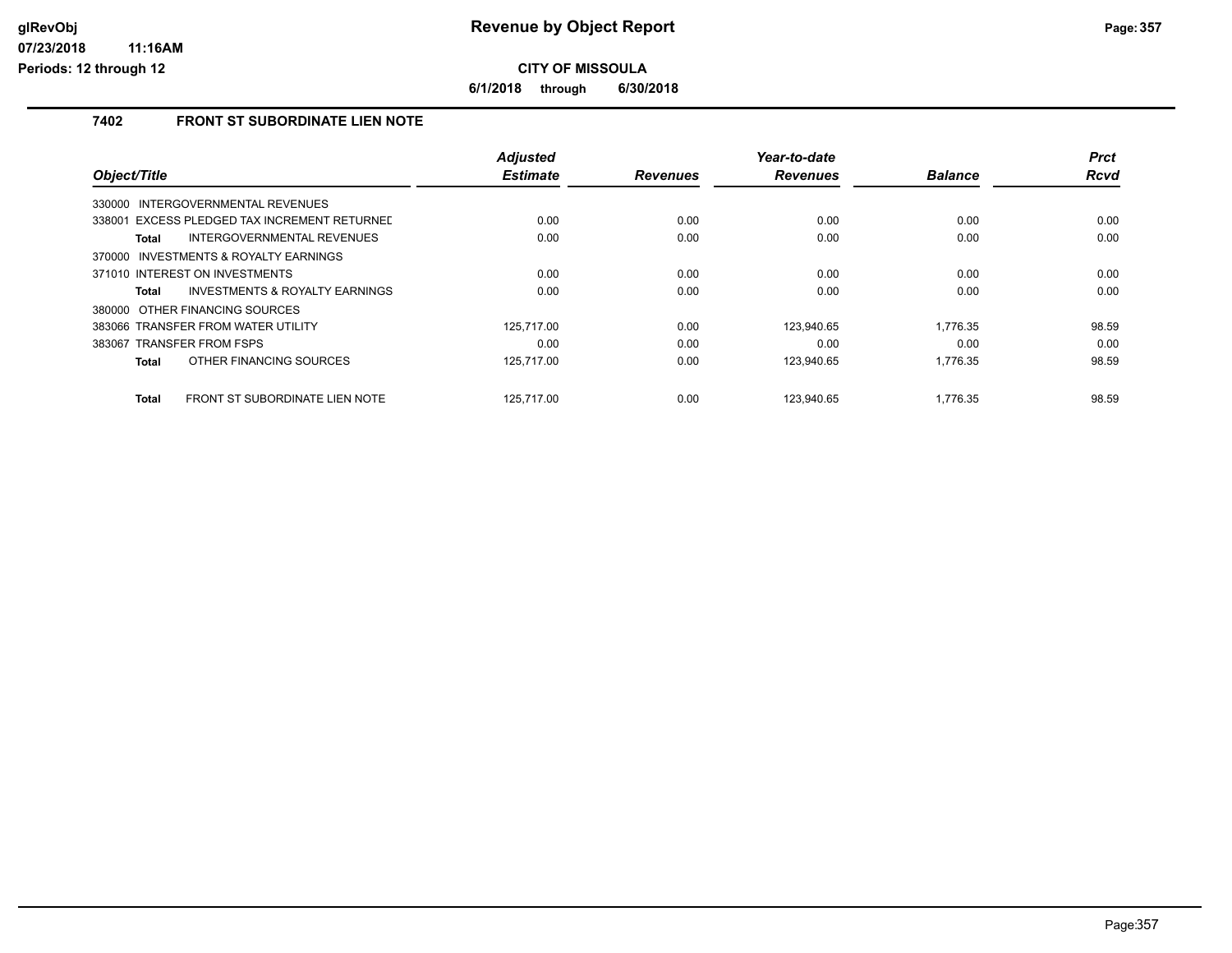**6/1/2018 through 6/30/2018**

### **7447 COURT COLLECTED PARKING FINES**

**7447 COURT COLLECTED PARKING FINES**

|                                                | <b>Adjusted</b> |                 |                 | <b>Prct</b>    |             |
|------------------------------------------------|-----------------|-----------------|-----------------|----------------|-------------|
| Object/Title                                   | <b>Estimate</b> | <b>Revenues</b> | <b>Revenues</b> | <b>Balance</b> | <b>Rcvd</b> |
| 350000 FINES & FORFEITURES                     |                 |                 |                 |                |             |
| 352002 PARKING FINES                           | 0.00            | 0.00            | 370.00          | $-370.00$      | 0.00        |
| <b>FINES &amp; FORFEITURES</b><br>Total        | 0.00            | 0.00            | 370.00          | $-370.00$      | 0.00        |
| 370000 INVESTMENTS & ROYALTY EARNINGS          |                 |                 |                 |                |             |
| 371010 INTEREST ON INVESTMENTS                 | 0.00            | 0.00            | 0.00            | 0.00           | 0.00        |
| INVESTMENTS & ROYALTY EARNINGS<br><b>Total</b> | 0.00            | 0.00            | 0.00            | 0.00           | 0.00        |
|                                                |                 |                 |                 |                |             |
| COURT COLLECTED PARKING FINES<br>Total         | 0.00            | 0.00            | 370.00          | $-370.00$      | 0.00        |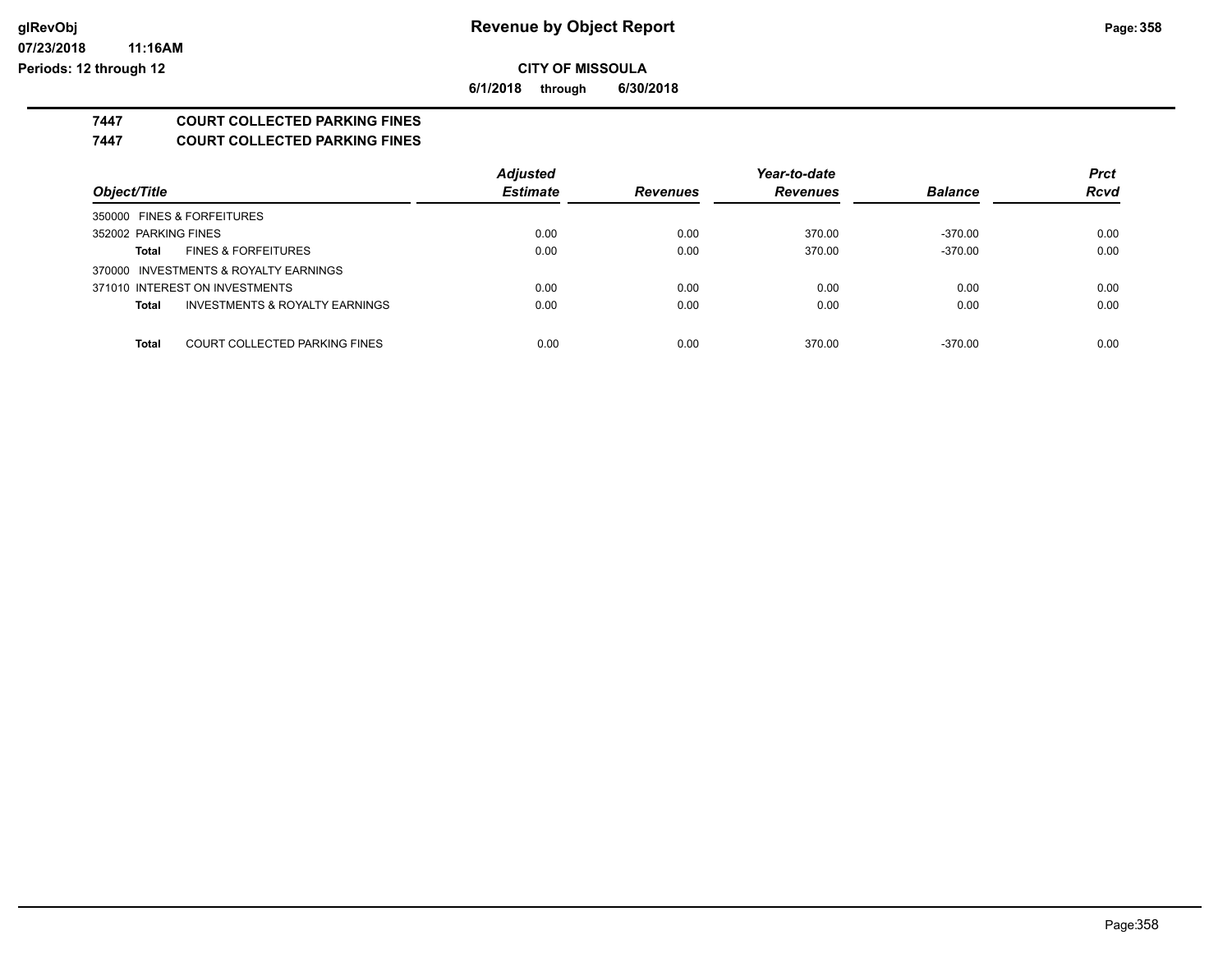**6/1/2018 through 6/30/2018**

### **7447 COURT COLLECTED PARKING FINES**

| Object/Title                                              | <b>Adjusted</b><br><b>Estimate</b> | <b>Revenues</b> | Year-to-date<br><b>Revenues</b> | <b>Balance</b> | <b>Prct</b><br><b>Rcvd</b> |
|-----------------------------------------------------------|------------------------------------|-----------------|---------------------------------|----------------|----------------------------|
| <b>FINES &amp; FORFEITURES</b><br>350000                  |                                    |                 |                                 |                |                            |
| 352002 PARKING FINES                                      | 0.00                               | 0.00            | 370.00                          | $-370.00$      | 0.00                       |
| <b>FINES &amp; FORFEITURES</b><br>Total                   | 0.00                               | 0.00            | 370.00                          | $-370.00$      | 0.00                       |
| 370000 INVESTMENTS & ROYALTY EARNINGS                     |                                    |                 |                                 |                |                            |
| 371010 INTEREST ON INVESTMENTS                            | 0.00                               | 0.00            | 0.00                            | 0.00           | 0.00                       |
| <b>INVESTMENTS &amp; ROYALTY EARNINGS</b><br><b>Total</b> | 0.00                               | 0.00            | 0.00                            | 0.00           | 0.00                       |
| COURT COLLECTED PARKING FINES<br>Total                    | 0.00                               | 0.00            | 370.00                          | $-370.00$      | 0.00                       |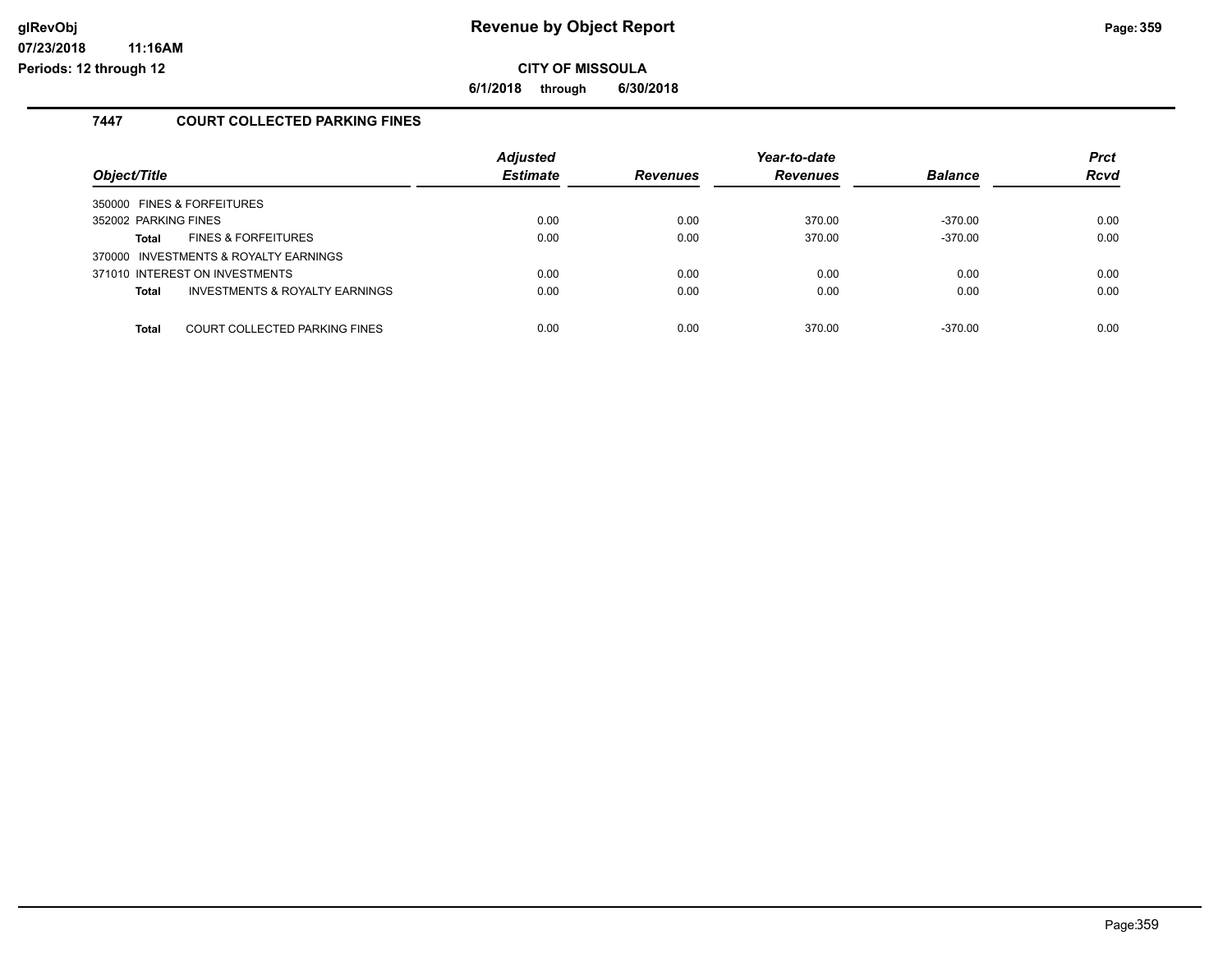**6/1/2018 through 6/30/2018**

**7458 COURT SURCHARGE**

**7458 COURT SURCHARGE**

|                                                    | <b>Adjusted</b> |                 | Year-to-date    |                | <b>Prct</b> |
|----------------------------------------------------|-----------------|-----------------|-----------------|----------------|-------------|
| Object/Title                                       | <b>Estimate</b> | <b>Revenues</b> | <b>Revenues</b> | <b>Balance</b> | <b>Rcvd</b> |
| 350000 FINES & FORFEITURES                         |                 |                 |                 |                |             |
| 351032 SURCHARGE ON FINES                          | 0.00            | $-13.177.21$    | 4.032.48        | $-4.032.48$    | 0.00        |
| <b>FINES &amp; FORFEITURES</b><br>Total            | 0.00            | $-13.177.21$    | 4.032.48        | $-4.032.48$    | 0.00        |
| 370000 INVESTMENTS & ROYALTY EARNINGS              |                 |                 |                 |                |             |
| 371010 INTEREST ON INVESTMENTS                     | 0.00            | 0.00            | 0.00            | 0.00           | 0.00        |
| 371020 GAIN/LOSS IN MARKET VALUE OF INVESTMENTS    | 0.00            | 0.00            | 0.00            | 0.00           | 0.00        |
| <b>INVESTMENTS &amp; ROYALTY EARNINGS</b><br>Total | 0.00            | 0.00            | 0.00            | 0.00           | 0.00        |
| <b>COURT SURCHARGE</b><br><b>Total</b>             | 0.00            | $-13.177.21$    | 4.032.48        | $-4.032.48$    | 0.00        |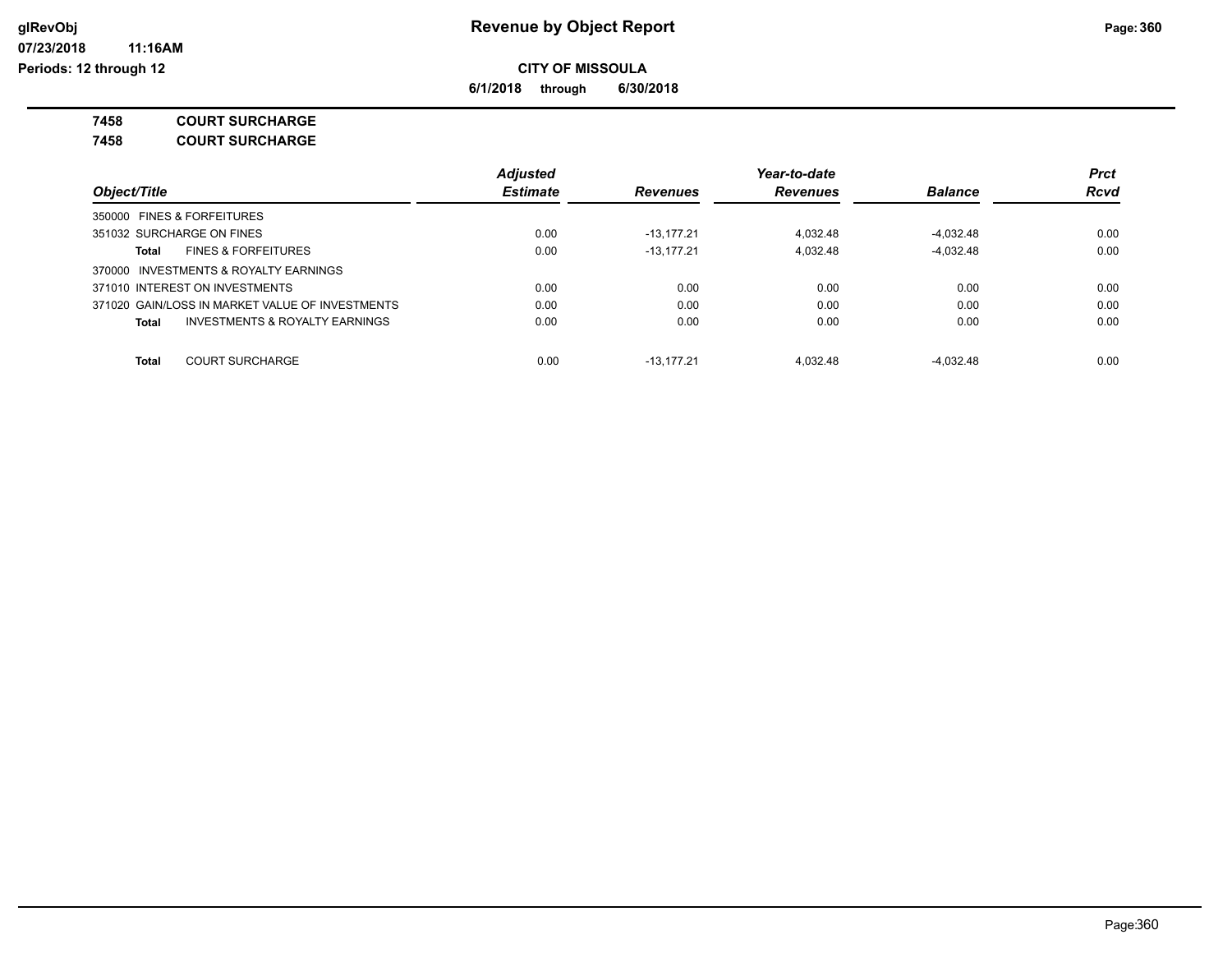**6/1/2018 through 6/30/2018**

#### **7458 COURT SURCHARGE**

|                                                | <b>Adjusted</b> |                 | Year-to-date    |                | <b>Prct</b> |
|------------------------------------------------|-----------------|-----------------|-----------------|----------------|-------------|
| Object/Title                                   | <b>Estimate</b> | <b>Revenues</b> | <b>Revenues</b> | <b>Balance</b> | <b>Rcvd</b> |
| 350000 FINES & FORFEITURES                     |                 |                 |                 |                |             |
| 351032 SURCHARGE ON FINES                      | 0.00            | $-13.177.21$    | 4.032.48        | -4.032.48      | 0.00        |
| <b>FINES &amp; FORFEITURES</b><br>Total        | 0.00            | $-13.177.21$    | 4.032.48        | $-4.032.48$    | 0.00        |
| 370000 INVESTMENTS & ROYALTY EARNINGS          |                 |                 |                 |                |             |
| 371010 INTEREST ON INVESTMENTS                 | 0.00            | 0.00            | 0.00            | 0.00           | 0.00        |
| 371020 GAIN/LOSS IN MARKET VALUE OF INVESTMENT | 0.00            | 0.00            | 0.00            | 0.00           | 0.00        |
| INVESTMENTS & ROYALTY EARNINGS<br>Total        | 0.00            | 0.00            | 0.00            | 0.00           | 0.00        |
| <b>Total</b><br><b>COURT SURCHARGE</b>         | 0.00            | $-13.177.21$    | 4.032.48        | $-4.032.48$    | 0.00        |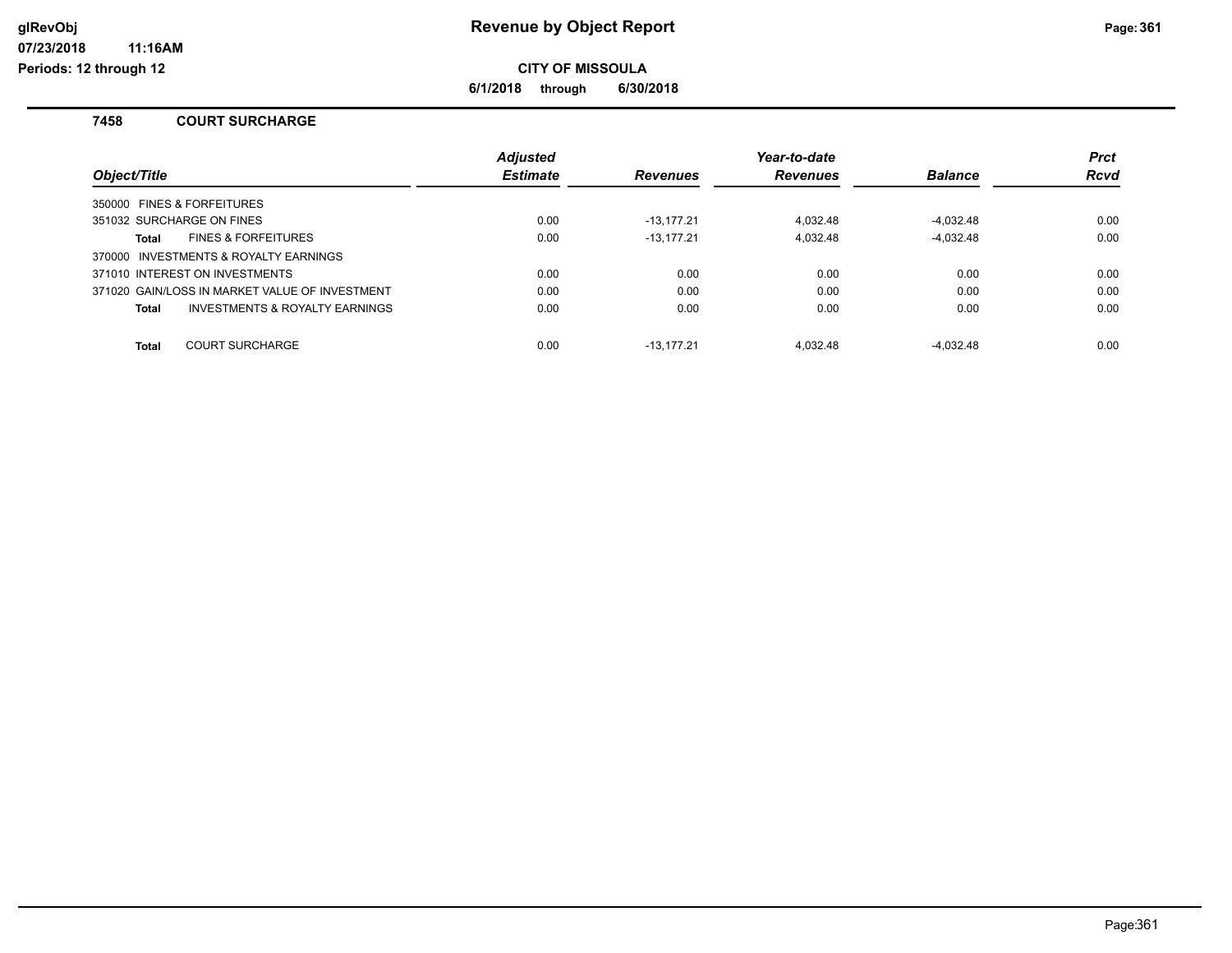**6/1/2018 through 6/30/2018**

**7469 PUBLIC DEFENDER FEES**

**7469 PUBLIC DEFENDER FEES**

|                                                    | <b>Adjusted</b> |                 | Year-to-date    |                | <b>Prct</b> |
|----------------------------------------------------|-----------------|-----------------|-----------------|----------------|-------------|
| Object/Title                                       | <b>Estimate</b> | <b>Revenues</b> | <b>Revenues</b> | <b>Balance</b> | <b>Rcvd</b> |
| 350000 FINES & FORFEITURES                         |                 |                 |                 |                |             |
| 351032 SURCHARGE ON FINES                          | 0.00            | 0.00            | 0.00            | 0.00           | 0.00        |
| 351033 PUBLIC DEFENDER FEES                        | 0.00            | $-540.00$       | 0.00            | 0.00           | 0.00        |
| <b>FINES &amp; FORFEITURES</b><br>Total            | 0.00            | $-540.00$       | 0.00            | 0.00           | 0.00        |
| 370000 INVESTMENTS & ROYALTY EARNINGS              |                 |                 |                 |                |             |
| 371010 INTEREST ON INVESTMENTS                     | 0.00            | 0.00            | 0.00            | 0.00           | 0.00        |
| 371020 GAIN/LOSS IN MARKET VALUE OF INVESTMENTS    | 0.00            | 0.00            | 0.00            | 0.00           | 0.00        |
| <b>INVESTMENTS &amp; ROYALTY EARNINGS</b><br>Total | 0.00            | 0.00            | 0.00            | 0.00           | 0.00        |
| PUBLIC DEFENDER FEES<br>Total                      | 0.00            | $-540.00$       | 0.00            | 0.00           | 0.00        |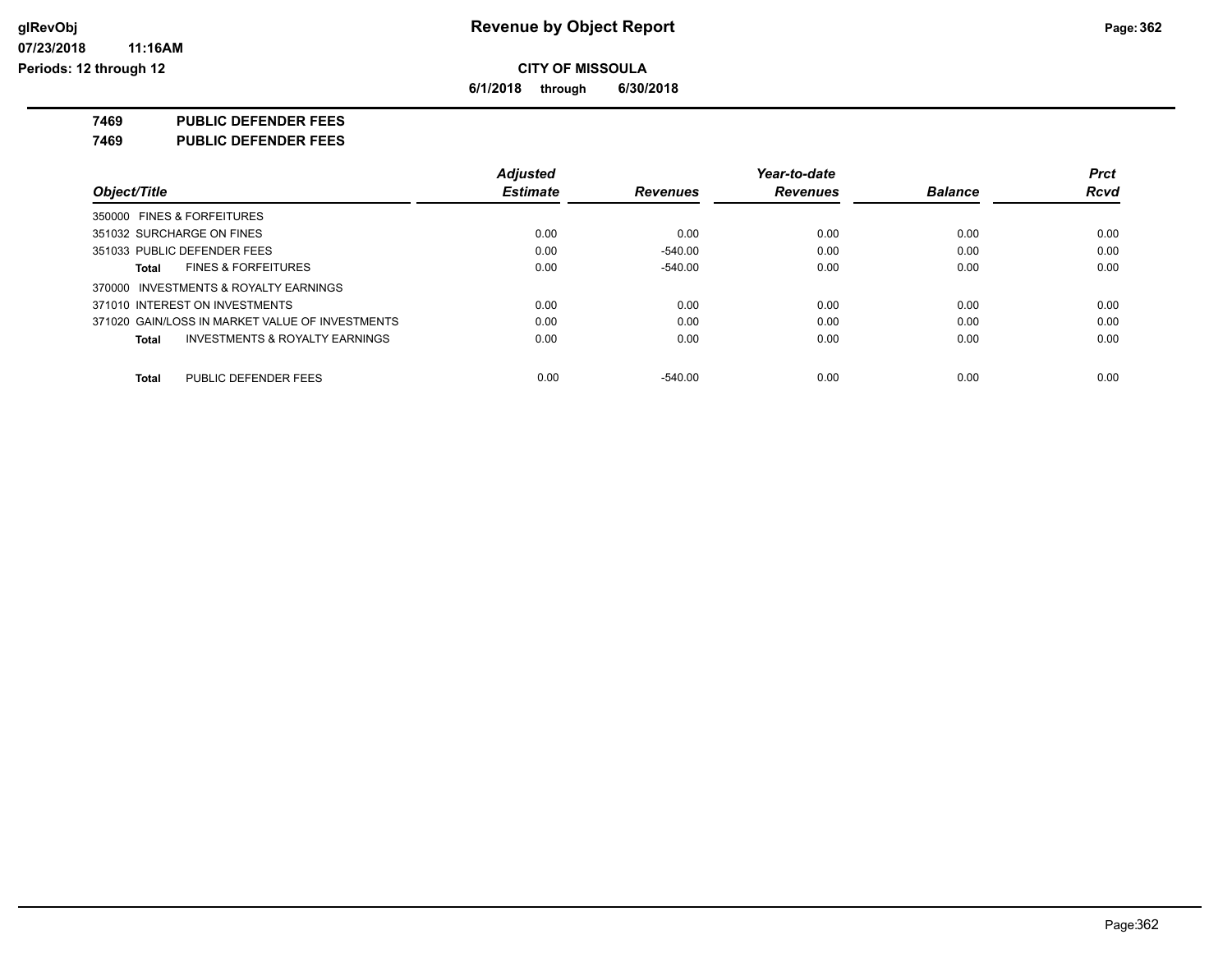**6/1/2018 through 6/30/2018**

#### **7469 PUBLIC DEFENDER FEES**

|                                                | <b>Adiusted</b> |                 | Year-to-date    |                | <b>Prct</b> |
|------------------------------------------------|-----------------|-----------------|-----------------|----------------|-------------|
| Object/Title                                   | <b>Estimate</b> | <b>Revenues</b> | <b>Revenues</b> | <b>Balance</b> | Rcvd        |
| 350000 FINES & FORFEITURES                     |                 |                 |                 |                |             |
| 351032 SURCHARGE ON FINES                      | 0.00            | 0.00            | 0.00            | 0.00           | 0.00        |
| 351033 PUBLIC DEFENDER FEES                    | 0.00            | $-540.00$       | 0.00            | 0.00           | 0.00        |
| <b>FINES &amp; FORFEITURES</b><br><b>Total</b> | 0.00            | $-540.00$       | 0.00            | 0.00           | 0.00        |
| 370000 INVESTMENTS & ROYALTY EARNINGS          |                 |                 |                 |                |             |
| 371010 INTEREST ON INVESTMENTS                 | 0.00            | 0.00            | 0.00            | 0.00           | 0.00        |
| 371020 GAIN/LOSS IN MARKET VALUE OF INVESTMENT | 0.00            | 0.00            | 0.00            | 0.00           | 0.00        |
| INVESTMENTS & ROYALTY EARNINGS<br><b>Total</b> | 0.00            | 0.00            | 0.00            | 0.00           | 0.00        |
| PUBLIC DEFENDER FEES<br><b>Total</b>           | 0.00            | $-540.00$       | 0.00            | 0.00           | 0.00        |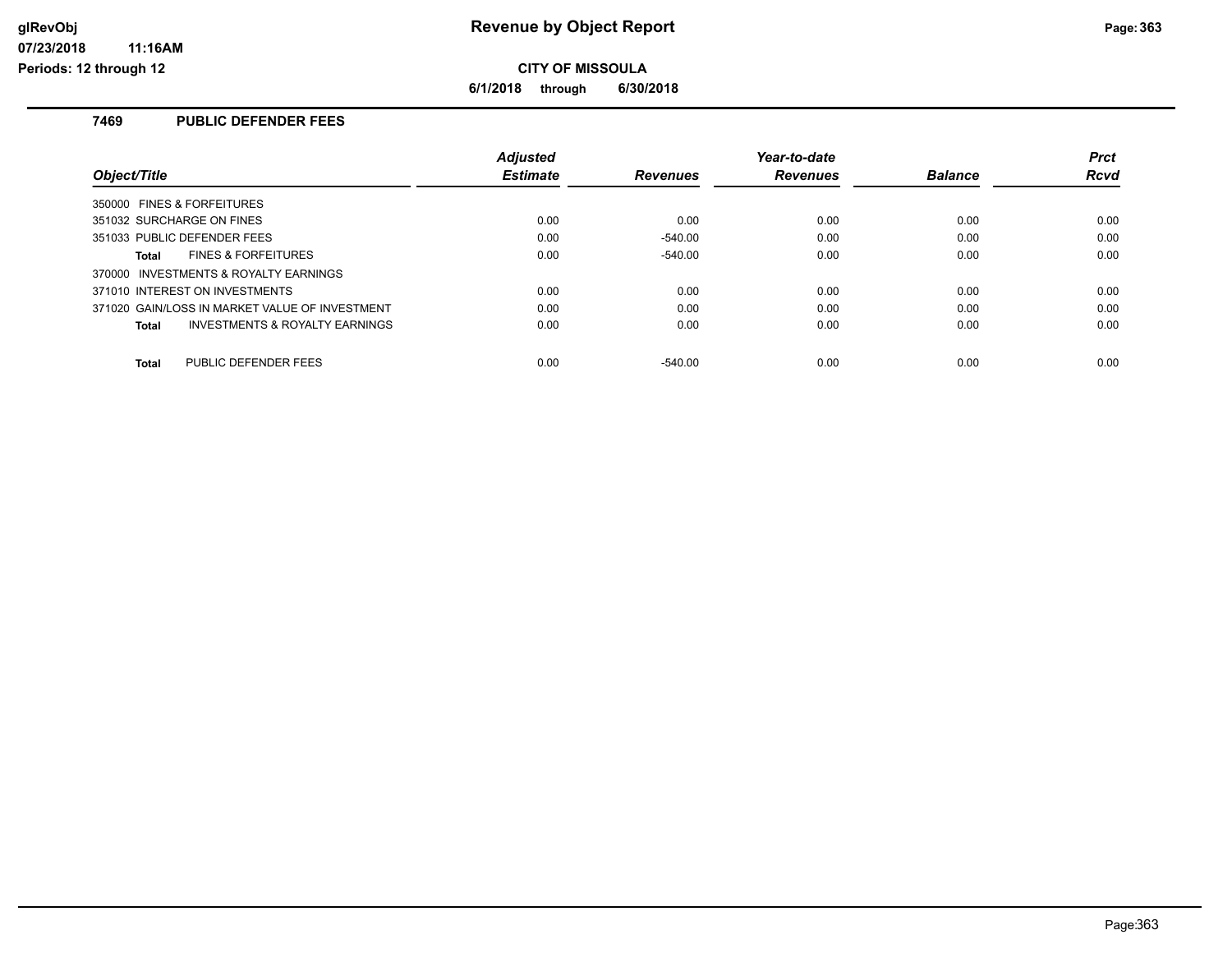**6/1/2018 through 6/30/2018**

## **7900 PAYROLL CLEARING FUND**

**7900 PAYROLL CLEARING FUND**

|                                                           | <b>Adjusted</b> |                 | Year-to-date    |                |      |
|-----------------------------------------------------------|-----------------|-----------------|-----------------|----------------|------|
| Object/Title                                              | <b>Estimate</b> | <b>Revenues</b> | <b>Revenues</b> | <b>Balance</b> | Rcvd |
| 370000 INVESTMENTS & ROYALTY EARNINGS                     |                 |                 |                 |                |      |
| 371010 INTEREST ON INVESTMENTS                            | 0.00            | 0.00            | 0.00            | 0.00           | 0.00 |
| 371020 GAIN/LOSS IN MARKET VALUE OF INVESTMENTS           | 0.00            | 0.00            | 0.00            | 0.00           | 0.00 |
| <b>INVESTMENTS &amp; ROYALTY EARNINGS</b><br><b>Total</b> | 0.00            | 0.00            | 0.00            | 0.00           | 0.00 |
|                                                           |                 |                 |                 |                |      |
| <b>Total</b><br>PAYROLL CLEARING FUND                     | 0.00            | 0.00            | 0.00            | 0.00           | 0.00 |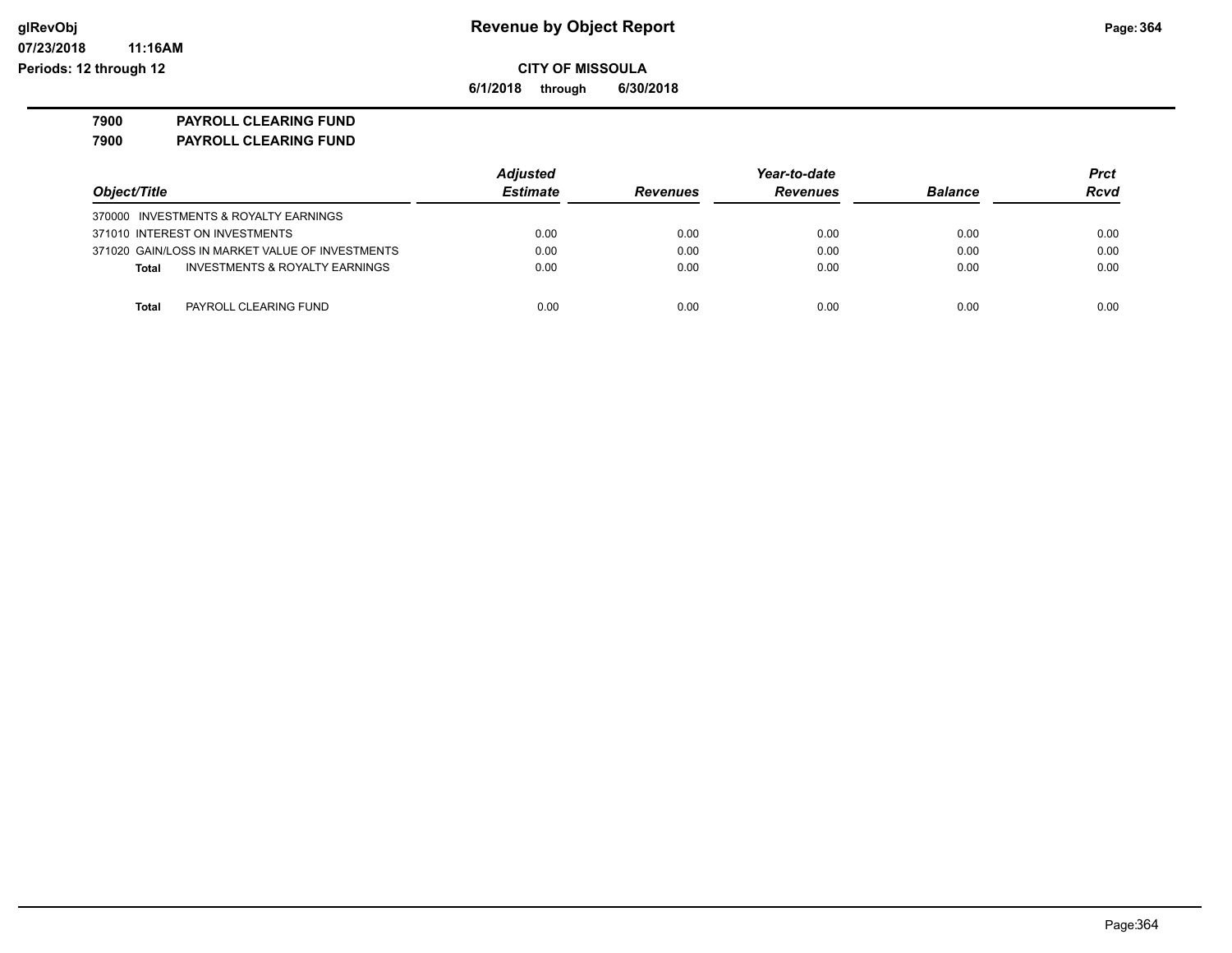**6/1/2018 through 6/30/2018**

#### **7900 PAYROLL CLEARING FUND**

| Object/Title                                              | <b>Adjusted</b><br><b>Estimate</b> | <b>Revenues</b> | Year-to-date<br><b>Revenues</b> | <b>Balance</b> | <b>Prct</b><br><b>Rcvd</b> |
|-----------------------------------------------------------|------------------------------------|-----------------|---------------------------------|----------------|----------------------------|
| 370000 INVESTMENTS & ROYALTY EARNINGS                     |                                    |                 |                                 |                |                            |
| 371010 INTEREST ON INVESTMENTS                            | 0.00                               | 0.00            | 0.00                            | 0.00           | 0.00                       |
| 371020 GAIN/LOSS IN MARKET VALUE OF INVESTMENT            | 0.00                               | 0.00            | 0.00                            | 0.00           | 0.00                       |
| <b>INVESTMENTS &amp; ROYALTY EARNINGS</b><br><b>Total</b> | 0.00                               | 0.00            | 0.00                            | 0.00           | 0.00                       |
|                                                           |                                    |                 |                                 |                |                            |
| PAYROLL CLEARING FUND<br>Total                            | 0.00                               | 0.00            | 0.00                            | 0.00           | 0.00                       |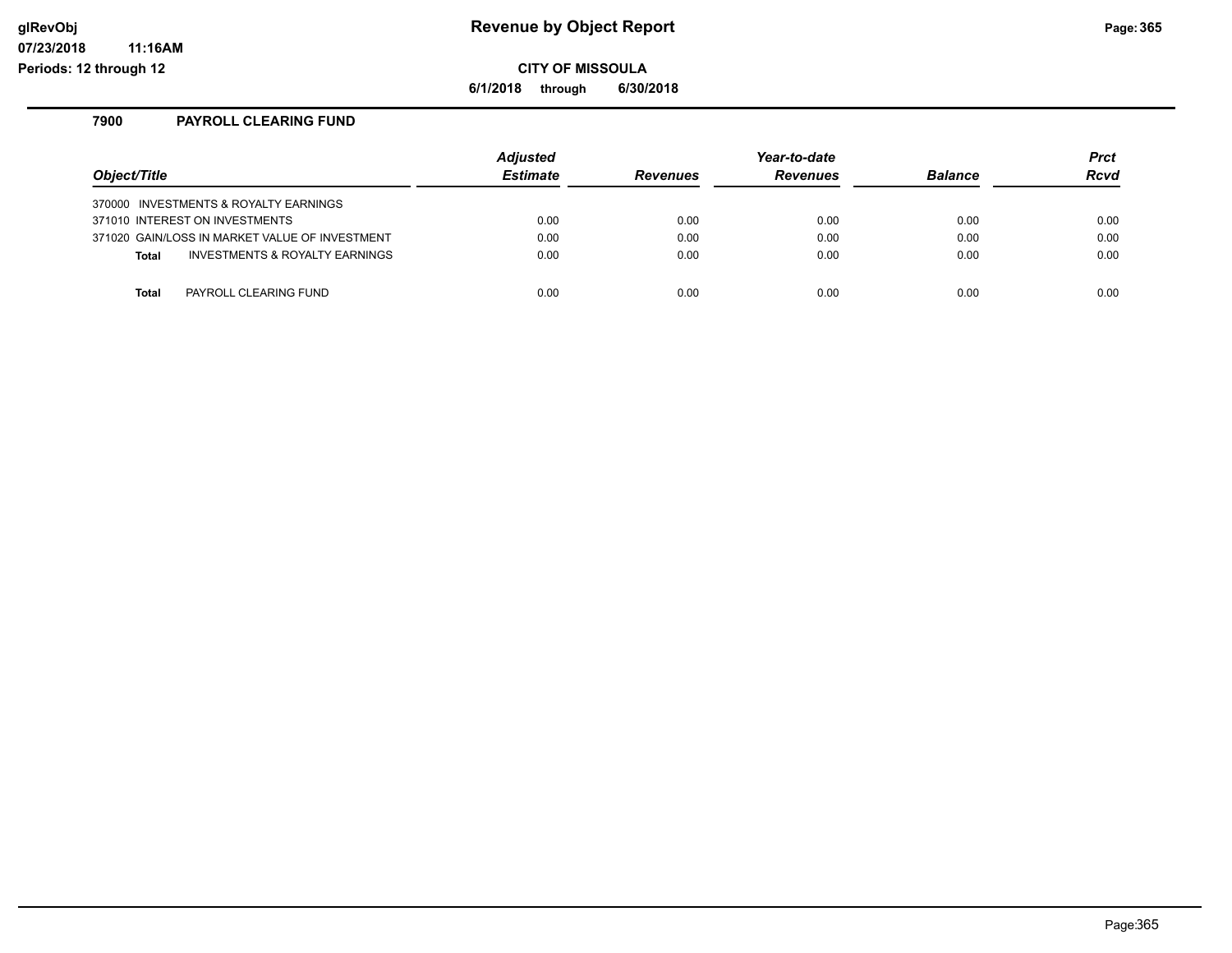**6/1/2018 through 6/30/2018**

**7903 COUNTY CLEARING**

**7903 COUNTY CLEARING**

|                                        | <b>Adjusted</b> |                 | Year-to-date    |                | <b>Prct</b> |
|----------------------------------------|-----------------|-----------------|-----------------|----------------|-------------|
| Object/Title                           | <b>Estimate</b> | <b>Revenues</b> | <b>Revenues</b> | <b>Balance</b> | <b>Rcvd</b> |
| 320000 LICENSES & PERMITS              |                 |                 |                 |                |             |
| 323030 ANIMAL LICENSES                 | 0.00            | 647.50          | 8,430.64        | $-8,430.64$    | 0.00        |
| <b>LICENSES &amp; PERMITS</b><br>Total | 0.00            | 647.50          | 8.430.64        | $-8.430.64$    | 0.00        |
| <b>COUNTY CLEARING</b><br><b>Total</b> | 0.00            | 647.50          | 8,430.64        | $-8.430.64$    | 0.00        |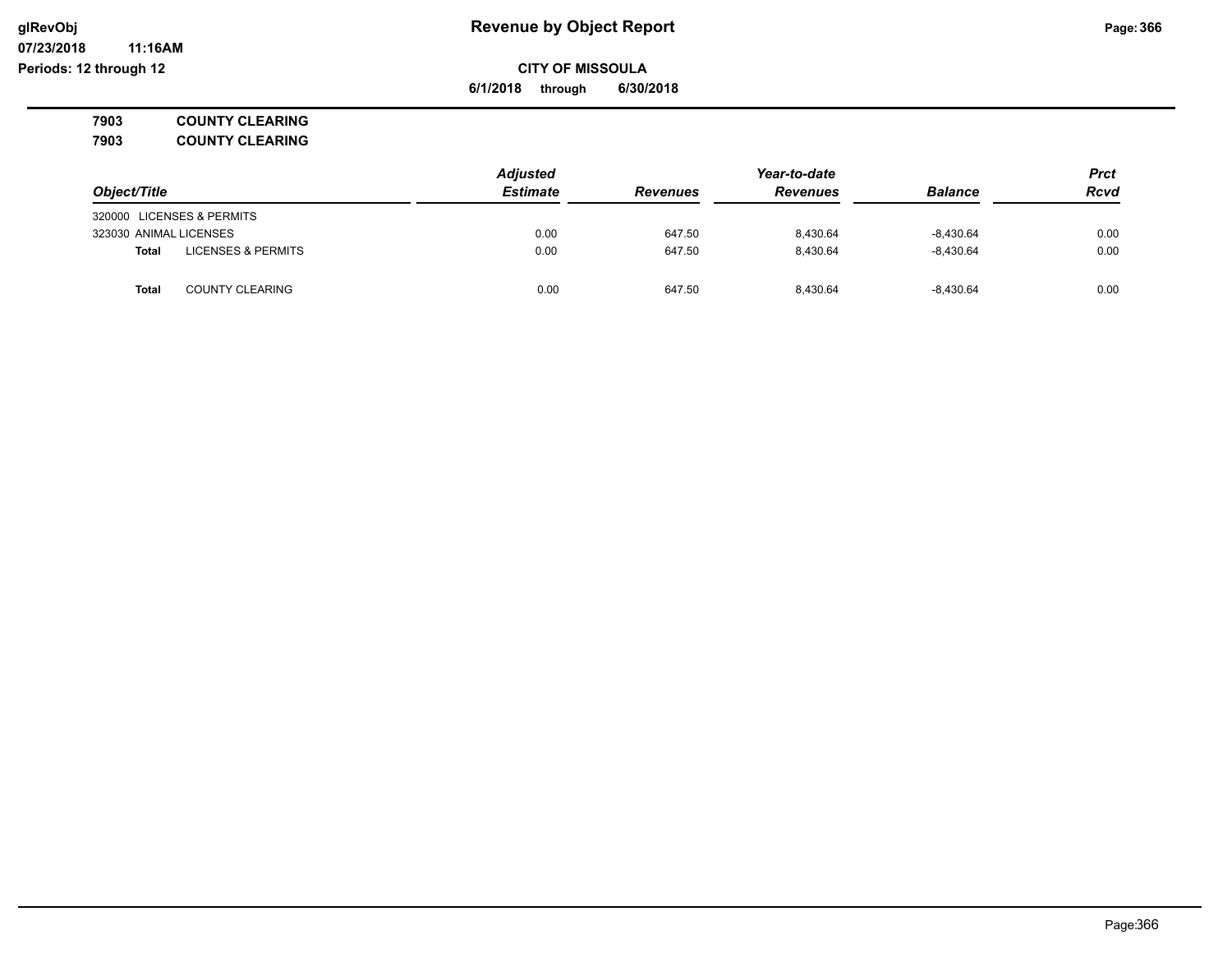**6/1/2018 through 6/30/2018**

#### **7903 COUNTY CLEARING**

| Object/Title              |                               | <b>Adjusted</b><br><b>Estimate</b> | <b>Revenues</b> | Year-to-date<br><b>Revenues</b> | <b>Balance</b> | <b>Prct</b><br><b>Rcvd</b> |
|---------------------------|-------------------------------|------------------------------------|-----------------|---------------------------------|----------------|----------------------------|
| 320000 LICENSES & PERMITS |                               |                                    |                 |                                 |                |                            |
| 323030 ANIMAL LICENSES    |                               | 0.00                               | 647.50          | 8.430.64                        | $-8.430.64$    | 0.00                       |
| <b>Total</b>              | <b>LICENSES &amp; PERMITS</b> | 0.00                               | 647.50          | 8.430.64                        | $-8.430.64$    | 0.00                       |
| <b>Total</b>              | <b>COUNTY CLEARING</b>        | 0.00                               | 647.50          | 8.430.64                        | $-8.430.64$    | 0.00                       |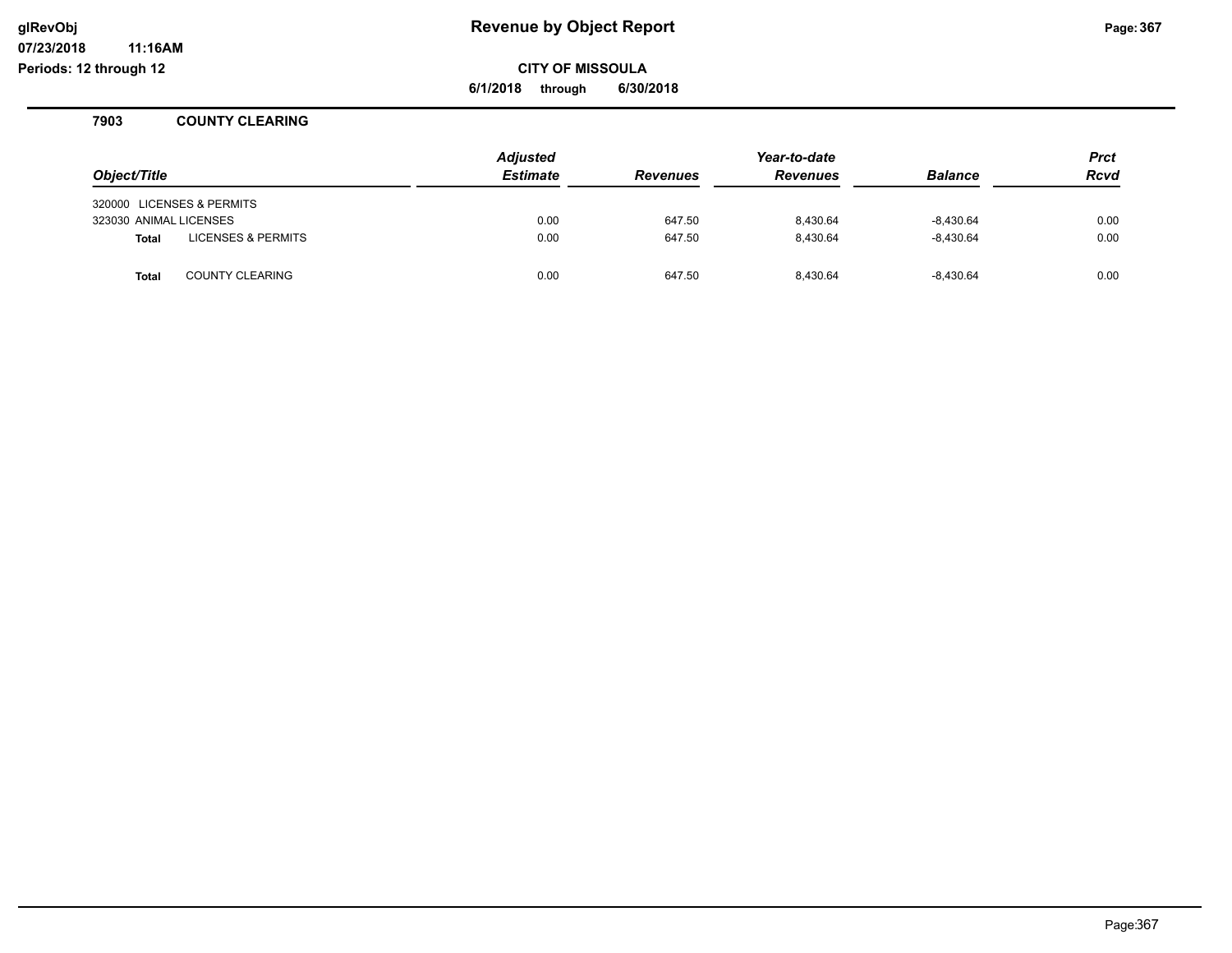**6/1/2018 through 6/30/2018**

**7904 SEWER REBATE**

**7904 SEWER REBATE**

|                                                    | <b>Adjusted</b> |                 | Year-to-date    |                | <b>Prct</b> |
|----------------------------------------------------|-----------------|-----------------|-----------------|----------------|-------------|
| Object/Title                                       | <b>Estimate</b> | <b>Revenues</b> | <b>Revenues</b> | <b>Balance</b> | <b>Rcvd</b> |
| 340000 CHARGES FOR SERVICES                        |                 |                 |                 |                |             |
| 343036 *** Title Not Found ***                     | 0.00            | 0.00            | 18,411.75       | $-18,411.75$   | 0.00        |
| <b>CHARGES FOR SERVICES</b><br>Total               | 0.00            | 0.00            | 18,411.75       | $-18,411.75$   | 0.00        |
| 360000 MISCELLANEOUS REVENUES                      |                 |                 |                 |                |             |
| 360010 MISCELLANEOUS                               | 0.00            | 0.00            | 0.00            | 0.00           | 0.00        |
| MISCELLANEOUS REVENUES<br>Total                    | 0.00            | 0.00            | 0.00            | 0.00           | 0.00        |
| 370000 INVESTMENTS & ROYALTY EARNINGS              |                 |                 |                 |                |             |
| 371010 INTEREST ON INVESTMENTS                     | 0.00            | 0.00            | 0.00            | 0.00           | 0.00        |
| 371020 GAIN/LOSS IN MARKET VALUE OF INVESTMENTS    | 0.00            | 0.00            | 0.00            | 0.00           | 0.00        |
| <b>INVESTMENTS &amp; ROYALTY EARNINGS</b><br>Total | 0.00            | 0.00            | 0.00            | 0.00           | 0.00        |
| <b>SEWER REBATE</b><br><b>Total</b>                | 0.00            | 0.00            | 18.411.75       | $-18.411.75$   | 0.00        |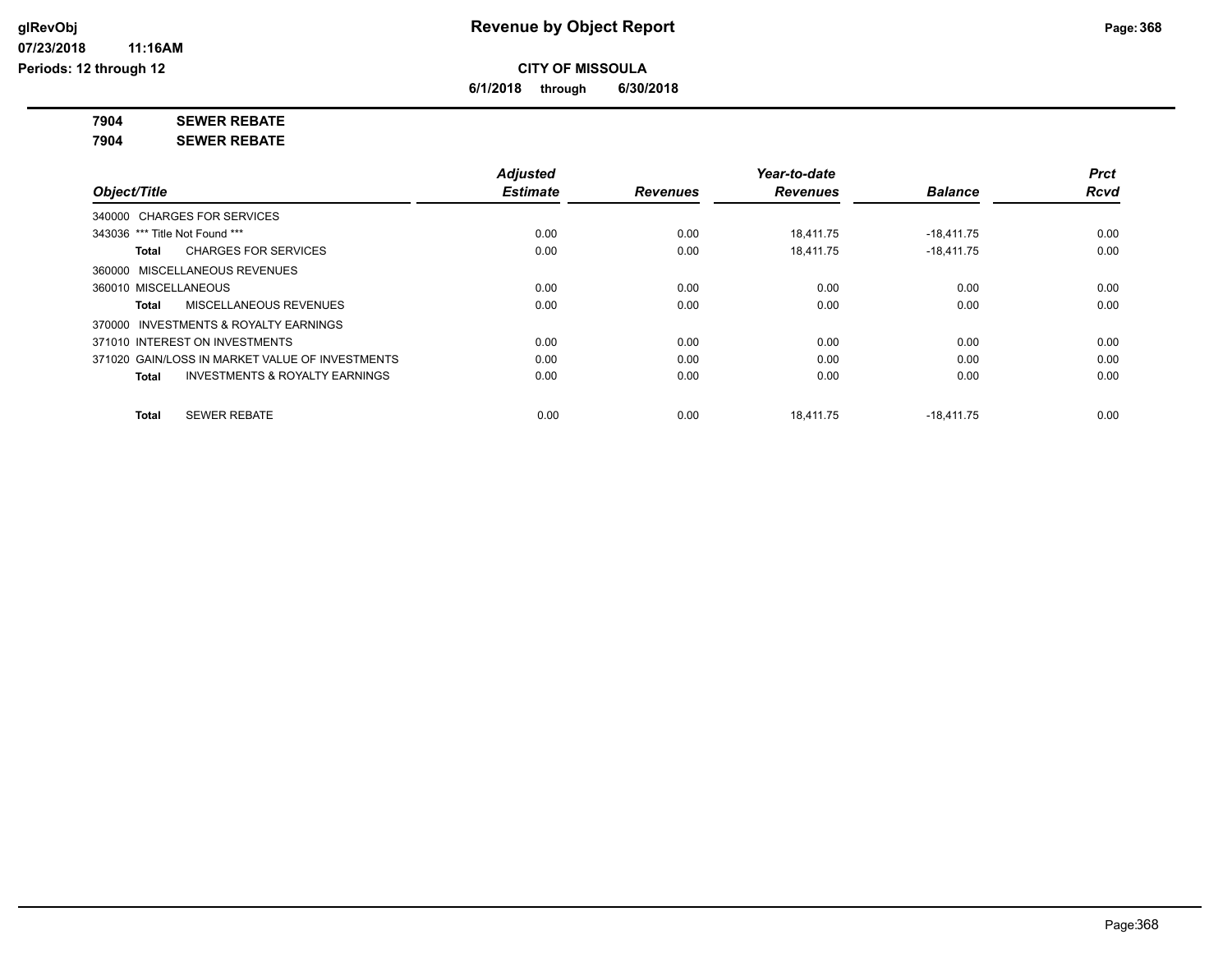**6/1/2018 through 6/30/2018**

#### **7904 SEWER REBATE**

|                                                    | <b>Adjusted</b> |                 | Year-to-date    |                | <b>Prct</b> |
|----------------------------------------------------|-----------------|-----------------|-----------------|----------------|-------------|
| Object/Title                                       | <b>Estimate</b> | <b>Revenues</b> | <b>Revenues</b> | <b>Balance</b> | <b>Rcvd</b> |
| 340000 CHARGES FOR SERVICES                        |                 |                 |                 |                |             |
| 343036 *** Title Not Found ***                     | 0.00            | 0.00            | 18.411.75       | $-18,411.75$   | 0.00        |
| <b>CHARGES FOR SERVICES</b><br>Total               | 0.00            | 0.00            | 18.411.75       | $-18.411.75$   | 0.00        |
| 360000 MISCELLANEOUS REVENUES                      |                 |                 |                 |                |             |
| 360010 MISCELLANEOUS                               | 0.00            | 0.00            | 0.00            | 0.00           | 0.00        |
| MISCELLANEOUS REVENUES<br>Total                    | 0.00            | 0.00            | 0.00            | 0.00           | 0.00        |
| 370000 INVESTMENTS & ROYALTY EARNINGS              |                 |                 |                 |                |             |
| 371010 INTEREST ON INVESTMENTS                     | 0.00            | 0.00            | 0.00            | 0.00           | 0.00        |
| 371020 GAIN/LOSS IN MARKET VALUE OF INVESTMENT     | 0.00            | 0.00            | 0.00            | 0.00           | 0.00        |
| <b>INVESTMENTS &amp; ROYALTY EARNINGS</b><br>Total | 0.00            | 0.00            | 0.00            | 0.00           | 0.00        |
| <b>SEWER REBATE</b><br><b>Total</b>                | 0.00            | 0.00            | 18.411.75       | $-18.411.75$   | 0.00        |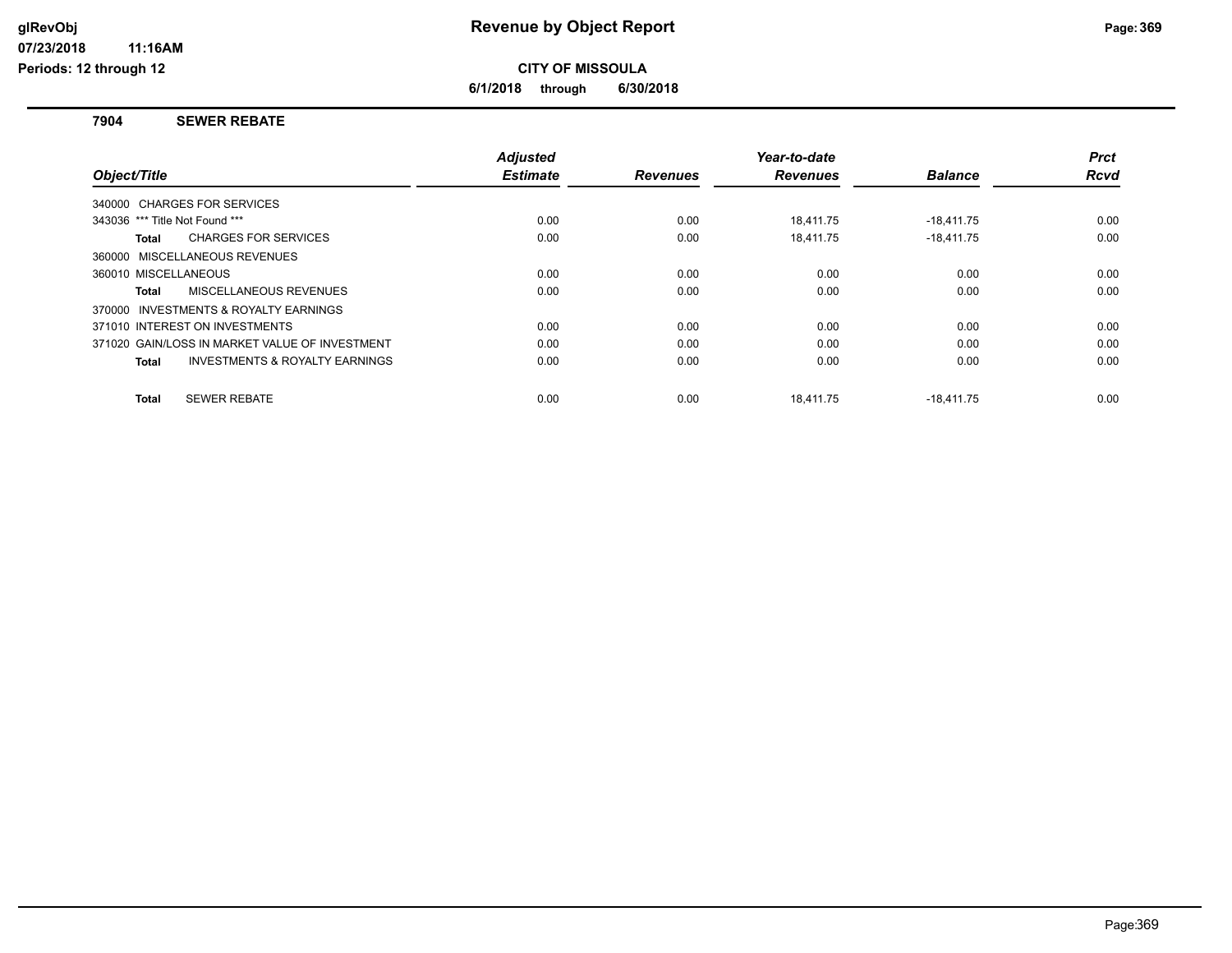**6/1/2018 through 6/30/2018**

**7905 WYE SEWER RSID 8489**

**7905 WYE SEWER RSID 8489**

|                                                           | <b>Adjusted</b> |                 | Year-to-date    |                | <b>Prct</b> |
|-----------------------------------------------------------|-----------------|-----------------|-----------------|----------------|-------------|
| Object/Title                                              | <b>Estimate</b> | <b>Revenues</b> | <b>Revenues</b> | <b>Balance</b> | <b>Rcvd</b> |
| 360000 MISCELLANEOUS REVENUES                             |                 |                 |                 |                |             |
| 360010 MISCELLANEOUS                                      | 0.00            | 0.00            | 0.00            | 0.00           | 0.00        |
| MISCELLANEOUS REVENUES<br>Total                           | 0.00            | 0.00            | 0.00            | 0.00           | 0.00        |
| 370000 INVESTMENTS & ROYALTY EARNINGS                     |                 |                 |                 |                |             |
| 371010 INTEREST ON INVESTMENTS                            | 0.00            | 0.00            | 0.00            | 0.00           | 0.00        |
| 371020 GAIN/LOSS IN MARKET VALUE OF INVESTMENTS           | 0.00            | 0.00            | 0.00            | 0.00           | 0.00        |
| <b>INVESTMENTS &amp; ROYALTY EARNINGS</b><br><b>Total</b> | 0.00            | 0.00            | 0.00            | 0.00           | 0.00        |
| WYE SEWER RSID 8489<br><b>Total</b>                       | 0.00            | 0.00            | 0.00            | 0.00           | 0.00        |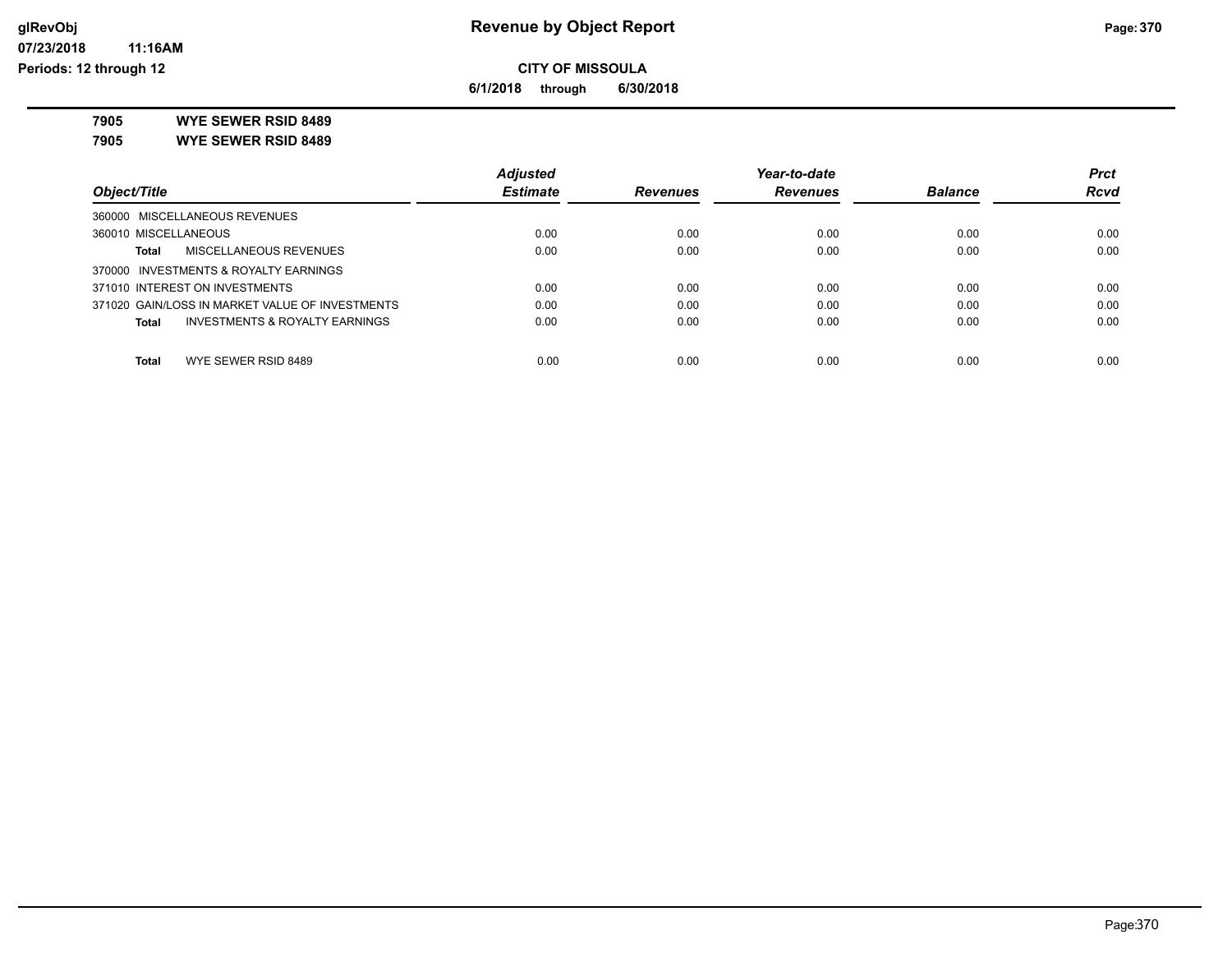**6/1/2018 through 6/30/2018**

#### **7905 WYE SEWER RSID 8489**

|                                                | <b>Adjusted</b> |                 | Year-to-date    |                | <b>Prct</b> |
|------------------------------------------------|-----------------|-----------------|-----------------|----------------|-------------|
| Object/Title                                   | <b>Estimate</b> | <b>Revenues</b> | <b>Revenues</b> | <b>Balance</b> | <b>Rcvd</b> |
| 360000 MISCELLANEOUS REVENUES                  |                 |                 |                 |                |             |
| 360010 MISCELLANEOUS                           | 0.00            | 0.00            | 0.00            | 0.00           | 0.00        |
| MISCELLANEOUS REVENUES<br>Total                | 0.00            | 0.00            | 0.00            | 0.00           | 0.00        |
| 370000 INVESTMENTS & ROYALTY EARNINGS          |                 |                 |                 |                |             |
| 371010 INTEREST ON INVESTMENTS                 | 0.00            | 0.00            | 0.00            | 0.00           | 0.00        |
| 371020 GAIN/LOSS IN MARKET VALUE OF INVESTMENT | 0.00            | 0.00            | 0.00            | 0.00           | 0.00        |
| INVESTMENTS & ROYALTY EARNINGS<br>Total        | 0.00            | 0.00            | 0.00            | 0.00           | 0.00        |
| <b>Total</b><br>WYE SEWER RSID 8489            | 0.00            | 0.00            | 0.00            | 0.00           | 0.00        |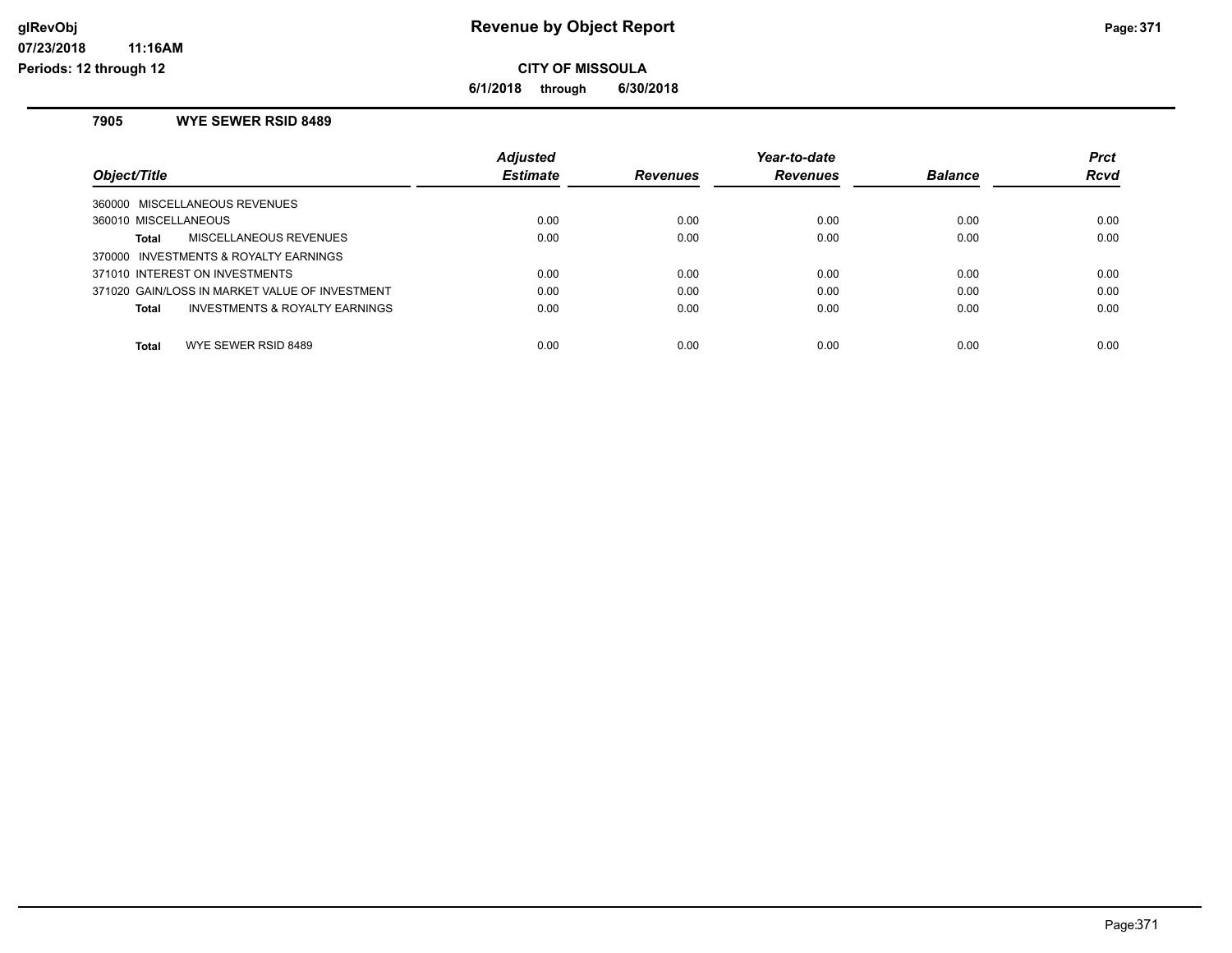**6/1/2018 through 6/30/2018**

**7906 COUNTY PARK BOARD CIP**

**7906 COUNTY PARK BOARD CIP**

|                                                 | <b>Adjusted</b> |                 | Year-to-date    |                | <b>Prct</b> |
|-------------------------------------------------|-----------------|-----------------|-----------------|----------------|-------------|
| Object/Title                                    | <b>Estimate</b> | <b>Revenues</b> | <b>Revenues</b> | <b>Balance</b> | <b>Rcvd</b> |
| 340000 CHARGES FOR SERVICES                     |                 |                 |                 |                |             |
| 346050 COUNTY PLAYGROUND CONTRACT               | 0.00            | 0.00            | 0.00            | 0.00           | 0.00        |
| <b>CHARGES FOR SERVICES</b><br>Total            | 0.00            | 0.00            | 0.00            | 0.00           | 0.00        |
| 370000 INVESTMENTS & ROYALTY EARNINGS           |                 |                 |                 |                |             |
| 371010 INTEREST ON INVESTMENTS                  | 0.00            | 0.00            | 0.00            | 0.00           | 0.00        |
| 371020 GAIN/LOSS IN MARKET VALUE OF INVESTMENTS | 0.00            | 0.00            | 0.00            | 0.00           | 0.00        |
| INVESTMENTS & ROYALTY EARNINGS<br>Total         | 0.00            | 0.00            | 0.00            | 0.00           | 0.00        |
|                                                 |                 |                 |                 |                |             |
| COUNTY PARK BOARD CIP<br>Total                  | 0.00            | 0.00            | 0.00            | 0.00           | 0.00        |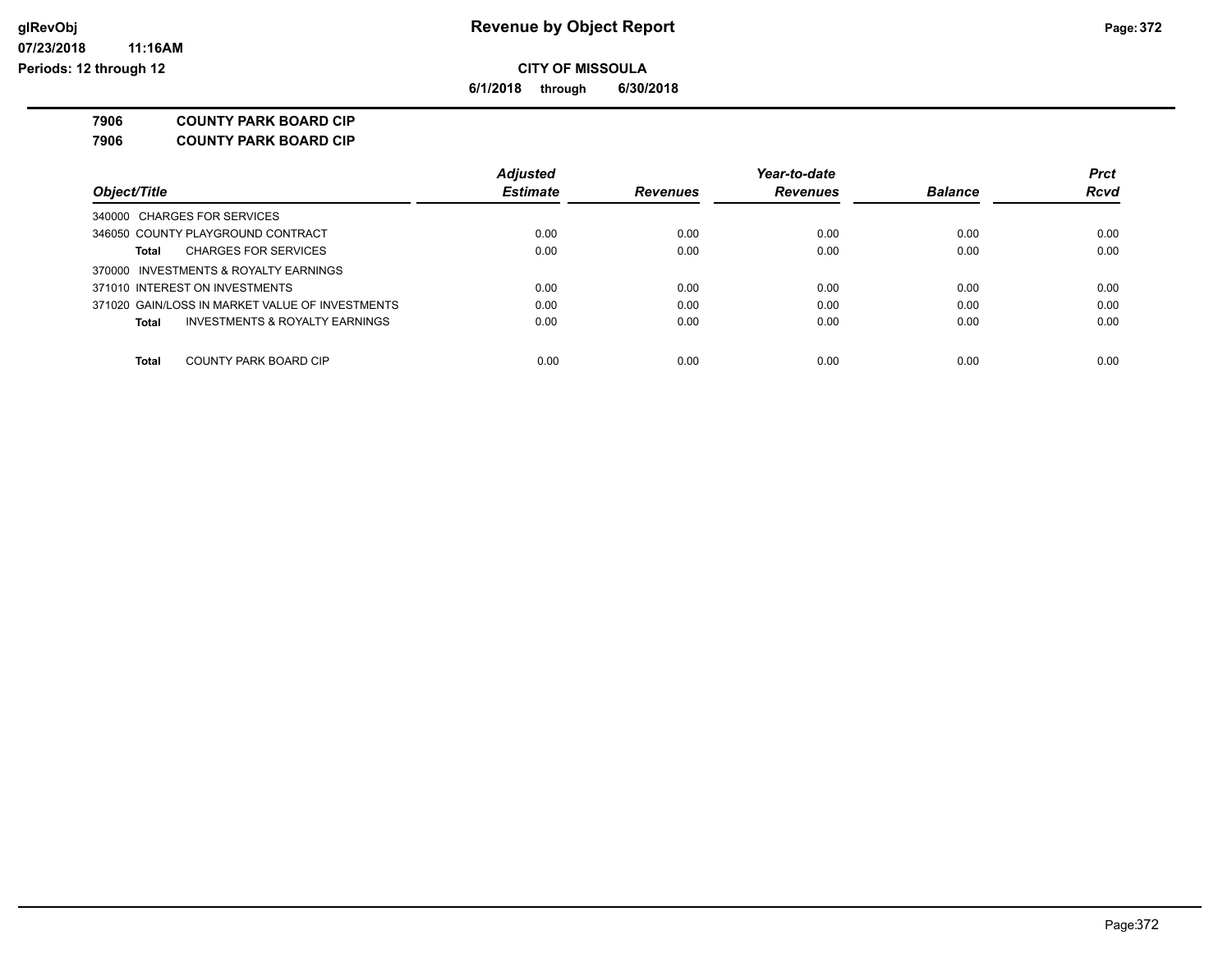**6/1/2018 through 6/30/2018**

#### **7906 COUNTY PARK BOARD CIP**

|                                                    | Adjusted        |                 | Year-to-date    |                | <b>Prct</b> |
|----------------------------------------------------|-----------------|-----------------|-----------------|----------------|-------------|
| Object/Title                                       | <b>Estimate</b> | <b>Revenues</b> | <b>Revenues</b> | <b>Balance</b> | <b>Rcvd</b> |
| 340000 CHARGES FOR SERVICES                        |                 |                 |                 |                |             |
| 346050 COUNTY PLAYGROUND CONTRACT                  | 0.00            | 0.00            | 0.00            | 0.00           | 0.00        |
| <b>CHARGES FOR SERVICES</b><br>Total               | 0.00            | 0.00            | 0.00            | 0.00           | 0.00        |
| 370000 INVESTMENTS & ROYALTY EARNINGS              |                 |                 |                 |                |             |
| 371010 INTEREST ON INVESTMENTS                     | 0.00            | 0.00            | 0.00            | 0.00           | 0.00        |
| 371020 GAIN/LOSS IN MARKET VALUE OF INVESTMENT     | 0.00            | 0.00            | 0.00            | 0.00           | 0.00        |
| <b>INVESTMENTS &amp; ROYALTY EARNINGS</b><br>Total | 0.00            | 0.00            | 0.00            | 0.00           | 0.00        |
| Total<br>COUNTY PARK BOARD CIP                     | 0.00            | 0.00            | 0.00            | 0.00           | 0.00        |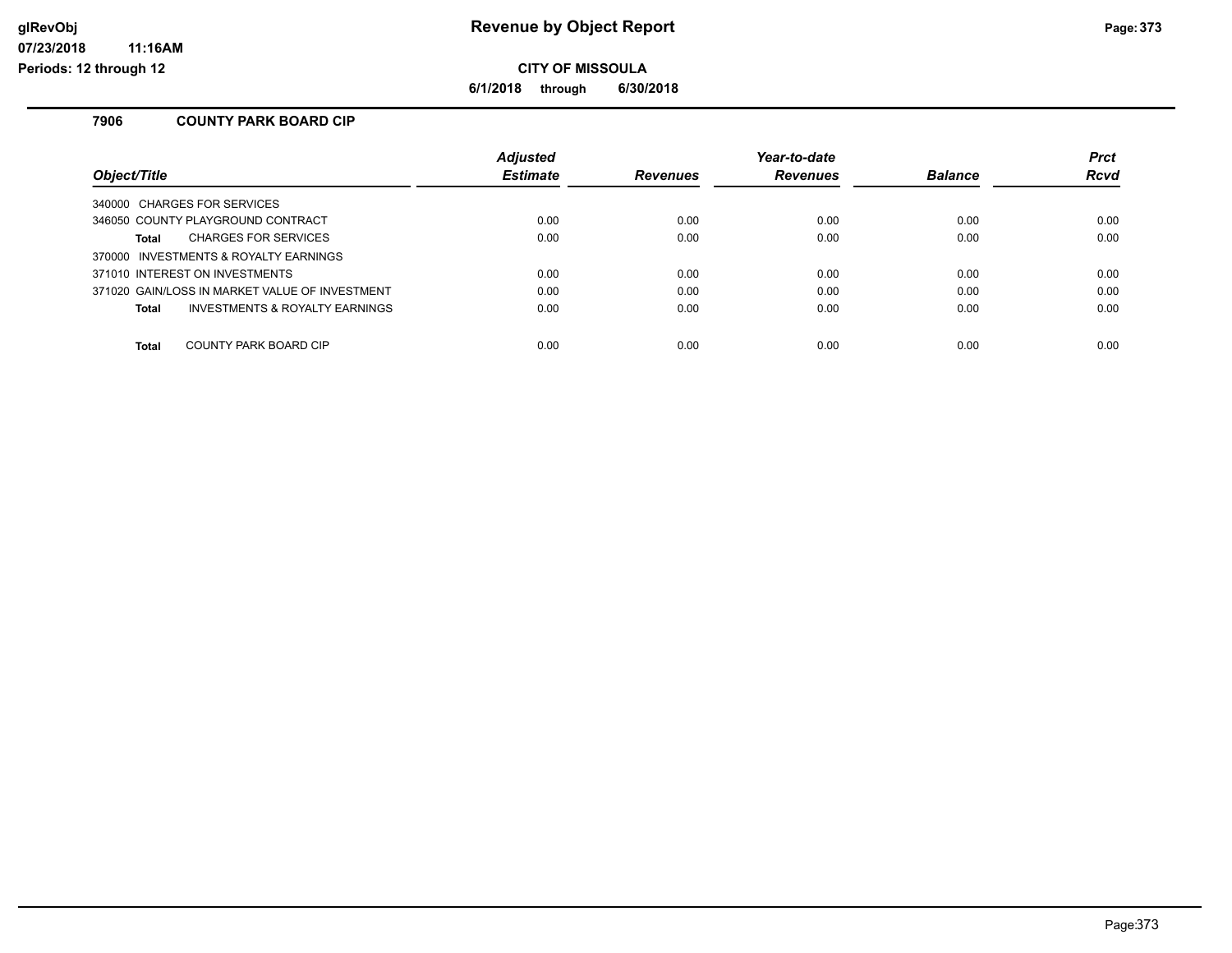**6/1/2018 through 6/30/2018**

## **7907 ELK HILLS SUBDIVISION**

**7907 ELK HILLS SUBDIVISION**

|                                                    | <b>Adjusted</b> |                 | Year-to-date    |                | Prct |  |
|----------------------------------------------------|-----------------|-----------------|-----------------|----------------|------|--|
| Object/Title                                       | <b>Estimate</b> | <b>Revenues</b> | <b>Revenues</b> | <b>Balance</b> | Rcvd |  |
| 370000 INVESTMENTS & ROYALTY EARNINGS              |                 |                 |                 |                |      |  |
| 371010 INTEREST ON INVESTMENTS                     | 0.00            | 0.00            | 0.00            | 0.00           | 0.00 |  |
| 371020 GAIN/LOSS IN MARKET VALUE OF INVESTMENTS    | 0.00            | 0.00            | 0.00            | 0.00           | 0.00 |  |
| <b>INVESTMENTS &amp; ROYALTY EARNINGS</b><br>Total | 0.00            | 0.00            | 0.00            | 0.00           | 0.00 |  |
| Total<br>ELK HILLS SUBDIVISION                     | 0.00            | 0.00            | 0.00            | 0.00           | 0.00 |  |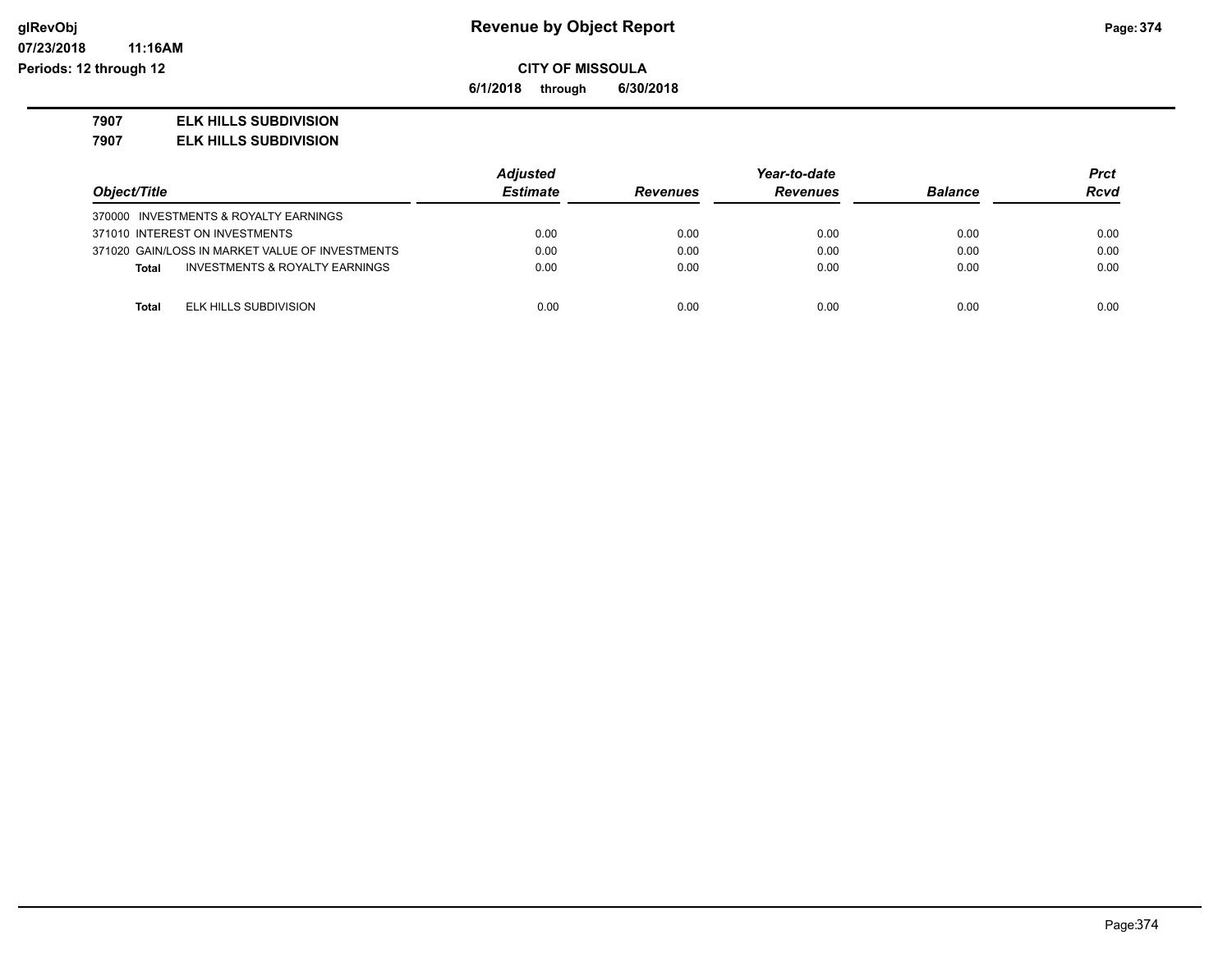**6/1/2018 through 6/30/2018**

#### **7907 ELK HILLS SUBDIVISION**

| Object/Title |                                                | <b>Adjusted</b><br><b>Estimate</b> | <b>Revenues</b> | Year-to-date<br><b>Revenues</b> | <b>Balance</b> | <b>Prct</b><br><b>Rcvd</b> |
|--------------|------------------------------------------------|------------------------------------|-----------------|---------------------------------|----------------|----------------------------|
|              | 370000 INVESTMENTS & ROYALTY EARNINGS          |                                    |                 |                                 |                |                            |
|              | 371010 INTEREST ON INVESTMENTS                 | 0.00                               | 0.00            | 0.00                            | 0.00           | 0.00                       |
|              | 371020 GAIN/LOSS IN MARKET VALUE OF INVESTMENT | 0.00                               | 0.00            | 0.00                            | 0.00           | 0.00                       |
| <b>Total</b> | <b>INVESTMENTS &amp; ROYALTY EARNINGS</b>      | 0.00                               | 0.00            | 0.00                            | 0.00           | 0.00                       |
|              |                                                |                                    |                 |                                 |                |                            |
| <b>Total</b> | ELK HILLS SUBDIVISION                          | 0.00                               | 0.00            | 0.00                            | 0.00           | 0.00                       |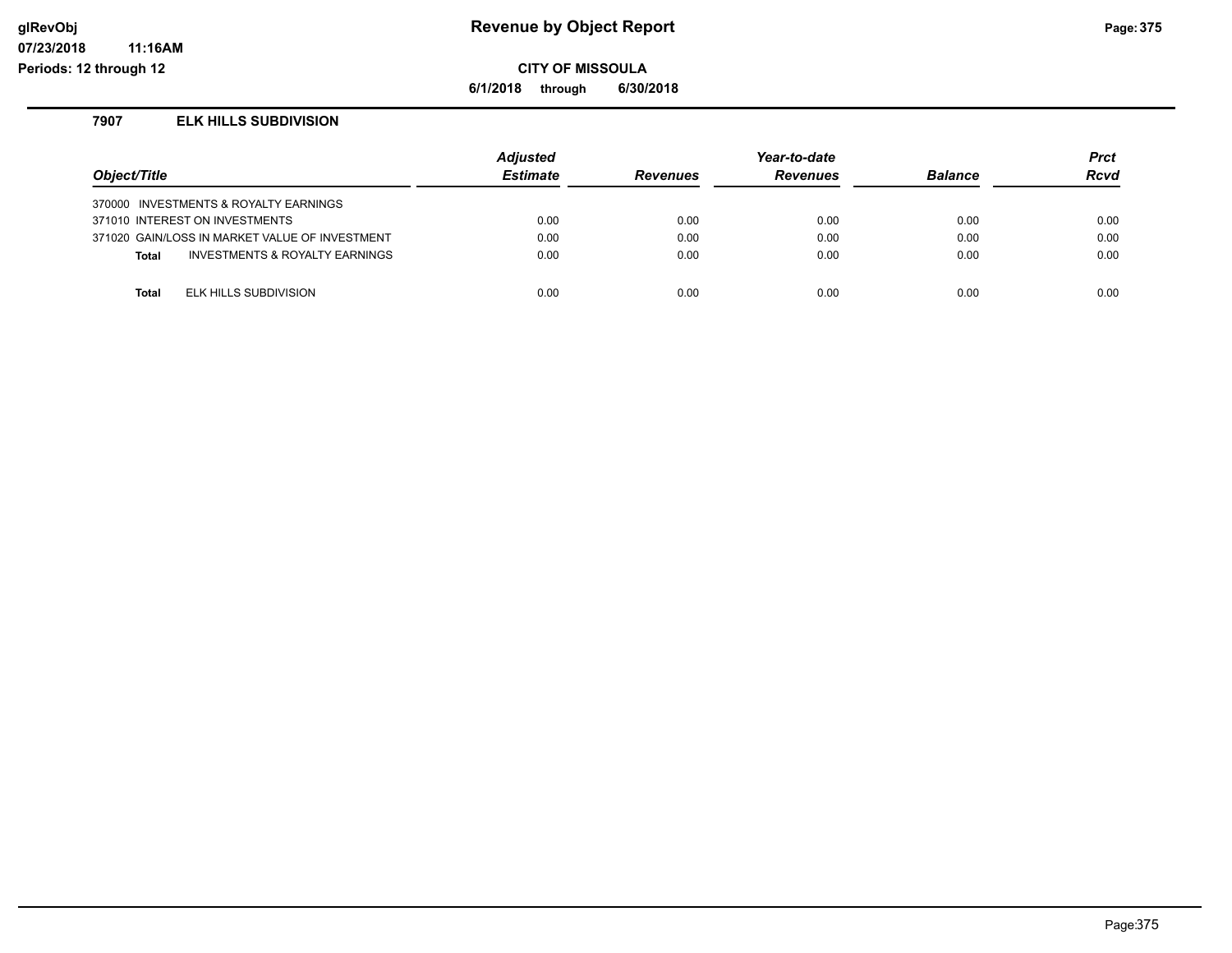**6/1/2018 through 6/30/2018**

# **7908 RATTLESNAKE-CORNERSTONE TRAIL SW**

## **7908 RATTLESNAKE-CORNERSTONE TRAIL SW**

|                                                 | <b>Adjusted</b> |                 | Year-to-date    |                | <b>Prct</b> |
|-------------------------------------------------|-----------------|-----------------|-----------------|----------------|-------------|
| Object/Title                                    | <b>Estimate</b> | <b>Revenues</b> | <b>Revenues</b> | <b>Balance</b> | <b>Rcvd</b> |
| 370000 INVESTMENTS & ROYALTY EARNINGS           |                 |                 |                 |                |             |
| 371010 INTEREST ON INVESTMENTS                  | 0.00            | 0.00            | 0.00            | 0.00           | 0.00        |
| 371020 GAIN/LOSS IN MARKET VALUE OF INVESTMENTS | 0.00            | 0.00            | 0.00            | 0.00           | 0.00        |
| INVESTMENTS & ROYALTY EARNINGS<br>Total         | 0.00            | 0.00            | 0.00            | 0.00           | 0.00        |
| 380000 OTHER FINANCING SOURCES                  |                 |                 |                 |                |             |
| 383000 OPERATING TRANSFERS                      | 0.00            | 0.00            | 0.00            | 0.00           | 0.00        |
| OTHER FINANCING SOURCES<br>Total                | 0.00            | 0.00            | 0.00            | 0.00           | 0.00        |
|                                                 |                 |                 |                 |                |             |
| Total<br>RATTLESNAKE-CORNERSTONE TRAIL SW       | 0.00            | 0.00            | 0.00            | 0.00           | 0.00        |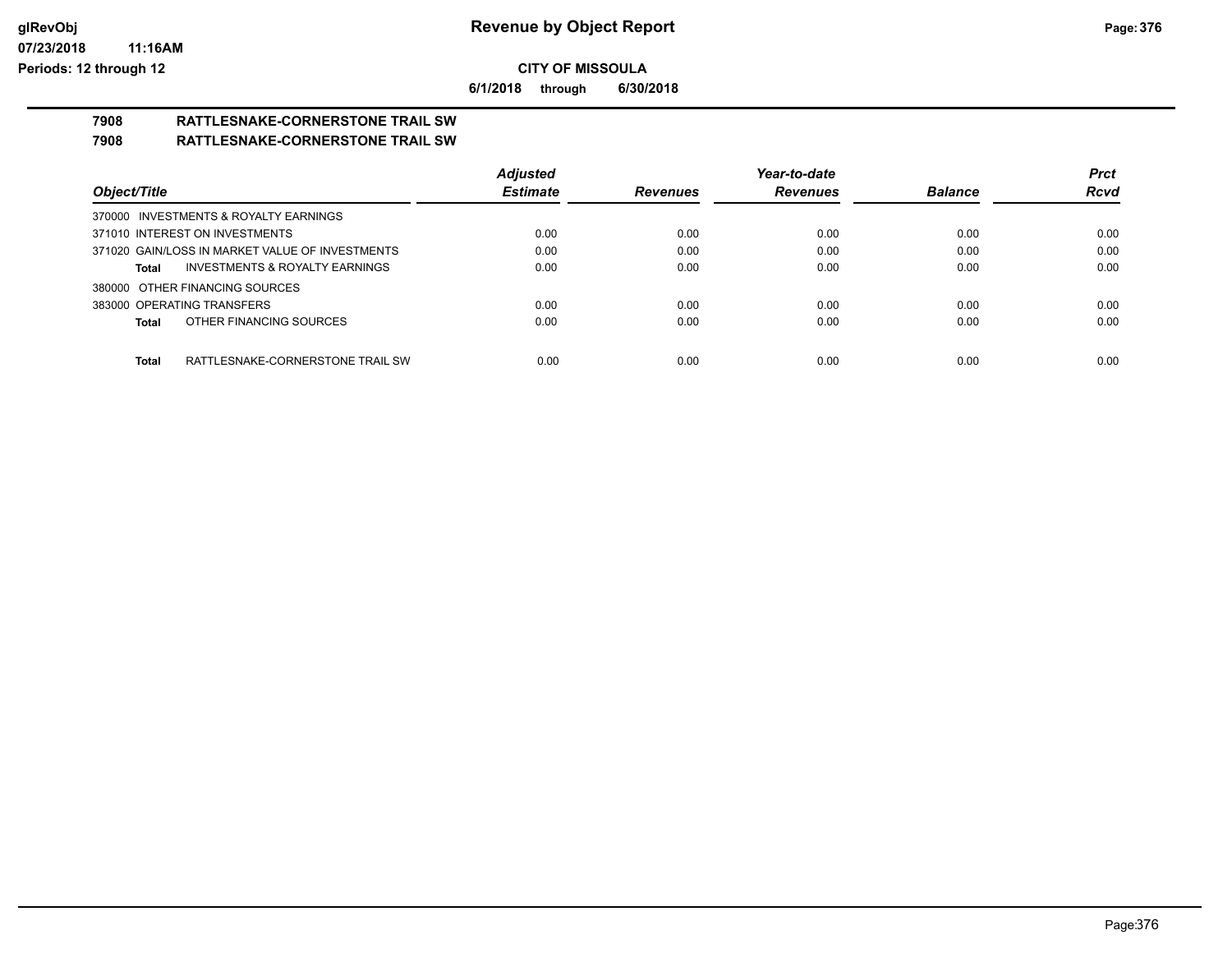**6/1/2018 through 6/30/2018**

#### **7908 RATTLESNAKE-CORNERSTONE TRAIL SW**

|                                                    | <b>Adjusted</b> |                 | Year-to-date    |                | <b>Prct</b> |
|----------------------------------------------------|-----------------|-----------------|-----------------|----------------|-------------|
| Object/Title                                       | <b>Estimate</b> | <b>Revenues</b> | <b>Revenues</b> | <b>Balance</b> | <b>Rcvd</b> |
| 370000 INVESTMENTS & ROYALTY EARNINGS              |                 |                 |                 |                |             |
| 371010 INTEREST ON INVESTMENTS                     | 0.00            | 0.00            | 0.00            | 0.00           | 0.00        |
| 371020 GAIN/LOSS IN MARKET VALUE OF INVESTMENT     | 0.00            | 0.00            | 0.00            | 0.00           | 0.00        |
| <b>INVESTMENTS &amp; ROYALTY EARNINGS</b><br>Total | 0.00            | 0.00            | 0.00            | 0.00           | 0.00        |
| 380000 OTHER FINANCING SOURCES                     |                 |                 |                 |                |             |
| 383000 OPERATING TRANSFERS                         | 0.00            | 0.00            | 0.00            | 0.00           | 0.00        |
| OTHER FINANCING SOURCES<br>Total                   | 0.00            | 0.00            | 0.00            | 0.00           | 0.00        |
|                                                    |                 |                 |                 |                |             |
| <b>Total</b><br>RATTLESNAKE-CORNERSTONE TRAIL SW   | 0.00            | 0.00            | 0.00            | 0.00           | 0.00        |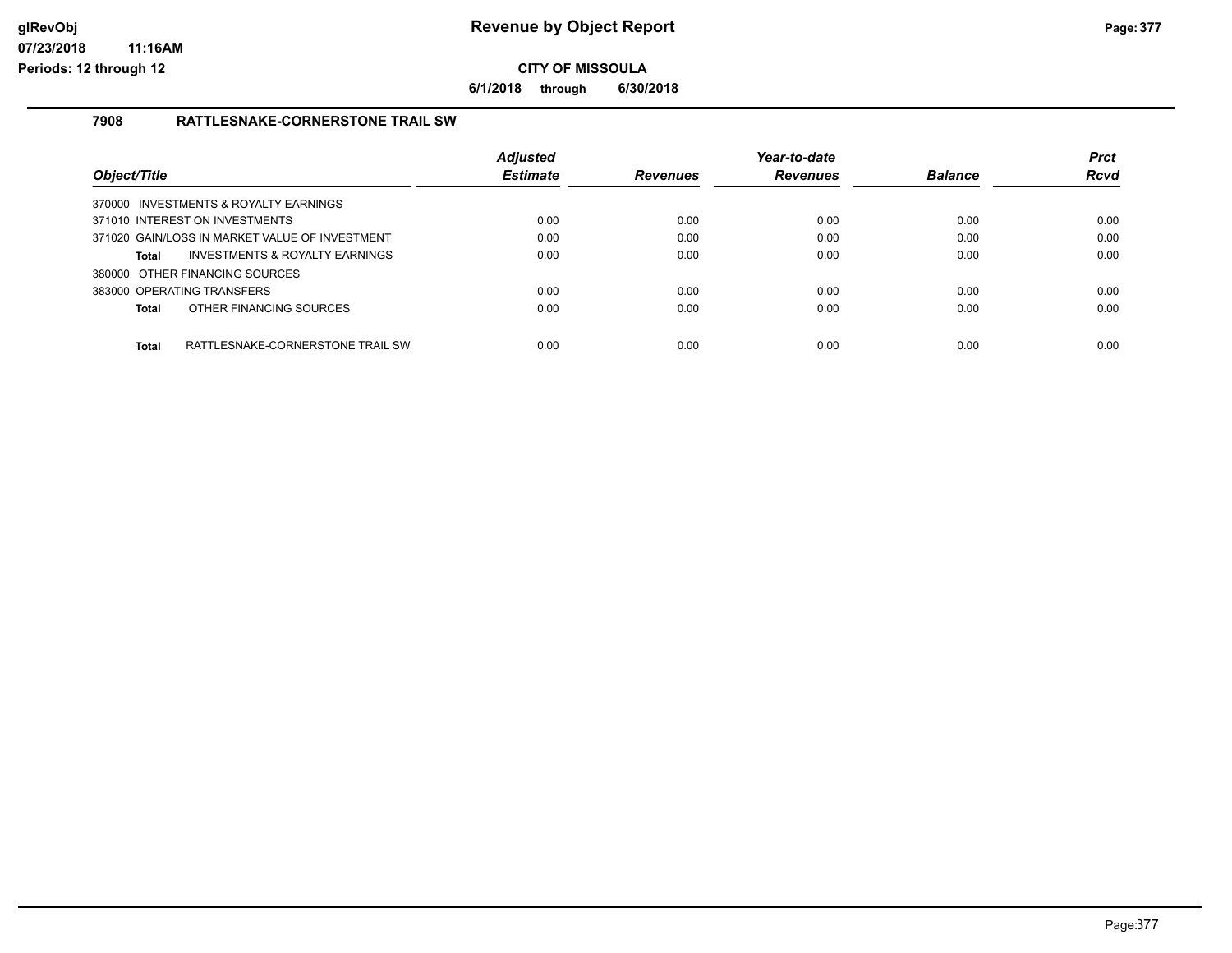**6/1/2018 through 6/30/2018**

**7909 YOUTH PROGRAMS**

**7909 YOUTH PROGRAMS**

|                                                           | <b>Adjusted</b><br>Year-to-date |                 |                 |                | Prct |  |
|-----------------------------------------------------------|---------------------------------|-----------------|-----------------|----------------|------|--|
| Object/Title                                              | <b>Estimate</b>                 | <b>Revenues</b> | <b>Revenues</b> | <b>Balance</b> | Rcvd |  |
| 370000 INVESTMENTS & ROYALTY EARNINGS                     |                                 |                 |                 |                |      |  |
| 371010 INTEREST ON INVESTMENTS                            | 0.00                            | 0.00            | 0.00            | 0.00           | 0.00 |  |
| 371020 GAIN/LOSS IN MARKET VALUE OF INVESTMENTS           | 0.00                            | 0.00            | 0.00            | 0.00           | 0.00 |  |
| <b>INVESTMENTS &amp; ROYALTY EARNINGS</b><br><b>Total</b> | 0.00                            | 0.00            | 0.00            | 0.00           | 0.00 |  |
|                                                           |                                 |                 |                 |                |      |  |
| YOUTH PROGRAMS<br>Total                                   | 0.00                            | 0.00            | 0.00            | 0.00           | 0.00 |  |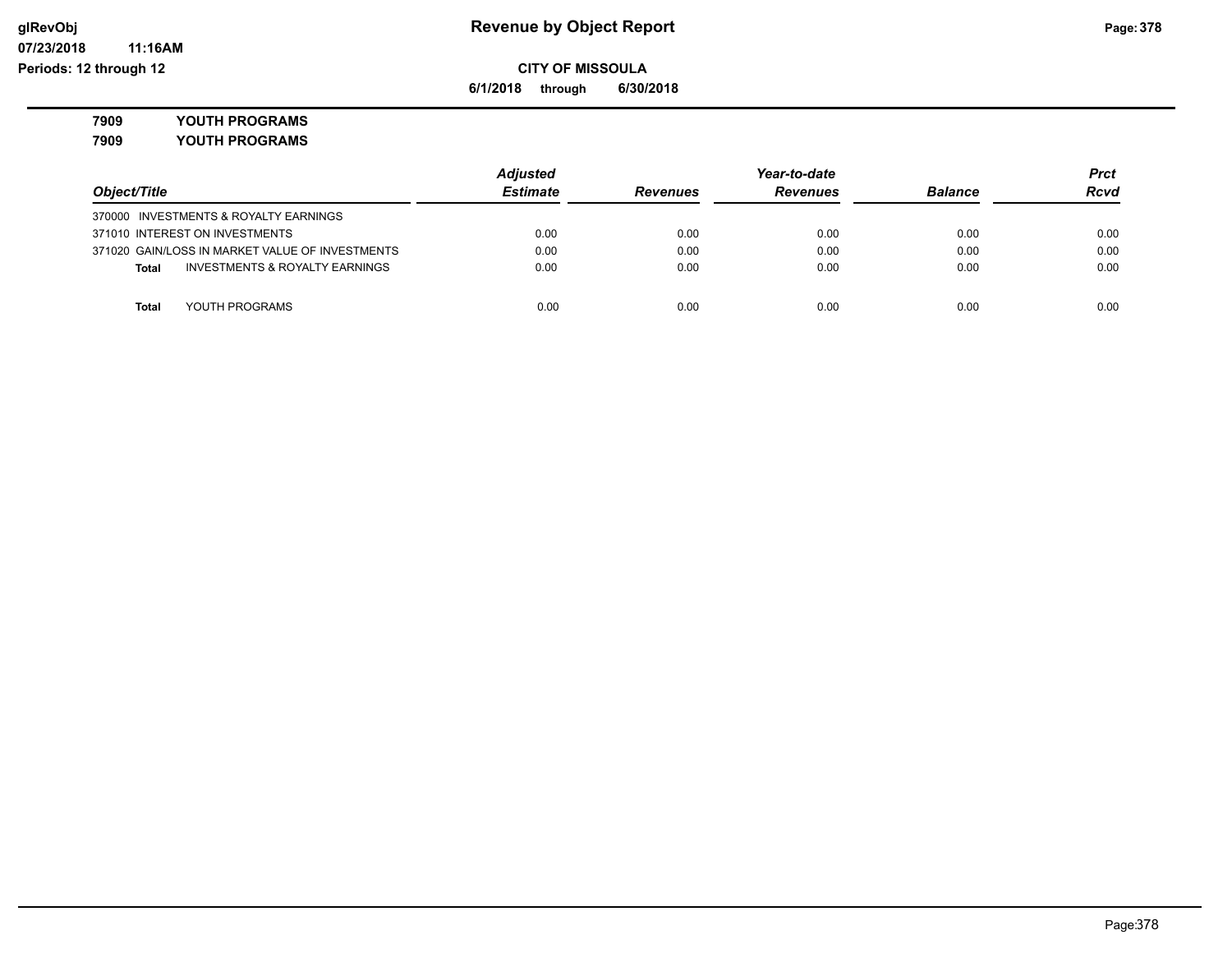**6/1/2018 through 6/30/2018**

#### **7909 YOUTH PROGRAMS**

| Object/Title                                   |                                | <b>Adjusted</b><br><b>Estimate</b> | <b>Revenues</b> | Year-to-date<br><b>Revenues</b> | <b>Balance</b> | <b>Prct</b><br><b>Rcvd</b> |
|------------------------------------------------|--------------------------------|------------------------------------|-----------------|---------------------------------|----------------|----------------------------|
| 370000 INVESTMENTS & ROYALTY EARNINGS          |                                |                                    |                 |                                 |                |                            |
| 371010 INTEREST ON INVESTMENTS                 |                                | 0.00                               | 0.00            | 0.00                            | 0.00           | 0.00                       |
| 371020 GAIN/LOSS IN MARKET VALUE OF INVESTMENT |                                | 0.00                               | 0.00            | 0.00                            | 0.00           | 0.00                       |
| <b>Total</b>                                   | INVESTMENTS & ROYALTY EARNINGS | 0.00                               | 0.00            | 0.00                            | 0.00           | 0.00                       |
|                                                |                                |                                    |                 |                                 |                |                            |
| YOUTH PROGRAMS<br>Total                        |                                | 0.00                               | 0.00            | 0.00                            | 0.00           | 0.00                       |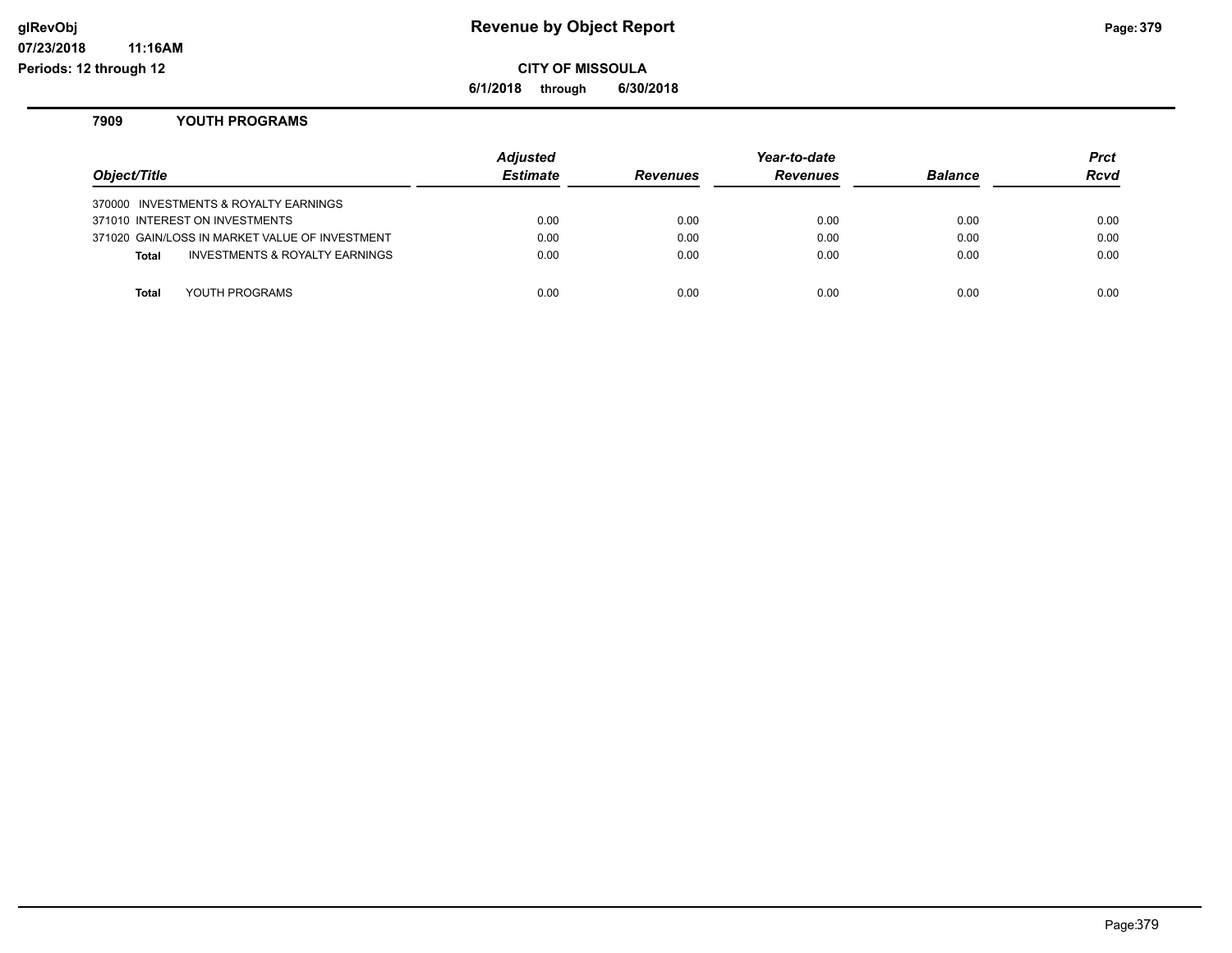**6/1/2018 through 6/30/2018**

## **7910 SIDEWALK & CURB LOAN FUND**

**7910 SIDEWALK & CURB LOAN FUND**

|                                                    |  | <b>Adjusted</b> |                 | Year-to-date    |                | Prct        |
|----------------------------------------------------|--|-----------------|-----------------|-----------------|----------------|-------------|
| Object/Title                                       |  | <b>Estimate</b> | <b>Revenues</b> | <b>Revenues</b> | <b>Balance</b> | <b>Rcvd</b> |
| 370000 INVESTMENTS & ROYALTY EARNINGS              |  |                 |                 |                 |                |             |
| 371020 GAIN/LOSS IN MARKET VALUE OF INVESTMENTS    |  | 0.00            | 0.00            | 0.00            | 0.00           | 0.00        |
| <b>INVESTMENTS &amp; ROYALTY EARNINGS</b><br>Total |  | 0.00            | 0.00            | 0.00            | 0.00           | 0.00        |
| SIDEWALK & CURB LOAN FUND<br><b>Total</b>          |  | 0.00            | 0.00            | 0.00            | 0.00           | 0.00        |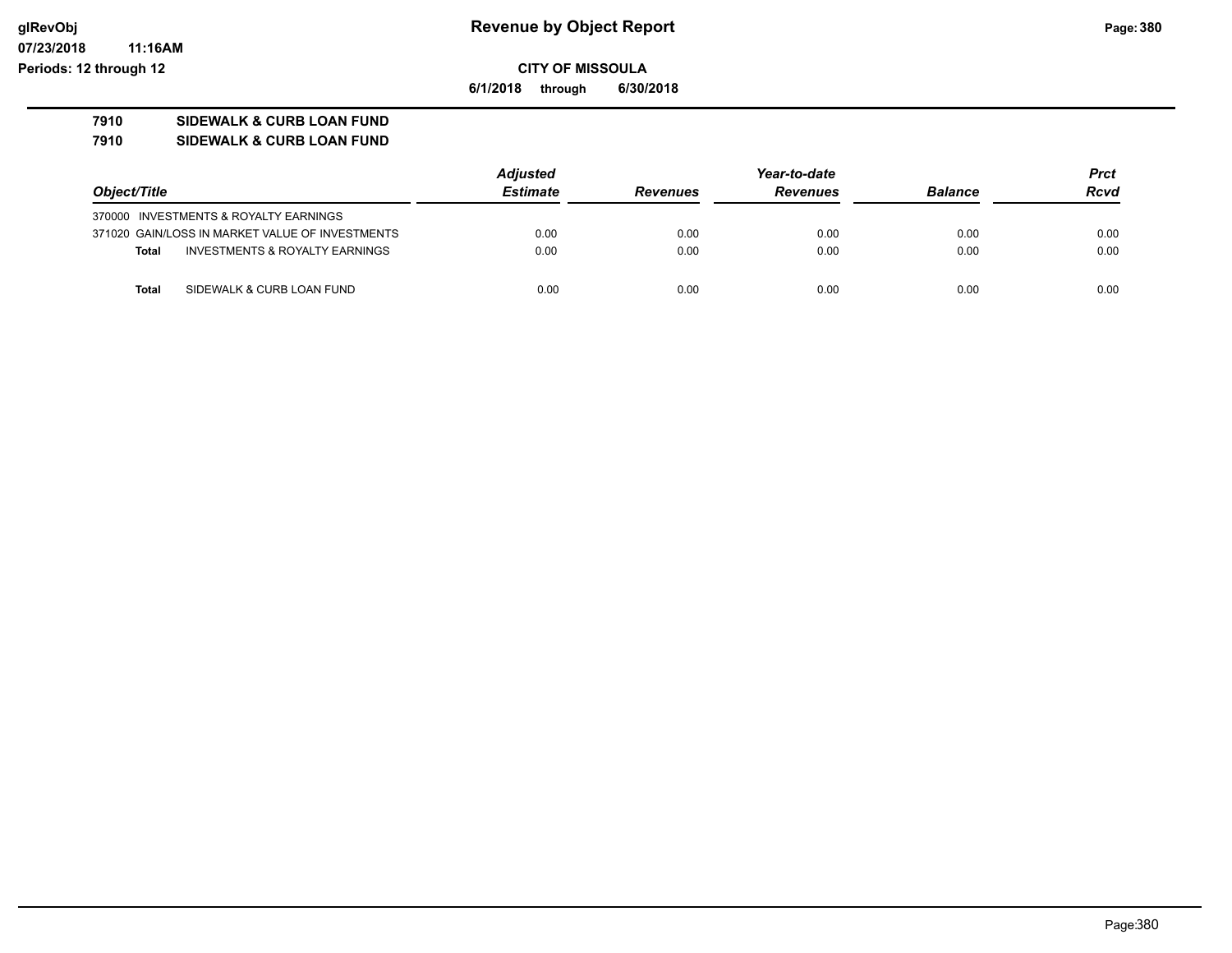**6/1/2018 through 6/30/2018**

### **7910 SIDEWALK & CURB LOAN FUND**

|              |                                                | <b>Adjusted</b> |                 | Year-to-date    |                | <b>Prct</b> |
|--------------|------------------------------------------------|-----------------|-----------------|-----------------|----------------|-------------|
| Object/Title |                                                | <b>Estimate</b> | <b>Revenues</b> | <b>Revenues</b> | <b>Balance</b> | Rcvd        |
|              | 370000 INVESTMENTS & ROYALTY EARNINGS          |                 |                 |                 |                |             |
|              | 371020 GAIN/LOSS IN MARKET VALUE OF INVESTMENT | 0.00            | 0.00            | 0.00            | 0.00           | 0.00        |
| <b>Total</b> | <b>INVESTMENTS &amp; ROYALTY EARNINGS</b>      | 0.00            | 0.00            | 0.00            | 0.00           | 0.00        |
| <b>Total</b> | SIDEWALK & CURB LOAN FUND                      | 0.00            | 0.00            | 0.00            | 0.00           | 0.00        |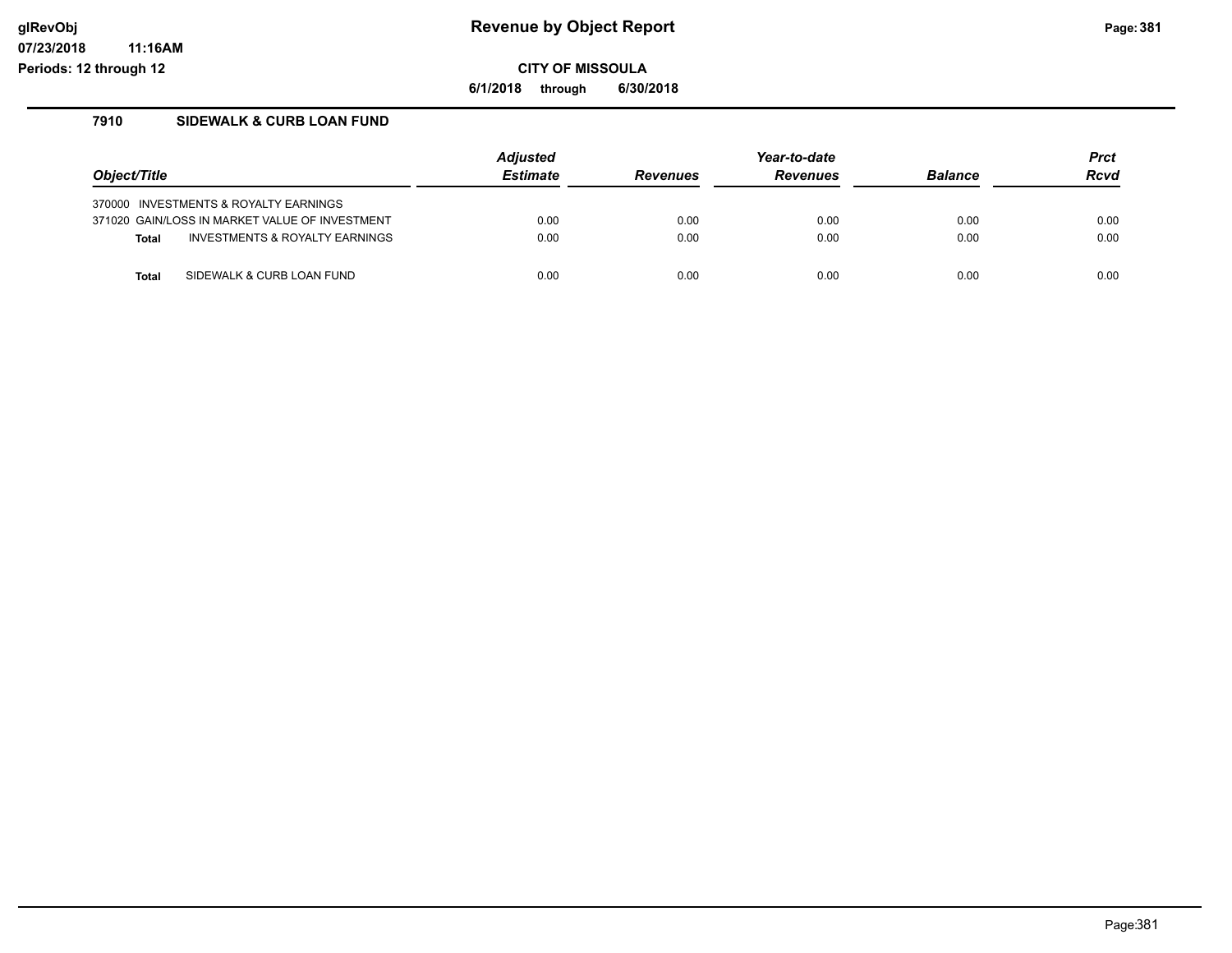**6/1/2018 through 6/30/2018**

**7911 RESIDENTIAL INSPECTION FUND**

**7911 RESIDENTIAL INSPECTION FUND**

|                                                    | <b>Adjusted</b> |                 | Year-to-date    |                | <b>Prct</b> |
|----------------------------------------------------|-----------------|-----------------|-----------------|----------------|-------------|
| Object/Title                                       | <b>Estimate</b> | <b>Revenues</b> | <b>Revenues</b> | <b>Balance</b> | <b>Rcvd</b> |
| 320000 LICENSES & PERMITS                          |                 |                 |                 |                |             |
| 323018 PAVING ASSESSMENTS                          | 0.00            | 0.00            | 15.00           | $-15.00$       | 0.00        |
| <b>LICENSES &amp; PERMITS</b><br>Total             | 0.00            | 0.00            | 15.00           | $-15.00$       | 0.00        |
| 360000 MISCELLANEOUS REVENUES                      |                 |                 |                 |                |             |
| 360010 MISCELLANEOUS                               | 0.00            | 0.00            | 0.00            | 0.00           | 0.00        |
| 365001 *** Title Not Found ***                     | 0.00            | 0.00            | 0.00            | 0.00           | 0.00        |
| 365002 OTHER RECREATION DONATIONS                  | 0.00            | 0.00            | 0.00            | 0.00           | 0.00        |
| MISCELLANEOUS REVENUES<br>Total                    | 0.00            | 0.00            | 0.00            | 0.00           | 0.00        |
| 370000 INVESTMENTS & ROYALTY EARNINGS              |                 |                 |                 |                |             |
| 371010 INTEREST ON INVESTMENTS                     | 0.00            | 0.00            | 0.00            | 0.00           | 0.00        |
| 371020 GAIN/LOSS IN MARKET VALUE OF INVESTMENTS    | 0.00            | 0.00            | 0.00            | 0.00           | 0.00        |
| <b>INVESTMENTS &amp; ROYALTY EARNINGS</b><br>Total | 0.00            | 0.00            | 0.00            | 0.00           | 0.00        |
| RESIDENTIAL INSPECTION FUND<br>Total               | 0.00            | 0.00            | 15.00           | $-15.00$       | 0.00        |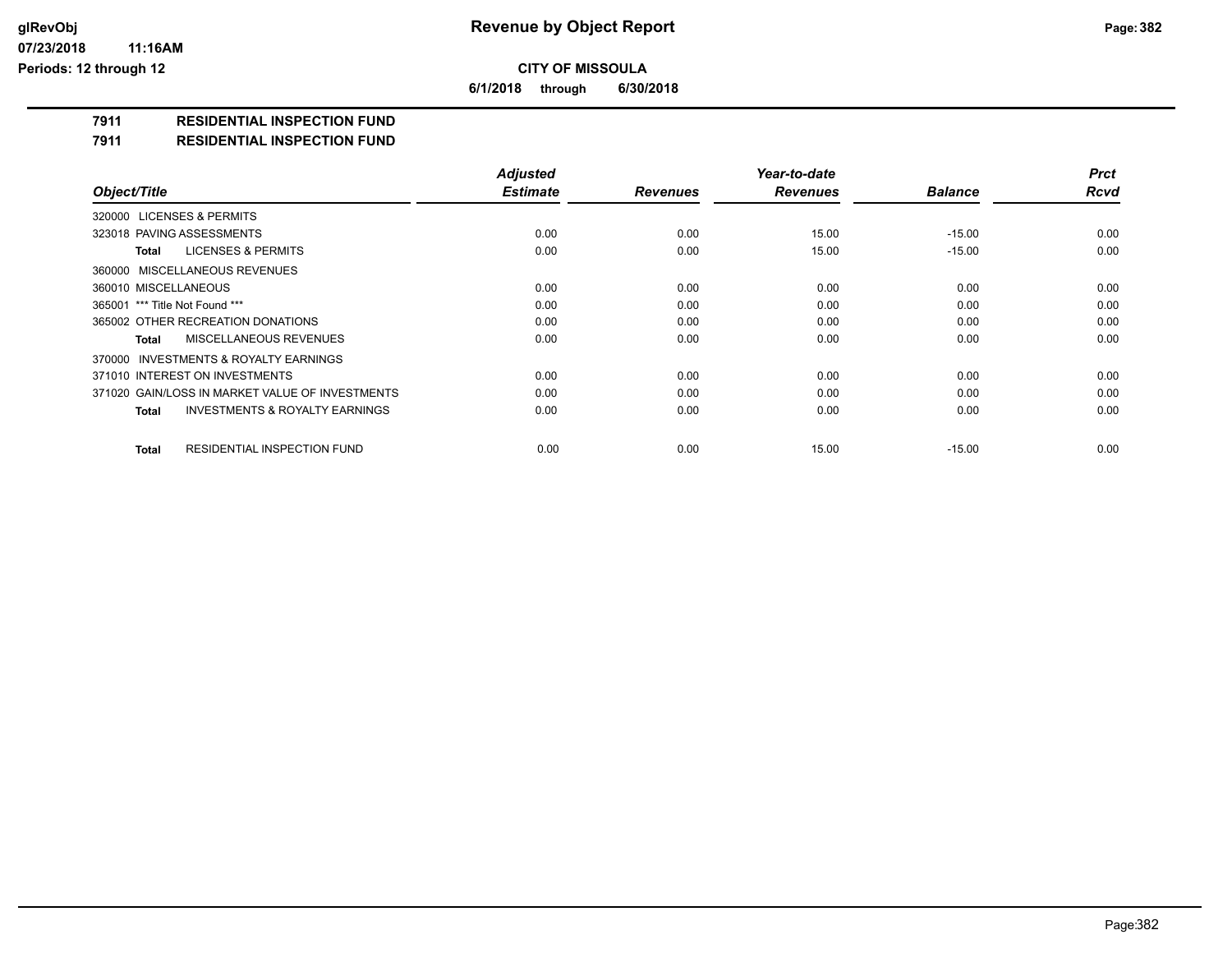**6/1/2018 through 6/30/2018**

## **7911 RESIDENTIAL INSPECTION FUND**

| Object/Title                                              | <b>Adjusted</b><br><b>Estimate</b> | <b>Revenues</b> | Year-to-date<br><b>Revenues</b> | <b>Balance</b> | <b>Prct</b><br>Rcvd |
|-----------------------------------------------------------|------------------------------------|-----------------|---------------------------------|----------------|---------------------|
| <b>LICENSES &amp; PERMITS</b><br>320000                   |                                    |                 |                                 |                |                     |
|                                                           |                                    |                 |                                 |                |                     |
| 323018 PAVING ASSESSMENTS                                 | 0.00                               | 0.00            | 15.00                           | $-15.00$       | 0.00                |
| <b>LICENSES &amp; PERMITS</b><br>Total                    | 0.00                               | 0.00            | 15.00                           | $-15.00$       | 0.00                |
| 360000 MISCELLANEOUS REVENUES                             |                                    |                 |                                 |                |                     |
| 360010 MISCELLANEOUS                                      | 0.00                               | 0.00            | 0.00                            | 0.00           | 0.00                |
| 365001 *** Title Not Found ***                            | 0.00                               | 0.00            | 0.00                            | 0.00           | 0.00                |
| 365002 OTHER RECREATION DONATIONS                         | 0.00                               | 0.00            | 0.00                            | 0.00           | 0.00                |
| <b>MISCELLANEOUS REVENUES</b><br>Total                    | 0.00                               | 0.00            | 0.00                            | 0.00           | 0.00                |
| 370000 INVESTMENTS & ROYALTY EARNINGS                     |                                    |                 |                                 |                |                     |
| 371010 INTEREST ON INVESTMENTS                            | 0.00                               | 0.00            | 0.00                            | 0.00           | 0.00                |
| 371020 GAIN/LOSS IN MARKET VALUE OF INVESTMENT            | 0.00                               | 0.00            | 0.00                            | 0.00           | 0.00                |
| <b>INVESTMENTS &amp; ROYALTY EARNINGS</b><br><b>Total</b> | 0.00                               | 0.00            | 0.00                            | 0.00           | 0.00                |
| <b>RESIDENTIAL INSPECTION FUND</b><br><b>Total</b>        | 0.00                               | 0.00            | 15.00                           | $-15.00$       | 0.00                |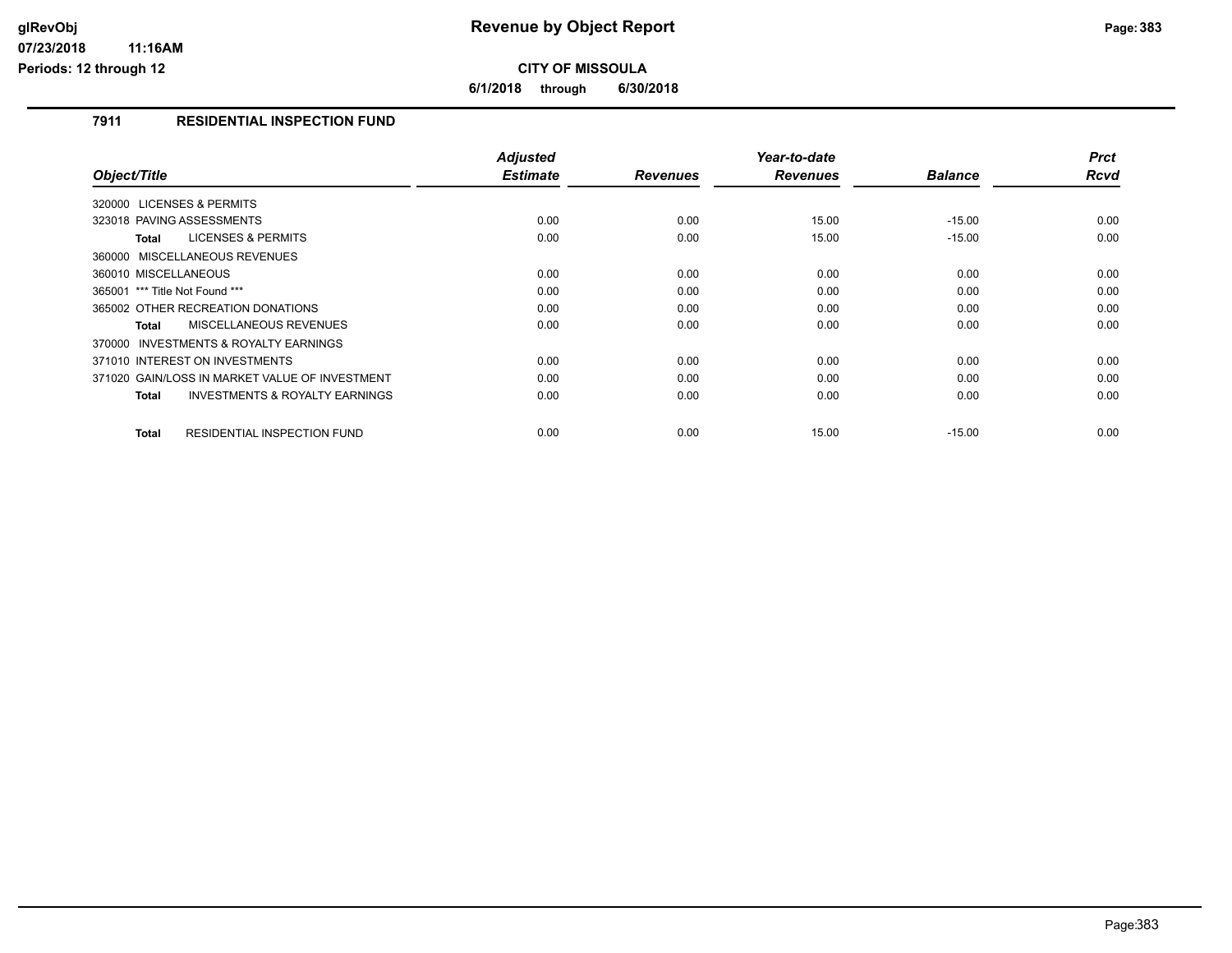**6/1/2018 through 6/30/2018**

### **7955 PROPERTY TAX RELIEF**

**7955 PROPERTY TAX RELIEF**

|              |                                           | <b>Adjusted</b> |                 | Year-to-date    |                | <b>Prct</b> |
|--------------|-------------------------------------------|-----------------|-----------------|-----------------|----------------|-------------|
| Object/Title |                                           | <b>Estimate</b> | <b>Revenues</b> | <b>Revenues</b> | <b>Balance</b> | <b>Rcvd</b> |
|              | 360000 MISCELLANEOUS REVENUES             |                 |                 |                 |                |             |
|              | 365010 FRIENDS OF MISSOULA PARKS DONATION | 0.00            | 0.00            | 0.00            | 0.00           | 0.00        |
| <b>Total</b> | MISCELLANEOUS REVENUES                    | 0.00            | 0.00            | 0.00            | 0.00           | 0.00        |
| Total        | PROPERTY TAX RELIEF                       | 0.00            | 0.00            | 0.00            | 0.00           | 0.00        |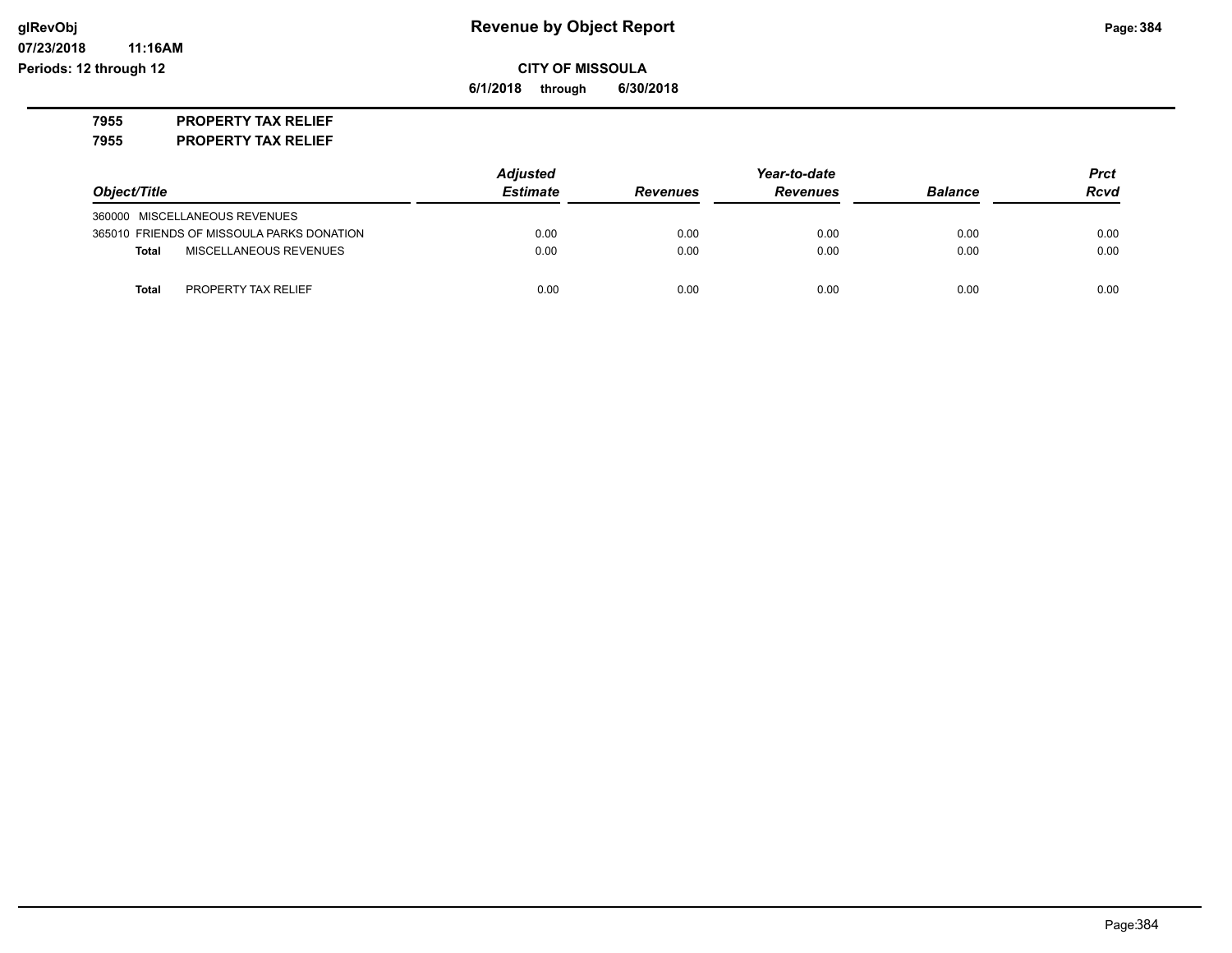**6/1/2018 through 6/30/2018**

#### **7955 PROPERTY TAX RELIEF**

| Object/Title                              | <b>Adjusted</b><br><b>Estimate</b> | <b>Revenues</b> | Year-to-date<br><b>Revenues</b> | <b>Balance</b> | <b>Prct</b><br><b>Rcvd</b> |
|-------------------------------------------|------------------------------------|-----------------|---------------------------------|----------------|----------------------------|
| 360000 MISCELLANEOUS REVENUES             |                                    |                 |                                 |                |                            |
| 365010 FRIENDS OF MISSOULA PARKS DONATION | 0.00                               | 0.00            | 0.00                            | 0.00           | 0.00                       |
| MISCELLANEOUS REVENUES<br><b>Total</b>    | 0.00                               | 0.00            | 0.00                            | 0.00           | 0.00                       |
| <b>Total</b><br>PROPERTY TAX RELIEF       | 0.00                               | 0.00            | 0.00                            | 0.00           | 0.00                       |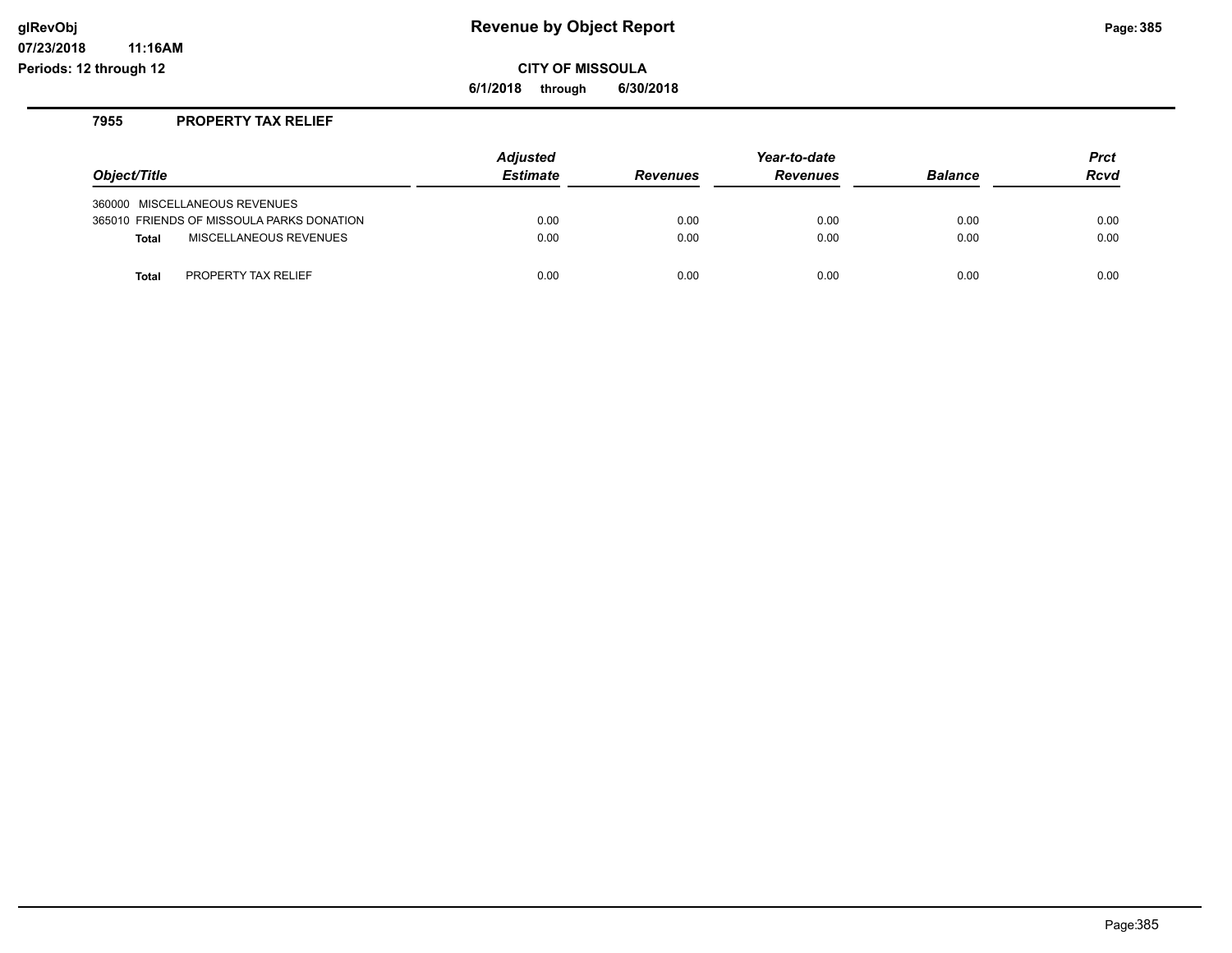#### **07/23/2018 11:16AM Periods: 12 through 12**

## **CITY OF MISSOULA**

**6/1/2018 through 6/30/2018**

#### **9000 GENERAL FIXED ASSETS ACCOUNT GROUP 9000 GENERAL FIXED ASSETS ACCOUNT GROUP**

|                                |                                           | <b>Adjusted</b> |                 | Year-to-date    |                | Prct |
|--------------------------------|-------------------------------------------|-----------------|-----------------|-----------------|----------------|------|
| Object/Title                   |                                           | <b>Estimate</b> | <b>Revenues</b> | <b>Revenues</b> | <b>Balance</b> | Rcvd |
|                                | 380000 OTHER FINANCING SOURCES            |                 |                 |                 |                |      |
| 382000 *** Title Not Found *** |                                           | 0.00            | 0.00            | 0.00            | 0.00           | 0.00 |
| Total                          | OTHER FINANCING SOURCES                   | 0.00            | 0.00            | 0.00            | 0.00           | 0.00 |
| <b>Total</b>                   | <b>GENERAL FIXED ASSETS ACCOUNT GROUP</b> | 0.00            | 0.00            | 0.00            | 0.00           | 0.00 |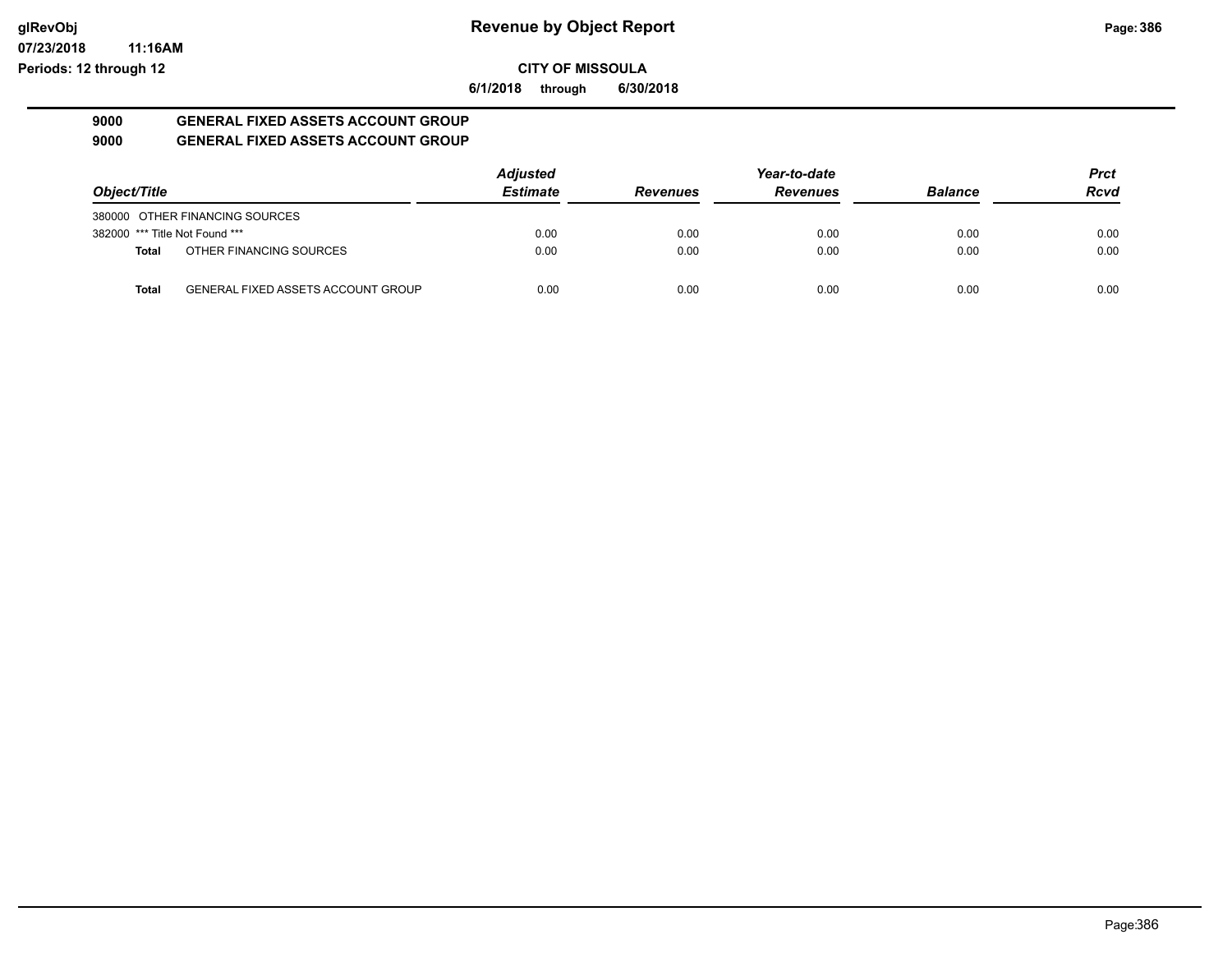**6/1/2018 through 6/30/2018**

#### **9000 GENERAL FIXED ASSETS ACCOUNT GROUP**

|                                |                                           | <b>Adjusted</b><br><b>Estimate</b> | <b>Revenues</b> | Year-to-date<br><b>Revenues</b> | <b>Balance</b> | <b>Prct</b><br>Rcvd |
|--------------------------------|-------------------------------------------|------------------------------------|-----------------|---------------------------------|----------------|---------------------|
| Object/Title                   |                                           |                                    |                 |                                 |                |                     |
|                                | 380000 OTHER FINANCING SOURCES            |                                    |                 |                                 |                |                     |
| 382000 *** Title Not Found *** |                                           | 0.00                               | 0.00            | 0.00                            | 0.00           | 0.00                |
| <b>Total</b>                   | OTHER FINANCING SOURCES                   | 0.00                               | 0.00            | 0.00                            | 0.00           | 0.00                |
|                                |                                           |                                    |                 |                                 |                |                     |
| <b>Total</b>                   | <b>GENERAL FIXED ASSETS ACCOUNT GROUF</b> | 0.00                               | 0.00            | 0.00                            | 0.00           | 0.00                |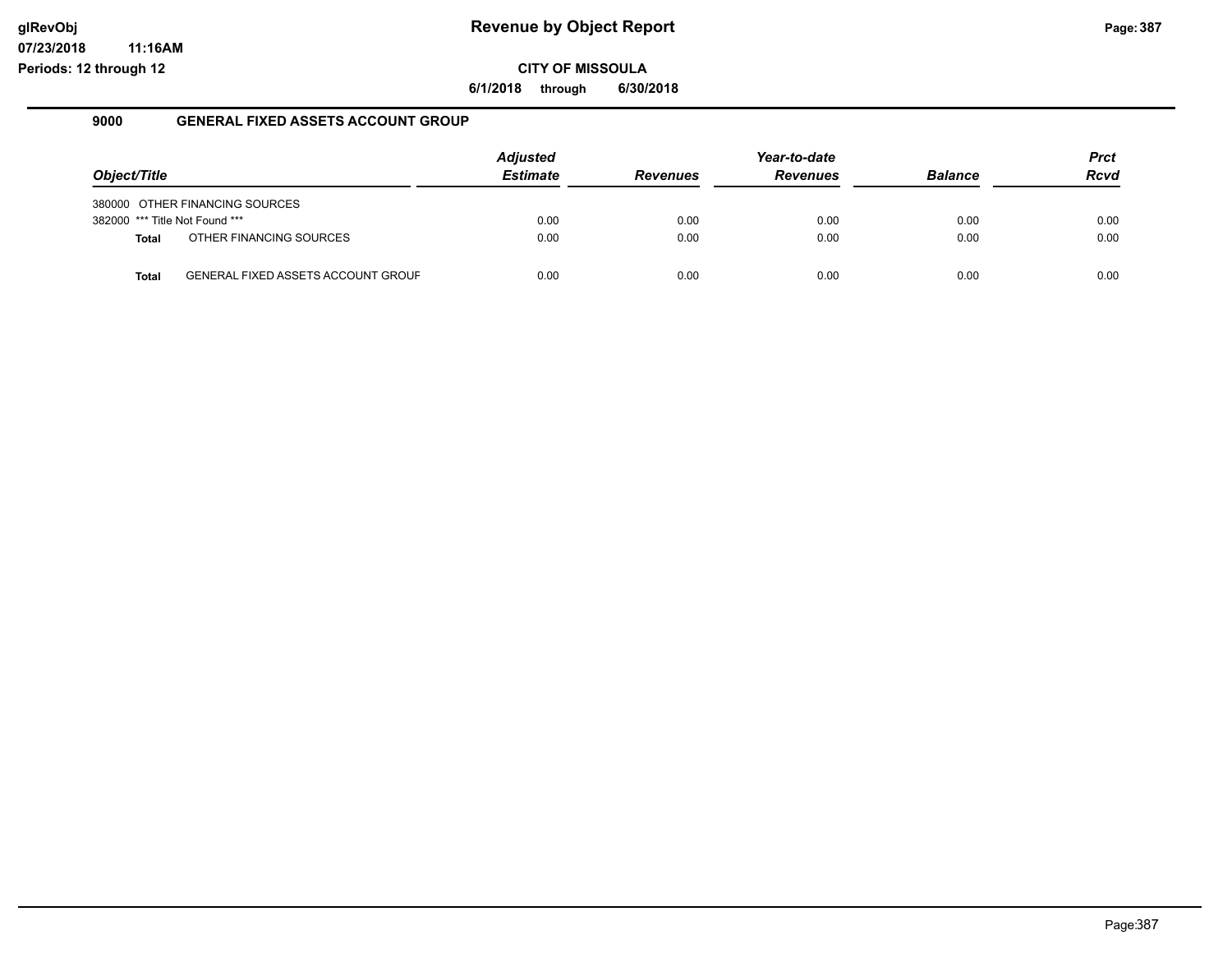**CITY OF MISSOULA 6/1/2018 through 6/30/2018**

#### *Grand Totals*

|                                               | <b>Adjusted</b> |                 | Year-to-date    |                | <b>Prct</b> |
|-----------------------------------------------|-----------------|-----------------|-----------------|----------------|-------------|
| Object/Title                                  | <b>Estimate</b> | <b>Revenues</b> | <b>Revenues</b> | <b>Balance</b> | <b>Rcvd</b> |
| 310000 TAXES/ASSESSMENTS                      |                 |                 |                 |                |             |
| 310000 TAXES/ASSESSMENTS                      | 0.00            | 0.00            | 0.00            | 0.00           | 0.00        |
| 311000 GENERAL PROPERTY TAXES                 | 30,713,521.00   | 11,016,621.85   | 28,291,878.91   | 2,421,642.09   | 92.12       |
| 311005 DELINQUENT TAXES                       | 0.00            | 33,810.95       | 48,813.23       | $-48,813.23$   | 0.00        |
| 311011 TAX INCREMENT                          | 4,399,857.00    | 2,475,458.76    | 6,458,729.29    | -2,058,872.29  | 146.79      |
| 311030 MOTOR VEHICLE TAXES                    | 1,555,054.00    | 140,510.26      | 1,232,201.73    | 322,852.27     | 79.24       |
| 312001 PENALTIES & INTEREST                   | 36,185.00       | 41,037.70       | 139,864.35      | $-103,679.35$  | 386.53      |
| 314100 TBID REVENUE                           | 837,644.00      | 0.00            | 0.00            | 837,644.00     | 0.00        |
| TAXES/ASSESSMENTS<br><b>Total</b>             | 37,542,261.00   | 13,707,439.52   | 36,171,487.51   | 1,370,773.49   | 96.35       |
| 320000 LICENSES & PERMITS                     |                 |                 |                 |                |             |
| 322011 LIQUOR LICENSES                        | 33,500.00       | 25.00           | 33,056.25       | 443.75         | 98.68       |
| 322012 BEER LICENSES                          | 45,000.00       | 0.00            | 42,400.00       | 2,600.00       | 94.22       |
| 322013 WINE LICENSES                          | 200.00          | 200.00          | 800.00          | $-600.00$      | 400.00      |
| 322014 GOING OUT OF BUSINESS LICENSE          | 0.00            | 0.00            | 0.00            | 0.00           | 0.00        |
| 322020 GENERAL BUSINESS/PROF/OCCUPATIONAL LIC | 673,000.00      | 168,685.50      | 671,400.51      | 1,599.49       | 99.76       |
| 322021 RENTAL LICENSES                        | 63,200.00       | 3,704.80        | 60,675.68       | 2,524.32       | 96.01       |
| 322022 BLIC PENALTIES & LICENSES              | 10,000.00       | 672.10          | 12,953.31       | $-2,953.31$    | 129.53      |
| 322023 TOURIST HOME REGISTRATION              | 760.00          | 50.00           | 3,102.00        | $-2,342.00$    | 408.16      |
| 322031 FRANCHISE FEE - AT&T                   | 685,000.00      | 0.00            | 496,398.33      | 188,601.67     | 72.47       |
| 322034 PEG ACCESS                             | 41,856.00       | 0.00            | 27,987.47       | 13,868.53      | 66.87       |
| 323011 BUILDING PERMITS                       | 1,258,000.00    | 148,373.64      | 1,541,996.19    | -283,996.19    | 122.58      |
| 323012 ELECTRICAL PERMITS                     | 271,000.00      | 25,412.78       | 299,762.70      | $-28,762.70$   | 110.61      |
| 323013 PLUMBING PERMITS                       | 155,000.00      | 13,674.00       | 202,193.20      | $-47, 193.20$  | 130.45      |
| 323014 BLDG PERMIT REVIEW FEE                 | 0.00            | 0.00            | 0.00            | 0.00           | 0.00        |
| 323015 EXCAVATING PERMITS                     | 178,200.00      | 28,900.60       | 273,741.16      | $-95,541.16$   | 153.61      |
| 323016 MOVING PERMITS                         | 1,100.00        | 0.00            | 0.00            | 1,100.00       | 0.00        |
| 323017 MECHANICAL PERMITS                     | 114,000.00      | 11,862.20       | 144,662.10      | $-30,662.10$   | 126.90      |
| 323018 PAVING ASSESSMENTS                     | 0.00            | 0.00            | 2,582.00        | $-2,582.00$    | 0.00        |
| 323019 ALARM USERS PERMITS                    | 15,320.00       | 390.00          | 10,206.00       | 5,114.00       | 66.62       |
| 323020 FENCE PERMITS                          | 10,870.00       | 1,382.00        | 9,197.00        | 1,673.00       | 84.61       |
| 323021 PAVING PERMITS                         | 52,440.00       | 5,081.00        | 40,586.50       | 11,853.50      | 77.40       |
| 323022 GRADING/DRAINAGE PERMITS               | 18,560.00       | 728.00          | 17,458.00       | 1,102.00       | 94.06       |
| 323023 ADA ACCESS PERMITS                     | 22,390.00       | 2,254.00        | 17,363.75       | 5,026.25       | 77.55       |
| 323025 STREET USE PERMITS                     | 5,750.00        | 320.00          | 4,256.00        | 1,494.00       | 74.02       |
| 323026 PYROTECHNICS PERMITS                   | 2,570.00        | 1,450.00        | 2,542.00        | 28.00          | 98.91       |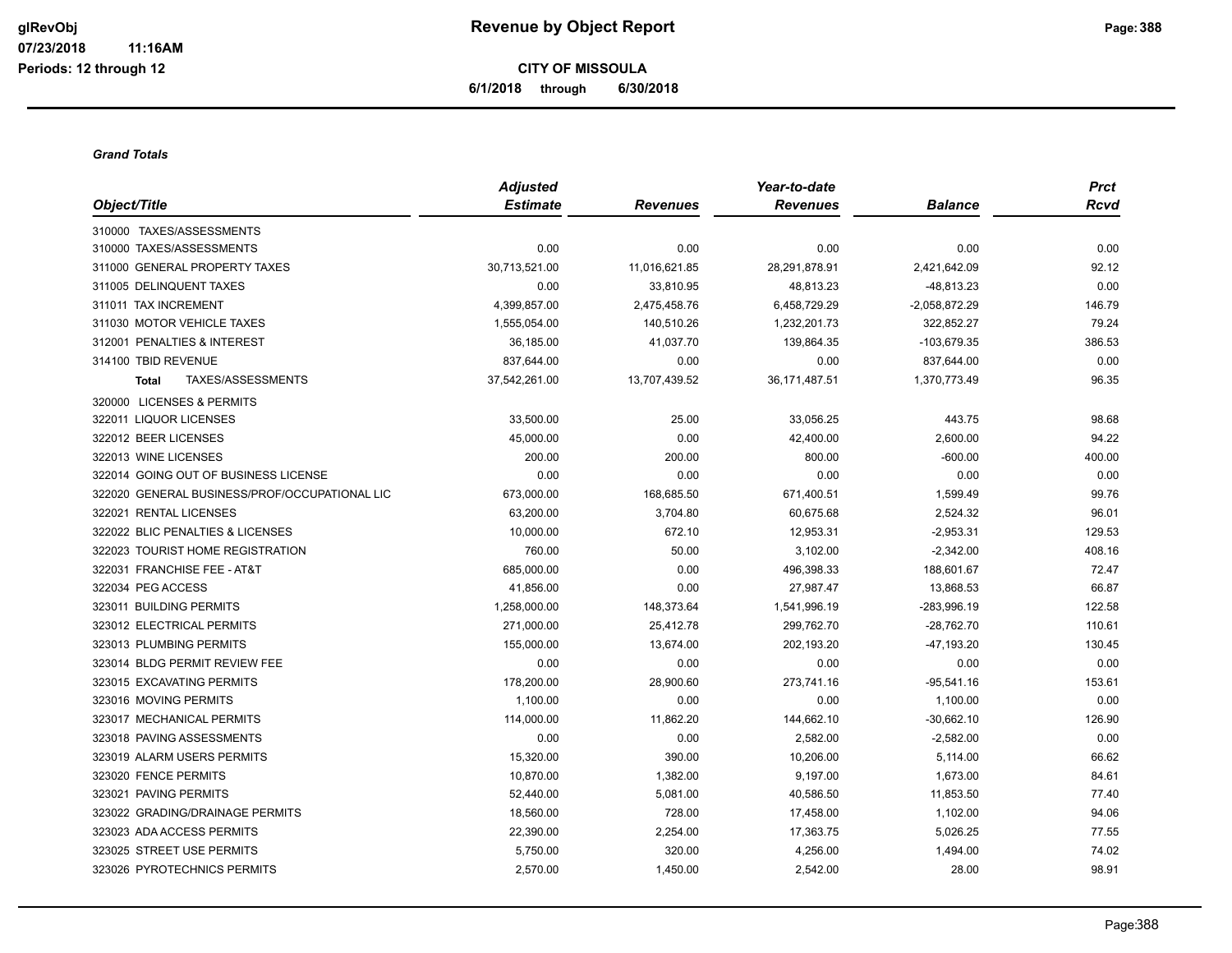**6/1/2018 through 6/30/2018**

| Object/Title                                   | <b>Adjusted</b><br><b>Estimate</b> | Revenues     | Year-to-date<br><b>Revenues</b> | <b>Balance</b> | <b>Prct</b><br>Rcvd |
|------------------------------------------------|------------------------------------|--------------|---------------------------------|----------------|---------------------|
| 323027 HAULER PERMITS                          | 1,190.00                           | 0.00         | 1,633.00                        | $-443.00$      | 137.23              |
| 323030 ANIMAL LICENSES                         | 0.00                               | 647.50       | 8,430.64                        | $-8,430.64$    | 0.00                |
| 323031 CHICKEN LICENSES                        | 460.00                             | 0.00         | 570.00                          | $-110.00$      | 123.91              |
| 323052 STORM WATER POLLUTION PREVENTION PERMIT | 7,040.00                           | 600.00       | 9,383.00                        | $-2,343.00$    | 133.28              |
| 323054 ZONING COMPLIANCE PERMITS               | 19,840.00                          | 1,620.00     | 19,481.00                       | 359.00         | 98.19               |
| 323055 FLOOD PLAIN PERMITS                     | 2,310.00                           | 0.00         | 3,645.00                        | $-1,335.00$    | 157.79              |
| 323056 SIGN PERMITS                            | 12,330.00                          | 662.00       | 16,235.00                       | $-3,905.00$    | 131.67              |
| 323057 SIDEWALK CAFE PERMIT                    | 260.00                             | 56.00        | 333.00                          | $-73.00$       | 128.08              |
| <b>LICENSES &amp; PERMITS</b><br><b>Total</b>  | 3,701,146.00                       | 416,751.12   | 3,975,030.79                    | $-273,884.79$  | 107.40              |
| 330000 INTERGOVERNMENTAL REVENUES              |                                    |              |                                 |                |                     |
| 330000 INTERGOVERNMENTAL REVENUES              | 201,628.00                         | 61,666.01    | 79,666.01                       | 121,961.99     | 39.51               |
| 330005 MUTD GRANT ADMIN FEE                    | 0.00                               | 0.00         | 4,632.70                        | $-4,632.70$    | 0.00                |
| 331000 FEDERAL GRANTS                          | 29,463.00                          | 0.00         | 29,370.11                       | 92.89          | 99.68               |
| 331001 BYRNE DISCRETIONARY                     | 0.00                               | 0.00         | 0.00                            | 0.00           | 0.00                |
| 331003 STATE HOME PROGRAM INCOME               | 0.00                               | 0.00         | 0.00                            | 0.00           | 0.00                |
| 331005 WESTERN FEDERAL LANDS GRANT             | 0.00                               | 0.00         | 0.00                            | 0.00           | 0.00                |
| 331010 GRANT - CDBG                            | 575,247.00                         | $-17,731.24$ | 125,218.71                      | 450,028.29     | 21.77               |
| 331011 NSP GRANT/SILVERTIP PROJECT             | 599.00                             | 0.00         | 0.00                            | 599.00         | 0.00                |
| 331012 ARRA/CDBG STIMULUS REVENUE              | 0.00                               | 0.00         | 0.00                            | 0.00           | 0.00                |
| 331013 NORTHSIDE PED BRIDGE ARRA GRANT         | 0.00                               | 0.00         | 0.00                            | 0.00           | 0.00                |
| 331014 WHITE PINE PLAYGROUND-CDBG GRANT        | 69,650.00                          | 0.00         | 0.00                            | 69,650.00      | 0.00                |
| 331016 HOMEWORD 1800 PHILLIPS                  | 0.00                               | 0.00         | 0.00                            | 0.00           | 0.00                |
| 331017 HUD 6.7M/SILVERTIP APTS                 | 0.00                               | 0.00         | 0.00                            | 0.00           | 0.00                |
| 331018 MHA 1M/SILVERTIP APTS                   | 0.00                               | 0.00         | 0.00                            | 0.00           | 0.00                |
| 331022 EQUIPMENT GRANT                         | 44,100.00                          | 0.00         | 0.00                            | 44,100.00      | 0.00                |
| 331023 COPS HIRING GRANT 2011                  | 0.00                               | 0.00         | 0.00                            | 0.00           | 0.00                |
| 331024 DEPT OF JUSTICE GRANTS                  | 50,000.00                          | 0.00         | 3,064.37                        | 46,935.63      | 6.13                |
| 331025 DV ACCOUNTABILITY GRANT(ATTY)           | 44,664.00                          | 0.00         | 19,220.23                       | 25,443.77      | 43.03               |
| 331026 ICAC GRANT                              | 102,019.00                         | 0.00         | 82,788.97                       | 19,230.03      | 81.15               |
| 331027 JAG GRANTS REVENUE                      | 60,373.00                          | 0.00         | 0.00                            | 60,373.00      | 0.00                |
| 331028 JAG VII                                 | 5,000.00                           | 0.00         | 0.00                            | 5,000.00       | 0.00                |
| 331033 WORD                                    | 0.00                               | 0.00         | 0.00                            | 0.00           | 0.00                |
| 331038 EPA BROWNSFIELD GRANT                   | 378,075.00                         | 32,376.51    | 31,716.99                       | 346,358.01     | 8.39                |
| 331050 ISTEA/CTEP GRANT                        | 0.00                               | 0.00         | 0.00                            | 0.00           | 0.00                |
| 331052 MDT CMAQ STRIPING GRANT                 | 0.00                               | 0.00         | 0.00                            | 0.00           | 0.00                |
| 331053 CTEP PLAYFAIR                           | 0.00                               | 0.00         | $-5,000.00$                     | 5,000.00       | 0.00                |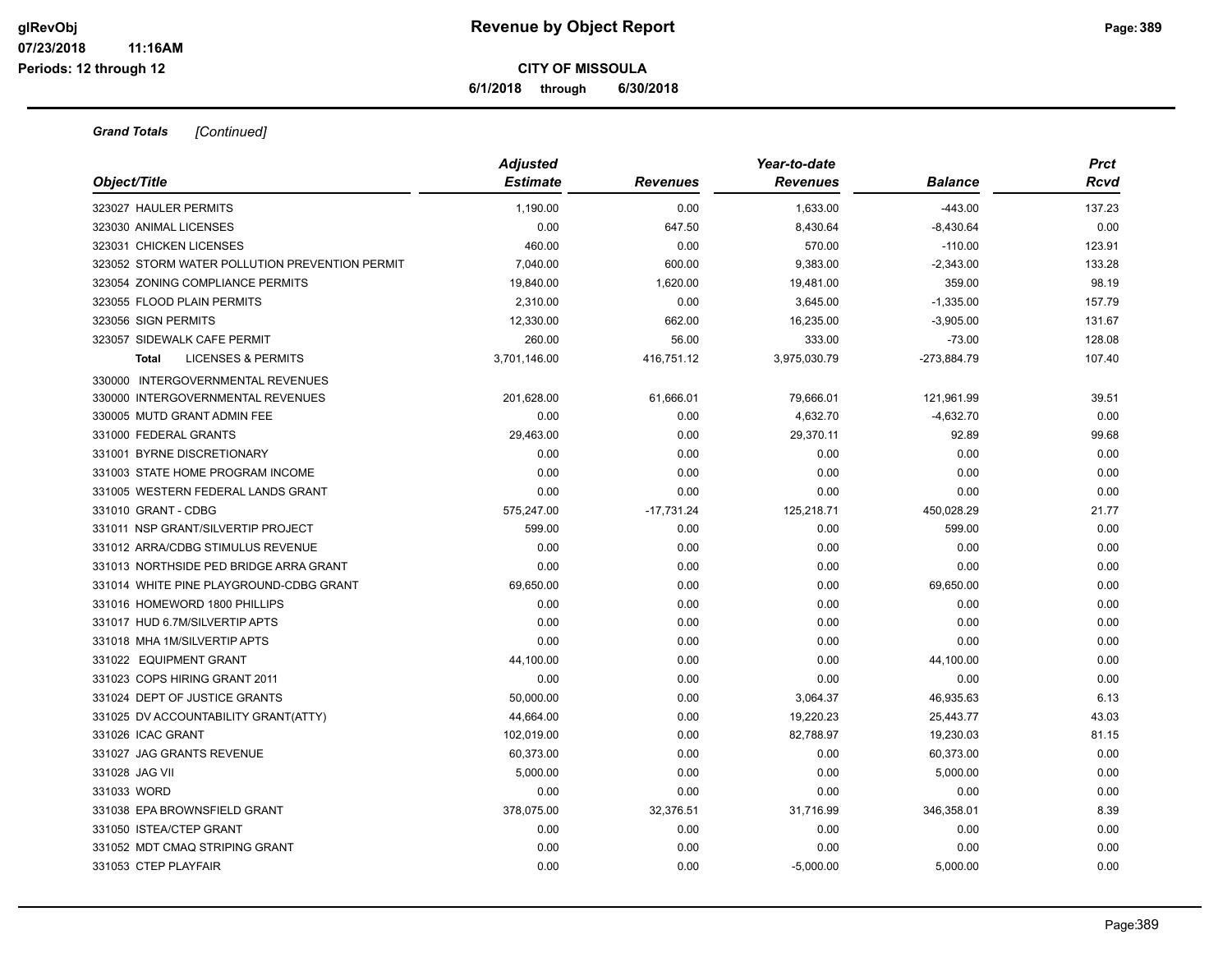**6/1/2018 through 6/30/2018**

|                                              | <b>Adjusted</b> |                 | Year-to-date    |                | <b>Prct</b><br>Rcvd |
|----------------------------------------------|-----------------|-----------------|-----------------|----------------|---------------------|
| Object/Title                                 | <b>Estimate</b> | <b>Revenues</b> | <b>Revenues</b> | <b>Balance</b> |                     |
| 331054 FHWA PL GRANT                         | 851,201.00      | 0.00            | 205,969.48      | 645,231.52     | 24.20               |
| 331055 FTA GRANT                             | 166,584.00      | 0.00            | 80,952.84       | 85,631.16      | 48.60               |
| 331056 MDT FEDERAL CMAQ                      | 285,698.00      | 0.00            | 108,222.06      | 177,475.94     | 37.88               |
| 331060 NATL RECREATION TRAILS GRANTS         | 0.00            | 0.00            | 0.00            | 0.00           | 0.00                |
| 331090 EPA GRANT                             | 509,603.00      | 0.00            | 28,681.71       | 480,921.29     | 5.63                |
| 331091 HMEP [HAZ MATERIAL & EMER PREP] GRANT | 0.00            | 0.00            | 9,364.09        | $-9,364.09$    | 0.00                |
| 331113 FEMA GRANT                            | 0.00            | 0.00            | 87,950.75       | $-87,950.75$   | 0.00                |
| 331156 CTEP GRANTS                           | 81,964.00       | 0.00            | 0.00            | 81,964.00      | 0.00                |
| 331170 HISTORICAL PRESERVATION GRANT         | 5,500.00        | 0.00            | 5,500.00        | 0.00           | 100.00              |
| 331180 LIBRARY LITERACY GRANT                | 0.00            | 0.00            | 0.00            | 0.00           | 0.00                |
| 331181 GRANTS/DONATIONS - FORT MISSOULA      | 0.00            | 0.00            | 0.00            | 0.00           | 0.00                |
| 331990 IRS REIMB/DEBT SVS INTEREST           | 248,879.00      | 115,434.85      | 231,344.05      | 17,534.95      | 92.95               |
| 331992 FEDERAL ARRA GRANTS                   | 0.00            | 0.00            | 0.00            | 0.00           | 0.00                |
| 334013 STATE GRANT - OT SEATBELT             | 53,600.00       | 0.00            | 34,525.45       | 19,074.55      | 64.41               |
| 334014 *** Title Not Found ***               | 0.00            | 0.00            | 0.00            | 0.00           | 0.00                |
| 334015 COPS TECHNOLOGY GRANT                 | 298,729.00      | 0.00            | 186,236.35      | 112,492.65     | 62.34               |
| 334016 BULLETPROOF VEST GRANT                | 28.000.00       | 0.00            | 0.00            | 28,000.00      | 0.00                |
| 334017 SCHOOL RESOURCE OFFICER               | 240,000.00      | 233,399.00      | 310,914.00      | $-70,914.00$   | 129.55              |
| 334018 STATE GRANT - CAPITAL                 | 0.00            | 0.00            | 0.00            | 0.00           | 0.00                |
| 334020 UNDERAGE DRINKING GRANT               | 10,903.00       | 0.00            | 0.00            | 10,903.00      | 0.00                |
| 334025 COUNTY WEED                           | 15,000.00       | 0.00            | 15,525.00       | $-525.00$      | 103.50              |
| 334026 FOREST HEALTH GRANT                   | 0.00            | 0.00            | 0.00            | 0.00           | 0.00                |
| 334028 DEPT OF AG INTERN GRANT               | 0.00            | 0.00            | 0.00            | 0.00           | 0.00                |
| 334040 GAS TAX APPORTIONMENT                 | 2,044,567.00    | 90,638.74       | 1,087,664.86    | 956,902.14     | 53.20               |
| 334045 MONTANA DEPARTMENT TRANSPORTATION     | 208,379.00      | 0.00            | 0.00            | 208,379.00     | 0.00                |
| 334071 DEQ/RIVER WATER SAMPLING              | 0.00            | 0.00            | 0.00            | 0.00           | 0.00                |
| 334076 BIG SKY TRUST FUND GRANTS             | 0.00            | 0.00            | 0.00            | 0.00           | 0.00                |
| 334112 WELLNESS GRANT                        | 0.00            | 0.00            | 0.00            | 0.00           | 0.00                |
| 334120 TSEP GRANT                            | 0.00            | 0.00            | 0.00            | 0.00           | 0.00                |
| 334121 DNRC GRANT                            | 73,450.00       | 0.00            | 10,746.49       | 62,703.51      | 14.63               |
| 334122 RENEWABLE RESOURCE GRANTS             | 0.00            | 0.00            | 0.00            | 0.00           | 0.00                |
| 334123 MAQI FEDERAL ASSISTANCE               | 64,942.00       | 0.00            | 117,170.53      | $-52,228.53$   | 180.42              |
| 334125 FWP GRANT                             | 0.00            | 0.00            | 0.00            | 0.00           | 0.00                |
| 334140 DNRC GRANT                            | 0.00            | 0.00            | 0.00            | 0.00           | 0.00                |
| 334145 WESTERN MT MENTAL HEALTH CTR          | 0.00            | 0.00            | 0.00            | 0.00           | 0.00                |
| 334146 ADDI FUNDS-1ST TIME HOMEBUYERS        | 0.00            | 0.00            | 0.00            | 0.00           | 0.00                |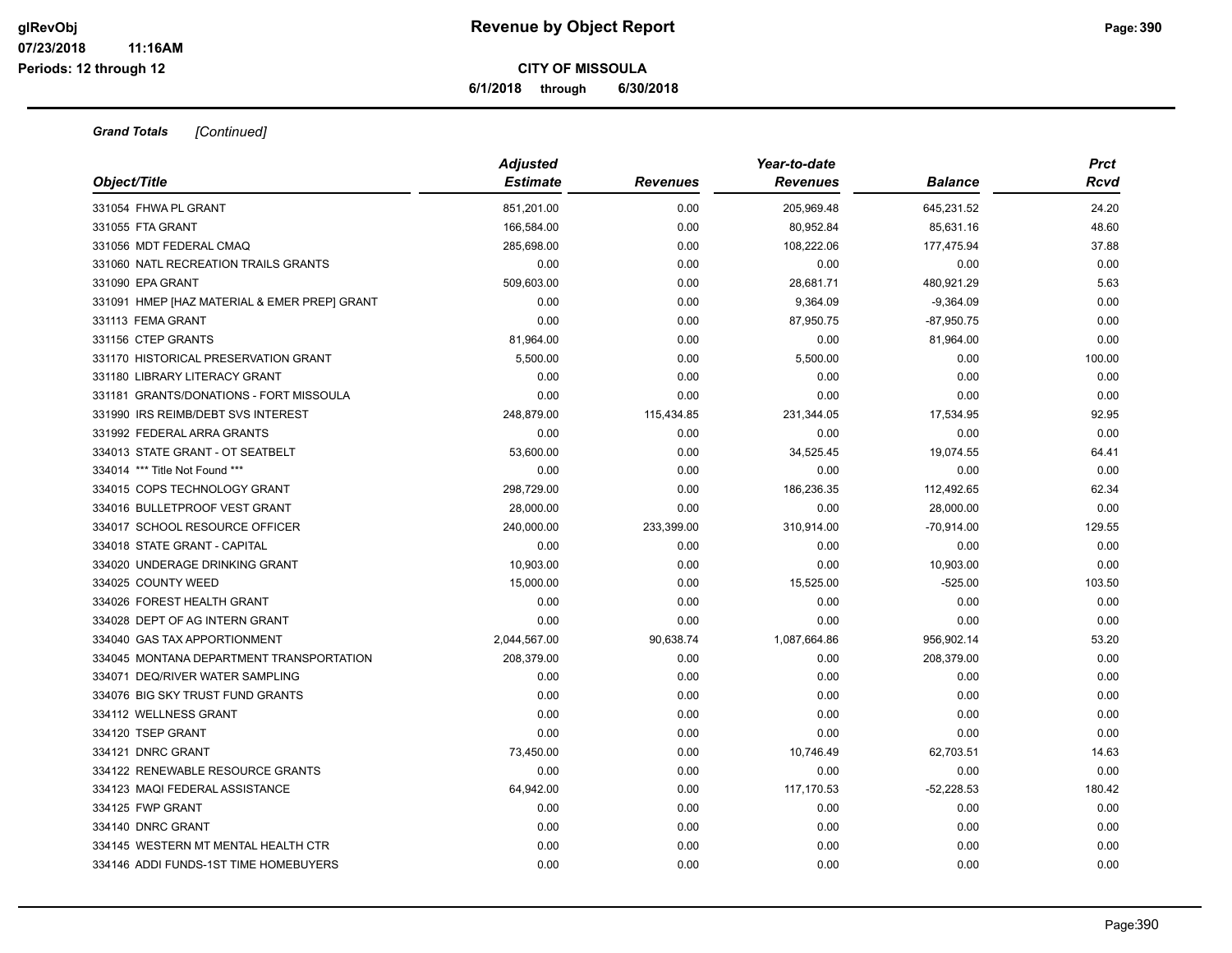**6/1/2018 through 6/30/2018**

|                                                 | <b>Adjusted</b> |                 | Year-to-date    |                | <b>Prct</b> |  |
|-------------------------------------------------|-----------------|-----------------|-----------------|----------------|-------------|--|
| Object/Title                                    | <b>Estimate</b> | <b>Revenues</b> | <b>Revenues</b> | <b>Balance</b> | Rcvd        |  |
| 334149 MISSOULA HOMEOWNERSHIP PROGRAM           | 0.00            | 0.00            | 0.00            | 0.00           | 0.00        |  |
| 334153 FY14 DISTRICT XI HRC TBRA                | 0.00            | 0.00            | 0.00            | 0.00           | 0.00        |  |
| 334154 HOMEWORD SWEETGRASS                      | 0.00            | 0.00            | 0.00            | 0.00           | 0.00        |  |
| 334155 FY08 NMCDC                               | 0.00            | 0.00            | 0.00            | 0.00           | 0.00        |  |
| 334156 HOME PROGRAM INCOME                      | 406,753.00      | 0.00            | 437,617.72      | $-30,864.72$   | 107.59      |  |
| 334157 FY09 MHA                                 | 0.00            | 0.00            | 0.00            | 0.00           | 0.00        |  |
| 334159 FY09 HOMEWORD                            | 0.00            | 0.00            | 0.00            | 0.00           | 0.00        |  |
| 334160 FY09 NMCDC                               | 0.00            | 0.00            | 0.00            | 0.00           | 0.00        |  |
| 334161 FY10 DISTRICT XI HRC                     | 0.00            | 0.00            | 0.00            | 0.00           | 0.00        |  |
| 334163 FY10 homeWORD/SOLSTICE APT               | 0.00            | 0.00            | 0.00            | 0.00           | 0.00        |  |
| 334171 DEPT OF COMMERCE GRANTS                  | 0.00            | 0.00            | 0.00            | 0.00           | 0.00        |  |
| 334251 RTP/TAP STATE GRANTS                     | 50,000.00       | 0.00            | 213,905.47      | $-163,905.47$  | 427.81      |  |
| 334990 ARRA FUNDING                             | 0.00            | 0.00            | 0.00            | 0.00           | 0.00        |  |
| 335041 Gas Tax - Special Road/Street Allocation | 0.00            | 404,719.95      | 404,719.95      | -404,719.95    | 0.00        |  |
| 335075 STATE GAMBLING/VIDEO/KENO/BINGO FEES     | 115,000.00      | 0.00            | 121,082.80      | $-6,082.80$    | 105.29      |  |
| 335210 PERSONAL PROPERTY TAX REIMBURSEMENT      | 963,588.00      | 264,235.88      | 528,471.76      | 435,116.24     | 54.84       |  |
| 335230 HB 124 REVENUE                           | 8,372,862.00    | 2,265,809.46    | 8,807,977.84    | -435,115.84    | 105.20      |  |
| 335250 STATE REIMB - SB #184                    | 0.00            | 0.00            | 0.00            | 0.00           | 0.00        |  |
| 336001 MDT REIMBURSEMENTS                       | 0.00            | 0.00            | 0.00            | 0.00           | 0.00        |  |
| 336020 STATE PENSION CONTRIBUTION               | 0.00            | 0.00            | 0.00            | 0.00           | 0.00        |  |
| 336021 STATE CONTRIB - POLICE RETIREMENT        | 2,567,433.00    | 0.00            | 2,233,972.53    | 333,460.47     | 87.01       |  |
| 336022 STATE CONTRIB. - FIRE RETIREMENT         | 2,535,872.00    | 500.89          | 2,220,663.10    | 315,208.90     | 87.57       |  |
| 336023 STATE CONTRIB. - PERS                    | 12,551.00       | 0.00            | 20,106.09       | $-7,555.09$    | 160.20      |  |
| 336027 ON JOB TRAINING - REIMBURSEMENT          | 0.00            | 0.00            | 1,926.00        | $-1,926.00$    | 0.00        |  |
| 336030 COUNTY CONTRIBUTION                      | 9,900.00        | 1,500.00        | 19,400.00       | $-9,500.00$    | 195.96      |  |
| 337000 LOCAL GRANTS                             | 42,500.00       | 0.00            | 0.00            | 42,500.00      | 0.00        |  |
| 337001 NEIGHBORHOOD COUNCIL GRANT/DONATION      | 0.00            | 0.00            | 12,804.23       | $-12,804.23$   | 0.00        |  |
| 337002 MRA GRANT                                | 0.00            | 0.00            | 0.00            | 0.00           | 0.00        |  |
| 337003 HEALTH DEPT-STORM WATER MGMT             | 0.00            | 0.00            | 0.00            | 0.00           | 0.00        |  |
| 337004 MRA GRANTS                               | 0.00            | 0.00            | 0.00            | 0.00           | 0.00        |  |
| 337009 *** Title Not Found ***                  | 0.00            | 0.00            | 0.00            | 0.00           | 0.00        |  |
| 337010 COUNTY REIMBURSEMENT-DEANOS              | 0.00            | 0.00            | 0.00            | 0.00           | 0.00        |  |
| 337012 LEGAL SERVICES-CONTRACTED/REIMB.         | 6,000.00        | 0.00            | 7,200.00        | $-1,200.00$    | 120.00      |  |
| 337013 MUTD SIGN MAINTENANCE AGREEMENT          | 3,000.00        | 0.00            | 3,000.00        | 0.00           | 100.00      |  |
| 337041 *** Title Not Found ***                  | 0.00            | 0.00            | 162,883.00      | $-162,883.00$  | 0.00        |  |
| 338000 LOCAL SHARING OF TAX INCREMENT           | 204.860.00      | 0.00            | 206,390.00      | $-1,530.00$    | 100.75      |  |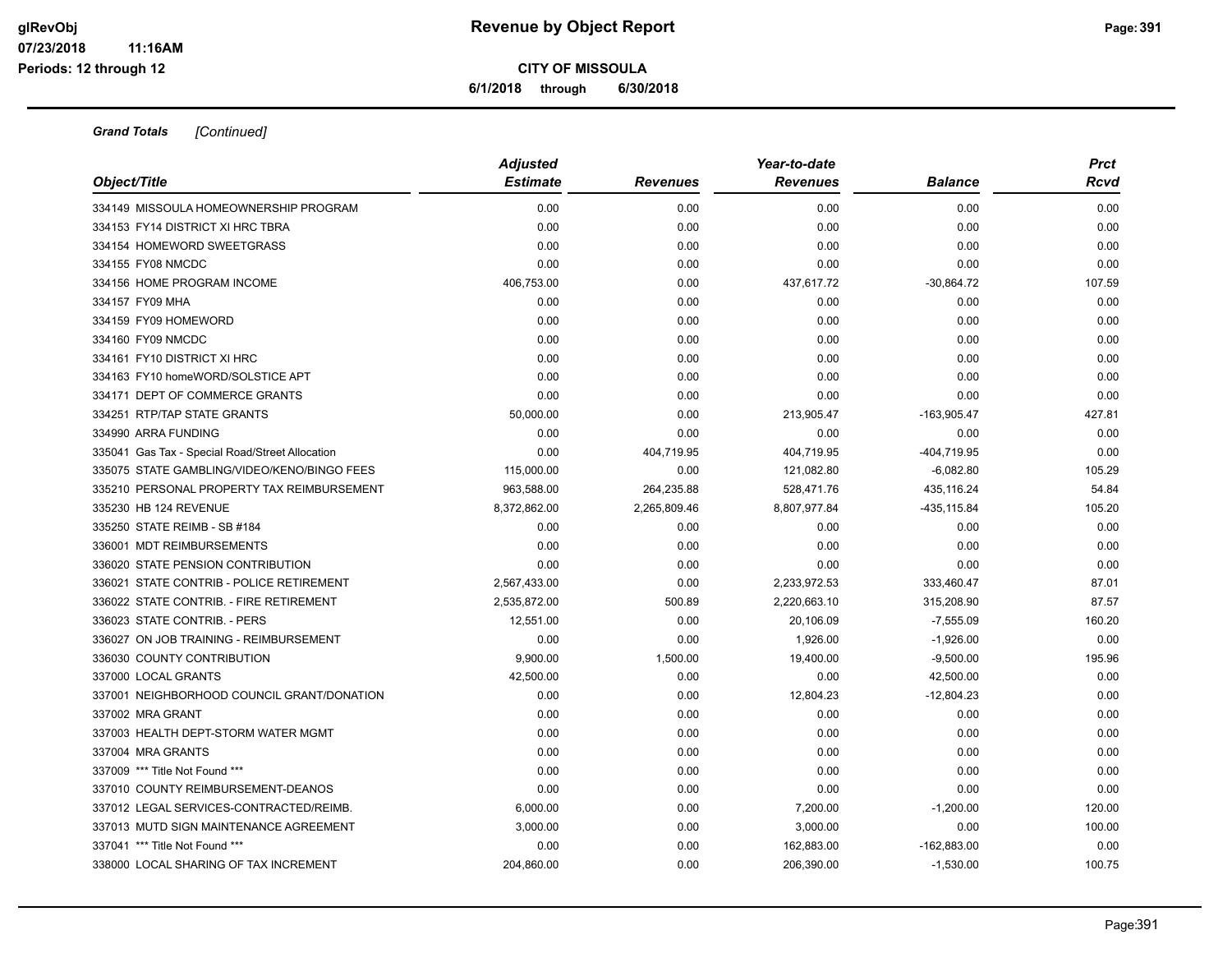**6/1/2018 through 6/30/2018**

| Object/Title                                 | <b>Adjusted</b><br><b>Estimate</b> | <b>Revenues</b> | Year-to-date<br><b>Revenues</b> | <b>Balance</b>  | <b>Prct</b><br>Rcvd |
|----------------------------------------------|------------------------------------|-----------------|---------------------------------|-----------------|---------------------|
| 338001 EXCESS PLEDGED TAX INCREMENT RETURNED | 0.00                               | 0.00            | 0.00                            | 0.00            | 0.00                |
| 338100 PLANNING MILLS PASSED THRU COUNTY     | 324,069.00                         | 0.00            | 300,000.00                      | 24,069.00       | 92.57               |
| 339000 PAYMENT IN LIEU OF TAXES              | 306,585.00                         | 15,226.00       | 15,226.00                       | 291,359.00      | 4.97                |
| <b>INTERGOVERNMENTAL REVENUES</b><br>Total   | 22,668,790.00                      | 3,467,776.05    | 18,608,792.24                   | 4,059,997.76    | 82.09               |
| 340000 CHARGES FOR SERVICES                  |                                    |                 |                                 |                 |                     |
| 340051 GRILL VAN CONCESSIONS                 | 100,000.00                         | 1,363.75        | 32,825.55                       | 67,174.45       | 32.83               |
| 341009 BLDG ADMIN FEES                       | 366,035.00                         | 217,920.50      | 400,938.00                      | $-34,903.00$    | 109.54              |
| 341010 MISCELLANEOUS COLLECTIONS             | 850.00                             | 0.00            | 5,355.50                        | $-4,505.50$     | 630.06              |
| 341011 TRANSPORTATION ADMIN FEES             | 28,947.00                          | 19,526.50       | 34,000.00                       | $-5,053.00$     | 117.46              |
| 341012 MAYORS PROCLAMATION FEES              | 0.00                               | 0.00            | 0.00                            | 0.00            | 0.00                |
| 341013 AIR FUND FEES                         | 95.00                              | 0.00            | 10.00                           | 85.00           | 10.53               |
| 341015 SEWER ADMINISTRATION FEES             | 1,355,940.00                       | 677,970.00      | 1,355,940.00                    | 0.00            | 100.00              |
| 341016 MRA ADMINISTRATION FEES               | 148,857.00                         | 74,428.50       | 148,857.00                      | 0.00            | 100.00              |
| 341017 LIGHTING ADMINISTRATION FEES          | 15,250.00                          | 7,625.00        | 15,250.00                       | 0.00            | 100.00              |
| 341018 PARKING COMM ADMIN FEES               | 199,699.00                         | 99,849.50       | 199,699.00                      | 0.00            | 100.00              |
| 341019 *** Title Not Found ***               | 4,647.00                           | 2,323.50        | 4,647.00                        | 0.00            | 100.00              |
| 341021 SID ADMINISTRATION FEES               | 0.00                               | 0.00            | 0.00                            | 0.00            | 0.00                |
| 341023 PLANNING ADMIN FEES                   | 25,000.00                          | 12,500.00       | 25,000.00                       | 0.00            | 100.00              |
| 341024 HOUSING GRANT ADMIN FEES              | 104,000.00                         | 62,590.40       | 62,590.40                       | 41,409.60       | 60.18               |
| 341026 WATER ADMINISTRATION FEES             | 0.00                               | 28,733.00       | 28,733.00                       | $-28,733.00$    | 0.00                |
| 341027 STORMWATER ADMINISTRATION FEES        | 26,988.00                          | 0.00            | 13,494.00                       | 13,494.00       | 50.00               |
| 341032 IMPACT FEE CLEARING ACCOUNT           | 0.00                               | 83,615.33       | 1,640,411.36                    | $-1,640,411.36$ | 0.00                |
| 341033 TIME PAY COLLECTIONS - MUNI COURT     | 363,482.00                         | 65,073.12       | 65,073.12                       | 298,408.88      | 17.90               |
| 341034 IMPACT FEES-FIRE SHARE                | 110,000.00                         | 0.00            | 0.00                            | 110,000.00      | 0.00                |
| 341035 IMPACT FEES-POLICE SHARE              | 19,000.00                          | 0.00            | 0.00                            | 19,000.00       | 0.00                |
| 341036 IMPACT FEES-COMMUNITY SERVICE SHARE   | 236,000.00                         | 0.00            | 0.00                            | 236,000.00      | 0.00                |
| 341037 IMPACT FEE-ROAD SHARE                 | 1,136,000.00                       | 0.00            | 0.00                            | 1,136,000.00    | 0.00                |
| 341041 SEWER EXTENSION RECORDING FEES        | 3,500.00                           | 652.00          | 7,512.00                        | $-4,012.00$     | 214.63              |
| 341052 MUNICIPAL COURT FILING FEES           | 330,000.00                         | 0.00            | 217,261.14                      | 112,738.86      | 65.84               |
| 341055 CRIME VICTIM SURCHARGE                | 1,500.00                           | 0.00            | 1,158.00                        | 342.00          | 77.20               |
| 341067 SUBDIVISION EXEMPTION AFFIDAVITS      | 5,140.00                           | 400.00          | 6,200.00                        | $-1,060.00$     | 120.62              |
| 341068 SUBDIVISON FEES                       | 10,280.00                          | 3,927.00        | 8,437.00                        | 1,843.00        | 82.07               |
| 341069 REZONING FEES                         | 10,280.00                          | 0.00            | 16,596.00                       | $-6,316.00$     | 161.44              |
| 341070 DESIGN REVIEW BOARD                   | 33,910.00                          | 2,801.33        | 27,956.97                       | 5,953.03        | 82.44               |
| 341072 FLOOD PLAIN-0THER FEES                | 0.00                               | 0.00            | 0.00                            | 0.00            | 0.00                |
| 341073 FIRE PLAN CHECK FEES                  | 30,830.00                          | 2,800.00        | 42,848.00                       | $-12,018.00$    | 138.98              |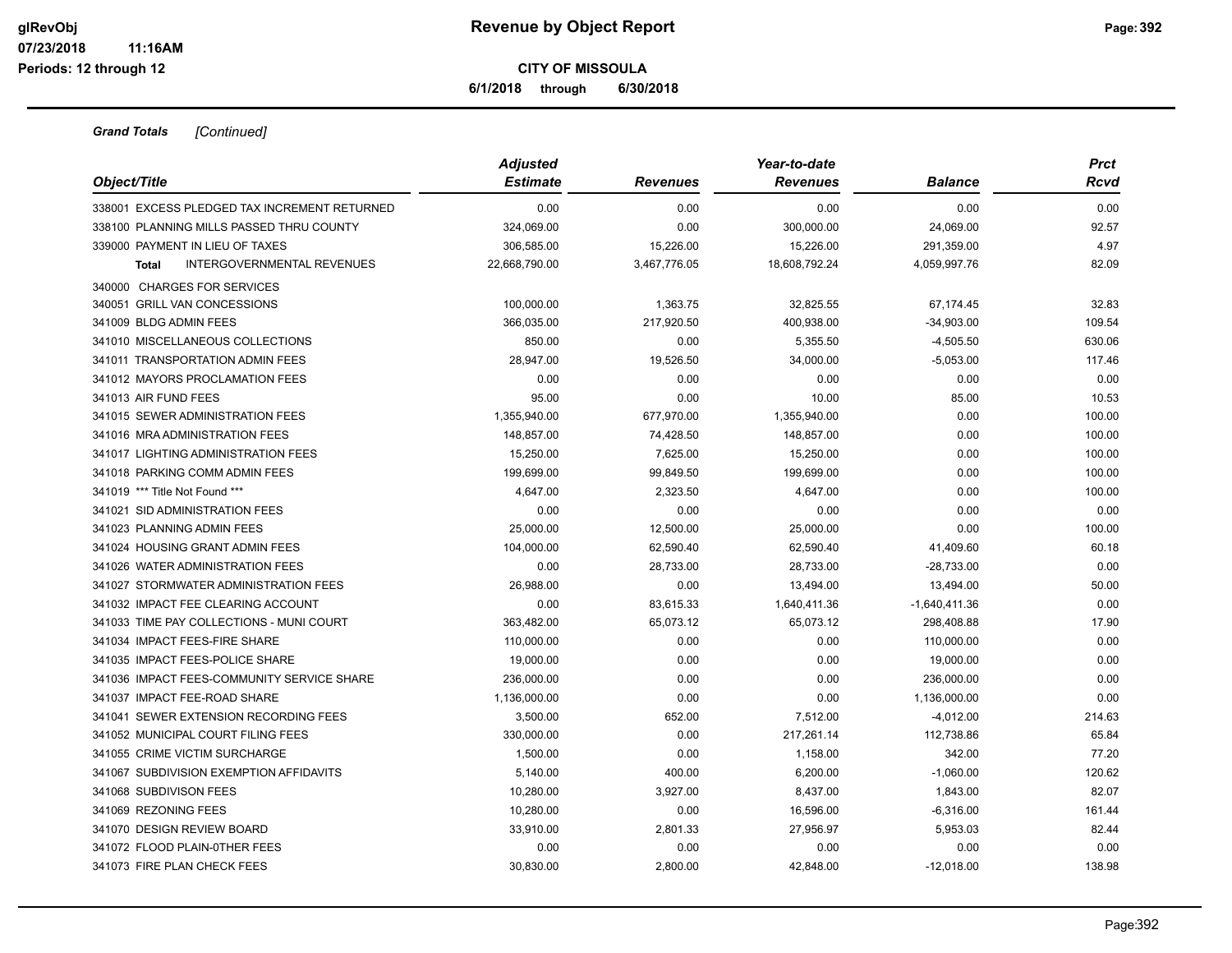**6/1/2018 through 6/30/2018**

| Object/Title                             | <b>Adjusted</b><br><b>Estimate</b> | Revenues    | Year-to-date<br><b>Revenues</b> | <b>Balance</b> | <b>Prct</b><br>Rcvd |
|------------------------------------------|------------------------------------|-------------|---------------------------------|----------------|---------------------|
| 341074 FIRE INSPECTION FEES              | 55,000.00                          | 4,590.00    | 71,144.00                       | $-16, 144.00$  | 129.35              |
| 341076 ENGINEERING PLAN CHECK FEES       | 44,700.00                          | 6,041.00    | 57,669.00                       | $-12,969.00$   | 129.01              |
| 341078 ENGINEERING MAP FEES              | 210.00                             | 20.00       | 95.00                           | 115.00         | 45.24               |
| 341079 GREASE INTERCEPTOR APPEAL FEES    | 1,130.00                           | 0.00        | 484.50                          | 645.50         | 42.88               |
| 341090 STREET VACATION PETITION FEES     | 0.00                               | 0.00        | 0.00                            | 0.00           | 0.00                |
| 341091 INSPECTION CODE BOOKS & COPIES    | 2,000.00                           | 0.00        | 120.75                          | 1,879.25       | 6.04                |
| 341450 *** Title Not Found ***           | 0.00                               | 0.00        | 0.00                            | 0.00           | 0.00                |
| 342000 *** Title Not Found ***           | 5,000.00                           | 0.00        | 0.00                            | 5,000.00       | 0.00                |
| 342010 POLICE/BID AGREEMENT              | 45,000.00                          | 0.00        | 25,294.25                       | 19,705.75      | 56.21               |
| 342012 PD REIMBURSABLE SERVICES          | 0.00                               | 0.00        | 0.00                            | 0.00           | 0.00                |
| 342013 BLIC BACKGROUND CHECK FEE         | 152,100.00                         | 1,668.68    | 48,190.25                       | 103,909.75     | 31.68               |
| 342014 POLICE DEPARTMENT SERVICE FEES    | 27,568.00                          | 2,130.00    | 31,093.05                       | $-3,525.05$    | 112.79              |
| 342015 POLICE OVERTIME FEES              | 100,000.00                         | 2,597.22    | 117,845.18                      | $-17,845.18$   | 117.85              |
| 342016 POLICE TRAINING FEES              | 36,000.00                          | 238.00      | 15,973.72                       | 20,026.28      | 44.37               |
| 342017 CATERING FEES                     | 5,000.00                           | 875.00      | 6,611.00                        | $-1,611.00$    | 132.22              |
| 342018 DESK REPORTS                      | 37,012.00                          | 2,345.00    | 34,312.50                       | 2,699.50       | 92.71               |
| 342019 ABANDONED VEHICLE REVENUE FEES    | 12,000.00                          | 570.00      | 30,135.00                       | $-18,135.00$   | 251.13              |
| 342020 FIRE DEPARTMENT FEES              | 550.00                             | 0.00        | 418.50                          | 131.50         | 76.09               |
| 342021 CPR EDUCATION PROGRAM             | 10,000.00                          | 625.00      | 8,255.00                        | 1,745.00       | 82.55               |
| 342022 OUTSIDE HIRES                     | 651,341.00                         | 4,384.76    | 1,183,252.32                    | -531,911.32    | 181.66              |
| 342060 BIKE PROGRAM SALES & FEES         | 0.00                               | 634.36      | 2,318.03                        | $-2,318.03$    | 0.00                |
| 343000 PW REIMBURSABLE SERVICES          | 35,000.00                          | 117.39      | 12,413.81                       | 22,586.19      | 35.47               |
| 343001 SIGN FABRICATION & CONTRACTS      | 0.00                               | 0.00        | 0.00                            | 0.00           | 0.00                |
| 343002 OTHER AGENCIES - VEH MAINT        | 55,000.00                          | 127.03      | 83,994.16                       | $-28,994.16$   | 152.72              |
| 343004 SPECIAL STATE CONTRACTS           | 175,000.00                         | 0.00        | 55,164.50                       | 119,835.50     | 31.52               |
| 343006 OTHER GOVT AGENCY-STREET PROJECTS | 0.00                               | 0.00        | 10,000.00                       | $-10,000.00$   | 0.00                |
| 343009 TOW CHARGES                       | 0.00                               | 0.00        | 0.00                            | 0.00           | 0.00                |
| 343010 STREET DEPT SALES & SERVICES      | 0.00                               | 0.00        | 0.00                            | 0.00           | 0.00                |
| 343011 STREET AND ROADWAY REPAIR CHARGES | 0.00                               | 0.00        | 0.00                            | 0.00           | 0.00                |
| 343013 SNOW REMOVAL FEES                 | 1,633.00                           | 0.00        | 920.00                          | 713.00         | 56.34               |
| 343015 PARKING                           | 0.00                               | 0.00        | 0.00                            | 0.00           | 0.00                |
| 343016 METER MONEY                       | 971,239.00                         | 111,470.45  | 1,229,350.98                    | -258,111.98    | 126.58              |
| 343017 PARKING LEASE REVENUE             | 702,000.00                         | 188,372.00  | 1,040,302.50                    | $-338,302.50$  | 148.19              |
| 343018 SALE OF MATERIALS                 | 92,000.00                          | 8,713.07    | 114,541.66                      | $-22,541.66$   | 124.50              |
| 343021 METERED WATER REVENUE             | 16,456,220.00                      | $-6,739.12$ | 6,152,833.82                    | 10,303,386.18  | 37.39               |
| 343022 UNMETERED WATER REVENUE           | 2,476,385.00                       | $-1,318.22$ | 702,016.10                      | 1,774,368.90   | 28.35               |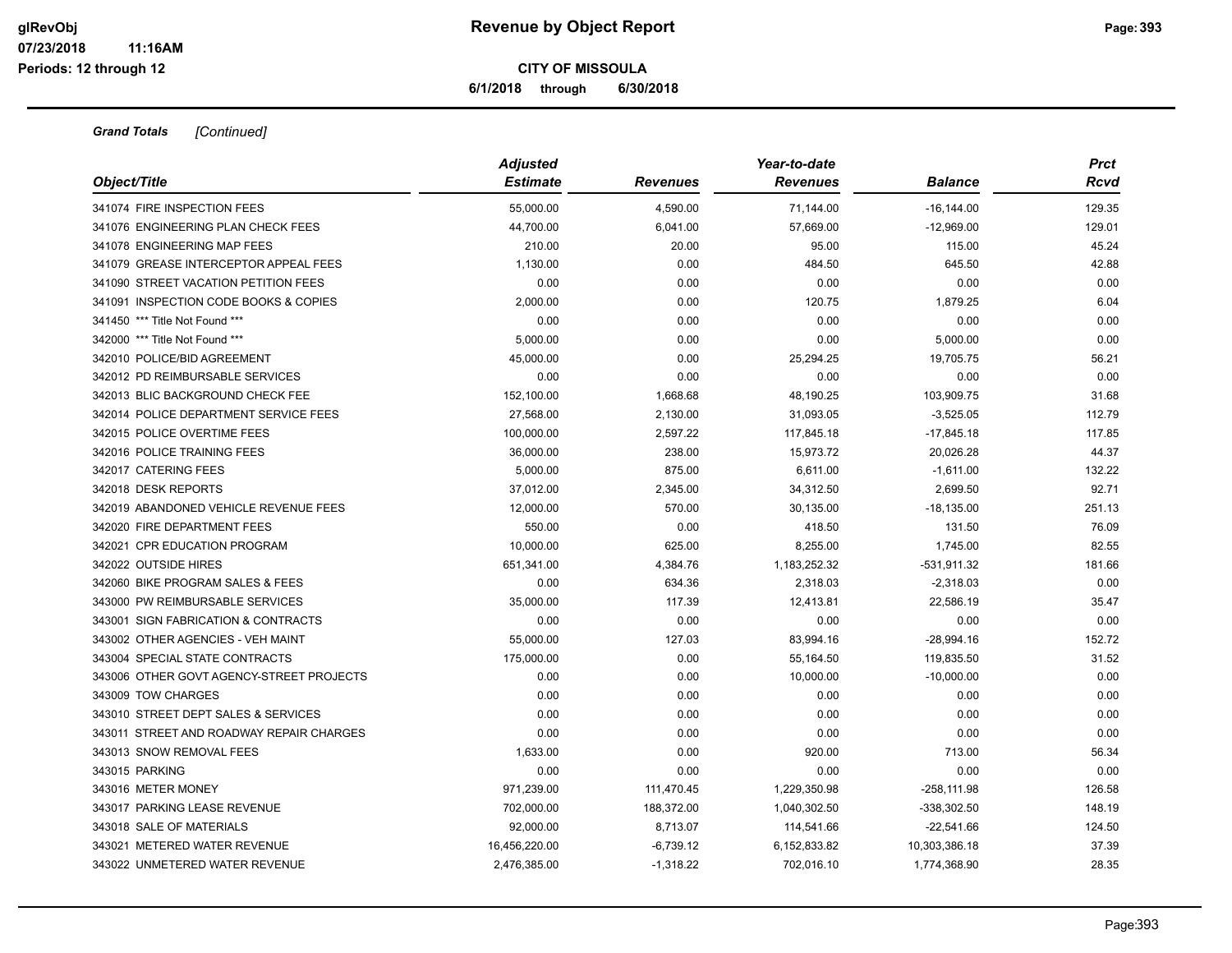**6/1/2018 through 6/30/2018**

| Object/Title                                 | <b>Adjusted</b><br><b>Estimate</b> | <b>Revenues</b> | Year-to-date<br><b>Revenues</b> | <b>Balance</b> | <b>Prct</b><br>Rcvd |
|----------------------------------------------|------------------------------------|-----------------|---------------------------------|----------------|---------------------|
| 343023 BULK WATER SALES                      | 0.00                               | 0.00            | 0.00                            | 0.00           | 0.00                |
| 343024 SALES OF WATER MATERIALS              | 0.00                               | 0.00            | 7,653.68                        | $-7,653.68$    | 0.00                |
| 343025 *** Title Not Found ***               | 114,100.00                         | 16,527.00       | 170,090.00                      | $-55,990.00$   | 149.07              |
| 343026 WATER INSTALLATION CHARGES            | 0.00                               | 0.00            | 0.00                            | 0.00           | 0.00                |
| 343027 MISCELLANEOUS WATER REVENUES          | 0.00                               | 0.00            | 127,803.54                      | $-127,803.54$  | 0.00                |
| 343028 WATER TESTING CHARGE                  | 0.00                               | 0.00            | 4,695.00                        | $-4,695.00$    | 0.00                |
| 343031 SEWER INSTALLATION CHARGES - DEVLPMNT | 0.00                               | 0.00            | 3,000.00                        | $-3,000.00$    | 0.00                |
| 343032 SEWER INSTALLATION CHARGES            | 44,850.00                          | $-18,625.00$    | $-22,564.17$                    | 67,414.17      | $-50.31$            |
| 343033 *** Title Not Found ***               | 255,800.00                         | 27,571.00       | 308,555.00                      | $-52,755.00$   | 120.62              |
| 343034 TREATMENT FACILITIES FEES             | 8,940,674.00                       | 74,635.61       | 9,077,810.41                    | $-137, 136.41$ | 101.53              |
| 343035 SALE OF SEWER MATERIALS AND SUPPLIES  | 10,300.00                          | 1,808.10        | $-17,462.82$                    | 27,762.82      | $-169.54$           |
| 343036 *** Title Not Found ***               | 0.00                               | 0.00            | 18,411.75                       | $-18,411.75$   | 0.00                |
| 343037 GREASE INTERCEPTOR LOANS              | 0.00                               | 0.00            | 0.00                            | 0.00           | 0.00                |
| 343038 P & I TAX LIENS                       | 0.00                               | 462.97          | 3,012.36                        | $-3,012.36$    | 0.00                |
| 343039 DISPOSAL FEES                         | 29,170.00                          | 8,742.28        | 52,859.85                       | $-23,689.85$   | 181.21              |
| 343041 COMPOST TIPPING FEES                  | 664,215.00                         | 246,871.82      | 641,608.40                      | 22,606.60      | 96.60               |
| 343045 COMPOST SALES                         | 417,960.00                         | 33,406.00       | 330,531.00                      | 87,429.00      | 79.08               |
| 343046 COMPOST DELIVERY CHARGE               | 0.00                               | 0.00            | 0.00                            | 0.00           | 0.00                |
| 343065 BUILDING RENTALS                      | 0.00                               | 0.00            | 0.00                            | 0.00           | 0.00                |
| 343080 STATE MAINTENANCE CONTRACT            | 550,000.00                         | 1,787.17        | 528,431.47                      | 21,568.53      | 96.08               |
| 343084 STREET MAINTENANCE MATERIALS REIMB    | 50,000.00                          | 0.00            | 0.00                            | 50,000.00      | 0.00                |
| 343097 SIDEWALK AND CURB FEES                | 300,000.00                         | 20,312.71       | 375,732.17                      | $-75,732.17$   | 125.24              |
| 343300 MISC CHARGES FOR SERVICES             | 0.00                               | 0.00            | 0.00                            | 0.00           | 0.00                |
| 343301 BOOT REMOVAL                          | 10,000.00                          | 1,000.00        | 13,575.00                       | $-3,575.00$    | 135.75              |
| 343302 PARKS SOIL PROJECT                    | 0.00                               | 0.00            | 0.00                            | 0.00           | 0.00                |
| 343310 SALE OF NICHE NAMEPLATES & VASES      | 0.00                               | 1,400.00        | 21,900.00                       | $-21,900.00$   | 0.00                |
| 343311 SALE OF NICHES                        | 0.00                               | 0.00            | 0.00                            | 0.00           | 0.00                |
| 343320 SALE OF GRAVES                        | 27,100.00                          | 2,400.00        | 20,500.00                       | 6,600.00       | 75.65               |
| 343321 FOUNDATIONS                           | 7.060.00                           | 850.00          | 9.955.00                        | $-2,895.00$    | 141.01              |
| 343322 FLOWER CARE                           | 18,650.00                          | 0.00            | 8,110.00                        | 10,540.00      | 43.49               |
| 343323 LINER/ POLYVAULTS/ ACCESS FEES        | 24,530.00                          | 1,200.00        | 13,300.00                       | 11,230.00      | 54.22               |
| 343324 OTHER CEMETERY FEES                   | 3,720.00                           | 300.00          | 3,600.00                        | 120.00         | 96.77               |
| 343325 2ND INTERMENT RIGHT                   | 5,840.00                           | 400.00          | 4,400.00                        | 1,440.00       | 75.34               |
| 343327 MONUMENT MAINTENANCE                  | 0.00                               | 45.00           | 610.00                          | $-610.00$      | 0.00                |
| 343340 OPENINGS/ CLOSINGS/ DISINTERMENTS     | 27,770.00                          | 1,550.00        | 18,925.00                       | 8,845.00       | 68.15               |
| 343341 CEMETERY MONUMENT PERMIT FEE          | 0.00                               | 300.00          | 1,800.00                        | $-1,800.00$    | 0.00                |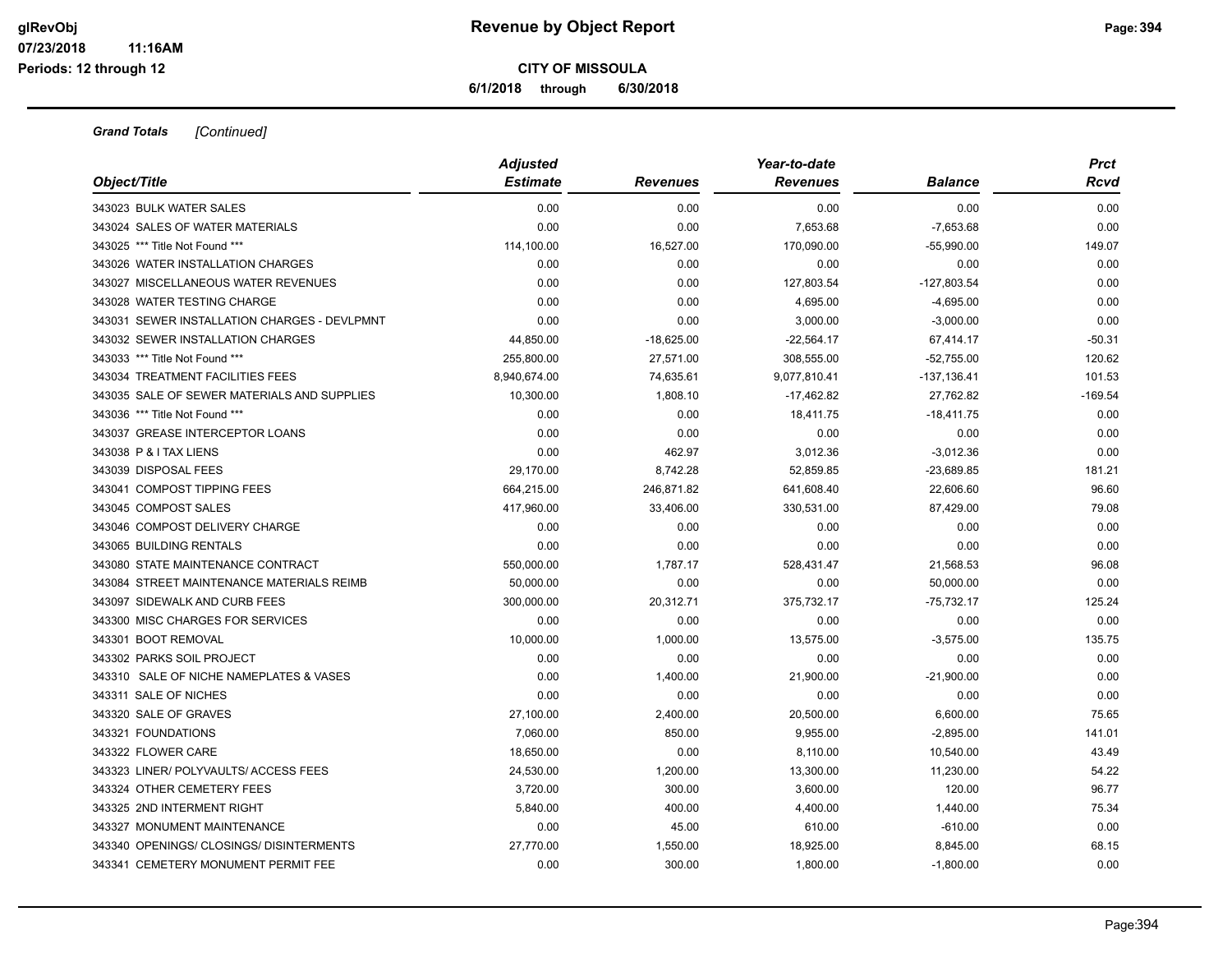**6/1/2018 through 6/30/2018**

| Object/Title                                | <b>Adjusted</b><br><b>Estimate</b> | <b>Revenues</b> | Year-to-date<br><b>Revenues</b> | <b>Balance</b> | <b>Prct</b><br><b>Rcvd</b> |
|---------------------------------------------|------------------------------------|-----------------|---------------------------------|----------------|----------------------------|
|                                             |                                    |                 |                                 |                |                            |
| 343343 CEMETERY OVERTIME SERVICES FEE       | 0.00                               | 0.00            | 915.00                          | $-915.00$      | 0.00                       |
| 343350 MISCELLANEOUS FEES                   | 29,000.00                          | 0.00            | 85.00                           | 28,915.00      | 0.29                       |
| 343360 WEED CONTROL                         | 2,250.00                           | 0.00            | 810.00                          | 1,440.00       | 36.00                      |
| 345032 STORMWATER INSTALLATION FEES         | 0.00                               | 0.00            | 0.00                            | 0.00           | 0.00                       |
| 345034 STORMWATER USE FEES                  | 267,140.00                         | 136.84          | 270,146.49                      | $-3,006.49$    | 101.13                     |
| 345036 STORM WATER USE FEE PENALTY          | 0.00                               | 0.00            | 0.00                            | 0.00           | 0.00                       |
| 346000 FEES                                 | 68,200.00                          | 16,883.81       | 67,014.11                       | 1,185.89       | 98.26                      |
| 346001 TENNIS FEE                           | 0.00                               | 0.00            | 990.00                          | $-990.00$      | 0.00                       |
| 346030 SWIMMING POOL FEES                   | 623,825.00                         | 70,932.43       | 475,343.20                      | 148,481.80     | 76.20                      |
| 346031 OUTDOOR RECREATION - ADULTS          | 420,307.00                         | 29,773.43       | 554,987.44                      | -134,680.44    | 132.04                     |
| 346032 *** Title Not Found ***              | 22,000.00                          | 1,454.00        | 2,114.00                        | 19,886.00      | 9.61                       |
| 346033 OUTDOOR RECREATION - YOUTH           | 153,950.00                         | 15,257.09       | 104,268.18                      | 49,681.82      | 67.73                      |
| 346034 GROUNDS MAINTENANCE CONTRACT         | 105,000.00                         | 0.00            | 96,736.00                       | 8,264.00       | 92.13                      |
| 346035 SPECIAL USE PERMITS                  | 0.00                               | 100.00          | 100.00                          | $-100.00$      | 0.00                       |
| 346036 VENDOR CONCESSION FEES               | 95,120.00                          | 4,452.42        | 14,333.67                       | 80,786.33      | 15.07                      |
| 346037 PARK MERCHANDISE                     | 0.00                               | 0.00            | 0.00                            | 0.00           | 0.00                       |
| 346038 RECREATION CENTER FEES               | 500.00                             | 0.00            | 0.00                            | 500.00         | 0.00                       |
| 346039 VENDOR CONCESSIONS                   | 0.00                               | 459.75          | 763.75                          | $-763.75$      | 0.00                       |
| 346040 MCCORMICK SWIMMING POOL              | 0.00                               | 0.00            | 0.00                            | 0.00           | 0.00                       |
| 346050 COUNTY PLAYGROUND CONTRACT           | 0.00                               | 0.00            | 0.00                            | 0.00           | 0.00                       |
| 346051 MONTANA PARKS/REC CONFERENCE 2012    | 2,500.00                           | 0.00            | 1,212.45                        | 1,287.55       | 48.50                      |
| 346052 PLAYGROUND SAFETY TRAINING           | 0.00                               | 0.00            | 4,080.00                        | $-4,080.00$    | 0.00                       |
| 346053 CITY LIFE PROGRAMS                   | 9,000.00                           | 0.00            | 12,282.75                       | $-3,282.75$    | 136.48                     |
| 346054 PARKS MISC OVERTIME FEES             | 0.00                               | 0.00            | 2,056.14                        | $-2,056.14$    | 0.00                       |
| 346055 COUNTY PARK SUPPORT                  | 0.00                               | 0.00            | 0.00                            | 0.00           | 0.00                       |
| 346056 PICNIC SITE FEES                     | 0.00                               | 32.00           | 96.00                           | $-96.00$       | 0.00                       |
| 346060 CURRENTS SWIMMING FACILITY           | 444,400.00                         | 58,914.18       | 498,197.03                      | $-53,797.03$   | 112.11                     |
| 346061 RENTAL - COURT SPORTS                | 0.00                               | 984.80          | 3,084.80                        | $-3,084.80$    | 0.00                       |
| 346063 RENTAL - SHELTERS/ PAVILIONS/ PLAZAS | 0.00                               | 3,128.25        | 4,961.24                        | $-4,961.24$    | 0.00                       |
| 346065 RENTAL - DIAMOND FIELDS              | 0.00                               | 2,188.49        | 5,938.49                        | $-5,938.49$    | 0.00                       |
| 346066 RENTAL - RUGBY                       | 0.00                               | 0.00            | 0.00                            | 0.00           | 0.00                       |
| 346067 RENTAL - SYNTHETIC FIELDS            | 0.00                               | 0.00            | 0.00                            | 0.00           | 0.00                       |
| 346068 RENTAL - MULTI-USE                   | 0.00                               | 15,517.87       | 17,570.97                       | $-17,570.97$   | 0.00                       |
| 346069 RENTAL - MISCELLANEOUS               | 0.00                               | 567.00          | 915.00                          | $-915.00$      | 0.00                       |
| 346080 PAYMENT IN LIEU OF PARKS             | 40,000.00                          | 30,055.59       | 36,957.59                       | 3,042.41       | 92.39                      |
| 346082 HIGH PARK EASEMENT EXCHANGE          | 0.00                               | 0.00            | 0.00                            | 0.00           | 0.00                       |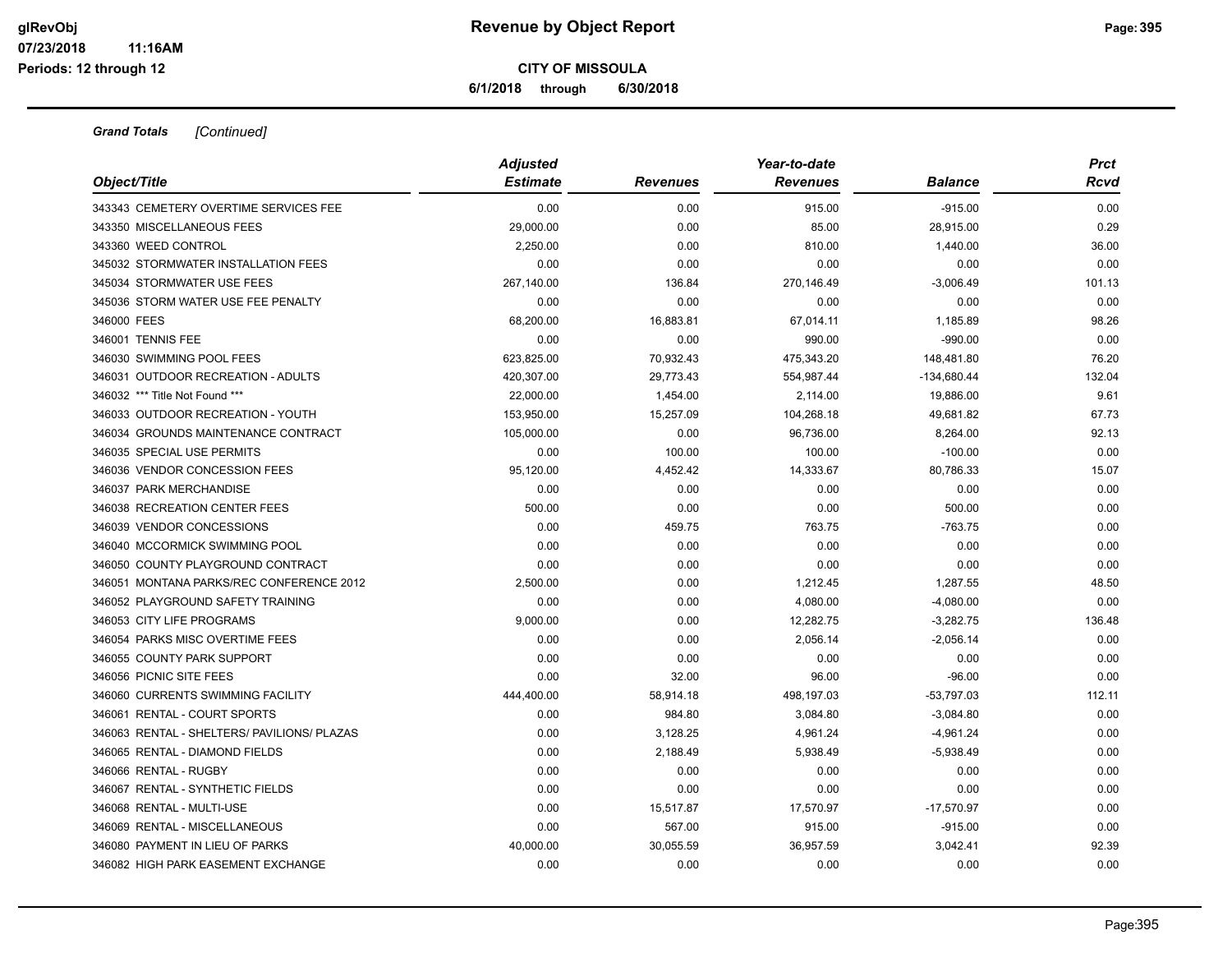**6/1/2018 through 6/30/2018**

| Object/Title                                    | <b>Adjusted</b><br><b>Estimate</b> | <b>Revenues</b> | Year-to-date<br><b>Revenues</b> | <b>Balance</b> | <b>Prct</b><br>Rcvd |
|-------------------------------------------------|------------------------------------|-----------------|---------------------------------|----------------|---------------------|
|                                                 |                                    |                 |                                 |                |                     |
| 346431 ENT - RENTAL - COURT SPORTS              | 0.00                               | 530.40          | 2,139.30                        | $-2,139.30$    | 0.00                |
| 346433 ENT-RENTAL - SHELTERS/ PAVILIONS/ PLAZAS | 0.00                               | 1,042.75        | 1,653.76                        | $-1,653.76$    | 0.00                |
| 346531 ENT-RENTAL - MISCELLANEOUS               | 0.00                               | 0.00            | 0.00                            | 0.00           | 0.00                |
| 346533 ENT-RENTAL - SYNTHETIC FIELDS            | 0.00                               | 133.50          | 526.00                          | $-526.00$      | 0.00                |
| 346631 ENT-RENTAL - DIAMOND FIELDS              | 0.00                               | 700.01          | 2,252.51                        | $-2,252.51$    | 0.00                |
| 346633 ENT-RENTAL - RUGBY                       | 0.00                               | 0.00            | 0.00                            | 0.00           | 0.00                |
| 346635 ENT-RENTAL - MULTI-USE                   | 0.00                               | 5,139.63        | 7,138.08                        | $-7,138.08$    | 0.00                |
| <b>CHARGES FOR SERVICES</b><br><b>Total</b>     | 40,600,249.00                      | 2,372,889.95    | 29,312,054.21                   | 11,288,194.79  | 72.20               |
| 350000 FINES & FORFEITURES                      |                                    |                 |                                 |                |                     |
| 351013 DRUG FORFEITURES                         | 15,000.00                          | 1.96            | 10,289.84                       | 4,710.16       | 68.60               |
| 351022 LAW ENFORCEMENT ACADEMY SURCHARGE #5     | 0.00                               | $-14,320.54$    | 4,557.58                        | $-4,557.58$    | 0.00                |
| 351031 TRAFFIC FINES                            | 1,205,000.00                       | 0.00            | 865,900.25                      | 339,099.75     | 71.86               |
| 351032 SURCHARGE ON FINES                       | 102,500.00                         | $-13, 177.21$   | 74,227.60                       | 28,272.40      | 72.42               |
| 351033 PUBLIC DEFENDER FEES                     | 55,000.00                          | $-540.00$       | 55,914.48                       | $-914.48$      | 101.66              |
| 351034 CELLULAR PHONE FINES                     | 80,000.00                          | 0.00            | 61,463.50                       | 18,536.50      | 76.83               |
| 351035 CELL PHONE FINES: EDUCATION              | 80,000.00                          | 0.00            | 61,463.50                       | 18,536.50      | 76.83               |
| 352000 TICKETS                                  | 0.00                               | 0.00            | 0.00                            | 0.00           | 0.00                |
| 352001 PARKING TICKET REVENUE                   | 270,000.00                         | 20,391.00       | 241,011.39                      | 28,988.61      | 89.26               |
| 352002 PARKING FINES                            | 0.00                               | 0.00            | 370.00                          | $-370.00$      | 0.00                |
| 352004 ACCESS CREDENTIALS DEPOSIT               | 0.00                               | 10,624.00       | 10,624.00                       | $-10,624.00$   | 0.00                |
| 353601 CANCELLATION FEE                         | 0.00                               | 225.70          | 273.54                          | $-273.54$      | 0.00                |
| 355000 FALSE ALARM PENALTY                      | 10,000.00                          | 2,912.00        | 14,612.00                       | $-4,612.00$    | 146.12              |
| <b>FINES &amp; FORFEITURES</b><br><b>Total</b>  | 1,817,500.00                       | 6,116.91        | 1,400,707.68                    | 416,792.32     | 77.07               |
| 360000 MISCELLANEOUS REVENUES                   |                                    |                 |                                 |                |                     |
| 360000 MISCELLANEOUS REVENUES                   | 0.00                               | 0.00            | 0.00                            | 0.00           | 0.00                |
| 360001 COPIES                                   | 2,000.00                           | 32.75           | 1,888.20                        | 111.80         | 94.41               |
| 360003 MMIA REIMBURSEMENT-ATTORNEY              | 0.00                               | 0.00            | 0.00                            | 0.00           | 0.00                |
| 360005 LOAN REPAYMENTS                          | 25,000.00                          | 0.00            | 37.61                           | 24,962.39      | 0.15                |
| 360007 RLF REVENUES                             | 0.00                               | 0.00            | 0.00                            | 0.00           | 0.00                |
| 360010 MISCELLANEOUS                            | 444,101.00                         | 4,101.50        | 392,727.02                      | 51,373.98      | 88.43               |
| 360011 YOUTH COUNCIL FUNDS                      | 0.00                               | 0.00            | 0.00                            | 0.00           | 0.00                |
| 360013 REPAYMENT OF SEWER GRANT                 | 7,000.00                           | 0.00            | 2,815.00                        | 4,185.00       | 40.21               |
| 360014 REPAYMENT OF LOAN/MHA                    | 0.00                               | 0.00            | 0.00                            | 0.00           | 0.00                |
| 360015 CONFERENCE REVENUES - BUILDING           | 0.00                               | 0.00            | 0.00                            | 0.00           | 0.00                |
| 360016 LAFRAY PARK DONATIONS                    | 0.00                               | 0.00            | 0.00                            | 0.00           | 0.00                |
| 360017 PARK PLANS FORFEITURE                    | 0.00                               | 0.00            | 0.00                            | 0.00           | 0.00                |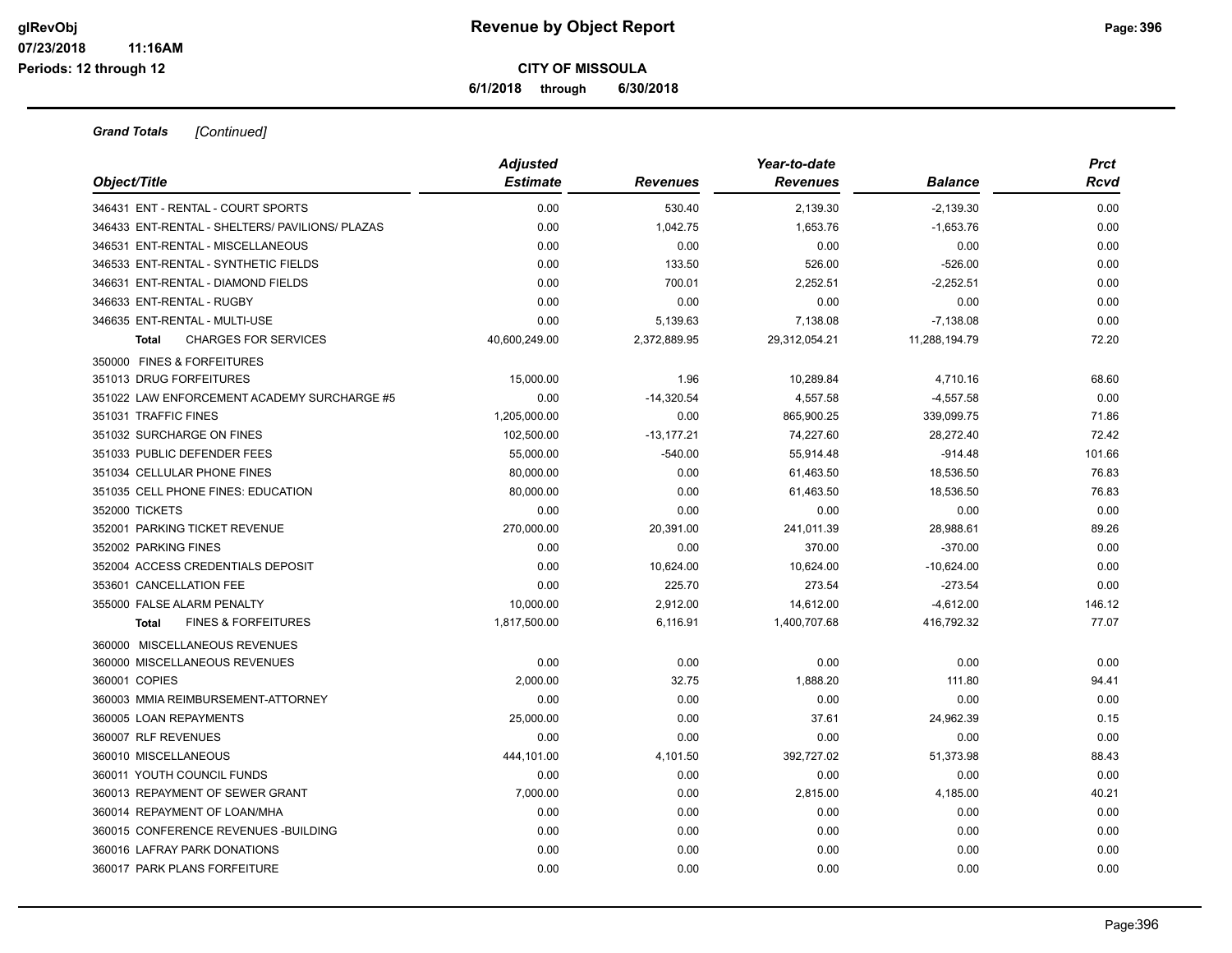**6/1/2018 through 6/30/2018**

| Object/Title                               | <b>Adjusted</b> |                 | Year-to-date    |                | <b>Prct</b> |
|--------------------------------------------|-----------------|-----------------|-----------------|----------------|-------------|
|                                            | <b>Estimate</b> | <b>Revenues</b> | <b>Revenues</b> | <b>Balance</b> | Rcvd        |
| 360018 MARKET ON FRONT UTILITY PAYMENTS    | 2,000.00        | 246.20          | 2,451.36        | $-451.36$      | 122.57      |
| 360019 GARBAGE-MARKET ON FRONT             | 1,000.00        | 207.55          | 2,091.91        | $-1,091.91$    | 209.19      |
| 360020 GREENOUGH PARK ENCROACHMENTS        | 0.00            | 0.00            | 0.00            | 0.00           | 0.00        |
| 360030 CONTRIBUTIONS FROM PROPERTY OWNERS  | 0.00            | 0.00            | 0.00            | 0.00           | 0.00        |
| 360050 OVER/SHORT                          | 0.00            | 0.00            | 12.00           | $-12.00$       | 0.00        |
| 360100 REFUNDS                             | 0.00            | 0.00            | 0.00            | 0.00           | 0.00        |
| 361000 RATTLESNAKE LAND LEASES             | 0.00            | 0.00            | 100.00          | $-100.00$      | 0.00        |
| 361003 CARAS PARK CONCERT REVENUE          | 0.00            | 0.00            | 0.00            | 0.00           | 0.00        |
| 361005 JOHNSON ST RENTAL INCOME            | 109,467.00      | 4,375.00        | 97,382.02       | 12,084.98      | 88.96       |
| 361010 RENTAL REVENUE                      | 120,000.00      | 0.00            | 4,158.19        | 115,841.81     | 3.47        |
| 361013 CLOSED GRANT REPAYMENTS             | 55,439.00       | 0.00            | 0.00            | 55,439.00      | 0.00        |
| 361200 RADIO TOWER LEASE PAYMENTS          | 5,680.00        | 0.00            | 5,000.00        | 680.00         | 88.03       |
| 361201 EKO LAND LEASE                      | 0.00            | 0.00            | 0.00            | 0.00           | 0.00        |
| 362000 OTHER MISCELLANEOUS REVENUE         | 18,000.00       | 26,077.78       | 26,077.78       | $-8,077.78$    | 144.88      |
| 362002 BAD CHECK CHARGES                   | 1,250.00        | 0.00            | 195.00          | 1,055.00       | 15.60       |
| 362003 US BANK FEE REIMBURSEMENT           | 0.00            | 0.00            | 0.00            | 0.00           | 0.00        |
| 362004 URD III FACADE IMPROVEMENT LOAN REC | 0.00            | 0.00            | 0.00            | 0.00           | 0.00        |
| 362005 LEASE LATE PAYMENT PENALTY          | 0.00            | 0.00            | 0.00            | 0.00           | 0.00        |
| 362006 GAIC INSURANCE SETTLEMENT           | 0.00            | 0.00            | 0.00            | 0.00           | 0.00        |
| 362007 *** Title Not Found ***             | 0.00            | 0.00            | 0.00            | 0.00           | 0.00        |
| 362011 SALE OF UNCLAIMED PROPERTY          | 0.00            | 0.00            | 5,611.86        | $-5,611.86$    | 0.00        |
| 362012 REC/GREEN TAG PROGRAM               | 0.00            | 0.00            | 0.00            | 0.00           | 0.00        |
| 363000 ASSESSMENTS PAID                    | 15,000.00       | 0.00            | 0.00            | 15,000.00      | 0.00        |
| 363010 LIGHTING ASSESSMENTS                | 467,868.00      | 34,668.73       | 454,372.25      | 13,495.75      | 97.12       |
| 363020 PROPERTY ASSESSMENTS                | 5,523,973.00    | 1,979,387.27    | 5,107,472.35    | 416,500.65     | 92.46       |
| 363021 PAYOFF PRINCIPAL ASSESSMENTS        | 0.00            | 42,724.54       | 100,050.25      | $-100,050.25$  | 0.00        |
| 363040 PENALTY AND INTEREST                | 0.00            | 2,433.15        | 9,075.58        | $-9,075.58$    | 0.00        |
| 363041 P&I ON CLOSED ASSESSMENT            | 0.00            | 0.00            | 0.00            | 0.00           | 0.00        |
| 364012 SALE OF SURPLUS PROPERTY            | 74,500.00       | 0.00            | 117,450.75      | $-42,950.75$   | 157.65      |
| 364040 INSURANCE AND DAMAGE RECOVERY       | 25,000.00       | 1,846.24        | 162,636.98      | $-137,636.98$  | 650.55      |
| 364041 WORKERS COMPENSATION REIMBURSEMENT  | 0.00            | 0.00            | 0.00            | 0.00           | 0.00        |
| 364042 EXPENDITURE REIMBURSEMENTS          | 0.00            | 0.00            | 0.00            | 0.00           | 0.00        |
| 364043 RATTLESNAKE SUNLIGHT REIMBURSEMENT  | 8,250.00        | 0.00            | 7,436.00        | 814.00         | 90.13       |
| 364044 EMERGENCY RESPONSE REIMBURSEMENT    | 0.00            | 0.00            | 0.00            | 0.00           | 0.00        |
| 365000 DONATIONS                           | 481,535.00      | 23,924.67       | 182,516.17      | 299,018.83     | 37.90       |
| 365001 *** Title Not Found ***             | 0.00            | 6.02            | 10,458.66       | $-10,458.66$   | 0.00        |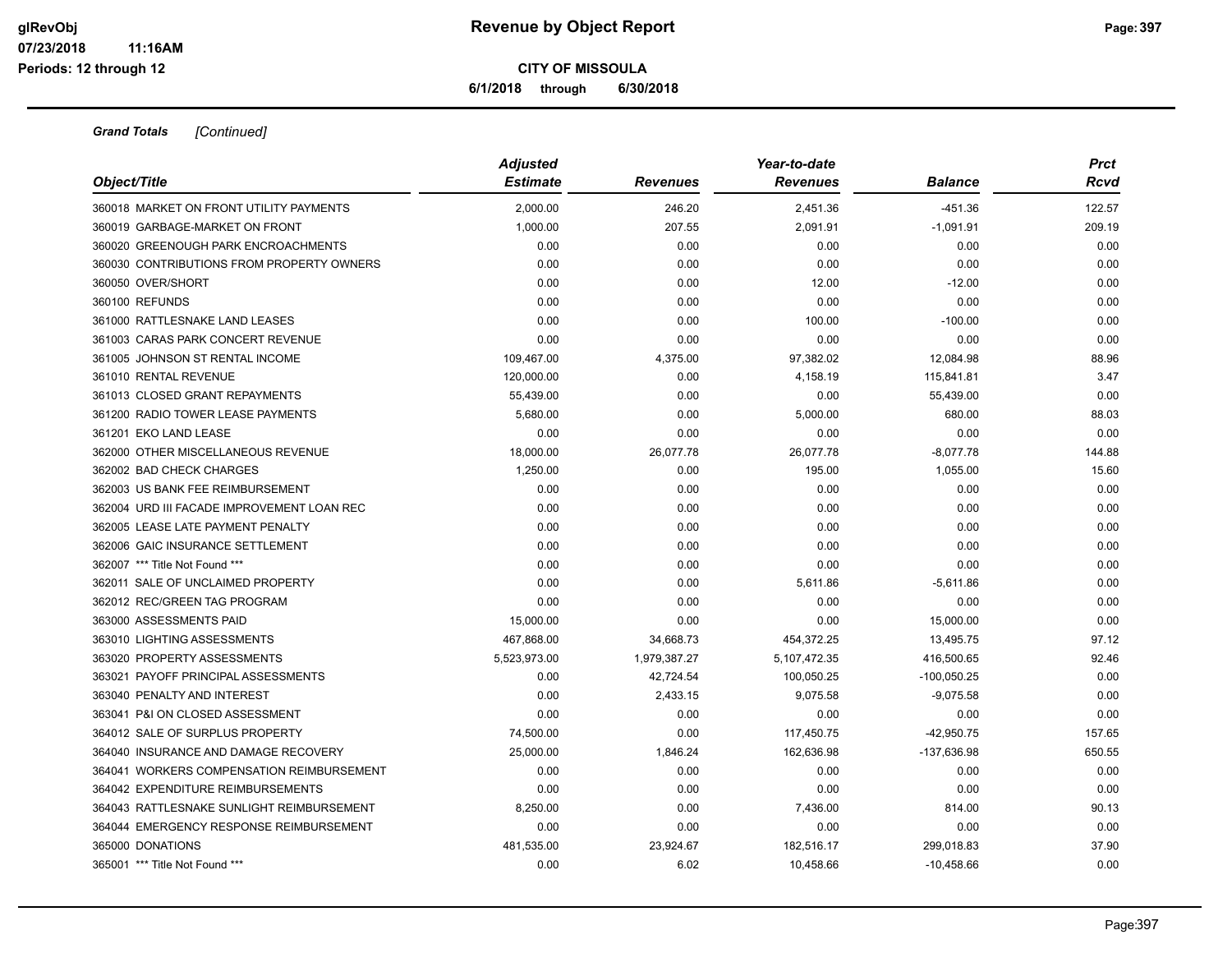**6/1/2018 through 6/30/2018**

| Object/Title                                    | <b>Adjusted</b> |                 | Year-to-date    |                | <b>Prct</b> |
|-------------------------------------------------|-----------------|-----------------|-----------------|----------------|-------------|
|                                                 | <b>Estimate</b> | <b>Revenues</b> | <b>Revenues</b> | <b>Balance</b> | Rcvd        |
| 365002 OTHER RECREATION DONATIONS               | 130,000.00      | 1,181.50        | 4,681.25        | 125,318.75     | 3.60        |
| 365003 DONATIONS - SMOKE ALARMS                 | 0.00            | 0.00            | 0.00            | 0.00           | 0.00        |
| 365004 GRANT CR TRAIL ASSN DONATION             | 0.00            | 0.00            | 0.00            | 0.00           | 0.00        |
| 365005 CONTRIBUTIONS - PLANNING                 | 0.00            | 0.00            | 64,560.00       | $-64,560.00$   | 0.00        |
| 365009 DONATIONS - BASKETBALL/TENNIS COURT      | 45,000.00       | 0.00            | 0.00            | 45,000.00      | 0.00        |
| 365010 FRIENDS OF MISSOULA PARKS DONATION       | 0.00            | 0.00            | 5,408.63        | $-5,408.63$    | 0.00        |
| 365011 *** Title Not Found ***                  | 0.00            | 3,000.00        | 139,699.75      | -139,699.75    | 0.00        |
| 365012 *** Title Not Found ***                  | 0.00            | 3,817.50        | 11,278.60       | $-11,278.60$   | 0.00        |
| 365013 SPONSORSHIP - RECREATION PROGRAMS        | 0.00            | 11,107.85       | 23,959.51       | $-23,959.51$   | 0.00        |
| 365014 *** Title Not Found ***                  | 0.00            | 36.00           | 17,047.00       | $-17,047.00$   | 0.00        |
| 365015 *** Title Not Found ***                  | 0.00            | 100.00          | 15,668.49       | $-15,668.49$   | 0.00        |
| 365016 *** Title Not Found ***                  | 30,000.00       | 8,289.98        | 14,575.92       | 15,424.08      | 48.59       |
| 365017 *** Title Not Found ***                  | 0.00            | 5,468.25        | 10,713.25       | $-10,713.25$   | 0.00        |
| 365018 *** Title Not Found ***                  | 0.00            | 1,010.00        | 14,788.00       | $-14,788.00$   | 0.00        |
| 365019 *** Title Not Found ***                  | 0.00            | 557.00          | 39,178.96       | $-39,178.96$   | 0.00        |
| 365020 OPEN SPACE DONATIONS                     | 0.00            | 0.00            | 0.00            | 0.00           | 0.00        |
| 365021 PARKS AND RECS GRANTS & CONTRIBUTIONS    | 0.00            | 0.00            | 0.00            | 0.00           | 0.00        |
| 365023 ENERGY REBATES                           | 101.00          | 23,025.06       | 23,025.06       | $-22,924.06$   | 22,797.09   |
| 365025 MISC FIRE GRANTS                         | 0.00            | 0.00            | 5,000.00        | $-5,000.00$    | 0.00        |
| 365027 MISCELLANOUS PRIVATE GRANTS              | 0.00            | 0.00            | 1,000.00        | $-1,000.00$    | 0.00        |
| 365030 DONATIONS STADIUM R&D                    | 0.00            | 0.00            | 0.00            | 0.00           | 0.00        |
| 365100 RECREATION OUTDOOR                       | 0.00            | 0.00            | 1,975.00        | $-1,975.00$    | 0.00        |
| 365101 RECREATION SCHOLARSHIP                   | 0.00            | $-2,858.05$     | $-7,957.58$     | 7,957.58       | 0.00        |
| 365102 RECREATION YOUTH & ADULT SPORTS          | 0.00            | 0.00            | 400.00          | $-400.00$      | 0.00        |
| 365103 URBAN FORESTRY PROGRAMS                  | 75,000.00       | 0.00            | 3,964.35        | 71,035.65      | 5.29        |
| 365109 CONSERVATION LANDS DONATIONS             | 0.00            | 0.00            | 0.00            | 0.00           | 0.00        |
| 368000 CAPITAL CONTRIBUTIONS                    | 0.00            | 0.00            | 3,035.23        | $-3,035.23$    | 0.00        |
| 368005 *** Title Not Found ***                  | 0.00            | 0.00            | 0.00            | 0.00           | 0.00        |
| 368060 PARKS CAPITAL CONTRIBUTIONS              | 0.00            | 0.00            | 0.00            | 0.00           | 0.00        |
| MISCELLANEOUS REVENUES<br>Total                 | 7,667,164.00    | 2,174,766.49    | 7,084,018.36    | 583,145.64     | 92.39       |
| 370000 INVESTMENTS & ROYALTY EARNINGS           |                 |                 |                 |                |             |
| 371010 INTEREST ON INVESTMENTS                  | 23,000.00       | 0.00            | $-25,260.70$    | 48,260.70      | $-109.83$   |
| 371012 MUNICIPAL COURT BANK INTEREST            | 16,793.00       | 16,792.63       | 16,792.63       | 0.37           | 100.00      |
| 371020 GAIN/LOSS IN MARKET VALUE OF INVESTMENTS | 0.00            | 0.00            | 0.00            | 0.00           | 0.00        |
| 371500 INTEREST ON INTERFUND LOAN               | 0.00            | 0.00            | 0.00            | 0.00           | 0.00        |
| 373002 LOAN REPAYMENT - FAMILY SERVICES         | 146.924.00      | 0.00            | 0.00            | 146,924.00     | 0.00        |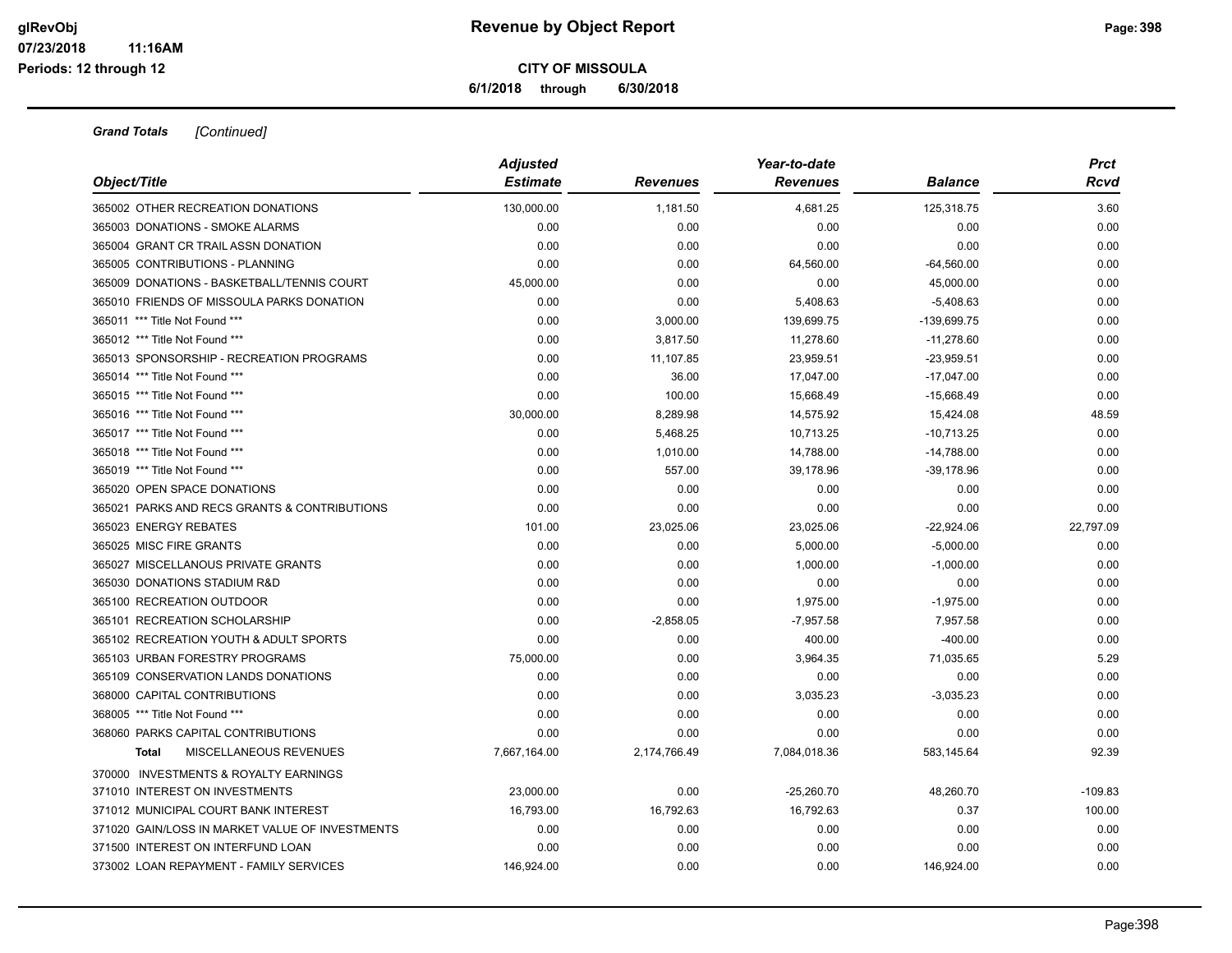**6/1/2018 through 6/30/2018**

| Object/Title                                              | <b>Adjusted</b><br><b>Estimate</b> | <b>Revenues</b> | Year-to-date<br><b>Revenues</b> | <b>Balance</b> | <b>Prct</b><br>Rcvd |
|-----------------------------------------------------------|------------------------------------|-----------------|---------------------------------|----------------|---------------------|
| 373006 BURNS ST COMMONS                                   | 0.00                               | 0.00            | 0.00                            | 0.00           | 0.00                |
| <b>INVESTMENTS &amp; ROYALTY EARNINGS</b><br><b>Total</b> | 186,717.00                         | 16,792.63       | $-8,468.07$                     | 195,185.07     | $-4.54$             |
| 380000 OTHER FINANCING SOURCES                            |                                    |                 |                                 |                |                     |
| 381000 LOAN PROCEEDS                                      | 55,265.00                          | 0.00            | 0.05                            | 55,264.95      | 0.00                |
| 381002 SRF LOAN                                           | 0.00                               | 0.00            | 0.00                            | 0.00           | 0.00                |
| 381009 TRANSFERS IN                                       | 512,500.00                         | 0.00            | 0.00                            | 512,500.00     | 0.00                |
| 381010 BOND PROCEEDS                                      | 5,701,189.00                       | 735.00          | 6,437,520.03                    | $-736,331.03$  | 112.92              |
| 381020 REVENUE BONDS                                      | 0.00                               | 0.00            | 0.00                            | 0.00           | 0.00                |
| 381024 MARY AVENUE BOND PROCEEDS                          | 1,665,000.00                       | 0.00            | 1,665,000.00                    | 0.00           | 100.00              |
| 381025 REVENUE BOND PROCEEDS                              | 1,600,000.00                       | 0.00            | 36,618.00                       | 1,563,382.00   | 2.29                |
| 381026 *** Title Not Found ***                            | 1,890,000.00                       | 0.00            | 0.00                            | 1,890,000.00   | 0.00                |
| 381027 SOUTH RESERVE TRAIL CROSSING 5.M                   | 0.00                               | 0.00            | 0.00                            | 0.00           | 0.00                |
| 381028 BOND PROCEEDS-MILL SITE                            | 2,207,000.00                       | 0.00            | 0.00                            | 2,207,000.00   | 0.00                |
| 381029 PARKING STRUCTURE BOND PROCEEDS                    | 0.00                               | 0.00            | 0.00                            | 0.00           | 0.00                |
| 381030 SID BONDS PROCEEDS                                 | 0.00                               | 0.00            | 364,013.00                      | $-364,013.00$  | 0.00                |
| 381071 WILMA NOTE PROCEEDS                                | 0.00                               | 0.00            | 0.00                            | 0.00           | 0.00                |
| 381072 FIB NOTE PROCEEDS                                  | 0.00                               | 0.00            | 0.00                            | 0.00           | 0.00                |
| 381074 CIVIC STADIUM TIF NOTES 1.5M                       | 0.00                               | 0.00            | 0.00                            | 0.00           | 0.00                |
| 381090 PROCEEDS FROM CAPITAL LEASE                        | 10,108,226.00                      | 0.00            | 2,478,380.38                    | 7,629,845.62   | 24.52               |
| 382000 *** Title Not Found ***                            | 0.00                               | 0.00            | 0.00                            | 0.00           | 0.00                |
| 382010 SALE OF FIXED ASSETS                               | 0.00                               | 0.00            | 0.00                            | 0.00           | 0.00                |
| 383000 OPERATING TRANSFERS                                | 887,831.00                         | 361,432.75      | 1,071,969.23                    | $-184, 138.23$ | 120.74              |
| 383001 TRANS FR FLUSHING DISTRICT                         | 41,000.00                          | 23,000.00       | 43,500.00                       | $-2,500.00$    | 106.10              |
| 383002 TRANS FR GAS TAX                                   | 564,000.00                         | 282,000.00      | 564,000.00                      | 0.00           | 100.00              |
| 383004 TRANS FR EMPLOYEE HEALTH INSURANCE LEVY            | 5,101,004.00                       | 2,550,502.03    | 5,101,004.06                    | $-0.06$        | 100.00              |
| 383007 TRANS FR CABLE FRANCHISE                           | 301,433.00                         | 150,716.50      | 301,433.00                      | 0.00           | 100.00              |
| 383009 TRANS FR TITLE I                                   | 0.00                               | 0.00            | 0.00                            | 0.00           | 0.00                |
| 383010 TRANS FR CIP                                       | 0.00                               | 0.00            | 0.00                            | 0.00           | 0.00                |
| 383011 TRANS FR SID REVOLVING                             | 100,000.00                         | 0.00            | 0.00                            | 100,000.00     | 0.00                |
| 383013 TRANS FR SID DEBT SERVICE                          | 0.00                               | 0.00            | 0.00                            | 0.00           | 0.00                |
| 383014 TRANS FR MRA                                       | 4,189,801.00                       | 2,720.68        | 3,827,583.89                    | 362,217.11     | 91.35               |
| 383015 TRANS FR MPC                                       | 0.00                               | 0.00            | 0.00                            | 0.00           | 0.00                |
| 383016 TRANS FR TAX INCREMENT BOND                        | 0.00                               | 0.00            | 0.00                            | 0.00           | 0.00                |
| 383017 TRANS FR ROAD DISTRICT                             | 0.00                               | 0.00            | 0.00                            | 0.00           | 0.00                |
| 383018 TRANS FR PARK DISTRICT                             | 0.00                               | 0.00            | 0.00                            | 0.00           | 0.00                |
| 383019 TRANS FR G O BOND                                  | 0.00                               | 0.00            | 8,239.21                        | $-8,239.21$    | 0.00                |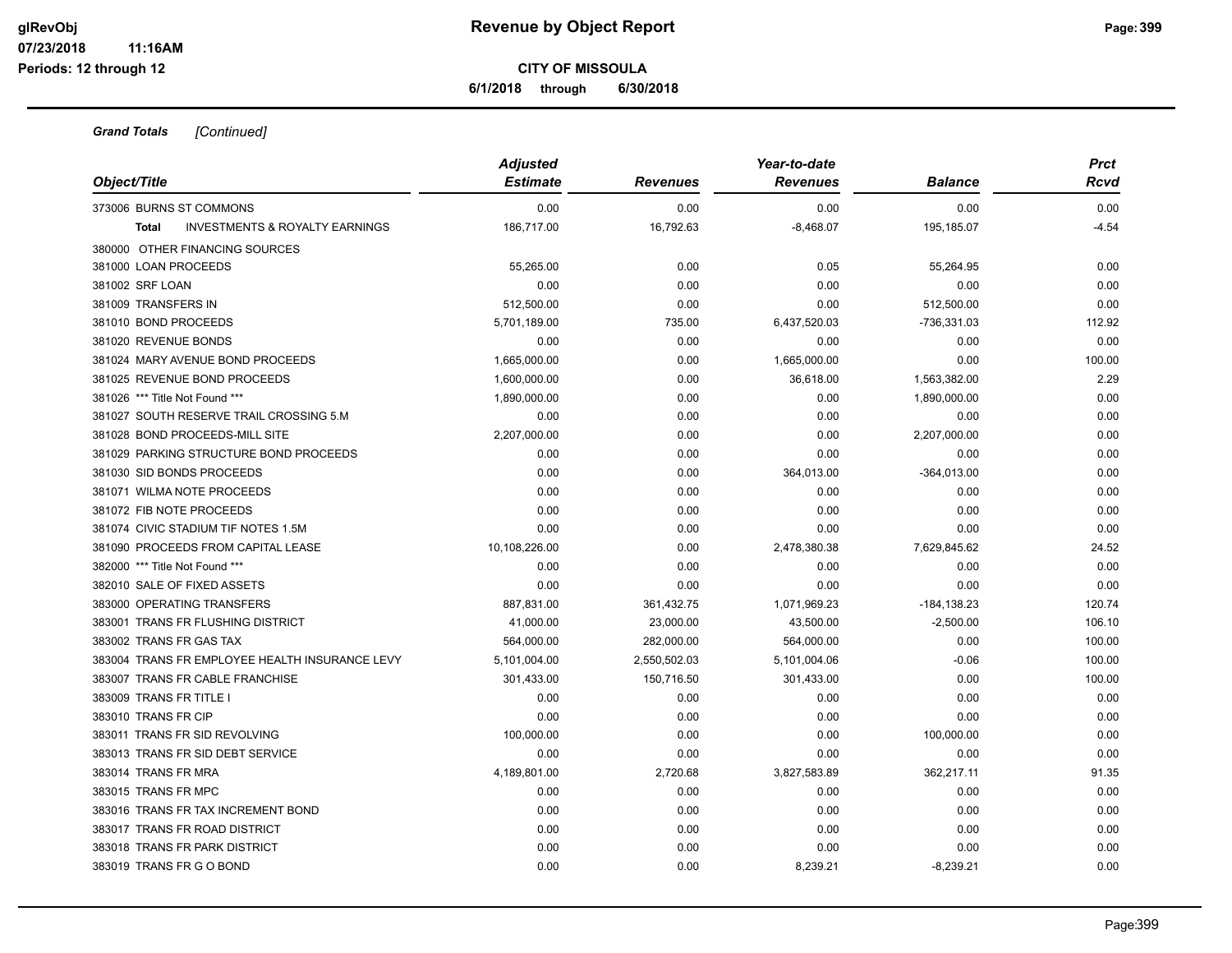**6/1/2018 through 6/30/2018**

| Object/Title                              | <b>Adjusted</b> | Year-to-date |                 |                | <b>Prct</b> |
|-------------------------------------------|-----------------|--------------|-----------------|----------------|-------------|
|                                           | <b>Estimate</b> | Revenues     | <b>Revenues</b> | <b>Balance</b> | Rcvd        |
| 383020 TRANS FR CEMETERY CARE             | 0.00            | 0.00         | 0.00            | 0.00           | 0.00        |
| 383021 TRANS FR P&R TRAILS DEVLP          | 0.00            | 0.00         | 51,136.55       | $-51, 136.55$  | 0.00        |
| 383022 TRANS FR OPEN SPACE BOND           | 0.00            | 0.00         | 0.00            | 0.00           | 0.00        |
| 383023 TRANS FR DRUG FORFEITURE           | 0.00            | 0.00         | 0.00            | 0.00           | 0.00        |
| 383024 TRANS FR SEWER CLEARING            | 0.00            | 0.00         | 0.00            | 0.00           | 0.00        |
| 383025 TRANS FR SEWER R & D               | 0.00            | 0.00         | 0.00            | 0.00           | 0.00        |
| 383026 TRANS FR CDBG                      | 0.00            | 0.00         | 0.00            | 0.00           | 0.00        |
| 383028 TRANS FROM GF FOR HEALTH RESERVE   | 442,000.00      | 36,833.33    | 442,000.00      | 0.00           | 100.00      |
| 383029 TRANS FR GENERAL                   | 1,822,760.00    | 762,996.00   | 1,816,323.49    | 6,436.51       | 99.65       |
| 383034 *** Title Not Found ***            | 369,852.00      | 0.00         | 0.00            | 369,852.00     | 0.00        |
| 383036 TRANSFER - GRANT                   | 0.00            | 0.00         | 0.00            | 0.00           | 0.00        |
| 383037 TRANSFER FROM URD II               | 250,000.00      | 0.00         | 0.00            | 250,000.00     | 0.00        |
| 383038 TRANSFER - URD III                 | 0.00            | 0.00         | 0.00            | 0.00           | 0.00        |
| 383039 FROM SID TRANSFERS                 | 0.00            | 0.00         | 0.00            | 0.00           | 0.00        |
| 383040 TRANSFER FROM CITY GRANTS          | 0.00            | 0.00         | 0.00            | 0.00           | 0.00        |
| 383042 TRANSFERS FROM OTHER FUNDS         | 0.00            | 0.00         | 19,560.00       | $-19,560.00$   | 0.00        |
| 383043 TRANSFERS FROM IMPACT FEES         | 0.00            | 0.00         | 0.00            | 0.00           | 0.00        |
| 383044 TFR FROM PARK REC&TRAIL FUND       | 0.00            | 0.00         | 0.00            | 0.00           | 0.00        |
| 383050 TRANSFER FROM IMPACT FEES          | 0.00            | 0.00         | 0.00            | 0.00           | 0.00        |
| 383060 TRANSFERS FROM FRONT ST URD        | 0.00            | 0.00         | 0.00            | 0.00           | 0.00        |
| 383061 TRANSFERS FROM PARK IMPACT FEES    | 0.00            | 0.00         | 0.00            | 0.00           | 0.00        |
| 383062 TRANSFERS FROM PARK SIDS           | 0.00            | 0.00         | 0.00            | 0.00           | 0.00        |
| 383063 *** Title Not Found ***            | 0.00            | 0.00         | 0.00            | 0.00           | 0.00        |
| 383065 TRANSFER FROM WWTF                 | 50,213.00       | 0.00         | 0.00            | 50,213.00      | 0.00        |
| 383066 TRANSFER FR FRONT ST CLEARING      | 360,840.00      | 0.00         | 314,958.74      | 45,881.26      | 87.28       |
| 383067 TRANSFER FROM FSPS                 | 79,623.00       | 0.00         | 0.00            | 79,623.00      | 0.00        |
| 383068 TRANSFER FROM SUBORDINATE LIEN     | 0.00            | 0.00         | 0.00            | 0.00           | 0.00        |
| 383400 CAPITAL CONTRIBUTION               | 0.00            | 0.00         | 0.00            | 0.00           | 0.00        |
| 384000 GUARANTOR REVENUE                  | 0.00            | 0.00         | 0.00            | 0.00           | 0.00        |
| OTHER FINANCING SOURCES<br><b>Total</b>   | 38,299,537.00   | 4,170,936.29 | 24,543,239.63   | 13,756,297.37  | 64.08       |
| 390000 INTERNAL SERVICES                  |                 |              |                 |                |             |
| 396001 INSURANCE REIMBURSEMENTS           | 0.00            | 0.00         | 0.00            | 0.00           | 0.00        |
| 396002 CITY CONTRIBUTIONS                 | 3,854,970.00    | 306,594.05   | 3,839,654.11    | 15,315.89      | 99.60       |
| 396003 EMPLOYEE DEDUCTION CONTRIBUTIONS   | 1,358,284.00    | 97,442.51    | 1,088,147.19    | 270,136.81     | 80.11       |
| 396004 RETIREE CONTRIBUTIONS              | 444,528.00      | 36,903.31    | 440,289.84      | 4,238.16       | 99.05       |
| 396005 FIRE + POLICE ADDTL HEALTH CONTRIB | 1,885,321.00    | 181,580.56   | 2,006,752.56    | $-121,431.56$  | 106.44      |